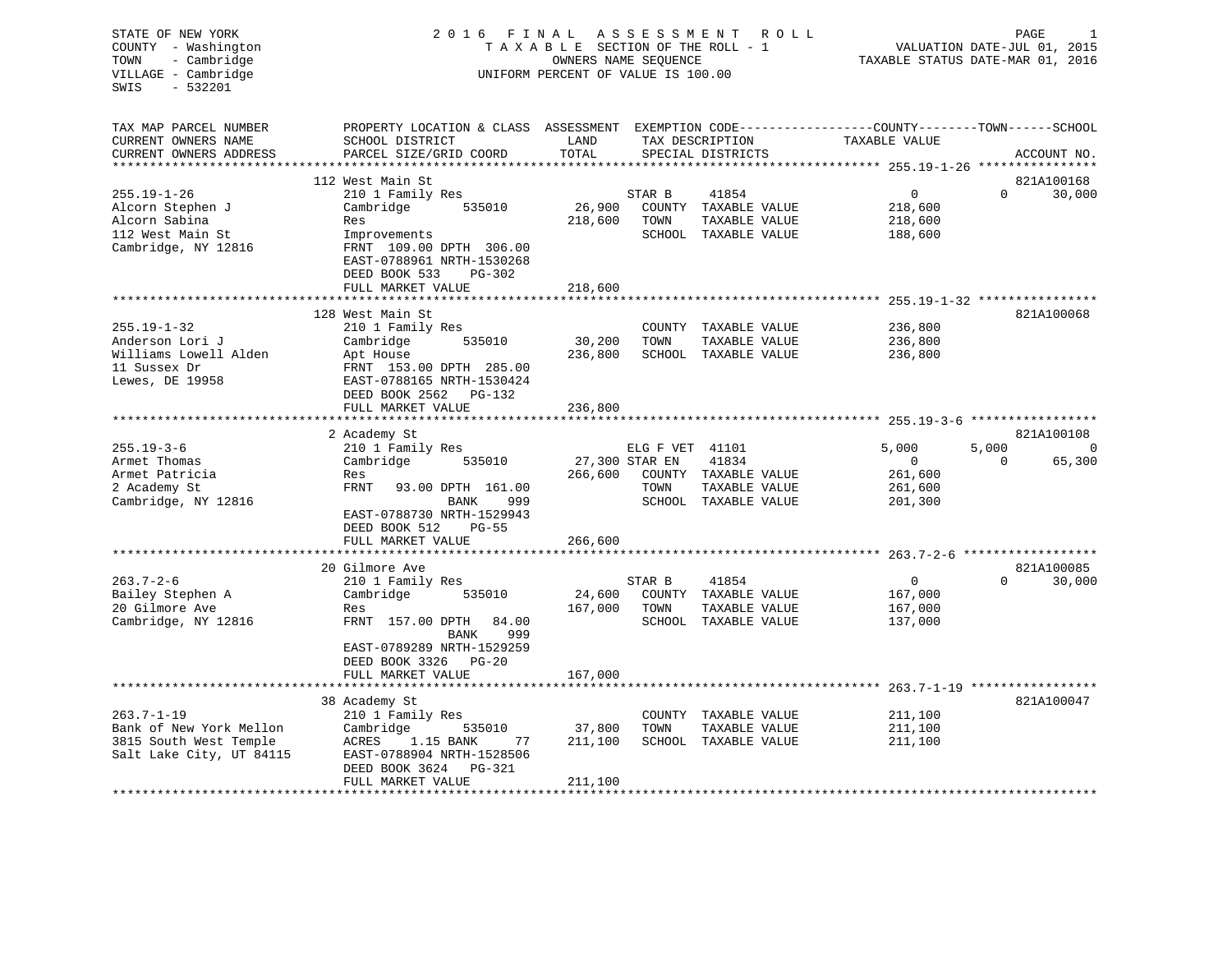| STATE OF NEW YORK<br>COUNTY<br>- Washington<br>- Cambridge<br>TOWN<br>VILLAGE - Cambridge<br>SWIS<br>$-532201$ | 2 0 1 6<br>FINAL<br>TAXABLE                                                                      | OWNERS NAME SEQUENCE<br>UNIFORM PERCENT OF VALUE IS 100.00 | ASSESSMENT<br>SECTION OF THE ROLL - 1 |                                      | R O L L | PAGE<br>2<br>VALUATION DATE-JUL 01, 2015<br>TAXABLE STATUS DATE-MAR 01, 2016 |                                    |             |
|----------------------------------------------------------------------------------------------------------------|--------------------------------------------------------------------------------------------------|------------------------------------------------------------|---------------------------------------|--------------------------------------|---------|------------------------------------------------------------------------------|------------------------------------|-------------|
| TAX MAP PARCEL NUMBER                                                                                          | PROPERTY LOCATION & CLASS ASSESSMENT EXEMPTION CODE---------------COUNTY-------TOWN-----SCHOOL   |                                                            |                                       |                                      |         |                                                                              |                                    |             |
| CURRENT OWNERS NAME<br>CURRENT OWNERS ADDRESS                                                                  | SCHOOL DISTRICT<br>PARCEL SIZE/GRID COORD<br>*****************                                   | LAND<br>TOTAL<br>******                                    |                                       | TAX DESCRIPTION<br>SPECIAL DISTRICTS |         | TAXABLE VALUE<br>**************************** 263.7-2-7 ******************   |                                    | ACCOUNT NO. |
|                                                                                                                | 22 South Union St                                                                                |                                                            |                                       |                                      |         |                                                                              |                                    | 821A100029  |
| $263.7 - 2 - 7$                                                                                                |                                                                                                  |                                                            | STAR B                                | 41854                                |         | 0                                                                            | 0                                  |             |
| Barney Colin                                                                                                   | 210 1 Family Res<br>Cambridge<br>535010                                                          | 27,100                                                     | COUNTY                                | TAXABLE VALUE                        |         | 226,800                                                                      |                                    | 30,000      |
| Barney Allison                                                                                                 | House & Land                                                                                     | 226,800                                                    | TOWN                                  | TAXABLE VALUE                        |         | 226,800                                                                      |                                    |             |
| 22 South Union St                                                                                              | FRNT                                                                                             |                                                            |                                       | SCHOOL TAXABLE VALUE                 |         |                                                                              |                                    |             |
| Cambridge, NY 12816                                                                                            | 84.00 DPTH 172.00<br>BANK<br>999<br>EAST-0789507 NRTH-1529228<br>DEED BOOK 1663<br>PG-250        |                                                            |                                       |                                      |         | 196,800                                                                      |                                    |             |
|                                                                                                                | FULL MARKET VALUE                                                                                | 226,800                                                    |                                       |                                      |         |                                                                              |                                    |             |
|                                                                                                                | ******************                                                                               |                                                            |                                       |                                      |         |                                                                              | $255.19 - 1 - 22$ **************** |             |
|                                                                                                                | 104 West Main St                                                                                 |                                                            |                                       |                                      |         |                                                                              |                                    | 821A100084  |
| $255.19 - 1 - 22$                                                                                              | 411 Apartment                                                                                    |                                                            | COUNTY                                | TAXABLE VALUE                        |         | 150,800                                                                      |                                    |             |
| Barry James                                                                                                    | Cambridge<br>535010                                                                              | 28,700                                                     | TOWN                                  | TAXABLE VALUE                        |         | 150,800                                                                      |                                    |             |
| Barry Susan                                                                                                    | H & L                                                                                            | 150,800                                                    |                                       | SCHOOL TAXABLE VALUE                 |         | 150,800                                                                      |                                    |             |
| 54 Baileys Landing<br>Concord, NH 03303                                                                        | Ease 844/267<br>FRNT 102.00 DPTH 226.00<br>EAST-0789248 NRTH-1530275<br>DEED BOOK 2813<br>PG-341 |                                                            |                                       |                                      |         |                                                                              |                                    |             |
|                                                                                                                | FULL MARKET VALUE                                                                                | 150,800                                                    |                                       |                                      |         |                                                                              |                                    |             |
|                                                                                                                |                                                                                                  |                                                            |                                       |                                      |         |                                                                              |                                    |             |
|                                                                                                                | 97 West Main St                                                                                  |                                                            |                                       |                                      |         |                                                                              |                                    | 821A100078  |
| $255.19 - 3 - 2$                                                                                               | 210 1 Family Res                                                                                 |                                                            | STAR B                                | 41854                                |         | 0                                                                            | $\Omega$                           | 30,000      |
| Barton Jamie J                                                                                                 | Cambridge<br>535010                                                                              | 29,700                                                     | COUNTY                                | TAXABLE VALUE                        |         | 156,400                                                                      |                                    |             |
| 97 West Main St                                                                                                | Res                                                                                              | 156,400                                                    | TOWN                                  | TAXABLE VALUE                        |         | 156,400                                                                      |                                    |             |
| Cambridge, NY 12816                                                                                            | FRNT 100.00 DPTH 195.00<br>BANK<br>998                                                           |                                                            |                                       | SCHOOL TAXABLE VALUE                 |         | 126,400                                                                      |                                    |             |
|                                                                                                                | EAST-0788307 NRTH-1530095<br>DEED BOOK 3102 PG-15<br>FULL MARKET VALUE                           | 156,400                                                    |                                       |                                      |         |                                                                              |                                    |             |
|                                                                                                                |                                                                                                  |                                                            |                                       |                                      |         |                                                                              |                                    |             |
|                                                                                                                | 3 Gilmore Ave                                                                                    |                                                            |                                       |                                      |         |                                                                              |                                    | 821A100031  |
| $255.19 - 2 - 30$                                                                                              | 210 1 Family Res                                                                                 |                                                            | AGED-ALL                              | 41800                                |         | 63,950                                                                       | 63,950                             | 63,950      |
| Bates Elizabeth R LE                                                                                           | Cambridge<br>535010                                                                              |                                                            | 28,200 STAR EN                        | 41834                                |         | $\mathbf{0}$                                                                 | $\Omega$                           | 63,950      |
| Erhardt Catherine M                                                                                            | Lot & Res                                                                                        | 127,900                                                    | COUNTY                                | TAXABLE VALUE                        |         | 63,950                                                                       |                                    |             |
| 3 Gilmore Ave                                                                                                  | 457/897 Bdy Agmt 752/325                                                                         |                                                            | TOWN                                  | TAXABLE VALUE                        |         | 63,950                                                                       |                                    |             |
| Cambridge, NY 12816                                                                                            | FRNT<br>76.00 DPTH 253.00                                                                        |                                                            |                                       |                                      |         | $\mathbf 0$                                                                  |                                    |             |
|                                                                                                                | EAST-0789418 NRTH-1529852<br>DEED BOOK 3333<br>$PG-240$                                          |                                                            |                                       | SCHOOL TAXABLE VALUE                 |         |                                                                              |                                    |             |
|                                                                                                                | FULL MARKET VALUE                                                                                | 127,900                                                    |                                       |                                      |         |                                                                              |                                    |             |
|                                                                                                                |                                                                                                  |                                                            |                                       |                                      |         | ********************** 255.19-2-34 *****************                         |                                    |             |
|                                                                                                                | 8 Gilmore Ave                                                                                    |                                                            |                                       |                                      |         |                                                                              |                                    | 821A100178  |
| $255.19 - 2 - 34$                                                                                              | 220 2 Family Res                                                                                 |                                                            | STAR B                                | 41854                                |         | 0                                                                            | 0                                  | 30,000      |
| Bearor Joseph M                                                                                                | Cambridge<br>535010                                                                              | 24,300                                                     | COUNTY                                | TAXABLE VALUE                        |         | 214,600                                                                      |                                    |             |
| 8 Gilmore Ave                                                                                                  | Res                                                                                              | 214,600                                                    | TOWN                                  | TAXABLE VALUE                        |         | 214,600                                                                      |                                    |             |
| Cambridge, NY 12816                                                                                            | FRNT<br>76.00 DPTH 138.00<br>BANK<br>999                                                         |                                                            | SCHOOL                                | TAXABLE VALUE                        |         | 184,600                                                                      |                                    |             |
|                                                                                                                | EAST-0789181 NRTH-1529683<br>DEED BOOK 2141<br>PG-178                                            |                                                            |                                       |                                      |         |                                                                              |                                    |             |
|                                                                                                                | FULL MARKET VALUE                                                                                | 214,600                                                    |                                       |                                      |         |                                                                              |                                    |             |
|                                                                                                                |                                                                                                  |                                                            |                                       |                                      |         |                                                                              |                                    |             |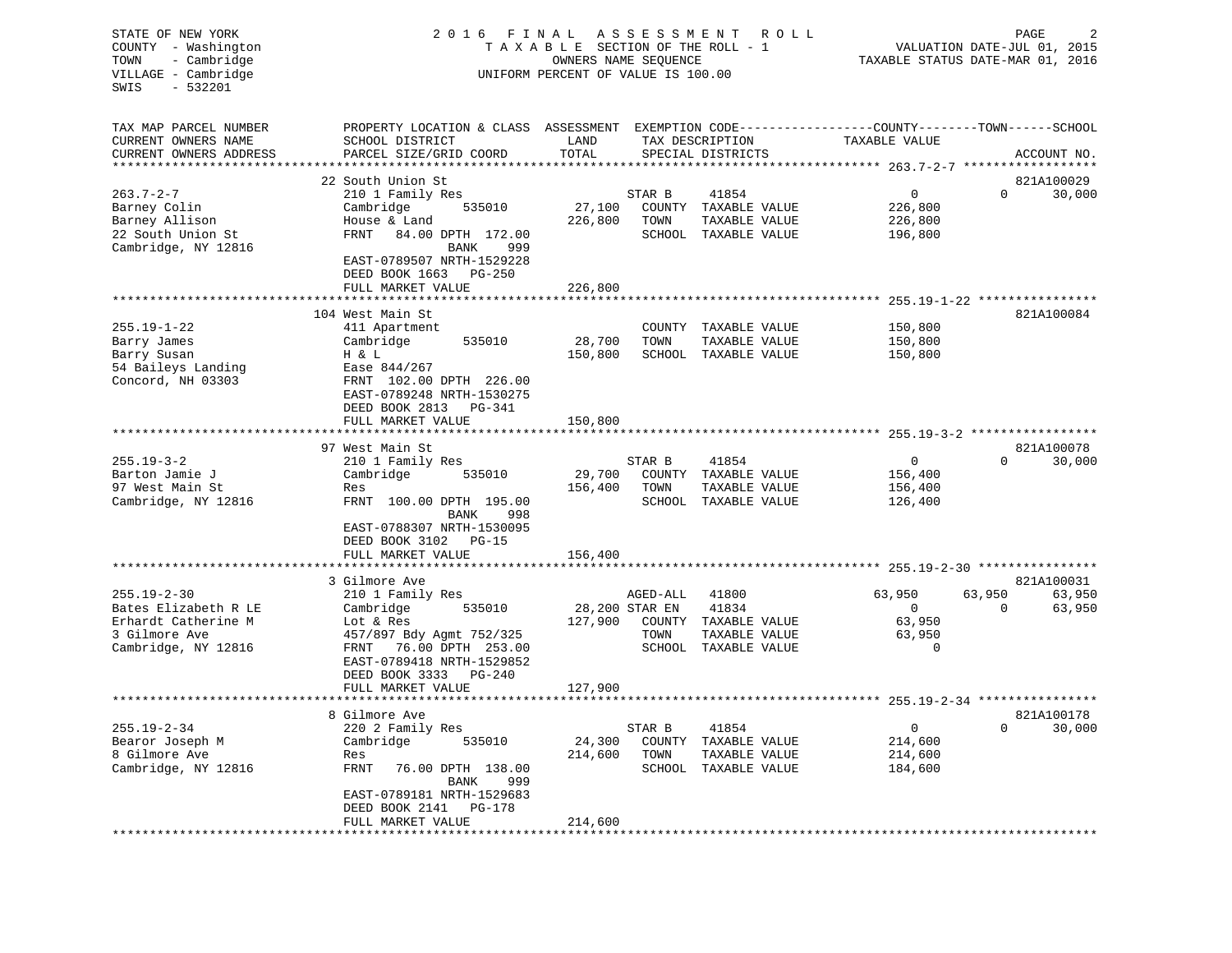#### COUNTY - Washington  $T A X A B L E$  SECTION OF THE ROLL - 1<br>TOWN - Cambridge  $\sim$  000NERS NAME SEQUENCE TOWN - Cambridge OWNERS NAME SEQUENCE TAXABLE STATUS DATE-MAR 01, 2016 UNIFORM PERCENT OF VALUE IS 100.00

STATE OF NEW YORK 2016 FINAL ASSESSMENT ROLL PAGE 3 VALUATION DATE-JUL 01, 2015

| TAX MAP PARCEL NUMBER  | PROPERTY LOCATION & CLASS ASSESSMENT EXEMPTION CODE----------------COUNTY-------TOWN------SCHOOL |         |        |                      |                |          |             |
|------------------------|--------------------------------------------------------------------------------------------------|---------|--------|----------------------|----------------|----------|-------------|
| CURRENT OWNERS NAME    | SCHOOL DISTRICT                                                                                  | LAND    |        | TAX DESCRIPTION      | TAXABLE VALUE  |          |             |
| CURRENT OWNERS ADDRESS | PARCEL SIZE/GRID COORD                                                                           | TOTAL   |        | SPECIAL DISTRICTS    |                |          | ACCOUNT NO. |
|                        |                                                                                                  |         |        |                      |                |          |             |
|                        | 36 South Union St                                                                                |         |        |                      |                |          | 821A100013  |
| $263.7 - 2 - 13$       | 210 1 Family Res                                                                                 |         | STAR B | 41854                | $\Omega$       | $\Omega$ | 30,000      |
| Becker Robert          | Cambridge<br>535010                                                                              | 28,200  |        | COUNTY TAXABLE VALUE | 163,400        |          |             |
| Becker Sarah           | Res                                                                                              | 163,400 | TOWN   | TAXABLE VALUE        | 163,400        |          |             |
| 36 South Union St      | FRNT 83.00 DPTH 198.00                                                                           |         |        | SCHOOL TAXABLE VALUE | 133,400        |          |             |
| Cambridge, NY 12816    | EAST-0789403 NRTH-1528799                                                                        |         |        |                      |                |          |             |
|                        |                                                                                                  |         |        |                      |                |          |             |
|                        | DEED BOOK 773<br>$PG-238$                                                                        |         |        |                      |                |          |             |
|                        | FULL MARKET VALUE                                                                                | 163,400 |        |                      |                |          |             |
|                        |                                                                                                  |         |        |                      |                |          |             |
|                        | South Union W/off                                                                                |         |        |                      |                |          |             |
| $263.7 - 2 - 15.1$     | 311 Res vac land                                                                                 |         |        | COUNTY TAXABLE VALUE | 900            |          |             |
| Becker Robert A        | 535010<br>Cambridge                                                                              | 900     | TOWN   | TAXABLE VALUE        | 900            |          |             |
| Becker Sarah C         | FRNT 121.00 DPTH 71.00                                                                           | 900     |        | SCHOOL TAXABLE VALUE | 900            |          |             |
| 36 S Union St          | EAST-0789271 NRTH-1528742                                                                        |         |        |                      |                |          |             |
| Cambridge, NY 12816    | DEED BOOK 2059 PG-295                                                                            |         |        |                      |                |          |             |
|                        | FULL MARKET VALUE                                                                                | 900     |        |                      |                |          |             |
|                        |                                                                                                  |         |        |                      |                |          |             |
|                        | 60 South Union St                                                                                |         |        |                      |                |          | 821A100112  |
| $263.7 - 2 - 21$       | 210 1 Family Res                                                                                 |         | STAR B | 41854                | $\mathbf{0}$   | 0        | 30,000      |
| Bell Karen A           | 535010<br>Cambridge                                                                              | 32,700  |        | COUNTY TAXABLE VALUE | 150,100        |          |             |
| 60 South Union St      | Res                                                                                              | 150,100 | TOWN   | TAXABLE VALUE        | 150,100        |          |             |
| Cambridge, NY 12816    | Easement 878/160                                                                                 |         |        | SCHOOL TAXABLE VALUE | 120,100        |          |             |
|                        | FRNT 123.00 DPTH 210.00                                                                          |         |        |                      |                |          |             |
|                        | EAST-0789245 NRTH-1527994                                                                        |         |        |                      |                |          |             |
|                        |                                                                                                  |         |        |                      |                |          |             |
|                        | DEED BOOK 469<br>PG-1124                                                                         |         |        |                      |                |          |             |
|                        | FULL MARKET VALUE                                                                                | 150,100 |        |                      |                |          |             |
|                        |                                                                                                  |         |        |                      |                |          |             |
|                        | 10 South Union St                                                                                |         |        |                      |                |          | 821A100014  |
| $255.19 - 2 - 19$      | 210 1 Family Res                                                                                 |         | STAR B | 41854                | $\overline{0}$ | $\Omega$ | 30,000      |
| Bell Philip L          | Cambridge<br>535010                                                                              | 30,300  |        | COUNTY TAXABLE VALUE | 313,000        |          |             |
| 10 South Union St      | Res                                                                                              | 313,000 | TOWN   | TAXABLE VALUE        | 313,000        |          |             |
| Cambridge, NY 12816    | FRNT 118.00 DPTH 170.00                                                                          |         |        | SCHOOL TAXABLE VALUE | 283,000        |          |             |
|                        | EAST-0789606 NRTH-1529733                                                                        |         |        |                      |                |          |             |
|                        | DEED BOOK 500<br>$PG-6$                                                                          |         |        |                      |                |          |             |
|                        | FULL MARKET VALUE                                                                                | 313,000 |        |                      |                |          |             |
|                        |                                                                                                  |         |        |                      |                |          |             |
|                        | 38 Myrtle Ave                                                                                    |         |        |                      |                |          | 8279900758  |
| $263.7 - 1 - 1$        | 642 Health bldg                                                                                  |         |        | COUNTY TAXABLE VALUE | 370,000        |          |             |
| BIEKO, LLC             | 535010<br>Cambridge                                                                              | 300,000 | TOWN   | TAXABLE VALUE        | 370,000        |          |             |
| Frank Klebieko         | Court order, Easement 230                                                                        | 370,000 |        | SCHOOL TAXABLE VALUE | 370,000        |          |             |
|                        |                                                                                                  |         |        |                      |                |          |             |
| 689 Hillman Dr         | Utility Ease 3541/84                                                                             |         |        | EZ004 Empire Zone 4  | 370,000 TO     |          |             |
| Winchester, VA 22601   | ACRES 102.10                                                                                     |         |        |                      |                |          |             |
|                        | EAST-0787750 NRTH-1528830                                                                        |         |        |                      |                |          |             |
|                        | DEED BOOK 2798<br>PG-299                                                                         |         |        |                      |                |          |             |
|                        | FULL MARKET VALUE                                                                                | 370,000 |        |                      |                |          |             |
|                        |                                                                                                  |         |        |                      |                |          |             |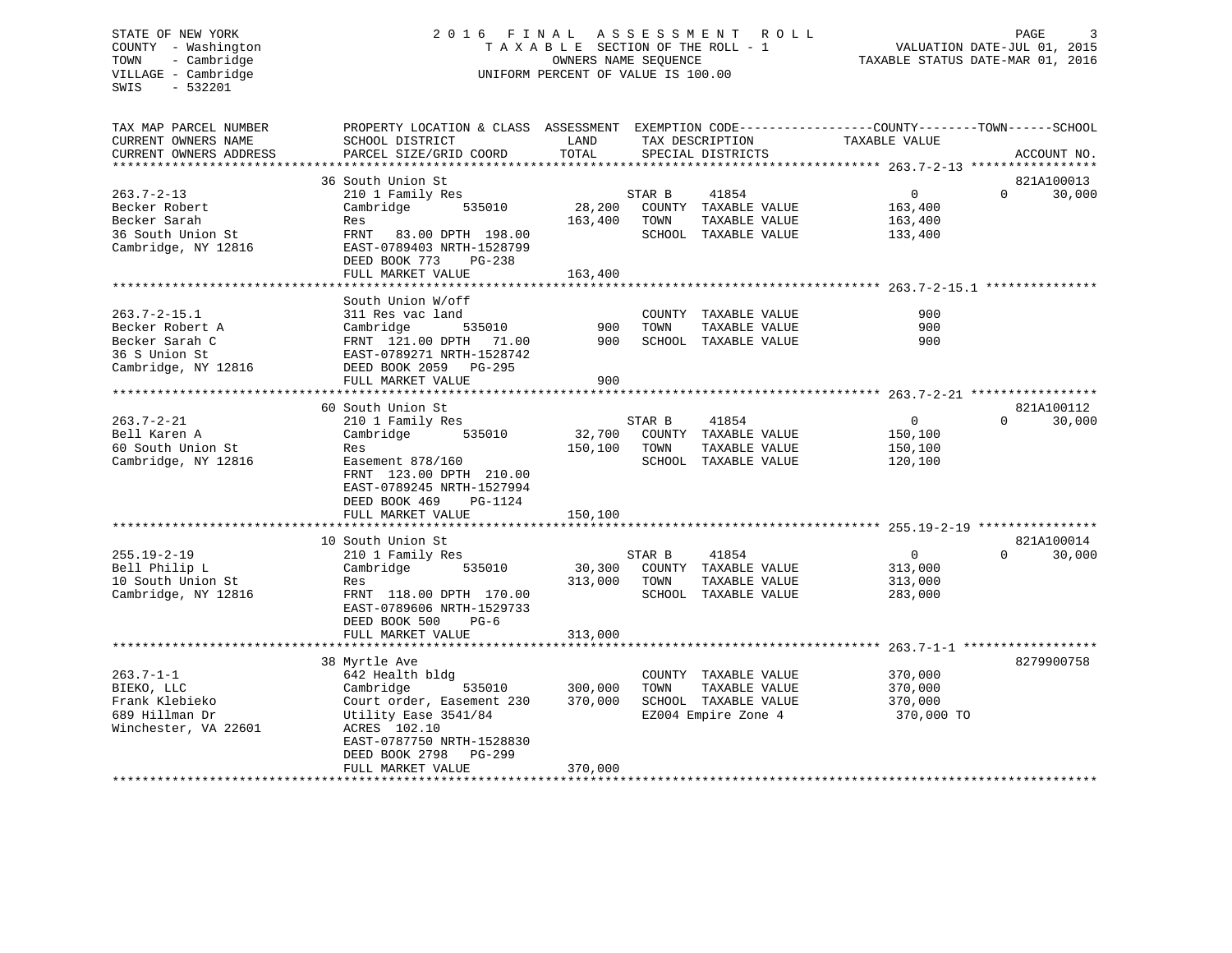# STATE OF NEW YORK 2 0 1 6 F I N A L A S S E S S M E N T R O L L PAGE 4 COUNTY - Washington T A X A B L E SECTION OF THE ROLL - 1 VALUATION DATE-JUL 01, 2015 TOWN - Cambridge OWNERS NAME SEQUENCE TAXABLE STATUS DATE-MAR 01, 2016 UNIFORM PERCENT OF VALUE IS 100.00

| TAX MAP PARCEL NUMBER<br>CURRENT OWNERS NAME<br>CURRENT OWNERS ADDRESS | PROPERTY LOCATION & CLASS ASSESSMENT<br>SCHOOL DISTRICT<br>PARCEL SIZE/GRID COORD | LAND<br>TOTAL     |                                    | TAX DESCRIPTION<br>SPECIAL DISTRICTS  | EXEMPTION CODE-----------------COUNTY-------TOWN------SCHOOL<br>TAXABLE VALUE |                    | ACCOUNT NO.     |
|------------------------------------------------------------------------|-----------------------------------------------------------------------------------|-------------------|------------------------------------|---------------------------------------|-------------------------------------------------------------------------------|--------------------|-----------------|
| ********************                                                   |                                                                                   |                   |                                    |                                       |                                                                               |                    |                 |
|                                                                        | 38 South Union St                                                                 |                   |                                    |                                       |                                                                               |                    | 821A100012      |
| $263.7 - 2 - 14$<br>Blanchfield John LE                                | 210 1 Family Res<br>Cambridge<br>535010                                           |                   | VETWAR CTS 41120<br>24,200 STAR EN | 41834                                 | 16,425<br>$\overline{0}$                                                      | 16,425<br>$\Omega$ | 6,000<br>65,300 |
| Blanchfield Jason M                                                    | Res                                                                               | 109,500           |                                    | COUNTY TAXABLE VALUE                  | 93,075                                                                        |                    |                 |
| 38 South Union St                                                      | FRNT<br>54.00 DPTH 172.00                                                         |                   | TOWN                               | TAXABLE VALUE                         | 93,075                                                                        |                    |                 |
| Cambridge, NY 12816                                                    | EAST-0789409 NRTH-1528725                                                         |                   |                                    | SCHOOL TAXABLE VALUE                  | 38,200                                                                        |                    |                 |
|                                                                        | DEED BOOK 3472 PG-116                                                             |                   |                                    |                                       |                                                                               |                    |                 |
|                                                                        | FULL MARKET VALUE                                                                 | 109,500           |                                    |                                       |                                                                               |                    |                 |
|                                                                        |                                                                                   |                   |                                    |                                       |                                                                               |                    |                 |
|                                                                        | 13 North Union St                                                                 |                   |                                    |                                       |                                                                               | $\Omega$           | 821C100004      |
| $255.20 - 1 - 3$<br>Bolton Gary                                        | 210 1 Family Res<br>535010<br>Cambridge                                           | 25,800            | STAR B                             | 41854<br>COUNTY TAXABLE VALUE         | $\mathbf{0}$<br>113,700                                                       |                    | 30,000          |
| Bolton Marianne                                                        | Res                                                                               | 113,700           | TOWN                               | TAXABLE VALUE                         | 113,700                                                                       |                    |                 |
| 13 North Union St                                                      | FRNT 173.00 DPTH<br>83.00                                                         |                   |                                    | SCHOOL TAXABLE VALUE                  | 83,700                                                                        |                    |                 |
| Cambridge, NY 12816                                                    | 999<br>BANK                                                                       |                   |                                    |                                       |                                                                               |                    |                 |
|                                                                        | EAST-0790218 NRTH-1530730                                                         |                   |                                    |                                       |                                                                               |                    |                 |
|                                                                        | DEED BOOK 3481<br>PG-185                                                          |                   |                                    |                                       |                                                                               |                    |                 |
|                                                                        | FULL MARKET VALUE                                                                 | 113,700           |                                    |                                       |                                                                               |                    |                 |
|                                                                        |                                                                                   |                   |                                    |                                       |                                                                               |                    |                 |
|                                                                        | 62 South Union St                                                                 |                   |                                    |                                       |                                                                               |                    | 821A100121      |
| $263.7 - 2 - 22$                                                       | 210 1 Family Res                                                                  |                   | STAR B                             | 41854                                 | $\Omega$                                                                      | $\Omega$           | 30,000          |
| Borthwick David R<br>Borthwick Deborah C                               | Cambridge<br>535010<br>Res                                                        | 33,300<br>172,800 | TOWN                               | COUNTY TAXABLE VALUE<br>TAXABLE VALUE | 172,800<br>172,800                                                            |                    |                 |
| 62 South Union St                                                      | FRNT 150.00 DPTH 169.00                                                           |                   |                                    | SCHOOL TAXABLE VALUE                  | 142,800                                                                       |                    |                 |
| Cambridge, NY 12816                                                    | EAST-0789241 NRTH-1527866                                                         |                   |                                    |                                       |                                                                               |                    |                 |
|                                                                        | DEED BOOK 1791<br>$PG-40$                                                         |                   |                                    |                                       |                                                                               |                    |                 |
|                                                                        | FULL MARKET VALUE                                                                 | 172,800           |                                    |                                       |                                                                               |                    |                 |
|                                                                        |                                                                                   |                   |                                    |                                       | ******************************* 255.19-1-18 *****************                 |                    |                 |
|                                                                        | West Main St                                                                      |                   |                                    |                                       |                                                                               |                    | 821A100041      |
| $255.19 - 1 - 18$                                                      | 330 Vacant comm                                                                   |                   |                                    | COUNTY TAXABLE VALUE                  | 700                                                                           |                    |                 |
| Bouchard Paul J                                                        | Cambridge<br>535010                                                               | 700               | TOWN                               | TAXABLE VALUE                         | 700                                                                           |                    |                 |
| 284 Center Rd<br>Eagle Bridge, NY 12057                                | 35.00 DPTH 80.00<br>FRNT<br>EAST-0789659 NRTH-1530280                             | 700               |                                    | SCHOOL TAXABLE VALUE                  | 700                                                                           |                    |                 |
|                                                                        | DEED BOOK 2808<br><b>PG-116</b>                                                   |                   |                                    |                                       |                                                                               |                    |                 |
|                                                                        | FULL MARKET VALUE                                                                 | 700               |                                    |                                       |                                                                               |                    |                 |
|                                                                        |                                                                                   |                   |                                    |                                       |                                                                               |                    |                 |
|                                                                        | 90 West Main St                                                                   |                   |                                    |                                       |                                                                               |                    | 821A100019      |
| $255.19 - 1 - 19$                                                      | 482 Det row bldg                                                                  |                   |                                    | COUNTY TAXABLE VALUE                  | 145,000                                                                       |                    |                 |
| Bouchard Paul J                                                        | Cambridge<br>535010                                                               | 30,100            | TOWN                               | TAXABLE VALUE                         | 145,000                                                                       |                    |                 |
| 284 Center Rd                                                          | Store                                                                             | 145,000           |                                    | SCHOOL TAXABLE VALUE                  | 145,000                                                                       |                    |                 |
| Eagle Bridge, NY 12057                                                 | Boundary Agmt 586/50                                                              |                   |                                    |                                       |                                                                               |                    |                 |
|                                                                        | 95.00 DPTH 238.00<br>FRNT<br>EAST-0789581 NRTH-1530349                            |                   |                                    |                                       |                                                                               |                    |                 |
|                                                                        | DEED BOOK 2164<br>PG-341                                                          |                   |                                    |                                       |                                                                               |                    |                 |
|                                                                        | FULL MARKET VALUE                                                                 | 145,000           |                                    |                                       |                                                                               |                    |                 |
|                                                                        |                                                                                   |                   |                                    |                                       |                                                                               |                    |                 |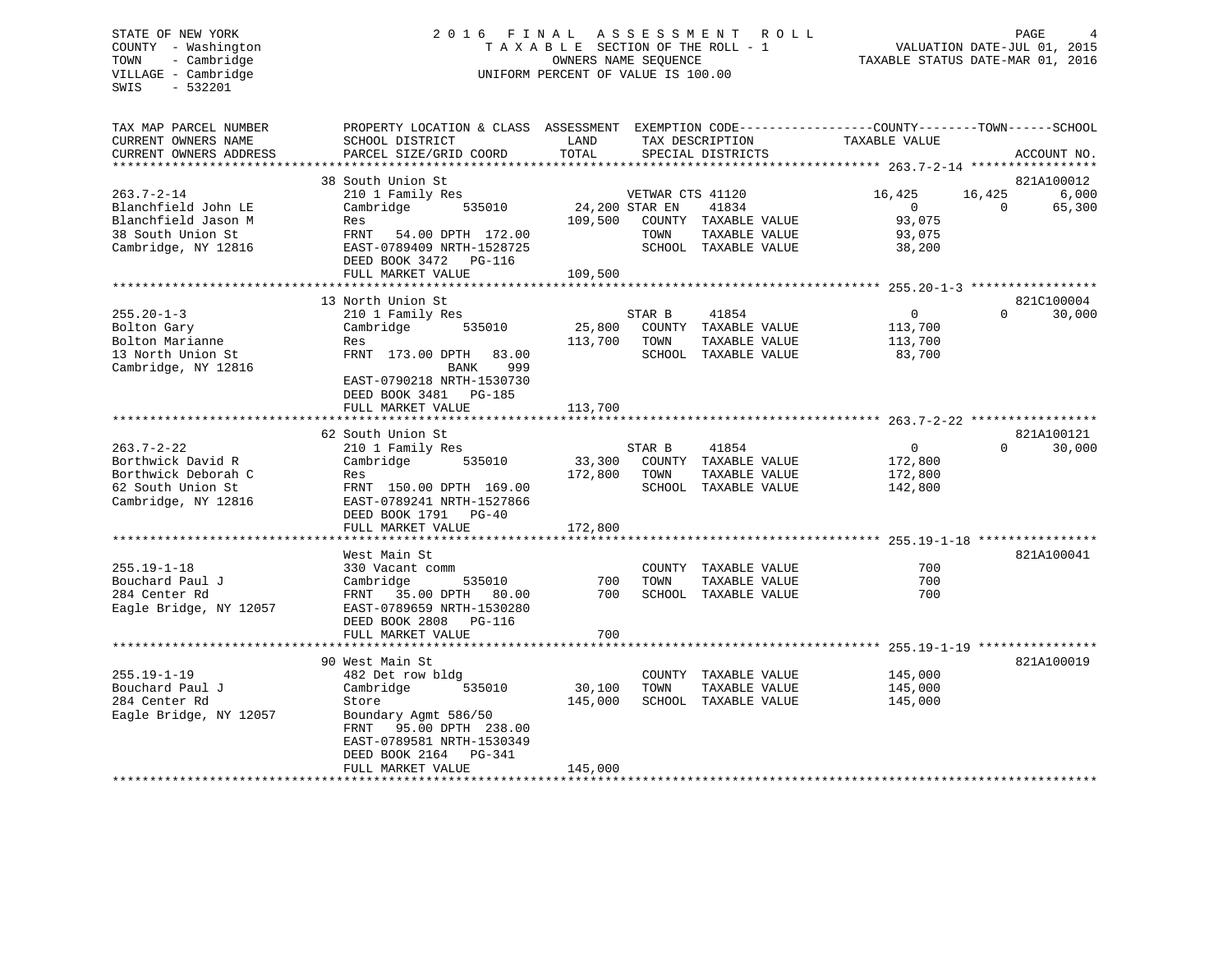| STATE OF NEW YORK<br>COUNTY - Washington<br>- Cambridge<br>TOWN<br>VILLAGE - Cambridge<br>$-532201$<br>SWIS | 2016                                                                                               | FINAL<br>TAXABLE SECTION OF THE ROLL - 1<br>OWNERS NAME SEQUENCE<br>UNIFORM PERCENT OF VALUE IS 100.00 | A S S E S S M E N T | R O L L                              | TAXABLE STATUS DATE-MAR 01, 2016                                              | PAGE<br>VALUATION DATE-JUL 01, 2015 |             |
|-------------------------------------------------------------------------------------------------------------|----------------------------------------------------------------------------------------------------|--------------------------------------------------------------------------------------------------------|---------------------|--------------------------------------|-------------------------------------------------------------------------------|-------------------------------------|-------------|
| TAX MAP PARCEL NUMBER<br>CURRENT OWNERS NAME<br>CURRENT OWNERS ADDRESS                                      | PROPERTY LOCATION & CLASS ASSESSMENT<br>SCHOOL DISTRICT<br>PARCEL SIZE/GRID COORD                  | LAND<br>TOTAL                                                                                          |                     | TAX DESCRIPTION<br>SPECIAL DISTRICTS | EXEMPTION CODE-----------------COUNTY-------TOWN------SCHOOL<br>TAXABLE VALUE |                                     | ACCOUNT NO. |
| *********************                                                                                       | 92 West Main St                                                                                    |                                                                                                        |                     |                                      |                                                                               |                                     | 821A100159  |
| $255.19 - 1 - 20$                                                                                           | 330 Vacant comm                                                                                    |                                                                                                        |                     | COUNTY TAXABLE VALUE                 | 10,000                                                                        |                                     |             |
| Bouchard Paul J                                                                                             | Cambridge<br>535010                                                                                | 10,000                                                                                                 | TOWN                | TAXABLE VALUE                        | 10,000                                                                        |                                     |             |
| 284 Center Rd                                                                                               | Vac Land                                                                                           | 10,000                                                                                                 |                     | SCHOOL TAXABLE VALUE                 | 10,000                                                                        |                                     |             |
| Eagle Bridge, NY 12057                                                                                      | FRNT 71.00 DPTH 238.00<br>EAST-0789498 NRTH-1530326<br>DEED BOOK 2164 PG-341                       |                                                                                                        |                     |                                      |                                                                               |                                     |             |
|                                                                                                             | FULL MARKET VALUE                                                                                  | 10,000                                                                                                 |                     |                                      |                                                                               |                                     |             |
|                                                                                                             | 115 West Main St                                                                                   |                                                                                                        |                     |                                      |                                                                               |                                     | 821A100161  |
| $255.19 - 1 - 34$                                                                                           | 210 1 Family Res                                                                                   |                                                                                                        |                     | COUNTY TAXABLE VALUE                 | 118,800                                                                       |                                     |             |
| Bouchard Richard A                                                                                          | Cambridge<br>535010                                                                                | 28,500                                                                                                 | TOWN                | TAXABLE VALUE                        | 118,800                                                                       |                                     |             |
| Bouchard Nancy C                                                                                            | Res                                                                                                | 118,800                                                                                                |                     | SCHOOL TAXABLE VALUE                 | 118,800                                                                       |                                     |             |
| 8 Priscilla Rd                                                                                              | ACRES<br>4.00                                                                                      |                                                                                                        |                     |                                      |                                                                               |                                     |             |
| Woonsocket, RI 02895                                                                                        | EAST-0787315 NRTH-1530255                                                                          |                                                                                                        |                     |                                      |                                                                               |                                     |             |
|                                                                                                             | DEED BOOK 3623 PG-231                                                                              |                                                                                                        |                     |                                      |                                                                               |                                     |             |
|                                                                                                             | FULL MARKET VALUE                                                                                  | 118,800                                                                                                |                     |                                      |                                                                               |                                     |             |
|                                                                                                             |                                                                                                    |                                                                                                        |                     |                                      |                                                                               |                                     |             |
|                                                                                                             | 11 Academy St                                                                                      |                                                                                                        |                     |                                      |                                                                               |                                     | 821A100167  |
| $255.19 - 2 - 38$                                                                                           | 220 2 Family Res                                                                                   |                                                                                                        |                     | COUNTY TAXABLE VALUE                 | 127,700                                                                       |                                     |             |
| Bouchard Richard A                                                                                          | 535010<br>Cambridge                                                                                | 28,900                                                                                                 | TOWN                | TAXABLE VALUE                        | 127,700                                                                       |                                     |             |
| Bouchard Nancy C<br>8 Priscilla Rd                                                                          | 2 Family House<br>FRNT 86.00 DPTH 209.00                                                           | 127,700                                                                                                |                     | SCHOOL TAXABLE VALUE                 | 127,700                                                                       |                                     |             |
| Woonsocket, RI 02895                                                                                        | EAST-0788995 NRTH-1529773                                                                          |                                                                                                        |                     |                                      |                                                                               |                                     |             |
|                                                                                                             | DEED BOOK 3623 PG-235                                                                              |                                                                                                        |                     |                                      |                                                                               |                                     |             |
|                                                                                                             | FULL MARKET VALUE                                                                                  | 127,700                                                                                                |                     |                                      |                                                                               |                                     |             |
|                                                                                                             | * * * * * * * * * * * * * * * * * * * *                                                            |                                                                                                        |                     |                                      |                                                                               |                                     |             |
|                                                                                                             | 152 West Main St                                                                                   |                                                                                                        |                     |                                      |                                                                               |                                     | 821A100045  |
| $255.19 - 1 - 7$                                                                                            | 210 1 Family Res                                                                                   |                                                                                                        | STAR B              | 41854                                | $\overline{0}$                                                                | $\Omega$                            | 30,000      |
| Brown Philip                                                                                                | Cambridge<br>535010                                                                                | 12,700                                                                                                 |                     | COUNTY TAXABLE VALUE                 | 63,000                                                                        |                                     |             |
| 152 W Main St                                                                                               | Res                                                                                                | 63,000                                                                                                 | TOWN                | TAXABLE VALUE                        | 63,000                                                                        |                                     |             |
| Cambridge, NY 12816                                                                                         | FRNT 118.00 DPTH 156.00<br>EAST-0787407 NRTH-1530626<br>DEED BOOK 1723 PG-211<br>FULL MARKET VALUE | 63,000                                                                                                 |                     | SCHOOL TAXABLE VALUE                 | 33,000                                                                        |                                     |             |
|                                                                                                             |                                                                                                    |                                                                                                        |                     |                                      |                                                                               |                                     |             |
|                                                                                                             | 5 Myrtle Ave                                                                                       |                                                                                                        |                     |                                      |                                                                               |                                     | 821A100153  |
| $255.19 - 3 - 10$                                                                                           | 210 1 Family Res                                                                                   |                                                                                                        | VETCOM CTS 41130    |                                      | 55,000                                                                        | 45,000                              | 10,000      |
| Browne Gretchen LE                                                                                          | Cambridge<br>535010                                                                                | 39,300 STAR B                                                                                          |                     | 41854                                | $\mathbf{0}$                                                                  | $\Omega$                            | 30,000      |
| Browne Daniel                                                                                               | H & L                                                                                              | 244,100                                                                                                |                     | COUNTY TAXABLE VALUE                 | 189,100                                                                       |                                     |             |
| 5 Myrtle Ave                                                                                                | FRNT 220.00 DPTH 162.00                                                                            |                                                                                                        | TOWN                | TAXABLE VALUE                        | 199,100                                                                       |                                     |             |
| Cambridge, NY 12816                                                                                         | EAST-0788580 NRTH-1529784                                                                          |                                                                                                        |                     | SCHOOL TAXABLE VALUE                 | 204,100                                                                       |                                     |             |
|                                                                                                             | DEED BOOK 2948<br>PG-202                                                                           |                                                                                                        |                     |                                      |                                                                               |                                     |             |
|                                                                                                             | FULL MARKET VALUE                                                                                  | 244,100                                                                                                |                     |                                      |                                                                               |                                     |             |
|                                                                                                             |                                                                                                    |                                                                                                        |                     |                                      |                                                                               |                                     |             |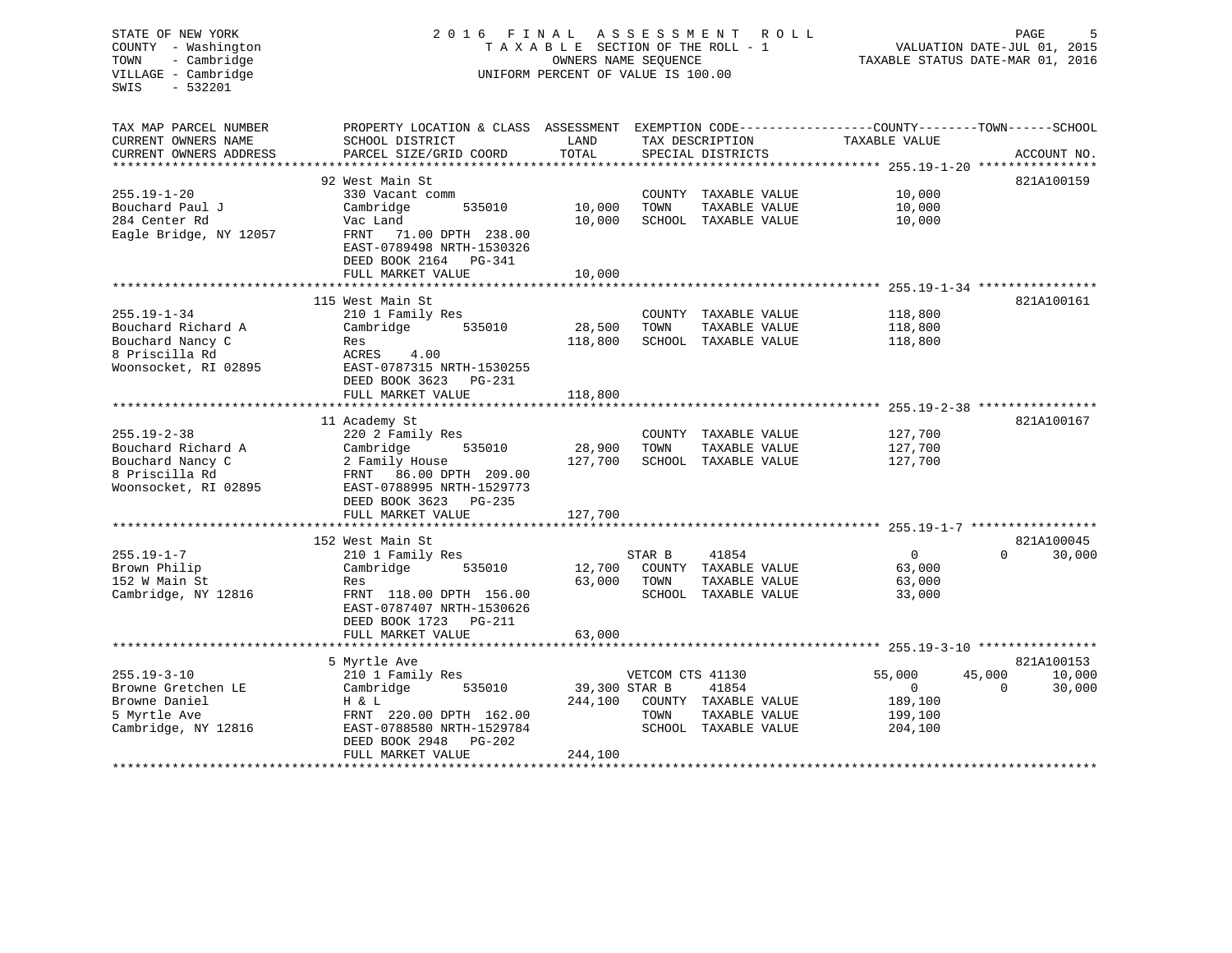# STATE OF NEW YORK 2 0 1 6 F I N A L A S S E S S M E N T R O L L PAGE 6 COUNTY - Washington T A X A B L E SECTION OF THE ROLL - 1 VALUATION DATE-JUL 01, 2015 TOWN - Cambridge OWNERS NAME SEQUENCE TAXABLE STATUS DATE-MAR 01, 2016 UNIFORM PERCENT OF VALUE IS 100.00

| TAX MAP PARCEL NUMBER<br>CURRENT OWNERS NAME<br>CURRENT OWNERS ADDRESS | PROPERTY LOCATION & CLASS<br>SCHOOL DISTRICT<br>PARCEL SIZE/GRID COORD | ASSESSMENT<br>LAND<br>TOTAL |        | TAX DESCRIPTION<br>SPECIAL DISTRICTS | EXEMPTION CODE-----------------COUNTY-------TOWN------SCHOOL<br>TAXABLE VALUE |          | ACCOUNT NO. |
|------------------------------------------------------------------------|------------------------------------------------------------------------|-----------------------------|--------|--------------------------------------|-------------------------------------------------------------------------------|----------|-------------|
|                                                                        |                                                                        |                             |        |                                      |                                                                               |          |             |
|                                                                        | 66 South Union St                                                      |                             |        |                                      |                                                                               |          | 821A100118  |
| $263.7 - 2 - 23$                                                       | 210 1 Family Res                                                       |                             | STAR B | 41854                                | 0                                                                             | $\Omega$ | 30,000      |
| Brundige Bruce A                                                       | Cambridge<br>535010                                                    | 33,500                      | COUNTY | TAXABLE VALUE                        | 145,000                                                                       |          |             |
| Brundige Sandra                                                        | Res                                                                    | 145,000                     | TOWN   | TAXABLE VALUE                        | 145,000                                                                       |          |             |
| 66 South Union St                                                      | FRNT 210.00 DPTH 118.00                                                |                             |        | SCHOOL TAXABLE VALUE                 | 115,000                                                                       |          |             |
| Cambridge, NY 12816                                                    | EAST-0789239 NRTH-1527714                                              |                             |        |                                      |                                                                               |          |             |
|                                                                        | DEED BOOK 665<br>$PG-138$                                              |                             |        |                                      |                                                                               |          |             |
|                                                                        | FULL MARKET VALUE                                                      | 145,000                     |        |                                      |                                                                               |          |             |
|                                                                        | 44 Academy St                                                          |                             |        |                                      |                                                                               |          | 821A100124  |
| $263.7 - 1 - 20$                                                       | 210 1 Family Res                                                       |                             | STAR B | 41854                                | 0                                                                             | $\Omega$ | 30,000      |
| Burdick Richard M                                                      | Cambridge<br>535010                                                    | 29,100                      |        | COUNTY TAXABLE VALUE                 | 100,000                                                                       |          |             |
| Burdick Brenda M                                                       | Res                                                                    | 100,000                     | TOWN   | TAXABLE VALUE                        | 100,000                                                                       |          |             |
| 44 Academy St                                                          | FRNT 131.00 DPTH 137.00                                                |                             |        | SCHOOL TAXABLE VALUE                 | 70,000                                                                        |          |             |
| Cambridge, NY 12816                                                    | EAST-0788985 NRTH-1528344                                              |                             |        |                                      |                                                                               |          |             |
|                                                                        | DEED BOOK 737<br>PG-339                                                |                             |        |                                      |                                                                               |          |             |
|                                                                        | FULL MARKET VALUE                                                      | 100,000                     |        |                                      |                                                                               |          |             |
|                                                                        |                                                                        |                             |        |                                      |                                                                               |          |             |
|                                                                        | 58 West Main St                                                        |                             |        |                                      |                                                                               |          | 821A100115  |
| $255.20 - 1 - 8.1$                                                     | 432 Gas station                                                        |                             |        | COUNTY TAXABLE VALUE                 | 76,000                                                                        |          |             |
| Burgess John B Jr                                                      | Cambridge<br>535010                                                    | 26,000                      | TOWN   | TAXABLE VALUE                        | 76,000                                                                        |          |             |
| Burgess Lois W                                                         | former gas station                                                     | 76,000                      |        | SCHOOL TAXABLE VALUE                 | 76,000                                                                        |          |             |
| 695 Ash Grove Rd                                                       | FRNT 115.00 DPTH 159.00                                                |                             |        |                                      |                                                                               |          |             |
| Cambridge, NY 12816                                                    | EAST-0789876 NRTH-1530313                                              |                             |        |                                      |                                                                               |          |             |
|                                                                        | DEED BOOK 2700<br><b>PG-138</b>                                        |                             |        |                                      |                                                                               |          |             |
|                                                                        | FULL MARKET VALUE                                                      | 76,000                      |        |                                      |                                                                               |          |             |
|                                                                        | 35 Academy St                                                          |                             |        |                                      |                                                                               |          | 821A100063  |
| $263.7 - 2 - 35$                                                       | 210 1 Family Res                                                       |                             | STAR B | 41854                                | 0                                                                             | $\Omega$ | 30,000      |
| Burke Jeffrey                                                          | Cambridge<br>535010                                                    | 27,100                      | COUNTY | TAXABLE VALUE                        | 155,000                                                                       |          |             |
| 35 Academy St                                                          | Res                                                                    | 155,000                     | TOWN   | TAXABLE VALUE                        | 155,000                                                                       |          |             |
| Cambridge, NY 12816                                                    | FRNT<br>66.00 DPTH 275.00                                              |                             |        | SCHOOL TAXABLE VALUE                 | 125,000                                                                       |          |             |
|                                                                        | 998<br>BANK                                                            |                             |        |                                      |                                                                               |          |             |
|                                                                        | EAST-0789177 NRTH-1528911                                              |                             |        |                                      |                                                                               |          |             |
|                                                                        | DEED BOOK 3014<br>PG-330                                               |                             |        |                                      |                                                                               |          |             |
|                                                                        | FULL MARKET VALUE                                                      | 155,000                     |        |                                      |                                                                               |          |             |
|                                                                        |                                                                        |                             |        |                                      |                                                                               |          |             |
|                                                                        | 5 Academy St                                                           |                             |        |                                      |                                                                               |          | 821A100009  |
| $255.19 - 2 - 40$                                                      | 230 3 Family Res                                                       |                             | COUNTY | TAXABLE VALUE                        | 154,000                                                                       |          |             |
| Caiazza Gerald T                                                       | Cambridge<br>535010                                                    | 28,100                      | TOWN   | TAXABLE VALUE                        | 154,000                                                                       |          |             |
| Pailley Paul F                                                         | 78.00 DPTH 212.00<br>FRNT                                              | 154,000                     |        | SCHOOL TAXABLE VALUE                 | 154,000                                                                       |          |             |
| 9 Joseph Ct                                                            | EAST-0788961 NRTH-1529881                                              |                             |        |                                      |                                                                               |          |             |
| Schaghticoke, NY 12154                                                 |                                                                        |                             |        |                                      |                                                                               |          |             |
|                                                                        | DEED BOOK 2980<br><b>PG-310</b><br>FULL MARKET VALUE                   | 154,000                     |        |                                      |                                                                               |          |             |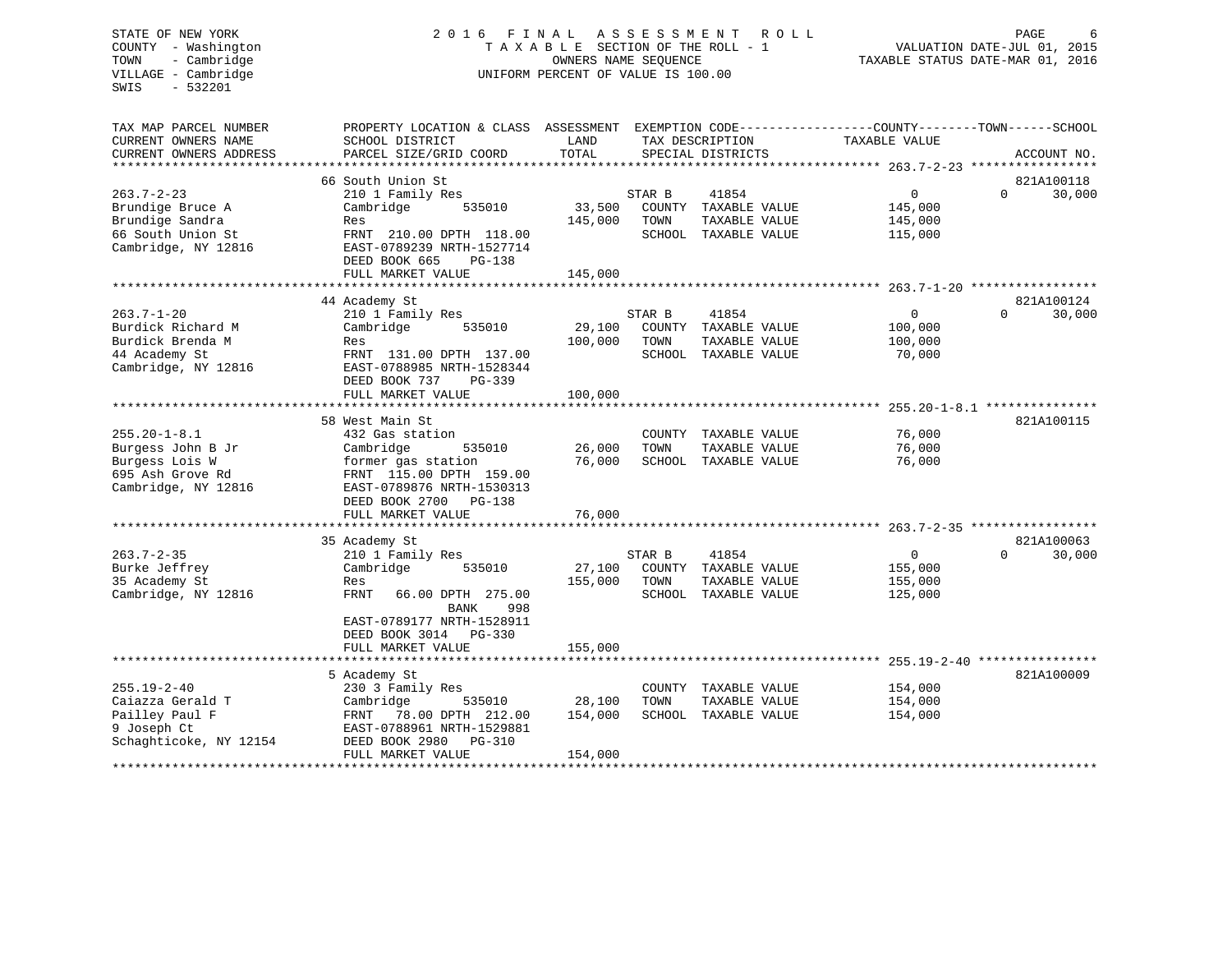#### COUNTY - Washington T A X A B L E SECTION OF THE ROLL - 1 TOWN - Cambridge **OWNERS NAME SEQUENCE TAXABLE STATUS DATE-MAR 01, 2016** VILLAGE - Cambridge The UNIFORM PERCENT OF VALUE IS 100.00

TAX MAP PARCEL NUMBER PROPERTY LOCATION & CLASS ASSESSMENT EXEMPTION CODE------------------COUNTY--------TOWN------SCHOOL

CURRENT OWNERS NAME SCHOOL DISTRICT LAND TAX DESCRIPTION TAXABLE VALUECURRENT OWNERS ADDRESS PARCEL SIZE/GRID COORD TOTAL SPECIAL DISTRICTS ACCOUNT NO. \*\*\*\*\*\*\*\*\*\*\*\*\*\*\*\*\*\*\*\*\*\*\*\*\*\*\*\*\*\*\*\*\*\*\*\*\*\*\*\*\*\*\*\*\*\*\*\*\*\*\*\*\*\*\*\*\*\*\*\*\*\*\*\*\*\*\*\*\*\*\*\*\*\*\*\*\*\*\*\*\*\*\*\*\*\*\*\*\*\*\*\*\*\*\*\*\*\*\*\*\*\*\* 255.19-2-6 \*\*\*\*\*\*\*\*\*\*\*\*\*\*\*\*\*69 West Main St 821A100034 255.19-2-6 220 2 Family Res COUNTY TAXABLE VALUE 220,000 Center Arthur E Cambridge 535010 27,100 TOWN TAXABLE VALUE 220,000 Center Judy B H & L 220,000 SCHOOL TAXABLE VALUE 220,000 27 Washington St FRNT 66.00 DPTH 260.00 Cambridge, NY 12816 EAST-0789308 NRTH-1529998 DEED BOOK 434 PG-271FULL MARKET VALUE 220,000 \*\*\*\*\*\*\*\*\*\*\*\*\*\*\*\*\*\*\*\*\*\*\*\*\*\*\*\*\*\*\*\*\*\*\*\*\*\*\*\*\*\*\*\*\*\*\*\*\*\*\*\*\*\*\*\*\*\*\*\*\*\*\*\*\*\*\*\*\*\*\*\*\*\*\*\*\*\*\*\*\*\*\*\*\*\*\*\*\*\*\*\*\*\*\*\*\*\*\*\*\*\*\* 255.19-1-3 \*\*\*\*\*\*\*\*\*\*\*\*\*\*\*\*\*State Route 372 821A100850 255.19-1-3 311 Res vac land COUNTY TAXABLE VALUE 10,000 Center Road Enterprises Cambridge 535010 10,000 TOWN TAXABLE VALUE 10,000 139 Center Rd Land & Pond 10,000 SCHOOL TAXABLE VALUE 10,000 Eagle Bridge, NY 12057 ACRES 2.10 EAST-0786899 NRTH-1530784 DEED BOOK 2002 PG-231FULL MARKET VALUE 10.000 \*\*\*\*\*\*\*\*\*\*\*\*\*\*\*\*\*\*\*\*\*\*\*\*\*\*\*\*\*\*\*\*\*\*\*\*\*\*\*\*\*\*\*\*\*\*\*\*\*\*\*\*\*\*\*\*\*\*\*\*\*\*\*\*\*\*\*\*\*\*\*\*\*\*\*\*\*\*\*\*\*\*\*\*\*\*\*\*\*\*\*\*\*\*\*\*\*\*\*\*\*\*\* 255.20-1-9.2 \*\*\*\*\*\*\*\*\*\*\*\*\*\*\*17 North Union St 821A100164 255.20-1-9.2 280 Res Multiple COUNTY TAXABLE VALUE 117,900 Cheney Robert Cambridge 535010 28,400 TOWN TAXABLE VALUE 117,900 971 Turnpike Rd H & L 117,900 SCHOOL TAXABLE VALUE 117,900 FRNT 152.00 DPTH 116.00 ACRES 0.40 EAST-0790409 NRTH-1531132 DEED BOOK 2879 PG-194FULL MARKET VALUE 117,900 \*\*\*\*\*\*\*\*\*\*\*\*\*\*\*\*\*\*\*\*\*\*\*\*\*\*\*\*\*\*\*\*\*\*\*\*\*\*\*\*\*\*\*\*\*\*\*\*\*\*\*\*\*\*\*\*\*\*\*\*\*\*\*\*\*\*\*\*\*\*\*\*\*\*\*\*\*\*\*\*\*\*\*\*\*\*\*\*\*\*\*\*\*\*\*\*\*\*\*\*\*\*\* 255.19-1-10 \*\*\*\*\*\*\*\*\*\*\*\*\*\*\*\*138 West Main St 821A100066 821A100066 821A100066 821A100066 821A100066 821A100066 821A100066 821A100066 821A100066 821A100066 821A100066 821A100066 821A100066 821A100066 821A100066 821A100066 821A100066 821A100066 821A100 255.19-1-10 210 1 Family Res STAR B 41854 0 0 30,000 Chinian Matthew Cambridge 535010 59,500 COUNTY TAXABLE VALUE 204,000 Ball Alane 204,000 Res 204,000 TOWN TAXABLE VALUE 204,000 138 West Main St 1710/124 SCHOOL TAXABLE VALUE 174,000 Cambridge, NY 12816 ACRES 6.10 EAST-0787876 NRTH-1530757 DEED BOOK 1850 PG-183 FULL MARKET VALUE 204,000 \*\*\*\*\*\*\*\*\*\*\*\*\*\*\*\*\*\*\*\*\*\*\*\*\*\*\*\*\*\*\*\*\*\*\*\*\*\*\*\*\*\*\*\*\*\*\*\*\*\*\*\*\*\*\*\*\*\*\*\*\*\*\*\*\*\*\*\*\*\*\*\*\*\*\*\*\*\*\*\*\*\*\*\*\*\*\*\*\*\*\*\*\*\*\*\*\*\*\*\*\*\*\* 255.19-1-28 \*\*\*\*\*\*\*\*\*\*\*\*\*\*\*\*116 West Main St 821A100181 255.19-1-28 411 Apartment COUNTY TAXABLE VALUE 155,300 Chinian Matthew P Cambridge 535010 34,100 TOWN TAXABLE VALUE 155,300 Ball Alane A **Apts 4 Apts 4 155,300** SCHOOL TAXABLE VALUE 155,300 138 West Main St FRNT 124.00 DPTH 400.00Cambridge, NY 12816 EAST-0788773 NRTH-1530302 DEED BOOK 2641 PG-90FULL MARKET VALUE 155,300 \*\*\*\*\*\*\*\*\*\*\*\*\*\*\*\*\*\*\*\*\*\*\*\*\*\*\*\*\*\*\*\*\*\*\*\*\*\*\*\*\*\*\*\*\*\*\*\*\*\*\*\*\*\*\*\*\*\*\*\*\*\*\*\*\*\*\*\*\*\*\*\*\*\*\*\*\*\*\*\*\*\*\*\*\*\*\*\*\*\*\*\*\*\*\*\*\*\*\*\*\*\*\*\*\*\*\*\*\*\*\*\*\*\*\*\*\*\*\*\*\*\*\*\*\*\*\*\*\*\*\*\*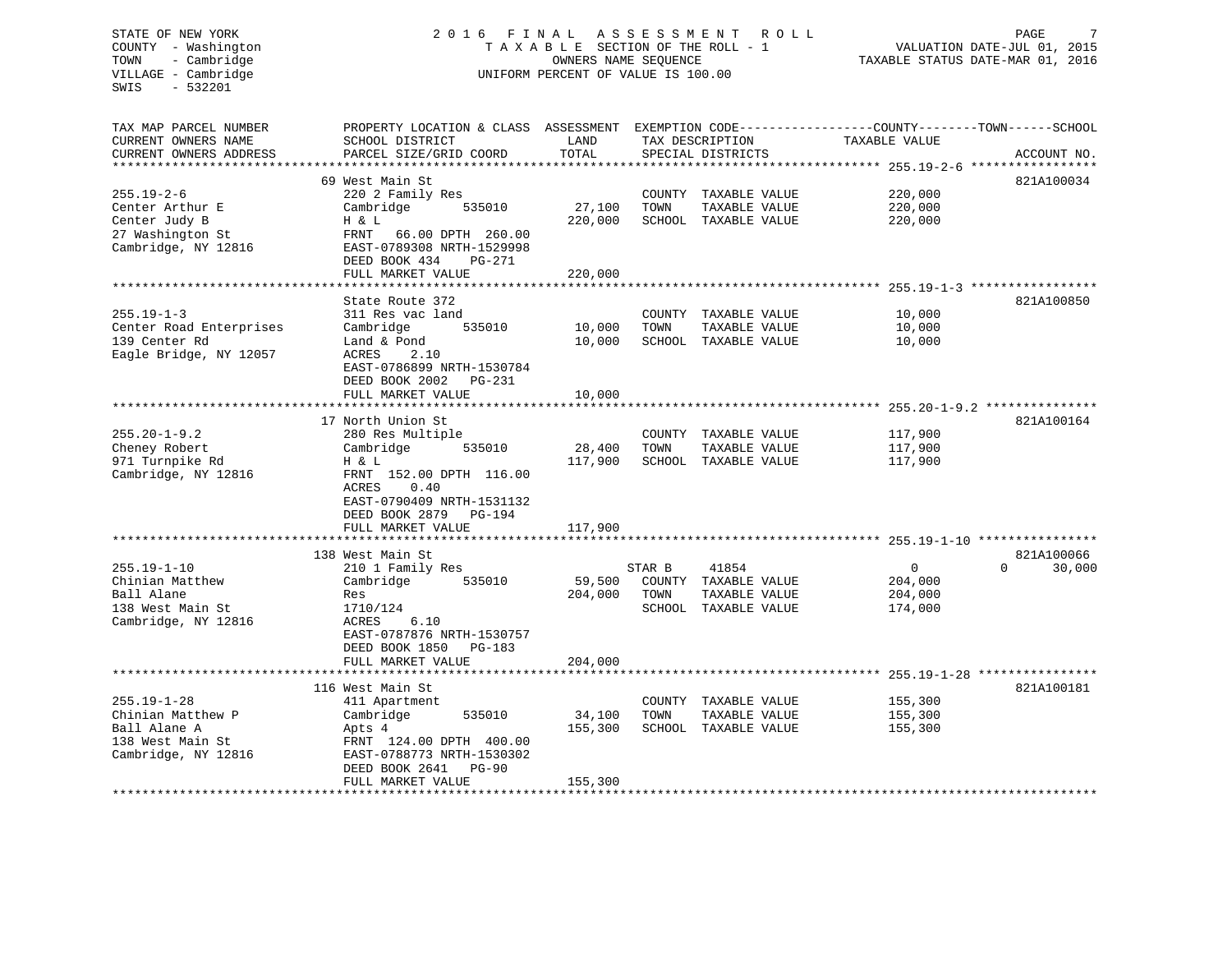# STATE OF NEW YORK 2 0 1 6 F I N A L A S S E S S M E N T R O L L PAGE 8 COUNTY - Washington T A X A B L E SECTION OF THE ROLL - 1 VALUATION DATE-JUL 01, 2015 TOWN - Cambridge OWNERS NAME SEQUENCE TAXABLE STATUS DATE-MAR 01, 2016 VILLAGE - Cambridge **UNIFORM PERCENT OF VALUE IS 100.00**

| TAX MAP PARCEL NUMBER<br>CURRENT OWNERS NAME       | PROPERTY LOCATION & CLASS ASSESSMENT EXEMPTION CODE----------------COUNTY-------TOWN-----SCHOOL<br>SCHOOL DISTRICT | LAND    | TAX DESCRIPTION   |                      | TAXABLE VALUE |          |             |
|----------------------------------------------------|--------------------------------------------------------------------------------------------------------------------|---------|-------------------|----------------------|---------------|----------|-------------|
| CURRENT OWNERS ADDRESS<br>************************ | PARCEL SIZE/GRID COORD                                                                                             | TOTAL   | SPECIAL DISTRICTS |                      |               |          | ACCOUNT NO. |
|                                                    | 1 Pleasant St                                                                                                      |         |                   |                      |               |          | 821A100038  |
| $263.7 - 1 - 7$                                    |                                                                                                                    |         |                   |                      | 112,400       |          |             |
|                                                    | 411 Apartment                                                                                                      |         |                   | COUNTY TAXABLE VALUE |               |          |             |
| Chinian Matthew P                                  | 535010<br>Cambridge                                                                                                | 22,500  | TOWN              | TAXABLE VALUE        | 112,400       |          |             |
| Ball Alane A                                       | Apts                                                                                                               | 112,400 |                   | SCHOOL TAXABLE VALUE | 112,400       |          |             |
| 138 W Main St                                      | FRNT<br>82.00 DPTH 113.00                                                                                          |         |                   |                      |               |          |             |
| Cambridge, NY 12816-1011                           | EAST-0788745 NRTH-1529523                                                                                          |         |                   |                      |               |          |             |
|                                                    | DEED BOOK 946<br>$PG-133$                                                                                          |         |                   |                      |               |          |             |
|                                                    | FULL MARKET VALUE                                                                                                  | 112,400 |                   |                      |               |          |             |
|                                                    |                                                                                                                    |         |                   |                      |               |          |             |
|                                                    | 96 West Main St                                                                                                    |         |                   |                      |               |          | 821A100077  |
| $255.19 - 1 - 14.3$                                | 220 2 Family Res                                                                                                   |         | STAR B            | 41854                | $\Omega$      | $\Omega$ | 30,000      |
| Churchill Michael                                  | 535010<br>Cambridge                                                                                                | 24,000  |                   | COUNTY TAXABLE VALUE | 170,000       |          |             |
| Churchill Dawn                                     | House & Lot                                                                                                        | 170,000 | TOWN              | TAXABLE VALUE        | 170,000       |          |             |
| 96 West Main St                                    | FRNT 175.00 DPTH<br>92.00                                                                                          |         |                   | SCHOOL TAXABLE VALUE | 140,000       |          |             |
| Cambridge, NY 12816                                | 999<br>BANK                                                                                                        |         |                   |                      |               |          |             |
|                                                    | EAST-0789422 NRTH-1530456                                                                                          |         |                   |                      |               |          |             |
|                                                    | DEED BOOK 2410 PG-337                                                                                              |         |                   |                      |               |          |             |
|                                                    | FULL MARKET VALUE                                                                                                  | 170,000 |                   |                      |               |          |             |
|                                                    |                                                                                                                    |         |                   |                      |               |          |             |
|                                                    | 59 Academy St                                                                                                      |         |                   |                      |               |          | 821A100035  |
| $263.7 - 2 - 24$                                   | 210 1 Family Res                                                                                                   |         | STAR B            | 41854                | $\mathbf 0$   | $\Omega$ | 30,000      |
| Comerro John B                                     | Cambridge<br>535010                                                                                                | 32,300  |                   | COUNTY TAXABLE VALUE | 140,400       |          |             |
| Comerro Katherine R                                | H & L                                                                                                              | 140,400 | TOWN              | TAXABLE VALUE        | 140,400       |          |             |
| 59 Academy St                                      | FRNT 157.00 DPTH 146.00                                                                                            |         |                   | SCHOOL TAXABLE VALUE | 110,400       |          |             |
| Cambridge, NY 12816                                | EAST-0789186 NRTH-1528236                                                                                          |         |                   |                      |               |          |             |
|                                                    | DEED BOOK 470<br>$PG-140$                                                                                          |         |                   |                      |               |          |             |
|                                                    | FULL MARKET VALUE                                                                                                  | 140,400 |                   |                      |               |          |             |
|                                                    |                                                                                                                    |         |                   |                      |               |          |             |
|                                                    | 13 Academy St                                                                                                      |         |                   |                      |               |          | 821A100071  |
| $255.19 - 2 - 37$                                  | 210 1 Family Res                                                                                                   |         | STAR B            | 41854                | $\mathbf 0$   | $\Omega$ | 30,000      |
| Comes Julie S                                      | Cambridge<br>535010                                                                                                | 27,900  |                   | COUNTY TAXABLE VALUE | 130,100       |          |             |
| 13 Academy St                                      | Res                                                                                                                | 130,100 | TOWN              | TAXABLE VALUE        | 130,100       |          |             |
| Cambridge, NY 12816                                | FRNT<br>76.00 DPTH 209.00                                                                                          |         |                   | SCHOOL TAXABLE VALUE | 100,100       |          |             |
|                                                    | 998<br>BANK                                                                                                        |         |                   |                      |               |          |             |
|                                                    | EAST-0789004 NRTH-1529692                                                                                          |         |                   |                      |               |          |             |
|                                                    | DEED BOOK 3487<br>$PG-220$                                                                                         |         |                   |                      |               |          |             |
|                                                    | FULL MARKET VALUE                                                                                                  | 130,100 |                   |                      |               |          |             |
|                                                    |                                                                                                                    |         |                   |                      |               |          |             |
|                                                    | 50 South Union St                                                                                                  |         |                   |                      |               |          | 821A100056  |
| $263.7 - 2 - 17$                                   | 230 3 Family Res                                                                                                   |         |                   | COUNTY TAXABLE VALUE | 120,000       |          |             |
| COMFORT HOMES, LLC                                 | Cambridge<br>535010                                                                                                | 32,700  | TOWN              | TAXABLE VALUE        | 120,000       |          |             |
| PO Box 3                                           | H & L                                                                                                              | 120,000 |                   | SCHOOL TAXABLE VALUE | 120,000       |          |             |
| Cambridge, NY 12816                                | FRNT 174.00 DPTH 187.00                                                                                            |         |                   |                      |               |          |             |
|                                                    | 999<br>BANK                                                                                                        |         |                   |                      |               |          |             |
|                                                    | EAST-0789341 NRTH-1528392                                                                                          |         |                   |                      |               |          |             |
|                                                    | DEED BOOK 2327 PG-322                                                                                              |         |                   |                      |               |          |             |
|                                                    | FULL MARKET VALUE                                                                                                  | 120,000 |                   |                      |               |          |             |
|                                                    |                                                                                                                    |         |                   |                      |               |          |             |
|                                                    |                                                                                                                    |         |                   |                      |               |          |             |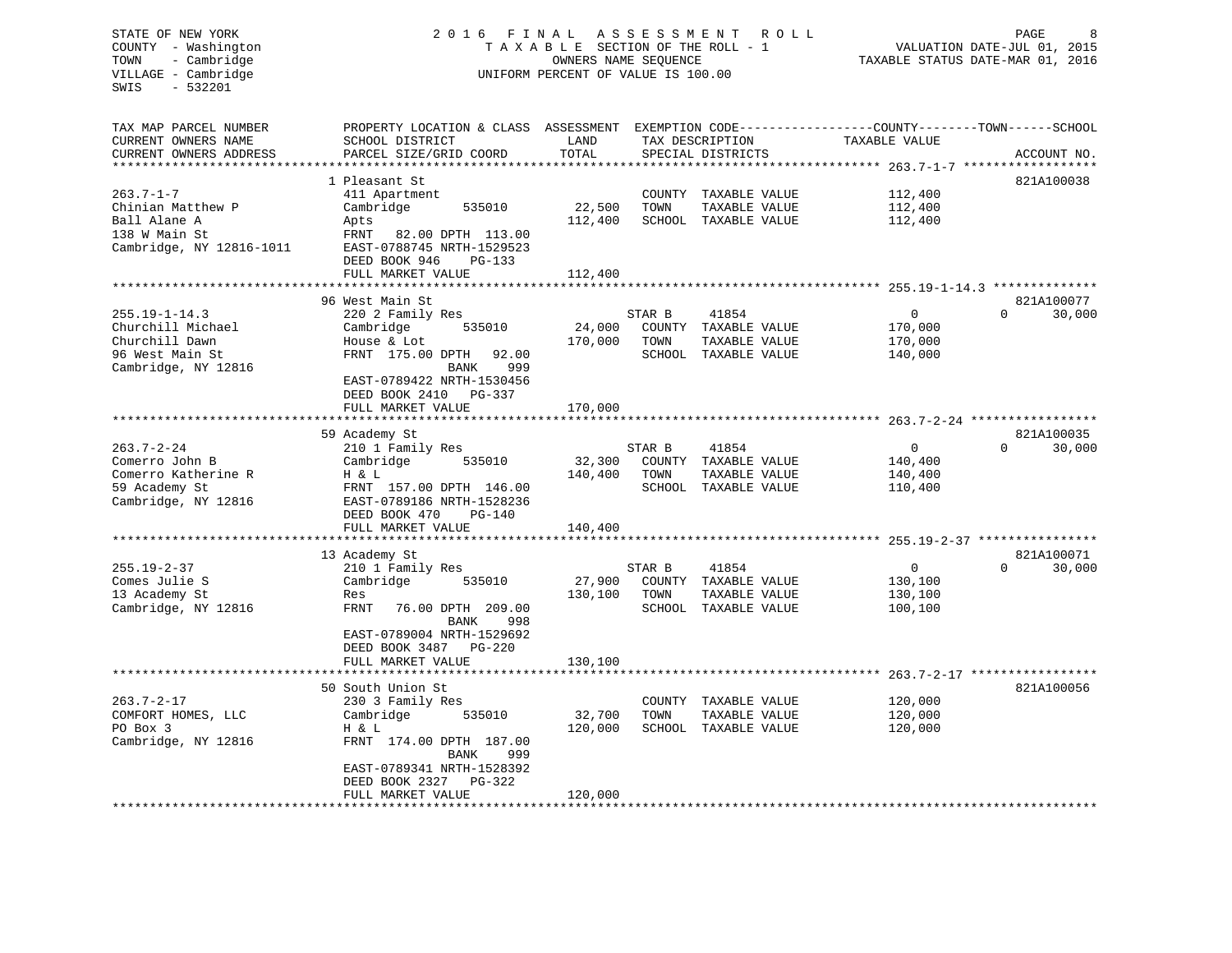# STATE OF NEW YORK 2 0 1 6 F I N A L A S S E S S M E N T R O L L PAGE 9 COUNTY - Washington T A X A B L E SECTION OF THE ROLL - 1 VALUATION DATE-JUL 01, 2015 TOWN - Cambridge OWNERS NAME SEQUENCE TAXABLE STATUS DATE-MAR 01, 2016 VILLAGE - Cambridge **UNIFORM PERCENT OF VALUE IS 100.00**

| TAX MAP PARCEL NUMBER     | PROPERTY LOCATION & CLASS ASSESSMENT |         |        |                      | EXEMPTION CODE-----------------COUNTY-------TOWN------SCHOOL |                    |
|---------------------------|--------------------------------------|---------|--------|----------------------|--------------------------------------------------------------|--------------------|
| CURRENT OWNERS NAME       | SCHOOL DISTRICT                      | LAND    |        | TAX DESCRIPTION      | TAXABLE VALUE                                                |                    |
| CURRENT OWNERS ADDRESS    | PARCEL SIZE/GRID COORD               | TOTAL   |        | SPECIAL DISTRICTS    |                                                              | ACCOUNT NO.        |
| ************************* |                                      |         |        |                      |                                                              |                    |
|                           | 18 South Union St                    |         |        |                      |                                                              | 821A100015         |
| $255.19 - 2 - 23$         | 210 1 Family Res                     |         |        | COUNTY TAXABLE VALUE | 100,000                                                      |                    |
| Conrad Bernadette         | Cambridge<br>535010                  | 30,400  | TOWN   | TAXABLE VALUE        | 100,000                                                      |                    |
| Conrad Teresa             | Res                                  | 100,000 |        | SCHOOL TAXABLE VALUE | 100,000                                                      |                    |
| 1 Broughton Ct            | FRNT 115.00 DPTH 177.00              |         |        |                      |                                                              |                    |
| Bluffton, SC 29909        | EAST-0789534 NRTH-1529379            |         |        |                      |                                                              |                    |
|                           | DEED BOOK 3578<br>PG-224             |         |        |                      |                                                              |                    |
|                           | FULL MARKET VALUE                    | 100,000 |        |                      |                                                              |                    |
|                           |                                      |         |        |                      |                                                              |                    |
|                           | 41 Academy St                        |         |        |                      |                                                              | 821C100129         |
|                           |                                      |         |        |                      |                                                              |                    |
| $263.7 - 2 - 32$          | 210 1 Family Res                     |         |        | COUNTY TAXABLE VALUE | 143,800                                                      |                    |
| Conrad Teresa             | Cambridge<br>535010                  | 26,600  | TOWN   | TAXABLE VALUE        | 143,800                                                      |                    |
| Conrad Bernadette         | Res                                  | 143,800 |        | SCHOOL TAXABLE VALUE | 143,800                                                      |                    |
| 1 Broughton Ct            | FRNT<br>71.00 DPTH 190.00            |         |        |                      |                                                              |                    |
| Bluffton, SC 29909        | EAST-0789141 NRTH-1528754            |         |        |                      |                                                              |                    |
|                           | DEED BOOK 3628<br>PG-103             |         |        |                      |                                                              |                    |
| PRIOR OWNER ON 3/01/2016  | FULL MARKET VALUE                    | 143,800 |        |                      |                                                              |                    |
| CR Properties 2015, LLC   |                                      |         |        |                      |                                                              |                    |
|                           |                                      |         |        |                      |                                                              |                    |
|                           | 1673 County Route 59                 |         |        |                      |                                                              | 821A100149         |
| $255.19 - 1 - 1$          | 210 1 Family Res                     |         | STAR B | 41854                | $\overline{0}$                                               | $\Omega$<br>30,000 |
| Cook Tammy                | 535010<br>Cambridge                  | 35,400  |        | COUNTY TAXABLE VALUE | 185,200                                                      |                    |
|                           |                                      |         |        |                      |                                                              |                    |
| 1673 County Route 59      | H L                                  | 185,200 | TOWN   | TAXABLE VALUE        | 185,200                                                      |                    |
| Cambridge, NY 12816       | ACRES<br>1.68                        |         |        | SCHOOL TAXABLE VALUE | 155,200                                                      |                    |
|                           | EAST-0786618 NRTH-1530602            |         |        |                      |                                                              |                    |
|                           | DEED BOOK 744<br>$PG-137$            |         |        |                      |                                                              |                    |
|                           | FULL MARKET VALUE                    | 185,200 |        |                      |                                                              |                    |
|                           | *****************************        |         |        |                      |                                                              |                    |
|                           | 12 Myrtle Ave                        |         |        |                      |                                                              | 821A100177         |
| $255.19 - 3 - 14$         | 210 1 Family Res                     |         | STAR B | 41854                | $\overline{0}$                                               | 30,000<br>$\Omega$ |
| Cooley Jayme A            | Cambridge<br>535010                  | 30,200  |        | COUNTY TAXABLE VALUE | 170,000                                                      |                    |
| Geroux Jeremy             | Res 708/105                          | 170,000 | TOWN   | TAXABLE VALUE        | 170,000                                                      |                    |
| 12 Myrtle Ave             | C.o. 693/50 C O 707/245              |         |        | SCHOOL TAXABLE VALUE | 140,000                                                      |                    |
| Cambridge, NY 12816       | FRNT 111.00 DPTH 181.00              |         |        |                      |                                                              |                    |
|                           | 998                                  |         |        |                      |                                                              |                    |
|                           | <b>BANK</b>                          |         |        |                      |                                                              |                    |
|                           | EAST-0788390 NRTH-1529586            |         |        |                      |                                                              |                    |
|                           | DEED BOOK 3089 PG-340                |         |        |                      |                                                              |                    |
|                           | FULL MARKET VALUE                    | 170,000 |        |                      |                                                              |                    |
|                           |                                      |         |        |                      |                                                              |                    |
|                           | 1685 County Route 59                 |         |        |                      |                                                              | 821A100086         |
| $255.19 - 1 - 2$          | 210 1 Family Res                     |         |        | COUNTY TAXABLE VALUE | 75,200                                                       |                    |
| Coon Raymond E JR         | Cambridge<br>535010                  | 14,400  | TOWN   | TAXABLE VALUE        | 75,200                                                       |                    |
| Coon Stacia B             | Res                                  | 75,200  |        | SCHOOL TAXABLE VALUE | 75,200                                                       |                    |
| 21 Jodie Rd               | FRNT 110.00 DPTH 160.00              |         |        |                      |                                                              |                    |
| Eagle Bridge, NY 12057    | EAST-0786844 NRTH-1530628            |         |        |                      |                                                              |                    |
|                           | DEED BOOK 2408<br>PG-44              |         |        |                      |                                                              |                    |
|                           | FULL MARKET VALUE                    | 75,200  |        |                      |                                                              |                    |
|                           |                                      |         |        |                      |                                                              |                    |
|                           |                                      |         |        |                      |                                                              |                    |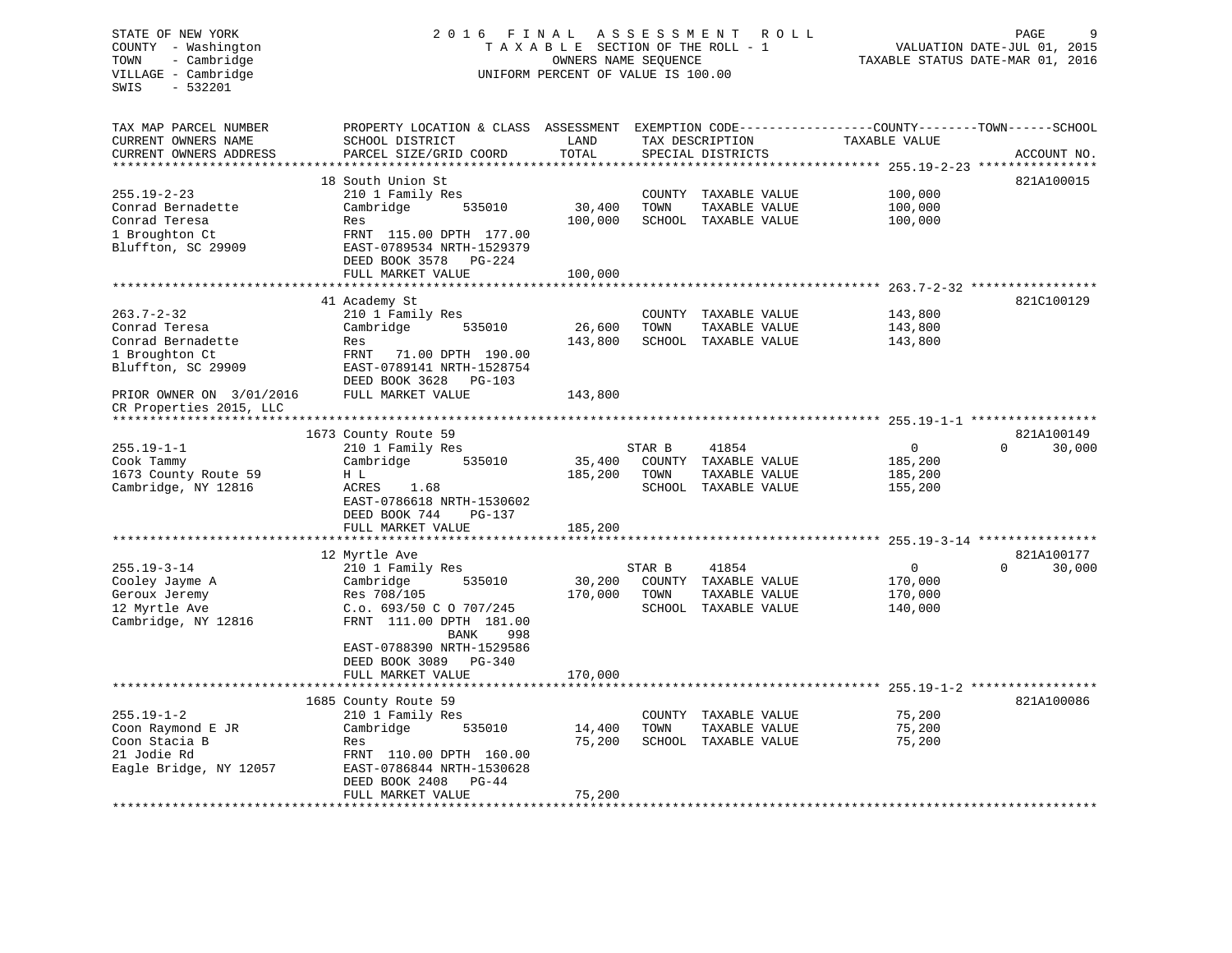| STATE OF NEW YORK<br>COUNTY - Washington<br>- Cambridge<br>TOWN<br>VILLAGE - Cambridge<br>SWIS<br>$-532201$ | 2016 FINAL<br>TAXABLE                                                                                                                       | OWNERS NAME SEOUENCE<br>UNIFORM PERCENT OF VALUE IS 100.00 | ASSESSMENT | <b>ROLL</b><br>SECTION OF THE ROLL - 1 | TAXABLE STATUS DATE-MAR 01, 2016                     | PAGE<br>VALUATION DATE-JUL 01, 2015 | 10          |
|-------------------------------------------------------------------------------------------------------------|---------------------------------------------------------------------------------------------------------------------------------------------|------------------------------------------------------------|------------|----------------------------------------|------------------------------------------------------|-------------------------------------|-------------|
| TAX MAP PARCEL NUMBER<br>CURRENT OWNERS NAME<br>CURRENT OWNERS ADDRESS                                      | PROPERTY LOCATION & CLASS ASSESSMENT EXEMPTION CODE---------------COUNTY-------TOWN-----SCHOOL<br>SCHOOL DISTRICT<br>PARCEL SIZE/GRID COORD | LAND<br>TOTAL                                              |            | TAX DESCRIPTION<br>SPECIAL DISTRICTS   | TAXABLE VALUE                                        |                                     | ACCOUNT NO. |
| ****************************                                                                                |                                                                                                                                             |                                                            |            |                                        |                                                      |                                     |             |
|                                                                                                             | 6 Pleasant St                                                                                                                               |                                                            |            |                                        |                                                      |                                     | 821A100087  |
| $255.19 - 3 - 9$                                                                                            | 210 1 Family Res                                                                                                                            |                                                            | STAR EN    | 41834                                  | $\mathsf{O}$                                         | $\Omega$                            | 65,300      |
| Crepeau Revoc Living Trust Rob Cambridge                                                                    | 535010                                                                                                                                      | 26,000                                                     |            | COUNTY TAXABLE VALUE                   | 150,000                                              |                                     |             |
| Crepeau Revoc Living Trust Lin Res                                                                          |                                                                                                                                             | 150,000                                                    | TOWN       | TAXABLE VALUE                          | 150,000                                              |                                     |             |
| 5704 Garden Lakes Majestic<br>Bradenton, FL 34203                                                           | FRNT 78.00 DPTH 162.00<br>EAST-0788604 NRTH-1529651<br>DEED BOOK 3599 PG-183                                                                |                                                            |            | SCHOOL TAXABLE VALUE                   | 84,700                                               |                                     |             |
|                                                                                                             | FULL MARKET VALUE                                                                                                                           | 150,000                                                    |            |                                        |                                                      |                                     |             |
|                                                                                                             | *************************<br>29 Academy St                                                                                                  | *******************************                            |            |                                        | **************** 263.7-2-37 ******************       |                                     | 821A100157  |
| $263.7 - 2 - 37$                                                                                            | 210 1 Family Res                                                                                                                            |                                                            | STAR B     | 41854                                  | $\mathbf{0}$                                         | $\Omega$                            | 30,000      |
| Crosier David J                                                                                             | Cambridge<br>535010                                                                                                                         | 26,900                                                     |            | COUNTY TAXABLE VALUE                   | 130,000                                              |                                     |             |
| Crosier Deborah J                                                                                           | Res                                                                                                                                         | 130,000                                                    | TOWN       | TAXABLE VALUE                          | 130,000                                              |                                     |             |
| 29 Academy St                                                                                               | <b>FRNT</b><br>60.00 DPTH 323.00                                                                                                            |                                                            |            | SCHOOL TAXABLE VALUE                   | 100,000                                              |                                     |             |
| Cambridge, NY 12816                                                                                         | BANK<br>998                                                                                                                                 |                                                            |            |                                        |                                                      |                                     |             |
|                                                                                                             | EAST-0789152 NRTH-1529125<br>DEED BOOK 2182 PG-63                                                                                           |                                                            |            |                                        |                                                      |                                     |             |
|                                                                                                             | FULL MARKET VALUE                                                                                                                           | 130,000                                                    |            |                                        |                                                      |                                     |             |
|                                                                                                             | 16 South Union St                                                                                                                           |                                                            |            |                                        |                                                      |                                     | 821A100048  |
| $255.19 - 2 - 22$                                                                                           | 210 1 Family Res                                                                                                                            |                                                            | STAR EN    | 41834                                  | $\overline{0}$                                       | $\Omega$                            | 65,300      |
| Dallas Martha T                                                                                             | 535010<br>Cambridge                                                                                                                         | 28,900                                                     |            | COUNTY TAXABLE VALUE                   | 124,000                                              |                                     |             |
| 16 South Union St                                                                                           | Res                                                                                                                                         | 124,000                                                    | TOWN       | TAXABLE VALUE                          | 124,000                                              |                                     |             |
| Cambridge, NY 12816                                                                                         | FRNT 100.00 DPTH 176.00<br>EAST-0789557 NRTH-1529487<br>DEED BOOK 451<br>PG-861                                                             |                                                            |            | SCHOOL TAXABLE VALUE                   | 58,700                                               |                                     |             |
|                                                                                                             | FULL MARKET VALUE                                                                                                                           | 124,000                                                    |            |                                        |                                                      |                                     |             |
|                                                                                                             | ************************<br>134 West Main St                                                                                                |                                                            |            |                                        |                                                      |                                     | 821A100927  |
| $255.19 - 1 - 11$                                                                                           | 210 1 Family Res                                                                                                                            |                                                            | STAR B     | 41854                                  | $\overline{0}$                                       | $\Omega$                            | 30,000      |
| Dansin Brian                                                                                                | Cambridge<br>535010                                                                                                                         | 25,100                                                     |            | COUNTY TAXABLE VALUE                   | 144,900                                              |                                     |             |
| Dansin Theresa                                                                                              | House & Lot                                                                                                                                 | 144,900                                                    | TOWN       | TAXABLE VALUE                          | 144,900                                              |                                     |             |
| 134 West Main St                                                                                            | 98.00 DPTH 209.00<br>FRNT                                                                                                                   |                                                            |            | SCHOOL TAXABLE VALUE                   | 114,900                                              |                                     |             |
| Cambridge, NY 12816                                                                                         | EAST-0787999 NRTH-1530458                                                                                                                   |                                                            |            |                                        |                                                      |                                     |             |
|                                                                                                             | DEED BOOK 883<br>PG-88                                                                                                                      |                                                            |            |                                        |                                                      |                                     |             |
|                                                                                                             | FULL MARKET VALUE                                                                                                                           | 144,900                                                    |            |                                        |                                                      |                                     |             |
|                                                                                                             |                                                                                                                                             |                                                            |            |                                        | ********************** 255.20-1-2 ****************** |                                     |             |
|                                                                                                             | 25 North Union St                                                                                                                           |                                                            |            |                                        |                                                      |                                     | 821A100021  |
| $255.20 - 1 - 2$                                                                                            | 220 2 Family Res                                                                                                                            |                                                            | STAR B     | 41854                                  | $\overline{0}$                                       | $\Omega$                            | 30,000      |
| Dawley Gloria                                                                                               | Cambridge<br>535010                                                                                                                         | 39,700                                                     |            | COUNTY TAXABLE VALUE                   | 198,900                                              |                                     |             |
| 25 North Union St                                                                                           | H & L                                                                                                                                       | 198,900                                                    | TOWN       | TAXABLE VALUE                          | 198,900                                              |                                     |             |
| Cambridge, NY 12816                                                                                         | FRNT 277.00 DPTH 205.00<br>EAST-0790663 NRTH-1531541<br><b>PG-188</b><br>DEED BOOK 821                                                      |                                                            |            | SCHOOL TAXABLE VALUE                   | 168,900                                              |                                     |             |
|                                                                                                             | FULL MARKET VALUE                                                                                                                           | 198,900                                                    |            |                                        |                                                      |                                     |             |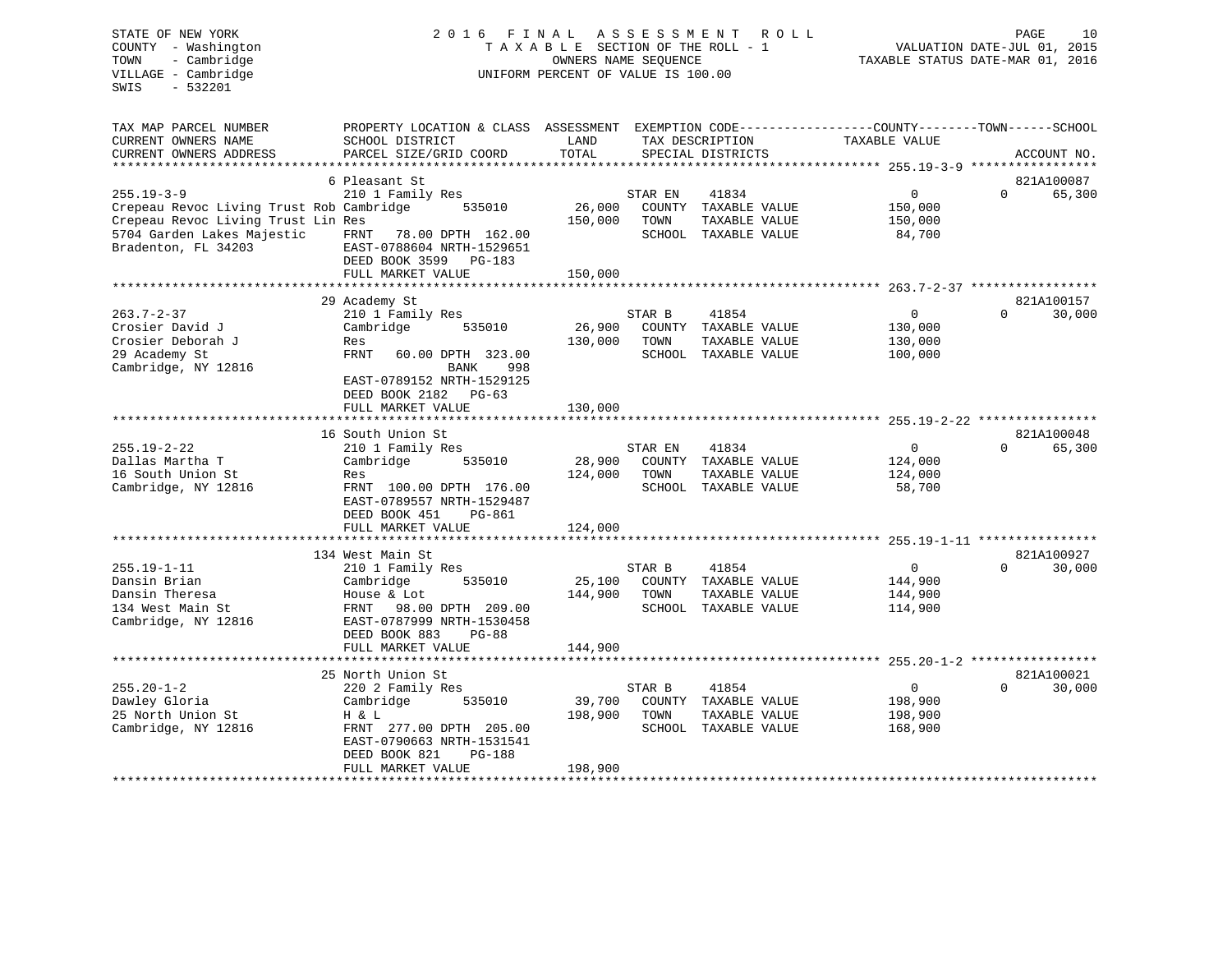| TOWN<br>- Cambridge<br>VILLAGE - Cambridge<br>SWIS<br>$-532201$                                                                                                                            |                                                                                                 | TAXABLE SECTION OF THE ROLL - 1<br>OWNERS NAME SEQUENCE<br>UNIFORM PERCENT OF VALUE IS 100.00 |        | FINAL ASSESSMENT<br>R O L L | TAXABLE STATUS DATE-MAR 01, 2016 | PAGE     | 11<br>VALUATION DATE-JUL 01, 2015 |
|--------------------------------------------------------------------------------------------------------------------------------------------------------------------------------------------|-------------------------------------------------------------------------------------------------|-----------------------------------------------------------------------------------------------|--------|-----------------------------|----------------------------------|----------|-----------------------------------|
| TAX MAP PARCEL NUMBER                                                                                                                                                                      | PROPERTY LOCATION & CLASS ASSESSMENT EXEMPTION CODE---------------COUNTY-------TOWN------SCHOOL |                                                                                               |        |                             |                                  |          |                                   |
| CURRENT OWNERS NAME                                                                                                                                                                        | SCHOOL DISTRICT                                                                                 | LAND                                                                                          |        | TAX DESCRIPTION             | TAXABLE VALUE                    |          |                                   |
| CURRENT OWNERS ADDRESS<br>**********************                                                                                                                                           | PARCEL SIZE/GRID COORD                                                                          | TOTAL                                                                                         |        | SPECIAL DISTRICTS           |                                  |          | ACCOUNT NO.                       |
|                                                                                                                                                                                            | 8 South Union St                                                                                |                                                                                               |        |                             |                                  |          | 821A100096                        |
| $255.19 - 2 - 18$                                                                                                                                                                          | 210 1 Family Res                                                                                |                                                                                               | STAR B | 41854                       | $\mathbf 0$                      | $\Omega$ | 30,000                            |
| Dearstyne Adam                                                                                                                                                                             | Cambridge<br>535010                                                                             | 29,400                                                                                        |        | COUNTY TAXABLE VALUE        | 121,000                          |          |                                   |
| Dearstyne Courtney                                                                                                                                                                         | Res                                                                                             | 121,000                                                                                       | TOWN   | TAXABLE VALUE               | 121,000                          |          |                                   |
| 8 South Union St                                                                                                                                                                           | FRNT 103.00 DPTH 180.00                                                                         |                                                                                               |        | SCHOOL TAXABLE VALUE        | 91,000                           |          |                                   |
| Cambridge, NY 12816                                                                                                                                                                        | BANK<br>999                                                                                     |                                                                                               |        |                             |                                  |          |                                   |
|                                                                                                                                                                                            | EAST-0789630 NRTH-1529848                                                                       |                                                                                               |        |                             |                                  |          |                                   |
|                                                                                                                                                                                            | DEED BOOK 3010 PG-85                                                                            |                                                                                               |        |                             |                                  |          |                                   |
|                                                                                                                                                                                            | FULL MARKET VALUE                                                                               | 121,000                                                                                       |        |                             |                                  |          |                                   |
|                                                                                                                                                                                            | ***************************                                                                     | **************                                                                                |        |                             |                                  |          |                                   |
|                                                                                                                                                                                            | 52 South Union St                                                                               |                                                                                               |        |                             |                                  |          | 821A100046                        |
| $263.7 - 2 - 18$                                                                                                                                                                           | 210 1 Family Res                                                                                |                                                                                               |        | COUNTY TAXABLE VALUE        | 114,600                          |          |                                   |
| Decker Darryl                                                                                                                                                                              | Cambridge<br>535010                                                                             | 23,900                                                                                        | TOWN   | TAXABLE VALUE               | 114,600                          |          |                                   |
| PO Box 92                                                                                                                                                                                  | Res                                                                                             | 114,600                                                                                       |        | SCHOOL TAXABLE VALUE        | 114,600                          |          |                                   |
| Cambridge, NY 12816                                                                                                                                                                        | FRNT 60.00 DPTH 154.00                                                                          |                                                                                               |        |                             |                                  |          |                                   |
|                                                                                                                                                                                            | EAST-0789325 NRTH-1528289                                                                       |                                                                                               |        |                             |                                  |          |                                   |
|                                                                                                                                                                                            | DEED BOOK 2760 PG-187                                                                           |                                                                                               |        |                             |                                  |          |                                   |
|                                                                                                                                                                                            | FULL MARKET VALUE                                                                               | 114,600<br>* * * * * * * * *                                                                  |        |                             |                                  |          |                                   |
|                                                                                                                                                                                            | 111 West Main St                                                                                |                                                                                               |        |                             |                                  |          | 821A100146                        |
| $255.19 - 1 - 33$                                                                                                                                                                          | 210 1 Family Res                                                                                |                                                                                               | STAR B | 41854                       | $\mathbf 0$                      | $\Omega$ | 30,000                            |
| Dillard Joseph Berry                                                                                                                                                                       | Cambridge<br>535010                                                                             | 40,000                                                                                        |        | COUNTY TAXABLE VALUE        | 189,900                          |          |                                   |
| Dillard Mary Elizabeth                                                                                                                                                                     | Res                                                                                             | 189,900                                                                                       | TOWN   | TAXABLE VALUE               | 189,900                          |          |                                   |
|                                                                                                                                                                                            |                                                                                                 |                                                                                               |        | SCHOOL TAXABLE VALUE        | 159,900                          |          |                                   |
|                                                                                                                                                                                            | 999                                                                                             |                                                                                               |        |                             |                                  |          |                                   |
|                                                                                                                                                                                            | ACRES<br>1.40 BANK<br>EAST-0787677 NRTH-1530294                                                 |                                                                                               |        |                             |                                  |          |                                   |
|                                                                                                                                                                                            | DEED BOOK 842<br>$PG-146$                                                                       |                                                                                               |        |                             |                                  |          |                                   |
|                                                                                                                                                                                            | FULL MARKET VALUE                                                                               | 189,900                                                                                       |        |                             |                                  |          |                                   |
|                                                                                                                                                                                            | **********************                                                                          |                                                                                               |        |                             |                                  |          |                                   |
|                                                                                                                                                                                            | 51 Coila Rd                                                                                     |                                                                                               |        |                             |                                  |          | 821A100165                        |
|                                                                                                                                                                                            | 210 1 Family Res                                                                                |                                                                                               | STAR B | 41854                       | 0                                | $\Omega$ | 30,000                            |
|                                                                                                                                                                                            | Cambridge<br>535010                                                                             | 35,000                                                                                        |        | COUNTY TAXABLE VALUE        | 184,800                          |          |                                   |
|                                                                                                                                                                                            | Res                                                                                             | 184,800                                                                                       | TOWN   | TAXABLE VALUE               | 184,800                          |          |                                   |
|                                                                                                                                                                                            | ACRES<br>1.20 BANK<br>999                                                                       |                                                                                               |        | SCHOOL TAXABLE VALUE        | 154,800                          |          |                                   |
|                                                                                                                                                                                            | EAST-0787421 NRTH-1530827                                                                       |                                                                                               |        |                             |                                  |          |                                   |
|                                                                                                                                                                                            | DEED BOOK 944<br>$PG-144$                                                                       |                                                                                               |        |                             |                                  |          |                                   |
|                                                                                                                                                                                            | FULL MARKET VALUE                                                                               | 184,800                                                                                       |        |                             |                                  |          |                                   |
|                                                                                                                                                                                            |                                                                                                 |                                                                                               |        |                             |                                  |          |                                   |
|                                                                                                                                                                                            | 18 Gilmore Ave                                                                                  |                                                                                               |        |                             |                                  |          | 821A100175                        |
|                                                                                                                                                                                            | 280 Res Multiple                                                                                |                                                                                               | STAR B | 41854                       | $\mathbf 0$                      | $\Omega$ | 30,000                            |
|                                                                                                                                                                                            | Cambridge<br>535010                                                                             | 25,800                                                                                        |        | COUNTY TAXABLE VALUE        | 257,000                          |          |                                   |
| 111 West Main St<br>Cambridge, NY 12816<br>$255.19 - 1 - 6$<br>Drake Dieter W<br>Drake Amy A<br>51 Coila Rd<br>Cambridge, NY 12816<br>$263.7 - 2 - 5$<br>Dupuis Alan II<br>Dupuis Michelle | FRNT<br>75.00 DPTH 156.00                                                                       | 257,000                                                                                       | TOWN   | TAXABLE VALUE               | 257,000                          |          |                                   |
|                                                                                                                                                                                            | ACRES<br>$0.27$ BANK<br>999                                                                     |                                                                                               |        | SCHOOL TAXABLE VALUE        | 227,000                          |          |                                   |
| 18 Gilmore Ave<br>Cambridge, NY 12816                                                                                                                                                      | EAST-0789195 NRTH-1529335<br>DEED BOOK 2721<br>PG-118                                           |                                                                                               |        |                             |                                  |          |                                   |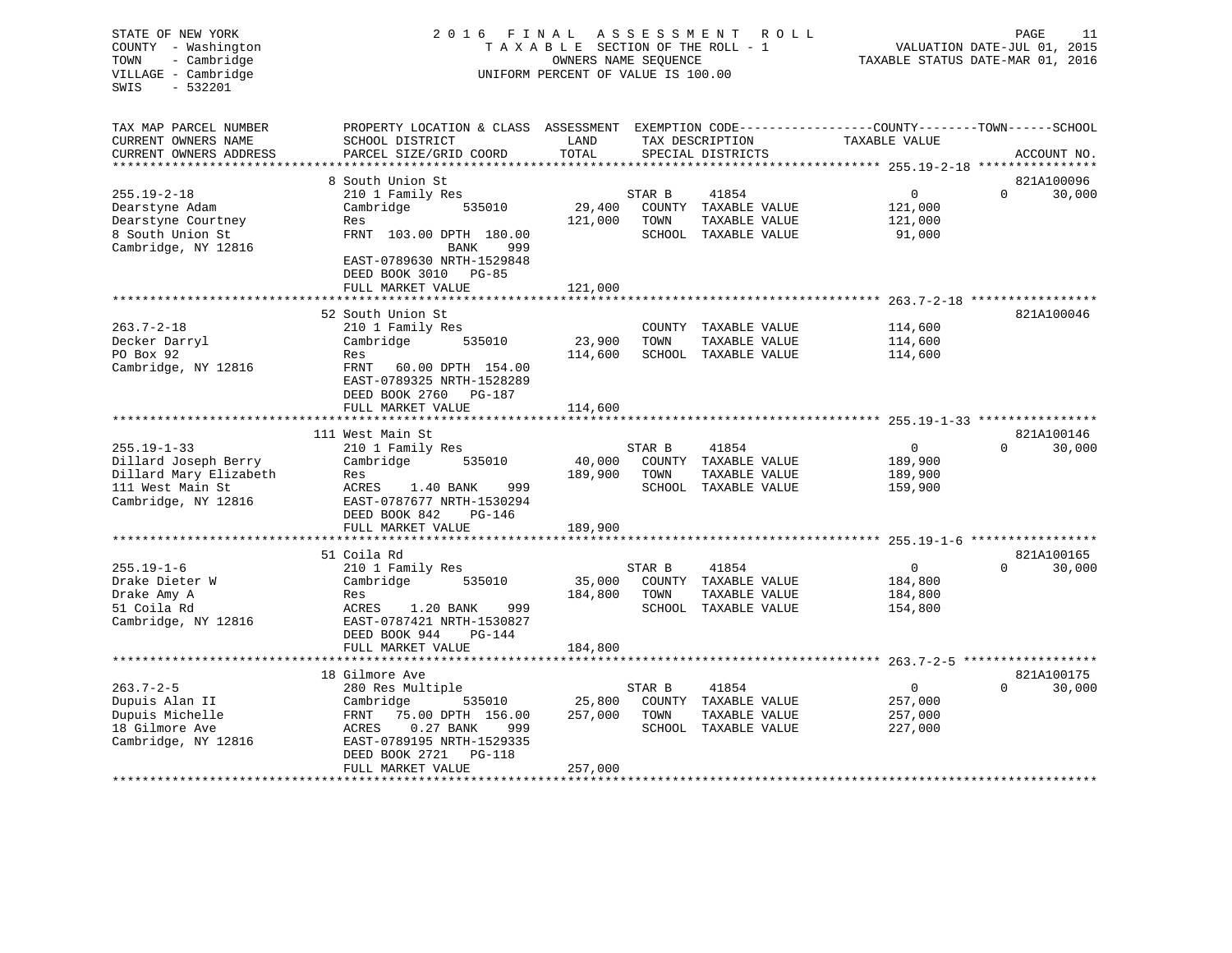# STATE OF NEW YORK 2 0 1 6 F I N A L A S S E S S M E N T R O L L PAGE 12 COUNTY - Washington T A X A B L E SECTION OF THE ROLL - 1 VALUATION DATE-JUL 01, 2015 TOWN - Cambridge OWNERS NAME SEQUENCE TAXABLE STATUS DATE-MAR 01, 2016 VILLAGE - Cambridge **UNIFORM PERCENT OF VALUE** IS 100.00

| TAX MAP PARCEL NUMBER<br>CURRENT OWNERS NAME | PROPERTY LOCATION & CLASS ASSESSMENT EXEMPTION CODE----------------COUNTY-------TOWN------SCHOOL<br>SCHOOL DISTRICT | LAND           |                  | TAX DESCRIPTION                       | TAXABLE VALUE     |          |             |
|----------------------------------------------|---------------------------------------------------------------------------------------------------------------------|----------------|------------------|---------------------------------------|-------------------|----------|-------------|
| CURRENT OWNERS ADDRESS                       | PARCEL SIZE/GRID COORD                                                                                              | TOTAL          |                  | SPECIAL DISTRICTS                     |                   |          | ACCOUNT NO. |
|                                              | 46 Academy St                                                                                                       |                |                  |                                       |                   |          | 821A100052  |
| 263.7-1-21                                   | 210 1 Family Res                                                                                                    |                | VETWAR CTS 41120 |                                       | 13,425 13,425     |          | 6,000       |
| Dupuis Raquel J                              | 535010<br>Cambridge                                                                                                 | 28,200 AGED-CO |                  | 41802                                 | 22,823            | $\Omega$ | $\mathbf 0$ |
| 46 Academy St                                | Res                                                                                                                 |                | 89,500 STAR EN   | 41834                                 | $\overline{0}$    | $\Omega$ | 65,300      |
| Cambridge, NY 12816                          | FRNT 116.00 DPTH 141.00                                                                                             |                |                  | COUNTY TAXABLE VALUE                  | 53,252            |          |             |
|                                              | EAST-0789003 NRTH-1528221                                                                                           |                | TOWN             | TAXABLE VALUE                         | 76,075            |          |             |
|                                              | DEED BOOK 516<br>$PG-33$                                                                                            |                |                  | SCHOOL TAXABLE VALUE                  | 18,200            |          |             |
|                                              | FULL MARKET VALUE                                                                                                   | 89,500         |                  |                                       |                   |          |             |
|                                              |                                                                                                                     |                |                  |                                       |                   |          |             |
|                                              | 148 West Main St                                                                                                    |                |                  |                                       |                   |          | 821A100948  |
| 255.19-1-8.1                                 | 485 >luse sm bld                                                                                                    |                |                  | COUNTY TAXABLE VALUE                  | 52,000            |          |             |
| Endee Robert H III                           | 535010<br>Cambridge                                                                                                 | 17,800         | TOWN             | TAXABLE VALUE                         | 52,000            |          |             |
| 5 Gilmore Ave<br>Cambridge, NY 12816         | FRNT 92.00 DPTH 90.00<br>EAST-0787507 NRTH-1530567                                                                  | 52,000         |                  | SCHOOL TAXABLE VALUE                  | 52,000            |          |             |
|                                              | DEED BOOK 2088 PG-61                                                                                                |                |                  |                                       |                   |          |             |
|                                              | FULL MARKET VALUE                                                                                                   | 52,000         |                  |                                       |                   |          |             |
|                                              |                                                                                                                     |                |                  |                                       |                   |          |             |
|                                              | 5 Gilmore Ave                                                                                                       |                |                  |                                       |                   |          | 821A100179  |
| 255.19-2-28                                  | 210 1 Family Res                                                                                                    |                | STAR B           | 41854                                 | $0 \qquad \qquad$ | $\Omega$ | 30,000      |
| Endee Robert H III                           | 535010<br>Cambridge                                                                                                 | 28,100         |                  | COUNTY TAXABLE VALUE                  | 190,900           |          |             |
| Smith Kathleen M                             | House & Land                                                                                                        | 190,900        | TOWN             | TAXABLE VALUE                         | 190,900           |          |             |
| 5 Gilmore Ave                                | Bndy Agmt 752/325                                                                                                   |                |                  | SCHOOL TAXABLE VALUE                  | 160,900           |          |             |
| Cambridge, NY 12816                          | FRNT 75.00 DPTH 235.00                                                                                              |                |                  |                                       |                   |          |             |
|                                              | EAST-0789409 NRTH-1529775                                                                                           |                |                  |                                       |                   |          |             |
|                                              | DEED BOOK 752<br>PG-322                                                                                             |                |                  |                                       |                   |          |             |
|                                              | FULL MARKET VALUE                                                                                                   | 190,900        |                  |                                       |                   |          |             |
|                                              |                                                                                                                     |                |                  |                                       |                   |          |             |
|                                              | 45 Academy St                                                                                                       |                |                  |                                       |                   |          | 821A100057  |
| 263.7-2-30                                   | 210 1 Family Res                                                                                                    |                | STAR B           | 41854                                 | $\Omega$          | $\Omega$ | 30,000      |
| Fedler Condon                                | Cambridge<br>535010                                                                                                 | 25,000         |                  | COUNTY TAXABLE VALUE                  | 76,100            |          |             |
| Fedler Elizabeth<br>45 Academy St            | Res<br>FRNT 62.00 DPTH 172.00                                                                                       | 76,100         | TOWN             | TAXABLE VALUE<br>SCHOOL TAXABLE VALUE | 76,100<br>46,100  |          |             |
| Cambridge, NY 12816                          | EAST-0789148 NRTH-1528636                                                                                           |                |                  |                                       |                   |          |             |
|                                              | DEED BOOK 3404 PG-51                                                                                                |                |                  |                                       |                   |          |             |
|                                              | FULL MARKET VALUE                                                                                                   | 76,100         |                  |                                       |                   |          |             |
|                                              |                                                                                                                     |                |                  |                                       |                   |          |             |
|                                              | 76 South Union St                                                                                                   |                |                  |                                       |                   |          | 821A100133  |
| 263.11-1-3                                   | 210 1 Family Res                                                                                                    |                |                  | COUNTY TAXABLE VALUE                  | 113,400           |          |             |
| Ferquson Sarah                               | Cambridge<br>535010                                                                                                 | 26,400         | TOWN             | TAXABLE VALUE                         | 113,400           |          |             |
| 99 Dickensen Rd                              | Res                                                                                                                 | 113,400        |                  | SCHOOL TAXABLE VALUE                  | 113,400           |          |             |
| Buskirk, NY 12028                            | FRNT 112.00 DPTH 128.00                                                                                             |                |                  |                                       |                   |          |             |
|                                              | EAST-0789142 NRTH-1527155                                                                                           |                |                  |                                       |                   |          |             |
|                                              | DEED BOOK 2958 PG-196                                                                                               |                |                  |                                       |                   |          |             |
|                                              | FULL MARKET VALUE                                                                                                   | 113,400        |                  |                                       |                   |          |             |
|                                              |                                                                                                                     |                |                  |                                       |                   |          |             |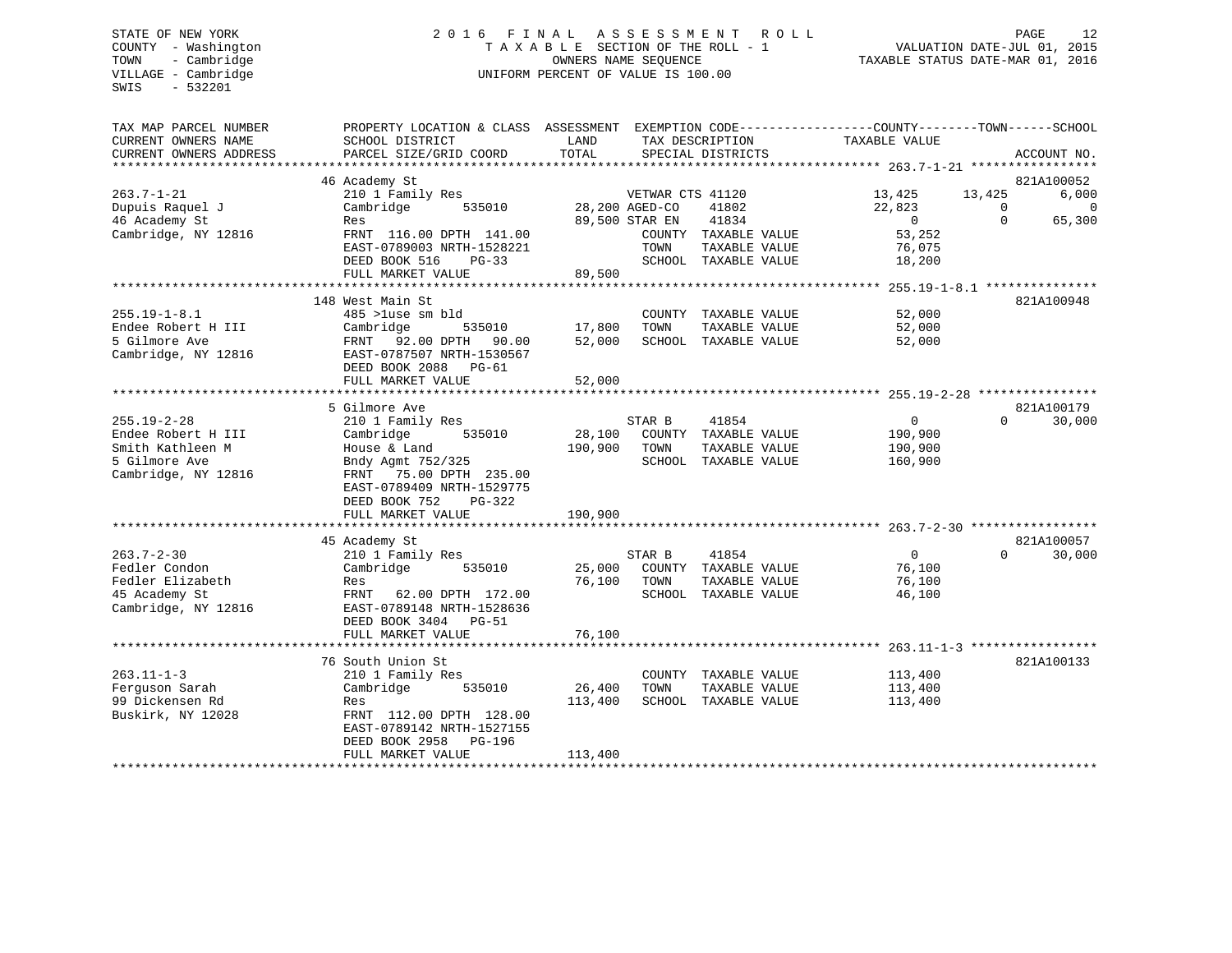#### STATE OF NEW YORK 2 0 1 6 F I N A L A S S E S S M E N T R O L L PAGE 13COUNTY - Washington  $T A X A B L E$  SECTION OF THE ROLL - 1<br>TOWN - Cambridge  $\sim$  000NERS NAME SEQUENCE TOWN - Cambridge OWNERS NAME SEQUENCE TAXABLE STATUS DATE-MAR 01, 2016 UNIFORM PERCENT OF VALUE IS 100.00

VALUATION DATE-JUL 01, 2015

| TAX MAP PARCEL NUMBER<br>CURRENT OWNERS NAME<br>CURRENT OWNERS ADDRESS | PROPERTY LOCATION & CLASS ASSESSMENT EXEMPTION CODE----------------COUNTY-------TOWN------SCHOOL<br>SCHOOL DISTRICT<br>PARCEL SIZE/GRID COORD | LAND<br>TOTAL |                  | TAX DESCRIPTION<br>SPECIAL DISTRICTS                          | TAXABLE VALUE                                             |                    | ACCOUNT NO.          |
|------------------------------------------------------------------------|-----------------------------------------------------------------------------------------------------------------------------------------------|---------------|------------------|---------------------------------------------------------------|-----------------------------------------------------------|--------------------|----------------------|
| * * * * * * * * * * * * * *                                            | **************************                                                                                                                    |               |                  |                                                               |                                                           |                    |                      |
|                                                                        | 70 South Union St                                                                                                                             |               |                  |                                                               |                                                           |                    | 821A100058           |
| $263.11 - 1 - 2$<br>Feus Richard C                                     | 210 1 Family Res<br>Cambridge<br>535010                                                                                                       | 76,500 STAR B | VETWAR CTS 41120 | 41854                                                         | 33,000<br>$\overline{0}$                                  | 27,000<br>$\Omega$ | 6,000<br>30,000      |
| Feus Georgeann<br>70 South Union St<br>Cambridge, NY 12816             | Res<br>7.90<br>ACRES<br>EAST-0788849 NRTH-1527312                                                                                             | 254,600       | TOWN             | COUNTY TAXABLE VALUE<br>TAXABLE VALUE<br>SCHOOL TAXABLE VALUE | 221,600<br>227,600<br>218,600                             |                    |                      |
|                                                                        | DEED BOOK 431<br>$PG-225$<br>FULL MARKET VALUE                                                                                                | 254,600       |                  |                                                               |                                                           |                    |                      |
|                                                                        |                                                                                                                                               |               |                  |                                                               |                                                           |                    |                      |
| $263.7 - 1 - 18$                                                       | 34 Academy St<br>210 1 Family Res                                                                                                             |               | STAR B           | 41854                                                         | $\overline{0}$                                            | $\Omega$           | 821A100182<br>30,000 |
| Fitzgerald David W                                                     | Cambridge<br>535010                                                                                                                           | 42,300        |                  | COUNTY TAXABLE VALUE                                          | 158,500                                                   |                    |                      |
| Fitzgerald Wendy A                                                     | Res                                                                                                                                           | 158,500       | TOWN             | TAXABLE VALUE                                                 | 158,500                                                   |                    |                      |
| 34 Academy St                                                          | FRNT 140.00 DPTH 265.00                                                                                                                       |               |                  | SCHOOL TAXABLE VALUE                                          | 128,500                                                   |                    |                      |
| Cambridge, NY 12816                                                    | 1.05 BANK<br>ACRES<br>999<br>EAST-0788857 NRTH-1528685<br>DEED BOOK 812<br>$PG-7$                                                             |               |                  |                                                               |                                                           |                    |                      |
|                                                                        | FULL MARKET VALUE                                                                                                                             | 158,500       |                  |                                                               |                                                           |                    |                      |
|                                                                        |                                                                                                                                               |               |                  |                                                               |                                                           |                    |                      |
|                                                                        | 93 West Main St                                                                                                                               |               |                  |                                                               |                                                           |                    | 821A100072           |
| $255.19 - 3 - 4$                                                       | 210 1 Family Res                                                                                                                              |               | COUNTY           | TAXABLE VALUE                                                 | 239,000                                                   |                    |                      |
| Foley Paul                                                             | Cambridge<br>535010                                                                                                                           | 28,700        | TOWN             | TAXABLE VALUE                                                 | 239,000                                                   |                    |                      |
| 93 West Main St<br>Cambridge, NY 12816                                 | Res<br>81.00 DPTH 232.00<br>FRNT<br>BANK<br>999<br>EAST-0788525 NRTH-1530008                                                                  | 239,000       |                  | SCHOOL TAXABLE VALUE                                          | 239,000                                                   |                    |                      |
|                                                                        | DEED BOOK 1941<br>PG-289                                                                                                                      |               |                  |                                                               |                                                           |                    |                      |
|                                                                        | FULL MARKET VALUE                                                                                                                             | 239,000       |                  |                                                               |                                                           |                    |                      |
|                                                                        | 73 West Main St                                                                                                                               |               |                  |                                                               |                                                           |                    | 821A100001           |
| $255.19 - 2 - 4$                                                       | 471 Funeral home                                                                                                                              |               |                  | COUNTY TAXABLE VALUE                                          | 219,300                                                   |                    |                      |
| Gariepy Holdings, LLC                                                  | 535010<br>Cambridge                                                                                                                           | 26,900        | TOWN             | TAXABLE VALUE                                                 | 219,300                                                   |                    |                      |
| 19 East Broadway                                                       | Funeral Home                                                                                                                                  | 219,300       |                  | SCHOOL TAXABLE VALUE                                          | 219,300                                                   |                    |                      |
| Salem, NY 12865                                                        | FRNT<br>66.00 DPTH<br>0.36<br>ACRES<br>EAST-0789110 NRTH-1529962<br>DEED BOOK 3486<br><b>PG-288</b>                                           |               |                  |                                                               |                                                           |                    |                      |
|                                                                        | FULL MARKET VALUE                                                                                                                             | 219,300       |                  |                                                               |                                                           |                    |                      |
|                                                                        |                                                                                                                                               | *********     |                  |                                                               | **************************** 255 19-1-25 **************** |                    |                      |
|                                                                        | 110 West Main St                                                                                                                              |               |                  |                                                               |                                                           |                    | 821A100113           |
| $255.19 - 1 - 25$                                                      | 210 1 Family Res                                                                                                                              |               | STAR EN          | 41834                                                         | $\mathbf{0}$                                              | $\Omega$           | 65,300               |
| Gausewitz Karl                                                         | Cambridge<br>535010                                                                                                                           | 22,000        |                  | COUNTY TAXABLE VALUE                                          | 163,900                                                   |                    |                      |
| Gausewitz Sara                                                         | Res                                                                                                                                           | 163,900       | TOWN             | TAXABLE VALUE                                                 | 163,900                                                   |                    |                      |
| 110 West Main St<br>Cambridge, NY 12816                                | FRNT<br>73.00 DPTH 290.00<br>EAST-0789047 NRTH-1530259<br>DEED BOOK 481<br>PG-667                                                             |               |                  | SCHOOL TAXABLE VALUE                                          | 98,600                                                    |                    |                      |
|                                                                        | FULL MARKET VALUE                                                                                                                             | 163,900       |                  |                                                               |                                                           |                    |                      |
|                                                                        | **************************                                                                                                                    |               |                  |                                                               |                                                           |                    |                      |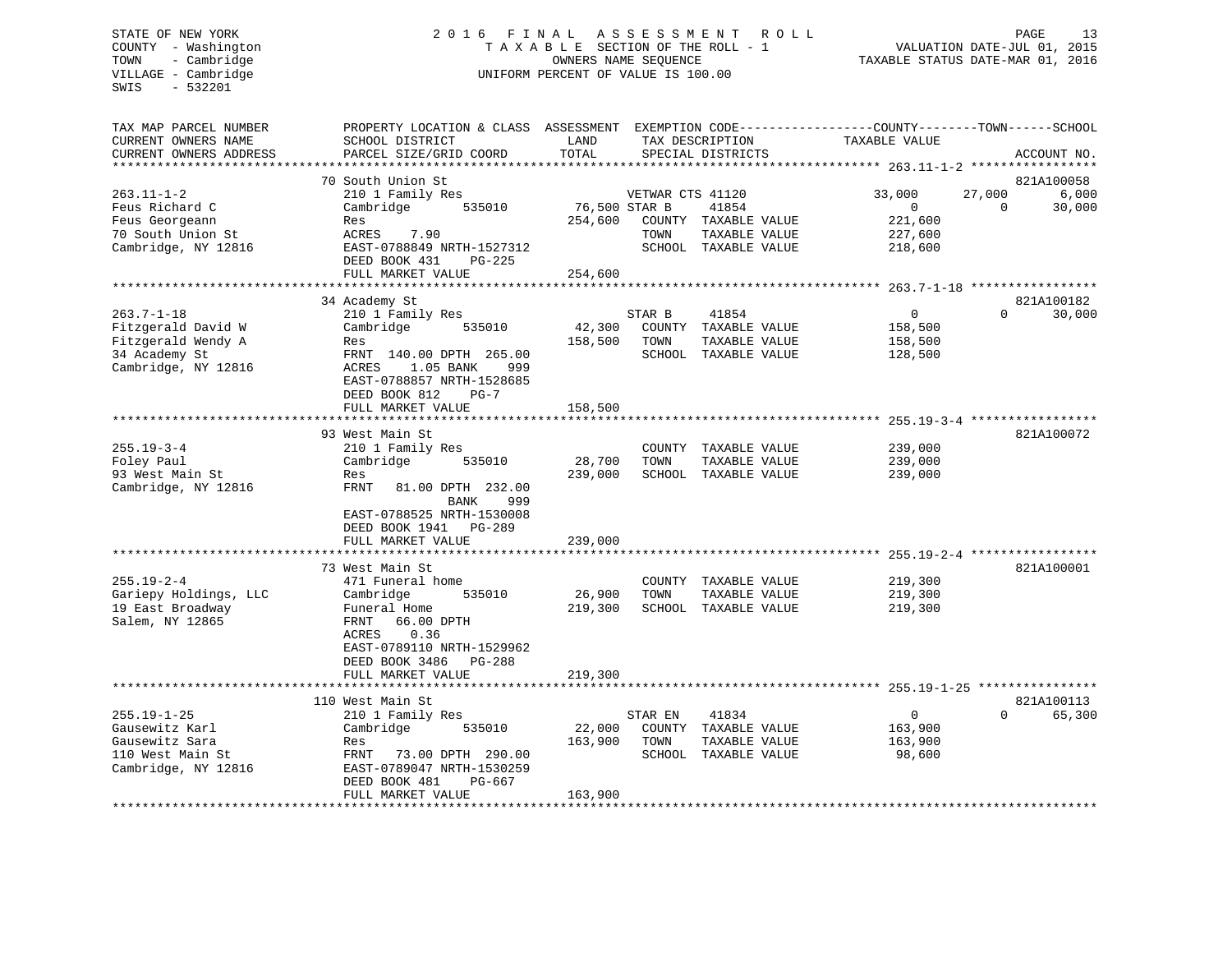| PROPERTY LOCATION & CLASS ASSESSMENT EXEMPTION CODE----------------COUNTY-------TOWN------SCHOOL<br>TAX MAP PARCEL NUMBER<br>CURRENT OWNERS NAME<br>SCHOOL DISTRICT<br>LAND<br>TAX DESCRIPTION<br>TAXABLE VALUE<br>CURRENT OWNERS ADDRESS<br>PARCEL SIZE/GRID COORD<br>TOTAL<br>SPECIAL DISTRICTS<br>ACCOUNT NO.<br>*********************<br>***************************<br>821A100156<br>18 Academy St<br>$263.7 - 1 - 12$<br>210 1 Family Res<br>$\circ$<br>0<br>30,000<br>STAR B<br>41854<br>Genevick Bryan F<br>Cambridge<br>535010<br>30,400<br>COUNTY TAXABLE VALUE<br>183,000<br>Genevick Erin M<br>183,000<br>TOWN<br>TAXABLE VALUE<br>183,000<br>Res<br>18 Academy St<br>SCHOOL TAXABLE VALUE<br>153,000<br>Deck<br>Cambridge, NY 12816<br>FRNT<br>93.00 DPTH 330.00<br>EAST-0788752 NRTH-1529220<br>DEED BOOK 1797<br>PG-296<br>FULL MARKET VALUE<br>183,000<br>************************ 255.19-3-1 *****************<br>821A100024<br>99 West Main St<br>$255.19 - 3 - 1$<br>210 1 Family Res<br>COUNTY TAXABLE VALUE<br>137,400<br>Gifford Keith S<br>Cambridge<br>34,900<br>137,400<br>535010<br>TOWN<br>TAXABLE VALUE<br>99 West Main St<br>FRNT 155.00 DPTH 222.00<br>137,400<br>SCHOOL TAXABLE VALUE<br>137,400<br>Cambridge, NY 12816<br>BANK<br>998<br>EAST-0788180 NRTH-1530128<br>DEED BOOK 3525 PG-73<br>FULL MARKET VALUE<br>137,400<br>7 Gilmore Ave<br>821A100136<br>$255.19 - 2 - 27$<br>$\overline{0}$<br>$\Omega$<br>30,000<br>210 1 Family Res<br>STAR B<br>41854<br>26,900<br>Giglio Christopher<br>535010<br>COUNTY TAXABLE VALUE<br>120,900<br>Cambridge<br>7 Gilmore Ave<br>120,900<br>TOWN<br>TAXABLE VALUE<br>120,900<br>Res<br>Cambridge, NY 12816<br>FRNT<br>66.00 DPTH 217.00<br>SCHOOL TAXABLE VALUE<br>90,900<br>BANK<br>999<br>EAST-0789406 NRTH-1529703<br>DEED BOOK 892<br>$PG-20$<br>FULL MARKET VALUE<br>120,900<br>*********************<br>************************************ 255.19-2-1 ******************<br>821A100055<br>83 West Main St<br>$255.19 - 2 - 1$<br>204,200<br>411 Apartment<br>COUNTY TAXABLE VALUE<br>Giglio Dominick<br>Cambridge<br>535010<br>21,800<br>TOWN<br>204,200<br>TAXABLE VALUE<br>204,200<br>Giglio Mary Ann<br>SCHOOL TAXABLE VALUE<br>204,200<br>Res<br>FRNT<br>30 County Route 59<br>54.00 DPTH 132.00<br>Buskirk, NY 12028<br>BANK<br>999<br>EAST-0788896 NRTH-1529979<br>DEED BOOK 2341 PG-212<br>FULL MARKET VALUE<br>204,200<br>821A100008<br>9 Myrtle Ave<br>$263.7 - 1 - 4$<br>49,075<br>45,000<br>10,000<br>210 1 Family Res<br>VETCOM CTS 41130<br>30,000<br>Giglio Frank<br>535010<br>29,900 STAR B<br>41854<br>$\overline{0}$<br>$\mathbf 0$<br>Cambridge<br>Thompson Florence<br>196,300<br>147,225<br>Res<br>COUNTY TAXABLE VALUE<br>9 Myrtle Ave<br>916/89<br>TOWN<br>TAXABLE VALUE<br>151,300<br>FRNT 102.00 DPTH 194.00<br>SCHOOL TAXABLE VALUE<br>Cambridge, NY 12816<br>156,300<br>0.41<br>ACRES<br>EAST-0788647 NRTH-1529305<br>DEED BOOK 916<br>$PG-89$<br>FULL MARKET VALUE<br>196,300 | STATE OF NEW YORK<br>COUNTY - Washington<br>TOWN<br>- Cambridge<br>VILLAGE - Cambridge<br>$-532201$<br>SWIS | 2016 FINAL<br>TAXABLE SECTION OF THE ROLL - 1<br>UNIFORM PERCENT OF VALUE IS 100.00 | R O L L | PAGE<br>14<br>VALUATION DATE-JUL 01, 2015<br>TAXABLE STATUS DATE-MAR 01, 2016 |  |
|---------------------------------------------------------------------------------------------------------------------------------------------------------------------------------------------------------------------------------------------------------------------------------------------------------------------------------------------------------------------------------------------------------------------------------------------------------------------------------------------------------------------------------------------------------------------------------------------------------------------------------------------------------------------------------------------------------------------------------------------------------------------------------------------------------------------------------------------------------------------------------------------------------------------------------------------------------------------------------------------------------------------------------------------------------------------------------------------------------------------------------------------------------------------------------------------------------------------------------------------------------------------------------------------------------------------------------------------------------------------------------------------------------------------------------------------------------------------------------------------------------------------------------------------------------------------------------------------------------------------------------------------------------------------------------------------------------------------------------------------------------------------------------------------------------------------------------------------------------------------------------------------------------------------------------------------------------------------------------------------------------------------------------------------------------------------------------------------------------------------------------------------------------------------------------------------------------------------------------------------------------------------------------------------------------------------------------------------------------------------------------------------------------------------------------------------------------------------------------------------------------------------------------------------------------------------------------------------------------------------------------------------------------------------------------------------------------------------------------------------------------------------------------------------------------------------------------------------------------------------------------------------------------------------------------------------------------------------------------------------|-------------------------------------------------------------------------------------------------------------|-------------------------------------------------------------------------------------|---------|-------------------------------------------------------------------------------|--|
|                                                                                                                                                                                                                                                                                                                                                                                                                                                                                                                                                                                                                                                                                                                                                                                                                                                                                                                                                                                                                                                                                                                                                                                                                                                                                                                                                                                                                                                                                                                                                                                                                                                                                                                                                                                                                                                                                                                                                                                                                                                                                                                                                                                                                                                                                                                                                                                                                                                                                                                                                                                                                                                                                                                                                                                                                                                                                                                                                                                             |                                                                                                             |                                                                                     |         |                                                                               |  |
|                                                                                                                                                                                                                                                                                                                                                                                                                                                                                                                                                                                                                                                                                                                                                                                                                                                                                                                                                                                                                                                                                                                                                                                                                                                                                                                                                                                                                                                                                                                                                                                                                                                                                                                                                                                                                                                                                                                                                                                                                                                                                                                                                                                                                                                                                                                                                                                                                                                                                                                                                                                                                                                                                                                                                                                                                                                                                                                                                                                             |                                                                                                             |                                                                                     |         |                                                                               |  |
|                                                                                                                                                                                                                                                                                                                                                                                                                                                                                                                                                                                                                                                                                                                                                                                                                                                                                                                                                                                                                                                                                                                                                                                                                                                                                                                                                                                                                                                                                                                                                                                                                                                                                                                                                                                                                                                                                                                                                                                                                                                                                                                                                                                                                                                                                                                                                                                                                                                                                                                                                                                                                                                                                                                                                                                                                                                                                                                                                                                             |                                                                                                             |                                                                                     |         |                                                                               |  |
|                                                                                                                                                                                                                                                                                                                                                                                                                                                                                                                                                                                                                                                                                                                                                                                                                                                                                                                                                                                                                                                                                                                                                                                                                                                                                                                                                                                                                                                                                                                                                                                                                                                                                                                                                                                                                                                                                                                                                                                                                                                                                                                                                                                                                                                                                                                                                                                                                                                                                                                                                                                                                                                                                                                                                                                                                                                                                                                                                                                             |                                                                                                             |                                                                                     |         |                                                                               |  |
|                                                                                                                                                                                                                                                                                                                                                                                                                                                                                                                                                                                                                                                                                                                                                                                                                                                                                                                                                                                                                                                                                                                                                                                                                                                                                                                                                                                                                                                                                                                                                                                                                                                                                                                                                                                                                                                                                                                                                                                                                                                                                                                                                                                                                                                                                                                                                                                                                                                                                                                                                                                                                                                                                                                                                                                                                                                                                                                                                                                             |                                                                                                             |                                                                                     |         |                                                                               |  |
|                                                                                                                                                                                                                                                                                                                                                                                                                                                                                                                                                                                                                                                                                                                                                                                                                                                                                                                                                                                                                                                                                                                                                                                                                                                                                                                                                                                                                                                                                                                                                                                                                                                                                                                                                                                                                                                                                                                                                                                                                                                                                                                                                                                                                                                                                                                                                                                                                                                                                                                                                                                                                                                                                                                                                                                                                                                                                                                                                                                             |                                                                                                             |                                                                                     |         |                                                                               |  |
|                                                                                                                                                                                                                                                                                                                                                                                                                                                                                                                                                                                                                                                                                                                                                                                                                                                                                                                                                                                                                                                                                                                                                                                                                                                                                                                                                                                                                                                                                                                                                                                                                                                                                                                                                                                                                                                                                                                                                                                                                                                                                                                                                                                                                                                                                                                                                                                                                                                                                                                                                                                                                                                                                                                                                                                                                                                                                                                                                                                             |                                                                                                             |                                                                                     |         |                                                                               |  |
|                                                                                                                                                                                                                                                                                                                                                                                                                                                                                                                                                                                                                                                                                                                                                                                                                                                                                                                                                                                                                                                                                                                                                                                                                                                                                                                                                                                                                                                                                                                                                                                                                                                                                                                                                                                                                                                                                                                                                                                                                                                                                                                                                                                                                                                                                                                                                                                                                                                                                                                                                                                                                                                                                                                                                                                                                                                                                                                                                                                             |                                                                                                             |                                                                                     |         |                                                                               |  |
|                                                                                                                                                                                                                                                                                                                                                                                                                                                                                                                                                                                                                                                                                                                                                                                                                                                                                                                                                                                                                                                                                                                                                                                                                                                                                                                                                                                                                                                                                                                                                                                                                                                                                                                                                                                                                                                                                                                                                                                                                                                                                                                                                                                                                                                                                                                                                                                                                                                                                                                                                                                                                                                                                                                                                                                                                                                                                                                                                                                             |                                                                                                             |                                                                                     |         |                                                                               |  |
|                                                                                                                                                                                                                                                                                                                                                                                                                                                                                                                                                                                                                                                                                                                                                                                                                                                                                                                                                                                                                                                                                                                                                                                                                                                                                                                                                                                                                                                                                                                                                                                                                                                                                                                                                                                                                                                                                                                                                                                                                                                                                                                                                                                                                                                                                                                                                                                                                                                                                                                                                                                                                                                                                                                                                                                                                                                                                                                                                                                             |                                                                                                             |                                                                                     |         |                                                                               |  |
|                                                                                                                                                                                                                                                                                                                                                                                                                                                                                                                                                                                                                                                                                                                                                                                                                                                                                                                                                                                                                                                                                                                                                                                                                                                                                                                                                                                                                                                                                                                                                                                                                                                                                                                                                                                                                                                                                                                                                                                                                                                                                                                                                                                                                                                                                                                                                                                                                                                                                                                                                                                                                                                                                                                                                                                                                                                                                                                                                                                             |                                                                                                             |                                                                                     |         |                                                                               |  |
|                                                                                                                                                                                                                                                                                                                                                                                                                                                                                                                                                                                                                                                                                                                                                                                                                                                                                                                                                                                                                                                                                                                                                                                                                                                                                                                                                                                                                                                                                                                                                                                                                                                                                                                                                                                                                                                                                                                                                                                                                                                                                                                                                                                                                                                                                                                                                                                                                                                                                                                                                                                                                                                                                                                                                                                                                                                                                                                                                                                             |                                                                                                             |                                                                                     |         |                                                                               |  |
|                                                                                                                                                                                                                                                                                                                                                                                                                                                                                                                                                                                                                                                                                                                                                                                                                                                                                                                                                                                                                                                                                                                                                                                                                                                                                                                                                                                                                                                                                                                                                                                                                                                                                                                                                                                                                                                                                                                                                                                                                                                                                                                                                                                                                                                                                                                                                                                                                                                                                                                                                                                                                                                                                                                                                                                                                                                                                                                                                                                             |                                                                                                             |                                                                                     |         |                                                                               |  |
|                                                                                                                                                                                                                                                                                                                                                                                                                                                                                                                                                                                                                                                                                                                                                                                                                                                                                                                                                                                                                                                                                                                                                                                                                                                                                                                                                                                                                                                                                                                                                                                                                                                                                                                                                                                                                                                                                                                                                                                                                                                                                                                                                                                                                                                                                                                                                                                                                                                                                                                                                                                                                                                                                                                                                                                                                                                                                                                                                                                             |                                                                                                             |                                                                                     |         |                                                                               |  |
|                                                                                                                                                                                                                                                                                                                                                                                                                                                                                                                                                                                                                                                                                                                                                                                                                                                                                                                                                                                                                                                                                                                                                                                                                                                                                                                                                                                                                                                                                                                                                                                                                                                                                                                                                                                                                                                                                                                                                                                                                                                                                                                                                                                                                                                                                                                                                                                                                                                                                                                                                                                                                                                                                                                                                                                                                                                                                                                                                                                             |                                                                                                             |                                                                                     |         |                                                                               |  |
|                                                                                                                                                                                                                                                                                                                                                                                                                                                                                                                                                                                                                                                                                                                                                                                                                                                                                                                                                                                                                                                                                                                                                                                                                                                                                                                                                                                                                                                                                                                                                                                                                                                                                                                                                                                                                                                                                                                                                                                                                                                                                                                                                                                                                                                                                                                                                                                                                                                                                                                                                                                                                                                                                                                                                                                                                                                                                                                                                                                             |                                                                                                             |                                                                                     |         |                                                                               |  |
|                                                                                                                                                                                                                                                                                                                                                                                                                                                                                                                                                                                                                                                                                                                                                                                                                                                                                                                                                                                                                                                                                                                                                                                                                                                                                                                                                                                                                                                                                                                                                                                                                                                                                                                                                                                                                                                                                                                                                                                                                                                                                                                                                                                                                                                                                                                                                                                                                                                                                                                                                                                                                                                                                                                                                                                                                                                                                                                                                                                             |                                                                                                             |                                                                                     |         |                                                                               |  |
|                                                                                                                                                                                                                                                                                                                                                                                                                                                                                                                                                                                                                                                                                                                                                                                                                                                                                                                                                                                                                                                                                                                                                                                                                                                                                                                                                                                                                                                                                                                                                                                                                                                                                                                                                                                                                                                                                                                                                                                                                                                                                                                                                                                                                                                                                                                                                                                                                                                                                                                                                                                                                                                                                                                                                                                                                                                                                                                                                                                             |                                                                                                             |                                                                                     |         |                                                                               |  |
|                                                                                                                                                                                                                                                                                                                                                                                                                                                                                                                                                                                                                                                                                                                                                                                                                                                                                                                                                                                                                                                                                                                                                                                                                                                                                                                                                                                                                                                                                                                                                                                                                                                                                                                                                                                                                                                                                                                                                                                                                                                                                                                                                                                                                                                                                                                                                                                                                                                                                                                                                                                                                                                                                                                                                                                                                                                                                                                                                                                             |                                                                                                             |                                                                                     |         |                                                                               |  |
|                                                                                                                                                                                                                                                                                                                                                                                                                                                                                                                                                                                                                                                                                                                                                                                                                                                                                                                                                                                                                                                                                                                                                                                                                                                                                                                                                                                                                                                                                                                                                                                                                                                                                                                                                                                                                                                                                                                                                                                                                                                                                                                                                                                                                                                                                                                                                                                                                                                                                                                                                                                                                                                                                                                                                                                                                                                                                                                                                                                             |                                                                                                             |                                                                                     |         |                                                                               |  |
|                                                                                                                                                                                                                                                                                                                                                                                                                                                                                                                                                                                                                                                                                                                                                                                                                                                                                                                                                                                                                                                                                                                                                                                                                                                                                                                                                                                                                                                                                                                                                                                                                                                                                                                                                                                                                                                                                                                                                                                                                                                                                                                                                                                                                                                                                                                                                                                                                                                                                                                                                                                                                                                                                                                                                                                                                                                                                                                                                                                             |                                                                                                             |                                                                                     |         |                                                                               |  |
|                                                                                                                                                                                                                                                                                                                                                                                                                                                                                                                                                                                                                                                                                                                                                                                                                                                                                                                                                                                                                                                                                                                                                                                                                                                                                                                                                                                                                                                                                                                                                                                                                                                                                                                                                                                                                                                                                                                                                                                                                                                                                                                                                                                                                                                                                                                                                                                                                                                                                                                                                                                                                                                                                                                                                                                                                                                                                                                                                                                             |                                                                                                             |                                                                                     |         |                                                                               |  |
|                                                                                                                                                                                                                                                                                                                                                                                                                                                                                                                                                                                                                                                                                                                                                                                                                                                                                                                                                                                                                                                                                                                                                                                                                                                                                                                                                                                                                                                                                                                                                                                                                                                                                                                                                                                                                                                                                                                                                                                                                                                                                                                                                                                                                                                                                                                                                                                                                                                                                                                                                                                                                                                                                                                                                                                                                                                                                                                                                                                             |                                                                                                             |                                                                                     |         |                                                                               |  |
|                                                                                                                                                                                                                                                                                                                                                                                                                                                                                                                                                                                                                                                                                                                                                                                                                                                                                                                                                                                                                                                                                                                                                                                                                                                                                                                                                                                                                                                                                                                                                                                                                                                                                                                                                                                                                                                                                                                                                                                                                                                                                                                                                                                                                                                                                                                                                                                                                                                                                                                                                                                                                                                                                                                                                                                                                                                                                                                                                                                             |                                                                                                             |                                                                                     |         |                                                                               |  |
|                                                                                                                                                                                                                                                                                                                                                                                                                                                                                                                                                                                                                                                                                                                                                                                                                                                                                                                                                                                                                                                                                                                                                                                                                                                                                                                                                                                                                                                                                                                                                                                                                                                                                                                                                                                                                                                                                                                                                                                                                                                                                                                                                                                                                                                                                                                                                                                                                                                                                                                                                                                                                                                                                                                                                                                                                                                                                                                                                                                             |                                                                                                             |                                                                                     |         |                                                                               |  |
|                                                                                                                                                                                                                                                                                                                                                                                                                                                                                                                                                                                                                                                                                                                                                                                                                                                                                                                                                                                                                                                                                                                                                                                                                                                                                                                                                                                                                                                                                                                                                                                                                                                                                                                                                                                                                                                                                                                                                                                                                                                                                                                                                                                                                                                                                                                                                                                                                                                                                                                                                                                                                                                                                                                                                                                                                                                                                                                                                                                             |                                                                                                             |                                                                                     |         |                                                                               |  |
|                                                                                                                                                                                                                                                                                                                                                                                                                                                                                                                                                                                                                                                                                                                                                                                                                                                                                                                                                                                                                                                                                                                                                                                                                                                                                                                                                                                                                                                                                                                                                                                                                                                                                                                                                                                                                                                                                                                                                                                                                                                                                                                                                                                                                                                                                                                                                                                                                                                                                                                                                                                                                                                                                                                                                                                                                                                                                                                                                                                             |                                                                                                             |                                                                                     |         |                                                                               |  |
|                                                                                                                                                                                                                                                                                                                                                                                                                                                                                                                                                                                                                                                                                                                                                                                                                                                                                                                                                                                                                                                                                                                                                                                                                                                                                                                                                                                                                                                                                                                                                                                                                                                                                                                                                                                                                                                                                                                                                                                                                                                                                                                                                                                                                                                                                                                                                                                                                                                                                                                                                                                                                                                                                                                                                                                                                                                                                                                                                                                             |                                                                                                             |                                                                                     |         |                                                                               |  |
|                                                                                                                                                                                                                                                                                                                                                                                                                                                                                                                                                                                                                                                                                                                                                                                                                                                                                                                                                                                                                                                                                                                                                                                                                                                                                                                                                                                                                                                                                                                                                                                                                                                                                                                                                                                                                                                                                                                                                                                                                                                                                                                                                                                                                                                                                                                                                                                                                                                                                                                                                                                                                                                                                                                                                                                                                                                                                                                                                                                             |                                                                                                             |                                                                                     |         |                                                                               |  |
|                                                                                                                                                                                                                                                                                                                                                                                                                                                                                                                                                                                                                                                                                                                                                                                                                                                                                                                                                                                                                                                                                                                                                                                                                                                                                                                                                                                                                                                                                                                                                                                                                                                                                                                                                                                                                                                                                                                                                                                                                                                                                                                                                                                                                                                                                                                                                                                                                                                                                                                                                                                                                                                                                                                                                                                                                                                                                                                                                                                             |                                                                                                             |                                                                                     |         |                                                                               |  |
|                                                                                                                                                                                                                                                                                                                                                                                                                                                                                                                                                                                                                                                                                                                                                                                                                                                                                                                                                                                                                                                                                                                                                                                                                                                                                                                                                                                                                                                                                                                                                                                                                                                                                                                                                                                                                                                                                                                                                                                                                                                                                                                                                                                                                                                                                                                                                                                                                                                                                                                                                                                                                                                                                                                                                                                                                                                                                                                                                                                             |                                                                                                             |                                                                                     |         |                                                                               |  |
|                                                                                                                                                                                                                                                                                                                                                                                                                                                                                                                                                                                                                                                                                                                                                                                                                                                                                                                                                                                                                                                                                                                                                                                                                                                                                                                                                                                                                                                                                                                                                                                                                                                                                                                                                                                                                                                                                                                                                                                                                                                                                                                                                                                                                                                                                                                                                                                                                                                                                                                                                                                                                                                                                                                                                                                                                                                                                                                                                                                             |                                                                                                             |                                                                                     |         |                                                                               |  |
|                                                                                                                                                                                                                                                                                                                                                                                                                                                                                                                                                                                                                                                                                                                                                                                                                                                                                                                                                                                                                                                                                                                                                                                                                                                                                                                                                                                                                                                                                                                                                                                                                                                                                                                                                                                                                                                                                                                                                                                                                                                                                                                                                                                                                                                                                                                                                                                                                                                                                                                                                                                                                                                                                                                                                                                                                                                                                                                                                                                             |                                                                                                             |                                                                                     |         |                                                                               |  |
|                                                                                                                                                                                                                                                                                                                                                                                                                                                                                                                                                                                                                                                                                                                                                                                                                                                                                                                                                                                                                                                                                                                                                                                                                                                                                                                                                                                                                                                                                                                                                                                                                                                                                                                                                                                                                                                                                                                                                                                                                                                                                                                                                                                                                                                                                                                                                                                                                                                                                                                                                                                                                                                                                                                                                                                                                                                                                                                                                                                             |                                                                                                             |                                                                                     |         |                                                                               |  |
|                                                                                                                                                                                                                                                                                                                                                                                                                                                                                                                                                                                                                                                                                                                                                                                                                                                                                                                                                                                                                                                                                                                                                                                                                                                                                                                                                                                                                                                                                                                                                                                                                                                                                                                                                                                                                                                                                                                                                                                                                                                                                                                                                                                                                                                                                                                                                                                                                                                                                                                                                                                                                                                                                                                                                                                                                                                                                                                                                                                             |                                                                                                             |                                                                                     |         |                                                                               |  |
|                                                                                                                                                                                                                                                                                                                                                                                                                                                                                                                                                                                                                                                                                                                                                                                                                                                                                                                                                                                                                                                                                                                                                                                                                                                                                                                                                                                                                                                                                                                                                                                                                                                                                                                                                                                                                                                                                                                                                                                                                                                                                                                                                                                                                                                                                                                                                                                                                                                                                                                                                                                                                                                                                                                                                                                                                                                                                                                                                                                             |                                                                                                             |                                                                                     |         |                                                                               |  |
|                                                                                                                                                                                                                                                                                                                                                                                                                                                                                                                                                                                                                                                                                                                                                                                                                                                                                                                                                                                                                                                                                                                                                                                                                                                                                                                                                                                                                                                                                                                                                                                                                                                                                                                                                                                                                                                                                                                                                                                                                                                                                                                                                                                                                                                                                                                                                                                                                                                                                                                                                                                                                                                                                                                                                                                                                                                                                                                                                                                             |                                                                                                             |                                                                                     |         |                                                                               |  |
|                                                                                                                                                                                                                                                                                                                                                                                                                                                                                                                                                                                                                                                                                                                                                                                                                                                                                                                                                                                                                                                                                                                                                                                                                                                                                                                                                                                                                                                                                                                                                                                                                                                                                                                                                                                                                                                                                                                                                                                                                                                                                                                                                                                                                                                                                                                                                                                                                                                                                                                                                                                                                                                                                                                                                                                                                                                                                                                                                                                             |                                                                                                             |                                                                                     |         |                                                                               |  |
|                                                                                                                                                                                                                                                                                                                                                                                                                                                                                                                                                                                                                                                                                                                                                                                                                                                                                                                                                                                                                                                                                                                                                                                                                                                                                                                                                                                                                                                                                                                                                                                                                                                                                                                                                                                                                                                                                                                                                                                                                                                                                                                                                                                                                                                                                                                                                                                                                                                                                                                                                                                                                                                                                                                                                                                                                                                                                                                                                                                             |                                                                                                             |                                                                                     |         |                                                                               |  |
|                                                                                                                                                                                                                                                                                                                                                                                                                                                                                                                                                                                                                                                                                                                                                                                                                                                                                                                                                                                                                                                                                                                                                                                                                                                                                                                                                                                                                                                                                                                                                                                                                                                                                                                                                                                                                                                                                                                                                                                                                                                                                                                                                                                                                                                                                                                                                                                                                                                                                                                                                                                                                                                                                                                                                                                                                                                                                                                                                                                             |                                                                                                             |                                                                                     |         |                                                                               |  |
|                                                                                                                                                                                                                                                                                                                                                                                                                                                                                                                                                                                                                                                                                                                                                                                                                                                                                                                                                                                                                                                                                                                                                                                                                                                                                                                                                                                                                                                                                                                                                                                                                                                                                                                                                                                                                                                                                                                                                                                                                                                                                                                                                                                                                                                                                                                                                                                                                                                                                                                                                                                                                                                                                                                                                                                                                                                                                                                                                                                             |                                                                                                             |                                                                                     |         |                                                                               |  |
|                                                                                                                                                                                                                                                                                                                                                                                                                                                                                                                                                                                                                                                                                                                                                                                                                                                                                                                                                                                                                                                                                                                                                                                                                                                                                                                                                                                                                                                                                                                                                                                                                                                                                                                                                                                                                                                                                                                                                                                                                                                                                                                                                                                                                                                                                                                                                                                                                                                                                                                                                                                                                                                                                                                                                                                                                                                                                                                                                                                             |                                                                                                             |                                                                                     |         |                                                                               |  |
|                                                                                                                                                                                                                                                                                                                                                                                                                                                                                                                                                                                                                                                                                                                                                                                                                                                                                                                                                                                                                                                                                                                                                                                                                                                                                                                                                                                                                                                                                                                                                                                                                                                                                                                                                                                                                                                                                                                                                                                                                                                                                                                                                                                                                                                                                                                                                                                                                                                                                                                                                                                                                                                                                                                                                                                                                                                                                                                                                                                             |                                                                                                             |                                                                                     |         |                                                                               |  |
|                                                                                                                                                                                                                                                                                                                                                                                                                                                                                                                                                                                                                                                                                                                                                                                                                                                                                                                                                                                                                                                                                                                                                                                                                                                                                                                                                                                                                                                                                                                                                                                                                                                                                                                                                                                                                                                                                                                                                                                                                                                                                                                                                                                                                                                                                                                                                                                                                                                                                                                                                                                                                                                                                                                                                                                                                                                                                                                                                                                             |                                                                                                             |                                                                                     |         |                                                                               |  |
|                                                                                                                                                                                                                                                                                                                                                                                                                                                                                                                                                                                                                                                                                                                                                                                                                                                                                                                                                                                                                                                                                                                                                                                                                                                                                                                                                                                                                                                                                                                                                                                                                                                                                                                                                                                                                                                                                                                                                                                                                                                                                                                                                                                                                                                                                                                                                                                                                                                                                                                                                                                                                                                                                                                                                                                                                                                                                                                                                                                             |                                                                                                             |                                                                                     |         |                                                                               |  |
|                                                                                                                                                                                                                                                                                                                                                                                                                                                                                                                                                                                                                                                                                                                                                                                                                                                                                                                                                                                                                                                                                                                                                                                                                                                                                                                                                                                                                                                                                                                                                                                                                                                                                                                                                                                                                                                                                                                                                                                                                                                                                                                                                                                                                                                                                                                                                                                                                                                                                                                                                                                                                                                                                                                                                                                                                                                                                                                                                                                             |                                                                                                             |                                                                                     |         |                                                                               |  |
|                                                                                                                                                                                                                                                                                                                                                                                                                                                                                                                                                                                                                                                                                                                                                                                                                                                                                                                                                                                                                                                                                                                                                                                                                                                                                                                                                                                                                                                                                                                                                                                                                                                                                                                                                                                                                                                                                                                                                                                                                                                                                                                                                                                                                                                                                                                                                                                                                                                                                                                                                                                                                                                                                                                                                                                                                                                                                                                                                                                             |                                                                                                             |                                                                                     |         |                                                                               |  |
|                                                                                                                                                                                                                                                                                                                                                                                                                                                                                                                                                                                                                                                                                                                                                                                                                                                                                                                                                                                                                                                                                                                                                                                                                                                                                                                                                                                                                                                                                                                                                                                                                                                                                                                                                                                                                                                                                                                                                                                                                                                                                                                                                                                                                                                                                                                                                                                                                                                                                                                                                                                                                                                                                                                                                                                                                                                                                                                                                                                             |                                                                                                             |                                                                                     |         |                                                                               |  |
|                                                                                                                                                                                                                                                                                                                                                                                                                                                                                                                                                                                                                                                                                                                                                                                                                                                                                                                                                                                                                                                                                                                                                                                                                                                                                                                                                                                                                                                                                                                                                                                                                                                                                                                                                                                                                                                                                                                                                                                                                                                                                                                                                                                                                                                                                                                                                                                                                                                                                                                                                                                                                                                                                                                                                                                                                                                                                                                                                                                             |                                                                                                             |                                                                                     |         |                                                                               |  |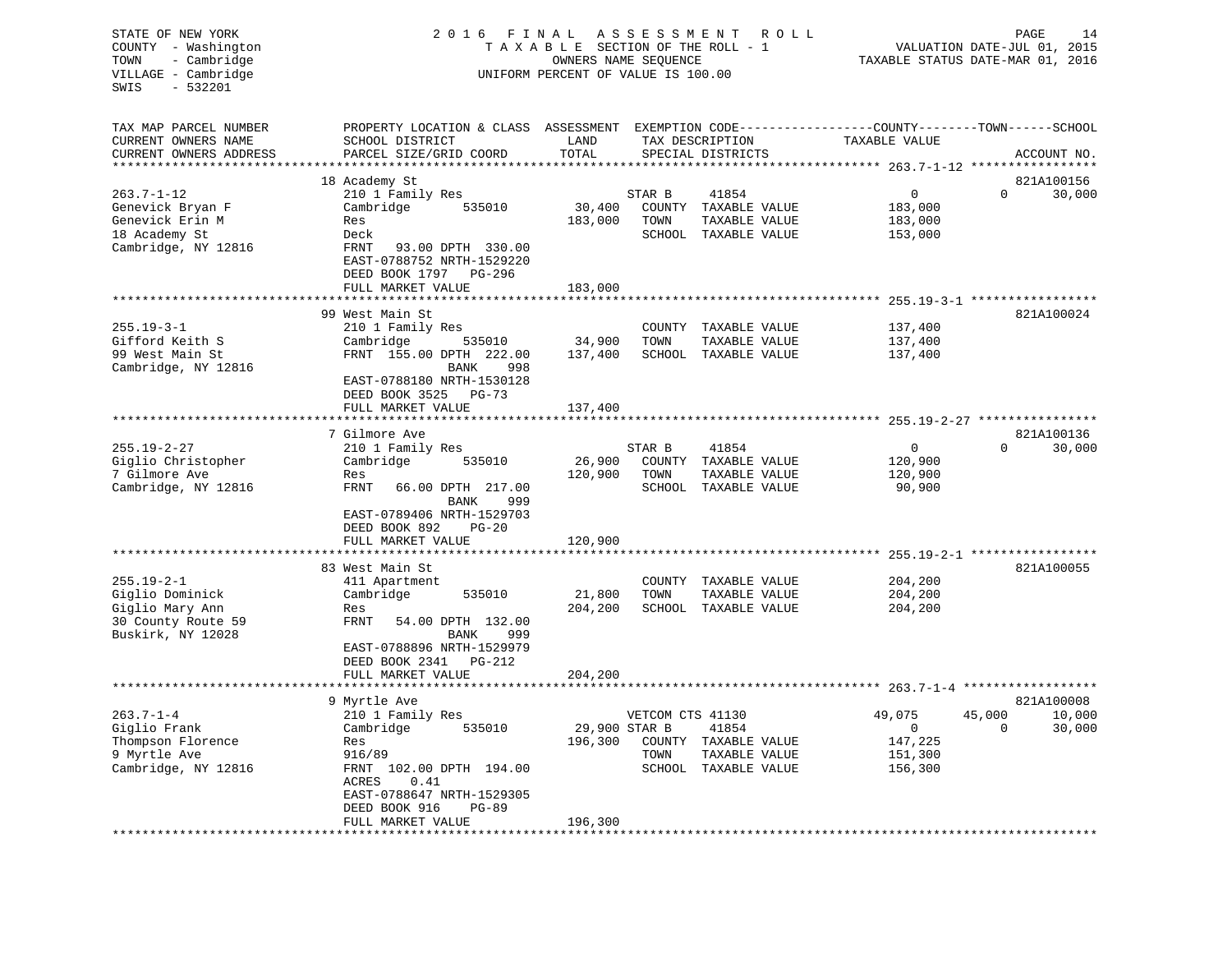| STATE OF NEW YORK<br>COUNTY - Washington<br>- Cambridge<br>TOWN<br>VILLAGE - Cambridge<br>$-532201$<br>SWIS | 2016 FINAL                                                                        | TAXABLE SECTION OF THE ROLL - 1<br>OWNERS NAME SEQUENCE<br>UNIFORM PERCENT OF VALUE IS 100.00 | A S S E S S M E N T<br>ROLL | TAXABLE STATUS DATE-MAR 01, 2016     | VALUATION DATE-JUL 01, 2015                                                   | 15<br>PAGE   |             |
|-------------------------------------------------------------------------------------------------------------|-----------------------------------------------------------------------------------|-----------------------------------------------------------------------------------------------|-----------------------------|--------------------------------------|-------------------------------------------------------------------------------|--------------|-------------|
| TAX MAP PARCEL NUMBER<br>CURRENT OWNERS NAME<br>CURRENT OWNERS ADDRESS                                      | PROPERTY LOCATION & CLASS ASSESSMENT<br>SCHOOL DISTRICT<br>PARCEL SIZE/GRID COORD | LAND<br>TOTAL                                                                                 |                             | TAX DESCRIPTION<br>SPECIAL DISTRICTS | EXEMPTION CODE-----------------COUNTY-------TOWN------SCHOOL<br>TAXABLE VALUE |              | ACCOUNT NO. |
|                                                                                                             | *********************                                                             |                                                                                               |                             |                                      |                                                                               |              |             |
|                                                                                                             | 6 Gilmore Ave                                                                     |                                                                                               |                             |                                      |                                                                               |              | 821A100176  |
| $255.19 - 2 - 33$                                                                                           | 210 1 Family Res                                                                  |                                                                                               | STAR B                      | 41854                                | 0                                                                             | $\Omega$     | 30,000      |
| Goldstone Jeffrey                                                                                           | Cambridge<br>535010                                                               | 23,700                                                                                        |                             | COUNTY TAXABLE VALUE                 | 194,200                                                                       |              |             |
| Goldstone Frances L                                                                                         | Res                                                                               | 194,200                                                                                       | TOWN                        | TAXABLE VALUE                        | 194,200                                                                       |              |             |
| 6 Gilmore Ave                                                                                               | <b>FRNT</b><br>66.00 DPTH 140.00                                                  |                                                                                               |                             | SCHOOL TAXABLE VALUE                 | 164,200                                                                       |              |             |
| Cambridge, NY 12816                                                                                         | BANK<br>999                                                                       |                                                                                               |                             |                                      |                                                                               |              |             |
|                                                                                                             | EAST-0789175 NRTH-1529753<br>DEED BOOK 793<br>$PG-49$                             |                                                                                               |                             |                                      |                                                                               |              |             |
|                                                                                                             | FULL MARKET VALUE                                                                 | 194,200                                                                                       |                             |                                      |                                                                               |              |             |
|                                                                                                             | 119 West Main St                                                                  |                                                                                               |                             |                                      |                                                                               |              |             |
| $255.19 - 1 - 35$                                                                                           | 210 1 Family Res                                                                  |                                                                                               |                             | COUNTY TAXABLE VALUE                 | 118,400                                                                       |              | 821A100069  |
| Gray Edward Jr -LE-                                                                                         | Cambridge<br>535010                                                               | 22,300                                                                                        | TOWN                        | TAXABLE VALUE                        | 118,400                                                                       |              |             |
| Gray Gladys -LE-                                                                                            | Res                                                                               | 118,400                                                                                       |                             | SCHOOL TAXABLE VALUE                 | 118,400                                                                       |              |             |
| 119 West Main St                                                                                            | ACRES<br>1.50                                                                     |                                                                                               |                             |                                      |                                                                               |              |             |
| Cambridge, NY 12816                                                                                         | EAST-0787171 NRTH-1530463                                                         |                                                                                               |                             |                                      |                                                                               |              |             |
|                                                                                                             | DEED BOOK 814<br>PG-158                                                           |                                                                                               |                             |                                      |                                                                               |              |             |
|                                                                                                             | FULL MARKET VALUE                                                                 | 118,400                                                                                       |                             |                                      |                                                                               |              |             |
|                                                                                                             |                                                                                   |                                                                                               |                             |                                      | ******************** 263.11-1-1 *****************                             |              |             |
|                                                                                                             | 90 South Union St                                                                 |                                                                                               |                             |                                      |                                                                               |              | 821A100130  |
| $263.11 - 1 - 1$                                                                                            | 242 Rurl res&rec                                                                  |                                                                                               | AG DIST                     | 41720                                | 33,493                                                                        | 33,493       | 33,493      |
| Green Leslie Anne                                                                                           | Cambridge<br>535010                                                               | 50,700 STAR B                                                                                 |                             | 41854                                | $\mathbf{0}$                                                                  | $\mathbf{0}$ | 30,000      |
| Witham Clifton J                                                                                            | Res                                                                               | 202,700                                                                                       | COUNTY                      | TAXABLE VALUE                        | 169,207                                                                       |              |             |
| 90 South Union St                                                                                           | ACRES 17.20                                                                       |                                                                                               | TOWN                        | TAXABLE VALUE                        | 169,207                                                                       |              |             |
| Cambridge, NY 12816                                                                                         | EAST-0788591 NRTH-1526878                                                         |                                                                                               |                             | SCHOOL TAXABLE VALUE                 | 139,207                                                                       |              |             |
|                                                                                                             | DEED BOOK 3358 PG-340                                                             |                                                                                               |                             |                                      |                                                                               |              |             |
| MAY BE SUBJECT TO PAYMENT                                                                                   | FULL MARKET VALUE                                                                 | 202,700                                                                                       |                             |                                      |                                                                               |              |             |
| UNDER AGDIST LAW TIL 2020                                                                                   |                                                                                   |                                                                                               |                             |                                      |                                                                               |              |             |
| *************************                                                                                   |                                                                                   |                                                                                               |                             |                                      | ******************** 255.19-1-5 ******************                            |              |             |
|                                                                                                             | Coila Rd                                                                          |                                                                                               |                             |                                      |                                                                               |              | 821A100849  |
| $255.19 - 1 - 5$                                                                                            | 311 Res vac land                                                                  |                                                                                               | COUNTY                      | TAXABLE VALUE                        | 14,400                                                                        |              |             |
| Gruber Paul J                                                                                               | 535010<br>Cambridge                                                               | 14,400                                                                                        | TOWN                        | TAXABLE VALUE                        | 14,400                                                                        |              |             |
| Gruber Andrianna                                                                                            | Land                                                                              | 14,400                                                                                        |                             | SCHOOL TAXABLE VALUE                 | 14,400                                                                        |              |             |
| 39 Coila Rd                                                                                                 | FRNT 135.00 DPTH 106.00                                                           |                                                                                               |                             |                                      |                                                                               |              |             |
| Cambridge, NY 12816                                                                                         | EAST-0787193 NRTH-1530853                                                         |                                                                                               |                             |                                      |                                                                               |              |             |
|                                                                                                             | DEED BOOK 438<br>PG-569<br>FULL MARKET VALUE                                      |                                                                                               |                             |                                      |                                                                               |              |             |
|                                                                                                             |                                                                                   | 14,400                                                                                        |                             |                                      |                                                                               |              |             |
|                                                                                                             | 5 Pleasant St                                                                     |                                                                                               |                             |                                      |                                                                               |              | 821A100073  |
| $263.7 - 1 - 5$                                                                                             | 210 1 Family Res                                                                  |                                                                                               | VETWAR CTS 41120            |                                      | 22,530                                                                        | 22,530       | 6,000       |
| Hahn Harvey B                                                                                               | Cambridge<br>535010                                                               | 28,800 STAR EN                                                                                |                             | 41834                                | $\mathbf 0$                                                                   | $\Omega$     | 65,300      |
| Hahn Alice                                                                                                  | Res                                                                               | 150,200                                                                                       |                             | COUNTY TAXABLE VALUE                 | 127,670                                                                       |              |             |
| 5 Pleasant St                                                                                               | FRNT 204.00 DPTH<br>90.00                                                         |                                                                                               | TOWN                        | TAXABLE VALUE                        | 127,670                                                                       |              |             |
| Cambridge, NY 12816-1007                                                                                    | EAST-0788592 NRTH-1529454                                                         |                                                                                               |                             | SCHOOL TAXABLE VALUE                 | 78,900                                                                        |              |             |
|                                                                                                             | DEED BOOK 434<br>PG-550                                                           |                                                                                               |                             |                                      |                                                                               |              |             |
|                                                                                                             | FULL MARKET VALUE                                                                 | 150,200                                                                                       |                             |                                      |                                                                               |              |             |
|                                                                                                             |                                                                                   |                                                                                               |                             |                                      |                                                                               |              |             |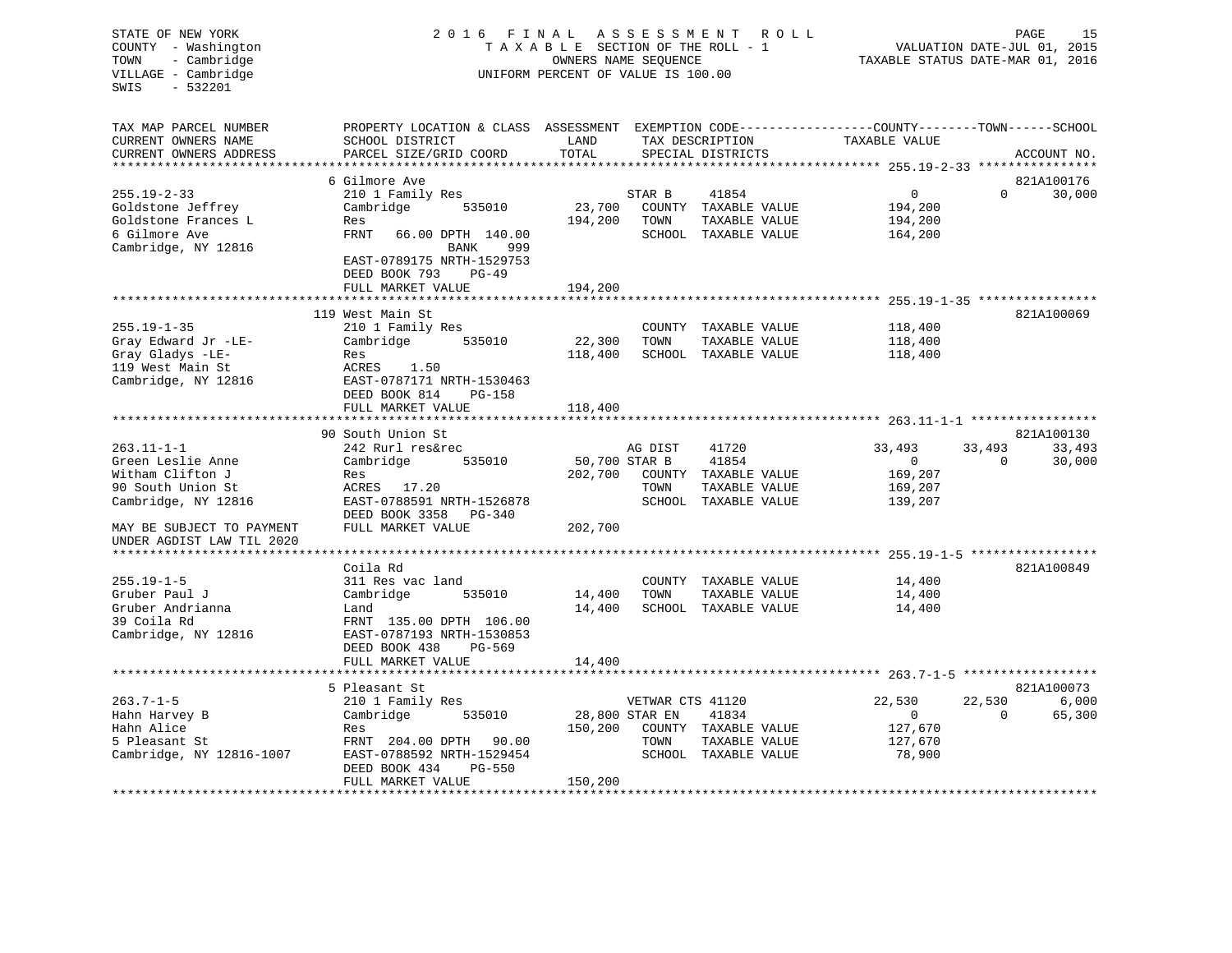STATE OF NEW YORK 2 0 1 6 F I N A L A S S E S S M E N T R O L L PAGE 16 COUNTY - Washington T A X A B L E SECTION OF THE ROLL - 1 VALUATION DATE-JUL 01, 2015 TOWN - Cambridge TAXABLE STATUS DATE-MAR 01, 2016 VILLAGE - Cambridge  $U$  and  $U$   $U$   $V$   $E$   $R$   $C$   $T$   $S$   $V$   $A$  $U$  $E$   $I$   $S$   $100.00$ SWIS - 532201TAX MAP PARCEL NUMBER PROPERTY LOCATION & CLASS ASSESSMENT EXEMPTION CODE------------------COUNTY--------TOWN------SCHOOL CURRENT OWNERS NAME SCHOOL DISTRICT LAND TAX DESCRIPTION TAXABLE VALUE CURRENT OWNERS ADDRESS PARCEL SIZE/GRID COORD TOTAL SPECIAL DISTRICTS ACCOUNT NO. \*\*\*\*\*\*\*\*\*\*\*\*\*\*\*\*\*\*\*\*\*\*\*\*\*\*\*\*\*\*\*\*\*\*\*\*\*\*\*\*\*\*\*\*\*\*\*\*\*\*\*\*\*\*\*\*\*\*\*\*\*\*\*\*\*\*\*\*\*\*\*\*\*\*\*\*\*\*\*\*\*\*\*\*\*\*\*\*\*\*\*\*\*\*\*\*\*\*\*\*\*\*\* 263.7-2-11 \*\*\*\*\*\*\*\*\*\*\*\*\*\*\*\*\* 32 South Union St 821A100018 263.7-2-11 210 1 Family Res COUNTY TAXABLE VALUE 190,000 Harrington Brian Adam Cambridge 535010 25,800 TOWN TAXABLE VALUE 190,000 Harrington Megan Irene FRNT 56.00 DPTH 190,000 SCHOOL TAXABLE VALUE 190,000 32 South Union St ACRES 0.38 BANK 77 Cambridge, NY 12816 EAST-0789408 NRTH-1528946 DEED BOOK 3494 PG-30FULL MARKET VALUE 190,000 \*\*\*\*\*\*\*\*\*\*\*\*\*\*\*\*\*\*\*\*\*\*\*\*\*\*\*\*\*\*\*\*\*\*\*\*\*\*\*\*\*\*\*\*\*\*\*\*\*\*\*\*\*\*\*\*\*\*\*\*\*\*\*\*\*\*\*\*\*\*\*\*\*\*\*\*\*\*\*\*\*\*\*\*\*\*\*\*\*\*\*\*\*\*\*\*\*\*\*\*\*\*\* 263.7-2-28 \*\*\*\*\*\*\*\*\*\*\*\*\*\*\*\*\*49 Academy St. 821A100144 263.7-2-28 210 1 Family Res COUNTY TAXABLE VALUE 92,000 Harrington Jeffery A Cambridge 535010 23,500 TOWN TAXABLE VALUE 92,000 Motasky Sarah J Res 92,000 SCHOOL TAXABLE VALUE 92,000 Motasky Sarah J<br>
49 Academy St<br>
Cambridge, NY 12816<br>
EAST-0789162 NRTH-1528529 EAST-0789162 NRTH-1528529 DEED BOOK 2182 PG-305FULL MARKET VALUE 92,000 \*\*\*\*\*\*\*\*\*\*\*\*\*\*\*\*\*\*\*\*\*\*\*\*\*\*\*\*\*\*\*\*\*\*\*\*\*\*\*\*\*\*\*\*\*\*\*\*\*\*\*\*\*\*\*\*\*\*\*\*\*\*\*\*\*\*\*\*\*\*\*\*\*\*\*\*\*\*\*\*\*\*\*\*\*\*\*\*\*\*\*\*\*\*\*\*\*\*\*\*\*\*\* 263.7-1-2 \*\*\*\*\*\*\*\*\*\*\*\*\*\*\*\*\*\*821A100043 14 Myrtle Ave 821A100043 263.7-1-2 484 1 use sm bld COUNTY TAXABLE VALUE 54,700 Harrington Sharon W Jr Cambridge 535010 25,000 TOWN TAXABLE VALUE 54,700 11 Driscoll Way FRNT 82.00 DPTH 198.00 54,700 SCHOOL TAXABLE VALUE 54,700 Cambridge, NY 12816 EAST-0788397 NRTH-1529489 DEED BOOK 3598 PG-189 FULL MARKET VALUE 54,700 \*\*\*\*\*\*\*\*\*\*\*\*\*\*\*\*\*\*\*\*\*\*\*\*\*\*\*\*\*\*\*\*\*\*\*\*\*\*\*\*\*\*\*\*\*\*\*\*\*\*\*\*\*\*\*\*\*\*\*\*\*\*\*\*\*\*\*\*\*\*\*\*\*\*\*\*\*\*\*\*\*\*\*\*\*\*\*\*\*\*\*\*\*\*\*\*\*\*\*\*\*\*\* 263.7-2-8 \*\*\*\*\*\*\*\*\*\*\*\*\*\*\*\*\*\* 24 South Union St 821A100094263.7-2-8 210 1 Family Res STAR EN 41834 0 0 65,300 Harris Rupert B JR Cambridge 535010 27,100 COUNTY TAXABLE VALUE 183,000 Harris Janice V Res 183,000 TOWN TAXABLE VALUE 183,000 24 South Union St FRNT 66.00 DPTH 282.00 SCHOOL TAXABLE VALUE 117,700 Cambridge, NY 12816-1018 EAST-0789443 NRTH-1529161 DEED BOOK 2179 PG-94FULL MARKET VALUE 183,000 \*\*\*\*\*\*\*\*\*\*\*\*\*\*\*\*\*\*\*\*\*\*\*\*\*\*\*\*\*\*\*\*\*\*\*\*\*\*\*\*\*\*\*\*\*\*\*\*\*\*\*\*\*\*\*\*\*\*\*\*\*\*\*\*\*\*\*\*\*\*\*\*\*\*\*\*\*\*\*\*\*\*\*\*\*\*\*\*\*\*\*\*\*\*\*\*\*\*\*\*\*\*\* 263.7-1-3 \*\*\*\*\*\*\*\*\*\*\*\*\*\*\*\*\*\* 20 Myrtle Ave 821A100116 263.7-1-3 210 1 Family Res COUNTY TAXABLE VALUE 162,100 Hart Rebecca A Cambridge 535010 30,500 TOWN TAXABLE VALUE 162,100 20 Myrtle Ave Res 162,100 SCHOOL TAXABLE VALUE 162,100 Cambridge, NY 12816 ACRES 1.13 BANK 999 EAST-0788413 NRTH-1529340 DEED BOOK 3572 PG-58FULL MARKET VALUE 162,100 \*\*\*\*\*\*\*\*\*\*\*\*\*\*\*\*\*\*\*\*\*\*\*\*\*\*\*\*\*\*\*\*\*\*\*\*\*\*\*\*\*\*\*\*\*\*\*\*\*\*\*\*\*\*\*\*\*\*\*\*\*\*\*\*\*\*\*\*\*\*\*\*\*\*\*\*\*\*\*\*\*\*\*\*\*\*\*\*\*\*\*\*\*\*\*\*\*\*\*\*\*\*\*\*\*\*\*\*\*\*\*\*\*\*\*\*\*\*\*\*\*\*\*\*\*\*\*\*\*\*\*\*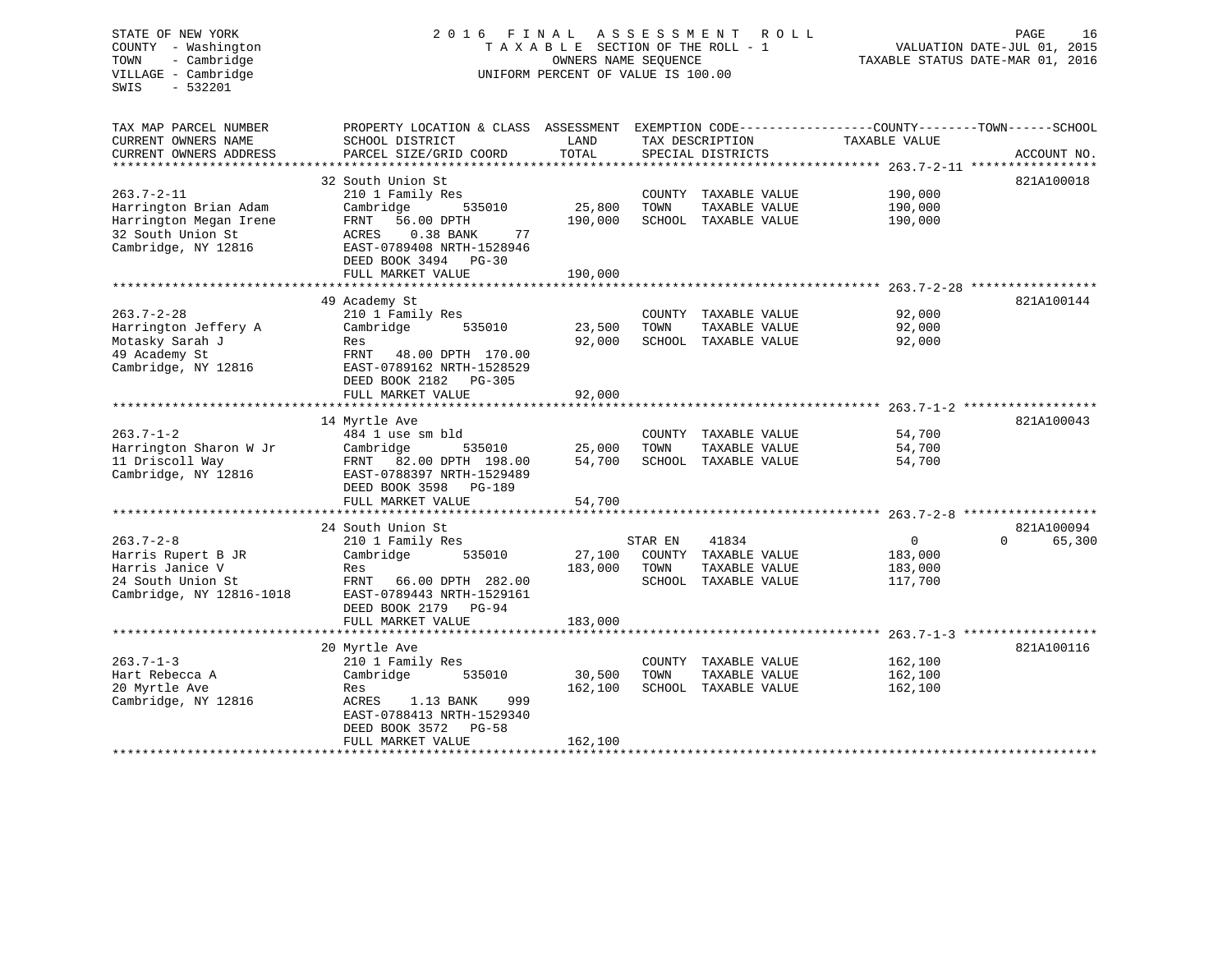| STATE OF NEW YORK<br>COUNTY - Washington<br>- Cambridge<br>TOWN<br>VILLAGE - Cambridge<br>$-532201$<br>SWIS |                                                                                                                                                                                                                              |                              | 2016 FINAL ASSESSMENT<br>TAXABLE SECTION OF THE ROLL - 1<br>OWNERS NAME SEQUENCE<br>UNIFORM PERCENT OF VALUE IS 100.00                                                                  | R O L L                                                                                 | 17<br>PAGE<br>VALUATION DATE-JUL 01, 2015<br>TAXABLE STATUS DATE-MAR 01, 2016                                   |
|-------------------------------------------------------------------------------------------------------------|------------------------------------------------------------------------------------------------------------------------------------------------------------------------------------------------------------------------------|------------------------------|-----------------------------------------------------------------------------------------------------------------------------------------------------------------------------------------|-----------------------------------------------------------------------------------------|-----------------------------------------------------------------------------------------------------------------|
| TAX MAP PARCEL NUMBER<br>CURRENT OWNERS NAME<br>CURRENT OWNERS ADDRESS<br>*************************         | PROPERTY LOCATION & CLASS ASSESSMENT EXEMPTION CODE---------------COUNTY-------TOWN-----SCHOOL<br>SCHOOL DISTRICT<br>PARCEL SIZE/GRID COORD                                                                                  | LAND<br>TOTAL                | TAX DESCRIPTION<br>SPECIAL DISTRICTS                                                                                                                                                    | TAXABLE VALUE                                                                           | ACCOUNT NO.                                                                                                     |
| $263.7 - 2 - 34$<br>Holcomb John L<br>Holcomb Casey L<br>37 Academy St<br>Cambridge, NY 12816               | 37 Academy St<br>210 1 Family Res<br>Cambridge<br>535010<br>Res<br>Easement 2939/270<br>FRNT<br>66.00 DPTH 137.00<br>BANK<br>999<br>EAST-0789226 NRTH-1528838                                                                | 23,300<br>106,100            | STAR B<br>41854<br>COUNTY TAXABLE VALUE<br>TOWN<br>TAXABLE VALUE<br>SCHOOL TAXABLE VALUE                                                                                                | 0<br>106,100<br>106,100<br>76,100                                                       | 821A100050<br>0<br>30,000                                                                                       |
|                                                                                                             | DEED BOOK 2994 PG-38<br>FULL MARKET VALUE                                                                                                                                                                                    | 106,100                      |                                                                                                                                                                                         |                                                                                         |                                                                                                                 |
| $255.19 - 2 - 35$<br>Howard Melanie D<br>48 Michael Dr<br>Saratoga Springs, NY 12866                        | 10 Gilmore Ave<br>210 1 Family Res<br>Cambridge<br>535010<br>Res<br>FRNT<br>66.00 DPTH 135.00<br>BANK<br>999<br>EAST-0789187 NRTH-1529611<br>DEED BOOK 3238 PG-1                                                             | 23,100<br>120,900            | COUNTY TAXABLE VALUE<br>TOWN<br>TAXABLE VALUE<br>SCHOOL TAXABLE VALUE                                                                                                                   | 120,900<br>120,900<br>120,900                                                           | 821A100062                                                                                                      |
|                                                                                                             | FULL MARKET VALUE                                                                                                                                                                                                            | 120,900                      |                                                                                                                                                                                         |                                                                                         |                                                                                                                 |
| $263.7 - 2 - 26$<br>Hunt Shannon L Jr<br>55 Academy St<br>Cambridge, NY 12816                               | 55 Academy St<br>210 1 Family Res<br>Cambridge<br>535010<br>FRNT<br>54.00 DPTH 162.00<br>BANK<br>998<br>EAST-0789174 NRTH-1528415<br>DEED BOOK 3208 PG-132<br>FULL MARKET VALUE                                              | 23,700<br>102,600<br>102,600 | STAR B<br>41854<br>COUNTY TAXABLE VALUE<br>TOWN<br>TAXABLE VALUE<br>SCHOOL TAXABLE VALUE                                                                                                | 0<br>102,600<br>102,600<br>72,600                                                       | 821A100150<br>$\Omega$<br>30,000                                                                                |
|                                                                                                             |                                                                                                                                                                                                                              |                              |                                                                                                                                                                                         |                                                                                         |                                                                                                                 |
| $255.19 - 2 - 21$<br>Imhof John<br>14 South Union St<br>Cambridge, NY 12816                                 | 14 South Union St<br>210 1 Family Res<br>535010<br>Cambridge<br>Res<br>Renovations<br>2 Vet Owners<br>FRNT<br>63.00 DPTH 194.00<br>BANK<br>999<br>EAST-0789568 NRTH-1529570<br>DEED BOOK 677<br>$PG-26$<br>FULL MARKET VALUE | 213,800                      | VETCOM CTS 41130<br>26,000 VETDIS CTS 41140<br>213,800 VETDIS CTS 41140<br>VETWAR CTS 41120<br>STAR B<br>41854<br>COUNTY TAXABLE VALUE<br>TOWN<br>TAXABLE VALUE<br>SCHOOL TAXABLE VALUE | 53,450<br>10,690<br>10,690<br>32,070<br>$\overline{0}$<br>106,900<br>120,420<br>146,420 | 821A100005<br>45,000<br>10,000<br>10,690<br>10,690<br>10,690<br>10,690<br>27,000<br>6,000<br>$\Omega$<br>30,000 |
|                                                                                                             |                                                                                                                                                                                                                              |                              |                                                                                                                                                                                         |                                                                                         |                                                                                                                 |
| $255.19 - 2 - 13$<br>Imhof John V<br>JTF-GTMO/OMC<br>APO, AE 09522-9998                                     | 47 West Main St<br>482 Det row bldg<br>Cambridge<br>535010<br>Store & Flat<br>FRNT 26.00 DPTH 75.00<br>EAST-0789714 NRTH-1530129<br>DEED BOOK 818<br>PG-346<br>FULL MARKET VALUE                                             | 14,500<br>101,500<br>101,500 | COUNTY TAXABLE VALUE<br>TAXABLE VALUE<br>TOWN<br>SCHOOL TAXABLE VALUE                                                                                                                   | 101,500<br>101,500<br>101,500                                                           | 821A100067                                                                                                      |
|                                                                                                             | ********************************                                                                                                                                                                                             |                              |                                                                                                                                                                                         |                                                                                         |                                                                                                                 |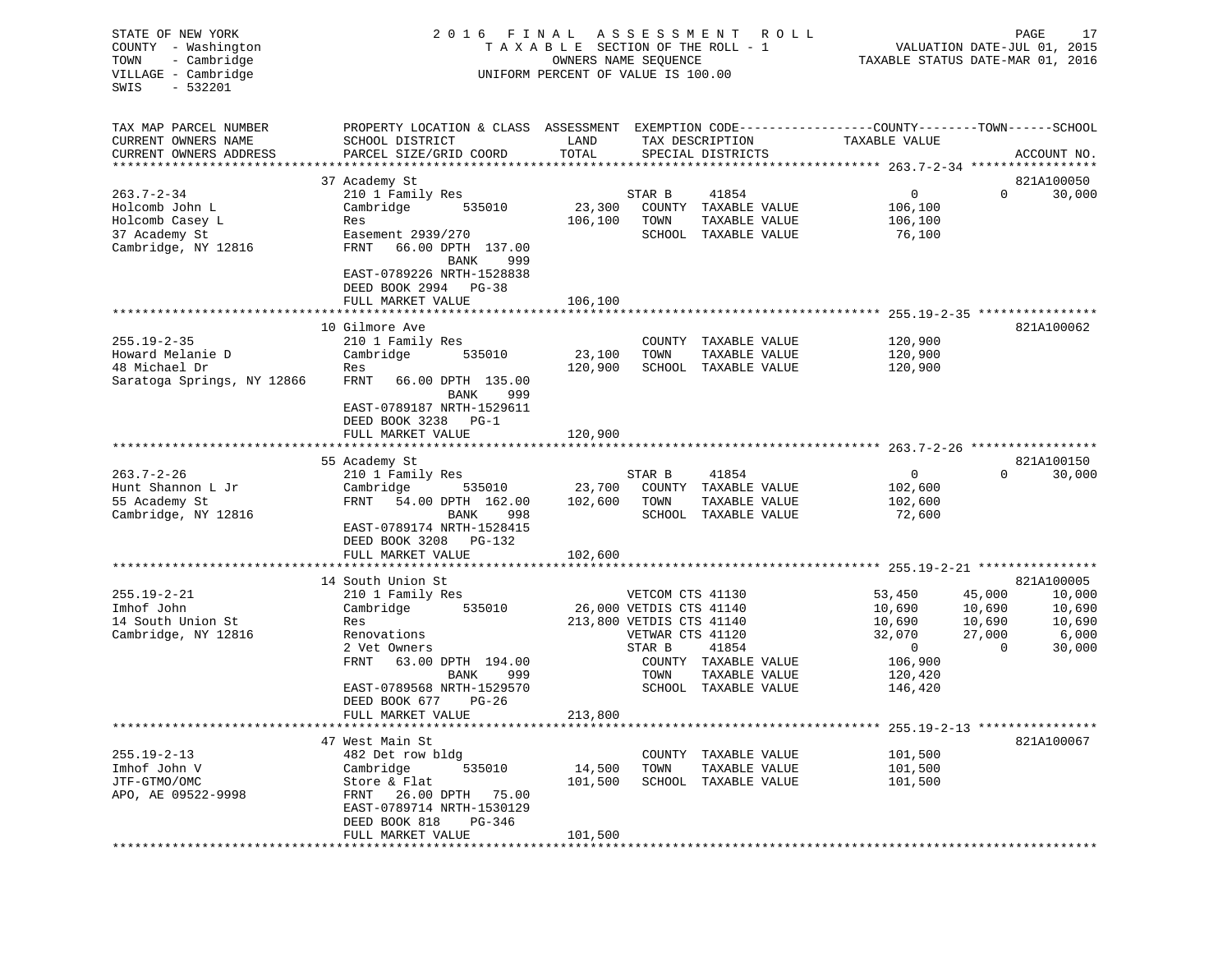| STATE OF NEW YORK<br>COUNTY - Washington<br>- Cambridge<br>TOWN<br>VILLAGE - Cambridge<br>$-532201$<br>SWIS | 2016 FINAL                                                                                                                                   | TAXABLE SECTION OF THE ROLL - 1<br>OWNERS NAME SEQUENCE<br>UNIFORM PERCENT OF VALUE IS 100.00 | ASSESSMENT ROLL | PAGE<br>18<br>VALUATION DATE-JUL 01, 2015<br>TAXABLE STATUS DATE-MAR 01, 2016 |                                     |                        |             |
|-------------------------------------------------------------------------------------------------------------|----------------------------------------------------------------------------------------------------------------------------------------------|-----------------------------------------------------------------------------------------------|-----------------|-------------------------------------------------------------------------------|-------------------------------------|------------------------|-------------|
| TAX MAP PARCEL NUMBER<br>CURRENT OWNERS NAME<br>CURRENT OWNERS ADDRESS                                      | PROPERTY LOCATION & CLASS ASSESSMENT EXEMPTION CODE---------------COUNTY-------TOWN------SCHOOL<br>SCHOOL DISTRICT<br>PARCEL SIZE/GRID COORD | LAND<br>TOTAL                                                                                 |                 | TAX DESCRIPTION<br>SPECIAL DISTRICTS                                          | TAXABLE VALUE                       |                        | ACCOUNT NO. |
| **********************                                                                                      |                                                                                                                                              |                                                                                               |                 |                                                                               |                                     |                        |             |
|                                                                                                             | 41 West Main St                                                                                                                              |                                                                                               |                 |                                                                               |                                     | 821A100148             |             |
| $255.19 - 2 - 14$                                                                                           | 482 Det row bldg                                                                                                                             |                                                                                               |                 | COUNTY TAXABLE VALUE                                                          | 121,000                             |                        |             |
| Imhof John V                                                                                                | 535010<br>Cambridge                                                                                                                          | 15,700                                                                                        | TOWN            | TAXABLE VALUE                                                                 | 121,000                             |                        |             |
| Imhof Christina C<br>JTF-GTMO/OMC                                                                           | Stores & Flats<br>2409/336                                                                                                                   | 121,000                                                                                       |                 | SCHOOL TAXABLE VALUE                                                          | 121,000                             |                        |             |
| APO, AE 09522-9998                                                                                          | 46.00 DPTH 82.00<br>FRNT<br>EAST-0789750 NRTH-1530126<br>DEED BOOK 1874 PG-111                                                               |                                                                                               |                 |                                                                               |                                     |                        |             |
|                                                                                                             | FULL MARKET VALUE                                                                                                                            | 121,000                                                                                       |                 |                                                                               |                                     |                        |             |
|                                                                                                             |                                                                                                                                              | ******************                                                                            |                 |                                                                               |                                     |                        |             |
| $263.7 - 2 - 16$                                                                                            | 44 South Union St                                                                                                                            |                                                                                               |                 |                                                                               |                                     | 821A100151<br>$\Omega$ |             |
| Jahne Donald A                                                                                              | 210 1 Family Res<br>Cambridge<br>535010                                                                                                      | 30,100                                                                                        | STAR B          | 41854<br>COUNTY TAXABLE VALUE                                                 | $\mathbf{0}$<br>116,900             |                        | 30,000      |
| Jahne Lois Ann                                                                                              | Res                                                                                                                                          | 116,900                                                                                       | TOWN            | TAXABLE VALUE                                                                 | 116,900                             |                        |             |
| 44 South Union St                                                                                           | FRNT 110.00 DPTH 180.00                                                                                                                      |                                                                                               |                 | SCHOOL TAXABLE VALUE                                                          | 86,900                              |                        |             |
| Cambridge, NY 12816                                                                                         | EAST-0789347 NRTH-1528527<br>DEED BOOK 570<br>PG-184                                                                                         |                                                                                               |                 |                                                                               |                                     |                        |             |
|                                                                                                             | FULL MARKET VALUE                                                                                                                            | 116,900                                                                                       |                 |                                                                               |                                     |                        |             |
|                                                                                                             | 80 South Union St                                                                                                                            |                                                                                               |                 |                                                                               | $263.11 - 1 - 5$ ****************** | 821A100083             |             |
| $263.11 - 1 - 5$                                                                                            | 210 1 Family Res                                                                                                                             |                                                                                               |                 | COUNTY TAXABLE VALUE                                                          | 132,400                             |                        |             |
| Jeskie Henry J                                                                                              | Cambridge<br>535010                                                                                                                          | 21,400                                                                                        | TOWN            | TAXABLE VALUE                                                                 | 132,400                             |                        |             |
| PO Box 174                                                                                                  | Res                                                                                                                                          | 132,400                                                                                       |                 | SCHOOL TAXABLE VALUE                                                          | 132,400                             |                        |             |
| Cambridge, NY 12816                                                                                         | 441/756                                                                                                                                      |                                                                                               |                 |                                                                               |                                     |                        |             |
|                                                                                                             | FRNT<br>99.00 DPTH 91.00<br>EAST-0789135 NRTH-1526977<br>DEED BOOK 3128<br>PG-65                                                             |                                                                                               |                 |                                                                               |                                     |                        |             |
|                                                                                                             | FULL MARKET VALUE                                                                                                                            | 132,400                                                                                       |                 |                                                                               |                                     |                        |             |
|                                                                                                             |                                                                                                                                              |                                                                                               |                 |                                                                               |                                     |                        |             |
|                                                                                                             | 14 Academy St                                                                                                                                |                                                                                               |                 |                                                                               |                                     | 821A100160             |             |
| $263.7 - 1 - 10$                                                                                            | 280 Res Multiple                                                                                                                             |                                                                                               |                 | COUNTY TAXABLE VALUE                                                          | 139,500                             |                        |             |
| Jones Carl                                                                                                  | 535010<br>Cambridge                                                                                                                          | 25,600                                                                                        | TOWN            | TAXABLE VALUE                                                                 | 139,500                             |                        |             |
| Jones Florence                                                                                              | Res                                                                                                                                          | 139,500                                                                                       |                 | SCHOOL TAXABLE VALUE                                                          | 139,500                             |                        |             |
| 4151 Route 346<br>North Pownal, VT 05260-9707                                                               | 66.00 DPTH 170.00<br>FRNT<br>ACRES<br>0.26                                                                                                   |                                                                                               |                 |                                                                               |                                     |                        |             |
|                                                                                                             | EAST-0788811 NRTH-1529376                                                                                                                    |                                                                                               |                 |                                                                               |                                     |                        |             |
|                                                                                                             | DEED BOOK 445<br>PG-166                                                                                                                      |                                                                                               |                 |                                                                               |                                     |                        |             |
|                                                                                                             | FULL MARKET VALUE                                                                                                                            | 139,500                                                                                       |                 |                                                                               |                                     |                        |             |
|                                                                                                             |                                                                                                                                              |                                                                                               |                 |                                                                               |                                     |                        |             |
|                                                                                                             | 26 South Union St                                                                                                                            |                                                                                               |                 |                                                                               |                                     | 821A100006             |             |
| $263.7 - 2 - 9$                                                                                             | 210 1 Family Res                                                                                                                             |                                                                                               | STAR B          | 41854                                                                         | $\overline{0}$                      | $\Omega$               | 30,000      |
| Jones Theresa A                                                                                             | 535010<br>Cambridge                                                                                                                          | 27,200                                                                                        |                 | COUNTY TAXABLE VALUE                                                          | 93,000                              |                        |             |
| 26 South Union St                                                                                           | Res<br>FRNT<br>67.00 DPTH 262.00                                                                                                             | 93,000                                                                                        | TOWN            | TAXABLE VALUE<br>SCHOOL TAXABLE VALUE                                         | 93,000<br>63,000                    |                        |             |
| Cambridge, NY 12816                                                                                         | EAST-0789440 NRTH-1529095<br>DEED BOOK 2182<br>PG-252                                                                                        |                                                                                               |                 |                                                                               |                                     |                        |             |
|                                                                                                             | FULL MARKET VALUE                                                                                                                            | 93,000                                                                                        |                 |                                                                               |                                     |                        |             |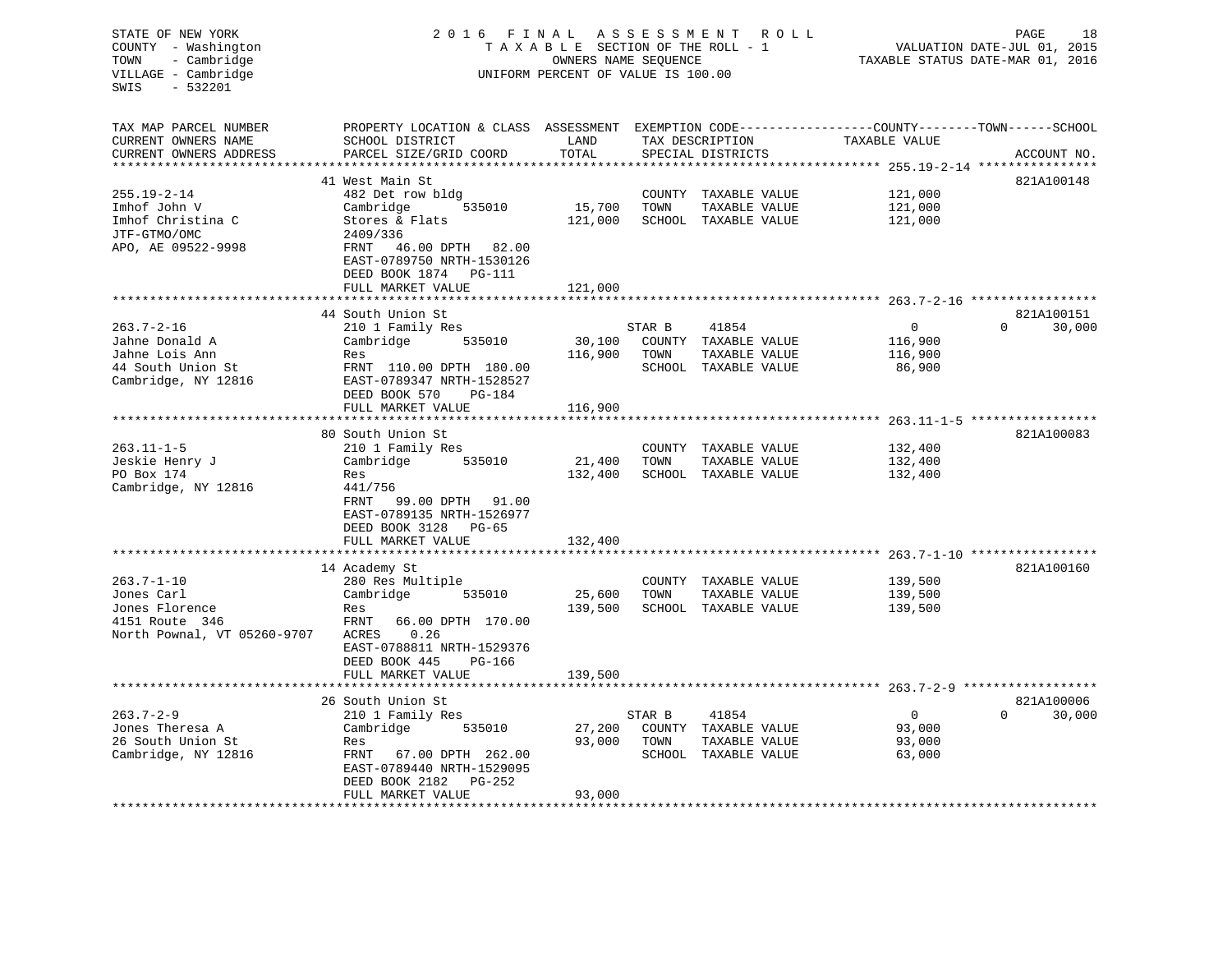# STATE OF NEW YORK 2 0 1 6 F I N A L A S S E S S M E N T R O L L PAGE 19 COUNTY - Washington T A X A B L E SECTION OF THE ROLL - 1 VALUATION DATE-JUL 01, 2015 TOWN - Cambridge OWNERS NAME SEQUENCE TAXABLE STATUS DATE-MAR 01, 2016 UNIFORM PERCENT OF VALUE IS 100.00

| TAX MAP PARCEL NUMBER<br>CURRENT OWNERS NAME<br>CURRENT OWNERS ADDRESS                                   | PROPERTY LOCATION & CLASS ASSESSMENT<br>SCHOOL DISTRICT<br>PARCEL SIZE/GRID COORD                                                                                                                         | LAND<br>TOTAL                                    |                | TAX DESCRIPTION<br>SPECIAL DISTRICTS                                                               | EXEMPTION CODE-----------------COUNTY-------TOWN------SCHOOL<br>TAXABLE VALUE | ACCOUNT NO.                      |
|----------------------------------------------------------------------------------------------------------|-----------------------------------------------------------------------------------------------------------------------------------------------------------------------------------------------------------|--------------------------------------------------|----------------|----------------------------------------------------------------------------------------------------|-------------------------------------------------------------------------------|----------------------------------|
| $255.19 - 1 - 29$<br>Jones Thomas M<br>Jones Alexina M<br>118 West Main St<br>Cambridge, NY 12816        | 118 West Main St<br>210 1 Family Res<br>Cambridge<br>535010<br>Res<br>FRNT 100.00 DPTH 400.00<br>EAST-0788680 NRTH-1530278<br>DEED BOOK 2870<br>PG-303<br>FULL MARKET VALUE<br>*****************          | 31,500<br>170,000<br>170,000                     | STAR B<br>TOWN | 41854<br>COUNTY TAXABLE VALUE<br>TAXABLE VALUE<br>SCHOOL TAXABLE VALUE                             | $\mathbf{0}$<br>170,000<br>170,000<br>140,000                                 | 821A100089<br>$\Omega$<br>30,000 |
| $263.7 - 2 - 36$<br>Joseph John J<br>Joseph Linda M<br>33 Academy St<br>Cambridge, NY 12816              | 33 Academy St<br>210 1 Family Res<br>Cambridge<br>535010<br>Res<br>ACRES<br>1.03 BANK<br>999<br>EAST-0789155 NRTH-1529022<br>DEED BOOK 1960<br>$PG-284$<br>FULL MARKET VALUE                              | 42,200<br>153,000<br>153,000                     | STAR B<br>TOWN | 41854<br>COUNTY TAXABLE VALUE<br>TAXABLE VALUE<br>SCHOOL TAXABLE VALUE                             | $\overline{0}$<br>153,000<br>153,000<br>123,000                               | 821A100033<br>$\Omega$<br>30,000 |
| $255.20 - 1 - 6$<br>Kavanaugh Timothy R<br>Kavanaugh Sandra H<br>133 Woodstone Dr<br>Vicksburg, MS 39183 | 5 North Union St<br>220 2 Family Res<br>Cambridge<br>535010<br>Res<br>FRNT<br>82.00 DPTH<br>85.00<br>EAST-0790026 NRTH-1530490<br>DEED BOOK 605<br>$PG-204$<br>FULL MARKET VALUE                          | 19,500<br>130,400<br>130,400                     | TOWN           | COUNTY TAXABLE VALUE<br>TAXABLE VALUE<br>SCHOOL TAXABLE VALUE                                      | 130,400<br>130,400<br>130,400                                                 | 821A100044                       |
| $263.11 - 1 - 4$<br>Kelley Patrick Jr<br>Kelley Linda<br>40 Forest Dr<br>Springfield, VT 05156           | **********************<br>78 South Union St<br>210 1 Family Res<br>Cambridge<br>535010<br>Res<br>FRNT<br>80.00 DPTH 128.00<br>EAST-0789105 NRTH-1527043<br>DEED BOOK 3422<br>$PG-51$<br>FULL MARKET VALUE | ******************<br>23,600<br>92,000<br>92,000 | COUNTY<br>TOWN | TAXABLE VALUE<br>TAXABLE VALUE<br>SCHOOL TAXABLE VALUE                                             | ************** 263.11-1-4<br>92,000<br>92,000<br>92,000                       | 821A100081                       |
| $255.19 - 3 - 12$<br>Kelly Sara M<br>8 Myrtle Ave<br>Cambridge, NY 12816                                 | 8 Myrtle Ave<br>210 1 Family Res<br>Cambridge<br>535010<br>Res<br>Omitted Repay 2016<br>FRNT<br>99.00 DPTH 182.00<br>EAST-0788292 NRTH-1529790<br>DEED BOOK 3085<br>$PG-250$<br>FULL MARKET VALUE         | 29,100<br>105,400<br>105,400                     | STAR B<br>TOWN | 41854<br>COUNTY TAXABLE VALUE<br>TAXABLE VALUE<br>SCHOOL TAXABLE VALUE<br>OM533 Omitted tax - flag | $\overline{0}$<br>105,400<br>105,400<br>75,400<br>$.00$ MT                    | 821A100003<br>$\Omega$<br>30,000 |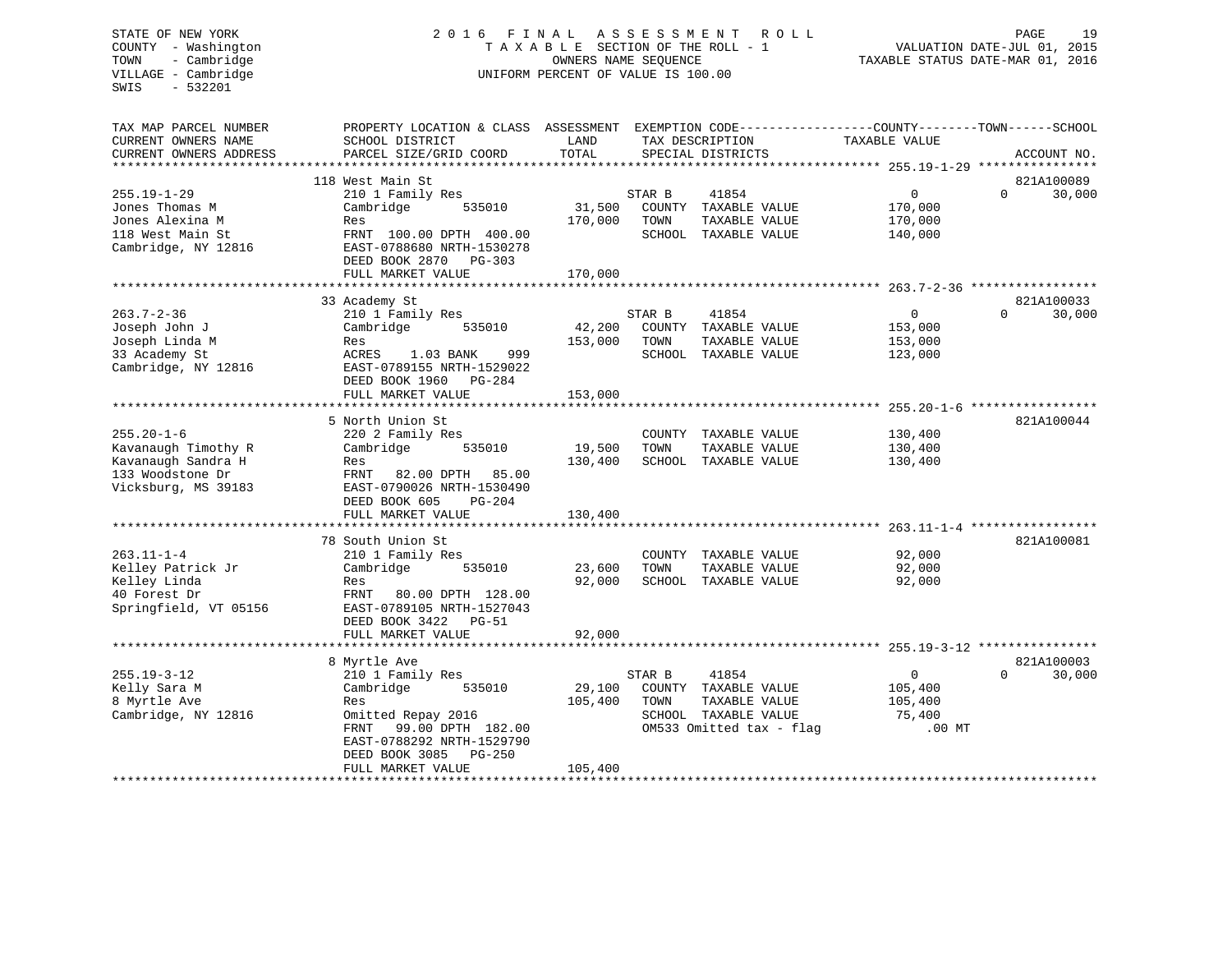# STATE OF NEW YORK 2 0 1 6 F I N A L A S S E S S M E N T R O L L PAGE 20 COUNTY - Washington T A X A B L E SECTION OF THE ROLL - 1 VALUATION DATE-JUL 01, 2015 TOWN - Cambridge OWNERS NAME SEQUENCE TAXABLE STATUS DATE-MAR 01, 2016 VILLAGE - Cambridge **UNIFORM PERCENT OF VALUE** IS 100.00

| TAX MAP PARCEL NUMBER  | PROPERTY LOCATION & CLASS ASSESSMENT |         |        |                      | EXEMPTION CODE-----------------COUNTY-------TOWN------SCHOOL |                    |
|------------------------|--------------------------------------|---------|--------|----------------------|--------------------------------------------------------------|--------------------|
| CURRENT OWNERS NAME    | SCHOOL DISTRICT                      | LAND    |        | TAX DESCRIPTION      | TAXABLE VALUE                                                |                    |
| CURRENT OWNERS ADDRESS | PARCEL SIZE/GRID COORD               | TOTAL   |        | SPECIAL DISTRICTS    |                                                              | ACCOUNT NO.        |
|                        |                                      |         |        |                      |                                                              |                    |
|                        | West Main St                         |         |        |                      |                                                              | 821A100079         |
| $255.19 - 1 - 14.1$    | 311 Res vac land                     |         |        | COUNTY TAXABLE VALUE | 20,000                                                       |                    |
| King James II          | 535010<br>Cambridge                  | 20,000  | TOWN   | TAXABLE VALUE        | 20,000                                                       |                    |
| 108 West Main St       | Vl                                   | 20,000  | SCHOOL | TAXABLE VALUE        | 20,000                                                       |                    |
| Cambridge, NY 12816    | ACRES<br>4.00                        |         |        |                      |                                                              |                    |
|                        | EAST-0789271 NRTH-1530850            |         |        |                      |                                                              |                    |
|                        | DEED BOOK 480<br>PG-1047             |         |        |                      |                                                              |                    |
|                        | FULL MARKET VALUE                    | 20,000  |        |                      |                                                              |                    |
|                        |                                      |         |        |                      | ************************ 255.19-1-13 ***************         |                    |
|                        | West Main St                         |         |        |                      |                                                              | 821A100102         |
| $255.19 - 1 - 13$      | 311 Res vac land                     |         |        | COUNTY TAXABLE VALUE | 5,000                                                        |                    |
| King James K II        | Cambridge<br>535010                  | 5,000   | TOWN   | TAXABLE VALUE        | 5,000                                                        |                    |
| 108 West Main St       | Lot                                  | 5,000   |        | SCHOOL TAXABLE VALUE | 5,000                                                        |                    |
| Cambridge, NY 12816    | ACRES<br>1.00                        |         |        |                      |                                                              |                    |
|                        | EAST-0789092 NRTH-1530509            |         |        |                      |                                                              |                    |
|                        | DEED BOOK 472<br>PG-966              |         |        |                      |                                                              |                    |
|                        | FULL MARKET VALUE                    | 5,000   |        |                      |                                                              |                    |
|                        |                                      |         |        |                      |                                                              |                    |
|                        | West main St                         |         |        |                      |                                                              | 821A100819         |
| $255.19 - 1 - 14.2$    | 311 Res vac land                     |         |        | COUNTY TAXABLE VALUE | 1,400                                                        |                    |
| King James K II        | Cambridge<br>535010                  | 1,400   | TOWN   | TAXABLE VALUE        | 1,400                                                        |                    |
| King Jana T            | Vacant Land                          | 1,400   | SCHOOL | TAXABLE VALUE        | 1,400                                                        |                    |
| 108 West Main St       | 54.00 DPTH 234.00<br>FRNT            |         |        |                      |                                                              |                    |
| Cambridge, NY 12816    | EAST-0789293 NRTH-1530414            |         |        |                      |                                                              |                    |
|                        | DEED BOOK 607<br>$PG-14$             |         |        |                      |                                                              |                    |
|                        | FULL MARKET VALUE                    | 1,400   |        |                      |                                                              |                    |
|                        |                                      |         |        |                      | ******************************* 255.19-1-24 ******           |                    |
|                        | 108 West Main St                     |         |        |                      |                                                              | 821A100123         |
| $255.19 - 1 - 24$      | 210 1 Family Res                     |         | STAR B | 41854                | $\mathbf{0}$                                                 | $\Omega$<br>30,000 |
| King James K II        | Cambridge<br>535010                  | 24,900  |        | COUNTY TAXABLE VALUE | 200,000                                                      |                    |
| King Jana T            | Res                                  | 200,000 | TOWN   | TAXABLE VALUE        | 200,000                                                      |                    |
| 108 West Main St       | 74.00 DPTH 264.00<br>FRNT            |         |        | SCHOOL TAXABLE VALUE | 170,000                                                      |                    |
| Cambridge, NY 12816    | EAST-0789117 NRTH-1530262            |         |        |                      |                                                              |                    |
|                        | DEED BOOK 607<br>$PG-19$             |         |        |                      |                                                              |                    |
|                        | FULL MARKET VALUE                    | 200,000 |        |                      |                                                              |                    |
|                        | *********************                |         |        |                      | ********************* 255.19-1-21.1 **************           |                    |
|                        | 98 West Main St                      |         |        |                      |                                                              | 821A100016         |
| $255.19 - 1 - 21.1$    | 431 Auto dealer                      |         |        | COUNTY TAXABLE VALUE | 95,300                                                       |                    |
| Kinney Charles E       | Cambridge<br>535010                  | 18,900  | TOWN   | TAXABLE VALUE        | 95,300                                                       |                    |
| 98 West Main St        | Res & Gar                            | 95,300  |        | SCHOOL TAXABLE VALUE | 95,300                                                       |                    |
| Cambridge, NY 12816    | 480/1047                             |         |        |                      |                                                              |                    |
|                        | FRNT<br>80.00 DPTH<br>99.00          |         |        |                      |                                                              |                    |
|                        | EAST-0789404 NRTH-1530298            |         |        |                      |                                                              |                    |
|                        | DEED BOOK 861<br>$PG-234$            |         |        |                      |                                                              |                    |
|                        | FULL MARKET VALUE                    | 95,300  |        |                      |                                                              |                    |
|                        |                                      |         |        |                      |                                                              |                    |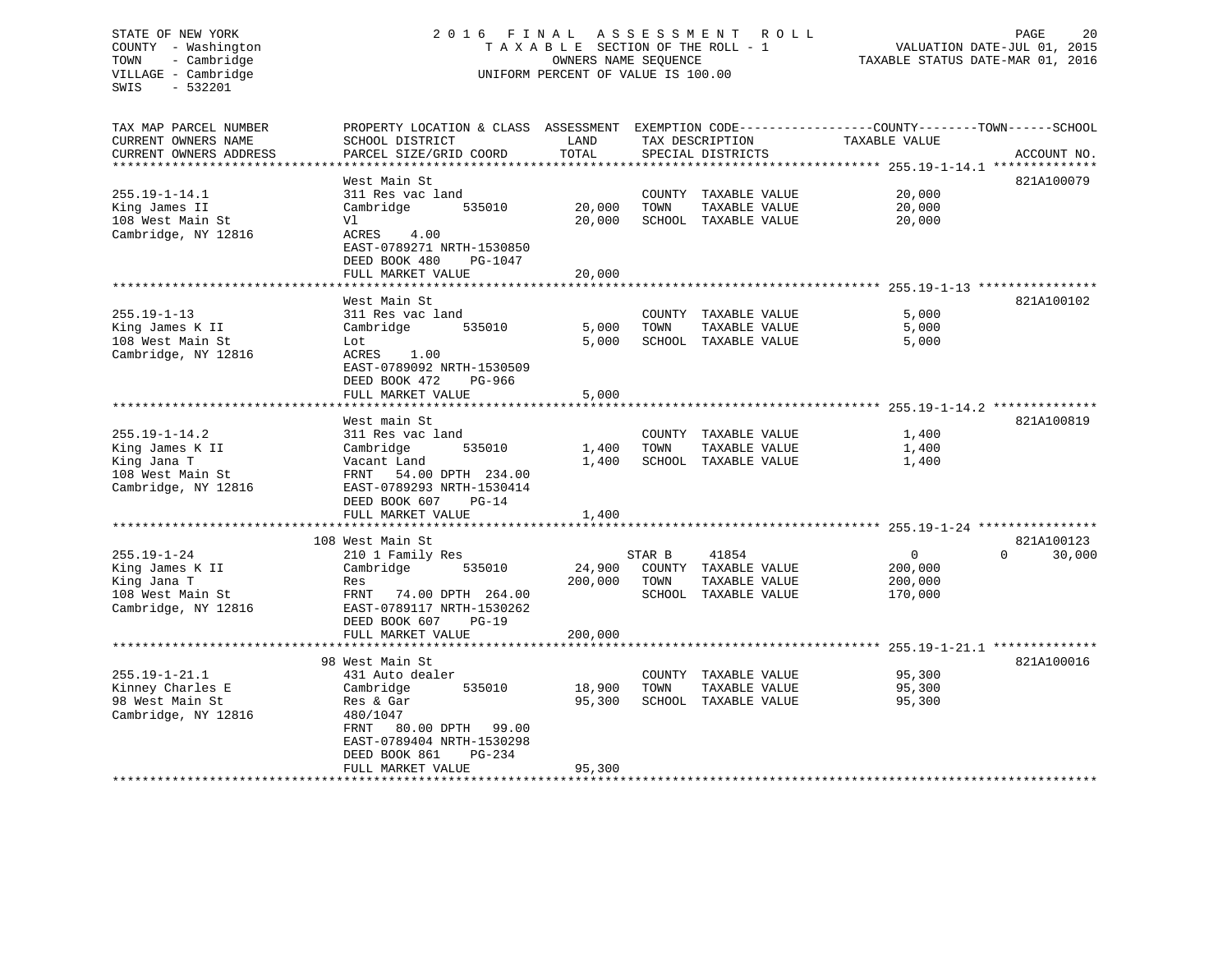| STATE OF NEW YORK<br>COUNTY - Washington<br>- Cambridge<br>TOWN<br>VILLAGE - Cambridge<br>$-532201$<br>SWIS | 2 0 1 6<br>FINAL<br>A S S E S S M E N T<br>R O L L<br>TAXABLE SECTION OF THE ROLL - 1<br>OWNERS NAME SEQUENCE<br>UNIFORM PERCENT OF VALUE IS 100.00<br>PROPERTY LOCATION & CLASS ASSESSMENT |                 |                  |                        |                                                              | 21<br>PAGE<br>VALUATION DATE-JUL 01, 2015<br>TAXABLE STATUS DATE-MAR 01, 2016 |
|-------------------------------------------------------------------------------------------------------------|---------------------------------------------------------------------------------------------------------------------------------------------------------------------------------------------|-----------------|------------------|------------------------|--------------------------------------------------------------|-------------------------------------------------------------------------------|
| TAX MAP PARCEL NUMBER                                                                                       |                                                                                                                                                                                             |                 |                  |                        | EXEMPTION CODE-----------------COUNTY-------TOWN------SCHOOL |                                                                               |
| CURRENT OWNERS NAME                                                                                         | SCHOOL DISTRICT                                                                                                                                                                             | LAND            |                  | TAX DESCRIPTION        | TAXABLE VALUE                                                |                                                                               |
| CURRENT OWNERS ADDRESS<br>**********************                                                            | PARCEL SIZE/GRID COORD                                                                                                                                                                      | TOTAL<br>****** |                  | SPECIAL DISTRICTS      | ************************** 255.19-1-21.2 **************      | ACCOUNT NO.                                                                   |
|                                                                                                             | 100 West Main St                                                                                                                                                                            |                 |                  |                        |                                                              | 821C100817                                                                    |
| $255.19 - 1 - 21.2$                                                                                         | 330 Vacant comm                                                                                                                                                                             |                 | COUNTY           | TAXABLE VALUE          | 28,400                                                       |                                                                               |
| Kinney Charles E                                                                                            | Cambridge<br>535010                                                                                                                                                                         | 28,400          | TOWN             | TAXABLE VALUE          | 28,400                                                       |                                                                               |
| 98 West Main St                                                                                             | H & L                                                                                                                                                                                       | 28,400          |                  | SCHOOL TAXABLE VALUE   | 28,400                                                       |                                                                               |
| Cambridge, NY 12816                                                                                         | FRNT<br>87.00 DPTH 201.00<br>EAST-0789332 NRTH-1530273<br>DEED BOOK 869<br>PG-173                                                                                                           |                 |                  |                        |                                                              |                                                                               |
|                                                                                                             | FULL MARKET VALUE                                                                                                                                                                           | 28,400          |                  |                        |                                                              |                                                                               |
|                                                                                                             | *****************                                                                                                                                                                           | ********        |                  |                        | ************************ 255.19-3-13 ****************        |                                                                               |
|                                                                                                             | 10 Myrtle Ave                                                                                                                                                                               |                 |                  |                        | 0                                                            | 821A100053<br>$\Omega$                                                        |
| $255.19 - 3 - 13$<br>Labish Cynthia Canzeri                                                                 | 210 1 Family Res<br>Cambridge<br>535010                                                                                                                                                     | 40,500          | STAR B<br>COUNTY | 41854<br>TAXABLE VALUE | 238,000                                                      | 30,000                                                                        |
| Labish Michael I                                                                                            | Res                                                                                                                                                                                         | 238,000         | TOWN             | TAXABLE VALUE          | 238,000                                                      |                                                                               |
| 10 Myrtle Ave                                                                                               | C.o. 693/50                                                                                                                                                                                 |                 |                  | SCHOOL TAXABLE VALUE   | 208,000                                                      |                                                                               |
| Cambridge, NY 12816                                                                                         | ACRES<br>6.90<br>EAST-0788067 NRTH-1529474<br>DEED BOOK 807<br><b>PG-185</b>                                                                                                                |                 |                  |                        |                                                              |                                                                               |
|                                                                                                             | FULL MARKET VALUE                                                                                                                                                                           | 238,000         |                  |                        |                                                              |                                                                               |
|                                                                                                             |                                                                                                                                                                                             |                 |                  |                        | $255.19 - 2 - 24$ ********                                   |                                                                               |
|                                                                                                             | 15 Gilmore Ave                                                                                                                                                                              |                 |                  |                        |                                                              | 821A100135                                                                    |
| $255.19 - 2 - 24$                                                                                           | 210 1 Family Res                                                                                                                                                                            |                 | STAR B           | 41854                  | 0                                                            | $\Omega$<br>30,000                                                            |
| Lederer-Barnes Richard W                                                                                    | Cambridge<br>535010                                                                                                                                                                         | 29,400          | COUNTY           | TAXABLE VALUE          | 206,100                                                      |                                                                               |
| Lederer-Barnes Joanna L                                                                                     | Res                                                                                                                                                                                         | 206,100         | TOWN             | TAXABLE VALUE          | 206,100                                                      |                                                                               |
| 15 Gilmore Ave                                                                                              | FRNT 120.00 DPTH 153.00                                                                                                                                                                     |                 |                  | SCHOOL TAXABLE VALUE   | 176,100                                                      |                                                                               |
| Cambridge, NY 12816                                                                                         | EAST-0789387 NRTH-1529413                                                                                                                                                                   |                 |                  |                        |                                                              |                                                                               |
|                                                                                                             | DEED BOOK 2463<br>PG-27                                                                                                                                                                     |                 |                  |                        |                                                              |                                                                               |
|                                                                                                             | FULL MARKET VALUE<br>*****************                                                                                                                                                      | 206,100         |                  |                        |                                                              | $263.7 - 2 - 3$ *******************                                           |
|                                                                                                             | 14 Gilmore Ave                                                                                                                                                                              |                 |                  |                        |                                                              | 821A100051                                                                    |
| $263.7 - 2 - 3$                                                                                             | 210 1 Family Res                                                                                                                                                                            |                 | COUNTY           | TAXABLE VALUE          | 166,100                                                      |                                                                               |
| Li Shangda                                                                                                  | Cambridge<br>535010                                                                                                                                                                         | 24,900          | TOWN             | TAXABLE VALUE          | 166,100                                                      |                                                                               |
| 14 Gilmore Ave                                                                                              | Res                                                                                                                                                                                         | 166,100         |                  | SCHOOL TAXABLE VALUE   | 166,100                                                      |                                                                               |
| Cambridge, NY 12816                                                                                         | FRNT<br>66.00 DPTH 164.00<br>EAST-0789182 NRTH-1529472<br>DEED BOOK 3495<br>PG-309                                                                                                          |                 |                  |                        |                                                              |                                                                               |
|                                                                                                             | FULL MARKET VALUE                                                                                                                                                                           | 166,100         |                  |                        |                                                              |                                                                               |
|                                                                                                             | *****************                                                                                                                                                                           |                 |                  |                        |                                                              | $263.7 - 2 - 31$ ******************                                           |
|                                                                                                             | 43 Academy St                                                                                                                                                                               |                 |                  |                        |                                                              | 821A100132                                                                    |
| $263.7 - 2 - 31$                                                                                            | 210 1 Family Res                                                                                                                                                                            |                 | COUNTY           | TAXABLE VALUE          | 89,000                                                       |                                                                               |
| Lowe Sandra R                                                                                               | Cambridge<br>535010                                                                                                                                                                         | 23,800          | TOWN             | TAXABLE VALUE          | 89,000                                                       |                                                                               |
| 43 Academy St                                                                                               | Res                                                                                                                                                                                         | 89,000          |                  | SCHOOL TAXABLE VALUE   | 89,000                                                       |                                                                               |
| Cambridge, NY 12816                                                                                         | FRNT<br>50.00 DPTH 172.00<br>999<br>BANK                                                                                                                                                    |                 |                  |                        |                                                              |                                                                               |
|                                                                                                             | EAST-0789140 NRTH-1528691                                                                                                                                                                   |                 |                  |                        |                                                              |                                                                               |
|                                                                                                             | DEED BOOK 3525<br><b>PG-96</b>                                                                                                                                                              |                 |                  |                        |                                                              |                                                                               |
|                                                                                                             | FULL MARKET VALUE                                                                                                                                                                           | 89,000          |                  |                        |                                                              |                                                                               |
|                                                                                                             | ******************                                                                                                                                                                          |                 |                  |                        |                                                              |                                                                               |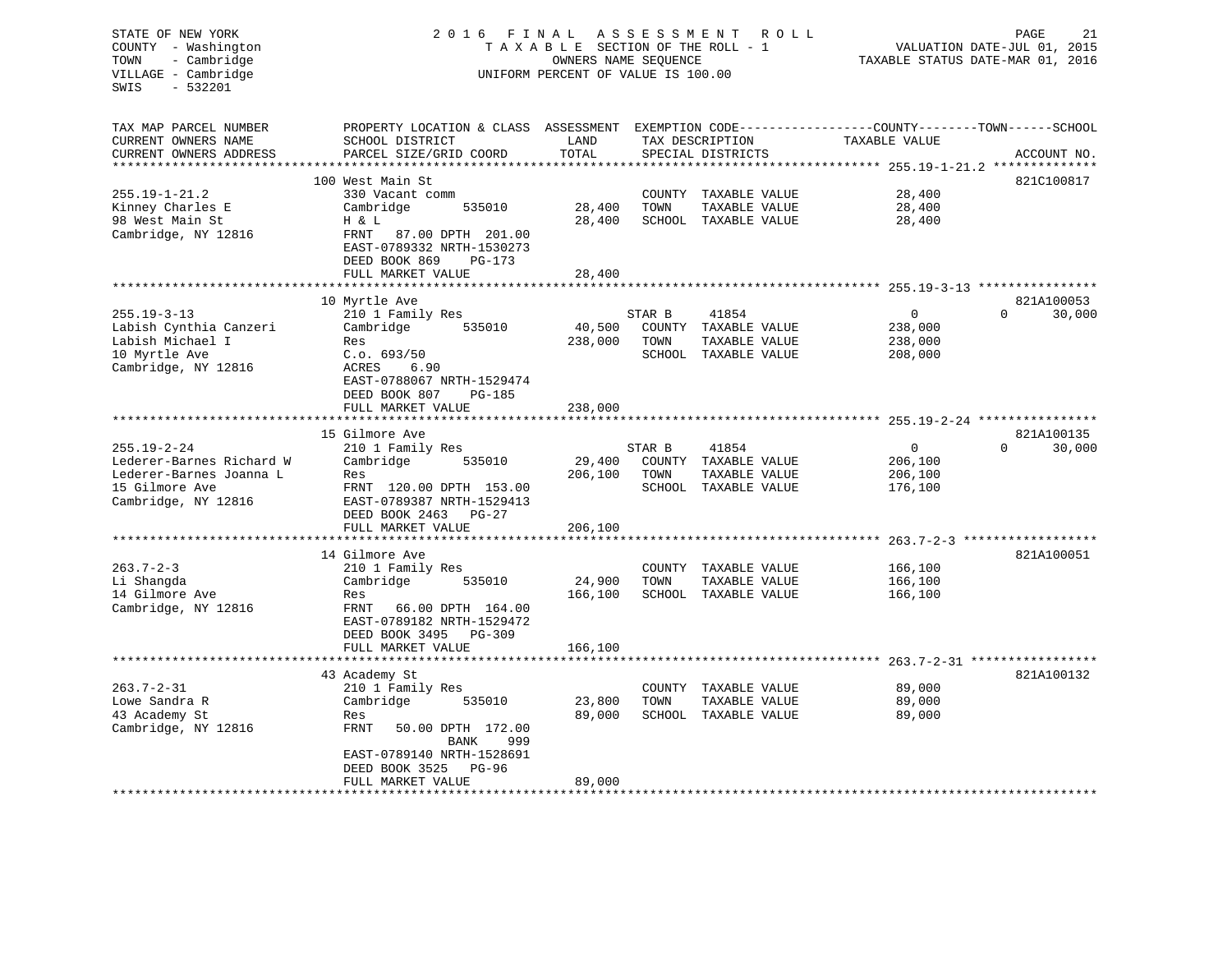| STATE OF NEW YORK<br>COUNTY - Washington<br>- Cambridge<br>TOWN<br>VILLAGE - Cambridge<br>$-532201$<br>SWIS | 2016                                                                              | FINAL<br>TAXABLE SECTION OF THE ROLL - 1<br>OWNERS NAME SEQUENCE<br>UNIFORM PERCENT OF VALUE IS 100.00 | A S S E S S M E N T | R O L L                               |                                                                               | PAGE<br>22<br>VALUATION DATE-JUL 01, 2015<br>TAXABLE STATUS DATE-MAR 01, 2016 |
|-------------------------------------------------------------------------------------------------------------|-----------------------------------------------------------------------------------|--------------------------------------------------------------------------------------------------------|---------------------|---------------------------------------|-------------------------------------------------------------------------------|-------------------------------------------------------------------------------|
| TAX MAP PARCEL NUMBER<br>CURRENT OWNERS NAME<br>CURRENT OWNERS ADDRESS<br>**********************            | PROPERTY LOCATION & CLASS ASSESSMENT<br>SCHOOL DISTRICT<br>PARCEL SIZE/GRID COORD | LAND<br>TOTAL                                                                                          |                     | TAX DESCRIPTION<br>SPECIAL DISTRICTS  | EXEMPTION CODE-----------------COUNTY-------TOWN------SCHOOL<br>TAXABLE VALUE | ACCOUNT NO.                                                                   |
|                                                                                                             | 57 Academy St                                                                     |                                                                                                        |                     |                                       |                                                                               | 821A100007                                                                    |
| $263.7 - 2 - 25$                                                                                            | 210 1 Family Res                                                                  |                                                                                                        |                     | COUNTY TAXABLE VALUE                  | 113,800                                                                       |                                                                               |
| Lukan Andrew                                                                                                | Cambridge<br>535010                                                               | 25,100                                                                                                 | TOWN                | TAXABLE VALUE                         | 113,800                                                                       |                                                                               |
| Lukan Vera                                                                                                  | Res                                                                               | 113,800                                                                                                |                     | SCHOOL TAXABLE VALUE                  | 113,800                                                                       |                                                                               |
| 11 Henderson St                                                                                             | FRNT<br>72.00 DPTH 157.00                                                         |                                                                                                        |                     |                                       |                                                                               |                                                                               |
| Beacon, NY 12508                                                                                            | EAST-0789178 NRTH-1528352                                                         |                                                                                                        |                     |                                       |                                                                               |                                                                               |
|                                                                                                             | DEED BOOK 900<br>PG-236                                                           |                                                                                                        |                     |                                       |                                                                               |                                                                               |
|                                                                                                             | FULL MARKET VALUE                                                                 | 113,800                                                                                                |                     |                                       |                                                                               |                                                                               |
|                                                                                                             | 120 West Main St                                                                  |                                                                                                        |                     |                                       |                                                                               | 821A100075                                                                    |
| $255.19 - 1 - 30$                                                                                           | 210 1 Family Res                                                                  |                                                                                                        | STAR EN             | 41834                                 | $\overline{0}$                                                                | $\Omega$<br>65,300                                                            |
| Lum-Creitz Susan J Trustee                                                                                  | 535010<br>Cambridge                                                               | 35,800                                                                                                 |                     | COUNTY TAXABLE VALUE                  | 261,800                                                                       |                                                                               |
| Lum-Creitz Revocable Trust Sus Res                                                                          |                                                                                   | 261,800                                                                                                | TOWN                | TAXABLE VALUE                         | 261,800                                                                       |                                                                               |
| 120 West Main St                                                                                            | FRNT 142.00 DPTH 370.00                                                           |                                                                                                        |                     | SCHOOL TAXABLE VALUE                  | 196,500                                                                       |                                                                               |
| Cambridge, NY 12816                                                                                         | EAST-0788595 NRTH-1530311                                                         |                                                                                                        |                     |                                       |                                                                               |                                                                               |
|                                                                                                             | DEED BOOK 896<br><b>PG-209</b>                                                    |                                                                                                        |                     |                                       |                                                                               |                                                                               |
|                                                                                                             | FULL MARKET VALUE                                                                 | 261,800                                                                                                |                     |                                       |                                                                               |                                                                               |
|                                                                                                             |                                                                                   |                                                                                                        |                     |                                       |                                                                               | $263.7 - 2 - 41$ *************<br>821A100126                                  |
| $263.7 - 2 - 41$                                                                                            | 19 Academy St<br>210 1 Family Res                                                 |                                                                                                        | STAR B              | 41854                                 | $\overline{0}$                                                                | $\Omega$<br>30,000                                                            |
| Lyon Carol M                                                                                                | 535010<br>Cambridge                                                               | 26,900                                                                                                 | COUNTY              | TAXABLE VALUE                         | 175,000                                                                       |                                                                               |
| 19 Academy St                                                                                               | Res                                                                               | 175,000                                                                                                | TOWN                | TAXABLE VALUE                         | 175,000                                                                       |                                                                               |
| Cambridge, NY 12816                                                                                         | FRNT<br>86.00 DPTH 165.00                                                         |                                                                                                        |                     | SCHOOL TAXABLE VALUE                  | 145,000                                                                       |                                                                               |
|                                                                                                             | <b>BANK</b><br>999<br>EAST-0789026 NRTH-1529430<br>DEED BOOK 2470 PG-237          |                                                                                                        |                     |                                       |                                                                               |                                                                               |
|                                                                                                             | FULL MARKET VALUE                                                                 | 175,000                                                                                                |                     |                                       |                                                                               |                                                                               |
|                                                                                                             | ********************                                                              |                                                                                                        |                     |                                       |                                                                               |                                                                               |
|                                                                                                             | 21 North Union St                                                                 |                                                                                                        |                     |                                       |                                                                               | 821A100080                                                                    |
| $255.20 - 1 - 1.1$                                                                                          | 210 1 Family Res                                                                  |                                                                                                        | STAR B              | 41854                                 | $\overline{0}$                                                                | 30,000<br>$\Omega$                                                            |
| Madden Peter M                                                                                              | Cambridge<br>535010                                                               | 39,700                                                                                                 |                     | COUNTY TAXABLE VALUE                  | 205,700                                                                       |                                                                               |
| 21 North Union St<br>Cambridge, NY 12816                                                                    | Res<br>ACRES<br>1.34                                                              | 205,700                                                                                                | TOWN                | TAXABLE VALUE<br>SCHOOL TAXABLE VALUE | 205,700<br>175,700                                                            |                                                                               |
|                                                                                                             | EAST-0790464 NRTH-1531314                                                         |                                                                                                        |                     |                                       |                                                                               |                                                                               |
|                                                                                                             | DEED BOOK 1738 PG-151                                                             |                                                                                                        |                     |                                       |                                                                               |                                                                               |
|                                                                                                             | FULL MARKET VALUE                                                                 | 205,700                                                                                                |                     |                                       |                                                                               |                                                                               |
|                                                                                                             | * * * * * * * * * * * * * * * * * * * *                                           | *************                                                                                          |                     |                                       | *********************** 255.20-1-1.2 ***************                          |                                                                               |
|                                                                                                             | 21 North Union St                                                                 |                                                                                                        |                     |                                       |                                                                               | 821A100843                                                                    |
| $255.20 - 1 - 1.2$                                                                                          | 314 Rural vac<10                                                                  |                                                                                                        | COUNTY              | TAXABLE VALUE                         | 74,300                                                                        |                                                                               |
| Madden Peter M                                                                                              | 535010<br>Cambridge                                                               | 74,300                                                                                                 | TOWN                | TAXABLE VALUE                         | 74,300                                                                        |                                                                               |
| 21 North Union St<br>Cambridge, NY 12816                                                                    | ACRES<br>10.25<br>EAST-0789909 NRTH-1531350                                       | 74,300                                                                                                 |                     | SCHOOL TAXABLE VALUE                  | 74,300                                                                        |                                                                               |
|                                                                                                             | DEED BOOK 1738<br>PG-155                                                          |                                                                                                        |                     |                                       |                                                                               |                                                                               |
|                                                                                                             | FULL MARKET VALUE                                                                 | 74,300                                                                                                 |                     |                                       |                                                                               |                                                                               |
|                                                                                                             |                                                                                   | *******                                                                                                |                     |                                       |                                                                               |                                                                               |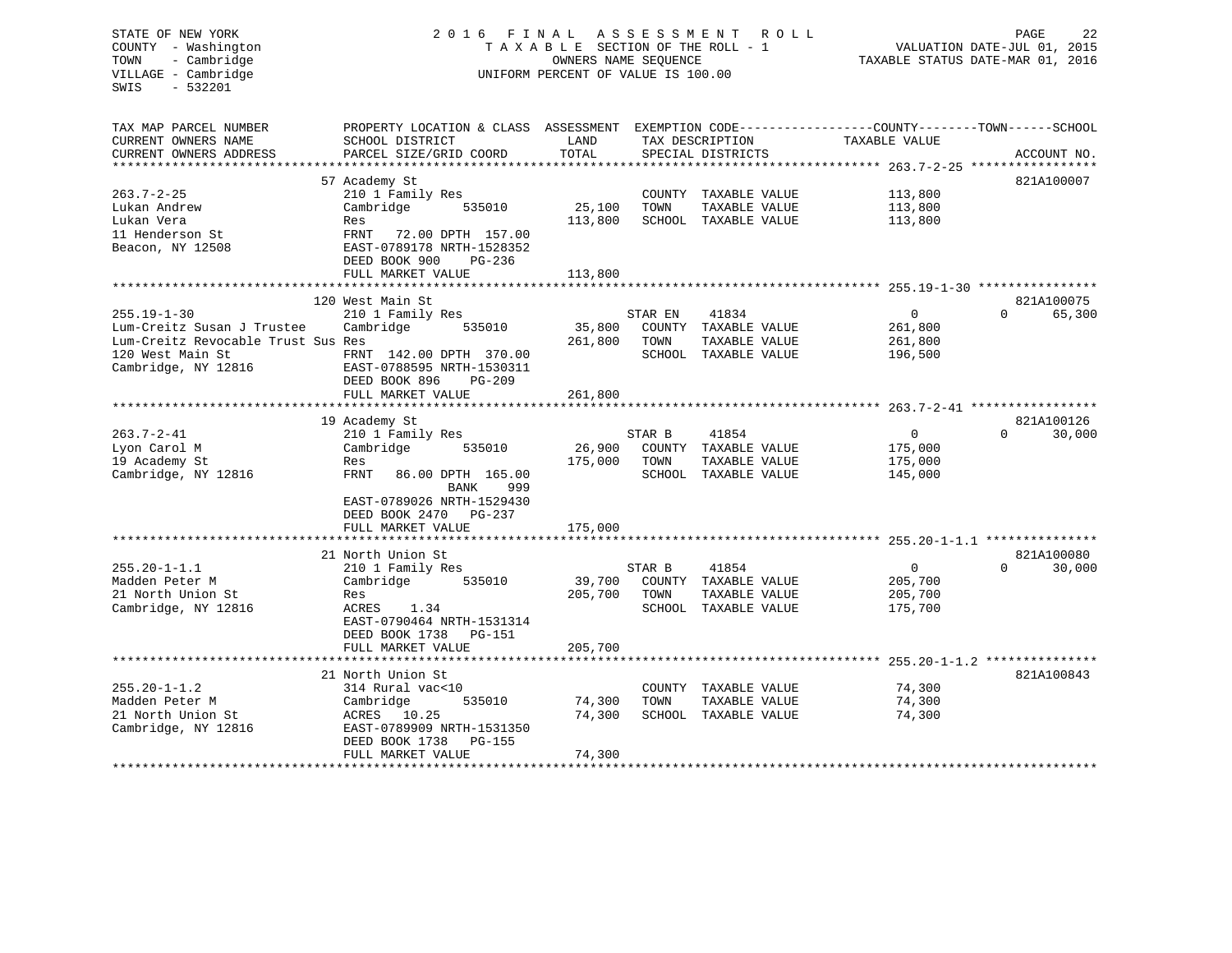| STATE OF NEW YORK<br>COUNTY - Washington<br>- Cambridge<br>TOWN<br>VILLAGE - Cambridge<br>$-532201$<br>SWIS | 2 0 1 6<br>FINAL<br>TAXABLE SECTION OF THE ROLL - 1<br>UNIFORM PERCENT OF VALUE IS 100.00                                                    | TAXABLE STATUS DATE-MAR 01, 2016 | VALUATION DATE-JUL 01, 2015 | 23<br>PAGE                           |                                                                     |                                    |                      |
|-------------------------------------------------------------------------------------------------------------|----------------------------------------------------------------------------------------------------------------------------------------------|----------------------------------|-----------------------------|--------------------------------------|---------------------------------------------------------------------|------------------------------------|----------------------|
| TAX MAP PARCEL NUMBER<br>CURRENT OWNERS NAME<br>CURRENT OWNERS ADDRESS<br>**********************            | PROPERTY LOCATION & CLASS ASSESSMENT EXEMPTION CODE----------------COUNTY-------TOWN-----SCHOOL<br>SCHOOL DISTRICT<br>PARCEL SIZE/GRID COORD | LAND<br>TOTAL                    |                             | TAX DESCRIPTION<br>SPECIAL DISTRICTS | TAXABLE VALUE                                                       |                                    | ACCOUNT NO.          |
|                                                                                                             | 2 Myrtle Ave                                                                                                                                 |                                  |                             |                                      |                                                                     |                                    | 821A100037           |
| $255.19 - 3 - 3$                                                                                            | 283 Res w/Comuse                                                                                                                             |                                  | STAR EN                     | 41834                                | $\mathbf 0$                                                         | $\Omega$                           | 65,300               |
| Mark Elana K                                                                                                | Cambridge<br>535010                                                                                                                          | 27,700                           |                             | COUNTY TAXABLE VALUE                 | 122,000                                                             |                                    |                      |
| 501 N Barry Ave                                                                                             | Res                                                                                                                                          | 122,000                          | TOWN                        | TAXABLE VALUE                        | 122,000                                                             |                                    |                      |
| Mamaroneck, NY 10543                                                                                        | FRNT<br>97.00 DPTH 160.00<br><b>BANK</b><br>999                                                                                              |                                  |                             | SCHOOL TAXABLE VALUE                 | 56,700                                                              |                                    |                      |
|                                                                                                             | EAST-0788403 NRTH-1530077<br>DEED BOOK 3270 PG-304<br>FULL MARKET VALUE                                                                      | 122,000                          |                             |                                      |                                                                     |                                    |                      |
|                                                                                                             |                                                                                                                                              |                                  |                             |                                      | ************************************* 255.19-2-31 ***************** |                                    |                      |
|                                                                                                             | 2 Gilmore Ave                                                                                                                                |                                  |                             |                                      |                                                                     |                                    | 821A100166           |
| $255.19 - 2 - 31$                                                                                           | 210 1 Family Res                                                                                                                             |                                  | STAR B                      | 41854                                | $\mathbf{0}$                                                        | $\Omega$                           | 30,000               |
| McCauley Wendy L<br>2 Gilmore Ave                                                                           | Cambridge<br>535010<br>Res                                                                                                                   | 17,800<br>101,000                | COUNTY<br>TOWN              | TAXABLE VALUE<br>TAXABLE VALUE       | 101,000<br>101,000                                                  |                                    |                      |
| Cambridge, NY 12816                                                                                         | FRNT<br>56.00 DPTH<br>86.00                                                                                                                  |                                  |                             | SCHOOL TAXABLE VALUE                 | 71,000                                                              |                                    |                      |
|                                                                                                             | EAST-0789197 NRTH-1529883<br>DEED BOOK 876<br>PG-107                                                                                         |                                  |                             |                                      |                                                                     |                                    |                      |
|                                                                                                             | FULL MARKET VALUE                                                                                                                            | 101,000                          |                             |                                      |                                                                     |                                    |                      |
|                                                                                                             |                                                                                                                                              |                                  |                             |                                      | $263.7 - 2 - 40$                                                    |                                    |                      |
| $263.7 - 2 - 40$                                                                                            | 21 Academy St                                                                                                                                |                                  | STAR B                      | 41854                                | $\mathbf{0}$                                                        | $\Omega$                           | 821A100097<br>30,000 |
| McLenithan Todd A                                                                                           | 210 1 Family Res<br>Cambridge<br>535010                                                                                                      | 26,400                           |                             | COUNTY TAXABLE VALUE                 | 145,300                                                             |                                    |                      |
| McLenithan Suanne M                                                                                         | Res                                                                                                                                          | 145,300                          | TOWN                        | TAXABLE VALUE                        | 145,300                                                             |                                    |                      |
| 21 Academy St                                                                                               | FRNT<br>84.00 DPTH 160.00                                                                                                                    |                                  |                             | SCHOOL TAXABLE VALUE                 | 115,300                                                             |                                    |                      |
| Cambridge, NY 12816                                                                                         | EAST-0789035 NRTH-1529348<br>DEED BOOK 824<br><b>PG-91</b>                                                                                   |                                  |                             |                                      |                                                                     |                                    |                      |
|                                                                                                             | FULL MARKET VALUE<br>********************                                                                                                    | 145,300<br>***********           |                             |                                      |                                                                     | $255.19 - 1 - 16$ **************** |                      |
|                                                                                                             | 74 West Main St                                                                                                                              |                                  |                             |                                      |                                                                     |                                    | 821A100030           |
| $255.19 - 1 - 16$                                                                                           | 482 Det row bldg                                                                                                                             |                                  | COUNTY                      | TAXABLE VALUE                        | 147,600                                                             |                                    |                      |
| McMahon James F                                                                                             | Cambridge<br>535010                                                                                                                          | 25,400                           | TOWN                        | TAXABLE VALUE                        | 147,600                                                             |                                    |                      |
| McMahon Mary E                                                                                              | Restaurant & Apts                                                                                                                            | 147,600                          |                             | SCHOOL TAXABLE VALUE                 | 147,600                                                             |                                    |                      |
| 37 McMahon Ln                                                                                               | FRNT<br>75.00 DPTH 157.00                                                                                                                    |                                  |                             |                                      |                                                                     |                                    |                      |
| Cambridge, NY 12816                                                                                         | EAST-0789765 NRTH-1530310<br>DEED BOOK 555<br>$PG-4$                                                                                         |                                  |                             |                                      |                                                                     |                                    |                      |
|                                                                                                             | FULL MARKET VALUE                                                                                                                            | 147,600                          |                             |                                      |                                                                     |                                    |                      |
|                                                                                                             | 16 Gilmore Ave                                                                                                                               |                                  |                             |                                      |                                                                     |                                    | 821A100010           |
| $263.7 - 2 - 4$                                                                                             | 210 1 Family Res                                                                                                                             |                                  | VETCOM CTS 41130            |                                      | 31,050                                                              | 31,050                             | 10,000               |
| McNulty Peter M                                                                                             | Cambridge<br>535010                                                                                                                          | 24,700 STAR B                    |                             | 41854                                | $\mathbf{0}$                                                        | $\Omega$                           | 30,000               |
| McNulty Heather                                                                                             | Res                                                                                                                                          | 124,200                          |                             | COUNTY TAXABLE VALUE                 | 93,150                                                              |                                    |                      |
| 16 Gilmore Ave                                                                                              | FRNT<br>66.00 DPTH 159.00                                                                                                                    |                                  | TOWN                        | TAXABLE VALUE                        | 93,150                                                              |                                    |                      |
| Cambridge, NY 12816                                                                                         | BANK<br>40                                                                                                                                   |                                  |                             | SCHOOL TAXABLE VALUE                 | 84,200                                                              |                                    |                      |
|                                                                                                             | EAST-0789188 NRTH-1529405<br>PG-281                                                                                                          |                                  |                             |                                      |                                                                     |                                    |                      |
|                                                                                                             | DEED BOOK 3426<br>FULL MARKET VALUE                                                                                                          | 124,200                          |                             |                                      |                                                                     |                                    |                      |
| ********************                                                                                        |                                                                                                                                              |                                  |                             |                                      |                                                                     |                                    |                      |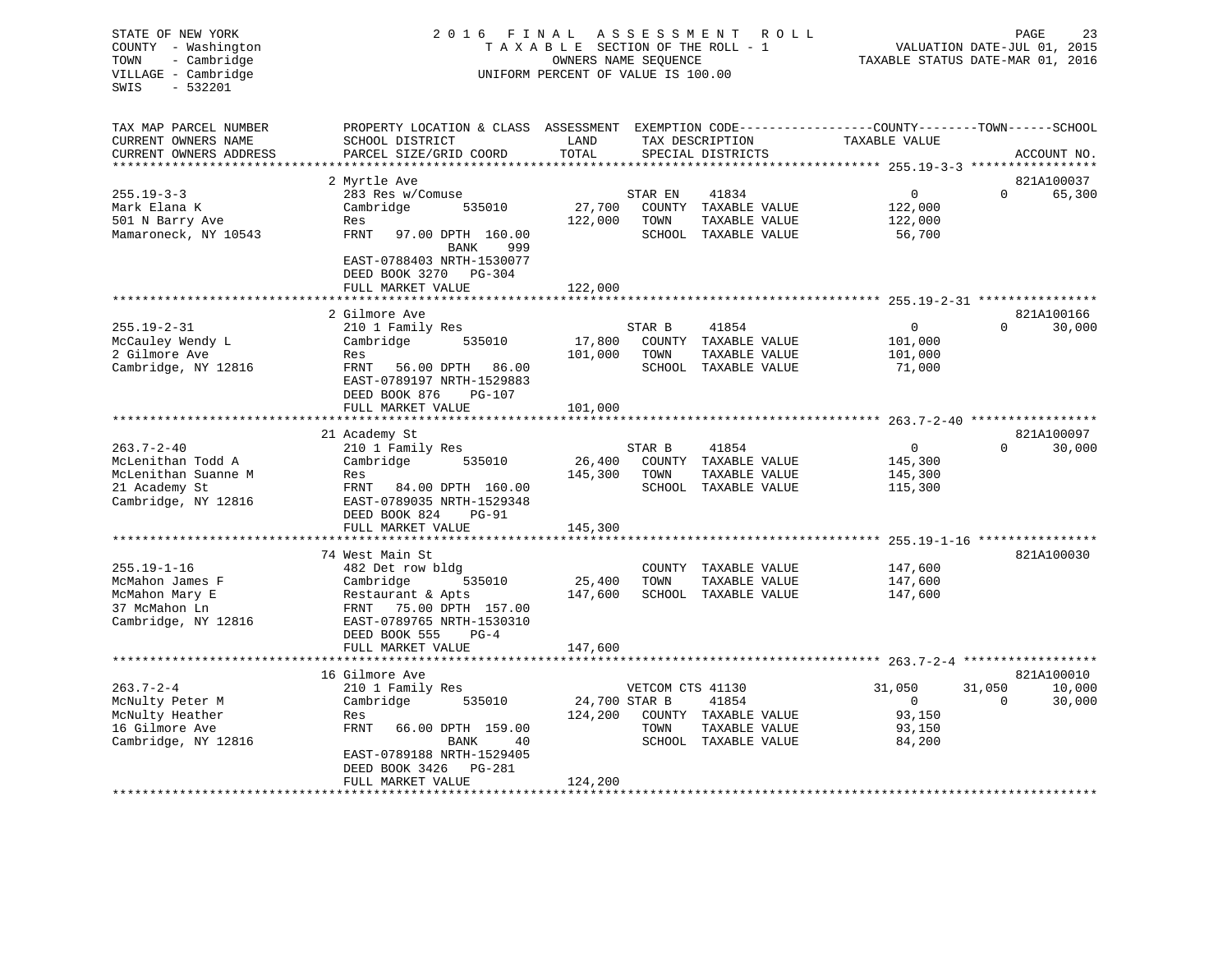# STATE OF NEW YORK 2 0 1 6 F I N A L A S S E S S M E N T R O L L PAGE 24 COUNTY - Washington T A X A B L E SECTION OF THE ROLL - 1 VALUATION DATE-JUL 01, 2015 TOWN - Cambridge OWNERS NAME SEQUENCE TAXABLE STATUS DATE-MAR 01, 2016 UNIFORM PERCENT OF VALUE IS 100.00

| TAX MAP PARCEL NUMBER<br>CURRENT OWNERS NAME<br>CURRENT OWNERS ADDRESS<br>*******************   | PROPERTY LOCATION & CLASS<br>SCHOOL DISTRICT<br>PARCEL SIZE/GRID COORD                                                                                                                    | ASSESSMENT<br>LAND<br>TOTAL  | TAX DESCRIPTION<br>SPECIAL DISTRICTS                                                                                                               |                                                 | EXEMPTION CODE-----------------COUNTY-------TOWN------SCHOOL<br>TAXABLE VALUE |                    | ACCOUNT NO.                   |
|-------------------------------------------------------------------------------------------------|-------------------------------------------------------------------------------------------------------------------------------------------------------------------------------------------|------------------------------|----------------------------------------------------------------------------------------------------------------------------------------------------|-------------------------------------------------|-------------------------------------------------------------------------------|--------------------|-------------------------------|
| $255.19 - 1 - 12$<br>Merecki Heide F<br>124 West Main St<br>Cambridge, NY 12816                 | 124 West Main St<br>280 Res Multiple<br>Cambridge<br>535010<br>713/308<br>ACRES 19.50<br>EAST-0788618 NRTH-1530786<br>DEED BOOK 2674<br>PG-71                                             | 389,900                      | 60 PCT OF VALUE USED FOR EXEMPTION PURPOSES<br>VETWAR CTS 41120<br>86,300 STAR EN<br>41834<br>COUNTY TAXABLE VALUE<br>TOWN<br>SCHOOL TAXABLE VALUE | TAXABLE VALUE                                   | 33,000<br>$\Omega$<br>356,900<br>362,900<br>318,600                           | 27,000<br>$\Omega$ | 821A100101<br>6,000<br>65,300 |
|                                                                                                 | FULL MARKET VALUE<br>***************************                                                                                                                                          | 389,900                      |                                                                                                                                                    |                                                 |                                                                               |                    |                               |
| $255.20 - 1 - 9.1$<br>Moore James D<br>Moore Allison S<br>21 Georges Way<br>Cambridge, NY 12816 | 21 Georges Way<br>210 1 Family Res<br>Cambridge<br>535010<br>Res<br>ACRES<br>8.40<br>EAST-0789711 NRTH-1530798<br>DEED BOOK 819<br>$PG-107$                                               | 80,500<br>302,800            | 41854<br>STAR B<br>COUNTY TAXABLE VALUE<br>TOWN<br>SCHOOL                                                                                          | TAXABLE VALUE<br>TAXABLE VALUE                  | $\Omega$<br>302,800<br>302,800<br>272,800                                     | $\Omega$           | 821A100163<br>30,000          |
|                                                                                                 | FULL MARKET VALUE                                                                                                                                                                         | 302,800                      |                                                                                                                                                    |                                                 |                                                                               |                    |                               |
| $255.20 - 1 - 9.3$<br>Morse Elizabeth<br>15 Georges Way<br>Cambridge, NY 12816                  | 15 Georges Way<br>210 1 Family Res<br>Cambridge<br>535010<br>Res<br>ACRES<br>3.83<br>EAST-0790169 NRTH-1530965<br>DEED BOOK 444<br>$PG-622$<br>FULL MARKET VALUE                          | 56,000<br>283,900<br>283,900 | STAR EN<br>41834<br>COUNTY TAXABLE VALUE<br>TOWN<br>SCHOOL                                                                                         | TAXABLE VALUE<br>TAXABLE VALUE                  | $\Omega$<br>283,900<br>283,900<br>218,600                                     | $\Omega$           | 821A100800<br>65,300          |
| $263.7 - 1 - 11$<br>Mouawad Mike K<br>463 NY 351<br>Poestenkill, NY 12140                       | **************************<br>16 Academy St<br>210 1 Family Res<br>Cambridge<br>535010<br>525/37<br>FRNT<br>66.00 DPTH 172.00<br>EAST-0788820 NRTH-1529312<br>DEED BOOK 2909<br>$PG-202$  | 25,400<br>168,800            | COUNTY TAXABLE VALUE<br>TOWN<br>SCHOOL TAXABLE VALUE                                                                                               | TAXABLE VALUE                                   | 168,800<br>168,800<br>168,800                                                 |                    | 821A100131                    |
|                                                                                                 | FULL MARKET VALUE<br>******************************                                                                                                                                       | 168,800                      |                                                                                                                                                    |                                                 |                                                                               |                    |                               |
| $263.7 - 2 - 29$<br>Mowrey Susan L<br>Archambeault Todd<br>47 Academy St<br>Cambridge, NY 12816 | 47 Academy St<br>210 1 Family Res<br>Cambridge<br>535010<br>Res<br>FRNT<br>50.00 DPTH 170.00<br>BANK<br>998<br>EAST-0789156 NRTH-1528579<br>DEED BOOK 2085<br>PG-157<br>FULL MARKET VALUE | 23,700<br>95,600<br>95,600   | STAR B<br>41854<br>COUNTY<br>TOWN<br>SCHOOL                                                                                                        | TAXABLE VALUE<br>TAXABLE VALUE<br>TAXABLE VALUE | $\overline{0}$<br>95,600<br>95,600<br>65,600                                  | $\Omega$           | 821A100088<br>30,000          |
|                                                                                                 |                                                                                                                                                                                           |                              |                                                                                                                                                    |                                                 |                                                                               |                    |                               |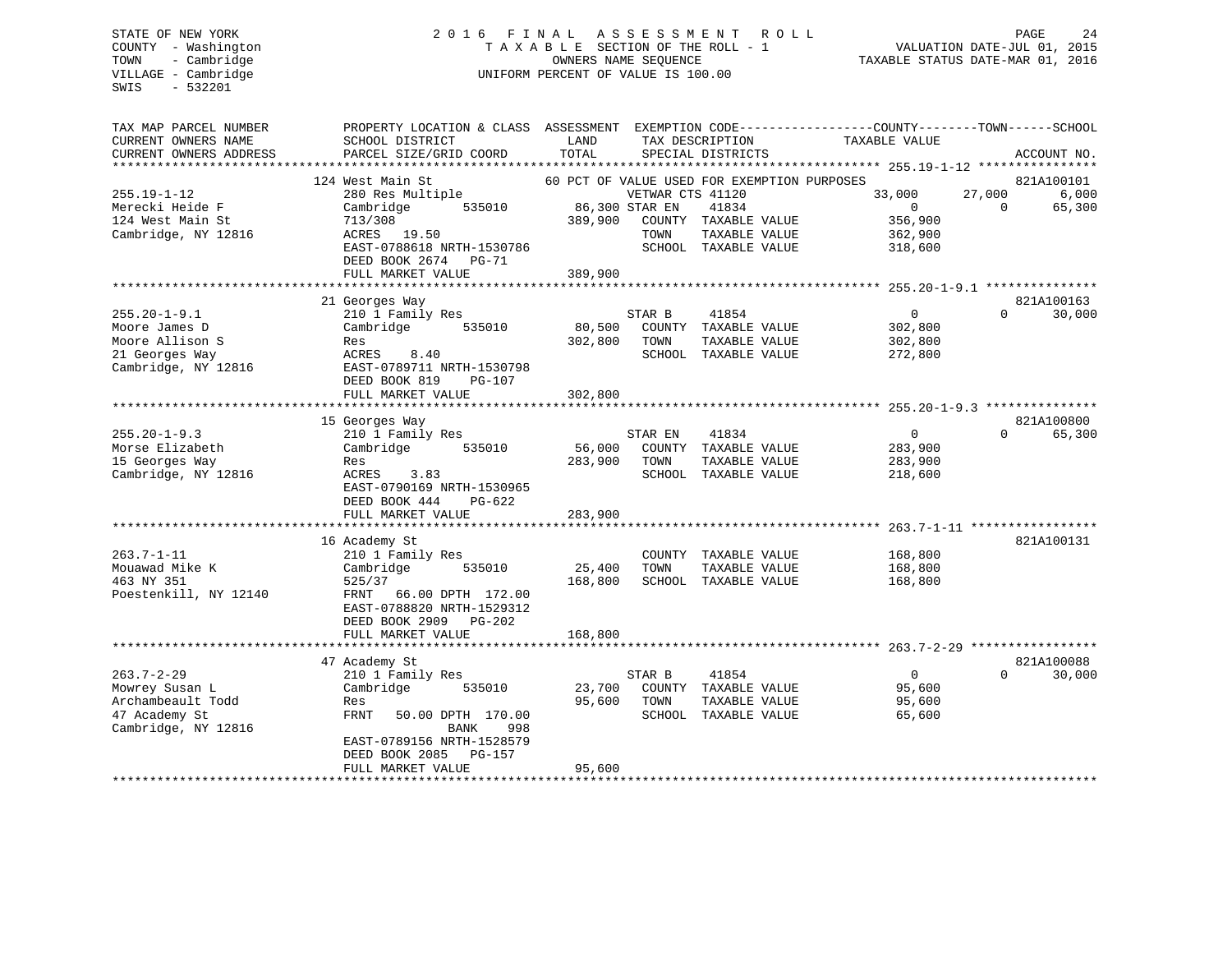| STATE OF NEW YORK<br>COUNTY - Washington   | 2 0 1 6<br>FINAL<br>ASSESSMENT<br>R O L L<br>TAXABLE SECTION OF THE ROLL - 1                      |                                                            |         |                      |                                                 |                                                                 |  |  |
|--------------------------------------------|---------------------------------------------------------------------------------------------------|------------------------------------------------------------|---------|----------------------|-------------------------------------------------|-----------------------------------------------------------------|--|--|
| - Cambridge<br>TOWN<br>VILLAGE - Cambridge |                                                                                                   | OWNERS NAME SEQUENCE<br>UNIFORM PERCENT OF VALUE IS 100.00 |         |                      |                                                 | VALUATION DATE-JUL 01, 2015<br>TAXABLE STATUS DATE-MAR 01, 2016 |  |  |
| $-532201$<br>SWIS                          |                                                                                                   |                                                            |         |                      |                                                 |                                                                 |  |  |
| TAX MAP PARCEL NUMBER                      | PROPERTY LOCATION & CLASS ASSESSMENT EXEMPTION CODE-----------------COUNTY-------TOWN------SCHOOL |                                                            |         |                      |                                                 |                                                                 |  |  |
| CURRENT OWNERS NAME                        | SCHOOL DISTRICT                                                                                   | LAND                                                       |         | TAX DESCRIPTION      | TAXABLE VALUE                                   |                                                                 |  |  |
| CURRENT OWNERS ADDRESS                     | PARCEL SIZE/GRID COORD                                                                            | TOTAL                                                      |         | SPECIAL DISTRICTS    |                                                 | ACCOUNT NO.                                                     |  |  |
|                                            |                                                                                                   |                                                            |         |                      | ****** 255.19-1-15.1 **                         |                                                                 |  |  |
| $255.19 - 1 - 15.1$                        | 80 West Main St<br>230 3 Family Res                                                               |                                                            | COUNTY  | TAXABLE VALUE        | 212,000                                         | 821A100938                                                      |  |  |
| Moy Casey J                                | Cambridge<br>535010                                                                               | 33,600                                                     | TOWN    | TAXABLE VALUE        | 212,000                                         |                                                                 |  |  |
| 80 West Main St                            | Bdy Agmt & Easement 670/9                                                                         | 212,000                                                    |         | SCHOOL TAXABLE VALUE | 212,000                                         |                                                                 |  |  |
| Cambridge, NY 12816                        | FRNT 130.00 DPTH 225.00                                                                           |                                                            |         |                      |                                                 |                                                                 |  |  |
|                                            | EAST-0789711 NRTH-1530441                                                                         |                                                            |         |                      |                                                 |                                                                 |  |  |
|                                            | DEED BOOK 3583 PG-135                                                                             |                                                            |         |                      |                                                 |                                                                 |  |  |
|                                            | FULL MARKET VALUE                                                                                 | 212,000                                                    |         |                      |                                                 |                                                                 |  |  |
|                                            |                                                                                                   | ************                                               |         |                      |                                                 |                                                                 |  |  |
| $263.7 - 2 - 12$                           | 34 South Union St<br>210 1 Family Res                                                             |                                                            | STAR EN | 41834                | $\mathbf 0$                                     | 821A100109<br>$\mathbf 0$<br>65,300                             |  |  |
| Narkiewicz Hilda W                         | Cambridge<br>535010                                                                               | 26,500                                                     |         | COUNTY TAXABLE VALUE | 156,300                                         |                                                                 |  |  |
| 34 South Union St                          | Bndy Line Agmt 430/281                                                                            | 156,300                                                    | TOWN    | TAXABLE VALUE        | 156,300                                         |                                                                 |  |  |
| Cambridge, NY 12816                        | 61.00 DPTH 232.00<br>FRNT                                                                         |                                                            |         | SCHOOL TAXABLE VALUE | 91,000                                          |                                                                 |  |  |
|                                            | <b>ACRES</b><br>0.32                                                                              |                                                            |         |                      |                                                 |                                                                 |  |  |
|                                            | EAST-0789403 NRTH-1528877                                                                         |                                                            |         |                      |                                                 |                                                                 |  |  |
|                                            | DEED BOOK 2787<br>PG-130                                                                          |                                                            |         |                      |                                                 |                                                                 |  |  |
|                                            | FULL MARKET VALUE                                                                                 | 156,300                                                    |         |                      |                                                 |                                                                 |  |  |
|                                            | 146 West Main St                                                                                  |                                                            |         |                      | ********** 255.19-1-8 *****************         | 821A100092                                                      |  |  |
| $255.19 - 1 - 8$                           | 280 Res Multiple                                                                                  |                                                            | COUNTY  | TAXABLE VALUE        | 122,400                                         |                                                                 |  |  |
| Nichols Jeffrey E                          | 535010<br>Cambridge                                                                               | 24,800                                                     | TOWN    | TAXABLE VALUE        | 122,400                                         |                                                                 |  |  |
| McCain Jeffrey L                           | Res & Lot                                                                                         | 122,400                                                    |         | SCHOOL TAXABLE VALUE | 122,400                                         |                                                                 |  |  |
| 179 Scotch Hill Rd                         | FRNT<br>55.00 DPTH 260.00                                                                         |                                                            |         |                      |                                                 |                                                                 |  |  |
| Cambridge, NY 12816                        | ACRES<br>0.45                                                                                     |                                                            |         |                      |                                                 |                                                                 |  |  |
|                                            | EAST-0787569 NRTH-1530636                                                                         |                                                            |         |                      |                                                 |                                                                 |  |  |
|                                            | DEED BOOK 2600<br>PG-255                                                                          |                                                            |         |                      |                                                 |                                                                 |  |  |
|                                            | FULL MARKET VALUE<br>******************                                                           | 122,400                                                    |         |                      |                                                 |                                                                 |  |  |
|                                            | 4 Gilmore Ave                                                                                     |                                                            |         |                      |                                                 | 821A100185                                                      |  |  |
| $255.19 - 2 - 32$                          | 210 1 Family Res                                                                                  |                                                            | STAR B  | 41854                | $\overline{0}$                                  | $\Omega$<br>30,000                                              |  |  |
| Nichols Kimberly E                         | Cambridge<br>535010                                                                               | 24,600                                                     |         | COUNTY TAXABLE VALUE | 202,100                                         |                                                                 |  |  |
| 4 Gilmore Ave                              | Res                                                                                               | 202,100                                                    | TOWN    | TAXABLE VALUE        | 202,100                                         |                                                                 |  |  |
| Cambridge, NY 12816                        | FRNT<br>70.00 DPTH 150.00                                                                         |                                                            |         | SCHOOL TAXABLE VALUE | 172,100                                         |                                                                 |  |  |
|                                            | EAST-0789171 NRTH-1529819                                                                         |                                                            |         |                      |                                                 |                                                                 |  |  |
|                                            | DEED BOOK 948<br>$PG-233$<br>FULL MARKET VALUE                                                    | 202,100                                                    |         |                      |                                                 |                                                                 |  |  |
|                                            | *********************                                                                             |                                                            |         |                      | ****************** 255.20-1-8.2 *************** |                                                                 |  |  |
|                                            | 60-62 West Main St                                                                                |                                                            |         |                      |                                                 | 821A100114                                                      |  |  |
| $255.20 - 1 - 8.2$                         | 230 3 Family Res                                                                                  |                                                            | COUNTY  | TAXABLE VALUE        | 92,000                                          |                                                                 |  |  |
| Norman Philip                              | Cambridge<br>535010                                                                               | 22,200                                                     | TOWN    | TAXABLE VALUE        | 92,000                                          |                                                                 |  |  |
| Norman Heather                             | Apartment                                                                                         | 92,000                                                     |         | SCHOOL TAXABLE VALUE | 92,000                                          |                                                                 |  |  |
| 25 Grant Ave 1E                            | 40.00 DPTH 159.00<br>FRNT                                                                         |                                                            |         |                      |                                                 |                                                                 |  |  |
| White Plains, NY 10603                     | BANK<br>999                                                                                       |                                                            |         |                      |                                                 |                                                                 |  |  |
|                                            | EAST-0789820 NRTH-1530313<br>DEED BOOK 898<br>PG-299                                              |                                                            |         |                      |                                                 |                                                                 |  |  |
|                                            | FULL MARKET VALUE                                                                                 | 92,000                                                     |         |                      |                                                 |                                                                 |  |  |
|                                            |                                                                                                   |                                                            |         |                      |                                                 |                                                                 |  |  |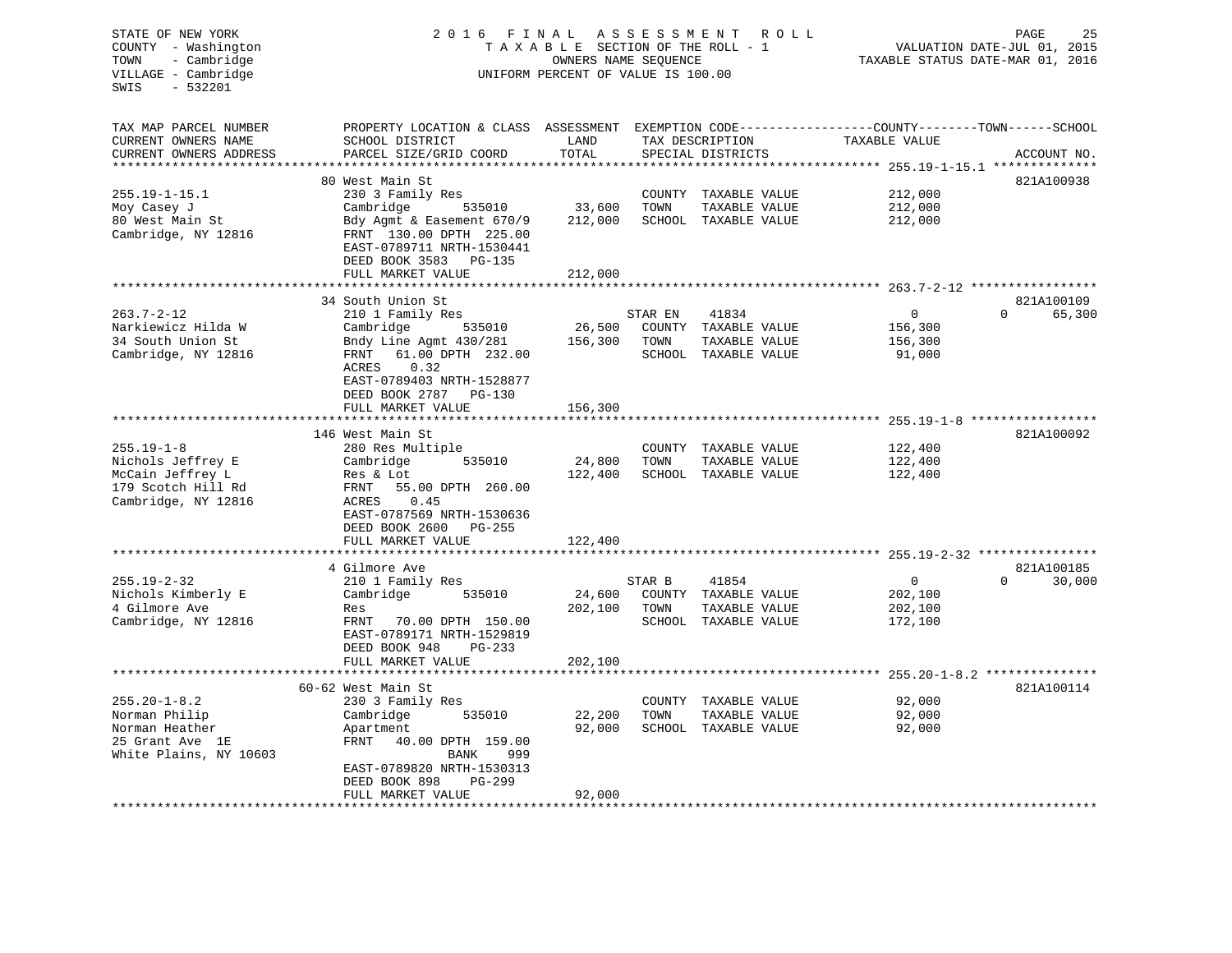#### STATE OF NEW YORK 2016 FINAL ASSESSMENT ROLL PAGE 26 COUNTY - Washington  $T A X A B L E$  SECTION OF THE ROLL - 1<br>TOWN - Cambridge  $\qquad$  OWNERS NAME SEQUENCE TOWN - Cambridge OWNERS NAME SEQUENCE TAXABLE STATUS DATE-MAR 01, 2016 UNIFORM PERCENT OF VALUE IS 100.00

| TAX MAP PARCEL NUMBER<br>CURRENT OWNERS NAME                 | PROPERTY LOCATION & CLASS ASSESSMENT<br>SCHOOL DISTRICT                                             | LAND               | TAX DESCRIPTION                  | EXEMPTION CODE-----------------COUNTY-------TOWN------SCHOOL<br>TAXABLE VALUE |                    |                  |
|--------------------------------------------------------------|-----------------------------------------------------------------------------------------------------|--------------------|----------------------------------|-------------------------------------------------------------------------------|--------------------|------------------|
| CURRENT OWNERS ADDRESS                                       | PARCEL SIZE/GRID COORD                                                                              | <b>TOTAL</b>       | SPECIAL DISTRICTS                |                                                                               |                    | ACCOUNT NO.      |
|                                                              |                                                                                                     |                    |                                  |                                                                               |                    |                  |
| $255.19 - 3 - 5$                                             | 89 West Main St<br>411 Apartment                                                                    |                    | COUNTY TAXABLE VALUE             | 191,400                                                                       |                    | 821A100054       |
| Norman Philip C                                              | Cambridge<br>535010                                                                                 | 33,900             | TOWN<br>TAXABLE VALUE            | 191,400                                                                       |                    |                  |
| Norman Heather H<br>25 Grant Ave 1E<br>Fort Plains, NY 10603 | Apt House<br>FRNT 132.00 DPTH 230.00<br>EAST-0788616 NRTH-1529982<br>DEED BOOK 853<br>$PG-110$      | 191,400<br>191,400 | SCHOOL TAXABLE VALUE             | 191,400                                                                       |                    |                  |
|                                                              | FULL MARKET VALUE                                                                                   |                    |                                  |                                                                               |                    |                  |
|                                                              | 12 South Union St                                                                                   |                    |                                  |                                                                               |                    | 821A100022       |
| $255.19 - 2 - 20$                                            | 210 1 Family Res                                                                                    |                    | COUNTY TAXABLE VALUE             | 158,400                                                                       |                    |                  |
| Norman Phillip                                               | Cambridge<br>535010                                                                                 | 27,700             | TOWN<br>TAXABLE VALUE            | 158,400                                                                       |                    |                  |
| Norman Heather                                               | Res                                                                                                 | 158,400            | SCHOOL TAXABLE VALUE             | 158,400                                                                       |                    |                  |
| 25 Grant Ave 1E<br>White Plains, NY 10603                    | FRNT 80.00 DPTH 194.00<br>EAST-0789576 NRTH-1529639<br>DEED BOOK 699<br>$PG-1$<br>FULL MARKET VALUE | 158,400            |                                  |                                                                               |                    |                  |
|                                                              |                                                                                                     |                    |                                  |                                                                               |                    |                  |
|                                                              | 9 Gilmore Ave                                                                                       |                    |                                  |                                                                               |                    | 821A100074       |
| $255.19 - 2 - 26$                                            | 210 1 Family Res                                                                                    |                    | STAR B<br>41854                  | $\mathbf 0$                                                                   | $\Omega$           | 30,000           |
| Odell Timothy A                                              | Cambridge<br>535010                                                                                 | 24,000             | COUNTY TAXABLE VALUE             | 126,800                                                                       |                    |                  |
| Odell Victoria C                                             | Res                                                                                                 | 126,800            | TOWN<br>TAXABLE VALUE            | 126,800                                                                       |                    |                  |
| 9 Gilmore Ave<br>Cambridge, NY 12816                         | FRNT<br>55.00 DPTH 167.00<br>EAST-0789387 NRTH-1529638<br>DEED BOOK 808<br>$PG-34$                  |                    | SCHOOL TAXABLE VALUE             | 96,800                                                                        |                    |                  |
|                                                              | FULL MARKET VALUE                                                                                   | 126,800            |                                  |                                                                               |                    |                  |
|                                                              |                                                                                                     |                    |                                  |                                                                               |                    |                  |
|                                                              | 26 Academy St                                                                                       |                    |                                  |                                                                               |                    | 821A100110       |
| $263.7 - 1 - 15$                                             | 210 1 Family Res                                                                                    |                    | VETCOM CTS 41130                 | 21,050                                                                        | 21,050             | 10,000           |
| Parker Joseph R<br>Parker Ashley                             | Cambridge<br>535010<br>76.00 DPTH 331.00<br>FRNT                                                    | 84,200 STAR B      | 28,600 VETDIS CTS 41140<br>41854 | 12,630<br>$\overline{0}$                                                      | 12,630<br>$\Omega$ | 12,630<br>30,000 |
| 26 Academy St                                                | 999<br>BANK                                                                                         |                    | COUNTY TAXABLE VALUE             | 50,520                                                                        |                    |                  |
| Cambridge, NY 12816                                          | EAST-0788801 NRTH-1528922                                                                           |                    | TAXABLE VALUE<br>TOWN            | 50,520                                                                        |                    |                  |
|                                                              | DEED BOOK 3129<br>$PG-294$                                                                          |                    | SCHOOL TAXABLE VALUE             | 31,570                                                                        |                    |                  |
|                                                              | FULL MARKET VALUE                                                                                   | 84,200             |                                  |                                                                               |                    |                  |
|                                                              | *********************                                                                               |                    |                                  |                                                                               |                    |                  |
|                                                              | 6 Academy St                                                                                        |                    |                                  |                                                                               |                    | 821A100119       |
| $255.19 - 3 - 8$                                             | 210 1 Family Res                                                                                    |                    | 41834<br>STAR EN                 | $\overline{0}$                                                                | $\Omega$           | 65,300           |
| Pemrick Reta M                                               | Cambridge<br>535010                                                                                 | 33,100             | COUNTY TAXABLE VALUE             | 168,200                                                                       |                    |                  |
| MacLaren Mary                                                | House & Land                                                                                        | 168,200            | TOWN<br>TAXABLE VALUE            | 168,200                                                                       |                    |                  |
| 6 Academy St                                                 | 501/382                                                                                             |                    | SCHOOL TAXABLE VALUE             | 102,900                                                                       |                    |                  |
| Cambridge, NY 12816                                          | FRNT 151.00 DPTH 165.00<br>EAST-0788760 NRTH-1529713<br>DEED BOOK 501<br>$PG-380$                   |                    |                                  |                                                                               |                    |                  |
|                                                              | FULL MARKET VALUE                                                                                   | 168,200            |                                  |                                                                               |                    |                  |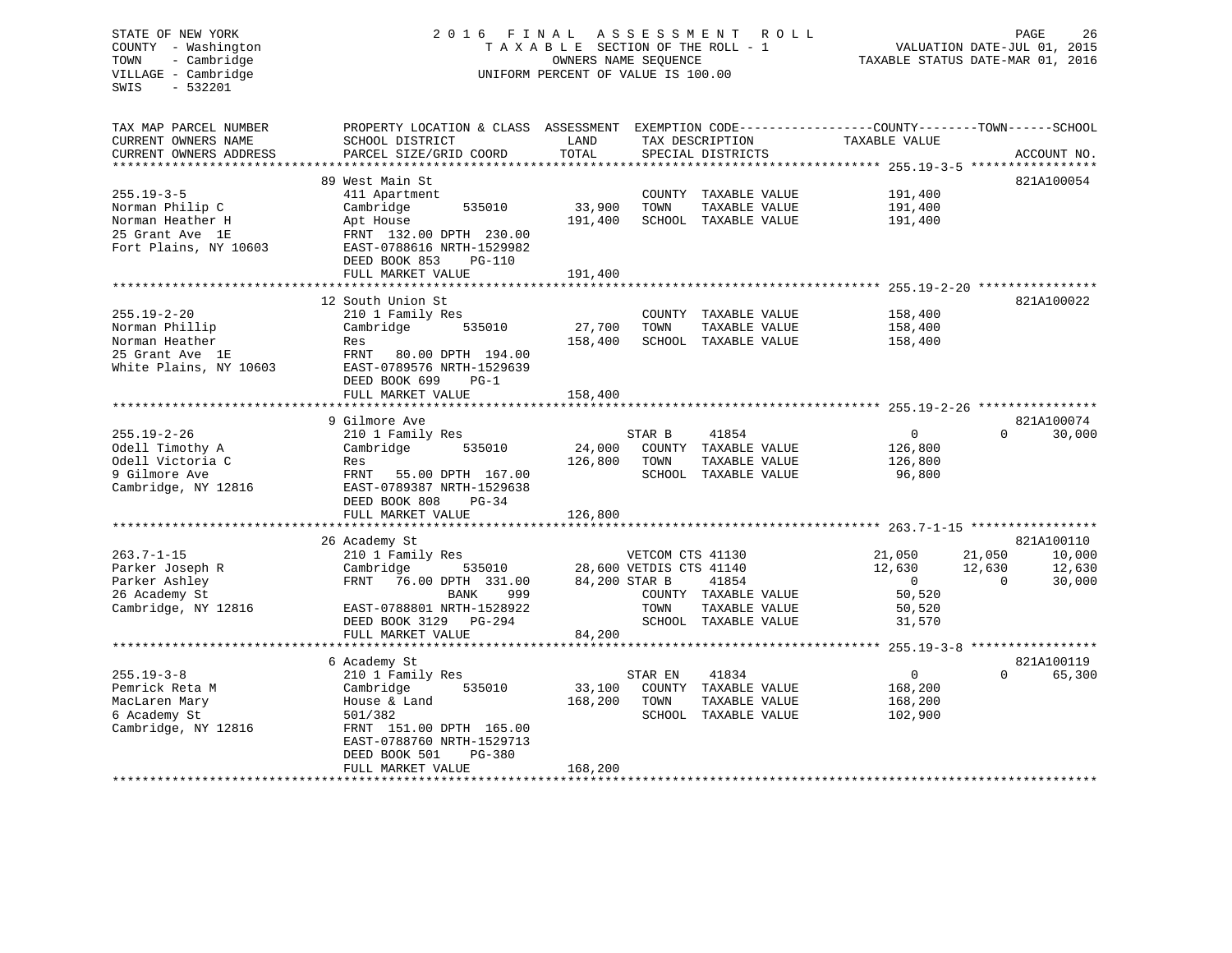# STATE OF NEW YORK 2 0 1 6 F I N A L A S S E S S M E N T R O L L PAGE 27 COUNTY - Washington T A X A B L E SECTION OF THE ROLL - 1 VALUATION DATE-JUL 01, 2015 TOWN - Cambridge OWNERS NAME SEQUENCE TAXABLE STATUS DATE-MAR 01, 2016 UNIFORM PERCENT OF VALUE IS 100.00

| SCHOOL DISTRICT<br>TAX DESCRIPTION<br>TOTAL<br>PARCEL SIZE/GRID COORD<br>SPECIAL DISTRICTS<br>ACCOUNT NO.<br>**********************<br>7 Academy St<br>821A100111<br>39,165<br>$\Omega$<br>210 1 Family Res<br>AGED-CO<br>41802<br>$\mathbf 0$<br>Cambridge<br>23,600 STAR EN<br>41834<br>$\overline{0}$<br>$\Omega$<br>65,300<br>535010<br>72,735<br>111,900<br>COUNTY TAXABLE VALUE<br>Res<br>FRNT 34.00 DPTH 212.00<br>TAXABLE VALUE<br>TOWN<br>111,900<br>SCHOOL TAXABLE VALUE<br>EAST-0788986 NRTH-1529834<br>46,600<br>DEED BOOK 477<br>PG-504<br>111,900<br>FULL MARKET VALUE<br>4 Academy St<br>821A100070<br>$255.19 - 3 - 7$<br>6,000<br>210 1 Family Res<br>VETWAR CTS 41120<br>24,750<br>24,750<br>Perkins Gregory<br>Cambridge<br>535010<br>25,900 VETDIS CTS 41140<br>24,750<br>24,750<br>20,000<br>Perkins Jennifer<br>165,000<br>COUNTY TAXABLE VALUE<br>115,500<br>Res<br>4 Academy St<br>FRNT<br>75.00 DPTH 165.00<br>TOWN<br>TAXABLE VALUE<br>115,500<br>Cambridge, NY 12816<br>SCHOOL TAXABLE VALUE<br>BANK<br>77<br>139,000<br>EAST-0788743 NRTH-1529826<br>DEED BOOK 2609 PG-205<br>FULL MARKET VALUE<br>165,000<br>***************<br>79 West Main St<br>821A100128<br>$255.19 - 2 - 2$<br>210 1 Family Res<br>COUNTY TAXABLE VALUE<br>112,900<br>Phlipsak Margaret S<br>112,900<br>Cambridge<br>535010<br>21,000<br>TOWN<br>TAXABLE VALUE<br>79 West Main St<br>112,900<br>SCHOOL TAXABLE VALUE<br>112,900<br>Res<br>Cambridge, NY 12816<br>575/162<br>FRNT<br>39.00 DPTH 138.00<br>BANK<br>999<br>EAST-0788951 NRTH-1529985<br>DEED BOOK 2542 PG-158<br>112,900<br>FULL MARKET VALUE<br>821A100122<br>11 Gilmore Ave<br>$255.19 - 2 - 25$<br>27,000<br>6,000<br>210 1 Family Res<br>VETWAR CTS 41120<br>30,045<br>$\Omega$<br>65,300<br>Cambridge<br>535010<br>30,400 STAR EN<br>41834<br>$\overline{0}$<br>Podolec Janis<br>200,300<br>COUNTY TAXABLE VALUE<br>Res & Lot<br>170,255<br>FRNT 121.00 DPTH 167.00<br>TOWN<br>TAXABLE VALUE<br>173,300<br>EAST-0789393 NRTH-1529545<br>SCHOOL TAXABLE VALUE<br>129,000<br>DEED BOOK 397<br>PG-217<br>200,300<br>FULL MARKET VALUE<br>76 West Main St<br>821A100141<br>$255.19 - 1 - 15$<br>84,800<br>482 Det row bldg<br>COUNTY TAXABLE VALUE<br>Pratt Wilson P<br>Cambridge<br>535010<br>13,500<br>TAXABLE VALUE<br>84,800<br>TOWN<br>82 West Main St<br>84,800<br>SCHOOL TAXABLE VALUE<br>Store & Flat<br>84,800<br>Cambridge, NY 12816<br>2442/191 Covenants & Rest<br>FRNT<br>30.00 DPTH 92.00<br>EAST-0789696 NRTH-1530320<br>DEED BOOK 842<br>$PG-61$<br>FULL MARKET VALUE<br>84,800 | TAX MAP PARCEL NUMBER  | PROPERTY LOCATION & CLASS ASSESSMENT EXEMPTION CODE----------------COUNTY-------TOWN------SCHOOL |      |               |  |
|------------------------------------------------------------------------------------------------------------------------------------------------------------------------------------------------------------------------------------------------------------------------------------------------------------------------------------------------------------------------------------------------------------------------------------------------------------------------------------------------------------------------------------------------------------------------------------------------------------------------------------------------------------------------------------------------------------------------------------------------------------------------------------------------------------------------------------------------------------------------------------------------------------------------------------------------------------------------------------------------------------------------------------------------------------------------------------------------------------------------------------------------------------------------------------------------------------------------------------------------------------------------------------------------------------------------------------------------------------------------------------------------------------------------------------------------------------------------------------------------------------------------------------------------------------------------------------------------------------------------------------------------------------------------------------------------------------------------------------------------------------------------------------------------------------------------------------------------------------------------------------------------------------------------------------------------------------------------------------------------------------------------------------------------------------------------------------------------------------------------------------------------------------------------------------------------------------------------------------------------------------------------------------------------------------------------------------------------------------------------------------------------------------------------------------------------------------------------------------------------------------------------------------------------------------------|------------------------|--------------------------------------------------------------------------------------------------|------|---------------|--|
|                                                                                                                                                                                                                                                                                                                                                                                                                                                                                                                                                                                                                                                                                                                                                                                                                                                                                                                                                                                                                                                                                                                                                                                                                                                                                                                                                                                                                                                                                                                                                                                                                                                                                                                                                                                                                                                                                                                                                                                                                                                                                                                                                                                                                                                                                                                                                                                                                                                                                                                                                                  | CURRENT OWNERS NAME    |                                                                                                  | LAND | TAXABLE VALUE |  |
|                                                                                                                                                                                                                                                                                                                                                                                                                                                                                                                                                                                                                                                                                                                                                                                                                                                                                                                                                                                                                                                                                                                                                                                                                                                                                                                                                                                                                                                                                                                                                                                                                                                                                                                                                                                                                                                                                                                                                                                                                                                                                                                                                                                                                                                                                                                                                                                                                                                                                                                                                                  | CURRENT OWNERS ADDRESS |                                                                                                  |      |               |  |
|                                                                                                                                                                                                                                                                                                                                                                                                                                                                                                                                                                                                                                                                                                                                                                                                                                                                                                                                                                                                                                                                                                                                                                                                                                                                                                                                                                                                                                                                                                                                                                                                                                                                                                                                                                                                                                                                                                                                                                                                                                                                                                                                                                                                                                                                                                                                                                                                                                                                                                                                                                  |                        |                                                                                                  |      |               |  |
|                                                                                                                                                                                                                                                                                                                                                                                                                                                                                                                                                                                                                                                                                                                                                                                                                                                                                                                                                                                                                                                                                                                                                                                                                                                                                                                                                                                                                                                                                                                                                                                                                                                                                                                                                                                                                                                                                                                                                                                                                                                                                                                                                                                                                                                                                                                                                                                                                                                                                                                                                                  |                        |                                                                                                  |      |               |  |
|                                                                                                                                                                                                                                                                                                                                                                                                                                                                                                                                                                                                                                                                                                                                                                                                                                                                                                                                                                                                                                                                                                                                                                                                                                                                                                                                                                                                                                                                                                                                                                                                                                                                                                                                                                                                                                                                                                                                                                                                                                                                                                                                                                                                                                                                                                                                                                                                                                                                                                                                                                  | $255.19 - 2 - 39$      |                                                                                                  |      |               |  |
|                                                                                                                                                                                                                                                                                                                                                                                                                                                                                                                                                                                                                                                                                                                                                                                                                                                                                                                                                                                                                                                                                                                                                                                                                                                                                                                                                                                                                                                                                                                                                                                                                                                                                                                                                                                                                                                                                                                                                                                                                                                                                                                                                                                                                                                                                                                                                                                                                                                                                                                                                                  | Perkins Anne C         |                                                                                                  |      |               |  |
|                                                                                                                                                                                                                                                                                                                                                                                                                                                                                                                                                                                                                                                                                                                                                                                                                                                                                                                                                                                                                                                                                                                                                                                                                                                                                                                                                                                                                                                                                                                                                                                                                                                                                                                                                                                                                                                                                                                                                                                                                                                                                                                                                                                                                                                                                                                                                                                                                                                                                                                                                                  | 7 Academy St           |                                                                                                  |      |               |  |
|                                                                                                                                                                                                                                                                                                                                                                                                                                                                                                                                                                                                                                                                                                                                                                                                                                                                                                                                                                                                                                                                                                                                                                                                                                                                                                                                                                                                                                                                                                                                                                                                                                                                                                                                                                                                                                                                                                                                                                                                                                                                                                                                                                                                                                                                                                                                                                                                                                                                                                                                                                  | Cambridge, NY 12816    |                                                                                                  |      |               |  |
|                                                                                                                                                                                                                                                                                                                                                                                                                                                                                                                                                                                                                                                                                                                                                                                                                                                                                                                                                                                                                                                                                                                                                                                                                                                                                                                                                                                                                                                                                                                                                                                                                                                                                                                                                                                                                                                                                                                                                                                                                                                                                                                                                                                                                                                                                                                                                                                                                                                                                                                                                                  |                        |                                                                                                  |      |               |  |
|                                                                                                                                                                                                                                                                                                                                                                                                                                                                                                                                                                                                                                                                                                                                                                                                                                                                                                                                                                                                                                                                                                                                                                                                                                                                                                                                                                                                                                                                                                                                                                                                                                                                                                                                                                                                                                                                                                                                                                                                                                                                                                                                                                                                                                                                                                                                                                                                                                                                                                                                                                  |                        |                                                                                                  |      |               |  |
|                                                                                                                                                                                                                                                                                                                                                                                                                                                                                                                                                                                                                                                                                                                                                                                                                                                                                                                                                                                                                                                                                                                                                                                                                                                                                                                                                                                                                                                                                                                                                                                                                                                                                                                                                                                                                                                                                                                                                                                                                                                                                                                                                                                                                                                                                                                                                                                                                                                                                                                                                                  |                        |                                                                                                  |      |               |  |
|                                                                                                                                                                                                                                                                                                                                                                                                                                                                                                                                                                                                                                                                                                                                                                                                                                                                                                                                                                                                                                                                                                                                                                                                                                                                                                                                                                                                                                                                                                                                                                                                                                                                                                                                                                                                                                                                                                                                                                                                                                                                                                                                                                                                                                                                                                                                                                                                                                                                                                                                                                  |                        |                                                                                                  |      |               |  |
|                                                                                                                                                                                                                                                                                                                                                                                                                                                                                                                                                                                                                                                                                                                                                                                                                                                                                                                                                                                                                                                                                                                                                                                                                                                                                                                                                                                                                                                                                                                                                                                                                                                                                                                                                                                                                                                                                                                                                                                                                                                                                                                                                                                                                                                                                                                                                                                                                                                                                                                                                                  |                        |                                                                                                  |      |               |  |
|                                                                                                                                                                                                                                                                                                                                                                                                                                                                                                                                                                                                                                                                                                                                                                                                                                                                                                                                                                                                                                                                                                                                                                                                                                                                                                                                                                                                                                                                                                                                                                                                                                                                                                                                                                                                                                                                                                                                                                                                                                                                                                                                                                                                                                                                                                                                                                                                                                                                                                                                                                  |                        |                                                                                                  |      |               |  |
|                                                                                                                                                                                                                                                                                                                                                                                                                                                                                                                                                                                                                                                                                                                                                                                                                                                                                                                                                                                                                                                                                                                                                                                                                                                                                                                                                                                                                                                                                                                                                                                                                                                                                                                                                                                                                                                                                                                                                                                                                                                                                                                                                                                                                                                                                                                                                                                                                                                                                                                                                                  |                        |                                                                                                  |      |               |  |
|                                                                                                                                                                                                                                                                                                                                                                                                                                                                                                                                                                                                                                                                                                                                                                                                                                                                                                                                                                                                                                                                                                                                                                                                                                                                                                                                                                                                                                                                                                                                                                                                                                                                                                                                                                                                                                                                                                                                                                                                                                                                                                                                                                                                                                                                                                                                                                                                                                                                                                                                                                  |                        |                                                                                                  |      |               |  |
|                                                                                                                                                                                                                                                                                                                                                                                                                                                                                                                                                                                                                                                                                                                                                                                                                                                                                                                                                                                                                                                                                                                                                                                                                                                                                                                                                                                                                                                                                                                                                                                                                                                                                                                                                                                                                                                                                                                                                                                                                                                                                                                                                                                                                                                                                                                                                                                                                                                                                                                                                                  |                        |                                                                                                  |      |               |  |
|                                                                                                                                                                                                                                                                                                                                                                                                                                                                                                                                                                                                                                                                                                                                                                                                                                                                                                                                                                                                                                                                                                                                                                                                                                                                                                                                                                                                                                                                                                                                                                                                                                                                                                                                                                                                                                                                                                                                                                                                                                                                                                                                                                                                                                                                                                                                                                                                                                                                                                                                                                  |                        |                                                                                                  |      |               |  |
|                                                                                                                                                                                                                                                                                                                                                                                                                                                                                                                                                                                                                                                                                                                                                                                                                                                                                                                                                                                                                                                                                                                                                                                                                                                                                                                                                                                                                                                                                                                                                                                                                                                                                                                                                                                                                                                                                                                                                                                                                                                                                                                                                                                                                                                                                                                                                                                                                                                                                                                                                                  |                        |                                                                                                  |      |               |  |
|                                                                                                                                                                                                                                                                                                                                                                                                                                                                                                                                                                                                                                                                                                                                                                                                                                                                                                                                                                                                                                                                                                                                                                                                                                                                                                                                                                                                                                                                                                                                                                                                                                                                                                                                                                                                                                                                                                                                                                                                                                                                                                                                                                                                                                                                                                                                                                                                                                                                                                                                                                  |                        |                                                                                                  |      |               |  |
|                                                                                                                                                                                                                                                                                                                                                                                                                                                                                                                                                                                                                                                                                                                                                                                                                                                                                                                                                                                                                                                                                                                                                                                                                                                                                                                                                                                                                                                                                                                                                                                                                                                                                                                                                                                                                                                                                                                                                                                                                                                                                                                                                                                                                                                                                                                                                                                                                                                                                                                                                                  |                        |                                                                                                  |      |               |  |
|                                                                                                                                                                                                                                                                                                                                                                                                                                                                                                                                                                                                                                                                                                                                                                                                                                                                                                                                                                                                                                                                                                                                                                                                                                                                                                                                                                                                                                                                                                                                                                                                                                                                                                                                                                                                                                                                                                                                                                                                                                                                                                                                                                                                                                                                                                                                                                                                                                                                                                                                                                  |                        |                                                                                                  |      |               |  |
|                                                                                                                                                                                                                                                                                                                                                                                                                                                                                                                                                                                                                                                                                                                                                                                                                                                                                                                                                                                                                                                                                                                                                                                                                                                                                                                                                                                                                                                                                                                                                                                                                                                                                                                                                                                                                                                                                                                                                                                                                                                                                                                                                                                                                                                                                                                                                                                                                                                                                                                                                                  |                        |                                                                                                  |      |               |  |
|                                                                                                                                                                                                                                                                                                                                                                                                                                                                                                                                                                                                                                                                                                                                                                                                                                                                                                                                                                                                                                                                                                                                                                                                                                                                                                                                                                                                                                                                                                                                                                                                                                                                                                                                                                                                                                                                                                                                                                                                                                                                                                                                                                                                                                                                                                                                                                                                                                                                                                                                                                  |                        |                                                                                                  |      |               |  |
|                                                                                                                                                                                                                                                                                                                                                                                                                                                                                                                                                                                                                                                                                                                                                                                                                                                                                                                                                                                                                                                                                                                                                                                                                                                                                                                                                                                                                                                                                                                                                                                                                                                                                                                                                                                                                                                                                                                                                                                                                                                                                                                                                                                                                                                                                                                                                                                                                                                                                                                                                                  |                        |                                                                                                  |      |               |  |
|                                                                                                                                                                                                                                                                                                                                                                                                                                                                                                                                                                                                                                                                                                                                                                                                                                                                                                                                                                                                                                                                                                                                                                                                                                                                                                                                                                                                                                                                                                                                                                                                                                                                                                                                                                                                                                                                                                                                                                                                                                                                                                                                                                                                                                                                                                                                                                                                                                                                                                                                                                  |                        |                                                                                                  |      |               |  |
|                                                                                                                                                                                                                                                                                                                                                                                                                                                                                                                                                                                                                                                                                                                                                                                                                                                                                                                                                                                                                                                                                                                                                                                                                                                                                                                                                                                                                                                                                                                                                                                                                                                                                                                                                                                                                                                                                                                                                                                                                                                                                                                                                                                                                                                                                                                                                                                                                                                                                                                                                                  |                        |                                                                                                  |      |               |  |
|                                                                                                                                                                                                                                                                                                                                                                                                                                                                                                                                                                                                                                                                                                                                                                                                                                                                                                                                                                                                                                                                                                                                                                                                                                                                                                                                                                                                                                                                                                                                                                                                                                                                                                                                                                                                                                                                                                                                                                                                                                                                                                                                                                                                                                                                                                                                                                                                                                                                                                                                                                  |                        |                                                                                                  |      |               |  |
|                                                                                                                                                                                                                                                                                                                                                                                                                                                                                                                                                                                                                                                                                                                                                                                                                                                                                                                                                                                                                                                                                                                                                                                                                                                                                                                                                                                                                                                                                                                                                                                                                                                                                                                                                                                                                                                                                                                                                                                                                                                                                                                                                                                                                                                                                                                                                                                                                                                                                                                                                                  |                        |                                                                                                  |      |               |  |
|                                                                                                                                                                                                                                                                                                                                                                                                                                                                                                                                                                                                                                                                                                                                                                                                                                                                                                                                                                                                                                                                                                                                                                                                                                                                                                                                                                                                                                                                                                                                                                                                                                                                                                                                                                                                                                                                                                                                                                                                                                                                                                                                                                                                                                                                                                                                                                                                                                                                                                                                                                  |                        |                                                                                                  |      |               |  |
|                                                                                                                                                                                                                                                                                                                                                                                                                                                                                                                                                                                                                                                                                                                                                                                                                                                                                                                                                                                                                                                                                                                                                                                                                                                                                                                                                                                                                                                                                                                                                                                                                                                                                                                                                                                                                                                                                                                                                                                                                                                                                                                                                                                                                                                                                                                                                                                                                                                                                                                                                                  |                        |                                                                                                  |      |               |  |
|                                                                                                                                                                                                                                                                                                                                                                                                                                                                                                                                                                                                                                                                                                                                                                                                                                                                                                                                                                                                                                                                                                                                                                                                                                                                                                                                                                                                                                                                                                                                                                                                                                                                                                                                                                                                                                                                                                                                                                                                                                                                                                                                                                                                                                                                                                                                                                                                                                                                                                                                                                  |                        |                                                                                                  |      |               |  |
|                                                                                                                                                                                                                                                                                                                                                                                                                                                                                                                                                                                                                                                                                                                                                                                                                                                                                                                                                                                                                                                                                                                                                                                                                                                                                                                                                                                                                                                                                                                                                                                                                                                                                                                                                                                                                                                                                                                                                                                                                                                                                                                                                                                                                                                                                                                                                                                                                                                                                                                                                                  |                        |                                                                                                  |      |               |  |
|                                                                                                                                                                                                                                                                                                                                                                                                                                                                                                                                                                                                                                                                                                                                                                                                                                                                                                                                                                                                                                                                                                                                                                                                                                                                                                                                                                                                                                                                                                                                                                                                                                                                                                                                                                                                                                                                                                                                                                                                                                                                                                                                                                                                                                                                                                                                                                                                                                                                                                                                                                  |                        |                                                                                                  |      |               |  |
|                                                                                                                                                                                                                                                                                                                                                                                                                                                                                                                                                                                                                                                                                                                                                                                                                                                                                                                                                                                                                                                                                                                                                                                                                                                                                                                                                                                                                                                                                                                                                                                                                                                                                                                                                                                                                                                                                                                                                                                                                                                                                                                                                                                                                                                                                                                                                                                                                                                                                                                                                                  |                        |                                                                                                  |      |               |  |
|                                                                                                                                                                                                                                                                                                                                                                                                                                                                                                                                                                                                                                                                                                                                                                                                                                                                                                                                                                                                                                                                                                                                                                                                                                                                                                                                                                                                                                                                                                                                                                                                                                                                                                                                                                                                                                                                                                                                                                                                                                                                                                                                                                                                                                                                                                                                                                                                                                                                                                                                                                  |                        |                                                                                                  |      |               |  |
|                                                                                                                                                                                                                                                                                                                                                                                                                                                                                                                                                                                                                                                                                                                                                                                                                                                                                                                                                                                                                                                                                                                                                                                                                                                                                                                                                                                                                                                                                                                                                                                                                                                                                                                                                                                                                                                                                                                                                                                                                                                                                                                                                                                                                                                                                                                                                                                                                                                                                                                                                                  | Podolec Francis        |                                                                                                  |      |               |  |
|                                                                                                                                                                                                                                                                                                                                                                                                                                                                                                                                                                                                                                                                                                                                                                                                                                                                                                                                                                                                                                                                                                                                                                                                                                                                                                                                                                                                                                                                                                                                                                                                                                                                                                                                                                                                                                                                                                                                                                                                                                                                                                                                                                                                                                                                                                                                                                                                                                                                                                                                                                  |                        |                                                                                                  |      |               |  |
|                                                                                                                                                                                                                                                                                                                                                                                                                                                                                                                                                                                                                                                                                                                                                                                                                                                                                                                                                                                                                                                                                                                                                                                                                                                                                                                                                                                                                                                                                                                                                                                                                                                                                                                                                                                                                                                                                                                                                                                                                                                                                                                                                                                                                                                                                                                                                                                                                                                                                                                                                                  | 11 Gilmore Ave         |                                                                                                  |      |               |  |
|                                                                                                                                                                                                                                                                                                                                                                                                                                                                                                                                                                                                                                                                                                                                                                                                                                                                                                                                                                                                                                                                                                                                                                                                                                                                                                                                                                                                                                                                                                                                                                                                                                                                                                                                                                                                                                                                                                                                                                                                                                                                                                                                                                                                                                                                                                                                                                                                                                                                                                                                                                  | Cambridge, NY 12816    |                                                                                                  |      |               |  |
|                                                                                                                                                                                                                                                                                                                                                                                                                                                                                                                                                                                                                                                                                                                                                                                                                                                                                                                                                                                                                                                                                                                                                                                                                                                                                                                                                                                                                                                                                                                                                                                                                                                                                                                                                                                                                                                                                                                                                                                                                                                                                                                                                                                                                                                                                                                                                                                                                                                                                                                                                                  |                        |                                                                                                  |      |               |  |
|                                                                                                                                                                                                                                                                                                                                                                                                                                                                                                                                                                                                                                                                                                                                                                                                                                                                                                                                                                                                                                                                                                                                                                                                                                                                                                                                                                                                                                                                                                                                                                                                                                                                                                                                                                                                                                                                                                                                                                                                                                                                                                                                                                                                                                                                                                                                                                                                                                                                                                                                                                  |                        |                                                                                                  |      |               |  |
|                                                                                                                                                                                                                                                                                                                                                                                                                                                                                                                                                                                                                                                                                                                                                                                                                                                                                                                                                                                                                                                                                                                                                                                                                                                                                                                                                                                                                                                                                                                                                                                                                                                                                                                                                                                                                                                                                                                                                                                                                                                                                                                                                                                                                                                                                                                                                                                                                                                                                                                                                                  |                        |                                                                                                  |      |               |  |
|                                                                                                                                                                                                                                                                                                                                                                                                                                                                                                                                                                                                                                                                                                                                                                                                                                                                                                                                                                                                                                                                                                                                                                                                                                                                                                                                                                                                                                                                                                                                                                                                                                                                                                                                                                                                                                                                                                                                                                                                                                                                                                                                                                                                                                                                                                                                                                                                                                                                                                                                                                  |                        |                                                                                                  |      |               |  |
|                                                                                                                                                                                                                                                                                                                                                                                                                                                                                                                                                                                                                                                                                                                                                                                                                                                                                                                                                                                                                                                                                                                                                                                                                                                                                                                                                                                                                                                                                                                                                                                                                                                                                                                                                                                                                                                                                                                                                                                                                                                                                                                                                                                                                                                                                                                                                                                                                                                                                                                                                                  |                        |                                                                                                  |      |               |  |
|                                                                                                                                                                                                                                                                                                                                                                                                                                                                                                                                                                                                                                                                                                                                                                                                                                                                                                                                                                                                                                                                                                                                                                                                                                                                                                                                                                                                                                                                                                                                                                                                                                                                                                                                                                                                                                                                                                                                                                                                                                                                                                                                                                                                                                                                                                                                                                                                                                                                                                                                                                  |                        |                                                                                                  |      |               |  |
|                                                                                                                                                                                                                                                                                                                                                                                                                                                                                                                                                                                                                                                                                                                                                                                                                                                                                                                                                                                                                                                                                                                                                                                                                                                                                                                                                                                                                                                                                                                                                                                                                                                                                                                                                                                                                                                                                                                                                                                                                                                                                                                                                                                                                                                                                                                                                                                                                                                                                                                                                                  |                        |                                                                                                  |      |               |  |
|                                                                                                                                                                                                                                                                                                                                                                                                                                                                                                                                                                                                                                                                                                                                                                                                                                                                                                                                                                                                                                                                                                                                                                                                                                                                                                                                                                                                                                                                                                                                                                                                                                                                                                                                                                                                                                                                                                                                                                                                                                                                                                                                                                                                                                                                                                                                                                                                                                                                                                                                                                  |                        |                                                                                                  |      |               |  |
|                                                                                                                                                                                                                                                                                                                                                                                                                                                                                                                                                                                                                                                                                                                                                                                                                                                                                                                                                                                                                                                                                                                                                                                                                                                                                                                                                                                                                                                                                                                                                                                                                                                                                                                                                                                                                                                                                                                                                                                                                                                                                                                                                                                                                                                                                                                                                                                                                                                                                                                                                                  |                        |                                                                                                  |      |               |  |
|                                                                                                                                                                                                                                                                                                                                                                                                                                                                                                                                                                                                                                                                                                                                                                                                                                                                                                                                                                                                                                                                                                                                                                                                                                                                                                                                                                                                                                                                                                                                                                                                                                                                                                                                                                                                                                                                                                                                                                                                                                                                                                                                                                                                                                                                                                                                                                                                                                                                                                                                                                  |                        |                                                                                                  |      |               |  |
|                                                                                                                                                                                                                                                                                                                                                                                                                                                                                                                                                                                                                                                                                                                                                                                                                                                                                                                                                                                                                                                                                                                                                                                                                                                                                                                                                                                                                                                                                                                                                                                                                                                                                                                                                                                                                                                                                                                                                                                                                                                                                                                                                                                                                                                                                                                                                                                                                                                                                                                                                                  |                        |                                                                                                  |      |               |  |
|                                                                                                                                                                                                                                                                                                                                                                                                                                                                                                                                                                                                                                                                                                                                                                                                                                                                                                                                                                                                                                                                                                                                                                                                                                                                                                                                                                                                                                                                                                                                                                                                                                                                                                                                                                                                                                                                                                                                                                                                                                                                                                                                                                                                                                                                                                                                                                                                                                                                                                                                                                  |                        |                                                                                                  |      |               |  |
|                                                                                                                                                                                                                                                                                                                                                                                                                                                                                                                                                                                                                                                                                                                                                                                                                                                                                                                                                                                                                                                                                                                                                                                                                                                                                                                                                                                                                                                                                                                                                                                                                                                                                                                                                                                                                                                                                                                                                                                                                                                                                                                                                                                                                                                                                                                                                                                                                                                                                                                                                                  |                        |                                                                                                  |      |               |  |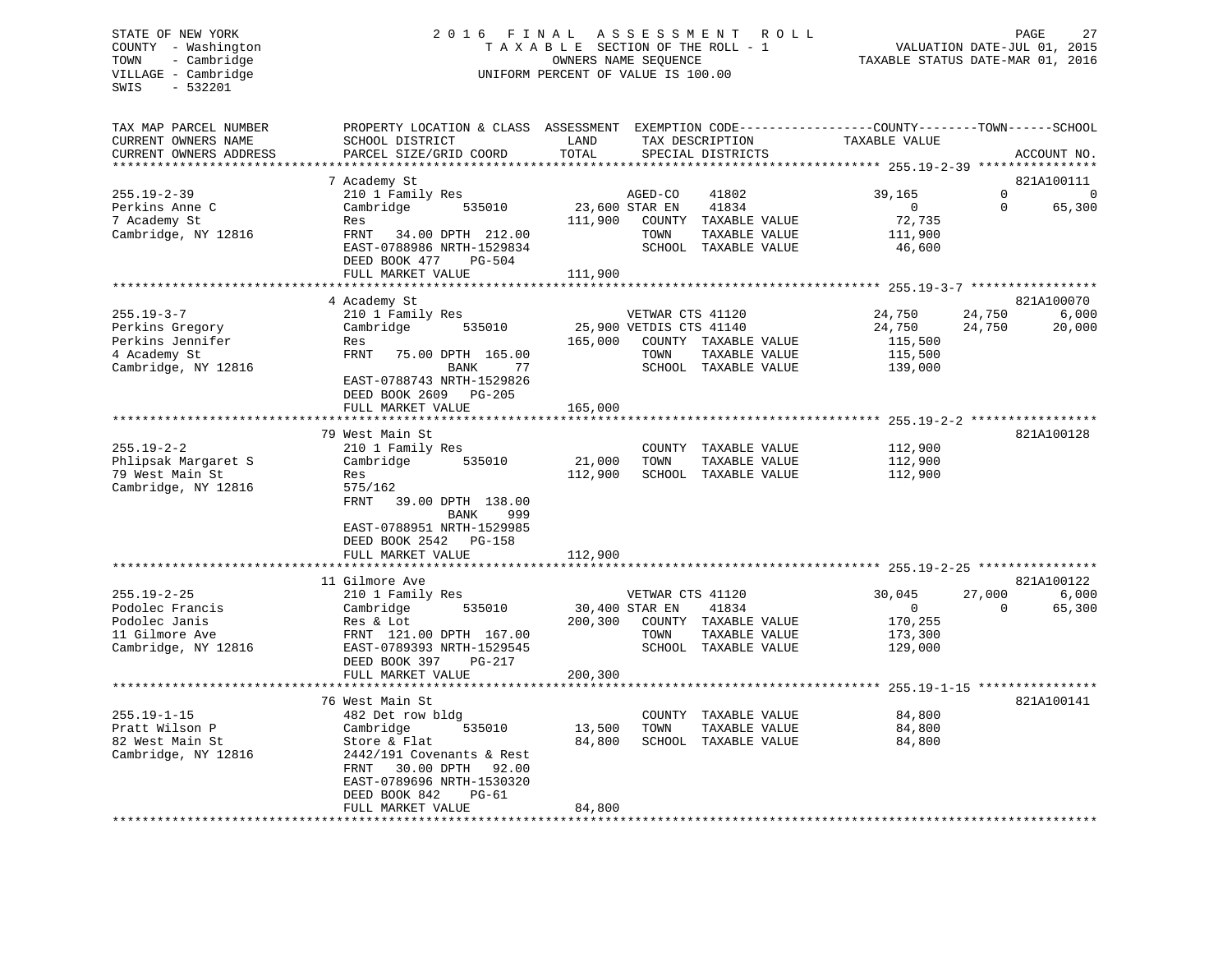| STATE OF NEW YORK<br>COUNTY - Washington<br>- Cambridge<br>TOWN<br>VILLAGE - Cambridge<br>$-532201$<br>SWIS | 2 0 1 6<br>FINAL<br>TAXABLE SECTION OF THE ROLL - 1<br>UNIFORM PERCENT OF VALUE IS 100.00                                                                  | R O L L<br>PAGE<br>VALUATION DATE-JUL 01, 2015<br>TAXABLE STATUS DATE-MAR 01, 2016 |                                      |                                                                                 |                                                  |                                     |
|-------------------------------------------------------------------------------------------------------------|------------------------------------------------------------------------------------------------------------------------------------------------------------|------------------------------------------------------------------------------------|--------------------------------------|---------------------------------------------------------------------------------|--------------------------------------------------|-------------------------------------|
| TAX MAP PARCEL NUMBER<br>CURRENT OWNERS NAME<br>CURRENT OWNERS ADDRESS                                      | PROPERTY LOCATION & CLASS ASSESSMENT EXEMPTION CODE----------------COUNTY-------TOWN------SCHOOL<br>SCHOOL DISTRICT<br>PARCEL SIZE/GRID COORD              | LAND<br>TOTAL                                                                      | TAX DESCRIPTION<br>SPECIAL DISTRICTS |                                                                                 | TAXABLE VALUE                                    | ACCOUNT NO.                         |
|                                                                                                             |                                                                                                                                                            |                                                                                    |                                      |                                                                                 |                                                  |                                     |
| $255.19 - 1 - 17$<br>Pratt Wilson P<br>82 West Main St<br>Cambridge, NY 12816                               | 78 West Main St<br>484 1 use sm bld<br>Cambridge<br>535010<br>Office<br>19.00 DPTH 80.00<br>FRNT<br>EAST-0789688 NRTH-1530280<br>DEED BOOK 1708 PG-258     | 14,600<br>36,700                                                                   | TOWN                                 | COUNTY TAXABLE VALUE<br>TAXABLE VALUE<br>SCHOOL TAXABLE VALUE                   | 36,700<br>36,700<br>36,700                       | 8279900059                          |
|                                                                                                             | FULL MARKET VALUE                                                                                                                                          | 36,700                                                                             |                                      |                                                                                 |                                                  |                                     |
| $263.7 - 1 - 14$<br>Propes Roger C<br>3403 Yellowstone Dr<br>Arlington, TX 76013-1152                       | 24 Academy St<br>210 1 Family Res<br>Cambridge<br>535010<br>Res<br>FRNT<br>76.00 DPTH 331.00                                                               | 28,600<br>180,500                                                                  | TOWN                                 | COUNTY TAXABLE VALUE<br>TAXABLE VALUE<br>SCHOOL TAXABLE VALUE                   | 180,500<br>180,500<br>180,500                    | 821A100049                          |
|                                                                                                             | EAST-0788789 NRTH-1528997<br>DEED BOOK 1778 PG-49<br>FULL MARKET VALUE<br>41 North Union St                                                                | 180,500                                                                            |                                      |                                                                                 |                                                  | 821A100091                          |
| $255.16 - 1 - 1$<br>Racine Robert<br>41 North Union St<br>Cambridge, NY 12816                               | 250 Estate<br>Cambridge<br>535010<br>881/287<br>ACRES 87.80 BANK<br>77<br>EAST-0789979 NRTH-1532688<br>DEED BOOK 786<br>$PG-1$                             | 264,000<br>1136,100                                                                | TOWN                                 | COUNTY TAXABLE VALUE<br>TAXABLE VALUE<br>SCHOOL TAXABLE VALUE                   | 1136,100<br>1136,100<br>1136,100                 |                                     |
|                                                                                                             | FULL MARKET VALUE                                                                                                                                          | 1136,100                                                                           |                                      |                                                                                 |                                                  |                                     |
| $263.7 - 1 - 16$<br>Ray Evelyn S<br>28 Academy St<br>Cambridge, NY 12816-1016                               | 28 Academy St<br>210 1 Family Res<br>Cambridge<br>535010<br>Res<br>FRNT<br>75.00 DPTH 330.00<br>EAST-0788813 NRTH-1528846<br>DEED BOOK 745<br><b>PG-77</b> | 28,500<br>169,900                                                                  | TOWN                                 | COUNTY TAXABLE VALUE<br>TAXABLE VALUE<br>SCHOOL TAXABLE VALUE                   | 169,900<br>169,900<br>169,900                    | 821A100107                          |
|                                                                                                             | FULL MARKET VALUE                                                                                                                                          | 169,900                                                                            |                                      |                                                                                 |                                                  |                                     |
|                                                                                                             | 4 South Union St                                                                                                                                           |                                                                                    |                                      |                                                                                 |                                                  | 821A100127                          |
| $255.19 - 2 - 17$<br>Record Linda<br>4 South Union St<br>Cambridge, NY 12816                                | 210 1 Family Res<br>Cambridge<br>535010<br>FRNT<br>86.00 DPTH 133.00<br>EAST-0789688 NRTH-1529935<br>DEED BOOK 402<br>PG-623<br>FULL MARKET VALUE          | 24,700 STAR EN<br>152,000<br>152,000                                               | AGED-CO<br>TOWN                      | 41802<br>41834<br>COUNTY TAXABLE VALUE<br>TAXABLE VALUE<br>SCHOOL TAXABLE VALUE | 53,200<br>$\circ$<br>98,800<br>152,000<br>86,700 | $\Omega$<br>0<br>65,300<br>$\Omega$ |
|                                                                                                             |                                                                                                                                                            | + + + + + + + + + + + + + + + + + + +                                              |                                      |                                                                                 |                                                  |                                     |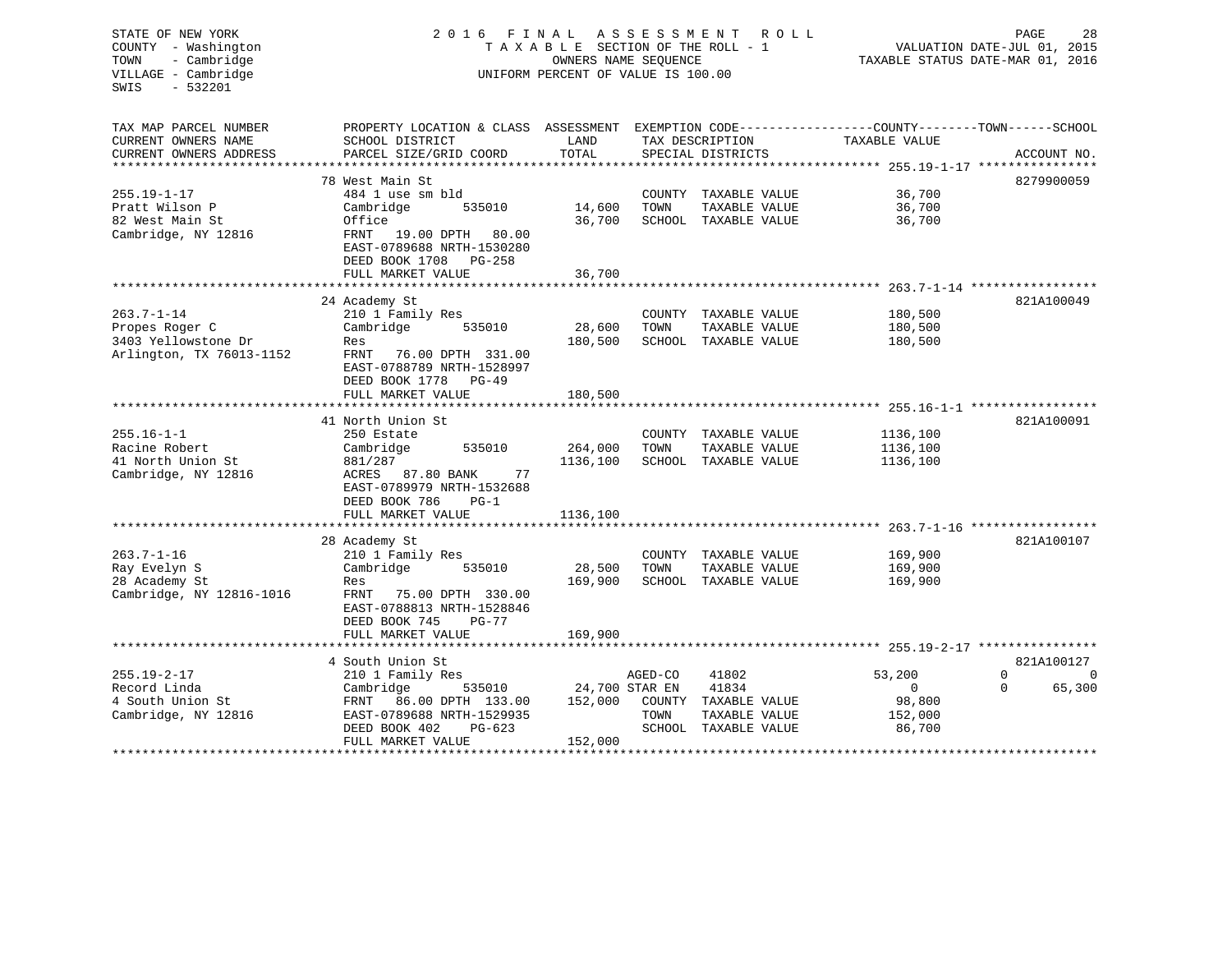#### COUNTY - Washington  $T A X A B L E$  SECTION OF THE ROLL - 1<br>TOWN - Cambridge  $\sim$  000NERS NAME SEQUENCE TOWN - Cambridge OWNERS NAME SEQUENCE TAXABLE STATUS DATE-MAR 01, 2016 UNIFORM PERCENT OF VALUE IS 100.00

| TAX MAP PARCEL NUMBER  | PROPERTY LOCATION & CLASS ASSESSMENT |         |         |                      | EXEMPTION CODE----------------COUNTY-------TOWN------SCHOOL |                    |
|------------------------|--------------------------------------|---------|---------|----------------------|-------------------------------------------------------------|--------------------|
| CURRENT OWNERS NAME    | SCHOOL DISTRICT                      | LAND    |         | TAX DESCRIPTION      | TAXABLE VALUE                                               |                    |
| CURRENT OWNERS ADDRESS | PARCEL SIZE/GRID COORD               | TOTAL   |         | SPECIAL DISTRICTS    |                                                             | ACCOUNT NO.        |
|                        |                                      |         |         |                      |                                                             |                    |
|                        | 77 West Main St                      |         |         |                      |                                                             | 821A100137         |
| $255.19 - 2 - 3$       | 210 1 Family Res                     |         | STAR B  | 41854                | $\mathbf 0$                                                 | $\Omega$<br>30,000 |
| Robertson Alan G       | Cambridge<br>535010                  | 28,900  |         | COUNTY TAXABLE VALUE | 115,800                                                     |                    |
| Robertson Susan        | Res                                  | 115,800 | TOWN    | TAXABLE VALUE        | 115,800                                                     |                    |
| 77 West Main St        | FRNT 104.00 DPTH 170.00              |         |         | SCHOOL TAXABLE VALUE | 85,800                                                      |                    |
|                        |                                      |         |         |                      |                                                             |                    |
| Cambridge, NY 12816    | EAST-0789023 NRTH-1529981            |         |         |                      |                                                             |                    |
|                        | DEED BOOK 463<br>PG-233              |         |         |                      |                                                             |                    |
|                        | FULL MARKET VALUE                    | 115,800 |         |                      |                                                             |                    |
|                        |                                      |         |         |                      |                                                             |                    |
|                        | 7 North Union St                     |         |         |                      |                                                             | 821A100090         |
| $255.20 - 1 - 5$       | 210 1 Family Res                     |         |         | COUNTY TAXABLE VALUE | 91,000                                                      |                    |
| Robertson Stephen      | Cambridge<br>535010                  | 19,800  | TOWN    | TAXABLE VALUE        | 91,000                                                      |                    |
| 7 North Union St       | Res                                  | 91,000  |         | SCHOOL TAXABLE VALUE | 91,000                                                      |                    |
| Cambridge, NY 12816    | 85.00<br>FRNT<br>87.00 DPTH          |         |         |                      |                                                             |                    |
|                        | 999<br>BANK                          |         |         |                      |                                                             |                    |
|                        | EAST-0790078 NRTH-1530557            |         |         |                      |                                                             |                    |
|                        | DEED BOOK 870<br>$PG-87$             |         |         |                      |                                                             |                    |
|                        | FULL MARKET VALUE                    | 91,000  |         |                      |                                                             |                    |
|                        |                                      |         |         |                      |                                                             |                    |
|                        | 42 South Union St                    |         |         |                      |                                                             | 821A100138         |
| $263.7 - 2 - 15$       | 210 1 Family Res                     |         |         | COUNTY TAXABLE VALUE | 158,800                                                     |                    |
|                        |                                      | 33,400  |         |                      |                                                             |                    |
| Robertson Susan L      | Cambridge<br>535010                  |         | TOWN    | TAXABLE VALUE        | 158,800                                                     |                    |
| Steele Jean E ETAL     | Res                                  | 158,800 |         | SCHOOL TAXABLE VALUE | 158,800                                                     |                    |
| 599 Turnpike Rd        | FRNT 130.00 DPTH 260.00              |         |         |                      |                                                             |                    |
| Buskirk, NY 12028      | EAST-0789358 NRTH-1528640            |         |         |                      |                                                             |                    |
|                        | DEED BOOK 2300 PG-64                 |         |         |                      |                                                             |                    |
|                        | FULL MARKET VALUE                    | 158,800 |         |                      |                                                             |                    |
|                        |                                      |         |         |                      |                                                             |                    |
|                        | County Route 59                      |         |         |                      |                                                             |                    |
| $255.19 - 1 - 1.1$     | 311 Res vac land                     |         |         | COUNTY TAXABLE VALUE | 600                                                         |                    |
| Ross Thomas C          | Cambridge<br>535010                  | 600     | TOWN    | TAXABLE VALUE        | 600                                                         |                    |
| 1671 County Route 59   | Vac Land                             | 600     |         | SCHOOL TAXABLE VALUE | 600                                                         |                    |
| Cambridge, NY 12816    | Bndy Agmt 744/133                    |         |         |                      |                                                             |                    |
|                        | FRNT 17.00 DPTH 349.00               |         |         |                      |                                                             |                    |
|                        | EAST-0786486 NRTH-1530530            |         |         |                      |                                                             |                    |
|                        | DEED BOOK 487<br>PG-307              |         |         |                      |                                                             |                    |
|                        | FULL MARKET VALUE                    | 600     |         |                      |                                                             |                    |
|                        |                                      |         |         |                      |                                                             |                    |
|                        | 67 West Main St                      |         |         |                      |                                                             | 821A100028         |
| $255.19 - 2 - 7$       | 220 2 Family Res                     |         | STAR EN | 41834                | $\mathbf{0}$                                                | $\Omega$<br>65,300 |
|                        |                                      |         |         |                      |                                                             |                    |
| Rouse Joseph           | Cambridge<br>535010                  | 28,100  |         | COUNTY TAXABLE VALUE | 180,200                                                     |                    |
| Rouse Nancy            | Res                                  | 180,200 | TOWN    | TAXABLE VALUE        | 180,200                                                     |                    |
| 67 West Main St        | FRNT<br>75.00 DPTH 265.00            |         |         | SCHOOL TAXABLE VALUE | 114,900                                                     |                    |
| Cambridge, NY 12816    | EAST-0789380 NRTH-1530013            |         |         |                      |                                                             |                    |
|                        | DEED BOOK 478<br>$PG-304$            |         |         |                      |                                                             |                    |
|                        | FULL MARKET VALUE                    | 180,200 |         |                      |                                                             |                    |
|                        |                                      |         |         |                      |                                                             |                    |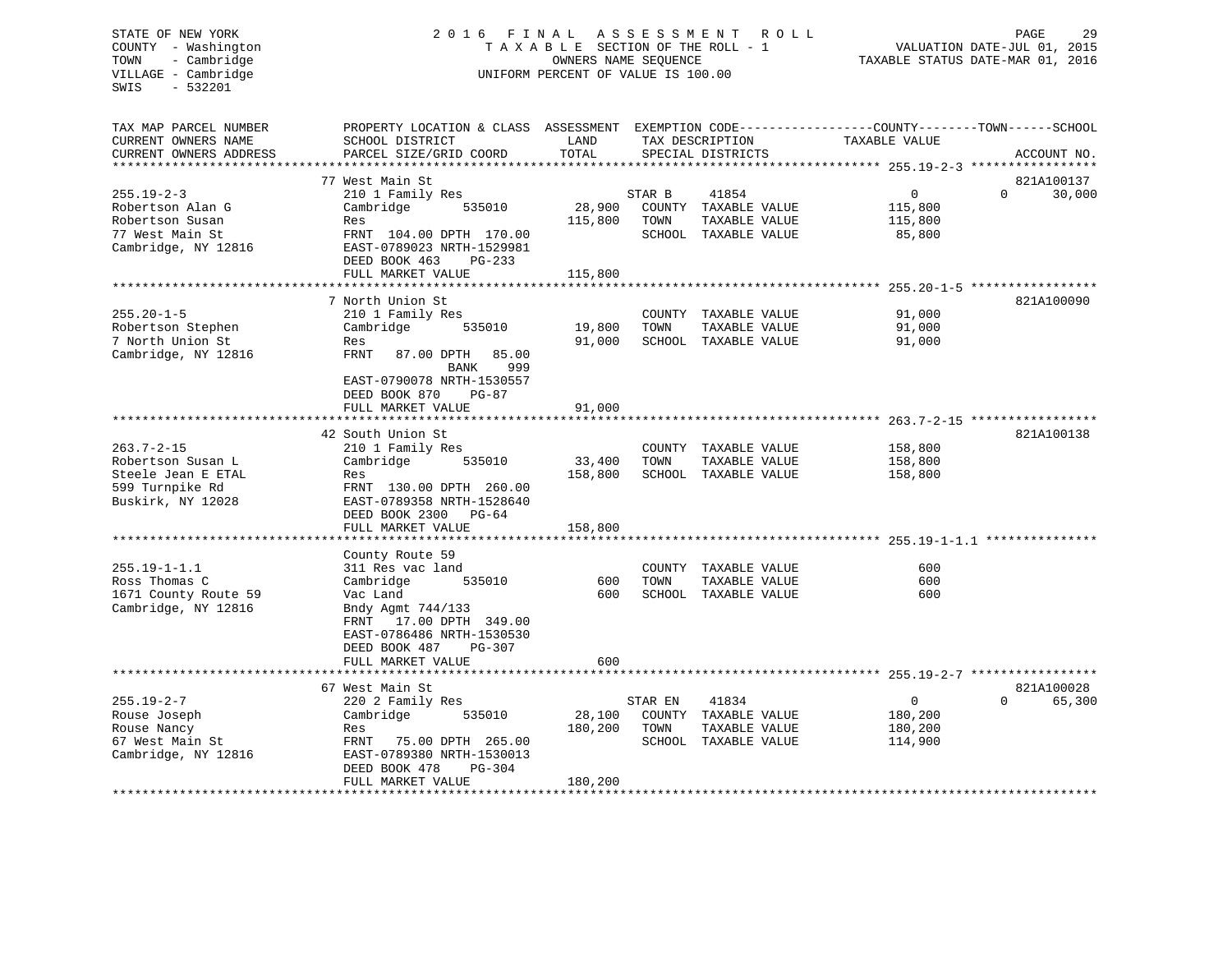| STATE OF NEW YORK<br>COUNTY - Washington<br>- Cambridge<br>TOWN<br>VILLAGE - Cambridge<br>$-532201$<br>SWIS | 2016 FINAL<br>ASSESSMENT ROLL<br>TAXABLE SECTION OF THE ROLL - 1<br>OWNERS NAME SEQUENCE<br>UNIFORM PERCENT OF VALUE IS 100.00 |                   |                  |                                       |                                                                               | PAGE<br>30<br>VALUATION DATE-JUL 01, 2015<br>TAXABLE STATUS DATE-MAR 01, 2016 |  |  |
|-------------------------------------------------------------------------------------------------------------|--------------------------------------------------------------------------------------------------------------------------------|-------------------|------------------|---------------------------------------|-------------------------------------------------------------------------------|-------------------------------------------------------------------------------|--|--|
| TAX MAP PARCEL NUMBER<br>CURRENT OWNERS NAME<br>CURRENT OWNERS ADDRESS                                      | PROPERTY LOCATION & CLASS ASSESSMENT<br>SCHOOL DISTRICT<br>PARCEL SIZE/GRID COORD                                              | LAND<br>TOTAL     |                  | TAX DESCRIPTION<br>SPECIAL DISTRICTS  | EXEMPTION CODE-----------------COUNTY-------TOWN------SCHOOL<br>TAXABLE VALUE | ACCOUNT NO.                                                                   |  |  |
|                                                                                                             |                                                                                                                                | **************    |                  |                                       |                                                                               |                                                                               |  |  |
|                                                                                                             | 57 West Main St                                                                                                                |                   |                  |                                       |                                                                               | 821A100040                                                                    |  |  |
| $255.19 - 2 - 11$                                                                                           | 485 >luse sm bld                                                                                                               |                   | COUNTY           | TAXABLE VALUE                         | 128,000                                                                       |                                                                               |  |  |
| Rowan Bridget                                                                                               | 535010<br>Cambridge                                                                                                            | 16,500            | TOWN             | TAXABLE VALUE                         | 128,000                                                                       |                                                                               |  |  |
| 11 Avenue A<br>Cambridge, NY 12816                                                                          | Store<br>2538/263 Cov & Restrictio<br>66.00 DPTH 70.00<br>FRNT<br>EAST-0789631 NRTH-1530135<br>DEED BOOK 2132 PG-346           | 128,000           |                  | SCHOOL TAXABLE VALUE                  | 128,000                                                                       |                                                                               |  |  |
|                                                                                                             | FULL MARKET VALUE                                                                                                              | 128,000           |                  |                                       |                                                                               |                                                                               |  |  |
|                                                                                                             |                                                                                                                                |                   |                  |                                       |                                                                               |                                                                               |  |  |
|                                                                                                             | 54 South Union St                                                                                                              |                   |                  |                                       |                                                                               | 821A100061                                                                    |  |  |
| $263.7 - 2 - 19$                                                                                            | 210 1 Family Res                                                                                                               |                   | STAR B           | 41854                                 | $\overline{0}$                                                                | $\Omega$<br>30,000                                                            |  |  |
| Salzer Linda<br>Schauer John                                                                                | 535010<br>Cambridge<br>Res                                                                                                     | 27,600<br>211,000 | TOWN             | COUNTY TAXABLE VALUE<br>TAXABLE VALUE | 211,000<br>211,000                                                            |                                                                               |  |  |
| 54 South Union St                                                                                           | Additions                                                                                                                      |                   |                  | SCHOOL TAXABLE VALUE                  | 181,000                                                                       |                                                                               |  |  |
| Cambridge, NY 12816                                                                                         | FRNT 104.00 DPTH 148.00<br>BANK<br>998<br>EAST-0789316 NRTH-1528208<br>DEED BOOK 3071 PG-48                                    |                   |                  |                                       |                                                                               |                                                                               |  |  |
|                                                                                                             | FULL MARKET VALUE                                                                                                              | 211,000           |                  |                                       |                                                                               |                                                                               |  |  |
|                                                                                                             |                                                                                                                                |                   |                  |                                       | **************************************263.7-2-27 *****************            |                                                                               |  |  |
|                                                                                                             | 53 Academy St                                                                                                                  |                   |                  |                                       |                                                                               | 821A100032                                                                    |  |  |
| $263.7 - 2 - 27$                                                                                            | 210 1 Family Res                                                                                                               |                   | STAR B           | 41854                                 | $\mathbf 0$                                                                   | $\Omega$<br>30,000                                                            |  |  |
| Sartoris Joseph                                                                                             | Cambridge<br>535010                                                                                                            | 24,700            |                  | COUNTY TAXABLE VALUE                  | 106,000                                                                       |                                                                               |  |  |
| Sartoris Ann                                                                                                | 2007 SCAR DECISION                                                                                                             | 106,000           | TOWN             | TAXABLE VALUE<br>SCHOOL TAXABLE VALUE | 106,000                                                                       |                                                                               |  |  |
| 53 Academy St<br>Cambridge, NY 12816                                                                        | FRNT<br>60.00 DPTH 170.00<br>EAST-0789171 NRTH-1528474<br>DEED BOOK 536<br>$PG-14$                                             |                   |                  |                                       | 76,000                                                                        |                                                                               |  |  |
|                                                                                                             | FULL MARKET VALUE                                                                                                              | 106,000           |                  |                                       |                                                                               |                                                                               |  |  |
|                                                                                                             |                                                                                                                                |                   |                  |                                       |                                                                               |                                                                               |  |  |
|                                                                                                             | 17 Academy St                                                                                                                  |                   |                  |                                       |                                                                               | 821A100106                                                                    |  |  |
| $263.7 - 2 - 1$<br>Sawyer Peter D                                                                           | 210 1 Family Res<br>Cambridge<br>535010                                                                                        | 26,700            | STAR B<br>COUNTY | 41854<br>TAXABLE VALUE                | $\overline{0}$<br>166,000                                                     | 30,000                                                                        |  |  |
| Sawyer Susan A                                                                                              | Res                                                                                                                            | 166,000           | TOWN             | TAXABLE VALUE                         | 166,000                                                                       |                                                                               |  |  |
| 17 Academy St                                                                                               | FRNT<br>86.00 DPTH 161.00                                                                                                      |                   |                  | SCHOOL TAXABLE VALUE                  | 136,000                                                                       |                                                                               |  |  |
| Cambridge, NY 12816                                                                                         | EAST-0789014 NRTH-1529514<br>DEED BOOK 544<br>PG-255                                                                           |                   |                  |                                       |                                                                               |                                                                               |  |  |
|                                                                                                             | FULL MARKET VALUE<br>******************                                                                                        | 166,000           |                  |                                       | * * * * * * * * *                                                             | 255.19-2-12 ****************                                                  |  |  |
|                                                                                                             | 53 West Main St                                                                                                                |                   |                  |                                       |                                                                               | 821A100002                                                                    |  |  |
| $255.19 - 2 - 12$                                                                                           | 482 Det row bldg                                                                                                               |                   |                  | COUNTY TAXABLE VALUE                  | 13,200                                                                        |                                                                               |  |  |
| Schroeder Colin B                                                                                           | Cambridge<br>535010                                                                                                            | 13,200            | TOWN             | TAXABLE VALUE                         | 13,200                                                                        |                                                                               |  |  |
| 301 E 69th St Apt QA<br>NY, NY 10021                                                                        | FRNT 45.00 DPTH<br>70.00<br>EAST-0789682 NRTH-1530133<br>DEED BOOK 2386<br>PG-319                                              | 13,200            |                  | SCHOOL TAXABLE VALUE                  | 13,200                                                                        |                                                                               |  |  |
|                                                                                                             | FULL MARKET VALUE                                                                                                              | 13,200            |                  |                                       |                                                                               |                                                                               |  |  |
|                                                                                                             |                                                                                                                                |                   |                  |                                       |                                                                               |                                                                               |  |  |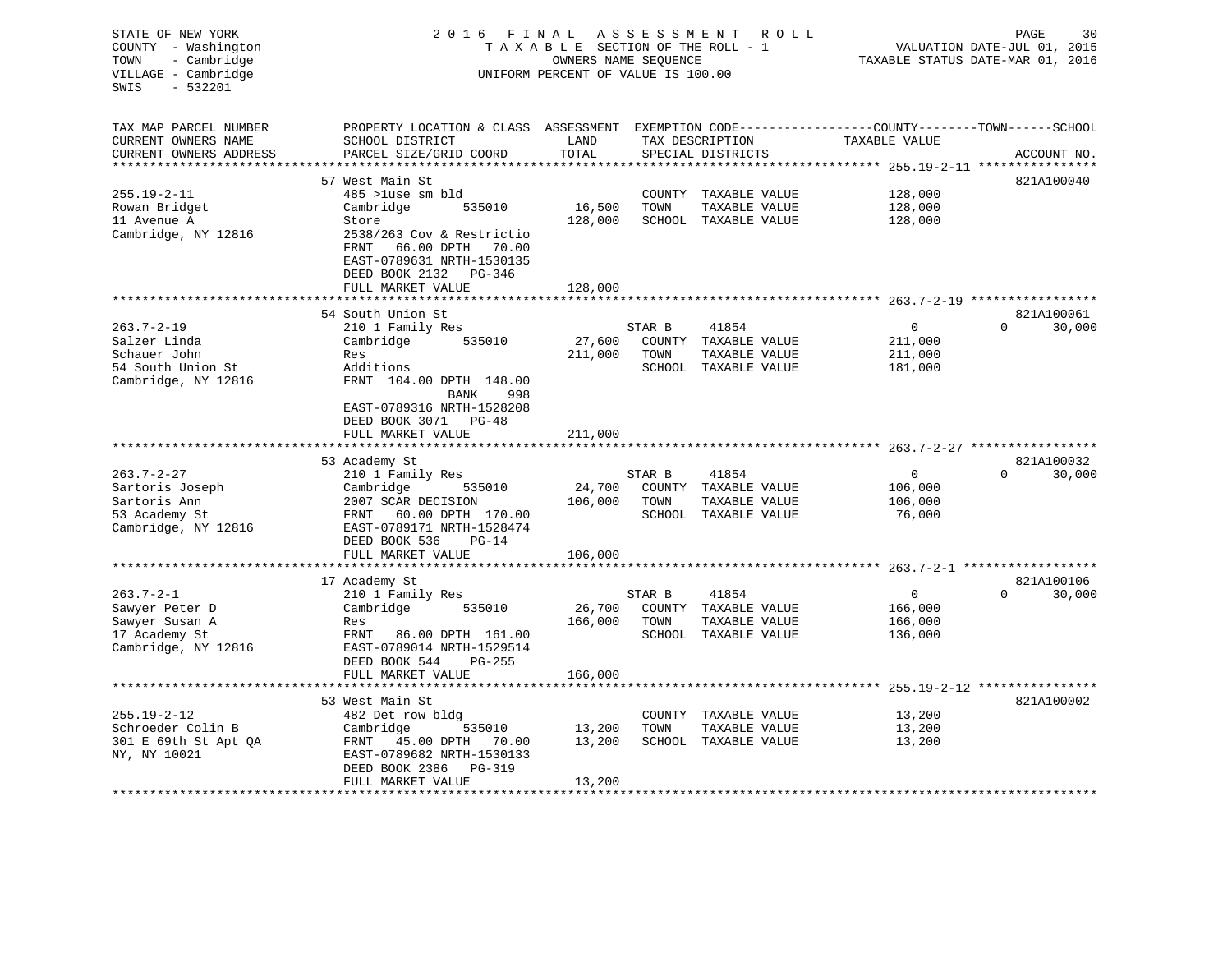#### STATE OF NEW YORK 2 0 1 6 F I N A L A S S E S S M E N T R O L L PAGE 31COUNTY - Washington  $T A X A B L E$  SECTION OF THE ROLL - 1<br>TOWN - Cambridge  $\sim$  0WNERS NAME SEQUENCE TOWN - Cambridge OWNERS NAME SEQUENCE TAXABLE STATUS DATE-MAR 01, 2016 UNIFORM PERCENT OF VALUE IS 100.00

VALUATION DATE-JUL 01, 2015

| TAX MAP PARCEL NUMBER<br>CURRENT OWNERS NAME<br>CURRENT OWNERS ADDRESS | PROPERTY LOCATION & CLASS ASSESSMENT<br>SCHOOL DISTRICT<br>PARCEL SIZE/GRID COORD | LAND<br>TOTAL  |         | TAX DESCRIPTION<br>SPECIAL DISTRICTS  | EXEMPTION CODE-----------------COUNTY-------TOWN------SCHOOL<br>TAXABLE VALUE | ACCOUNT NO.        |
|------------------------------------------------------------------------|-----------------------------------------------------------------------------------|----------------|---------|---------------------------------------|-------------------------------------------------------------------------------|--------------------|
|                                                                        |                                                                                   |                |         |                                       |                                                                               |                    |
|                                                                        | 63 West Main St                                                                   |                |         |                                       |                                                                               | 821A100105         |
| $255.19 - 2 - 9$                                                       | 433 Auto body                                                                     |                |         | COUNTY TAXABLE VALUE                  | 152,000                                                                       |                    |
| Shep Industries, LLC                                                   | Cambridge<br>535010                                                               | 24,500         | TOWN    | TAXABLE VALUE                         | 152,000                                                                       |                    |
| 56 South Union St<br>Cambridge, NY 12816                               | FRNT 70.00 DPTH 269.00<br>EAST-0789543 NRTH-1530028<br>DEED BOOK 2738<br>PG-60    | 152,000        |         | SCHOOL TAXABLE VALUE                  | 152,000                                                                       |                    |
|                                                                        | FULL MARKET VALUE                                                                 | 152,000        |         |                                       |                                                                               |                    |
|                                                                        |                                                                                   |                |         |                                       |                                                                               |                    |
|                                                                        | 59 West Main St                                                                   |                |         |                                       |                                                                               | 821A100173         |
| $255.19 - 2 - 10$                                                      | 330 Vacant comm                                                                   |                |         | COUNTY TAXABLE VALUE                  | 6,700                                                                         |                    |
| Shep Industries, LLC<br>56 South Union St                              | Cambridge<br>535010                                                               | 6,700<br>6,700 | TOWN    | TAXABLE VALUE                         | 6,700<br>6,700                                                                |                    |
| Cambridge, NY 12816                                                    | FRNT 74.00 DPTH 66.00<br>EAST-0789560 NRTH-1530146                                |                |         | SCHOOL TAXABLE VALUE                  |                                                                               |                    |
|                                                                        | DEED BOOK 2738 PG-60                                                              | 6,700          |         |                                       |                                                                               |                    |
|                                                                        | FULL MARKET VALUE                                                                 |                |         |                                       |                                                                               |                    |
|                                                                        | 114 West Main St                                                                  |                |         |                                       |                                                                               | 821A100095         |
| $255.19 - 1 - 27$                                                      | 210 1 Family Res                                                                  |                | STAR EN | 41834                                 | $\mathbf{0}$                                                                  | $\Omega$<br>65,300 |
| Sielucka Lorraine H                                                    | Cambridge<br>535010                                                               | 27,900         |         | COUNTY TAXABLE VALUE                  | 136,700                                                                       |                    |
| 114 West Main St                                                       | Res                                                                               | 136,700        | TOWN    | TAXABLE VALUE                         | 136,700                                                                       |                    |
| Cambridge, NY 12816                                                    | FRNT<br>67.00 DPTH 380.00                                                         |                |         | SCHOOL TAXABLE VALUE                  | 71,400                                                                        |                    |
|                                                                        | <b>BANK</b><br>999                                                                |                |         |                                       |                                                                               |                    |
|                                                                        | EAST-0788873 NRTH-1530282                                                         |                |         |                                       |                                                                               |                    |
|                                                                        | DEED BOOK 2765<br>$PG-206$                                                        |                |         |                                       |                                                                               |                    |
|                                                                        | FULL MARKET VALUE                                                                 | 136,700        |         |                                       |                                                                               |                    |
|                                                                        |                                                                                   |                |         |                                       |                                                                               |                    |
| $255.19 - 2 - 8$                                                       | 65 West Main St                                                                   |                |         |                                       | 120,200                                                                       | 821C100104         |
| Smith Scott Bryon                                                      | 210 1 Family Res<br>Cambridge<br>535010                                           | 24,100         | TOWN    | COUNTY TAXABLE VALUE<br>TAXABLE VALUE | 120,200                                                                       |                    |
| 65 West Main St                                                        | Res                                                                               | 120,200        |         | SCHOOL TAXABLE VALUE                  | 120,200                                                                       |                    |
| Cambridge, NY 12816                                                    | FRNT<br>66.00 DPTH                                                                |                |         |                                       |                                                                               |                    |
|                                                                        | 0.40<br>ACRES                                                                     |                |         |                                       |                                                                               |                    |
|                                                                        | EAST-0789446 NRTH-1530027                                                         |                |         |                                       |                                                                               |                    |
|                                                                        | DEED BOOK 3614<br>PG-206                                                          |                |         |                                       |                                                                               |                    |
|                                                                        | FULL MARKET VALUE                                                                 | 120,200        |         |                                       |                                                                               |                    |
|                                                                        |                                                                                   |                |         |                                       |                                                                               |                    |
|                                                                        | 56 South Union St                                                                 |                |         |                                       |                                                                               | 821A100174         |
| $263.7 - 2 - 20$                                                       | 210 1 Family Res                                                                  |                |         | COUNTY TAXABLE VALUE                  | 161,600                                                                       |                    |
| Smith Scott Bryon                                                      | Cambridge<br>535010                                                               | 31,900         | TOWN    | TAXABLE VALUE                         | 161,600                                                                       |                    |
| Smith Margaret Fagan                                                   | Res                                                                               | 161,600        |         | SCHOOL TAXABLE VALUE                  | 161,600                                                                       |                    |
| 63 West Main St                                                        | FRNT 115.00 DPTH 214.00                                                           |                |         |                                       |                                                                               |                    |
| Cambridge, NY 12816                                                    | EAST-0789255 NRTH-1528101                                                         |                |         |                                       |                                                                               |                    |
|                                                                        | DEED BOOK 3629<br><b>PG-257</b>                                                   |                |         |                                       |                                                                               |                    |
|                                                                        | FULL MARKET VALUE                                                                 | 161,600        |         |                                       |                                                                               |                    |
|                                                                        |                                                                                   |                |         |                                       |                                                                               |                    |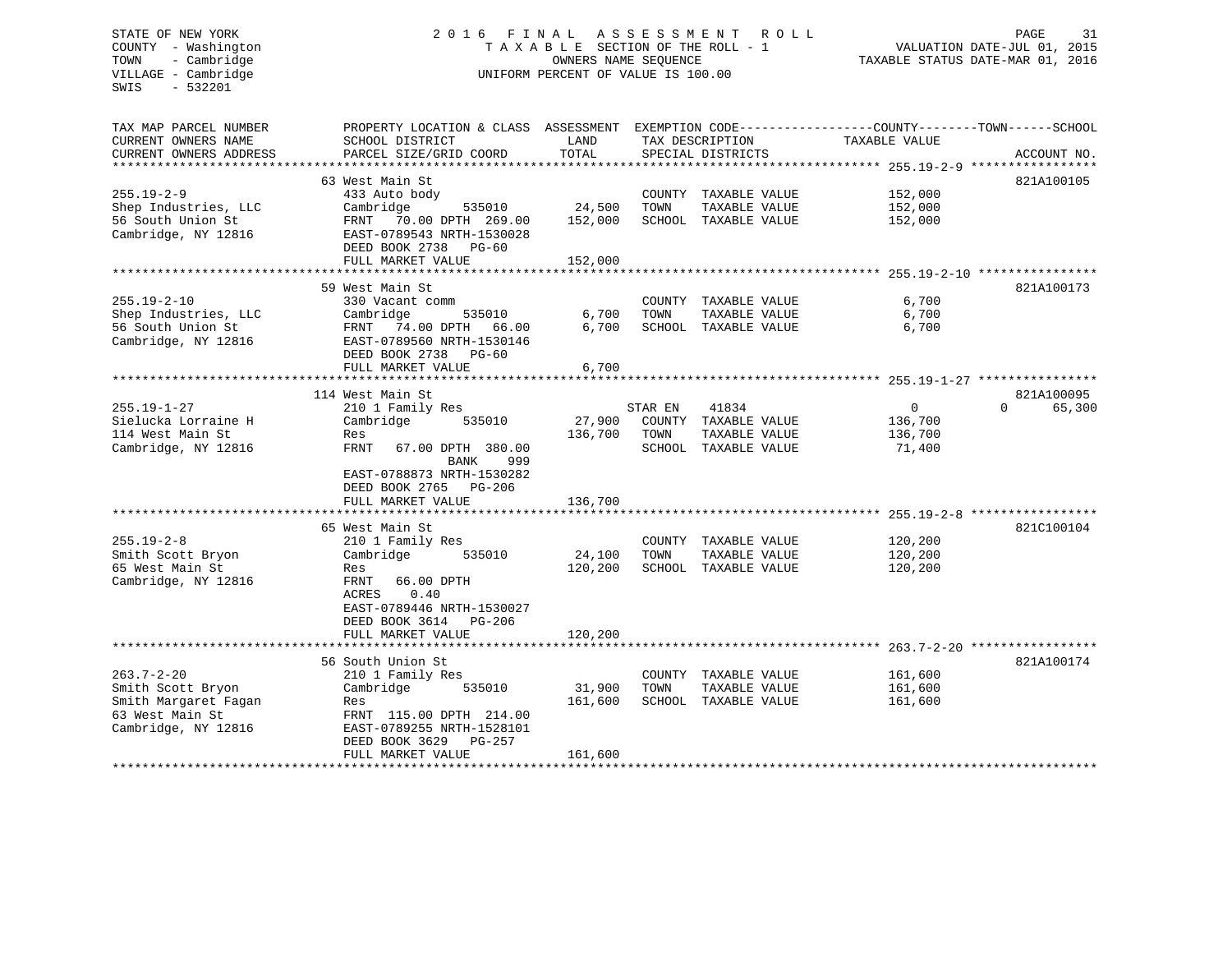| STATE OF NEW YORK<br>COUNTY - Washington<br>- Cambridge<br>TOWN<br>VILLAGE - Cambridge<br>SWIS<br>$-532201$ | 2016 FINAL ASSESSMENT<br>ROLL<br>TAXABLE SECTION OF THE ROLL - 1<br>OWNERS NAME SEQUENCE<br>UNIFORM PERCENT OF VALUE IS 100.00 |                   |                         |                                | PAGE<br>32<br>VALUATION DATE-JUL 01, 2015<br>TAXABLE STATUS DATE-MAR 01, 2016 |                               |             |              |
|-------------------------------------------------------------------------------------------------------------|--------------------------------------------------------------------------------------------------------------------------------|-------------------|-------------------------|--------------------------------|-------------------------------------------------------------------------------|-------------------------------|-------------|--------------|
| TAX MAP PARCEL NUMBER                                                                                       | PROPERTY LOCATION & CLASS ASSESSMENT                                                                                           |                   |                         |                                | EXEMPTION CODE-----------------COUNTY-------TOWN------SCHOOL                  |                               |             |              |
| CURRENT OWNERS NAME                                                                                         | SCHOOL DISTRICT                                                                                                                | LAND              |                         | TAX DESCRIPTION                | TAXABLE VALUE                                                                 |                               |             |              |
| CURRENT OWNERS ADDRESS                                                                                      | PARCEL SIZE/GRID COORD                                                                                                         | TOTAL             |                         | SPECIAL DISTRICTS              |                                                                               |                               |             | ACCOUNT NO.  |
| *****************                                                                                           |                                                                                                                                | *********         |                         |                                | ********* 255.19-1-31 ****                                                    |                               |             | ************ |
|                                                                                                             | 122 West Main St                                                                                                               |                   |                         |                                |                                                                               |                               |             | 821A100147   |
| $255.19 - 1 - 31$<br>Snider David A                                                                         | 210 1 Family Res<br>Cambridge<br>535010                                                                                        | 29,600            | COUNTY<br>TOWN          | TAXABLE VALUE<br>TAXABLE VALUE |                                                                               | 212,000<br>212,000            |             |              |
| Alexandria Dery                                                                                             | Res                                                                                                                            | 212,000           |                         | SCHOOL TAXABLE VALUE           |                                                                               | 212,000                       |             |              |
| 122 West Main St                                                                                            | 2138/301                                                                                                                       |                   |                         |                                |                                                                               |                               |             |              |
| Cambridge, NY 12816                                                                                         | 84.00 DPTH 351.00<br>FRNT                                                                                                      |                   |                         |                                |                                                                               |                               |             |              |
|                                                                                                             | BANK<br>999<br>EAST-0788510 NRTH-1530356<br>DEED BOOK 3383 PG-53<br>FULL MARKET VALUE                                          | 212,000           |                         |                                | ************** 255.19-2-15 *****************                                  |                               |             |              |
|                                                                                                             | 37-39 West Main St                                                                                                             |                   |                         |                                |                                                                               |                               |             | 821A100098   |
| $255.19 - 2 - 15$                                                                                           | 482 Det row bldg                                                                                                               |                   |                         | COUNTY TAXABLE VALUE           |                                                                               | 101,100                       |             |              |
| South Dominion LTD., S.A.                                                                                   | 535010<br>Cambridge                                                                                                            | 15,900            | TOWN                    | TAXABLE VALUE                  |                                                                               | 101,100                       |             |              |
| PO Box 212                                                                                                  | Store & Flat                                                                                                                   | 101,100           |                         | SCHOOL TAXABLE VALUE           |                                                                               | 101,100                       |             |              |
| Schaghticoke, NY 12154                                                                                      | FRNT<br>28.00 DPTH 87.00<br>EAST-0789785 NRTH-1530125<br>DEED BOOK 3540 PG-236<br>FULL MARKET VALUE                            | 101,100           |                         |                                |                                                                               | 255.19-2-36 ***************** |             |              |
|                                                                                                             | 15 Academy St                                                                                                                  |                   |                         |                                |                                                                               |                               |             | 821A100017   |
| $255.19 - 2 - 36$                                                                                           | 210 1 Family Res                                                                                                               |                   | CW_10_VET/ 41152        |                                |                                                                               | 8,000                         | 0           | $\mathbf 0$  |
| Squires Terrence B                                                                                          | Cambridge<br>535010                                                                                                            |                   | 29,800 CW_10_VET/ 41153 |                                |                                                                               | $\mathbf{0}$                  | $\mathbf 0$ | $\mathbf 0$  |
| Squires Barbara A                                                                                           | FRNT<br>96.00 DPTH 207.00                                                                                                      | 149,800 STAR EN   |                         | 41834                          |                                                                               | $\mathbf 0$                   | $\Omega$    | 65,300       |
| 15 Academy St                                                                                               | EAST-0789018 NRTH-1529607                                                                                                      |                   | COUNTY                  | TAXABLE VALUE                  |                                                                               | 141,800                       |             |              |
| Cambridge, NY 12816                                                                                         | DEED BOOK 495<br>PG-998                                                                                                        |                   | TOWN                    | TAXABLE VALUE                  |                                                                               | 149,800                       |             |              |
|                                                                                                             | FULL MARKET VALUE                                                                                                              | 149,800           | SCHOOL                  | TAXABLE VALUE                  |                                                                               | 84,500                        |             |              |
|                                                                                                             | ***********************                                                                                                        |                   |                         |                                |                                                                               | 255.19-1-23 ***************** |             |              |
|                                                                                                             | 106 West Main St                                                                                                               |                   |                         |                                |                                                                               |                               |             | 821A100103   |
| $255.19 - 1 - 23$                                                                                           | 210 1 Family Res<br>535010                                                                                                     |                   | STAR B                  | 41854                          |                                                                               | $\overline{0}$                | $\Omega$    | 30,000       |
| Strubel Gary F<br>Strubel Tina B                                                                            | Cambridge<br>Res                                                                                                               | 24,800<br>176,700 | COUNTY<br>TOWN          | TAXABLE VALUE<br>TAXABLE VALUE |                                                                               | 176,700<br>176,700            |             |              |
| 106 West Main St                                                                                            | Ease 844/267                                                                                                                   |                   |                         | SCHOOL TAXABLE VALUE           |                                                                               | 146,700                       |             |              |
| Cambridge, NY 12816                                                                                         | FRNT<br>44.00 DPTH 236.00                                                                                                      |                   |                         |                                |                                                                               |                               |             |              |
|                                                                                                             | 998<br>BANK<br>EAST-0789176 NRTH-1530267<br>DEED BOOK 2373<br>PG-176<br>FULL MARKET VALUE                                      | 176,700           |                         |                                |                                                                               |                               |             |              |
|                                                                                                             | *****************                                                                                                              | *********         |                         |                                |                                                                               |                               |             |              |
|                                                                                                             | 9 North Union St                                                                                                               |                   |                         |                                |                                                                               |                               |             | 821A100082   |
| $255.20 - 1 - 4$                                                                                            | 210 1 Family Res                                                                                                               |                   | AGED-ALL                | 41800                          |                                                                               | 48,500                        | 48,500      | 48,500       |
| Svitak John J -LE-                                                                                          | Cambridge<br>535010                                                                                                            | 19,700            | COUNTY                  | TAXABLE VALUE                  |                                                                               | 48,500                        |             |              |
| Jeskie Henry J                                                                                              | Life Estate John J Svitak                                                                                                      | 97,000            | TOWN                    | TAXABLE VALUE                  |                                                                               | 48,500                        |             |              |
| PO Box 174                                                                                                  | 2647/234                                                                                                                       |                   |                         | SCHOOL TAXABLE VALUE           |                                                                               | 48,500                        |             |              |
| Cambridge, NY 12816                                                                                         | FRNT<br>92.00 DPTH<br>79.00<br>77                                                                                              |                   |                         |                                |                                                                               |                               |             |              |
|                                                                                                             | BANK<br>EAST-0790135 NRTH-1530628                                                                                              |                   |                         |                                |                                                                               |                               |             |              |
|                                                                                                             | PG-234<br>DEED BOOK 2647                                                                                                       |                   |                         |                                |                                                                               |                               |             |              |
|                                                                                                             | FULL MARKET VALUE                                                                                                              | 97,000            |                         |                                |                                                                               |                               |             |              |
|                                                                                                             |                                                                                                                                |                   |                         |                                |                                                                               |                               |             |              |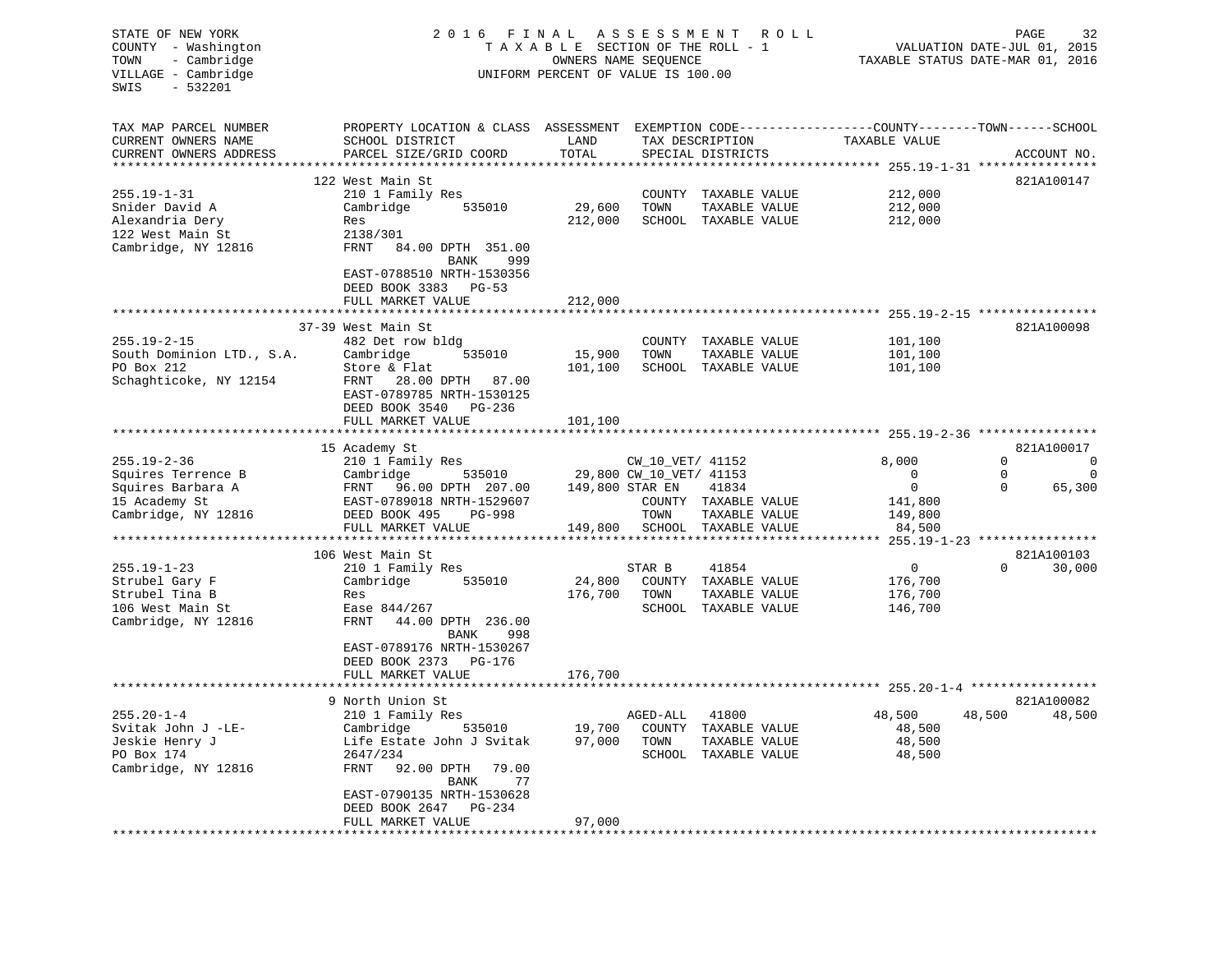# STATE OF NEW YORK 2 0 1 6 F I N A L A S S E S S M E N T R O L L PAGE 33 COUNTY - Washington T A X A B L E SECTION OF THE ROLL - 1 VALUATION DATE-JUL 01, 2015 TOWN - Cambridge OWNERS NAME SEQUENCE TAXABLE STATUS DATE-MAR 01, 2016 VILLAGE - Cambridge **UNIFORM PERCENT OF VALUE** IS 100.00

| TAX MAP PARCEL NUMBER<br>CURRENT OWNERS NAME | PROPERTY LOCATION & CLASS ASSESSMENT<br>SCHOOL DISTRICT | LAND                      |                | TAX DESCRIPTION                | EXEMPTION CODE-----------------COUNTY-------TOWN------SCHOOL<br>TAXABLE VALUE |                    |
|----------------------------------------------|---------------------------------------------------------|---------------------------|----------------|--------------------------------|-------------------------------------------------------------------------------|--------------------|
| CURRENT OWNERS ADDRESS                       | PARCEL SIZE/GRID COORD                                  | TOTAL                     |                | SPECIAL DISTRICTS              |                                                                               | ACCOUNT NO.        |
|                                              |                                                         |                           |                |                                |                                                                               |                    |
|                                              | 6 Myrtle Ave                                            |                           |                |                                |                                                                               | 821A100169         |
| $255.19 - 3 - 11$                            | 312 Vac w/imprv                                         |                           | COUNTY         | TAXABLE VALUE                  | 36,800                                                                        |                    |
| Sweeney Richard M                            | Cambridge<br>535010                                     | 33,300                    | TOWN           | TAXABLE VALUE                  | 36,800                                                                        |                    |
| Sweeney Julia                                | Res                                                     | 36,800                    |                | SCHOOL TAXABLE VALUE           | 36,800                                                                        |                    |
| 6 Myrtle Ave                                 | Deck                                                    |                           |                |                                |                                                                               |                    |
| Cambridge, NY 12816                          | FRNT 134.00 DPTH 205.00                                 |                           |                |                                |                                                                               |                    |
|                                              | EAST-0788343 NRTH-1529903                               |                           |                |                                |                                                                               |                    |
|                                              | DEED BOOK 439<br><b>PG-190</b>                          |                           |                |                                |                                                                               |                    |
|                                              | FULL MARKET VALUE                                       | 36,800                    |                |                                |                                                                               |                    |
|                                              | *************************                               | ***********               |                |                                | ********************************** 255.19-3-15 *******                        |                    |
|                                              | Myrtle Ave W/off                                        |                           |                |                                |                                                                               |                    |
| $255.19 - 3 - 15$                            | 314 Rural vac<10                                        |                           |                | COUNTY TAXABLE VALUE           | 5,600                                                                         |                    |
| Sweeney Richard N                            | Cambridge<br>535010                                     | 5,600                     | TOWN           | TAXABLE VALUE                  | 5,600                                                                         |                    |
| Sweeney Julia E                              | ACRES<br>2.24                                           | 5,600                     |                | SCHOOL TAXABLE VALUE           | 5,600                                                                         |                    |
| 6 Myrtle Ave                                 | EAST-0788040 NRTH-1529853                               |                           |                |                                |                                                                               |                    |
| Cambridge, NY 12816                          | DEED BOOK 1778<br>$PG-9$                                |                           |                |                                |                                                                               |                    |
|                                              | FULL MARKET VALUE<br>**********************             | 5,600                     |                |                                |                                                                               |                    |
|                                              |                                                         | * * * * * * * * * * * * * |                |                                |                                                                               |                    |
|                                              | 3 Pleasant St                                           |                           |                |                                |                                                                               | 821A100140         |
| $263.7 - 1 - 6$                              | 210 1 Family Res                                        |                           | STAR B         | 41854                          | $\mathbf{0}$                                                                  | $\Omega$<br>30,000 |
| Sweet James M<br>Sweet Heather M             | Cambridge<br>535010<br>Res                              | 28,500<br>168,200         | COUNTY<br>TOWN | TAXABLE VALUE<br>TAXABLE VALUE | 168,200<br>168,200                                                            |                    |
| 3 Pleasant St                                | FRNT<br>82.00 DPTH 210.00                               |                           |                | SCHOOL TAXABLE VALUE           | 138,200                                                                       |                    |
| Cambridge, NY 12816                          | BANK<br>999                                             |                           |                |                                |                                                                               |                    |
|                                              | EAST-0788671 NRTH-1529465                               |                           |                |                                |                                                                               |                    |
|                                              | DEED BOOK 2263<br><b>PG-59</b>                          |                           |                |                                |                                                                               |                    |
|                                              | FULL MARKET VALUE                                       | 168,200                   |                |                                |                                                                               |                    |
|                                              |                                                         |                           |                |                                |                                                                               |                    |
|                                              | 140 West Main St                                        |                           |                |                                |                                                                               | 821A100170         |
| $255.19 - 1 - 9$                             | 210 1 Family Res                                        |                           |                | COUNTY TAXABLE VALUE           | 183,700                                                                       |                    |
| Swoboda Revocable Trust Marion Cambridge     | 535010                                                  | 34,000                    | TOWN           | TAXABLE VALUE                  | 183,700                                                                       |                    |
| Swoboda Marion C Trustee                     | Res                                                     | 183,700                   |                | SCHOOL TAXABLE VALUE           | 183,700                                                                       |                    |
| 682 Andover Cir                              | FRNT 171.00 DPTH 242.00                                 |                           |                |                                |                                                                               |                    |
| Winter Springs, FL 32708                     | EAST-0787698 NRTH-1530580                               |                           |                |                                |                                                                               |                    |
|                                              | DEED BOOK 3600<br><b>PG-80</b>                          |                           |                |                                |                                                                               |                    |
|                                              | FULL MARKET VALUE                                       | 183,700                   |                |                                |                                                                               |                    |
|                                              |                                                         |                           |                |                                |                                                                               |                    |
|                                              | 23 Academy St                                           |                           |                |                                |                                                                               | 821A100039         |
| $263.7 - 2 - 39$                             | 210 1 Family Res                                        |                           |                | COUNTY TAXABLE VALUE           | 136,200                                                                       |                    |
| Thompson Nicole J                            | Cambridge<br>535010                                     | 27,400                    | TOWN           | TAXABLE VALUE                  | 136,200                                                                       |                    |
| 23 Academy St                                | Res                                                     | 136,200                   |                | SCHOOL TAXABLE VALUE           | 136,200                                                                       |                    |
| Cambridge, NY 12816                          | 94.00 DPTH 160.00<br>FRNT                               |                           |                |                                |                                                                               |                    |
|                                              | EAST-0789049 NRTH-1529260<br>DEED BOOK 3599<br>PG-336   |                           |                |                                |                                                                               |                    |
|                                              | FULL MARKET VALUE                                       | 136,200                   |                |                                |                                                                               |                    |
|                                              |                                                         |                           |                |                                |                                                                               |                    |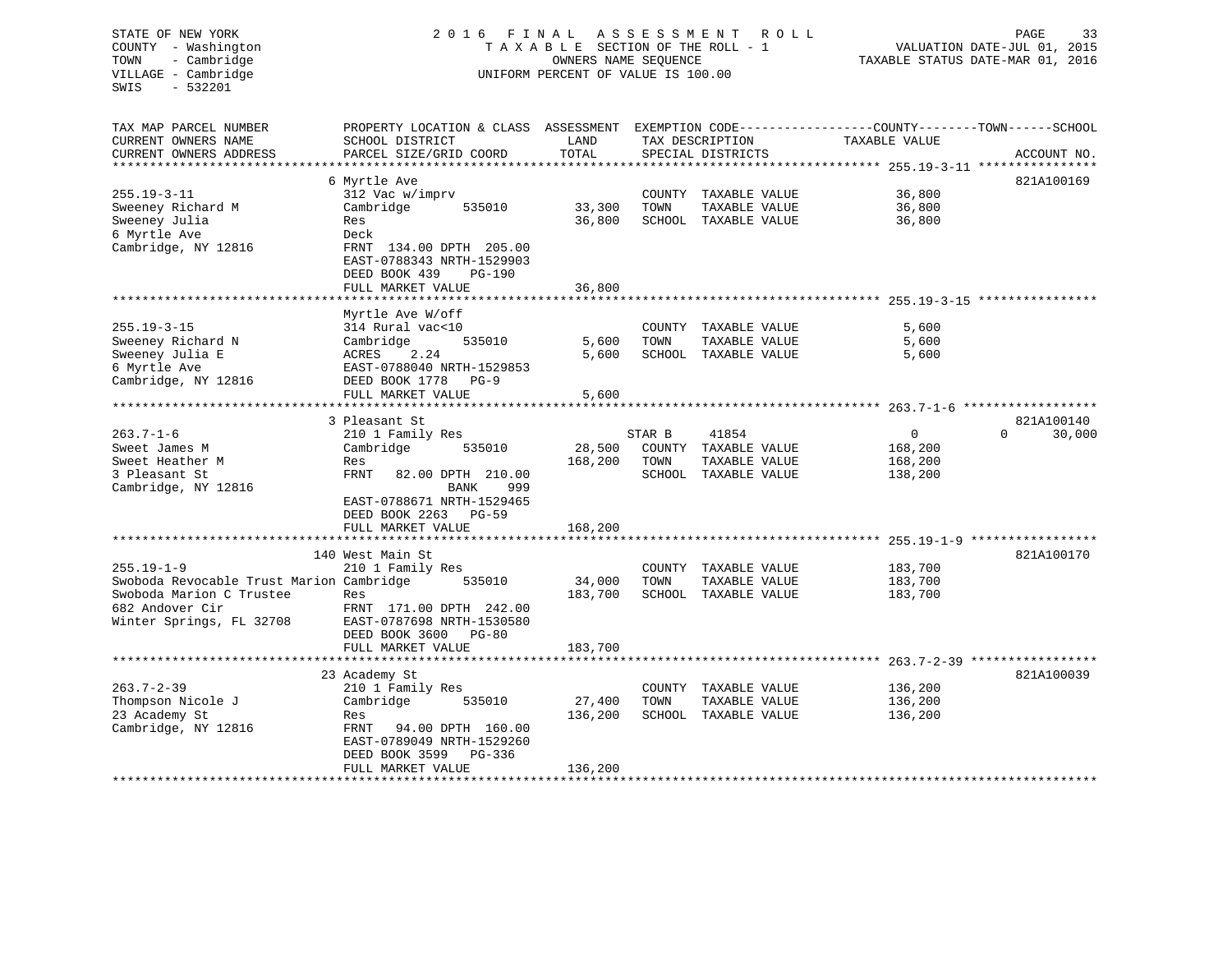| TAX MAP PARCEL NUMBER<br>EXEMPTION CODE-----------------COUNTY-------TOWN------SCHOOL<br>PROPERTY LOCATION & CLASS ASSESSMENT                                                       |  |
|-------------------------------------------------------------------------------------------------------------------------------------------------------------------------------------|--|
|                                                                                                                                                                                     |  |
| CURRENT OWNERS NAME<br>SCHOOL DISTRICT<br>LAND<br>TAX DESCRIPTION<br>TAXABLE VALUE<br>TOTAL<br>CURRENT OWNERS ADDRESS<br>PARCEL SIZE/GRID COORD<br>SPECIAL DISTRICTS<br>ACCOUNT NO. |  |
| **********************<br>* * * * * * * * * * * * * * *                                                                                                                             |  |
| 821A100172<br>39 Academy St                                                                                                                                                         |  |
| $263.7 - 2 - 33$<br>210 1 Family Res<br>138,000<br>COUNTY TAXABLE VALUE                                                                                                             |  |
| 22,200<br>US Bank Trust NA<br>Cambridge<br>TOWN<br>TAXABLE VALUE<br>138,000<br>535010                                                                                               |  |
| 138,000<br>13801 Wireless Way<br>SCHOOL TAXABLE VALUE<br>138,000<br>Res                                                                                                             |  |
| Oklahoma City, OK 73134<br>FRNT<br>66.00 DPTH 125.00<br>BANK<br>999                                                                                                                 |  |
| EAST-0789098 NRTH-1528818                                                                                                                                                           |  |
| DEED BOOK 3519 PG-218<br>FULL MARKET VALUE<br>138,000                                                                                                                               |  |
|                                                                                                                                                                                     |  |
| 30 South Union St<br>821A100183                                                                                                                                                     |  |
| $263.7 - 2 - 10$<br>210 1 Family Res<br>COUNTY TAXABLE VALUE<br>129,000                                                                                                             |  |
| Ver Elizabeth H<br>Cambridge<br>535010<br>28,100<br>TOWN<br>TAXABLE VALUE<br>129,000                                                                                                |  |
| 34 Worthen Rd Apt 4B<br>129,000<br>SCHOOL TAXABLE VALUE<br>129,000<br>Res                                                                                                           |  |
| Lexington, MA 02421<br>2809/172<br>FRNT<br>82.00 DPTH 240.00<br>EAST-0789433 NRTH-1529019                                                                                           |  |
| DEED BOOK 2324 PG-84                                                                                                                                                                |  |
| FULL MARKET VALUE<br>129,000                                                                                                                                                        |  |
|                                                                                                                                                                                     |  |
| 10 Academy St<br>821A100186<br>$\overline{0}$                                                                                                                                       |  |
| $263.7 - 1 - 8$<br>$\Omega$<br>30,000<br>210 1 Family Res<br>STAR B<br>41854<br>535010                                                                                              |  |
| Waite Randy L<br>Cambridge<br>21,500<br>COUNTY TAXABLE VALUE<br>177,100<br>Waite Kathleen<br>Res<br>177,100<br>TOWN<br>TAXABLE VALUE<br>177,100                                     |  |
| 10 Academy St<br>FRNT 115.00 DPTH<br>83.00<br>SCHOOL TAXABLE VALUE<br>147,100                                                                                                       |  |
| Cambridge, NY 12816<br>999<br>BANK                                                                                                                                                  |  |
| EAST-0788827 NRTH-1529535                                                                                                                                                           |  |
| DEED BOOK 566<br>PG-341                                                                                                                                                             |  |
| 177,100<br>FULL MARKET VALUE                                                                                                                                                        |  |
| ***********<br>****************************** 255.19-2-5 *****************                                                                                                          |  |
| 71 West Main St<br>821A100125<br>$255.19 - 2 - 5$<br>116,150<br>283 Res w/Comuse<br>AGED-ALL<br>41800<br>116,150<br>116,150                                                         |  |
| Ward Family Trust<br>Cambridge<br>27,500 STAR EN<br>41834<br>0<br>$\Omega$<br>65,300<br>535010                                                                                      |  |
| 232,300<br>116,150<br>Ward Frank H Trustee<br>COUNTY<br>Res<br>TAXABLE VALUE                                                                                                        |  |
| 1 Gilmore Ave<br>FRNT 79.00 DPTH 193.00<br>TOWN<br>TAXABLE VALUE<br>116,150                                                                                                         |  |
| Cambridge, NY 12816<br>EAST-0789180 NRTH-1530001<br>SCHOOL TAXABLE VALUE<br>50,850                                                                                                  |  |
| DEED BOOK 799<br>PG-158                                                                                                                                                             |  |
| FULL MARKET VALUE<br>232,300                                                                                                                                                        |  |
| ************************<br>***********************                                                                                                                                 |  |
| 27 Academy St<br>821A100023                                                                                                                                                         |  |
| $263.7 - 2 - 38$<br>210 1 Family Res<br>$\mathbf{0}$<br>$\Omega$<br>30,000<br>STAR B<br>41854                                                                                       |  |
| 28,200<br>Wescott Robert L<br>Cambridge<br>535010<br>COUNTY TAXABLE VALUE<br>132,900                                                                                                |  |
| 132,900<br>TOWN<br>Wescott Lorena<br>Res<br>TAXABLE VALUE<br>132,900                                                                                                                |  |
| SCHOOL TAXABLE VALUE<br>FRNT<br>73.00 DPTH 322.00<br>102,900<br>27 Academy St                                                                                                       |  |
| EAST-0789140 NRTH-1529190<br>Cambridge, NY 12816<br>DEED BOOK 655<br>PG-114                                                                                                         |  |
| 132,900<br>FULL MARKET VALUE                                                                                                                                                        |  |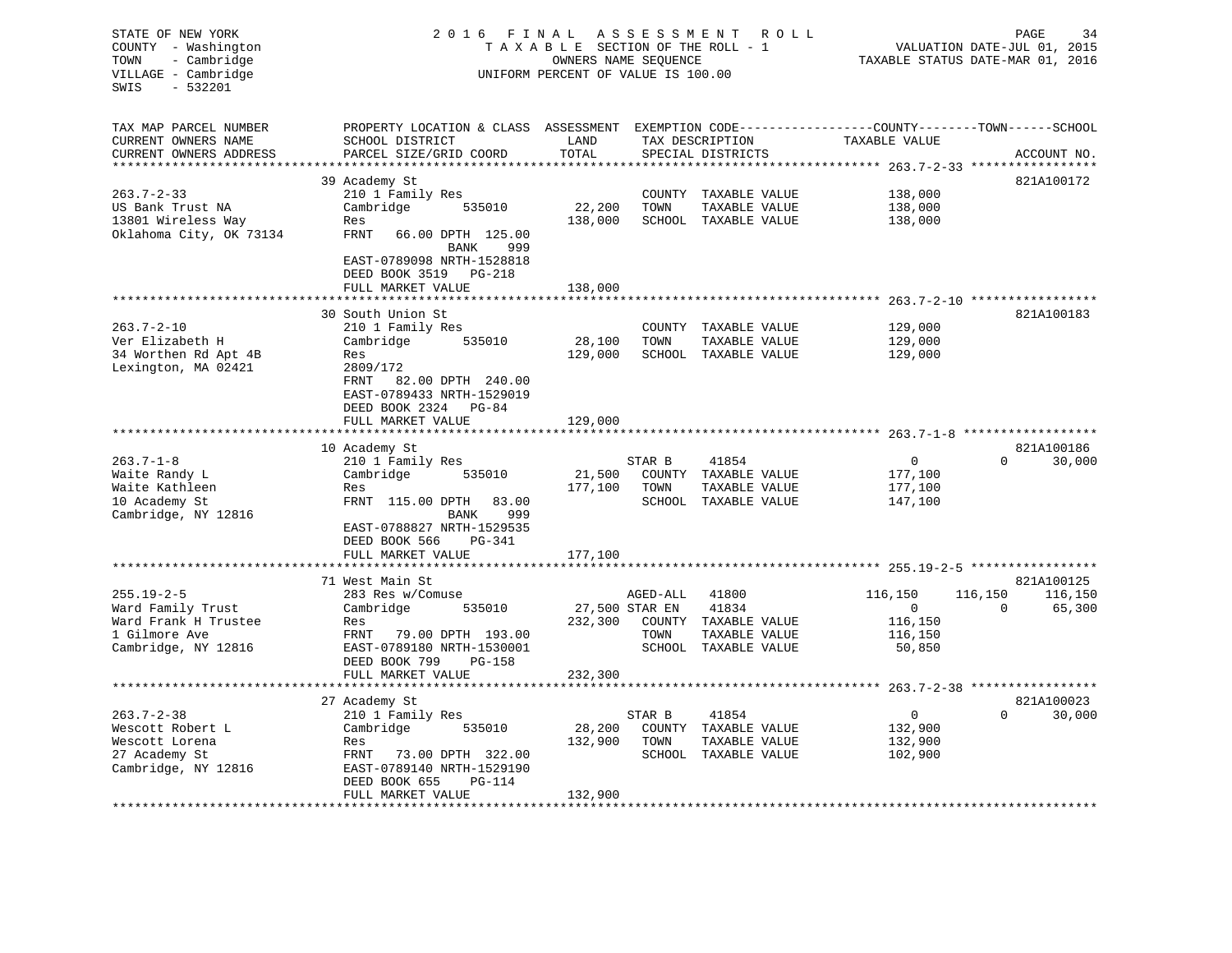# STATE OF NEW YORK 2 0 1 6 F I N A L A S S E S S M E N T R O L L PAGE 35 COUNTY - Washington T A X A B L E SECTION OF THE ROLL - 1 VALUATION DATE-JUL 01, 2015 TOWN - Cambridge OWNERS NAME SEQUENCE TAXABLE STATUS DATE-MAR 01, 2016 UNIFORM PERCENT OF VALUE IS 100.00

| TAX MAP PARCEL NUMBER                 | PROPERTY LOCATION & CLASS ASSESSMENT EXEMPTION CODE----------------COUNTY-------TOWN------SCHOOL |         |         |                      |                                                       |                        |
|---------------------------------------|--------------------------------------------------------------------------------------------------|---------|---------|----------------------|-------------------------------------------------------|------------------------|
| CURRENT OWNERS NAME                   | SCHOOL DISTRICT                                                                                  | LAND    |         | TAX DESCRIPTION      | TAXABLE VALUE                                         |                        |
| CURRENT OWNERS ADDRESS                | PARCEL SIZE/GRID COORD                                                                           | TOTAL   |         | SPECIAL DISTRICTS    |                                                       | ACCOUNT NO.            |
|                                       |                                                                                                  |         |         |                      |                                                       |                        |
|                                       | 3 North Union St                                                                                 |         |         |                      |                                                       | 821A100026<br>$\Omega$ |
| $255.20 - 1 - 7$                      | 210 1 Family Res                                                                                 |         | STAR B  | 41854                | $\Omega$                                              | 30,000                 |
| Wheeler Robert E                      | Cambridge<br>535010                                                                              | 33,700  |         | COUNTY TAXABLE VALUE | 135,000                                               |                        |
| Wheeler Allison S<br>3 North Union St | Res                                                                                              | 135,000 | TOWN    | TAXABLE VALUE        | 135,000                                               |                        |
| Cambridge, NY 12816                   | FRNT 130.00 DPTH 274.00<br>EAST-0789901 NRTH-1530443                                             |         |         | SCHOOL TAXABLE VALUE | 105,000                                               |                        |
|                                       | DEED BOOK 3126<br>PG-142                                                                         |         |         |                      |                                                       |                        |
|                                       | FULL MARKET VALUE                                                                                | 135,000 |         |                      |                                                       |                        |
|                                       | ****************************                                                                     |         |         |                      |                                                       |                        |
|                                       | 20-22 Academy St                                                                                 |         |         |                      |                                                       | 821A100060             |
| $263.7 - 1 - 13$                      | 210 1 Family Res                                                                                 |         | STAR B  | 41854                | $\mathbf 0$                                           | 30,000<br>$\Omega$     |
| Williams Alicia L                     | Cambridge<br>535010                                                                              | 42,500  |         | COUNTY TAXABLE VALUE | 165,000                                               |                        |
| 22 Academy St                         | Res & Lot                                                                                        | 165,000 | TOWN    | TAXABLE VALUE        | 165,000                                               |                        |
| Cambridge, NY 12816                   | ACRES<br>1.10 BANK<br>998                                                                        |         |         | SCHOOL TAXABLE VALUE | 135,000                                               |                        |
|                                       | EAST-0788773 NRTH-1529103                                                                        |         |         |                      |                                                       |                        |
|                                       | DEED BOOK 3345 PG-222                                                                            |         |         |                      |                                                       |                        |
|                                       | FULL MARKET VALUE                                                                                | 165,000 |         |                      |                                                       |                        |
|                                       |                                                                                                  |         |         |                      |                                                       |                        |
|                                       | 30 Academy St                                                                                    |         |         |                      |                                                       | 821A100171             |
| $263.7 - 1 - 17$                      | 210 1 Family Res                                                                                 |         |         | COUNTY TAXABLE VALUE | 72,600                                                |                        |
| Witham Terry                          | Cambridge<br>535010                                                                              | 26,600  | TOWN    | TAXABLE VALUE        | 72,600                                                |                        |
| 31 South Union St                     | Res                                                                                              | 72,600  |         | SCHOOL TAXABLE VALUE | 72,600                                                |                        |
| Cambridge, NY 12816                   | FRNT<br>73.00 DPTH 186.00                                                                        |         |         |                      |                                                       |                        |
|                                       | EAST-0788894 NRTH-1528782                                                                        |         |         |                      |                                                       |                        |
|                                       | DEED BOOK 3149 PG-191                                                                            |         |         |                      |                                                       |                        |
|                                       | FULL MARKET VALUE                                                                                | 72,600  |         |                      |                                                       |                        |
|                                       |                                                                                                  |         |         |                      | ************************************ 263.7-1-9 ****** |                        |
|                                       | 12 Academy St                                                                                    |         |         |                      |                                                       | 821A100076             |
| $263.7 - 1 - 9$                       | 210 1 Family Res                                                                                 |         |         | COUNTY TAXABLE VALUE | 142,700                                               |                        |
| Woodcock Ellen Kate                   | Cambridge<br>535010                                                                              | 25,300  | TOWN    | TAXABLE VALUE        | 142,700                                               |                        |
| 12 Academy St                         | Res                                                                                              | 142,700 |         | SCHOOL TAXABLE VALUE | 142,700                                               |                        |
| Cambridge, NY 12816                   | <b>FRNT</b><br>66.00 DPTH 170.00                                                                 |         |         |                      |                                                       |                        |
|                                       | <b>BANK</b><br>999                                                                               |         |         |                      |                                                       |                        |
|                                       | EAST-0788801 NRTH-1529440                                                                        |         |         |                      |                                                       |                        |
|                                       | DEED BOOK 3166 PG-29                                                                             |         |         |                      |                                                       |                        |
|                                       | FULL MARKET VALUE                                                                                | 142,700 |         |                      |                                                       |                        |
|                                       |                                                                                                  |         |         |                      |                                                       |                        |
|                                       | 12 Gilmore Ave                                                                                   |         |         |                      |                                                       | 821A100184             |
| $263.7 - 2 - 2$                       | 210 1 Family Res                                                                                 |         | STAR EN | 41834                | $\circ$                                               | 65,300<br><sup>0</sup> |
| Wright Robert P                       | Cambridge<br>535010                                                                              | 25,600  |         | COUNTY TAXABLE VALUE | 155,000                                               |                        |
| Wright Jane F                         | Res                                                                                              | 155,000 | TOWN    | TAXABLE VALUE        | 155,000                                               |                        |
| 12 Gilmore Ave                        | FRNT<br>70.00 DPTH 170.00                                                                        |         |         | SCHOOL TAXABLE VALUE | 89,700                                                |                        |
| Cambridge, NY 12816                   | EAST-0789177 NRTH-1529542                                                                        |         |         |                      |                                                       |                        |
|                                       | DEED BOOK 408<br>PG-777                                                                          |         |         |                      |                                                       |                        |
|                                       | FULL MARKET VALUE                                                                                | 155,000 |         |                      |                                                       |                        |
| *****************                     | ************************************                                                             |         |         |                      |                                                       |                        |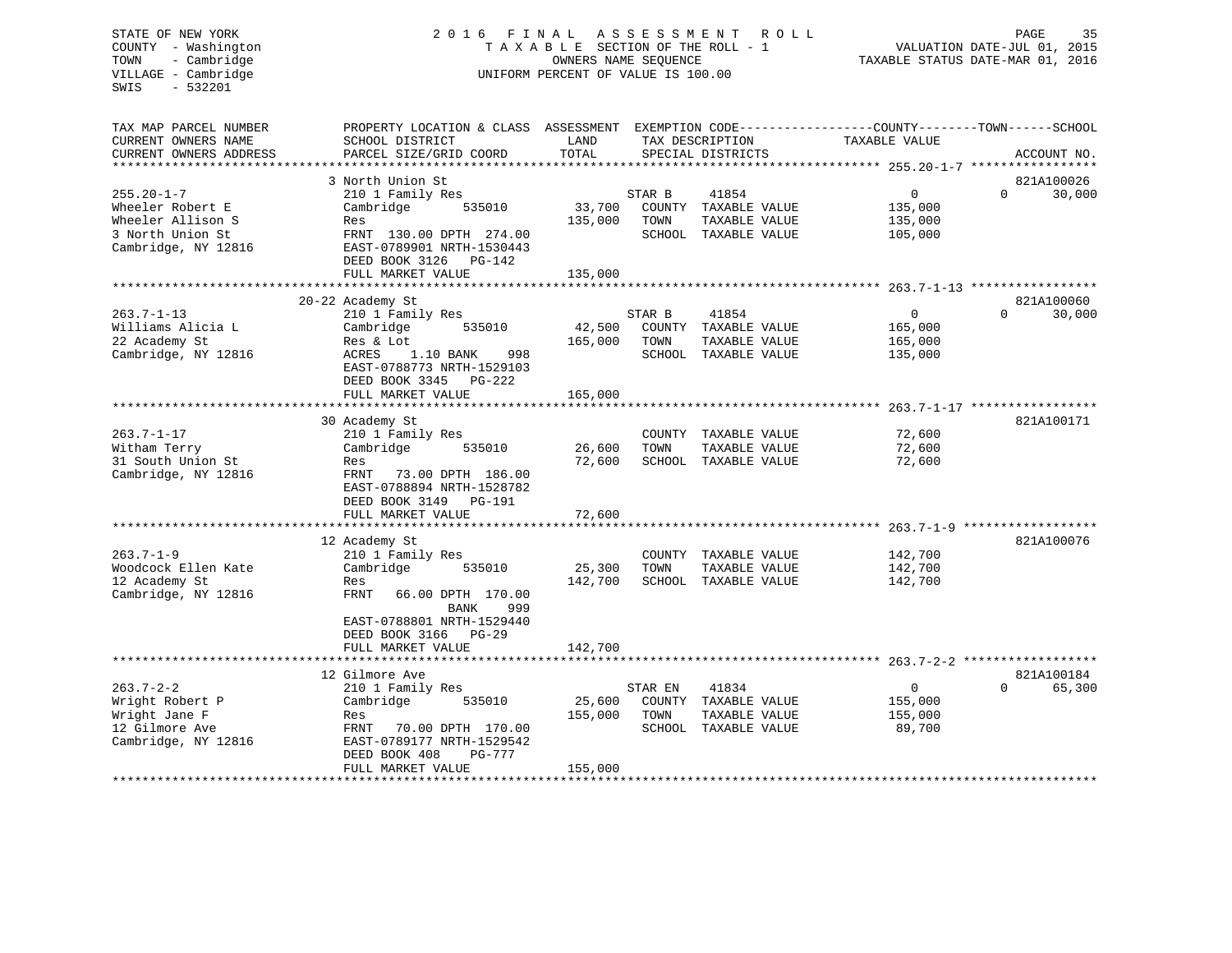| STATE OF NEW YORK   | 2016 FINAL ASSESSMENT ROLL         | 36<br>PAGE                       |
|---------------------|------------------------------------|----------------------------------|
| COUNTY - Washington | TAXABLE SECTION OF THE ROLL - 1    | VALUATION DATE-JUL 01, 2015      |
| TOWN - Cambridge    |                                    | TAXABLE STATUS DATE-MAR 01, 2016 |
| VILLAGE - Cambridge |                                    | RPS150/V04/L015                  |
| SWIS - 532201       | UNIFORM PERCENT OF VALUE IS 100.00 | CURRENT DATE 6/22/2016           |
|                     |                                    |                                  |

#### ROLL SUB SECTION - - TOTALS

#### \*\*\* S P E C I A L D I S T R I C T S U M M A R Y \*\*\*

| CODE DISTRICT NAME                         | TOTAL<br>PARCELS | EXTENSION<br>TYPE   | EXTENSION<br>VALUE | AD VALOREM<br>VALUE | <b>EXEMPT</b><br>AMOUNT | TAXABLE<br>VALUE |
|--------------------------------------------|------------------|---------------------|--------------------|---------------------|-------------------------|------------------|
| EZ004 Empire Zone 4<br>OM533 Omitted tax - |                  | 1 TOTAL<br>. MOVTAX |                    | 370,000             |                         | 370,000          |

#### \*\*\* S C H O O L D I S T R I C T S U M M A R Y \*\*\*

| CODE   | DISTRICT NAME | TOTAL<br>PARCELS | ASSESSED<br>LAND | ASSESSED<br>TOTAL | EXEMPT<br>AMOUNT | TOTAL<br>TAXABLE | <b>STAR</b><br>AMOUNT | STAR<br>TAXABLE |
|--------|---------------|------------------|------------------|-------------------|------------------|------------------|-----------------------|-----------------|
| 535010 | Cambridge     | 175              | 5335,600         | 26157,300         | 414,103          | 25743,197        | 3540,550              | 22202,647       |
|        | SUB-TOTAL     | 175              | 5335,600         | 26157,300         | 414,103          | 25743,197        | 3540,550              | 22202,647       |
|        | TOTAL         | 175              | 5335,600         | 26157,300         | 414,103          | 25743,197        | 3540,550              | 22202,647       |

#### \*\*\* S Y S T E M C O D E S S U M M A R Y \*\*\*

#### NO SYSTEM EXEMPTIONS AT THIS LEVEL

#### \*\*\* E X E M P T I O N S U M M A R Y \*\*\*

| CODE  | DESCRIPTION    | TOTAL<br>PARCELS | COUNTY  | TOWN    | SCHOOL   |
|-------|----------------|------------------|---------|---------|----------|
| 41101 | ELG F VET      |                  | 5,000   | 5,000   |          |
| 41120 | VETWAR CTS     | 8                | 205,245 | 185,130 | 48,000   |
| 41130 | VETCOM CTS     | 5                | 209,625 | 187,100 | 50,000   |
| 41140 | VETDIS CTS     |                  | 58,760  | 58,760  | 54,010   |
| 41152 | $CW$ 10 $VET/$ |                  | 8,000   |         |          |
| 41153 | $CW$ 10 $VET/$ |                  |         |         |          |
| 41720 | AG DIST        |                  | 33,493  | 33,493  | 33,493   |
| 41800 | AGED-ALL       |                  | 228,600 | 228,600 | 228,600  |
| 41802 | AGED-CO        |                  | 115,188 |         |          |
| 41834 | STAR EN        | 23               |         |         | 1500,550 |
| 41854 | STAR B         | 68               |         |         | 2040,000 |
|       | TOTAL          | 117              | 863,911 | 698,083 | 3954,653 |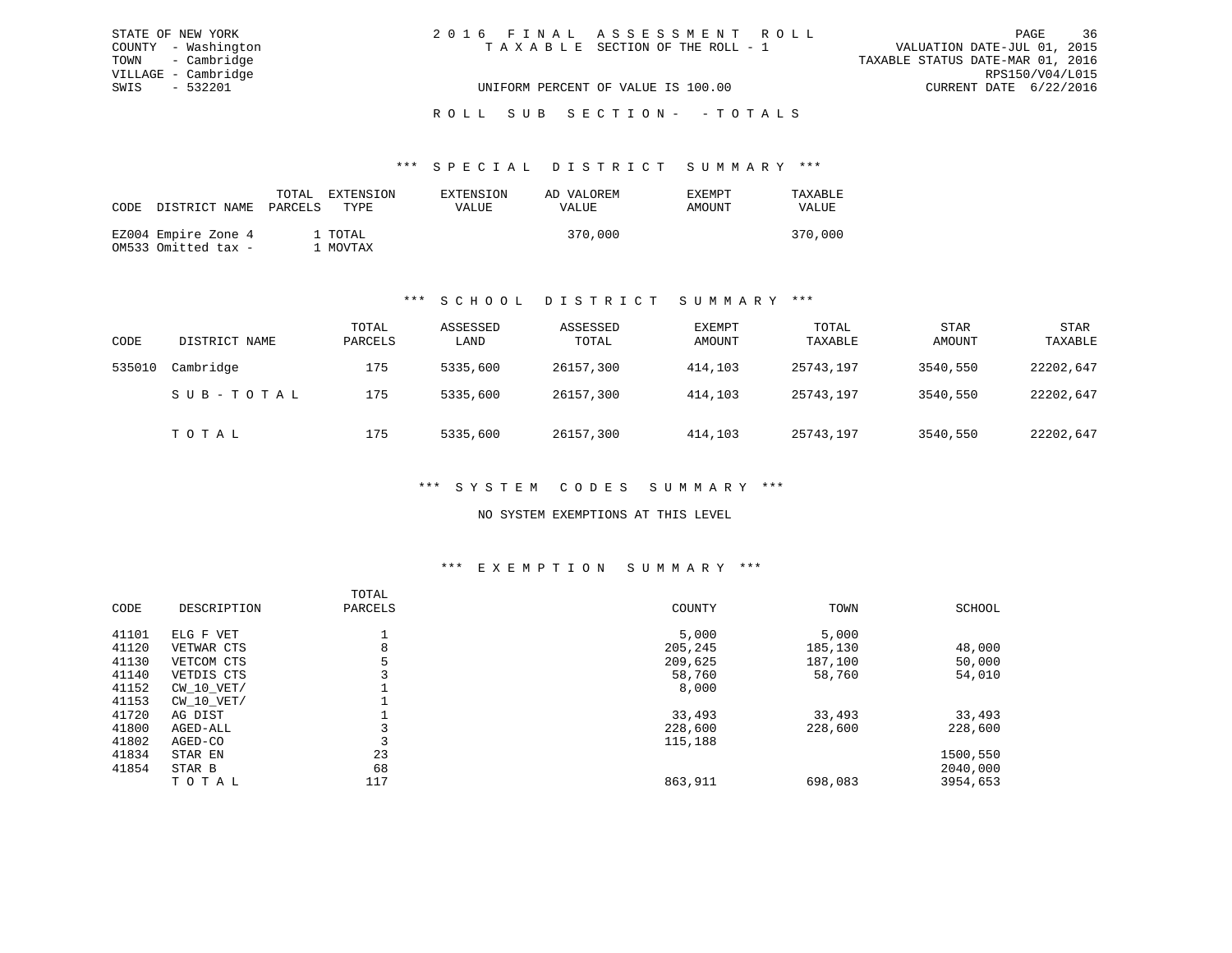| STATE OF NEW YORK   | 2016 FINAL ASSESSMENT ROLL         | 37<br>PAGE                       |
|---------------------|------------------------------------|----------------------------------|
| COUNTY - Washington | TAXABLE SECTION OF THE ROLL - 1    | VALUATION DATE-JUL 01, 2015      |
| TOWN - Cambridge    |                                    | TAXABLE STATUS DATE-MAR 01, 2016 |
| VILLAGE - Cambridge |                                    | RPS150/V04/L015                  |
| SWIS - 532201       | UNIFORM PERCENT OF VALUE IS 100.00 | CURRENT DATE 6/22/2016           |
|                     | ROLL SUB SECTION- - TOTALS         |                                  |

| ROLL       |                | TOTAL          |             |       |                  | TAXABLE | TAXABLE | STAR                   |
|------------|----------------|----------------|-------------|-------|------------------|---------|---------|------------------------|
| <b>SEC</b> | . ה הדר<br>ᆂᆂᆓ | PARCELS        | LAND        | TOTAL | <b>TUTATTO</b>   | TOWN    | ⊂∪⊓∪∪   | TAXABLE                |
|            |                | $\blacksquare$ | こつつし<br>600 | 300   | າ ⊏ າ ດ າ<br>389 |         | 197     | $\sim$ $\sim$<br>つつつのつ |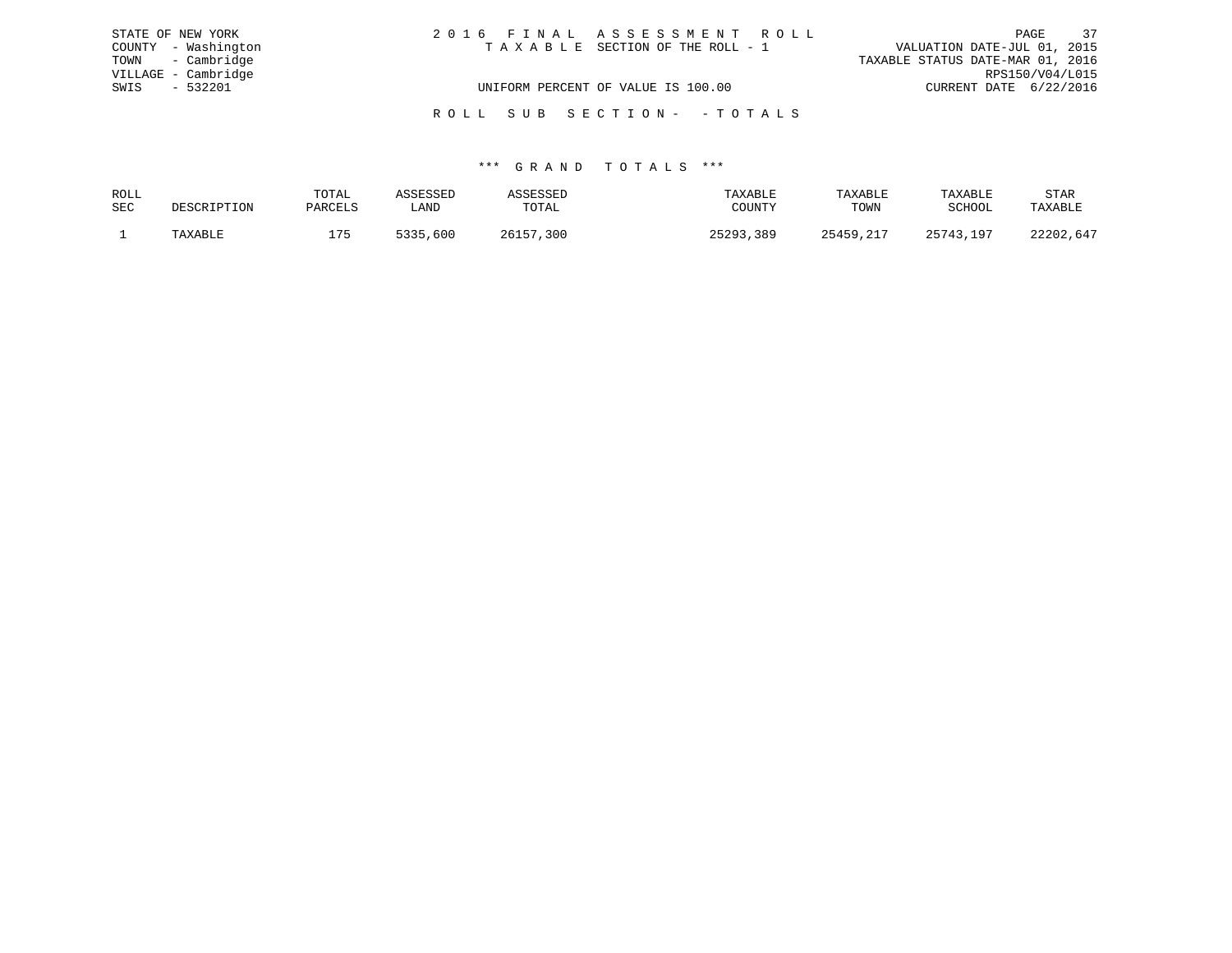| STATE OF NEW YORK   | 2016 FINAL ASSESSMENT ROLL         | 38<br>PAGE                       |
|---------------------|------------------------------------|----------------------------------|
| COUNTY - Washington | TAXABLE SECTION OF THE ROLL - 1    | VALUATION DATE-JUL 01, 2015      |
| TOWN - Cambridge    |                                    | TAXABLE STATUS DATE-MAR 01, 2016 |
| VILLAGE - Cambridge | UNIFORM PERCENT OF VALUE IS 100.00 | RPS150/V04/L015                  |
| SWIS<br>$-532201$   |                                    | CURRENT DATE 6/22/2016           |
|                     | ROLL SECTION TOTALS                |                                  |

| CODE DISTRICT NAME                         | TOTAL<br>PARCELS | EXTENSION<br>TYPE   | EXTENSION<br>VALUE | AD VALOREM<br>VALUE | <b>EXEMPT</b><br>AMOUNT | TAXABLE<br>VALUE |
|--------------------------------------------|------------------|---------------------|--------------------|---------------------|-------------------------|------------------|
| EZ004 Empire Zone 4<br>OM533 Omitted tax - |                  | 1 TOTAL<br>. MOVTAX |                    | 370,000             |                         | 370,000          |

## \*\*\* S C H O O L D I S T R I C T S U M M A R Y \*\*\*

| CODE   | DISTRICT NAME | TOTAL<br>PARCELS | ASSESSED<br>LAND | ASSESSED<br>TOTAL | EXEMPT<br>AMOUNT | TOTAL<br>TAXABLE | <b>STAR</b><br>AMOUNT | <b>STAR</b><br>TAXABLE |
|--------|---------------|------------------|------------------|-------------------|------------------|------------------|-----------------------|------------------------|
| 535010 | Cambridge     | 175              | 5335,600         | 26157,300         | 414,103          | 25743,197        | 3540,550              | 22202,647              |
|        | SUB-TOTAL     | 175              | 5335,600         | 26157,300         | 414,103          | 25743,197        | 3540,550              | 22202,647              |
|        | тотаь         | 175              | 5335,600         | 26157,300         | 414,103          | 25743,197        | 3540,550              | 22202,647              |

#### \*\*\* S Y S T E M C O D E S S U M M A R Y \*\*\*

### NO SYSTEM EXEMPTIONS AT THIS LEVEL

## \*\*\* E X E M P T I O N S U M M A R Y \*\*\*

|       |                | TOTAL   |         |         |          |
|-------|----------------|---------|---------|---------|----------|
| CODE  | DESCRIPTION    | PARCELS | COUNTY  | TOWN    | SCHOOL   |
| 41101 | ELG F VET      |         | 5,000   | 5,000   |          |
| 41120 | VETWAR CTS     | 8       | 205,245 | 185,130 | 48,000   |
| 41130 | VETCOM CTS     |         | 209,625 | 187,100 | 50,000   |
| 41140 | VETDIS CTS     |         | 58,760  | 58,760  | 54,010   |
| 41152 | $CW$ 10 $VET/$ |         | 8,000   |         |          |
| 41153 | $CW$ 10 $VET/$ |         |         |         |          |
| 41720 | AG DIST        |         | 33,493  | 33,493  | 33,493   |
| 41800 | AGED-ALL       |         | 228,600 | 228,600 | 228,600  |
| 41802 | AGED-CO        |         | 115,188 |         |          |
| 41834 | STAR EN        | 23      |         |         | 1500,550 |
| 41854 | STAR B         | 68      |         |         | 2040,000 |
|       | TOTAL          | 117     | 863,911 | 698,083 | 3954,653 |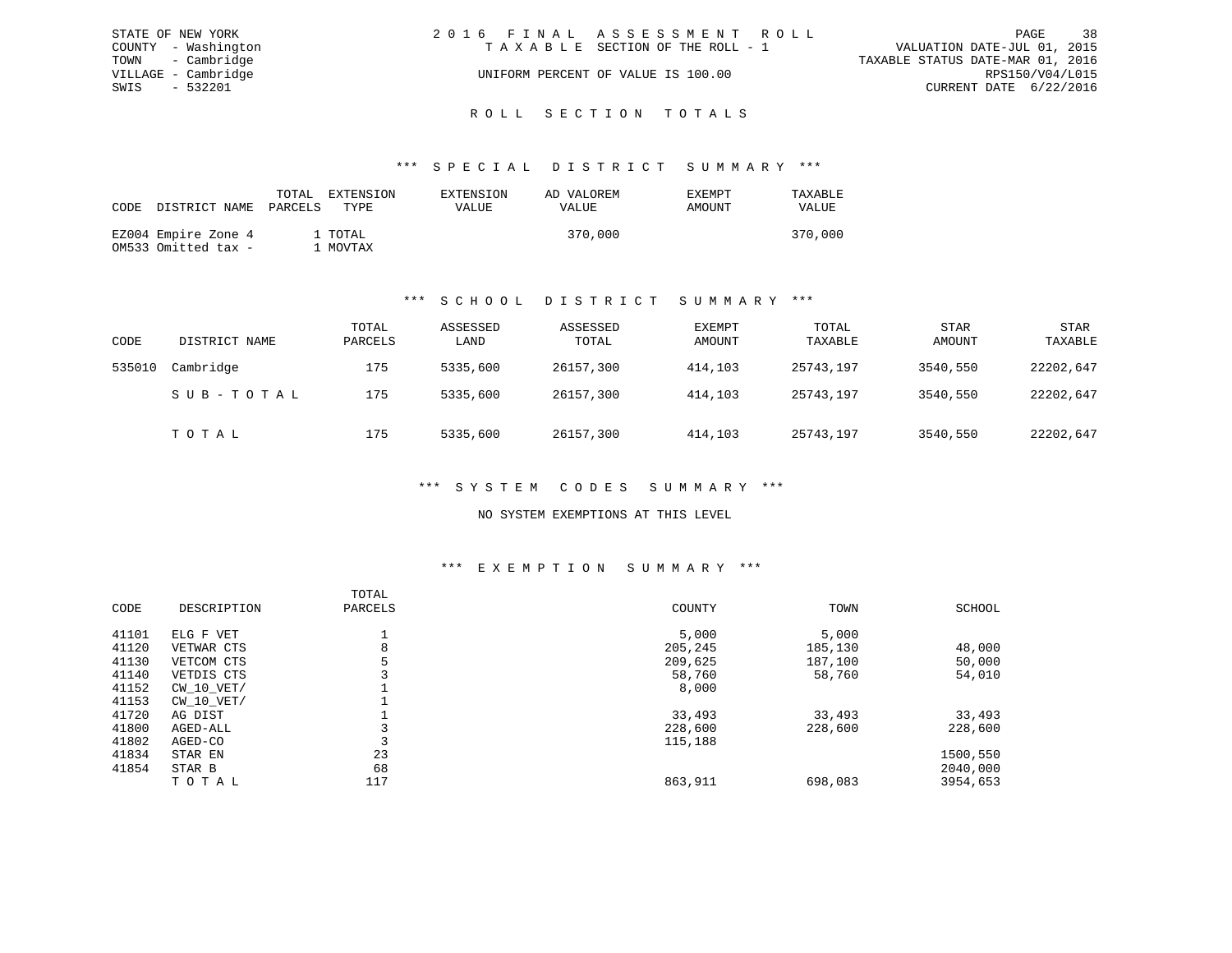|      | STATE OF NEW YORK   | 2016 FINAL ASSESSMENT ROLL         | 39<br>PAGE                       |
|------|---------------------|------------------------------------|----------------------------------|
|      | COUNTY - Washington | TAXABLE SECTION OF THE ROLL - 1    | VALUATION DATE-JUL 01, 2015      |
|      | TOWN - Cambridge    |                                    | TAXABLE STATUS DATE-MAR 01, 2016 |
|      | VILLAGE - Cambridge | UNIFORM PERCENT OF VALUE IS 100.00 | RPS150/V04/L015                  |
| SWIS | $-532201$           |                                    | CURRENT DATE 6/22/2016           |
|      |                     |                                    |                                  |
|      |                     | ROLL SECTION TOTALS                |                                  |

| ROLL | TOTAL   |             |             | 'A Y A RT.F. | TAXABLE | TAXABLE | STAR  |
|------|---------|-------------|-------------|--------------|---------|---------|-------|
| SEC  | PARCELS | ∟AND        | TOTAL       | ת INT"       | TOWN    | SCHOOL  |       |
|      | 17 E    | ר ר'<br>600 | 2615<br>300 | , 389<br>500 | 25459   | 1 Q T   | つつつのつ |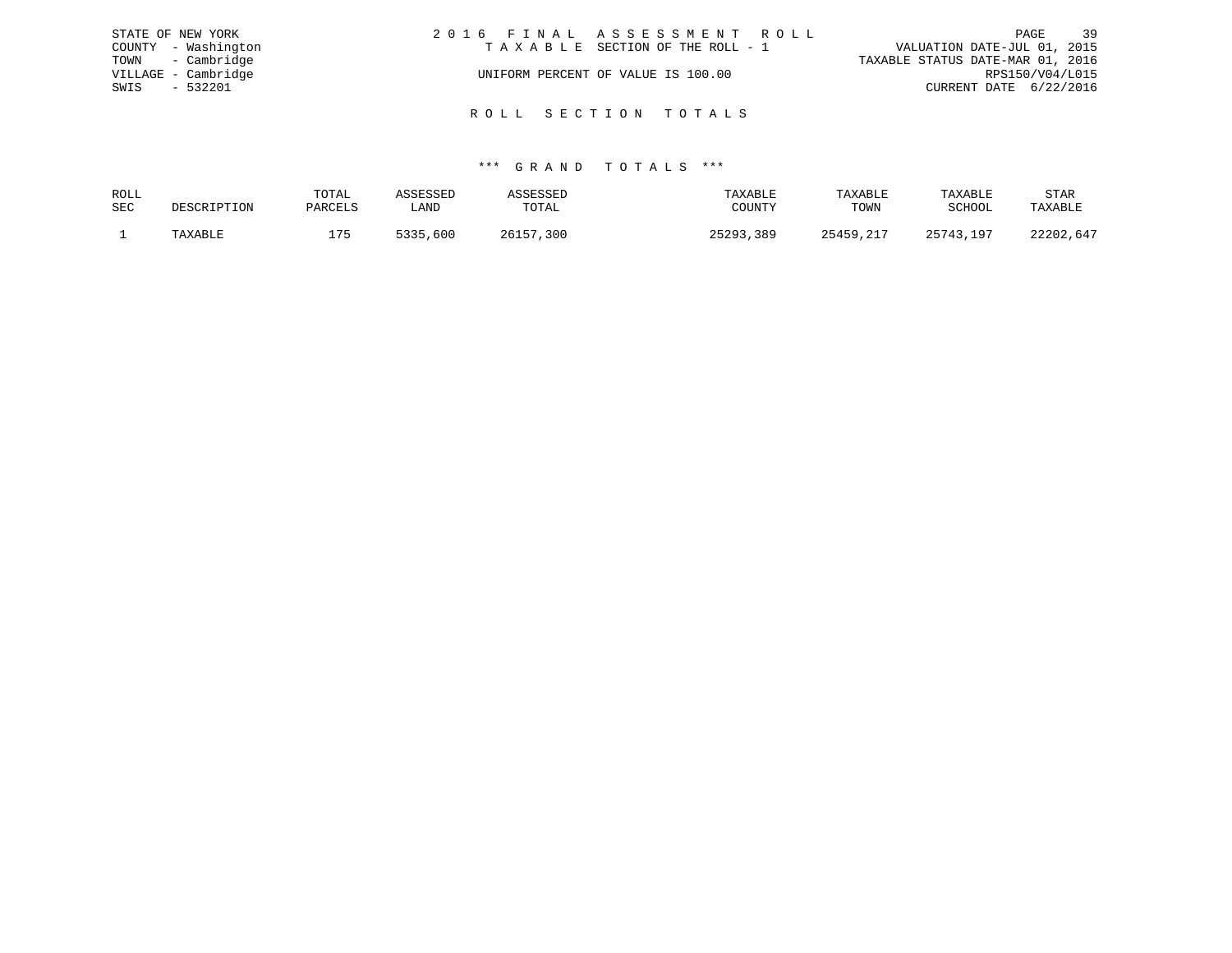SWIS - 532201

# STATE OF NEW YORK 2 0 1 6 F I N A L A S S E S S M E N T R O L L PAGE 40 COUNTY - Washington SPECIAL FRANCHISE SECTION OF THE ROLL - 5 VALUATION DATE-JUL 01, 2015 TOWN - Cambridge OWNERS NAME SEQUENCE TAXABLE STATUS DATE-MAR 01, 2016 VILLAGE - Cambridge **UNIFORM PERCENT OF VALUE** IS 100.00

| TAX MAP PARCEL NUMBER<br>CURRENT OWNERS NAME | EXEMPTION CODE-----------------COUNTY-------TOWN------SCHOOL<br>ASSESSMENT<br>PROPERTY LOCATION & CLASS<br>SCHOOL DISTRICT<br>LAND<br>TAX DESCRIPTION |              | TAXABLE VALUE |                      |                                                  |             |
|----------------------------------------------|-------------------------------------------------------------------------------------------------------------------------------------------------------|--------------|---------------|----------------------|--------------------------------------------------|-------------|
| CURRENT OWNERS ADDRESS                       | PARCEL SIZE/GRID COORD                                                                                                                                | TOTAL        |               | SPECIAL DISTRICTS    |                                                  | ACCOUNT NO. |
| ******************                           |                                                                                                                                                       |              |               |                      | :***************** 500.-20-1 ******************* |             |
| $500 - 20 - 1$                               | Special Franchise-Village                                                                                                                             |              |               |                      |                                                  | 821F300741  |
|                                              | 862 Water                                                                                                                                             |              | COUNTY        | TAXABLE VALUE        | 933,696                                          |             |
| Cambridge Water Works                        | 535010<br>Cambridge                                                                                                                                   | $\Omega$     | TOWN          | TAXABLE VALUE        | 933,696                                          |             |
| Attn: Aqua America Inc                       |                                                                                                                                                       | 933,696      | SCHOOL        | TAXABLE VALUE        | 933,696                                          |             |
| 60 Brooklyn Ave                              | FULL MARKET VALUE                                                                                                                                     | 933,696      |               |                      |                                                  |             |
| Marrick, NY 11566                            |                                                                                                                                                       |              |               |                      |                                                  |             |
|                                              |                                                                                                                                                       |              |               |                      |                                                  |             |
|                                              | Special Franchise-Village                                                                                                                             |              |               |                      |                                                  | 821F300743  |
| $500. -15 - 4$                               | 861 Elec & gas                                                                                                                                        |              | COUNTY        | TAXABLE VALUE        | 242,490                                          |             |
| National Grid                                | Cambridge<br>535010                                                                                                                                   | 0            | TOWN          | TAXABLE VALUE        | 242,490                                          |             |
| Real Estate Tax Dept                         |                                                                                                                                                       | 242,490      | SCHOOL        | TAXABLE VALUE        | 242,490                                          |             |
| 300 Erie Boulevard West                      | FULL MARKET VALUE                                                                                                                                     | 242,490      |               |                      |                                                  |             |
| Syracuse, NY 13202                           |                                                                                                                                                       |              |               |                      |                                                  |             |
| ******************************               |                                                                                                                                                       |              |               |                      |                                                  |             |
|                                              | Special Franchise                                                                                                                                     |              |               |                      |                                                  |             |
| $500. - 72 - 1$                              | 860 Spec fran.                                                                                                                                        |              | COUNTY        | TAXABLE VALUE        | 65,139                                           |             |
| Primelink                                    | Cambridge<br>535010                                                                                                                                   | $\mathbf 0$  | TOWN          | TAXABLE VALUE        | 65,139                                           |             |
| Champlain Tele                               |                                                                                                                                                       | 65,139       | SCHOOL        | TAXABLE VALUE        | 65,139                                           |             |
| PO Box 782                                   | FULL MARKET VALUE                                                                                                                                     | 65,139       |               |                      |                                                  |             |
| Champlain, NY 12919                          |                                                                                                                                                       |              |               |                      |                                                  |             |
|                                              | **************************                                                                                                                            |              |               |                      | ***************** 500.-53-1                      |             |
|                                              | Special Franchise Village                                                                                                                             |              |               |                      |                                                  | 821F300911  |
| $500. - 53 - 1$                              | 869 Television                                                                                                                                        |              | COUNTY        | TAXABLE VALUE        | 23,138                                           |             |
| Time Warner of Troy                          | Cambridge<br>535010                                                                                                                                   | $\Omega$     | TOWN          | TAXABLE VALUE        | 23,138                                           |             |
| Tax Department                               |                                                                                                                                                       | 23,138       | SCHOOL        | TAXABLE VALUE        | 23,138                                           |             |
| PO Box 7467                                  | FULL MARKET VALUE                                                                                                                                     | 23,138       |               |                      |                                                  |             |
| Charlotte, NC 28241-7467                     |                                                                                                                                                       |              |               |                      |                                                  |             |
| ********************                         |                                                                                                                                                       |              |               |                      | ****************** 500.-60-3                     |             |
|                                              | Special Franchise-Village                                                                                                                             |              |               |                      |                                                  | 821F300742  |
| $500 - 60 - 3$                               | 866 Telephone                                                                                                                                         |              |               | COUNTY TAXABLE VALUE | 45,870                                           |             |
| Verizon New York Inc                         | Cambridge<br>535010                                                                                                                                   | $\mathbf{0}$ | TOWN          | TAXABLE VALUE        | 45,870                                           |             |
| Property Tax Department                      |                                                                                                                                                       | 45,870       | SCHOOL        | TAXABLE VALUE        | 45,870                                           |             |
| PO Box 2749                                  | FULL MARKET VALUE                                                                                                                                     | 45,870       |               |                      |                                                  |             |
| Addison, TX 75001                            |                                                                                                                                                       |              |               |                      |                                                  |             |
| ***************                              |                                                                                                                                                       |              |               |                      |                                                  |             |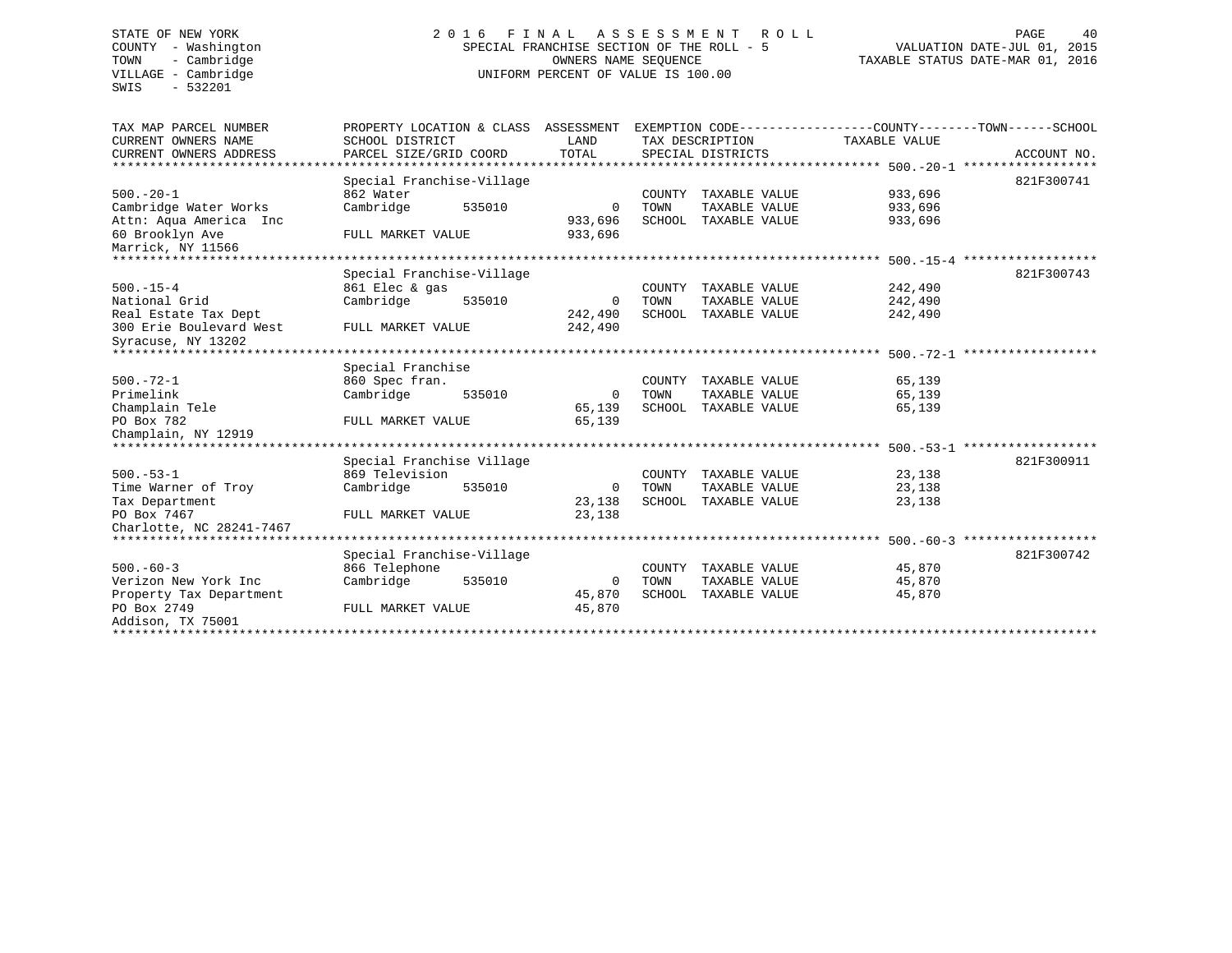| STATE OF NEW YORK   | 2016 FINAL ASSESSMENT ROLL                | 41<br>PAGE                       |
|---------------------|-------------------------------------------|----------------------------------|
| COUNTY - Washington | SPECIAL FRANCHISE SECTION OF THE ROLL - 5 | VALUATION DATE-JUL 01, 2015      |
| TOWN - Cambridge    |                                           | TAXABLE STATUS DATE-MAR 01, 2016 |
| VILLAGE - Cambridge |                                           | RPS150/V04/L015                  |
| SWIS - 532201       | UNIFORM PERCENT OF VALUE IS 100.00        | CURRENT DATE 6/22/2016           |
|                     | ROLL SUB SECTION- - TOTALS                |                                  |

|                                                                                                                 | 'NN      | эN | -- |  |
|-----------------------------------------------------------------------------------------------------------------|----------|----|----|--|
| the contract of the contract of the contract of the contract of the contract of the contract of the contract of | ᠇᠇᠇<br>◡ |    |    |  |

### NO SPECIAL DISTRICTS AT THIS LEVEL

## \*\*\* S C H O O L D I S T R I C T S U M M A R Y \*\*\*

| CODE   | DISTRICT NAME | TOTAL<br>PARCELS | ASSESSED<br>LAND | ASSESSED<br>TOTAL | EXEMPT<br>AMOUNT | TOTAL<br>TAXABLE | <b>STAR</b><br>AMOUNT | STAR<br>TAXABLE |
|--------|---------------|------------------|------------------|-------------------|------------------|------------------|-----------------------|-----------------|
| 535010 | Cambridge     |                  |                  | 1310,333          |                  | 1310,333         |                       | 1310,333        |
|        | SUB-TOTAL     | $\mathcal{D}$    |                  | 1310,333          |                  | 1310,333         |                       | 1310,333        |
|        | TOTAL         | 5                |                  | 1310,333          |                  | 1310,333         |                       | 1310,333        |

#### \*\*\* S Y S T E M C O D E S S U M M A R Y \*\*\*

### NO SYSTEM EXEMPTIONS AT THIS LEVEL

#### \*\*\* E X E M P T I O N S U M M A R Y \*\*\*

#### NO EXEMPTIONS AT THIS LEVEL

| ROLL       |                      | TOTAL   | .ccrccrr |                   | TAXABLE | TAXABLE                              | TAXABLE | STAR     |
|------------|----------------------|---------|----------|-------------------|---------|--------------------------------------|---------|----------|
| <b>SEC</b> | DESCRIPTION          | PARCELS | ∟AND     | TOTAL             | COUNTY  | TOWN                                 | SCHOOL  | TAXABLE  |
|            |                      |         |          |                   |         |                                      |         |          |
|            | FRANCHISE<br>SPECIAL |         |          | ຳ ລ 1 ດ<br>------ |         | 333<br><b>310</b><br>1 J 1 V 7 J J J | , 333   | 31 U 333 |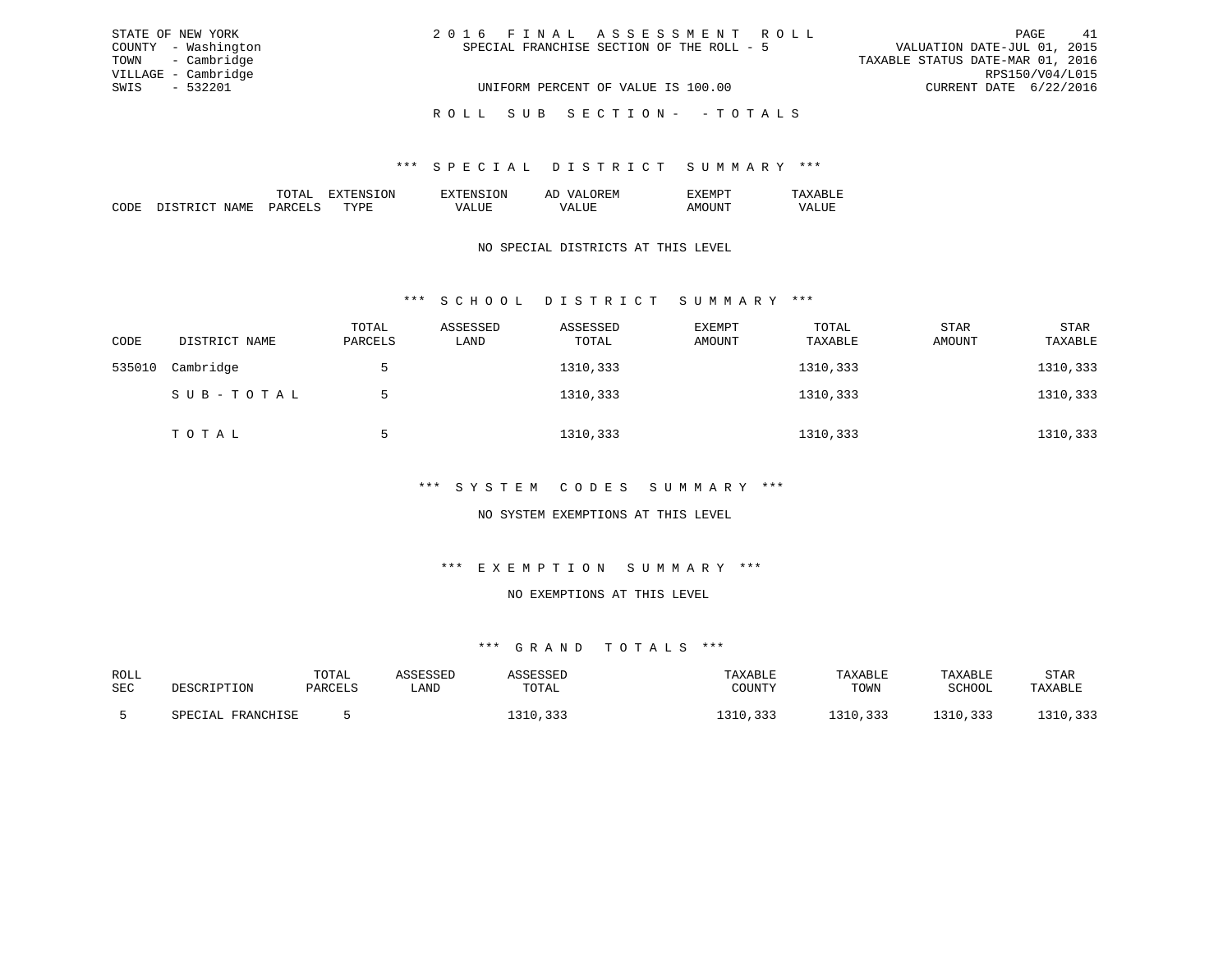| STATE OF NEW YORK   | 2016 FINAL ASSESSMENT ROLL                | 42<br>PAGE                       |
|---------------------|-------------------------------------------|----------------------------------|
| COUNTY - Washington | SPECIAL FRANCHISE SECTION OF THE ROLL - 5 | VALUATION DATE-JUL 01, 2015      |
| TOWN - Cambridge    |                                           | TAXABLE STATUS DATE-MAR 01, 2016 |
| VILLAGE - Cambridge | UNIFORM PERCENT OF VALUE IS 100.00        | RPS150/V04/L015                  |
| SWIS - 532201       |                                           | CURRENT DATE 6/22/2016           |
|                     |                                           |                                  |

R O L L S E C T I O N T O T A L S

|  | 'NN | ⊀∶IVI<br>. . |  |
|--|-----|--------------|--|
|  |     |              |  |

### NO SPECIAL DISTRICTS AT THIS LEVEL

## \*\*\* S C H O O L D I S T R I C T S U M M A R Y \*\*\*

| CODE   | DISTRICT NAME | TOTAL<br>PARCELS | ASSESSED<br>LAND | ASSESSED<br>TOTAL | EXEMPT<br>AMOUNT | TOTAL<br>TAXABLE | <b>STAR</b><br>AMOUNT | STAR<br>TAXABLE |
|--------|---------------|------------------|------------------|-------------------|------------------|------------------|-----------------------|-----------------|
| 535010 | Cambridge     |                  |                  | 1310,333          |                  | 1310,333         |                       | 1310,333        |
|        | SUB-TOTAL     | $\mathcal{D}$    |                  | 1310,333          |                  | 1310,333         |                       | 1310,333        |
|        | TOTAL         | 5                |                  | 1310,333          |                  | 1310,333         |                       | 1310,333        |

### \*\*\* S Y S T E M C O D E S S U M M A R Y \*\*\*

### NO SYSTEM EXEMPTIONS AT THIS LEVEL

## \*\*\* E X E M P T I O N S U M M A R Y \*\*\*

#### NO EXEMPTIONS AT THIS LEVEL

| ROLL       |                      | TOTAL   | .ccrccrr |                   | TAXABLE | TAXABLE                              | TAXABLE | STAR     |
|------------|----------------------|---------|----------|-------------------|---------|--------------------------------------|---------|----------|
| <b>SEC</b> | DESCRIPTION          | PARCELS | ∟AND     | TOTAL             | COUNTY  | TOWN                                 | SCHOOL  | TAXABLE  |
|            |                      |         |          |                   |         |                                      |         |          |
|            | FRANCHISE<br>SPECIAL |         |          | ຳ ລ 1 ດ<br>------ |         | 333<br><b>310</b><br>1 J 1 V 7 J J J | , 333   | 31 U 333 |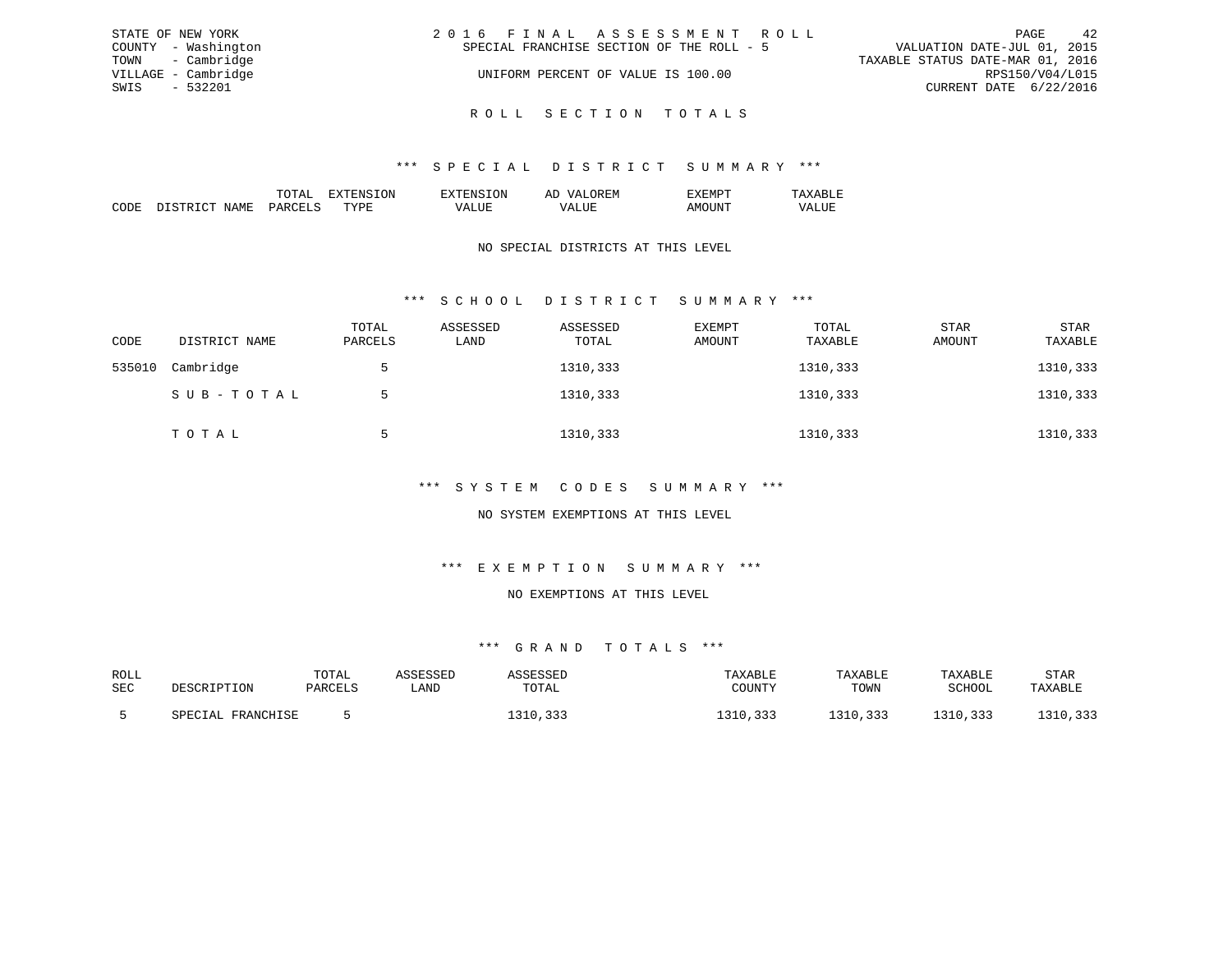SWIS - 532201

# STATE OF NEW YORK 2 0 1 6 F I N A L A S S E S S M E N T R O L L PAGE 43 COUNTY - Washington UTILITY & R.R. SECTION OF THE ROLL - 6 VALUATION DATE-JUL 01, 2015 TOWN - Cambridge OWNERS NAME SEQUENCE TAXABLE STATUS DATE-MAR 01, 2016 VILLAGE - Cambridge **UNIFORM PERCENT OF VALUE IS 100.00**

| TAX MAP PARCEL NUMBER      | PROPERTY LOCATION & CLASS ASSESSMENT |             |                 |                      | EXEMPTION CODE-----------------COUNTY-------TOWN------SCHOOL |             |
|----------------------------|--------------------------------------|-------------|-----------------|----------------------|--------------------------------------------------------------|-------------|
| CURRENT OWNERS NAME        | SCHOOL DISTRICT                      | LAND        | TAX DESCRIPTION |                      | <b>TAXABLE VALUE</b>                                         |             |
| CURRENT OWNERS ADDRESS     | PARCEL SIZE/GRID COORD               | TOTAL       |                 | SPECIAL DISTRICTS    |                                                              | ACCOUNT NO. |
| ********************       | *****************                    |             |                 |                      |                                                              |             |
|                            | Outside Plant                        |             |                 |                      |                                                              |             |
| 622.1-9999-206.300-1883    | 827 Water Dist                       |             | COUNTY          | TAXABLE VALUE        | 145,592                                                      |             |
| Cambridge Water Works      | Cambridge<br>535010                  | 0           | TOWN            | TAXABLE VALUE        | 145,592                                                      |             |
| Attn: Aqua America Inc     | App Factor 1.0000                    | 145,592     |                 | SCHOOL TAXABLE VALUE | 145,592                                                      |             |
| 60 Brooklyn Ave            | Water Mains                          |             |                 |                      |                                                              |             |
| Marrick, NY 11566          | FULL MARKET VALUE                    | 145,592     |                 |                      |                                                              |             |
| ************************** |                                      |             |                 |                      |                                                              |             |
|                            | 52 Coila Rd                          |             |                 |                      |                                                              | 821E200728  |
| $255.19 - 1 - 4$           | 872 Elec-Substation                  |             |                 | COUNTY TAXABLE VALUE | 278,103                                                      |             |
| National Grid              | Cambridge<br>535010                  | 17,500      | TOWN            | TAXABLE VALUE        | 278,103                                                      |             |
| Real Estate Tax Dept       | Cambridge Substation                 | 278,103     |                 | SCHOOL TAXABLE VALUE | 278,103                                                      |             |
| 300 Erie Boulevard West    | 201/273                              |             |                 |                      |                                                              |             |
| Syracuse, NY 13202         | FRNT<br>65.00 DPTH<br>60.00          |             |                 |                      |                                                              |             |
|                            | EAST-0787243 NRTH-1530757            |             |                 |                      |                                                              |             |
|                            | DEED BOOK 190<br>PG-412              |             |                 |                      |                                                              |             |
|                            | FULL MARKET VALUE                    | 278,103     |                 |                      |                                                              |             |
|                            |                                      |             |                 |                      |                                                              |             |
|                            | Elec Trans                           |             |                 |                      |                                                              | 821E200731  |
| 622.001-9999-132.350-1003  | 882 Elec Trans Imp                   |             |                 | COUNTY TAXABLE VALUE | 24,823                                                       |             |
| National Grid              | Cambridge<br>535010                  | 0           | TOWN            | TAXABLE VALUE        | 24,823                                                       |             |
| Real Estate Tax Dept       | App Factor 1.0000                    | 24,823      |                 | SCHOOL TAXABLE VALUE | 24,823                                                       |             |
| 300 Erie Boulevard West    | Middle Falls-Cambridge #2            |             |                 |                      |                                                              |             |
| Syracuse, NY 13202         | FULL MARKET VALUE                    | 24,823      |                 |                      |                                                              |             |
| *************************  |                                      |             |                 |                      |                                                              |             |
|                            | Elec Trans                           |             |                 |                      |                                                              | 821E200730  |
| 622.001-9999-132.350-1013  | 882 Elec Trans Imp                   |             |                 | COUNTY TAXABLE VALUE | 496                                                          |             |
| National Grid              | Cambridge<br>535010                  | $\mathbf 0$ | TOWN            | TAXABLE VALUE        | 496                                                          |             |
| Real Estate Tax Dept       | Cambridge-Hoosick #3                 | 496         |                 | SCHOOL TAXABLE VALUE | 496                                                          |             |
| 300 Erie Boulevard West    | App Factor 1.0000                    |             |                 |                      |                                                              |             |
| Syracuse, NY 13202         | Johnsonville-Clay Hill #1            |             |                 |                      |                                                              |             |
|                            | FULL MARKET VALUE                    | 496         |                 |                      |                                                              |             |
| ***********************    | **********************               |             |                 |                      |                                                              |             |
|                            | Outside Plant                        |             |                 |                      |                                                              | 821E200729  |
| 622.001-9999-132.350-1883  | 884 Elec Dist Out                    |             |                 | COUNTY TAXABLE VALUE | 54,637                                                       |             |
| National Grid              | Cambridge<br>535010                  | $\mathbf 0$ | TOWN            | TAXABLE VALUE        | 54,637                                                       |             |
| Real Estate Tax Dept       | App Factor 1.0000                    | 54,637      |                 | SCHOOL TAXABLE VALUE | 54,637                                                       |             |
| 300 Erie Boulevard West    | Poles Wires Cables                   |             |                 |                      |                                                              |             |
| Syracuse, NY 13202         | FULL MARKET VALUE                    | 54,637      |                 |                      |                                                              |             |
|                            |                                      |             |                 |                      |                                                              |             |
|                            | Outside Plant                        |             |                 |                      |                                                              | 821E200727  |
| 622.001-9999-631.900-1881  | 836 Telecom. eq.                     |             |                 | COUNTY TAXABLE VALUE | 4,822                                                        |             |
| Verizon New York INC       | Cambridge<br>535010                  | 0           | TOWN            | TAXABLE VALUE        | 4,822                                                        |             |
| Property Tax Department    | App Factor 1.0000                    | 4,822       |                 | SCHOOL TAXABLE VALUE | 4,822                                                        |             |
| PO Box 2749                | Poles Wires Cables                   |             |                 |                      |                                                              |             |
| Addison, TX 75001          | FULL MARKET VALUE                    | 4,822       |                 |                      |                                                              |             |
|                            |                                      |             |                 |                      |                                                              |             |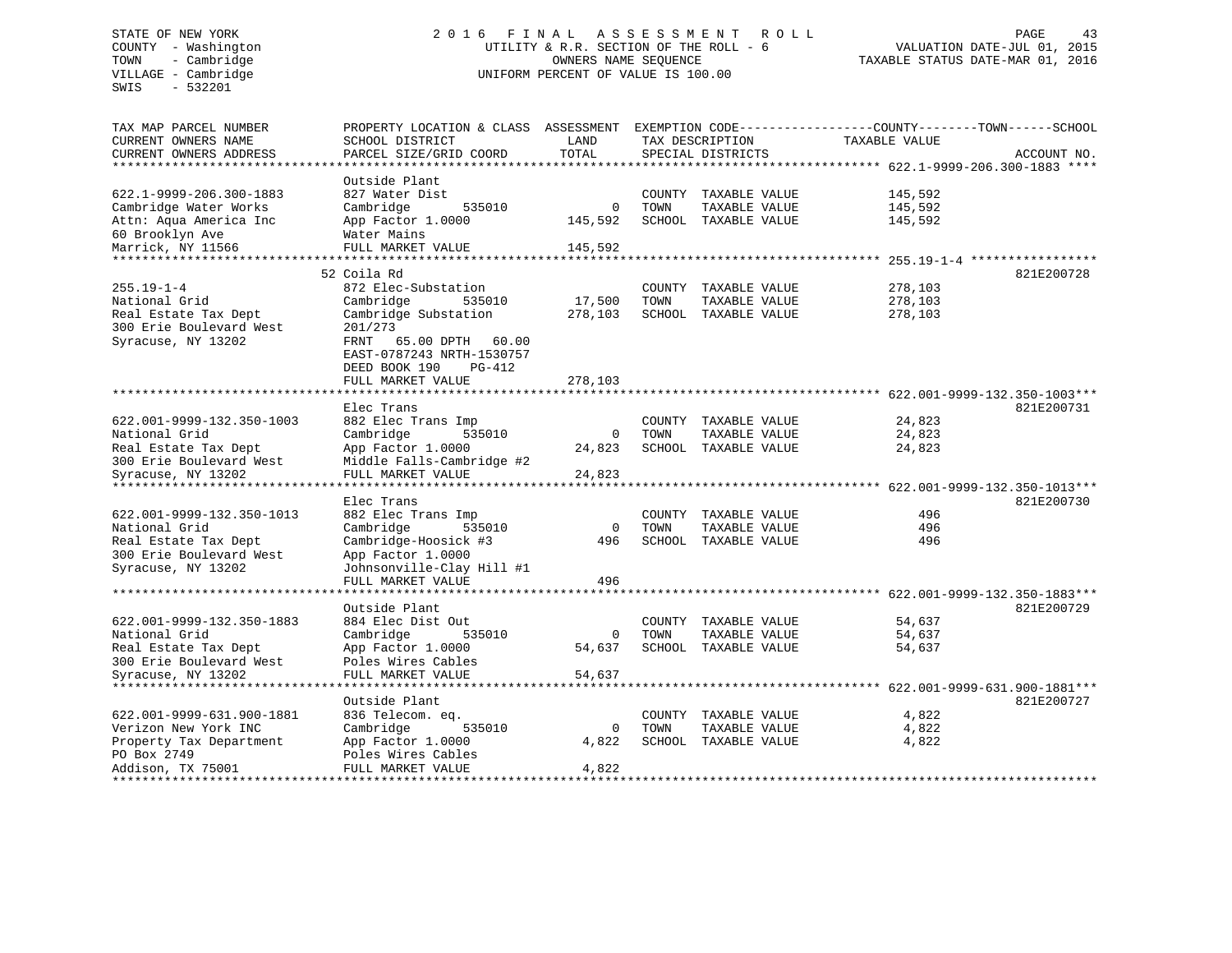| STATE OF NEW YORK   | 2016 FINAL ASSESSMENT ROLL             | 44<br>PAGE                       |
|---------------------|----------------------------------------|----------------------------------|
| COUNTY - Washington | UTILITY & R.R. SECTION OF THE ROLL - 6 | VALUATION DATE-JUL 01, 2015      |
| TOWN - Cambridge    |                                        | TAXABLE STATUS DATE-MAR 01, 2016 |
| VILLAGE - Cambridge |                                        | RPS150/V04/L015                  |
| SWIS - 532201       | UNIFORM PERCENT OF VALUE IS 100.00     | CURRENT DATE 6/22/2016           |
|                     | ROLL SUB SECTION- - TOTALS             |                                  |

|   |      | 'N | 51 |  |
|---|------|----|----|--|
| . | . пт | .  |    |  |

### NO SPECIAL DISTRICTS AT THIS LEVEL

## \*\*\* S C H O O L D I S T R I C T S U M M A R Y \*\*\*

| CODE   | DISTRICT NAME | TOTAL<br>PARCELS | ASSESSED<br>LAND | ASSESSED<br>TOTAL | EXEMPT<br>AMOUNT | TOTAL<br>TAXABLE | <b>STAR</b><br>AMOUNT | <b>STAR</b><br>TAXABLE |
|--------|---------------|------------------|------------------|-------------------|------------------|------------------|-----------------------|------------------------|
| 535010 | Cambridge     | 6                | 17,500           | 508,473           |                  | 508,473          |                       | 508,473                |
|        | SUB-TOTAL     | 6                | 17,500           | 508,473           |                  | 508,473          |                       | 508,473                |
|        | TOTAL         | 6                | 17,500           | 508,473           |                  | 508,473          |                       | 508,473                |

#### \*\*\* S Y S T E M C O D E S S U M M A R Y \*\*\*

### NO SYSTEM EXEMPTIONS AT THIS LEVEL

#### \*\*\* E X E M P T I O N S U M M A R Y \*\*\*

#### NO EXEMPTIONS AT THIS LEVEL

| ROLL |                  | TOTAL   | <i><b>\SSESSED</b></i> |         | TAXABLE | TAXABLE | TAXABLE | STAR    |
|------|------------------|---------|------------------------|---------|---------|---------|---------|---------|
| SEC  | DESCRIPTION      | PARCELS | LAND                   | TOTAL   | COUNTY  | TOWN    | SCHOOL  | TAXABLE |
|      |                  |         |                        |         |         |         |         |         |
|      | UTILITIES & N.C. |         | 500                    | 508,473 | 508,473 | 508,473 | 508,473 | 508,473 |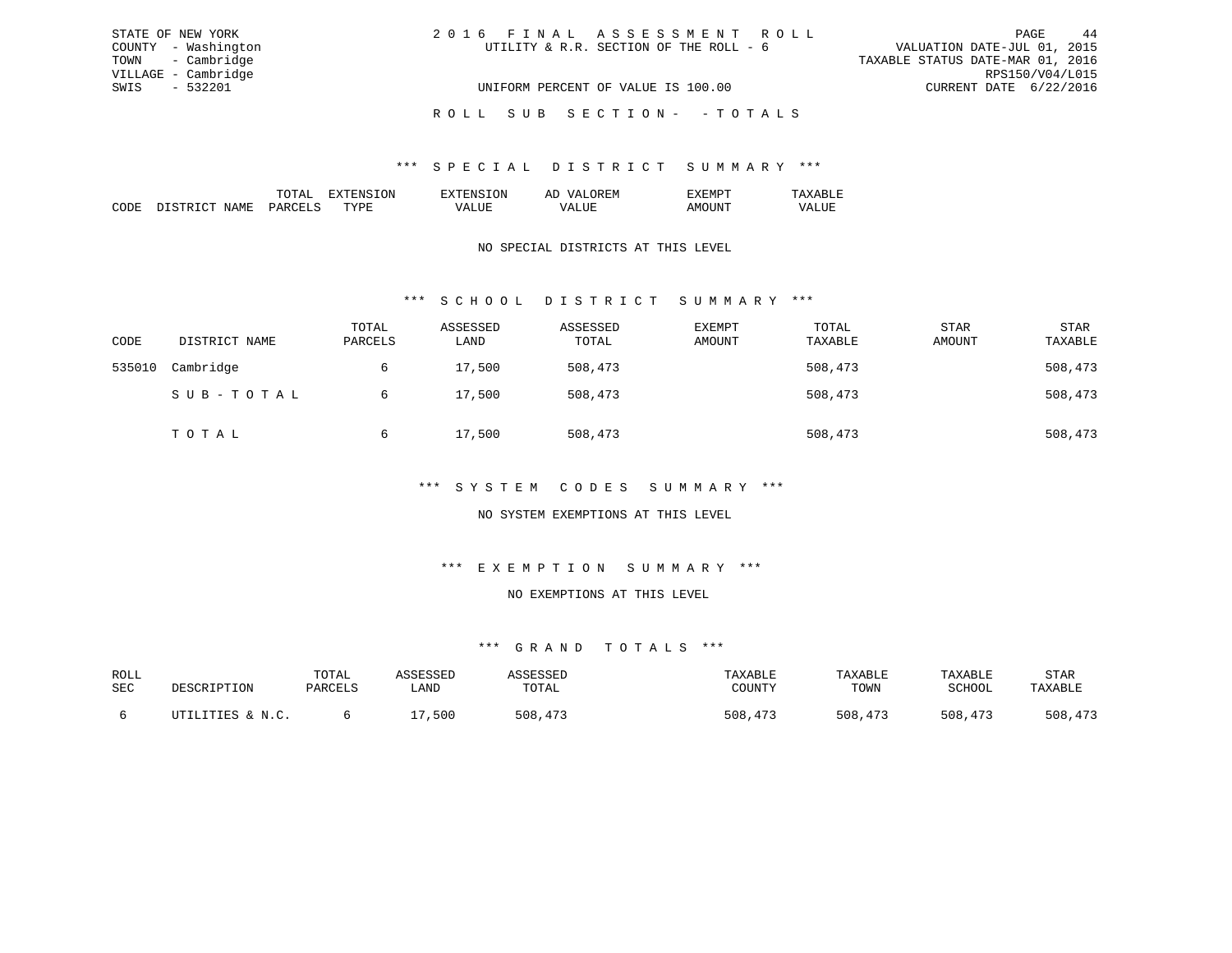| STATE OF NEW YORK   | 2016 FINAL ASSESSMENT ROLL             | 45<br>PAGE                       |
|---------------------|----------------------------------------|----------------------------------|
| COUNTY - Washington | UTILITY & R.R. SECTION OF THE ROLL - 6 | VALUATION DATE-JUL 01, 2015      |
| TOWN - Cambridge    |                                        | TAXABLE STATUS DATE-MAR 01, 2016 |
| VILLAGE - Cambridge | UNIFORM PERCENT OF VALUE IS 100.00     | RPS150/V04/L015                  |
| SWIS - 532201       |                                        | CURRENT DATE 6/22/2016           |
|                     |                                        |                                  |

R O L L S E C T I O N T O T A L S

### \*\*\* S P E C I A L D I S T R I C T S U M M A R Y \*\*\*

|                                                                                                                 | ж | ∷lVl |  |
|-----------------------------------------------------------------------------------------------------------------|---|------|--|
|                                                                                                                 |   |      |  |
| the contract of the contract of the contract of the contract of the contract of the contract of the contract of |   |      |  |

### NO SPECIAL DISTRICTS AT THIS LEVEL

## \*\*\* S C H O O L D I S T R I C T S U M M A R Y \*\*\*

| CODE   | DISTRICT NAME | TOTAL<br>PARCELS | ASSESSED<br>LAND | ASSESSED<br>TOTAL | <b>EXEMPT</b><br>AMOUNT | TOTAL<br>TAXABLE | STAR<br>AMOUNT | STAR<br>TAXABLE |
|--------|---------------|------------------|------------------|-------------------|-------------------------|------------------|----------------|-----------------|
| 535010 | Cambridge     | 6                | 17,500           | 508,473           |                         | 508,473          |                | 508,473         |
|        | SUB-TOTAL     | 6                | 17,500           | 508,473           |                         | 508,473          |                | 508,473         |
|        | TOTAL         | 6                | 17,500           | 508,473           |                         | 508,473          |                | 508,473         |

### \*\*\* S Y S T E M C O D E S S U M M A R Y \*\*\*

### NO SYSTEM EXEMPTIONS AT THIS LEVEL

## \*\*\* E X E M P T I O N S U M M A R Y \*\*\*

#### NO EXEMPTIONS AT THIS LEVEL

| ROLL |                  | TOTAL   | <b>ACCECCEP</b> |         | TAXABLE      | TAXABLE | TAXABLE | STAR    |
|------|------------------|---------|-----------------|---------|--------------|---------|---------|---------|
| SEC  | DESCRIPTION      | PARCELS | ∟AND            | TOTAL   | COUNTY       | TOWN    | SCHOOL  | TAXABLE |
|      |                  |         |                 |         |              |         |         |         |
|      | UTILITIES & N.C. |         | ,500            | 508,473 | 508<br>, 473 | 508,473 | 508,473 | 508,473 |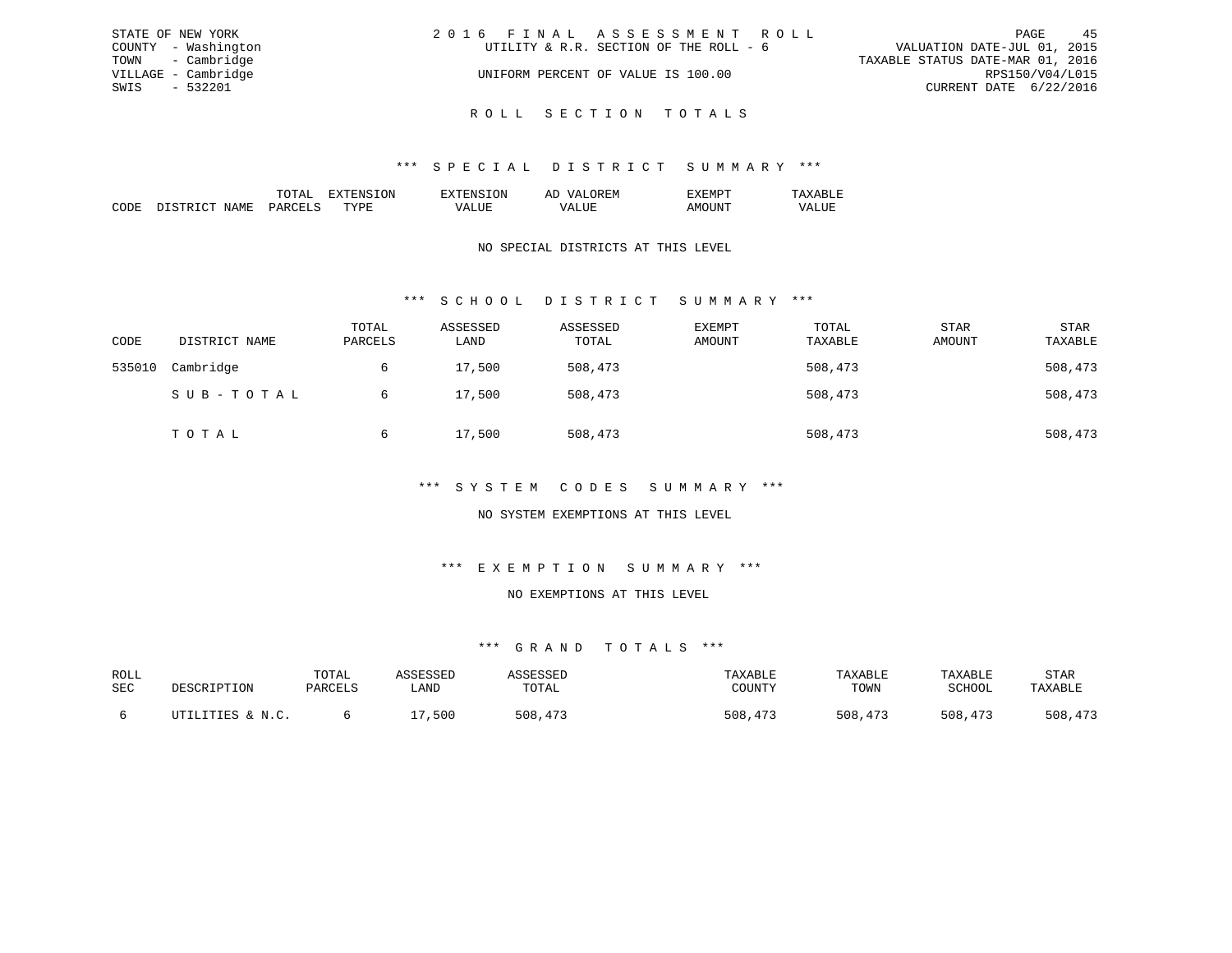|                     |                                                                                                                                                                                                                                                                             |                                                                                                                                  | PAGE<br>46                                                                            |                                                                                                                                                                                                                                               |                                                                                                                                                                                           |                                                                                                                                                                                                            |
|---------------------|-----------------------------------------------------------------------------------------------------------------------------------------------------------------------------------------------------------------------------------------------------------------------------|----------------------------------------------------------------------------------------------------------------------------------|---------------------------------------------------------------------------------------|-----------------------------------------------------------------------------------------------------------------------------------------------------------------------------------------------------------------------------------------------|-------------------------------------------------------------------------------------------------------------------------------------------------------------------------------------------|------------------------------------------------------------------------------------------------------------------------------------------------------------------------------------------------------------|
|                     |                                                                                                                                                                                                                                                                             |                                                                                                                                  |                                                                                       |                                                                                                                                                                                                                                               |                                                                                                                                                                                           |                                                                                                                                                                                                            |
|                     |                                                                                                                                                                                                                                                                             |                                                                                                                                  |                                                                                       |                                                                                                                                                                                                                                               |                                                                                                                                                                                           |                                                                                                                                                                                                            |
|                     |                                                                                                                                                                                                                                                                             |                                                                                                                                  |                                                                                       |                                                                                                                                                                                                                                               |                                                                                                                                                                                           | ACCOUNT NO.                                                                                                                                                                                                |
|                     |                                                                                                                                                                                                                                                                             |                                                                                                                                  |                                                                                       |                                                                                                                                                                                                                                               |                                                                                                                                                                                           |                                                                                                                                                                                                            |
|                     |                                                                                                                                                                                                                                                                             |                                                                                                                                  |                                                                                       |                                                                                                                                                                                                                                               |                                                                                                                                                                                           | 821A100134                                                                                                                                                                                                 |
|                     |                                                                                                                                                                                                                                                                             |                                                                                                                                  |                                                                                       |                                                                                                                                                                                                                                               |                                                                                                                                                                                           |                                                                                                                                                                                                            |
|                     |                                                                                                                                                                                                                                                                             |                                                                                                                                  |                                                                                       |                                                                                                                                                                                                                                               |                                                                                                                                                                                           |                                                                                                                                                                                                            |
|                     |                                                                                                                                                                                                                                                                             |                                                                                                                                  |                                                                                       |                                                                                                                                                                                                                                               |                                                                                                                                                                                           |                                                                                                                                                                                                            |
|                     |                                                                                                                                                                                                                                                                             |                                                                                                                                  |                                                                                       |                                                                                                                                                                                                                                               |                                                                                                                                                                                           |                                                                                                                                                                                                            |
|                     |                                                                                                                                                                                                                                                                             |                                                                                                                                  |                                                                                       |                                                                                                                                                                                                                                               |                                                                                                                                                                                           |                                                                                                                                                                                                            |
|                     |                                                                                                                                                                                                                                                                             |                                                                                                                                  |                                                                                       |                                                                                                                                                                                                                                               |                                                                                                                                                                                           |                                                                                                                                                                                                            |
|                     |                                                                                                                                                                                                                                                                             |                                                                                                                                  |                                                                                       |                                                                                                                                                                                                                                               |                                                                                                                                                                                           |                                                                                                                                                                                                            |
|                     |                                                                                                                                                                                                                                                                             |                                                                                                                                  |                                                                                       |                                                                                                                                                                                                                                               |                                                                                                                                                                                           |                                                                                                                                                                                                            |
|                     |                                                                                                                                                                                                                                                                             |                                                                                                                                  |                                                                                       |                                                                                                                                                                                                                                               |                                                                                                                                                                                           | 8279900769                                                                                                                                                                                                 |
|                     |                                                                                                                                                                                                                                                                             |                                                                                                                                  |                                                                                       |                                                                                                                                                                                                                                               |                                                                                                                                                                                           |                                                                                                                                                                                                            |
|                     |                                                                                                                                                                                                                                                                             |                                                                                                                                  |                                                                                       |                                                                                                                                                                                                                                               |                                                                                                                                                                                           |                                                                                                                                                                                                            |
|                     |                                                                                                                                                                                                                                                                             |                                                                                                                                  |                                                                                       |                                                                                                                                                                                                                                               |                                                                                                                                                                                           |                                                                                                                                                                                                            |
|                     |                                                                                                                                                                                                                                                                             |                                                                                                                                  |                                                                                       |                                                                                                                                                                                                                                               |                                                                                                                                                                                           |                                                                                                                                                                                                            |
|                     |                                                                                                                                                                                                                                                                             |                                                                                                                                  |                                                                                       |                                                                                                                                                                                                                                               |                                                                                                                                                                                           |                                                                                                                                                                                                            |
|                     |                                                                                                                                                                                                                                                                             |                                                                                                                                  |                                                                                       |                                                                                                                                                                                                                                               |                                                                                                                                                                                           |                                                                                                                                                                                                            |
| Greenwich, NY 12834 | SCHOOL DISTRICT<br>2 South Union St<br>620 Religious<br>EAST-0789698 NRTH-1530034<br>DEED BOOK 788<br>PG-302<br>FULL MARKET VALUE<br>North Union St<br>695 Cemetery<br>Cambridge<br>ACRES 38.20<br>EAST-0791074 NRTH-1533453<br>DEED BOOK 54<br>PG-134<br>FULL MARKET VALUE | 2016 FINAL<br>LAND<br>Cambridge 535010 32,000<br>Church <b>Church</b><br>FRNT 130.00 DPTH 179.00<br>440,700<br>535010<br>228,000 | 440,700<br>TOWN<br>SCHOOL<br>TN CEM<br>COUNTY<br>228,000<br>228,000<br>TOWN<br>SCHOOL | WHOLLY EXEMPT SECTION OF THE ROLL - 8<br>OWNERS NAME SEQUENCE<br>UNIFORM PERCENT OF VALUE IS 100.00<br>NON-PR REL 25110<br>COUNTY TAXABLE VALUE<br>TAXABLE VALUE<br>TAXABLE VALUE<br>13510<br>TAXABLE VALUE<br>TAXABLE VALUE<br>TAXABLE VALUE | ASSESSMENT ROLL<br>TAX DESCRIPTION TAXABLE VALUE<br>CURRENT OWNERS ADDRESS PARCEL SIZE/GRID COORD TOTAL SPECIAL DISTRICTS<br>440,700<br>0<br>$\Omega$<br>228,000<br>$\mathbf 0$<br>$\cap$ | VALUATION DATE-JUL 01, 2015<br>TAXABLE STATUS DATE-MAR 01, 2016<br>PROPERTY LOCATION & CLASS ASSESSMENT EXEMPTION CODE-----------------COUNTY-------TOWN------SCHOOL<br>440,700 440,700<br>228,000 228,000 |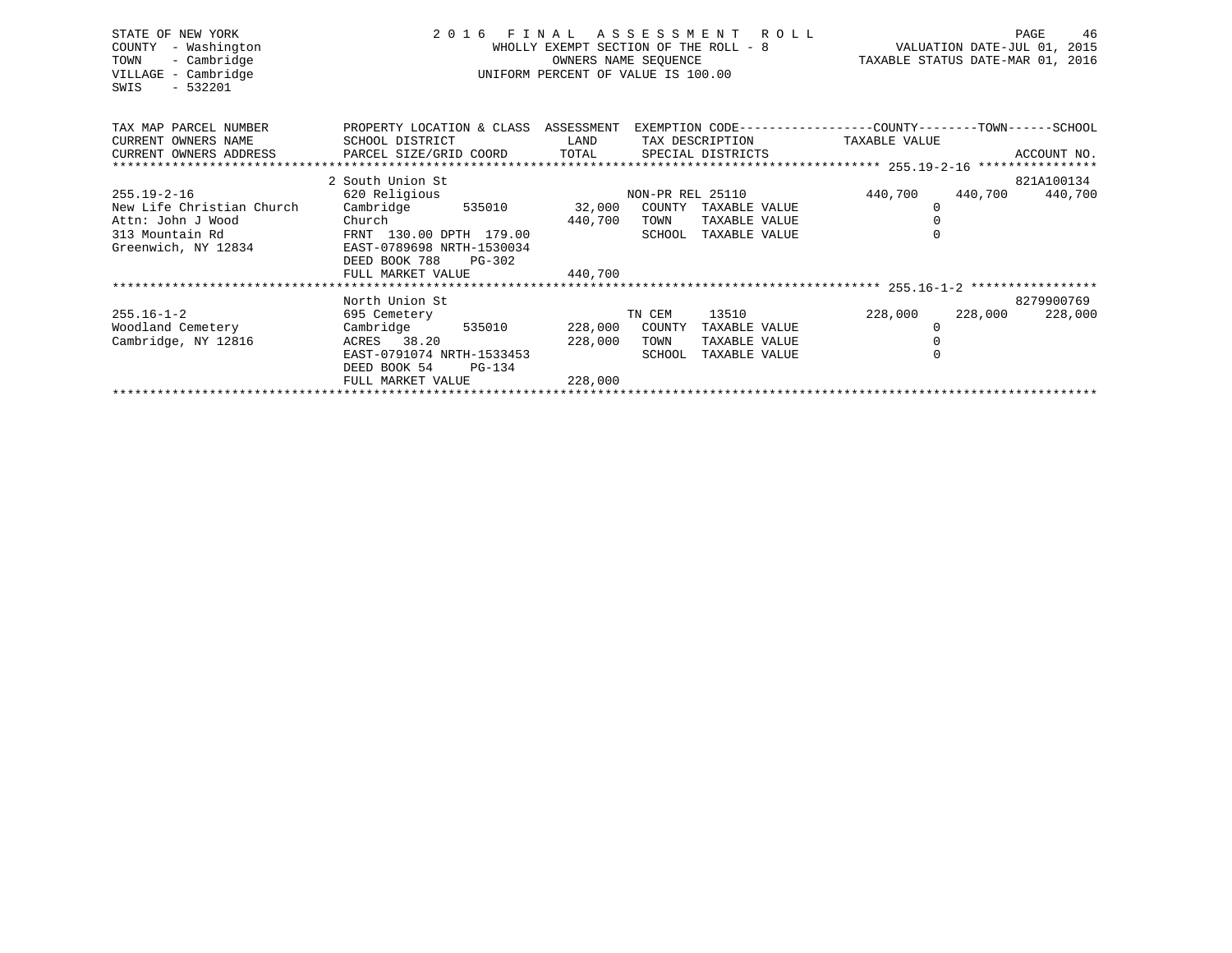| STATE OF NEW YORK   | 2016 FINAL ASSESSMENT ROLL            | 47<br>PAGE                       |
|---------------------|---------------------------------------|----------------------------------|
| COUNTY - Washington | WHOLLY EXEMPT SECTION OF THE ROLL - 8 | VALUATION DATE-JUL 01, 2015      |
| TOWN - Cambridge    |                                       | TAXABLE STATUS DATE-MAR 01, 2016 |
| VILLAGE - Cambridge |                                       | RPS150/V04/L015                  |
| SWIS<br>- 532201    | UNIFORM PERCENT OF VALUE IS 100.00    | CURRENT DATE 6/22/2016           |
|                     | ROLL SUB SECTION- -TOTALS             |                                  |

|                   |     | N | . .<br>9. IV<br>-- | . IVI    |  |
|-------------------|-----|---|--------------------|----------|--|
| <b>BUT</b><br>. M | maz |   |                    | n.<br>wu |  |

#### NO SPECIAL DISTRICTS AT THIS LEVEL

## \*\*\* S C H O O L D I S T R I C T S U M M A R Y \*\*\*

| CODE   | DISTRICT NAME | TOTAL<br>PARCELS | ASSESSED<br>LAND | ASSESSED<br>TOTAL | EXEMPT<br>AMOUNT | TOTAL<br>TAXABLE | STAR<br>AMOUNT | <b>STAR</b><br>TAXABLE |
|--------|---------------|------------------|------------------|-------------------|------------------|------------------|----------------|------------------------|
| 535010 | Cambridge     | 2                | 260,000          | 668,700           | 668,700          |                  |                |                        |
|        | SUB-TOTAL     | 2                | 260,000          | 668,700           | 668,700          |                  |                |                        |
|        | TOTAL         | $\overline{a}$   | 260,000          | 668,700           | 668,700          |                  |                |                        |

#### \*\*\* S Y S T E M C O D E S S U M M A R Y \*\*\*

### NO SYSTEM EXEMPTIONS AT THIS LEVEL

## \*\*\* E X E M P T I O N S U M M A R Y \*\*\*

| CODE  | DESCRIPTION | TOTAL<br>PARCELS | COUNTY  | TOWN    | SCHOOL  |
|-------|-------------|------------------|---------|---------|---------|
| 13510 | TN CEM      |                  | 228,000 | 228,000 | 228,000 |
| 25110 | NON-PR REL  |                  | 440,700 | 440,700 | 440,700 |
|       | TOTAL       |                  | 668,700 | 668,700 | 668,700 |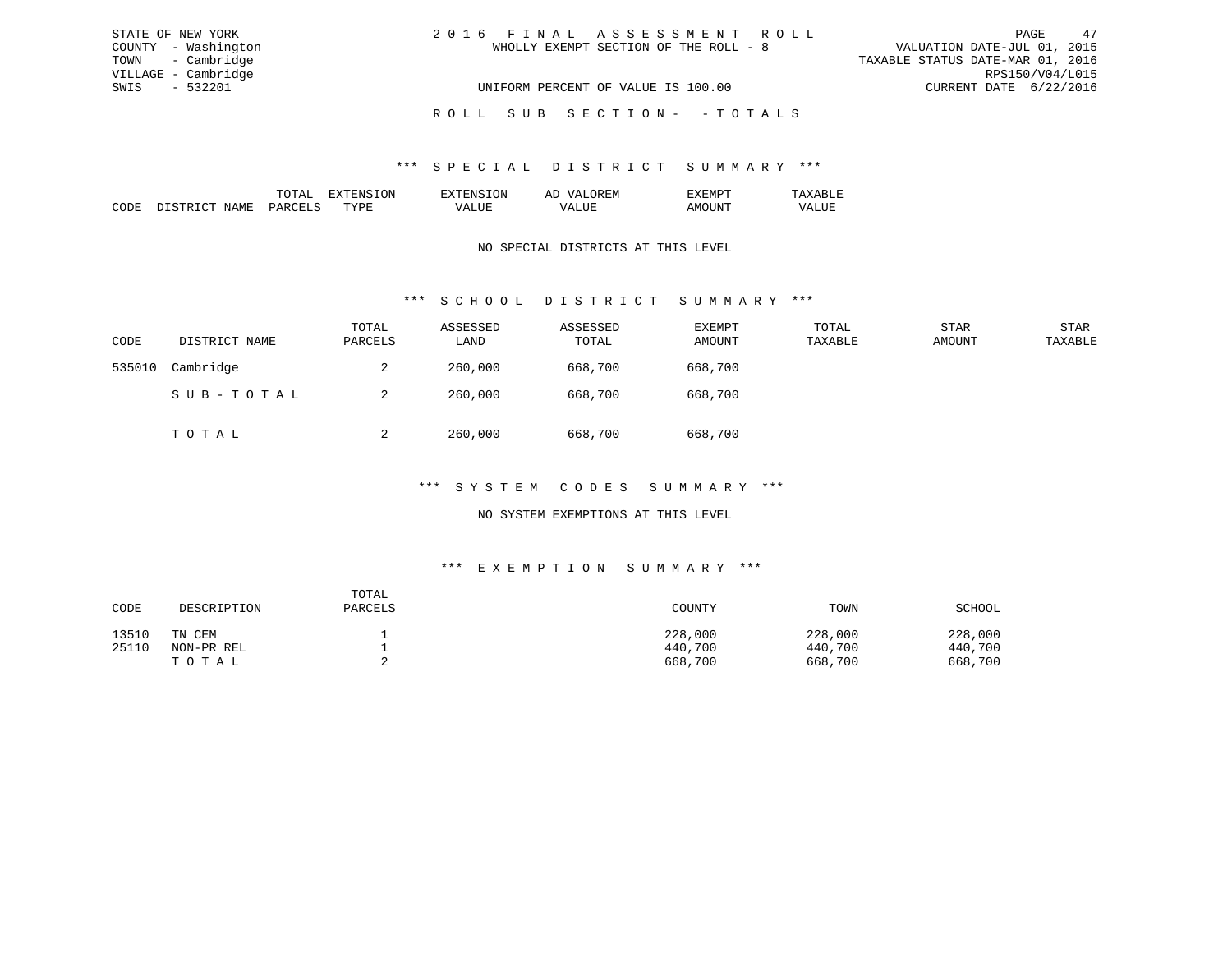| STATE OF NEW YORK   |  | 2016 FINAL ASSESSMENT ROLL            |                                  | PAGE            | 48 |
|---------------------|--|---------------------------------------|----------------------------------|-----------------|----|
| COUNTY - Washington |  | WHOLLY EXEMPT SECTION OF THE ROLL - 8 | VALUATION DATE-JUL 01, 2015      |                 |    |
| TOWN - Cambridge    |  |                                       | TAXABLE STATUS DATE-MAR 01, 2016 |                 |    |
| VILLAGE - Cambridge |  |                                       |                                  | RPS150/V04/L015 |    |
| $-532201$<br>SWIS   |  | UNIFORM PERCENT OF VALUE IS 100.00    | CURRENT DATE 6/22/2016           |                 |    |
|                     |  | ROLL SUB SECTION- - TOTALS            |                                  |                 |    |

| ROLL |        | TOTAL |             | .          | <b>AXABLF</b> | "ABL. |        | STAR    |
|------|--------|-------|-------------|------------|---------------|-------|--------|---------|
| SEC  |        |       | úAND        | TOTAL      | CCTNTM        | TOWN  | SCHOOL | 'AXABLE |
|      |        |       |             |            |               |       |        |         |
|      | FYFMDT |       | 260<br>.000 | 700<br>568 |               |       |        |         |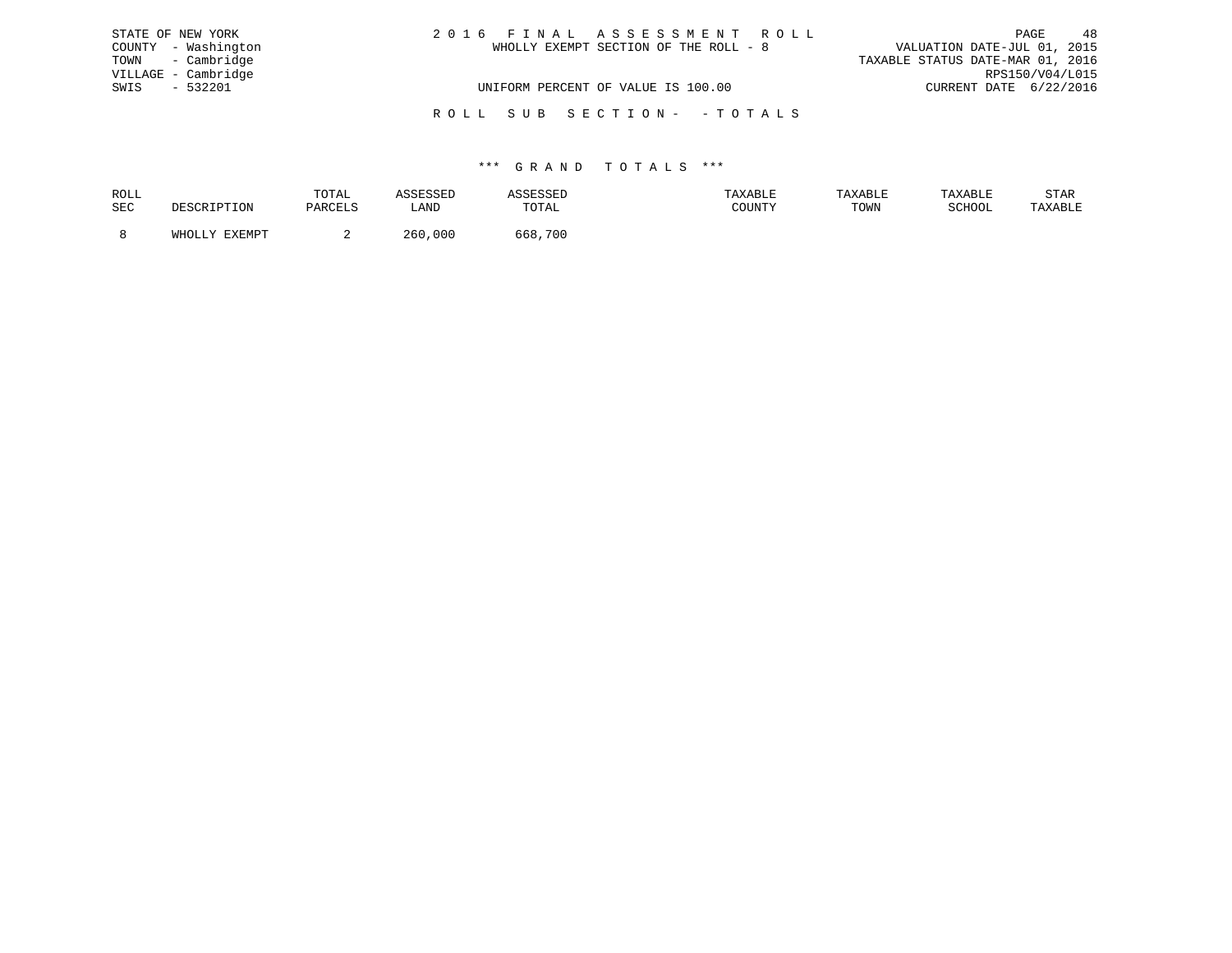| STATE OF NEW YORK   | 2016 FINAL ASSESSMENT ROLL            | 49<br>PAGE                       |
|---------------------|---------------------------------------|----------------------------------|
| COUNTY - Washington | WHOLLY EXEMPT SECTION OF THE ROLL - 8 | VALUATION DATE-JUL 01, 2015      |
| TOWN - Cambridge    |                                       | TAXABLE STATUS DATE-MAR 01, 2016 |
| VILLAGE - Cambridge | UNIFORM PERCENT OF VALUE IS 100.00    | RPS150/V04/L015                  |
| $-532201$<br>SWIS   |                                       | CURRENT DATE 6/22/2016           |
|                     |                                       |                                  |

R O L L S E C T I O N T O T A L S

|                 |       | ON | 51 |  |
|-----------------|-------|----|----|--|
| יחי<br>л п<br>w | ג דרי | ш  |    |  |

### NO SPECIAL DISTRICTS AT THIS LEVEL

## \*\*\* S C H O O L D I S T R I C T S U M M A R Y \*\*\*

| CODE   | DISTRICT NAME | TOTAL<br>PARCELS | ASSESSED<br>LAND | ASSESSED<br>TOTAL | EXEMPT<br>AMOUNT | TOTAL<br>TAXABLE | STAR<br>AMOUNT | <b>STAR</b><br>TAXABLE |
|--------|---------------|------------------|------------------|-------------------|------------------|------------------|----------------|------------------------|
| 535010 | Cambridge     | 2                | 260,000          | 668,700           | 668,700          |                  |                |                        |
|        | SUB-TOTAL     | 2                | 260,000          | 668,700           | 668,700          |                  |                |                        |
|        | TOTAL         | $\overline{a}$   | 260,000          | 668,700           | 668,700          |                  |                |                        |

#### \*\*\* S Y S T E M C O D E S S U M M A R Y \*\*\*

### NO SYSTEM EXEMPTIONS AT THIS LEVEL

## \*\*\* E X E M P T I O N S U M M A R Y \*\*\*

| CODE  | DESCRIPTION | TOTAL<br>PARCELS | COUNTY  | TOWN    | SCHOOL  |
|-------|-------------|------------------|---------|---------|---------|
| 13510 | TN CEM      |                  | 228,000 | 228,000 | 228,000 |
| 25110 | NON-PR REL  |                  | 440,700 | 440,700 | 440,700 |
|       | TOTAL       |                  | 668,700 | 668,700 | 668,700 |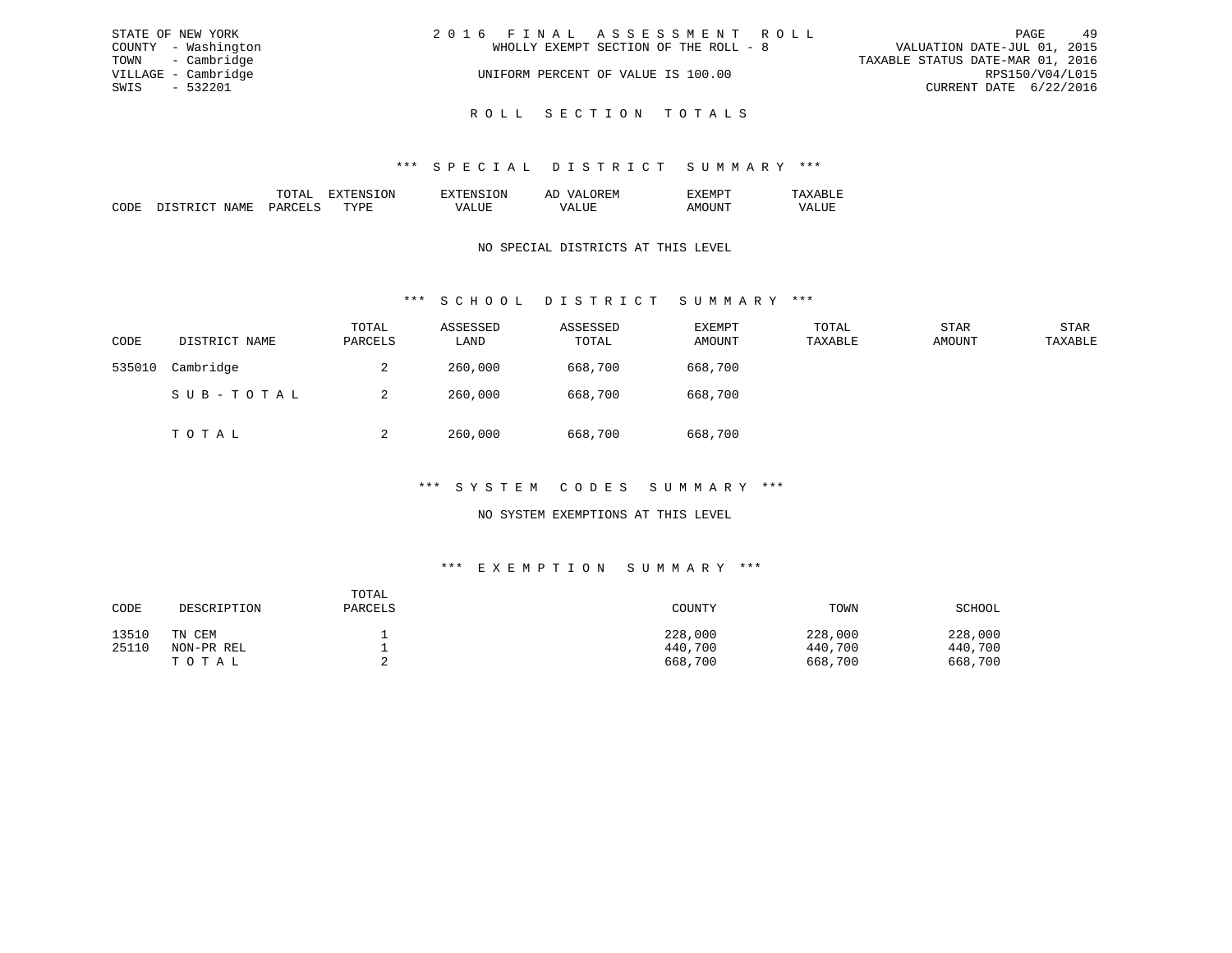|      | STATE OF NEW YORK   | 2016 FINAL ASSESSMENT ROLL            | 50<br>PAGE                       |
|------|---------------------|---------------------------------------|----------------------------------|
|      | COUNTY - Washington | WHOLLY EXEMPT SECTION OF THE ROLL - 8 | VALUATION DATE-JUL 01, 2015      |
|      | TOWN - Cambridge    |                                       | TAXABLE STATUS DATE-MAR 01, 2016 |
|      | VILLAGE - Cambridge | UNIFORM PERCENT OF VALUE IS 100.00    | RPS150/V04/L015                  |
| SWIS | $-532201$           |                                       | CURRENT DATE 6/22/2016           |
|      |                     |                                       |                                  |
|      |                     | ROLL SECTION TOTALS                   |                                  |

| ROLL |               | TOTAL       | .           | .           | .AXABLE                  |      |        | STAR    |
|------|---------------|-------------|-------------|-------------|--------------------------|------|--------|---------|
| SEC  |               | י דים מים ה | ∟AND        | TOTAL       | $C0$ $T1$ $T1$ $T1$ $T1$ | TOWN | SCHOOL | TAXABLE |
|      |               |             |             |             |                          |      |        |         |
|      | <b>DVDMDT</b> | -           | 260<br>.000 | 568.<br>700 |                          |      |        |         |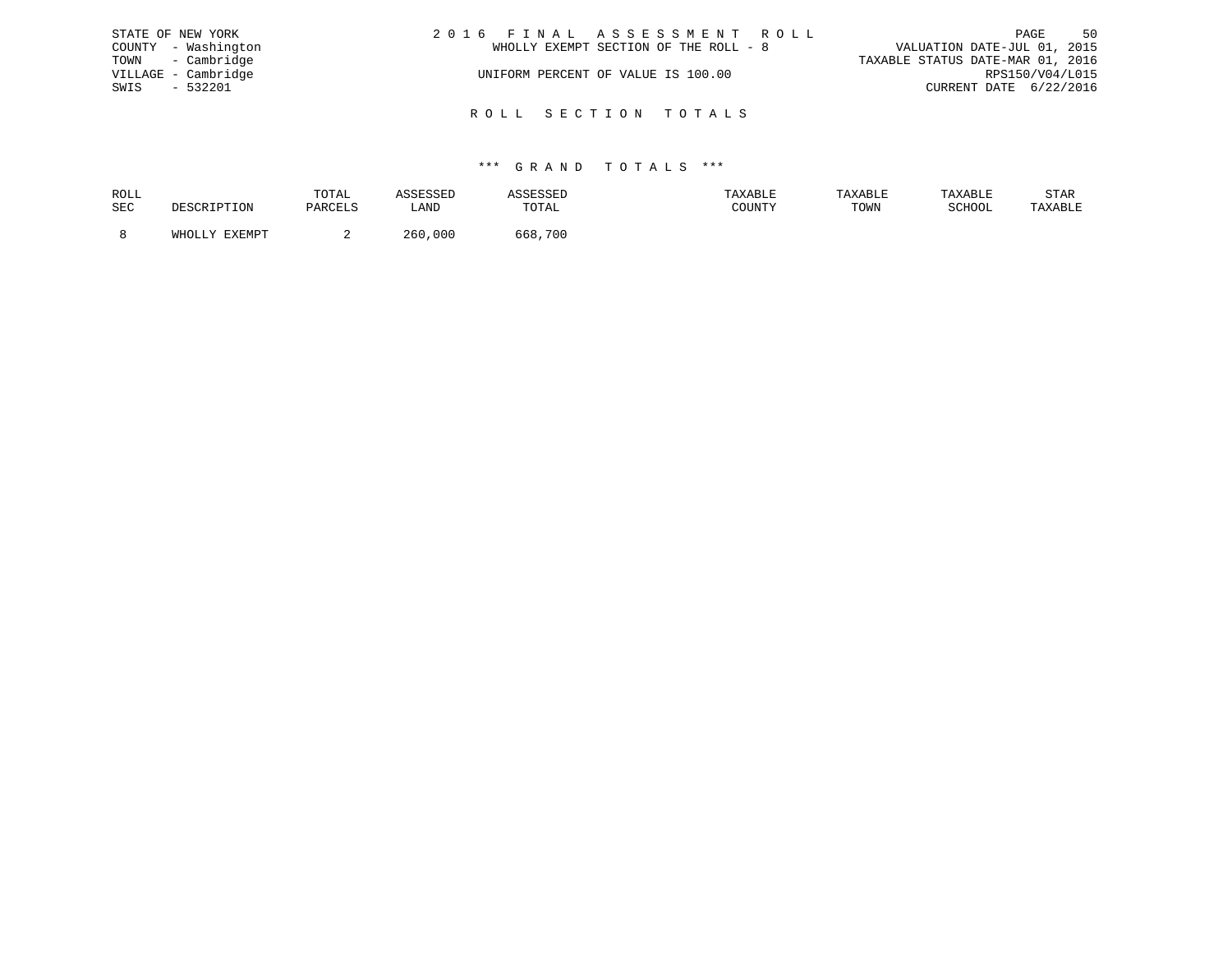| STATE OF NEW YORK   | 2016 FINAL ASSESSMENT ROLL         | - 51<br>PAGE                     |
|---------------------|------------------------------------|----------------------------------|
| COUNTY - Washington |                                    | VALUATION DATE-JUL 01, 2015      |
| TOWN - Cambridge    | SWIS TOTALS                        | TAXABLE STATUS DATE-MAR 01, 2016 |
| VILLAGE - Cambridge | UNIFORM PERCENT OF VALUE IS 100.00 | RPS150/V04/L015                  |
| - 532201<br>SWIS    |                                    | CURRENT DATE 6/22/2016           |

| CODE | DISTRICT NAME PARCELS                      | TOTAL | EXTENSION<br>TYPE.  | EXTENSION<br><b>VALUE</b> | AD VALOREM<br>VALUE | <b>EXEMPT</b><br>AMOUNT | TAXABLE<br><b>VALUE</b> |
|------|--------------------------------------------|-------|---------------------|---------------------------|---------------------|-------------------------|-------------------------|
|      | EZ004 Empire Zone 4<br>OM533 Omitted tax - |       | 1 TOTAL<br>1 MOVTAX |                           | 370,000             |                         | 370,000                 |

#### \*\*\* S C H O O L D I S T R I C T S U M M A R Y \*\*\*

| CODE   | DISTRICT NAME | TOTAL<br>PARCELS | ASSESSED<br>LAND | ASSESSED<br>TOTAL | <b>EXEMPT</b><br>AMOUNT | TOTAL<br>TAXABLE | <b>STAR</b><br>AMOUNT | STAR<br>TAXABLE |
|--------|---------------|------------------|------------------|-------------------|-------------------------|------------------|-----------------------|-----------------|
| 535010 | Cambridge     | 188              | 5613,100         | 28644,806         | 1082,803                | 27562,003        | 3540,550              | 24021,453       |
|        | SUB-TOTAL     | 188              | 5613,100         | 28644,806         | 1082,803                | 27562,003        | 3540,550              | 24021,453       |
|        | TOTAL         | 188              | 5613,100         | 28644,806         | 1082,803                | 27562,003        | 3540,550              | 24021,453       |

### \*\*\* S Y S T E M C O D E S S U M M A R Y \*\*\*

#### NO SYSTEM EXEMPTIONS AT THIS LEVEL

#### \*\*\* E X E M P T I O N S U M M A R Y \*\*\*

|       |                | TOTAL   |         |         |          |
|-------|----------------|---------|---------|---------|----------|
| CODE  | DESCRIPTION    | PARCELS | COUNTY  | TOWN    | SCHOOL   |
| 13510 | TN CEM         |         | 228,000 | 228,000 | 228,000  |
| 25110 | NON-PR REL     |         | 440,700 | 440,700 | 440,700  |
| 41101 | ELG F VET      |         | 5,000   | 5,000   |          |
| 41120 | VETWAR CTS     | 8       | 205,245 | 185,130 | 48,000   |
| 41130 | VETCOM CTS     |         | 209,625 | 187,100 | 50,000   |
| 41140 | VETDIS CTS     |         | 58,760  | 58,760  | 54,010   |
| 41152 | $CW$ 10 $VET/$ |         | 8,000   |         |          |
| 41153 | $CW$ 10 $VET/$ |         |         |         |          |
| 41720 | AG DIST        |         | 33,493  | 33,493  | 33,493   |
| 41800 | AGED-ALL       |         | 228,600 | 228,600 | 228,600  |
| 41802 | AGED-CO        |         | 115,188 |         |          |
| 41834 | STAR EN        | 23      |         |         | 1500,550 |
| 41854 | STAR B         | 68      |         |         | 2040,000 |
|       |                |         |         |         |          |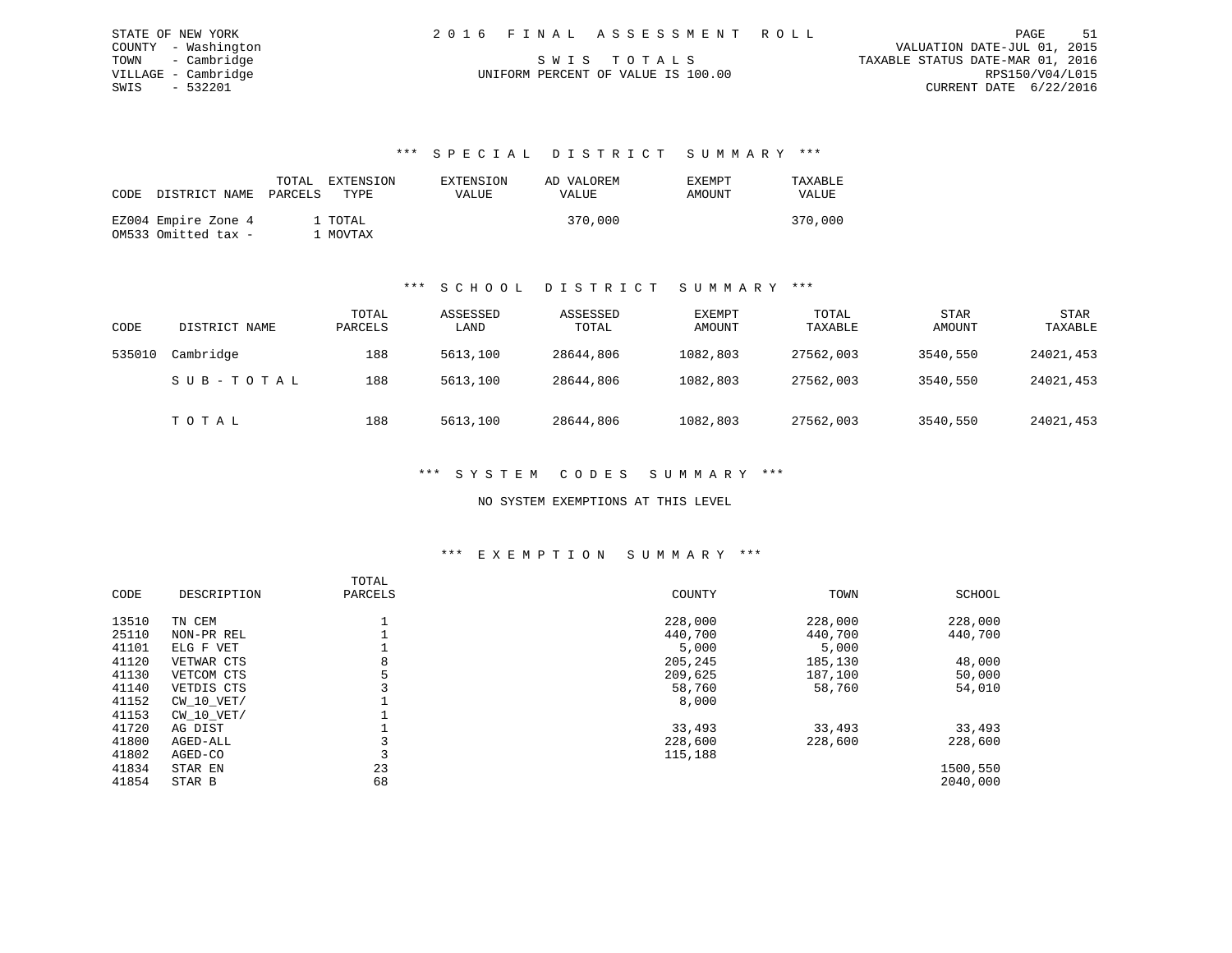|      | STATE OF NEW YORK   |  | 2016 FINAL ASSESSMENT ROLL         |                                  |                        | PAGE | 52 |
|------|---------------------|--|------------------------------------|----------------------------------|------------------------|------|----|
|      | COUNTY - Washington |  |                                    | VALUATION DATE-JUL 01, 2015      |                        |      |    |
|      | TOWN - Cambridge    |  | SWIS TOTALS                        | TAXABLE STATUS DATE-MAR 01, 2016 |                        |      |    |
|      | VILLAGE - Cambridge |  | UNIFORM PERCENT OF VALUE IS 100.00 |                                  | RPS150/V04/L015        |      |    |
| SWIS | - 532201            |  |                                    |                                  | CURRENT DATE 6/22/2016 |      |    |

#### \*\*\* E X E M P T I O N S U M M A R Y \*\*\*

| CODE | DESCRIPTION | TOTAL<br>PARCELS | COUNTY   | TOWN     | SCHOOL   |
|------|-------------|------------------|----------|----------|----------|
|      | TOTAL       | 119              | 1532,611 | 1366,783 | 4623,353 |

STATE OF NEW YORK

| <b>ROLL</b><br>SEC | DESCRIPTION         | TOTAL<br>PARCELS | ASSESSED<br>LAND | ASSESSED<br>TOTAL | TAXABLE<br>COUNTY | TAXABLE<br>TOWN | TAXABLE<br>SCHOOL | <b>STAR</b><br>TAXABLE |
|--------------------|---------------------|------------------|------------------|-------------------|-------------------|-----------------|-------------------|------------------------|
| $\mathbf{1}$       | TAXABLE             | 175              | 5335,600         | 26157,300         | 25293,389         | 25459,217       | 25743,197         | 22202,647              |
| 5                  | SPECIAL FRANCHISE   | 5                |                  | 1310,333          | 1310,333          | 1310,333        | 1310,333          | 1310,333               |
| 6                  | UTILITIES & N.C.    | 6                | 17,500           | 508,473           | 508,473           | 508,473         | 508,473           | 508,473                |
| 8                  | WHOLLY EXEMPT       | 2                | 260,000          | 668,700           |                   |                 |                   |                        |
| $\star$            | TOTAL<br><b>SUB</b> | 188              | 5613,100         | 28644,806         | 27112,195         | 27278,023       | 27562,003         | 24021,453              |
| $***$              | GRAND TOTAL         | 188              | 5613,100         | 28644,806         | 27112,195         | 27278,023       | 27562,003         | 24021,453              |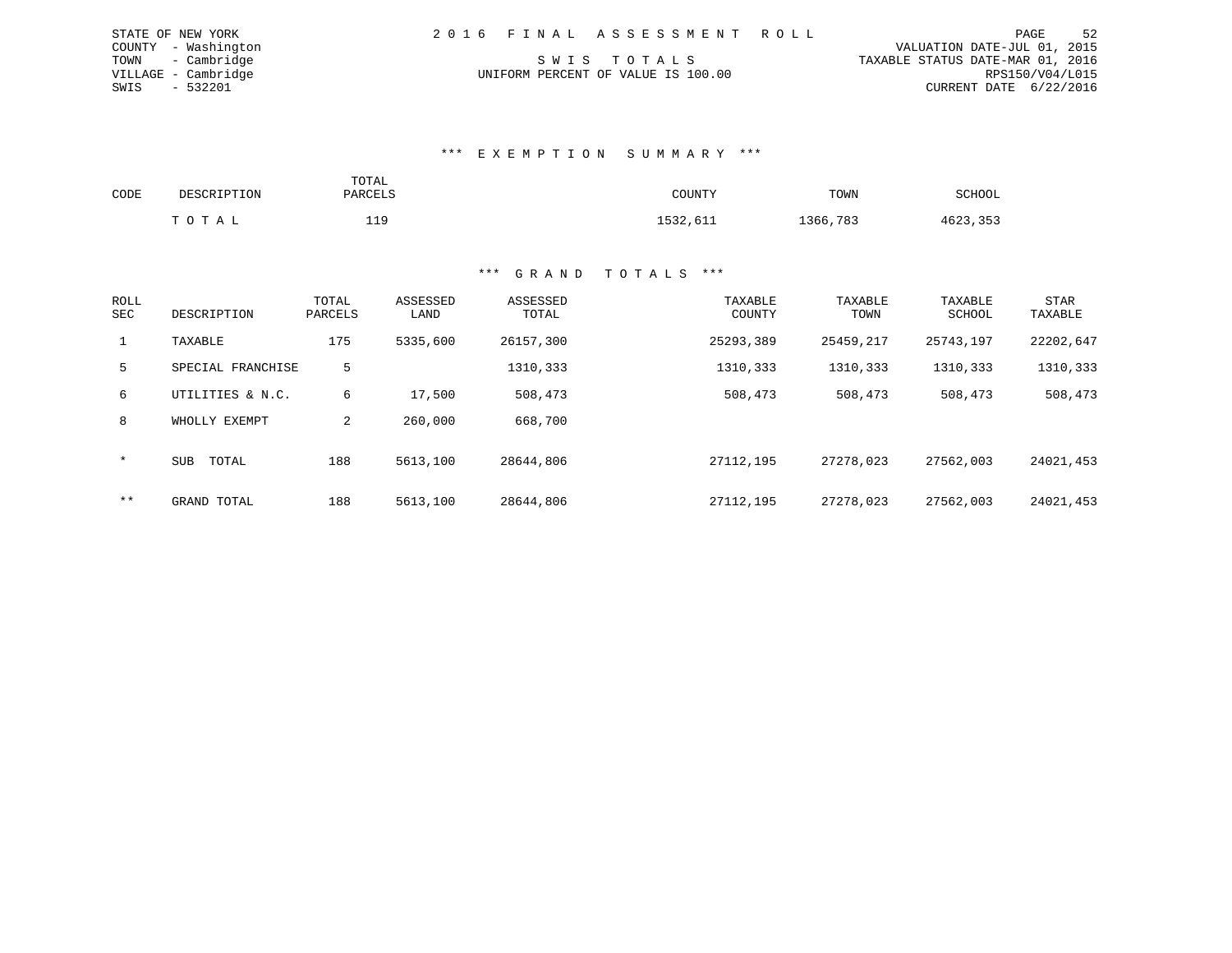# STATE OF NEW YORK 2 0 1 6 F I N A L A S S E S S M E N T R O L L PAGE 53 COUNTY - Washington T A X A B L E SECTION OF THE ROLL - 1 VALUATION DATE-JUL 01, 2015 TOWN - Cambridge OWNERS NAME SEQUENCE TAXABLE STATUS DATE-MAR 01, 2016 SWIS - 532289 UNIFORM PERCENT OF VALUE IS 100.00

| TAX MAP PARCEL NUMBER<br>CURRENT OWNERS NAME<br>CURRENT OWNERS ADDRESS | PROPERTY LOCATION & CLASS ASSESSMENT<br>SCHOOL DISTRICT<br>PARCEL SIZE/GRID COORD | LAND<br>TOTAL    | EXEMPTION CODE-----------------COUNTY-------TOWN------SCHOOL<br>TAX DESCRIPTION<br>SPECIAL DISTRICTS | TAXABLE VALUE               | ACCOUNT NO.            |
|------------------------------------------------------------------------|-----------------------------------------------------------------------------------|------------------|------------------------------------------------------------------------------------------------------|-----------------------------|------------------------|
|                                                                        |                                                                                   |                  |                                                                                                      |                             |                        |
|                                                                        | 169 State Route 372                                                               |                  |                                                                                                      |                             | 825J100385             |
| $255. - 1 - 8$                                                         | 210 1 Family Res                                                                  |                  | STAR EN<br>41834                                                                                     | $\mathbf 0$<br>0            | 65,300<br>$\mathbf{0}$ |
| Ackerly Helen H -LE-                                                   | Cambridge<br>535010                                                               |                  | 27,500 VETWAR CTS 41120                                                                              | $\Omega$<br>20,625          | 20,625<br>6,000        |
| Brownell Alice P                                                       | H & L                                                                             | 137,500          | COUNTY TAXABLE VALUE                                                                                 | 116,875                     |                        |
| 169 State Route 372                                                    | 722/135                                                                           |                  | TAXABLE VALUE<br>TOWN                                                                                | 116,875                     |                        |
| Cambridge, NY 12816                                                    | 1.80<br>ACRES                                                                     |                  | SCHOOL TAXABLE VALUE                                                                                 | 66,200                      |                        |
|                                                                        | EAST-0784775 NRTH-1534159                                                         |                  | CA005 Cons agri dst 5                                                                                | 137,500 TO                  |                        |
|                                                                        | DEED BOOK 2543 PG-13                                                              |                  | FD221 Cambridge fire                                                                                 | 137,500 TO M                |                        |
|                                                                        | FULL MARKET VALUE                                                                 | 137,500          |                                                                                                      |                             |                        |
|                                                                        |                                                                                   |                  |                                                                                                      |                             |                        |
|                                                                        | 618 County Route 74                                                               |                  |                                                                                                      |                             |                        |
| $279. - 2 - 2.3$                                                       | 210 1 Family Res                                                                  |                  | 41932<br>DISAB-CO                                                                                    | $\Omega$<br>100,950         | $\Omega$<br>0          |
| Adair Shawn                                                            | Cambridge<br>535010                                                               | 54,700           | COUNTY TAXABLE VALUE                                                                                 | 100,950                     |                        |
| 618 County Route 74                                                    | 9.42<br>ACRES                                                                     | 201,900          | TOWN<br>TAXABLE VALUE                                                                                | 201,900                     |                        |
| Johnsonville, NY 12094                                                 | EAST-0765360 NRTH-1513408                                                         |                  | SCHOOL TAXABLE VALUE                                                                                 | 201,900                     |                        |
|                                                                        | DEED BOOK 3469<br>PG-84                                                           |                  | CA003 Cons agri dst 3                                                                                | 201,900 TO                  |                        |
|                                                                        | FULL MARKET VALUE<br>*****************************                                |                  | 201,900 FD221 Cambridge fire                                                                         | 201,900 TO M                |                        |
|                                                                        |                                                                                   |                  |                                                                                                      | ******** 261.-2-16.1 ****   |                        |
|                                                                        | Vly Summit Rd                                                                     |                  |                                                                                                      |                             | 825J100187             |
| $261. -2 - 16.1$                                                       | 322 Rural vac>10<br>535010                                                        |                  | COUNTY TAXABLE VALUE                                                                                 | 37,500                      |                        |
| Adams David Guy<br>1093 Vly Summit Rd                                  | Cambridge                                                                         | 37,500<br>37,500 | TAXABLE VALUE<br>TOWN<br>SCHOOL TAXABLE VALUE                                                        | 37,500                      |                        |
| Greenwich, NY 12834                                                    | Vac Land<br>$261. - 1 - 16.1$                                                     |                  | FD221 Cambridge fire                                                                                 | 37,500<br>37,500 TO M       |                        |
|                                                                        | ACRES 13.60                                                                       |                  |                                                                                                      |                             |                        |
|                                                                        | EAST-0764538 NRTH-1525504                                                         |                  |                                                                                                      |                             |                        |
|                                                                        | DEED BOOK 876<br>PG-235                                                           |                  |                                                                                                      |                             |                        |
|                                                                        | FULL MARKET VALUE                                                                 | 37,500           |                                                                                                      |                             |                        |
|                                                                        |                                                                                   |                  |                                                                                                      |                             |                        |
|                                                                        | 1093 Vly Summit Rd                                                                |                  |                                                                                                      |                             | 825J100833             |
| $261. - 2 - 16.2$                                                      | 210 1 Family Res                                                                  |                  | STAR EN<br>41834                                                                                     | $\mathbf{0}$<br>$\mathbf 0$ | $\Omega$<br>65,300     |
| Adams David Guy -LE-                                                   | Cambridge<br>535010                                                               | 38,400           | COUNTY TAXABLE VALUE                                                                                 | 174,400                     |                        |
| Marzello Francine M                                                    | House & Lot                                                                       | 174,400          | TAXABLE VALUE<br>TOWN                                                                                | 174,400                     |                        |
| 1093 Vly Summit Rd                                                     | $261. - 1 - 16.2$                                                                 |                  | SCHOOL TAXABLE VALUE                                                                                 | 109,100                     |                        |
| Greenwich, NY 12834                                                    | ACRES<br>3.48                                                                     |                  | FD221 Cambridge fire                                                                                 | 174,400 TO M                |                        |
|                                                                        | EAST-0764236 NRTH-1524787                                                         |                  |                                                                                                      |                             |                        |
|                                                                        | DEED BOOK 2506<br>PG-213                                                          |                  |                                                                                                      |                             |                        |
|                                                                        | FULL MARKET VALUE                                                                 | 174,400          |                                                                                                      |                             |                        |
|                                                                        |                                                                                   |                  |                                                                                                      |                             |                        |
|                                                                        | Cobble Rd/w Off                                                                   |                  |                                                                                                      |                             | 825J100188             |
| $262 - 2 - 4$                                                          | 323 Vacant rural                                                                  |                  | COUNTY TAXABLE VALUE                                                                                 | 2,800                       |                        |
| Adams Martha                                                           | Cambridge<br>535010                                                               | 2,800            | TOWN<br>TAXABLE VALUE                                                                                | 2,800                       |                        |
| Pauline Grimes                                                         | Woods                                                                             | 2,800            | SCHOOL TAXABLE VALUE                                                                                 | 2,800                       |                        |
| 495 Cobble Rd                                                          | ACRES<br>4.00                                                                     |                  | FD221 Cambridge fire                                                                                 | 2,800 TO M                  |                        |
| Cambridge, NY 12816                                                    | EAST-0776649 NRTH-1528773                                                         |                  |                                                                                                      |                             |                        |
|                                                                        | DEED BOOK 266<br><b>PG-77</b>                                                     |                  |                                                                                                      |                             |                        |
|                                                                        | FULL MARKET VALUE                                                                 | 2,800            |                                                                                                      |                             |                        |
| *********************                                                  |                                                                                   |                  |                                                                                                      |                             |                        |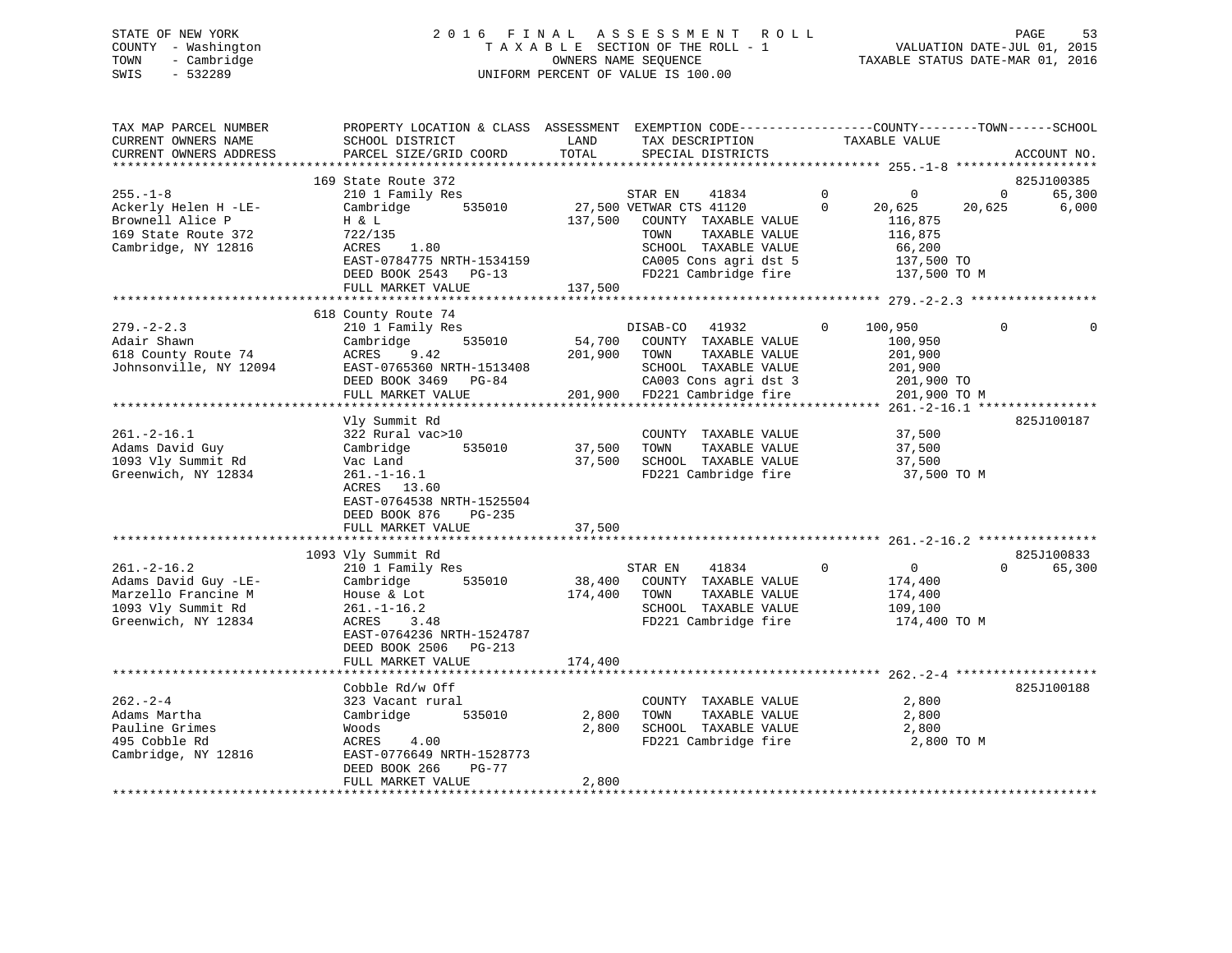# STATE OF NEW YORK 2 0 1 6 F I N A L A S S E S S M E N T R O L L PAGE 54 COUNTY - Washington T A X A B L E SECTION OF THE ROLL - 1 VALUATION DATE-JUL 01, 2015 TOWN - Cambridge OWNERS NAME SEQUENCE TAXABLE STATUS DATE-MAR 01, 2016 SWIS - 532289 UNIFORM PERCENT OF VALUE IS 100.00

| TAX MAP PARCEL NUMBER<br>CURRENT OWNERS NAME<br>CURRENT OWNERS ADDRESS<br>********************                                | PROPERTY LOCATION & CLASS ASSESSMENT<br>SCHOOL DISTRICT<br>PARCEL SIZE/GRID COORD                                                                                                            | LAND<br>TOTAL                       | TAX DESCRIPTION<br>SPECIAL DISTRICTS                                                                                                                | EXEMPTION CODE-----------------COUNTY-------TOWN------SCHOOL<br>TAXABLE VALUE                                      | ACCOUNT NO.<br>*****************          |
|-------------------------------------------------------------------------------------------------------------------------------|----------------------------------------------------------------------------------------------------------------------------------------------------------------------------------------------|-------------------------------------|-----------------------------------------------------------------------------------------------------------------------------------------------------|--------------------------------------------------------------------------------------------------------------------|-------------------------------------------|
| $255.14 - 3 - 6$<br>Aesch James E<br>Aesch Megon P<br>94 State Route 372<br>Cambridge, NY 12816                               | 94 State Route 372<br>210 1 Family Res<br>535010<br>Cambridge<br>H & L<br>$255. - 3 - 6$<br>ACRES<br>2.60<br>EAST-0786443 NRTH-1532543<br>DEED BOOK 529<br>PG-254<br>FULL MARKET VALUE       | 38,000 STAR B<br>195,300<br>195,300 | VETWAR CTS 41120<br>41854<br>COUNTY TAXABLE VALUE<br>TOWN<br>TAXABLE VALUE<br>SCHOOL TAXABLE VALUE<br>CA005 Cons agri dst 5<br>FD221 Cambridge fire | 29,295<br>27,000<br>0<br>$\Omega$<br>$\overline{0}$<br>166,005<br>168,300<br>159,300<br>195,300 TO<br>195,300 TO M | 825J100316<br>6,000<br>$\Omega$<br>30,000 |
| $271. - 3 - 10$<br>Agri Cycle Of Wash Co Inc<br>Attn: Cover Technologies Inc<br>4 Open Square Way Rm 421<br>Holyoke, MA 01040 | 311 Belle Rd<br>330 Vacant comm<br>Cambridge<br>535010<br>Land<br>lease 862/197<br>ACRES<br>73.42<br>EAST-0778264 NRTH-1515385<br>DEED BOOK 675<br>$PG-254$<br>FULL MARKET VALUE             | 177,800<br>177,800<br>177,800       | COUNTY TAXABLE VALUE<br>TOWN<br>TAXABLE VALUE<br>SCHOOL TAXABLE VALUE<br>CA003 Cons agri dst 3<br>FD221 Cambridge fire                              | 177,800<br>177,800<br>177,800<br>177,800 TO<br>177,800 TO M                                                        | 825J100288                                |
|                                                                                                                               | 121 State Route 372                                                                                                                                                                          |                                     |                                                                                                                                                     | $255.14 - 3 - 1$ ****                                                                                              | 825J100695                                |
| $255.14 - 3 - 1$<br>Alpy Marc J<br>Alpy Trisha A<br>121 State Route 372<br>Cambridge, NY 12816                                | 210 1 Family Res<br>Cambridge<br>535010<br>H & L<br>$255. - 3 - 1$<br>FRNT 131.00 DPTH 151.00<br>0.40<br>ACRES<br>EAST-0785728 NRTH-1533283<br>DEED BOOK 3320<br>PG-123<br>FULL MARKET VALUE | 26,000<br>209,700<br>209,700        | STAR B<br>41854<br>COUNTY TAXABLE VALUE<br>TAXABLE VALUE<br>TOWN<br>SCHOOL TAXABLE VALUE<br>FD221 Cambridge fire                                    | $\Omega$<br>$\overline{0}$<br>209,700<br>209,700<br>179,700<br>209,700 TO M                                        | $\Omega$<br>30,000                        |
|                                                                                                                               | ***********************                                                                                                                                                                      | *************                       |                                                                                                                                                     |                                                                                                                    |                                           |
| $280. - 2 - 29$<br>Alzo Francis J<br>12923 W Bent Tree Dr<br>Peoria, AZ 85383                                                 | King Rd<br>322 Rural vac>10<br>Cambridge<br>535010<br>Lots $6 & 7$<br>ACRES 14.20<br>EAST-0775895 NRTH-1506494<br>DEED BOOK 500<br>$PG-93$<br>FULL MARKET VALUE                              | 55,400<br>55,400<br>55,400          | COUNTY TAXABLE VALUE<br>TOWN<br>TAXABLE VALUE<br>SCHOOL TAXABLE VALUE<br>CA003 Cons agri dst 3<br>FD221 Cambridge fire                              | 55,400<br>55,400<br>55,400<br>55,400 TO<br>55,400 TO M                                                             | 825J100915                                |
|                                                                                                                               |                                                                                                                                                                                              |                                     |                                                                                                                                                     |                                                                                                                    |                                           |
| $271. - 3 - 5$<br>Ancar Robert<br>Ancar Judith<br>257 Wright Rd<br>Cambridge, NY 12816                                        | Wright Rd/s Off<br>322 Rural vac>10<br>535010<br>Cambridge<br>Land<br>ACRES<br>38.82<br>EAST-0778868 NRTH-1518338<br>DEED BOOK 824<br>PG-122<br>FULL MARKET VALUE                            | 52,300<br>52,300<br>52,300          | COUNTY TAXABLE VALUE<br>TAXABLE VALUE<br>TOWN<br>SCHOOL TAXABLE VALUE<br>CA003 Cons agri dst 3<br>FD221 Cambridge fire                              | 52,300<br>52,300<br>52,300<br>52,300 TO<br>52,300 TO M                                                             | 825J100570                                |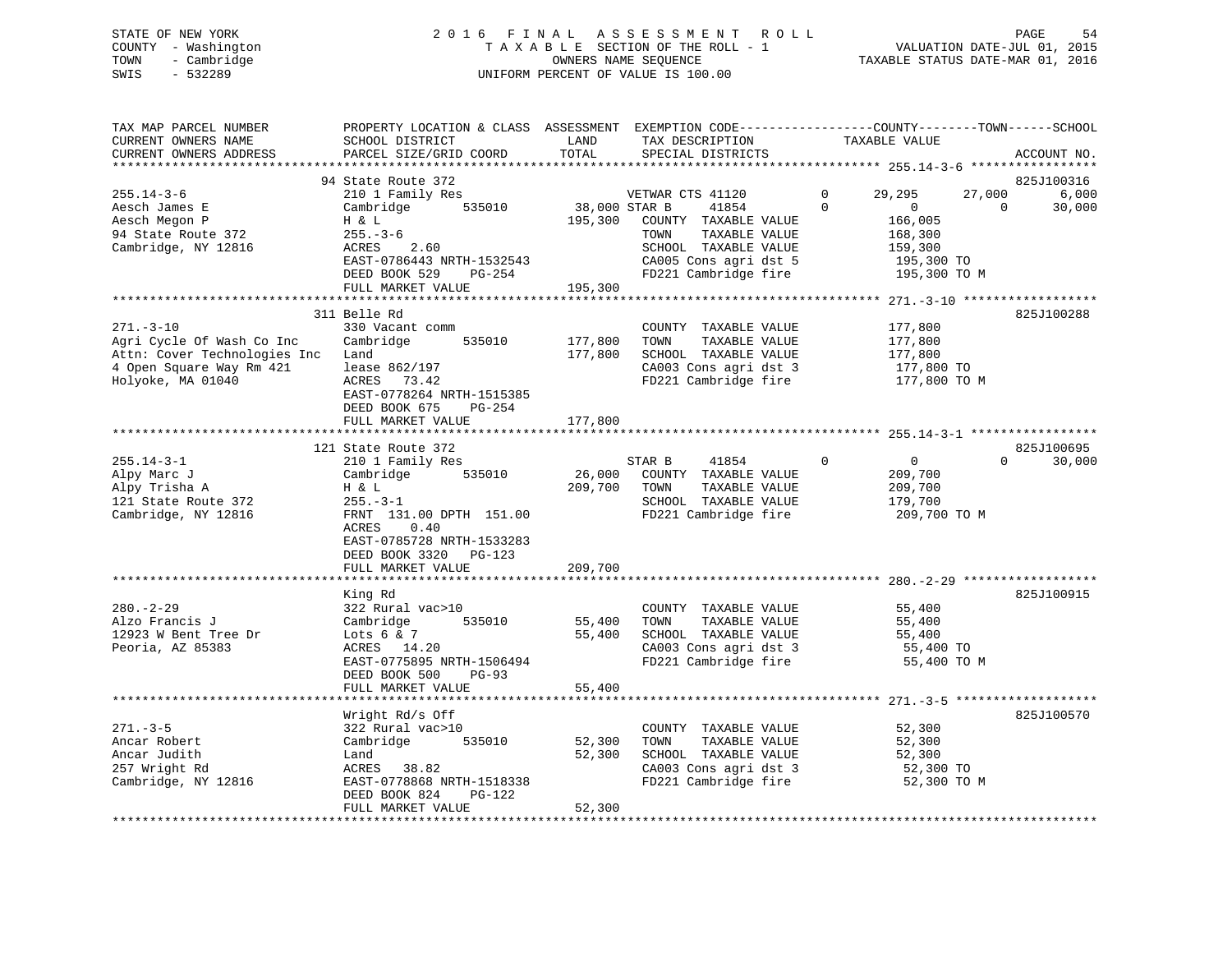### STATE OF NEW YORK STATE OF NEW YORK STATE OF NEW YORK STATE OF NEW YORK STATE OF NEW YORK STATE ASSESSMENT ROLL COUNTY - Washington  $T A X A B L E$  SECTION OF THE ROLL - 1<br>TOWN - Cambridge  $\qquad$  OWNERS NAME SEQUENCE TOWN - Cambridge OWNERS NAME SEQUENCE TAXABLE STATUS DATE-MAR 01, 2016 SWIS - 532289 UNIFORM PERCENT OF VALUE IS 100.00

| TAX MAP PARCEL NUMBER<br>CURRENT OWNERS NAME<br>CURRENT OWNERS ADDRESS | PROPERTY LOCATION & CLASS ASSESSMENT EXEMPTION CODE---------------COUNTY-------TOWN-----SCHOOL<br>SCHOOL DISTRICT<br>PARCEL SIZE/GRID COORD | LAND<br>TOTAL  | TAX DESCRIPTION<br>SPECIAL DISTRICTS | TAXABLE VALUE               | ACCOUNT NO.        |
|------------------------------------------------------------------------|---------------------------------------------------------------------------------------------------------------------------------------------|----------------|--------------------------------------|-----------------------------|--------------------|
|                                                                        |                                                                                                                                             |                |                                      |                             | *****              |
|                                                                        | 257 Wright Rd                                                                                                                               |                |                                      |                             | 825J100714         |
| $271. - 3 - 1$                                                         | 241 Rural res&ag                                                                                                                            |                | AG DIST<br>41720                     | $\mathbf 0$<br>53,621       | 53,621<br>53,621   |
| Ancar Robert P                                                         | Cambridge<br>535010                                                                                                                         | 199,300 STAR B | 41854                                | $\Omega$<br>$\Omega$        | $\Omega$<br>30,000 |
| Ancar Judith S                                                         | ACRES 117.80                                                                                                                                | 375,800        | COUNTY TAXABLE VALUE                 | 322,179                     |                    |
| 257 Wright Rd                                                          | EAST-0777751 NRTH-1520147                                                                                                                   |                | TOWN<br>TAXABLE VALUE                | 322,179                     |                    |
| Cambridge, NY 12816                                                    | DEED BOOK 815<br>$PG-77$                                                                                                                    |                | SCHOOL TAXABLE VALUE                 | 292,179                     |                    |
|                                                                        | FULL MARKET VALUE                                                                                                                           | 375,800        | CA003 Cons agri dst 3                | 322,179 TO                  |                    |
| MAY BE SUBJECT TO PAYMENT                                              |                                                                                                                                             |                | 53,621 EX                            |                             |                    |
| UNDER AGDIST LAW TIL 2020                                              |                                                                                                                                             |                | FD221 Cambridge fire                 | 375,800 TO M                |                    |
|                                                                        |                                                                                                                                             |                |                                      |                             |                    |
| $271. - 3 - 6$                                                         | 192 Wright Rd<br>311 Res vac land                                                                                                           |                | COUNTY TAXABLE VALUE                 | 68,000                      | 825J100349         |
| Ancar Robert P                                                         | 535010<br>Cambridge                                                                                                                         | 68,000         | TOWN<br>TAXABLE VALUE                | 68,000                      |                    |
| Ancar Judith S                                                         | H & L                                                                                                                                       | 68,000         | SCHOOL TAXABLE VALUE                 | 68,000                      |                    |
| 257 Wright Rd                                                          | ACRES<br>20.00                                                                                                                              |                | CA003 Cons agri dst 3                | 68,000 TO                   |                    |
| Cambridge, NY 12816                                                    | EAST-0777913 NRTH-1517919                                                                                                                   |                | FD221 Cambridge fire                 | 68,000 TO M                 |                    |
|                                                                        | DEED BOOK 3534 PG-24                                                                                                                        |                |                                      |                             |                    |
|                                                                        | FULL MARKET VALUE                                                                                                                           | 68,000         |                                      |                             |                    |
|                                                                        |                                                                                                                                             |                |                                      |                             |                    |
|                                                                        | 99 State Route 372                                                                                                                          |                |                                      |                             | 825J100828         |
| $255. - 1 - 10.1$                                                      | 250 Estate                                                                                                                                  |                | STAR B<br>41854                      | $\mathbf 0$<br>$\mathbf{0}$ | $\Omega$<br>30,000 |
| Anderson Bo Allan                                                      | Cambridge<br>535010                                                                                                                         | 40,100         | COUNTY TAXABLE VALUE                 | 390,000                     |                    |
| 99 State Route 372                                                     | Η&l                                                                                                                                         | 390,000        | TAXABLE VALUE<br>TOWN                | 390,000                     |                    |
| Cambridge, NY 12816                                                    | ACRES<br>5.78                                                                                                                               |                | SCHOOL TAXABLE VALUE                 | 360,000                     |                    |
|                                                                        | EAST-0785722 NRTH-1532726                                                                                                                   |                | FD221 Cambridge fire                 | 390,000 TO M                |                    |
|                                                                        | DEED BOOK 453<br>$PG-233$                                                                                                                   |                |                                      |                             |                    |
|                                                                        | FULL MARKET VALUE                                                                                                                           | 390,000        |                                      |                             |                    |
|                                                                        |                                                                                                                                             |                |                                      |                             |                    |
|                                                                        | State Route 372/W Off                                                                                                                       |                |                                      |                             | 825J100259         |
| $255. - 1 - 10.2$                                                      | 314 Rural vac<10                                                                                                                            |                | COUNTY TAXABLE VALUE                 | 19,000                      |                    |
| Anderson Bo Allen                                                      | Cambridge<br>535010                                                                                                                         | 19,000         | TAXABLE VALUE<br>TOWN                | 19,000                      |                    |
| 99 State Route 372                                                     | Vac Land                                                                                                                                    | 19,000         | SCHOOL TAXABLE VALUE                 | 19,000                      |                    |
| Cambridge, NY 12816                                                    | 6.38<br>ACRES                                                                                                                               |                | FD221 Cambridge fire                 | 19,000 TO M                 |                    |
|                                                                        | EAST-0785490 NRTH-1532240                                                                                                                   |                |                                      |                             |                    |
|                                                                        | DEED BOOK 454<br>PG-1033                                                                                                                    |                |                                      |                             |                    |
|                                                                        | FULL MARKET VALUE                                                                                                                           | 19,000         |                                      |                             |                    |
|                                                                        | 124 County Route 74                                                                                                                         |                |                                      |                             | 825J100203         |
| $288. - 1 - 6$                                                         | 242 Rurl res&rec                                                                                                                            |                | 41854<br>STAR B                      | $\mathbf 0$<br>$\mathbf{0}$ | 30,000<br>$\Omega$ |
| Anthony Harold O Trust                                                 | 535010<br>Cambridge                                                                                                                         | 92,100         | COUNTY TAXABLE VALUE                 | 249,000                     |                    |
| Anthony Harold O Trustee                                               | ACRES 21.67                                                                                                                                 | 249,000        | TOWN<br>TAXABLE VALUE                | 249,000                     |                    |
| 124 County Route 74                                                    | EAST-0765044 NRTH-1502448                                                                                                                   |                | SCHOOL TAXABLE VALUE                 | 219,000                     |                    |
| Buskirk, NY 12028                                                      | DEED BOOK 2675<br>PG-304                                                                                                                    |                | CA003 Cons agri dst 3                | 249,000 TO                  |                    |
|                                                                        | FULL MARKET VALUE                                                                                                                           | 249,000        | FD221 Cambridge fire                 | 249,000 TO M                |                    |
|                                                                        |                                                                                                                                             |                |                                      |                             |                    |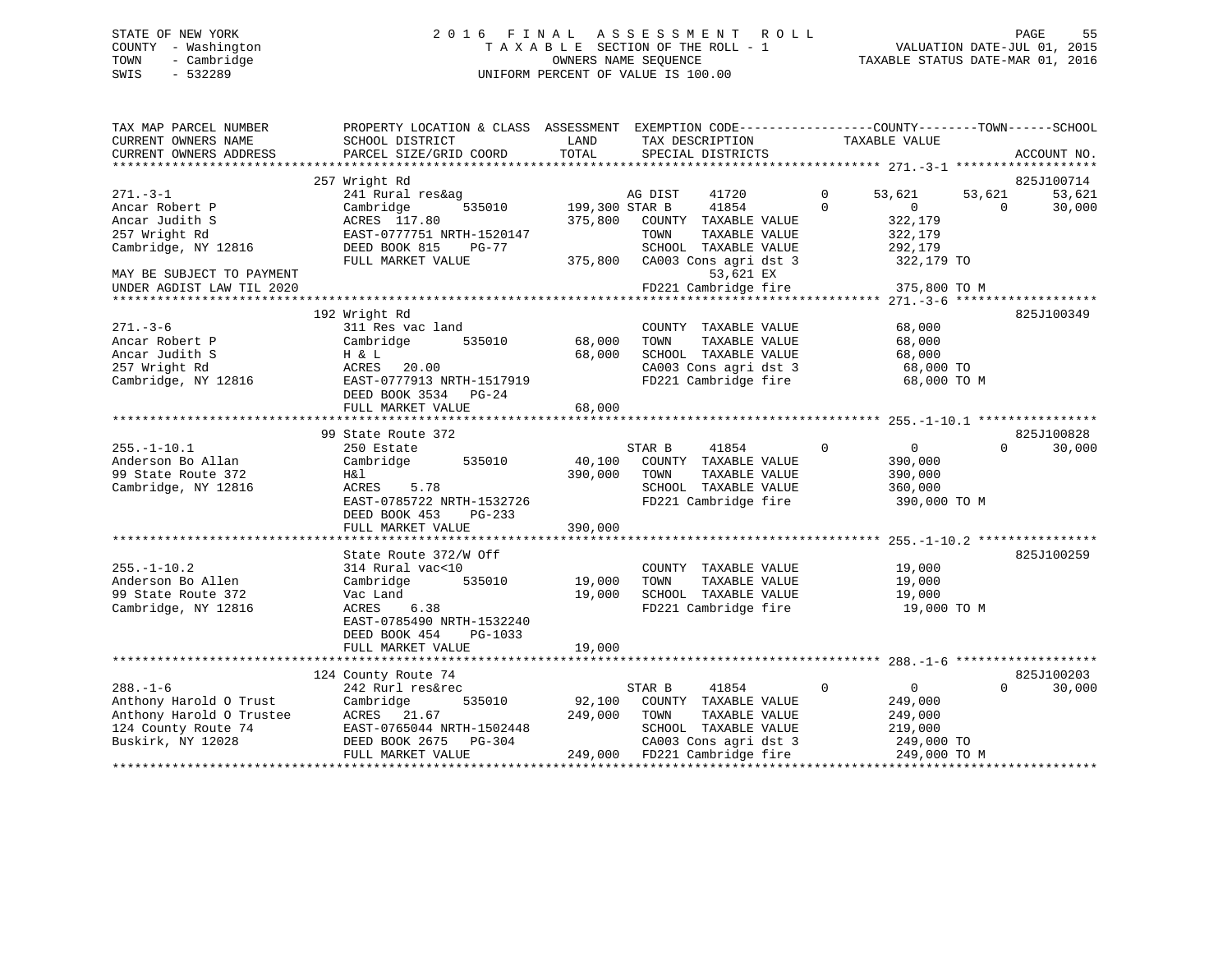# STATE OF NEW YORK 2 0 1 6 F I N A L A S S E S S M E N T R O L L PAGE 56 COUNTY - Washington T A X A B L E SECTION OF THE ROLL - 1 VALUATION DATE-JUL 01, 2015 TOWN - Cambridge OWNERS NAME SEQUENCE TAXABLE STATUS DATE-MAR 01, 2016 SWIS - 532289 UNIFORM PERCENT OF VALUE IS 100.00

| TAX MAP PARCEL NUMBER                                                                                                                                  | PROPERTY LOCATION & CLASS ASSESSMENT EXEMPTION CODE---------------COUNTY-------TOWN------SCHOOL<br>CURRENT OWNERS NAME SCHOOL DISTRICT THAND TAX DESCRIPTION<br>CURRENT OWNERS ADDRESS TARCEL SIZE/GRID COORD TOTAL SPECIAL DISTRICTS                                                                                                                                                                                                                            |                            | TAX DESCRIPTION TAXABLE VALUE                                                                                                                                                                                                                      |                                                                                                |                           |                                |
|--------------------------------------------------------------------------------------------------------------------------------------------------------|------------------------------------------------------------------------------------------------------------------------------------------------------------------------------------------------------------------------------------------------------------------------------------------------------------------------------------------------------------------------------------------------------------------------------------------------------------------|----------------------------|----------------------------------------------------------------------------------------------------------------------------------------------------------------------------------------------------------------------------------------------------|------------------------------------------------------------------------------------------------|---------------------------|--------------------------------|
| $263 - 2 - 24$<br>200.-2-24<br>Aragona John N<br>1229 King Rd<br>Cambridge, NY                                                                         | 1229 King Rd<br>220 2 Family Res<br>Cambridge 535010 27,000<br>789/71 2565/327; 2753/12 147,000<br>ACRES 1 20<br>ACRES 1.20<br>EAST-0785892 NRTH-1525054<br>DEED BOOK 2753 PG-121                                                                                                                                                                                                                                                                                |                            | COUNTY TAXABLE VALUE<br>TOWN TAXABLE VALUE $147,000$<br>SCHOOL TAXABLE VALUE $147,000$<br>CA003 Cons agri dst 3 147,000 TO<br>FD221 Cambridge fire 147,000 TO M                                                                                    | 147,000                                                                                        |                           | 825L100590                     |
|                                                                                                                                                        |                                                                                                                                                                                                                                                                                                                                                                                                                                                                  |                            |                                                                                                                                                                                                                                                    |                                                                                                |                           |                                |
|                                                                                                                                                        | EAST-0779155 NRTH-1521606                                                                                                                                                                                                                                                                                                                                                                                                                                        |                            | $\overline{0}$<br>41720<br>41854 0<br>$224,000 \qquad \text{COUNTY} \qquad \text{TAXABLE} \qquad \text{VALUE} \qquad \qquad 160,094$ $\text{TONN} \qquad \text{TAXABLE} \qquad \text{VALUE} \qquad \qquad 160,094$<br>SCHOOL TAXABLE VALUE 130,094 | 63,906<br>$\overline{0}$<br>160,094                                                            | 63,906<br>$\Omega$        | 825J100523<br>63,906<br>30,000 |
|                                                                                                                                                        | MAY BE SUBJECT TO PAYMENT DEED BOOK 2696 PG-11 $224,000$<br>UNDER AGDIST LAW TIL 2020 FULL MARKET VALUE 224,000                                                                                                                                                                                                                                                                                                                                                  |                            | CA003 Cons agri dst 3 160,094 TO<br>63,906 EX                                                                                                                                                                                                      |                                                                                                |                           |                                |
|                                                                                                                                                        |                                                                                                                                                                                                                                                                                                                                                                                                                                                                  |                            |                                                                                                                                                                                                                                                    |                                                                                                |                           |                                |
|                                                                                                                                                        | 285 Wright Rd<br>$\begin{array}{cccccccc} & & & & & 285 \text{ Wright ka} & & & & & & & 285 \text{Wright} & \text{kg} & & & & & & & 285 \text{Wright} & \text{kg} & & & & & & & 285 \text{Wright} & \text{kg} & & & & & & & & 285 \text{Wright} & \text{kg} & & & & & & & & & 285 \text{Wright} & \text{g} & & & & & & & & & & 285 \text{Wright} & \text{g} & & & & & & & & & & 285 \text{Wright} & \text{g} & & & & & & & & & & & 285 \text{Wright} & \text{g}$ |                            | CA003 Cons agri dst 3 1,518 TO                                                                                                                                                                                                                     |                                                                                                | 23,082 23,082             | 23,082                         |
|                                                                                                                                                        |                                                                                                                                                                                                                                                                                                                                                                                                                                                                  |                            |                                                                                                                                                                                                                                                    |                                                                                                |                           |                                |
|                                                                                                                                                        | 20 Stevenson Rd                                                                                                                                                                                                                                                                                                                                                                                                                                                  |                            |                                                                                                                                                                                                                                                    |                                                                                                |                           | 825J100564                     |
| $254. -1 - 15$<br>Atkins Bowman K<br>Leon Judith C<br>20 Stevenson Rd<br>Greenwich, NY 12834<br>MAY BE SUBJECT TO PAYMENT<br>UNDER AGDIST LAW TIL 2020 | 241 Rural res&ag<br>Cambridge<br>ACRES       73<br>EAST-07744<br>ACRES 73.60<br>EAST-0774448 NRTH-1533903<br>DEED BOOK 939<br><b>PG-300</b><br>FULL MARKET VALUE                                                                                                                                                                                                                                                                                                 | 3<br>535010 144,000 STAR B | 41720<br>41854<br>470,100 COUNTY TAXABLE VALUE<br>TOWN<br>TAXABLE VALUE<br>SCHOOL TAXABLE VALUE<br>470,100 CA003 Cons agri dst 3<br>66,906 EX                                                                                                      | $\overline{0}$<br>$\mathbf 0$<br>$\overline{0}$<br>403,194<br>403,194<br>373,194<br>403,194 TO | 66,906 66,906<br>$\Omega$ | 66,906<br>30,000               |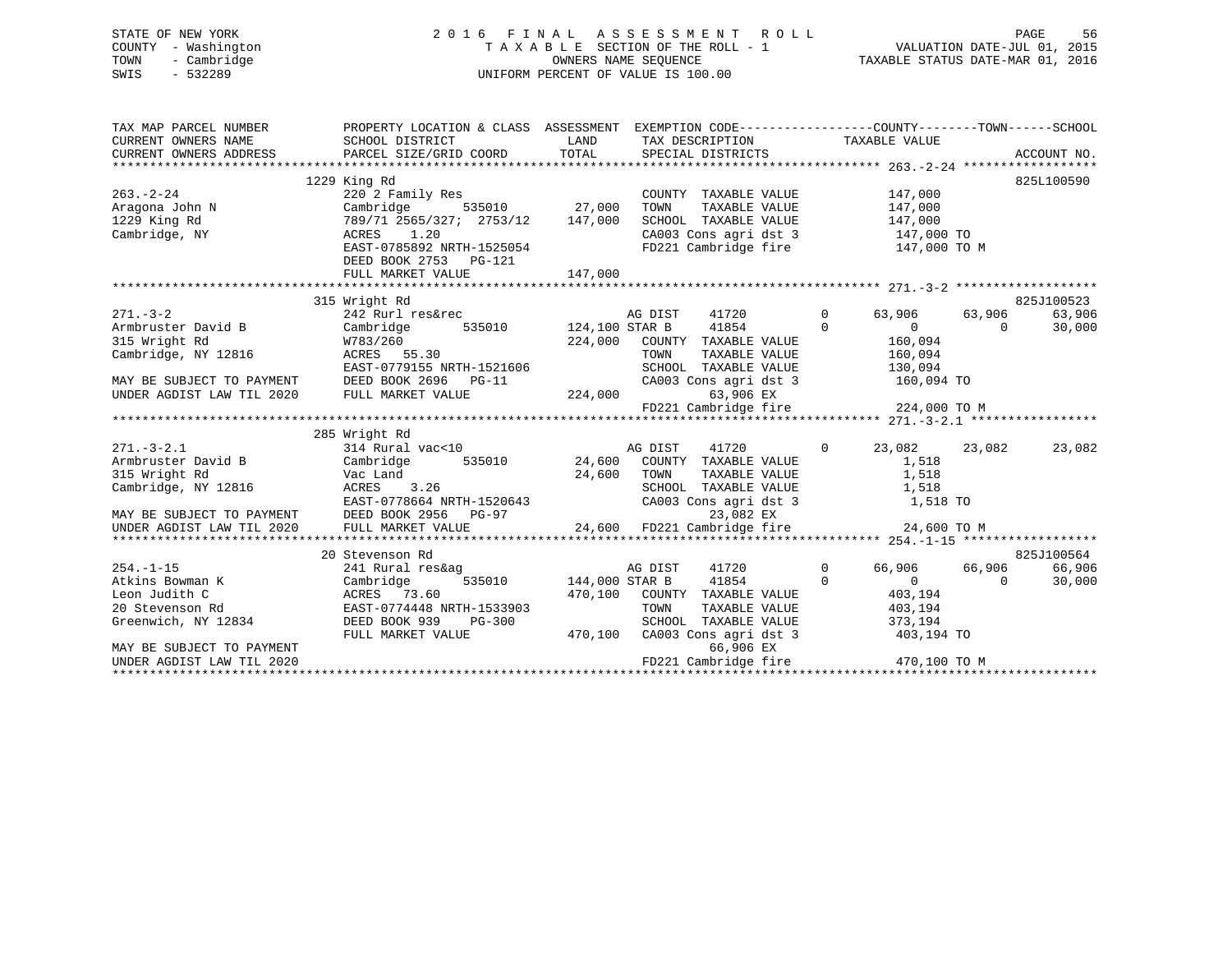| STATE OF NEW YORK   | 2016 FINAL ASSESSMENT ROLL         | 57<br>PAGE                       |
|---------------------|------------------------------------|----------------------------------|
| COUNTY - Washington | TAXABLE SECTION OF THE ROLL - 1    | VALUATION DATE-JUL 01, 2015      |
| - Cambridge<br>TOWN | OWNERS NAME SEOUENCE               | TAXABLE STATUS DATE-MAR 01, 2016 |
| $-532289$<br>SWIS   | UNIFORM PERCENT OF VALUE IS 100.00 |                                  |

| TAX MAP PARCEL NUMBER<br>CURRENT OWNERS NAME<br>CURRENT OWNERS ADDRESS | PROPERTY LOCATION & CLASS ASSESSMENT EXEMPTION CODE----------------COUNTY-------TOWN-----SCHOOL<br>SCHOOL DISTRICT<br>PARCEL SIZE/GRID COORD | LAND<br>TOTAL | TAX DESCRIPTION<br>SPECIAL DISTRICTS        | TAXABLE VALUE                    | ACCOUNT NO.        |                |
|------------------------------------------------------------------------|----------------------------------------------------------------------------------------------------------------------------------------------|---------------|---------------------------------------------|----------------------------------|--------------------|----------------|
|                                                                        | 1038 Vly Summit Rd                                                                                                                           |               | 50 PCT OF VALUE USED FOR EXEMPTION PURPOSES |                                  | 825J100205         |                |
| $261. - 2 - 22$                                                        | 280 Res Multiple                                                                                                                             |               | VETCOM CTS 41130                            | 35,175<br>$\Omega$               | 35,175<br>10,000   |                |
| Audi Frank                                                             | Cambridge<br>535010                                                                                                                          |               | 52,000 AGED-CO<br>41802                     | $\mathbf 0$<br>52,763            | $\Omega$           | $\overline{0}$ |
| Audi Marian B                                                          | H & L                                                                                                                                        |               | 281,400 AGED-TOWN 41803                     | $\mathbf{0}$<br>$\overline{0}$   | 31,658             | $\Omega$       |
| 1038 Vly Summit Rd                                                     | 702/346                                                                                                                                      |               | AGED-SCH 41804                              | $\Omega$<br>$\Omega$             | $\Omega$<br>26,140 |                |
| Greenwich, NY 12834                                                    | $261. - 1 - 22$                                                                                                                              |               | 41834<br>STAR EN                            | $\Omega$<br>$\overline{0}$       | $\Omega$<br>65,300 |                |
|                                                                        | ACRES<br>5.00                                                                                                                                |               | COUNTY TAXABLE VALUE                        | 193,462                          |                    |                |
|                                                                        | EAST-0763808 NRTH-1523598                                                                                                                    |               | TAXABLE VALUE<br>TOWN                       | 214,567                          |                    |                |
|                                                                        | DEED BOOK 404<br>PG-486                                                                                                                      |               | SCHOOL TAXABLE VALUE                        | 179,960                          |                    |                |
|                                                                        | FULL MARKET VALUE                                                                                                                            |               | 281,400 CA003 Cons agri dst 3               | 281,400 TO                       |                    |                |
|                                                                        |                                                                                                                                              |               | FD221 Cambridge fire                        | 281,400 TO M                     |                    |                |
|                                                                        |                                                                                                                                              |               |                                             |                                  |                    |                |
|                                                                        | 1031 Vly Summit Rd                                                                                                                           |               |                                             |                                  | 825J100238         |                |
| $261. - 2 - 23$                                                        | 210 1 Family Res                                                                                                                             |               | COUNTY TAXABLE VALUE                        | 113,400                          |                    |                |
| Audi Jeffrey                                                           | Cambridge<br>535010                                                                                                                          | 35,500        | TAXABLE VALUE<br>TOWN                       | 113,400                          |                    |                |
| 1038 Vly Summit Rd                                                     | H&l                                                                                                                                          | 113,400       | SCHOOL TAXABLE VALUE                        | 113,400                          |                    |                |
| Greenwich, NY 12834                                                    | $261. - 1 - 23$                                                                                                                              |               | FD221 Cambridge fire                        | 113,400 TO M                     |                    |                |
|                                                                        | 3.10<br>ACRES<br>EAST-0763646 NRTH-1524007<br>DEED BOOK 3491 PG-62<br>FULL MARKET VALUE                                                      | 113,400       |                                             |                                  |                    |                |
|                                                                        |                                                                                                                                              |               |                                             |                                  |                    |                |
|                                                                        | 673 Turnpike Rd                                                                                                                              |               |                                             |                                  | 825J100709         |                |
| $272 - 2 - 8$                                                          | 210 1 Family Res                                                                                                                             |               | 41854<br>STAR B                             | $\overline{0}$<br>$\overline{0}$ | 30,000<br>$\Omega$ |                |
| Austin John M                                                          | Cambridge<br>535010                                                                                                                          |               | 25,100 COUNTY TAXABLE VALUE                 | 183,000                          |                    |                |
| Austin Darlene C                                                       | H & Lot                                                                                                                                      | 183,000       | TOWN<br>TAXABLE VALUE                       | 183,000                          |                    |                |
| 673 Turnpike Rd                                                        | ACRES 1.02                                                                                                                                   |               | SCHOOL TAXABLE VALUE                        | 153,000                          |                    |                |
| Eagle Bridge, NY 12057                                                 | EAST-0789250 NRTH-1517588                                                                                                                    |               | FD221 Cambridge fire                        | 183,000 TO M                     |                    |                |
|                                                                        | DEED BOOK 656<br>PG-173                                                                                                                      |               |                                             |                                  |                    |                |
|                                                                        | FULL MARKET VALUE                                                                                                                            | 183,000       |                                             |                                  |                    |                |
|                                                                        |                                                                                                                                              |               |                                             |                                  |                    |                |
|                                                                        | 677 Turnpike Rd                                                                                                                              |               |                                             |                                  | 825J100963         |                |
| $272 - 2 - 10.2$                                                       | 314 Rural vac<10                                                                                                                             |               | COUNTY TAXABLE VALUE                        | 31,000                           |                    |                |
| Austin John M                                                          | 535010<br>Cambridge                                                                                                                          | 31,000        | TOWN<br>TAXABLE VALUE                       | 31,000                           |                    |                |
| Austin Darlene C                                                       | Camp                                                                                                                                         | 31,000        | SCHOOL TAXABLE VALUE                        | 31,000                           |                    |                |
| 673 Turnpike Rd                                                        | ACRES<br>5.70                                                                                                                                |               | FD221 Cambridge fire                        |                                  |                    |                |
| Eagle Bridge, NY 12057                                                 | EAST-0789078 NRTH-1517497<br>DEED BOOK 3601<br>PG-321                                                                                        |               |                                             | 31,000 TO M                      |                    |                |
|                                                                        | FULL MARKET VALUE                                                                                                                            | 31,000        |                                             |                                  |                    |                |
|                                                                        |                                                                                                                                              |               |                                             |                                  |                    |                |
|                                                                        |                                                                                                                                              |               |                                             |                                  |                    |                |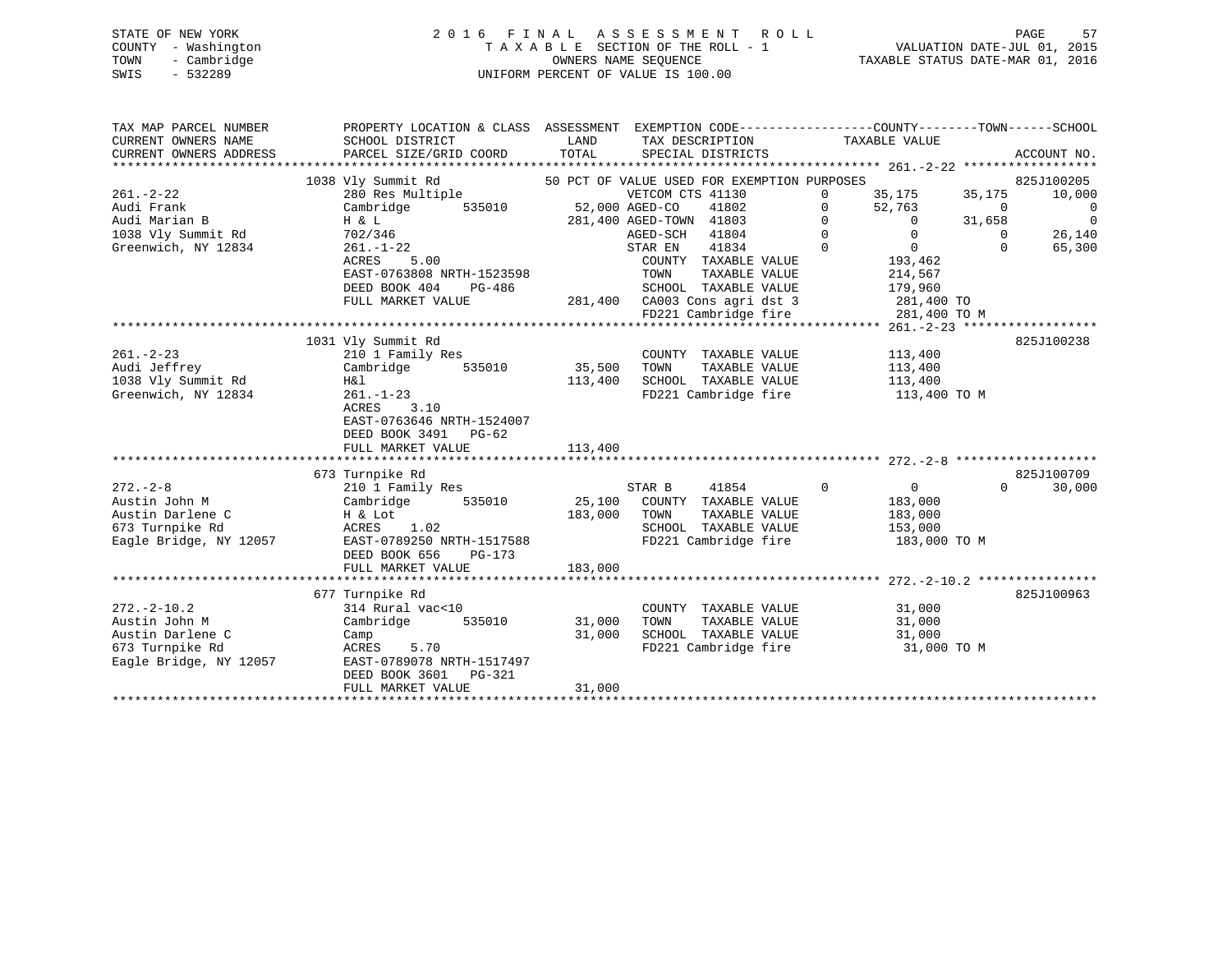# STATE OF NEW YORK 2 0 1 6 F I N A L A S S E S S M E N T R O L L PAGE 58 COUNTY - Washington T A X A B L E SECTION OF THE ROLL - 1 VALUATION DATE-JUL 01, 2015 TOWN - Cambridge OWNERS NAME SEQUENCE TAXABLE STATUS DATE-MAR 01, 2016 SWIS - 532289 UNIFORM PERCENT OF VALUE IS 100.00

| TAX MAP PARCEL NUMBER<br>CURRENT OWNERS ADDRESS                                                                                                     | PROPERTY LOCATION & CLASS ASSESSMENT EXEMPTION CODE---------------COUNTY-------TOWN------SCHOOL<br>SCHOOL DISTRICT                                                                                                                                          |              |                                               |                |                        |                          |
|-----------------------------------------------------------------------------------------------------------------------------------------------------|-------------------------------------------------------------------------------------------------------------------------------------------------------------------------------------------------------------------------------------------------------------|--------------|-----------------------------------------------|----------------|------------------------|--------------------------|
|                                                                                                                                                     |                                                                                                                                                                                                                                                             |              |                                               |                |                        |                          |
|                                                                                                                                                     | 123 Gannon Rd                                                                                                                                                                                                                                               |              |                                               |                |                        | 825J100869               |
| $279. - 2 - 34$                                                                                                                                     | 242 Rurl res&rec<br>242 Rurl res&rec<br>535010 58,900 COUNTY TAXABLE VALUE<br>The Taxable Country Taxable VALUE                                                                                                                                             |              | 41720                                         |                | 0 13,485 13,485 13,485 |                          |
|                                                                                                                                                     |                                                                                                                                                                                                                                                             |              |                                               |                | 157,515<br>157,515     |                          |
|                                                                                                                                                     |                                                                                                                                                                                                                                                             | 171,000 TOWN | TAXABLE VALUE                                 |                |                        |                          |
|                                                                                                                                                     | Frederick, MD 21703 EAST-0767801 NRTH-1510532                                                                                                                                                                                                               |              | SCHOOL TAXABLE VALUE 157,515                  |                |                        |                          |
|                                                                                                                                                     | Frederick, MD 21703 EAST-0767801 NRTH-1510532 SCHOOI<br>DEED BOOK 470 PG-913 CA003<br>MAY BE SUBJECT TO PAYMENT FULL MARKET VALUE 171,000                                                                                                                   |              | CA003 Cons agri dst 3 157,515 TO<br>13,485 EX |                |                        |                          |
| UNDER AGDIST LAW TIL 2020                                                                                                                           |                                                                                                                                                                                                                                                             |              | FD221 Cambridge fire 171,000 TO M             |                |                        |                          |
|                                                                                                                                                     |                                                                                                                                                                                                                                                             |              |                                               |                |                        |                          |
|                                                                                                                                                     | 92 Gannon Rd                                                                                                                                                                                                                                                |              | 67 PCT OF VALUE USED FOR EXEMPTION PURPOSES   |                |                        | 825J100207               |
|                                                                                                                                                     | 242 Rurl res&rec                                                                                                                                                                                                                                            |              |                                               |                |                        | 25,361                   |
|                                                                                                                                                     |                                                                                                                                                                                                                                                             |              |                                               |                |                        | $\overline{\phantom{0}}$ |
|                                                                                                                                                     |                                                                                                                                                                                                                                                             |              |                                               |                |                        | $\overline{\phantom{0}}$ |
|                                                                                                                                                     |                                                                                                                                                                                                                                                             |              |                                               |                |                        | 22,211                   |
|                                                                                                                                                     |                                                                                                                                                                                                                                                             |              |                                               |                |                        | 65,300                   |
|                                                                                                                                                     | 279.-2-5<br>Austin Rena BLE<br>242 Rurl res&rec<br>242 Rurl res&rec<br>242 Rurl res&rec<br>25,361<br>25,361<br>25,361<br>25,361<br>279.-2-5<br>279.-2-5<br>221,000 AGED-CO<br>221,000 AGED-CO<br>221,000 AGED-CO<br>221,000 AGED-CO<br>221,000 AGED-TOWN 41 |              |                                               |                |                        |                          |
|                                                                                                                                                     |                                                                                                                                                                                                                                                             |              |                                               |                |                        |                          |
| UNDER AGDIST LAW TIL 2020                                                                                                                           | FULL MARKET VALUE                                                                                                                                                                                                                                           |              | 221,000 SCHOOL TAXABLE VALUE 108,128          |                |                        |                          |
|                                                                                                                                                     |                                                                                                                                                                                                                                                             |              | $CAO03$ Cons agri dst 3<br>$25 - 361$ EX      |                | 195,639 TO             |                          |
|                                                                                                                                                     |                                                                                                                                                                                                                                                             |              | 25,361 EX                                     |                |                        |                          |
|                                                                                                                                                     |                                                                                                                                                                                                                                                             |              | FD221 Cambridge fire 221,000 TO M             |                |                        |                          |
|                                                                                                                                                     | County Route 74                                                                                                                                                                                                                                             |              |                                               |                |                        |                          |
|                                                                                                                                                     |                                                                                                                                                                                                                                                             |              |                                               |                | 17,450 17,450          | 17,450                   |
|                                                                                                                                                     |                                                                                                                                                                                                                                                             |              |                                               |                |                        |                          |
|                                                                                                                                                     |                                                                                                                                                                                                                                                             |              |                                               |                |                        |                          |
|                                                                                                                                                     |                                                                                                                                                                                                                                                             |              |                                               |                |                        |                          |
| .79.-2-31.6<br>Austin Richard Canada (Contain Cynthia Himmel 1)<br>Tightharpoon Rd 2014<br>Tightharpoon Contains 2014<br>Tightharpoon Contains 2014 |                                                                                                                                                                                                                                                             |              |                                               |                | 8,950 TO               |                          |
|                                                                                                                                                     |                                                                                                                                                                                                                                                             |              |                                               |                |                        |                          |
| MAY BE SUBJECT TO PAYMENT                                                                                                                           |                                                                                                                                                                                                                                                             |              |                                               |                | 26,400 TO M            |                          |
| UNDER AGDIST LAW TIL 2020                                                                                                                           | County Route 74<br>105 Vac farmland<br>Cambridge 535010 26,400 COUNTY TAXABLE VALUE 8,950<br>10 17,450<br>10 26,400 COUNTY TAXABLE VALUE 8,950<br>10 26,400 TOWN TAXABLE VALUE 8,950<br>341/176, 341/180<br>RCHOOL TAXABLE VALUE 8,950<br>26,4              |              |                                               |                |                        |                          |
|                                                                                                                                                     |                                                                                                                                                                                                                                                             |              |                                               |                |                        |                          |
|                                                                                                                                                     | Gannon Rd<br>Januoli Ku<br>322 Rural vac>10                                                                                                                                                                                                                 |              |                                               |                |                        |                          |
| $279. - 2 - 5.1$                                                                                                                                    |                                                                                                                                                                                                                                                             |              | AG DIST<br>41720                              | $\overline{0}$ | 41,623 41,623          | 41,623                   |
| Austin Richard T                                                                                                                                    | Cambridge                                                                                                                                                                                                                                                   |              | 535010 60,200 COUNTY TAXABLE VALUE            |                | 18,577                 |                          |
| 116 Gannon Rd                                                                                                                                       |                                                                                                                                                                                                                                                             |              |                                               |                |                        |                          |
| Buskirk, NY 12028                                                                                                                                   |                                                                                                                                                                                                                                                             |              |                                               |                |                        |                          |
| MAY BE SUBJECT TO PAYMENT                                                                                                                           |                                                                                                                                                                                                                                                             |              |                                               |                |                        |                          |
| UNDER AGDIST LAW TIL 2020                                                                                                                           | CONSERVATION CONSERVATION CONSERVATION CONSERVATION CONSERVATION CONSERVATION CONSERVATION CONSERVATION CONSERVATION CONSERVATION CONSERVATION CONSERVATION CONSERVATION CONSERVATION CONSERVATION CONSERVATION CONSERVATION C                              |              |                                               |                |                        |                          |
|                                                                                                                                                     |                                                                                                                                                                                                                                                             |              |                                               |                |                        |                          |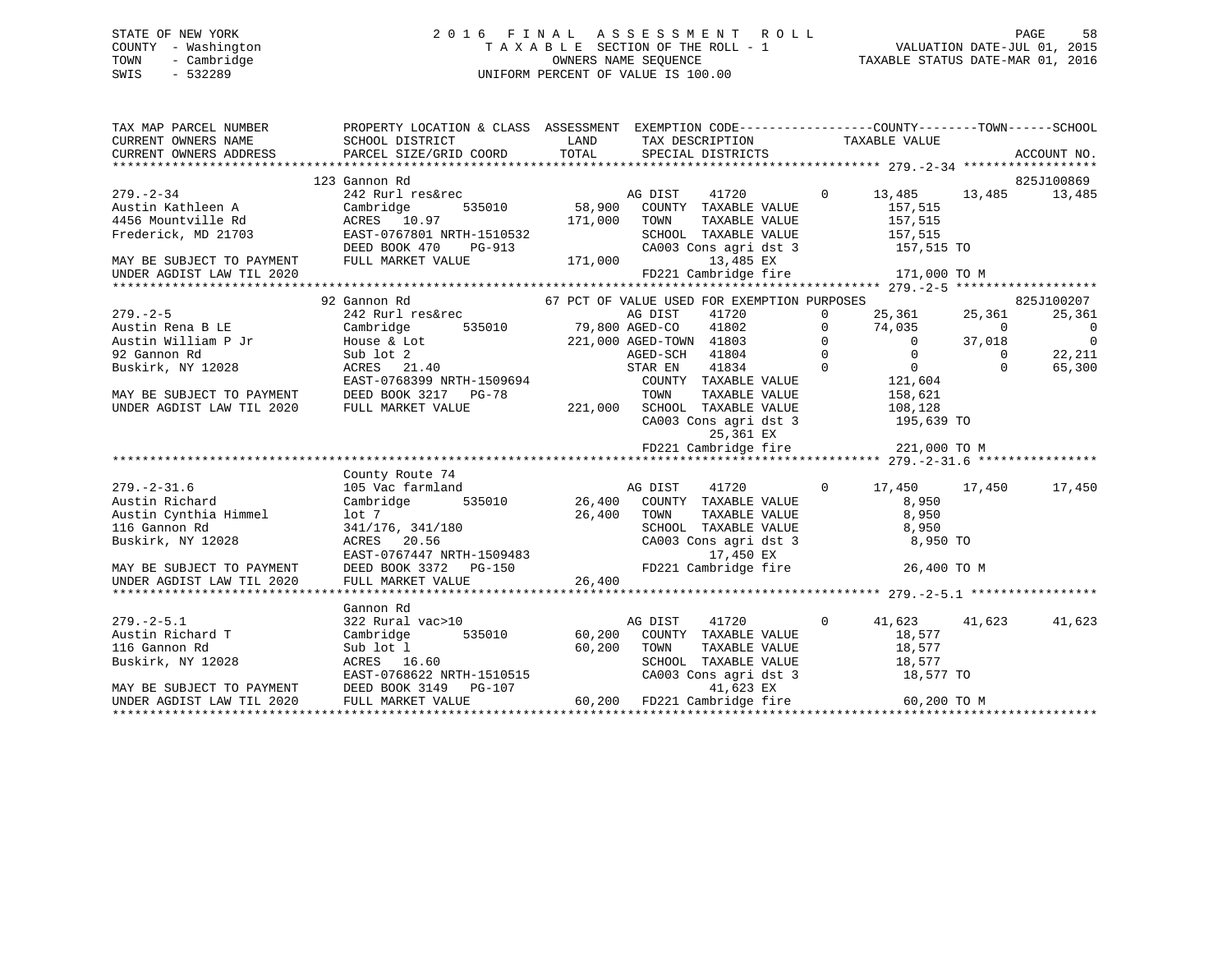# STATE OF NEW YORK 2 0 1 6 F I N A L A S S E S S M E N T R O L L PAGE 59 COUNTY - Washington T A X A B L E SECTION OF THE ROLL - 1 VALUATION DATE-JUL 01, 2015 TOWN - Cambridge OWNERS NAME SEQUENCE TAXABLE STATUS DATE-MAR 01, 2016 SWIS - 532289 UNIFORM PERCENT OF VALUE IS 100.00

| TAX MAP PARCEL NUMBER<br>CURRENT OWNERS NAME                                                 | PROPERTY LOCATION & CLASS ASSESSMENT<br>SCHOOL DISTRICT                                                                                                               | LAND                                | EXEMPTION CODE-----------------COUNTY-------TOWN------SCHOOL<br>TAX DESCRIPTION                                                                     | TAXABLE VALUE                                                                                                     |                                        |
|----------------------------------------------------------------------------------------------|-----------------------------------------------------------------------------------------------------------------------------------------------------------------------|-------------------------------------|-----------------------------------------------------------------------------------------------------------------------------------------------------|-------------------------------------------------------------------------------------------------------------------|----------------------------------------|
| CURRENT OWNERS ADDRESS                                                                       | PARCEL SIZE/GRID COORD                                                                                                                                                | TOTAL                               | SPECIAL DISTRICTS                                                                                                                                   |                                                                                                                   | ACCOUNT NO.                            |
|                                                                                              |                                                                                                                                                                       |                                     |                                                                                                                                                     |                                                                                                                   |                                        |
| $270. - 1 - 8$<br>Bailey Allen R                                                             | Darwin Rd<br>322 Rural vac>10<br>Cambridge<br>535010                                                                                                                  | 90,000                              | COUNTY TAXABLE VALUE<br>TOWN<br>TAXABLE VALUE                                                                                                       | 90,000<br>90,000                                                                                                  | 825J100419                             |
| Bailey Judith W<br>354 Gannon Rd<br>Buskirk, NY 12028                                        | ACRES 38.43<br>EAST-0767428 NRTH-1518894<br>DEED BOOK 946<br>$PG-284$                                                                                                 | 90,000                              | SCHOOL TAXABLE VALUE<br>CA003 Cons agri dst 3<br>FD221 Cambridge fire                                                                               | 90,000<br>90,000 TO<br>90,000 TO M                                                                                |                                        |
|                                                                                              | FULL MARKET VALUE                                                                                                                                                     | 90,000                              |                                                                                                                                                     |                                                                                                                   |                                        |
|                                                                                              |                                                                                                                                                                       |                                     |                                                                                                                                                     |                                                                                                                   |                                        |
|                                                                                              | 359 Gannon Rd                                                                                                                                                         |                                     |                                                                                                                                                     |                                                                                                                   | 825J100209                             |
| $270. - 1 - 16$<br>Bailey Allen R<br>Bailey Judith W<br>359 Gannon Rd<br>Buskirk, NY 12028   | 210 1 Family Res<br>535010<br>Cambridge<br>50 Ad<br>ACRES<br>3.26<br>EAST-0767626 NRTH-1516423<br>DEED BOOK 395<br>PG-332                                             | 37,300<br>177,000                   | 41854<br>STAR B<br>COUNTY TAXABLE VALUE<br>TAXABLE VALUE<br>TOWN<br>SCHOOL TAXABLE VALUE<br>CA003 Cons agri dst 3<br>FD221 Cambridge fire           | $\mathbf{0}$<br>$\overline{0}$<br>177,000<br>177,000<br>147,000<br>177,000 TO<br>177,000 TO M                     | 30,000<br>$\Omega$                     |
|                                                                                              | FULL MARKET VALUE                                                                                                                                                     | 177,000                             |                                                                                                                                                     |                                                                                                                   |                                        |
|                                                                                              | 50 Darwin Rd                                                                                                                                                          |                                     |                                                                                                                                                     |                                                                                                                   |                                        |
| $270. - 1 - 16.1$<br>Bailey Bruce A<br>Lucia Leeann P<br>50 Darwin Rd<br>Cambridge, NY 12816 | 241 Rural res&ag<br>Cambridge<br>535010<br>ACRES 36.71<br>EAST-0767304 NRTH-1516942<br>DEED BOOK 2618 PG-140<br>FULL MARKET VALUE                                     | 97,900 STAR B<br>360,000<br>360,000 | AG DIST<br>41720<br>41854<br>COUNTY TAXABLE VALUE<br>TOWN<br>TAXABLE VALUE<br>SCHOOL TAXABLE VALUE<br>CA003 Cons agri dst 3                         | 44,061<br>$\mathbf{0}$<br>$\Omega$<br>$\overline{0}$<br>315,939<br>315,939<br>285,939<br>315,939 TO               | 44,061<br>44,061<br>30,000<br>$\Omega$ |
| MAY BE SUBJECT TO PAYMENT<br>UNDER AGDIST LAW TIL 2020                                       |                                                                                                                                                                       |                                     | 44,061 EX<br>FD221 Cambridge fire                                                                                                                   | 360,000 TO M                                                                                                      |                                        |
|                                                                                              |                                                                                                                                                                       |                                     |                                                                                                                                                     |                                                                                                                   |                                        |
|                                                                                              | 6 King Rd                                                                                                                                                             |                                     |                                                                                                                                                     |                                                                                                                   | 825J100908                             |
| $280. - 2 - 37$<br>Baker Martha E LE<br>Springer Linda<br>8 King Rd<br>Buskirk, NY 12028     | 210 1 Family Res<br>535010<br>Cambridge<br>House & Lot<br>810/294: 957/93<br>0.52<br>ACRES<br>EAST-0776713 NRTH-1504555<br>DEED BOOK 1907 PG-291<br>FULL MARKET VALUE | 13,400 STAR B<br>205,000<br>205,000 | VETWAR CTS 41120<br>41854<br>COUNTY TAXABLE VALUE<br>TOWN<br>TAXABLE VALUE<br>SCHOOL TAXABLE VALUE<br>CA003 Cons agri dst 3<br>FD221 Cambridge fire | 30,750<br>$\mathbf{0}$<br>$\Omega$<br>$\mathbf{0}$<br>174,250<br>178,000<br>169,000<br>205,000 TO<br>205,000 TO M | 6,000<br>27,000<br>30,000<br>$\Omega$  |
|                                                                                              |                                                                                                                                                                       |                                     |                                                                                                                                                     |                                                                                                                   |                                        |
|                                                                                              | 29 DeMarco Ln                                                                                                                                                         |                                     |                                                                                                                                                     |                                                                                                                   |                                        |
| $271. - 3 - 7.5$<br>Baker Paul<br>Baker Catherine<br>29 DeMarco Ln<br>Buskirk, NY 12028      | 210 1 Family Res<br>535010<br>Cambridge<br>Land<br>1.00<br>ACRES<br>EAST-0780829 NRTH-1517036<br>$PG-89$<br>DEED BOOK 711                                             | 24,000<br>220,900                   | STAR B<br>41854<br>COUNTY TAXABLE VALUE<br>TOWN<br>TAXABLE VALUE<br>SCHOOL TAXABLE VALUE<br>CA003 Cons agri dst 3<br>FD221 Cambridge fire           | $\overline{0}$<br>$\mathbf 0$<br>220,900<br>220,900<br>190,900<br>220,900 TO<br>220,900 TO M                      | $\Omega$<br>30,000                     |
|                                                                                              | FULL MARKET VALUE                                                                                                                                                     | 220,900                             |                                                                                                                                                     |                                                                                                                   |                                        |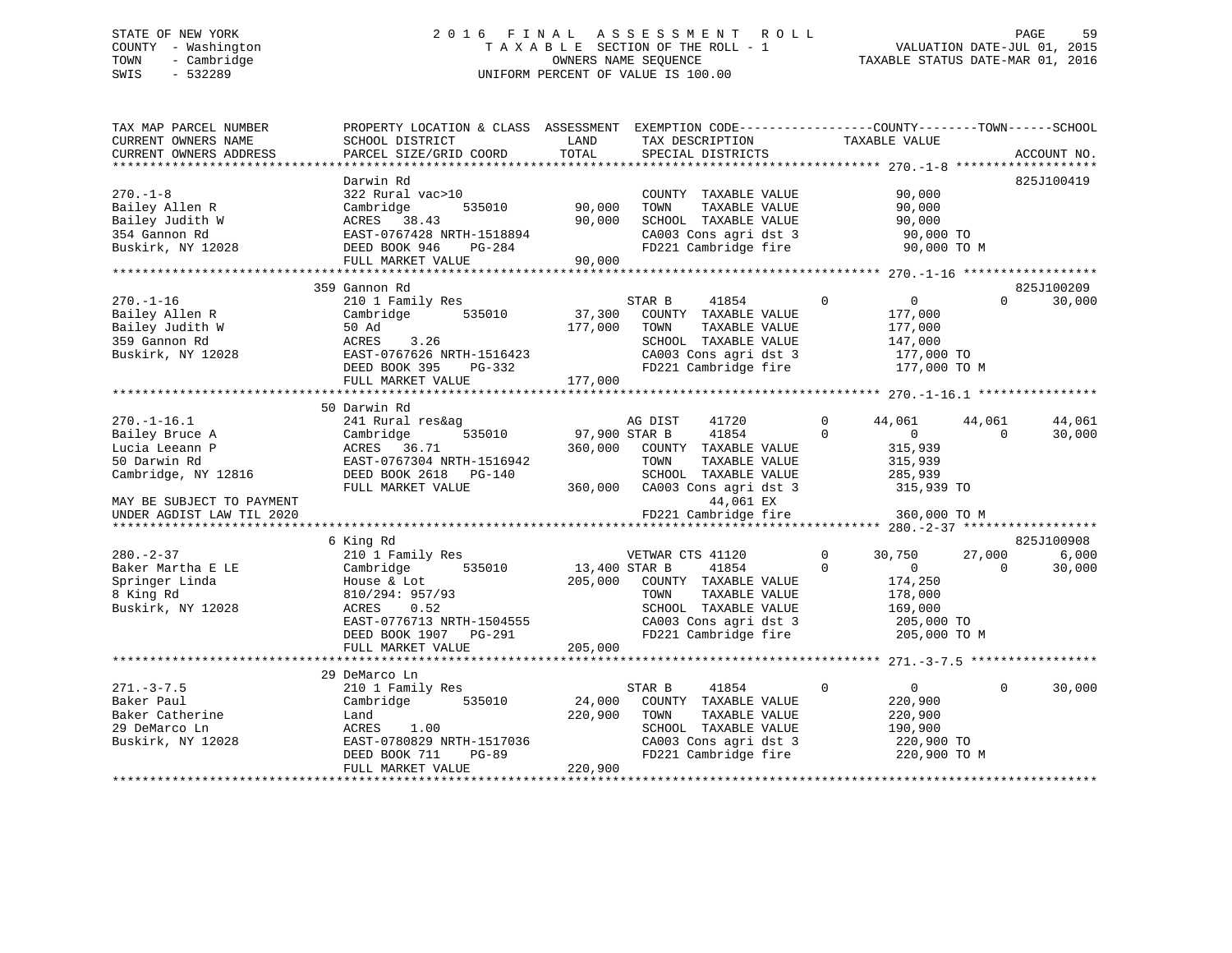# STATE OF NEW YORK 2 0 1 6 F I N A L A S S E S S M E N T R O L L PAGE 60 COUNTY - Washington T A X A B L E SECTION OF THE ROLL - 1 VALUATION DATE-JUL 01, 2015 TOWN - Cambridge OWNERS NAME SEQUENCE TAXABLE STATUS DATE-MAR 01, 2016 SWIS - 532289 UNIFORM PERCENT OF VALUE IS 100.00

| TAX MAP PARCEL NUMBER<br>CURRENT OWNERS NAME<br>CURRENT OWNERS ADDRESS                                  | PROPERTY LOCATION & CLASS ASSESSMENT<br>SCHOOL DISTRICT<br>PARCEL SIZE/GRID COORD                                                                                           | LAND<br>TOTAL                    | EXEMPTION CODE-----------------COUNTY-------TOWN------SCHOOL<br>TAX DESCRIPTION<br>SPECIAL DISTRICTS                                                                              | ---TAXABLE VALUE                                                                            | ACCOUNT NO.                                          |
|---------------------------------------------------------------------------------------------------------|-----------------------------------------------------------------------------------------------------------------------------------------------------------------------------|----------------------------------|-----------------------------------------------------------------------------------------------------------------------------------------------------------------------------------|---------------------------------------------------------------------------------------------|------------------------------------------------------|
|                                                                                                         |                                                                                                                                                                             |                                  |                                                                                                                                                                                   |                                                                                             |                                                      |
| $288. - 1 - 3.3$<br>Baker Ronald E<br>Baker Donna Lee<br>725 Lees Crossing Rd<br>Johnsonville, NY 12094 | 725 Lees Crossing Rd<br>270 Mfg housing<br>535010<br>Cambridge<br>House & Land<br>ACRES 37.10<br>EAST-0762048 NRTH-1504333<br>DEED BOOK 829<br>PG-15<br>FULL MARKET VALUE   | 98,400<br>123,100<br>123,100     | STAR EN<br>41834<br>COUNTY TAXABLE VALUE<br>TOWN<br>TAXABLE VALUE<br>SCHOOL TAXABLE VALUE<br>CA003 Cons agri dst 3<br>FD221 Cambridge fire                                        | $\Omega$<br>$0 \qquad \qquad$<br>123,100<br>123,100<br>57,800<br>123,100 TO<br>123,100 TO M | 65,300<br>$\Omega$                                   |
|                                                                                                         |                                                                                                                                                                             |                                  |                                                                                                                                                                                   |                                                                                             |                                                      |
| $263 - 2 - 7$<br>Banzhaf Revocable Trust<br>917 Turnpike Rd<br>Cambridge, NY 12816                      | King Rd/e Off<br>323 Vacant rural<br>535010<br>Cambridge<br>Wood Lot<br>ACRES 10.30<br>EAST-0786555 NRTH-1524777<br>DEED BOOK 843<br>PG-26<br>FULL MARKET VALUE             | 9,200<br>9,200<br>9,200          | COUNTY TAXABLE VALUE<br>TAXABLE VALUE<br>TOWN<br>SCHOOL TAXABLE VALUE<br>FD221 Cambridge fire                                                                                     | 9,200<br>9,200<br>9,200<br>9,200 TO M                                                       | 825J100853                                           |
|                                                                                                         |                                                                                                                                                                             |                                  |                                                                                                                                                                                   |                                                                                             |                                                      |
| $263. -2 - 16$<br>Banzhaf Revocable Trust Charlo Cambridge<br>917 Turnpike Rd<br>Cambridge, NY 12816    | 917 Turnpike Rd<br>242 Rurl res&rec<br>Rural Residence<br>ACRES 35.20<br>EAST-0788225 NRTH-1523876<br>DEED BOOK 843<br>PG-26<br>FULL MARKET VALUE                           | 535010 96,000 STAR EN<br>302,900 | 60 PCT OF VALUE USED FOR EXEMPTION PURPOSES<br>VETCOM CTS 41130<br>41834<br>302,900 COUNTY TAXABLE VALUE<br>TAXABLE VALUE<br>TOWN<br>SCHOOL TAXABLE VALUE<br>FD221 Cambridge fire | 0<br>45,435<br>$\Omega$<br>$\overline{0}$<br>257,465<br>257,900<br>227,600<br>302,900 TO M  | 825J100213<br>45,000<br>10,000<br>65,300<br>$\Omega$ |
|                                                                                                         |                                                                                                                                                                             |                                  |                                                                                                                                                                                   |                                                                                             |                                                      |
| $279. - 2 - 19$<br>Baratto Albert J<br>Baratto Diane<br>14 County Route 59A<br>Buskirk, NY 12028        | 14 County Route 59A<br>210 1 Family Res<br>535010<br>Cambridge<br>H & L<br>FRNT 73.00 DPTH 143.00<br>EAST-0766444 NRTH-1506696<br>DEED BOOK 2970 PG-21<br>FULL MARKET VALUE | 24,000<br>113,900<br>113,900     | 41834<br>STAR EN<br>COUNTY TAXABLE VALUE<br>TOWN<br>TAXABLE VALUE<br>SCHOOL TAXABLE VALUE<br>CA003 Cons agri dst 3<br>FD221 Cambridge fire                                        | $\Omega$<br>0<br>113,900<br>113,900<br>48,600<br>113,900 TO<br>113,900 TO M                 | 825J100192<br>65,300<br>$\Omega$                     |
|                                                                                                         |                                                                                                                                                                             |                                  |                                                                                                                                                                                   |                                                                                             |                                                      |
| $279. - 2 - 33$<br>Barkley Leon H<br>Gauthier Kathy E<br>62 Gannon Rd<br>Buskirk, NY 12028              | 62 Gannon Rd<br>210 1 Family Res<br>535010<br>Cambridge<br>ACRES<br>7.48<br>EAST-0768016 NRTH-1508735<br>DEED BOOK 3505 PG-328<br>FULL MARKET VALUE                         | 47,900<br>235,200                | STAR B<br>41854<br>COUNTY TAXABLE VALUE<br>TOWN<br>TAXABLE VALUE<br>SCHOOL TAXABLE VALUE<br>CA003 Cons agri dst 3<br>235,200 FD221 Cambridge fire                                 | $\Omega$<br>$\overline{0}$<br>235,200<br>235,200<br>205,200<br>235,200 TO<br>235,200 TO M   | 825J100826<br>$\Omega$<br>30,000                     |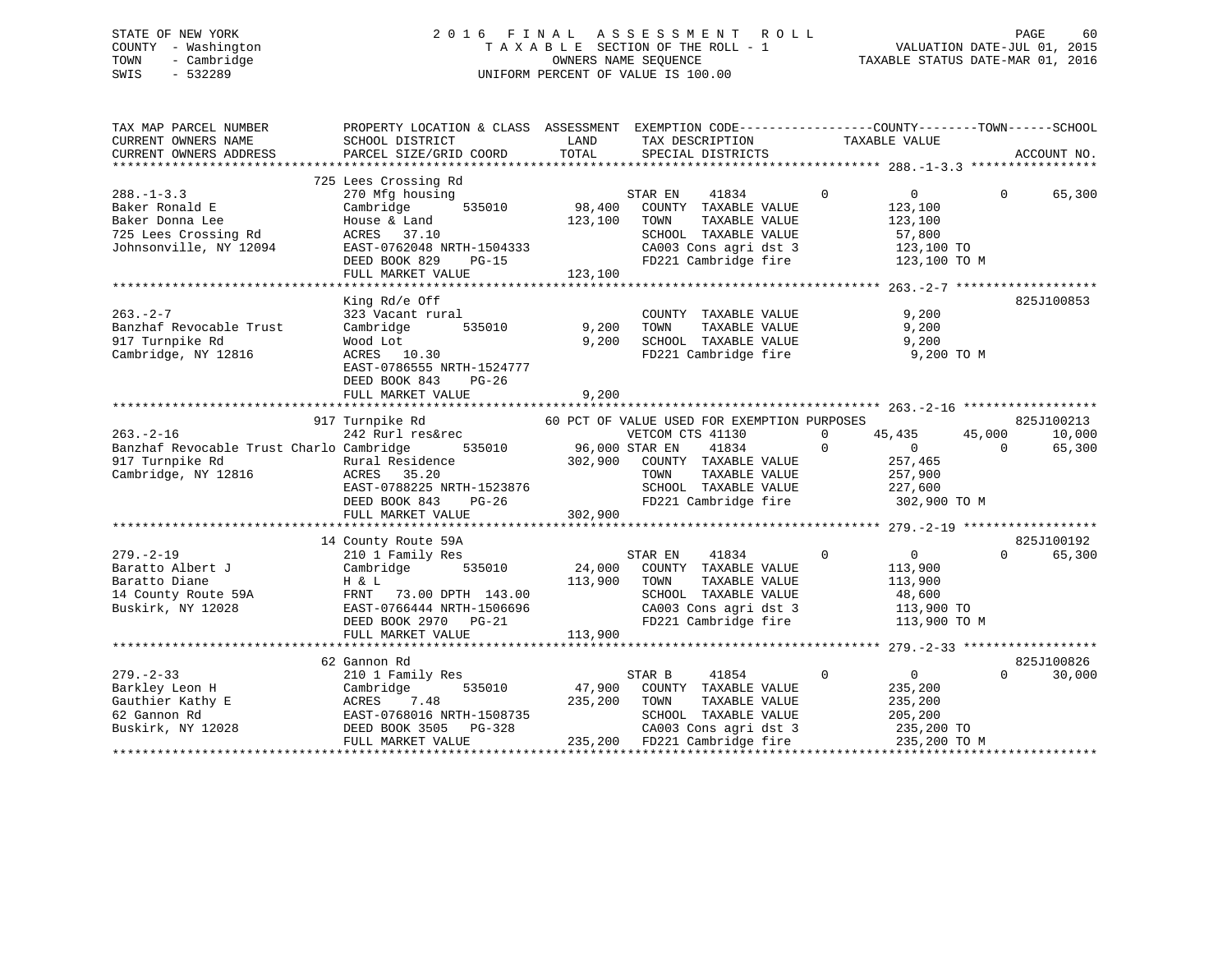# STATE OF NEW YORK 2 0 1 6 F I N A L A S S E S S M E N T R O L L PAGE 61 COUNTY - Washington T A X A B L E SECTION OF THE ROLL - 1 VALUATION DATE-JUL 01, 2015 TOWN - Cambridge OWNERS NAME SEQUENCE TAXABLE STATUS DATE-MAR 01, 2016 SWIS - 532289 UNIFORM PERCENT OF VALUE IS 100.00

| TAX MAP PARCEL NUMBER<br>CURRENT OWNERS NAME                                                       | PROPERTY LOCATION & CLASS ASSESSMENT<br>SCHOOL DISTRICT                                                                                                     | LAND                         | EXEMPTION CODE-----------------COUNTY-------TOWN------SCHOOL<br>TAX DESCRIPTION                                                           | TAXABLE VALUE                                                                                  |                                  |                            |
|----------------------------------------------------------------------------------------------------|-------------------------------------------------------------------------------------------------------------------------------------------------------------|------------------------------|-------------------------------------------------------------------------------------------------------------------------------------------|------------------------------------------------------------------------------------------------|----------------------------------|----------------------------|
| CURRENT OWNERS ADDRESS                                                                             | PARCEL SIZE/GRID COORD                                                                                                                                      | TOTAL                        | SPECIAL DISTRICTS                                                                                                                         |                                                                                                | ACCOUNT NO.                      |                            |
|                                                                                                    |                                                                                                                                                             |                              |                                                                                                                                           |                                                                                                |                                  |                            |
| $279. - 1 - 10.6$<br>Barot Lenora<br>Ligon Lee<br>648 South Cambridge Rd<br>Johnsonville, NY 12094 | 648 South Cambridge Rd<br>240 Rural res<br>Greenwich<br>533401<br>ACRES 178.93<br>EAST-0758116 NRTH-1507801<br>DEED BOOK 2986<br>PG-159                     | 318,700<br>1145,000          | 41720<br>AG DIST<br>COUNTY TAXABLE VALUE<br>TOWN<br>TAXABLE VALUE<br>SCHOOL TAXABLE VALUE<br>CA003 Cons agri dst 3                        | 95,202<br>$\Omega$<br>1049,798<br>1049,798<br>1049,798<br>1049,798 TO                          | 95,202<br>95,202                 |                            |
|                                                                                                    | FULL MARKET VALUE                                                                                                                                           | 1145,000                     | 95,202 EX                                                                                                                                 |                                                                                                |                                  |                            |
| MAY BE SUBJECT TO PAYMENT<br>UNDER AGDIST LAW TIL 2020                                             |                                                                                                                                                             |                              | FD221 Cambridge fire                                                                                                                      | 1145,000 TO M                                                                                  |                                  |                            |
|                                                                                                    | 67 Stage Rd                                                                                                                                                 |                              |                                                                                                                                           |                                                                                                | 825J100257                       |                            |
| $280. - 2 - 13$<br>Barrier Rebecca Sue<br>67 Stage Rd<br>Buskirk, NY 12028                         | 210 1 Family Res<br>Cambridge<br>535010<br>H & L<br>ACRES<br>0.45<br>EAST-0778870 NRTH-1506050<br>DEED BOOK 2050<br>PG-318<br>FULL MARKET VALUE             | 26,300<br>104,100<br>104,100 | STAR B<br>41854<br>COUNTY TAXABLE VALUE<br>TOWN<br>TAXABLE VALUE<br>SCHOOL TAXABLE VALUE<br>CA003 Cons agri dst 3<br>FD221 Cambridge fire | $\mathbf 0$<br>$0 \qquad \qquad$<br>104,100<br>104,100<br>74,100<br>104,100 TO<br>104,100 TO M | 30,000<br>$\Omega$               |                            |
|                                                                                                    |                                                                                                                                                             |                              |                                                                                                                                           |                                                                                                |                                  |                            |
|                                                                                                    | 852 State Route 372                                                                                                                                         |                              |                                                                                                                                           |                                                                                                | 825J100239                       |                            |
| $246. - 1 - 7$<br>Barry Timothy N                                                                  | 210 1 Family Res<br>Greenwich<br>533401                                                                                                                     |                              | VET WAR C 41122<br>46,100 VET WAR T 41123                                                                                                 | $\mathbf 0$<br>18,465<br>$\mathbf 0$<br>$\overline{0}$                                         | $\mathbf 0$<br>18,465            | $\mathbf 0$<br>$\mathbf 0$ |
| Carpenter-Barry Lori<br>852 State Route 372<br>Greenwich, NY 12834                                 | H & L<br>Porch<br>5.51<br>ACRES<br>EAST-0773721 NRTH-1543535<br>DEED BOOK 892<br>$PG-200$<br>FULL MARKET VALUE                                              | 123,100 STAR B               | 41854<br>COUNTY TAXABLE VALUE<br>TOWN<br>TAXABLE VALUE<br>SCHOOL TAXABLE VALUE<br>CA003 Cons agri dst 3<br>123,100 FD221 Cambridge fire   | $\Omega$<br>$\Omega$<br>104,635<br>104,635<br>93,100<br>123,100 TO<br>123,100 TO M             | 30,000<br>$\Omega$               |                            |
|                                                                                                    | ****************************                                                                                                                                |                              |                                                                                                                                           |                                                                                                |                                  |                            |
| $254. - 1 - 21$                                                                                    | 169 Stump Church Rd<br>210 1 Family Res                                                                                                                     |                              | 41854<br>STAR B                                                                                                                           | $\mathbf{0}$<br>$\overline{0}$                                                                 | 825J100813<br>$\Omega$<br>30,000 |                            |
| Bass Alexander<br>Kronick Rani<br>169 Stump Church Rd<br>Greenwich, NY 12834                       | Cambridge<br>535010<br>House<br>1.00<br>ACRES<br>EAST-0769127 NRTH-1529545<br>DEED BOOK 1734<br>PG-96<br>FULL MARKET VALUE                                  | 25,000<br>164,000<br>164,000 | COUNTY TAXABLE VALUE<br>TAXABLE VALUE<br>TOWN<br>SCHOOL TAXABLE VALUE<br>CA003 Cons agri dst 3<br>FD221 Cambridge fire                    | 164,000<br>164,000<br>134,000<br>164,000 TO<br>164,000 TO M                                    |                                  |                            |
|                                                                                                    |                                                                                                                                                             |                              |                                                                                                                                           | ************** 255.-1-5.2                                                                      |                                  |                            |
| $255. - 1 - 5.2$<br>Bassett Adam<br>Bassett Patricia<br>37 Sugar Maple Way<br>Cambridge, NY 12816  | 37 Sugar Maple Way<br>210 1 Family Res<br>Cambridge<br>535010<br>$1$ ot $2$<br>1.89<br>ACRES<br>EAST-0782687 NRTH-1535856<br>DEED BOOK 3001<br><b>PG-98</b> | 34,500<br>135,600            | COUNTY TAXABLE VALUE<br>TOWN<br>TAXABLE VALUE<br>SCHOOL TAXABLE VALUE<br>CA005 Cons agri dst 5<br>FD221 Cambridge fire                    | 135,600<br>135,600<br>135,600<br>135,600 TO<br>135,600 TO M                                    |                                  |                            |
|                                                                                                    | FULL MARKET VALUE                                                                                                                                           | 135,600                      |                                                                                                                                           |                                                                                                |                                  |                            |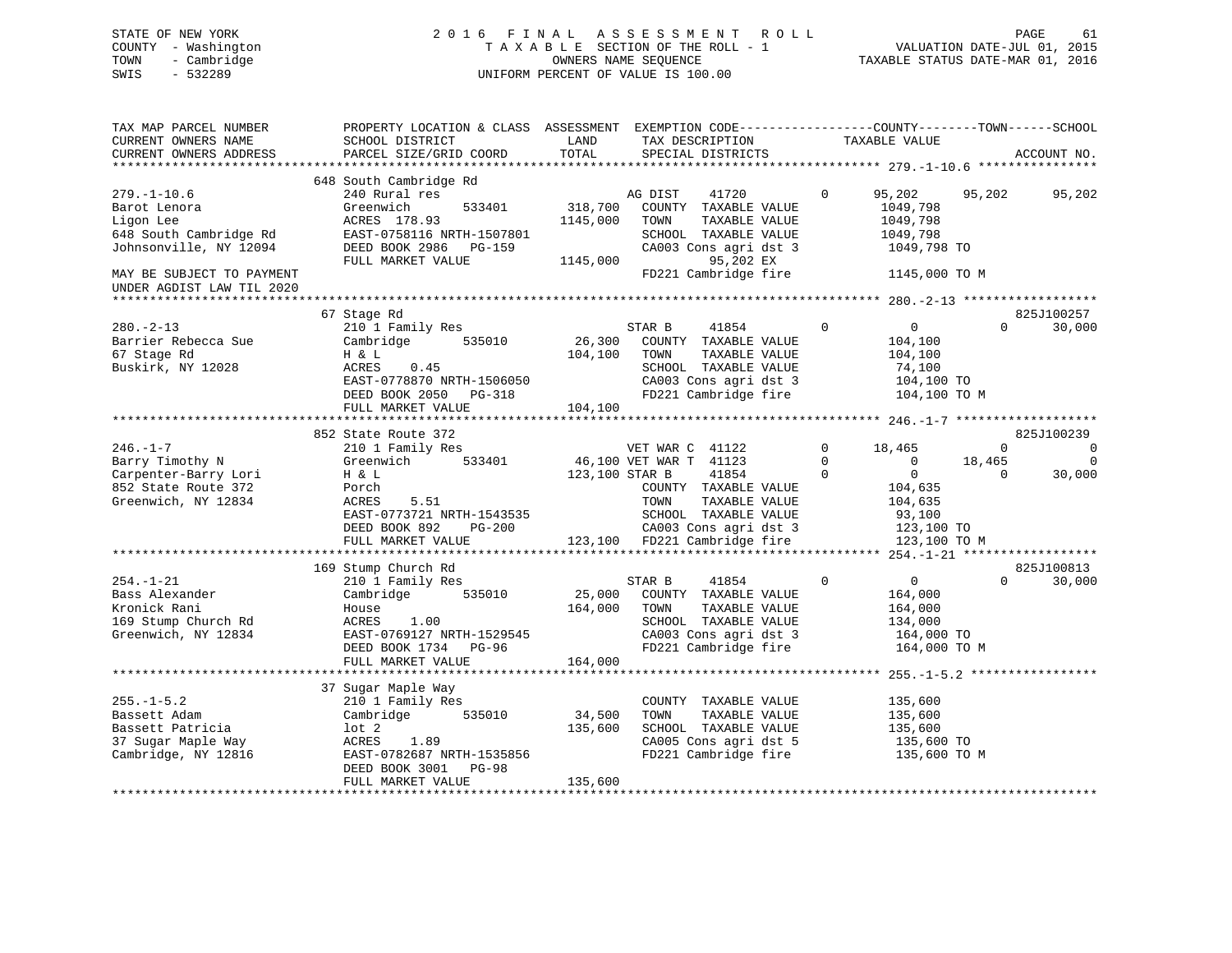# STATE OF NEW YORK 2 0 1 6 F I N A L A S S E S S M E N T R O L L PAGE 62 COUNTY - Washington T A X A B L E SECTION OF THE ROLL - 1 VALUATION DATE-JUL 01, 2015 TOWN - Cambridge OWNERS NAME SEQUENCE TAXABLE STATUS DATE-MAR 01, 2016 SWIS - 532289 UNIFORM PERCENT OF VALUE IS 100.00

| TAX MAP PARCEL NUMBER<br>CURRENT OWNERS NAME<br>CURRENT OWNERS ADDRESS                                 | PROPERTY LOCATION & CLASS ASSESSMENT EXEMPTION CODE---------------COUNTY-------TOWN-----SCHOOL<br>SCHOOL DISTRICT<br>PARCEL SIZE/GRID COORD                 | LAND<br>TOTAL                | TAX DESCRIPTION TAXABLE VALUE<br>SPECIAL DISTRICTS                                                                                                                                                             |                                                                                               |                    | ACCOUNT NO.            |
|--------------------------------------------------------------------------------------------------------|-------------------------------------------------------------------------------------------------------------------------------------------------------------|------------------------------|----------------------------------------------------------------------------------------------------------------------------------------------------------------------------------------------------------------|-----------------------------------------------------------------------------------------------|--------------------|------------------------|
| $270. - 1 - 23$                                                                                        | 518 Center Cambridge Rd<br>210 1 Family Res                                                                                                                 |                              | CW 10 VET/ 41152                                                                                                                                                                                               | $\mathbf 0$<br>8.000                                                                          | $\Omega$           | 825J100220<br>$\Omega$ |
| Bates Gary<br>Bates Martha<br>518 Center Cambridge Rd<br>Cambridge, NY 12816                           | 535010<br>Cambridge<br>831/215<br>2.00<br>ACRES<br>EAST-0766928 NRTH-1516490                                                                                | 30,000 STAR B<br>167,200     | 41854<br>COUNTY TAXABLE VALUE<br>TOWN<br>TAXABLE VALUE<br>SCHOOL TAXABLE VALUE                                                                                                                                 | $\Omega$<br>$\overline{0}$<br>159,200<br>167,200<br>137,200                                   | $\Omega$           | 30,000                 |
|                                                                                                        | DEED BOOK 440<br>PG-486<br>FULL MARKET VALUE                                                                                                                | 167,200                      | FD221 Cambridge fire 167,200 TO M                                                                                                                                                                              |                                                                                               |                    |                        |
|                                                                                                        | 60 Cambridge Battenville Rd                                                                                                                                 |                              |                                                                                                                                                                                                                |                                                                                               |                    |                        |
| $246. -1 - 5.1$<br>Bates Jeremy<br>Bates Chelsea<br>60 Cambridge Battenville Rd<br>Greenwich, NY 12834 | 210 1 Family Res<br>Greenwich<br>533401<br>Lot 1<br>FRNT 118.00 DPTH 200.00<br>EAST-0772135 NRTH-1546017<br>DEED BOOK 2654 PG-93                            | 20,500<br>43,800             | COUNTY TAXABLE VALUE<br>TOWN<br>TAXABLE VALUE<br>SCHOOL TAXABLE VALUE<br>CA003 Cons agri dst 3<br>FD221 Cambridge fire                                                                                         | 43,800<br>43,800<br>43,800<br>43,800 TO                                                       | 43,800 TO M        |                        |
|                                                                                                        | FULL MARKET VALUE                                                                                                                                           | 43,800                       |                                                                                                                                                                                                                |                                                                                               |                    |                        |
|                                                                                                        |                                                                                                                                                             |                              |                                                                                                                                                                                                                |                                                                                               |                    | 825J100532             |
| $255. - 1 - 17$<br>Bates John LE<br>Nichols Joel<br>1542 County Route 59<br>Cambridge, NY 12816-9314   | 1542 County Route 59<br>210 1 Family Res<br>535010<br>Cambridge<br>H & Lot<br>ACRES 1.40<br>EAST-0783902 NRTH-1528553<br>DEED BOOK 3133 PG-176              |                              | STAR EN<br>41834<br>27,000 VETWAR CTS 41120<br>251,100 COUNTY TAXABLE VALUE<br>TOWN<br>TAXABLE VALUE<br>SCHOOL TAXABLE VALUE<br>CA003 Cons agri dst 3<br>CA003 Cons agri dst 3<br>251,100 FD221 Cambridge fire | $\Omega$<br>$\mathbf{0}$<br>$\Omega$<br>33,000<br>218,100<br>224,100<br>179,800<br>251,100 TO | $\Omega$<br>27,000 | 65,300<br>6,000        |
|                                                                                                        | FULL MARKET VALUE                                                                                                                                           |                              |                                                                                                                                                                                                                |                                                                                               | 251,100 TO M       |                        |
| $255. - 1 - 16.1$<br>Bates John W<br>Bates Jane N<br>1542 County Route 59<br>Cambridge, NY 12816       | County Route 59<br>314 Rural vac<10<br>Cambridge<br>535010<br>Vl<br>ACRES 6.61<br>EAST-0784290 NRTH-1529002<br>DEED BOOK 799<br>PG-235<br>FULL MARKET VALUE | 34,400<br>34,400<br>34,400   | COUNTY TAXABLE VALUE<br>TAXABLE VALUE<br>TOWN<br>SCHOOL TAXABLE VALUE<br>CA003 Cons agri dst 3<br>FD221 Cambridge fire                                                                                         | 34,400<br>34,400<br>34,400<br>34,400 TO                                                       | 34,400 TO M        | 825J100947             |
|                                                                                                        |                                                                                                                                                             |                              |                                                                                                                                                                                                                |                                                                                               |                    |                        |
| $272 - 2 - 18$<br>Battis Susan<br>Mormino Frank<br>475 Turnpike Rd<br>Buskirk, NY 12028                | 475 Turnpike Rd<br>210 1 Family Res<br>535010<br>Cambridge<br>2.66<br>ACRES<br>EAST-0788034 NRTH-1513519<br>DEED BOOK 3042 PG-284<br>FULL MARKET VALUE      | 35,300<br>129,400<br>129,400 | STAR B<br>41854<br>COUNTY TAXABLE VALUE<br>TOWN<br>TAXABLE VALUE<br>SCHOOL TAXABLE VALUE<br>FD221 Cambridge fire                                                                                               | $\mathbf 0$<br>$\overline{0}$<br>129,400<br>129,400<br>99,400<br>129,400 TO M                 | $\Omega$           | 825J100472<br>30,000   |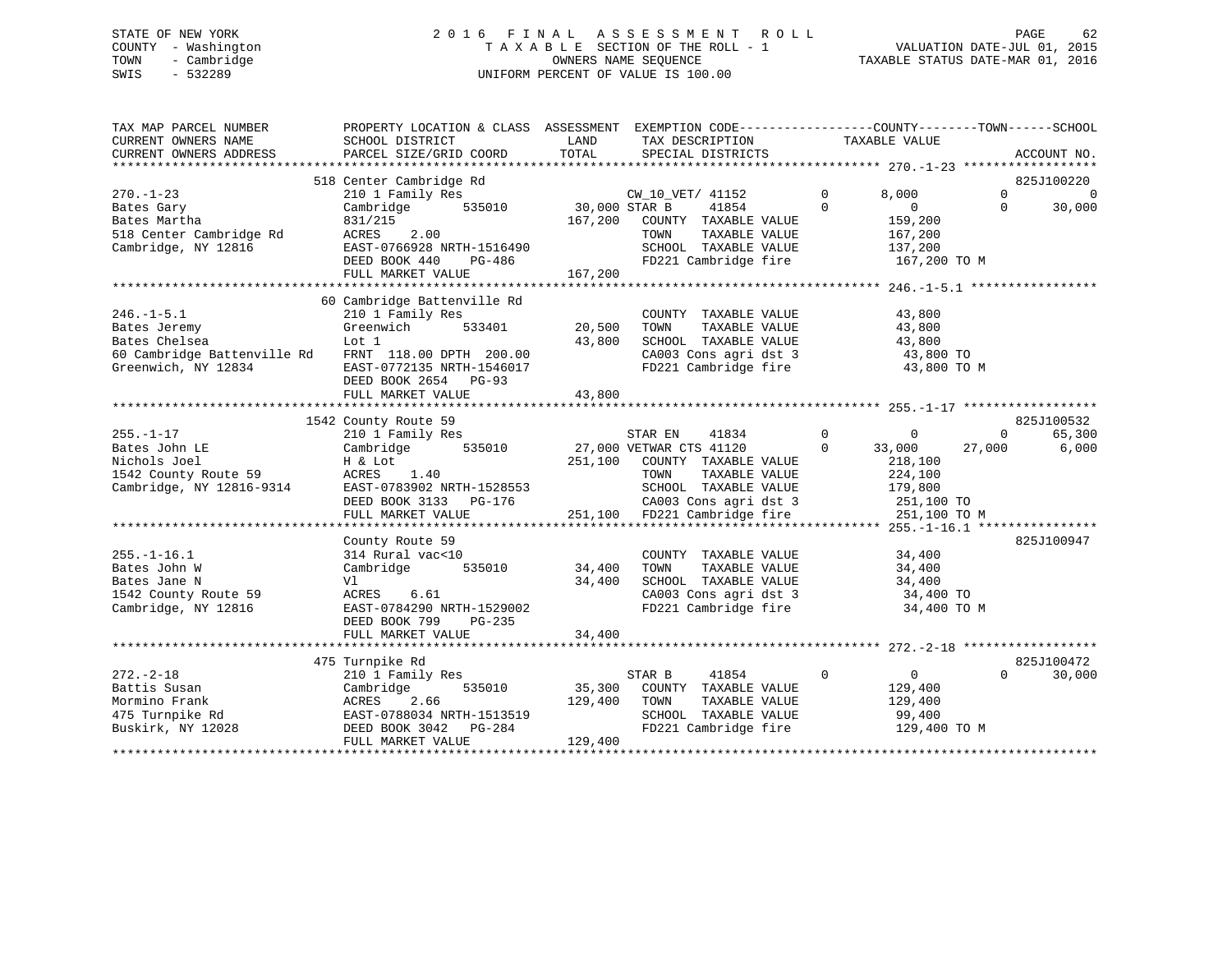# STATE OF NEW YORK 2 0 1 6 F I N A L A S S E S S M E N T R O L L PAGE 63 COUNTY - Washington T A X A B L E SECTION OF THE ROLL - 1 VALUATION DATE-JUL 01, 2015 TOWN - Cambridge OWNERS NAME SEQUENCE TAXABLE STATUS DATE-MAR 01, 2016 SWIS - 532289 UNIFORM PERCENT OF VALUE IS 100.00

| TAX MAP PARCEL NUMBER<br>CURRENT OWNERS NAME<br>CURRENT OWNERS ADDRESS                                                                                            | PROPERTY LOCATION & CLASS ASSESSMENT EXEMPTION CODE---------------COUNTY-------TOWN-----SCHOOL<br>SCHOOL DISTRICT<br>PARCEL SIZE/GRID COORD                        | LAND<br>TOTAL              | TAX DESCRIPTION<br>SPECIAL DISTRICTS                                                                                                                                                    | TAXABLE VALUE                                                                            |          | ACCOUNT NO. |
|-------------------------------------------------------------------------------------------------------------------------------------------------------------------|--------------------------------------------------------------------------------------------------------------------------------------------------------------------|----------------------------|-----------------------------------------------------------------------------------------------------------------------------------------------------------------------------------------|------------------------------------------------------------------------------------------|----------|-------------|
|                                                                                                                                                                   |                                                                                                                                                                    |                            |                                                                                                                                                                                         |                                                                                          |          |             |
| $263 - 2 - 23.3$<br>Beagle Fred III<br>Beagle Frances<br>994 King Rd<br>Cambridge, NY 12816-3304 EAST-0785681 NRTH-1524104<br>DEED BOOK 803 PG-274                | 994 King Rd<br>210 1 Family Res<br>Cambridge 535010<br>H & L<br>ACRES 1.00<br>DEED BOOK 803 PG-274<br>FULL MARKET VALUE                                            | 54,500                     | STAR B<br>41854<br>25,000 COUNTY TAXABLE VALUE<br>54,500 TOWN<br>TAXABLE VALUE<br>SCHOOL TAXABLE VALUE<br>CA003 Cons agri dst 3<br>FD221 Cambridge fire                                 | $\mathbf{0}$<br>$\overline{0}$<br>54,500<br>54,500<br>24,500<br>54,500 TO<br>54,500 TO M | $\Omega$ | 30,000      |
|                                                                                                                                                                   |                                                                                                                                                                    |                            |                                                                                                                                                                                         |                                                                                          |          |             |
| $262 - 2 - 14.1$<br>Beavers John P<br>Lemus-Beavers Maribel<br>32 Grove Rd 1B<br>Schaghticoke, NY 12154<br>MAY BE SUBJECT TO PAYMENT<br>UNDER AGDIST LAW TIL 2020 | County Route 59<br>105 Vac farmland<br>535010<br>Cambridge<br>Sub Lot 1B<br>ACRES 44.29<br>EAST-0776856 NRTH-1524025<br>DEED BOOK 2973 PG-40<br>FULL MARKET VALUE  | 100,400<br>100,400         | AG DIST<br>41720<br>COUNTY TAXABLE VALUE<br>TOWN<br>TAXABLE VALUE<br>SCHOOL TAXABLE VALUE<br>SCHOOL TAXABLE VALUE<br>CA003 Cons agri dst 3<br>39,198 EX<br>100,400 FD221 Cambridge fire | $\mathbf{0}$<br>39,198<br>61,202<br>61,202<br>61,202<br>61,202 TO<br>100,400 TO M        | 39,198   | 39,198      |
|                                                                                                                                                                   |                                                                                                                                                                    |                            |                                                                                                                                                                                         |                                                                                          |          |             |
| $271 - 2 - 3.2$<br>Becker Robert D<br>142 3rd St<br>Waterford, NY 12188                                                                                           | Rogers Ln<br>314 Rural vac<10<br>535010<br>Cambridge<br>Sub Lot B<br>ACRES 0.15<br>EAST-0772237 NRTH-1518307<br>DEED BOOK 3625 PG-329<br>FULL MARKET VALUE         | 700<br>700<br>700          | COUNTY TAXABLE VALUE<br>TOWN<br>TAXABLE VALUE<br>SCHOOL TAXABLE VALUE<br>FD221 Cambridge fire                                                                                           | 700<br>700<br>700                                                                        | 700 TO M |             |
|                                                                                                                                                                   |                                                                                                                                                                    |                            |                                                                                                                                                                                         |                                                                                          |          |             |
| $271. - 2 - 4$<br>Becker Robert D<br>Consider the Constant Or<br>142 3rd St<br>Waterford, NY 12188                                                                | 24 Rogers Ln<br>210 1 Family Res<br>535010<br>Cambridge<br>H & L<br>Trans Exempt Repay 2016<br>ACRES<br>0.81<br>EAST-0772210 NRTH-1518454<br>DEED BOOK 3625 PG-329 | 25,000<br>148,600          | COUNTY TAXABLE VALUE<br>TAXABLE VALUE<br>TOWN<br>SCHOOL TAXABLE VALUE<br>FD221 Cambridge fire 148,600 TO M<br>TE533 Trans exmt repay-flg .00 MT                                         | 148,600<br>148,600<br>148,600                                                            |          | 825J100312  |
|                                                                                                                                                                   | FULL MARKET VALUE                                                                                                                                                  | 148,600                    |                                                                                                                                                                                         |                                                                                          |          |             |
| $279. - 2 - 1$<br>BEECROFT'S LLC<br>1106 State Route 40<br>Schaghticoke, NY 12154                                                                                 | County Route 74<br>322 Rural vac>10<br>535010<br>Cambridge<br>Woods<br>ACRES 14.40<br>EAST-0765165 NRTH-1511784<br>DEED BOOK 2966 PG-36<br>FULL MARKET VALUE       | 56,800<br>56,800<br>56,800 | COUNTY TAXABLE VALUE<br>TOWN<br>TAXABLE VALUE<br>SCHOOL TAXABLE VALUE<br>SCHOOL TAXABLE VALUE<br>CA003 Cons agri dst 3<br>FD221 Cambridge fire                                          | 56,800<br>56,800<br>-טי, 20<br>56,800 TO<br>רחי הרה<br>56,800 TO M                       |          | 825J100694  |
|                                                                                                                                                                   |                                                                                                                                                                    |                            |                                                                                                                                                                                         |                                                                                          |          |             |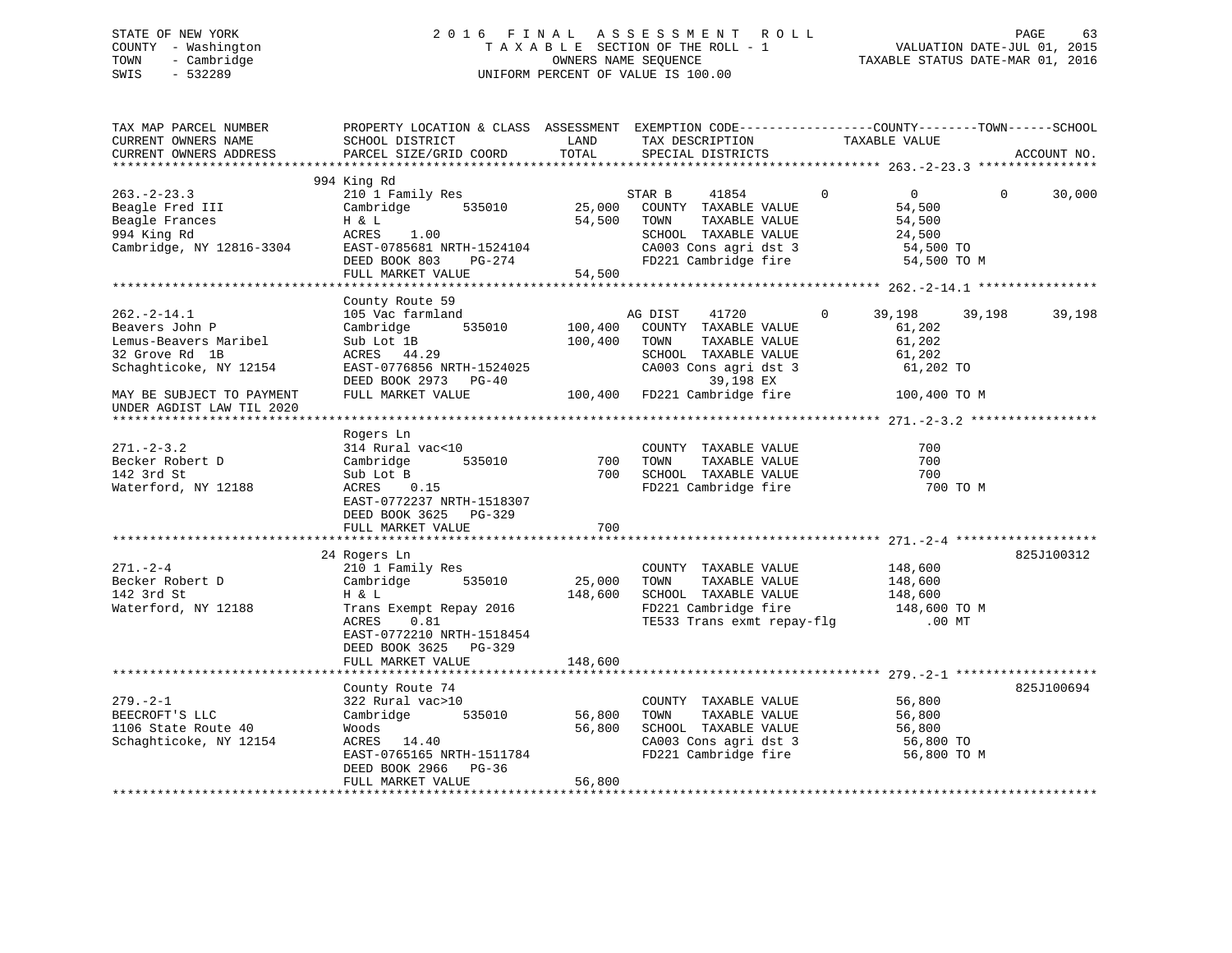# STATE OF NEW YORK 2 0 1 6 F I N A L A S S E S S M E N T R O L L PAGE 64 COUNTY - Washington T A X A B L E SECTION OF THE ROLL - 1 VALUATION DATE-JUL 01, 2015 TOWN - Cambridge OWNERS NAME SEQUENCE TAXABLE STATUS DATE-MAR 01, 2016 SWIS - 532289 UNIFORM PERCENT OF VALUE IS 100.00

| SCHOOL DISTRICT<br>PARCEL SIZE/GRID COORD                                                                                                                                     | LAND<br>TOTAL                                                                       | TAX DESCRIPTION<br>SPECIAL DISTRICTS                                                                                                      |                                                                                                                                                                                                          |                                                                | ACCOUNT NO.                                                                                                                                                                                                                                                                                                                                                                                                                                                                                                                                        |
|-------------------------------------------------------------------------------------------------------------------------------------------------------------------------------|-------------------------------------------------------------------------------------|-------------------------------------------------------------------------------------------------------------------------------------------|----------------------------------------------------------------------------------------------------------------------------------------------------------------------------------------------------------|----------------------------------------------------------------|----------------------------------------------------------------------------------------------------------------------------------------------------------------------------------------------------------------------------------------------------------------------------------------------------------------------------------------------------------------------------------------------------------------------------------------------------------------------------------------------------------------------------------------------------|
|                                                                                                                                                                               |                                                                                     |                                                                                                                                           |                                                                                                                                                                                                          |                                                                |                                                                                                                                                                                                                                                                                                                                                                                                                                                                                                                                                    |
| 241 Rural res&ag<br>Cambridge<br>535010<br>Ag Commit 592/31<br>ACRES 128.60<br>EAST-0783686 NRTH-1526781<br>DEED BOOK 536<br>PG-175<br>FULL MARKET VALUE                      | 340,700                                                                             | AG DIST<br>41720<br>COUNTY TAXABLE VALUE<br>TOWN<br>TAXABLE VALUE<br>SCHOOL TAXABLE VALUE<br>CA003 Cons agri dst 3<br>89,033 EX           | $\mathbf 0$                                                                                                                                                                                              | 89,033                                                         | 825J100572<br>89,033                                                                                                                                                                                                                                                                                                                                                                                                                                                                                                                               |
|                                                                                                                                                                               |                                                                                     |                                                                                                                                           |                                                                                                                                                                                                          |                                                                |                                                                                                                                                                                                                                                                                                                                                                                                                                                                                                                                                    |
|                                                                                                                                                                               |                                                                                     |                                                                                                                                           |                                                                                                                                                                                                          |                                                                |                                                                                                                                                                                                                                                                                                                                                                                                                                                                                                                                                    |
| 210 1 Family Res<br>Cambridge<br>535010<br>House & Land<br>ACRES<br>9.94<br>FULL MARKET VALUE                                                                                 |                                                                                     | 41854<br>STAR B<br>COUNTY TAXABLE VALUE<br>TOWN<br>TAXABLE VALUE<br>SCHOOL TAXABLE VALUE<br>CA003 Cons agri dst 3<br>FD221 Cambridge fire | $\mathbf 0$                                                                                                                                                                                              | $\Omega$                                                       | 825J100608<br>30,000                                                                                                                                                                                                                                                                                                                                                                                                                                                                                                                               |
|                                                                                                                                                                               |                                                                                     |                                                                                                                                           |                                                                                                                                                                                                          |                                                                |                                                                                                                                                                                                                                                                                                                                                                                                                                                                                                                                                    |
| 210 1 Family Res<br>533401<br>Greenwich<br>Tra & Lot<br>FRNT 280.00 DPTH 235.00<br>0.63<br>ACRES<br>EAST-0767324 NRTH-1537948<br>DEED BOOK 660<br>PG-171<br>FULL MARKET VALUE |                                                                                     | VET WAR C 41122<br>41802<br>41834<br>COUNTY TAXABLE VALUE<br>TOWN<br>TAXABLE VALUE<br>CA003 Cons agri dst 3<br>FD221 Cambridge fire       | $\mathbf 0$<br>$\Omega$<br>$\Omega$<br>$\Omega$<br>$\Omega$                                                                                                                                              | 7,545<br>$\overline{0}$<br>2,138<br>$\Omega$<br>$\overline{0}$ | 825J100226<br>$\overline{0}$<br>$\overline{0}$<br>$\Omega$<br>$\Omega$<br>50,300                                                                                                                                                                                                                                                                                                                                                                                                                                                                   |
|                                                                                                                                                                               |                                                                                     |                                                                                                                                           |                                                                                                                                                                                                          |                                                                |                                                                                                                                                                                                                                                                                                                                                                                                                                                                                                                                                    |
| 210 1 Family Res<br>Cambridge<br>535010<br>H&l<br>ACRES 1.00<br>EAST-0787397 NRTH-1531320<br>DEED BOOK 2221 PG-3<br>FULL MARKET VALUE                                         | 224,900<br>224,900                                                                  | 41854<br>STAR B<br>TAXABLE VALUE<br>TOWN<br>SCHOOL TAXABLE VALUE<br>FD221 Cambridge fire                                                  | $\mathbf 0$                                                                                                                                                                                              | $\Omega$                                                       | 825J100218<br>30,000                                                                                                                                                                                                                                                                                                                                                                                                                                                                                                                               |
|                                                                                                                                                                               |                                                                                     |                                                                                                                                           |                                                                                                                                                                                                          |                                                                |                                                                                                                                                                                                                                                                                                                                                                                                                                                                                                                                                    |
| 210 1 Family Res<br>Cambridge<br>535010<br>H & L<br><b>ACRES</b><br>5.61<br>EAST-0774293 NRTH-1512163<br>DEED BOOK 1765 PG-193<br>FULL MARKET VALUE                           | 52,500<br>190,400<br>190,400                                                        | COUNTY TAXABLE VALUE<br>TOWN<br>TAXABLE VALUE<br>SCHOOL TAXABLE VALUE<br>FD221 Cambridge fire                                             |                                                                                                                                                                                                          |                                                                | 825J100470                                                                                                                                                                                                                                                                                                                                                                                                                                                                                                                                         |
|                                                                                                                                                                               | 1514 County Route 59<br>1241 King Rd<br>80 Gillis Rd<br>31 Coila Rd<br>173 Belle Rd | EAST-0785474 NRTH-1525639                                                                                                                 | 215,800<br>56,800<br>269,500<br>DEED BOOK 3250 PG-254<br>269,500<br>25,000 VET WAR T 41123<br>50,300 AGED-CO<br>AGED-TOWN 41803<br>STAR EN<br>50,300 SCHOOL TAXABLE VALUE<br>25,000 COUNTY TAXABLE VALUE | 340,700 FD221 Cambridge fire<br>CA003 Cons agri dst 3          | PROPERTY LOCATION & CLASS ASSESSMENT EXEMPTION CODE----------------COUNTY-------TOWN------SCHOOL<br>TAXABLE VALUE<br>89,033<br>251,667<br>251,667<br>251,667<br>251,667 TO<br>340,700 TO M<br>$\overline{0}$<br>269,500<br>269,500<br>239,500<br>269,500 TO<br>269,500 TO M<br>7,545<br>$\Omega$<br>$\overline{0}$<br>14,964<br>$\overline{0}$<br>$\overline{0}$<br>27,791<br>40,617<br>50,300 TO<br>50,300 TO M<br>$\overline{0}$<br>224,900<br>224,900<br>194,900<br>224,900 TO M<br>190,400<br>190,400<br>190,400<br>190,400 TO<br>190,400 TO M |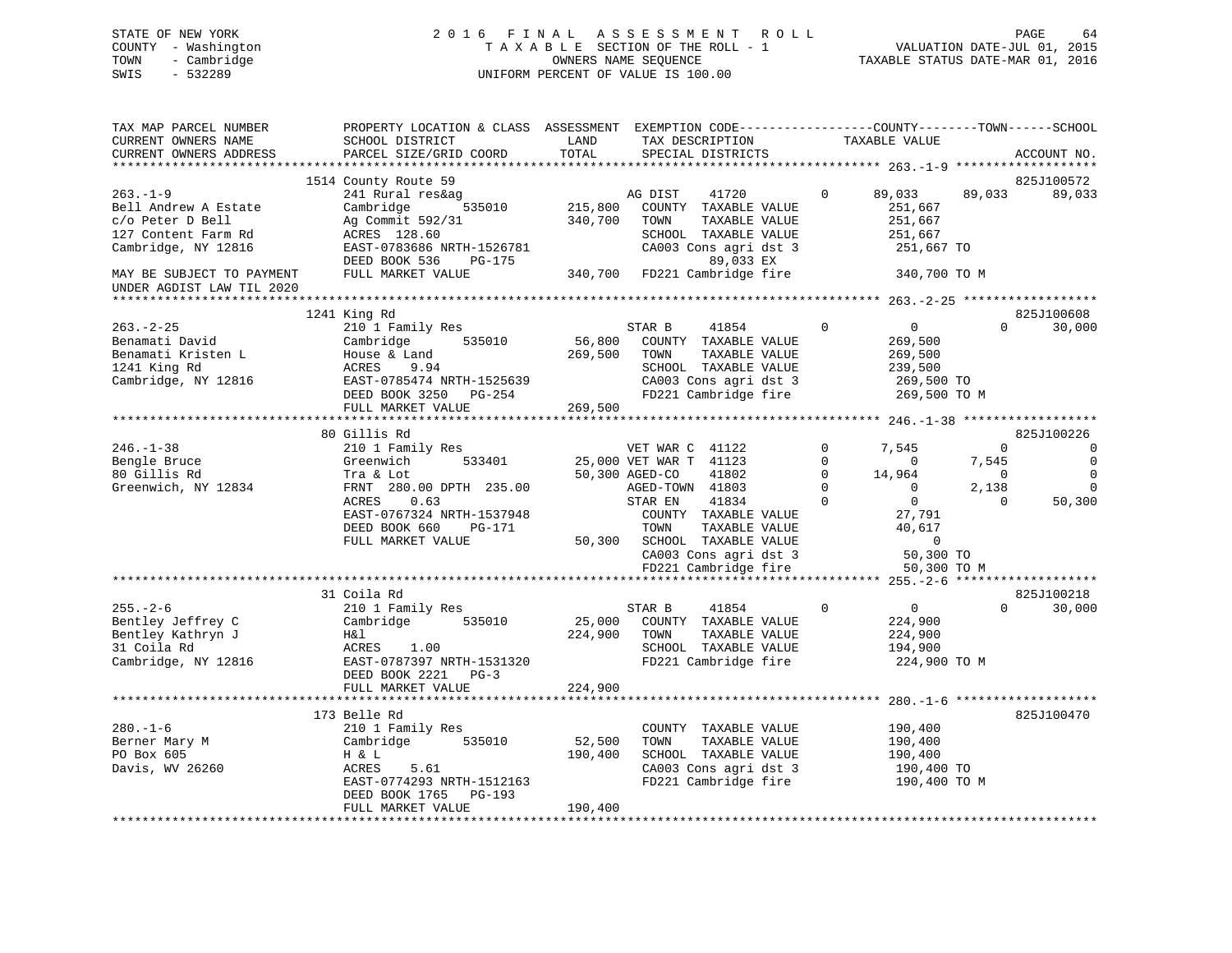# STATE OF NEW YORK 2 0 1 6 F I N A L A S S E S S M E N T R O L L PAGE 65 COUNTY - Washington T A X A B L E SECTION OF THE ROLL - 1 VALUATION DATE-JUL 01, 2015 TOWN - Cambridge OWNERS NAME SEQUENCE TAXABLE STATUS DATE-MAR 01, 2016 SWIS - 532289 UNIFORM PERCENT OF VALUE IS 100.00

| TAX MAP PARCEL NUMBER<br>CURRENT OWNERS NAME                                                             | PROPERTY LOCATION & CLASS ASSESSMENT EXEMPTION CODE----------------COUNTY-------TOWN------SCHOOL<br>SCHOOL DISTRICT                                                                     | LAND<br>TOTAL                | TAX DESCRIPTION                                                                                                                            | TAXABLE VALUE                                                                                |          |             |
|----------------------------------------------------------------------------------------------------------|-----------------------------------------------------------------------------------------------------------------------------------------------------------------------------------------|------------------------------|--------------------------------------------------------------------------------------------------------------------------------------------|----------------------------------------------------------------------------------------------|----------|-------------|
| CURRENT OWNERS ADDRESS                                                                                   | PARCEL SIZE/GRID COORD                                                                                                                                                                  |                              | SPECIAL DISTRICTS                                                                                                                          |                                                                                              |          | ACCOUNT NO. |
|                                                                                                          | 53 South Rd                                                                                                                                                                             |                              |                                                                                                                                            |                                                                                              |          |             |
| $288. - 1 - 12.4$<br>Bersaw Maureen E<br>Battistoni Richard J<br>53 South Rd<br>Buskirk, NY 12028        | 210 1 Family Res<br>535010<br>Cambridge<br>House & Land<br>2.00<br>ACRES<br>EAST-0768759 NRTH-1501373<br>DEED BOOK 931<br>PG-47<br>FULL MARKET VALUE                                    | 29,000<br>182,000<br>182,000 | STAR EN<br>41834<br>COUNTY TAXABLE VALUE<br>TAXABLE VALUE<br>TOWN<br>SCHOOL TAXABLE VALUE<br>CA003 Cons agri dst 3<br>FD221 Cambridge fire | $\mathbf 0$<br>$\overline{0}$<br>182,000<br>182,000<br>116,700<br>182,000 TO<br>182,000 TO M | $\Omega$ | 65,300      |
|                                                                                                          |                                                                                                                                                                                         |                              |                                                                                                                                            |                                                                                              |          |             |
| $262. -1 - 15$<br>Bethel Timothy F<br>Bethel Dolores M<br>1019 County Route 59<br>Cambridge, NY 12816    | County Route 59<br>312 Vac w/imprv<br>535010<br>Cambridge<br>Sub Lot 2<br>Ag Commit 705/125<br>7.19<br>ACRES<br>EAST-0774839 NRTH-1520161<br>DEED BOOK 2378 PG-338<br>FULL MARKET VALUE | 28,700<br>31,700<br>31,700   | COUNTY TAXABLE VALUE<br>TAXABLE VALUE<br>TOWN<br>SCHOOL TAXABLE VALUE<br>CA003 Cons agri dst 3<br>FD221 Cambridge fire                     | 31,700<br>31,700<br>31,700<br>31,700 TO<br>31,700 TO M                                       |          | 825J100428  |
|                                                                                                          |                                                                                                                                                                                         |                              |                                                                                                                                            |                                                                                              |          |             |
| $262. -1 - 15.2$<br>Bethel Timothy F<br>Bethel Dolores M<br>1019 County Route 59<br>Cambridge, NY 12816  | 1019 County Route 59<br>210 1 Family Res<br>535010<br>Cambridge<br>Sub Lot 3<br>ACRES 5.59<br>EAST-0774392 NRTH-1520596<br>DEED BOOK 2378 PG-338<br>FULL MARKET VALUE                   | 42,400<br>184,300<br>184,300 | STAR B<br>41854<br>COUNTY TAXABLE VALUE<br>TAXABLE VALUE<br>TOWN<br>SCHOOL TAXABLE VALUE<br>CA003 Cons agri dst 3<br>FD221 Cambridge fire  | $\Omega$<br>$\overline{0}$<br>184,300<br>184,300<br>154,300<br>184,300 TO<br>184,300 TO M    | $\Omega$ | 30,000      |
|                                                                                                          |                                                                                                                                                                                         |                              |                                                                                                                                            |                                                                                              |          |             |
| $262. - 1 - 15.3$<br>Bethel Timothy F<br>Bethel Dolores M<br>1019 County Route 59<br>Cambridge, NY 12816 | County Route 59<br>105 Vac farmland<br>Cambridge 535010<br>Vac Land<br>ACRES 40.00<br>EAST-0774468 NRTH-1522105<br>DEED BOOK 2378 PG-338                                                | 85,000                       | AG DIST<br>41720<br>85,000 COUNTY TAXABLE VALUE<br>TOWN<br>TAXABLE VALUE<br>SCHOOL TAXABLE VALUE<br>CA003 Cons agri dst 3<br>37,712 EX     | $\mathbf{0}$<br>37,712<br>47,288<br>47,288<br>47,288<br>47,288 TO                            | 37,712   | 37,712      |
| MAY BE SUBJECT TO PAYMENT<br>UNDER AGDIST LAW TIL 2020                                                   | FULL MARKET VALUE                                                                                                                                                                       |                              | 85,000 FD221 Cambridge fire                                                                                                                | 85,000 TO M                                                                                  |          |             |
|                                                                                                          |                                                                                                                                                                                         |                              |                                                                                                                                            |                                                                                              |          |             |
| $270. - 1 - 33.3$<br>Betjemann Kathleen M<br>Leschik Laura P<br>126 Brownell Rd<br>Cambridge, NY 12816   | Brownell Rd<br>314 Rural vac<10<br>535010<br>Cambridge<br>Vac Land<br>Lot 1<br>3.60<br>ACRES<br>EAST-0764423 NRTH-1518886<br>DEED BOOK 921<br>PG-309                                    | 22,000<br>22,000             | COUNTY TAXABLE VALUE<br>TOWN<br>TAXABLE VALUE<br>SCHOOL TAXABLE VALUE<br>CA003 Cons agri dst 3<br>FD221 Cambridge fire                     | 22,000<br>22,000<br>22,000<br>22,000 TO<br>22,000 TO M                                       |          | 825J102041  |
|                                                                                                          | FULL MARKET VALUE                                                                                                                                                                       | 22,000                       |                                                                                                                                            |                                                                                              |          |             |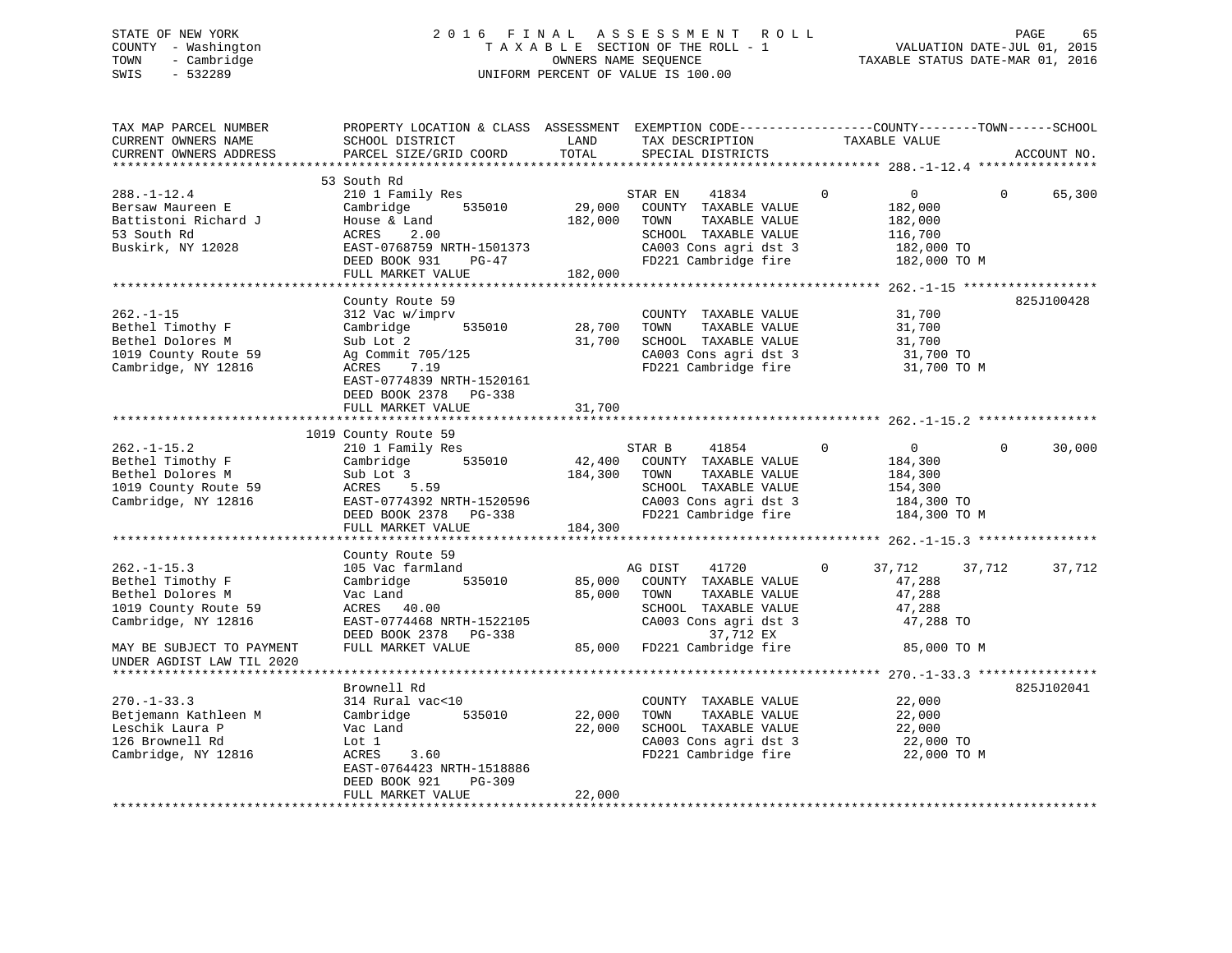# STATE OF NEW YORK 2 0 1 6 F I N A L A S S E S S M E N T R O L L PAGE 66 COUNTY - Washington T A X A B L E SECTION OF THE ROLL - 1 VALUATION DATE-JUL 01, 2015 TOWN - Cambridge OWNERS NAME SEQUENCE TAXABLE STATUS DATE-MAR 01, 2016 SWIS - 532289 UNIFORM PERCENT OF VALUE IS 100.00

| TAX MAP PARCEL NUMBER<br>CURRENT OWNERS NAME<br>CURRENT OWNERS ADDRESS                                      | PROPERTY LOCATION & CLASS ASSESSMENT EXEMPTION CODE---------------COUNTY-------TOWN-----SCHOOL<br>SCHOOL DISTRICT<br>PARCEL SIZE/GRID COORD                | LAND<br>TOTAL                | TAX DESCRIPTION<br>SPECIAL DISTRICTS                                                                                                                   | TAXABLE VALUE                                                                      |                                                                | ACCOUNT NO.                |
|-------------------------------------------------------------------------------------------------------------|------------------------------------------------------------------------------------------------------------------------------------------------------------|------------------------------|--------------------------------------------------------------------------------------------------------------------------------------------------------|------------------------------------------------------------------------------------|----------------------------------------------------------------|----------------------------|
|                                                                                                             |                                                                                                                                                            |                              |                                                                                                                                                        |                                                                                    |                                                                |                            |
|                                                                                                             | 126 Brownell Rd                                                                                                                                            |                              |                                                                                                                                                        |                                                                                    |                                                                | 825J102042                 |
| $270. - 1 - 33.4$                                                                                           | 210 1 Family Res                                                                                                                                           |                              | STAR B<br>41854                                                                                                                                        | $\mathbf 0$                                                                        | $\overline{0}$<br>$\Omega$                                     | 30,000                     |
| Betjemann Kathleen M<br>Leschik Laura P<br>126 Brownell Rd<br>Cambridge, NY 12816                           | 535010<br>Cambridge<br>House & Land<br>Lot 2<br>ACRES<br>4.08                                                                                              | 40,000<br>270,800            | COUNTY TAXABLE VALUE<br>TOWN<br>TAXABLE VALUE<br>SCHOOL TAXABLE VALUE<br>CA003 Cons agri dst 3                                                         |                                                                                    | 270,800<br>270,800<br>240,800<br>270,800 TO                    |                            |
|                                                                                                             | EAST-0764341 NRTH-1518658<br>DEED BOOK 681<br>PG-121<br>FULL MARKET VALUE                                                                                  | 270,800                      | FD221 Cambridge fire                                                                                                                                   |                                                                                    | 270,800 TO M                                                   |                            |
|                                                                                                             |                                                                                                                                                            |                              |                                                                                                                                                        |                                                                                    |                                                                |                            |
| $270. - 1 - 38.4$<br>Betjemann Kathleen M<br>Leschik Laura P<br>126 Brownell Rd<br>Cambridge, NY 12816      | Brownell Rd<br>314 Rural vac<10<br>535010<br>Cambridge<br>$1$ ot $4$<br>ACRES<br>8.58<br>EAST-0763812 NRTH-1517780<br>DEED BOOK 3270 PG-266                | 40,300<br>40,300             | COUNTY TAXABLE VALUE<br>TOWN<br>TAXABLE VALUE<br>SCHOOL TAXABLE VALUE<br>CA003 Cons agri dst 3<br>FD221 Cambridge fire                                 |                                                                                    | 40,300<br>40,300<br>40,300<br>40,300 TO<br>40,300 TO M         |                            |
|                                                                                                             | FULL MARKET VALUE                                                                                                                                          | 40,300                       |                                                                                                                                                        |                                                                                    |                                                                |                            |
|                                                                                                             | King Rd/e Off                                                                                                                                              |                              |                                                                                                                                                        |                                                                                    |                                                                | 8279900863                 |
| $263. - 2 - 5$<br>BIEKO, LLC<br>Frank Klebieko<br>689 Hillman Dr<br>Winchester, VA 22601                    | 330 Vacant comm<br>535010<br>Cambridge<br>Vacant Lot<br>Court Order<br>ACRES 19.70<br>EAST-0787156 NRTH-1527878                                            | 80,000<br>80,000             | COUNTY TAXABLE VALUE<br>TOWN<br>TAXABLE VALUE<br>SCHOOL TAXABLE VALUE<br>FD221 Cambridge fire                                                          |                                                                                    | 80,000<br>80,000<br>80,000<br>80,000 TO M                      |                            |
|                                                                                                             | DEED BOOK 2798 PG-299<br>FULL MARKET VALUE                                                                                                                 | 80,000                       |                                                                                                                                                        |                                                                                    |                                                                |                            |
|                                                                                                             |                                                                                                                                                            |                              |                                                                                                                                                        |                                                                                    |                                                                |                            |
|                                                                                                             | 68 Sugar Maple Way                                                                                                                                         |                              |                                                                                                                                                        |                                                                                    |                                                                |                            |
| $255. - 1 - 5.1$<br>Birnbach Richard A<br>Birnbach Sharon S<br>68 Sugar Maple Way<br>Cambridge, NY 12816    | 210 1 Family Res<br>Cambridge<br>535010<br>$1$ ot $1$<br>Road Maint Agmt 1961/23<br>2.99<br>ACRES<br>EAST-0782686 NRTH-1536262<br>DEED BOOK 838<br>$PG-16$ | 232,100 STAR B               | VETCOM CTS 41130<br>35,000 VETDIS CTS 41140<br>41854<br>COUNTY TAXABLE VALUE<br>TAXABLE VALUE<br>TOWN<br>SCHOOL TAXABLE VALUE<br>CA005 Cons agri dst 5 | $\Omega$<br>55,000<br>104,445<br>$\Omega$<br>$\overline{0}$<br>$\Omega$<br>172,100 | 45,000<br>90,000<br>$\Omega$<br>72,655<br>97,100<br>232,100 TO | 10,000<br>20,000<br>30,000 |
|                                                                                                             | FULL MARKET VALUE                                                                                                                                          | 232,100                      | FD221 Cambridge fire                                                                                                                                   |                                                                                    | 232,100 TO M                                                   |                            |
|                                                                                                             | 158 County Route 59A                                                                                                                                       |                              |                                                                                                                                                        |                                                                                    |                                                                | 825J100299                 |
| $279. - 2 - 11$<br>Blakemore Lawrence S<br>Blakemore Cynthia M<br>110 County Route 59A<br>Buskirk, NY 12028 | 210 1 Family Res<br>Cambridge<br>535010<br>House & Lot<br>ACRES<br>0.76<br>EAST-0769425 NRTH-1507045<br>DEED BOOK 2930 PG-37<br>FULL MARKET VALUE          | 25,400<br>104,300<br>104,300 | COUNTY TAXABLE VALUE<br>TAXABLE VALUE<br>TOWN<br>SCHOOL TAXABLE VALUE<br>CA003 Cons agri dst 3<br>FD221 Cambridge fire                                 | 104,300<br>104,300<br>104,300                                                      | 104,300 TO<br>104,300 TO M                                     |                            |
|                                                                                                             |                                                                                                                                                            |                              |                                                                                                                                                        |                                                                                    |                                                                |                            |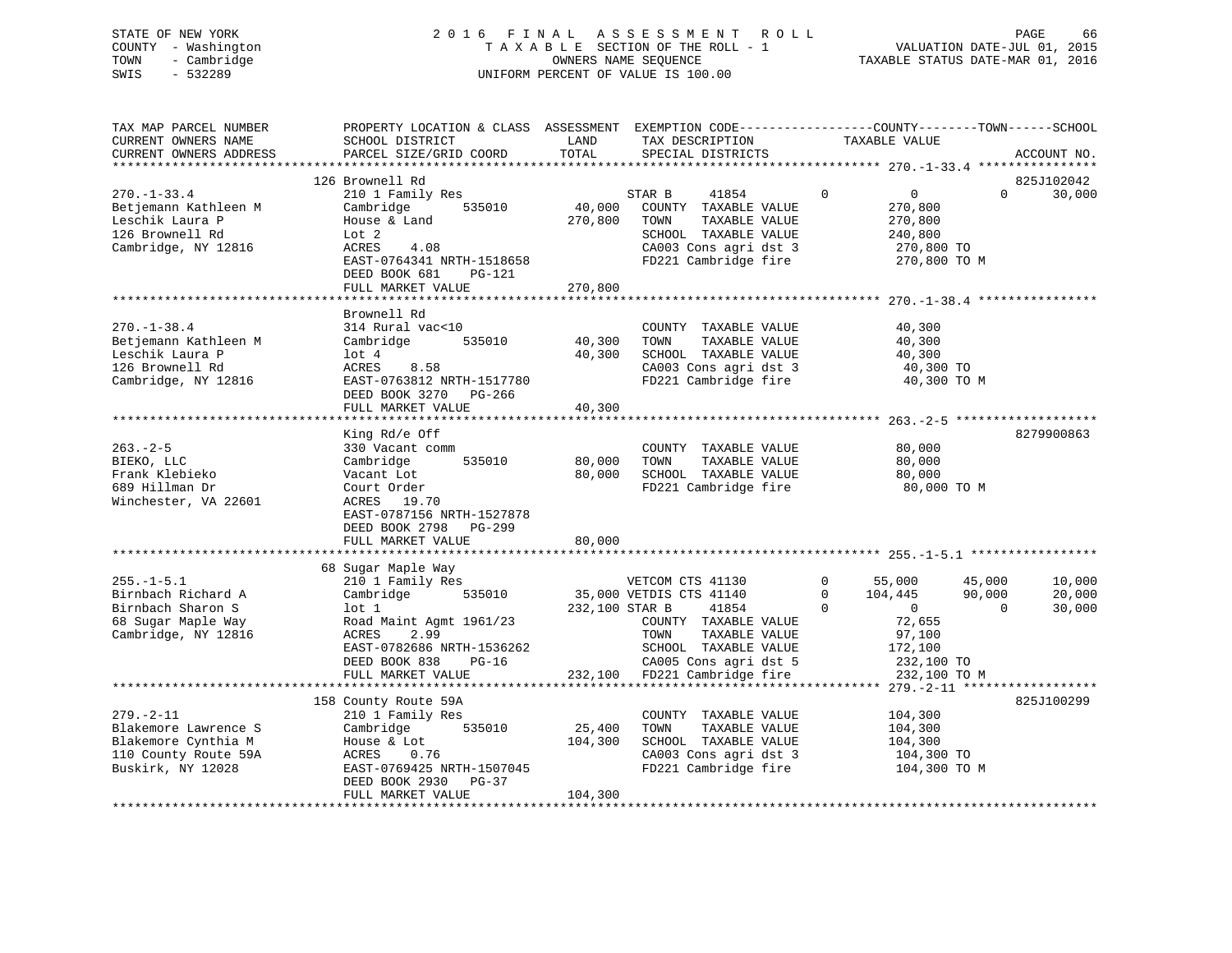# STATE OF NEW YORK 2 0 1 6 F I N A L A S S E S S M E N T R O L L PAGE 67 COUNTY - Washington T A X A B L E SECTION OF THE ROLL - 1 VALUATION DATE-JUL 01, 2015 TOWN - Cambridge OWNERS NAME SEQUENCE TAXABLE STATUS DATE-MAR 01, 2016 SWIS - 532289 UNIFORM PERCENT OF VALUE IS 100.00

| TAX MAP PARCEL NUMBER     | PROPERTY LOCATION & CLASS ASSESSMENT EXEMPTION CODE----------------COUNTY-------TOWN------SCHOOL |                         |                                                          |                            |                         |
|---------------------------|--------------------------------------------------------------------------------------------------|-------------------------|----------------------------------------------------------|----------------------------|-------------------------|
| CURRENT OWNERS NAME       | SCHOOL DISTRICT                                                                                  | LAND                    | TAX DESCRIPTION                                          | TAXABLE VALUE              |                         |
| CURRENT OWNERS ADDRESS    | PARCEL SIZE/GRID COORD                                                                           | TOTAL                   | SPECIAL DISTRICTS                                        |                            | ACCOUNT NO.             |
|                           |                                                                                                  |                         |                                                          |                            |                         |
|                           | 110 County Route 59A                                                                             |                         | 50 PCT OF VALUE USED FOR EXEMPTION PURPOSES              |                            | 825J100196              |
| $279. - 2 - 14.1$         | 242 Rurl res&rec                                                                                 |                         | VETCOM CTS 41130                                         | 26,988<br>$\Omega$         | 26,988<br>10,000        |
| Blakemore Lawrence S      | Cambridge                                                                                        | $535010$ 140,000 STAR B | 41854                                                    | $\Omega$<br>$\overline{0}$ | $\Omega$<br>30,000      |
| Blakemore Cynthia         | House & Lot                                                                                      | 215,900                 | COUNTY TAXABLE VALUE                                     | 188,912                    |                         |
| 110 County Route 59A      | ACRES 90.60                                                                                      |                         | TOWN<br>TAXABLE VALUE                                    | 188,912                    |                         |
| Buskirk, NY 12028         | EAST-0768391 NRTH-1506324                                                                        |                         | SCHOOL TAXABLE VALUE                                     | 175,900                    |                         |
|                           | DEED BOOK 470<br>PG-480                                                                          |                         | CA003 Cons agri dst 3                                    |                            | 215,900 TO              |
|                           | FULL MARKET VALUE                                                                                |                         | 215,900 FD221 Cambridge fire 215,900 TO M                |                            |                         |
|                           |                                                                                                  |                         |                                                          |                            |                         |
|                           | 7 Stage Rd                                                                                       |                         |                                                          |                            | 825J100228              |
| $280. -2 - 15$            | 210 1 Family Res                                                                                 |                         | COUNTY TAXABLE VALUE                                     | 146,800                    |                         |
| Bobear William            | 535010<br>Cambridge                                                                              | 48,500                  | TOWN<br>TAXABLE VALUE                                    | 146,800                    |                         |
| Bobear Laurie             | ACRES<br>3.20                                                                                    | 146,800                 | SCHOOL TAXABLE VALUE                                     | 146,800                    |                         |
| 102 Sproat Rd             |                                                                                                  |                         |                                                          |                            |                         |
|                           |                                                                                                  |                         | CA003 Cons agri dst 3 146,800 TO<br>FD221 Cambridge fire |                            |                         |
| Valley Falls, NY 12185    |                                                                                                  |                         |                                                          |                            | 146,800 TO M            |
|                           | FULL MARKET VALUE                                                                                | 146,800                 |                                                          |                            |                         |
|                           |                                                                                                  |                         |                                                          |                            |                         |
|                           | 35 Darwin Rd                                                                                     |                         |                                                          |                            | 825J100704              |
| $270. - 1 - 9$            | 210 1 Family Res                                                                                 |                         | COUNTY TAXABLE VALUE                                     |                            | 90,400                  |
| Bobinski Paul S           | Cambridge<br>535010                                                                              | 28,000                  | TOWN<br>TAXABLE VALUE                                    |                            | 90,400                  |
| Bobinski Deborah A        | H & L                                                                                            | 90,400                  | SCHOOL TAXABLE VALUE                                     |                            | 90,400                  |
| 33 Abbott St              | ACRES<br>1.40                                                                                    |                         | CA003 Cons agri dst 3                                    |                            | 90,400 TO               |
| Hoosick Falls, NY 12090   | EAST-0766085 NRTH-1518446                                                                        |                         | FD221 Cambridge fire                                     |                            | 90,400 TO M             |
|                           | DEED BOOK 3104 PG-328                                                                            |                         |                                                          |                            |                         |
|                           | FULL MARKET VALUE                                                                                | 90,400                  |                                                          |                            |                         |
|                           |                                                                                                  |                         |                                                          |                            |                         |
|                           | 81 Sugar Maple Way                                                                               |                         |                                                          |                            | 825J100802              |
| $255. - 1 - 5$            | 242 Rurl res&rec                                                                                 |                         | AG DIST<br>41720                                         | $\Omega$<br>70,763         | 70,763<br>70,763        |
| Boehlke Heather           | 535010<br>Cambridge                                                                              | 109,700 STAR B          | 41854                                                    | $\Omega$<br>$\overline{0}$ | $\mathbf{0}$<br>30,000  |
| Konsul Matthew            | Land & House                                                                                     | 435,000                 | COUNTY TAXABLE VALUE                                     | 364,237                    |                         |
| 81 Sugar Maple Way        | Rd maint agmt 1961/23                                                                            |                         | TOWN<br>TAXABLE VALUE                                    | 364,237                    |                         |
| PO Box 233                | ACRES 27.78                                                                                      |                         | SCHOOL TAXABLE VALUE                                     | 334,237                    |                         |
| Cambridge, NY 12816       | EAST-0781740 NRTH-1535855                                                                        |                         | CA005 Cons agri dst 5                                    |                            | 364,237 TO              |
|                           | DEED BOOK 3106 PG-327                                                                            |                         | 70,763 EX                                                |                            |                         |
| MAY BE SUBJECT TO PAYMENT | FULL MARKET VALUE                                                                                |                         | 435,000 FD221 Cambridge fire                             |                            | 435,000 TO M            |
| UNDER AGDIST LAW TIL 2020 |                                                                                                  |                         |                                                          |                            |                         |
|                           |                                                                                                  |                         |                                                          |                            |                         |
|                           | 57 Durfee Rd                                                                                     |                         |                                                          |                            | 825J100978              |
| $288. - 1 - 15.5$         | 242 Rurl res&rec                                                                                 |                         | 41854<br>STAR B                                          | $\mathbf{0}$               | 0<br>$\Omega$<br>30,000 |
| Bowman Paul               | 535010<br>Cambridge                                                                              | 59,200                  | COUNTY TAXABLE VALUE                                     | 288,500                    |                         |
| Bowman Joanne             | Lot 5                                                                                            | 288,500                 | TOWN<br>TAXABLE VALUE                                    | 288,500                    |                         |
| 57 Durfee Rd              | ACRES 10.09                                                                                      |                         | SCHOOL TAXABLE VALUE                                     | 258,500                    |                         |
|                           | EAST-0766481 NRTH-1501859                                                                        |                         | CA003 Cons agri dst 3                                    |                            | 288,500 TO              |
| Buskirk, NY 12028         |                                                                                                  |                         |                                                          |                            |                         |
|                           | DEED BOOK 772<br>$PG-12$                                                                         |                         | FD221 Cambridge fire                                     |                            | 288,500 TO M            |
|                           | FULL MARKET VALUE                                                                                | 288,500                 |                                                          |                            |                         |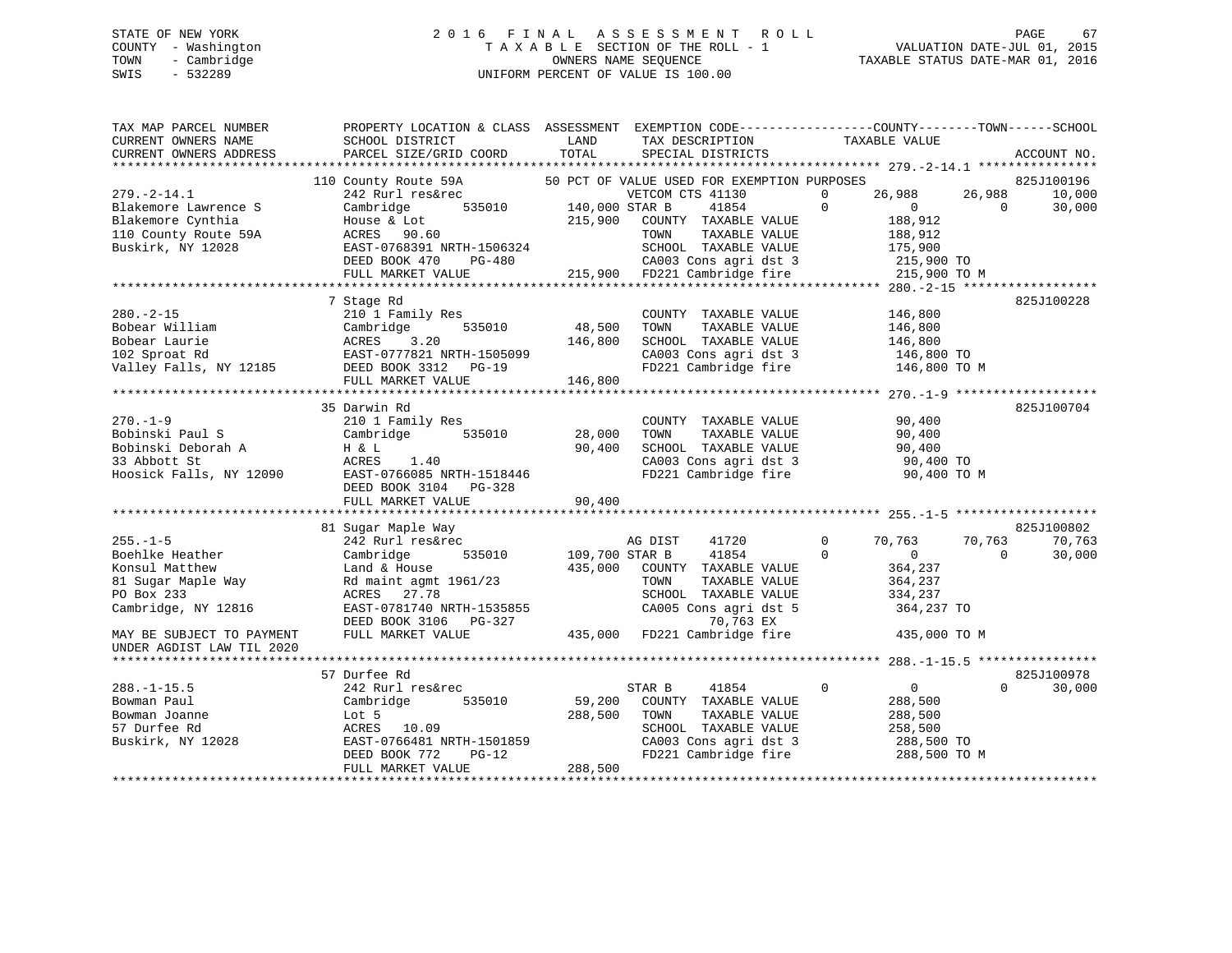# STATE OF NEW YORK 2 0 1 6 F I N A L A S S E S S M E N T R O L L PAGE 68 COUNTY - Washington T A X A B L E SECTION OF THE ROLL - 1 VALUATION DATE-JUL 01, 2015 TOWN - Cambridge OWNERS NAME SEQUENCE TAXABLE STATUS DATE-MAR 01, 2016 SWIS - 532289 UNIFORM PERCENT OF VALUE IS 100.00

| TAX MAP PARCEL NUMBER<br>CURRENT OWNERS NAME           | PROPERTY LOCATION & CLASS ASSESSMENT EXEMPTION CODE---------------COUNTY-------TOWN-----SCHOOL<br>SCHOOL DISTRICT | LAND           | TAX DESCRIPTION TAXABLE VALUE |                |                      |               |             |
|--------------------------------------------------------|-------------------------------------------------------------------------------------------------------------------|----------------|-------------------------------|----------------|----------------------|---------------|-------------|
| CURRENT OWNERS ADDRESS                                 | PARCEL SIZE/GRID COORD                                                                                            | TOTAL          | SPECIAL DISTRICTS             |                |                      |               | ACCOUNT NO. |
|                                                        |                                                                                                                   |                |                               |                |                      |               |             |
|                                                        | 132 Duell Hollow Rd                                                                                               |                |                               |                |                      |               | 825J100314  |
| $272. - 1 - 2$                                         | 241 Rural res&ag                                                                                                  |                | AG DIST<br>41720              | $\mathbf{0}$   | 39,226               | 39,226        | 39,226      |
| Box Ralph F                                            | 535010<br>Cambridge                                                                                               | 96,300 STAR B  | 41854                         | $\Omega$       | $\overline{0}$       | $\Omega$      | 30,000      |
| Box Eileen                                             | House & Lot                                                                                                       | 289,500        | COUNTY TAXABLE VALUE          |                | 250,274              |               |             |
| 132 Duell Hollow Rd                                    | lot <sub>2</sub>                                                                                                  |                | TOWN<br>TAXABLE VALUE         |                | 250,274              |               |             |
| Buskirk, NY 12028                                      | 25.00<br>ACRES                                                                                                    |                | SCHOOL TAXABLE VALUE          |                | 220,274              |               |             |
|                                                        | EAST-0783684 NRTH-1519644                                                                                         |                | CA003 Cons agri dst 3         |                | 250,274 TO           |               |             |
| MAY BE SUBJECT TO PAYMENT<br>UNDER AGDIST LAW TIL 2020 | DEED BOOK 3453 PG-180                                                                                             |                | 39,226 EX                     |                |                      |               |             |
|                                                        | FULL MARKET VALUE                                                                                                 |                | 289,500 FD221 Cambridge fire  |                | 289,500 TO M         |               |             |
|                                                        |                                                                                                                   |                |                               |                |                      |               |             |
|                                                        | Duell Hollow Rd                                                                                                   |                |                               |                |                      |               |             |
| $272. - 1 - 2.2$                                       | 105 Vac farmland                                                                                                  |                | AG DIST<br>41720              | $\circ$        |                      | 35,362 35,362 | 35,362      |
| Box Ralph F                                            | 535010<br>Cambridge                                                                                               | 72,500         | COUNTY TAXABLE VALUE          |                | 37,138               |               |             |
| Box Eileen                                             | 3018/183                                                                                                          | 72,500         | TOWN<br>TAXABLE VALUE         |                | 37,138               |               |             |
| 132 Duell Hollow Rd                                    | ACRES 41.00                                                                                                       |                | SCHOOL TAXABLE VALUE          |                | 37,138               |               |             |
| Buskirk, NY 12028                                      | EAST-0783146 NRTH-1520614                                                                                         |                | CA003 Cons agri dst 3         |                | 37,138 TO            |               |             |
|                                                        | DEED BOOK 3453 PG-180 35,362 EX<br>FULL MARKET VALUE 72,500 FD221 Cambridge fire                                  |                |                               |                |                      |               |             |
| MAY BE SUBJECT TO PAYMENT                              |                                                                                                                   |                |                               |                | 72,500 TO M          |               |             |
| UNDER AGDIST LAW TIL 2020                              |                                                                                                                   |                |                               |                |                      |               |             |
|                                                        |                                                                                                                   |                |                               |                |                      |               |             |
|                                                        | 461 King Rd                                                                                                       |                |                               |                |                      |               | 825J100966  |
| $272. - 1 - 10.1$                                      | 105 Vac farmland                                                                                                  |                | COUNTY TAXABLE VALUE          |                | 140,000              |               |             |
| Box Ralph F                                            | 535010<br>Cambridge                                                                                               | 140,000        | TAXABLE VALUE<br>TOWN         |                | 140,000              |               |             |
| Box Eileen                                             | Farm                                                                                                              | 140,000        | SCHOOL TAXABLE VALUE          |                | 140,000              |               |             |
| 132 Duell Hollow Rd                                    | ACRES<br>60.70                                                                                                    |                | CA003 Cons agri dst 3         |                | 140,000 TO           |               |             |
| Buskirk, NY 12028                                      | EAST-0781616 NRTH-1514071                                                                                         |                | FD221 Cambridge fire          |                | 140,000 TO M         |               |             |
|                                                        | DEED BOOK 3618 PG-138                                                                                             |                |                               |                |                      |               |             |
| MAY BE SUBJECT TO PAYMENT<br>UNDER AGDIST LAW TIL 2020 | FULL MARKET VALUE                                                                                                 | 140,000        |                               |                |                      |               |             |
|                                                        |                                                                                                                   |                |                               |                |                      |               |             |
|                                                        | 178 Belle Rd                                                                                                      |                |                               |                |                      |               |             |
| $280. - 1 - 7.4$                                       | 210 1 Family Res                                                                                                  |                | VETCOM CTS 41130              | $\overline{0}$ | 43,500               | 43,500        | 10,000      |
| Braymer Kenneth D                                      | 535010<br>Cambridge                                                                                               | 53,700 STAR EN | 41834                         | $\Omega$       | $\Omega$             | $\Omega$      | 65,300      |
| Braymer Diane L                                        | $12/12/11$ appraisal                                                                                              | 174,000        | COUNTY TAXABLE VALUE          |                | 130,500              |               |             |
| 178 Belle Rd                                           | $sub$ lot # 2                                                                                                     |                | TOWN<br>TAXABLE VALUE         |                | 130,500              |               |             |
| Buskirk, NY 12028                                      | 7.17<br>ACRES                                                                                                     |                | SCHOOL TAXABLE VALUE          |                | 98,700               |               |             |
|                                                        | EAST-0774724 NRTH-1511548                                                                                         |                | CA003 Cons agri dst 3         |                | 98,700<br>174,000 TO |               |             |
|                                                        | DEED BOOK 897<br>$PG-23$                                                                                          |                | FD221 Cambridge fire          |                | 174,000 TO M         |               |             |
|                                                        | FULL MARKET VALUE                                                                                                 | 174,000        |                               |                |                      |               |             |
|                                                        |                                                                                                                   |                |                               |                |                      |               |             |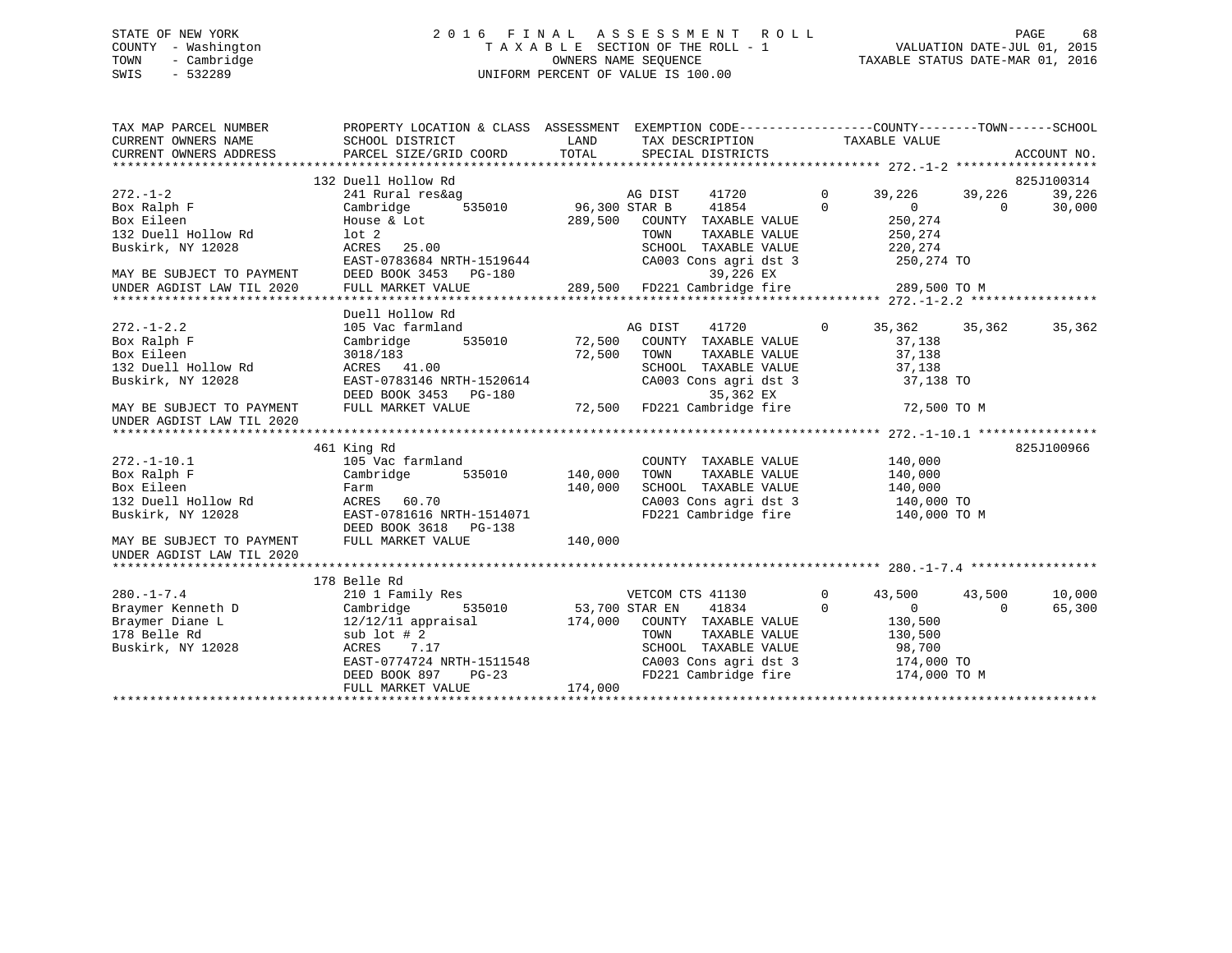# STATE OF NEW YORK 2 0 1 6 F I N A L A S S E S S M E N T R O L L PAGE 69 COUNTY - Washington T A X A B L E SECTION OF THE ROLL - 1 VALUATION DATE-JUL 01, 2015 TOWN - Cambridge OWNERS NAME SEQUENCE TAXABLE STATUS DATE-MAR 01, 2016 SWIS - 532289 UNIFORM PERCENT OF VALUE IS 100.00

| TAX MAP PARCEL NUMBER<br>CURRENT OWNERS NAME<br>CURRENT OWNERS ADDRESS<br>***********************        | PROPERTY LOCATION & CLASS ASSESSMENT<br>SCHOOL DISTRICT<br>PARCEL SIZE/GRID COORD                                                                 | LAND<br>TOTAL                | EXEMPTION CODE-----------------COUNTY-------TOWN------SCHOOL<br>TAX DESCRIPTION<br>SPECIAL DISTRICTS                   | TAXABLE VALUE                                                                   | ACCOUNT NO.        |
|----------------------------------------------------------------------------------------------------------|---------------------------------------------------------------------------------------------------------------------------------------------------|------------------------------|------------------------------------------------------------------------------------------------------------------------|---------------------------------------------------------------------------------|--------------------|
| $271. - 2 - 30.2$<br>Breault Alida Trustee<br>Dudich Katie Trustee<br>Elizabeth Breault<br>63 Wieqner Ln | Conley Rd<br>322 Rural vac>10<br>Cambridge<br>535010<br>ACRES 21.90<br>EAST-0774101 NRTH-1514575                                                  | 68,700<br>68,700             | AG DIST<br>41720<br>COUNTY TAXABLE VALUE<br>TOWN<br>TAXABLE VALUE<br>SCHOOL TAXABLE VALUE<br>CA003 Cons agri dst 3     | $\mathbf 0$<br>38,889<br>29,811<br>29,811<br>29,811                             | 38,889<br>38,889   |
| Troy, NY 12180<br>MAY BE SUBJECT TO PAYMENT<br>UNDER AGDIST LAW TIL 2020                                 | DEED BOOK 3348 PG-242<br>FULL MARKET VALUE                                                                                                        | 68,700                       | 38,889 EX<br>FD221 Cambridge fire                                                                                      | 29,811 TO<br>68,700 TO M                                                        |                    |
| **************************                                                                               |                                                                                                                                                   |                              |                                                                                                                        |                                                                                 |                    |
| $271. - 2 - 30.1$<br>Breault Caleb<br>Breault Alida<br>280 Conley Rd<br>Cambridge, NY 12816              | 280 Conley Rd<br>241 Rural res&ag<br>Cambridge<br>535010<br>House & Land<br>ACRES 12.77<br>EAST-0775249 NRTH-1515218<br>DEED BOOK 3340 PG-136     | 78,700<br>246,500            | COUNTY TAXABLE VALUE<br>TAXABLE VALUE<br>TOWN<br>SCHOOL TAXABLE VALUE<br>CA003 Cons agri dst 3<br>FD221 Cambridge fire | 246,500<br>246,500<br>246,500<br>246,500 TO<br>246,500 TO M                     |                    |
|                                                                                                          | FULL MARKET VALUE                                                                                                                                 | 246,500                      |                                                                                                                        |                                                                                 |                    |
|                                                                                                          | 170 County Route 59A                                                                                                                              |                              |                                                                                                                        |                                                                                 | 825L100206         |
| $279. - 2 - 12$<br>Breault Kathleen A<br>170 County Route 59A<br>Buskirk, NY 12028                       | 210 1 Family Res<br>535010<br>Cambridge<br>H & L<br>ACRES<br>4.50<br>EAST-0769599 NRTH-1506507<br>DEED BOOK 2527 PG-255<br>FULL MARKET VALUE      | 42,500<br>179,400<br>179,400 | COUNTY TAXABLE VALUE<br>TOWN<br>TAXABLE VALUE<br>SCHOOL TAXABLE VALUE<br>CA003 Cons agri dst 3<br>FD221 Cambridge fire | 179,400<br>179,400<br>179,400<br>179,400 TO<br>179,400 TO M                     |                    |
|                                                                                                          |                                                                                                                                                   |                              |                                                                                                                        |                                                                                 |                    |
|                                                                                                          | 915 Turnpike Rd                                                                                                                                   |                              |                                                                                                                        |                                                                                 | 825J100656         |
| $263 - 2 - 17$<br>Breen Leonard G<br>Breen Kristin M<br>915 Turnpike Rd<br>Cambridge, NY 12816           | 210 1 Family Res<br>Cambridge<br>535010<br>ACRES<br>2.40<br>EAST-0788995 NRTH-1523463<br>DEED BOOK 1781 PG-343<br>FULL MARKET VALUE               | 32,000<br>141,300<br>141,300 | 41854<br>STAR B<br>COUNTY TAXABLE VALUE<br>TOWN<br>TAXABLE VALUE<br>SCHOOL TAXABLE VALUE<br>FD221 Cambridge fire       | $\overline{0}$<br>$\mathbf{0}$<br>141,300<br>141,300<br>111,300<br>141,300 TO M | $\Omega$<br>30,000 |
|                                                                                                          |                                                                                                                                                   |                              |                                                                                                                        |                                                                                 |                    |
|                                                                                                          | 21 Perry Ln                                                                                                                                       |                              |                                                                                                                        |                                                                                 | 825J100696         |
| $255. - 1 - 13$<br>Brennan Eileen<br>21 Perry Ln<br>Cambridge, NY 12816                                  | 242 Rurl res&rec<br>535010<br>Cambridge<br>H & L<br>12.00<br>ACRES<br>EAST-0785660 NRTH-1531080<br>DEED BOOK 754<br>$PG-161$<br>FULL MARKET VALUE | 61,000<br>200,000<br>200,000 | 41854<br>STAR B<br>COUNTY TAXABLE VALUE<br>TOWN<br>TAXABLE VALUE<br>SCHOOL TAXABLE VALUE<br>FD221 Cambridge fire       | $\mathbf 0$<br>$\mathbf{0}$<br>200,000<br>200,000<br>170,000<br>200,000 TO M    | 30,000<br>$\Omega$ |
|                                                                                                          |                                                                                                                                                   |                              |                                                                                                                        |                                                                                 |                    |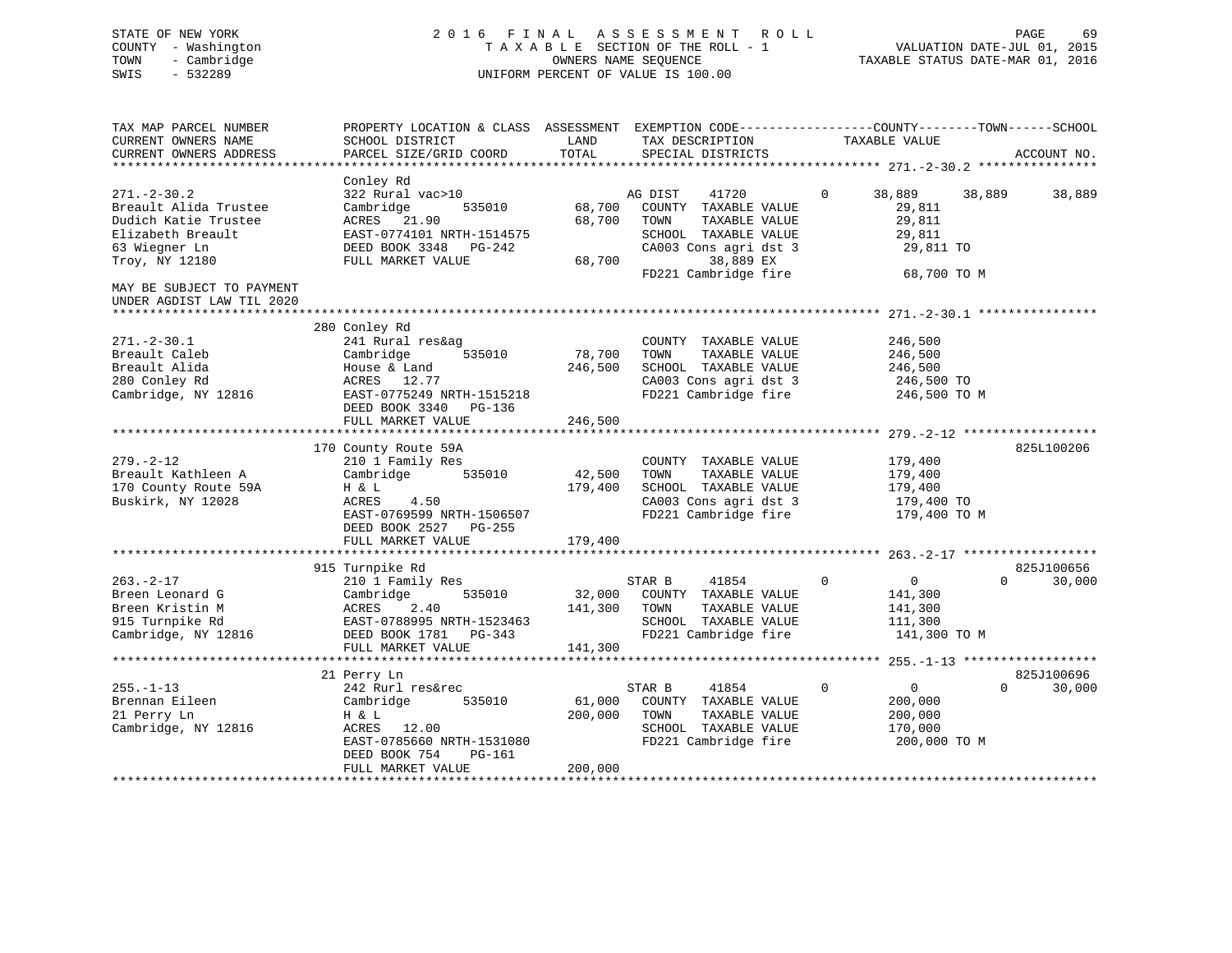| STATE OF NEW YORK<br>COUNTY - Washington | <b>FINAL</b><br>2 0 1 6                                                                          |         | A S S E S S M E N T<br>ROLL<br>TAXABLE SECTION OF THE ROLL - 1 |             | VALUATION DATE-JUL 01, 2015      | PAGE     | 70          |
|------------------------------------------|--------------------------------------------------------------------------------------------------|---------|----------------------------------------------------------------|-------------|----------------------------------|----------|-------------|
| - Cambridge<br>TOWN<br>$-532289$<br>SWIS |                                                                                                  |         | OWNERS NAME SEQUENCE<br>UNIFORM PERCENT OF VALUE IS 100.00     |             | TAXABLE STATUS DATE-MAR 01, 2016 |          |             |
|                                          |                                                                                                  |         |                                                                |             |                                  |          |             |
| TAX MAP PARCEL NUMBER                    | PROPERTY LOCATION & CLASS ASSESSMENT EXEMPTION CODE----------------COUNTY-------TOWN------SCHOOL |         |                                                                |             |                                  |          |             |
| CURRENT OWNERS NAME                      | SCHOOL DISTRICT                                                                                  | LAND    | TAX DESCRIPTION                                                |             | TAXABLE VALUE                    |          |             |
| CURRENT OWNERS ADDRESS                   | PARCEL SIZE/GRID COORD                                                                           | TOTAL   | SPECIAL DISTRICTS                                              |             |                                  |          | ACCOUNT NO. |
|                                          |                                                                                                  |         |                                                                |             |                                  |          |             |
|                                          | 1061 County Route 60                                                                             |         |                                                                |             |                                  |          |             |
| $246. - 1 - 29.11$                       | 210 1 Family Res                                                                                 |         | 41854<br>STAR B                                                | $\mathbf 0$ | $0 \qquad \qquad$                | $\Omega$ | 30,000      |
| Brice Ronald J                           | Greenwich<br>533401                                                                              | 31,400  | COUNTY TAXABLE VALUE                                           |             | 122,300                          |          |             |
| Brice Heather K                          | vac land                                                                                         | 122,300 | TOWN<br>TAXABLE VALUE                                          |             | 122,300                          |          |             |
| 1061 County Route 60                     | lot 1B                                                                                           |         | SCHOOL TAXABLE VALUE                                           |             | 92,300                           |          |             |
| Greenwich, NY 12834                      | 2.43<br>ACRES                                                                                    |         | CA003 Cons agri dst 3                                          |             | 122,300 TO                       |          |             |
|                                          | EAST-0772103 NRTH-1542605                                                                        |         | FD221 Cambridge fire                                           |             | 122,300 TO M                     |          |             |
|                                          | DEED BOOK 880<br>$PG-183$                                                                        |         |                                                                |             |                                  |          |             |
|                                          | FULL MARKET VALUE                                                                                | 122,300 |                                                                |             |                                  |          |             |
|                                          |                                                                                                  |         |                                                                |             |                                  |          |             |
| $263. - 2 - 22.2$                        | 888 King Rd<br>210 1 Family Res                                                                  |         | STAR B<br>41854                                                | $\Omega$    | $\overline{0}$                   | $\Omega$ | 30,000      |
| Bridge Ashley S                          | Cambridge<br>535010                                                                              | 30,000  | COUNTY TAXABLE VALUE                                           |             | 130,000                          |          |             |
| Goldreyer Lucas A                        | Filed subdivision 20A-108                                                                        | 130,000 | TOWN<br>TAXABLE VALUE                                          |             | 130,000                          |          |             |
| 888 King Rd                              | FRNT 357.00 DPTH                                                                                 |         | SCHOOL TAXABLE VALUE                                           |             | 100,000                          |          |             |
| Cambridge, NY 12816                      | 2.67<br>ACRES                                                                                    |         | CA003 Cons agri dst 3                                          |             | 130,000 TO                       |          |             |
|                                          | EAST-0783972 NRTH-1522183                                                                        |         | FD221 Cambridge fire                                           |             | 130,000 TO M                     |          |             |
|                                          | DEED BOOK 2967 PG-147                                                                            |         |                                                                |             |                                  |          |             |
|                                          | FULL MARKET VALUE                                                                                | 130,000 |                                                                |             |                                  |          |             |
|                                          |                                                                                                  |         |                                                                |             |                                  |          |             |
|                                          | King Rd                                                                                          |         |                                                                |             |                                  |          | 825J100453  |
| $263. - 2 - 22$                          | 105 Vac farmland                                                                                 |         | COUNTY TAXABLE VALUE                                           |             | 100,100                          |          |             |
| Bridge Jonathon                          | Cambridge<br>535010                                                                              | 100,100 | TAXABLE VALUE<br>TOWN                                          |             | 100,100                          |          |             |
| Bridge Judith                            | ACRES 53.41                                                                                      | 100,100 | SCHOOL TAXABLE VALUE                                           |             | 100,100                          |          |             |
| 910 King Rd                              | EAST-0784004 NRTH-1521605                                                                        |         | CA003 Cons agri dst 3                                          |             | 100,100 TO                       |          |             |
| Cambridge, NY 12816                      | DEED BOOK 927<br>PG-182                                                                          |         | FD221 Cambridge fire                                           |             | 100,100 TO M                     |          |             |
|                                          | FULL MARKET VALUE                                                                                | 100,100 |                                                                |             |                                  |          |             |
|                                          |                                                                                                  |         |                                                                |             |                                  |          |             |
|                                          | 910 King Rd                                                                                      |         |                                                                |             |                                  |          |             |
| $263. - 2 - 22.1$                        | 241 Rural res&ag                                                                                 |         | STAR B<br>41854                                                | $\mathbf 0$ | $\overline{0}$                   | $\Omega$ | 30,000      |
| Bridge Jonathon                          | Cambridge<br>535010                                                                              | 78,000  | COUNTY TAXABLE VALUE                                           |             | 241,500                          |          |             |
| Bridge Judith                            | 20.82<br>ACRES                                                                                   | 241,500 | TOWN<br>TAXABLE VALUE                                          |             | 241,500                          |          |             |
| 910 King Rd                              | EAST-0785014 NRTH-1521983                                                                        |         | SCHOOL TAXABLE VALUE                                           |             | 211,500                          |          |             |
| Cambridge, NY 12816                      | DEED BOOK 927<br>PG-182                                                                          |         | CA003 Cons agri dst 3                                          |             | 241,500 TO                       |          |             |

 FULL MARKET VALUE 241,500 FD221 Cambridge fire 241,500 TO M \*\*\*\*\*\*\*\*\*\*\*\*\*\*\*\*\*\*\*\*\*\*\*\*\*\*\*\*\*\*\*\*\*\*\*\*\*\*\*\*\*\*\*\*\*\*\*\*\*\*\*\*\*\*\*\*\*\*\*\*\*\*\*\*\*\*\*\*\*\*\*\*\*\*\*\*\*\*\*\*\*\*\*\*\*\*\*\*\*\*\*\*\*\*\*\*\*\*\*\*\*\*\* 271.-1-4 \*\*\*\*\*\*\*\*\*\*\*\*\*\*\*\*\*\*\*825J100479 837 County Route 59 271.-1-4 210 1 Family Res STAR B 41854 0 0 0 30,000 24,300 COUNTY TAXABLE VALUE Bromirski Bridget H H & L 97,500 TOWN TAXABLE VALUE 97,500 POUN FAXABLE VALUE 97,500 SCHOOL TAXABLE VALUE 97,500 837 County Route 59 ACRES 0.29 SCHOOL TAXABLE VALUE 67,500 EAST-0771310 NRTH-1517709 DEED BOOK 636 PG-306 FULL MARKET VALUE 97,500 \*\*\*\*\*\*\*\*\*\*\*\*\*\*\*\*\*\*\*\*\*\*\*\*\*\*\*\*\*\*\*\*\*\*\*\*\*\*\*\*\*\*\*\*\*\*\*\*\*\*\*\*\*\*\*\*\*\*\*\*\*\*\*\*\*\*\*\*\*\*\*\*\*\*\*\*\*\*\*\*\*\*\*\*\*\*\*\*\*\*\*\*\*\*\*\*\*\*\*\*\*\*\*\*\*\*\*\*\*\*\*\*\*\*\*\*\*\*\*\*\*\*\*\*\*\*\*\*\*\*\*\*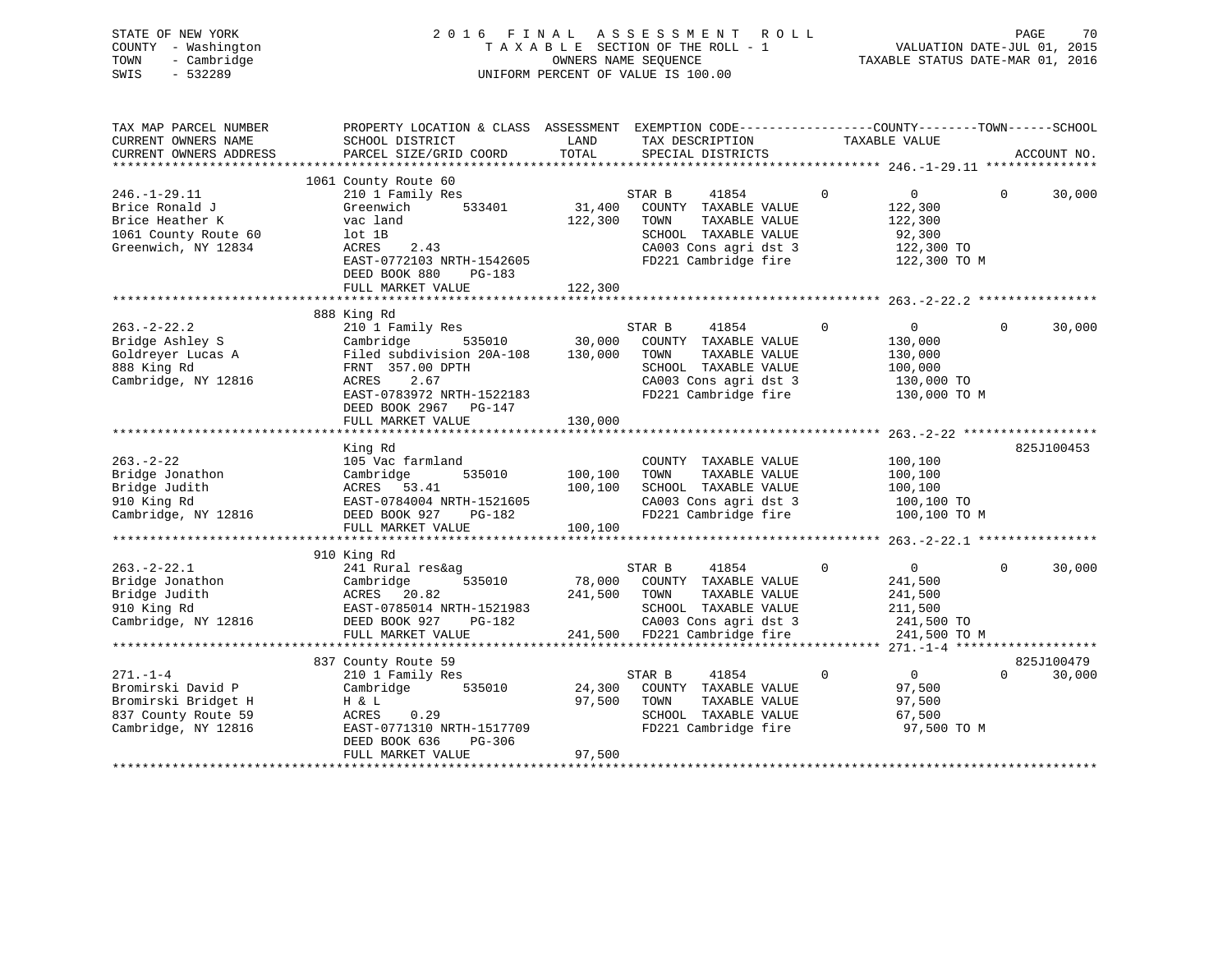# STATE OF NEW YORK 2 0 1 6 F I N A L A S S E S S M E N T R O L L PAGE 71 COUNTY - Washington T A X A B L E SECTION OF THE ROLL - 1 VALUATION DATE-JUL 01, 2015 TOWN - Cambridge OWNERS NAME SEQUENCE TAXABLE STATUS DATE-MAR 01, 2016 SWIS - 532289 UNIFORM PERCENT OF VALUE IS 100.00

| TAX MAP PARCEL NUMBER<br>CURRENT OWNERS NAME<br>CURRENT OWNERS ADDRESS                                                            | PROPERTY LOCATION & CLASS ASSESSMENT EXEMPTION CODE----------------COUNTY-------TOWN------SCHOOL<br>SCHOOL DISTRICT<br>PARCEL SIZE/GRID COORD              | LAND<br>TOTAL              | TAX DESCRIPTION<br>SPECIAL DISTRICTS                                                                                                      | TAXABLE VALUE                                                                                 |            | ACCOUNT NO.           |
|-----------------------------------------------------------------------------------------------------------------------------------|------------------------------------------------------------------------------------------------------------------------------------------------------------|----------------------------|-------------------------------------------------------------------------------------------------------------------------------------------|-----------------------------------------------------------------------------------------------|------------|-----------------------|
|                                                                                                                                   |                                                                                                                                                            |                            |                                                                                                                                           |                                                                                               |            |                       |
| $270. - 1 - 26.6$<br>Bromirski Steven J<br>Bromirski Christene A<br>% Brian & Mary Walsh<br>25 Brownell Rd<br>Cambridge, NY 12816 | 25 Brownell Rd<br>210 1 Family Res<br>Cambridge<br>535010<br>Vac Land<br>sub lot 3<br>ACRES<br>6.81<br>EAST-0763748 NRTH-1516120<br>DEED BOOK C2825 PG-153 | 45,200<br>275,800          | STAR B<br>41854<br>COUNTY TAXABLE VALUE<br>TAXABLE VALUE<br>TOWN<br>SCHOOL TAXABLE VALUE<br>CA003 Cons agri dst 3<br>FD221 Cambridge fire | $\Omega$<br>$\overline{0}$<br>275,800<br>275,800<br>245,800<br>275,800 TO<br>275,800 TO M     | $\Omega$   | 30,000                |
|                                                                                                                                   | FULL MARKET VALUE                                                                                                                                          | 275,800                    |                                                                                                                                           |                                                                                               |            |                       |
|                                                                                                                                   |                                                                                                                                                            |                            |                                                                                                                                           |                                                                                               |            |                       |
| $246. - 1 - 6$<br>Brown Alan R<br>Brown Nancy K<br>28 Main St<br>Greenwich, NY 12834                                              | State Route 372/N Off<br>322 Rural vac>10<br>Greenwich<br>533401<br>Woods<br>ACRES<br>12.40<br>EAST-0773971 NRTH-1544632<br>DEED BOOK 879<br>PG-86         | 8,700<br>8,700             | AG DIST<br>41720<br>COUNTY TAXABLE VALUE<br>TOWN<br>TAXABLE VALUE<br>SCHOOL TAXABLE VALUE<br>CA003 Cons agri dst 3<br>3,038 EX            | $\Omega$<br>3,038<br>5,662<br>5,662<br>5,662<br>5,662 TO                                      | 3,038      | 825J100415<br>3,038   |
| MAY BE SUBJECT TO PAYMENT<br>UNDER AGDIST LAW TIL 2020                                                                            | FULL MARKET VALUE                                                                                                                                          | 8,700                      | FD221 Cambridge fire                                                                                                                      |                                                                                               | 8,700 TO M |                       |
|                                                                                                                                   | Gillis Rd                                                                                                                                                  |                            |                                                                                                                                           |                                                                                               |            | 825J102023            |
| $246. - 1 - 35.2$<br>Brown David<br>535 Easton Station Rd<br>Greenwich, NY 12834<br>MAY BE SUBJECT TO PAYMENT                     | 105 Vac farmland<br>Greenwich<br>533401<br>ACRES 12.70<br>EAST-0767357 NRTH-1537293<br>DEED BOOK 873<br>$PG-45$<br>FULL MARKET VALUE                       | 55,400<br>55,400<br>55,400 | AG DIST<br>41720<br>COUNTY TAXABLE VALUE<br>TAXABLE VALUE<br>TOWN<br>SCHOOL TAXABLE VALUE<br>CA003 Cons agri dst 3<br>50,003 EX           | 50,003<br>$\mathbf{0}$<br>5,397<br>5,397<br>5,397<br>5,397 TO                                 | 50,003     | 50,003                |
| UNDER AGDIST LAW TIL 2020                                                                                                         |                                                                                                                                                            |                            | FD221 Cambridge fire                                                                                                                      | 55,400 TO M                                                                                   |            |                       |
|                                                                                                                                   |                                                                                                                                                            |                            |                                                                                                                                           |                                                                                               |            |                       |
| $254. - 1 - 20.1$<br>Brown David H<br>535 Easton Station Rd<br>Greenwich, NY 12834<br>MAY BE SUBJECT TO PAYMENT                   | Kenyon Rd<br>105 Vac farmland<br>Cambridge<br>535010<br>Land<br>ACRES 133.90<br>EAST-0770184 NRTH-1530297<br>DEED BOOK 3355 PG-62                          | 212,400<br>214,000         | AG DIST<br>41720<br>COUNTY TAXABLE VALUE<br>TOWN<br>TAXABLE VALUE<br>SCHOOL TAXABLE VALUE<br>CA003 Cons agri dst 3<br>138,558 EX          | 138,558<br>$\Omega$<br>75,442<br>75,442<br>75,442<br>75,442 TO                                | 138,558    | 825J100439<br>138,558 |
| UNDER AGDIST LAW TIL 2020                                                                                                         | FULL MARKET VALUE                                                                                                                                          |                            | 214,000 FD221 Cambridge fire                                                                                                              | 214,000 TO M                                                                                  |            |                       |
|                                                                                                                                   |                                                                                                                                                            |                            |                                                                                                                                           |                                                                                               |            |                       |
|                                                                                                                                   | 76 Dickensen Rd                                                                                                                                            |                            |                                                                                                                                           |                                                                                               |            | 825J100815            |
| $280 - 2 - 4$<br>Brown Mark W<br>76 Dickensen Rd<br>Buskirk, NY 12028                                                             | 210 1 Family Res<br>Cambridge<br>535010<br>H & L<br>ACRES<br>8.10<br>EAST-0776186 NRTH-1508761<br>DEED BOOK 2522<br>PG-271                                 | 49,400<br>187,800          | 41854<br>STAR B<br>COUNTY TAXABLE VALUE<br>TAXABLE VALUE<br>TOWN<br>SCHOOL TAXABLE VALUE<br>CA003 Cons agri dst 3<br>FD221 Cambridge fire | $\mathbf{0}$<br>$\overline{0}$<br>187,800<br>187,800<br>157,800<br>187,800 TO<br>187,800 TO M | $\Omega$   | 30,000                |
|                                                                                                                                   | FULL MARKET VALUE                                                                                                                                          | 187,800                    |                                                                                                                                           |                                                                                               |            |                       |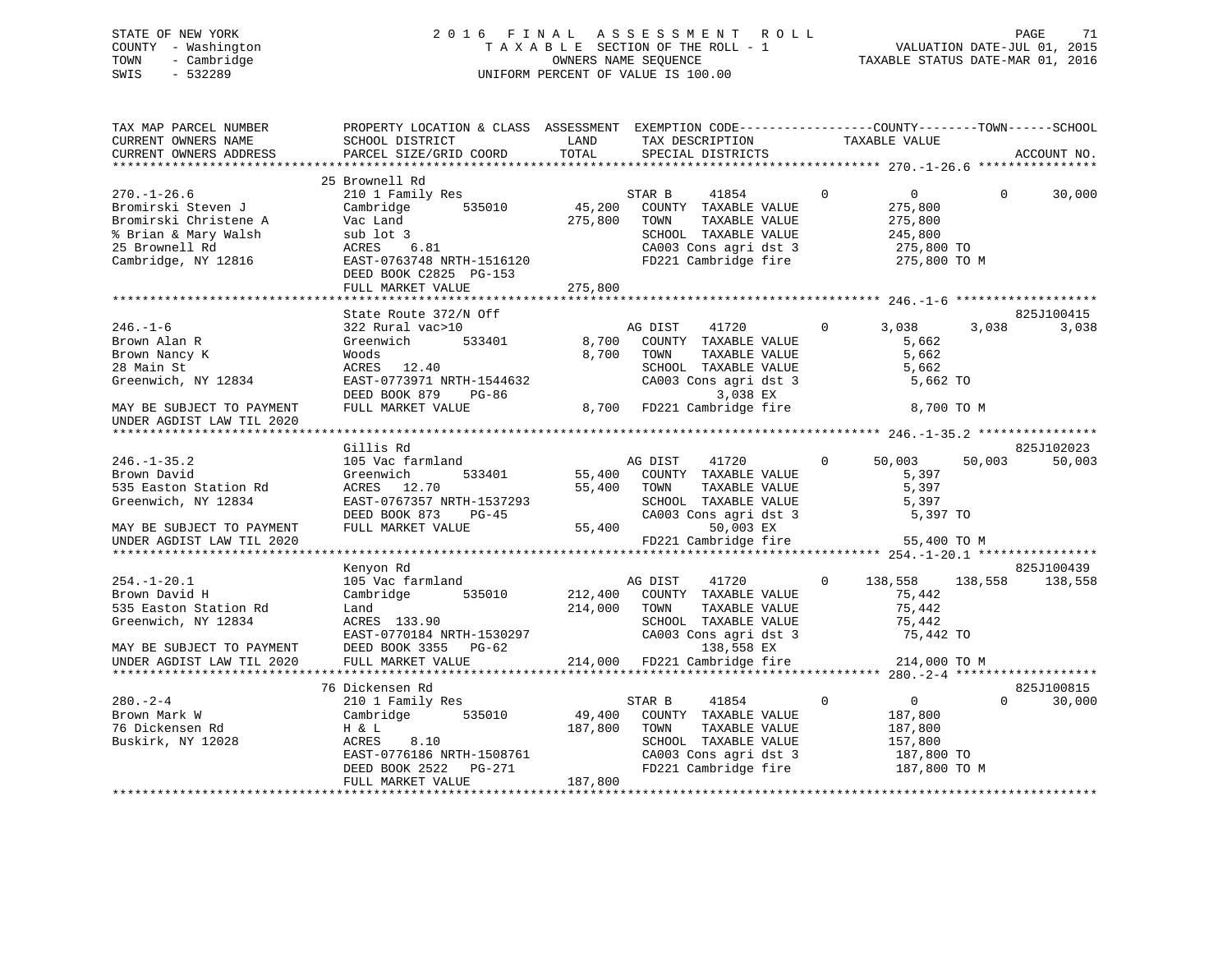| STATE OF NEW YORK<br>COUNTY - Washington<br>- Cambridge<br>TOWN<br>$-532289$<br>SWIS                  |                                                                                                                                                                                           |                               | 2016 FINAL ASSESSMENT ROLL<br>TAXABLE SECTION OF THE ROLL - 1<br>OWNERS NAME SEQUENCE<br>UNIFORM PERCENT OF VALUE IS 100.00               | VALUATION DATE-JUL 01, 2015<br>TAXABLE STATUS DATE-MAR 01, 2016                           | PAGE<br>72                       |
|-------------------------------------------------------------------------------------------------------|-------------------------------------------------------------------------------------------------------------------------------------------------------------------------------------------|-------------------------------|-------------------------------------------------------------------------------------------------------------------------------------------|-------------------------------------------------------------------------------------------|----------------------------------|
| TAX MAP PARCEL NUMBER<br>CURRENT OWNERS NAME<br>CURRENT OWNERS ADDRESS<br>**********************      | PROPERTY LOCATION & CLASS ASSESSMENT EXEMPTION CODE----------------COUNTY-------TOWN------SCHOOL<br>SCHOOL DISTRICT<br>PARCEL SIZE/GRID COORD                                             | LAND<br>TOTAL                 | TAX DESCRIPTION<br>SPECIAL DISTRICTS                                                                                                      | TAXABLE VALUE                                                                             | ACCOUNT NO.                      |
| $261 - 2 - 18$<br>Brown Steven<br>PO Box 56<br>Greenwich, NY 12834                                    | 1058 Vly Summit Rd<br>270 Mfg housing<br>535010<br>Cambridge<br>$261. - 1 - 18$<br>$201.1$<br>FRNT 170.00 DPTH<br>ACRES 0.65<br>EAST-0764187 NRTH-1523946<br>DEED BOOK 3548 PG-75         | 22,500                        | COUNTY TAXABLE VALUE<br>TOWN<br>TAXABLE VALUE<br>48,900 SCHOOL TAXABLE VALUE<br>CA003 Cons agri dst 3<br>FD221 Cambridge fire             | 48,900<br>48,900<br>48,900<br>48,900 TO<br>48,900 TO M                                    | 825J100538                       |
|                                                                                                       | FULL MARKET VALUE                                                                                                                                                                         | 48,900                        |                                                                                                                                           |                                                                                           |                                  |
| $261 - 2 - 8.1$<br>Brown Walter C<br>Horton Gayle<br>33 Cambridge Rd<br>Greenwich, NY 12834           | 209 Horton Rd<br>270 Mfg housing<br>535010<br>Cambridge<br>$261. - 1 - 8.1$<br>ACRES<br>9.60<br>EAST-0765135 NRTH-1522482<br>DEED BOOK 3000 PG-242<br>FULL MARKET VALUE                   | 58,400<br>89,500<br>89,500    | COUNTY TAXABLE VALUE<br>TOWN<br>TAXABLE VALUE<br>SCHOOL TAXABLE VALUE<br>CA003 Cons agri dst 3<br>FD221 Cambridge fire                    | 89,500<br>89,500<br>89,500<br>89,500 TO<br>89,500 TO M                                    | 825J100243                       |
|                                                                                                       |                                                                                                                                                                                           |                               |                                                                                                                                           |                                                                                           |                                  |
| $261. - 2 - 8.2$<br>Brown William P<br>Brown Patrice<br>193 Horton Rd<br>Cambridge, NY 12816          | 193 Horton Rd<br>210 1 Family Res<br>Cambridge 535010<br>Vl<br>$261. - 1 - 8.2$<br>ACRES<br>7.80<br>EAST-0765368 NRTH-1521979<br>DEED BOOK 486 PG-755                                     | 48,200<br>166,100             | STAR B<br>41854<br>COUNTY TAXABLE VALUE<br>TOWN<br>TAXABLE VALUE<br>SCHOOL TAXABLE VALUE<br>CA003 Cons agri dst 3<br>FD221 Cambridge fire | $\Omega$<br>$\overline{0}$<br>166,100<br>166,100<br>136,100<br>166,100 TO<br>166,100 TO M | 825J100894<br>$\Omega$<br>30,000 |
|                                                                                                       | FULL MARKET VALUE                                                                                                                                                                         | 166,100                       |                                                                                                                                           |                                                                                           |                                  |
| $261. - 2 - 28$<br>Brownell Brenda Marie<br>Linendoll Robyn<br>327 Brownell Rd<br>Cambridge, NY 12816 | 327 Brownell Rd<br>210 1 Family Res<br>Cambridge<br>535010<br>H & L<br>$261. - 1 - 28$<br>FRNT<br>95.00 DPTH 260.00<br>ACRES<br>0.51<br>EAST-0763229 NRTH-1523608<br>DEED BOOK 2448 PG-25 | 26,700<br>128,900             | STAR B<br>41854<br>COUNTY TAXABLE VALUE<br>TOWN<br>TAXABLE VALUE<br>SCHOOL TAXABLE VALUE<br>CA003 Cons agri dst 3<br>FD221 Cambridge fire | $\Omega$<br>$\overline{0}$<br>128,900<br>128,900<br>98,900<br>128,900 TO<br>128,900 TO M  | 825J100249<br>$\Omega$<br>30,000 |
|                                                                                                       | FULL MARKET VALUE                                                                                                                                                                         | 128,900                       |                                                                                                                                           |                                                                                           |                                  |
| $270. - 1 - 27$<br>Brownell Charles H Jr<br>Brownell Sefi D<br>24850 Bryce St<br>Plaquemine, LA 70764 | 1038 Brownell Ln<br>242 Rurl res&rec<br>535010<br>Cambridge<br>Farm<br>ACRES 57.00<br>EAST-0761724 NRTH-1515451<br>DEED BOOK 2112 PG-118<br>FULL MARKET VALUE                             | 123,300<br>242,300<br>242,300 | COUNTY TAXABLE VALUE<br>TOWN<br>TAXABLE VALUE<br>SCHOOL TAXABLE VALUE<br>CA003 Cons agri dst 3<br>FD221 Cambridge fire                    | 242,300<br>242,300<br>242,300<br>242,300 TO<br>242,300 TO M                               | 825J100247                       |
|                                                                                                       |                                                                                                                                                                                           |                               |                                                                                                                                           |                                                                                           |                                  |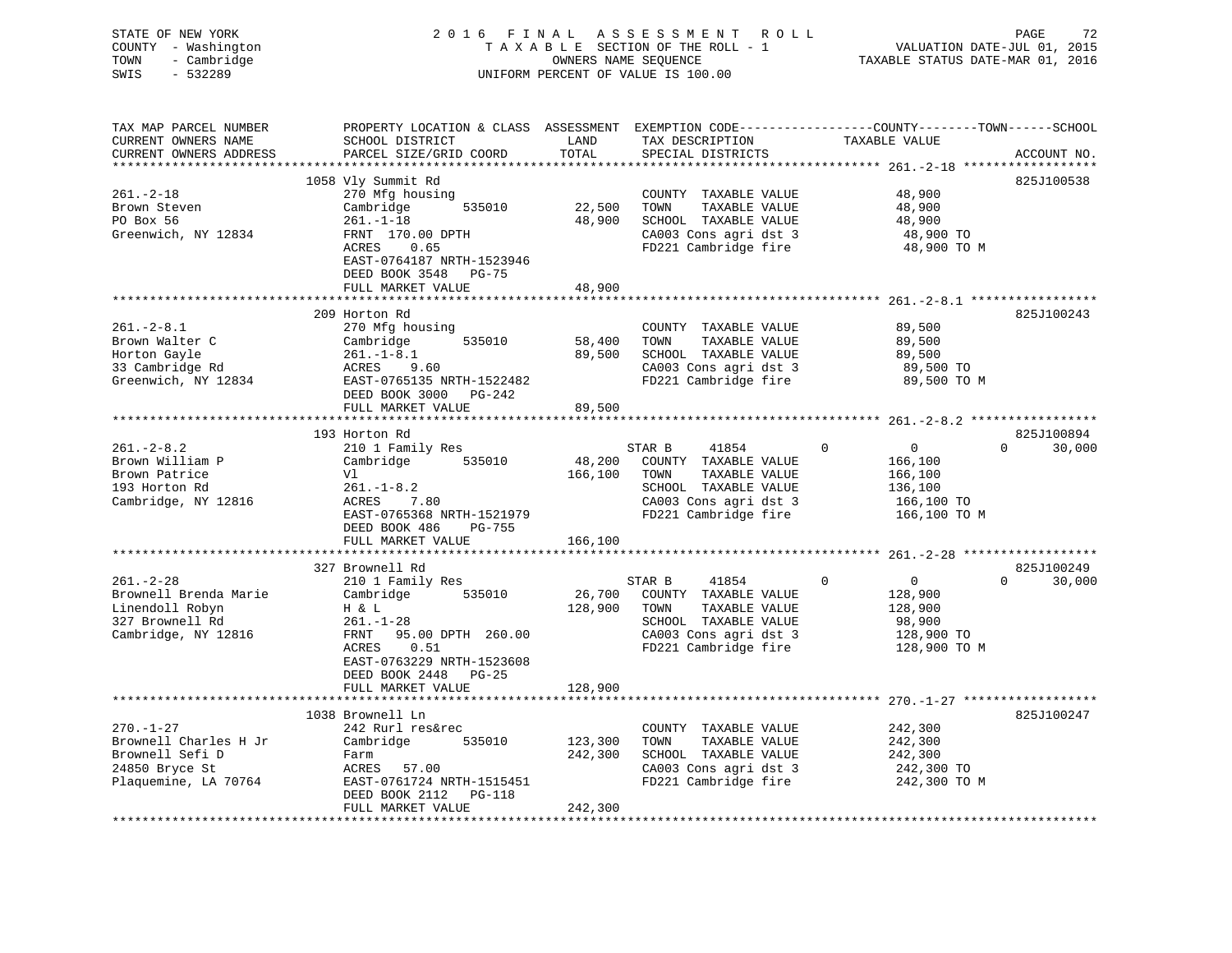| STATE OF NEW YORK<br>COUNTY - Washington<br>- Cambridge<br>TOWN<br>$-532289$<br>SWIS                      | 2016<br>FINAL<br>TAXABLE SECTION OF THE ROLL - 1<br>UNIFORM PERCENT OF VALUE IS 100.00                                                                                       | R O L L<br>73<br>PAGE<br>VALUATION DATE-JUL 01, 2015<br>TAXABLE STATUS DATE-MAR 01, 2016 |                                                                                                                         |                                                                                 |                                  |
|-----------------------------------------------------------------------------------------------------------|------------------------------------------------------------------------------------------------------------------------------------------------------------------------------|------------------------------------------------------------------------------------------|-------------------------------------------------------------------------------------------------------------------------|---------------------------------------------------------------------------------|----------------------------------|
| TAX MAP PARCEL NUMBER<br>CURRENT OWNERS NAME<br>CURRENT OWNERS ADDRESS                                    | PROPERTY LOCATION & CLASS ASSESSMENT EXEMPTION CODE---------------COUNTY-------TOWN------SCHOOL<br>SCHOOL DISTRICT<br>PARCEL SIZE/GRID COORD                                 | LAND<br>TOTAL                                                                            | TAX DESCRIPTION<br>SPECIAL DISTRICTS                                                                                    | TAXABLE VALUE                                                                   | ACCOUNT NO.                      |
| $271 - 2 - 3.6$<br>Brownell Shannon M<br>Scully Jonathan<br>37 Rogers Ln<br>Cambridge, NY 12816           | 37 Rogers Ln<br>210 1 Family Res<br>535010<br>Cambridge<br>Sub lot E<br>FRNT 302.00 DPTH<br>0.91<br>ACRES<br>EAST-0771923 NRTH-1518910<br>DEED BOOK 3524 PG-145              | 25,300<br>52,800                                                                         | COUNTY TAXABLE VALUE<br>TAXABLE VALUE<br>TOWN<br>SCHOOL TAXABLE VALUE<br>FD221 Cambridge fire                           | 52,800<br>52,800<br>52,800<br>52,800 TO M                                       |                                  |
|                                                                                                           | FULL MARKET VALUE<br>*******************************                                                                                                                         | 52,800                                                                                   |                                                                                                                         |                                                                                 |                                  |
| $262. - 1 - 26$<br>Bruce Kevin John<br>Bruce Karen Patricia<br>379 County Route 60<br>Cambridge, NY 12816 | 379 County Route 60<br>210 1 Family Res<br>535010<br>Cambridge<br>Rural Residence<br>ACRES 2.68<br>EAST-0772899 NRTH-1526274<br>DEED BOOK 834<br>PG-287<br>FULL MARKET VALUE | 31,400<br>203,100<br>203,100                                                             | STAR B<br>41854<br>COUNTY TAXABLE VALUE<br>TAXABLE VALUE<br>TOWN<br>SCHOOL TAXABLE VALUE<br>FD221 Cambridge fire        | $\overline{0}$<br>$\mathbf{0}$<br>203,100<br>203,100<br>173,100<br>203,100 TO M | 825J100441<br>30,000<br>$\Omega$ |
|                                                                                                           |                                                                                                                                                                              |                                                                                          |                                                                                                                         |                                                                                 |                                  |
| $255.14 - 3 - 13$<br>Bruce Thomas J<br>18 Perry Ln<br>Cambridge, NY 12816                                 | 18 Perry Ln<br>210 1 Family Res<br>535010<br>Cambridge<br>H & L<br>$255. - 3 - 13$<br>ACRES<br>0.36<br>EAST-0785930 NRTH-1531644<br>DEED BOOK 2124 PG-85                     | 112,000                                                                                  | STAR B<br>41854<br>22,700 COUNTY TAXABLE VALUE<br>TOWN<br>TAXABLE VALUE<br>SCHOOL TAXABLE VALUE<br>FD221 Cambridge fire | $\mathbf{0}$<br>$\overline{0}$<br>112,000<br>112,000<br>82,000<br>112,000 TO M  | 825J100465<br>$\Omega$<br>30,000 |
|                                                                                                           | FULL MARKET VALUE                                                                                                                                                            | 112,000                                                                                  |                                                                                                                         |                                                                                 |                                  |
| $254. - 1 - 11$<br>Bruning Elena<br>259 Cobble Rd<br>Cambridge, NY 12816<br>MAY BE SUBJECT TO PAYMENT     | 259 Cobble Rd<br>242 Rurl res&rec<br>535010<br>Cambridge<br>495/498<br>ACRES 102.00<br>EAST-0776545 NRTH-1531825<br>DEED BOOK 753<br>PG-86                                   | 179,000<br>304,500                                                                       | STAR EN<br>41834<br>COUNTY TAXABLE VALUE<br>TAXABLE VALUE<br>TOWN<br>SCHOOL TAXABLE VALUE<br>FD221 Cambridge fire       | $\Omega$<br>$\overline{0}$<br>304,500<br>304,500<br>239,200<br>304,500 TO M     | 825J100397<br>$\Omega$<br>65,300 |
| UNDER AGDIST LAW TIL 2021<br>**********************                                                       | FULL MARKET VALUE                                                                                                                                                            | 304,500                                                                                  |                                                                                                                         |                                                                                 |                                  |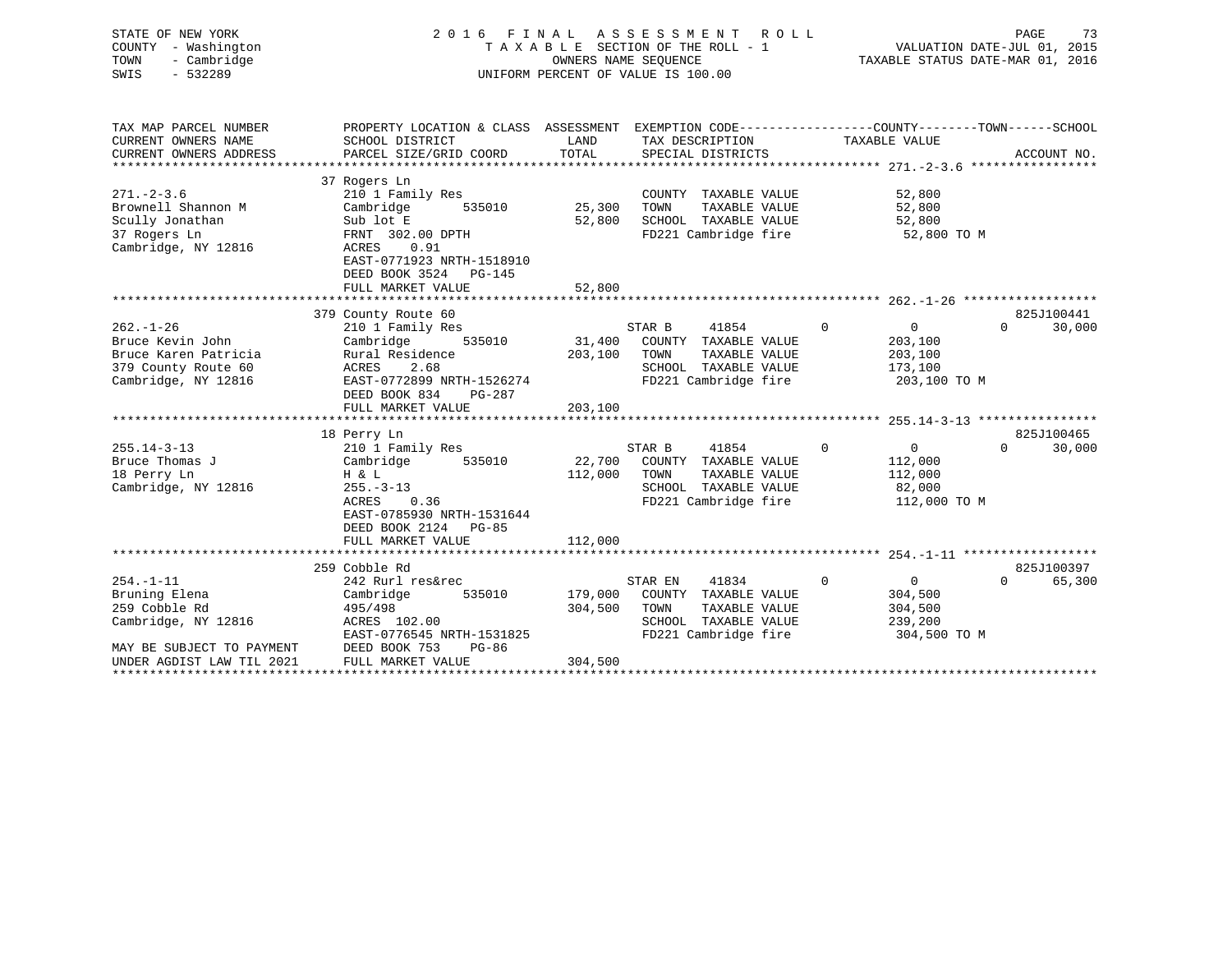#### STATE OF NEW YORK 2 0 1 6 F I N A L A S S E S S M E N T R O L L PAGE 74COUNTY - Washington  $T A X A B L E$  SECTION OF THE ROLL - 1<br>TOWN - Cambridge  $\sim$  0WNERS NAME SEQUENCE TOWN - Cambridge OWNERS NAME SEQUENCE TAXABLE STATUS DATE-MAR 01, 2016 SWIS - 532289 UNIFORM PERCENT OF VALUE IS 100.00

| TAX MAP PARCEL NUMBER<br>CURRENT OWNERS NAME<br>CURRENT OWNERS ADDRESS | PROPERTY LOCATION & CLASS ASSESSMENT EXEMPTION CODE----------------COUNTY-------TOWN------SCHOOL<br>SCHOOL DISTRICT<br>PARCEL SIZE/GRID COORD TOTAL | <b>LAND</b>           |                  | TAX DESCRIPTION<br>SPECIAL DISTRICTS                       |                | TAXABLE VALUE  |          | ACCOUNT NO. |
|------------------------------------------------------------------------|-----------------------------------------------------------------------------------------------------------------------------------------------------|-----------------------|------------------|------------------------------------------------------------|----------------|----------------|----------|-------------|
|                                                                        |                                                                                                                                                     |                       |                  |                                                            |                |                |          |             |
|                                                                        | 259 Stevenson Rd                                                                                                                                    |                       |                  |                                                            |                |                |          | 825J100483  |
| $246. - 1 - 22$                                                        | $242$ Rurl res&rec addensive a DIST<br>Cambridge 535010 190,000 STAR B                                                                              |                       | AG DIST          | 41720                                                      | $\overline{0}$ | 92,820         | 92,820   | 92,820      |
| Brushett Lauren                                                        |                                                                                                                                                     |                       |                  | 41854                                                      | $\Omega$       | $\overline{0}$ | $\Omega$ | 30,000      |
| Brushett David                                                         | Farm                                                                                                                                                | 290,300               |                  | COUNTY TAXABLE VALUE                                       |                | 197,480        |          |             |
| 259 Stevenson Rd                                                       | ACRES 100.00                                                                                                                                        |                       | TOWN             | TAXABLE VALUE                                              |                | 197,480        |          |             |
| PO Box 149                                                             | EAST-0778814 NRTH-1537923                                                                                                                           |                       |                  | SCHOOL TAXABLE VALUE                                       |                | 167,480        |          |             |
| Greenwich, NY 12834                                                    | PG-264<br>DEED BOOK 951                                                                                                                             |                       |                  | CA005 Cons agri dst 5                                      |                | 197,480 TO     |          |             |
|                                                                        | FULL MARKET VALUE                                                                                                                                   | 290,300               |                  | 92,820 EX                                                  |                |                |          |             |
| MAY BE SUBJECT TO PAYMENT                                              |                                                                                                                                                     |                       |                  | FD221 Cambridge fire                                       |                | 290,300 TO M   |          |             |
| UNDER AGDIST LAW TIL 2020                                              |                                                                                                                                                     |                       |                  |                                                            |                |                |          |             |
|                                                                        |                                                                                                                                                     |                       |                  |                                                            |                |                |          |             |
|                                                                        | 887 County Route 59                                                                                                                                 |                       |                  | 60 PCT OF VALUE USED FOR EXEMPTION PURPOSES                |                |                |          | 825J100253  |
| $271. - 2 - 25$                                                        | 242 Rurl res&rec                                                                                                                                    |                       | VETWAR CTS 41120 |                                                            | $\Omega$       | 23,733         | 23,733   | 6,000       |
| Buchanan Trust                                                         | Cambridge                                                                                                                                           | 535010 98,600 STAR EN |                  | 41834                                                      | $\Omega$       | $\Omega$       | $\Omega$ | 65,300      |
| Buchanan William H                                                     | ACRES 37.30                                                                                                                                         |                       |                  | 263,700 COUNTY TAXABLE VALUE                               |                | 239,967        |          |             |
| 887 County Route 59                                                    | EAST-0772524 NRTH-1518009                                                                                                                           |                       |                  | TOWN TAXABLE VALUE 239,967<br>SCHOOL TAXABLE VALUE 192,400 |                |                |          |             |
| Cambridge, NY 12816                                                    | DEED BOOK 1710 PG-122                                                                                                                               |                       |                  |                                                            |                |                |          |             |
|                                                                        | FULL MARKET VALUE                                                                                                                                   |                       |                  | 263,700 CA003 Cons agri dst 3 263,700 TO                   |                |                |          |             |
|                                                                        |                                                                                                                                                     |                       |                  | FD221 Cambridge fire                                       |                | 263,700 TO M   |          |             |
|                                                                        |                                                                                                                                                     |                       |                  |                                                            |                |                |          |             |
|                                                                        | Stump Church Rd                                                                                                                                     |                       |                  |                                                            |                |                |          | 825J100641  |
| $254. - 1 - 22$                                                        | 314 Rural vac<10                                                                                                                                    |                       | AG DIST          | 41720                                                      | $\circ$        | 15,675         | 15,675   | 15,675      |
| Buckley Abdon                                                          | Cambridge 535010                                                                                                                                    |                       |                  | AG DIST 41720<br>16,500 COUNTY TAXABLE VALUE               |                | 825            |          |             |
| Buckley Mary Jane                                                      | Land/well                                                                                                                                           | 16,500                | TOWN             | TAXABLE VALUE                                              |                | 825            |          |             |
| 54 Scully Ln                                                           | ACRES<br>2.40                                                                                                                                       |                       |                  | SCHOOL TAXABLE VALUE                                       |                | 825            |          |             |
| Greenwich, NY 12834                                                    | EAST-0768247 NRTH-1530037                                                                                                                           |                       |                  | CA003 Cons agri dst 3                                      |                | 825 TO         |          |             |
|                                                                        | DEED BOOK 591<br>PG-245                                                                                                                             |                       |                  | 15,675 EX                                                  |                |                |          |             |
| MAY BE SUBJECT TO PAYMENT<br>UNDER AGDIST LAW TIL 2020                 | FULL MARKET VALUE                                                                                                                                   |                       |                  | 16,500 FD221 Cambridge fire                                |                | 16,500 TO M    |          |             |
|                                                                        |                                                                                                                                                     |                       |                  |                                                            |                |                |          |             |
|                                                                        | County Route 60                                                                                                                                     |                       |                  |                                                            |                |                |          | 825J100594  |
| $262. - 1 - 24$                                                        | 322 Rural vac>10                                                                                                                                    |                       | AG DIST          | 41720                                                      | $\overline{0}$ | 76,115         | 76,115   | 76,115      |
| Buckley Abdon                                                          | Cambridge                                                                                                                                           |                       |                  | 535010 92,800 COUNTY TAXABLE VALUE                         |                | 16,685         |          |             |
| Buckley Mary Jane                                                      | ACRES 41.40                                                                                                                                         | 92,800                | TOWN             | TAXABLE VALUE                                              |                | 16,685         |          |             |
| 54 Scully Ln                                                           | EAST-0770564 NRTH-1525253                                                                                                                           |                       |                  | SCHOOL TAXABLE VALUE                                       |                | 16,685         |          |             |
| Greenwich, NY 12834                                                    | DEED BOOK 614<br>PG-264                                                                                                                             |                       |                  | CA003 Cons agri dst 3                                      |                | 16,685 TO      |          |             |
|                                                                        | FULL MARKET VALUE                                                                                                                                   | 92,800                |                  | 76,115 EX                                                  |                |                |          |             |
| MAY BE SUBJECT TO PAYMENT                                              |                                                                                                                                                     |                       |                  | FD221 Cambridge fire 92,800 TO M                           |                |                |          |             |
| UNDER AGDIST LAW TIL 2020                                              |                                                                                                                                                     |                       |                  |                                                            |                |                |          |             |
|                                                                        |                                                                                                                                                     |                       |                  |                                                            |                |                |          |             |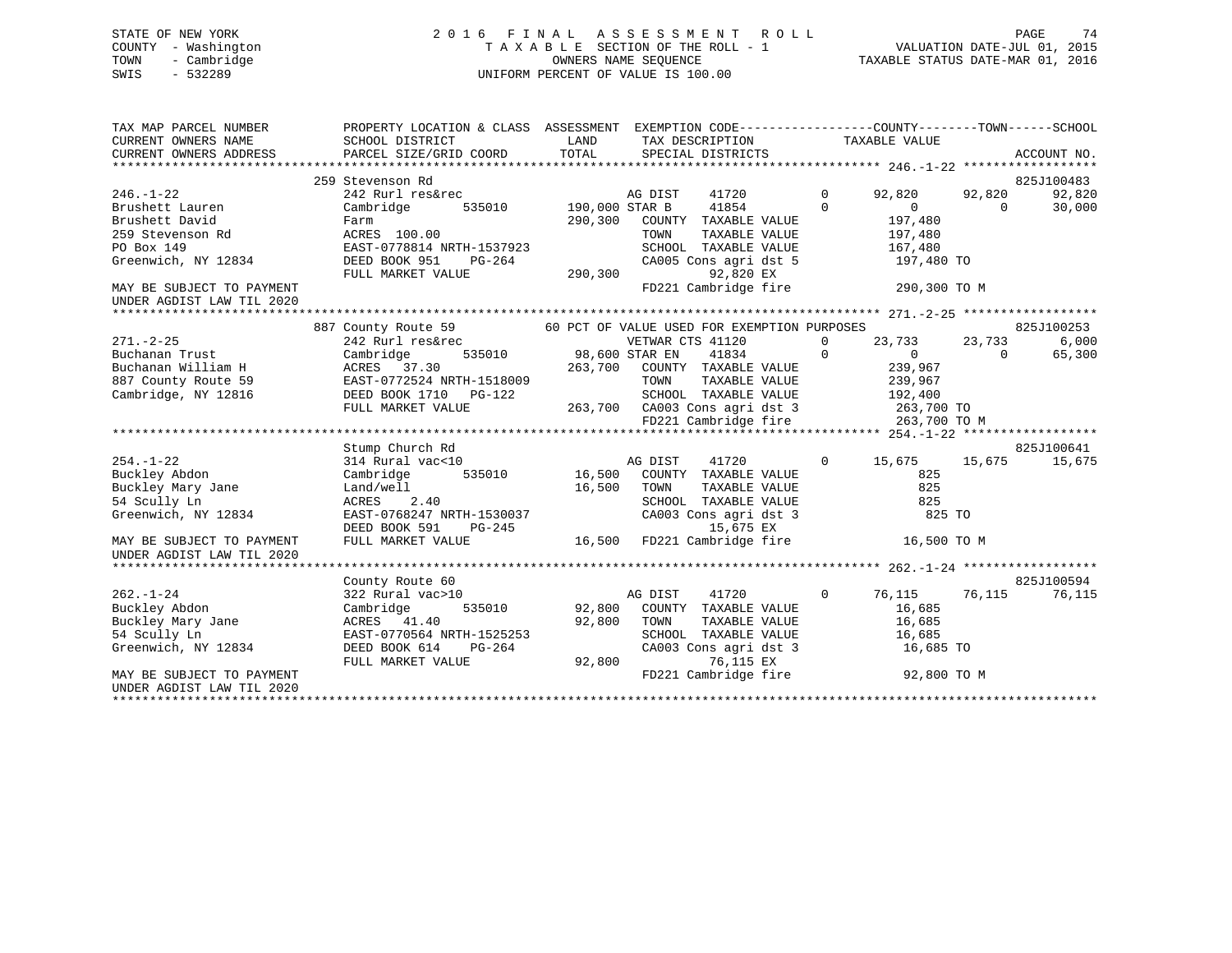### STATE OF NEW YORK 2 0 1 6 F I N A L A S S E S S M E N T R O L L PAGE 75 COUNTY - Washington T A X A B L E SECTION OF THE ROLL - 1 VALUATION DATE-JUL 01, 2015 TOWN - Cambridge OWNERS NAME SEQUENCE TAXABLE STATUS DATE-MAR 01, 2016 SWIS - 532289 UNIFORM PERCENT OF VALUE IS 100.00

| Stump Church Rd<br>825J100835<br>%;<br>h Rd<br>finprv<br>535010<br>64,600<br>64,700<br>64,700<br>41720 0 56,958 56,958<br>56,958<br>$254. - 1 - 20.2$<br>312 Vac w/imprv<br>AG DIST<br>$\begin{tabular}{lllllllll} \multicolumn{2}{c}{\textbf{COUNTY}} & \textbf{TXABLE} & \textbf{VALUE} & & \multicolumn{2}{c}{\textbf{7,742}}\\ \multicolumn{2}{c}{\textbf{TOWN}} & \textbf{TXABLE} & \textbf{VALUE} & & \multicolumn{2}{c}{\textbf{7,742}}\\ \end{tabular}$<br>Buckley Abdon J<br>Buckley Mary Jane<br>Cambridge<br>7,742<br>Example 19.00<br>Land/barns<br>ACRES 19.00<br>EAST-0768564 NRTH-1529335<br>DEED BOOK 454 PG-955<br>FULL MARKET VALUE<br>FULL MARKET VALUE<br>CA003 Cons agri dst 3<br>56,958 EX<br>FULL MARKET VALUE<br>64,700 FD221 Cambridge fire<br>64,700 TO M<br>54 Scully Ln<br>Kenyon Rd<br>825J100255<br>41720 0 46,619 46,619<br>$254. - 1 - 29$<br>105 Vac farmland<br>46,619<br>AG DIST<br>Buckley Abdon J<br>$533401$ $53,900$<br>Greenwich<br>COUNTY TAXABLE VALUE 7,281<br>Buckley Mary Jane<br>53,900<br>TOWN TAXABLE VALUE 7,281<br>SCHOOL TAXABLE VALUE 7,281<br>Land<br>TOWN<br>54 Scully Ln<br>ACRES 21.20<br>EAST-0769021 NRTH-1533457 CA003 Cons agri dst 3<br>DEED BOOK 426 PG-246 46,619 EX<br>FULL MARKET VALUE 53,900 FD221 Cambridge fire<br>CA003 Cons agri dst 3 $\frac{7}{281}$ TO $\frac{46,619}{28}$ EX<br>Greenwich, NY 12834<br>53,900 TO M<br>UNDER AGDIST LAW TIL 2020<br>Tinque Rd<br>825J100300<br>56,701 56,701<br>41720 0<br>$261. - 2 - 5$<br>105 Vac farmland<br>56,701<br>AG DIST<br>535010 85,100<br>Buckley Abdon J<br>Cambridge<br>COUNTY TAXABLE VALUE 28,399<br>Buckley Mary<br>85,100<br>Vac Land<br>TOWN TAXABLE VALUE<br>SCHOOL TAXABLE VALUE<br>CA003 Cons agri dst 3 28,399 TO<br>28,399 TO<br>NO Commit 707/162<br>Ag Commit 707/162<br>261.-1-5<br>ACRES 44.10<br>EAST-0769023 NRTH-1523083<br>EAST-0769023 NRTH-1523083<br>EAST-0769023 NRTH-1523083<br>EAST-0769023 NRTH-1523083<br>FD221 Cambridge fire 85,100 TO M<br>54 Scully Ln<br>Greenwich, NY 12834<br>MAY BE SUBJECT TO PAYMENT<br>DEED BOOK 500<br>UNDER AGDIST LAW TIL 2020<br>PG-947<br>85,100<br>FULL MARKET VALUE | TAX MAP PARCEL NUMBER     | PROPERTY LOCATION & CLASS ASSESSMENT EXEMPTION CODE---------------COUNTY-------TOWN------SCHOOL |  |  |
|----------------------------------------------------------------------------------------------------------------------------------------------------------------------------------------------------------------------------------------------------------------------------------------------------------------------------------------------------------------------------------------------------------------------------------------------------------------------------------------------------------------------------------------------------------------------------------------------------------------------------------------------------------------------------------------------------------------------------------------------------------------------------------------------------------------------------------------------------------------------------------------------------------------------------------------------------------------------------------------------------------------------------------------------------------------------------------------------------------------------------------------------------------------------------------------------------------------------------------------------------------------------------------------------------------------------------------------------------------------------------------------------------------------------------------------------------------------------------------------------------------------------------------------------------------------------------------------------------------------------------------------------------------------------------------------------------------------------------------------------------------------------------------------------------------------------------------------------------------------------------------------------------------------------------------------------------------------------------------------------------------------------------------------------------------------------------------------------------------------------------------------------------------|---------------------------|-------------------------------------------------------------------------------------------------|--|--|
|                                                                                                                                                                                                                                                                                                                                                                                                                                                                                                                                                                                                                                                                                                                                                                                                                                                                                                                                                                                                                                                                                                                                                                                                                                                                                                                                                                                                                                                                                                                                                                                                                                                                                                                                                                                                                                                                                                                                                                                                                                                                                                                                                          |                           |                                                                                                 |  |  |
|                                                                                                                                                                                                                                                                                                                                                                                                                                                                                                                                                                                                                                                                                                                                                                                                                                                                                                                                                                                                                                                                                                                                                                                                                                                                                                                                                                                                                                                                                                                                                                                                                                                                                                                                                                                                                                                                                                                                                                                                                                                                                                                                                          |                           |                                                                                                 |  |  |
|                                                                                                                                                                                                                                                                                                                                                                                                                                                                                                                                                                                                                                                                                                                                                                                                                                                                                                                                                                                                                                                                                                                                                                                                                                                                                                                                                                                                                                                                                                                                                                                                                                                                                                                                                                                                                                                                                                                                                                                                                                                                                                                                                          |                           |                                                                                                 |  |  |
|                                                                                                                                                                                                                                                                                                                                                                                                                                                                                                                                                                                                                                                                                                                                                                                                                                                                                                                                                                                                                                                                                                                                                                                                                                                                                                                                                                                                                                                                                                                                                                                                                                                                                                                                                                                                                                                                                                                                                                                                                                                                                                                                                          |                           |                                                                                                 |  |  |
|                                                                                                                                                                                                                                                                                                                                                                                                                                                                                                                                                                                                                                                                                                                                                                                                                                                                                                                                                                                                                                                                                                                                                                                                                                                                                                                                                                                                                                                                                                                                                                                                                                                                                                                                                                                                                                                                                                                                                                                                                                                                                                                                                          |                           |                                                                                                 |  |  |
|                                                                                                                                                                                                                                                                                                                                                                                                                                                                                                                                                                                                                                                                                                                                                                                                                                                                                                                                                                                                                                                                                                                                                                                                                                                                                                                                                                                                                                                                                                                                                                                                                                                                                                                                                                                                                                                                                                                                                                                                                                                                                                                                                          |                           |                                                                                                 |  |  |
|                                                                                                                                                                                                                                                                                                                                                                                                                                                                                                                                                                                                                                                                                                                                                                                                                                                                                                                                                                                                                                                                                                                                                                                                                                                                                                                                                                                                                                                                                                                                                                                                                                                                                                                                                                                                                                                                                                                                                                                                                                                                                                                                                          | Greenwich, NY 12834       |                                                                                                 |  |  |
|                                                                                                                                                                                                                                                                                                                                                                                                                                                                                                                                                                                                                                                                                                                                                                                                                                                                                                                                                                                                                                                                                                                                                                                                                                                                                                                                                                                                                                                                                                                                                                                                                                                                                                                                                                                                                                                                                                                                                                                                                                                                                                                                                          |                           |                                                                                                 |  |  |
|                                                                                                                                                                                                                                                                                                                                                                                                                                                                                                                                                                                                                                                                                                                                                                                                                                                                                                                                                                                                                                                                                                                                                                                                                                                                                                                                                                                                                                                                                                                                                                                                                                                                                                                                                                                                                                                                                                                                                                                                                                                                                                                                                          | MAY BE SUBJECT TO PAYMENT |                                                                                                 |  |  |
|                                                                                                                                                                                                                                                                                                                                                                                                                                                                                                                                                                                                                                                                                                                                                                                                                                                                                                                                                                                                                                                                                                                                                                                                                                                                                                                                                                                                                                                                                                                                                                                                                                                                                                                                                                                                                                                                                                                                                                                                                                                                                                                                                          | UNDER AGDIST LAW TIL 2020 |                                                                                                 |  |  |
|                                                                                                                                                                                                                                                                                                                                                                                                                                                                                                                                                                                                                                                                                                                                                                                                                                                                                                                                                                                                                                                                                                                                                                                                                                                                                                                                                                                                                                                                                                                                                                                                                                                                                                                                                                                                                                                                                                                                                                                                                                                                                                                                                          |                           |                                                                                                 |  |  |
|                                                                                                                                                                                                                                                                                                                                                                                                                                                                                                                                                                                                                                                                                                                                                                                                                                                                                                                                                                                                                                                                                                                                                                                                                                                                                                                                                                                                                                                                                                                                                                                                                                                                                                                                                                                                                                                                                                                                                                                                                                                                                                                                                          |                           |                                                                                                 |  |  |
|                                                                                                                                                                                                                                                                                                                                                                                                                                                                                                                                                                                                                                                                                                                                                                                                                                                                                                                                                                                                                                                                                                                                                                                                                                                                                                                                                                                                                                                                                                                                                                                                                                                                                                                                                                                                                                                                                                                                                                                                                                                                                                                                                          |                           |                                                                                                 |  |  |
|                                                                                                                                                                                                                                                                                                                                                                                                                                                                                                                                                                                                                                                                                                                                                                                                                                                                                                                                                                                                                                                                                                                                                                                                                                                                                                                                                                                                                                                                                                                                                                                                                                                                                                                                                                                                                                                                                                                                                                                                                                                                                                                                                          |                           |                                                                                                 |  |  |
|                                                                                                                                                                                                                                                                                                                                                                                                                                                                                                                                                                                                                                                                                                                                                                                                                                                                                                                                                                                                                                                                                                                                                                                                                                                                                                                                                                                                                                                                                                                                                                                                                                                                                                                                                                                                                                                                                                                                                                                                                                                                                                                                                          |                           |                                                                                                 |  |  |
|                                                                                                                                                                                                                                                                                                                                                                                                                                                                                                                                                                                                                                                                                                                                                                                                                                                                                                                                                                                                                                                                                                                                                                                                                                                                                                                                                                                                                                                                                                                                                                                                                                                                                                                                                                                                                                                                                                                                                                                                                                                                                                                                                          |                           |                                                                                                 |  |  |
|                                                                                                                                                                                                                                                                                                                                                                                                                                                                                                                                                                                                                                                                                                                                                                                                                                                                                                                                                                                                                                                                                                                                                                                                                                                                                                                                                                                                                                                                                                                                                                                                                                                                                                                                                                                                                                                                                                                                                                                                                                                                                                                                                          |                           |                                                                                                 |  |  |
|                                                                                                                                                                                                                                                                                                                                                                                                                                                                                                                                                                                                                                                                                                                                                                                                                                                                                                                                                                                                                                                                                                                                                                                                                                                                                                                                                                                                                                                                                                                                                                                                                                                                                                                                                                                                                                                                                                                                                                                                                                                                                                                                                          |                           |                                                                                                 |  |  |
|                                                                                                                                                                                                                                                                                                                                                                                                                                                                                                                                                                                                                                                                                                                                                                                                                                                                                                                                                                                                                                                                                                                                                                                                                                                                                                                                                                                                                                                                                                                                                                                                                                                                                                                                                                                                                                                                                                                                                                                                                                                                                                                                                          | MAY BE SUBJECT TO PAYMENT |                                                                                                 |  |  |
|                                                                                                                                                                                                                                                                                                                                                                                                                                                                                                                                                                                                                                                                                                                                                                                                                                                                                                                                                                                                                                                                                                                                                                                                                                                                                                                                                                                                                                                                                                                                                                                                                                                                                                                                                                                                                                                                                                                                                                                                                                                                                                                                                          |                           |                                                                                                 |  |  |
|                                                                                                                                                                                                                                                                                                                                                                                                                                                                                                                                                                                                                                                                                                                                                                                                                                                                                                                                                                                                                                                                                                                                                                                                                                                                                                                                                                                                                                                                                                                                                                                                                                                                                                                                                                                                                                                                                                                                                                                                                                                                                                                                                          |                           |                                                                                                 |  |  |
|                                                                                                                                                                                                                                                                                                                                                                                                                                                                                                                                                                                                                                                                                                                                                                                                                                                                                                                                                                                                                                                                                                                                                                                                                                                                                                                                                                                                                                                                                                                                                                                                                                                                                                                                                                                                                                                                                                                                                                                                                                                                                                                                                          |                           |                                                                                                 |  |  |
|                                                                                                                                                                                                                                                                                                                                                                                                                                                                                                                                                                                                                                                                                                                                                                                                                                                                                                                                                                                                                                                                                                                                                                                                                                                                                                                                                                                                                                                                                                                                                                                                                                                                                                                                                                                                                                                                                                                                                                                                                                                                                                                                                          |                           |                                                                                                 |  |  |
|                                                                                                                                                                                                                                                                                                                                                                                                                                                                                                                                                                                                                                                                                                                                                                                                                                                                                                                                                                                                                                                                                                                                                                                                                                                                                                                                                                                                                                                                                                                                                                                                                                                                                                                                                                                                                                                                                                                                                                                                                                                                                                                                                          |                           |                                                                                                 |  |  |
|                                                                                                                                                                                                                                                                                                                                                                                                                                                                                                                                                                                                                                                                                                                                                                                                                                                                                                                                                                                                                                                                                                                                                                                                                                                                                                                                                                                                                                                                                                                                                                                                                                                                                                                                                                                                                                                                                                                                                                                                                                                                                                                                                          |                           |                                                                                                 |  |  |
|                                                                                                                                                                                                                                                                                                                                                                                                                                                                                                                                                                                                                                                                                                                                                                                                                                                                                                                                                                                                                                                                                                                                                                                                                                                                                                                                                                                                                                                                                                                                                                                                                                                                                                                                                                                                                                                                                                                                                                                                                                                                                                                                                          |                           |                                                                                                 |  |  |
|                                                                                                                                                                                                                                                                                                                                                                                                                                                                                                                                                                                                                                                                                                                                                                                                                                                                                                                                                                                                                                                                                                                                                                                                                                                                                                                                                                                                                                                                                                                                                                                                                                                                                                                                                                                                                                                                                                                                                                                                                                                                                                                                                          |                           |                                                                                                 |  |  |
|                                                                                                                                                                                                                                                                                                                                                                                                                                                                                                                                                                                                                                                                                                                                                                                                                                                                                                                                                                                                                                                                                                                                                                                                                                                                                                                                                                                                                                                                                                                                                                                                                                                                                                                                                                                                                                                                                                                                                                                                                                                                                                                                                          |                           |                                                                                                 |  |  |
|                                                                                                                                                                                                                                                                                                                                                                                                                                                                                                                                                                                                                                                                                                                                                                                                                                                                                                                                                                                                                                                                                                                                                                                                                                                                                                                                                                                                                                                                                                                                                                                                                                                                                                                                                                                                                                                                                                                                                                                                                                                                                                                                                          |                           |                                                                                                 |  |  |
|                                                                                                                                                                                                                                                                                                                                                                                                                                                                                                                                                                                                                                                                                                                                                                                                                                                                                                                                                                                                                                                                                                                                                                                                                                                                                                                                                                                                                                                                                                                                                                                                                                                                                                                                                                                                                                                                                                                                                                                                                                                                                                                                                          |                           |                                                                                                 |  |  |
|                                                                                                                                                                                                                                                                                                                                                                                                                                                                                                                                                                                                                                                                                                                                                                                                                                                                                                                                                                                                                                                                                                                                                                                                                                                                                                                                                                                                                                                                                                                                                                                                                                                                                                                                                                                                                                                                                                                                                                                                                                                                                                                                                          |                           |                                                                                                 |  |  |
|                                                                                                                                                                                                                                                                                                                                                                                                                                                                                                                                                                                                                                                                                                                                                                                                                                                                                                                                                                                                                                                                                                                                                                                                                                                                                                                                                                                                                                                                                                                                                                                                                                                                                                                                                                                                                                                                                                                                                                                                                                                                                                                                                          |                           |                                                                                                 |  |  |
|                                                                                                                                                                                                                                                                                                                                                                                                                                                                                                                                                                                                                                                                                                                                                                                                                                                                                                                                                                                                                                                                                                                                                                                                                                                                                                                                                                                                                                                                                                                                                                                                                                                                                                                                                                                                                                                                                                                                                                                                                                                                                                                                                          |                           |                                                                                                 |  |  |
|                                                                                                                                                                                                                                                                                                                                                                                                                                                                                                                                                                                                                                                                                                                                                                                                                                                                                                                                                                                                                                                                                                                                                                                                                                                                                                                                                                                                                                                                                                                                                                                                                                                                                                                                                                                                                                                                                                                                                                                                                                                                                                                                                          |                           |                                                                                                 |  |  |
|                                                                                                                                                                                                                                                                                                                                                                                                                                                                                                                                                                                                                                                                                                                                                                                                                                                                                                                                                                                                                                                                                                                                                                                                                                                                                                                                                                                                                                                                                                                                                                                                                                                                                                                                                                                                                                                                                                                                                                                                                                                                                                                                                          |                           |                                                                                                 |  |  |
|                                                                                                                                                                                                                                                                                                                                                                                                                                                                                                                                                                                                                                                                                                                                                                                                                                                                                                                                                                                                                                                                                                                                                                                                                                                                                                                                                                                                                                                                                                                                                                                                                                                                                                                                                                                                                                                                                                                                                                                                                                                                                                                                                          |                           |                                                                                                 |  |  |
|                                                                                                                                                                                                                                                                                                                                                                                                                                                                                                                                                                                                                                                                                                                                                                                                                                                                                                                                                                                                                                                                                                                                                                                                                                                                                                                                                                                                                                                                                                                                                                                                                                                                                                                                                                                                                                                                                                                                                                                                                                                                                                                                                          |                           |                                                                                                 |  |  |
|                                                                                                                                                                                                                                                                                                                                                                                                                                                                                                                                                                                                                                                                                                                                                                                                                                                                                                                                                                                                                                                                                                                                                                                                                                                                                                                                                                                                                                                                                                                                                                                                                                                                                                                                                                                                                                                                                                                                                                                                                                                                                                                                                          |                           |                                                                                                 |  |  |
|                                                                                                                                                                                                                                                                                                                                                                                                                                                                                                                                                                                                                                                                                                                                                                                                                                                                                                                                                                                                                                                                                                                                                                                                                                                                                                                                                                                                                                                                                                                                                                                                                                                                                                                                                                                                                                                                                                                                                                                                                                                                                                                                                          |                           |                                                                                                 |  |  |
|                                                                                                                                                                                                                                                                                                                                                                                                                                                                                                                                                                                                                                                                                                                                                                                                                                                                                                                                                                                                                                                                                                                                                                                                                                                                                                                                                                                                                                                                                                                                                                                                                                                                                                                                                                                                                                                                                                                                                                                                                                                                                                                                                          |                           |                                                                                                 |  |  |
|                                                                                                                                                                                                                                                                                                                                                                                                                                                                                                                                                                                                                                                                                                                                                                                                                                                                                                                                                                                                                                                                                                                                                                                                                                                                                                                                                                                                                                                                                                                                                                                                                                                                                                                                                                                                                                                                                                                                                                                                                                                                                                                                                          |                           |                                                                                                 |  |  |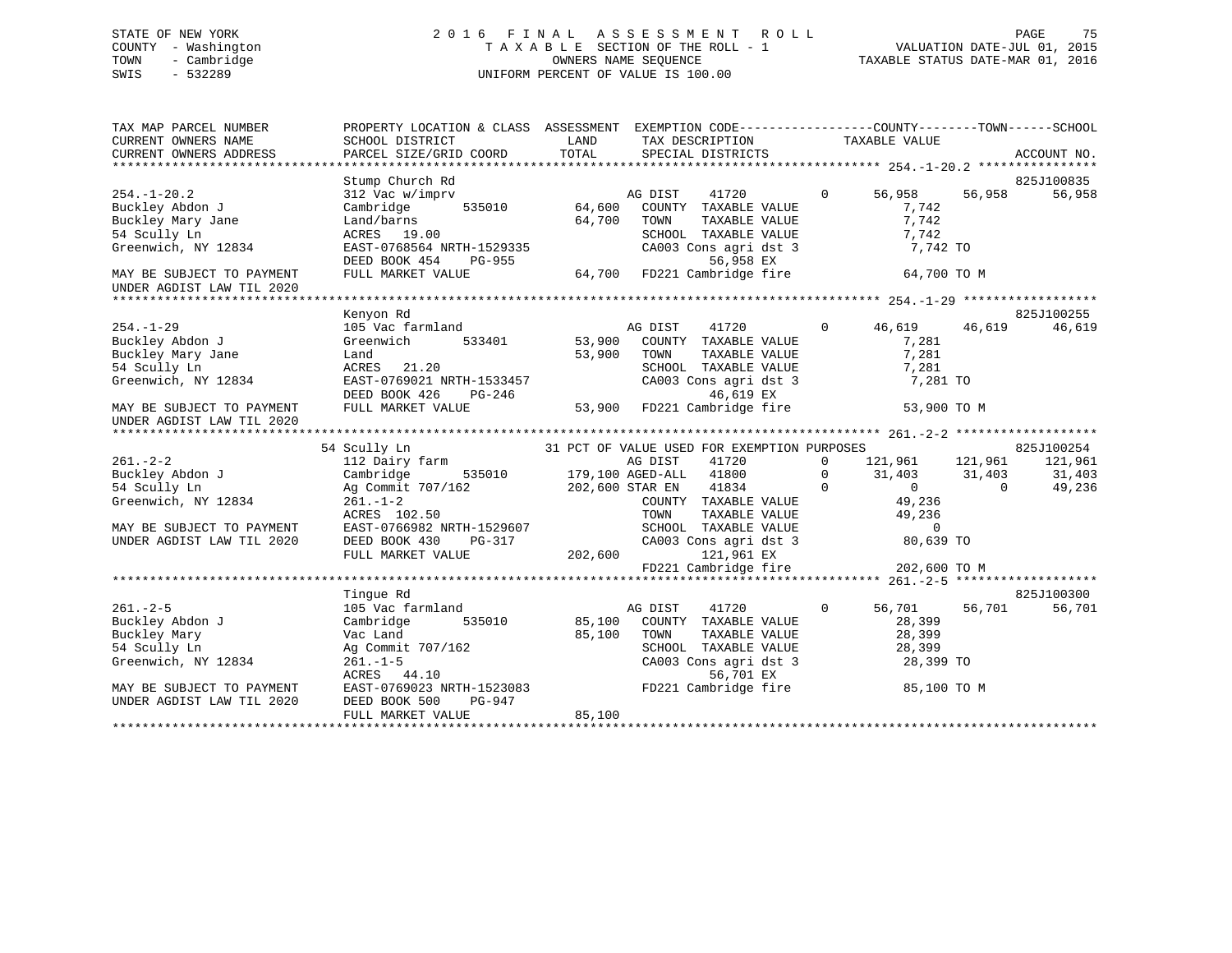### STATE OF NEW YORK 2 0 1 6 F I N A L A S S E S S M E N T R O L L PAGE 76 COUNTY - Washington T A X A B L E SECTION OF THE ROLL - 1 VALUATION DATE-JUL 01, 2015 TOWN - Cambridge OWNERS NAME SEQUENCE TAXABLE STATUS DATE-MAR 01, 2016 SWIS - 532289 UNIFORM PERCENT OF VALUE IS 100.00

| TAX MAP PARCEL NUMBER<br>CURRENT OWNERS NAME<br>CURRENT OWNERS ADDRESS                      | SCHOOL DISTRICT<br>PARCEL SIZE/GRID COORD                                                                                                       | LAND<br>TOTAL      | TAX DESCRIPTION<br>SPECIAL DISTRICTS                                                                                   | PROPERTY LOCATION & CLASS ASSESSMENT EXEMPTION CODE----------------COUNTY-------TOWN-----SCHOOL<br>TAXABLE VALUE | ACCOUNT NO. |
|---------------------------------------------------------------------------------------------|-------------------------------------------------------------------------------------------------------------------------------------------------|--------------------|------------------------------------------------------------------------------------------------------------------------|------------------------------------------------------------------------------------------------------------------|-------------|
|                                                                                             |                                                                                                                                                 |                    |                                                                                                                        |                                                                                                                  |             |
| $261 - 2 - 5.3$<br>Buckley Abdon J<br>Buckley Mary<br>54 Scully Ln<br>Greenwch, NY 12834    | Tinque Rd N/OFF<br>105 Vac farmland<br>535010<br>Cambridge<br>$1$ ot #3<br>$261. - 1 - 5.3$<br>ACRES<br>4.69                                    | 6,900<br>6,900     | AG DIST<br>41720<br>COUNTY TAXABLE VALUE<br>TAXABLE VALUE<br>TOWN<br>SCHOOL TAXABLE VALUE<br>CA003 Cons agri dst 3     | $\overline{0}$<br>5,062<br>5,062<br>1,838<br>1,838<br>1,838<br>1,838 TO                                          | 5,062       |
| MAY BE SUBJECT TO PAYMENT<br>UNDER AGDIST LAW TIL 2020                                      | EAST-0769106 NRTH-1525361<br>DEED BOOK 500<br>PG-947<br>FULL MARKET VALUE                                                                       | 6,900              | 5,062 EX<br>FD221 Cambridge fire                                                                                       | 6,900 TO M                                                                                                       |             |
|                                                                                             |                                                                                                                                                 |                    |                                                                                                                        |                                                                                                                  |             |
| $261. - 2 - 12$<br>Buckley Abdon James Jr<br>1084 Vly Summit Rd<br>Greenwich, NY 12834      | 1084 Vly Summit Rd<br>210 1 Family Res<br>Cambridge<br>535010<br>Trailer & Lot<br>$261. - 1 - 12$<br>2.60<br>ACRES<br>EAST-0764654 NRTH-1524480 | 38,000<br>133,000  | COUNTY TAXABLE VALUE<br>TAXABLE VALUE<br>TOWN<br>SCHOOL TAXABLE VALUE<br>FD221 Cambridge fire                          | 133,000<br>133,000<br>133,000<br>133,000 TO M                                                                    | 825J100366  |
|                                                                                             | DEED BOOK 3485 PG-339                                                                                                                           |                    |                                                                                                                        |                                                                                                                  |             |
|                                                                                             | FULL MARKET VALUE                                                                                                                               | 133,000            |                                                                                                                        |                                                                                                                  |             |
|                                                                                             |                                                                                                                                                 |                    |                                                                                                                        |                                                                                                                  |             |
| $280. - 1 - 8$<br>Buckley Dorothy<br>372 New Salem Rd<br>Voorheesville, NY 12186            | Belle Rd/s Off<br>322 Rural vac>10<br>Cambridge<br>535010<br>Vac Land<br>ACRES 11.30<br>EAST-0774613 NRTH-1510838<br>DEED BOOK 952<br>PG-212    | 8,700<br>8,700     | COUNTY TAXABLE VALUE<br>TAXABLE VALUE<br>TOWN<br>SCHOOL TAXABLE VALUE<br>CA003 Cons agri dst 3<br>FD221 Cambridge fire | 8,700<br>8,700<br>8,700<br>8,700 TO<br>8,700 TO M                                                                | 825J100636  |
|                                                                                             | FULL MARKET VALUE                                                                                                                               | 8,700              |                                                                                                                        |                                                                                                                  |             |
|                                                                                             | County Route 59                                                                                                                                 |                    |                                                                                                                        |                                                                                                                  | 825J100524  |
| $262 - 1 - 13$<br>Buckley James<br>54 Scully Ln<br>Greenwich, NY 12834                      | 312 Vac w/imprv<br>535010<br>Cambridge<br>sub lot 1<br>919/70<br>ACRES 129.90                                                                   | 198,900<br>206,000 | AG DIST<br>41720<br>COUNTY TAXABLE VALUE<br>TOWN<br>TAXABLE VALUE<br>SCHOOL TAXABLE VALUE<br>CA003 Cons agri dst 3     | $\Omega$<br>141,265<br>141,265<br>64,735<br>64,735<br>64,735<br>64,735 TO                                        | 141,265     |
| MAY BE SUBJECT TO PAYMENT<br>UNDER AGDIST LAW TIL 2020                                      | EAST-0776045 NRTH-1522097<br>DEED BOOK 891<br>PG-73<br>FULL MARKET VALUE                                                                        | 206,000            | 141,265 EX<br>FD221 Cambridge fire                                                                                     | 206,000 TO M                                                                                                     |             |
|                                                                                             |                                                                                                                                                 |                    |                                                                                                                        |                                                                                                                  |             |
| $288. - 1 - 31.2$<br>Bugbee Donald<br>Bugbee Trista<br>14 Mead Rd<br>Johnsonville, NY 12094 | 14 Mead Rd<br>312 Vac w/imprv<br>Hoosic Valley 384201<br>ACRES 1.01<br>EAST-0757228 NRTH-1499037<br>DEED BOOK 2126 PG-44                        | 10,100<br>10,600   | COUNTY TAXABLE VALUE<br>TAXABLE VALUE<br>TOWN<br>SCHOOL TAXABLE VALUE<br>CA003 Cons agri dst 3<br>FD221 Cambridge fire | 10,600<br>10,600<br>10,600<br>10,600 TO<br>10,600 TO M                                                           |             |
|                                                                                             | FULL MARKET VALUE                                                                                                                               | 10,600             |                                                                                                                        |                                                                                                                  |             |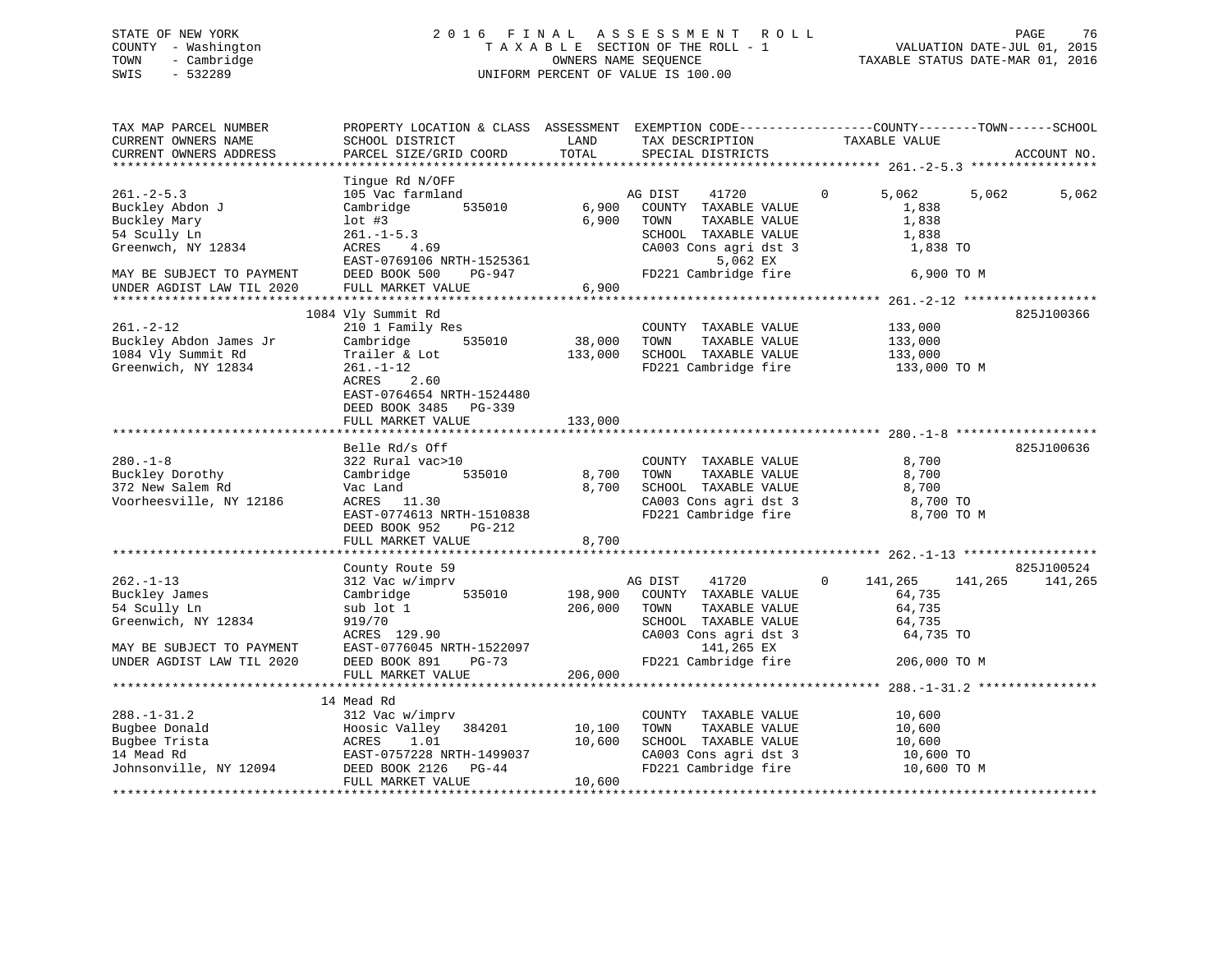### STATE OF NEW YORK 2 0 1 6 F I N A L A S S E S S M E N T R O L L PAGE 77 COUNTY - Washington T A X A B L E SECTION OF THE ROLL - 1 VALUATION DATE-JUL 01, 2015 TOWN - Cambridge OWNERS NAME SEQUENCE TAXABLE STATUS DATE-MAR 01, 2016 SWIS - 532289 UNIFORM PERCENT OF VALUE IS 100.00

| TAX MAP PARCEL NUMBER<br>CURRENT OWNERS NAME | PROPERTY LOCATION & CLASS ASSESSMENT EXEMPTION CODE----------------COUNTY-------TOWN------SCHOOL<br>SCHOOL DISTRICT | LAND           | TAX DESCRIPTION                             |              | TAXABLE VALUE  |             |             |
|----------------------------------------------|---------------------------------------------------------------------------------------------------------------------|----------------|---------------------------------------------|--------------|----------------|-------------|-------------|
| CURRENT OWNERS ADDRESS                       | PARCEL SIZE/GRID COORD                                                                                              | TOTAL          | SPECIAL DISTRICTS                           |              |                |             | ACCOUNT NO. |
|                                              |                                                                                                                     |                |                                             |              |                |             |             |
|                                              | 27 Mead Rd                                                                                                          |                |                                             |              |                |             |             |
| $288. - 1 - 30.1$                            | 242 Rurl res&rec                                                                                                    |                | STAR B<br>41854                             | $\Omega$     | $\mathbf{0}$   | $\Omega$    | 30,000      |
| Bugbee Donald J                              | Hoosic Valley 384201                                                                                                | 70,300         | COUNTY TAXABLE VALUE                        |              | 241,900        |             |             |
| Bugbee Trista L                              | House & Land                                                                                                        | 241,900        | TOWN<br>TAXABLE VALUE                       |              | 241,900        |             |             |
| 27 Mead Rd                                   | ACRES 10.16                                                                                                         |                | SCHOOL TAXABLE VALUE                        |              | 211,900        |             |             |
| Johnsonville, NY 12094                       | EAST-0756479 NRTH-1499455                                                                                           |                | CA003 Cons agri dst 3                       |              | 241,900 TO     |             |             |
|                                              | DEED BOOK 813<br>PG-272                                                                                             |                | FD221 Cambridge fire                        |              | 241,900 TO M   |             |             |
|                                              | FULL MARKET VALUE                                                                                                   | 241,900        |                                             |              |                |             |             |
|                                              |                                                                                                                     |                |                                             |              |                |             |             |
|                                              | 949 County Route 59                                                                                                 |                |                                             |              |                |             | 825J100265  |
| $271. - 2 - 9$                               | 210 1 Family Res                                                                                                    |                | COUNTY TAXABLE VALUE                        |              | 242,800        |             |             |
| Bullard Robert K                             | Cambridge<br>535010                                                                                                 | 38,800         | TOWN<br>TAXABLE VALUE                       |              | 242,800        |             |             |
| 70 East St                                   | H & L                                                                                                               | 242,800        | SCHOOL TAXABLE VALUE                        |              | 242,800        |             |             |
| South Salem, NY 10590                        | 395/604                                                                                                             |                | FD221 Cambridge fire                        |              | 242,800 TO M   |             |             |
|                                              | ACRES<br>2.75                                                                                                       |                |                                             |              |                |             |             |
|                                              | EAST-0773201 NRTH-1519349                                                                                           |                |                                             |              |                |             |             |
|                                              | DEED BOOK 3482 PG-246                                                                                               |                |                                             |              |                |             |             |
|                                              | FULL MARKET VALUE                                                                                                   | 242,800        |                                             |              |                |             |             |
|                                              |                                                                                                                     |                |                                             |              |                |             |             |
|                                              | 940 County Route 59                                                                                                 |                |                                             |              |                |             | 825J100568  |
| $271. - 2 - 16$                              | 210 1 Family Res                                                                                                    |                | STAR B<br>41854                             | $\mathsf{O}$ | $\overline{0}$ | $\Omega$    | 30,000      |
| Bump Richard G                               | Cambridge<br>535010                                                                                                 | 34,000         | COUNTY TAXABLE VALUE                        |              | 295,400        |             |             |
| Kelleher Vincent F                           | H & L                                                                                                               | 295,400        | TOWN<br>TAXABLE VALUE                       |              | 295,400        |             |             |
| PO Box 341                                   | ACRES<br>3.00                                                                                                       |                | SCHOOL TAXABLE VALUE                        |              | 265,400        |             |             |
| Cambridge, NY 12816                          | EAST-0773363 NRTH-1518826                                                                                           |                | CA003 Cons agri dst 3                       |              | 295,400 TO     |             |             |
|                                              | DEED BOOK 854<br>PG-212                                                                                             |                | FD221 Cambridge fire                        |              | 295,400 TO M   |             |             |
|                                              | FULL MARKET VALUE                                                                                                   | 295,400        |                                             |              |                |             |             |
|                                              |                                                                                                                     |                |                                             |              |                |             |             |
|                                              | 98 Durfee Rd                                                                                                        |                | 44 PCT OF VALUE USED FOR EXEMPTION PURPOSES |              |                |             | 825J100958  |
| $288. - 1 - 15.1$                            | 242 Rurl res&rec                                                                                                    |                | AG DIST<br>41720                            | $\mathbf 0$  | 31,958         | 31,958      | 31,958      |
| Burgoyne Linda M                             | 535010<br>Cambridge                                                                                                 | 81,700 AGED-CO | 41802                                       | $\Omega$     | 53,152         | $\Omega$    | $\Omega$    |
| 98 Durfee Rd                                 | Lot 1                                                                                                               |                | 241,600 AGED-TOWN 41803                     | $\Omega$     | $\overline{0}$ | 26,576      | $\mathbf 0$ |
| Buskirk, NY 12028                            | ACRES 15.83                                                                                                         |                | AGED-SCH<br>41804                           | $\Omega$     | $\overline{0}$ | $\mathbf 0$ | 10,630      |
|                                              | EAST-0766110 NRTH-1499644                                                                                           |                | 41834<br>STAR EN                            | $\mathbf{0}$ | $\overline{0}$ | $\Omega$    | 65,300      |
| MAY BE SUBJECT TO PAYMENT                    | DEED BOOK 2336 PG-3                                                                                                 |                | COUNTY TAXABLE VALUE                        |              | 156,490        |             |             |
| UNDER AGDIST LAW TIL 2020                    | FULL MARKET VALUE                                                                                                   | 241,600        | TOWN<br>TAXABLE VALUE                       |              | 183,066        |             |             |
|                                              |                                                                                                                     |                | SCHOOL TAXABLE VALUE                        |              | 133,712        |             |             |
|                                              |                                                                                                                     |                | FD221 Cambridge fire                        |              | 241,600 TO M   |             |             |
|                                              |                                                                                                                     |                |                                             |              |                |             |             |
|                                              | 6 Content Farm Rd                                                                                                   |                |                                             |              |                |             | 825L100553  |
| $255.14 - 3 - 4$                             | 210 1 Family Res                                                                                                    |                | COUNTY TAXABLE VALUE                        |              | 182,000        |             |             |
| Burr Adam Patrick                            | 535010<br>Cambridge                                                                                                 | 34,000         | TOWN<br>TAXABLE VALUE                       |              | 182,000        |             |             |
| Skellie Rachel                               | H & L                                                                                                               | 182,000        | SCHOOL TAXABLE VALUE                        |              | 182,000        |             |             |
| 6 Content Farm Rd                            | Ref 390/42                                                                                                          |                | CA005 Cons agri dst 5                       |              | 182,000 TO     |             |             |
| Cambridge, NY 12816                          | $255. - 3 - 4$                                                                                                      |                | FD221 Cambridge fire                        |              | 182,000 TO M   |             |             |
|                                              | ACRES 1.80                                                                                                          |                |                                             |              |                |             |             |
|                                              | EAST-0786216 NRTH-1532952                                                                                           |                |                                             |              |                |             |             |
|                                              | DEED BOOK 3533 PG-134                                                                                               |                |                                             |              |                |             |             |
|                                              | FULL MARKET VALUE                                                                                                   | 182,000        |                                             |              |                |             |             |
|                                              |                                                                                                                     |                |                                             |              |                |             |             |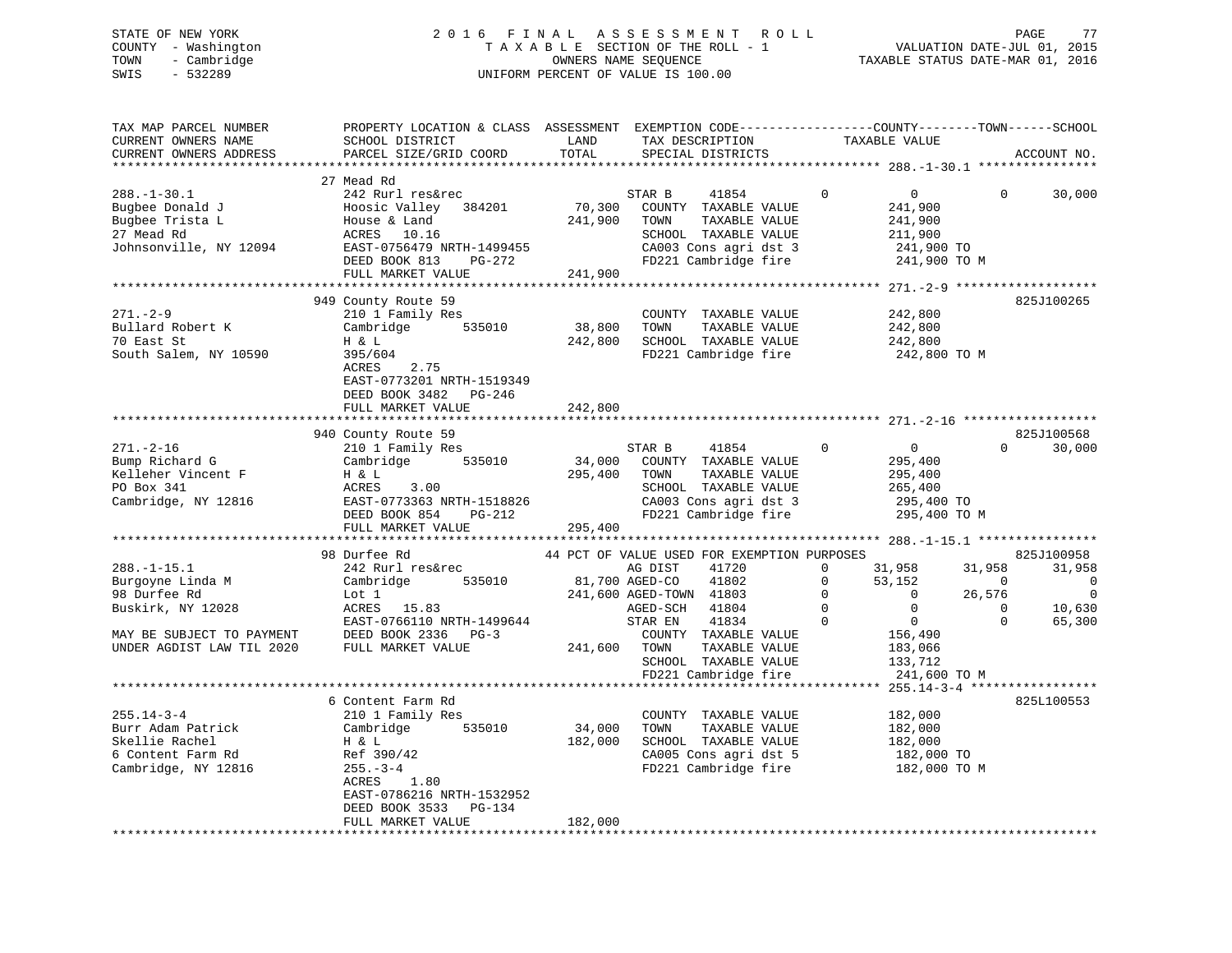| STATE OF NEW YORK   | 2016 FINAL ASSESSMENT ROLL         | 78<br>PAGE                       |
|---------------------|------------------------------------|----------------------------------|
| COUNTY - Washington | TAXABLE SECTION OF THE ROLL - 1    | VALUATION DATE-JUL 01, 2015      |
| TOWN<br>- Cambridge | OWNERS NAME SEOUENCE               | TAXABLE STATUS DATE-MAR 01, 2016 |
| SWIS<br>- 532289    | UNIFORM PERCENT OF VALUE IS 100.00 |                                  |
|                     |                                    |                                  |

| TAX MAP PARCEL NUMBER                                                                                                                                                                                                                                                                     | PROPERTY LOCATION & CLASS ASSESSMENT EXEMPTION CODE---------------COUNTY-------TOWN------SCHOOL                                                                                                                                        |         |                |                      |  |                                                                                                                                                                                                                                                                                                                                                                |                    |
|-------------------------------------------------------------------------------------------------------------------------------------------------------------------------------------------------------------------------------------------------------------------------------------------|----------------------------------------------------------------------------------------------------------------------------------------------------------------------------------------------------------------------------------------|---------|----------------|----------------------|--|----------------------------------------------------------------------------------------------------------------------------------------------------------------------------------------------------------------------------------------------------------------------------------------------------------------------------------------------------------------|--------------------|
| CURRENT OWNERS NAME                                                                                                                                                                                                                                                                       | SCHOOL DISTRICT                                                                                                                                                                                                                        | LAND    |                | TAX DESCRIPTION      |  | TAXABLE VALUE                                                                                                                                                                                                                                                                                                                                                  |                    |
| CURRENT OWNERS ADDRESS                                                                                                                                                                                                                                                                    | PARCEL SIZE/GRID COORD                                                                                                                                                                                                                 | TOTAL   |                | SPECIAL DISTRICTS    |  |                                                                                                                                                                                                                                                                                                                                                                | ACCOUNT NO.        |
|                                                                                                                                                                                                                                                                                           |                                                                                                                                                                                                                                        |         |                |                      |  |                                                                                                                                                                                                                                                                                                                                                                |                    |
|                                                                                                                                                                                                                                                                                           | 66 DeMarco Ln                                                                                                                                                                                                                          |         |                |                      |  |                                                                                                                                                                                                                                                                                                                                                                | 825J100974         |
| $271 - 3 - 7.3$                                                                                                                                                                                                                                                                           |                                                                                                                                                                                                                                        |         |                |                      |  |                                                                                                                                                                                                                                                                                                                                                                |                    |
| $271. -3 - 7.5$<br>Burr Charles P                                                                                                                                                                                                                                                         |                                                                                                                                                                                                                                        |         |                |                      |  |                                                                                                                                                                                                                                                                                                                                                                |                    |
|                                                                                                                                                                                                                                                                                           |                                                                                                                                                                                                                                        |         |                |                      |  |                                                                                                                                                                                                                                                                                                                                                                |                    |
| 66 DeMarco Ln                                                                                                                                                                                                                                                                             | 210 1 Family Res<br>Cambridge 535010 25,000 VETDIS CTS 41140 0 21,450 21,450 6,000<br>Cambridge 535010 25,000 VETDIS CTS 41140 0 71,500 71,500 20,000<br>House & Land 143,000 AGED-CO 41802 0 12,513 0 0<br>ACRES 2.00 STAR EN 41834 0 |         |                |                      |  |                                                                                                                                                                                                                                                                                                                                                                |                    |
| Buskirk, NY 12028                                                                                                                                                                                                                                                                         | Cambridge 535010<br>House & Land<br>ACRES 2.00<br>EAST-0780125 NRTH-1517704                                                                                                                                                            |         |                |                      |  | $\begin{tabular}{lllllllllll} \multicolumn{2}{c}{\textbf{TAR EN}} & & $\color{red}41834$ & & $\color{red}0$ & & $\color{red}0$ \\ \multicolumn{2}{c}{\textbf{COUNTY}} & \color{red}TAXABLE & \color{red}VALUE & & $\color{red}37,537$ \\ \multicolumn{2}{c}{\textbf{TOWN}} & & \color{red}TAXABLE & \color{red}VALUE & & $\color{red}50,050$ \\ \end{tabular}$ |                    |
|                                                                                                                                                                                                                                                                                           |                                                                                                                                                                                                                                        |         |                |                      |  |                                                                                                                                                                                                                                                                                                                                                                |                    |
|                                                                                                                                                                                                                                                                                           | DEED BOOK 563 PG-151<br>DEED BOOK 563 PG-151 143,000 SCHOOL TAXABLE VALUE 51,700<br>FULL MARKET VALUE 143,000 SCHOOL TAXABLE VALUE 51,700<br>FD221 Cambridge fire 143,000 TO M                                                         |         | TOWN           |                      |  |                                                                                                                                                                                                                                                                                                                                                                |                    |
|                                                                                                                                                                                                                                                                                           |                                                                                                                                                                                                                                        |         |                |                      |  |                                                                                                                                                                                                                                                                                                                                                                |                    |
|                                                                                                                                                                                                                                                                                           |                                                                                                                                                                                                                                        |         |                |                      |  |                                                                                                                                                                                                                                                                                                                                                                |                    |
|                                                                                                                                                                                                                                                                                           |                                                                                                                                                                                                                                        |         |                |                      |  |                                                                                                                                                                                                                                                                                                                                                                |                    |
|                                                                                                                                                                                                                                                                                           |                                                                                                                                                                                                                                        |         |                |                      |  |                                                                                                                                                                                                                                                                                                                                                                |                    |
|                                                                                                                                                                                                                                                                                           | 71 Brownell Rd                                                                                                                                                                                                                         |         |                |                      |  |                                                                                                                                                                                                                                                                                                                                                                | 825J100540         |
|                                                                                                                                                                                                                                                                                           |                                                                                                                                                                                                                                        |         | STAR B 41854 0 |                      |  |                                                                                                                                                                                                                                                                                                                                                                | $\Omega$<br>30,000 |
| $\begin{tabular}{lllllllllllllllllllllll} \hline 270.-1-32 & 210&1 Family Res & 21,500 & 21,500 & 21,500 & 21,500 & 21,500 & 21,500 & 21,500 & 21,500 & 21,500 & 21,500 & 21,500 & 21,500 & 21,500 & 21,500 & 21,500 & 21,500 & 21,500 & 21,500 & 21,500 & 21,500 & 21,500 & 21,500 & 21$ |                                                                                                                                                                                                                                        |         |                |                      |  | $\begin{array}{c} 0 \\ 125,000 \end{array}$                                                                                                                                                                                                                                                                                                                    |                    |
|                                                                                                                                                                                                                                                                                           |                                                                                                                                                                                                                                        |         |                | TAXABLE VALUE        |  | 125,000                                                                                                                                                                                                                                                                                                                                                        |                    |
|                                                                                                                                                                                                                                                                                           |                                                                                                                                                                                                                                        |         |                | SCHOOL TAXABLE VALUE |  |                                                                                                                                                                                                                                                                                                                                                                |                    |
|                                                                                                                                                                                                                                                                                           |                                                                                                                                                                                                                                        |         |                |                      |  | 95,000<br>125,000 TO                                                                                                                                                                                                                                                                                                                                           |                    |
|                                                                                                                                                                                                                                                                                           | EAST-0764200 NRTH-1517286                                                                                                                                                                                                              |         |                |                      |  | CA003 Cons agri dst 3 125,000 TO<br>FD221 Cambridge fire 125,000 TO M                                                                                                                                                                                                                                                                                          |                    |
|                                                                                                                                                                                                                                                                                           | DEED BOOK 744 PG-142                                                                                                                                                                                                                   |         |                |                      |  |                                                                                                                                                                                                                                                                                                                                                                |                    |
|                                                                                                                                                                                                                                                                                           | FULL MARKET VALUE 125,000                                                                                                                                                                                                              |         |                |                      |  |                                                                                                                                                                                                                                                                                                                                                                |                    |
|                                                                                                                                                                                                                                                                                           |                                                                                                                                                                                                                                        |         |                |                      |  |                                                                                                                                                                                                                                                                                                                                                                |                    |
|                                                                                                                                                                                                                                                                                           | 719 County Route 60                                                                                                                                                                                                                    |         |                |                      |  |                                                                                                                                                                                                                                                                                                                                                                | 825J100839         |
| $254. - 1 - 5.2$                                                                                                                                                                                                                                                                          | 242 Rurl res&rec                                                                                                                                                                                                                       |         |                | COUNTY TAXABLE VALUE |  |                                                                                                                                                                                                                                                                                                                                                                |                    |
|                                                                                                                                                                                                                                                                                           | Cambridge 535010 95,800                                                                                                                                                                                                                |         | TOWN           |                      |  | 349,400<br>349,400                                                                                                                                                                                                                                                                                                                                             |                    |
| Byron Paul J<br>Byron Paul 0<br>Byron Carol L<br>PO Box 146<br>Greenwich, NY 12834<br>Byron Carol L<br>Byron Carol H&1<br>ACRES 35.00<br>EAST-0772692 NRTH-1534805<br>DEED BOOK 775<br>PG-161<br>240.400                                                                                  |                                                                                                                                                                                                                                        |         |                | TAXABLE VALUE        |  |                                                                                                                                                                                                                                                                                                                                                                |                    |
|                                                                                                                                                                                                                                                                                           |                                                                                                                                                                                                                                        |         |                |                      |  | SCHOOL TAXABLE VALUE 349,400<br>CA003 Cons agri dst 3 349,400 TO                                                                                                                                                                                                                                                                                               |                    |
|                                                                                                                                                                                                                                                                                           |                                                                                                                                                                                                                                        |         |                |                      |  |                                                                                                                                                                                                                                                                                                                                                                |                    |
|                                                                                                                                                                                                                                                                                           |                                                                                                                                                                                                                                        |         |                | FD221 Cambridge fire |  | 349,400 TO M                                                                                                                                                                                                                                                                                                                                                   |                    |
|                                                                                                                                                                                                                                                                                           |                                                                                                                                                                                                                                        |         |                |                      |  |                                                                                                                                                                                                                                                                                                                                                                |                    |
|                                                                                                                                                                                                                                                                                           | FULL MARKET VALUE                                                                                                                                                                                                                      | 349,400 |                |                      |  |                                                                                                                                                                                                                                                                                                                                                                |                    |
|                                                                                                                                                                                                                                                                                           |                                                                                                                                                                                                                                        |         |                |                      |  |                                                                                                                                                                                                                                                                                                                                                                |                    |
|                                                                                                                                                                                                                                                                                           | 174 English Rd                                                                                                                                                                                                                         |         |                |                      |  |                                                                                                                                                                                                                                                                                                                                                                |                    |
| $262 - 2 - 12.3$                                                                                                                                                                                                                                                                          | 322 Rural vac>10                                                                                                                                                                                                                       |         |                | COUNTY TAXABLE VALUE |  | 102,500                                                                                                                                                                                                                                                                                                                                                        |                    |
| Cambidge Wayne P                                                                                                                                                                                                                                                                          | Cambridge 535010 102,500                                                                                                                                                                                                               |         | TOWN           | TAXABLE VALUE        |  | 102,500                                                                                                                                                                                                                                                                                                                                                        |                    |
| 174 English Rd                                                                                                                                                                                                                                                                            |                                                                                                                                                                                                                                        | 102,500 |                | SCHOOL TAXABLE VALUE |  | 102,500                                                                                                                                                                                                                                                                                                                                                        |                    |
| Cambridge, NY 12816                                                                                                                                                                                                                                                                       | Lot 2<br>ACRES 30.00                                                                                                                                                                                                                   |         |                |                      |  |                                                                                                                                                                                                                                                                                                                                                                |                    |
|                                                                                                                                                                                                                                                                                           | EAST-0777470 NRTH-1526634                                                                                                                                                                                                              |         |                | FD221 Cambridge fire |  | CA003 Cons agri dst 3<br>FD221 Cambridge fire 102,500 TO M                                                                                                                                                                                                                                                                                                     |                    |
|                                                                                                                                                                                                                                                                                           | DEED BOOK 3479 PG-179                                                                                                                                                                                                                  |         |                |                      |  |                                                                                                                                                                                                                                                                                                                                                                |                    |
|                                                                                                                                                                                                                                                                                           | FULL MARKET VALUE                                                                                                                                                                                                                      | 102,500 |                |                      |  |                                                                                                                                                                                                                                                                                                                                                                |                    |
|                                                                                                                                                                                                                                                                                           |                                                                                                                                                                                                                                        |         |                |                      |  |                                                                                                                                                                                                                                                                                                                                                                |                    |
|                                                                                                                                                                                                                                                                                           | Dr Brown Ln                                                                                                                                                                                                                            |         |                |                      |  |                                                                                                                                                                                                                                                                                                                                                                | 825J100240         |
| $255. - 1 - 6$                                                                                                                                                                                                                                                                            | 322 Rural vac>10                                                                                                                                                                                                                       |         |                |                      |  | COUNTY TAXABLE VALUE 47,400                                                                                                                                                                                                                                                                                                                                    |                    |
|                                                                                                                                                                                                                                                                                           | Cambridge 535010                                                                                                                                                                                                                       |         |                |                      |  |                                                                                                                                                                                                                                                                                                                                                                |                    |
| Capetola Anthony A<br>? Hillside Ave BldgC                                                                                                                                                                                                                                                |                                                                                                                                                                                                                                        |         |                |                      |  | 47,400 TOWN TAXABLE VALUE 47,400<br>47,400 SCHOOL TAXABLE VALUE 47,400<br>CA005 Cons agri dst 5 47,400 TO                                                                                                                                                                                                                                                      |                    |
| 2 Hillside Ave BldgC                                                                                                                                                                                                                                                                      | Land                                                                                                                                                                                                                                   |         |                |                      |  |                                                                                                                                                                                                                                                                                                                                                                |                    |
| Williston Park, NY 11596-2335 Lot 1                                                                                                                                                                                                                                                       |                                                                                                                                                                                                                                        |         |                |                      |  | CA005 Cons agri dst 5 47,400 TO<br>FD221 Cambridge fire 47,400 TO M                                                                                                                                                                                                                                                                                            |                    |
|                                                                                                                                                                                                                                                                                           | ACRES 10.18                                                                                                                                                                                                                            |         |                |                      |  |                                                                                                                                                                                                                                                                                                                                                                |                    |
|                                                                                                                                                                                                                                                                                           | EAST-0783842 NRTH-1534587                                                                                                                                                                                                              |         |                |                      |  |                                                                                                                                                                                                                                                                                                                                                                |                    |
|                                                                                                                                                                                                                                                                                           | DEED BOOK 654 PG-233                                                                                                                                                                                                                   |         |                |                      |  |                                                                                                                                                                                                                                                                                                                                                                |                    |
|                                                                                                                                                                                                                                                                                           | FULL MARKET VALUE                                                                                                                                                                                                                      | 47,400  |                |                      |  |                                                                                                                                                                                                                                                                                                                                                                |                    |
|                                                                                                                                                                                                                                                                                           |                                                                                                                                                                                                                                        |         |                |                      |  |                                                                                                                                                                                                                                                                                                                                                                |                    |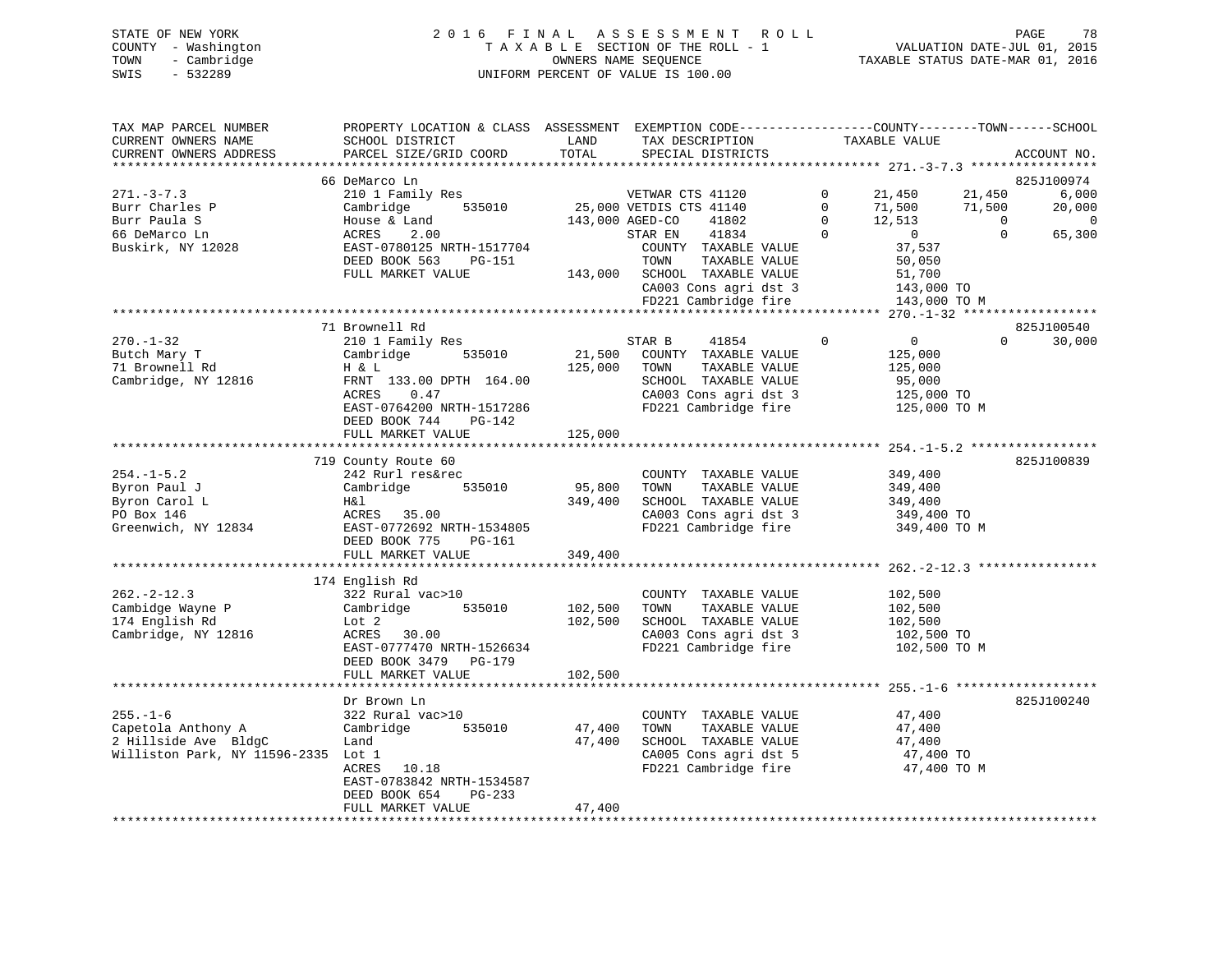#### STATE OF NEW YORK 2 0 1 6 F I N A L A S S E S S M E N T R O L L PAGE 79COUNTY - Washington  $T A X A B L E$  SECTION OF THE ROLL - 1<br>TOWN - Cambridge  $\qquad$  OWNERS NAME SEQUENCE TOWN - Cambridge OWNERS NAME SEQUENCE TAXABLE STATUS DATE-MAR 01, 2016 SWIS - 532289 UNIFORM PERCENT OF VALUE IS 100.00

| SCHOOL DISTRICT<br>PARCEL SIZE/GRID COORD                                                                                                                                                     | LAND<br>TOTAL                                                                        | TAX DESCRIPTION<br>SPECIAL DISTRICTS                                                                                                     | TAXABLE VALUE                                                                                                                                                           | ACCOUNT NO.                                                                                                                                                                                                                   |
|-----------------------------------------------------------------------------------------------------------------------------------------------------------------------------------------------|--------------------------------------------------------------------------------------|------------------------------------------------------------------------------------------------------------------------------------------|-------------------------------------------------------------------------------------------------------------------------------------------------------------------------|-------------------------------------------------------------------------------------------------------------------------------------------------------------------------------------------------------------------------------|
| South Rd<br>314 Rural vac<10<br>535010<br>Cambridge<br>V Land<br>1.00<br>ACRES<br>EAST-0767144 NRTH-1499430                                                                                   | 3,500                                                                                | COUNTY TAXABLE VALUE<br>TOWN<br>TAXABLE VALUE<br>SCHOOL TAXABLE VALUE<br>FD221 Cambridge fire                                            | 3,500<br>3,500<br>3,500                                                                                                                                                 | 825J100861                                                                                                                                                                                                                    |
| FULL MARKET VALUE                                                                                                                                                                             | 3,500                                                                                |                                                                                                                                          |                                                                                                                                                                         |                                                                                                                                                                                                                               |
|                                                                                                                                                                                               |                                                                                      |                                                                                                                                          |                                                                                                                                                                         |                                                                                                                                                                                                                               |
| 210 1 Family Res<br>Cambridge<br>535010<br>H & L<br>FRNT 135.00 DPTH 143.00<br>EAST-0766539 NRTH-1506745<br>DEED BOOK 2970 PG-17                                                              |                                                                                      | STAR B<br>41854<br>COUNTY TAXABLE VALUE<br>TOWN<br>TAXABLE VALUE<br>SCHOOL TAXABLE VALUE<br>CA003 Cons agri dst 3                        | $\Omega$<br>$\mathbf 0$<br>$\mathbf 0$<br>19,230<br>108,970<br>108,970<br>92,200                                                                                        | 825J100283<br>$\mathbf 0$<br>30,000<br>19,230<br>6,000                                                                                                                                                                        |
|                                                                                                                                                                                               |                                                                                      |                                                                                                                                          |                                                                                                                                                                         |                                                                                                                                                                                                                               |
| 24 County Route 59A<br>210 1 Family Res<br>Cambridge<br>535010<br>H & L<br>Trans Exempt Repay 2016<br>ACRES<br>0.46<br>EAST-0766665 NRTH-1506808<br>DEED BOOK 3614 PG-95<br>FULL MARKET VALUE | 24,400<br>135,200<br>135,200                                                         | COUNTY TAXABLE VALUE<br>TAXABLE VALUE<br>TOWN<br>SCHOOL TAXABLE VALUE<br>CA003 Cons agri dst 3<br>FD221 Cambridge fire                   | 135,200<br>135,200<br>135,200                                                                                                                                           | 825J100231                                                                                                                                                                                                                    |
|                                                                                                                                                                                               |                                                                                      |                                                                                                                                          |                                                                                                                                                                         | 825J100614                                                                                                                                                                                                                    |
| 242 Rurl res&rec<br>Cambridge<br>535010<br>ACRES 12.30<br>EAST-0766493 NRTH-1500411<br>DEED BOOK 3140 PG-226<br>FULL MARKET VALUE                                                             | 242,700                                                                              | AG DIST<br>41720<br>41854<br>COUNTY TAXABLE VALUE<br>TOWN<br>TAXABLE VALUE<br>SCHOOL TAXABLE VALUE<br>CA003 Cons agri dst 3<br>25,084 EX | 25,084<br>0<br>$\Omega$<br>$\mathbf{0}$<br>217,616<br>217,616<br>187,616                                                                                                | 25,084<br>25,084<br>$\Omega$<br>30,000                                                                                                                                                                                        |
|                                                                                                                                                                                               |                                                                                      |                                                                                                                                          |                                                                                                                                                                         |                                                                                                                                                                                                                               |
| 30 State Route 372<br>314 Rural vac<10<br>Cambridge<br>535010<br>Land<br>ACRES<br>3.30<br>EAST-0786730 NRTH-1531091<br>DEED BOOK 2002<br>PG-231<br>FULL MARKET VALUE                          | 21,500<br>21,500<br>21,500                                                           | COUNTY TAXABLE VALUE<br>TOWN<br>TAXABLE VALUE<br>SCHOOL TAXABLE VALUE<br>FD221 Cambridge fire                                            | 21,500<br>21,500<br>21,500                                                                                                                                              | 825J100810                                                                                                                                                                                                                    |
|                                                                                                                                                                                               | DEED BOOK 582<br>PG-144<br>18 County Route 59A<br>FULL MARKET VALUE<br>109 Durfee Rd |                                                                                                                                          | PROPERTY LOCATION & CLASS ASSESSMENT<br>3,500<br>23,300 VETWAR CTS 41120<br>128,200<br>128,200 FD221 Cambridge fire<br>61,600 STAR B<br>242,700<br>FD221 Cambridge fire | EXEMPTION CODE-----------------COUNTY-------TOWN------SCHOOL<br>3,500 TO M<br>128,200 TO<br>128,200 TO M<br>135,200 TO<br>135,200 TO M<br>TE533 Trans exmt repay-flg<br>$.00$ MT<br>217,616 TO<br>242,700 TO M<br>21,500 TO M |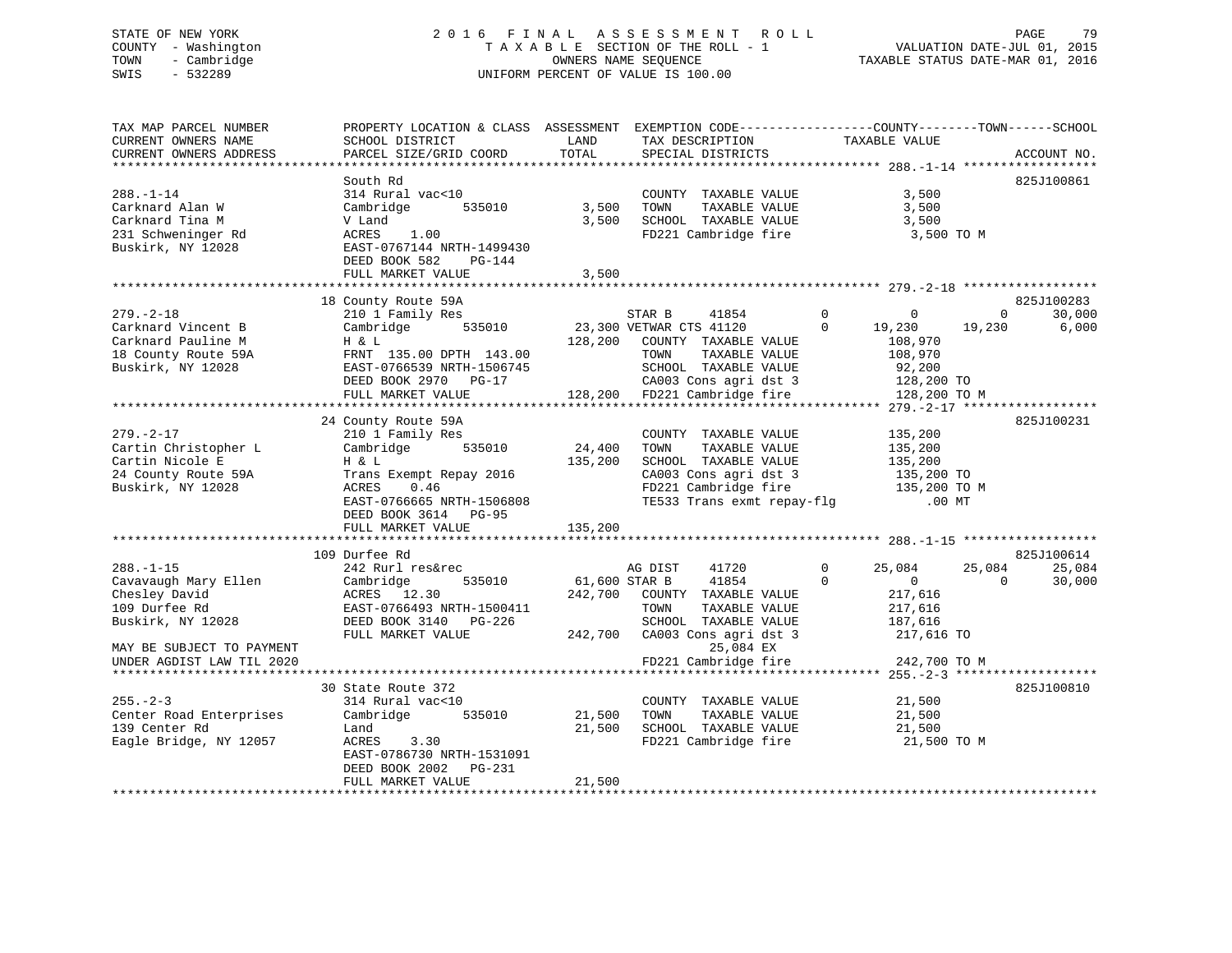#### STATE OF NEW YORK 2 0 1 6 F I N A L A S S E S S M E N T R O L L PAGE 80COUNTY - Washington  $T A X A B L E$  SECTION OF THE ROLL - 1<br>TOWN - Cambridge  $\sim$  000NERS NAME SEQUENCE TOWN - Cambridge OWNERS NAME SEQUENCE TAXABLE STATUS DATE-MAR 01, 2016 SWIS - 532289 UNIFORM PERCENT OF VALUE IS 100.00

| TAX MAP PARCEL NUMBER<br>CURRENT OWNERS NAME | PROPERTY LOCATION & CLASS ASSESSMENT EXEMPTION CODE----------------COUNTY-------TOWN------SCHOOL<br>SCHOOL DISTRICT | LAND<br>TOTAL | TAX DESCRIPTION                               | TAXABLE VALUE                    |                          |
|----------------------------------------------|---------------------------------------------------------------------------------------------------------------------|---------------|-----------------------------------------------|----------------------------------|--------------------------|
| CURRENT OWNERS ADDRESS                       | PARCEL SIZE/GRID COORD                                                                                              |               | SPECIAL DISTRICTS                             |                                  | ACCOUNT NO.              |
|                                              | 173 State Route 372                                                                                                 |               |                                               |                                  | 825J100328               |
| $255. - 1 - 7$                               | 210 1 Family Res                                                                                                    |               | STAR EN<br>41834                              | $\overline{0}$<br>$\overline{0}$ | 65,300<br>$\overline{0}$ |
| Charbonnel Paul A                            | Cambridge<br>535010                                                                                                 |               | 95,800 VETWAR CTS 41120                       | $\Omega$<br>33,000               | 27,000<br>6,000          |
| Charbonnel Nancy                             | ACRES<br>8.94                                                                                                       |               | 422,500 COUNTY TAXABLE VALUE                  | 389,500                          |                          |
| 173 State Route 372                          | EAST-0784369 NRTH-1534410                                                                                           |               | TAXABLE VALUE<br>TOWN                         | 395,500                          |                          |
| Cambridge, NY 12816                          | DEED BOOK 1993 PG-242                                                                                               |               | SCHOOL TAXABLE VALUE                          | 351,200                          |                          |
|                                              | FULL MARKET VALUE                                                                                                   |               | 422,500 CA005 Cons agri dst 5                 | 422,500 TO                       |                          |
|                                              |                                                                                                                     |               | FD221 Cambridge fire                          | 422,500 TO M                     |                          |
|                                              |                                                                                                                     |               |                                               |                                  |                          |
|                                              | 971 Turnpike Rd                                                                                                     |               |                                               |                                  | 825J100475               |
| $263. - 2 - 13$                              | 242 Rurl res&rec                                                                                                    |               | 41834<br>STAR EN                              | $\Omega$<br>$\overline{0}$       | 65,300<br>$\Omega$       |
| Cheney Robert                                | 535010<br>Cambridge                                                                                                 |               | 69,600 COUNTY TAXABLE VALUE                   | 218,100                          |                          |
| 971 Turnpike Rd                              | H & L                                                                                                               | 218,100       | TOWN<br>TAXABLE VALUE                         | 218,100                          |                          |
| Cambridge, NY 12816-3903                     | ACRES 16.90                                                                                                         |               | SCHOOL TAXABLE VALUE                          | 152,800                          |                          |
|                                              | EAST-0787994 NRTH-1524715                                                                                           |               | FD221 Cambridge fire                          | 218,100 TO M                     |                          |
|                                              | DEED BOOK 650<br>PG-138                                                                                             |               |                                               |                                  |                          |
|                                              | FULL MARKET VALUE                                                                                                   | 218,100       |                                               |                                  |                          |
|                                              | 248 English Rd                                                                                                      |               |                                               |                                  | 825J100264               |
| $262 - 2 - 13$                               | 210 1 Family Res                                                                                                    |               | VETCOM CTS 41130                              | $\Omega$<br>30,000               | 30,000<br>10,000         |
| Chesbro Olive L                              | 535010<br>Cambridge                                                                                                 | 24,400 STAR B | 41854                                         | $\Omega$<br>$\overline{0}$       | $\Omega$<br>30,000       |
| Olive Chesbro Revocable Trust 363/91 411/649 |                                                                                                                     |               | 120,000 COUNTY TAXABLE VALUE                  | 90,000                           |                          |
| 248 English Rd                               | ACRES<br>0.61                                                                                                       |               | TAXABLE VALUE<br>TOWN                         | 90,000                           |                          |
| Cambridge, NY 12816                          | EAST-0777888 NRTH-1524387                                                                                           |               | SCHOOL TAXABLE VALUE                          | 80,000                           |                          |
|                                              | DEED BOOK 2834 PG-57                                                                                                |               | FD221 Cambridge fire                          | 120,000 TO M                     |                          |
|                                              | FULL MARKET VALUE                                                                                                   | 120,000       |                                               |                                  |                          |
|                                              |                                                                                                                     |               |                                               |                                  |                          |
|                                              | County Route 59                                                                                                     |               |                                               |                                  |                          |
| $262. -2 - 12.1$                             | 314 Rural vac<10                                                                                                    |               | COUNTY TAXABLE VALUE                          | 13,000                           |                          |
| Chesbro Olive L Trustee                      | 535010<br>Cambridge                                                                                                 | 13,000        | TOWN<br>TAXABLE VALUE                         | 13,000                           |                          |
| 248 English Rd                               | 2.10<br>ACRES                                                                                                       | 13,000        | SCHOOL TAXABLE VALUE                          | 13,000                           |                          |
| Cambridge, NY 12816                          | EAST-0777964 NRTH-1524765                                                                                           |               | CA003 Cons agri dst 3                         | 13,000 TO                        |                          |
|                                              | DEED BOOK 2695 PG-127                                                                                               |               | FD221 Cambridge fire                          | 13,000 TO M                      |                          |
|                                              | FULL MARKET VALUE                                                                                                   | 13,000        |                                               |                                  |                          |
|                                              | *****************************                                                                                       |               |                                               |                                  |                          |
|                                              | Vly Summit Rd                                                                                                       |               |                                               |                                  |                          |
| $261 - 2 - 3.1$                              | 312 Vac w/imprv                                                                                                     |               | AGRI-D IND 41730                              | $\Omega$<br>10,089               | 10,089<br>10,089         |
| Ciaccio Joseph J                             | Cambridge<br>535010                                                                                                 | 53,300        | COUNTY TAXABLE VALUE                          | 46,111                           |                          |
| Ciaccio Eileen                               | Sub Lot B                                                                                                           | 56,200        | TAXABLE VALUE<br>TOWN<br>SCHOOL TAXABLE VALUE | 46,111                           |                          |
| 37 Burton Ln                                 | $261 - 1 - 3.1$                                                                                                     |               | FD221 Cambridge fire                          | 46,111                           |                          |
| Massapequa, NY 11758                         | ACRES 40.86<br>EAST-0766942 NRTH-1527080                                                                            |               |                                               | 56,200 TO M                      |                          |
| MAY BE SUBJECT TO PAYMENT                    | DEED BOOK 950<br>$PG-9$                                                                                             |               |                                               |                                  |                          |
| UNDER AGDIST LAW TIL 2023                    | FULL MARKET VALUE                                                                                                   | 56,200        |                                               |                                  |                          |
|                                              |                                                                                                                     |               |                                               |                                  |                          |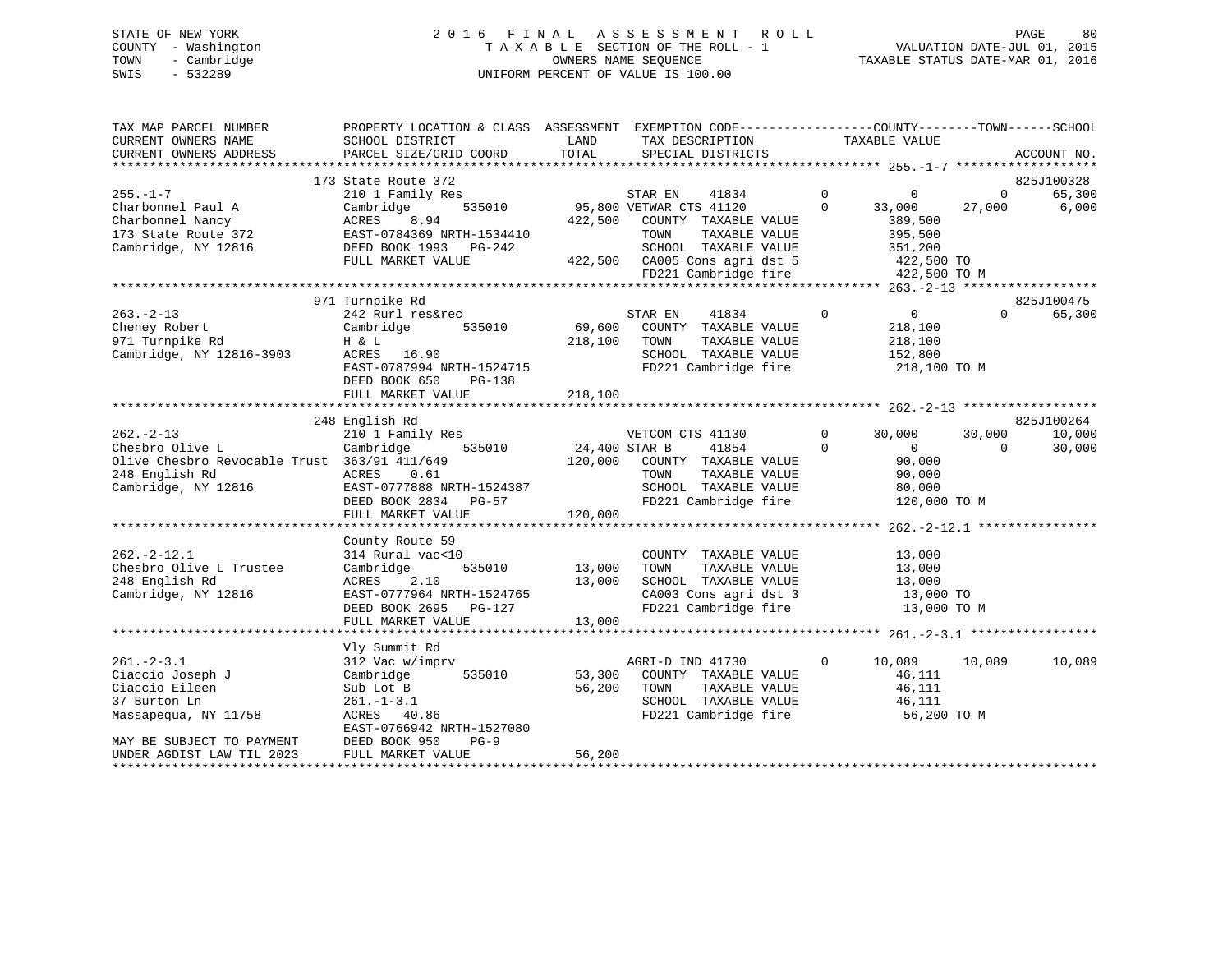### STATE OF NEW YORK 2 0 1 6 F I N A L A S S E S S M E N T R O L L PAGE 81 COUNTY - Washington T A X A B L E SECTION OF THE ROLL - 1 VALUATION DATE-JUL 01, 2015 TOWN - Cambridge OWNERS NAME SEQUENCE TAXABLE STATUS DATE-MAR 01, 2016 SWIS - 532289 UNIFORM PERCENT OF VALUE IS 100.00

| TAX MAP PARCEL NUMBER<br>CURRENT OWNERS NAME<br>CURRENT OWNERS ADDRESS | PROPERTY LOCATION & CLASS ASSESSMENT<br>SCHOOL DISTRICT<br>PARCEL SIZE/GRID COORD          | LAND<br>TOTAL | EXEMPTION CODE-----------------COUNTY-------TOWN------SCHOOL<br>TAX DESCRIPTION<br>SPECIAL DISTRICTS | TAXABLE VALUE                 | ACCOUNT NO.        |
|------------------------------------------------------------------------|--------------------------------------------------------------------------------------------|---------------|------------------------------------------------------------------------------------------------------|-------------------------------|--------------------|
|                                                                        |                                                                                            |               |                                                                                                      |                               |                    |
| $261 - 2 - 3.2$                                                        | 1266 Vly Summit Rd<br>210 1 Family Res                                                     |               | COUNTY TAXABLE VALUE                                                                                 | 192,000                       |                    |
| Ciaccio Joseph J                                                       | Cambridge<br>535010                                                                        | 48,500        | TOWN<br>TAXABLE VALUE                                                                                | 192,000                       |                    |
| Ciaccio Eileen                                                         | $261. - 1 - 3.2$                                                                           | 192,000       | SCHOOL TAXABLE VALUE                                                                                 | 192,000                       |                    |
| 37 Burton Ln<br>Massapequa, NY 11758                                   | ACRES<br>8.00<br>EAST-0767096 NRTH-1527409<br>DEED BOOK 950<br>$PG-9$<br>FULL MARKET VALUE | 192,000       | FD221 Cambridge fire                                                                                 | 192,000 TO M                  |                    |
|                                                                        |                                                                                            |               |                                                                                                      |                               |                    |
|                                                                        | 33 County Route 59A                                                                        |               |                                                                                                      |                               |                    |
| $279. - 2 - 31.9$                                                      | 210 1 Family Res                                                                           |               | STAR B<br>41854                                                                                      | $\mathbf 0$<br>$\overline{0}$ | 30,000<br>$\Omega$ |
| Clark Scott N                                                          | 535010<br>Cambridge                                                                        | 52,300        | COUNTY TAXABLE VALUE                                                                                 | 171,100                       |                    |
| Clark Amy E                                                            | $1$ ot $1$                                                                                 | 171,100       | TOWN<br>TAXABLE VALUE                                                                                | 171,100                       |                    |
| 33 County Route 59A                                                    | 6.77<br>ACRES                                                                              |               | SCHOOL TAXABLE VALUE                                                                                 | 141,100                       |                    |
| Buskirk, NY 12028                                                      | EAST-0766983 NRTH-1507450                                                                  |               | CA003 Cons agri dst 3                                                                                | 171,100 TO                    |                    |
|                                                                        | DEED BOOK 2874 PG-1                                                                        |               | FD221 Cambridge fire                                                                                 | 171,100 TO M                  |                    |
|                                                                        | FULL MARKET VALUE                                                                          | 171,100       |                                                                                                      |                               |                    |
|                                                                        |                                                                                            |               |                                                                                                      |                               |                    |
|                                                                        | Irish Ln                                                                                   |               |                                                                                                      |                               |                    |
| $263. -1 - 4.1$                                                        | 105 Vac farmland                                                                           |               | AG DIST<br>41720                                                                                     | $\mathbf 0$<br>73,916         | 73,916<br>73,916   |
| Clements Diane J                                                       | 535010<br>Cambridge                                                                        | 87,100        | COUNTY TAXABLE VALUE                                                                                 | 13,184                        |                    |
| Clements Edward R                                                      | Sub Lot 1                                                                                  | 87,100        | TOWN<br>TAXABLE VALUE                                                                                | 13,184                        |                    |
| 8 Mott Dr                                                              | ACRES 24.11                                                                                |               | SCHOOL TAXABLE VALUE                                                                                 | 13,184                        |                    |
| Burnt Hills, NY 12027                                                  | EAST-0781951 NRTH-1528210                                                                  |               | CA005 Cons agri dst 5                                                                                | 13,184 TO                     |                    |
|                                                                        | DEED BOOK 910<br>PG-282                                                                    |               | 73,916 EX                                                                                            |                               |                    |
| MAY BE SUBJECT TO PAYMENT                                              | FULL MARKET VALUE                                                                          | 87,100        | FD221 Cambridge fire                                                                                 | 87,100 TO M                   |                    |
| UNDER AGDIST LAW TIL 2020                                              |                                                                                            |               |                                                                                                      |                               |                    |
|                                                                        |                                                                                            |               |                                                                                                      |                               |                    |
|                                                                        | 47 Kenyon Rd                                                                               |               |                                                                                                      |                               | 825J100961         |
| $254. - 1 - 20.3$                                                      | 210 1 Family Res                                                                           |               | STAR EN<br>41834                                                                                     | $\mathbf 0$<br>$\mathbf 0$    | $\Omega$<br>65,300 |
| Coffin Walter R                                                        | Cambridge<br>535010                                                                        | 32,000        | COUNTY TAXABLE VALUE                                                                                 | 170,000                       |                    |
| Coffin Kathy A                                                         | House & Land                                                                               | 170,000       | TOWN<br>TAXABLE VALUE                                                                                | 170,000                       |                    |
| 47 Kenyon Rd                                                           | 2.97<br>ACRES                                                                              |               | SCHOOL TAXABLE VALUE                                                                                 | 104,700                       |                    |
| Greenwich, NY 12834                                                    | EAST-0769576 NRTH-1530723                                                                  |               | CA003 Cons agri dst 3                                                                                | 170,000 TO                    |                    |
|                                                                        | DEED BOOK 543<br>$PG-64$                                                                   |               | FD221 Cambridge fire                                                                                 | 170,000 TO M                  |                    |
|                                                                        | FULL MARKET VALUE                                                                          | 170,000       |                                                                                                      |                               |                    |
|                                                                        |                                                                                            |               |                                                                                                      |                               |                    |
|                                                                        | 174 Kenyon Rd                                                                              |               |                                                                                                      |                               | 825J100575         |
| $254. - 1 - 17$                                                        | 242 Rurl res&rec                                                                           |               | STAR EN<br>41834                                                                                     | $\mathbf 0$<br>$\overline{0}$ | $\Omega$<br>65,300 |
| Cole Thomas A                                                          | Greenwich<br>533401                                                                        | 57,200        | COUNTY TAXABLE VALUE                                                                                 | 188,500                       |                    |
| Bradley Fern M                                                         | ACRES 10.34                                                                                | 188,500       | TOWN<br>TAXABLE VALUE                                                                                | 188,500                       |                    |
| 174 Kenyon Rd                                                          | EAST-0770082 NRTH-1533791                                                                  |               | SCHOOL TAXABLE VALUE                                                                                 | 123,200                       |                    |
| Greenwich, NY 12834-5308                                               | DEED BOOK 2708<br>PG-326                                                                   |               | CA003 Cons agri dst 3                                                                                | 188,500 TO                    |                    |
|                                                                        | FULL MARKET VALUE                                                                          |               | 188,500 FD221 Cambridge fire                                                                         | 188,500 TO M                  |                    |
|                                                                        |                                                                                            |               |                                                                                                      |                               |                    |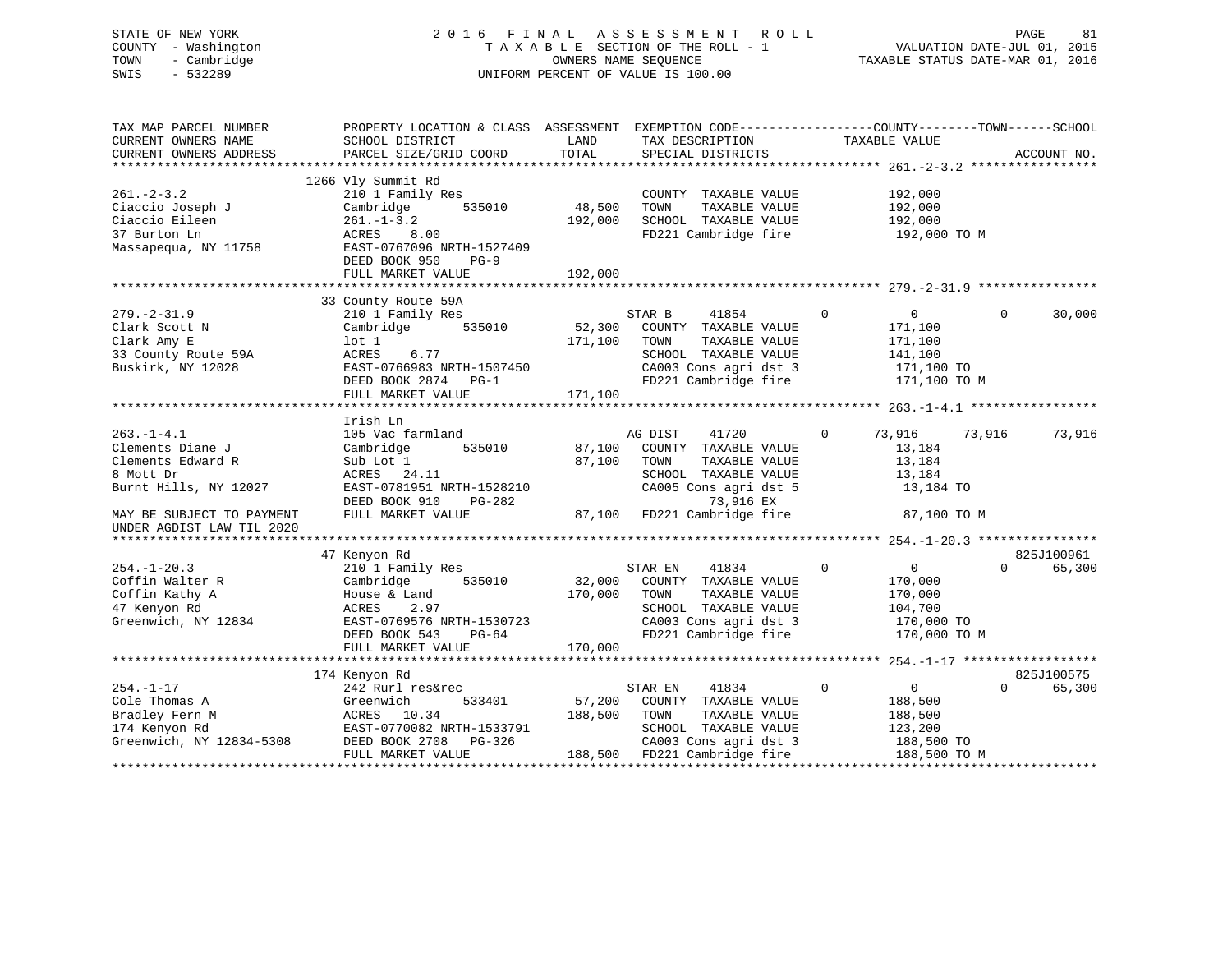| STATE OF NEW YORK<br>COUNTY - Washington<br>TOWN<br>- Cambridge<br>SWIS<br>$-532289$ |                                                                                                                   |                  | 2016 FINAL ASSESSMENT ROLL<br>TAXABLE SECTION OF THE ROLL - 1<br>OWNERS NAME SEQUENCE<br>UNIFORM PERCENT OF VALUE IS 100.00 |             | VALUATION DATE-JUL 01, 2015<br>TAXABLE STATUS DATE-MAR 01, 2016 | PAGE              | 82          |
|--------------------------------------------------------------------------------------|-------------------------------------------------------------------------------------------------------------------|------------------|-----------------------------------------------------------------------------------------------------------------------------|-------------|-----------------------------------------------------------------|-------------------|-------------|
| TAX MAP PARCEL NUMBER<br>CURRENT OWNERS NAME<br>CURRENT OWNERS ADDRESS               | PROPERTY LOCATION & CLASS ASSESSMENT EXEMPTION CODE---------------COUNTY-------TOWN-----SCHOOL<br>SCHOOL DISTRICT | LAND<br>TOTAL    | TAX DESCRIPTION<br>SPECIAL DISTRICTS                                                                                        |             | TAXABLE VALUE                                                   |                   | ACCOUNT NO. |
|                                                                                      | PARCEL SIZE/GRID COORD                                                                                            |                  |                                                                                                                             |             |                                                                 |                   |             |
|                                                                                      | 28 & 38 Perry Ln                                                                                                  |                  |                                                                                                                             |             |                                                                 |                   | 825J102054  |
| $255. - 1 - 11.5$                                                                    | 710 Manufacture                                                                                                   |                  | COUNTY TAXABLE VALUE                                                                                                        |             | 628,550                                                         |                   |             |
| Colfax Enterprises LLC                                                               | Cambridge 535010                                                                                                  | 43,800           | TOWN<br>TAXABLE VALUE                                                                                                       |             | 628,550                                                         |                   |             |
| PO Box 67                                                                            | Lot 3                                                                                                             | 628,550          | SCHOOL TAXABLE VALUE                                                                                                        |             | 628,550                                                         |                   |             |
| Cambridge, NY 12816                                                                  | 3330/242                                                                                                          |                  | EZ010 Empire Zone-Site 10                                                                                                   |             | 628,550 TO                                                      |                   |             |
|                                                                                      | Subdivision abandoment                                                                                            |                  | FD221 Cambridge fire                                                                                                        |             | 628,550 TO M                                                    |                   |             |
|                                                                                      | 5.73<br>ACRES                                                                                                     |                  |                                                                                                                             |             |                                                                 |                   |             |
|                                                                                      | EAST-0785610 NRTH-1531864                                                                                         |                  |                                                                                                                             |             |                                                                 |                   |             |
|                                                                                      | DEED BOOK 3330 PG-254                                                                                             |                  |                                                                                                                             |             |                                                                 |                   |             |
|                                                                                      | FULL MARKET VALUE                                                                                                 | 628,550          |                                                                                                                             |             |                                                                 |                   |             |
|                                                                                      |                                                                                                                   |                  |                                                                                                                             |             |                                                                 |                   |             |
|                                                                                      | 1346 Vly Summit Rd                                                                                                |                  |                                                                                                                             |             |                                                                 |                   |             |
| $262. - 1 - 2.2$                                                                     | 210 1 Family Res                                                                                                  |                  | STAR B<br>41854                                                                                                             | $\Omega$    | $\overline{0}$                                                  | $\Omega$          | 30,000      |
| Collery Gloria                                                                       | 535010<br>Cambridge                                                                                               | 37,700           | COUNTY TAXABLE VALUE                                                                                                        |             | 202,000                                                         |                   |             |
| 1346 Vly Summit Rd                                                                   | Land & House                                                                                                      | 202,000          | TAXABLE VALUE<br>TOWN                                                                                                       |             | 202,000                                                         |                   |             |
| Greenwich, NY 12834                                                                  | ACRES<br>2.54                                                                                                     |                  | SCHOOL TAXABLE VALUE                                                                                                        |             | 172,000                                                         |                   |             |
|                                                                                      | EAST-0769038 NRTH-1527820                                                                                         |                  | FD221 Cambridge fire                                                                                                        |             | 202,000 TO M                                                    |                   |             |
|                                                                                      | DEED BOOK 891 PG-249                                                                                              |                  |                                                                                                                             |             |                                                                 |                   |             |
|                                                                                      | FULL MARKET VALUE                                                                                                 | 202,000          |                                                                                                                             |             |                                                                 |                   |             |
|                                                                                      |                                                                                                                   |                  |                                                                                                                             |             |                                                                 |                   |             |
|                                                                                      | Vly Summit Rd                                                                                                     |                  |                                                                                                                             |             |                                                                 |                   |             |
| $262 - 1 - 2.3$                                                                      | 105 Vac farmland                                                                                                  |                  | COUNTY TAXABLE VALUE                                                                                                        |             | 69,000                                                          |                   |             |
| Collery Gloria Riordan<br>1346 Vly Summit Rd                                         | Cambridge<br>535010<br>ACRES 40.00                                                                                | 69,000<br>69,000 | TAXABLE VALUE<br>TOWN<br>SCHOOL TAXABLE VALUE                                                                               |             | 69,000<br>69,000                                                |                   |             |
| Greenwich, NY 12834                                                                  | EAST-0769593 NRTH-1526424                                                                                         |                  | CA003 Cons agri dst 3                                                                                                       |             | 69,000 TO                                                       |                   |             |
|                                                                                      | DEED BOOK 3125 PG-105                                                                                             |                  | FD221 Cambridge fire                                                                                                        |             | 69,000 TO M                                                     |                   |             |
|                                                                                      | FULL MARKET VALUE                                                                                                 | 69,000           |                                                                                                                             |             |                                                                 |                   |             |
|                                                                                      |                                                                                                                   |                  |                                                                                                                             |             |                                                                 |                   |             |
|                                                                                      | 1379 King Rd                                                                                                      |                  |                                                                                                                             |             |                                                                 |                   | 825J100808  |
| $263 - 2 - 2$                                                                        | 210 1 Family Res                                                                                                  |                  | STAR B<br>41854                                                                                                             | $\mathbf 0$ | $\overline{0}$                                                  | $0 \qquad \qquad$ | 30,000      |
| Comerro Hope                                                                         | 535010<br>Cambridge                                                                                               |                  | 28,200 COUNTY TAXABLE VALUE                                                                                                 |             | 130,000                                                         |                   |             |
| Comerro Katherine                                                                    | House & Land                                                                                                      | 130,000          | TOWN<br>TAXABLE VALUE                                                                                                       |             | 130,000                                                         |                   |             |
| 1379 King Rd                                                                         | FRNT 200.00 DPTH 200.00                                                                                           |                  | SCHOOL TAXABLE VALUE                                                                                                        |             | 100,000                                                         |                   |             |
| Cambridge, NY 12816                                                                  | 0.73<br>ACRES                                                                                                     |                  | CA003 Cons agri dst 3                                                                                                       |             | 130,000 TO                                                      |                   |             |
|                                                                                      | EAST-0785948 NRTH-1528791                                                                                         |                  | FD221 Cambridge fire                                                                                                        |             | 130,000 TO M                                                    |                   |             |
|                                                                                      | DEED BOOK 2959 PG-290                                                                                             |                  |                                                                                                                             |             |                                                                 |                   |             |
|                                                                                      | FULL MARKET VALUE                                                                                                 | 130,000          |                                                                                                                             |             |                                                                 |                   |             |
|                                                                                      |                                                                                                                   |                  |                                                                                                                             |             |                                                                 |                   |             |
|                                                                                      | 868 State Route 372                                                                                               |                  |                                                                                                                             |             |                                                                 |                   |             |
| $246. - 1 - 4.4$                                                                     | 210 1 Family Res                                                                                                  |                  | STAR B<br>41854                                                                                                             | $\mathbf 0$ | $\overline{0}$                                                  | $\Omega$          | 30,000      |
| Conlin Brian                                                                         | 533401<br>Greenwich                                                                                               |                  | 43,700 COUNTY TAXABLE VALUE                                                                                                 |             | 331,000                                                         |                   |             |
| Bell Bryson                                                                          | ACRES<br>6.81                                                                                                     | 331,000          | TOWN<br>TAXABLE VALUE                                                                                                       |             | 331,000                                                         |                   |             |
| 868 State Route 372                                                                  | EAST-0773452 NRTH-1544117                                                                                         |                  | SCHOOL TAXABLE VALUE                                                                                                        |             | 301,000                                                         |                   |             |
| Greenwich, NY 12834                                                                  | DEED BOOK 946<br>$PG-8$                                                                                           |                  |                                                                                                                             |             |                                                                 |                   |             |
|                                                                                      | FULL MARKET VALUE                                                                                                 |                  |                                                                                                                             |             | 331,000 TO M                                                    |                   |             |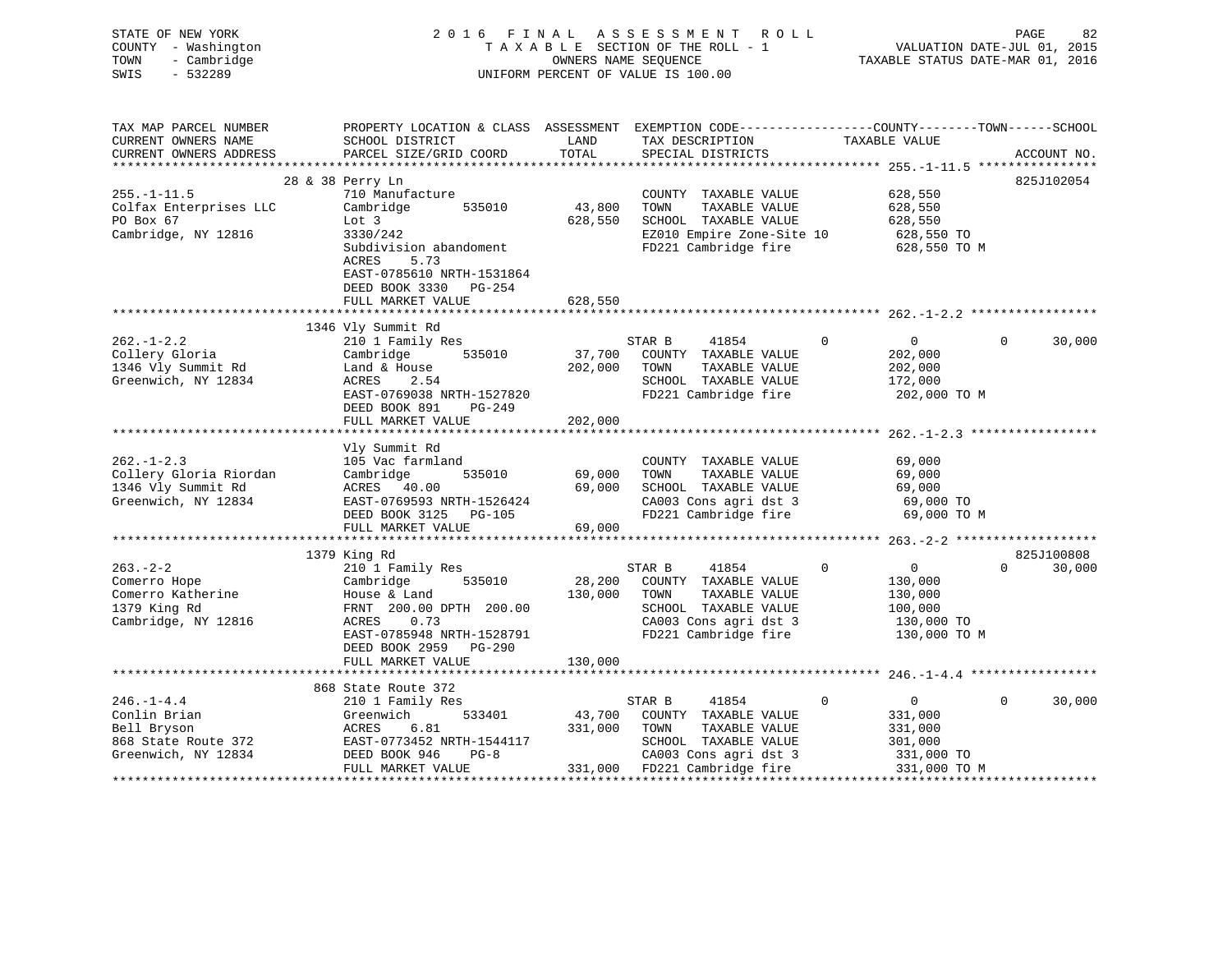### STATE OF NEW YORK 2 0 1 6 F I N A L A S S E S S M E N T R O L L PAGE 83 COUNTY - Washington T A X A B L E SECTION OF THE ROLL - 1 VALUATION DATE-JUL 01, 2015 TOWN - Cambridge OWNERS NAME SEQUENCE TAXABLE STATUS DATE-MAR 01, 2016 SWIS - 532289 UNIFORM PERCENT OF VALUE IS 100.00

| TAX MAP PARCEL NUMBER<br>CURRENT OWNERS NAME<br>CURRENT OWNERS ADDRESS                                                       | PROPERTY LOCATION & CLASS ASSESSMENT EXEMPTION CODE----------------COUNTY-------TOWN------SCHOOL<br>SCHOOL DISTRICT<br><b>Example 12</b> LAND<br>PARCEL SIZE/GRID COORD                                                                                                                                                                                           | TOTAL             | TAX DESCRIPTION TAXABLE VALUE<br>SPECIAL DISTRICTS                                                                                                                                                                   |                                |                                                                                |                    | ACCOUNT NO.                    |
|------------------------------------------------------------------------------------------------------------------------------|-------------------------------------------------------------------------------------------------------------------------------------------------------------------------------------------------------------------------------------------------------------------------------------------------------------------------------------------------------------------|-------------------|----------------------------------------------------------------------------------------------------------------------------------------------------------------------------------------------------------------------|--------------------------------|--------------------------------------------------------------------------------|--------------------|--------------------------------|
|                                                                                                                              | Coila Rd                                                                                                                                                                                                                                                                                                                                                          |                   |                                                                                                                                                                                                                      |                                |                                                                                |                    | 825J100548                     |
| $255. - 2 - 7$<br>Content Farm LLC<br>4809 Roland Ave<br>Baltimore, MD 21210<br>MAY BE SUBJECT TO PAYMENT                    | 105 Vac farmland<br>Cambridge<br>Land<br>ACRES 111.90<br>EAST-0788056 NRTH-1532211 CA005 Cons agri dst 5<br>DEED BOOK 2099 PG-193 64,731 EX<br>FULL MARKET VALUE 180,900 FD221 Cambridge fire                                                                                                                                                                     | 180,900 TOWN      | 41720 0 64,731 64,731<br>AG DIST<br>535010 178,900 COUNTY TAXABLE VALUE<br>TAXABLE VALUE<br>SCHOOL TAXABLE VALUE 116,169<br>CA005 Cons agri dst 5                                                                    |                                | 116,169<br>116,169<br>116,169 TO                                               |                    | 64,731                         |
| UNDER AGDIST LAW TIL 2020                                                                                                    |                                                                                                                                                                                                                                                                                                                                                                   |                   |                                                                                                                                                                                                                      |                                | 180,900 TO M                                                                   |                    |                                |
|                                                                                                                              |                                                                                                                                                                                                                                                                                                                                                                   |                   |                                                                                                                                                                                                                      |                                |                                                                                |                    |                                |
| $288. - 1 - 2$<br>Coons Christopher<br>Weber Janice                                                                          | 565 Lees Crossing Rd<br>210 1 Family Res<br>Hoosic Valley 384201 27,300 COUNTY TAXABLE VALUE<br>Weber Janice $\begin{array}{ccc}\n\text{H} & \&text{L} & \quad 153,300 \\ \text{565} & \text{Lees Crossing Rd} & \text{ACRES} & 1.05 \\ \text{Johnsonville, NY } 12094 & \text{EAST}-0758401 NRTH-1503348 \\ & \text{DEED BOK } 675 & \text{PG}-146\n\end{array}$ | 153,300 TOWN      | $\overline{0}$<br>TAXABLE VALUE<br>SCHOOL TAXABLE VALUE<br>CA003 Cons agri dst 3 153,300 TO<br>FD221 Cambridge fire                                                                                                  |                                | $\overline{0}$<br>153,300<br>153,300<br>123,300<br>153,300 TO M                | $\Omega$           | 825J100688<br>30,000           |
|                                                                                                                              | FULL MARKET VALUE                                                                                                                                                                                                                                                                                                                                                 | 153,300           |                                                                                                                                                                                                                      |                                |                                                                                |                    |                                |
|                                                                                                                              |                                                                                                                                                                                                                                                                                                                                                                   |                   |                                                                                                                                                                                                                      |                                |                                                                                |                    |                                |
| $280. - 1 - 18$<br>Cox Norman<br>188 County Route 59<br>Buskirk, NY 12028-2225                                               | 188 County Route 59<br>210 1 Family Res<br>Cambridge<br>ACRES 1.40<br>EAST-0772937 NRTH-1504259<br>DEED BOOK 682 PG-183                                                                                                                                                                                                                                           |                   | AGED-ALL 41800<br>535010 28,000 STAR EN 41834<br>$\overline{0}$<br>105,200 COUNTY TAXABLE VALUE<br>-1504259 TOWN TAXABLE VALUE 52,600<br>PG-183 SCHOOL TAXABLE VALUE 52,600<br>105,200 CA003 Cons agri dst 3 105,200 | $\Omega$                       | 52,600<br>$\overline{0}$<br>52,600                                             | 52,600<br>$\Omega$ | 825J100273<br>52,600<br>52,600 |
|                                                                                                                              | FULL MARKET VALUE                                                                                                                                                                                                                                                                                                                                                 |                   | FD221 Cambridge fire                                                                                                                                                                                                 |                                | 105,200 TO<br>105,200 TO M                                                     |                    |                                |
|                                                                                                                              |                                                                                                                                                                                                                                                                                                                                                                   |                   |                                                                                                                                                                                                                      |                                |                                                                                |                    |                                |
|                                                                                                                              | 67 Irish Ln                                                                                                                                                                                                                                                                                                                                                       |                   |                                                                                                                                                                                                                      |                                |                                                                                |                    | 825J100274                     |
| 263.-1-4<br>Craig David L<br>Craig Susan W<br>Craig Chairn                                                                   | 241 Rural res&ag<br>Cambridge<br>535010<br>Sub Lot 2<br>ACRES 27.59<br>Cambridge, NY 12816 EAST-0781794 NRTH-1529873<br>DEED BOOK 3416 PG-4                                                                                                                                                                                                                       |                   | AG DIST<br>41720<br>99,500 STAR EN 41834<br>255,000 COUNTY TAXABLE VALUE<br>TOWN<br>TAXABLE VALUE<br>SCHOOL TAXABLE VALUE<br>CA005 Cons agri dst 5                                                                   | $\mathbf{0}$<br>$\overline{0}$ | 37,179 37,179<br>$\overline{0}$<br>217,821<br>217,821<br>152,521<br>217,821 TO | $\overline{0}$     | 37,179<br>65,300               |
| MAY BE SUBJECT TO PAYMENT<br>UNDER AGDIST LAW TIL 2020                                                                       | FULL MARKET VALUE                                                                                                                                                                                                                                                                                                                                                 | 255,000           | 37,179 EX<br>FD221 Cambridge fire                                                                                                                                                                                    |                                | 255,000 TO M                                                                   |                    |                                |
|                                                                                                                              |                                                                                                                                                                                                                                                                                                                                                                   |                   |                                                                                                                                                                                                                      |                                |                                                                                |                    |                                |
| $263. -1 - 4.2$<br>Craig Peter C<br>Craig Elizabeth H<br>101 Irish In<br>101 Irish Ln<br>101 Irish Ln<br>Cambridge, NY 12816 | 101 Irish Ln<br>210 1 Family Res<br>Cambridge 535010<br>Lot2A<br>ACRES<br>4.81<br>EAST-0781567 NRTH-1529556<br>DEED BOOK 3416 PG-4                                                                                                                                                                                                                                | 49,100<br>261,700 | COUNTY TAXABLE VALUE<br>TOWN<br>TAXABLE VALUE<br>SCHOOL TAXABLE VALUE 261,700<br>CA005 Cons agri dst 5 261,700 TO<br>FD221 Cambridge fire 261,700 TO M                                                               |                                | 261,700<br>261,700<br>261,700 TO                                               |                    |                                |
|                                                                                                                              | FULL MARKET VALUE                                                                                                                                                                                                                                                                                                                                                 | 261,700           |                                                                                                                                                                                                                      |                                |                                                                                |                    |                                |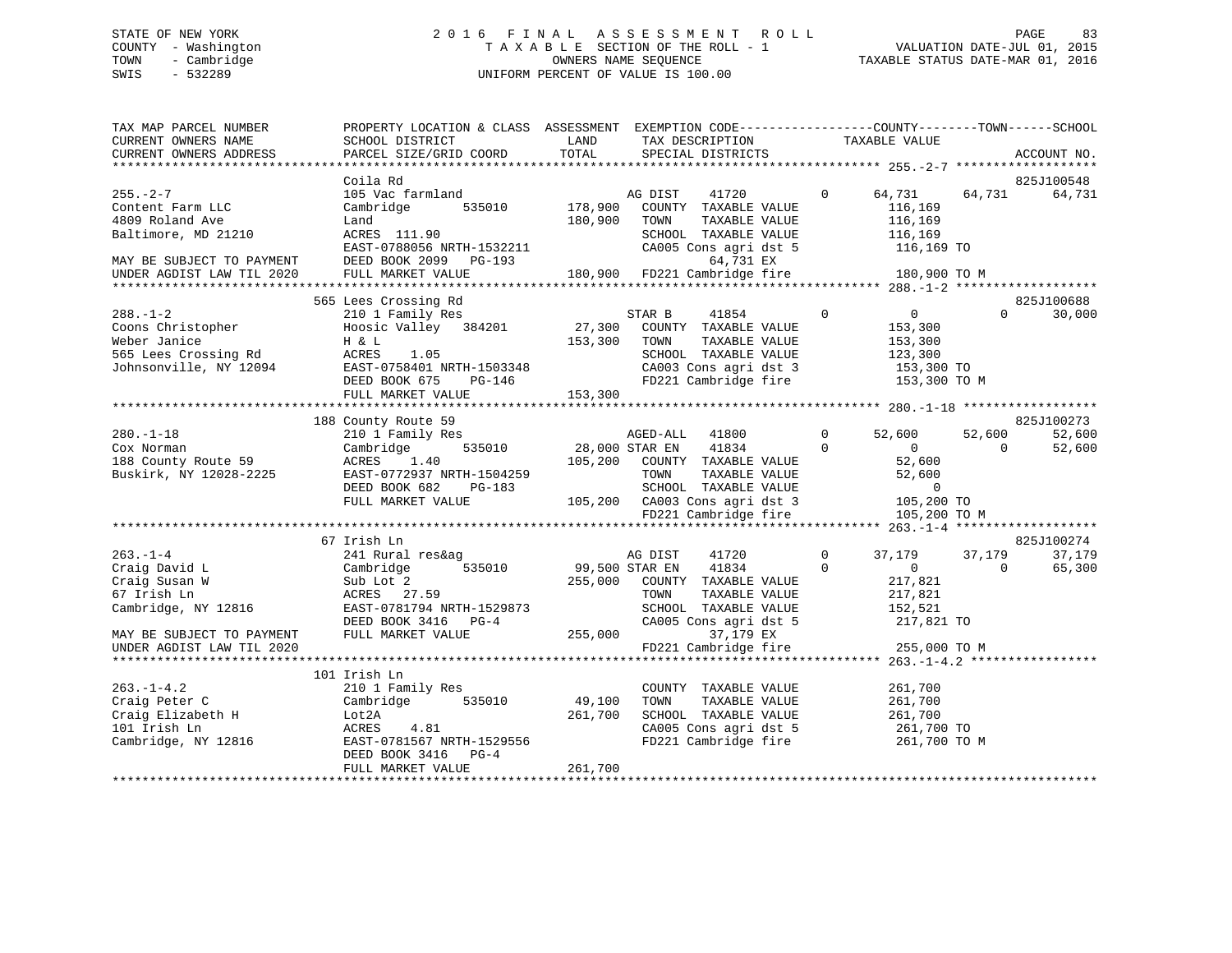### STATE OF NEW YORK 2 0 1 6 F I N A L A S S E S S M E N T R O L L PAGE 84 COUNTY - Washington T A X A B L E SECTION OF THE ROLL - 1 VALUATION DATE-JUL 01, 2015 TOWN - Cambridge OWNERS NAME SEQUENCE TAXABLE STATUS DATE-MAR 01, 2016 SWIS - 532289 UNIFORM PERCENT OF VALUE IS 100.00

| TAX MAP PARCEL NUMBER<br>CURRENT OWNERS NAME<br>CURRENT OWNERS ADDRESS                                                            | PROPERTY LOCATION & CLASS ASSESSMENT<br>SCHOOL DISTRICT<br>PARCEL SIZE/GRID COORD                                                                                                              | LAND<br>TOTAL                 | TAX DESCRIPTION<br>SPECIAL DISTRICTS                                                                                                                           | EXEMPTION CODE-----------------COUNTY-------TOWN------SCHOOL<br>TAXABLE VALUE          | ACCOUNT NO. |
|-----------------------------------------------------------------------------------------------------------------------------------|------------------------------------------------------------------------------------------------------------------------------------------------------------------------------------------------|-------------------------------|----------------------------------------------------------------------------------------------------------------------------------------------------------------|----------------------------------------------------------------------------------------|-------------|
|                                                                                                                                   |                                                                                                                                                                                                |                               |                                                                                                                                                                |                                                                                        |             |
| $271. - 3 - 13.1$<br>Crandall Michael L<br>266 Belle Rd<br>Buskirk, NY 12028                                                      | 266 Belle Rd<br>312 Vac w/imprv<br>Cambridge<br>535010<br>ACRES<br>6.14<br>EAST-0776490 NRTH-1512368<br>DEED BOOK 3630 PG-147                                                                  | 54,600<br>63,600              | COUNTY TAXABLE VALUE<br>TAXABLE VALUE<br>TOWN<br>SCHOOL TAXABLE VALUE<br>CA003 Cons agri dst 3<br>FD221 Cambridge fire                                         | 63,600<br>63,600<br>63,600<br>63,600 TO<br>63,600 TO M                                 |             |
| PRIOR OWNER ON 3/01/2016<br>Wilmot David B                                                                                        | FULL MARKET VALUE                                                                                                                                                                              | 63,600                        |                                                                                                                                                                |                                                                                        |             |
|                                                                                                                                   |                                                                                                                                                                                                |                               |                                                                                                                                                                |                                                                                        |             |
| $270. - 1 - 37$<br>Craven David J<br>Craven Myra L<br>24 Chase Ln<br>Cambridge, NY 12816                                          | 24 Chase Ln<br>283 Res w/Comuse<br>Cambridge<br>535010<br>H & L<br>ACRES<br>3.00<br>EAST-0762611 NRTH-1517926<br>DEED BOOK 628<br>$PG-56$                                                      | 35,000<br>117,500             | COUNTY TAXABLE VALUE<br>TOWN<br>TAXABLE VALUE<br>SCHOOL TAXABLE VALUE<br>CA003 Cons agri dst 3<br>FD221 Cambridge fire                                         | 117,500<br>117,500<br>117,500<br>117,500 TO<br>117,500 TO M                            | 825J100263  |
|                                                                                                                                   | FULL MARKET VALUE                                                                                                                                                                              | 117,500                       |                                                                                                                                                                |                                                                                        |             |
|                                                                                                                                   | **********************                                                                                                                                                                         | *********                     |                                                                                                                                                                | *********************** 270.-1-38.2 **********                                         |             |
| $270. - 1 - 38.2$<br>Craven David J<br>Craven Myra L<br>24 Chase Ln<br>Cambridge, NY 12816<br>MAY BE SUBJECT TO PAYMENT           | Meeting House Rd<br>322 Rural vac>10<br>535010<br>Cambridge<br>$1$ ot $2$<br>ACRES 10.32<br>EAST-0762599 NRTH-1517494<br>DEED BOOK 2130 PG-79<br>FULL MARKET VALUE                             | 48,600<br>48,600              | AG DIST<br>41720<br>COUNTY TAXABLE VALUE<br>TAXABLE VALUE<br>TOWN<br>SCHOOL TAXABLE VALUE<br>CA003 Cons agri dst 3<br>41,440 EX<br>48,600 FD221 Cambridge fire | $\mathbf{0}$<br>41,440<br>41,440<br>7,160<br>7,160<br>7,160<br>7,160 TO<br>48,600 TO M | 41,440      |
| UNDER AGDIST LAW TIL 2020                                                                                                         |                                                                                                                                                                                                |                               |                                                                                                                                                                |                                                                                        |             |
|                                                                                                                                   | 107 Tingue Rd                                                                                                                                                                                  |                               |                                                                                                                                                                |                                                                                        | 825J100277  |
| $261. - 2 - 6$<br>Crile Susan<br>168 West 86Th St<br>New York, NY 10024<br>MAY BE SUBJECT TO PAYMENT<br>UNDER AGDIST LAW TIL 2020 | 241 Rural res&ag<br>Cambridge<br>535010<br>Rural Residence<br>Ag Commit 706/83<br>$261. - 1 - 6$<br>ACRES 125.00<br>EAST-0767404 NRTH-1524042<br>DEED BOOK 416<br>PG-1038<br>FULL MARKET VALUE | 207,300<br>367,700<br>367,700 | 41720<br>AG DIST<br>COUNTY TAXABLE VALUE<br>TOWN<br>TAXABLE VALUE<br>SCHOOL TAXABLE VALUE<br>CA003 Cons agri dst 3<br>55,792 EX<br>FD221 Cambridge fire        | 55,792<br>0<br>55,792<br>311,908<br>311,908<br>311,908<br>311,908 TO<br>367,700 TO M   | 55,792      |
|                                                                                                                                   | *******************                                                                                                                                                                            | **********                    |                                                                                                                                                                | *********************** 262.-2-6 ****************                                      |             |
| $262 - 2 - 6$<br>Criscolo John T Jr<br>PO Box 283<br>East Setauket, NY 11733                                                      | Cobble Rd<br>322 Rural vac>10<br>535010<br>Cambridge<br>Vacant Land<br>ACRES<br>22.19<br>EAST-0778070 NRTH-1529826<br>DEED BOOK 2347 PG-281<br>FULL MARKET VALUE                               | 70,000<br>70,000<br>70,000    | COUNTY TAXABLE VALUE<br>TAXABLE VALUE<br>TOWN<br>SCHOOL TAXABLE VALUE<br>FD221 Cambridge fire                                                                  | 70,000<br>70,000<br>70,000<br>70,000 TO M                                              | 825J100278  |
|                                                                                                                                   |                                                                                                                                                                                                |                               |                                                                                                                                                                |                                                                                        |             |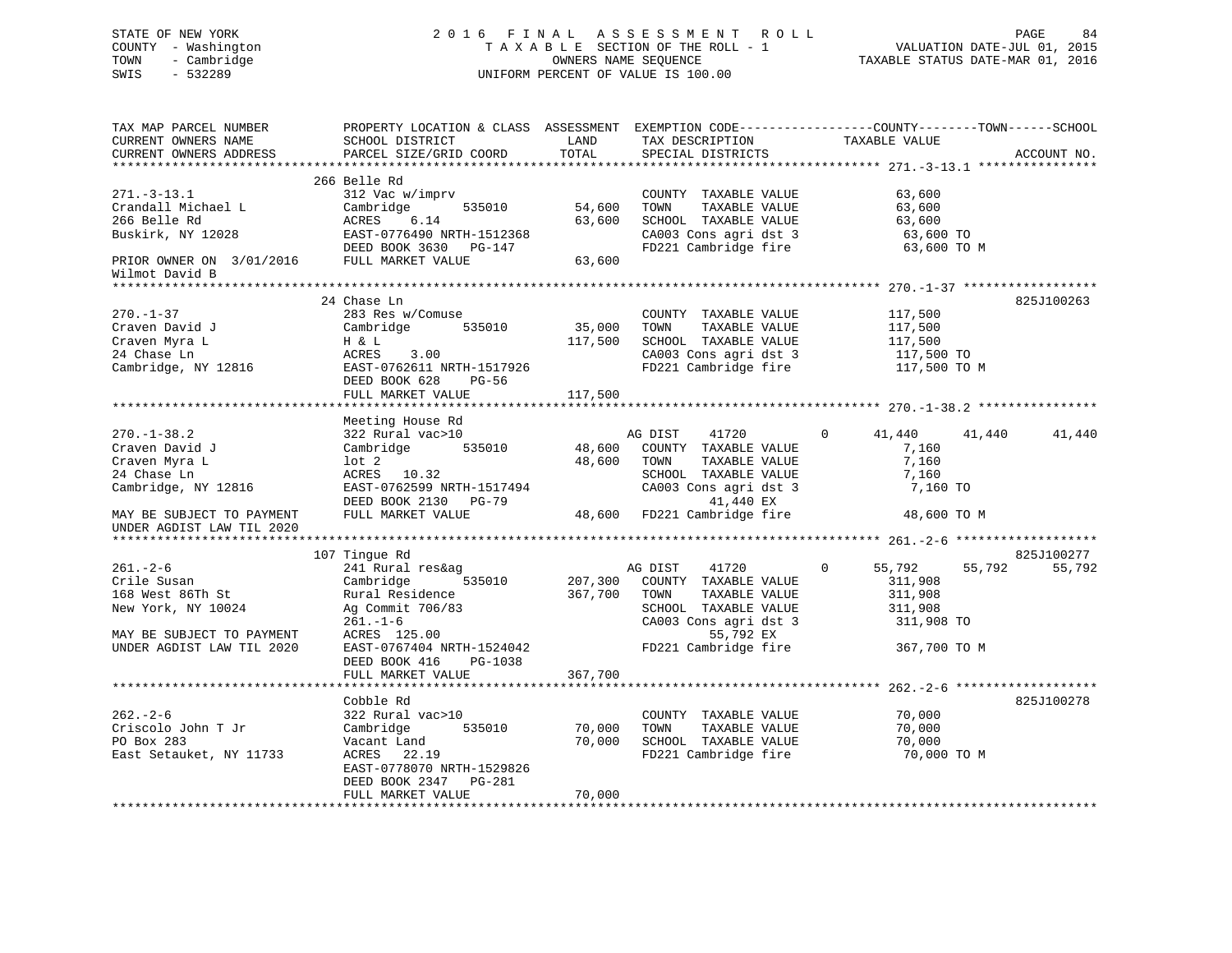### STATE OF NEW YORK 2 0 1 6 F I N A L A S S E S S M E N T R O L L PAGE 85 COUNTY - Washington T A X A B L E SECTION OF THE ROLL - 1 VALUATION DATE-JUL 01, 2015 TOWN - Cambridge TAXABLE STATUS DATE-MAR 01, 2016 SWIS - 532289 UNIFORM PERCENT OF VALUE IS 100.00

TAX MAP PARCEL NUMBER PROPERTY LOCATION & CLASS ASSESSMENT EXEMPTION CODE------------------COUNTY--------TOWN------SCHOOL CURRENT OWNERS NAME SCHOOL DISTRICT THE LAND TAX DESCRIPTION TAXABLE VALUE CURRENT OWNERS ADDRESS PARCEL SIZE/GRID COORD TOTAL SPECIAL DISTRICTS ACCOUNT NO. \*\*\*\*\*\*\*\*\*\*\*\*\*\*\*\*\*\*\*\*\*\*\*\*\*\*\*\*\*\*\*\*\*\*\*\*\*\*\*\*\*\*\*\*\*\*\*\*\*\*\*\*\*\*\*\*\*\*\*\*\*\*\*\*\*\*\*\*\*\*\*\*\*\*\*\*\*\*\*\*\*\*\*\*\*\*\*\*\*\*\*\*\*\*\*\*\*\*\*\*\*\*\* 280.-1-21 \*\*\*\*\*\*\*\*\*\*\*\*\*\*\*\*\*\* County Route 59 280.-1-21 314 Rural vac<10 COUNTY TAXABLE VALUE 34,000 Cross David Cambridge 535010 34,000 TOWN TAXABLE VALUE 34,000 D'Agostino Frances lot 1 34,000 SCHOOL TAXABLE VALUE 34,000 567 Kinns Rd ACRES 6.34 CA003 Cons agri dst 3 34,000 TO Clifton Park, NY 12065 EAST-0770571 NRTH-1512128 FD221 Cambridge fire 34,000 TO M DEED BOOK 2039 PG-1FULL MARKET VALUE 34,000 \*\*\*\*\*\*\*\*\*\*\*\*\*\*\*\*\*\*\*\*\*\*\*\*\*\*\*\*\*\*\*\*\*\*\*\*\*\*\*\*\*\*\*\*\*\*\*\*\*\*\*\*\*\*\*\*\*\*\*\*\*\*\*\*\*\*\*\*\*\*\*\*\*\*\*\*\*\*\*\*\*\*\*\*\*\*\*\*\*\*\*\*\*\*\*\*\*\*\*\*\*\*\* 271.-3-14 \*\*\*\*\*\*\*\*\*\*\*\*\*\*\*\*\*\* King Rd 271.-3-14 322 Rural vac>10 COUNTY TAXABLE VALUE 180,800 CTI Demonstration Farm, INC Cambridge 535010 180,800 TOWN TAXABLE VALUE 180,800 4 Open Square Way Rm 421 Sub lot 3 180,800 SCHOOL TAXABLE VALUE 180,800 Holyoke, MA 01040 ACRES 108.66 CA003 Cons agri dst 3 180,800 TO EAST-0779556 NRTH-1514839 FD221 Cambridge fire 180,800 TO M DEED BOOK 1831 PG-80FULL MARKET VALUE 180,800 \*\*\*\*\*\*\*\*\*\*\*\*\*\*\*\*\*\*\*\*\*\*\*\*\*\*\*\*\*\*\*\*\*\*\*\*\*\*\*\*\*\*\*\*\*\*\*\*\*\*\*\*\*\*\*\*\*\*\*\*\*\*\*\*\*\*\*\*\*\*\*\*\*\*\*\*\*\*\*\*\*\*\*\*\*\*\*\*\*\*\*\*\*\*\*\*\*\*\*\*\*\*\* 280.-2-38 \*\*\*\*\*\*\*\*\*\*\*\*\*\*\*\*\*\* 308 Belle Rd 280.-2-38 312 Vac w/imprv COUNTY TAXABLE VALUE 119,200 CTI Demonstration Farms, INC Cambridge 535010 101,200 TOWN TAXABLE VALUE 119,200 4 Open Square Way Rm 421 54' Frt Ft 119,200 SCHOOL TAXABLE VALUE 119,200 Holyoke, MA 01040 ACRES 51.35 CA003 Cons agri dst 3 119,200 TO EAST-0776795 NRTH-1511372 FD221 Cambridge fire 119,200 TO M DEED BOOK 1831 PG-159 FULL MARKET VALUE 119,200 \*\*\*\*\*\*\*\*\*\*\*\*\*\*\*\*\*\*\*\*\*\*\*\*\*\*\*\*\*\*\*\*\*\*\*\*\*\*\*\*\*\*\*\*\*\*\*\*\*\*\*\*\*\*\*\*\*\*\*\*\*\*\*\*\*\*\*\*\*\*\*\*\*\*\*\*\*\*\*\*\*\*\*\*\*\*\*\*\*\*\*\*\*\*\*\*\*\*\*\*\*\*\* 263.-2-6 \*\*\*\*\*\*\*\*\*\*\*\*\*\*\*\*\*\*\* 1280 King Rd 825J100280 263.-2-6 242 Rurl res&rec STAR B 41854 0 0 0 30,000 Cuite Thomas F Cambridge 535010 151,500 COUNTY TAXABLE VALUE 315,800 Cuite Geraldine House & Land 315,800 TOWN TAXABLE VALUE 315,800 PO Box 416 ACRES 80.60 SCHOOL TAXABLE VALUE 285,800 Cambridge, NY 12816 EAST-0786729 NRTH-1526153 CA003 Cons agri dst 3 315,800 TO DEED BOOK 426 PG-432 FD221 Cambridge fire 315,800 TO M MAY BE SUBJECT TO PAYMENT FULL MARKET VALUE 315,800 UNDER AGDIST LAW TIL 2019 \*\*\*\*\*\*\*\*\*\*\*\*\*\*\*\*\*\*\*\*\*\*\*\*\*\*\*\*\*\*\*\*\*\*\*\*\*\*\*\*\*\*\*\*\*\*\*\*\*\*\*\*\*\*\*\*\*\*\*\*\*\*\*\*\*\*\*\*\*\*\*\*\*\*\*\*\*\*\*\*\*\*\*\*\*\*\*\*\*\*\*\*\*\*\*\*\*\*\*\*\*\*\* 263.-2-16.1 \*\*\*\*\*\*\*\*\*\*\*\*\*\*\*\*Turnpike Rd/w Off 825J100972 263.-2-16.1 323 Vacant rural COUNTY TAXABLE VALUE 300Cuite Thomas F Cambridge 535010 300 TOWN TAXABLE VALUE 300 Cuite Geraldine Vl 300 SCHOOL TAXABLE VALUE 300300 TO M PO Box 416 FRNT 120.00 DPTH 330.00 FD221 Cambridge fire Cambridge, NY 12816 ACRES 0.45 EAST-0787347 NRTH-1523314 DEED BOOK 426 PG-432FULL MARKET VALUE 300 \*\*\*\*\*\*\*\*\*\*\*\*\*\*\*\*\*\*\*\*\*\*\*\*\*\*\*\*\*\*\*\*\*\*\*\*\*\*\*\*\*\*\*\*\*\*\*\*\*\*\*\*\*\*\*\*\*\*\*\*\*\*\*\*\*\*\*\*\*\*\*\*\*\*\*\*\*\*\*\*\*\*\*\*\*\*\*\*\*\*\*\*\*\*\*\*\*\*\*\*\*\*\*\*\*\*\*\*\*\*\*\*\*\*\*\*\*\*\*\*\*\*\*\*\*\*\*\*\*\*\*\*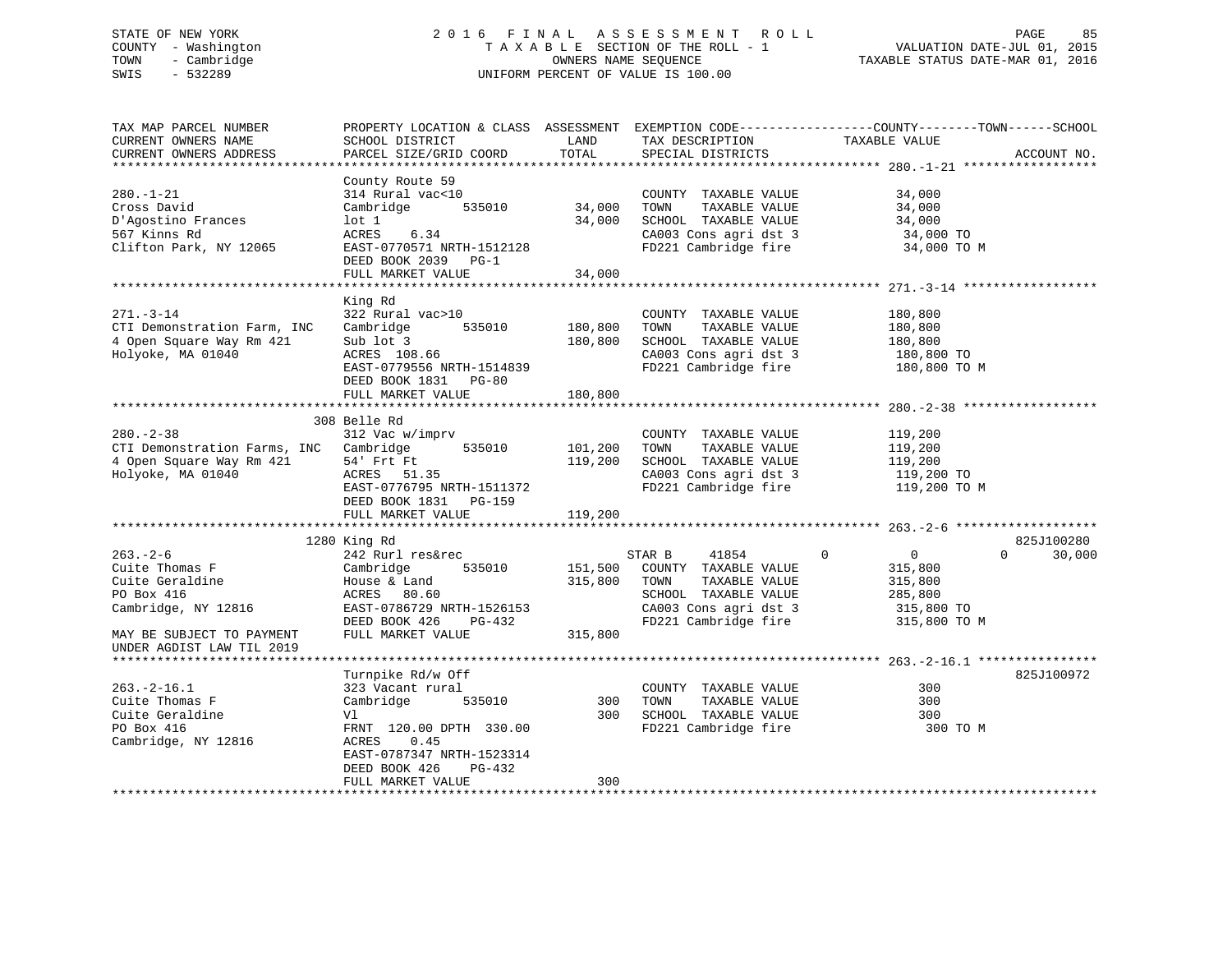#### STATE OF NEW YORK 2 0 1 6 F I N A L A S S E S S M E N T R O L L PAGE 86COUNTY - Washington T A X A B L E SECTION OF THE ROLL - 1 VALUATION DATE-JUL 01, 2015 TOWN - Cambridge OWNERS NAME SEQUENCE TAXABLE STATUS DATE-MAR 01, 2016 SWIS - 532289 UNIFORM PERCENT OF VALUE IS 100.00

VALUATION DATE-JUL 01, 2015

| TAX MAP PARCEL NUMBER     | PROPERTY LOCATION & CLASS ASSESSMENT |         | EXEMPTION CODE-----------------COUNTY-------TOWN------SCHOOL |                               |                    |
|---------------------------|--------------------------------------|---------|--------------------------------------------------------------|-------------------------------|--------------------|
| CURRENT OWNERS NAME       | SCHOOL DISTRICT                      | LAND    | TAX DESCRIPTION                                              | TAXABLE VALUE                 |                    |
| CURRENT OWNERS ADDRESS    | PARCEL SIZE/GRID COORD               | TOTAL   | SPECIAL DISTRICTS                                            |                               | ACCOUNT NO.        |
|                           |                                      |         |                                                              |                               |                    |
|                           | Turnpike Rd                          |         |                                                              |                               | 825J100281         |
| $272. - 2 - 14$           | 312 Vac w/imprv                      |         | COUNTY TAXABLE VALUE                                         | 114,700                       |                    |
| Cullinan Gardner B        | 535010<br>Cambridge                  | 113,800 | TOWN<br>TAXABLE VALUE                                        | 114,700                       |                    |
| Cullinan Jane Constance   | Land & Dam                           | 114,700 | SCHOOL TAXABLE VALUE                                         | 114,700                       |                    |
| 566 Turnpike Rd           | 420/700                              |         | FD221 Cambridge fire                                         | 114,700 TO M                  |                    |
| Buskirk, NY 12028         | ACRES 58.20                          |         |                                                              |                               |                    |
|                           | EAST-0787648 NRTH-1515714            |         |                                                              |                               |                    |
| MAY BE SUBJECT TO PAYMENT | DEED BOOK 387<br>PG-55               |         |                                                              |                               |                    |
| UNDER AGDIST LAW TIL 2021 | FULL MARKET VALUE                    | 114,700 |                                                              |                               |                    |
|                           |                                      |         |                                                              |                               |                    |
|                           | Durfee Rd                            |         |                                                              |                               | 8254101988         |
|                           |                                      |         |                                                              |                               |                    |
| $288. - 1 - 15.7$         | 314 Rural vac<10                     |         | COUNTY TAXABLE VALUE                                         | 18,900                        |                    |
| Custodio John P           | 535010<br>Cambridge                  | 18,900  | TAXABLE VALUE<br>TOWN                                        | 18,900                        |                    |
| 622 Deweys Bridge Rd      | Lot 7                                | 18,900  | SCHOOL TAXABLE VALUE                                         | 18,900                        |                    |
| Whitehall, NY 12887       | 6.37<br>ACRES                        |         | CA003 Cons agri dst 3                                        | 18,900 TO                     |                    |
|                           | EAST-0766212 NRTH-1501135            |         | FD221 Cambridge fire                                         | 18,900 TO M                   |                    |
|                           | DEED BOOK 582<br>PG-249              |         |                                                              |                               |                    |
|                           | FULL MARKET VALUE                    | 18,900  |                                                              |                               |                    |
|                           |                                      |         |                                                              |                               |                    |
|                           | Durfee Rd                            |         |                                                              |                               | 825J101989         |
| $288. - 1 - 15.8$         | 314 Rural vac<10                     |         | COUNTY TAXABLE VALUE                                         | 18,000                        |                    |
| Custodio John P           | Cambridge<br>535010                  | 18,000  | TOWN<br>TAXABLE VALUE                                        | 18,000                        |                    |
| 622 Deweys Bridge Rd      | Lot 8                                | 18,000  | SCHOOL TAXABLE VALUE                                         | 18,000                        |                    |
| Whitehall, NY 12887       | 6.03<br>ACRES                        |         | CA003 Cons agri dst 3                                        | 18,000 TO                     |                    |
|                           | EAST-0766358 NRTH-1501029            |         | FD221 Cambridge fire                                         | 18,000 TO M                   |                    |
|                           | DEED BOOK 582<br>PG-249              |         |                                                              |                               |                    |
|                           | FULL MARKET VALUE                    | 18,000  |                                                              |                               |                    |
|                           |                                      |         |                                                              |                               |                    |
|                           | 839 King Rd                          |         |                                                              |                               | 825J100202         |
| $263. - 1 - 16.1$         | 210 1 Family Res                     |         | STAR B<br>41854                                              | $\mathbf 0$<br>$\overline{0}$ | $\Omega$<br>30,000 |
| Dambrowski Anne M         | Cambridge<br>535010                  | 46,900  | COUNTY TAXABLE VALUE                                         | 143,000                       |                    |
|                           |                                      |         |                                                              |                               |                    |
| Puntch Robert R           | H & L                                | 143,000 | TOWN<br>TAXABLE VALUE                                        | 143,000                       |                    |
| 839 King Rd               | 2.59<br>ACRES                        |         | SCHOOL TAXABLE VALUE                                         | 113,000                       |                    |
| Cambridge, NY 12816       | EAST-0782615 NRTH-1522412            |         | CA003 Cons agri dst 3                                        | 143,000 TO                    |                    |
|                           | DEED BOOK 737<br>PG-149              |         | FD221 Cambridge fire                                         | 143,000 TO M                  |                    |
|                           | FULL MARKET VALUE                    | 143,000 |                                                              |                               |                    |
|                           |                                      |         |                                                              |                               |                    |
|                           | 284 Conley Rd                        |         |                                                              |                               | 825J100953         |
| $271. - 2 - 31$           | 242 Rurl res&rec                     |         | COUNTY TAXABLE VALUE                                         | 284,300                       |                    |
| Davidson Michael A        | 535010<br>Cambridge                  | 131,600 | TOWN<br>TAXABLE VALUE                                        | 284,300                       |                    |
| 31 Elm St                 | ACRES 63.70                          | 284,300 | SCHOOL TAXABLE VALUE                                         | 284,300                       |                    |
| Lebanon, NH 03766         | EAST-0774521 NRTH-1515717            |         | CA003 Cons agri dst 3                                        | 284,300 TO                    |                    |
|                           | DEED BOOK 3307 PG-1                  |         | FD221 Cambridge fire                                         | 284,300 TO M                  |                    |
|                           | FULL MARKET VALUE                    | 284,300 |                                                              |                               |                    |
|                           |                                      |         |                                                              |                               |                    |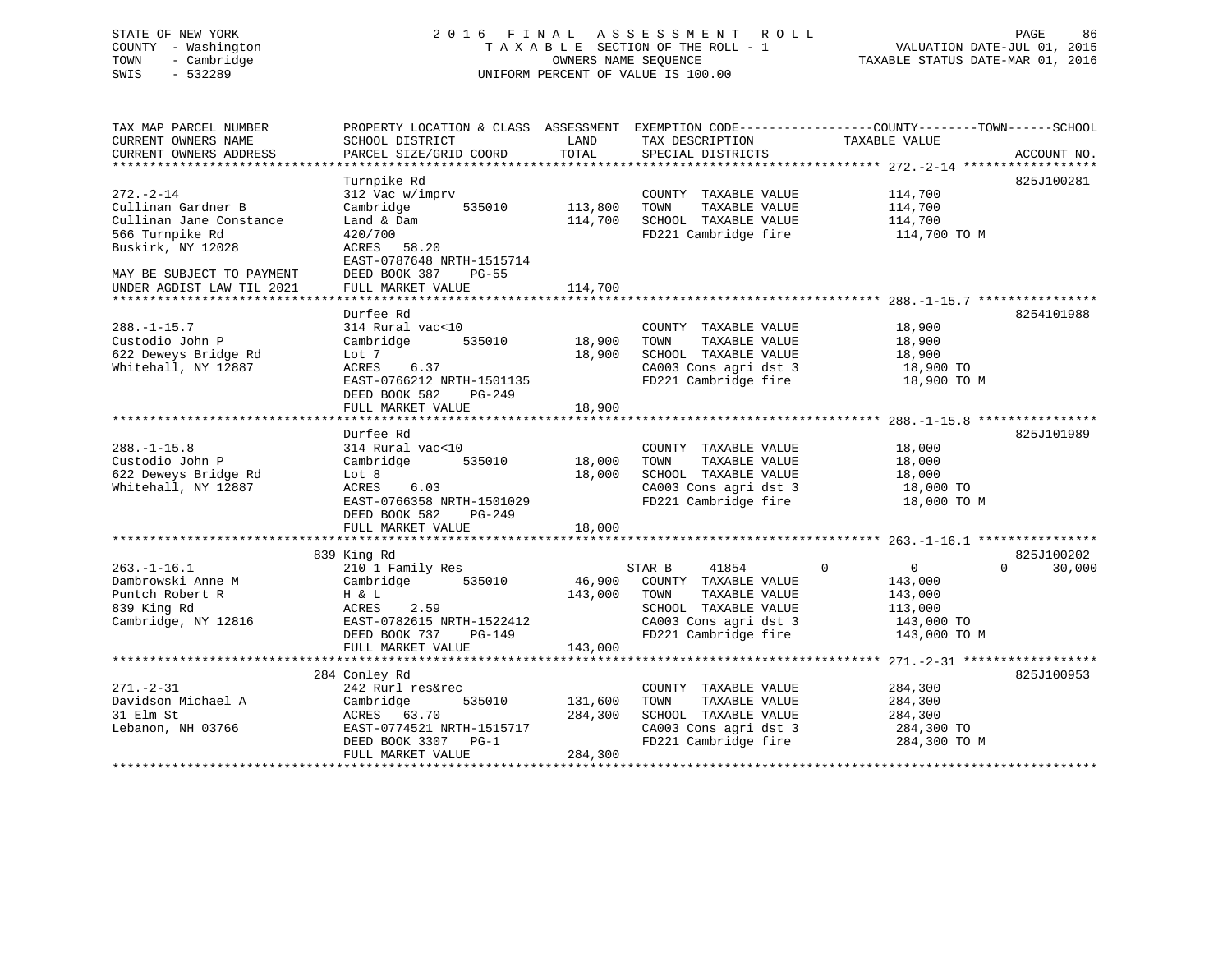#### STATE OF NEW YORK 2 0 1 6 F I N A L A S S E S S M E N T R O L L PAGE 87COUNTY - Washington T A X A B L E SECTION OF THE ROLL - 1<br>TOWN - Cambridge T A ME SEQUENCE TOWN - Cambridge OWNERS NAME SEQUENCE TAXABLE STATUS DATE-MAR 01, 2016 SWIS - 532289 UNIFORM PERCENT OF VALUE IS 100.00

| TAX MAP PARCEL NUMBER     | PROPERTY LOCATION & CLASS ASSESSMENT EXEMPTION CODE---------------COUNTY-------TOWN-----SCHOOL |                |                                               |                |                  |          |             |
|---------------------------|------------------------------------------------------------------------------------------------|----------------|-----------------------------------------------|----------------|------------------|----------|-------------|
| CURRENT OWNERS NAME       | SCHOOL DISTRICT                                                                                | LAND           | TAX DESCRIPTION                               |                | TAXABLE VALUE    |          |             |
| CURRENT OWNERS ADDRESS    | PARCEL SIZE/GRID COORD                                                                         | TOTAL          | SPECIAL DISTRICTS                             |                |                  |          | ACCOUNT NO. |
|                           |                                                                                                |                |                                               |                |                  |          |             |
|                           | 571 Center Cambridge Rd                                                                        |                |                                               |                |                  |          | 825J100610  |
| $270. - 1 - 19$           | 210 1 Family Res                                                                               |                | AG DIST<br>41720                              | $\overline{0}$ | 10,796           | 10,796   | 10,796      |
| Davis Alan L              | 535010<br>Cambridge                                                                            | 51,400         | COUNTY TAXABLE VALUE                          |                | 166,204          |          |             |
| Davis Astrid C            | ACRES<br>8.60                                                                                  | 177,000        | TAXABLE VALUE<br>TOWN                         |                | 166,204          |          |             |
| 571 Center Cambridge Rd   | EAST-0768526 NRTH-1516258                                                                      |                | SCHOOL TAXABLE VALUE                          |                | 166,204          |          |             |
| Cambridge, NY 12816       | DEED BOOK 874<br>PG-97                                                                         |                | CA003 Cons agri dst 3                         |                | 166,204 TO       |          |             |
|                           | FULL MARKET VALUE                                                                              | 177,000        | 10,796 EX                                     |                |                  |          |             |
| MAY BE SUBJECT TO PAYMENT |                                                                                                |                | FD221 Cambridge fire 177,000 TO M             |                |                  |          |             |
| UNDER AGDIST LAW TIL 2020 |                                                                                                |                |                                               |                |                  |          |             |
|                           |                                                                                                |                |                                               |                |                  |          |             |
|                           | 949 Turnpike Rd                                                                                |                |                                               |                |                  |          | 825J100284  |
| $263 - 2 - 15$            | 283 Res w/Comuse                                                                               |                | VETWAR CTS 41120                              | $\mathbf{0}$   | 33,000           | 27,000   | 6,000       |
| Davis H Laverne           | 535010<br>Cambridge                                                                            | 28,500 STAR EN | 41834                                         | $\Omega$       | $\Omega$         | $\Omega$ | 65,300      |
| Davis Sandra              | H & L                                                                                          |                | 220,000 COUNTY TAXABLE VALUE                  |                | 187,000          |          |             |
| 949 Turnpike Rd           | ACRES<br>1.70                                                                                  |                | TOWN<br>TAXABLE VALUE                         |                | 193,000          |          |             |
| Cambridge, NY 12816       |                                                                                                |                | SCHOOL TAXABLE VALUE                          |                | 148,700          |          |             |
|                           | EAST-0788871 NRTH-1524295<br>DEED BOOK 492 PG-309                                              |                | FD221 Cambridge fire                          |                | 220,000 TO M     |          |             |
|                           | FULL MARKET VALUE                                                                              | 220,000        |                                               |                |                  |          |             |
|                           |                                                                                                |                |                                               |                |                  |          |             |
|                           | 1834 Meeting House Rd                                                                          |                |                                               |                |                  |          |             |
| 270.-1-38.5               | 210 1 Family Res                                                                               |                | STAR B<br>41854                               | $\mathbf{0}$   | $\overline{0}$   | $\Omega$ | 30,000      |
| Davis Martin              | 535010<br>Cambridge                                                                            |                | 53,600 COUNTY TAXABLE VALUE                   |                | 257,100          |          |             |
| Davis Ruth                | lot 5                                                                                          | 257,100        | TOWN<br>TAXABLE VALUE                         |                | 257,100          |          |             |
| 1834 Meeting House Rd     | ACRES<br>8.91                                                                                  |                | SCHOOL TAXABLE VALUE                          |                | 227,100          |          |             |
| Cambridge, NY 12816       | EAST-0763406 NRTH-1516936                                                                      |                | CA003 Cons agri dst 3                         |                | 257,100 TO       |          |             |
|                           | DEED BOOK 2156 PG-4                                                                            |                | FD221 Cambridge fire                          |                | 257,100 TO M     |          |             |
|                           | FULL MARKET VALUE                                                                              | 257,100        |                                               |                |                  |          |             |
|                           |                                                                                                |                |                                               |                |                  |          |             |
|                           | English Rd                                                                                     |                |                                               |                |                  |          |             |
| $262. - 2 - 12.2$         |                                                                                                |                |                                               |                |                  |          |             |
|                           | 242 Rurl res&rec<br>Cambridge<br>535010                                                        | 70,100         | COUNTY TAXABLE VALUE<br>TAXABLE VALUE         |                | 70,100<br>70,100 |          |             |
| Davis Roxanne             |                                                                                                | 70,100         | TOWN<br>SCHOOL TAXABLE VALUE                  |                | 70,100           |          |             |
| Davis Gary                | Lot 4                                                                                          |                |                                               |                |                  |          |             |
| 102 Thomas Rd             | ACRES 39.07                                                                                    |                | CA003 Cons agri dst 3<br>FD221 Cambridge fire |                | 70,100 TO        |          |             |
| Gansevoort, NY 12831      | EAST-0777105 NRTH-1525096                                                                      |                |                                               |                | 70,100 TO M      |          |             |
|                           | DEED BOOK 3386 PG-140                                                                          |                |                                               |                |                  |          |             |
|                           | FULL MARKET VALUE                                                                              | 70,100         |                                               |                |                  |          |             |
|                           |                                                                                                |                |                                               |                |                  |          |             |
|                           | 1010 Brownell Ln                                                                               |                |                                               |                |                  |          | 825J100412  |
| $270. - 1 - 38$           | 210 1 Family Res                                                                               |                | STAR B<br>41854                               | $\Omega$       | $\overline{0}$   | $\Omega$ | 30,000      |
| Day Paula E               | 535010<br>Cambridge                                                                            | 41,000         | COUNTY TAXABLE VALUE                          |                | 224,700          |          |             |
| Day Rory C                | Lot 1                                                                                          | 224,700        | TOWN<br>TAXABLE VALUE                         |                | 224,700          |          |             |
| 1010 Brownell Ln          | ACRES<br>5.74                                                                                  |                | SCHOOL TAXABLE VALUE                          |                | 194,700          |          |             |
| Valley Falls, NY 12185    | EAST-0762093 NRTH-1516599                                                                      |                | CA003 Cons agri dst 3<br>FD221 Cambridge fire |                | 224,700 TO       |          |             |
|                           | DEED BOOK 2150 PG-273                                                                          |                |                                               |                | 224,700 TO M     |          |             |
|                           | FULL MARKET VALUE                                                                              | 224,700        |                                               |                |                  |          |             |
|                           |                                                                                                |                |                                               |                |                  |          |             |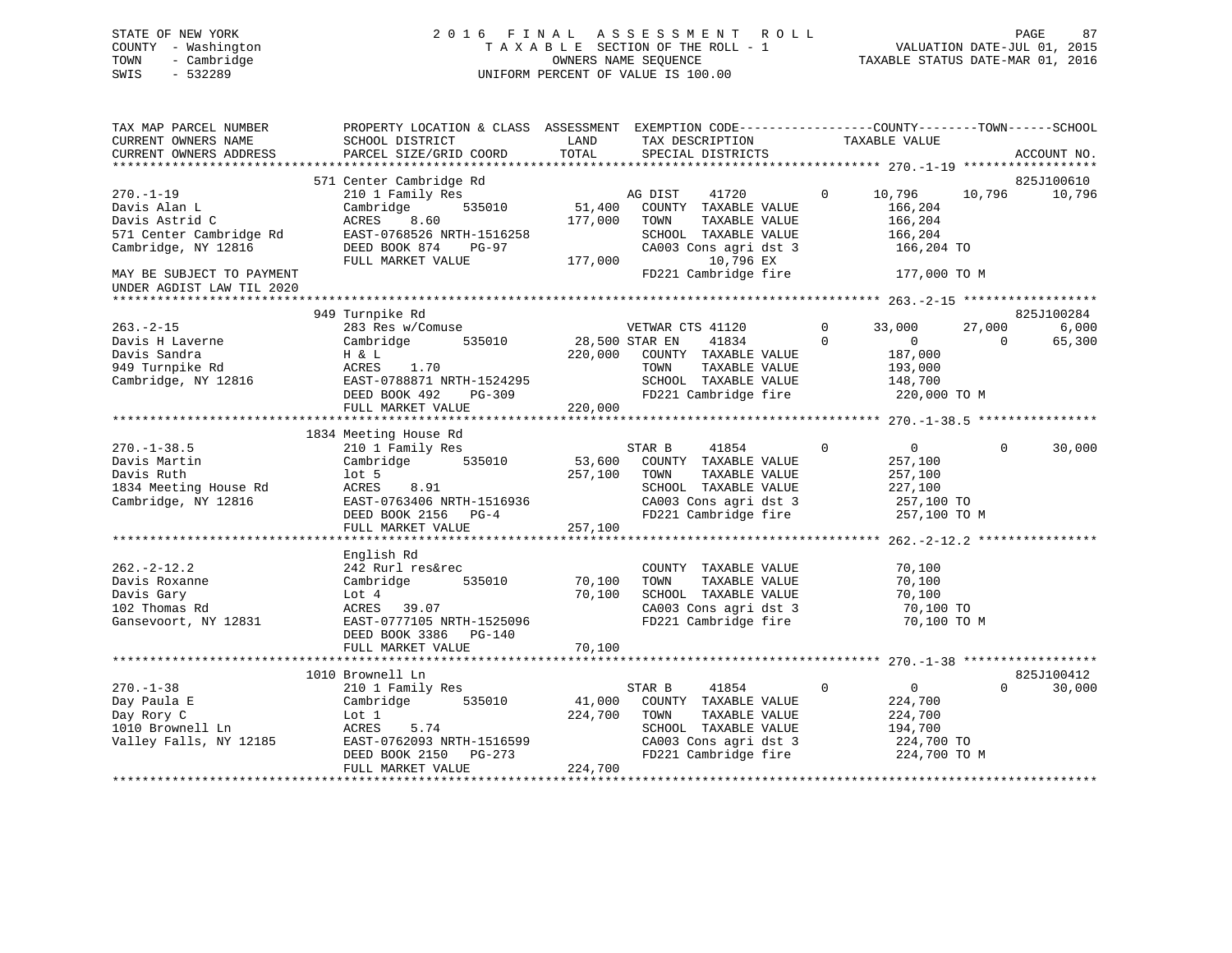### STATE OF NEW YORK 2 0 1 6 F I N A L A S S E S S M E N T R O L L PAGE 88 COUNTY - Washington T A X A B L E SECTION OF THE ROLL - 1 VALUATION DATE-JUL 01, 2015 TOWN - Cambridge OWNERS NAME SEQUENCE TAXABLE STATUS DATE-MAR 01, 2016 SWIS - 532289 UNIFORM PERCENT OF VALUE IS 100.00

| TAX MAP PARCEL NUMBER<br>CURRENT OWNERS NAME<br>CURRENT OWNERS ADDRESS | PROPERTY LOCATION & CLASS ASSESSMENT EXEMPTION CODE---------------COUNTY-------TOWN------SCHOOL<br>SCHOOL DISTRICT<br>PARCEL SIZE/GRID COORD | LAND<br>TOTAL  | TAX DESCRIPTION<br>SPECIAL DISTRICTS                  |             | TAXABLE VALUE                            |                | ACCOUNT NO. |
|------------------------------------------------------------------------|----------------------------------------------------------------------------------------------------------------------------------------------|----------------|-------------------------------------------------------|-------------|------------------------------------------|----------------|-------------|
|                                                                        | 501 State Route 372                                                                                                                          |                |                                                       |             |                                          |                | 825J100287  |
| $246. - 1 - 14$                                                        | 240 Rural res                                                                                                                                |                | STAR EN<br>41834                                      | $\mathbf 0$ | 0                                        | $\overline{0}$ | 65,300      |
| Dean James S                                                           | 535010<br>Cambridge                                                                                                                          |                | 38,900 VETWAR CTS 41120                               | $\Omega$    | 33,000                                   | 27,000         | 6,000       |
| Dean Mary E                                                            | ACRES<br>5.30                                                                                                                                | 231,000        | COUNTY TAXABLE VALUE                                  |             | 198,000                                  |                |             |
| 125 State Route 372                                                    | EAST-0780123 NRTH-1539567                                                                                                                    |                | TOWN<br>TAXABLE VALUE                                 |             | 204,000                                  |                |             |
| Cambridge, NY 12816                                                    | DEED BOOK 415<br>PG-732                                                                                                                      |                | SCHOOL TAXABLE VALUE                                  |             | 159,700                                  |                |             |
|                                                                        | FULL MARKET VALUE                                                                                                                            |                | 231,000 CA005 Cons agri dst 5                         |             | 231,000 TO                               |                |             |
|                                                                        |                                                                                                                                              |                | FD221 Cambridge fire                                  |             | 231,000 TO M                             |                |             |
|                                                                        |                                                                                                                                              |                |                                                       |             |                                          |                |             |
|                                                                        | 125 State Route 372                                                                                                                          |                |                                                       |             |                                          |                | 825J100285  |
| $255. - 1 - 9$                                                         | 242 Rurl res&rec                                                                                                                             |                | COUNTY TAXABLE VALUE                                  |             | 204,000                                  |                |             |
| Dean James S                                                           | 535010<br>Cambridge                                                                                                                          | 59,400         | TOWN<br>TAXABLE VALUE                                 |             | 204,000                                  |                |             |
| Dean Mary E                                                            | H & L                                                                                                                                        | 204,000        | SCHOOL TAXABLE VALUE                                  |             | 204,000                                  |                |             |
| 125 State Route 372                                                    | ACRES<br>10.70                                                                                                                               |                | FD221 Cambridge fire                                  |             | 204,000 TO M                             |                |             |
| Cambridge, NY 12816                                                    | EAST-0785358 NRTH-1532937                                                                                                                    |                |                                                       |             |                                          |                |             |
|                                                                        | DEED BOOK 417<br>PG-264                                                                                                                      |                |                                                       |             |                                          |                |             |
|                                                                        | FULL MARKET VALUE                                                                                                                            | 204,000        |                                                       |             |                                          |                |             |
|                                                                        |                                                                                                                                              |                |                                                       |             |                                          |                |             |
|                                                                        | 679 Turnpike Rd                                                                                                                              |                |                                                       |             |                                          |                | 825J100577  |
| $272 - 2 - 9$                                                          | 210 1 Family Res                                                                                                                             |                | STAR B<br>41854                                       | $\Omega$    | $\overline{0}$                           | $\Omega$       | 30,000      |
| Dearstyne James                                                        | 535010<br>Cambridge                                                                                                                          | 25,500         | COUNTY TAXABLE VALUE                                  |             | 159,700                                  |                |             |
| Dearstyne Patricia                                                     | House & Lot                                                                                                                                  | 159,700        | TAXABLE VALUE<br>TOWN                                 |             | 159,700                                  |                |             |
| 679 Turnpike Rd                                                        | FRNT 179.00 DPTH 190.00                                                                                                                      |                | SCHOOL TAXABLE VALUE                                  |             | 129,700                                  |                |             |
| Eagle Bridge, NY 12057                                                 | EAST-0789641 NRTH-1517665                                                                                                                    |                | FD221 Cambridge fire                                  |             | 159,700 TO M                             |                |             |
|                                                                        | DEED BOOK 944<br>PG-163                                                                                                                      |                |                                                       |             |                                          |                |             |
|                                                                        | FULL MARKET VALUE                                                                                                                            | 159,700        |                                                       |             |                                          |                |             |
|                                                                        |                                                                                                                                              |                |                                                       |             |                                          |                |             |
|                                                                        | 58 Cambridge Battenville Rd                                                                                                                  |                |                                                       |             |                                          |                | 825J100201  |
| $246. - 1 - 5$                                                         | 210 1 Family Res                                                                                                                             |                | VET COM C 41132                                       | $\mathbf 0$ | 38,925                                   | $\Omega$       | $\mathbf 0$ |
| DeCarlo David D LE                                                     | Greenwich<br>533401                                                                                                                          |                | 20,700 VET COM T 41133                                | $\mathbf 0$ | $\overline{0}$                           | 38,925         | $\mathbf 0$ |
| DeCarlo Janet S LE                                                     | Lot 2                                                                                                                                        | 155,700 STAR B | 41854                                                 | $\Omega$    | $\Omega$                                 | $\Omega$       | 30,000      |
| 58 Cambridge Battenville Rd                                            | FRNT 89.00 DPTH 267.00                                                                                                                       |                | COUNTY TAXABLE VALUE                                  |             | 116,775                                  |                |             |
| Greenwich, NY 12834                                                    | EAST-0772160 NRTH-1545920                                                                                                                    |                | TAXABLE VALUE<br>TOWN                                 |             | 116,775                                  |                |             |
|                                                                        | DEED BOOK 3601 PG-272                                                                                                                        |                | SCHOOL TAXABLE VALUE                                  |             | 125,700                                  |                |             |
|                                                                        | FULL MARKET VALUE                                                                                                                            |                | 155,700 CA003 Cons agri dst 3                         |             | 155,700 TO                               |                |             |
|                                                                        |                                                                                                                                              |                | FD221 Cambridge fire<br>***************************** |             | 155,700 TO M<br>******* 270.-1-26.9 **** |                |             |
|                                                                        |                                                                                                                                              |                |                                                       |             |                                          |                |             |
| $270. - 1 - 26.9$                                                      | 378 Center Cambridge Rd<br>210 1 Family Res                                                                                                  |                | 41854<br>STAR B                                       | $\mathbf 0$ | $\overline{0}$                           | $\Omega$       | 30,000      |
| Decker Darryl                                                          | 535010<br>Cambridge                                                                                                                          | 39,000         | COUNTY TAXABLE VALUE                                  |             | 281,400                                  |                |             |
| PO Box 92                                                              | Sub Lot 6                                                                                                                                    | 281,400        | TOWN<br>TAXABLE VALUE                                 |             | 281,400                                  |                |             |
| Cambridge, NY 12816                                                    | ACRES<br>3.34                                                                                                                                |                | SCHOOL TAXABLE VALUE                                  |             | 251,400                                  |                |             |
|                                                                        | EAST-0763983 NRTH-1515078                                                                                                                    |                | CA003 Cons agri dst 3                                 |             | 281,400 TO                               |                |             |
|                                                                        | DEED BOOK 1800<br>PG-120                                                                                                                     |                | FD221 Cambridge fire                                  |             | 281,400 TO M                             |                |             |
|                                                                        | FULL MARKET VALUE                                                                                                                            | 281,400        |                                                       |             |                                          |                |             |
|                                                                        |                                                                                                                                              |                |                                                       |             |                                          |                |             |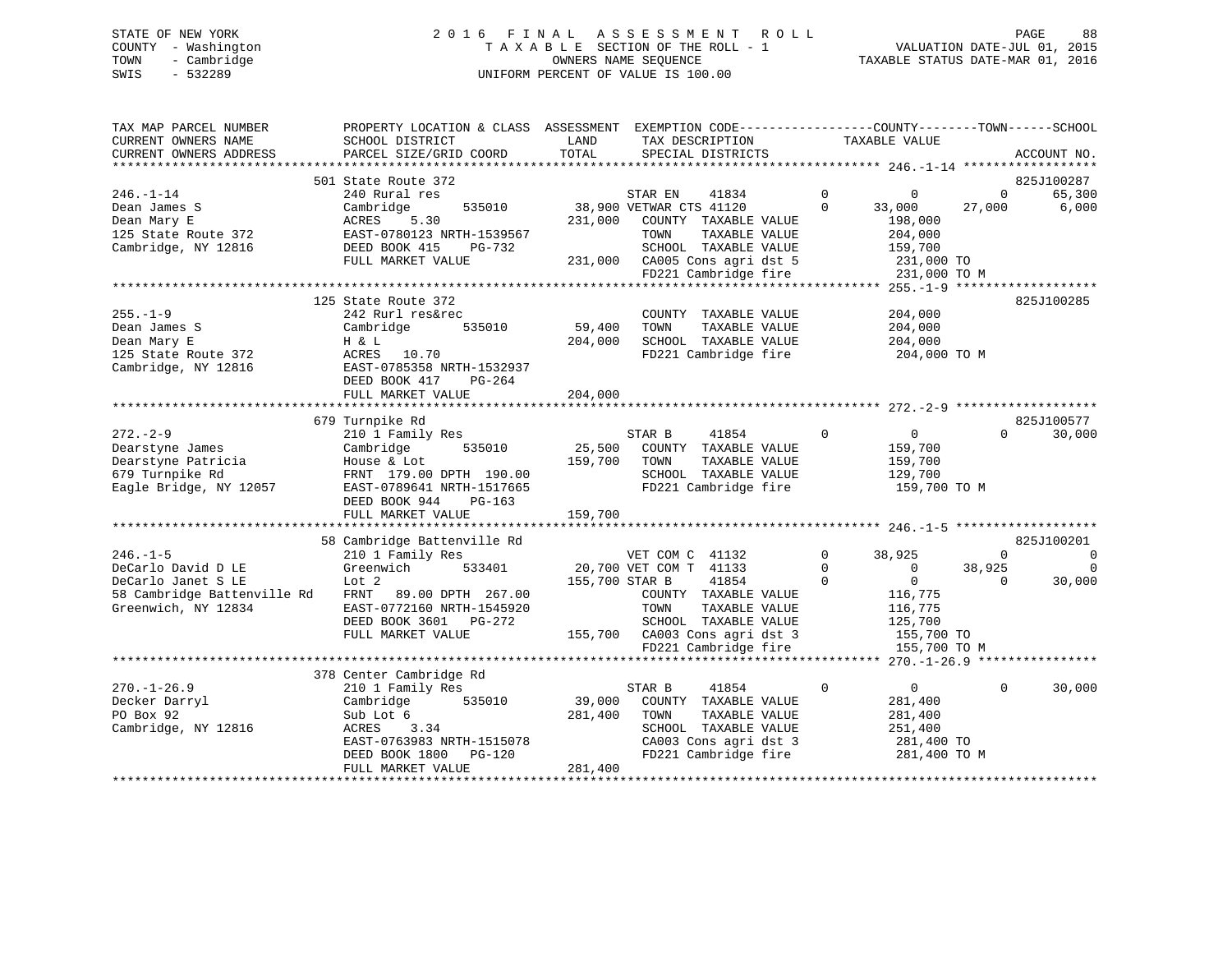# STATE OF NEW YORK 2 0 1 6 F I N A L A S S E S S M E N T R O L L PAGE 89 COUNTY - Washington T A X A B L E SECTION OF THE ROLL - 1 VALUATION DATE-JUL 01, 2015 TOWN - Cambridge OWNERS NAME SEQUENCE TAXABLE STATUS DATE-MAR 01, 2016 SWIS - 532289 UNIFORM PERCENT OF VALUE IS 100.00

TAX MAP PARCEL NUMBER PROPERTY LOCATION & CLASS ASSESSMENT EXEMPTION CODE------------------COUNTY--------TOWN------SCHOOL CURRENT OWNERS NAME SCHOOL DISTRICT THE LAND TAX DESCRIPTION TAXABLE VALUE CURRENT OWNERS ADDRESS PARCEL SIZE/GRID COORD TOTAL SPECIAL DISTRICTS ACCOUNT NO. \*\*\*\*\*\*\*\*\*\*\*\*\*\*\*\*\*\*\*\*\*\*\*\*\*\*\*\*\*\*\*\*\*\*\*\*\*\*\*\*\*\*\*\*\*\*\*\*\*\*\*\*\*\*\*\*\*\*\*\*\*\*\*\*\*\*\*\*\*\*\*\*\*\*\*\*\*\*\*\*\*\*\*\*\*\*\*\*\*\*\*\*\*\*\*\*\*\*\*\*\*\*\* 288.-1-25 \*\*\*\*\*\*\*\*\*\*\*\*\*\*\*\*\*\* Lees Crossing Rd 825J100818 288.-1-25 322 Rural vac>10 AG DIST 41720 0 58,125 58,125 58,125 Dellarocco Paul Hoosic Valley 384201 72,600 COUNTY TAXABLE VALUE 14,475 287 Riley Rd 875/302 72,600 TOWN TAXABLE VALUE 14,475 Melrose, NY 12121 ACRES 24.51 SCHOOL TAXABLE VALUE 14,475 EAST-0760243 NRTH-1502788 CA003 Cons agri dst 3 14,475 TO MAY BE SUBJECT TO PAYMENT DEED BOOK 2973 PG-292 58,125 EX UNDER AGDIST LAW TIL 2020 FULL MARKET VALUE 72,600 FD221 Cambridge fire 72,600 TO M \*\*\*\*\*\*\*\*\*\*\*\*\*\*\*\*\*\*\*\*\*\*\*\*\*\*\*\*\*\*\*\*\*\*\*\*\*\*\*\*\*\*\*\*\*\*\*\*\*\*\*\*\*\*\*\*\*\*\*\*\*\*\*\*\*\*\*\*\*\*\*\*\*\*\*\*\*\*\*\*\*\*\*\*\*\*\*\*\*\*\*\*\*\*\*\*\*\*\*\*\*\*\* 255.-1-12 \*\*\*\*\*\*\*\*\*\*\*\*\*\*\*\*\*\* 37 Perry Ln 825J100534 255.-1-12 210 1 Family Res COUNTY TAXABLE VALUE 250,000 Delveno Lucille Cambridge 535010 30,000 TOWN TAXABLE VALUE 250,000 37 Perry Ln Res 250,000 SCHOOL TAXABLE VALUE 250,000 CAMBRIS AND RES<br>Cambridge, NY 12816 ACRES 2.00<br>FD221 Cambridge fire 250,000 TO M EAST-0785384 NRTH-1531484PRIOR OWNER ON 3/01/2016 DEED BOOK 3636 PG-187 Levinson Lawrence I FULL MARKET VALUE 250,000 \*\*\*\*\*\*\*\*\*\*\*\*\*\*\*\*\*\*\*\*\*\*\*\*\*\*\*\*\*\*\*\*\*\*\*\*\*\*\*\*\*\*\*\*\*\*\*\*\*\*\*\*\*\*\*\*\*\*\*\*\*\*\*\*\*\*\*\*\*\*\*\*\*\*\*\*\*\*\*\*\*\*\*\*\*\*\*\*\*\*\*\*\*\*\*\*\*\*\*\*\*\*\* 271.-3-7.6 \*\*\*\*\*\*\*\*\*\*\*\*\*\*\*\*\* 67 Demarco Ln 271.-3-7.6 210 1 Family Res STAR B 41854 0 0 0 30,000 DeMarco Anthony C Cambridge 535010 40,000 COUNTY TAXABLE VALUE 140,500 Beck Tia M ACRES 4.75 140,500 TOWN TAXABLE VALUE 140,500 67 DeMarco Ln EAST-0779849 NRTH-1517044 SCHOOL TAXABLE VALUE 110,500 Buskirk, NY 12028 DEED BOOK 2178 PG-177 CA003 Cons agri dst 3 140,500 TO DEED BOOK 2178 PG-177 CA003 Cons agri dst 3 140,500 TO FULL MARKET VALUE 140,500 TO M \*\*\*\*\*\*\*\*\*\*\*\*\*\*\*\*\*\*\*\*\*\*\*\*\*\*\*\*\*\*\*\*\*\*\*\*\*\*\*\*\*\*\*\*\*\*\*\*\*\*\*\*\*\*\*\*\*\*\*\*\*\*\*\*\*\*\*\*\*\*\*\*\*\*\*\*\*\*\*\*\*\*\*\*\*\*\*\*\*\*\*\*\*\*\*\*\*\*\*\*\*\*\* 271.-3-7.7 \*\*\*\*\*\*\*\*\*\*\*\*\*\*\*\*\*King Rd<br>314 Rural vac<10 271.-3-7.7 314 Rural vac<10 COUNTY TAXABLE VALUE 500DeMarco Anthony C Cambridge 535010 500 TOWN TAXABLE VALUE 500 Beck Tia M ACRES 0.42 500 SCHOOL TAXABLE VALUE 50067 DeMarco Ln EAST-0780092 NRTH-1517354 CA003 Cons agri dst 3 500 TO Buskirk, NY 12028 DEED BOOK 2178 PG-177 FD221 Cambridge fire 500 TO M FULL MARKET VALUE 500 \*\*\*\*\*\*\*\*\*\*\*\*\*\*\*\*\*\*\*\*\*\*\*\*\*\*\*\*\*\*\*\*\*\*\*\*\*\*\*\*\*\*\*\*\*\*\*\*\*\*\*\*\*\*\*\*\*\*\*\*\*\*\*\*\*\*\*\*\*\*\*\*\*\*\*\*\*\*\*\*\*\*\*\*\*\*\*\*\*\*\*\*\*\*\*\*\*\*\*\*\*\*\* 271.-3-7.2 \*\*\*\*\*\*\*\*\*\*\*\*\*\*\*\*\* 73 DeMarco Ln 825J100883 $0 \t30.000$ 271.-3-7.2 210 1 Family Res STAR B 41854 0 0 0 30,000 DeMarco Charles Jr Cambridge 535010 24,300 COUNTY TAXABLE VALUE 108,500 DeMarco Sally Lot & Trailer 108,500 TOWN TAXABLE VALUE 108,500 73 DeMarco Ln FRNT 123.00 DPTH 210.00 SCHOOL TAXABLE VALUE 78,500 Buskirk, NY 12028 ACRES 0.59 CA003 Cons agri dst 3 108,500 TO EAST-0779985 NRTH-1517364<br>EAST-0779985 NRTH-1517364 FD221 Cambridge fire 108,500 TO M DEED BOOK 480 PG-200FULL MARKET VALUE 108,500 \*\*\*\*\*\*\*\*\*\*\*\*\*\*\*\*\*\*\*\*\*\*\*\*\*\*\*\*\*\*\*\*\*\*\*\*\*\*\*\*\*\*\*\*\*\*\*\*\*\*\*\*\*\*\*\*\*\*\*\*\*\*\*\*\*\*\*\*\*\*\*\*\*\*\*\*\*\*\*\*\*\*\*\*\*\*\*\*\*\*\*\*\*\*\*\*\*\*\*\*\*\*\*\*\*\*\*\*\*\*\*\*\*\*\*\*\*\*\*\*\*\*\*\*\*\*\*\*\*\*\*\*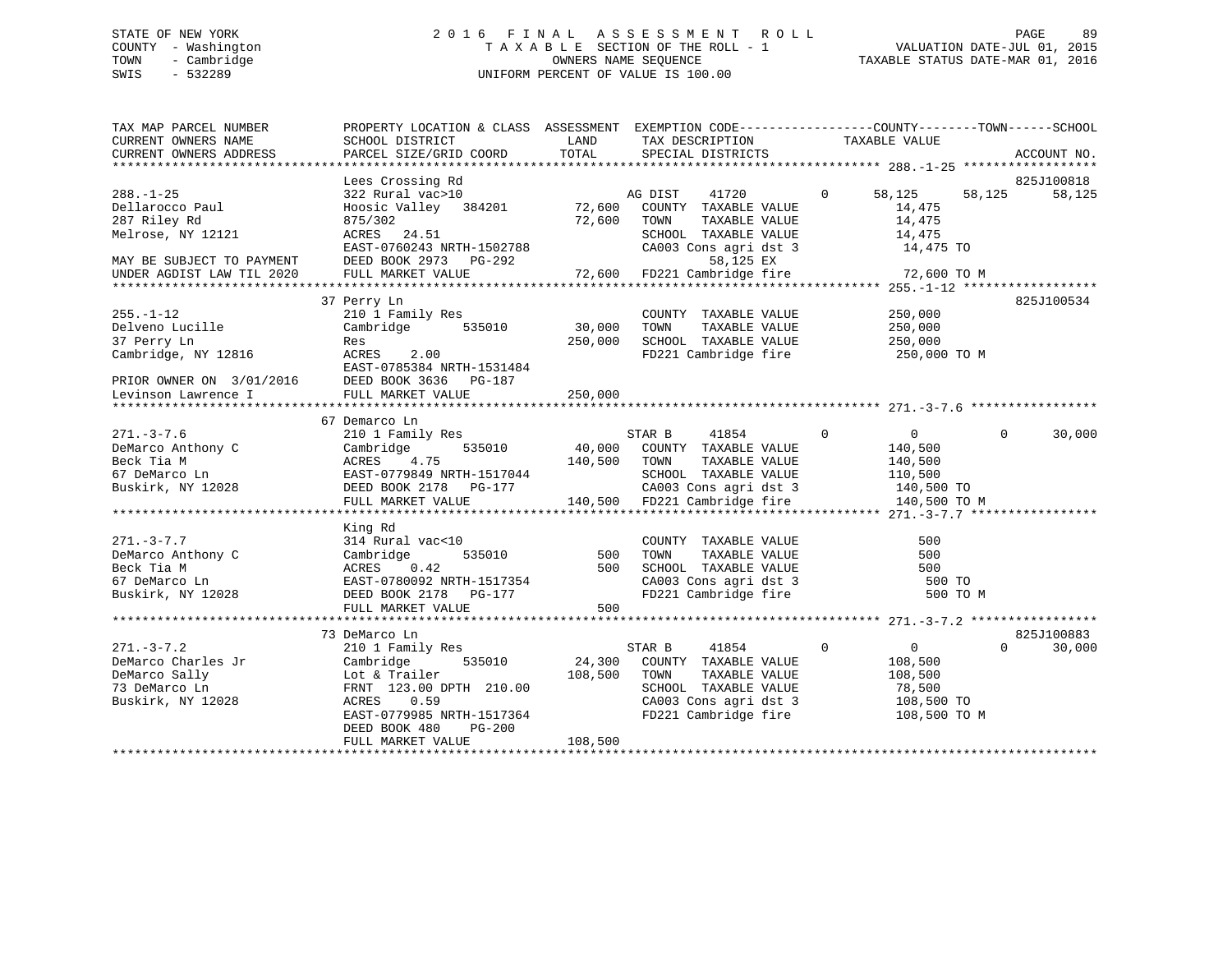### STATE OF NEW YORK 2 0 1 6 F I N A L A S S E S S M E N T R O L L PAGE 90 COUNTY - Washington T A X A B L E SECTION OF THE ROLL - 1 VALUATION DATE-JUL 01, 2015 TOWN - Cambridge OWNERS NAME SEQUENCE TAXABLE STATUS DATE-MAR 01, 2016 SWIS - 532289 UNIFORM PERCENT OF VALUE IS 100.00

| TAX MAP PARCEL NUMBER                                                                                                                                                                               | PROPERTY LOCATION & CLASS ASSESSMENT EXEMPTION CODE----------------COUNTY-------TOWN------SCHOOL                                                                                                                                         |                        |                                                                                                                                                                                                                                                                                                                                                                                                                               |                |                                                                         |                        |                          |
|-----------------------------------------------------------------------------------------------------------------------------------------------------------------------------------------------------|------------------------------------------------------------------------------------------------------------------------------------------------------------------------------------------------------------------------------------------|------------------------|-------------------------------------------------------------------------------------------------------------------------------------------------------------------------------------------------------------------------------------------------------------------------------------------------------------------------------------------------------------------------------------------------------------------------------|----------------|-------------------------------------------------------------------------|------------------------|--------------------------|
| CURRENT OWNERS ADDRESS                                                                                                                                                                              |                                                                                                                                                                                                                                          |                        |                                                                                                                                                                                                                                                                                                                                                                                                                               |                |                                                                         |                        |                          |
|                                                                                                                                                                                                     |                                                                                                                                                                                                                                          |                        |                                                                                                                                                                                                                                                                                                                                                                                                                               |                |                                                                         |                        |                          |
|                                                                                                                                                                                                     | DeMarco Ln                                                                                                                                                                                                                               |                        |                                                                                                                                                                                                                                                                                                                                                                                                                               |                |                                                                         |                        |                          |
| $271. - 3 - 7.8$                                                                                                                                                                                    | 314 Rural vac<10                                                                                                                                                                                                                         |                        | $\begin{array}{ccccccccc} \texttt{acc10} & & & & & \texttt{COUNTY} & \texttt{TAXABLE VALUE} & & & & \texttt{}, \texttt{} \\ & & & & & & & \texttt{13,200} & \texttt{TONN} & & \texttt{TAXABLE VALUE} & & & \texttt{13,200} \\ & & & & & & & \texttt{13,200} & \texttt{SCHOOL} & \texttt{TAXABLE VALUE} & & & & \texttt{13,200} \\ & & & & & & & & \texttt{13,200} & & & \texttt{13,200} & & & \texttt{13,200} \\ \end{array}$ |                |                                                                         |                        |                          |
|                                                                                                                                                                                                     |                                                                                                                                                                                                                                          |                        |                                                                                                                                                                                                                                                                                                                                                                                                                               |                |                                                                         |                        |                          |
|                                                                                                                                                                                                     |                                                                                                                                                                                                                                          |                        |                                                                                                                                                                                                                                                                                                                                                                                                                               |                |                                                                         |                        |                          |
|                                                                                                                                                                                                     |                                                                                                                                                                                                                                          |                        | CA003 Cons agri dst 3 13,200 TO                                                                                                                                                                                                                                                                                                                                                                                               |                |                                                                         |                        |                          |
|                                                                                                                                                                                                     |                                                                                                                                                                                                                                          |                        | FD221 Cambridge fire                                                                                                                                                                                                                                                                                                                                                                                                          |                | 13,200 TO M                                                             |                        |                          |
| DeMarco Charles Jr.<br>Cambridge 535010 13,200<br>DeMarco Sally ACRES 4.07 13,200<br>73 DeMarco Ln EAST-0779823 NRTH-1517647<br>Buskirk, NY 12028 DEED BOOK 1760 PG-165<br>FULL MARKET VALUE 13,200 | FULL MARKET VALUE                                                                                                                                                                                                                        | 13,200                 |                                                                                                                                                                                                                                                                                                                                                                                                                               |                |                                                                         |                        |                          |
|                                                                                                                                                                                                     |                                                                                                                                                                                                                                          |                        |                                                                                                                                                                                                                                                                                                                                                                                                                               |                |                                                                         |                        |                          |
|                                                                                                                                                                                                     | 594 King Rd                                                                                                                                                                                                                              |                        |                                                                                                                                                                                                                                                                                                                                                                                                                               |                |                                                                         |                        | 825L100290               |
| $272. - 1 - 5$                                                                                                                                                                                      | 242 Rurl res&rec<br>242 Rurl res&rec<br>242 Rurl res&rec<br>535010 156,600 COUNTY TAXABLE VALUE<br>227 200 TOWN TAXABLE VALUE                                                                                                            |                        |                                                                                                                                                                                                                                                                                                                                                                                                                               | 41720 0        | 64,539 64,539                                                           |                        | 64,539                   |
|                                                                                                                                                                                                     |                                                                                                                                                                                                                                          |                        |                                                                                                                                                                                                                                                                                                                                                                                                                               |                | 262,761                                                                 |                        |                          |
|                                                                                                                                                                                                     |                                                                                                                                                                                                                                          |                        | TAXABLE VALUE<br>TAXABLE VALUE                                                                                                                                                                                                                                                                                                                                                                                                |                | 262,761                                                                 |                        |                          |
|                                                                                                                                                                                                     |                                                                                                                                                                                                                                          |                        |                                                                                                                                                                                                                                                                                                                                                                                                                               |                |                                                                         |                        |                          |
|                                                                                                                                                                                                     |                                                                                                                                                                                                                                          |                        | SCHOOL TAXABLE VALUE 262,761<br>CA003 Cons agri dst 3 262,761<br>64,539 EX 262,761                                                                                                                                                                                                                                                                                                                                            |                | 262,761 TO                                                              |                        |                          |
|                                                                                                                                                                                                     | FULL MARKET VALUE                                                                                                                                                                                                                        | 327,300                |                                                                                                                                                                                                                                                                                                                                                                                                                               |                |                                                                         |                        |                          |
| MAY BE SUBJECT TO PAYMENT                                                                                                                                                                           |                                                                                                                                                                                                                                          |                        | FD221 Cambridge fire 327,300 TO M                                                                                                                                                                                                                                                                                                                                                                                             |                |                                                                         |                        |                          |
|                                                                                                                                                                                                     |                                                                                                                                                                                                                                          |                        |                                                                                                                                                                                                                                                                                                                                                                                                                               |                |                                                                         |                        |                          |
| UNDER AGDIST LAW TIL 2020                                                                                                                                                                           |                                                                                                                                                                                                                                          |                        |                                                                                                                                                                                                                                                                                                                                                                                                                               |                |                                                                         |                        |                          |
|                                                                                                                                                                                                     |                                                                                                                                                                                                                                          |                        |                                                                                                                                                                                                                                                                                                                                                                                                                               |                |                                                                         |                        | 825J100289               |
|                                                                                                                                                                                                     | King Rd<br>As a more can be computed to the main of the main scale of the main scale of the set of the set of the set of the set of the set of the set of the set of the set of the set of the set of the set of the set of the set of t |                        |                                                                                                                                                                                                                                                                                                                                                                                                                               |                |                                                                         |                        |                          |
| $272. - 1 - 14$                                                                                                                                                                                     |                                                                                                                                                                                                                                          |                        |                                                                                                                                                                                                                                                                                                                                                                                                                               |                |                                                                         |                        | 19,446                   |
| DeMarco Philip                                                                                                                                                                                      |                                                                                                                                                                                                                                          |                        |                                                                                                                                                                                                                                                                                                                                                                                                                               |                |                                                                         |                        |                          |
| DeMarco Yolanda                                                                                                                                                                                     |                                                                                                                                                                                                                                          |                        |                                                                                                                                                                                                                                                                                                                                                                                                                               |                |                                                                         |                        |                          |
| 10 Pleasant St                                                                                                                                                                                      |                                                                                                                                                                                                                                          |                        |                                                                                                                                                                                                                                                                                                                                                                                                                               |                |                                                                         |                        |                          |
| Schaghticoke, NY 12154                                                                                                                                                                              |                                                                                                                                                                                                                                          |                        |                                                                                                                                                                                                                                                                                                                                                                                                                               |                |                                                                         |                        |                          |
|                                                                                                                                                                                                     |                                                                                                                                                                                                                                          |                        |                                                                                                                                                                                                                                                                                                                                                                                                                               |                |                                                                         |                        |                          |
| MAY BE SUBJECT TO PAYMENT                                                                                                                                                                           |                                                                                                                                                                                                                                          |                        | FD221 Cambridge fire                                                                                                                                                                                                                                                                                                                                                                                                          |                |                                                                         | 26,400 TO M            |                          |
| UNDER AGDIST LAW TIL 2020                                                                                                                                                                           |                                                                                                                                                                                                                                          |                        |                                                                                                                                                                                                                                                                                                                                                                                                                               |                |                                                                         |                        |                          |
|                                                                                                                                                                                                     |                                                                                                                                                                                                                                          |                        |                                                                                                                                                                                                                                                                                                                                                                                                                               |                |                                                                         |                        |                          |
|                                                                                                                                                                                                     | 577 King Rd                                                                                                                                                                                                                              |                        | 65 PCT OF VALUE USED FOR EXEMPTION PURPOSES                                                                                                                                                                                                                                                                                                                                                                                   |                |                                                                         |                        | 825J100291               |
| $271. - 3 - 7.1$                                                                                                                                                                                    | 241 Rural res&ag                                                                                                                                                                                                                         |                        | VETCOM CTS 41130                                                                                                                                                                                                                                                                                                                                                                                                              |                | $0 \t 43,745$                                                           | 43,745                 | 10,000                   |
| DeMarco Phyllis A                                                                                                                                                                                   | Cambridge                                                                                                                                                                                                                                | 535010 158,300 AG DIST | 41720                                                                                                                                                                                                                                                                                                                                                                                                                         |                | $\mathbf 0$                                                             | 75,327 75,327          | 75,327                   |
| 577 King Rd                                                                                                                                                                                         | ACRES 117.40 269,200 AGED-CO<br>EAST-0779650 NRTH-1517053 AGED-TOWN                                                                                                                                                                      |                        | 41802                                                                                                                                                                                                                                                                                                                                                                                                                         |                | $\begin{array}{ccc} 0 & & 65,618 \\ 0 & & & 0 \\ 0 & & & 0 \end{array}$ | $65,618$ 0<br>0 45,932 | $\overline{\phantom{0}}$ |
| Buskirk, NY 12028                                                                                                                                                                                   |                                                                                                                                                                                                                                          |                        | AGED-TOWN 41803                                                                                                                                                                                                                                                                                                                                                                                                               |                |                                                                         | 45,932                 | $\overline{\phantom{0}}$ |
|                                                                                                                                                                                                     | DEED BOOK 872 PG-253                                                                                                                                                                                                                     |                        | AGED-SCH<br>41804                                                                                                                                                                                                                                                                                                                                                                                                             |                |                                                                         | $\Omega$               | 41,245                   |
| MAY BE SUBJECT TO PAYMENT                                                                                                                                                                           | FULL MARKET VALUE 269,200 STAR EN                                                                                                                                                                                                        |                        | 41834                                                                                                                                                                                                                                                                                                                                                                                                                         | $\overline{0}$ | $\begin{array}{c}0\\0\\84,510\end{array}$                               | $\Omega$               | 65,300                   |
| UNDER AGDIST LAW TIL 2020                                                                                                                                                                           |                                                                                                                                                                                                                                          |                        | COUNTY TAXABLE VALUE                                                                                                                                                                                                                                                                                                                                                                                                          |                |                                                                         |                        |                          |
|                                                                                                                                                                                                     |                                                                                                                                                                                                                                          |                        |                                                                                                                                                                                                                                                                                                                                                                                                                               |                |                                                                         |                        |                          |
|                                                                                                                                                                                                     |                                                                                                                                                                                                                                          |                        |                                                                                                                                                                                                                                                                                                                                                                                                                               |                |                                                                         |                        |                          |
|                                                                                                                                                                                                     |                                                                                                                                                                                                                                          |                        |                                                                                                                                                                                                                                                                                                                                                                                                                               |                |                                                                         |                        |                          |
|                                                                                                                                                                                                     |                                                                                                                                                                                                                                          |                        |                                                                                                                                                                                                                                                                                                                                                                                                                               |                |                                                                         |                        |                          |
|                                                                                                                                                                                                     |                                                                                                                                                                                                                                          |                        | TOWN TAXABLE VALUE 104,196<br>SCHOOL TAXABLE VALUE 77,328<br>CA003 Cons agri dst 3 193,873 TO<br>75,327 EX                                                                                                                                                                                                                                                                                                                    |                |                                                                         |                        |                          |
|                                                                                                                                                                                                     |                                                                                                                                                                                                                                          |                        | FD221 Cambridge fire                                                                                                                                                                                                                                                                                                                                                                                                          |                |                                                                         | 269,200 TO M           |                          |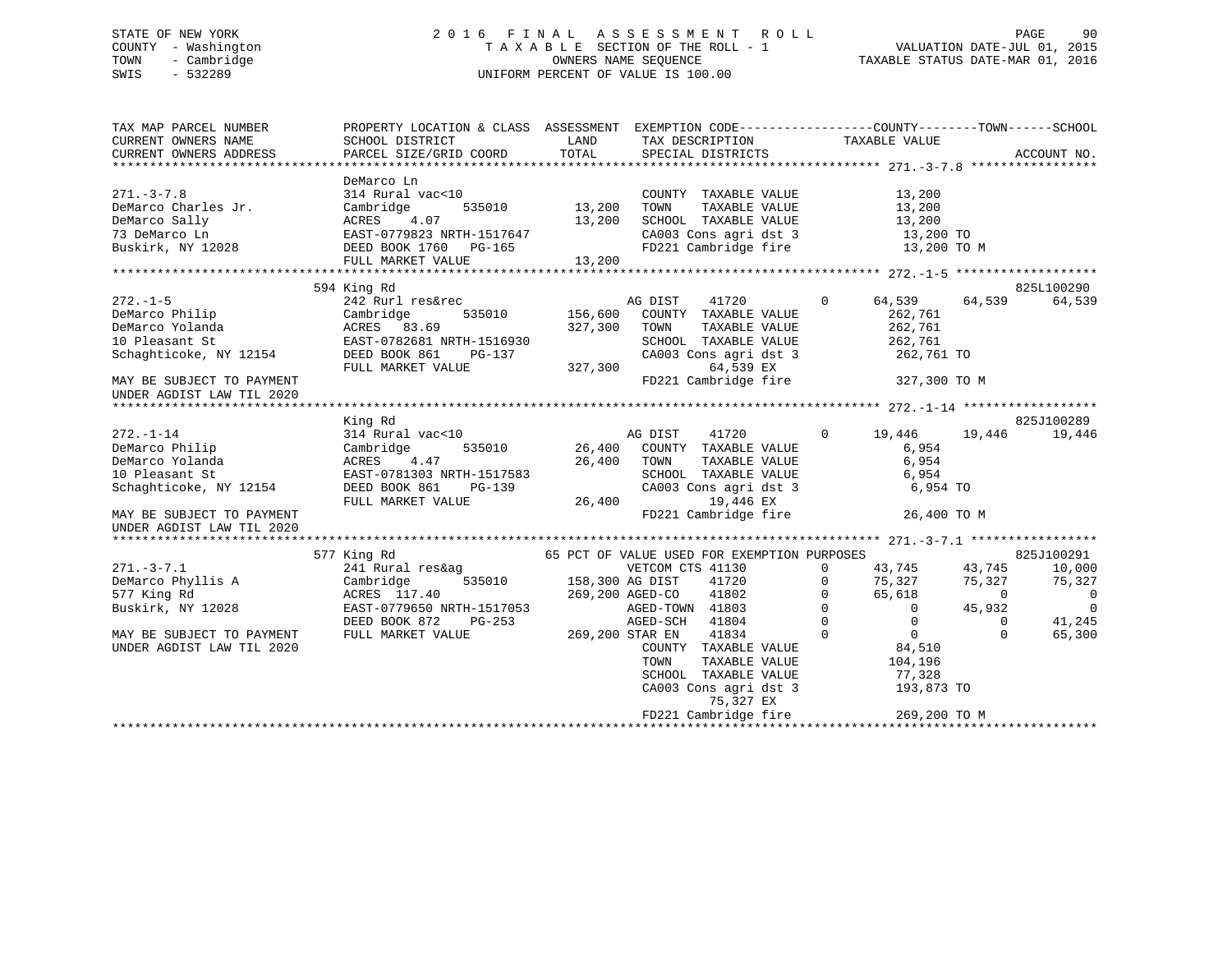### STATE OF NEW YORK 2 0 1 6 F I N A L A S S E S S M E N T R O L L PAGE 91 COUNTY - Washington T A X A B L E SECTION OF THE ROLL - 1 VALUATION DATE-JUL 01, 2015 TOWN - Cambridge OWNERS NAME SEQUENCE TAXABLE STATUS DATE-MAR 01, 2016 SWIS - 532289 UNIFORM PERCENT OF VALUE IS 100.00

| TAX MAP PARCEL NUMBER<br>CURRENT OWNERS NAME<br>CURRENT OWNERS ADDRESS | PROPERTY LOCATION & CLASS ASSESSMENT EXEMPTION CODE---------------COUNTY-------TOWN-----SCHOOL<br>SCHOOL DISTRICT<br>PARCEL SIZE/GRID COORD | LAND<br>TOTAL         | TAX DESCRIPTION<br>SPECIAL DISTRICTS        | TAXABLE VALUE                                 | ACCOUNT NO.              |
|------------------------------------------------------------------------|---------------------------------------------------------------------------------------------------------------------------------------------|-----------------------|---------------------------------------------|-----------------------------------------------|--------------------------|
|                                                                        |                                                                                                                                             |                       |                                             |                                               |                          |
|                                                                        | 1343 King Rd                                                                                                                                |                       |                                             |                                               | 825L100807               |
| $263. - 2 - 28$                                                        | 270 Mfg housing                                                                                                                             |                       | COUNTY TAXABLE VALUE                        | 60,000                                        |                          |
| DeMoy Henry W                                                          | Cambridge<br>535010                                                                                                                         | 42,400                | TAXABLE VALUE<br>TOWN                       | 60,000                                        |                          |
| DeMoy Jennifer                                                         | Land & Tra                                                                                                                                  | 60,000                | SCHOOL TAXABLE VALUE                        | 60,000                                        |                          |
| 1347 King Rd                                                           | 6.10<br>ACRES                                                                                                                               |                       | CA003 Cons agri dst 3                       | $60,000$ TO                                   |                          |
| Cambridge, NY 12816                                                    | EAST-0785618 NRTH-1527781<br>DEED BOOK 3486 PG-184                                                                                          | 60,000                | FD221 Cambridge fire                        | 60,000 TO M                                   |                          |
|                                                                        | FULL MARKET VALUE                                                                                                                           |                       |                                             |                                               |                          |
|                                                                        | 1347 King Rd                                                                                                                                |                       | 73 PCT OF VALUE USED FOR EXEMPTION PURPOSES |                                               | 825J100279               |
| $263 - 2 - 1$                                                          | 242 Rurl res&rec                                                                                                                            |                       | VETWAR CTS 41120                            | $\Omega$                                      | 6,000                    |
| DeMoy Henry W LE                                                       | ULIWAR U<br>535010 535010 535010 535010<br>Cambridge                                                                                        |                       | 41720                                       | 33,000 27,000<br>23,748 23,748<br>$\mathbf 0$ | 23,748                   |
| DeMoy Jennifer                                                         | Farm                                                                                                                                        | 347,900 STAR EN       | 41834                                       | $\Omega$<br>$\overline{0}$                    | 65,300<br>$\bigcap$      |
| 1347 King Rd                                                           | ACRES 52.70                                                                                                                                 |                       | COUNTY TAXABLE VALUE                        | 291,152                                       |                          |
| Cambridge, NY 12816                                                    | EAST-0785026 NRTH-1528023                                                                                                                   |                       | TOWN<br>TAXABLE VALUE                       | 297,152                                       |                          |
|                                                                        | DEED BOOK 3223 PG-209                                                                                                                       |                       | SCHOOL TAXABLE VALUE                        |                                               |                          |
| MAY BE SUBJECT TO PAYMENT                                              | FULL MARKET VALUE                                                                                                                           |                       | 347,900 CA003 Cons agri dst 3               | 252,852<br>324,152 TO                         |                          |
| UNDER AGDIST LAW TIL 2020                                              |                                                                                                                                             |                       | 23,748 EX                                   |                                               |                          |
|                                                                        |                                                                                                                                             |                       | FD221 Cambridge fire                        | 347,900 TO M                                  |                          |
|                                                                        |                                                                                                                                             |                       |                                             |                                               |                          |
|                                                                        | 85 Darwin Rd                                                                                                                                |                       |                                             |                                               | 825J100221               |
| $262. - 1 - 21$                                                        | 241 Rural res&ag                                                                                                                            |                       | AG DIST<br>41720                            | $\mathbf 0$<br>27,633                         | 27,633<br>27,633         |
| Denberg Kenneth                                                        | Cambridge                                                                                                                                   | 535010 63,800 AGED-CO | 41802                                       | $\mathbf{0}$<br>68,084                        | $\overline{0}$<br>0      |
| 85 Darwin Rd                                                           | 720/77                                                                                                                                      |                       | 163,800 AGED-TOWN 41803                     | $\Omega$<br>$\overline{0}$                    | $\overline{0}$<br>61,275 |
| Cambridge, NY 12816                                                    | ACRES 13.40                                                                                                                                 |                       | AGED-SCH<br>41804                           | $\Omega$<br>$\Omega$                          | $\Omega$<br>47,658       |
|                                                                        | EAST-0769095 NRTH-1521540                                                                                                                   |                       | 41834<br>STAR EN                            | $\Omega$<br>$\overline{0}$                    | 65,300<br>$\Omega$       |
| MAY BE SUBJECT TO PAYMENT                                              | DEED BOOK 2858 PG-219                                                                                                                       |                       | COUNTY TAXABLE VALUE                        | 68,083                                        |                          |
| UNDER AGDIST LAW TIL 2020                                              | FULL MARKET VALUE                                                                                                                           | 163,800               | TAXABLE VALUE<br>TOWN                       | 74,892                                        |                          |
|                                                                        |                                                                                                                                             |                       | SCHOOL TAXABLE VALUE                        | 23,209                                        |                          |
|                                                                        |                                                                                                                                             |                       | CA003 Cons agri dst 3                       | 136,167 TO                                    |                          |
|                                                                        |                                                                                                                                             |                       | 27,633 EX                                   |                                               |                          |
|                                                                        |                                                                                                                                             |                       | FD221 Cambridge fire                        | 163,800 TO M                                  |                          |
|                                                                        |                                                                                                                                             |                       |                                             |                                               |                          |
|                                                                        | 519 Stage Rd                                                                                                                                |                       |                                             |                                               | 825J100292               |
| $272. - 2 - 21$                                                        | 242 Rurl res&rec                                                                                                                            |                       | 41834<br>STAR EN                            | $\mathbf 0$<br>$0 \qquad \qquad$              | 65,300<br>$\Omega$       |
| Denny Gary F                                                           | Cambridge<br>535010                                                                                                                         |                       | 83,400 COUNTY TAXABLE VALUE                 | 214,200                                       |                          |
| 519 Stage Rd                                                           | House & Lot                                                                                                                                 | 214,200               | TOWN<br>TAXABLE VALUE                       | 214,200                                       |                          |
| Buskirk, NY 12028                                                      | ACRES 25.10                                                                                                                                 |                       | SCHOOL TAXABLE VALUE                        | 148,900                                       |                          |
|                                                                        | EAST-0786918 NRTH-1512708                                                                                                                   |                       | FD221 Cambridge fire                        | 214,200 TO M                                  |                          |
|                                                                        | DEED BOOK 439<br>PG-1068                                                                                                                    |                       |                                             |                                               |                          |
|                                                                        | FULL MARKET VALUE                                                                                                                           | 214,200               |                                             |                                               |                          |
|                                                                        |                                                                                                                                             |                       |                                             |                                               |                          |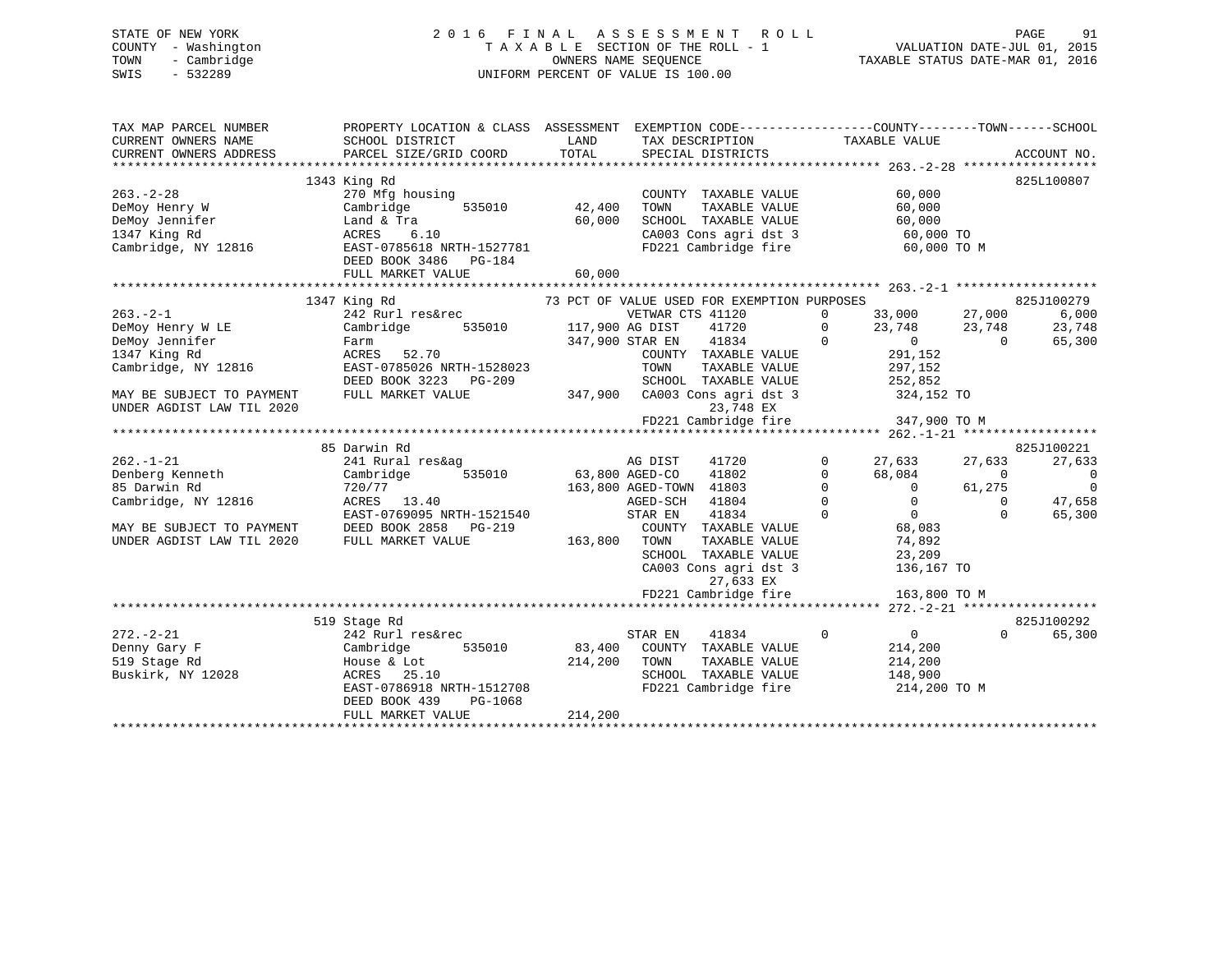### STATE OF NEW YORK 2 0 1 6 F I N A L A S S E S S M E N T R O L L PAGE 92 COUNTY - Washington T A X A B L E SECTION OF THE ROLL - 1 VALUATION DATE-JUL 01, 2015 TOWN - Cambridge OWNERS NAME SEQUENCE TAXABLE STATUS DATE-MAR 01, 2016 SWIS - 532289 UNIFORM PERCENT OF VALUE IS 100.00

| TAX MAP PARCEL NUMBER<br>CURRENT OWNERS NAME<br>CURRENT OWNERS ADDRESS                                            | PROPERTY LOCATION & CLASS ASSESSMENT EXEMPTION CODE----------------COUNTY-------TOWN------SCHOOL<br>SCHOOL DISTRICT<br>PARCEL SIZE/GRID COORD        | LAND<br>TOTAL      | TAX DESCRIPTION<br>SPECIAL DISTRICTS                                                                                            | TAXABLE VALUE                                                                   | ACCOUNT NO.                      |
|-------------------------------------------------------------------------------------------------------------------|------------------------------------------------------------------------------------------------------------------------------------------------------|--------------------|---------------------------------------------------------------------------------------------------------------------------------|---------------------------------------------------------------------------------|----------------------------------|
|                                                                                                                   |                                                                                                                                                      |                    |                                                                                                                                 |                                                                                 |                                  |
| $262 - 2 - 14$<br>Derbyshire Ella                                                                                 | 1160 County Route 59<br>240 Rural res<br>535010<br>Cambridge                                                                                         | 95,900             | AG DIST<br>41720<br>COUNTY TAXABLE VALUE                                                                                        | $\Omega$<br>23,385<br>79,415                                                    | 825J100565<br>23,385<br>23,385   |
| 1192 County Route 59<br>Cambridge, NY 12816<br>MAY BE SUBJECT TO PAYMENT                                          | Lot 3<br>ACRES 45.52<br>EAST-0777885 NRTH-1522393<br>DEED BOOK 3488<br>PG-288                                                                        | 102,800            | TAXABLE VALUE<br>TOWN<br>SCHOOL TAXABLE VALUE<br>CA003 Cons agri dst 3<br>23,385 EX                                             | 79,415<br>79,415<br>79,415 TO                                                   |                                  |
| UNDER AGDIST LAW TIL 2020                                                                                         | FULL MARKET VALUE                                                                                                                                    | 102,800            | FD221 Cambridge fire                                                                                                            | 102,800 TO M                                                                    |                                  |
|                                                                                                                   | 1192 County Route 59                                                                                                                                 |                    |                                                                                                                                 |                                                                                 |                                  |
| $262. -2 - 14.2$<br>Derbyshire Ella R<br>1192 County Route 59<br>Cambridge, NY 12816<br>MAY BE SUBJECT TO PAYMENT | 240 Rural res<br>Cambridge<br>535010<br>Sub Lot 2<br>ACRES 40.33<br>EAST-0778479 NRTH-1523433<br>DEED BOOK 3355 PG-31                                | 140,400<br>459,700 | AG DIST<br>41720<br>COUNTY TAXABLE VALUE<br>TOWN<br>TAXABLE VALUE<br>SCHOOL TAXABLE VALUE<br>CA003 Cons agri dst 3<br>77,504 EX | 77,504<br>0<br>382,196<br>382,196<br>382,196<br>382,196 TO                      | 77,504<br>77,504                 |
| UNDER AGDIST LAW TIL 2020                                                                                         | FULL MARKET VALUE                                                                                                                                    | 459,700            | FD221 Cambridge fire                                                                                                            | 459,700 TO M                                                                    |                                  |
|                                                                                                                   | 168 Greene Rd                                                                                                                                        |                    |                                                                                                                                 |                                                                                 | 825J100513                       |
| $263. - 1 - 11$<br>DeSantis Diana R<br>168 Greene Rd<br>Cambridge, NY 12816                                       | 210 1 Family Res<br>Cambridge<br>535010<br>H&l<br>4.71<br>ACRES<br>EAST-0781663 NRTH-1526208                                                         | 42,600<br>240,300  | 41834<br>STAR EN<br>COUNTY TAXABLE VALUE<br>TAXABLE VALUE<br>TOWN<br>SCHOOL TAXABLE VALUE<br>CA003 Cons agri dst 3              | $\Omega$<br>$\overline{0}$<br>240,300<br>240,300<br>175,000<br>240,300 TO       | $\Omega$<br>65,300               |
|                                                                                                                   | DEED BOOK 1893 PG-1<br>FULL MARKET VALUE                                                                                                             | 240,300            | FD221 Cambridge fire                                                                                                            | 240,300 TO M                                                                    |                                  |
|                                                                                                                   | *************************                                                                                                                            |                    |                                                                                                                                 |                                                                                 |                                  |
| $263. - 2 - 18$<br>Dickson Leigh A<br>891 Turnpike Rd<br>Cambridge, NY 12816                                      | 891 Turnpike Rd<br>242 Rurl res&rec<br>Cambridge<br>535010<br>House & Lot<br>34.77<br>ACRES<br>EAST-0788179 NRTH-1523012<br>DEED BOOK 861<br>$PG-95$ | 95,500<br>291,200  | STAR B<br>41854<br>COUNTY TAXABLE VALUE<br>TOWN<br>TAXABLE VALUE<br>SCHOOL TAXABLE VALUE<br>FD221 Cambridge fire                | $\mathbf{0}$<br>$\overline{0}$<br>291,200<br>291,200<br>261,200<br>291,200 TO M | 825J100555<br>30,000<br>$\Omega$ |
|                                                                                                                   | FULL MARKET VALUE                                                                                                                                    | 291,200            |                                                                                                                                 |                                                                                 |                                  |
|                                                                                                                   | 478 Center Cambridge Rd                                                                                                                              |                    |                                                                                                                                 |                                                                                 | 825J101996                       |
| $270. - 1 - 24.6$<br>Dingman David<br>Dingman Allison<br>478 Center Cambridge Rd<br>Cambridge, NY 12816           | 242 Rurl res&rec<br>Cambridge<br>535010<br>Land & House<br>Lot 6<br>ACRES 15.87<br>EAST-0766561 NRTH-1515725<br>DEED BOOK 647<br>PG-139              | 68,700<br>319,000  | STAR B<br>41854<br>COUNTY TAXABLE VALUE<br>TAXABLE VALUE<br>TOWN<br>SCHOOL TAXABLE VALUE<br>FD221 Cambridge fire                | $\Omega$<br>$\overline{0}$<br>319,000<br>319,000<br>289,000<br>319,000 TO M     | $\Omega$<br>30,000               |
|                                                                                                                   | FULL MARKET VALUE                                                                                                                                    | 319,000            |                                                                                                                                 |                                                                                 |                                  |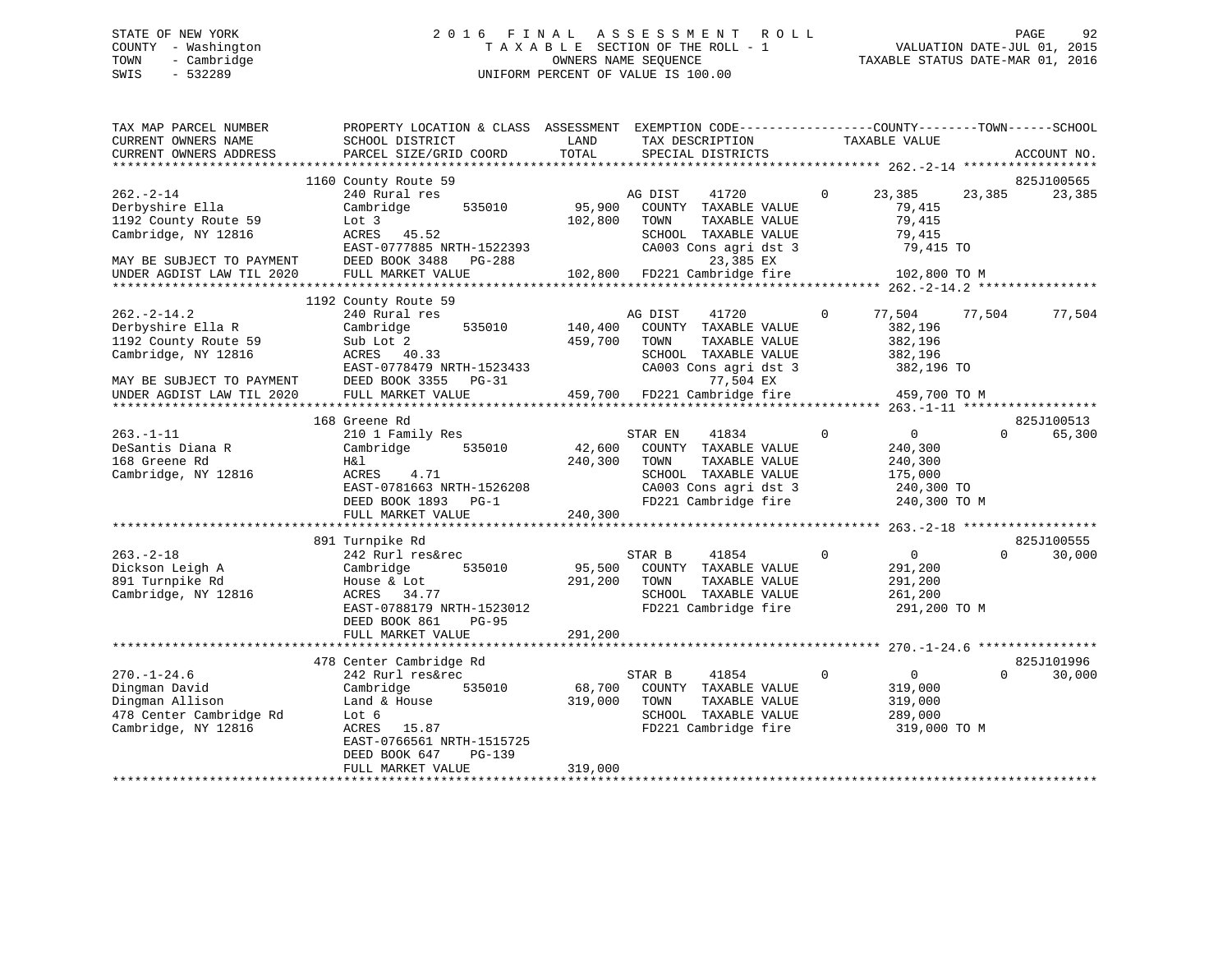| STATE OF NEW YORK<br>COUNTY - Washington<br>TOWN<br>- Cambridge<br>SWIS<br>$-532289$              | 2016 FINAL                                                                                                                                                             |                              | A S S E S S M E N T<br>R O L L<br>TAXABLE SECTION OF THE ROLL - 1<br>OWNERS NAME SEQUENCE<br>UNIFORM PERCENT OF VALUE IS 100.00           |             |                                                                               | PAGE<br>93<br>VALUATION DATE-JUL 01, 2015<br>TAXABLE STATUS DATE-MAR 01, 2016 |
|---------------------------------------------------------------------------------------------------|------------------------------------------------------------------------------------------------------------------------------------------------------------------------|------------------------------|-------------------------------------------------------------------------------------------------------------------------------------------|-------------|-------------------------------------------------------------------------------|-------------------------------------------------------------------------------|
| TAX MAP PARCEL NUMBER<br>CURRENT OWNERS NAME<br>CURRENT OWNERS ADDRESS                            | PROPERTY LOCATION & CLASS ASSESSMENT EXEMPTION CODE----------------COUNTY-------TOWN------SCHOOL<br>SCHOOL DISTRICT<br>PARCEL SIZE/GRID COORD                          | LAND<br>TOTAL                | TAX DESCRIPTION<br>SPECIAL DISTRICTS                                                                                                      |             | TAXABLE VALUE                                                                 | ACCOUNT NO.                                                                   |
| $261. - 2 - 24$<br>Dingman Jeffrey<br>Dingman Debra<br>1023 Vly Summit Rd<br>Greenwich, NY 12834  | 1023 Vly Summit Rd<br>210 1 Family Res<br>Cambridge<br>535010<br>House & Lot<br>$261. - 1 - 24$<br>ACRES<br>8.90<br>EAST-0763406 NRTH-1524392<br>DEED BOOK 2324 PG-285 | 52,600<br>164,600            | 41854<br>STAR B<br>COUNTY TAXABLE VALUE<br>TOWN<br>TAXABLE VALUE<br>SCHOOL TAXABLE VALUE<br>FD221 Cambridge fire                          | $\mathbf 0$ | $\overline{0}$<br>164,600<br>164,600<br>134,600<br>164,600 TO M               | 825J100683<br>$\Omega$<br>30,000                                              |
|                                                                                                   | FULL MARKET VALUE                                                                                                                                                      | 164,600                      |                                                                                                                                           |             |                                                                               |                                                                               |
|                                                                                                   | 1436 County Route 59                                                                                                                                                   |                              |                                                                                                                                           |             |                                                                               | 825J100862                                                                    |
| $263. - 1 - 25$<br>Disorda William<br>Disorda Lynn<br>1436 County Route 59<br>Cambridge, NY 12816 | 210 1 Family Res<br>535010<br>Cambridge<br>ACRES<br>5.90<br>EAST-0781904 NRTH-1526912<br>DEED BOOK 469<br>PG-234<br>FULL MARKET VALUE                                  | 40,600<br>182,500<br>182,500 | STAR EN<br>41834<br>COUNTY TAXABLE VALUE<br>TAXABLE VALUE<br>TOWN<br>SCHOOL TAXABLE VALUE<br>FD221 Cambridge fire                         | $\Omega$    | $\overline{0}$<br>182,500<br>182,500<br>117,200<br>182,500 TO M               | $\Omega$<br>65,300                                                            |
|                                                                                                   |                                                                                                                                                                        |                              |                                                                                                                                           |             |                                                                               |                                                                               |
| $246. - 1 - 20$<br>Drew William C<br>370 Stevenson Rd<br>Greenwich, NY 12834                      | 354 Stevenson Rd<br>210 1 Family Res<br>Cambridge<br>535010<br>Lot $C-2$<br>473/728-473/730<br>ACRES<br>5.63<br>EAST-0780812 NRTH-1537767<br>DEED BOOK 3434 PG-60      | 40,500<br>115,000            | COUNTY TAXABLE VALUE<br>TAXABLE VALUE<br>TOWN<br>SCHOOL TAXABLE VALUE<br>CA005 Cons agri dst 5<br>FD221 Cambridge fire                    |             | 115,000<br>115,000<br>115,000<br>115,000 TO<br>115,000 TO M                   | 825L100505                                                                    |
|                                                                                                   | FULL MARKET VALUE                                                                                                                                                      | 115,000                      |                                                                                                                                           |             |                                                                               |                                                                               |
|                                                                                                   | 370 Stevenson Rd                                                                                                                                                       |                              |                                                                                                                                           |             |                                                                               | 825J101990                                                                    |
| $246. - 1 - 20.2$<br>Drew William C<br>370 Stevenson Rd<br>Greenwich, NY 12834                    | 210 1 Family Res<br>535010<br>Cambridge<br>H & L<br>891/208<br>ACRES<br>1.23<br>EAST-0781083 NRTH-1538033<br>DEED BOOK 891<br>PG-208                                   | 21,200<br>148,300            | STAR B<br>41854<br>COUNTY TAXABLE VALUE<br>TOWN<br>TAXABLE VALUE<br>SCHOOL TAXABLE VALUE<br>CA005 Cons agri dst 5<br>FD221 Cambridge fire | $\mathbf 0$ | $\overline{0}$<br>148,300<br>148,300<br>118,300<br>148,300 TO<br>148,300 TO M | 30,000<br>$\Omega$                                                            |
|                                                                                                   | FULL MARKET VALUE                                                                                                                                                      | 148,300                      |                                                                                                                                           |             |                                                                               |                                                                               |
|                                                                                                   |                                                                                                                                                                        |                              |                                                                                                                                           |             |                                                                               |                                                                               |
| $246. - 1 - 42.1$<br>Drost David C<br>Drost Marie M<br>254 Petteys Rd<br>Greenwich, NY 12834      | 254 Petteys Rd<br>210 1 Family Res<br>533401<br>Greenwich<br>8.00<br>ACRES<br>EAST-0770186 NRTH-1541009<br>DEED BOOK 761<br>$PG-42$                                    | 49,000<br>171,500            | 41854<br>STAR B<br>COUNTY TAXABLE VALUE<br>TOWN<br>TAXABLE VALUE<br>SCHOOL TAXABLE VALUE<br>CA003 Cons agri dst 3                         | 0           | $\overline{0}$<br>171,500<br>171,500<br>141,500<br>171,500 TO                 | $\Omega$<br>30,000                                                            |

FULL MARKET VALUE 171,500 FD221 Cambridge fire 171,500 TO M \*\*\*\*\*\*\*\*\*\*\*\*\*\*\*\*\*\*\*\*\*\*\*\*\*\*\*\*\*\*\*\*\*\*\*\*\*\*\*\*\*\*\*\*\*\*\*\*\*\*\*\*\*\*\*\*\*\*\*\*\*\*\*\*\*\*\*\*\*\*\*\*\*\*\*\*\*\*\*\*\*\*\*\*\*\*\*\*\*\*\*\*\*\*\*\*\*\*\*\*\*\*\*\*\*\*\*\*\*\*\*\*\*\*\*\*\*\*\*\*\*\*\*\*\*\*\*\*\*\*\*\*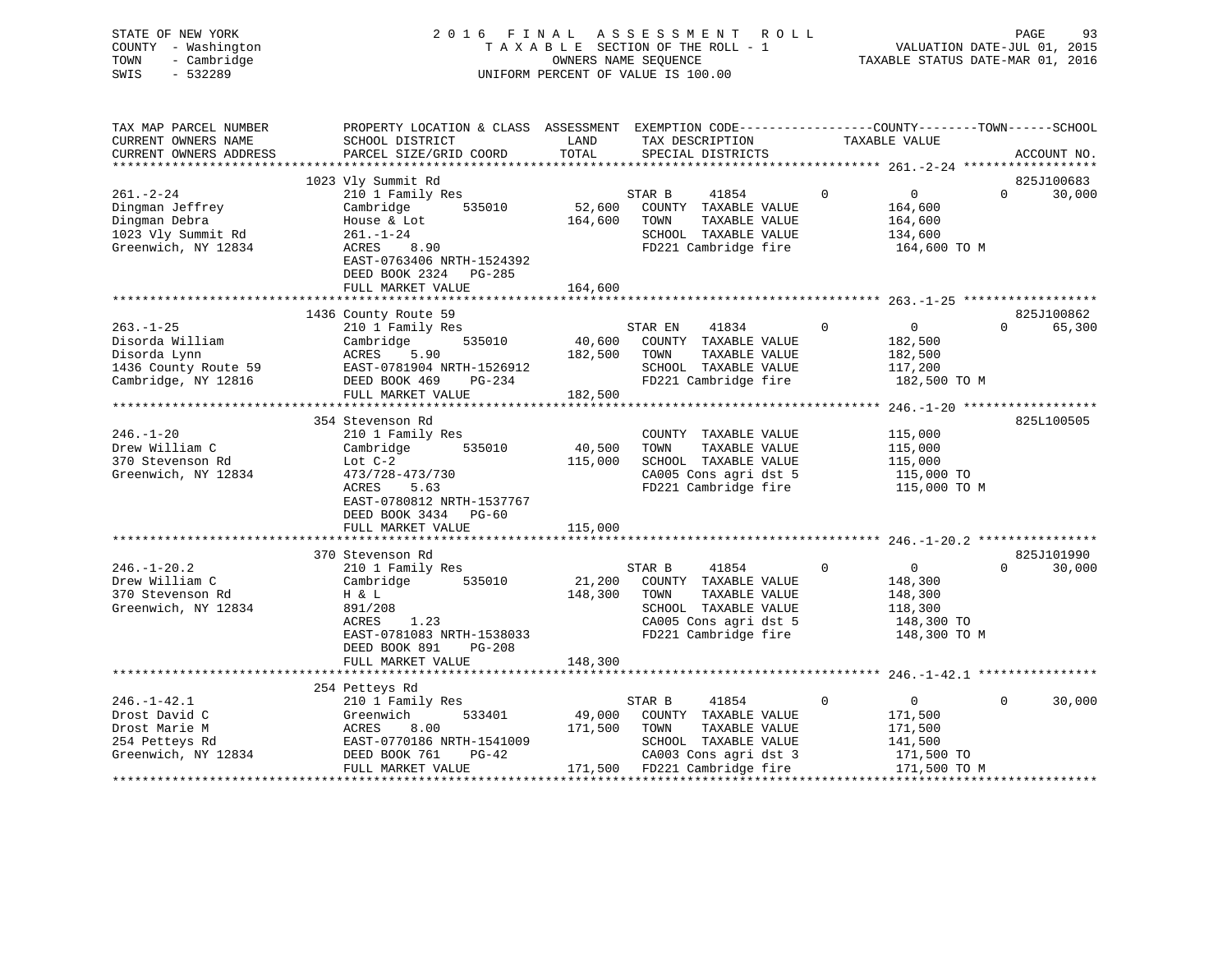# STATE OF NEW YORK 2 0 1 6 F I N A L A S S E S S M E N T R O L L PAGE 94 COUNTY - Washington T A X A B L E SECTION OF THE ROLL - 1 VALUATION DATE-JUL 01, 2015 TOWN - Cambridge OWNERS NAME SEQUENCE TAXABLE STATUS DATE-MAR 01, 2016 SWIS - 532289 UNIFORM PERCENT OF VALUE IS 100.00

TAX MAP PARCEL NUMBER PROPERTY LOCATION & CLASS ASSESSMENT EXEMPTION CODE------------------COUNTY--------TOWN------SCHOOL CURRENT OWNERS NAME SCHOOL DISTRICT THE LAND TAX DESCRIPTION TAXABLE VALUE CURRENT OWNERS ADDRESS PARCEL SIZE/GRID COORD TOTAL SPECIAL DISTRICTS ACCOUNT NO. \*\*\*\*\*\*\*\*\*\*\*\*\*\*\*\*\*\*\*\*\*\*\*\*\*\*\*\*\*\*\*\*\*\*\*\*\*\*\*\*\*\*\*\*\*\*\*\*\*\*\*\*\*\*\*\*\*\*\*\*\*\*\*\*\*\*\*\*\*\*\*\*\*\*\*\*\*\*\*\*\*\*\*\*\*\*\*\*\*\*\*\*\*\*\*\*\*\*\*\*\*\*\* 280.-1-10.3 \*\*\*\*\*\*\*\*\*\*\*\*\*\*\*\* Dickensen Rd280.-1-10.3 314 Rural vac<10 COUNTY TAXABLE VALUE 19,000 Dubrawski Edward Cambridge 535010 19,000 TOWN TAXABLE VALUE 19,000 Dubrawski Sheila Land 19,000 SCHOOL TAXABLE VALUE 19,000 42 Winthrop St Lot 1B CA003 Cons agri dst 3 19,000 TO Medway, MA 02053 ACRES 3.09 FD221 Cambridge fire 19,000 TO M EAST-0772009 NRTH-1509580 DEED BOOK 3596 PG-168 FULL MARKET VALUE 19,000 \*\*\*\*\*\*\*\*\*\*\*\*\*\*\*\*\*\*\*\*\*\*\*\*\*\*\*\*\*\*\*\*\*\*\*\*\*\*\*\*\*\*\*\*\*\*\*\*\*\*\*\*\*\*\*\*\*\*\*\*\*\*\*\*\*\*\*\*\*\*\*\*\*\*\*\*\*\*\*\*\*\*\*\*\*\*\*\*\*\*\*\*\*\*\*\*\*\*\*\*\*\*\* 280.-1-10.4 \*\*\*\*\*\*\*\*\*\*\*\*\*\*\*\* Dickensen Rd280.-1-10.4 314 Rural vac<10 COUNTY TAXABLE VALUE 38,000 Dubrawski Edward Cambridge 535010 38,000 TOWN TAXABLE VALUE 38,000 Dubrawski Sheila Land 38,000 SCHOOL TAXABLE VALUE 38,000 42 Winthrop St Lot 1C CA003 Cons agri dst 3 38,000 TO Medway, MA 02053 ACRES 9.29 FD221 Cambridge fire 38,000 TO M EAST-0771474 NRTH-1509598 DEED BOOK 2515 PG-163 FULL MARKET VALUE 38,000 \*\*\*\*\*\*\*\*\*\*\*\*\*\*\*\*\*\*\*\*\*\*\*\*\*\*\*\*\*\*\*\*\*\*\*\*\*\*\*\*\*\*\*\*\*\*\*\*\*\*\*\*\*\*\*\*\*\*\*\*\*\*\*\*\*\*\*\*\*\*\*\*\*\*\*\*\*\*\*\*\*\*\*\*\*\*\*\*\*\*\*\*\*\*\*\*\*\*\*\*\*\*\* 254.-1-10.2 \*\*\*\*\*\*\*\*\*\*\*\*\*\*\*\* Cobble Rd 825J100893254.-1-10.2 323 Vacant rural COUNTY TAXABLE VALUE 1,200 Durant Timothy Cambridge 535010 1,200 TOWN TAXABLE VALUE 1,200 Durant Mary L ACRES 1.20 1,200 SCHOOL TAXABLE VALUE 1,200 430 N Burnett Rd EAST-0777557 NRTH-1530265 FD221 Cambridge fire 1,200 TO M Cocoa, FL 32926 DEED BOOK 487 PG-235  $FULL$  MARKET VALUE  $1,200$ \*\*\*\*\*\*\*\*\*\*\*\*\*\*\*\*\*\*\*\*\*\*\*\*\*\*\*\*\*\*\*\*\*\*\*\*\*\*\*\*\*\*\*\*\*\*\*\*\*\*\*\*\*\*\*\*\*\*\*\*\*\*\*\*\*\*\*\*\*\*\*\*\*\*\*\*\*\*\*\*\*\*\*\*\*\*\*\*\*\*\*\*\*\*\*\*\*\*\*\*\*\*\* 279.-2-24 \*\*\*\*\*\*\*\*\*\*\*\*\*\*\*\*\*\*977 South Cambridge Rd 825J100332 (1998) 977 South Cambridge Rd 825J100332 279.-2-24 210 1 Family Res AGED-CO/TN 41801 0 29,800 29,800 0 Dzintars Edwin Cambridge 535010 22,300 AGED-SCH 41804 0 0 0 26,820 977 South Cambridge Rd H & L 59,600 STAR EN 41834 0 0 0 32,780 Buskirk, NY 12028 FRNT 145.00 DPTH 129.00 COUNTY TAXABLE VALUE 29,800 ACRES 0.29 TOWN TAXABLE VALUE 29,800 EAST-0766065 NRTH-1506707 SCHOOL TAXABLE VALUE 0 DEED BOOK 3074 PG-288 CA003 Cons agri dst 3 59,600 TO FULL MARKET VALUE 59,600 FD221 Cambridge fire 59,600 TO M \*\*\*\*\*\*\*\*\*\*\*\*\*\*\*\*\*\*\*\*\*\*\*\*\*\*\*\*\*\*\*\*\*\*\*\*\*\*\*\*\*\*\*\*\*\*\*\*\*\*\*\*\*\*\*\*\*\*\*\*\*\*\*\*\*\*\*\*\*\*\*\*\*\*\*\*\*\*\*\*\*\*\*\*\*\*\*\*\*\*\*\*\*\*\*\*\*\*\*\*\*\*\* 246.-1-35 \*\*\*\*\*\*\*\*\*\*\*\*\*\*\*\*\*\* Kenyon Rd 825J100340 246.-1-35 105 Vac farmland AG DIST 41720 0 55,057 55,057 55,057 East View Farm Partners Greenwich 533401 238,900 COUNTY TAXABLE VALUE 183,843 12 Damon Ln ACRES 156.70 238,900 TOWN TAXABLE VALUE 183,843 Scituate, MA 02066 EAST-0771051 NRTH-1537346 SCHOOL TAXABLE VALUE 183,843 DEED BOOK 3409 PG-63 CA003 Cons agri dst 3 183,843 TO MAY BE SUBJECT TO PAYMENT FULL MARKET VALUE 238,900 55,057 EX UNDER AGDIST LAW TIL 2020 FD221 Cambridge fire 238,900 TO M \*\*\*\*\*\*\*\*\*\*\*\*\*\*\*\*\*\*\*\*\*\*\*\*\*\*\*\*\*\*\*\*\*\*\*\*\*\*\*\*\*\*\*\*\*\*\*\*\*\*\*\*\*\*\*\*\*\*\*\*\*\*\*\*\*\*\*\*\*\*\*\*\*\*\*\*\*\*\*\*\*\*\*\*\*\*\*\*\*\*\*\*\*\*\*\*\*\*\*\*\*\*\*\*\*\*\*\*\*\*\*\*\*\*\*\*\*\*\*\*\*\*\*\*\*\*\*\*\*\*\*\*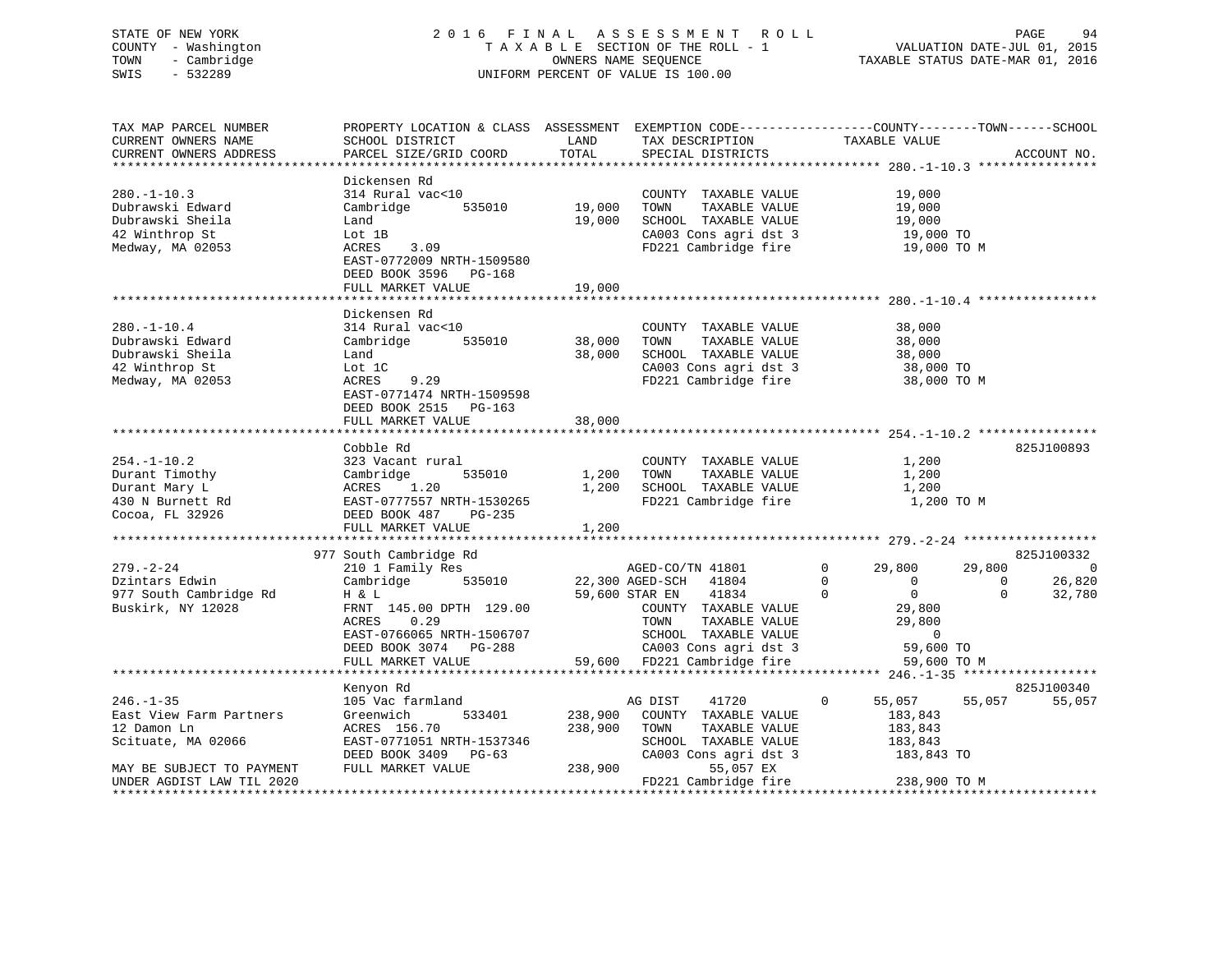### STATE OF NEW YORK 2 0 1 6 F I N A L A S S E S S M E N T R O L L PAGE 95 COUNTY - Washington T A X A B L E SECTION OF THE ROLL - 1 VALUATION DATE-JUL 01, 2015 TOWN - Cambridge TAXABLE STATUS DATE-MAR 01, 2016 SWIS - 532289 UNIFORM PERCENT OF VALUE IS 100.00

TAX MAP PARCEL NUMBER PROPERTY LOCATION & CLASS ASSESSMENT EXEMPTION CODE------------------COUNTY--------TOWN------SCHOOL CURRENT OWNERS NAME SCHOOL DISTRICT THE LAND TAX DESCRIPTION TAXABLE VALUE CURRENT OWNERS ADDRESS PARCEL SIZE/GRID COORD TOTAL SPECIAL DISTRICTS ACCOUNT NO. \*\*\*\*\*\*\*\*\*\*\*\*\*\*\*\*\*\*\*\*\*\*\*\*\*\*\*\*\*\*\*\*\*\*\*\*\*\*\*\*\*\*\*\*\*\*\*\*\*\*\*\*\*\*\*\*\*\*\*\*\*\*\*\*\*\*\*\*\*\*\*\*\*\*\*\*\*\*\*\*\*\*\*\*\*\*\*\*\*\*\*\*\*\*\*\*\*\*\*\*\*\*\* 246.-1-41 \*\*\*\*\*\*\*\*\*\*\*\*\*\*\*\*\*\* Kenyon Rd/e Off 825J100870 246.-1-41 314 Rural vac<10 COUNTY TAXABLE VALUE 2,100 East View Farm Partners Greenwich 533401 2,100 TOWN TAXABLE VALUE 2,100 12 Damon Ln Wood Lot 2,100 SCHOOL TAXABLE VALUE 2,100 Scituate, MA 02066 ACRES 3.00 CA003 Cons agri dst 3 2,100 TO EAST-0771293 NRTH-1538830 FD221 Cambridge fire 2,100 TO M DEED BOOK 3409 PG-63FULL MARKET VALUE 2,100 \*\*\*\*\*\*\*\*\*\*\*\*\*\*\*\*\*\*\*\*\*\*\*\*\*\*\*\*\*\*\*\*\*\*\*\*\*\*\*\*\*\*\*\*\*\*\*\*\*\*\*\*\*\*\*\*\*\*\*\*\*\*\*\*\*\*\*\*\*\*\*\*\*\*\*\*\*\*\*\*\*\*\*\*\*\*\*\*\*\*\*\*\*\*\*\*\*\*\*\*\*\*\* 246.-1-26 \*\*\*\*\*\*\*\*\*\*\*\*\*\*\*\*\*\* 833 County Route 60 825J100507 246.-1-26 241 Rural res&ag AG DIST 41720 0 28,769 28,769 28,769 East View Farm Partners, LLC Greenwich 533401 184,400 COUNTY TAXABLE VALUE 515,631 12 Damon Ln ACRES 111.50 544,400 TOWN TAXABLE VALUE 515,631 Scituate, MA 02066 EAST-0773077 NRTH-1537449 SCHOOL TAXABLE VALUE 515,631 DEED BOOK 3129 PG-50 CA003 Cons agri dst 3 515,631 TO MAY BE SUBJECT TO PAYMENT FULL MARKET VALUE 544,400 28,769 EX UNDER AGDIST LAW TIL 2020 FD221 Cambridge fire 544,400 TO M \*\*\*\*\*\*\*\*\*\*\*\*\*\*\*\*\*\*\*\*\*\*\*\*\*\*\*\*\*\*\*\*\*\*\*\*\*\*\*\*\*\*\*\*\*\*\*\*\*\*\*\*\*\*\*\*\*\*\*\*\*\*\*\*\*\*\*\*\*\*\*\*\*\*\*\*\*\*\*\*\*\*\*\*\*\*\*\*\*\*\*\*\*\*\*\*\*\*\*\*\*\*\* 254.-1-5.3 \*\*\*\*\*\*\*\*\*\*\*\*\*\*\*\*\*County Route 60 825J100846 254.-1-5.3 322 Rural vac>10 COUNTY TAXABLE VALUE 68,800 East View Farm Partners, LLC Cambridge 535010 68,800 TOWN TAXABLE VALUE 68,800 12 Damon Ln 943/328 & 328 68,800 SCHOOL TAXABLE VALUE 68,800 Scituate, MA 02066 ACRES 35.00 CA003 Cons agri dst 3 68,800 TO ACRES 35.00<br>
EAST-0773249 NRTH-1535693 FD221 Cambridge fire 68,800 TO M DEED BOOK 3129 PG-86 FULL MARKET VALUE 68,800 \*\*\*\*\*\*\*\*\*\*\*\*\*\*\*\*\*\*\*\*\*\*\*\*\*\*\*\*\*\*\*\*\*\*\*\*\*\*\*\*\*\*\*\*\*\*\*\*\*\*\*\*\*\*\*\*\*\*\*\*\*\*\*\*\*\*\*\*\*\*\*\*\*\*\*\*\*\*\*\*\*\*\*\*\*\*\*\*\*\*\*\*\*\*\*\*\*\*\*\*\*\*\* 262.-1-15.1 \*\*\*\*\*\*\*\*\*\*\*\*\*\*\*\* 1012 County Route 59 262.-1-15.1 210 1 Family Res COUNTY TAXABLE VALUE 265,300 Eastman Bradley A Cambridge 535010 37,200 TOWN TAXABLE VALUE 265,300 1012 County Route 59 House & Land 265,300 SCHOOL TAXABLE VALUE 265,300 Cambridge, NY 12816 ACRES 4.23 CA003 Cons agri dst 3 265,300 TO ACRES 4.23 CA003 Cons agri dst 3 265,300 TO<br>EAST-0774523 NRTH-1519995 FD221 Cambridge fire 265,300 TO M DEED BOOK 3446 PG-267 FULL MARKET VALUE 265,300 \*\*\*\*\*\*\*\*\*\*\*\*\*\*\*\*\*\*\*\*\*\*\*\*\*\*\*\*\*\*\*\*\*\*\*\*\*\*\*\*\*\*\*\*\*\*\*\*\*\*\*\*\*\*\*\*\*\*\*\*\*\*\*\*\*\*\*\*\*\*\*\*\*\*\*\*\*\*\*\*\*\*\*\*\*\*\*\*\*\*\*\*\*\*\*\*\*\*\*\*\*\*\* 279.-1-2.3 \*\*\*\*\*\*\*\*\*\*\*\*\*\*\*\*\* Center Cambridge Rd 279.-1-2.3 322 Rural vac>10 COUNTY TAXABLE VALUE 49,700 Eastman Caroline L Cambridge 535010 49,700 TOWN TAXABLE VALUE 49,700 183 Center Cambridge Rd Vac Land 49,700 SCHOOL TAXABLE VALUE 49,700 Valley Falls, NY 12185 Sub Lot 3 CA003 Cons agri dst 3 49,700 TO ACRES 10.83 FD221 Cambridge fire 49,700 TO M EAST-0760839 NRTH-1513164DEED BOOK 2440 PG-162

\*\*\*\*\*\*\*\*\*\*\*\*\*\*\*\*\*\*\*\*\*\*\*\*\*\*\*\*\*\*\*\*\*\*\*\*\*\*\*\*\*\*\*\*\*\*\*\*\*\*\*\*\*\*\*\*\*\*\*\*\*\*\*\*\*\*\*\*\*\*\*\*\*\*\*\*\*\*\*\*\*\*\*\*\*\*\*\*\*\*\*\*\*\*\*\*\*\*\*\*\*\*\*\*\*\*\*\*\*\*\*\*\*\*\*\*\*\*\*\*\*\*\*\*\*\*\*\*\*\*\*\*

FULL MARKET VALUE 49,700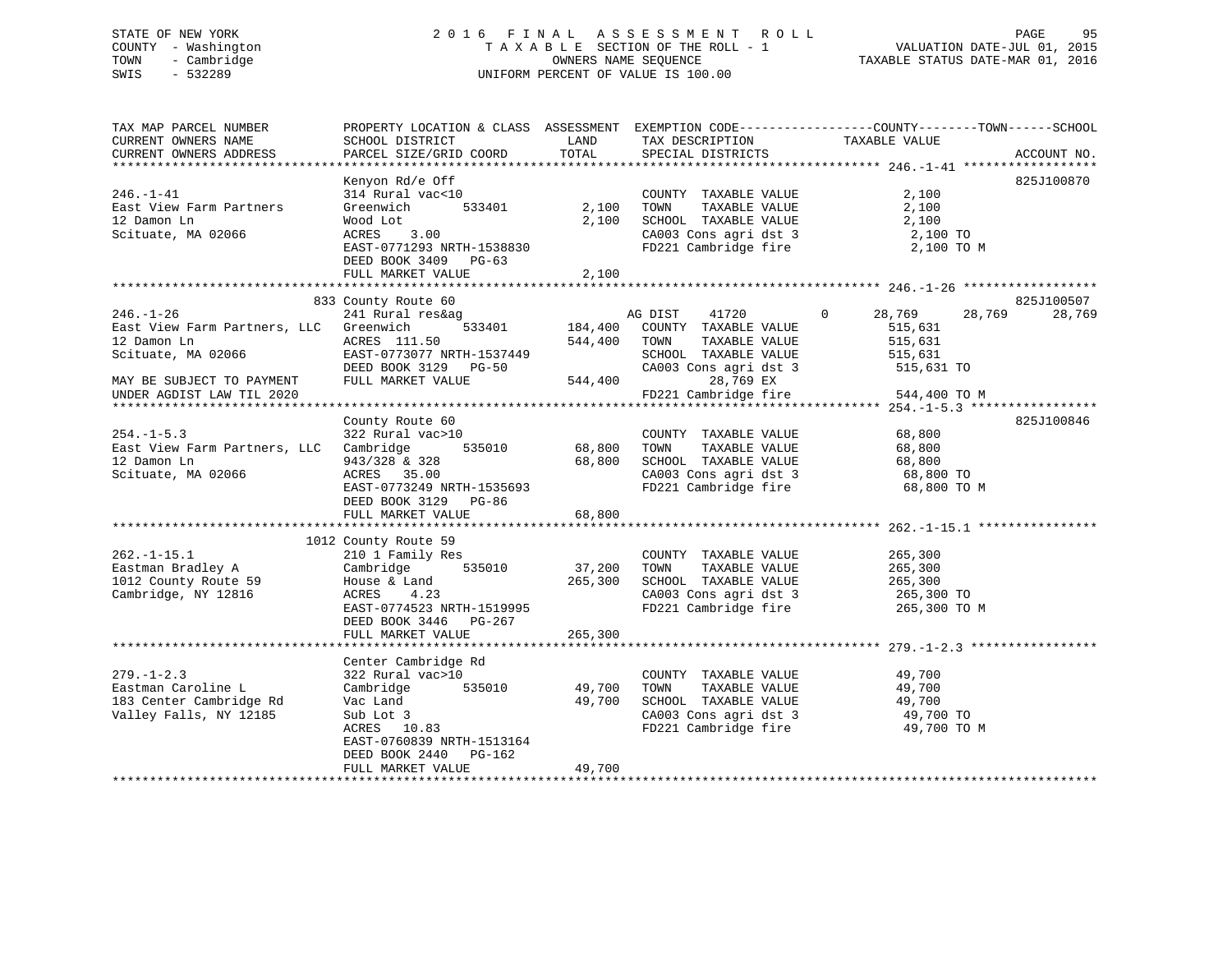### STATE OF NEW YORK 2 0 1 6 F I N A L A S S E S S M E N T R O L L PAGE 96 COUNTY - Washington T A X A B L E SECTION OF THE ROLL - 1 VALUATION DATE-JUL 01, 2015 TOWN - Cambridge OWNERS NAME SEQUENCE TAXABLE STATUS DATE-MAR 01, 2016 SWIS - 532289 UNIFORM PERCENT OF VALUE IS 100.00

| TAX MAP PARCEL NUMBER<br>CURRENT OWNERS NAME<br>CURRENT OWNERS ADDRESS                                                                                       | PROPERTY LOCATION & CLASS ASSESSMENT EXEMPTION CODE---------------COUNTY-------TOWN------SCHOOL<br>SCHOOL DISTRICT<br>PARCEL SIZE/GRID COORD                         | LAND<br>TOTAL                 | TAX DESCRIPTION<br>SPECIAL DISTRICTS                                                                                                                              |                                           | TAXABLE VALUE                                                                 |                              | ACCOUNT NO.                |
|--------------------------------------------------------------------------------------------------------------------------------------------------------------|----------------------------------------------------------------------------------------------------------------------------------------------------------------------|-------------------------------|-------------------------------------------------------------------------------------------------------------------------------------------------------------------|-------------------------------------------|-------------------------------------------------------------------------------|------------------------------|----------------------------|
| $255. - 1 - 20.7$<br>Eddy Nelson L<br>Eddy Sally Beelen<br>159 State Route 372<br>Cambridge, NY 12816                                                        | 159 State Route 372<br>210 1 Family Res<br>535010<br>Cambridge<br>Lot 3-A<br>ACRES 9.03<br>EAST-0784724 NRTH-1533929<br>DEED BOOK 2507 PG-135<br>FULL MARKET VALUE   | 261,500<br>261,500            | 41834<br>STAR EN<br>56,100 COUNTY TAXABLE VALUE<br>TAXABLE VALUE<br>TOWN<br>SCHOOL TAXABLE VALUE<br>CA005 Cons agri dst 5<br>FD221 Cambridge fire                 | $\mathbf 0$                               | $\overline{0}$<br>261,500<br>261,500<br>196,200<br>261,500 TO<br>261,500 TO M | $\Omega$                     | 65,300                     |
|                                                                                                                                                              |                                                                                                                                                                      |                               |                                                                                                                                                                   |                                           |                                                                               |                              |                            |
| $279. - 1 - 6.4$<br>Edwards Mark A<br>Edwards Jennifer A<br>290 Whiteside Rd<br>Cambridge, NY 12094                                                          | 290 Whiteside Rd<br>210 1 Family Res<br>Cambridge<br>535010<br>Lot 2<br>ACRES<br>3.48<br>EAST-0764968 NRTH-1510614<br>DEED BOOK 3434 PG-171<br>FULL MARKET VALUE     | 38,000<br>240,800<br>240,800  | STAR B<br>41854<br>COUNTY TAXABLE VALUE<br>TOWN<br>TAXABLE VALUE<br>SCHOOL TAXABLE VALUE<br>CA003 Cons agri dst 3 240,800 TO<br>FD221 Cambridge fire 240,800 TO M | $\mathbf 0$                               | $\overline{0}$<br>240,800<br>240,800<br>210,800                               | $\Omega$                     | 30,000                     |
|                                                                                                                                                              |                                                                                                                                                                      |                               |                                                                                                                                                                   |                                           |                                                                               |                              |                            |
| $254. -1 - 5.6$<br>Eliopulos Denise M<br>Eliopulos James A<br>75 Woodlawn Ave<br>Saratoga Springs, NY 12866                                                  | 125 Stevenson Rd<br>242 Rurl res&rec<br>535010<br>Cambridge<br>House & Land<br>13 Ad<br>ACRES 15.30<br>EAST-0775280 NRTH-1536185<br>DEED BOOK 684<br>PG-207          | 67,600<br>374,300             | COUNTY TAXABLE VALUE<br>TAXABLE VALUE<br>TOWN<br>SCHOOL TAXABLE VALUE<br>CA003 Cons agri dst 3<br>FD221 Cambridge fire                                            |                                           | 374,300<br>374,300<br>374,300<br>374,300 TO<br>374,300 TO M                   |                              | 825J100970                 |
|                                                                                                                                                              | FULL MARKET VALUE                                                                                                                                                    | 374,300                       |                                                                                                                                                                   |                                           |                                                                               |                              |                            |
| $263. - 1 - 22$<br>Ellard Revocable Trust Elizabe Cambridge<br>Ellard Elizabeth Langtry Trust Rural Residence<br>1369 County Route 59<br>Cambridge, NY 12816 | 1369 County Route 59<br>242 Rurl res&rec<br>535010<br>ACRES 96.70<br>FAST-0781192<br>EAST-0781192 NRTH-1525630<br>DEED BOOK 3546 PG-91<br>FULL MARKET VALUE          | 172,900<br>332,000<br>332,000 | STAR EN<br>41834<br>COUNTY TAXABLE VALUE<br>TOWN<br>TAXABLE VALUE<br>SCHOOL TAXABLE VALUE<br>CA003 Cons agri dst 3<br>FD221 Cambridge fire 332,000 TO M           | $\Omega$                                  | $\overline{0}$<br>332,000<br>332,000<br>266,700<br>332,000 TO                 | $\Omega$                     | 825J100306<br>65,300       |
|                                                                                                                                                              |                                                                                                                                                                      |                               |                                                                                                                                                                   |                                           |                                                                               |                              |                            |
| $271 - 3 - 4.2$<br>Emerson Tedric L Jr<br>Emerson Holly L<br>348 Wright Rd<br>Cambridge, NY 12816                                                            | 348 Wright Rd<br>210 1 Family Res<br>535010<br>Cambridge<br>FRNT 257.82 DPTH<br>ACRES 5.85<br>EAST-0780320 NRTH-1519857<br>DEED BOOK 1985 PG-57<br>FULL MARKET VALUE | 183,000 STAR B                | VETCOM CTS 41130<br>53,400 VETDIS CTS 41140<br>41854<br>COUNTY TAXABLE VALUE<br>TAXABLE VALUE<br>TOWN<br>SCHOOL TAXABLE VALUE<br>183,000 CA003 Cons agri dst 3    | $\overline{0}$<br>$\mathbf 0$<br>$\Omega$ | 45,750<br>18,300<br>$\sim$ 0<br>118,950<br>119,700<br>124,700<br>183,000 TO   | 45,000<br>18,300<br>$\Omega$ | 10,000<br>18,300<br>30,000 |
|                                                                                                                                                              |                                                                                                                                                                      |                               | FD221 Cambridge fire                                                                                                                                              |                                           | 183,000 TO M                                                                  |                              |                            |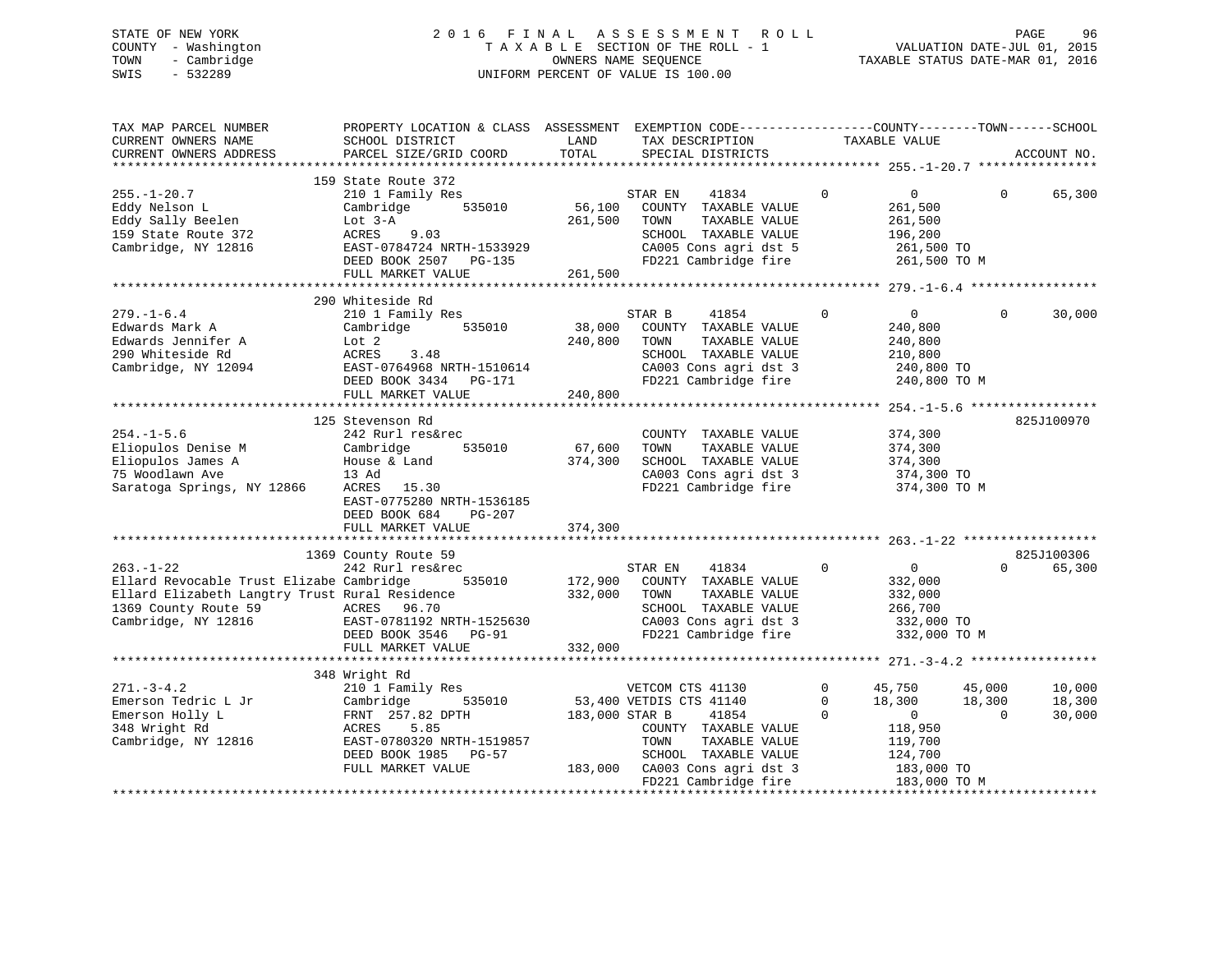### STATE OF NEW YORK 2 0 1 6 F I N A L A S S E S S M E N T R O L L PAGE 97 COUNTY - Washington T A X A B L E SECTION OF THE ROLL - 1 VALUATION DATE-JUL 01, 2015 TOWN - Cambridge OWNERS NAME SEQUENCE TAXABLE STATUS DATE-MAR 01, 2016 SWIS - 532289 UNIFORM PERCENT OF VALUE IS 100.00

| TAX MAP PARCEL NUMBER     | PROPERTY LOCATION & CLASS ASSESSMENT EXEMPTION CODE----------------COUNTY-------TOWN------SCHOOL |                 |                                             |                                  |                          |
|---------------------------|--------------------------------------------------------------------------------------------------|-----------------|---------------------------------------------|----------------------------------|--------------------------|
| CURRENT OWNERS NAME       | SCHOOL DISTRICT                                                                                  | LAND            | TAX DESCRIPTION                             | TAXABLE VALUE                    |                          |
| CURRENT OWNERS ADDRESS    | PARCEL SIZE/GRID COORD                                                                           | TOTAL           | SPECIAL DISTRICTS                           |                                  | ACCOUNT NO.              |
|                           |                                                                                                  |                 |                                             |                                  |                          |
|                           | 326 Wright Rd                                                                                    |                 | 72 PCT OF VALUE USED FOR EXEMPTION PURPOSES |                                  | 825J100432               |
| $271. - 3 - 4$            | 241 Rural res&ag                                                                                 |                 | VETWAR CTS 41120                            | 28,134                           | 6,000<br>27,000          |
| Emerson Tedric L Sr       | Cambridge<br>535010                                                                              | 145,300 AG DIST | 41720                                       | $\Omega$<br>33,396               | 33,396<br>33,396         |
| Emerson Mary E            | ACRES 74.60                                                                                      | 260,500 STAR B  | 41854                                       | $\Omega$<br>$\overline{0}$       | 30,000<br>$\overline{0}$ |
| 326 Wright Rd             | EAST-0779801 NRTH-1519580                                                                        |                 | COUNTY TAXABLE VALUE                        | 198,970                          |                          |
| Cambridge, NY 12816       | DEED BOOK 2648 PG-248                                                                            |                 | TOWN<br>TAXABLE VALUE                       | 200,104                          |                          |
|                           | FULL MARKET VALUE                                                                                |                 | 260,500 SCHOOL TAXABLE VALUE                | 191,104                          |                          |
| MAY BE SUBJECT TO PAYMENT |                                                                                                  |                 | CA003 Cons agri dst 3                       | 227,104 TO                       |                          |
| UNDER AGDIST LAW TIL 2020 |                                                                                                  |                 | 33,396 EX                                   |                                  |                          |
|                           |                                                                                                  |                 | FD221 Cambridge fire                        |                                  |                          |
|                           |                                                                                                  |                 |                                             | 260,500 TO M                     |                          |
|                           |                                                                                                  |                 |                                             |                                  |                          |
|                           | 221 Stump Church Rd                                                                              |                 |                                             |                                  | 825J100640               |
| $262 - 1 - 4$             | 210 1 Family Res                                                                                 |                 | STAR B<br>41854                             | $\overline{0}$<br>$\overline{0}$ | 30,000<br>$\Omega$       |
| English Benjamin          | Cambridge 535010                                                                                 |                 | 38,100 COUNTY TAXABLE VALUE                 | 121,800                          |                          |
| English Anne Marie        | H & L                                                                                            | 121,800         | TOWN<br>TAXABLE VALUE                       | 121,800                          |                          |
| 221 Stump Church Rd       | ACRES<br>2.61                                                                                    |                 | SCHOOL TAXABLE VALUE                        | 91,800                           |                          |
| Greenwich, NY 12834       | EAST-0769982 NRTH-1528967                                                                        |                 | CA003 Cons agri dst 3                       | 121,800 TO                       |                          |
|                           | DEED BOOK 606 PG-255                                                                             |                 | FD221 Cambridge fire                        | 121,800 TO M                     |                          |
|                           | FULL MARKET VALUE                                                                                | 121,800         |                                             |                                  |                          |
|                           |                                                                                                  |                 |                                             |                                  |                          |
|                           | Stage Rd                                                                                         |                 |                                             |                                  | 825J100716               |
| $281. - 4 - 3$            | 314 Rural vac<10                                                                                 |                 | COUNTY TAXABLE VALUE                        | 5,800                            |                          |
| English Brian             | 535010<br>Cambridge                                                                              | 5,800           | TOWN<br>TAXABLE VALUE                       | 5,800                            |                          |
| English Wendy             | Land                                                                                             | 5,800           | SCHOOL TAXABLE VALUE                        | 5,800                            |                          |
| 413 Stage Rd              | $281. - 1 - 3$                                                                                   |                 | FD221 Cambridge fire                        | 5,800 TO M                       |                          |
| Buskirk, NY 12028         | ACRES<br>2.90                                                                                    |                 |                                             |                                  |                          |
|                           |                                                                                                  |                 |                                             |                                  |                          |
|                           | EAST-0785275 NRTH-1508891                                                                        |                 |                                             |                                  |                          |
|                           | DEED BOOK 693 PG-66                                                                              |                 |                                             |                                  |                          |
|                           | FULL MARKET VALUE                                                                                | 5,800           |                                             |                                  |                          |
|                           |                                                                                                  |                 |                                             |                                  |                          |
|                           | 413 Stage Rd                                                                                     |                 |                                             |                                  | 825J100616               |
| $281. -4 -7$              | 210 1 Family Res                                                                                 |                 | 41854<br>STAR B                             | $\Omega$<br>$\overline{0}$       | 30,000<br>$\Omega$       |
| English Brian N           | Cambridge 535010                                                                                 | 27,500          | COUNTY TAXABLE VALUE                        | 123,800                          |                          |
| English Wendy H           | H&l                                                                                              | 123,800         | TOWN<br>TAXABLE VALUE                       | 123,800                          |                          |
| 413 Stage Rd              | $281. - 1 - 7$                                                                                   |                 | SCHOOL TAXABLE VALUE                        | 93,800                           |                          |
| Buskirk, NY 12028         | ACRES<br>1.30                                                                                    |                 | FD221 Cambridge fire                        | 123,800 TO M                     |                          |
|                           | EAST-0785987 NRTH-1510002                                                                        |                 |                                             |                                  |                          |
|                           | DEED BOOK 675 PG-21                                                                              |                 |                                             |                                  |                          |
|                           | FULL MARKET VALUE                                                                                | 123,800         |                                             |                                  |                          |
|                           |                                                                                                  |                 |                                             |                                  |                          |
|                           | 49 Brownell Rd                                                                                   |                 |                                             |                                  | 825J100411               |
| $270. - 1 - 29$           | 312 Vac w/imprv                                                                                  |                 | COUNTY TAXABLE VALUE                        | 20,500                           |                          |
|                           | 535010                                                                                           |                 |                                             |                                  |                          |
| English David A           | Cambridge                                                                                        | 17,000          | TAXABLE VALUE<br>TOWN                       | 20,500                           |                          |
| 67 Brownell Rd            | Sub Lot 2                                                                                        | 20,500          | SCHOOL TAXABLE VALUE                        | 20,500                           |                          |
| Cambridge, NY 12816       | ACRES<br>2.80                                                                                    |                 | CA003 Cons agri dst 3                       | 20,500 TO                        |                          |
|                           | EAST-0764115 NRTH-1516753                                                                        |                 | FD221 Cambridge fire 20,500 TO M            |                                  |                          |
|                           | DEED BOOK 1885 PG-61                                                                             |                 |                                             |                                  |                          |
|                           | FULL MARKET VALUE                                                                                | 20,500          |                                             |                                  |                          |
|                           |                                                                                                  |                 |                                             |                                  |                          |
|                           |                                                                                                  |                 |                                             |                                  |                          |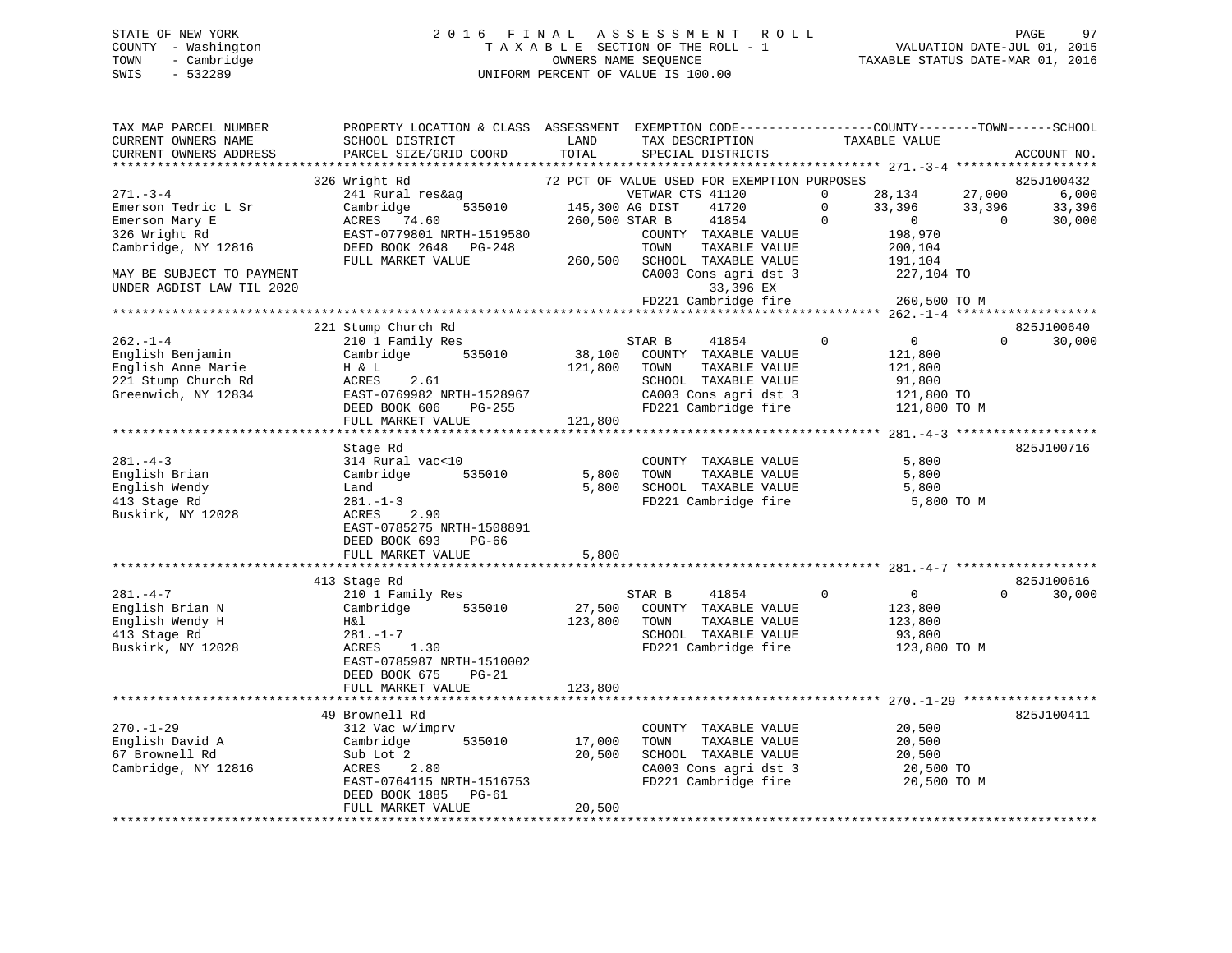| STATE OF NEW YORK   | 2016 FINAL ASSESSMENT ROLL         | 98<br>PAGE                       |
|---------------------|------------------------------------|----------------------------------|
| COUNTY - Washington | TAXABLE SECTION OF THE ROLL - 1    | VALUATION DATE-JUL 01, 2015      |
| - Cambridge<br>TOWN | OWNERS NAME SEOUENCE               | TAXABLE STATUS DATE-MAR 01, 2016 |
| $-532289$<br>SWIS   | UNIFORM PERCENT OF VALUE IS 100.00 |                                  |
|                     |                                    |                                  |

| TAX MAP PARCEL NUMBER<br>CURRENT OWNERS NAME                                                                                         | PROPERTY LOCATION & CLASS ASSESSMENT EXEMPTION CODE----------------COUNTY-------TOWN------SCHOOL<br>SCHOOL DISTRICT                               | LAND              | TAX DESCRIPTION                                                                                                                                   | TAXABLE VALUE                                                                                        |                                                        |
|--------------------------------------------------------------------------------------------------------------------------------------|---------------------------------------------------------------------------------------------------------------------------------------------------|-------------------|---------------------------------------------------------------------------------------------------------------------------------------------------|------------------------------------------------------------------------------------------------------|--------------------------------------------------------|
| CURRENT OWNERS ADDRESS                                                                                                               | PARCEL SIZE/GRID COORD                                                                                                                            | TOTAL             | SPECIAL DISTRICTS                                                                                                                                 |                                                                                                      | ACCOUNT NO.                                            |
| $270. - 1 - 29.1$<br>English David A<br>English Bonnie<br>67 Brownell Rd<br>Cambridge, NY 12816                                      | 67 Brownell Rd<br>210 1 Family Res<br>Cambridge<br>535010<br>House & Land<br>Lot 1<br>1.60<br>ACRES<br>EAST-0764025 NRTH-1517144                  | 25,000<br>126,600 | STAR B<br>41854<br>COUNTY TAXABLE VALUE<br>TAXABLE VALUE<br>TOWN<br>SCHOOL TAXABLE VALUE<br>CA003 Cons agri dst 3<br>FD221 Cambridge fire         | $\mathbf{0}$<br>$\mathbf{0}$<br>126,600<br>126,600<br>96,600<br>126,600 TO<br>126,600 TO M           | $\Omega$<br>30,000                                     |
|                                                                                                                                      | DEED BOOK 779<br>PG-192<br>FULL MARKET VALUE                                                                                                      | 126,600           |                                                                                                                                                   |                                                                                                      |                                                        |
|                                                                                                                                      |                                                                                                                                                   |                   |                                                                                                                                                   |                                                                                                      |                                                        |
| $262 - 2 - 1$<br>English Donald J<br>128 English Rd<br>Cambridge, NY 12816<br>MAY BE SUBJECT TO PAYMENT<br>UNDER AGDIST LAW TIL 2020 | 128 English Rd<br>112 Dairy farm<br>Cambridge<br>535010<br>Farm<br>639/69<br>ACRES 205.30<br>EAST-0775771 NRTH-1526997<br>DEED BOOK 924<br>PG-105 | 307,600 STAR EN   | AG DIST<br>41720<br>41834<br>385,000 COUNTY TAXABLE VALUE<br>TOWN<br>TAXABLE VALUE<br>SCHOOL TAXABLE VALUE<br>CA003 Cons agri dst 3<br>162,407 EX | $\mathbf{0}$<br>162,407<br>$\Omega$<br>$\overline{0}$<br>222,593<br>222,593<br>157,293<br>222,593 TO | 825J100309<br>162,407<br>162,407<br>$\Omega$<br>65,300 |
|                                                                                                                                      | FULL MARKET VALUE                                                                                                                                 |                   | 385,000 FD221 Cambridge fire                                                                                                                      | 385,000 TO M                                                                                         |                                                        |
|                                                                                                                                      | 152 English Rd                                                                                                                                    |                   |                                                                                                                                                   |                                                                                                      | 825J100311                                             |
| $262 - 2 - 11$<br>English Donald J<br>152 English Rd<br>Cambridge, NY 12816                                                          | 314 Rural vac<10<br>Cambridge<br>535010<br>Lot<br>ACRES<br>0.67<br>EAST-0776458 NRTH-1526085<br>DEED BOOK 412<br>PG-780                           | 1,700<br>1,700    | COUNTY TAXABLE VALUE<br>TAXABLE VALUE<br>TOWN<br>SCHOOL TAXABLE VALUE<br>FD221 Cambridge fire                                                     | 1,700<br>1,700<br>1,700<br>1,700 TO M                                                                |                                                        |
|                                                                                                                                      | FULL MARKET VALUE                                                                                                                                 | 1,700             |                                                                                                                                                   |                                                                                                      |                                                        |
|                                                                                                                                      |                                                                                                                                                   |                   |                                                                                                                                                   |                                                                                                      |                                                        |
| $262. -1 - 9.1$<br>Eriksen Darlene C<br>448 County Route 60<br>Cambridge, NY 12816                                                   | 448 County Route 60<br>210 1 Family Res<br>Cambridge 535010<br>House & Land<br>1.31<br>ACRES<br>EAST-0773242 NRTH-1528009                         | 168,000 TOWN      | STAR B<br>41854<br>26,600 COUNTY TAXABLE VALUE<br>TAXABLE VALUE<br>SCHOOL TAXABLE VALUE<br>FD221 Cambridge fire                                   | $\mathbf 0$<br>$\overline{0}$<br>168,000<br>168,000<br>138,000<br>168,000 TO M                       | $\Omega$<br>30,000                                     |
|                                                                                                                                      | DEED BOOK 766<br>PG-284<br>FULL MARKET VALUE                                                                                                      | 168,000           |                                                                                                                                                   |                                                                                                      |                                                        |
|                                                                                                                                      |                                                                                                                                                   |                   |                                                                                                                                                   |                                                                                                      |                                                        |
| $272. - 1 - 4$<br>Errion Frances<br>637 King Rd<br>Buskirk, NY 12028                                                                 | King Rd/e Off<br>323 Vacant rural<br>Cambridge<br>535010<br>Wood Lot<br>ACRES<br>6.50<br>EAST-0783830 NRTH-1517380<br>DEED BOOK 477<br>PG-478     | 4,600<br>4,600    | COUNTY TAXABLE VALUE<br>TAXABLE VALUE<br>TOWN<br>SCHOOL TAXABLE VALUE<br>CA003 Cons agri dst 3<br>FD221 Cambridge fire                            | 4,600<br>4,600<br>4,600<br>4,600 TO<br>4,600 TO M                                                    | 825J100857                                             |
|                                                                                                                                      | FULL MARKET VALUE                                                                                                                                 | 4,600             |                                                                                                                                                   |                                                                                                      |                                                        |
|                                                                                                                                      |                                                                                                                                                   |                   |                                                                                                                                                   |                                                                                                      |                                                        |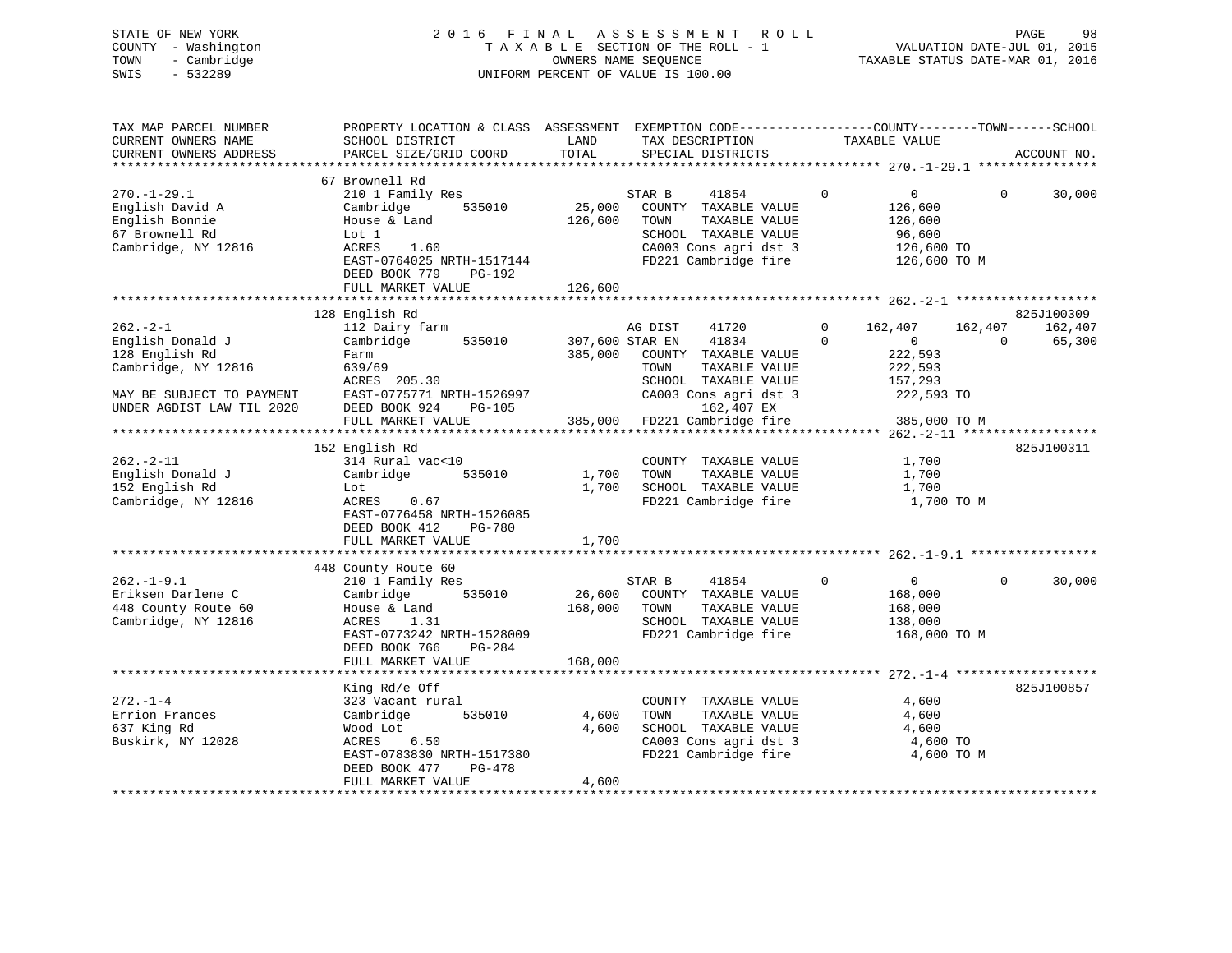### STATE OF NEW YORK 2 0 1 6 F I N A L A S S E S S M E N T R O L L PAGE 99 COUNTY - Washington T A X A B L E SECTION OF THE ROLL - 1 VALUATION DATE-JUL 01, 2015 TOWN - Cambridge OWNERS NAME SEQUENCE TAXABLE STATUS DATE-MAR 01, 2016 SWIS - 532289 UNIFORM PERCENT OF VALUE IS 100.00UNIFORM PERCENT OF VALUE IS 100.00

| TAX MAP PARCEL NUMBER<br>CURRENT OWNERS NAME<br>CURRENT OWNERS ADDRESS | PROPERTY LOCATION & CLASS ASSESSMENT EXEMPTION CODE----------------COUNTY-------TOWN-----SCHOOL<br>SCHOOL DISTRICT<br>PARCEL SIZE/GRID COORD | LAND<br>TOTAL  | TAX DESCRIPTION<br>SPECIAL DISTRICTS                                  | TAXABLE VALUE              |          | ACCOUNT NO.    |
|------------------------------------------------------------------------|----------------------------------------------------------------------------------------------------------------------------------------------|----------------|-----------------------------------------------------------------------|----------------------------|----------|----------------|
|                                                                        |                                                                                                                                              |                |                                                                       |                            |          |                |
|                                                                        | King Rd                                                                                                                                      |                |                                                                       |                            |          | 825J100450     |
| $272. - 1 - 13$                                                        | 322 Rural vac>10                                                                                                                             |                | COUNTY TAXABLE VALUE                                                  | 95,100                     |          |                |
| Errion Frances                                                         | Cambridge                                                                                                                                    | 535010 95,100  | TOWN<br>TAXABLE VALUE                                                 | 95,100                     |          |                |
| 637 King Rd                                                            | House & Lot                                                                                                                                  | 95,100         | SCHOOL TAXABLE VALUE                                                  | 95,100                     |          |                |
| Buskirk, NY 12028                                                      | ACRES 43.30                                                                                                                                  |                | CA003 Cons agri dst 3                                                 | 95,100 TO                  |          |                |
|                                                                        | EAST-0782112 NRTH-1518574                                                                                                                    |                | FD221 Cambridge fire                                                  | 95,100 TO M                |          |                |
|                                                                        | DEED BOOK 833<br>PG-273                                                                                                                      |                |                                                                       |                            |          |                |
|                                                                        | FULL MARKET VALUE                                                                                                                            | 95,100         |                                                                       |                            |          |                |
|                                                                        |                                                                                                                                              |                |                                                                       |                            |          |                |
|                                                                        | 637 King Rd                                                                                                                                  |                |                                                                       |                            |          |                |
| $272. - 1 - 13.1$                                                      | 242 Rurl res&rec                                                                                                                             |                | STAR EN<br>41834                                                      | $\Omega$<br>$\overline{0}$ | $\Omega$ | 65,300         |
| Errion Frances                                                         | Cambridge<br>535010                                                                                                                          |                | 79,200 COUNTY TAXABLE VALUE                                           | 246,000                    |          |                |
| 637 King Rd                                                            | Vac Land                                                                                                                                     | 246,000        | TAXABLE VALUE<br>TOWN                                                 | 246,000                    |          |                |
| Buskirk, NY 12028-2423                                                 |                                                                                                                                              |                |                                                                       |                            |          |                |
|                                                                        | Sub Lot 1<br>ACRES 21.76                                                                                                                     |                | SCHOOL TAXABLE VALUE                                                  | 180,700<br>246,000 TO      |          |                |
|                                                                        |                                                                                                                                              |                | CA003 Cons agri dst 3                                                 |                            |          |                |
|                                                                        | EAST-0780741 NRTH-1518470                                                                                                                    |                | FD221 Cambridge fire 246,000 TO M                                     |                            |          |                |
|                                                                        | DEED BOOK 833 PG-273                                                                                                                         |                |                                                                       |                            |          |                |
|                                                                        | FULL MARKET VALUE                                                                                                                            | 246,000        |                                                                       |                            |          |                |
|                                                                        |                                                                                                                                              |                |                                                                       |                            |          |                |
|                                                                        | King Rd/e Off                                                                                                                                |                |                                                                       |                            |          | 825J100454     |
| $272. - 1 - 6$                                                         | 323 Vacant rural                                                                                                                             |                | COUNTY TAXABLE VALUE                                                  | 9,700                      |          |                |
| Estate of Enid Kotschnig                                               | 535010<br>Cambridge                                                                                                                          | 9,700          | TOWN<br>TAXABLE VALUE                                                 | 9,700                      |          |                |
| c/o Klotz & Gould PC                                                   | Woodlot                                                                                                                                      | 9,700          | SCHOOL TAXABLE VALUE                                                  | 9,700                      |          |                |
| 36 West 44th St 1215                                                   | ACRES 13.80                                                                                                                                  |                | CA003 Cons agri dst 3                                                 | 9,700 TO                   |          |                |
| New York, NY 10036                                                     | EAST-0783791 NRTH-1516498                                                                                                                    |                | FD221 Cambridge fire                                                  | 9,700 TO M                 |          |                |
|                                                                        | DEED BOOK 405<br>$PG-729$                                                                                                                    |                |                                                                       |                            |          |                |
|                                                                        | FULL MARKET VALUE                                                                                                                            | 9,700          |                                                                       |                            |          |                |
|                                                                        |                                                                                                                                              |                |                                                                       |                            |          |                |
|                                                                        | 171 Brownell Rd                                                                                                                              |                |                                                                       |                            |          |                |
| $270. - 1 - 35.4$                                                      | 242 Rurl res&rec                                                                                                                             |                | AG DIST<br>41720                                                      | $\Omega$<br>27,966         | 27,966   | 27,966         |
| Evans David L                                                          | 535010<br>Cambridge                                                                                                                          | 70,000 STAR B  | 41854                                                                 | $\Omega$<br>$\overline{0}$ | $\Omega$ | 30,000         |
| Evans Mia                                                              | Sublot 2                                                                                                                                     |                | 231,000 COUNTY TAXABLE VALUE                                          | 203,034                    |          |                |
| 171 Brownell Rd                                                        | ACRES 16.48                                                                                                                                  |                | TOWN<br>TAXABLE VALUE                                                 | 203,034                    |          |                |
| Cambridge, NY 12816                                                    | EAST-0763145 NRTH-1519409                                                                                                                    |                | SCHOOL TAXABLE VALUE                                                  | 173,034                    |          |                |
|                                                                        | DEED BOOK 1947 PG-194                                                                                                                        |                | CA003 Cons agri dst 3                                                 | 203,034 TO                 |          |                |
| MAY BE SUBJECT TO PAYMENT                                              | FULL MARKET VALUE                                                                                                                            | 231,000        | 27,966 EX                                                             |                            |          |                |
| UNDER AGDIST LAW TIL 2020                                              |                                                                                                                                              |                | FD221 Cambridge fire                                                  | 231,000 TO M               |          |                |
|                                                                        |                                                                                                                                              |                |                                                                       |                            |          |                |
|                                                                        | 183 Brownell Rd                                                                                                                              |                | 95 PCT OF VALUE USED FOR EXEMPTION PURPOSES                           |                            |          | 825J100270     |
| $270. - 1 - 35.1$                                                      | 242 Rurl res&rec                                                                                                                             |                | 41802<br>AGED-CO                                                      | $\mathbf 0$<br>48,127      | $\Omega$ | $\overline{0}$ |
| Evans Maryann F                                                        | Cambridge<br>535010                                                                                                                          | 79,300 STAR EN | 41834                                                                 | $\mathbf 0$<br>$\sim$ 0    | $\Omega$ | 65,300         |
| 183 Brownell Rd                                                        | H & L                                                                                                                                        |                | 253,300 COUNTY TAXABLE VALUE                                          | 205,173                    |          |                |
| Cambridge, NY 12816                                                    | Sublot 1                                                                                                                                     |                | TAXABLE VALUE<br>TOWN                                                 | 253,300                    |          |                |
|                                                                        | ACRES 21.80                                                                                                                                  |                | SCHOOL TAXABLE VALUE                                                  | 188,000                    |          |                |
|                                                                        | EAST-0763106 NRTH-1519952                                                                                                                    |                |                                                                       |                            |          |                |
|                                                                        | PG-310<br>DEED BOOK 551                                                                                                                      |                | CA003 Cons agri dst 3 253,300 TO<br>FD221 Cambridge fire 253,300 TO M |                            |          |                |
|                                                                        | FULL MARKET VALUE                                                                                                                            | 253,300        |                                                                       |                            |          |                |
|                                                                        |                                                                                                                                              |                |                                                                       |                            |          |                |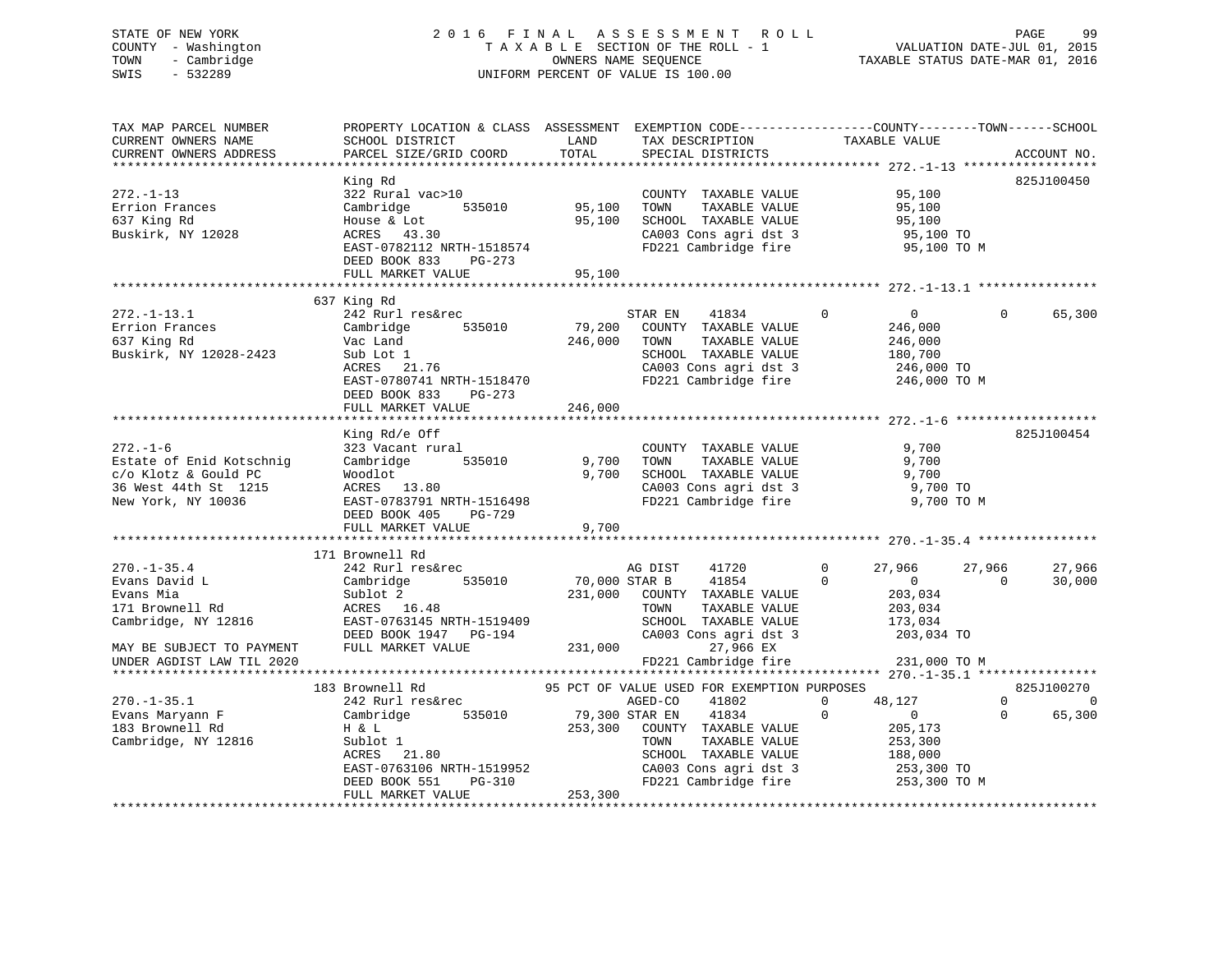### STATE OF NEW YORK 2 0 1 6 F I N A L A S S E S S M E N T R O L L PAGE 100 COUNTY - Washington T A X A B L E SECTION OF THE ROLL - 1 VALUATION DATE-JUL 01, 2015 TOWN - Cambridge OWNERS NAME SEQUENCE TAXABLE STATUS DATE-MAR 01, 2016 SWIS - 532289 UNIFORM PERCENT OF VALUE IS 100.00

| TAX MAP PARCEL NUMBER                                | PROPERTY LOCATION & CLASS ASSESSMENT EXEMPTION CODE---------------COUNTY-------TOWN-----SCHOOL                                                       |                 |                                                                       |                                                                                                             |                    |
|------------------------------------------------------|------------------------------------------------------------------------------------------------------------------------------------------------------|-----------------|-----------------------------------------------------------------------|-------------------------------------------------------------------------------------------------------------|--------------------|
| CURRENT OWNERS NAME                                  | SCHOOL DISTRICT                                                                                                                                      | LAND            | TAX DESCRIPTION                                                       | TAXABLE VALUE                                                                                               |                    |
| CURRENT OWNERS ADDRESS                               | PARCEL SIZE/GRID COORD                                                                                                                               | TOTAL           | SPECIAL DISTRICTS                                                     |                                                                                                             | ACCOUNT NO.        |
|                                                      |                                                                                                                                                      |                 |                                                                       |                                                                                                             |                    |
|                                                      | 179 Dickensen Rd                                                                                                                                     |                 |                                                                       |                                                                                                             |                    |
| $280. - 1 - 12.2$                                    | 242 Rurl res&rec                                                                                                                                     |                 | COUNTY TAXABLE VALUE                                                  | 269,900                                                                                                     |                    |
| Execusuite LLC                                       | Cambridge                                                                                                                                            |                 | TOWN<br>TAXABLE VALUE                                                 |                                                                                                             |                    |
| 31 Elm St                                            |                                                                                                                                                      | 535010 126,000  | SCHOOL TAXABLE VALUE                                                  | 269,900<br>269,900                                                                                          |                    |
|                                                      | ACRES 64.79 269,900<br>EAST-0773753 NRTH-1507990<br>DEED BOOK 3422 PG-121<br>FIILL MARKET WATHER                                                     |                 |                                                                       |                                                                                                             |                    |
| Lebanon, NH 03766                                    |                                                                                                                                                      |                 | CA003 Cons agri dst 3 269,900 TO<br>FD221 Cambridge fire 269,900 TO M |                                                                                                             |                    |
|                                                      |                                                                                                                                                      |                 |                                                                       |                                                                                                             |                    |
|                                                      | FULL MARKET VALUE                                                                                                                                    | 269,900         |                                                                       |                                                                                                             |                    |
|                                                      |                                                                                                                                                      |                 |                                                                       |                                                                                                             |                    |
|                                                      | 1001 Turnpike Rd                                                                                                                                     |                 |                                                                       |                                                                                                             | 825J100423         |
| $263. - 2 - 11$                                      | 210 1 Family Res                                                                                                                                     |                 | COUNTY TAXABLE VALUE                                                  | 168,000                                                                                                     |                    |
| Farrara Heather                                      | Cambridge 535010                                                                                                                                     | 24,600 TOWN     | TAXABLE VALUE                                                         | 168,000                                                                                                     |                    |
|                                                      |                                                                                                                                                      |                 | 168,000 SCHOOL TAXABLE VALUE                                          | 168,000                                                                                                     |                    |
| 1061 Granger Hollow Rd<br>North Bennington, VT 05257 | $\begin{array}{c}\n 399/81 \quad 1436/1054 \\  399/81 \quad 1436/1054\n \end{array}$                                                                 |                 | FD221 Cambridge fire                                                  | 168,000 TO M                                                                                                |                    |
|                                                      | FRNT 125.00 DPTH 275.00                                                                                                                              |                 |                                                                       |                                                                                                             |                    |
|                                                      | EAST-0789002 NRTH-1525562                                                                                                                            |                 |                                                                       |                                                                                                             |                    |
|                                                      | DEED BOOK 3524 PG-16                                                                                                                                 |                 |                                                                       |                                                                                                             |                    |
|                                                      | FULL MARKET VALUE                                                                                                                                    | 168,000         |                                                                       |                                                                                                             |                    |
|                                                      |                                                                                                                                                      |                 |                                                                       |                                                                                                             |                    |
|                                                      |                                                                                                                                                      |                 |                                                                       |                                                                                                             | 825J100336         |
|                                                      | Petteys Road Off                                                                                                                                     |                 |                                                                       |                                                                                                             |                    |
| $246. - 1 - 34$                                      | 105 Vac farmland                                                                                                                                     |                 | AG DIST<br>41720                                                      | 37,266<br>$\overline{0}$                                                                                    | 37,266<br>37,266   |
| Fedler Catherine H                                   | 533401<br>Greenwich                                                                                                                                  |                 | 63,200 COUNTY TAXABLE VALUE                                           | 25,934                                                                                                      |                    |
| Fedler Hugh J                                        | Farm                                                                                                                                                 | 63,200 TOWN     | TAXABLE VALUE                                                         | 25,934                                                                                                      |                    |
| 237 Petteys Rd                                       | ACRES 52.50                                                                                                                                          |                 |                                                                       | 25,934                                                                                                      |                    |
| Greenwich, NY 12834                                  | EAST-0768482 NRTH-1540024<br>EAST-0768482 NRTH-1540024<br>DEED BOOK 778 PG-207 37,266 EX<br>FULL MARKET VALUE 63,200 FD221 Cambridge fire            |                 | SCHOOL TAXABLE VALUE<br>CA003 Cons agri dst 3                         | 25,934 TO                                                                                                   |                    |
|                                                      |                                                                                                                                                      |                 |                                                                       |                                                                                                             |                    |
| MAY BE SUBJECT TO PAYMENT                            |                                                                                                                                                      |                 |                                                                       | 63,200 TO M                                                                                                 |                    |
| UNDER AGDIST LAW TIL 2020                            |                                                                                                                                                      |                 |                                                                       |                                                                                                             |                    |
|                                                      |                                                                                                                                                      |                 |                                                                       |                                                                                                             |                    |
|                                                      | 237 Petteys Rd                                                                                                                                       |                 |                                                                       |                                                                                                             | 825J100335         |
| $246. - 1 - 42$                                      | 112 Dairy farm                                                                                                                                       |                 | AG BUILD 41700                                                        |                                                                                                             | 33,700             |
| Fedler Catherine H                                   | Greenwich 533401                                                                                                                                     | 172,000 AG DIST | 41720                                                                 | $\begin{array}{cccc} 0 & & 33\,700 & & 33\,700 \\ 0 & & 108\,056 & & 108\,056 \\ 0 & & 0 & & 0 \end{array}$ | 108,056            |
|                                                      |                                                                                                                                                      |                 |                                                                       |                                                                                                             |                    |
| Fedler Hugh H                                        | Farm                                                                                                                                                 |                 | 440,000 STAR B<br>41854                                               | 298,244                                                                                                     | 30,000             |
| 237 Petteys Rd                                       | ACRES 85.60                                                                                                                                          |                 | COUNTY TAXABLE VALUE                                                  |                                                                                                             |                    |
| Greenwich, NY 12834                                  | EAST-0770013 NRTH-1540048                                                                                                                            |                 | TOWN<br>TAXABLE VALUE                                                 | 298,244                                                                                                     |                    |
|                                                      | DEED BOOK 778<br>PG-207                                                                                                                              |                 | SCHOOL TAXABLE VALUE                                                  | 268, 244                                                                                                    |                    |
| MAY BE SUBJECT TO PAYMENT                            | FULL MARKET VALUE                                                                                                                                    |                 | 440,000 CA003 Cons agri dst 3                                         | 331,944 TO                                                                                                  |                    |
| UNDER AGDIST LAW TIL 2020                            |                                                                                                                                                      |                 | 108,056 EX                                                            |                                                                                                             |                    |
|                                                      |                                                                                                                                                      |                 | FD221 Cambridge fire                                                  | 440,000 TO M                                                                                                |                    |
|                                                      |                                                                                                                                                      |                 |                                                                       |                                                                                                             |                    |
|                                                      | 459 State Route 372                                                                                                                                  |                 |                                                                       |                                                                                                             | 825J100319         |
| $246. - 1 - 18$                                      | 210 1 Family Res                                                                                                                                     |                 | 41854<br>STAR B                                                       | $\mathbf 0$<br>$\overline{0}$                                                                               | $\Omega$<br>30,000 |
| Fedory, Irrevoc Trust William Cambridge 535010       |                                                                                                                                                      |                 | 39,900 COUNTY TAXABLE VALUE                                           | 254,400                                                                                                     |                    |
| Ragoni Anne F                                        |                                                                                                                                                      |                 | TOWN<br>TAXABLE VALUE                                                 | 254,400                                                                                                     |                    |
| 459 State Route 372                                  |                                                                                                                                                      |                 | SCHOOL TAXABLE VALUE                                                  | 224,400                                                                                                     |                    |
| Greenwich, NY 12834                                  |                                                                                                                                                      |                 |                                                                       |                                                                                                             |                    |
|                                                      |                                                                                                                                                      |                 | CA005 Cons agri dst 5 254,400 TO<br>FD221 Cambridge fire 254,400 TO M |                                                                                                             |                    |
|                                                      | 50 WITHOM CONTROLS LOT AGE 254,400<br>Lot & House 254,400<br>ACRES 3.30<br>EAST-0780394 NRTH-1538481<br>DEED BOOK 3120 PG-195<br>----- ---- ---- --- |                 |                                                                       |                                                                                                             |                    |
|                                                      | FULL MARKET VALUE                                                                                                                                    | 254,400         |                                                                       |                                                                                                             |                    |
|                                                      |                                                                                                                                                      |                 |                                                                       |                                                                                                             |                    |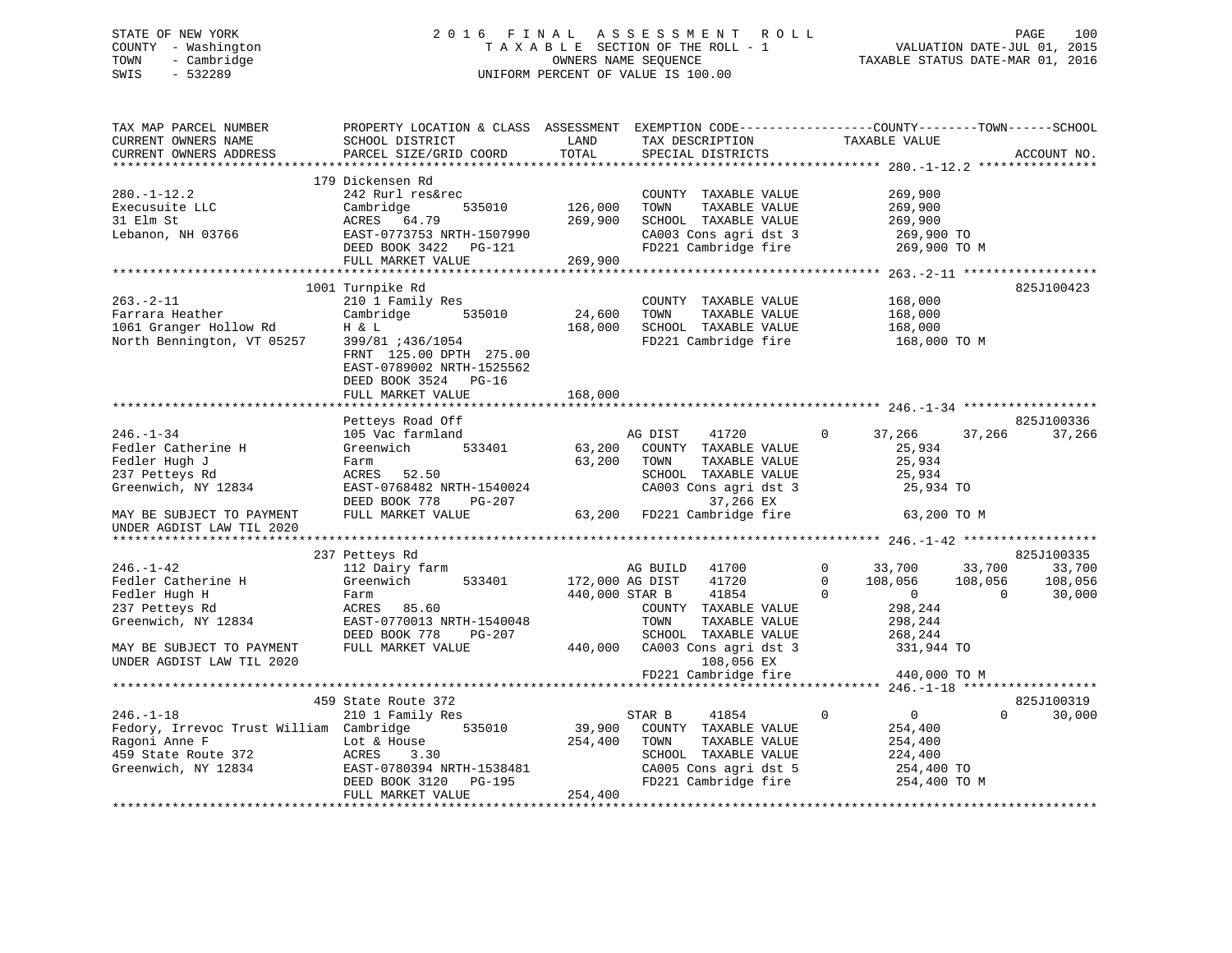### STATE OF NEW YORK 2 0 1 6 F I N A L A S S E S S M E N T R O L L PAGE 101 COUNTY - Washington T A X A B L E SECTION OF THE ROLL - 1 VALUATION DATE-JUL 01, 2015 TOWN - Cambridge OWNERS NAME SEQUENCE TAXABLE STATUS DATE-MAR 01, 2016 SWIS - 532289 UNIFORM PERCENT OF VALUE IS 100.00

| TAX MAP PARCEL NUMBER<br>CURRENT OWNERS NAME<br>CURRENT OWNERS ADDRESS                               | PROPERTY LOCATION & CLASS ASSESSMENT EXEMPTION CODE---------------COUNTY-------TOWN-----SCHOOL<br>SCHOOL DISTRICT<br>PARCEL SIZE/GRID COORD                       | LAND<br>TOTAL                | TAX DESCRIPTION<br>SPECIAL DISTRICTS                                                                                                      | TAXABLE VALUE                                                                                | ACCOUNT NO.                      |
|------------------------------------------------------------------------------------------------------|-------------------------------------------------------------------------------------------------------------------------------------------------------------------|------------------------------|-------------------------------------------------------------------------------------------------------------------------------------------|----------------------------------------------------------------------------------------------|----------------------------------|
| ***********************                                                                              |                                                                                                                                                                   |                              |                                                                                                                                           |                                                                                              |                                  |
| $280. - 2 - 23.1$<br>Ferquson Sarah E<br>99 Dickensen Rd<br>Buskirk, NY 12028                        | 99 Dickensen Rd<br>210 1 Family Res<br>535010<br>Cambridge<br>H & L<br>2.46<br>ACRES<br>EAST-0775665 NRTH-1507967<br>DEED BOOK 691<br>PG-235<br>FULL MARKET VALUE | 37,300<br>224,200<br>224,200 | STAR B<br>41854<br>COUNTY TAXABLE VALUE<br>TOWN<br>TAXABLE VALUE<br>SCHOOL TAXABLE VALUE<br>CA003 Cons agri dst 3<br>FD221 Cambridge fire | $\mathbf 0$<br>$\overline{0}$<br>224,200<br>224,200<br>194,200<br>224,200 TO<br>224,200 TO M | 30,000<br>$\Omega$               |
|                                                                                                      |                                                                                                                                                                   |                              |                                                                                                                                           |                                                                                              |                                  |
| $261 - 2 - 9$<br>Ferst D. Leslie<br>19 Horton Ln<br>Cambridge, NY 12816                              | 19 Horton Ln<br>210 1 Family Res<br>535010<br>Cambridge<br>H & L<br>$261. - 1 - 9$<br>ACRES 9.60<br>EAST-0765212 NRTH-1523103<br>DEED BOOK 3173 PG-163            | 43,400<br>149,600            | STAR B<br>41854<br>COUNTY TAXABLE VALUE<br>TOWN<br>TAXABLE VALUE<br>SCHOOL TAXABLE VALUE<br>CA003 Cons agri dst 3<br>FD221 Cambridge fire | $\Omega$<br>$\overline{0}$<br>149,600<br>149,600<br>119,600<br>149,600 TO<br>149,600 TO M    | 825J100422<br>$\Omega$<br>30,000 |
|                                                                                                      | FULL MARKET VALUE                                                                                                                                                 | 149,600                      |                                                                                                                                           |                                                                                              |                                  |
| $272 - 2 - 15.2$<br>Fichtelberg Dawn M<br>25 Knight Ln<br>Kings Park, NY 11754                       | Turnpike Rd<br>314 Rural vac<10<br>535010<br>Cambridge<br>V Land<br>ACRES<br>3.00<br>EAST-0788688 NRTH-1514905<br>DEED BOOK 483<br>PG-140                         | 18,000<br>18,000             | COUNTY TAXABLE VALUE<br>TOWN<br>TAXABLE VALUE<br>SCHOOL TAXABLE VALUE<br>FD221 Cambridge fire                                             | 18,000<br>18,000<br>18,000<br>18,000 TO M                                                    | 825J100889                       |
|                                                                                                      | FULL MARKET VALUE                                                                                                                                                 | 18,000                       |                                                                                                                                           |                                                                                              |                                  |
| $271. - 2 - 10.2$<br>Figlozzi William D<br>Waterson Margaret A<br>15 Frog Way<br>Cambridge, NY 12816 | 15 Frog Way<br>242 Rurl res&rec<br>Cambridge<br>535010<br>H & L<br>ACRES 20.10<br>EAST-0772509 NRTH-1520430<br>DEED BOOK 466<br>PG-656                            | 80,100<br>258,100            | 41854<br>STAR B<br>COUNTY TAXABLE VALUE<br>TAXABLE VALUE<br>TOWN<br>SCHOOL TAXABLE VALUE<br>FD221 Cambridge fire                          | $\Omega$<br>$\overline{0}$<br>258,100<br>258,100<br>228,100<br>258,100 TO M                  | 825J100855<br>$\Omega$<br>30,000 |
|                                                                                                      | FULL MARKET VALUE                                                                                                                                                 | 258,100                      |                                                                                                                                           |                                                                                              |                                  |
|                                                                                                      | Dickensen Rd                                                                                                                                                      |                              |                                                                                                                                           |                                                                                              | 825J100323                       |
| $280. - 1 - 10$<br>Fillmore Roger V<br>Fillmore Erika<br>PO Box 145<br>Woodhull, NY 14898            | 314 Rural vac<10<br>535010<br>Cambridge<br>Vacant Lot<br>Lot 1A<br>ACRES<br>3.09<br>EAST-0771810 NRTH-1509854<br>DEED BOOK 664<br>$PG-83$<br>FULL MARKET VALUE    | 19,000<br>19,000<br>19,000   | COUNTY TAXABLE VALUE<br>TOWN<br>TAXABLE VALUE<br>SCHOOL TAXABLE VALUE<br>CA003 Cons agri dst 3<br>FD221 Cambridge fire                    | 19,000<br>19,000<br>19,000<br>19,000 TO<br>19,000 TO M                                       |                                  |
|                                                                                                      |                                                                                                                                                                   |                              |                                                                                                                                           |                                                                                              |                                  |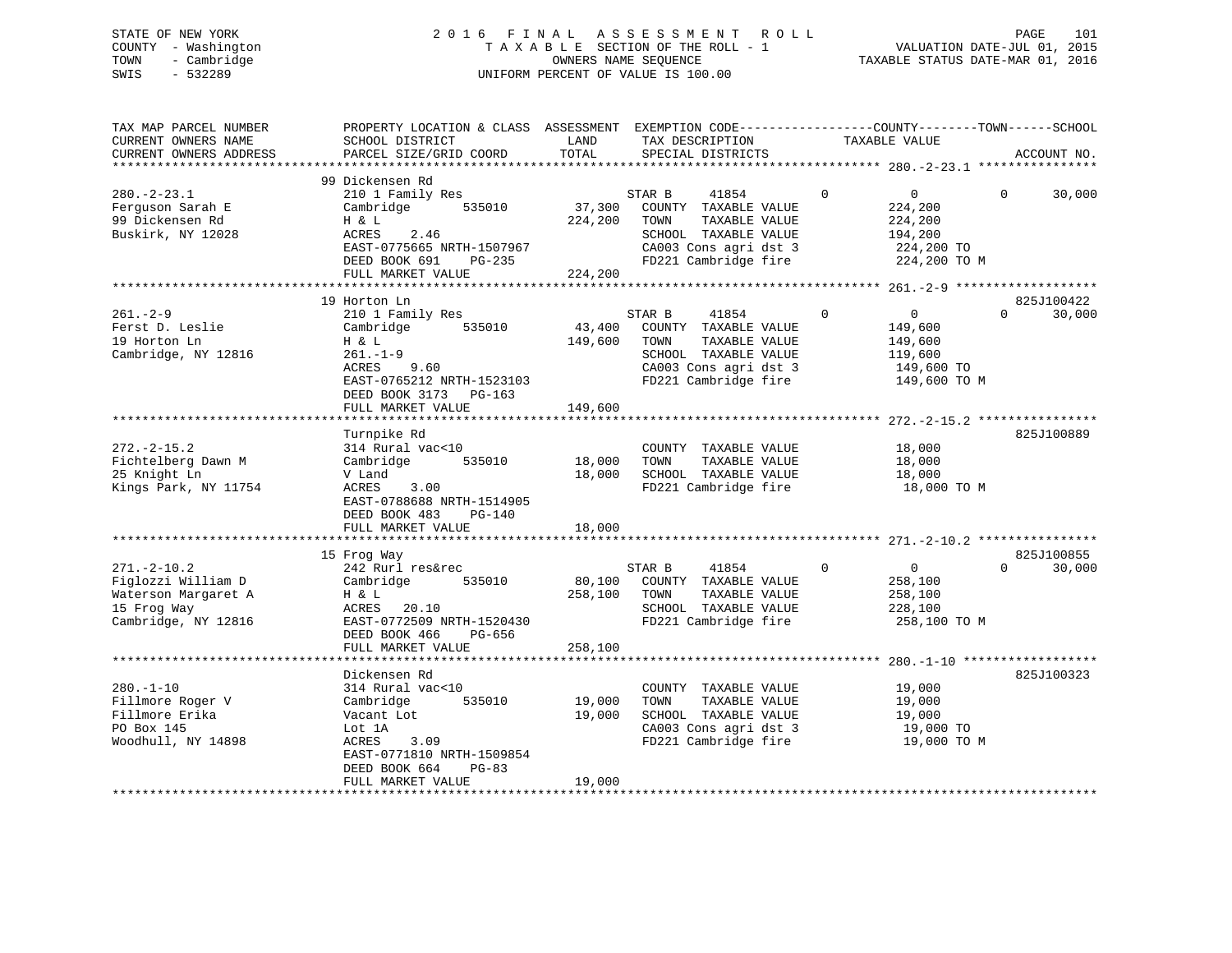| STATE OF NEW YORK<br>COUNTY - Washington<br>TOWN<br>- Cambridge<br>$-532289$<br>SWIS                                                                                                                                                                                                                                                                                    |                                                                                                                                                                                                                                          |                              | 6 FINAL ASSESSMENT ROLL PAGE 102<br>TAXABLE SECTION OF THE ROLL - 1 VALUATION DATE-JUL 01, 2015<br>OWNERS NAME SEQUENCE TAXABLE STATUS DATE-MAR 01, 2016<br>2016 FINAL ASSESSMENT ROLL<br>UNIFORM PERCENT OF VALUE IS 100.00 |                                                                                            |                                                                                                                                                                        |
|-------------------------------------------------------------------------------------------------------------------------------------------------------------------------------------------------------------------------------------------------------------------------------------------------------------------------------------------------------------------------|------------------------------------------------------------------------------------------------------------------------------------------------------------------------------------------------------------------------------------------|------------------------------|------------------------------------------------------------------------------------------------------------------------------------------------------------------------------------------------------------------------------|--------------------------------------------------------------------------------------------|------------------------------------------------------------------------------------------------------------------------------------------------------------------------|
| TAX MAP PARCEL NUMBER<br>CURRENT OWNERS NAME<br>CURRENT OWNERS ADDRESS                                                                                                                                                                                                                                                                                                  | PROPERTY LOCATION & CLASS ASSESSMENT EXEMPTION CODE---------------COUNTY-------TOWN-----SCHOOL<br>SCHOOL DISTRICT LAND<br>PARCEL SIZE/GRID COORD                                                                                         | TOTAL                        | TAX DESCRIPTION TAXABLE VALUE<br>SPECIAL DISTRICTS                                                                                                                                                                           |                                                                                            | ACCOUNT NO.                                                                                                                                                            |
| $270. - 1 - 33$<br>Fisher Christopher<br>Fisher Jennifer<br>264 County Route 71<br>Stillwater, NY 12170                                                                                                                                                                                                                                                                 | 854 County Route 74<br>322 Rural vac>10<br>Cambridge 535010 32,000<br>32,000<br>32,000<br>Vac Land<br>MLS listing<br>ACRES 32.80<br>ACRES 32.80<br>EAST-0765125 NRTH-1518459<br>DEED BOOK 3278 PG-5<br>FULL MARKET VALUE                 | 32,000                       | COUNTY TAXABLE VALUE<br>TOWN TAXABLE VALUE<br>SCHOOL TAXABLE VALUE<br>CA003 Cons agri dst 3<br>TOWN TAXABLE VALUE<br>32,000<br>CA003 Cons agri dst 3<br>32,000 TO<br>TD221 Cambridge fire<br>32,000 TO M                     | 32,000                                                                                     | 825J100365                                                                                                                                                             |
|                                                                                                                                                                                                                                                                                                                                                                         |                                                                                                                                                                                                                                          |                              |                                                                                                                                                                                                                              |                                                                                            |                                                                                                                                                                        |
| $255. - 1 - 24.3$<br>Fisher Neil W<br>Fisher Kimberley K Lot 5<br>142 Irish Ln<br>Cambridge, NY 12816                                                                                                                                                                                                                                                                   | COUNTY TAXABLE VALUE<br>ACRES 13.34<br>EAST-0781266 NRTH-1531282<br>DEED BOOK 1865 PG-31 SCHOOL TAXABLE VALUE<br>TULL MARKET VALUE 285,900 CA005 Cons agri dst 5 285,900 TO M<br>FULL MARKET VALUE 285,900 CA005 Cons agri dst 5 285,900 |                              |                                                                                                                                                                                                                              |                                                                                            | 825J102038<br>CTS 41140 0 14,295 14,295 14,295<br>CTS 41120 0 33,000 27,000 6,000<br>41854 0 0 33,000 27,000 6,000<br>Y TAXABLE VALUE 238,605<br>TAXABLE VALUE 244,605 |
|                                                                                                                                                                                                                                                                                                                                                                         |                                                                                                                                                                                                                                          |                              |                                                                                                                                                                                                                              |                                                                                            |                                                                                                                                                                        |
|                                                                                                                                                                                                                                                                                                                                                                         |                                                                                                                                                                                                                                          |                              |                                                                                                                                                                                                                              |                                                                                            |                                                                                                                                                                        |
| $262 - 2 - 7.4$<br>Flint Edmund D<br>480 Cobble Rd<br>Cambridge, NY 12816                                                                                                                                                                                                                                                                                               | 480 Cobble Rd<br>242 Rurl res&rec<br>Cambridge 535010<br>Lot 1<br>810' Frt Ft<br>ACRES 17.00<br>FACE 2555111<br>EAST-0777683 NRTH-1528398<br>DEED BOOK 1847 PG-266<br>FULL MARKET VALUE                                                  | 244,500 TOWN<br>244,500      | STAR B<br>41854<br>71,000 COUNTY TAXABLE VALUE<br>TAXABLE VALUE<br>SCHOOL TAXABLE VALUE<br>FD221 Cambridge fire                                                                                                              | $\overline{0}$<br>$\mathbf 0$<br>244,500<br>244,500<br>214,500<br>244,500 TO M             | $\mathbf 0$<br>30,000                                                                                                                                                  |
|                                                                                                                                                                                                                                                                                                                                                                         |                                                                                                                                                                                                                                          |                              |                                                                                                                                                                                                                              |                                                                                            |                                                                                                                                                                        |
| $279. - 2 - 2.1$<br>Floess Carsten H Cambridge<br>Floess Rita V House & Land<br>372 Whiteside Rd ACRES 9.62<br>Floess Rita V<br>372 Whiteside Rd<br>372 Whiteside Rd<br>372 Whiteside Rd<br>372 Whiteside Rd<br>372 Whiteside Rd<br>372 Whiteside Rd<br>374,900 TOWN<br>372 Whiteside Rd<br>374,900 TOWN<br>374,900 TOWN<br>374,900 TOWN<br>374,900 TOWN<br>374,900 TOW | 372 Whiteside Rd<br>210 1 Family Res<br>Cambridge 535010                                                                                                                                                                                 |                              | STAR B 41854<br>55,500 COUNTY TAXABLE VALUE<br>TAXABLE VALUE<br>SCHOOL TAXABLE VALUE<br>CA003 Cons agri dst 3<br>FD221 Cambridge fire                                                                                        | $\overline{0}$<br>$0$<br>$274,900$<br>$274,900$<br>244,900<br>$274,900$ TO<br>274,900 TO M | 825J100954<br>$\Omega$<br>30,000                                                                                                                                       |
|                                                                                                                                                                                                                                                                                                                                                                         | FULL MARKET VALUE                                                                                                                                                                                                                        | 274,900                      |                                                                                                                                                                                                                              |                                                                                            |                                                                                                                                                                        |
|                                                                                                                                                                                                                                                                                                                                                                         | 42 Frog Way                                                                                                                                                                                                                              |                              |                                                                                                                                                                                                                              |                                                                                            | 825J100686                                                                                                                                                             |
| 271.-2-11<br>Flynn Andrew<br>42 Frog Way<br>Cambridge, NY 12816<br>MAY BE SUBJECT TO PAYMENT<br>UNDER AGDIST LAW TIL 2020                                                                                                                                                                                                                                               | 242 Rurl res&rec<br>Cambridge 535010<br>Cambridge<br>House & Land<br>ACRES 20.00<br>20.00<br>ACRES 20.00<br>EAST-0773303 NRTH-1521529<br>DEED BOOK 3537 PG-273<br>FULL MARKET VALUE<br>FULL MARKET VALUE                                 | 90,000<br>319,000<br>319,000 | COUNTY TAXABLE VALUE<br>TOWN<br>TAXABLE VALUE<br>SCHOOL TAXABLE VALUE<br>CA003 Cons agri dst 3 319,000 TO<br>FD221 Cambridge fire 319,000 TO M                                                                               | 319,000<br>319,000<br>319,000<br>319,000 TO                                                |                                                                                                                                                                        |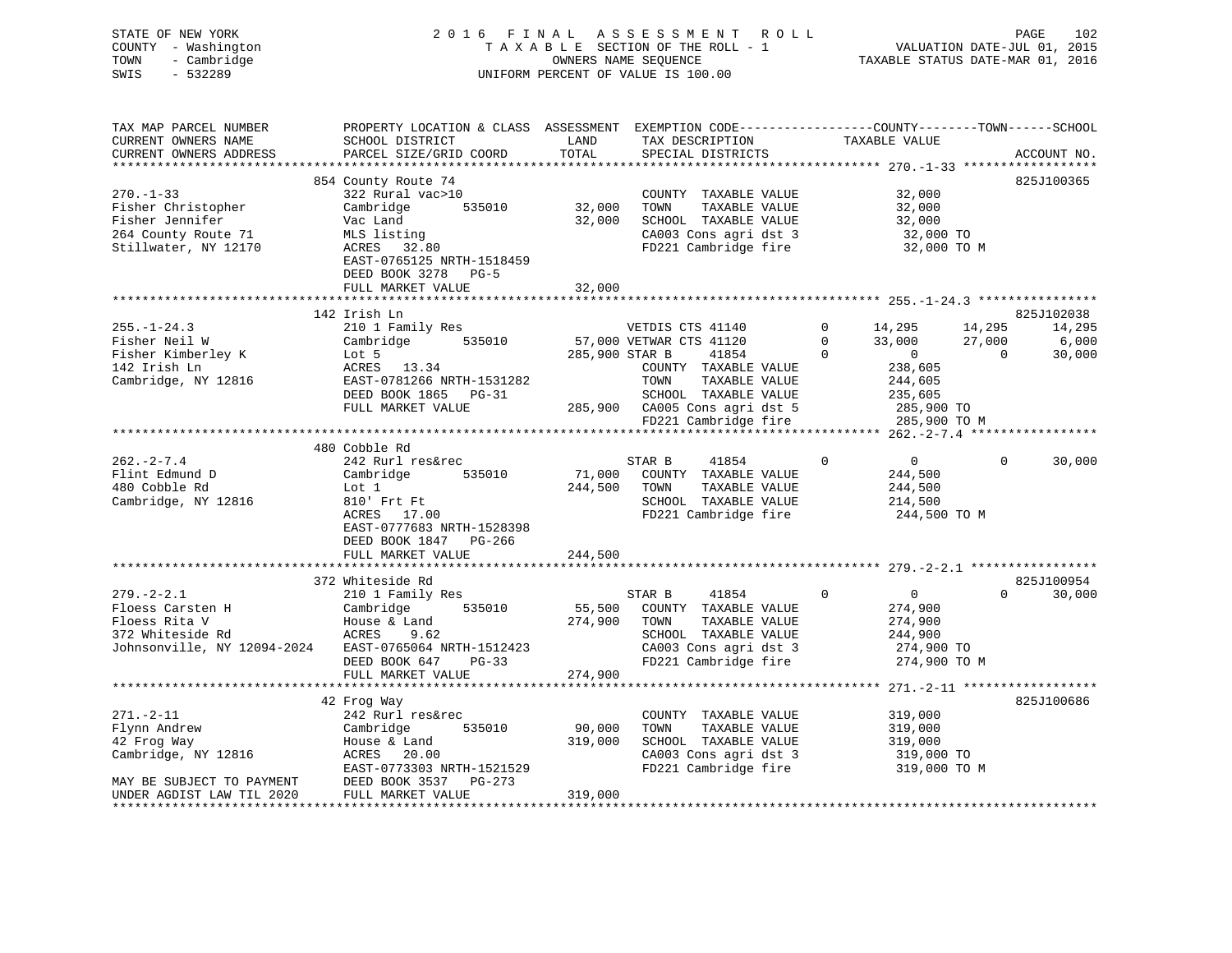| STATE OF NEW YORK |                     | 2016 FINAL ASSESSMENT ROLL                               | PAGE                        | 103 |
|-------------------|---------------------|----------------------------------------------------------|-----------------------------|-----|
|                   | COUNTY - Washington | TAXABLE SECTION OF THE ROLL - 1                          | VALUATION DATE-JUL 01, 2015 |     |
|                   | TOWN - Cambridge    | TAXABLE STATUS DATE-MAR 01, 2016<br>OWNERS NAME SEOUENCE |                             |     |
| SWIS              | - 532289            | UNIFORM PERCENT OF VALUE IS 100.00                       |                             |     |
|                   |                     |                                                          |                             |     |

| TAX MAP PARCEL NUMBER                                  | PROPERTY LOCATION & CLASS ASSESSMENT EXEMPTION CODE---------------COUNTY-------TOWN-----SCHOOL                                      |         |                                                                                                                                                                                                                                                                                 |                |                    |                          |
|--------------------------------------------------------|-------------------------------------------------------------------------------------------------------------------------------------|---------|---------------------------------------------------------------------------------------------------------------------------------------------------------------------------------------------------------------------------------------------------------------------------------|----------------|--------------------|--------------------------|
| CURRENT OWNERS NAME                                    | SCHOOL DISTRICT                                                                                                                     |         | LAND TAX DESCRIPTION                                                                                                                                                                                                                                                            |                | TAXABLE VALUE      |                          |
| CURRENT OWNERS ADDRESS                                 |                                                                                                                                     |         |                                                                                                                                                                                                                                                                                 |                |                    |                          |
|                                                        |                                                                                                                                     |         |                                                                                                                                                                                                                                                                                 |                |                    |                          |
|                                                        | 207 Stage Rd                                                                                                                        |         |                                                                                                                                                                                                                                                                                 |                |                    | 825J100903               |
| $280. - 2 - 12.1$                                      | 210 1 Family Res                                                                                                                    |         | 41854 0<br>STAR B                                                                                                                                                                                                                                                               |                | $\overline{0}$     | $\overline{0}$<br>30,000 |
| Flynn Timothy R<br>207 Stace Pd                        | Cambridge                                                                                                                           |         | 535010 63,000 COUNTY TAXABLE VALUE                                                                                                                                                                                                                                              |                | 183,700<br>183,700 |                          |
| 207 Stage Rd                                           | Land & House<br>2966/269                                                                                                            | 183,700 | TOWN<br>TAXABLE VALUE                                                                                                                                                                                                                                                           |                |                    |                          |
| Buskirk, NY 12028                                      |                                                                                                                                     |         | SCHOOL TAXABLE VALUE 153,700                                                                                                                                                                                                                                                    |                |                    |                          |
|                                                        | ACRES 11.59                                                                                                                         |         | CA003 Cons agri dst 3 183,700 TO                                                                                                                                                                                                                                                |                |                    |                          |
|                                                        | EAST-0781913 NRTH-1507429                                                                                                           |         | FD221 Cambridge fire                                                                                                                                                                                                                                                            |                | 183,700 TO M       |                          |
|                                                        | DEED BOOK 490<br>PG-981                                                                                                             |         |                                                                                                                                                                                                                                                                                 |                |                    |                          |
|                                                        | FULL MARKET VALUE                                                                                                                   | 183,700 |                                                                                                                                                                                                                                                                                 |                |                    |                          |
|                                                        |                                                                                                                                     |         |                                                                                                                                                                                                                                                                                 |                |                    |                          |
|                                                        | 88 Edie Rd                                                                                                                          |         |                                                                                                                                                                                                                                                                                 |                |                    | 825J100325               |
| $246. - 1 - 23$                                        | 241 Rural res&ag                                                                                                                    |         | 41720 0 44,500 44,500<br>AG DIST                                                                                                                                                                                                                                                |                |                    | 44,500                   |
| Ford Cleo B LE                                         | Cambridge 535010 105,000 STAR EN 41834                                                                                              |         | $\begin{tabular}{lcccccc} 105,000& \texttt{STAR} & \texttt{EN} & & 41834 & & 0 & & 0 & & 0 \\ 424,200 & \texttt{COUNTY} & \texttt{TAXABLE} & \texttt{VALUE} & & 379,700 & & & \\ & & & & & & \texttt{TOWN} & & \texttt{TAXABLE} & \texttt{VALUE} & & 379,700 & & \end{tabular}$ |                |                    | 65,300                   |
| Ford Martha E LE                                       | Farm<br>Farm<br>ACRES     49.10                                                                                                     |         |                                                                                                                                                                                                                                                                                 |                |                    |                          |
| 88 Edie Rd                                             |                                                                                                                                     |         |                                                                                                                                                                                                                                                                                 |                |                    |                          |
| Greenwich, NY 12834                                    | EAST-0775452 NRTH-1537318                                                                                                           |         | SCHOOL TAXABLE VALUE 314,400                                                                                                                                                                                                                                                    |                |                    |                          |
|                                                        | DEED BOOK 3229 PG-334                                                                                                               |         | CA003 Cons agri dst 3 379,700 TO<br>G-334 CA003 Cons agri dst<br>424,200 44,500 EX                                                                                                                                                                                              |                |                    |                          |
| MAY BE SUBJECT TO PAYMENT FULL MARKET VALUE            |                                                                                                                                     |         | FD221 Cambridge fire 424,200 TO M                                                                                                                                                                                                                                               |                |                    |                          |
| UNDER AGDIST LAW TIL 2020                              |                                                                                                                                     |         |                                                                                                                                                                                                                                                                                 |                |                    |                          |
|                                                        | 132 Stevenson Rd                                                                                                                    |         |                                                                                                                                                                                                                                                                                 |                |                    | 825J100598               |
| $254. -1 - 5.1$                                        |                                                                                                                                     |         | AG DIST 41720                                                                                                                                                                                                                                                                   | $\overline{0}$ | 73,034 73,034      | 73,034                   |
| Ford Douglas                                           | $\begin{tabular}{lllllllll} 241~Rural~res\&ag & & & & & & 41720 \\ Cambridge & 535010 & & 149,000~STR~B & & 41854 \\ \end{tabular}$ |         | $\sim$ 0                                                                                                                                                                                                                                                                        |                | $\overline{0}$ 0   | 30,000                   |
| Ford Wendy                                             |                                                                                                                                     |         |                                                                                                                                                                                                                                                                                 |                |                    |                          |
| Ford Wendy<br>132 Stevenson Rd                         | 2898/76<br>אססרי 78 NN<br>ACRES 78.00                                                                                               |         | 385,900 COUNTY TAXABLE VALUE<br>TOWN<br>TAXABLE VALUE                                                                                                                                                                                                                           |                | 312,866<br>312,866 |                          |
|                                                        | Greenwich, NY 12834 EAST-0775868 NRTH-1534523                                                                                       |         | SCHOOL TAXABLE VALUE 282,866                                                                                                                                                                                                                                                    |                |                    |                          |
|                                                        |                                                                                                                                     |         | CA003 Cons agri dst 3 312,866 TO                                                                                                                                                                                                                                                |                |                    |                          |
|                                                        | DEED BOOK 3022 PG-135<br>FULL MARKET VALUE 385,900                                                                                  |         | 73,034 EX                                                                                                                                                                                                                                                                       |                |                    |                          |
| MAY BE SUBJECT TO PAYMENT<br>UNDER AGDIST LAW TIL 2020 |                                                                                                                                     |         | FD221 Cambridge fire 385,900 TO M                                                                                                                                                                                                                                               |                |                    |                          |
|                                                        |                                                                                                                                     |         |                                                                                                                                                                                                                                                                                 |                |                    |                          |
|                                                        | State Route 372                                                                                                                     |         |                                                                                                                                                                                                                                                                                 |                |                    | 825J100542               |
| $255. - 1 - 4$                                         | 105 Vac farmland                                                                                                                    | AG DIST | 41720 0 73,679 73,679                                                                                                                                                                                                                                                           |                |                    | 73,679                   |
| Ford Ronald                                            | Cambridge 535010 96,900 COUNTY TAXABLE VALUE                                                                                        |         |                                                                                                                                                                                                                                                                                 |                | 33,221             |                          |
| Ford Kerysa                                            |                                                                                                                                     |         | TAXABLE VALUE                                                                                                                                                                                                                                                                   |                | 33,221             |                          |
| 77 Edie Rd                                             | Land & Barn $106,900$ TOWN ACRES $41.50$ SCHOOL                                                                                     |         |                                                                                                                                                                                                                                                                                 |                | 33,221             |                          |
| Greenwich, NY 12834                                    | ACRES      41.50<br>EAST-0783349  NRTH-1536584                                                                                      |         | SCHOOL TAXABLE VALUE<br>CA005 Cons agri dst 5                                                                                                                                                                                                                                   |                | 33,221 TO          |                          |
|                                                        |                                                                                                                                     |         |                                                                                                                                                                                                                                                                                 |                |                    |                          |
| MAY BE SUBJECT TO PAYMENT                              | DEED BOOK 3201 PG-105 $\overline{)}$ 73, $\overline{6}$ 79 EX<br>FULL MARKET VALUE 106,900 PD221 Cambridge fire 106,900 TO M        |         |                                                                                                                                                                                                                                                                                 |                |                    |                          |
| UNDER AGDIST LAW TIL 2020                              |                                                                                                                                     |         |                                                                                                                                                                                                                                                                                 |                |                    |                          |
|                                                        |                                                                                                                                     |         |                                                                                                                                                                                                                                                                                 |                |                    |                          |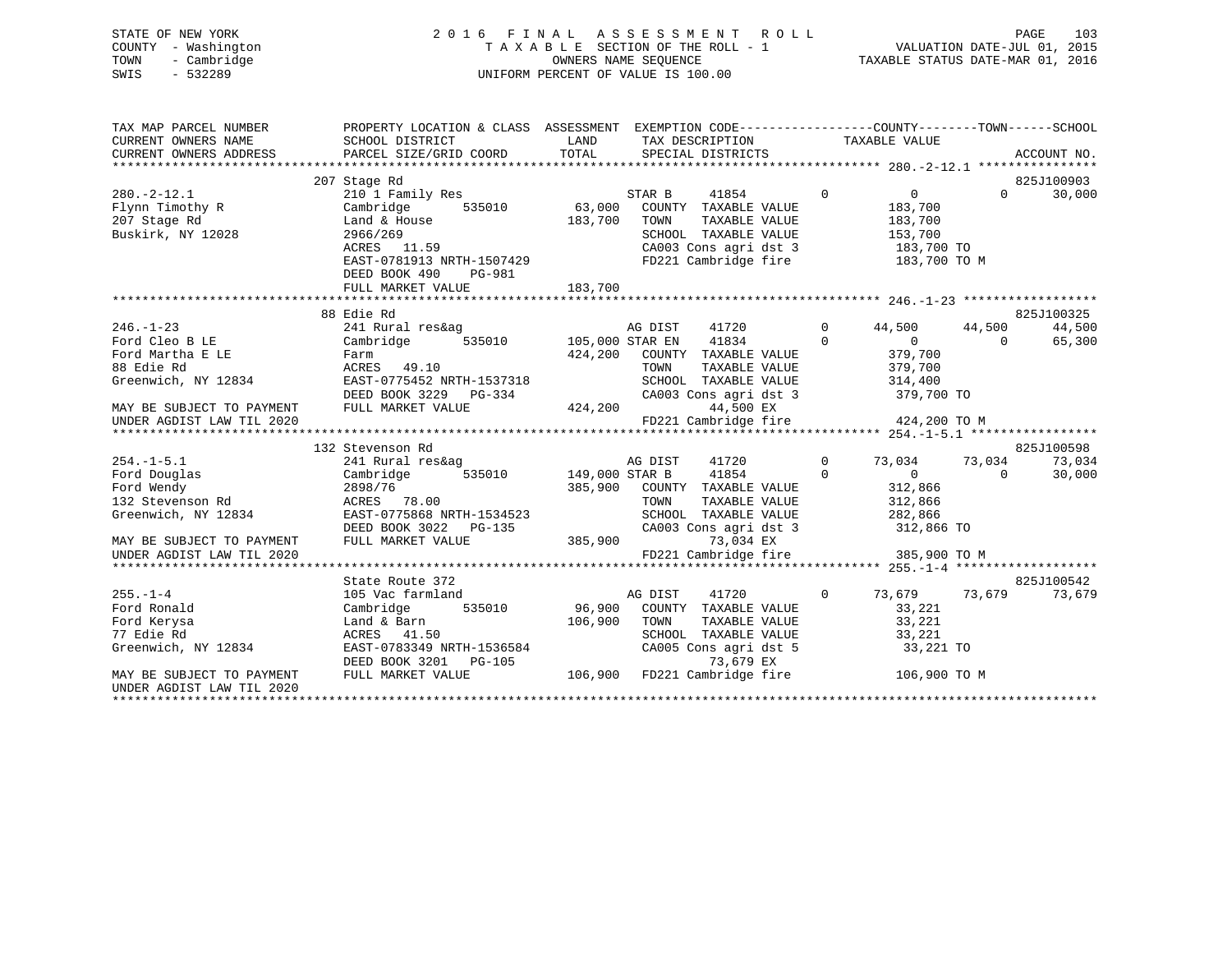STATE OF NEW YORK 2 0 1 6 F I N A L A S S E S S M E N T R O L L PAGE 104 COUNTY - Washington T A X A B L E SECTION OF THE ROLL - 1 VALUATION DATE-JUL 01, 2015 TOWN - Cambridge OWNERS NAME SEQUENCE TAXABLE STATUS DATE-MAR 01, 2016 SWIS - 532289 UNIFORM PERCENT OF VALUE IS 100.00 TAX MAP PARCEL NUMBER PROPERTY LOCATION & CLASS ASSESSMENT EXEMPTION CODE------------------COUNTY--------TOWN------SCHOOL CURRENT OWNERS NAME SCHOOL DISTRICT LAND TAX DESCRIPTION TAXABLE VALUE CURRENT OWNERS ADDRESS PARCEL SIZE/GRID COORD TOTAL SPECIAL DISTRICTS ACCOUNT NO. \*\*\*\*\*\*\*\*\*\*\*\*\*\*\*\*\*\*\*\*\*\*\*\*\*\*\*\*\*\*\*\*\*\*\*\*\*\*\*\*\*\*\*\*\*\*\*\*\*\*\*\*\*\*\*\*\*\*\*\*\*\*\*\*\*\*\*\*\*\*\*\*\*\*\*\*\*\*\*\*\*\*\*\*\*\*\*\*\*\*\*\*\*\*\*\*\*\*\*\*\*\*\* 246.-1-23.1 \*\*\*\*\*\*\*\*\*\*\*\*\*\*\*\* 77 Edie Rd 825J100914 $0 \t 30,000$ 246.-1-23.1 210 1 Family Res STAR B 41854 0 0 0 30,000 Ford Ronald R Cambridge 535010 27,900 COUNTY TAXABLE VALUE 158,600 Ford Kerysa A Res 158,600 TOWN TAXABLE VALUE 158,600

| 77 Edie Rd                | 496/223                   | SCHOOL TAXABLE VALUE             | 128,600                                    |            |
|---------------------------|---------------------------|----------------------------------|--------------------------------------------|------------|
| Greenwich, NY 12834       | ACRES<br>0.69             | CA003 Cons agri dst 3            | 158,600 TO                                 |            |
|                           | EAST-0776010 NRTH-1538150 | FD221 Cambridge fire             | 158,600 TO M                               |            |
|                           | DEED BOOK 3201 PG-101     |                                  |                                            |            |
|                           | FULL MARKET VALUE         | 158,600                          |                                            |            |
|                           |                           |                                  |                                            |            |
|                           | 131 Edie Rd               |                                  |                                            |            |
| $246. - 1 - 23.4$         | 312 Vac w/imprv           | AG DIST<br>41720                 | $\overline{0}$<br>68,572<br>68,572         | 68,572     |
| Ford Ronald R             | 535010<br>Cambridge       | 88,800<br>COUNTY TAXABLE VALUE   | 24,228                                     |            |
| Ford Kerysa A             | lot 3                     | 92,800<br>TOWN<br>TAXABLE VALUE  | 24,228                                     |            |
| 77 Edie Rd                | ACRES 49.00               | SCHOOL TAXABLE VALUE             | 24,228                                     |            |
| Greenwich, NY 12834       | EAST-0776822 NRTH-1537596 | CA003 Cons agri dst 3            | 24,228 TO                                  |            |
|                           | DEED BOOK 3201 PG-96      | 68,572 EX                        |                                            |            |
| MAY BE SUBJECT TO PAYMENT | FULL MARKET VALUE         | 92,800 FD221 Cambridge fire      | 92,800 TO M                                |            |
| UNDER AGDIST LAW TIL 2020 |                           |                                  |                                            |            |
|                           | 53 Gannon Rd              |                                  |                                            | 825L100219 |
| $279. - 2 - 32$           | 210 1 Family Res          | STAR B<br>41854                  | $\mathbf 0$<br>$\overline{0}$<br>$\Omega$  | 30,000     |
| Fox Kirk J                | 535010<br>Cambridge       | 40,400 COUNTY TAXABLE VALUE      | 265,400                                    |            |
| Fox Deborah J             | House & Lot               | 265,400 TOWN<br>TAXABLE VALUE    | 265,400                                    |            |
| 53 Gannon Rd              | ACRES<br>3.87             | SCHOOL TAXABLE VALUE             | 235,400                                    |            |
| Buskirk, NY 12028         | EAST-0767434 NRTH-1508763 | CA003 Cons agri dst 3            | 265,400 TO                                 |            |
|                           | DEED BOOK 912<br>PG-304   | FD221 Cambridge fire             | 265,400 TO M                               |            |
|                           | FULL MARKET VALUE         | 265,400                          |                                            |            |
|                           |                           |                                  |                                            |            |
|                           | 12 Woodward Ln            |                                  |                                            | 825J100712 |
| $271. - 2 - 21$           | 242 Rurl res&rec          | COUNTY TAXABLE VALUE             | 366,000                                    |            |
| Franklin Shane M          | 535010<br>Cambridge       | 154,900<br>TAXABLE VALUE<br>TOWN | 366,000                                    |            |
| Franklin Ann S            | House & Lot               | SCHOOL TAXABLE VALUE<br>366,000  | 366,000                                    |            |
| 9616 SW 67th Dr           | 3578/305                  | CA003 Cons agri dst 3            | 366,000 TO                                 |            |
| Gainesville, FL 32608     | ACRES 72.30               | FD221 Cambridge fire             | 366,000 TO M                               |            |
|                           | EAST-0776120 NRTH-1516865 |                                  |                                            |            |
|                           | DEED BOOK 3623 PG-264     |                                  |                                            |            |
|                           | FULL MARKET VALUE         | 366,000                          |                                            |            |
|                           |                           |                                  |                                            |            |
|                           | 183 Center Cambridge Rd   |                                  |                                            |            |
| $279. - 1 - 2.1$          | 242 Rurl res&rec          | STAR B<br>41854                  | $\mathbf{0}$<br>$\overline{0}$<br>$\Omega$ | 30,000     |
| Freed Bertram H           | 535010<br>Cambridge       | 101,600<br>COUNTY TAXABLE VALUE  | 448,700                                    |            |
| Eastman Caroline L        | House & Land              | 448,700<br>TAXABLE VALUE<br>TOWN | 448,700                                    |            |
| 183 Center Cambridge Rd   | ACRES 39.64               | SCHOOL TAXABLE VALUE             | 418,700                                    |            |
| Valley Falls, NY 12185    | EAST-0760119 NRTH-1513701 | CA003 Cons agri dst 3            | 448,700 TO                                 |            |
|                           | DEED BOOK 911<br>PG-322   | FD221 Cambridge fire             | 448,700 TO M                               |            |
|                           | FULL MARKET VALUE         | 448,700                          |                                            |            |
|                           |                           |                                  |                                            |            |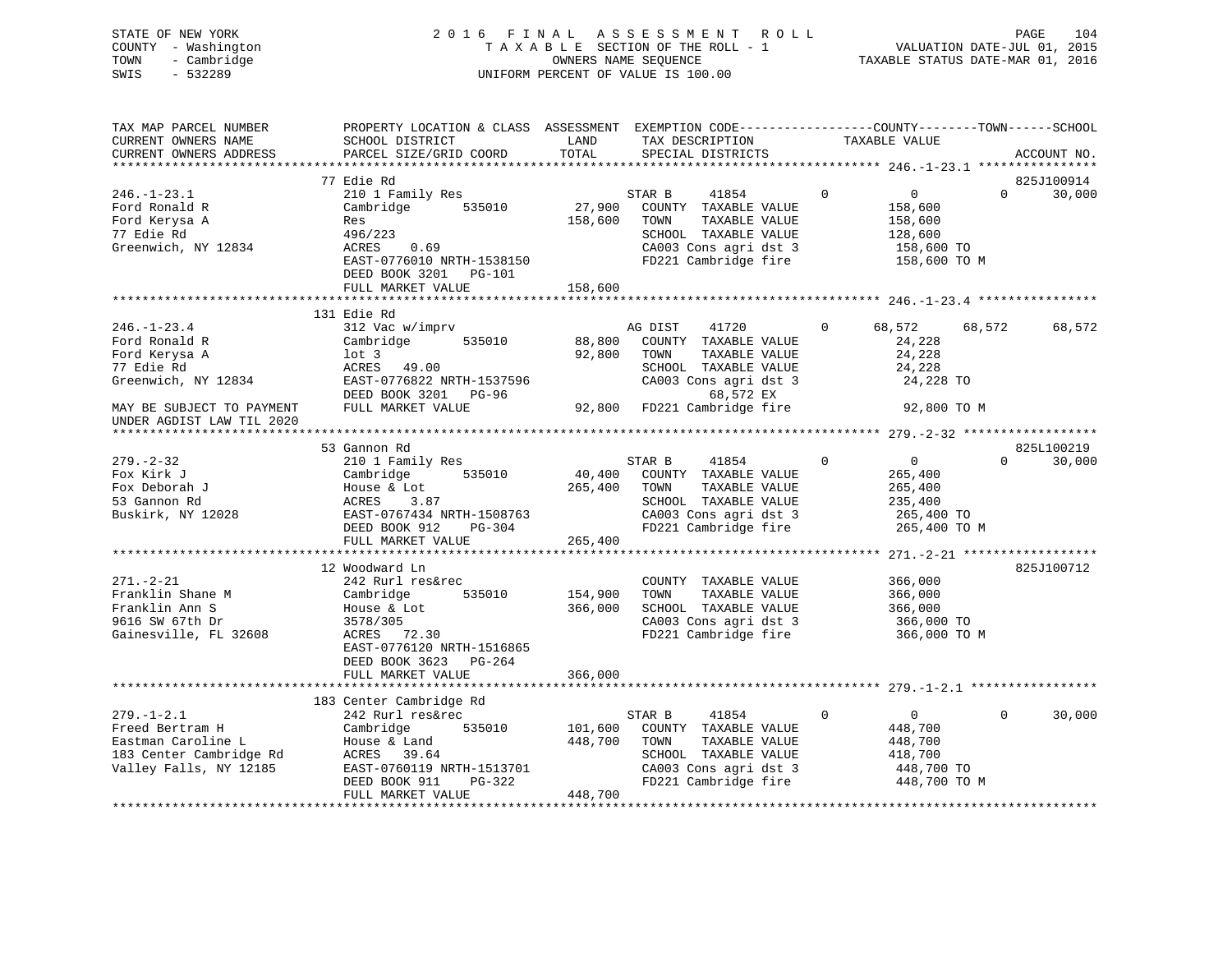### STATE OF NEW YORK 2 0 1 6 F I N A L A S S E S S M E N T R O L L PAGE 105 COUNTY - Washington T A X A B L E SECTION OF THE ROLL - 1 VALUATION DATE-JUL 01, 2015 TOWN - Cambridge OWNERS NAME SEQUENCE TAXABLE STATUS DATE-MAR 01, 2016 SWIS - 532289 UNIFORM PERCENT OF VALUE IS 100.00

| TAX MAP PARCEL NUMBER<br>CURRENT OWNERS NAME | PROPERTY LOCATION & CLASS ASSESSMENT EXEMPTION CODE----------------COUNTY-------TOWN------SCHOOL<br>SCHOOL DISTRICT | LAND                | TAX DESCRIPTION              | TAXABLE VALUE          |                                                             |
|----------------------------------------------|---------------------------------------------------------------------------------------------------------------------|---------------------|------------------------------|------------------------|-------------------------------------------------------------|
| CURRENT OWNERS ADDRESS                       | PARCEL SIZE/GRID COORD                                                                                              | TOTAL               | SPECIAL DISTRICTS            |                        | ACCOUNT NO.                                                 |
|                                              |                                                                                                                     |                     |                              |                        |                                                             |
|                                              | 583 State Route 372                                                                                                 |                     |                              |                        |                                                             |
| $246. - 1 - 11.1$                            | 210 1 Family Res                                                                                                    |                     | COUNTY TAXABLE VALUE         |                        | 187,000                                                     |
| French Walter L                              | 535010<br>Cambridge                                                                                                 | 71,700              | TOWN<br>TAXABLE VALUE        |                        | 187,000                                                     |
| French Vivian R                              | Vac land                                                                                                            | 187,000             | SCHOOL TAXABLE VALUE         |                        | 187,000                                                     |
| 9470 Palmetto Club Ln E                      | 399/195                                                                                                             |                     | CA005 Cons agri dst 5        |                        | 187,000 TO                                                  |
| Miami, FL 33157-1767                         | ACRES 23.79                                                                                                         |                     | FD221 Cambridge fire         |                        | 187,000 TO M                                                |
|                                              | EAST-0778964 NRTH-1540908                                                                                           |                     |                              |                        |                                                             |
|                                              | DEED BOOK 879<br>$PG-149$                                                                                           |                     |                              |                        |                                                             |
|                                              | FULL MARKET VALUE                                                                                                   | 187,000             |                              |                        |                                                             |
|                                              | *****************************                                                                                       | ******************* |                              |                        | ******************************** 279.-1-2.2 *************** |
|                                              | 233 Center Cambridge Rd                                                                                             |                     |                              |                        |                                                             |
| $279. - 1 - 2.2$                             | 242 Rurl res&rec                                                                                                    |                     | STAR B<br>41854              | $\mathbf{0}$           | $\overline{0}$<br>$\Omega$<br>30,000                        |
| Galbraith Jeffrey R                          | Cambridge<br>535010                                                                                                 | 60,500              | COUNTY TAXABLE VALUE         |                        | 247,500                                                     |
| Galbraith Megan G                            | House & Land                                                                                                        | 247,500             | TOWN<br>TAXABLE VALUE        |                        | 247,500                                                     |
| 233 Center Cambridge Rd                      | ACRES 10.25                                                                                                         |                     | SCHOOL TAXABLE VALUE         |                        | 217,500                                                     |
|                                              |                                                                                                                     |                     |                              |                        |                                                             |
| Valley Falls, NY 12185                       | EAST-0761010 NRTH-1513993                                                                                           |                     | CA003 Cons agri dst 3        |                        | 247,500 TO                                                  |
|                                              | PG-276<br>DEED BOOK 838                                                                                             |                     | FD221 Cambridge fire         |                        | 247,500 TO M                                                |
|                                              | FULL MARKET VALUE                                                                                                   | 247,500             |                              |                        |                                                             |
|                                              |                                                                                                                     |                     |                              |                        |                                                             |
|                                              | 60 English Rd                                                                                                       |                     |                              |                        | 825J100360                                                  |
| $262. - 1 - 12$                              | 241 Rural res&ag                                                                                                    |                     | AG DIST<br>41720             | $\mathbf{0}$<br>99,291 | 99,291<br>99,291                                            |
| Gallo Revocable Trust                        | Cambridge<br>535010                                                                                                 | 150,300             | COUNTY TAXABLE VALUE         |                        | 335,709                                                     |
| Gallo Thomas J Trustee                       | Ag Commit 706/137                                                                                                   | 435,000             | TOWN<br>TAXABLE VALUE        |                        | 335,709                                                     |
| 60 English Rd                                | ACRES 78.62                                                                                                         |                     | SCHOOL TAXABLE VALUE         |                        | 335,709                                                     |
| Cambridge, NY 12816                          | EAST-0774617 NRTH-1524927                                                                                           |                     | CA003 Cons agri dst 3        |                        | 335,709 TO                                                  |
|                                              | DEED BOOK 2202 PG-36                                                                                                |                     | 99,291 EX                    |                        |                                                             |
| MAY BE SUBJECT TO PAYMENT                    | FULL MARKET VALUE                                                                                                   |                     | 435,000 FD221 Cambridge fire |                        | 435,000 TO M                                                |
| UNDER AGDIST LAW TIL 2020                    |                                                                                                                     |                     |                              |                        |                                                             |
|                                              |                                                                                                                     |                     |                              |                        |                                                             |
|                                              | English Rd                                                                                                          |                     |                              |                        |                                                             |
| $262. - 1 - 25.3$                            | 314 Rural vac<10                                                                                                    |                     | AGRI-D IND 41730             | $\mathbf{0}$<br>24,268 | 24,268<br>24,268                                            |
| Gallo Thomas J Trustee                       | 535010<br>Cambridge                                                                                                 | 25,300              | COUNTY TAXABLE VALUE         |                        | 1,032                                                       |
| Gallo Marisa V Trustee                       | $1$ ot $4$                                                                                                          | 25,300              | TOWN<br>TAXABLE VALUE        |                        | 1,032                                                       |
| 60 English Rd                                | 4.06<br>ACRES                                                                                                       |                     | SCHOOL TAXABLE VALUE         |                        | 1,032                                                       |
| Cambridge, NY 12816                          | EAST-0773308 NRTH-1525710                                                                                           |                     | FD221 Cambridge fire         |                        | 25,300 TO M                                                 |
|                                              | DEED BOOK 2637 PG-59                                                                                                |                     |                              |                        |                                                             |
| MAY BE SUBJECT TO PAYMENT                    | FULL MARKET VALUE                                                                                                   | 25,300              |                              |                        |                                                             |
| UNDER AGDIST LAW TIL 2023                    |                                                                                                                     |                     |                              |                        |                                                             |
|                                              |                                                                                                                     |                     |                              |                        |                                                             |
|                                              | English Rd                                                                                                          |                     |                              |                        |                                                             |
| $262. - 1 - 25.4$                            | 314 Rural vac<10                                                                                                    |                     | AGRI-D IND 41730             | $\mathbf{0}$<br>14,432 | 14,432<br>14,432                                            |
| Gallo Thomas J Trustee                       | Cambridge<br>535010                                                                                                 | 15,400              | COUNTY TAXABLE VALUE         |                        | 968                                                         |
| Gallo Marisa V Trustee                       | $1$ ot 5                                                                                                            | 15,400              | TOWN<br>TAXABLE VALUE        |                        | 968                                                         |
| 60 English Rd                                | ACRES<br>2.47                                                                                                       |                     | SCHOOL TAXABLE VALUE         |                        | 968                                                         |
| Cambridge, NY 12816                          | EAST-0773504 NRTH-1525592                                                                                           |                     | FD221 Cambridge fire         |                        | 15,400 TO M                                                 |
|                                              | DEED BOOK 2637 PG-59                                                                                                |                     |                              |                        |                                                             |
| MAY BE SUBJECT TO PAYMENT                    | FULL MARKET VALUE                                                                                                   | 15,400              |                              |                        |                                                             |
| UNDER AGDIST LAW TIL 2023                    |                                                                                                                     |                     |                              |                        |                                                             |
|                                              |                                                                                                                     |                     |                              |                        |                                                             |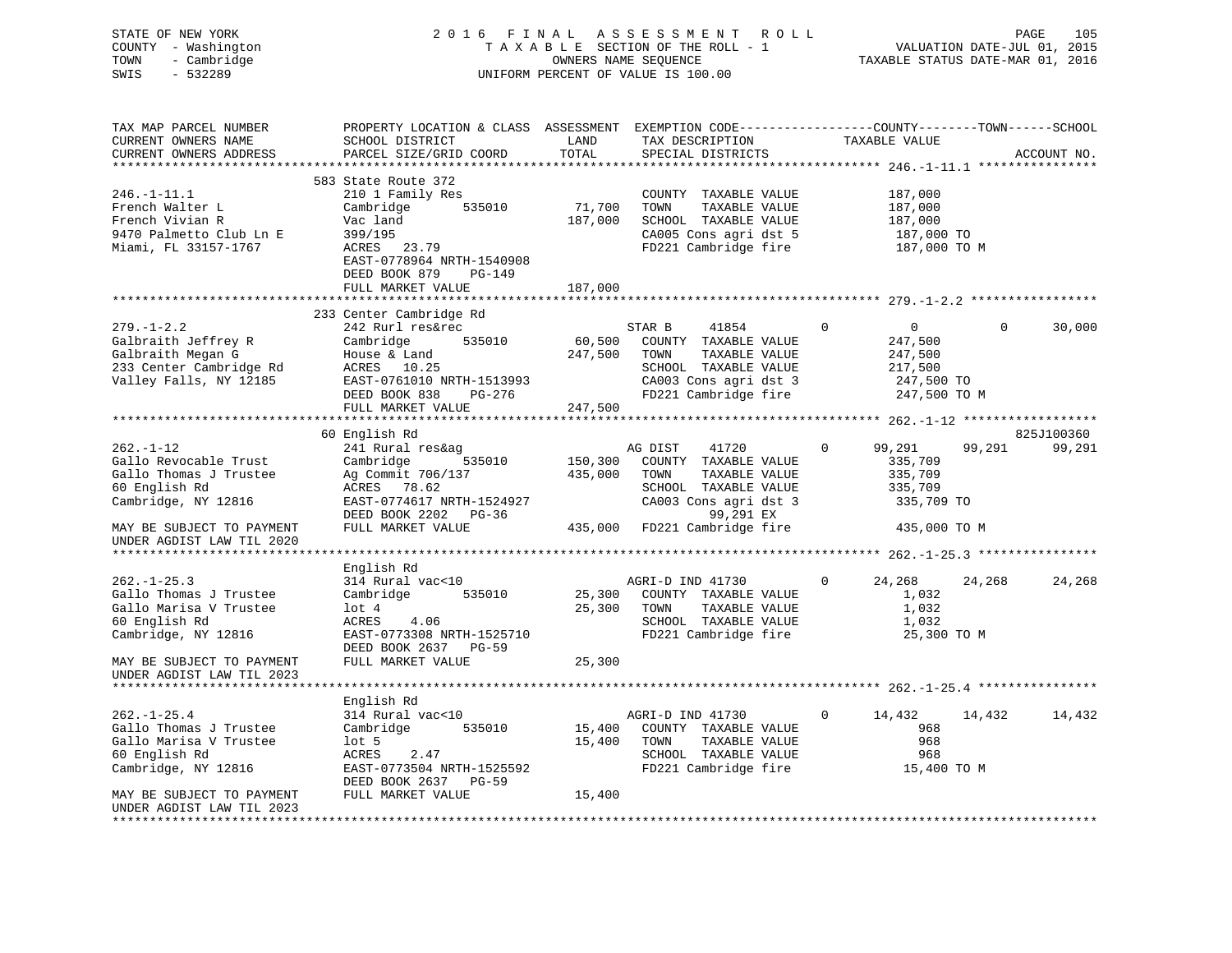| STATE OF NEW YORK<br>COUNTY - Washington<br>- Cambridge<br>TOWN<br>SWIS<br>$-532289$                          |                                                                                                                                                                    |                         | 2016 FINAL ASSESSMENT ROLL<br>TAXABLE SECTION OF THE ROLL - 1<br>$\frac{1}{2}$<br>OWNERS NAME SEQUENCE<br>UNIFORM PERCENT OF VALUE IS 100.00                 |                                           | VALUATION DATE-JUL 01, 2015<br>TAXABLE STATUS DATE-MAR 01, 2016                           |                          | PAGE<br>106                                     |
|---------------------------------------------------------------------------------------------------------------|--------------------------------------------------------------------------------------------------------------------------------------------------------------------|-------------------------|--------------------------------------------------------------------------------------------------------------------------------------------------------------|-------------------------------------------|-------------------------------------------------------------------------------------------|--------------------------|-------------------------------------------------|
| TAX MAP PARCEL NUMBER<br>CURRENT OWNERS NAME<br>CURRENT OWNERS ADDRESS<br>*********************               | PROPERTY LOCATION & CLASS ASSESSMENT EXEMPTION CODE----------------COUNTY-------TOWN------SCHOOL<br>SCHOOL DISTRICT<br>PARCEL SIZE/GRID COORD                      | LAND<br>TOTAL           | TAX DESCRIPTION<br>SPECIAL DISTRICTS                                                                                                                         |                                           | TAXABLE VALUE                                                                             |                          | ACCOUNT NO.                                     |
|                                                                                                               | English Rd                                                                                                                                                         |                         |                                                                                                                                                              |                                           |                                                                                           |                          |                                                 |
| $262. - 1 - 25.5$<br>Gallo Thomas J Trustee<br>Gallo Marisa V Trustee<br>60 English Rd<br>Cambridge, NY 12816 | 314 Rural vac<10<br>Cambridge 535010<br>lot <sub>6</sub><br>ACRES<br>4.67<br>EAST-0773291 NRTH-1525228                                                             | 26,400                  | AGRI-D IND 41730<br>26,400 COUNTY TAXABLE VALUE<br>26,400 TOWN TAXABLE VALUE<br>TOWN<br>TAXABLE VALUE<br>SCHOOL TAXABLE VALUE<br>FD221 Cambridge fire        | 0                                         | 24,498<br>1,902<br>1,902<br>1,902<br>26,400 TO M                                          | 24,498                   | 24,498                                          |
| MAY BE SUBJECT TO PAYMENT<br>UNDER AGDIST LAW TIL 2023                                                        | DEED BOOK 2637 PG-59<br>FULL MARKET VALUE                                                                                                                          | 26,400                  |                                                                                                                                                              |                                           |                                                                                           |                          |                                                 |
| $254. - 1 - 36$<br>Gangloff Ryan<br>125 Kenyon Rd<br>Greenwich, NY 12834                                      | 125 Kenyon Rd<br>210 1 Family Res<br>Greenwich 533401<br>H & L<br>Road AGMT. 1947/30<br>ACRES<br>4.70<br>EAST-0769029 NRTH-1532438<br>DEED BOOK 3274 PG-226        | 36,500<br>178,900       | COUNTY TAXABLE VALUE<br>TOWN<br>TAXABLE VALUE<br>SCHOOL TAXABLE VALUE<br>CA003 Cons agri dst 3<br>FD221 Cambridge fire                                       |                                           | 178,900<br>178,900<br>178,900<br>178,900 TO<br>178,900 TO M                               |                          | 825J100971                                      |
|                                                                                                               | FULL MARKET VALUE                                                                                                                                                  | 178,900                 |                                                                                                                                                              |                                           |                                                                                           |                          |                                                 |
|                                                                                                               | 157 Kenyon Rd                                                                                                                                                      |                         |                                                                                                                                                              |                                           |                                                                                           |                          | 825J100508                                      |
| $254. - 1 - 27$<br>Gardineer Raymond T<br>Gardineer Leila W<br>157 Kenyon Rd<br>Greenwich, NY 12834           | 210 1 Family Res<br>Greenwich 533401<br>H & L<br>6.24<br>ACRES<br>EAST-0769536 NRTH-1532882<br>DEED BOOK 845 PG-181<br>FULL MARKET VALUE                           | 152,000 STAR B          | VET WAR C 41122<br>42,000 VET WAR T 41123<br>41854<br>COUNTY TAXABLE VALUE<br>TOWN<br>TAXABLE VALUE<br>SCHOOL TAXABLE VALUE<br>152,000 CA003 Cons agri dst 3 | $\mathbf 0$<br>$\mathbf 0$<br>$\mathbf 0$ | 22,800<br>$\overline{0}$<br>$\overline{0}$<br>129,200<br>129,200<br>122,000<br>152,000 TO | 22,800<br>$\overline{0}$ | $0 \qquad \qquad 0$<br>$\overline{0}$<br>30,000 |
|                                                                                                               |                                                                                                                                                                    |                         | FD221 Cambridge fire                                                                                                                                         |                                           | 152,000 TO M                                                                              |                          |                                                 |
| $272. - 2 - 10.1$<br>Garewal Karan<br>6 Brentwood Ct<br>Mt Kisco, NY 10549-4754                               | 675 Turnpike Rd<br>242 Rurl res&rec<br>Cambridge<br>535010<br>Land & House<br>Easment 684/242<br>ACRES 15.12<br>EAST-0788985 NRTH-1517089<br>DEED BOOK 2335 PG-324 | 67,200                  | COUNTY TAXABLE VALUE<br>TOWN<br>TAXABLE VALUE<br>147,000 SCHOOL TAXABLE VALUE<br>AG024 Agri dist 24<br>FD221 Cambridge fire                                  |                                           | 147,000<br>147,000<br>147,000<br>147,000 TO<br>147,000 TO M                               |                          | 825J100962                                      |
|                                                                                                               | FULL MARKET VALUE<br>*****************************                                                                                                                 | 147,000                 |                                                                                                                                                              |                                           |                                                                                           |                          |                                                 |
| $246. - 1 - 32.6$<br>Gates Norman F<br>12 Petteys Rd<br>Greenwich, NY 12834                                   | Petteys Road Ext<br>314 Rural vac<10<br>533401<br>Greenwich<br>Sub lot 4B<br>ACRES<br>2.26<br>EAST-0769746 NRTH-1543492<br>PG-84<br>DEED BOOK 937                  | 5,000<br>5,000<br>5,000 | COUNTY TAXABLE VALUE<br>TOWN<br>TAXABLE VALUE<br>SCHOOL TAXABLE VALUE<br>CA003 Cons agri dst 3<br>FD221 Cambridge fire                                       |                                           | 5,000<br>5,000<br>5,000<br>5,000 TO<br>5,000 TO M                                         |                          |                                                 |
|                                                                                                               | FULL MARKET VALUE                                                                                                                                                  |                         |                                                                                                                                                              |                                           |                                                                                           |                          |                                                 |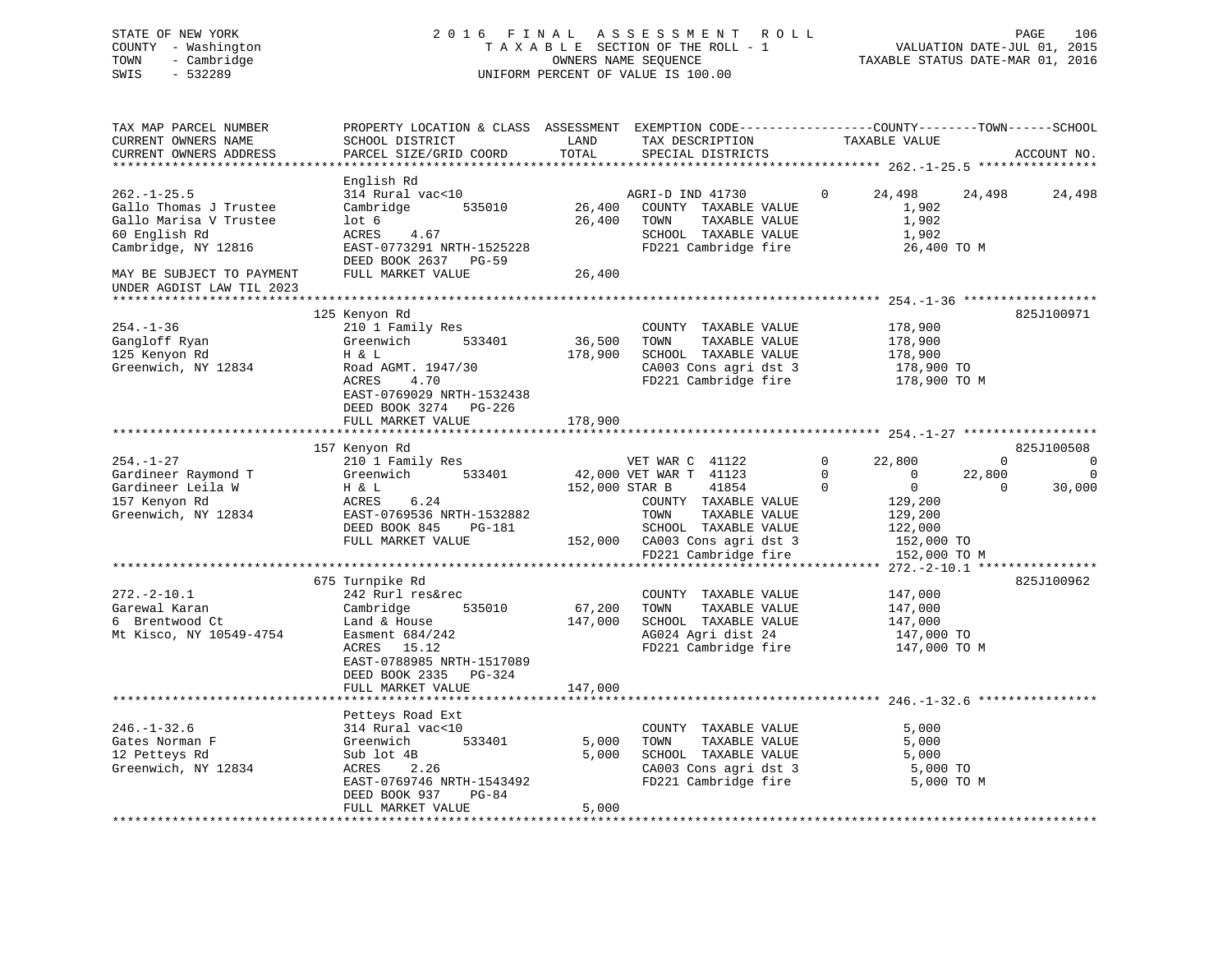### STATE OF NEW YORK 2 0 1 6 F I N A L A S S E S S M E N T R O L L PAGE 107 COUNTY - Washington T A X A B L E SECTION OF THE ROLL - 1 VALUATION DATE-JUL 01, 2015 TOWN - Cambridge OWNERS NAME SEQUENCE TAXABLE STATUS DATE-MAR 01, 2016 SWIS - 532289 UNIFORM PERCENT OF VALUE IS 100.00

| TAX MAP PARCEL NUMBER<br>CURRENT OWNERS NAME<br>CURRENT OWNERS ADDRESS                                                      | PROPERTY LOCATION & CLASS ASSESSMENT<br>SCHOOL DISTRICT<br>PARCEL SIZE/GRID COORD                                                                                                                        | LAND<br>TOTAL                | EXEMPTION CODE-----------------COUNTY-------TOWN------SCHOOL<br>TAX DESCRIPTION<br>SPECIAL DISTRICTS                                         | TAXABLE VALUE                                                                                        | ACCOUNT NO.                               |
|-----------------------------------------------------------------------------------------------------------------------------|----------------------------------------------------------------------------------------------------------------------------------------------------------------------------------------------------------|------------------------------|----------------------------------------------------------------------------------------------------------------------------------------------|------------------------------------------------------------------------------------------------------|-------------------------------------------|
|                                                                                                                             |                                                                                                                                                                                                          |                              |                                                                                                                                              |                                                                                                      |                                           |
|                                                                                                                             | 139 Durfee Rd                                                                                                                                                                                            |                              |                                                                                                                                              |                                                                                                      | 825J100964                                |
| $288. - 1 - 13.1$<br>Gates Walter L Jr<br>Gates Christina J<br>139 Durfee Rd<br>Buskirk, NY 12028                           | 210 1 Family Res<br>Cambridge<br>535010<br>H & Land<br>4.00<br>ACRES<br>EAST-0766989 NRTH-1500579<br>DEED BOOK 716<br>PG-293<br>FULL MARKET VALUE                                                        | 39,000<br>116,500<br>116,500 | 41854<br>STAR B<br>COUNTY TAXABLE VALUE<br>TOWN<br>TAXABLE VALUE<br>SCHOOL TAXABLE VALUE<br>CA003 Cons agri dst 3<br>FD221 Cambridge fire    | $\Omega$<br>$\mathbf{0}$<br>116,500<br>116,500<br>86,500<br>116,500 TO<br>116,500 TO M               | $\Omega$<br>30,000                        |
|                                                                                                                             |                                                                                                                                                                                                          |                              |                                                                                                                                              |                                                                                                      |                                           |
| $255. - 1 - 11.1$<br>Gebo John<br>Gebo Tammy<br>34 Perry Ln<br>Cambridge, NY 12816                                          | 34 Perry Ln<br>210 1 Family Res<br>535010<br>Cambridge<br>Lot 2<br>Lease 901/63<br>FRNT 203.00 DPTH 200.00<br>ACRES<br>0.73<br>EAST-0785510 NRTH-1531741<br>DEED BOOK 873<br>PG-203<br>FULL MARKET VALUE | 28,200<br>197,900<br>197,900 | STAR B<br>41854<br>COUNTY TAXABLE VALUE<br>TOWN<br>TAXABLE VALUE<br>SCHOOL TAXABLE VALUE<br>FD221 Cambridge fire                             | $\Omega$<br>$\overline{0}$<br>197,900<br>197,900<br>167,900<br>197,900 TO M                          | 825J100295<br>30,000<br>$\Omega$          |
|                                                                                                                             |                                                                                                                                                                                                          |                              |                                                                                                                                              |                                                                                                      |                                           |
| $271. - 1 - 5$<br>Gibney Brian<br>Gibney Sabrina Smith<br>3 County Route 60<br>Cambridge, NY 12816                          | 3 County Route 60<br>210 1 Family Res<br>535010<br>Cambridge<br>H & L<br>1.81<br>ACRES<br>EAST-0771379 NRTH-1517853<br>DEED BOOK 825<br>PG-177<br>FULL MARKET VALUE                                      | 30,000<br>190,600<br>190,600 | STAR B<br>41854<br>COUNTY TAXABLE VALUE<br>TOWN<br>TAXABLE VALUE<br>SCHOOL TAXABLE VALUE<br>FD221 Cambridge fire                             | $\overline{0}$<br>0<br>190,600<br>190,600<br>160,600<br>190,600 TO M                                 | 825J100409<br>30,000<br>$\Omega$          |
|                                                                                                                             | 431 County Route 60                                                                                                                                                                                      |                              |                                                                                                                                              |                                                                                                      | 825J100313                                |
| $262. - 1 - 6$<br>Giemza Irrev Trust Eugene W<br>Giemza Irrev Trust Lucinda C<br>431 County Route 60<br>Cambridge, NY 12816 | 242 Rurl res&rec<br>535010<br>Cambridge<br>H & L<br>ACRES 13.80<br>EAST-0772674 NRTH-1527475<br>DEED BOOK 3425<br>PG-182<br>FULL MARKET VALUE                                                            | 226,900<br>226,900           | STAR EN<br>41834<br>64,600 VETWAR CTS 41120<br>COUNTY TAXABLE VALUE<br>TOWN<br>TAXABLE VALUE<br>SCHOOL TAXABLE VALUE<br>FD221 Cambridge fire | $\mathbf 0$<br>$\overline{0}$<br>$\Omega$<br>33,000<br>193,900<br>199,900<br>155,600<br>226,900 TO M | 65,300<br>$\mathbf{0}$<br>27,000<br>6,000 |
|                                                                                                                             |                                                                                                                                                                                                          |                              |                                                                                                                                              |                                                                                                      |                                           |
| $262. - 1 - 7$<br>Giemza Irrev Trust Eugene W<br>431 County Route 60<br>Cambridge, NY 12816                                 | County Route 60<br>323 Vacant rural<br>Cambridge<br>535010<br>Lot<br>ACRES<br>4.30<br>EAST-0772820 NRTH-1528250<br>DEED BOOK 3609<br>PG-130<br>FULL MARKET VALUE                                         | 3,000<br>3,000<br>3,000      | COUNTY TAXABLE VALUE<br>TAXABLE VALUE<br>TOWN<br>SCHOOL TAXABLE VALUE<br>FD221 Cambridge fire                                                | 3,000<br>3,000<br>3,000<br>3,000 TO M                                                                | 825J100225                                |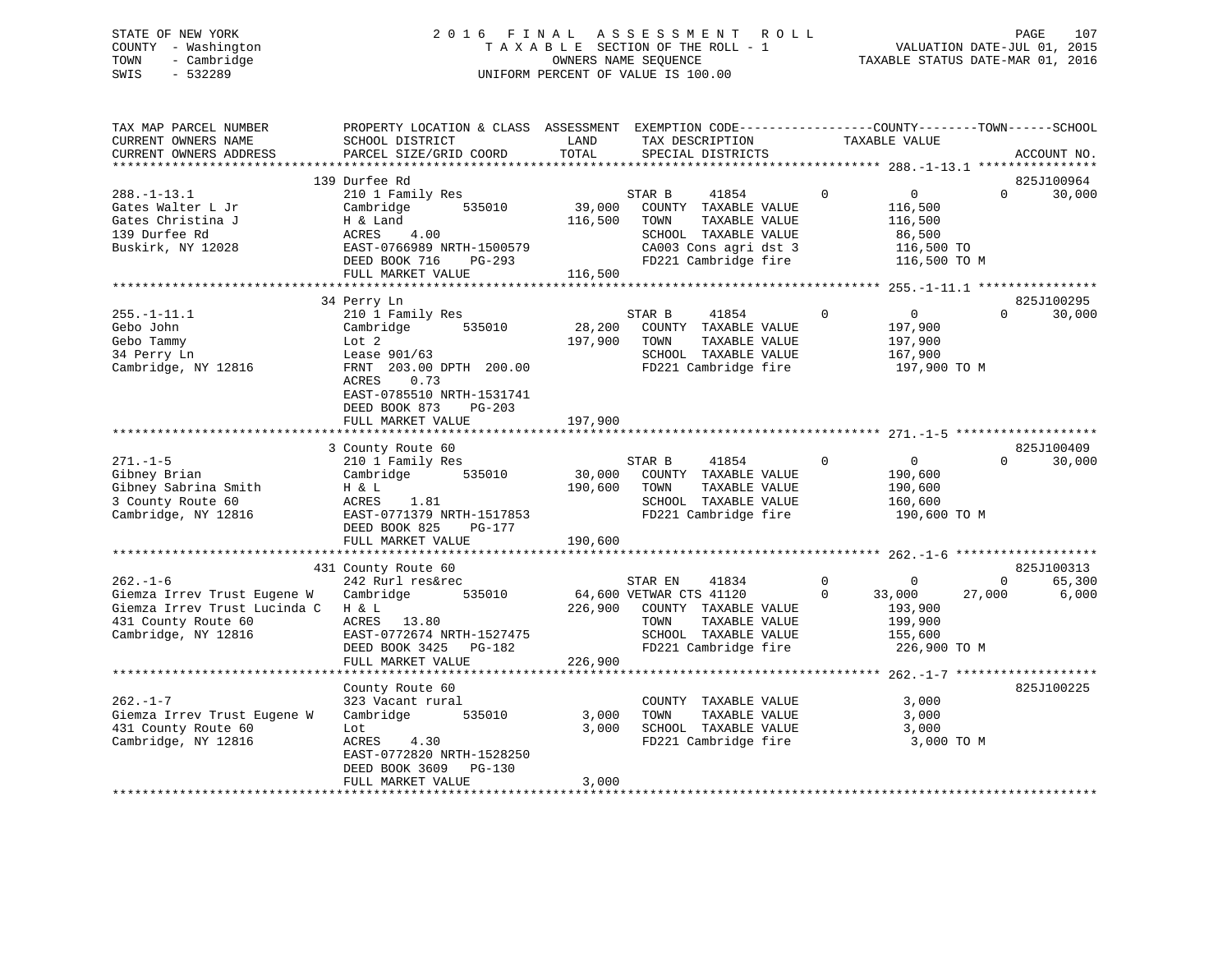#### STATE OF NEW YORK 2016 FINAL ASSESSMENT ROLL PAGE 108 COUNTY - Washington  $T A X A B L E$  SECTION OF THE ROLL - 1<br>TOWN - Cambridge  $\qquad$  OWNERS NAME SEQUENCE TOWN - Cambridge OWNERS NAME SEQUENCE TAXABLE STATUS DATE-MAR 01, 2016 SWIS - 532289 UNIFORM PERCENT OF VALUE IS 100.00

VALUATION DATE-JUL 01, 2015

| TAX MAP PARCEL NUMBER<br>CURRENT OWNERS NAME<br>CURRENT OWNERS ADDRESS                                                                                 | PROPERTY LOCATION & CLASS ASSESSMENT<br>SCHOOL DISTRICT<br>PARCEL SIZE/GRID COORD                                                                                                       | LAND<br>TOTAL                 | TAX DESCRIPTION<br>SPECIAL DISTRICTS                                                                                                                                                                       | EXEMPTION CODE-----------------COUNTY-------TOWN------SCHOOL<br>TAXABLE VALUE                                                | ACCOUNT NO.                               |
|--------------------------------------------------------------------------------------------------------------------------------------------------------|-----------------------------------------------------------------------------------------------------------------------------------------------------------------------------------------|-------------------------------|------------------------------------------------------------------------------------------------------------------------------------------------------------------------------------------------------------|------------------------------------------------------------------------------------------------------------------------------|-------------------------------------------|
| $271. - 2 - 27$<br>Giglio Dominick<br>Giglio Maryann<br>30 County Route 59<br>Buskirk, NY 12028                                                        | Conley Rd<br>312 Vac w/imprv<br>Cambridge<br>535010<br>returned value of barns 2<br>ACRES 99.71<br>EAST-0773400 NRTH-1515738<br>DEED BOOK 3519 PG-185<br>FULL MARKET VALUE              | 164,900<br>166,900<br>166,900 | COUNTY TAXABLE VALUE<br>TOWN<br>TAXABLE VALUE<br>SCHOOL TAXABLE VALUE<br>CA003 Cons agri dst 3<br>FD221 Cambridge fire                                                                                     | 166,900<br>166,900<br>166,900<br>166,900 TO<br>166,900 TO M                                                                  | 825J100425                                |
| $280. - 2 - 17.2$<br>Giglio Dominick<br>Giglio MaryAnn<br>30 County Route 59<br>Buskirk, NY 12028-2311                                                 | 30 County Route 59<br>242 Rurl res&rec<br>Cambridge<br>535010<br>ACRES 26.60<br>EAST-0777632 NRTH-1505659<br>DEED BOOK 3120 PG-141<br>FULL MARKET VALUE                                 | 78,300 STAR EN<br>220,000     | 85 PCT OF VALUE USED FOR EXEMPTION PURPOSES<br>VETWAR CTS 41120<br>41834<br>COUNTY TAXABLE VALUE<br>TAXABLE VALUE<br>TOWN<br>SCHOOL TAXABLE VALUE<br>220,000 CA003 Cons agri dst 3<br>FD221 Cambridge fire | 28,050<br>27,000<br>$\mathbf 0$<br>$\Omega$<br>$\overline{0}$<br>191,950<br>193,000<br>148,700<br>220,000 TO<br>220,000 TO M | 825J100860<br>6,000<br>65,300<br>$\Omega$ |
| $280. - 2 - 14$<br>Giglio Nancy A<br>Giglio Robert L<br>10 Greenleaf Rd<br>Hampton Bays, NY 11946                                                      | 57 Stage Rd<br>242 Rurl res&rec<br>Cambridge<br>535010<br>H & L<br>ACRES<br>20.40<br>EAST-0778558 NRTH-1506413<br>DEED BOOK 2004<br>PG-306<br>FULL MARKET VALUE                         | 77,500<br>168,000<br>168,000  | COUNTY TAXABLE VALUE<br>TAXABLE VALUE<br>TOWN<br>SCHOOL TAXABLE VALUE<br>CA003 Cons agri dst 3<br>FD221 Cambridge fire                                                                                     | 168,000<br>168,000<br>168,000<br>168,000 TO<br>168,000 TO M                                                                  | 825J100199                                |
| $288. - 1 - 4$<br>Giles Kerry<br>Giles Thor<br>221 North Mountain Ave<br>Montclair, NJ 07042<br>MAY BE SUBJECT TO PAYMENT<br>UNDER AGDIST LAW TIL 2020 | 17 Zito Way<br>312 Vac w/imprv<br>Cambridge<br>535010<br>House & Lot<br>1707/82, 2498/142<br>ACRES 142.76<br>EAST-0763230 NRTH-1504841<br>DEED BOOK 3560<br>PG-149<br>FULL MARKET VALUE | 208,200<br>226,200<br>226,200 | AG DIST<br>41720<br>COUNTY TAXABLE VALUE<br>TAXABLE VALUE<br>TOWN<br>SCHOOL TAXABLE VALUE<br>CA003 Cons agri dst 3<br>39,838 EX<br>FD221 Cambridge fire                                                    | $\Omega$<br>39,838<br>39,838<br>186,362<br>186,362<br>186,362<br>186,362 TO<br>226,200 TO M                                  | 825J100333<br>39,838                      |
| $246. - 1 - 15$<br>Gilliland Todd S<br>485 State Route 372<br>Greenwich, NY 12834                                                                      | 485 State Route 372<br>210 1 Family Res<br>Cambridge<br>535010<br>H & L<br>ACRES<br>2.00<br>EAST-0780332 NRTH-1539241<br>DEED BOOK 3243<br>PG-321<br>FULL MARKET VALUE                  | 30,800<br>115,000<br>115,000  | STAR B<br>41854<br>COUNTY TAXABLE VALUE<br>TOWN<br>TAXABLE VALUE<br>SCHOOL TAXABLE VALUE<br>CA005 Cons agri dst 5<br>FD221 Cambridge fire                                                                  | $\mathbf 0$<br>$\overline{0}$<br>115,000<br>115,000<br>85,000<br>115,000 TO<br>115,000 TO M                                  | 825J100381<br>$\Omega$<br>30,000          |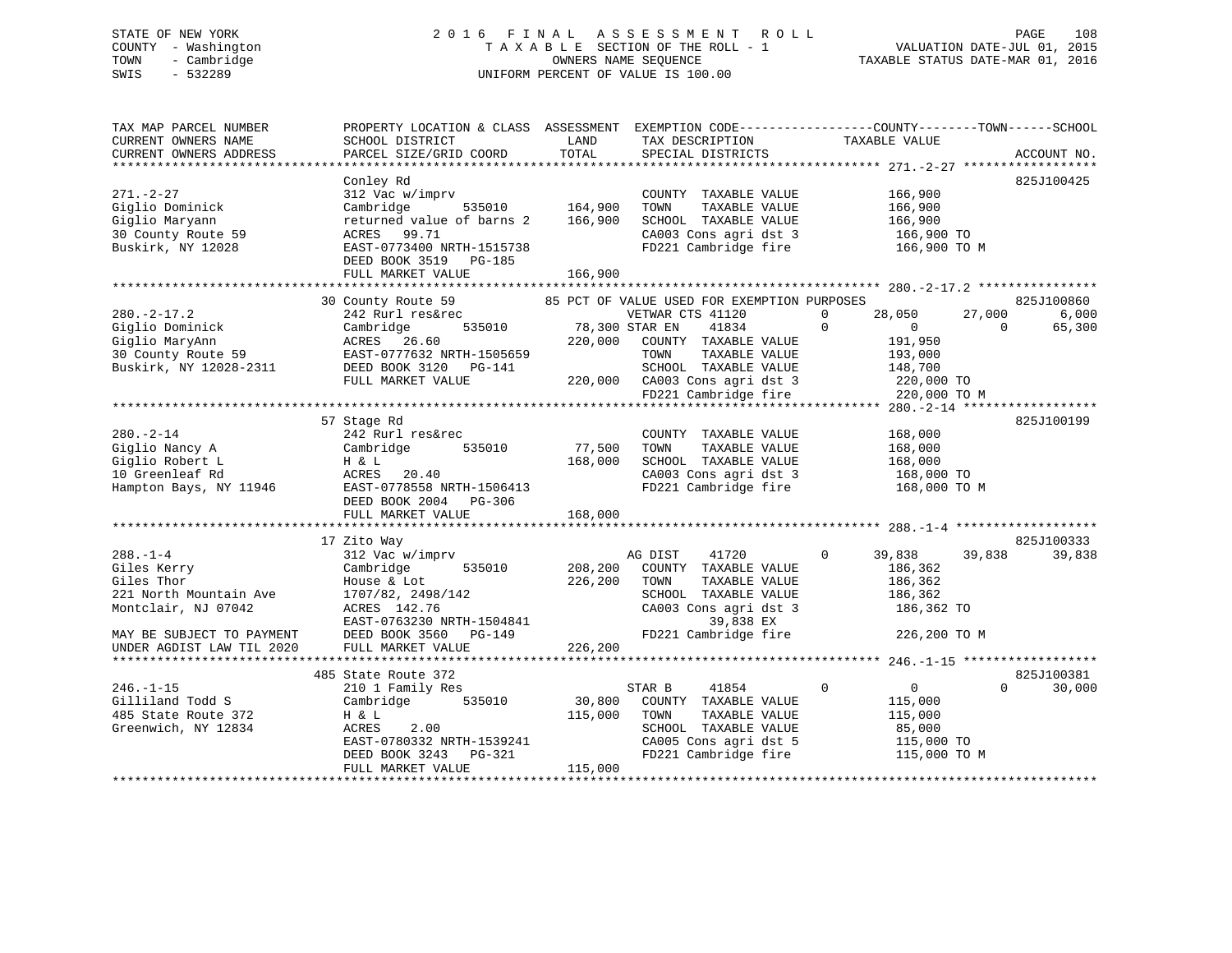## STATE OF NEW YORK 2 0 1 6 F I N A L A S S E S S M E N T R O L L PAGE 109 COUNTY - Washington T A X A B L E SECTION OF THE ROLL - 1 VALUATION DATE-JUL 01, 2015 TOWN - Cambridge OWNERS NAME SEQUENCE TAXABLE STATUS DATE-MAR 01, 2016 SWIS - 532289 UNIFORM PERCENT OF VALUE IS 100.00

| TAX MAP PARCEL NUMBER<br>CURRENT OWNERS NAME<br>CURRENT OWNERS ADDRESS               | PROPERTY LOCATION & CLASS ASSESSMENT EXEMPTION CODE----------------COUNTY-------TOWN------SCHOOL<br>SCHOOL DISTRICT<br>PARCEL SIZE/GRID COORD                           | LAND<br>TOTAL                   | TAX DESCRIPTION<br>SPECIAL DISTRICTS                                                                                                      | TAXABLE VALUE                                |                                                                                           | ACCOUNT NO.                    |
|--------------------------------------------------------------------------------------|-------------------------------------------------------------------------------------------------------------------------------------------------------------------------|---------------------------------|-------------------------------------------------------------------------------------------------------------------------------------------|----------------------------------------------|-------------------------------------------------------------------------------------------|--------------------------------|
|                                                                                      |                                                                                                                                                                         |                                 |                                                                                                                                           |                                              |                                                                                           |                                |
| $246. - 1 - 34.1$<br>Gillis Brian A<br>139 Petteys Rd                                | Petteys Rd<br>314 Rural vac<10<br>533401<br>Greenwich<br>ACRES<br>6.44                                                                                                  |                                 | AG DIST<br>41720<br>33,800 COUNTY TAXABLE VALUE<br>33,800 TOWN<br>TAXABLE VALUE                                                           | $\overline{0}$<br>31,488                     | 31,488<br>2,312<br>2,312                                                                  | 31,488                         |
| Greenwich, NY 12834-5415<br>MAY BE SUBJECT TO PAYMENT                                | EAST-0768623 NRTH-1539058<br>DEED BOOK 733 PG-304<br>FULL MARKET VALUE                                                                                                  |                                 | SCHOOL TAXABLE VALUE<br>CA003 Cons agri dst 3<br>33,800<br>31,488 EX                                                                      |                                              | 2,312<br>2,312 TO                                                                         |                                |
| UNDER AGDIST LAW TIL 2020                                                            |                                                                                                                                                                         |                                 | FD221 Cambridge fire                                                                                                                      |                                              | 33,800 TO M                                                                               |                                |
|                                                                                      |                                                                                                                                                                         |                                 |                                                                                                                                           |                                              |                                                                                           |                                |
| $246. - 1 - 34.2$<br>Gillis Brian A<br>139 Petteys Rd<br>Greenwich, NY 12834-5415    | Petteys Rd<br>314 Rural vac<10<br>Greenwich<br>533401<br>ACRES<br>4.68<br>EAST-0769096 NRTH-1539228                                                                     |                                 | AG DIST<br>41720<br>28,400 COUNTY TAXABLE VALUE<br>28,400 TOWN<br>TAXABLE VALUE<br>SCHOOL TAXABLE VALUE                                   | $\Omega$                                     | 26,787<br>26,787<br>1,613<br>1,613<br>1,613                                               | 26,787                         |
| MAY BE SUBJECT TO PAYMENT<br>UNDER AGDIST LAW TIL 2020                               | DEED BOOK 733<br>PG-240<br>FULL MARKET VALUE                                                                                                                            |                                 | CA003 Cons agri dst 3<br>28,400<br>26,787 EX<br>FD221 Cambridge fire                                                                      |                                              | 1,613 TO<br>28,400 TO M                                                                   |                                |
|                                                                                      |                                                                                                                                                                         |                                 |                                                                                                                                           |                                              |                                                                                           |                                |
| $246. - 1 - 40$<br>Gillis Brian A<br>139 Petteys Rd<br>Greenwich, NY 12834-5415      | 139 Petteys Rd<br>210 1 Family Res<br>Greenwich<br>ACRES<br>3.14<br>EAST-0768258 NRTH-1538900                                                                           | 533401 34,700 STAR B<br>200,600 | AG DIST<br>41720<br>41854<br>COUNTY TAXABLE VALUE<br>TOWN<br>TAXABLE VALUE                                                                | $\overline{0}$<br>$\Omega$<br>$\overline{0}$ | 26,998<br>26,998<br>$\Omega$<br>173,602<br>173,602                                        | 825J100334<br>26,998<br>30,000 |
| MAY BE SUBJECT TO PAYMENT<br>UNDER AGDIST LAW TIL 2020                               | DEED BOOK 712<br>PG-54<br>FULL MARKET VALUE                                                                                                                             | 200,600                         | SCHOOL TAXABLE VALUE<br>CA003 Cons agri dst 3<br>26,998 EX<br>FD221 Cambridge fire                                                        | 143,602<br>173,602 TO                        | 200,600 TO M                                                                              |                                |
|                                                                                      |                                                                                                                                                                         |                                 |                                                                                                                                           |                                              |                                                                                           |                                |
| $270. - 1 - 2$<br>Giordano Catherine E<br>938 County Route 74<br>Greenwich, NY 12834 | 938 County Route 74<br>210 1 Family Res<br>535010<br>Cambridge<br>H & Lot<br>ACRES<br>4.40<br>EAST-0764524 NRTH-1521332<br>DEED BOOK 908<br>PG-228<br>FULL MARKET VALUE | 40,000<br>161,100<br>161,100    | COUNTY TAXABLE VALUE<br>TOWN<br>TAXABLE VALUE<br>SCHOOL TAXABLE VALUE<br>CA003 Cons agri dst 3<br>FD221 Cambridge fire                    |                                              | 161,100<br>161,100<br>161,100<br>161,100 TO<br>161,100 TO M                               | 825J100711                     |
|                                                                                      |                                                                                                                                                                         |                                 |                                                                                                                                           |                                              |                                                                                           |                                |
|                                                                                      | 1159 County Route 59                                                                                                                                                    |                                 |                                                                                                                                           |                                              |                                                                                           |                                |
| $262 - 2 - 14.3$<br>Goodhart Laurie<br>PO Box 545<br>Cambridge, NY 12816             | 210 1 Family Res<br>Cambridge 535010<br>Sub lot 1A<br>ACRES<br>7.90<br>EAST-0777057 NRTH-1523048<br>DEED BOOK 3403 PG-292<br>FULL MARKET VALUE                          | 48,600<br>205,000<br>205,000    | STAR B<br>41854<br>COUNTY TAXABLE VALUE<br>TOWN<br>TAXABLE VALUE<br>SCHOOL TAXABLE VALUE<br>CA003 Cons agri dst 3<br>FD221 Cambridge fire | $\mathbf{0}$                                 | $\overline{0}$<br>$\Omega$<br>205,000<br>205,000<br>175,000<br>205,000 TO<br>205,000 TO M | 30,000                         |
|                                                                                      |                                                                                                                                                                         |                                 |                                                                                                                                           |                                              |                                                                                           |                                |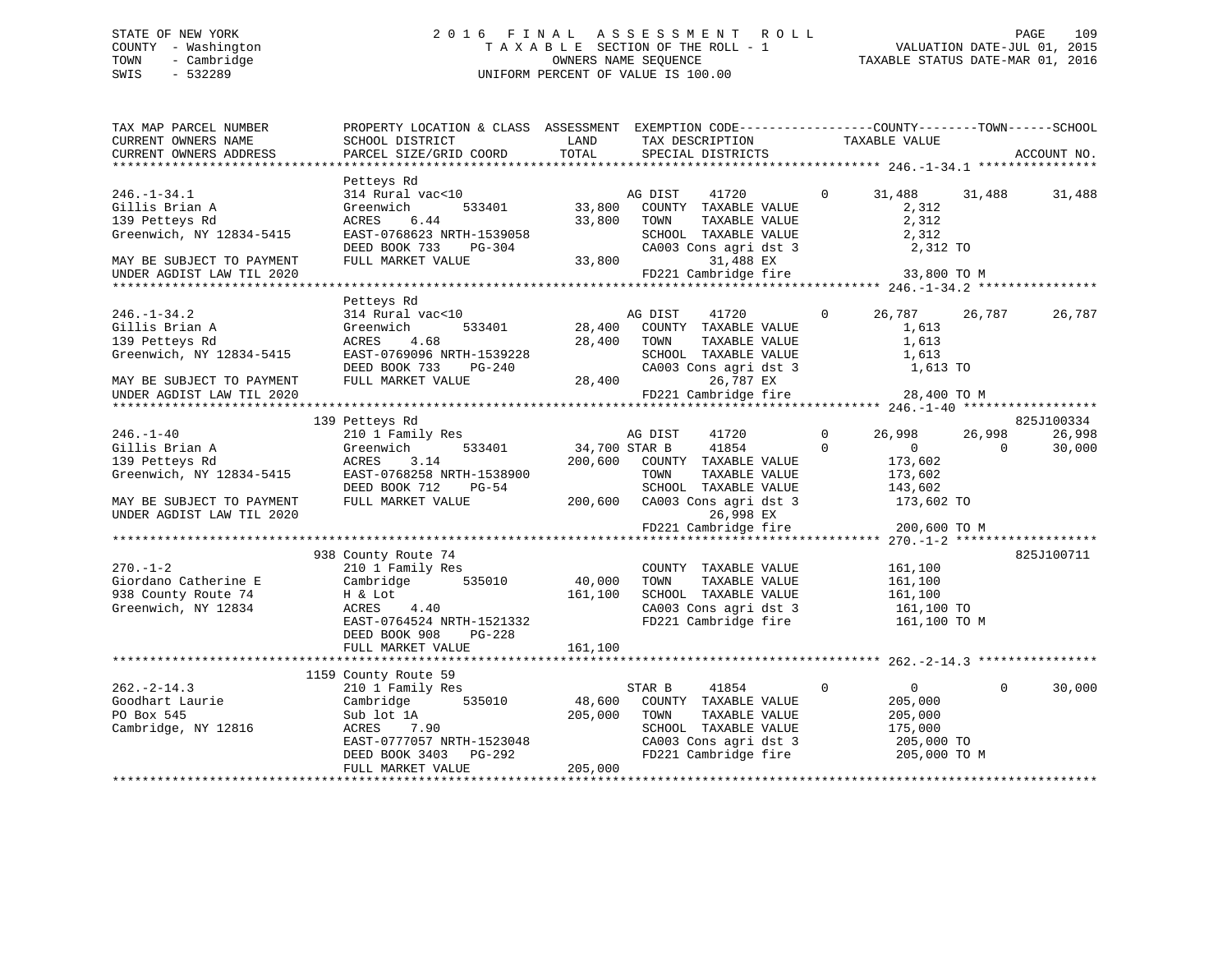## STATE OF NEW YORK 2 0 1 6 F I N A L A S S E S S M E N T R O L L PAGE 110 COUNTY - Washington T A X A B L E SECTION OF THE ROLL - 1 VALUATION DATE-JUL 01, 2015 TOWN - Cambridge OWNERS NAME SEQUENCE TAXABLE STATUS DATE-MAR 01, 2016 SWIS - 532289 UNIFORM PERCENT OF VALUE IS 100.00

| SCHOOL DISTRICT                                                                                                                                                                           | LAND                                                                                                                                     | TAX DESCRIPTION                                                                                                        | TAXABLE VALUE                                                               | ACCOUNT NO.                                                                                |
|-------------------------------------------------------------------------------------------------------------------------------------------------------------------------------------------|------------------------------------------------------------------------------------------------------------------------------------------|------------------------------------------------------------------------------------------------------------------------|-----------------------------------------------------------------------------|--------------------------------------------------------------------------------------------|
|                                                                                                                                                                                           |                                                                                                                                          |                                                                                                                        |                                                                             |                                                                                            |
| County Route 74/E Off<br>323 Vacant rural<br>Greenwich<br>533401<br>Land<br>$261. - 1 - 31$<br>ACRES<br>0.75<br>EAST-0763902 NRTH-1525253<br>DEED BOOK 782<br>PG-305<br>FULL MARKET VALUE | 500<br>500<br>500                                                                                                                        | COUNTY TAXABLE VALUE<br>TOWN<br>TAXABLE VALUE<br>SCHOOL TAXABLE VALUE<br>FD221 Cambridge fire                          | 500<br>500<br>500<br>500 TO M                                               | 825J102018                                                                                 |
|                                                                                                                                                                                           |                                                                                                                                          |                                                                                                                        |                                                                             |                                                                                            |
| 210 1 Family Res<br>535010<br>Cambridge<br>House & Lot<br>Trans Exempt Repay 2016<br>ACRES<br>5.00<br>EAST-0772132 NRTH-1525076<br>DEED BOOK 3569 PG-145                                  | 37,000<br>200,900                                                                                                                        | COUNTY TAXABLE VALUE<br>TOWN<br>TAXABLE VALUE<br>SCHOOL TAXABLE VALUE<br>FD221 Cambridge fire                          | 200,900<br>200,900<br>200,900<br>200,900 TO M<br>$.00$ MT                   | 825J100929                                                                                 |
| FULL MARKET VALUE                                                                                                                                                                         | 200,900                                                                                                                                  |                                                                                                                        |                                                                             |                                                                                            |
| 242 Rurl res&rec<br>Cambridge<br>535010<br>Res<br>890/119, 3426/204<br>ACRES<br>16.35                                                                                                     | 73,000<br>219,000                                                                                                                        | 41854<br>COUNTY TAXABLE VALUE<br>TOWN<br>TAXABLE VALUE<br>SCHOOL TAXABLE VALUE<br>FD221 Cambridge fire                 | $\Omega$<br>$\overline{0}$<br>219,000<br>219,000<br>189,000<br>219,000 TO M | 825J100307<br>$\Omega$<br>30,000                                                           |
| DEED BOOK 2387<br>PG-126<br>FULL MARKET VALUE                                                                                                                                             | 219,000                                                                                                                                  |                                                                                                                        |                                                                             |                                                                                            |
|                                                                                                                                                                                           |                                                                                                                                          |                                                                                                                        |                                                                             | 825J102033                                                                                 |
| 323 Vacant rural<br>Cambridge<br>535010<br>Lot $3-B$<br>ACRES 15.53<br>EAST-0783732 NRTH-1533789<br>DEED BOOK 659<br>$PG-96$                                                              | 30,800<br>30,800                                                                                                                         | COUNTY TAXABLE VALUE<br>TOWN<br>TAXABLE VALUE<br>SCHOOL TAXABLE VALUE<br>CA005 Cons agri dst 5<br>FD221 Cambridge fire | 30,800<br>30,800<br>30,800<br>30,800 TO<br>30,800 TO M                      |                                                                                            |
|                                                                                                                                                                                           |                                                                                                                                          |                                                                                                                        |                                                                             |                                                                                            |
| State Route 372<br>322 Rural vac>10<br>Cambridge<br>535010<br>Lot 4-A<br>ACRES 10.00<br>EAST-0785096 NRTH-1533517<br>DEED BOOK 2778<br>PG-167<br>FULL MARKET VALUE                        | 50,000<br>50,000<br>50,000                                                                                                               | COUNTY TAXABLE VALUE<br>TOWN<br>TAXABLE VALUE<br>SCHOOL TAXABLE VALUE<br>CA005 Cons agri dst 5<br>FD221 Cambridge fire | 50,000<br>50,000<br>50,000<br>50,000 TO<br>50,000 TO M                      |                                                                                            |
|                                                                                                                                                                                           | PARCEL SIZE/GRID COORD<br>319 County Route 60<br>261 Irish Ln<br>EAST-0780430 NRTH-1533478<br>State Route 372 W/Off<br>FULL MARKET VALUE | TOTAL<br>30,800                                                                                                        | PROPERTY LOCATION & CLASS ASSESSMENT<br>SPECIAL DISTRICTS<br>STAR B         | EXEMPTION CODE-----------------COUNTY-------TOWN------SCHOOL<br>TE533 Trans exmt repay-flg |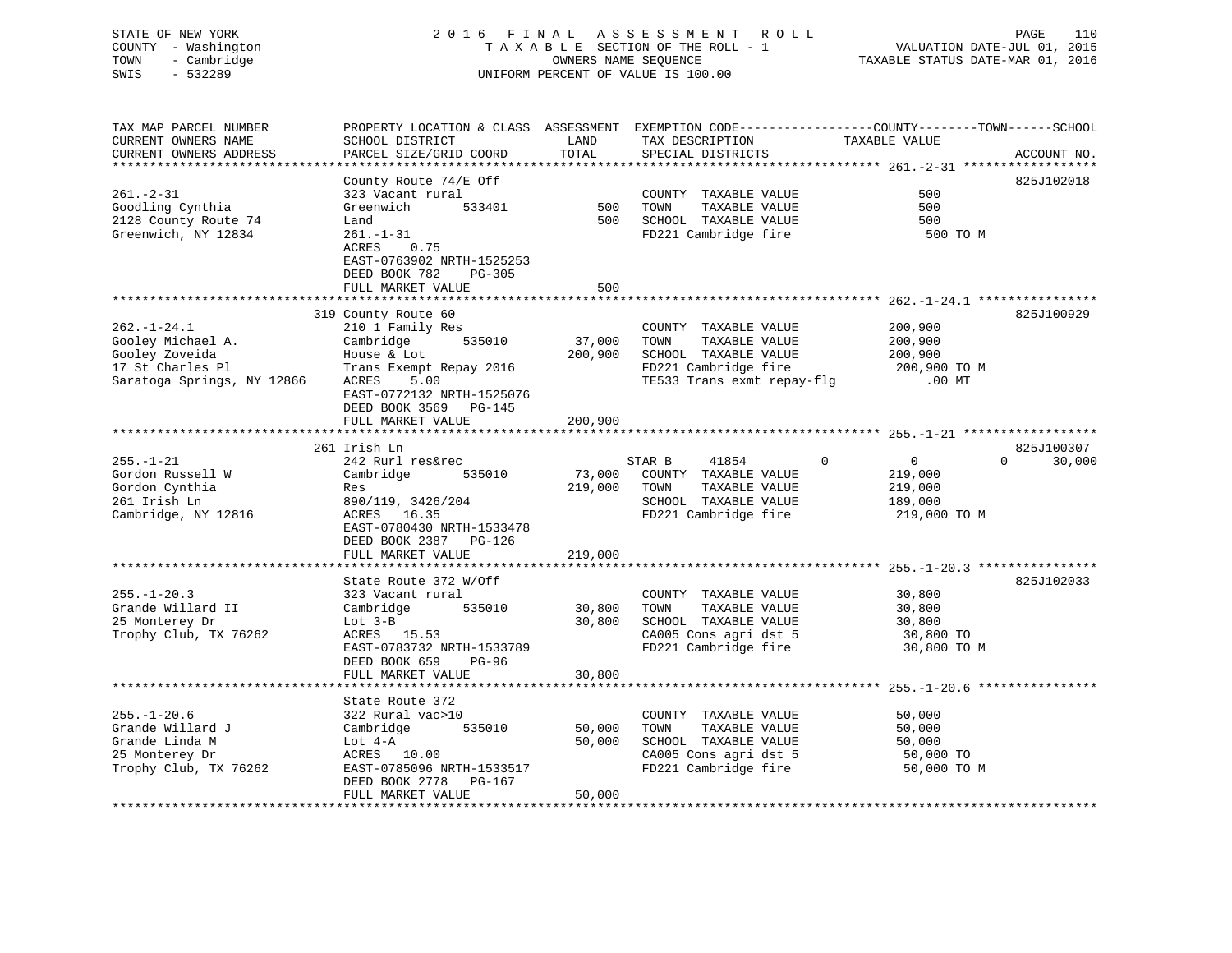## STATE OF NEW YORK 2 0 1 6 F I N A L A S S E S S M E N T R O L L PAGE 111 COUNTY - Washington T A X A B L E SECTION OF THE ROLL - 1 VALUATION DATE-JUL 01, 2015 TOWN - Cambridge OWNERS NAME SEQUENCE TAXABLE STATUS DATE-MAR 01, 2016 SWIS - 532289 UNIFORM PERCENT OF VALUE IS 100.00

| TAX MAP PARCEL NUMBER<br>CURRENT OWNERS NAME<br>CURRENT OWNERS ADDRESS | PROPERTY LOCATION & CLASS ASSESSMENT<br>SCHOOL DISTRICT<br>PARCEL SIZE/GRID COORD | LAND<br>TOTAL | EXEMPTION CODE-----------------COUNTY-------TOWN------SCHOOL<br>TAX DESCRIPTION<br>SPECIAL DISTRICTS | TAXABLE VALUE                 | ACCOUNT NO.                   |
|------------------------------------------------------------------------|-----------------------------------------------------------------------------------|---------------|------------------------------------------------------------------------------------------------------|-------------------------------|-------------------------------|
|                                                                        |                                                                                   |               |                                                                                                      |                               |                               |
|                                                                        | State Route 372 W/Off                                                             |               |                                                                                                      |                               | 825J102034                    |
| $255. - 1 - 20.4$                                                      | 323 Vacant rural                                                                  |               | COUNTY TAXABLE VALUE                                                                                 | 31,200                        |                               |
| Grande Willard J II                                                    | Cambridge<br>535010                                                               | 31,200        | TAXABLE VALUE<br>TOWN                                                                                | 31,200                        |                               |
| 25 Monterey Dr                                                         | Lot $4-B$                                                                         | 31,200        | SCHOOL TAXABLE VALUE                                                                                 | 31,200                        |                               |
| Trophy Club, TX 76262                                                  | ACRES 15.80                                                                       |               | CA005 Cons agri dst 5                                                                                | 31,200 TO                     |                               |
|                                                                        | EAST-0783951 NRTH-1533291                                                         |               | FD221 Cambridge fire                                                                                 | 31,200 TO M                   |                               |
|                                                                        | DEED BOOK 659<br>PG-96                                                            |               |                                                                                                      |                               |                               |
|                                                                        | FULL MARKET VALUE                                                                 | 31,200        |                                                                                                      |                               |                               |
|                                                                        |                                                                                   |               |                                                                                                      |                               |                               |
|                                                                        | 22 Morris Rd                                                                      |               |                                                                                                      |                               |                               |
| $288. - 1 - 12.3$                                                      | 242 Rurl res&rec                                                                  |               | STAR EN<br>41834                                                                                     | $\mathbf 0$<br>$\overline{0}$ | $\mathbf{0}$<br>65,300        |
| Gray James J                                                           | 535010<br>Cambridge                                                               | 23,500        | COUNTY TAXABLE VALUE                                                                                 | 174,400                       |                               |
| Gray Viola M                                                           | House & Land                                                                      | 174,400       | TOWN<br>TAXABLE VALUE                                                                                | 174,400                       |                               |
| 22 Morris Rd                                                           | Sub Lot 3                                                                         |               | SCHOOL TAXABLE VALUE                                                                                 | 109,100                       |                               |
| Buskirk, NY 12028                                                      | 1.07<br>ACRES                                                                     |               | CA003 Cons agri dst 3                                                                                | 174,400 TO                    |                               |
|                                                                        | EAST-0769526 NRTH-1501372                                                         |               | FD221 Cambridge fire                                                                                 | 174,400 TO M                  |                               |
|                                                                        | DEED BOOK 739<br>$PG-284$                                                         |               |                                                                                                      |                               |                               |
|                                                                        | FULL MARKET VALUE                                                                 | 174,400       |                                                                                                      |                               |                               |
|                                                                        |                                                                                   |               |                                                                                                      |                               |                               |
| $262. - 1 - 16.2$                                                      | 18 Frog Way<br>210 1 Family Res                                                   |               | VETWAR CTS 41120                                                                                     | $\mathbf{0}$<br>27,330        | 825J100877<br>27,000<br>6,000 |
|                                                                        | 535010                                                                            | 37,500 STAR B |                                                                                                      | $\Omega$<br>$\overline{0}$    | $\Omega$                      |
| Green Edmund<br>Green Ellen                                            | Cambridge<br>House & Land                                                         |               | 41854                                                                                                |                               | 30,000                        |
|                                                                        |                                                                                   | 182,200       | COUNTY TAXABLE VALUE                                                                                 | 154,870                       |                               |
| 18 Frog Way                                                            | 474/745                                                                           |               | TOWN<br>TAXABLE VALUE<br>SCHOOL TAXABLE VALUE                                                        | 155,200                       |                               |
| Cambridge, NY 12816                                                    | 3.30<br>ACRES<br>EAST-0773582 NRTH-1520653                                        |               | FD221 Cambridge fire                                                                                 | 146,200                       |                               |
|                                                                        | DEED BOOK 476<br>PG-802                                                           |               |                                                                                                      | 182,200 TO M                  |                               |
|                                                                        | FULL MARKET VALUE                                                                 | 182,200       |                                                                                                      |                               |                               |
|                                                                        |                                                                                   |               |                                                                                                      |                               |                               |
|                                                                        | Turnpike Rd                                                                       |               |                                                                                                      |                               | 825J100351                    |
| $263 - 2 - 9$                                                          | 312 Vac w/imprv                                                                   |               | COUNTY TAXABLE VALUE                                                                                 | 32,300                        |                               |
| Green Leslie Anne                                                      | 535010<br>Cambridge                                                               | 31,300        | TOWN<br>TAXABLE VALUE                                                                                | 32,300                        |                               |
| Witham Clifton J                                                       | Barns & Lot                                                                       | 32,300        | SCHOOL TAXABLE VALUE                                                                                 | 32,300                        |                               |
| 90 South Union St                                                      | ACRES 31.30                                                                       |               | FD221 Cambridge fire                                                                                 | 32,300 TO M                   |                               |
| Cambridge, NY 12816                                                    | EAST-0788153 NRTH-1526302                                                         |               |                                                                                                      |                               |                               |
|                                                                        | DEED BOOK 3358<br>PG-340                                                          |               |                                                                                                      |                               |                               |
|                                                                        | FULL MARKET VALUE                                                                 | 32,300        |                                                                                                      |                               |                               |
|                                                                        |                                                                                   |               |                                                                                                      |                               |                               |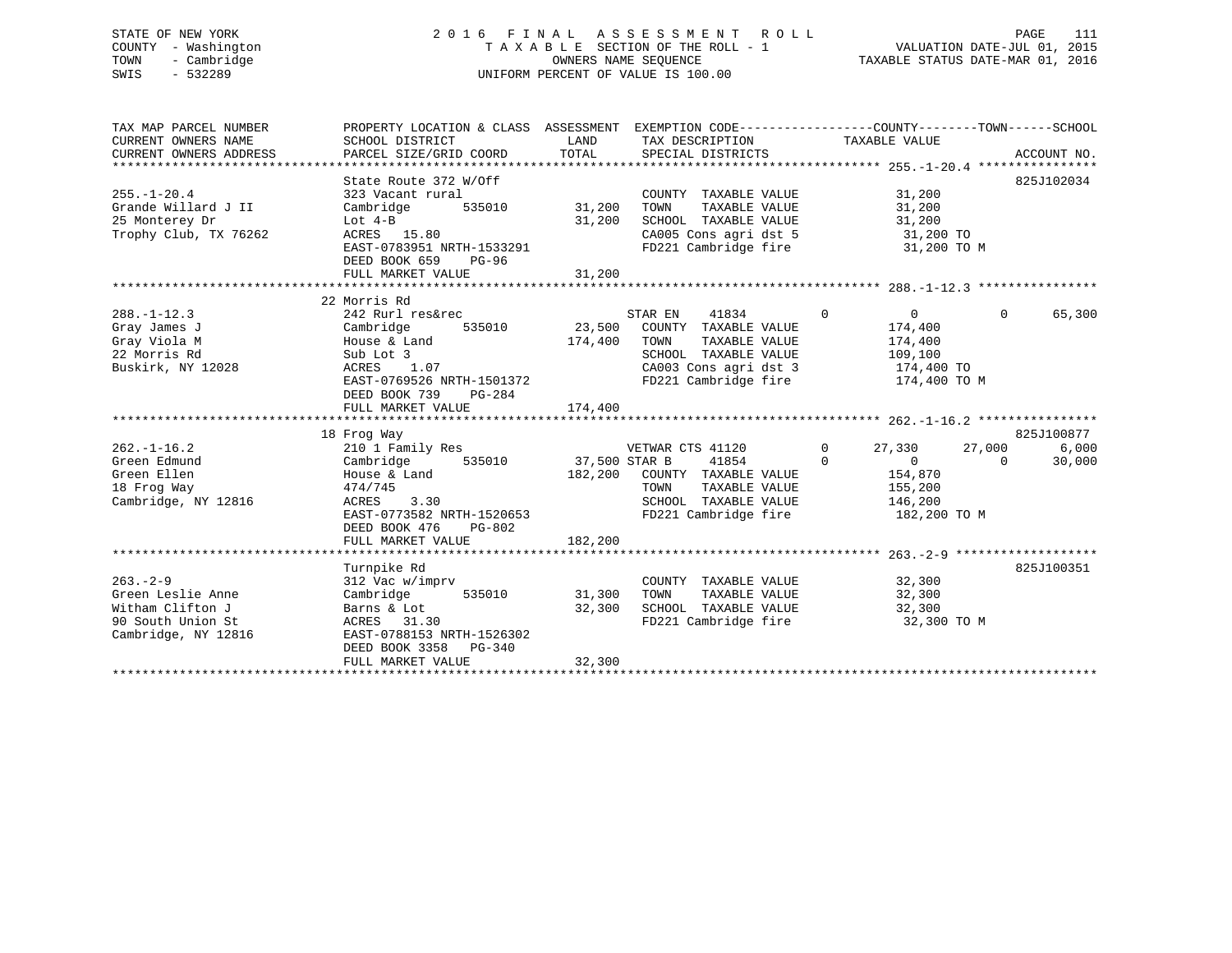## STATE OF NEW YORK 2 0 1 6 F I N A L A S S E S S M E N T R O L L PAGE 112 COUNTY - Washington T A X A B L E SECTION OF THE ROLL - 1 VALUATION DATE-JUL 01, 2015 TOWN - Cambridge OWNERS NAME SEQUENCE TAXABLE STATUS DATE-MAR 01, 2016 SWIS - 532289 UNIFORM PERCENT OF VALUE IS 100.00UNIFORM PERCENT OF VALUE IS 100.00

| TAX MAP PARCEL NUMBER<br>CURRENT OWNERS NAME<br>CURRENT OWNERS NAME<br>CURRENT OWNERS ADDRESS | PROPERTY LOCATION & CLASS ASSESSMENT EXEMPTION CODE---------------COUNTY-------TOWN------SCHOOL<br>SCHOOL DISTRICT<br>PARCEL SIZE/GRID COORD TOTAL SPECIAL DISTRICTS            | LAND    | TAX DESCRIPTION TAXABLE VALUE                                                                                                 |                |                         |           | ACCOUNT NO. |
|-----------------------------------------------------------------------------------------------|---------------------------------------------------------------------------------------------------------------------------------------------------------------------------------|---------|-------------------------------------------------------------------------------------------------------------------------------|----------------|-------------------------|-----------|-------------|
|                                                                                               | 24 Welling Ln                                                                                                                                                                   |         |                                                                                                                               |                |                         |           | 825J100689  |
| $279. - 2 - 6$                                                                                |                                                                                                                                                                                 |         |                                                                                                                               | $\overline{0}$ | 59,701 59,701           |           | 59,701      |
|                                                                                               | $2/9. -2-6$<br>Creenawalt Heather A Cambridge 535010<br>Creenawalt Ralph A ACRES 86.40<br>24 Rural res&ay 635010<br>CRES 86.40<br>EAST-0769263 NRTH-1509558<br>Puskirk NY 10000 |         |                                                                                                                               | $\Omega$       | $\overline{0}$          | $\bigcap$ | 30,000      |
|                                                                                               |                                                                                                                                                                                 | 240,800 | COUNTY TAXABLE VALUE                                                                                                          |                | 181,099                 |           |             |
|                                                                                               |                                                                                                                                                                                 |         | TOWN<br>TAXABLE VALUE                                                                                                         |                | 181,099                 |           |             |
| Buskirk, NY 12028                                                                             | DEED BOOK 1723 PG-215                                                                                                                                                           |         |                                                                                                                               |                |                         |           |             |
|                                                                                               | FULL MARKET VALUE                                                                                                                                                               |         |                                                                                                                               |                |                         |           |             |
| MAY BE SUBJECT TO PAYMENT                                                                     |                                                                                                                                                                                 |         | 59,701 EX                                                                                                                     |                |                         |           |             |
| UNDER AGDIST LAW TIL 2020                                                                     |                                                                                                                                                                                 |         |                                                                                                                               |                |                         |           |             |
|                                                                                               |                                                                                                                                                                                 |         |                                                                                                                               |                |                         |           |             |
|                                                                                               | 712 County Route 74                                                                                                                                                             |         |                                                                                                                               |                |                         |           |             |
| $270. - 1 - 26.13$                                                                            | 210 1 Family Res                                                                                                                                                                |         | STAR B<br>41854                                                                                                               | $\Omega$       | $\overline{0}$          | $\Omega$  | 30,000      |
| Gregory Stephen                                                                               | Cambridge 535010 43,000                                                                                                                                                         |         | COUNTY TAXABLE VALUE                                                                                                          |                | 284,900                 |           |             |
| Gregory Kim A                                                                                 | Sub Lot 8 284,900<br>ACRES 5.52                                                                                                                                                 |         | TAXABLE VALUE<br>TOWN                                                                                                         |                | 284,900                 |           |             |
|                                                                                               |                                                                                                                                                                                 |         | SCHOOL TAXABLE VALUE<br>SCHOOL TAXABLE VALUE 254,900<br>CA003 Cons agri dst 3 284,900 TO<br>FD221 Cambridge fire 284,900 TO M |                | 254,900                 |           |             |
|                                                                                               |                                                                                                                                                                                 |         |                                                                                                                               |                |                         |           |             |
|                                                                                               | $PG-58$<br>DEED BOOK 901                                                                                                                                                        |         |                                                                                                                               |                |                         |           |             |
|                                                                                               | FULL MARKET VALUE                                                                                                                                                               | 284,900 |                                                                                                                               |                |                         |           |             |
|                                                                                               |                                                                                                                                                                                 |         |                                                                                                                               |                |                         |           |             |
|                                                                                               | 88 Darwin Rd                                                                                                                                                                    |         |                                                                                                                               |                |                         |           |             |
| $262. - 1 - 20.3$                                                                             | 312 Vac w/imprv                                                                                                                                                                 |         | AG BUILD 41700                                                                                                                | $\Omega$       | 43,000 43,000           |           | 43,000      |
| Griffin Terry                                                                                 |                                                                                                                                                                                 |         | $\overline{0}$                                                                                                                |                | 49,337 49,337           |           | 49,337      |
| 771 West End Ave Apt 7B                                                                       |                                                                                                                                                                                 |         |                                                                                                                               |                | 7,663                   |           |             |
| New York, NY 10025-5538                                                                       | ACRES 15.98                                                                                                                                                                     |         | 100,000 COUNTY TAXABLE VALUE<br>TOWN TAXABLE VALUE                                                                            |                | 7,663                   |           |             |
|                                                                                               | EAST-0770165 NRTH-1521417                                                                                                                                                       |         | SCHOOL TAXABLE VALUE                                                                                                          |                | 7,663                   |           |             |
|                                                                                               | MAY BE SUBJECT TO PAYMENT DEED BOOK 810 PG-230 CA003 Col<br>UNDER AGDIST LAW TIL 2020 FULL MARKET VALUE 100,000                                                                 |         | CA003 Cons agri dst 3                                                                                                         |                | 50,663 TO               |           |             |
|                                                                                               |                                                                                                                                                                                 |         | 49,337 EX                                                                                                                     |                |                         |           |             |
|                                                                                               |                                                                                                                                                                                 |         | FD221 Cambridge fire                                                                                                          |                | 100,000 TO M            |           |             |
|                                                                                               |                                                                                                                                                                                 |         |                                                                                                                               |                |                         |           |             |
|                                                                                               | 105 County Route 60                                                                                                                                                             |         |                                                                                                                               |                |                         |           | 825J100260  |
| $271. - 1 - 7$                                                                                | 250 Estate<br>Griffin Terry Cambridge 535010 193,800                                                                                                                            |         | AG DIST 41720 0                                                                                                               |                | 115,240 115,240 115,240 |           |             |
|                                                                                               |                                                                                                                                                                                 |         | COUNTY TAXABLE VALUE                                                                                                          |                | 443,360                 |           |             |
| 771 West End Ave Apt 7B                                                                       | House & Land                                                                                                                                                                    | 558,600 | TOWN<br>TAXABLE VALUE                                                                                                         |                | 443,360                 |           |             |
| New York, NY 10025-5538                                                                       |                                                                                                                                                                                 |         | SCHOOL TAXABLE VALUE 443,360                                                                                                  |                |                         |           |             |
|                                                                                               | Ag Commit 595/14<br>AGRES 79.00 CA003<br>EAST-0770304 NRTH-1520121<br>DEED BOOK 810 PG-226 FD221                                                                                |         | CA003 Cons agri dst 3<br>115,240 EX                                                                                           |                | 443,360 TO              |           |             |
| MAY BE SUBJECT TO PAYMENT<br>UNDER AGDIST LAW TIL 2020                                        |                                                                                                                                                                                 |         | FD221 Cambridge fire 558,600 TO M                                                                                             |                |                         |           |             |
|                                                                                               | FULL MARKET VALUE                                                                                                                                                               | 558,600 |                                                                                                                               |                |                         |           |             |
|                                                                                               |                                                                                                                                                                                 |         |                                                                                                                               |                |                         |           |             |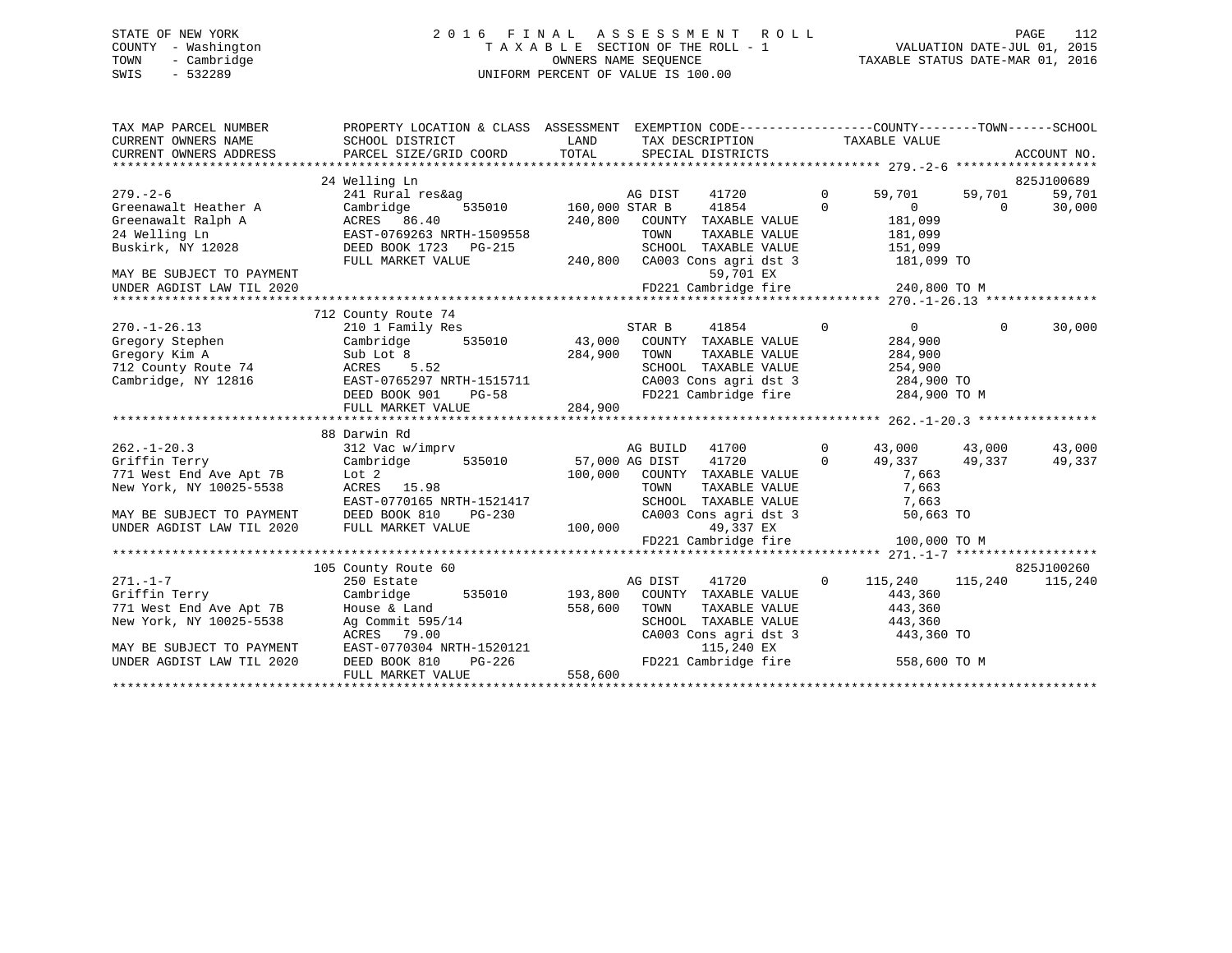## STATE OF NEW YORK 2 0 1 6 F I N A L A S S E S S M E N T R O L L PAGE 113 COUNTY - Washington T A X A B L E SECTION OF THE ROLL - 1 VALUATION DATE-JUL 01, 2015 TOWN - Cambridge OWNERS NAME SEQUENCE TAXABLE STATUS DATE-MAR 01, 2016 SWIS - 532289 UNIFORM PERCENT OF VALUE IS 100.00

| TAX MAP PARCEL NUMBER<br>CURRENT OWNERS NAME<br>CURRENT OWNERS ADDRESS                                               | PROPERTY LOCATION & CLASS ASSESSMENT<br>SCHOOL DISTRICT<br>PARCEL SIZE/GRID COORD                                                                   | LAND<br>TOTAL          | EXEMPTION CODE-----------------COUNTY-------TOWN------SCHOOL<br>TAX DESCRIPTION<br>SPECIAL DISTRICTS                                      | TAXABLE VALUE                                   |                                                   | ACCOUNT NO.          |
|----------------------------------------------------------------------------------------------------------------------|-----------------------------------------------------------------------------------------------------------------------------------------------------|------------------------|-------------------------------------------------------------------------------------------------------------------------------------------|-------------------------------------------------|---------------------------------------------------|----------------------|
|                                                                                                                      |                                                                                                                                                     |                        |                                                                                                                                           |                                                 |                                                   |                      |
| $271. - 1 - 7.1$<br>Griffin Terry<br>771 West End Ave Apt 7B<br>New York, NY 10025-5538<br>MAY BE SUBJECT TO PAYMENT | 90 County Route 60<br>117 Horse farm<br>535010<br>Cambridge<br>Horse Farm<br>ACRES 16.22<br>EAST-0771301 NRTH-1520558<br>DEED BOOK 810<br>PG-223    | 72,400<br>279,900      | AG DIST<br>41720<br>COUNTY TAXABLE VALUE<br>TOWN<br>TAXABLE VALUE<br>SCHOOL TAXABLE VALUE<br>CA003 Cons agri dst 3<br>62,503 EX           | $\overline{0}$<br>217,397<br>217,397<br>217,397 | 62,503 62,503<br>217,397 TO                       | 62,503               |
| UNDER AGDIST LAW TIL 2020                                                                                            | FULL MARKET VALUE                                                                                                                                   |                        | 279,900 FD221 Cambridge fire                                                                                                              |                                                 | 279,900 TO M                                      |                      |
|                                                                                                                      |                                                                                                                                                     |                        |                                                                                                                                           |                                                 |                                                   |                      |
|                                                                                                                      | 150 County Route 60                                                                                                                                 |                        |                                                                                                                                           |                                                 |                                                   | 825J100592           |
| $271. - 1 - 8$<br>Griffin Terry<br>771 West End Ave Apt 7B<br>New York, NY 10025-5538<br>MAY BE SUBJECT TO PAYMENT   | 314 Rural vac<10<br>535010<br>Cambridge<br>H & L<br>2.00<br>ACRES<br>EAST-0771140 NRTH-1521427<br>DEED BOOK 810<br>PG-233                           | 15,000<br>15,000       | AGRI-D IND 41730<br>COUNTY TAXABLE VALUE<br>TOWN<br>TAXABLE VALUE<br>SCHOOL TAXABLE VALUE<br>SCHOOL TAXABLE VALUE<br>FD221 Cambridge fire | $\overline{0}$                                  | 14,216 14,216<br>784<br>784<br>784<br>15,000 TO M | 14,216               |
| UNDER AGDIST LAW TIL 2023<br>*************************                                                               | FULL MARKET VALUE<br>************************                                                                                                       | 15,000<br>************ |                                                                                                                                           |                                                 |                                                   |                      |
| $262 - 2 - 7.3$<br>Grimes Peter W<br>Grimes Pauline                                                                  | Cobble Rd<br>322 Rural vac>10<br>Cambridge<br>535010<br>ACRES 26.90                                                                                 | 61,800<br>61,800       | COUNTY TAXABLE VALUE<br>TOWN<br>TAXABLE VALUE<br>SCHOOL TAXABLE VALUE                                                                     | 61,800<br>61,800<br>61,800                      |                                                   | 825J100920           |
| 495 Cobble Rd<br>Cambridge, NY 12816                                                                                 | EAST-0777731 NRTH-1529046<br>DEED BOOK 497<br>PG-983<br>FULL MARKET VALUE                                                                           | 61,800                 | FD221 Cambridge fire                                                                                                                      |                                                 | 61,800 TO M                                       |                      |
|                                                                                                                      | 495 Cobble Rd                                                                                                                                       |                        |                                                                                                                                           |                                                 |                                                   |                      |
| $262 - 2 - 7.5$<br>Grimes Peter W<br>Grimes Pauline<br>495 Cobble Rd<br>Cambridge, NY 12816                          | 210 1 Family Res<br>535010<br>Cambridge<br>Lot 2<br>ACRES 10.00<br>EAST-0778505 NRTH-1528508<br>DEED BOOK 497<br>PG-983<br>FULL MARKET VALUE        | 187,500<br>187,500     | 41834<br>$\sim$ 0<br>STAR EN<br>58,500 COUNTY TAXABLE VALUE<br>TOWN<br>TAXABLE VALUE<br>SCHOOL TAXABLE VALUE<br>FD221 Cambridge fire      | $\overline{0}$<br>187,500<br>187,500<br>122,200 | $\Omega$<br>187,500 ТО М                          | 65,300               |
|                                                                                                                      |                                                                                                                                                     |                        |                                                                                                                                           |                                                 |                                                   |                      |
| $279. - 1 - 14$<br>Grinko Theodore JR LU<br>Wilbur Clifford<br>568 South Cambridge Rd<br>Johnsonville, NY 12094      | 568 South Cambridge Rd<br>241 Rural res&ag<br>Greenwich<br>533401<br>Farm/beef<br>ACRES 65.80<br>EAST-0757229 NRTH-1510369<br>DEED BOOK 1734 PG-178 | 134,300<br>195,300     | 41720<br>AG DIST<br>COUNTY TAXABLE VALUE<br>TAXABLE VALUE<br>TOWN<br>SCHOOL TAXABLE VALUE<br>CA003 Cons agri dst 3<br>67,252 EX           | 67,252<br>0<br>128,048<br>128,048<br>128,048    | 67,252<br>128,048 TO                              | 825J100352<br>67,252 |
| MAY BE SUBJECT TO PAYMENT<br>UNDER AGDIST LAW TIL 2020<br>*********************                                      | FULL MARKET VALUE                                                                                                                                   |                        | 195,300 FD221 Cambridge fire                                                                                                              |                                                 | 195,300 TO M                                      |                      |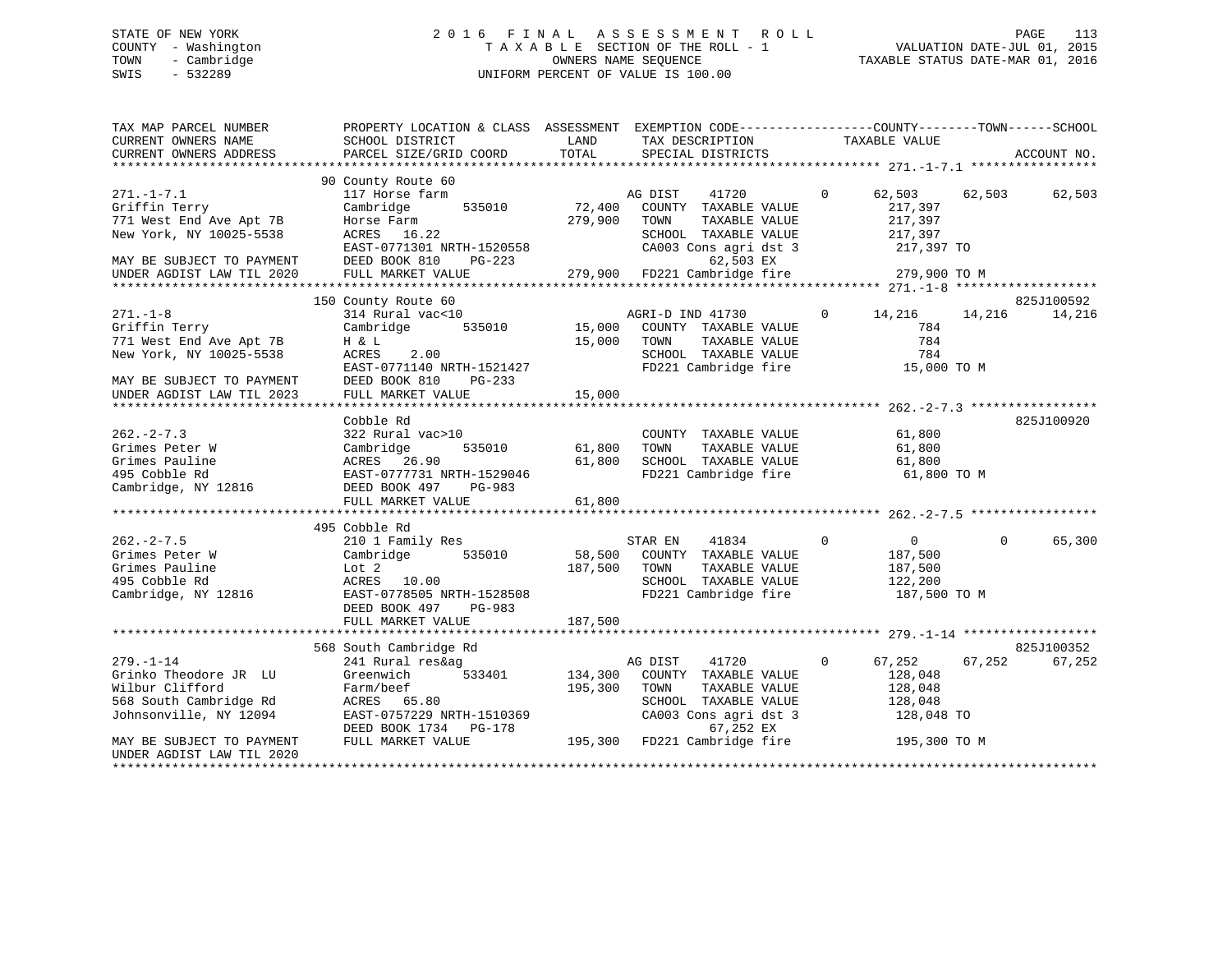## STATE OF NEW YORK 2 0 1 6 F I N A L A S S E S S M E N T R O L L PAGE 114 COUNTY - Washington T A X A B L E SECTION OF THE ROLL - 1 VALUATION DATE-JUL 01, 2015 TOWN - Cambridge OWNERS NAME SEQUENCE TAXABLE STATUS DATE-MAR 01, 2016 SWIS - 532289 UNIFORM PERCENT OF VALUE IS 100.00

| TAX MAP PARCEL NUMBER<br>CURRENT OWNERS NAME<br>CURRENT OWNERS ADDRESS                       | PROPERTY LOCATION & CLASS ASSESSMENT<br>SCHOOL DISTRICT<br>PARCEL SIZE/GRID COORD                                                                             | LAND<br>TOTAL              | EXEMPTION CODE-----------------COUNTY-------TOWN------SCHOOL<br>TAX DESCRIPTION<br>SPECIAL DISTRICTS                                                     |                          | TAXABLE VALUE                                                              |                    | ACCOUNT NO.                   |
|----------------------------------------------------------------------------------------------|---------------------------------------------------------------------------------------------------------------------------------------------------------------|----------------------------|----------------------------------------------------------------------------------------------------------------------------------------------------------|--------------------------|----------------------------------------------------------------------------|--------------------|-------------------------------|
| $255. - 2 - 4$<br>Gruber Paul J<br>Gruber Andrianna                                          | 39 Coila Rd<br>283 Res w/Comuse<br>Cambridge<br>535010<br>H & L                                                                                               | 42,200 STAR B<br>316,000   | VETWAR CTS 41120<br>41854<br>COUNTY TAXABLE VALUE                                                                                                        | $\mathbf{0}$<br>$\Omega$ | 33,000<br>$\overline{0}$<br>283,000                                        | 27,000<br>$\Omega$ | 825J100355<br>6,000<br>30,000 |
| 39 Coila Rd<br>Cambridge, NY 12816                                                           | 438/569<br>6.30<br>ACRES<br>EAST-0787520 NRTH-1531119<br>DEED BOOK 417<br>PG-880                                                                              |                            | TAXABLE VALUE<br>TOWN<br>SCHOOL TAXABLE VALUE<br>FD221 Cambridge fire                                                                                    |                          | 289,000<br>280,000<br>316,000 TO M                                         |                    |                               |
|                                                                                              | FULL MARKET VALUE                                                                                                                                             | 316,000                    |                                                                                                                                                          |                          |                                                                            |                    |                               |
| $255.14 - 3 - 10$<br>Gruber Paul J<br>Gruber Andrianna<br>39 Coila Rd<br>Cambridge, NY 12816 | State Route 372<br>311 Res vac land<br>535010<br>Cambridge<br>Lot<br>$255. - 3 - 10$<br>ACRES<br>0.41<br>EAST-0786367 NRTH-1532219<br>DEED BOOK 434<br>PG-554 | 4,100<br>4,100             | COUNTY TAXABLE VALUE<br>TAXABLE VALUE<br>TOWN<br>SCHOOL TAXABLE VALUE<br>CA005 Cons agri dst 5<br>FD221 Cambridge fire                                   |                          | 4,100<br>4,100<br>4,100<br>4,100 TO<br>4,100 TO M                          |                    | 825J100356                    |
|                                                                                              | FULL MARKET VALUE<br>*********************************                                                                                                        | 4,100                      |                                                                                                                                                          |                          |                                                                            |                    |                               |
|                                                                                              | 9 Cobble Rd                                                                                                                                                   |                            | 60 PCT OF VALUE USED FOR EXEMPTION PURPOSES                                                                                                              |                          |                                                                            |                    | 825J100358                    |
| $254. -1 - 13$                                                                               | 241 Rural res&ag                                                                                                                                              |                            | VETCOM CTS 41130                                                                                                                                         | $\mathbf{0}$             | 55,000                                                                     | 45,000             | 10,000                        |
| Guidon Irrov Trust Edward L                                                                  | 535010<br>Cambridge                                                                                                                                           |                            | 200,600 VETDIS CTS 41140                                                                                                                                 | 0                        | 68,544                                                                     | 68,544             | 20,000                        |
| Guidon Mary Jane Trustee                                                                     | ACRES 118.90                                                                                                                                                  |                            | 380,800 AG DIST<br>41720                                                                                                                                 | $\Omega$                 | 119,682                                                                    | 119,682            | 119,682                       |
| 9 Cobble Rd                                                                                  | EAST-0773895 NRTH-1529797                                                                                                                                     |                            | 41802<br>AGED-CO                                                                                                                                         | $\Omega$                 | 52,468                                                                     | $\Omega$           | 0                             |
| Cambridge, NY 12816                                                                          | DEED BOOK 3442 PG-262                                                                                                                                         |                            | AGED-TOWN 41803                                                                                                                                          | $\Omega$                 | $\overline{0}$                                                             | 51,721             | $\overline{0}$                |
|                                                                                              | FULL MARKET VALUE                                                                                                                                             |                            | 380,800 AGED-SCH 41804                                                                                                                                   | $\Omega$                 | $\mathbf 0$                                                                | $\Omega$           | 69,468                        |
| MAY BE SUBJECT TO PAYMENT<br>UNDER AGDIST LAW TIL 2020                                       |                                                                                                                                                               |                            | 41834<br>STAR EN<br>COUNTY TAXABLE VALUE<br>TOWN<br>TAXABLE VALUE<br>SCHOOL TAXABLE VALUE<br>CA003 Cons agri dst 3<br>119,682 EX<br>FD221 Cambridge fire | $\Omega$                 | $\overline{0}$<br>85,106<br>95,853<br>96,350<br>261,118 TO<br>380,800 TO M | $\Omega$           | 65,300                        |
|                                                                                              |                                                                                                                                                               |                            |                                                                                                                                                          |                          |                                                                            |                    |                               |
|                                                                                              | 232 County Route 60                                                                                                                                           |                            |                                                                                                                                                          |                          |                                                                            |                    | 825L100485                    |
| $262 - 1 - 19$<br>Guidon Martin<br>232 County Route 60<br>Cambridge, NY 12816                | 210 1 Family Res<br>535010<br>Cambridge<br>H & L<br>ACRES<br>4.30<br>EAST-0771357 NRTH-1523049<br>PG-335<br>DEED BOOK 592<br>FULL MARKET VALUE                | 43,500<br>86,000<br>86,000 | STAR B<br>41854<br>COUNTY TAXABLE VALUE<br>TAXABLE VALUE<br>TOWN<br>SCHOOL TAXABLE VALUE<br>CA003 Cons agri dst 3<br>FD221 Cambridge fire                | $\mathbf 0$              | $\overline{0}$<br>86,000<br>86,000<br>56,000<br>86,000 TO<br>86,000 TO M   | $\Omega$           | 30,000                        |
|                                                                                              |                                                                                                                                                               |                            |                                                                                                                                                          |                          |                                                                            |                    |                               |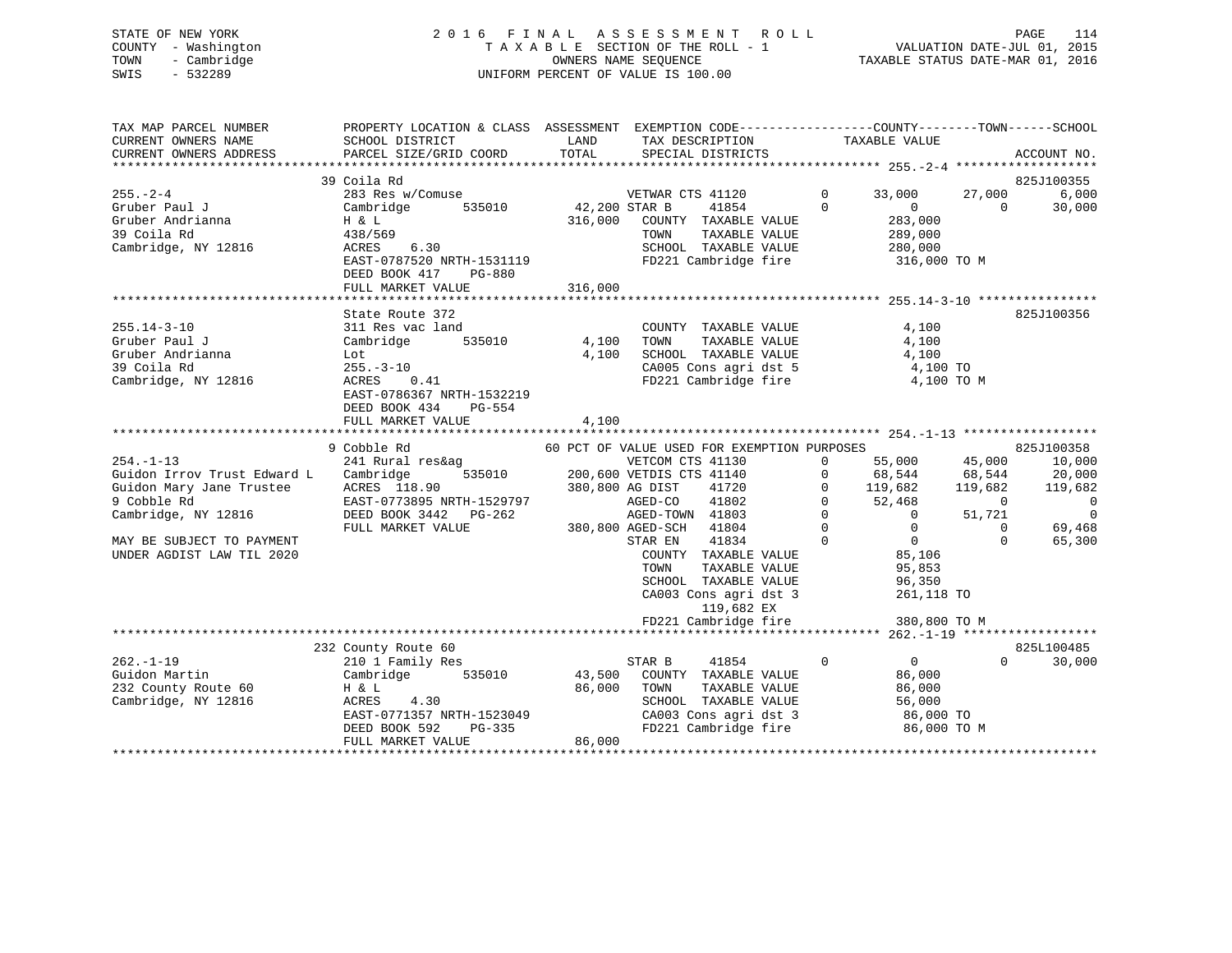## STATE OF NEW YORK 2 0 1 6 F I N A L A S S E S S M E N T R O L L PAGE 115 COUNTY - Washington T A X A B L E SECTION OF THE ROLL - 1 VALUATION DATE-JUL 01, 2015 TOWN - Cambridge OWNERS NAME SEQUENCE TAXABLE STATUS DATE-MAR 01, 2016 SWIS - 532289 UNIFORM PERCENT OF VALUE IS 100.00

| TAX MAP PARCEL NUMBER<br>CURRENT OWNERS NAME<br>CURRENT OWNERS ADDRESS                                          | SCHOOL DISTRICT<br>PARCEL SIZE/GRID COORD                                                                                                                                                       | LAND<br>TOTAL                              | TAX DESCRIPTION<br>SPECIAL DISTRICTS                                                                                   | PROPERTY LOCATION & CLASS ASSESSMENT EXEMPTION CODE-----------------COUNTY-------TOWN------SCHOOL<br>TAXABLE VALUE<br>ACCOUNT NO. |
|-----------------------------------------------------------------------------------------------------------------|-------------------------------------------------------------------------------------------------------------------------------------------------------------------------------------------------|--------------------------------------------|------------------------------------------------------------------------------------------------------------------------|-----------------------------------------------------------------------------------------------------------------------------------|
| $279. - 2 - 30$<br>Guidon Patrick<br>52 East Main St<br>Cambridge, NY 12816                                     | 55 County Route 59A<br>210 1 Family Res<br>535010<br>Cambridge<br>partial assessment<br>2.70<br>ACRES<br>EAST-0767396 NRTH-1507525<br>DEED BOOK 2451 PG-226<br>FULL MARKET VALUE                | 28,900<br>115,400<br>115,400               | COUNTY TAXABLE VALUE<br>TOWN<br>TAXABLE VALUE<br>SCHOOL TAXABLE VALUE<br>CA003 Cons agri dst 3<br>FD221 Cambridge fire | 825L100457<br>115,400<br>115,400<br>115,400<br>115,400 TO<br>115,400 TO M                                                         |
| $271. - 2 - 22.1$<br>Guidon Patrick J<br>52 East Main St<br>Cambridge, NY 12816                                 | 88 Wright Rd<br>314 Rural vac<10<br>535010<br>Cambridge<br>$1$ ot #3<br>4.00<br>ACRES<br>EAST-0775172 NRTH-1517738<br>DEED BOOK 2928 PG-65<br>FULL MARKET VALUE<br>**************************** | 27,600<br>27,600<br>27,600<br>************ | COUNTY TAXABLE VALUE<br>TOWN<br>TAXABLE VALUE<br>SCHOOL TAXABLE VALUE<br>CA003 Cons agri dst 3<br>FD221 Cambridge fire | 825J100909<br>27,600<br>27,600<br>27,600<br>27,600 TO<br>27,600 TO M<br>********************************** 263.-2-23.4 **         |
| $263 - 2 - 23.4$<br>Guilianelli Robert J<br>Guilianelli Ursuala M<br>8 Russell Dr Apt 2<br>Stillwater, NY 12170 | King Rd<br>314 Rural vac<10<br>Cambridge 535010<br>Vacant<br>1.00<br>ACRES<br>EAST-0785835 NRTH-1524364<br>DEED BOOK 713<br>PG-102<br>FULL MARKET VALUE                                         | 10,000<br>10,000<br>10,000                 | COUNTY TAXABLE VALUE<br>TOWN<br>TAXABLE VALUE<br>SCHOOL TAXABLE VALUE<br>CA003 Cons agri dst 3<br>FD221 Cambridge fire | 10,000<br>10,000<br>10,000<br>10,000 TO<br>10,000 TO M                                                                            |
| $270. - 1 - 38.3$<br>Hackler Brooke A<br>1826 Meeting House Rd<br>Cambridge, NY 12816                           | 1826 Meeting House Rd<br>240 Rural res<br>535010<br>Cambridge<br>$1$ ot 3<br>ACRES 11.77<br>EAST-0763285 NRTH-1517725<br>DEED BOOK 2170 PG-165<br>FULL MARKET VALUE                             | 61,500<br>195,000<br>195,000               | COUNTY TAXABLE VALUE<br>TAXABLE VALUE<br>TOWN<br>SCHOOL TAXABLE VALUE<br>CA003 Cons agri dst 3<br>FD221 Cambridge fire | 195,000<br>195,000<br>195,000<br>195,000 TO<br>195,000 TO M                                                                       |
| $288. - 1 - 29$<br>Hadley Evan C<br>Hadley Julian L<br>11825 Trailridge Dr<br>Potomac, MD 20854                 | Lees Crossing Rd/s Off<br>322 Rural vac>10<br>Hoosic Valley 384201<br>Wood Lot<br>ACRES 23.10<br>EAST-0756076 NRTH-1502219<br>DEED BOOK 475<br>PG-554<br>FULL MARKET VALUE                      | 45,000<br>45,000<br>45,000                 | COUNTY TAXABLE VALUE<br>TOWN<br>TAXABLE VALUE<br>SCHOOL TAXABLE VALUE<br>CA003 Cons agri dst 3<br>FD221 Cambridge fire | 825J100830<br>45,000<br>45,000<br>45,000<br>45,000 TO<br>45,000 TO M                                                              |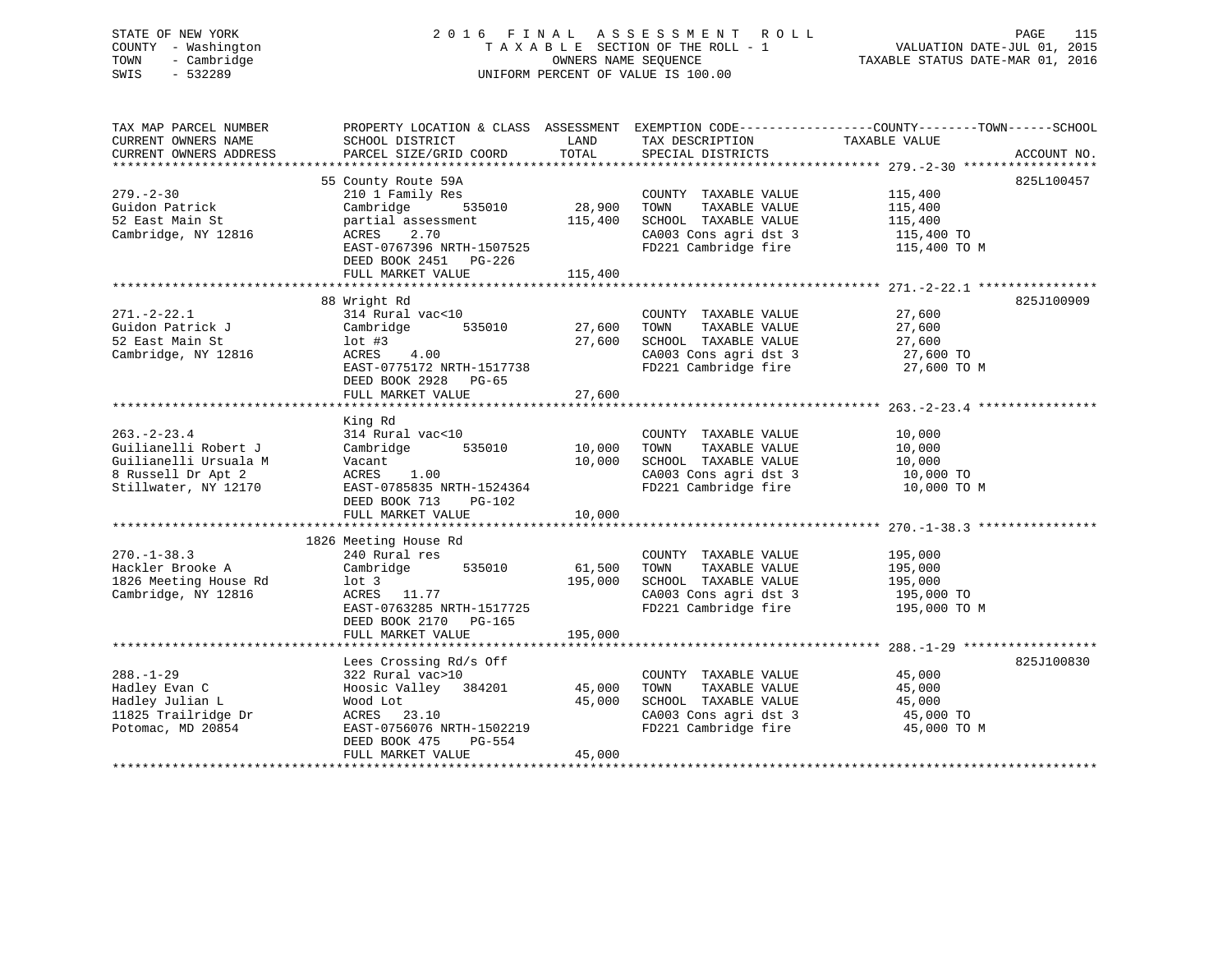## STATE OF NEW YORK 2 0 1 6 F I N A L A S S E S S M E N T R O L L PAGE 116 COUNTY - Washington T A X A B L E SECTION OF THE ROLL - 1 VALUATION DATE-JUL 01, 2015 TOWN - Cambridge OWNERS NAME SEQUENCE TAXABLE STATUS DATE-MAR 01, 2016 SWIS - 532289 UNIFORM PERCENT OF VALUE IS 100.00

| TAX MAP PARCEL NUMBER<br>CURRENT OWNERS NAME<br>CURRENT OWNERS ADDRESS                                                                                                   | PROPERTY LOCATION & CLASS ASSESSMENT<br>SCHOOL DISTRICT<br>PARCEL SIZE/GRID COORD                                                                                           | LAND<br>TOTAL                 | EXEMPTION CODE-----------------COUNTY-------TOWN------SCHOOL<br>TAX DESCRIPTION<br>SPECIAL DISTRICTS                                                                                                                |                                         | TAXABLE VALUE                                                                           |                                   | ACCOUNT NO.                     |
|--------------------------------------------------------------------------------------------------------------------------------------------------------------------------|-----------------------------------------------------------------------------------------------------------------------------------------------------------------------------|-------------------------------|---------------------------------------------------------------------------------------------------------------------------------------------------------------------------------------------------------------------|-----------------------------------------|-----------------------------------------------------------------------------------------|-----------------------------------|---------------------------------|
| $288. - 1 - 26$<br>Hadley Julian<br>Hadley Evan<br>584 Lees Crossing Rd<br>Johnsonville, NY 12094<br>MAY BE SUBJECT TO PAYMENT                                           | 584 Lees Crossing Rd<br>241 Rural res&ag<br>Hoosic Valley 384201<br>House & Lot<br>ACRES 63.49<br>EAST-0759247 NRTH-1502478<br>DEED BOOK 475<br>PG-554<br>FULL MARKET VALUE | 131,400<br>299,000<br>299,000 | AG DIST<br>41720<br>COUNTY TAXABLE VALUE<br>TOWN<br>TAXABLE VALUE<br>SCHOOL TAXABLE VALUE<br>CA003 Cons agri dst 3<br>50,075 EX<br>FD221 Cambridge fire 299,000 TO M                                                | $\Omega$                                | 50,075<br>248,925<br>248,925<br>248,925<br>248,925 TO                                   | 50,075                            | 825J100362<br>50,075            |
| UNDER AGDIST LAW TIL 2020                                                                                                                                                |                                                                                                                                                                             |                               |                                                                                                                                                                                                                     |                                         |                                                                                         |                                   |                                 |
| $270. - 1 - 28$<br>Hall Audrey<br>1858 Meeting House Rd<br>Cambridge, NY 12816                                                                                           | 1858 Meeting House Rd<br>210 1 Family Res<br>535010<br>Cambridge<br>H & L<br>ACRES<br>6.30<br>EAST-0763857 NRTH-1516812<br>DEED BOOK 652<br>PG-102<br>FULL MARKET VALUE     | 42,200 STAR EN                | 98 PCT OF VALUE USED FOR EXEMPTION PURPOSES<br>AGED-ALL<br>41800<br>41834<br>230,900 COUNTY TAXABLE VALUE<br>TOWN<br>TAXABLE VALUE<br>SCHOOL TAXABLE VALUE<br>CA003 Cons agri dst 3<br>230,900 FD221 Cambridge fire | $\mathbf 0$<br>$\Omega$                 | 113,141<br>$\overline{0}$<br>117,759<br>117,759<br>52,459<br>230,900 TO<br>230,900 TO M | 113,141<br>$\Omega$               | 825J100364<br>113,141<br>65,300 |
|                                                                                                                                                                          | 1107 County Route 59                                                                                                                                                        |                               |                                                                                                                                                                                                                     |                                         |                                                                                         |                                   |                                 |
| $262. - 1 - 13.1$<br>Halsey Michael<br>1111 County Route 59<br>Cambridge, NY 12816                                                                                       | 242 Rurl res&rec<br>535010<br>Cambridge<br>Sub Lot 2<br>ACRES 10.11<br>EAST-0776021 NRTH-1522390<br>DEED BOOK 1669 PG-91<br>FULL MARKET VALUE                               | 45,200<br>285,500<br>285,500  | STAR EN<br>41834<br>COUNTY TAXABLE VALUE<br>TOWN<br>TAXABLE VALUE<br>SCHOOL TAXABLE VALUE<br>CA003 Cons agri dst 3<br>FD221 Cambridge fire                                                                          | $\Omega$                                | $\overline{0}$<br>285,500<br>285,500<br>220,200<br>285,500 TO<br>285,500 TO M           | $\Omega$                          | 65,300                          |
|                                                                                                                                                                          |                                                                                                                                                                             |                               |                                                                                                                                                                                                                     |                                         |                                                                                         |                                   |                                 |
| $279. - 1 - 12$<br>Hamilton Donald H<br>Hamilton Courtney<br>240 Center Cambridge Rd<br>Valley Falls, NY 12185<br>MAY BE SUBJECT TO PAYMENT<br>UNDER AGDIST LAW TIL 2020 | 240 Center Cambridge Rd<br>241 Rural res&ag<br>535010<br>Cambridge<br>839/94<br>ACRES 116.34<br>EAST-0760229 NRTH-1512017<br>DEED BOOK 2731 PG-344<br>FULL MARKET VALUE     | 197,400 STAR B<br>329,900     | AG DIST<br>41720<br>41854<br>COUNTY TAXABLE VALUE<br>TAXABLE VALUE<br>TOWN<br>SCHOOL TAXABLE VALUE<br>CA003 Cons agri dst 3<br>329,900<br>80,453 EX<br>FD221 Cambridge fire                                         | $\Omega$<br>$\mathbf 0$                 | 80,453<br>$\overline{0}$<br>249,447<br>249,447<br>219,447<br>249,447 TO<br>329,900 TO M | 80,453<br>$\Omega$                | 825J100369<br>80,453<br>30,000  |
|                                                                                                                                                                          | 10 County Route 74                                                                                                                                                          |                               |                                                                                                                                                                                                                     |                                         |                                                                                         |                                   | 825J100372                      |
| $288. - 1 - 20$<br>Hamilton Hazel B LE<br>Hamilton R. Wayne<br>10 County Route 74<br>Buskirk, NY 12028-1906                                                              | 210 1 Family Res<br>535010<br>Cambridge<br>ACRES<br>0.48<br>EAST-0763410 NRTH-1499463<br>DEED BOOK 3307 PG-112<br>FULL MARKET VALUE                                         |                               | AGED-CO/TN 41801<br>26,500 AGED-SCH 41804<br>144,100 STAR EN<br>41834<br>COUNTY TAXABLE VALUE<br>TOWN<br>TAXABLE VALUE<br>144,100 SCHOOL TAXABLE VALUE<br>FD221 Cambridge fire                                      | $\mathbf{0}$<br>$\mathbf 0$<br>$\Omega$ | 72,050<br>$\overline{0}$<br>$\Omega$<br>72,050<br>72,050<br>13,955<br>144,100 TO M      | 72,050<br>$\mathbf 0$<br>$\Omega$ | 0<br>64,845<br>65,300           |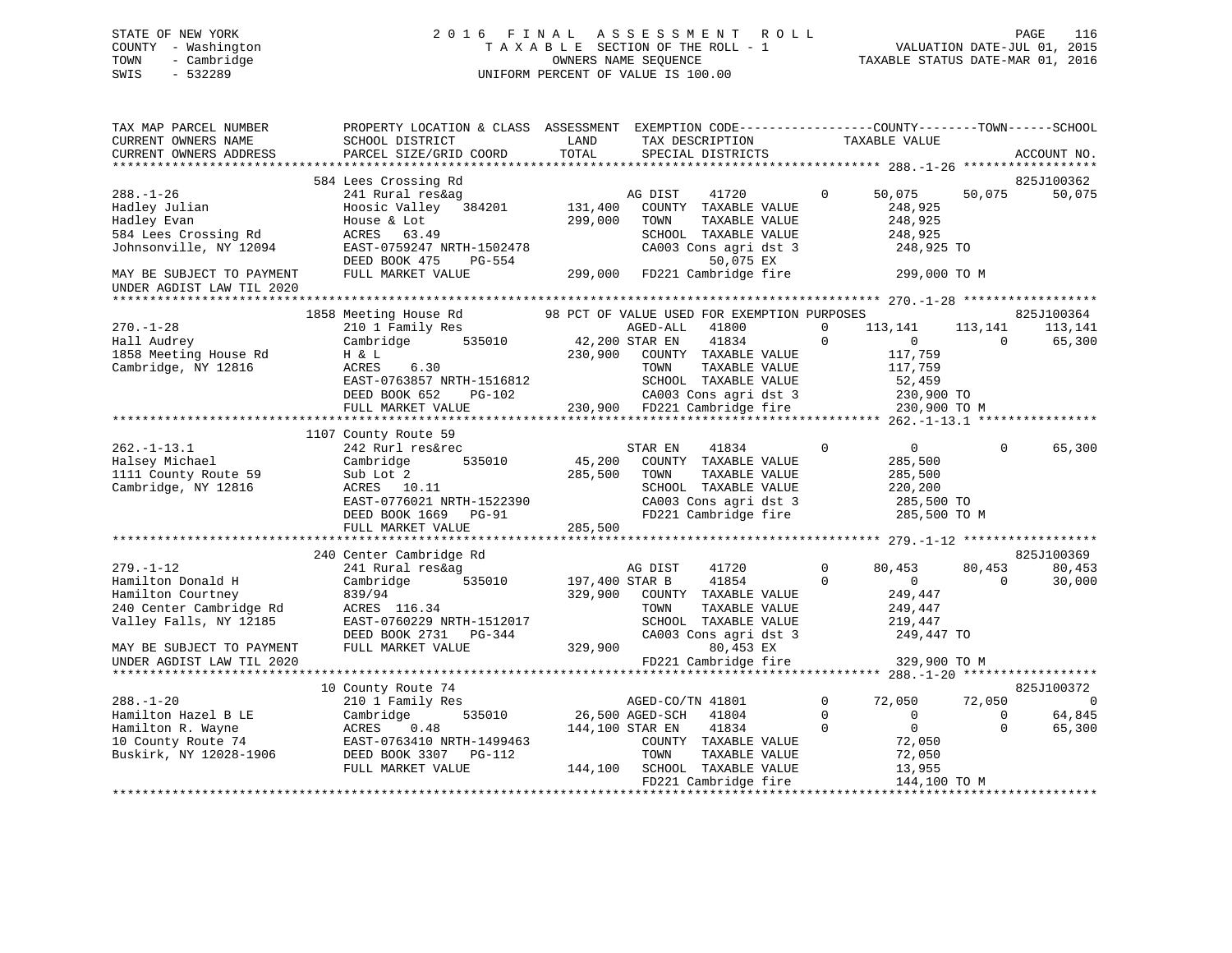## STATE OF NEW YORK 2 0 1 6 F I N A L A S S E S S M E N T R O L L PAGE 117 COUNTY - Washington T A X A B L E SECTION OF THE ROLL - 1 VALUATION DATE-JUL 01, 2015 TOWN - Cambridge OWNERS NAME SEQUENCE TAXABLE STATUS DATE-MAR 01, 2016 SWIS - 532289 UNIFORM PERCENT OF VALUE IS 100.00

| TAX MAP PARCEL NUMBER       | PROPERTY LOCATION & CLASS ASSESSMENT EXEMPTION CODE----------------COUNTY-------TOWN------SCHOOL |         |                                               |                                |                    |
|-----------------------------|--------------------------------------------------------------------------------------------------|---------|-----------------------------------------------|--------------------------------|--------------------|
| CURRENT OWNERS NAME         | SCHOOL DISTRICT                                                                                  | LAND    | TAX DESCRIPTION                               | TAXABLE VALUE                  |                    |
| CURRENT OWNERS ADDRESS      | PARCEL SIZE/GRID COORD                                                                           | TOTAL   | SPECIAL DISTRICTS                             |                                | ACCOUNT NO.        |
|                             |                                                                                                  |         |                                               |                                |                    |
|                             | 235 Whiteside Rd                                                                                 |         |                                               |                                | 825J100370         |
| $279. - 1 - 7$              | 241 Rural res&ag                                                                                 |         | AG DIST<br>41720                              | $\Omega$<br>108,059            | 108,059<br>108,059 |
| Hamilton Helen              | 535010<br>Cambridge                                                                              | 221,100 | COUNTY TAXABLE VALUE                          | 171,641                        |                    |
| 235 Whiteside Rd            | Farm/h                                                                                           | 279,700 | TOWN<br>TAXABLE VALUE                         | 171,641                        |                    |
| Johnsonville, NY 12094      | ACRES 128.90                                                                                     |         | SCHOOL TAXABLE VALUE                          | 171,641                        |                    |
|                             | EAST-0765213 NRTH-1509576                                                                        |         | CA003 Cons agri dst 3                         | 171,641 TO                     |                    |
| MAY BE SUBJECT TO PAYMENT   | DEED BOOK 229<br>PG-460                                                                          |         | 108,059 EX                                    |                                |                    |
| UNDER AGDIST LAW TIL 2020   | FULL MARKET VALUE                                                                                |         | 279,700 FD221 Cambridge fire 279,700 TO M     |                                |                    |
|                             |                                                                                                  |         |                                               |                                |                    |
|                             |                                                                                                  |         |                                               |                                | 825J100271         |
|                             | 886 South Cambridge Rd                                                                           |         |                                               |                                |                    |
| $279. - 1 - 8$              | 280 Res Multiple                                                                                 |         | AG DIST<br>41720                              | $\Omega$<br>108,330            | 108,330<br>108,330 |
| Hamilton John M             | 535010<br>Cambridge                                                                              | 228,300 | COUNTY TAXABLE VALUE                          | 265,770                        |                    |
| 895 South Cambridge Rd      | Crop Farm                                                                                        | 374,100 | TAXABLE VALUE<br>TOWN                         | 265,770                        |                    |
| Johnsonville, NY 12094-2014 | ACRES 141.05                                                                                     |         | SCHOOL TAXABLE VALUE                          | 265,770                        |                    |
|                             | EAST-0763560 NRTH-1506967                                                                        |         | CA003 Cons agri dst 3                         | 265,770 TO                     |                    |
| MAY BE SUBJECT TO PAYMENT   | DEED BOOK 468<br>PG-808                                                                          |         | 108,330 EX                                    |                                |                    |
| UNDER AGDIST LAW TIL 2020   | FULL MARKET VALUE                                                                                |         | 374,100 FD221 Cambridge fire                  | 374,100 TO M                   |                    |
|                             |                                                                                                  |         |                                               |                                |                    |
|                             | 34 Rogers Ln                                                                                     |         |                                               |                                | 825J100552         |
| $271. - 2 - 5$              | 210 1 Family Res                                                                                 |         | COUNTY TAXABLE VALUE                          | 102,800                        |                    |
| Hamilton Joseph M           | Cambridge<br>535010                                                                              | 25,000  | TAXABLE VALUE<br>TOWN                         | 102,800                        |                    |
| 34 Rogers Ln                | H & L                                                                                            | 102,800 | SCHOOL TAXABLE VALUE                          | 102,800                        |                    |
| Cambridge, NY 12816         | 0.75<br>ACRES                                                                                    |         | FD221 Cambridge fire                          | 102,800 TO M                   |                    |
|                             | EAST-0772131 NRTH-1518875                                                                        |         |                                               |                                |                    |
|                             | DEED BOOK 3543 PG-214                                                                            |         |                                               |                                |                    |
|                             | FULL MARKET VALUE                                                                                | 102,800 |                                               |                                |                    |
|                             |                                                                                                  |         |                                               |                                |                    |
|                             | 186 Whiteside Rd                                                                                 |         |                                               |                                |                    |
| $279. - 1 - 7.2$            | 270 Mfg housing                                                                                  |         |                                               |                                |                    |
|                             |                                                                                                  |         | COUNTY TAXABLE VALUE                          | 56,200                         |                    |
| Hamilton Nicholas E         | 535010<br>Cambridge                                                                              | 40,800  | TOWN<br>TAXABLE VALUE                         | 56,200                         |                    |
| Hamilton Sarah M            | Lot <sub>2</sub>                                                                                 | 56,200  | SCHOOL TAXABLE VALUE<br>CA003 Cons agri dst 3 | 56,200                         |                    |
| 186 Whiteside Rd            | <b>ACRES</b><br>3.16                                                                             |         |                                               | 56,200 TO                      |                    |
| Cambridge, NY 12816         | EAST-0765068 NRTH-1508120                                                                        |         | FD221 Cambridge fire                          | 56,200 TO M                    |                    |
|                             | DEED BOOK 3600 PG-308                                                                            |         |                                               |                                |                    |
|                             | FULL MARKET VALUE                                                                                | 56,200  |                                               |                                |                    |
|                             |                                                                                                  |         |                                               |                                |                    |
|                             | 430 County Route 60                                                                              |         |                                               |                                | 825J102040         |
| $262. - 1 - 10.1$           | 210 1 Family Res                                                                                 |         | STAR B<br>41854                               | $\overline{0}$<br>$\mathbf{0}$ | 30,000<br>$\Omega$ |
| Hamilton Randy              | 535010<br>Cambridge                                                                              | 46,000  | COUNTY TAXABLE VALUE                          | 240,000                        |                    |
| Hamilton Margaret           | H & L                                                                                            | 240,000 | TOWN<br>TAXABLE VALUE                         | 240,000                        |                    |
| 430 County Route 60         | ACRES<br>6.99                                                                                    |         | SCHOOL TAXABLE VALUE                          | 210,000                        |                    |
| Cambridge, NY 12816         | EAST-0774097 NRTH-1528370                                                                        |         | FD221 Cambridge fire                          | 240,000 TO M                   |                    |
|                             | DEED BOOK 721<br>PG-261                                                                          |         |                                               |                                |                    |
|                             | FULL MARKET VALUE                                                                                | 240,000 |                                               |                                |                    |
|                             |                                                                                                  |         |                                               |                                |                    |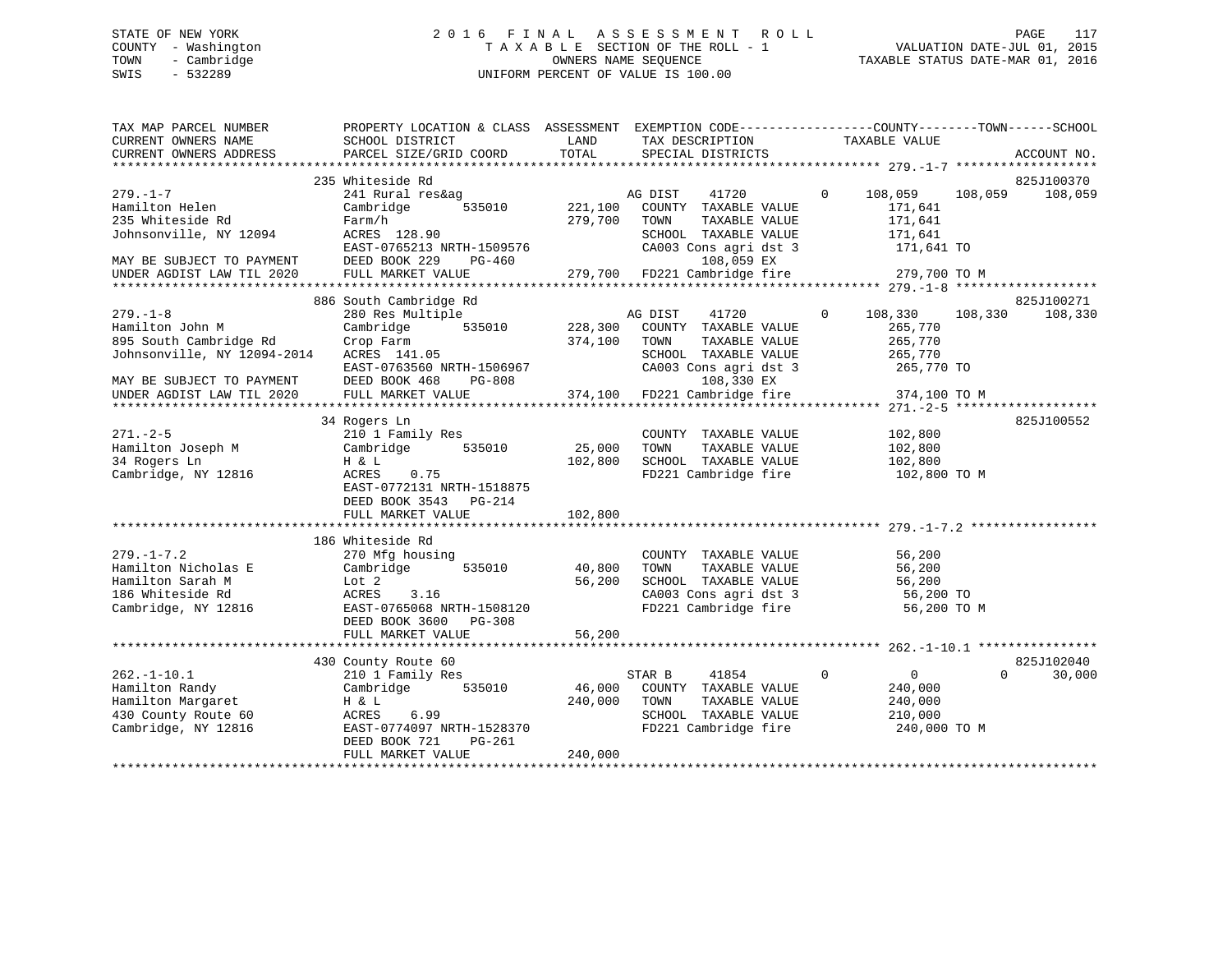## STATE OF NEW YORK 2 0 1 6 F I N A L A S S E S S M E N T R O L L PAGE 118 COUNTY - Washington T A X A B L E SECTION OF THE ROLL - 1 VALUATION DATE-JUL 01, 2015 TOWN - Cambridge OWNERS NAME SEQUENCE TAXABLE STATUS DATE-MAR 01, 2016 SWIS - 532289 UNIFORM PERCENT OF VALUE IS 100.00

| TAX MAP PARCEL NUMBER<br>CURRENT OWNERS NAME<br>CURRENT OWNERS ADDRESS                                     | PROPERTY LOCATION & CLASS ASSESSMENT<br>SCHOOL DISTRICT<br>PARCEL SIZE/GRID COORD                                                                                                                                | LAND<br>TOTAL                       | EXEMPTION CODE-----------------COUNTY-------TOWN------SCHOOL<br>TAX DESCRIPTION<br>SPECIAL DISTRICTS                       | TAXABLE VALUE                                                                                                                                        | ACCOUNT NO.                                         |
|------------------------------------------------------------------------------------------------------------|------------------------------------------------------------------------------------------------------------------------------------------------------------------------------------------------------------------|-------------------------------------|----------------------------------------------------------------------------------------------------------------------------|------------------------------------------------------------------------------------------------------------------------------------------------------|-----------------------------------------------------|
| $262. - 1 - 10.4$<br>Hamilton Randy S<br>Hamilton Margaret E<br>430 County Route 60<br>Cambridge, NY 12816 | 418 County Route 60<br>314 Rural vac<10<br>Cambridge<br>535010<br>ACRES<br>8.23<br>EAST-0773567 NRTH-1528113<br>DEED BOOK 3364 PG-26<br>FULL MARKET VALUE                                                        | 36,500<br>36,500<br>36,500          | COUNTY TAXABLE VALUE<br>TAXABLE VALUE<br>TOWN<br>SCHOOL TAXABLE VALUE<br>FD221 Cambridge fire                              | 36,500<br>36,500<br>36,500<br>36,500 TO M                                                                                                            |                                                     |
|                                                                                                            |                                                                                                                                                                                                                  |                                     |                                                                                                                            |                                                                                                                                                      |                                                     |
| $272 - 2 - 2$<br>Hamilton Robert F LE<br>Hamilton Jason R<br>835 Turnpike Rd<br>Eagle Bridge, NY 12057     | 835 Turnpike Rd<br>210 1 Family Res<br>Cambridge<br>535010<br>H & L<br>FRNT 216.00 DPTH 242.00<br>EAST-0789201 NRTH-1521502<br>DEED BOOK 3337 PG-170<br>FULL MARKET VALUE<br>* * * * * * * * * * * * * * * * * * | 26,000 STAR B<br>152,600<br>152,600 | VETWAR CTS 41120<br>41854<br>COUNTY TAXABLE VALUE<br>TAXABLE VALUE<br>TOWN<br>SCHOOL TAXABLE VALUE<br>FD221 Cambridge fire | $\mathbf 0$<br>22,890<br>$\Omega$<br>$\overline{0}$<br>129,710<br>129,710<br>116,600<br>152,600 TO M<br>*************** 270.-1-26.4 **************** | 825J100371<br>22,890<br>6,000<br>$\Omega$<br>30,000 |
|                                                                                                            | Darwin Rd                                                                                                                                                                                                        |                                     |                                                                                                                            |                                                                                                                                                      |                                                     |
| $270. - 1 - 26.4$<br>Hamilton Terry<br>26 Darwin Rd<br>Cambridge, NY 12816                                 | 314 Rural vac<10<br>535010<br>Cambridge<br>Vac Land<br>FRNT 400.00 DPTH<br>50.00<br>ACRES<br>0.60<br>EAST-0765096 NRTH-1516852<br>DEED BOOK 808<br>PG-309<br>FULL MARKET VALUE                                   | 1,500<br>1,500<br>1,500             | COUNTY TAXABLE VALUE<br>TAXABLE VALUE<br>TOWN<br>SCHOOL TAXABLE VALUE<br>CA003 Cons agri dst 3<br>FD221 Cambridge fire     | 1,500<br>1,500<br>1,500<br>1,500 TO<br>1,500 TO M                                                                                                    |                                                     |
|                                                                                                            | 26 Darwin Rd                                                                                                                                                                                                     |                                     |                                                                                                                            |                                                                                                                                                      | 825J100952                                          |
| $270. - 1 - 24.1$<br>Hamilton Terry G<br>Hamilton Jacqueline<br>26 Darwin Rd<br>Cambridge, NY 12816        | 210 1 Family Res<br>Cambridge<br>535010<br>Trailer<br>8.09<br>ACRES<br>EAST-0765608 NRTH-1517223<br>DEED BOOK 536<br>$PG-204$                                                                                    | 49,400<br>114,000                   | 41854<br>STAR B<br>COUNTY TAXABLE VALUE<br>TOWN<br>TAXABLE VALUE<br>SCHOOL TAXABLE VALUE<br>FD221 Cambridge fire           | $\mathbf 0$<br>$\overline{0}$<br>114,000<br>114,000<br>84,000<br>114,000 TO M                                                                        | $\Omega$<br>30,000                                  |
|                                                                                                            | FULL MARKET VALUE                                                                                                                                                                                                | 114,000                             |                                                                                                                            |                                                                                                                                                      |                                                     |
|                                                                                                            |                                                                                                                                                                                                                  |                                     |                                                                                                                            |                                                                                                                                                      |                                                     |
| $288. - 1 - 21.1$<br>Hamilton Virginia F<br>1040 Master St<br>Buskirk, NY 12028                            | County Route 74<br>322 Rural vac>10<br>535010<br>Cambridge<br>Land<br>664/103<br>11.60<br>ACRES<br>EAST-0763702 NRTH-1499520                                                                                     | 31,200<br>31,200                    | COUNTY TAXABLE VALUE<br>TOWN<br>TAXABLE VALUE<br>SCHOOL TAXABLE VALUE<br>FD221 Cambridge fire                              | 31,200<br>31,200<br>31,200<br>31,200 TO M                                                                                                            |                                                     |
|                                                                                                            | DEED BOOK 3233<br>$PG-308$<br>FULL MARKET VALUE                                                                                                                                                                  | 31,200                              |                                                                                                                            |                                                                                                                                                      |                                                     |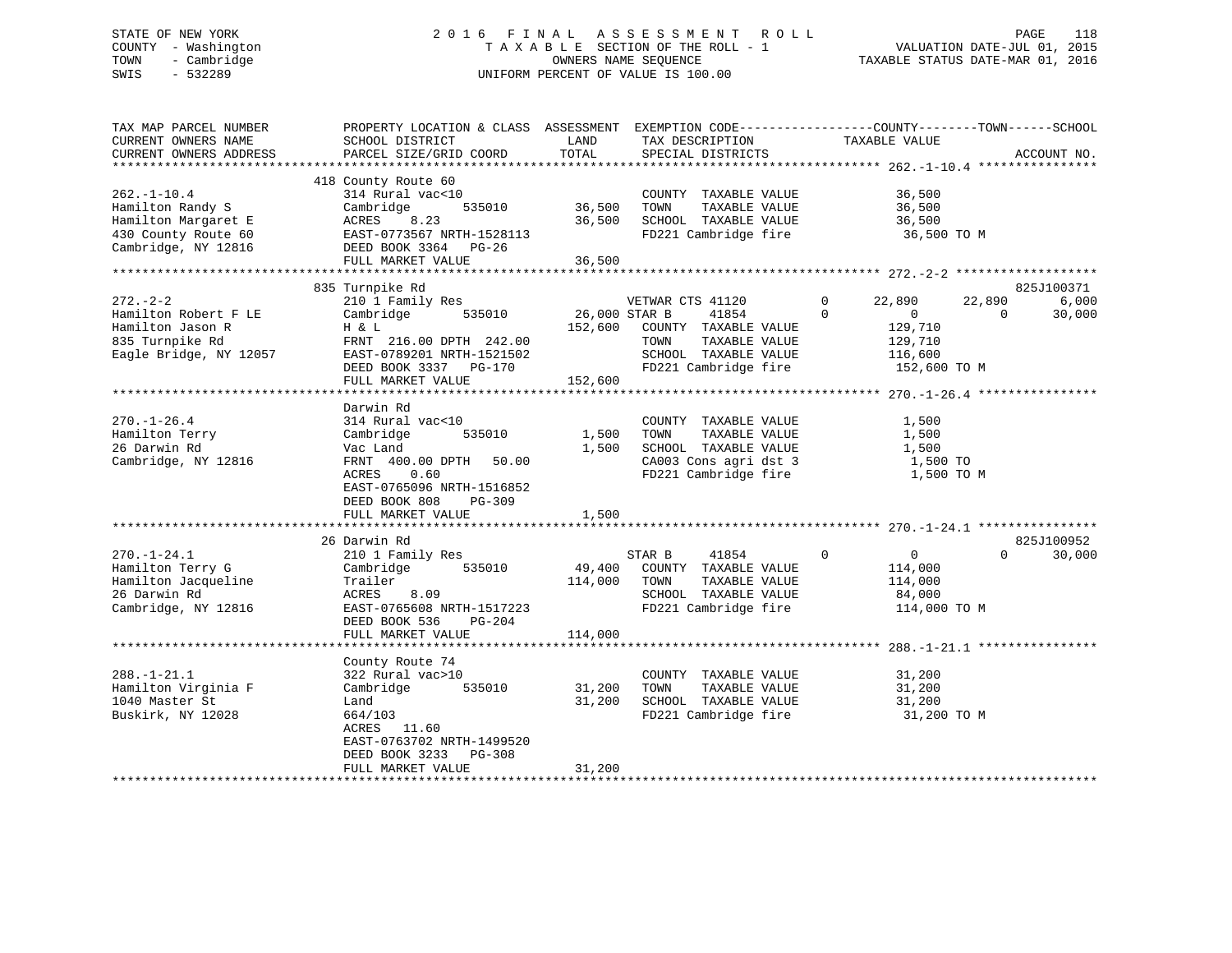| STATE OF NEW YORK   | 2016 FINAL ASSESSMENT ROLL         | PAGE                             | 119 |
|---------------------|------------------------------------|----------------------------------|-----|
| COUNTY - Washington | TAXABLE SECTION OF THE ROLL - 1    | VALUATION DATE-JUL 01, 2015      |     |
| TOWN - Cambridge    | OWNERS NAME SEOUENCE               | TAXABLE STATUS DATE-MAR 01, 2016 |     |
| SWIS<br>- 532289    | UNIFORM PERCENT OF VALUE IS 100.00 |                                  |     |
|                     |                                    |                                  |     |
|                     |                                    |                                  |     |

| TAX MAP PARCEL NUMBER    | PROPERTY LOCATION & CLASS ASSESSMENT EXEMPTION CODE-----------------COUNTY-------TOWN------SCHOOL |         |                              |                                      |                            |
|--------------------------|---------------------------------------------------------------------------------------------------|---------|------------------------------|--------------------------------------|----------------------------|
| CURRENT OWNERS NAME      | SCHOOL DISTRICT                                                                                   | LAND    | TAX DESCRIPTION              | TAXABLE VALUE                        |                            |
| CURRENT OWNERS ADDRESS   | PARCEL SIZE/GRID COORD                                                                            | TOTAL   | SPECIAL DISTRICTS            |                                      | ACCOUNT NO.                |
|                          |                                                                                                   |         |                              |                                      |                            |
|                          | 51 County Route 59A                                                                               |         |                              |                                      | 825J100620                 |
| $279. - 2 - 28$          | 210 1 Family Res                                                                                  |         | 41854<br>STAR B              | $\mathbf{0}$<br>$\overline{0}$       | $\Omega$<br>30,000         |
| Haner Taunia Z           | 535010<br>Cambridge                                                                               | 22,300  | COUNTY TAXABLE VALUE         | 120,000                              |                            |
| 51 County Route 59A      | lot <sub>2</sub>                                                                                  | 120,000 | TAXABLE VALUE<br>TOWN        | 120,000                              |                            |
| Buskirk, NY 12028        | FRNT 101.00 DPTH 158.00                                                                           |         | SCHOOL TAXABLE VALUE         | 90,000                               |                            |
|                          | ACRES<br>0.37                                                                                     |         | CA003 Cons agri dst 3        | 120,000 TO                           |                            |
|                          | EAST-0767185 NRTH-1507294                                                                         |         |                              | FD221 Cambridge fire 120,000 TO M    |                            |
|                          | DEED BOOK 2518 PG-160                                                                             |         |                              |                                      |                            |
|                          | FULL MARKET VALUE                                                                                 | 120,000 |                              |                                      |                            |
|                          |                                                                                                   |         |                              |                                      |                            |
|                          | 84 King Rd                                                                                        |         |                              |                                      | 825J100374                 |
| $280. - 2 - 22$          | 210 1 Family Res                                                                                  |         | AGED-CO<br>41802             | $\Omega$<br>52,300                   | $\Omega$<br>$\overline{0}$ |
| Hansen Annabelle         | Cambridge<br>535010                                                                               |         | 17,800 AGED-TOWN 41803       | $\Omega$<br>$\overline{0}$<br>47,070 | $\overline{0}$             |
| 84 King Rd               | H & L                                                                                             |         | 104,600 AGED-SCH 41804       | $\mathbf 0$<br>$\overline{0}$        | 36,610<br>$\mathbf 0$      |
|                          | 2.10                                                                                              |         | 41834                        | $\Omega$<br>$\overline{0}$           | $\Omega$                   |
| Buskirk, NY 12028        | ACRES                                                                                             |         | STAR EN                      |                                      | 65,300                     |
|                          | EAST-0776545 NRTH-1506537                                                                         |         | COUNTY TAXABLE VALUE         | 52,300                               |                            |
|                          | DEED BOOK 398<br>PG-1086                                                                          |         | TOWN<br>TAXABLE VALUE        | 57,530                               |                            |
|                          | FULL MARKET VALUE                                                                                 |         | 104,600 SCHOOL TAXABLE VALUE | 2,690                                |                            |
|                          |                                                                                                   |         | CA003 Cons agri dst 3        | 104,600 TO                           |                            |
|                          |                                                                                                   |         | FD221 Cambridge fire         | 104,600 TO M                         |                            |
|                          |                                                                                                   |         |                              |                                      |                            |
|                          | 340 Gannon Rd                                                                                     |         |                              |                                      | 825J100190                 |
| $270. - 1 - 20$          | 242 Rurl res&rec                                                                                  |         | 41854<br>STAR B              | $\overline{0}$<br>$\mathbf 0$        | $\Omega$<br>30,000         |
| Hansen Jeffery J         | 535010<br>Cambridge                                                                               | 70,300  | COUNTY TAXABLE VALUE         | 242,000                              |                            |
| Hansen Melissa A         | Residence                                                                                         | 242,000 | TOWN<br>TAXABLE VALUE        | 242,000                              |                            |
| 340 Gannon Rd            | ACRES 35.41                                                                                       |         | SCHOOL TAXABLE VALUE         | 212,000                              |                            |
| Buskirk, NY 12028        | EAST-0768279 NRTH-1515555                                                                         |         | CA003 Cons agri dst 3        | 242,000 TO                           |                            |
|                          | DEED BOOK 792<br>PG-291                                                                           |         | FD221 Cambridge fire         | 242,000 TO M                         |                            |
|                          | FULL MARKET VALUE                                                                                 | 242,000 |                              |                                      |                            |
|                          |                                                                                                   |         |                              |                                      |                            |
|                          | State Route 372                                                                                   |         |                              |                                      | 825J100455                 |
| $246. - 1 - 10$          | 322 Rural vac>10                                                                                  |         | COUNTY TAXABLE VALUE         | 72,900                               |                            |
| Hansmann Cynthia Anne    | 535010<br>Cambridge                                                                               | 72,900  | TAXABLE VALUE<br>TOWN        | 72,900                               |                            |
| 4723 Clipper Dr          | Land                                                                                              | 72,900  | SCHOOL TAXABLE VALUE         | 72,900                               |                            |
| Bradenton, FL 34208      | ACRES 25.50                                                                                       |         | CA005 Cons agri dst 5        | 72,900 TO                            |                            |
|                          | EAST-0777880 NRTH-1541440                                                                         |         | FD221 Cambridge fire         | 72,900 TO M                          |                            |
|                          | DEED BOOK 841<br>PG-274                                                                           |         |                              |                                      |                            |
|                          | FULL MARKET VALUE                                                                                 | 72,900  |                              |                                      |                            |
|                          |                                                                                                   |         |                              |                                      |                            |
|                          | Vly Summit Rd                                                                                     |         |                              |                                      | 825J100444                 |
| $261. - 2 - 11$          | 314 Rural vac<10                                                                                  |         | COUNTY TAXABLE VALUE         | 1,400                                |                            |
|                          |                                                                                                   |         |                              |                                      |                            |
| Harding Shirley          | 535010<br>Cambridge                                                                               | 1,400   | TOWN<br>TAXABLE VALUE        | 1,400                                |                            |
| 1073 Vly Summit Rd       | V Land                                                                                            | 1,400   | SCHOOL TAXABLE VALUE         | 1,400                                |                            |
| Greenwich, NY 12834-5501 | $261. - 1 - 11$                                                                                   |         | FD221 Cambridge fire         | 1,400 TO M                           |                            |
|                          | FRNT 202.00 DPTH 353.00                                                                           |         |                              |                                      |                            |
|                          | 0.14<br>ACRES                                                                                     |         |                              |                                      |                            |
|                          | EAST-0764515 NRTH-1524237                                                                         |         |                              |                                      |                            |
|                          | DEED BOOK 501<br>PG-191                                                                           |         |                              |                                      |                            |
|                          | FULL MARKET VALUE                                                                                 | 1,400   |                              |                                      |                            |
|                          |                                                                                                   |         |                              |                                      |                            |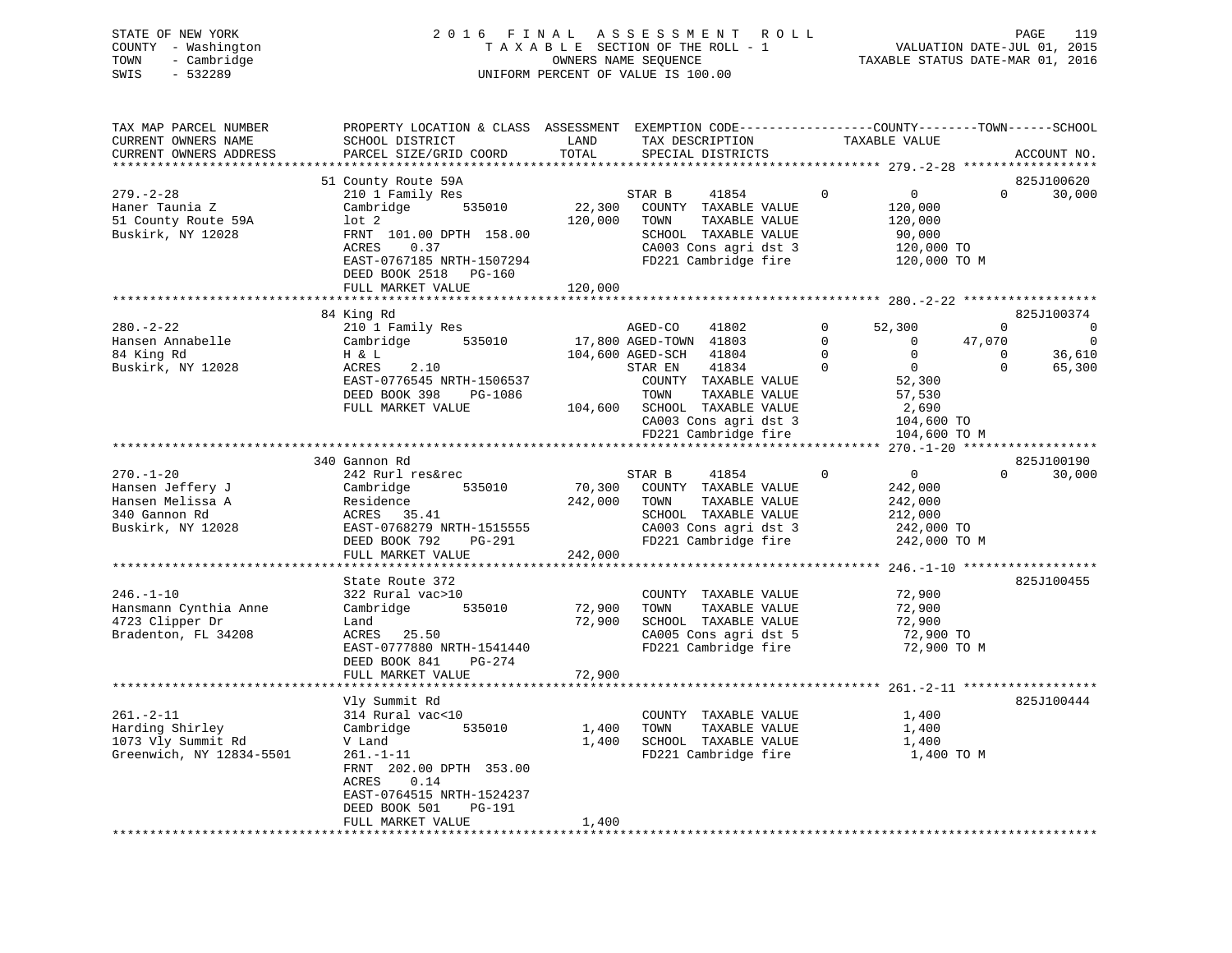| STATE OF NEW YORK   | 2016 FINAL ASSESSMENT ROLL         | 120<br>PAGE                      |
|---------------------|------------------------------------|----------------------------------|
| COUNTY - Washington | TAXABLE SECTION OF THE ROLL - 1    | VALUATION DATE-JUL 01, 2015      |
| - Cambridge<br>TOWN | OWNERS NAME SEOUENCE               | TAXABLE STATUS DATE-MAR 01, 2016 |
| $-532289$<br>SWIS   | UNIFORM PERCENT OF VALUE IS 100.00 |                                  |
|                     |                                    |                                  |

| TAX MAP PARCEL NUMBER                 |                                                    | PROPERTY LOCATION & CLASS ASSESSMENT EXEMPTION CODE----------------COUNTY-------TOWN------SCHOOL |                                                               |                          |
|---------------------------------------|----------------------------------------------------|--------------------------------------------------------------------------------------------------|---------------------------------------------------------------|--------------------------|
| CURRENT OWNERS NAME                   | SCHOOL DISTRICT                                    | LAND<br>TAX DESCRIPTION                                                                          | TAXABLE VALUE                                                 |                          |
| CURRENT OWNERS ADDRESS                | PARCEL SIZE/GRID COORD                             | TOTAL<br>SPECIAL DISTRICTS                                                                       |                                                               | ACCOUNT NO.              |
|                                       | 1073 Vly Summit Rd                                 |                                                                                                  |                                                               | 825J100375               |
| $261. - 2 - 17$                       |                                                    | VETCOM CTS 41130                                                                                 | $0 \t 46,575$                                                 | 45,000<br>10,000         |
|                                       |                                                    | 41802                                                                                            | $\mathbf 0$                                                   | $\sim$ 0                 |
| Harding Shirley<br>1073 Vly Summit Rd | H & L                                              | 186,300 STAR EN 41834                                                                            | $34,931$ 0<br>0 0<br>$\Omega$                                 | 65,300                   |
| Greenwich, NY 12834-5501              | $261. - 1 - 17$                                    | COUNTY TAXABLE VALUE                                                                             | 104,794                                                       |                          |
|                                       | ACRES 3.10                                         | TOWN<br>TAXABLE VALUE                                                                            | 141,300                                                       |                          |
|                                       | EAST-0764133 NRTH-1524209                          |                                                                                                  | SCHOOL TAXABLE VALUE 111,000                                  |                          |
|                                       | DEED BOOK 366                                      |                                                                                                  | FD221 Cambridge fire 186,300 TO M                             |                          |
|                                       | FULL MARKET VALUE                                  | $PG-128$<br>LUE $186,300$                                                                        |                                                               |                          |
|                                       |                                                    |                                                                                                  |                                                               |                          |
|                                       | 1054 County Route 74                               |                                                                                                  |                                                               | 825J100250               |
| $261 - 2 - 20$                        | 210 1 Family Res                                   | STAR B<br>41854                                                                                  | $\Omega$<br>$0 \qquad \qquad$                                 | 30,000<br>$\Omega$       |
| Harko Okkyung                         |                                                    | Cambridge 535010 23,500 COUNTY TAXABLE VALUE                                                     | 126,800                                                       |                          |
| 1054 Vly Summit Rd                    | lot 2                                              | 126,800<br>TAXABLE VALUE<br>TOWN                                                                 | 126,800                                                       |                          |
| Greenwich, NY 12834                   | $261. - 1 - 20$<br>1.10                            | SCHOOL TAXABLE VALUE                                                                             | 96,800                                                        |                          |
|                                       | ACRES                                              |                                                                                                  |                                                               |                          |
|                                       | EAST-0764101 NRTH-1523816                          |                                                                                                  | FD221 Cambridge fire 126,800 TO M                             |                          |
|                                       | DEED BOOK 2554 PG-220<br>FULL MARKET VALUE         | 126,800                                                                                          |                                                               |                          |
|                                       |                                                    |                                                                                                  |                                                               |                          |
|                                       | 1048 County Route 74                               |                                                                                                  |                                                               |                          |
| $261. - 2 - 20.1$                     | 210 1 Family Res                                   | 41854 0<br>STAR B                                                                                | $\overline{0}$                                                | 30,000<br>$\Omega$       |
| Harko Peter P                         | Cambridge 535010 33,000                            | COUNTY TAXABLE VALUE                                                                             | 169,800                                                       |                          |
| 1048 County Route 74                  | lot 1                                              | 169,800<br>TOWN<br>TAXABLE VALUE                                                                 |                                                               |                          |
| Greenwich, NY 12834                   | $261. -1 - 20.1$                                   | SCHOOL TAXABLE VALUE                                                                             | 169,800<br>139,800                                            |                          |
|                                       | ACRES<br>2.59                                      |                                                                                                  | CA003 Cons agri dst 3 169,800 TO                              |                          |
|                                       | EAST-0764194 NRTH-1523459                          | FD221 Cambridge fire                                                                             | 169,800 TO M                                                  |                          |
|                                       | DEED BOOK 2529 PG-183                              |                                                                                                  |                                                               |                          |
|                                       | FULL MARKET VALUE                                  | 169,800                                                                                          |                                                               |                          |
|                                       |                                                    |                                                                                                  |                                                               |                          |
|                                       | 253 Oak Hill Rd                                    |                                                                                                  |                                                               | 825J100377               |
| $281. -4 - 5$                         | 241 Rural res&ag                                   | 41720<br>AG DIST                                                                                 | $\Omega$<br>78,752                                            | 78,752<br>78,752         |
| Harrington Robert J                   | Cambridge                                          | 535010 174,600 STAR EN<br>41834                                                                  | $\mathbf 0$<br>$\begin{pmatrix} 2 & 2 \\ 0 & 2 \end{pmatrix}$ | $\overline{0}$<br>65,300 |
| Harrington Nancy A                    | House & Land                                       | 300,300 COUNTY TAXABLE VALUE                                                                     |                                                               |                          |
| 253 Oak Hill Rd                       | 549/148                                            | TOWN<br>TAXABLE VALUE                                                                            | 221,548                                                       |                          |
| Buskirk, NY 12028                     | $281. - 1 - 5$<br>ACRES 98.11                      | SCHOOL TAXABLE VALUE<br>CA003 Cons agri dst 3                                                    | 156,248<br>221,548 TO                                         |                          |
| MAY BE SUBJECT TO PAYMENT             | ACRES 98.11<br>EAST-0784222 NRTH-1509808<br>PC-150 | 78,752 EX                                                                                        |                                                               |                          |
| UNDER AGDIST LAW TIL 2020             |                                                    |                                                                                                  | FD221 Cambridge fire 300,300 TO M                             |                          |
|                                       | FULL MARKET VALUE                                  | 300,300                                                                                          |                                                               |                          |
|                                       |                                                    |                                                                                                  |                                                               |                          |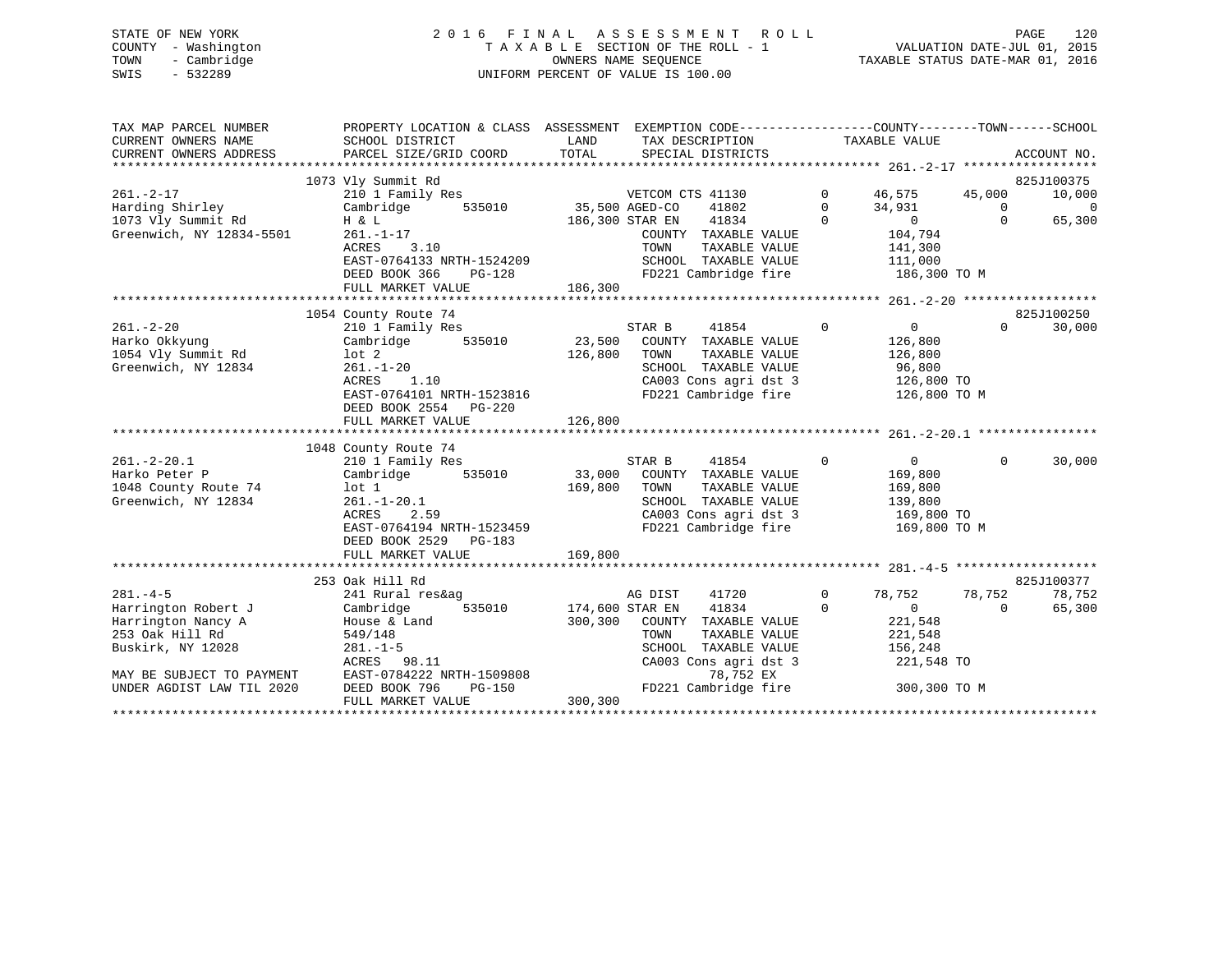| STATE OF NEW YORK<br>- Washington<br>COUNTY<br>- Cambridge<br>TOWN<br>SWIS<br>$-532289$ | 2016                      | FINAL<br>TAXABLE<br>OWNERS NAME SEOUENCE<br>UNIFORM PERCENT OF VALUE IS 100.00 |        | ASSESSMENT ROLL<br>SECTION OF THE ROLL - 1                    |          | TAXABLE STATUS DATE-MAR 01, 2016 | PAGE<br>VALUATION DATE-JUL 01, 2015 | 121         |
|-----------------------------------------------------------------------------------------|---------------------------|--------------------------------------------------------------------------------|--------|---------------------------------------------------------------|----------|----------------------------------|-------------------------------------|-------------|
| TAX MAP PARCEL NUMBER                                                                   | PROPERTY LOCATION & CLASS | ASSESSMENT                                                                     |        | EXEMPTION CODE-----------------COUNTY--------TOWN------SCHOOL |          |                                  |                                     |             |
| CURRENT OWNERS NAME                                                                     | SCHOOL DISTRICT           | LAND                                                                           |        | TAX DESCRIPTION                                               |          | TAXABLE VALUE                    |                                     |             |
| CURRENT OWNERS ADDRESS                                                                  | PARCEL SIZE/GRID COORD    | TOTAL                                                                          |        | SPECIAL DISTRICTS                                             |          |                                  |                                     | ACCOUNT NO. |
|                                                                                         |                           |                                                                                |        |                                                               |          |                                  | ****************                    |             |
|                                                                                         | 105 County Route 74       |                                                                                |        |                                                               |          |                                  |                                     | 825J100823  |
| $288. - 1 - 24.2$                                                                       | 210 1 Family Res          |                                                                                | STAR B | 41854                                                         | $\Omega$ |                                  | $\Omega$                            | 30,000      |
| Harrington Theodora A                                                                   | Cambridge<br>535010       | 24,700                                                                         | COUNTY | TAXABLE VALUE                                                 |          | 122,500                          |                                     |             |
| Pratt Cynthia A                                                                         | Doublewide & Lot          | 122,500                                                                        | TOWN   | TAXABLE VALUE                                                 |          | 122,500                          |                                     |             |

105 County Route 74 893/130 SCHOOL TAXABLE VALUE 92,500

| Buskirk, NY 12028   | 0.80<br>ACRES             |         | CA003 Cons agri dst 3 | 122,500 TO              |                    |
|---------------------|---------------------------|---------|-----------------------|-------------------------|--------------------|
|                     | EAST-0764179 NRTH-1501668 |         | FD221 Cambridge fire  | 122,500 TO M            |                    |
|                     | DEED BOOK 2846 PG-232     |         |                       |                         |                    |
|                     | FULL MARKET VALUE         | 122,500 |                       |                         |                    |
|                     |                           |         |                       |                         |                    |
|                     | 1022 Vly Summit Rd        |         |                       |                         | 825J100676         |
| $261. - 2 - 27$     | 210 1 Family Res          |         | STAR EN<br>41834      | $\mathbf 0$<br>$\Omega$ | 65,300<br>$\Omega$ |
| Harris Paula M      | Cambridge<br>535010       | 25,500  | COUNTY TAXABLE VALUE  | 110,000                 |                    |
| 1022 Vly Summit Rd  | $261. - 1 - 27$           | 110,000 | TOWN<br>TAXABLE VALUE | 110,000                 |                    |
| Cambridge, NY 12816 | ACRES<br>0.33             |         | SCHOOL TAXABLE VALUE  | 44,700                  |                    |
|                     | EAST-0763288 NRTH-1523686 |         | CA003 Cons agri dst 3 | 110,000 TO              |                    |
|                     | DEED BOOK 3132 PG-346     |         | FD221 Cambridge fire  | 110,000 TO M            |                    |
|                     | FULL MARKET VALUE         | 110,000 |                       |                         |                    |
|                     |                           |         |                       |                         |                    |
|                     | Dickensen Rd/n Off        |         |                       |                         | 825J100547         |
| $280. - 2 - 6.1$    | 322 Rural vac>10          |         | COUNTY TAXABLE VALUE  | 84,100                  |                    |
| Harrop Dorothy J    | Cambridge<br>535010       | 84,100  | TAXABLE VALUE<br>TOWN | 84,100                  |                    |
| Kievit David        | Vac Land                  | 84,100  | SCHOOL TAXABLE VALUE  | 84,100                  |                    |
| 60 Dickensen Rd     | ACRES 53.50               |         | CA003 Cons agri dst 3 | 84,100 TO               |                    |
| Buskirk, NY 12028   | EAST-0777170 NRTH-1509635 |         | FD221 Cambridge fire  | 84,100 TO M             |                    |
|                     | DEED BOOK 1748 PG-107     |         |                       |                         |                    |
|                     | FULL MARKET VALUE         | 84,100  |                       |                         |                    |
|                     |                           |         |                       |                         |                    |
|                     | 60 Dickensen Rd           |         |                       |                         | 825J100829         |
| $280. - 2 - 6.2$    | 242 Rurl res&rec          |         | COUNTY TAXABLE VALUE  | 250,000                 |                    |
| Harrop Dorothy J    | 535010<br>Cambridge       | 79,100  | TOWN<br>TAXABLE VALUE | 250,000                 |                    |
| Kievit David        | House & Lot               | 250,000 | SCHOOL TAXABLE VALUE  | 250,000                 |                    |
| 60 Dickensen Rd     | ACRES 21.70               |         | CA003 Cons agri dst 3 | 250,000 TO              |                    |
| Buskirk, NY 12028   | EAST-0777043 NRTH-1508527 |         | FD221 Cambridge fire  | 250,000 TO M            |                    |
|                     | DEED BOOK 1748 PG-107     |         |                       |                         |                    |
|                     | FULL MARKET VALUE         | 250,000 |                       |                         |                    |
|                     |                           |         |                       |                         |                    |
|                     | King Rd                   |         |                       |                         |                    |
| $280. - 2 - 29.1$   | 314 Rural vac<10          |         | COUNTY TAXABLE VALUE  | 5,000                   |                    |
| Hatfield Johnnie S  | Cambridge<br>535010       | 5,000   | TAXABLE VALUE<br>TOWN | 5,000                   |                    |
| 75 King Rd          | FRNT 65.00 DPTH 660.00    | 5.000   | SCHOOL TAXABLE VALUE  | 5,000                   |                    |
| Buskirk, NY 12028   | EAST-0776095 NRTH-1506292 |         | CA003 Cons agri dst 3 | 5,000 TO                |                    |
|                     | DEED BOOK 2664 PG-149     |         | FD221 Cambridge fire  | 5,000 TO M              |                    |
|                     | FULL MARKET VALUE         | 5,000   |                       |                         |                    |
|                     | ************************  |         |                       |                         |                    |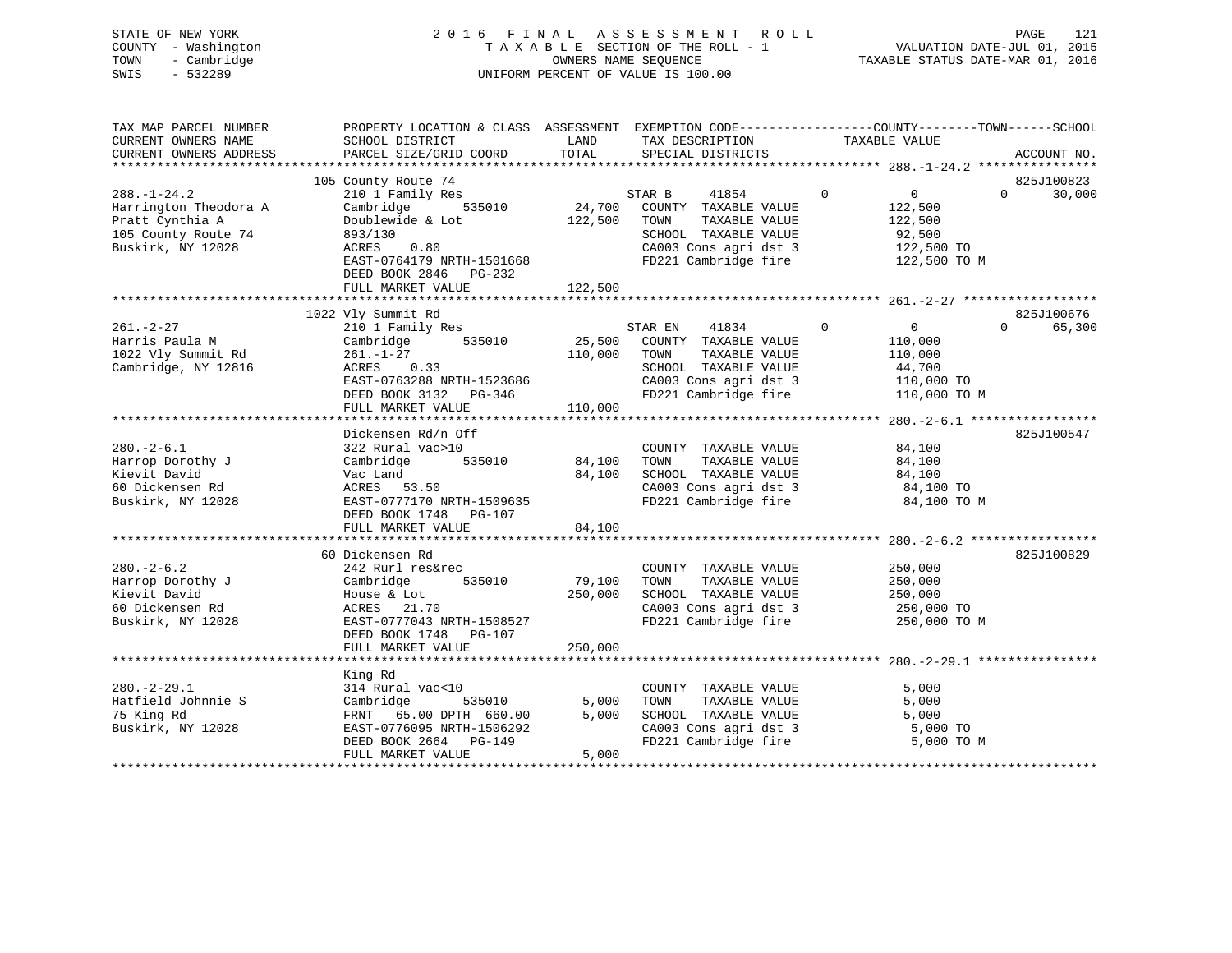## STATE OF NEW YORK 2 0 1 6 F I N A L A S S E S S M E N T R O L L PAGE 122 COUNTY - Washington T A X A B L E SECTION OF THE ROLL - 1 VALUATION DATE-JUL 01, 2015 TOWN - Cambridge OWNERS NAME SEQUENCE TAXABLE STATUS DATE-MAR 01, 2016 SWIS - 532289 UNIFORM PERCENT OF VALUE IS 100.00

| TAX MAP PARCEL NUMBER<br>CURRENT OWNERS NAME<br>CURRENT OWNERS ADDRESS                                                                                                                      | PROPERTY LOCATION & CLASS ASSESSMENT EXEMPTION CODE---------------COUNTY-------TOWN------SCHOOL<br>SCHOOL DISTRICT<br>PARCEL SIZE/GRID COORD                                                                                                                                                                                                                                                                                                                                                                                                                                                                                   | LAND<br>TOTAL      | TAX DESCRIPTION TAXABLE VALUE<br>SPECIAL DISTRICTS                                                                                                                                                                    |                                                               | ACCOUNT NO.                                                          |
|---------------------------------------------------------------------------------------------------------------------------------------------------------------------------------------------|--------------------------------------------------------------------------------------------------------------------------------------------------------------------------------------------------------------------------------------------------------------------------------------------------------------------------------------------------------------------------------------------------------------------------------------------------------------------------------------------------------------------------------------------------------------------------------------------------------------------------------|--------------------|-----------------------------------------------------------------------------------------------------------------------------------------------------------------------------------------------------------------------|---------------------------------------------------------------|----------------------------------------------------------------------|
| $280. - 2 - 31$<br>Hattfield Johnnie S<br>75 King Rd<br>Buskirk, NY 12028<br>ACRES 5.12                                                                                                     | 75 King Rd<br>210 1 Family Res<br>ACRES 5.12<br>EAST-0775940 NRTH-1506052<br>DEED BOOK 724 PG-252<br>FULL MARKET VALUE                                                                                                                                                                                                                                                                                                                                                                                                                                                                                                         | 114,900<br>114,900 | STAR B<br>41854<br>535010 46,500 COUNTY TAXABLE VALUE<br>TOWN<br>TAXABLE VALUE<br>SCHOOL TAXABLE VALUE<br>CA003 Cons agri dst 3 114,900 TO<br>FD221 Cambridge fire 114,900 TO M<br>FD221 Cambridge fire               | $\mathbf 0$<br>$\overline{0}$<br>114,900<br>114,900<br>84,900 | 825J100924<br>$\Omega$<br>30,000                                     |
| $263. -1 - 15$                                                                                                                                                                              | 16 Greene Rd<br>210 1 Family Res<br>Cambridge, NY 12816<br>DEED BOOK 820 PG-98<br>FULL MARKET VALUE                                                                                                                                                                                                                                                                                                                                                                                                                                                                                                                            | 235,700            | 41854 0<br>STAR B<br>TAXABLE VALUE<br>CA003 Cons agri dst 3 235,700 TO<br>FD221 Cambridge fire 235,700 TO M                                                                                                           | $\overline{0}$<br>235,700<br>235,700<br>205,700               | 825J100484<br>$\Omega$<br>30,000                                     |
| $279. - 1 - 9$<br>Hayden William W<br>Hayden Sandra J<br>Hayden Sandra J<br>795 South Cambridge Rd<br>Johnsonville, NY 12094-2012<br>MAY BE SUBJECT TO PAYMENT<br>UNDER AGDIST LAW TIL 2020 | 795 South Cambridge Rd 30 PCT OF VALUE USED FOR EXEMPTION PURPOSES<br>28,830 28,830 28,830<br>535010 221,900 AG DIST<br>Cambridge<br>House & Lot<br>393/682<br>ACRES 135.90<br>$\begin{tabular}{lllllllll} \multicolumn{2}{c }{\textbf{EAST-0761471 NRTH-1507302}} & & & & & \multicolumn{2}{c}{\textbf{TOM}} \\ \multicolumn{2}{c}{\textbf{DEED BOOK 2100} & $\textbf{PG-1}$} & & & & & \multicolumn{2}{c}{\textbf{SCH}} \\ \multicolumn{2}{c}{\textbf{DEED BOOK 2100} & $\textbf{PG-1}$} & & & & & \multicolumn{2}{c}{\textbf{CAO(C)}} \\ \multicolumn{2}{c}{\textbf{FULL MARKET VALUE}} & & & & \multicolumn{2}{c}{\textbf$ |                    | COUNTY TAXABLE VALUE 286,281<br>TOWN TAXABLE VALUE 286,281<br>SCHOOL TAXABLE VALUE 239,811<br>CA003 Cons agri dst 3 315,111 TO<br>69,289 EX<br>FD221 Cambridge fire 384,400 TO M                                      |                                                               | 825J100383<br>10,000<br>69,289<br>65,300                             |
| $288. - 1 - 24.1$<br>Hayes Karen L<br>680 Lees Crossing Rd<br>Johnsonville, NY 12094<br>MAY BE SUBJECT TO PAYMENT<br>UNDER AGDIST LAW TIL 2020                                              | Cambridge<br>ACRES 109.58<br>EAST-0762196 NRTH-1502650<br>DEED BOOK 2935 PG-225<br>FULL MARKET VALUE                                                                                                                                                                                                                                                                                                                                                                                                                                                                                                                           | 416,900            | 535010 189,500 VETDIS CTS 41140 0 110,000 90,000<br>416,900 AG DIST<br>STAR EN<br>COUNTY TAXABLE VALUE<br>TOWN TAXABLE VALUE 238,501<br>SCHOOL TAXABLE VALUE 278,201<br>CA003 Cons agri dst 3 373,501 TO<br>43,399 EX | 43,399 43,399<br>$41720$ 0 $43,399$<br>$41834$ 0 0<br>208,501 | 825J100392<br>10,000<br>20,000<br>43,399<br>$\overline{0}$<br>65,300 |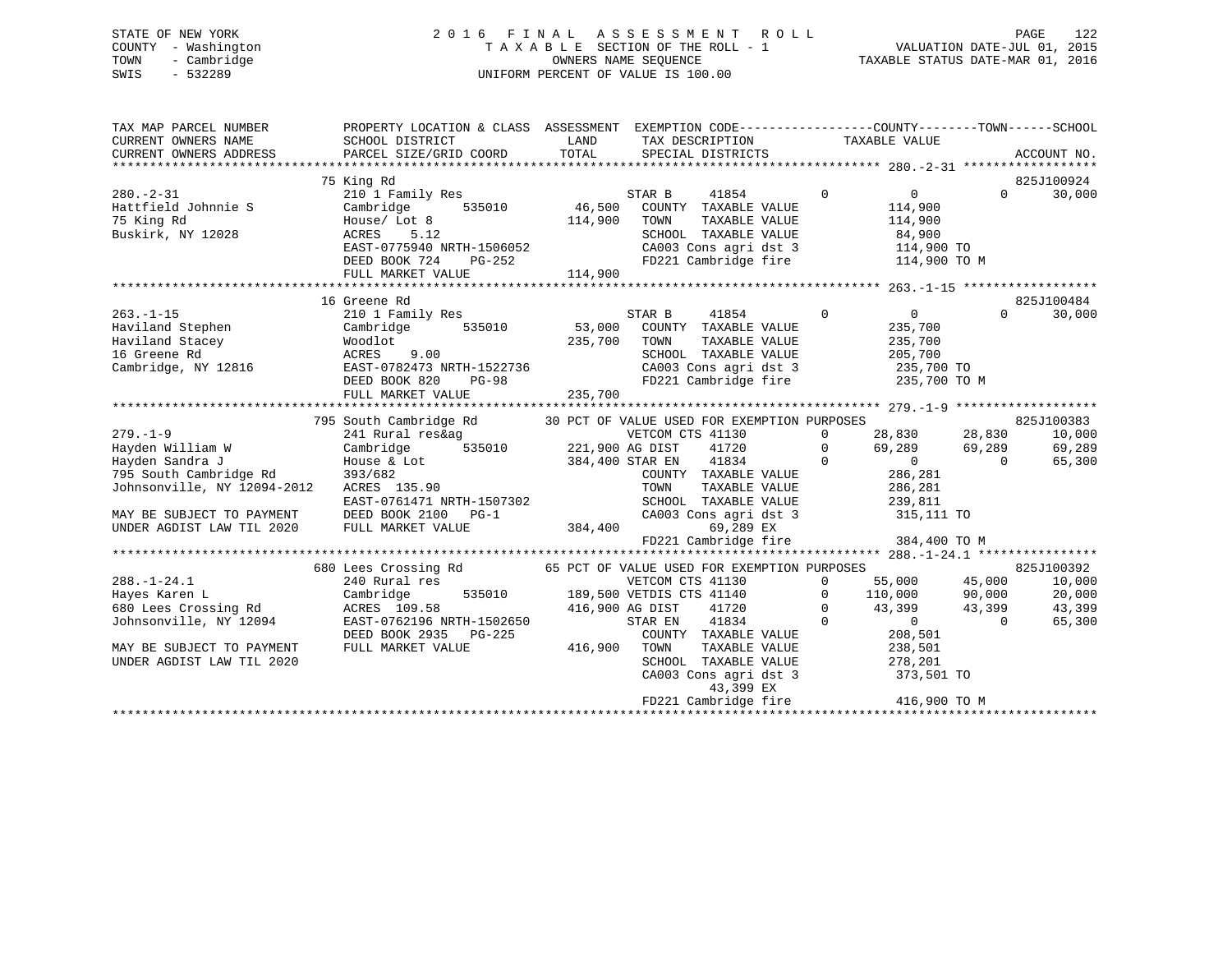| STATE OF NEW YORK<br>COUNTY - Washington<br>- Cambridge<br>TOWN<br>$-532289$<br>SWIS | 2016 FINAL                                | A S S E S S M E N T<br><b>ROLL</b><br>TAXABLE SECTION OF THE ROLL - 1<br>OWNERS NAME SEQUENCE<br>UNIFORM PERCENT OF VALUE IS 100.00 | PAGE<br>123<br>VALUATION DATE-JUL 01, 2015<br>TAXABLE STATUS DATE-MAR 01, 2016                                   |
|--------------------------------------------------------------------------------------|-------------------------------------------|-------------------------------------------------------------------------------------------------------------------------------------|------------------------------------------------------------------------------------------------------------------|
| TAX MAP PARCEL NUMBER<br>CURRENT OWNERS NAME                                         | SCHOOL DISTRICT                           | LAND<br>TAX DESCRIPTION                                                                                                             | PROPERTY LOCATION & CLASS ASSESSMENT EXEMPTION CODE---------------COUNTY-------TOWN------SCHOOL<br>TAXABLE VALUE |
| CURRENT OWNERS ADDRESS                                                               | PARCEL SIZE/GRID COORD                    | TOTAL<br>SPECIAL DISTRICTS                                                                                                          | ACCOUNT NO.                                                                                                      |
|                                                                                      |                                           |                                                                                                                                     |                                                                                                                  |
|                                                                                      | 175 Tingue Rd                             |                                                                                                                                     |                                                                                                                  |
| $261 - 2 - 5.2$                                                                      | 210 1 Family Res                          | 41854<br>STAR B                                                                                                                     | $\Omega$<br>$\Omega$<br>30,000<br>$\mathbf{0}$                                                                   |
| Headwell Roy J                                                                       | 535010<br>Cambridge                       | 66,200<br>COUNTY TAXABLE VALUE<br>388,594<br>TOWN<br>TAXABLE VALUE                                                                  | 388,594<br>388,594                                                                                               |
| Headwell Teresa L<br>175 Tingue Rd                                                   | 2011 SCAR<br>$261. -1 - 5.2$              | SCHOOL TAXABLE VALUE                                                                                                                | 358,594                                                                                                          |
| Cambridge, NY 12816                                                                  | ACRES 14.58                               | CA003 Cons agri dst 3                                                                                                               | 388,594 TO                                                                                                       |
|                                                                                      | EAST-0769012 NRTH-1524592                 | FD221 Cambridge fire                                                                                                                | 388,594 TO M                                                                                                     |
|                                                                                      | DEED BOOK 2901 PG-209                     |                                                                                                                                     |                                                                                                                  |
|                                                                                      | FULL MARKET VALUE                         | 388,594                                                                                                                             |                                                                                                                  |
|                                                                                      |                                           |                                                                                                                                     |                                                                                                                  |
|                                                                                      | 1371 Vly Summit Rd                        |                                                                                                                                     | 825J100442                                                                                                       |
| $262. -1 - 1$                                                                        | 210 1 Family Res                          | STAR B<br>41854                                                                                                                     | $\mathbf 0$<br>$\overline{0}$<br>30,000<br>$\Omega$                                                              |
| Heaney James P                                                                       | Cambridge<br>535010                       | 51,000<br>COUNTY TAXABLE VALUE                                                                                                      | 93,000                                                                                                           |
| 1371 Vly Summit Rd                                                                   | H & L                                     | 93,000<br>TAXABLE VALUE<br>TOWN                                                                                                     | 93,000                                                                                                           |
| Greenwich, NY 12834                                                                  | ACRES<br>8.50                             | SCHOOL TAXABLE VALUE                                                                                                                | 63,000                                                                                                           |
|                                                                                      | EAST-0768682 NRTH-1528647                 | FD221 Cambridge fire                                                                                                                | 93,000 TO M                                                                                                      |
|                                                                                      | DEED BOOK 932<br>PG-168                   |                                                                                                                                     |                                                                                                                  |
|                                                                                      | FULL MARKET VALUE                         | 93,000                                                                                                                              |                                                                                                                  |
|                                                                                      |                                           |                                                                                                                                     |                                                                                                                  |
|                                                                                      | 23 Heinrich Way                           |                                                                                                                                     | 825J100204                                                                                                       |
| $263. - 1 - 20$                                                                      | 242 Rurl res&rec                          | COUNTY TAXABLE VALUE                                                                                                                | 412,600                                                                                                          |
| Heinrich George F                                                                    | Cambridge<br>535010                       | TAXABLE VALUE<br>197,400<br>TOWN<br>412,600<br>SCHOOL TAXABLE VALUE                                                                 | 412,600                                                                                                          |
| 19 East 83rd St Apt 1B<br>New York, NY 10028                                         | ACRES 116.30<br>EAST-0781057 NRTH-1523205 | CA003 Cons agri dst 3                                                                                                               | 412,600<br>412,600 TO                                                                                            |
|                                                                                      | DEED BOOK 2624 PG-183                     | FD221 Cambridge fire                                                                                                                | 412,600 TO M                                                                                                     |
|                                                                                      | FULL MARKET VALUE                         | 412,600                                                                                                                             |                                                                                                                  |
|                                                                                      |                                           |                                                                                                                                     |                                                                                                                  |
|                                                                                      | 97 County Route 74                        |                                                                                                                                     | 825J100386                                                                                                       |
| $288. - 1 - 23$                                                                      | 241 Rural res&ag                          | AG DIST<br>41720                                                                                                                    | $\Omega$<br>78,361<br>78,361<br>78,361                                                                           |
| Hepp Edward P                                                                        | 535010<br>Cambridge                       | 177,400 STAR EN<br>41834                                                                                                            | $\mathbf 0$<br>$\overline{0}$<br>$\mathbf 0$<br>65,300                                                           |
| Hepp Patricia                                                                        | ACRES 100.30                              | 459,700<br>COUNTY TAXABLE VALUE                                                                                                     | 381,339                                                                                                          |
| 97 County Route 74                                                                   | EAST-0762293 NRTH-1501315                 | TAXABLE VALUE<br>TOWN                                                                                                               | 381,339                                                                                                          |
| Buskirk, NY 12028                                                                    | DEED BOOK 416<br>PG-1024                  | SCHOOL TAXABLE VALUE                                                                                                                | 316,039                                                                                                          |
|                                                                                      | FULL MARKET VALUE                         | 459,700<br>CA003 Cons agri dst 3                                                                                                    | 381,339 TO                                                                                                       |
| MAY BE SUBJECT TO PAYMENT                                                            |                                           | 78,361 EX                                                                                                                           |                                                                                                                  |
| UNDER AGDIST LAW TIL 2020                                                            |                                           | FD221 Cambridge fire                                                                                                                | 459,700 TO M                                                                                                     |
|                                                                                      |                                           |                                                                                                                                     |                                                                                                                  |
|                                                                                      | County Route 60                           |                                                                                                                                     | 825J100359                                                                                                       |
| $262. - 1 - 18.1$                                                                    | 105 Vac farmland                          | 41720<br>AG DIST                                                                                                                    | 79,904<br>79,904<br>$\mathbf 0$<br>79,904                                                                        |
| Herbig Edward                                                                        | 535010<br>Cambridge                       | 164,500<br>COUNTY TAXABLE VALUE                                                                                                     | 84,596                                                                                                           |
| Guidon Martin                                                                        | 99.59<br>ACRES                            | 164,500<br>TOWN<br>TAXABLE VALUE                                                                                                    | 84,596                                                                                                           |
| 58 Hart Hill Ln                                                                      | EAST-0772704 NRTH-1523905                 | SCHOOL TAXABLE VALUE                                                                                                                | 84,596                                                                                                           |
| Shushan, NY 12873                                                                    | DEED BOOK 3369 PG-247                     | CA003 Cons agri dst 3                                                                                                               | 84,596 TO                                                                                                        |

MAY BE SUBJECT TO PAYMENT **FLUIT CONSUMING THE SUBJECT TO PAYMENT** FLUIT CAMBRIDGE FIRE FOR THE 164,500 TO M UNDER AGDIST LAW TIL 2020

\*\*\*\*\*\*\*\*\*\*\*\*\*\*\*\*\*\*\*\*\*\*\*\*\*\*\*\*\*\*\*\*\*\*\*\*\*\*\*\*\*\*\*\*\*\*\*\*\*\*\*\*\*\*\*\*\*\*\*\*\*\*\*\*\*\*\*\*\*\*\*\*\*\*\*\*\*\*\*\*\*\*\*\*\*\*\*\*\*\*\*\*\*\*\*\*\*\*\*\*\*\*\*\*\*\*\*\*\*\*\*\*\*\*\*\*\*\*\*\*\*\*\*\*\*\*\*\*\*\*\*\*

DEED BOOK 3369 PG-247 CA003 Cons agri dst 3 869 PG-247 CA003 Cons agri dst 3 84,500 CA003 Cons agri dst 3 84,506 TO

FULL MARKET VALUE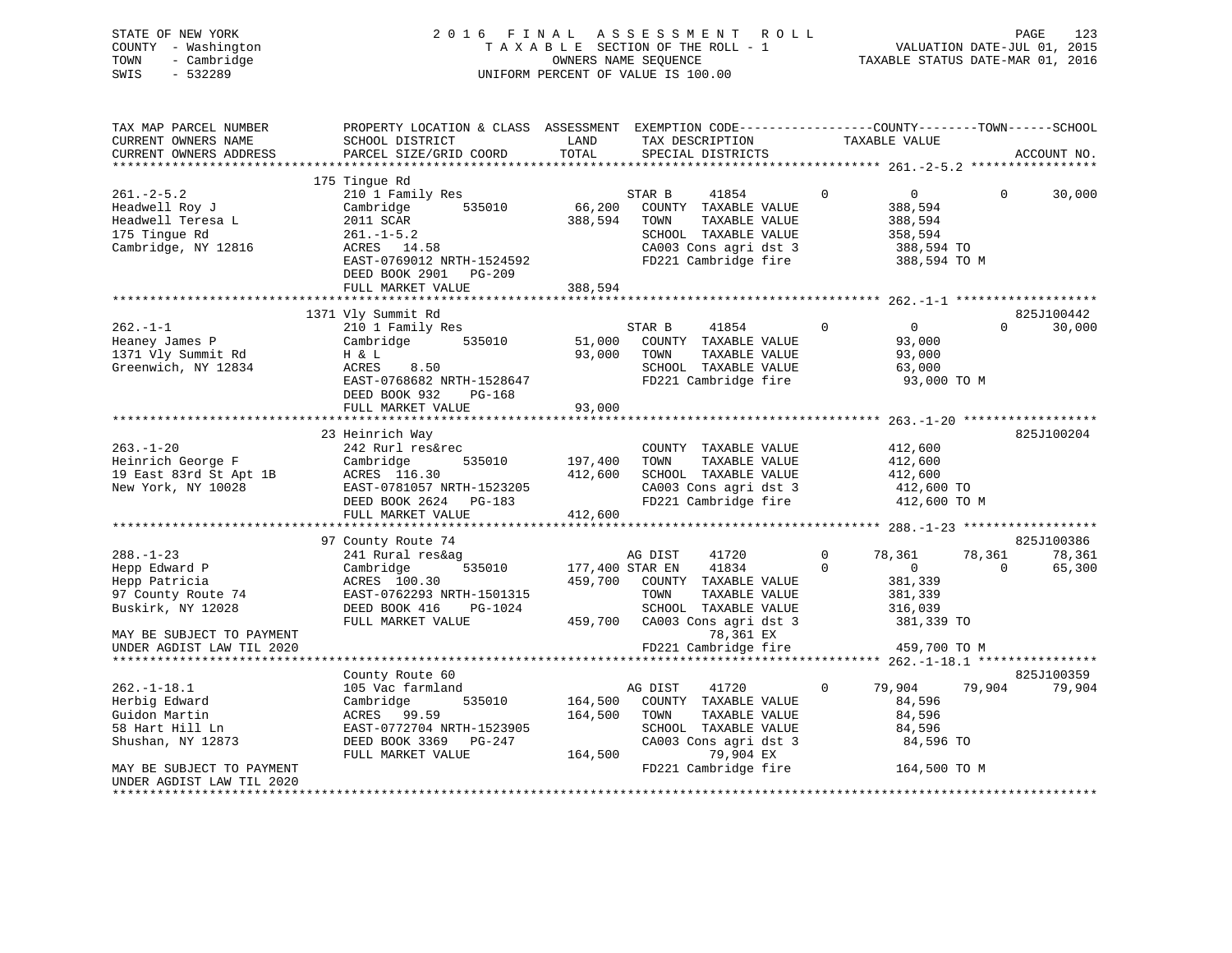## STATE OF NEW YORK 2 0 1 6 F I N A L A S S E S S M E N T R O L L PAGE 124 COUNTY - Washington T A X A B L E SECTION OF THE ROLL - 1 VALUATION DATE-JUL 01, 2015 TOWN - Cambridge OWNERS NAME SEQUENCE TAXABLE STATUS DATE-MAR 01, 2016 SWIS - 532289 UNIFORM PERCENT OF VALUE IS 100.00

| TAX MAP PARCEL NUMBER<br>CURRENT OWNERS NAME<br>CURRENT OWNERS ADDRESS                                                                                                                                                                                                                              | PROPERTY LOCATION & CLASS ASSESSMENT<br>SCHOOL DISTRICT<br>PARCEL SIZE/GRID COORD                                                                                                                                                                                                                                                                                                           | LAND<br>TOTAL              | EXEMPTION CODE-----------------COUNTY-------TOWN------SCHOOL<br>TAX DESCRIPTION<br>SPECIAL DISTRICTS                                                                                                                                                                                                                     | TAXABLE VALUE                                                                                                                                                                                                                  | ACCOUNT NO.                                                                                |
|-----------------------------------------------------------------------------------------------------------------------------------------------------------------------------------------------------------------------------------------------------------------------------------------------------|---------------------------------------------------------------------------------------------------------------------------------------------------------------------------------------------------------------------------------------------------------------------------------------------------------------------------------------------------------------------------------------------|----------------------------|--------------------------------------------------------------------------------------------------------------------------------------------------------------------------------------------------------------------------------------------------------------------------------------------------------------------------|--------------------------------------------------------------------------------------------------------------------------------------------------------------------------------------------------------------------------------|--------------------------------------------------------------------------------------------|
|                                                                                                                                                                                                                                                                                                     |                                                                                                                                                                                                                                                                                                                                                                                             |                            |                                                                                                                                                                                                                                                                                                                          |                                                                                                                                                                                                                                |                                                                                            |
| $279. - 2 - 31.3$<br>Herrington Bryan<br>Herrington William<br>768 Lees Crossing Rd<br>Johnsonville, NY 12094                                                                                                                                                                                       | 350 County Route 74<br>312 Vac w/imprv<br>Cambridge<br>535010<br>Barn & Lot<br>FRNT 164.00 DPTH 173.00<br>EAST-0766475 NRTH-1507125<br>DEED BOOK 3023 PG-324                                                                                                                                                                                                                                | 1,900<br>11,800            | COUNTY TAXABLE VALUE<br>TAXABLE VALUE<br>TOWN<br>SCHOOL TAXABLE VALUE<br>CA003 Cons agri dst 3<br>FD221 Cambridge fire                                                                                                                                                                                                   | 11,800<br>11,800<br>11,800<br>11,800 TO<br>11,800 TO M                                                                                                                                                                         | 825J100235                                                                                 |
|                                                                                                                                                                                                                                                                                                     | FULL MARKET VALUE                                                                                                                                                                                                                                                                                                                                                                           | 11,800                     |                                                                                                                                                                                                                                                                                                                          |                                                                                                                                                                                                                                |                                                                                            |
|                                                                                                                                                                                                                                                                                                     |                                                                                                                                                                                                                                                                                                                                                                                             |                            |                                                                                                                                                                                                                                                                                                                          |                                                                                                                                                                                                                                |                                                                                            |
| $270. - 1 - 24$<br>Herrington Donald J<br>Herrington Debra A<br>475 Center Cambridge Rd<br>Cambridge, NY 12816                                                                                                                                                                                      | 475 Center Cambridge Rd<br>210 1 Family Res<br>535010<br>Cambridge<br>ACRES<br>4.41<br>Rd EAST-0765861 NRTH-1516684 BEED BOOK 752 PG-168                                                                                                                                                                                                                                                    | 39,500<br>71,400           | COUNTY TAXABLE VALUE<br>TOWN<br>TAXABLE VALUE<br>SCHOOL TAXABLE VALUE<br>FD221 Cambridge fire                                                                                                                                                                                                                            | 71,400<br>71,400<br>71,400<br>71,400 TO M                                                                                                                                                                                      | 825L100440                                                                                 |
|                                                                                                                                                                                                                                                                                                     | FULL MARKET VALUE                                                                                                                                                                                                                                                                                                                                                                           | 71,400                     |                                                                                                                                                                                                                                                                                                                          |                                                                                                                                                                                                                                |                                                                                            |
|                                                                                                                                                                                                                                                                                                     |                                                                                                                                                                                                                                                                                                                                                                                             |                            |                                                                                                                                                                                                                                                                                                                          |                                                                                                                                                                                                                                |                                                                                            |
| $288. - 1 - 24.4$<br>Herrington Eleanor M -LE-<br>Herrington Bryan M<br>768 Lees Crossing Rd<br>Johnsonville, NY 12094-1815<br>MAY BE SUBJECT TO PAYMENT<br>UNDER AGDIST LAW TIL 2020<br>$270. - 1 - 15$<br>Herrington Howard<br>Herrington Susan<br>515 Center Cambridge Rd<br>Cambridge, NY 12816 | 768 Lees Crossing Rd<br>241 Rural res&ag<br>Cambridge<br>Life Estate Eleanor Herri 210,800 STAR EN 41834<br>1819/30<br>ACRES 35.00<br>EAST-0763284 NRTH-1502972<br>DEED BOOK 1819 PG-29<br>FULL MARKET VALUE<br>515 Center Cambridge Rd<br>242 Rurl res&rec<br>Cambridge<br>535010<br>2011 SCAR<br>ACRES 14.66<br>EAST-0766671 NRTH-1517336<br>DEED BOOK 526<br>PG-260<br>FULL MARKET VALUE | 282,000<br>282,000         | 70 PCT OF VALUE USED FOR EXEMPTION PURPOSES<br>COUNTY TAXABLE VALUE<br>TOWN<br>TAXABLE VALUE<br>SCHOOL TAXABLE VALUE<br>CA003 Cons agri dst 3<br>210,800<br>41,089 EX<br>FD221 Cambridge fire<br>41854<br>STAR B<br>63,300 COUNTY TAXABLE VALUE<br>TOWN<br>TAXABLE VALUE<br>SCHOOL TAXABLE VALUE<br>FD221 Cambridge fire | $\Omega$<br>41,089<br>73,780 73,780<br>$\Omega$<br>$\mathbf 0$<br>$\overline{0}$<br>95,931<br>95,931<br>30,631<br>169,711 TO<br>210,800 TO M<br>$\mathbf 0$<br>$\overline{0}$<br>282,000<br>282,000<br>252,000<br>282,000 TO M | 41,089<br>41,089<br>73,780<br>$\overline{0}$<br>65,300<br>825J100639<br>30,000<br>$\Omega$ |
|                                                                                                                                                                                                                                                                                                     |                                                                                                                                                                                                                                                                                                                                                                                             |                            |                                                                                                                                                                                                                                                                                                                          |                                                                                                                                                                                                                                |                                                                                            |
| $270. - 1 - 13$<br>Herrington Howard P<br>Herrington Susan E<br>515 Center Cambridge Rd<br>Cambridge, NY 12816                                                                                                                                                                                      | Darwin Rd<br>322 Rural vac>10<br>535010<br>Cambridge<br>Vacant Lot<br>ACRES 11.20<br>EAST-0766042 NRTH-1517609<br>PG-123<br>DEED BOOK 755<br>FULL MARKET VALUE                                                                                                                                                                                                                              | 41,300<br>41,300<br>41,300 | COUNTY TAXABLE VALUE<br>TAXABLE VALUE<br>TOWN<br>SCHOOL TAXABLE VALUE<br>FD221 Cambridge fire                                                                                                                                                                                                                            | 41,300<br>41,300<br>41,300<br>41,300 TO M                                                                                                                                                                                      | 825J100216                                                                                 |
|                                                                                                                                                                                                                                                                                                     |                                                                                                                                                                                                                                                                                                                                                                                             |                            |                                                                                                                                                                                                                                                                                                                          |                                                                                                                                                                                                                                |                                                                                            |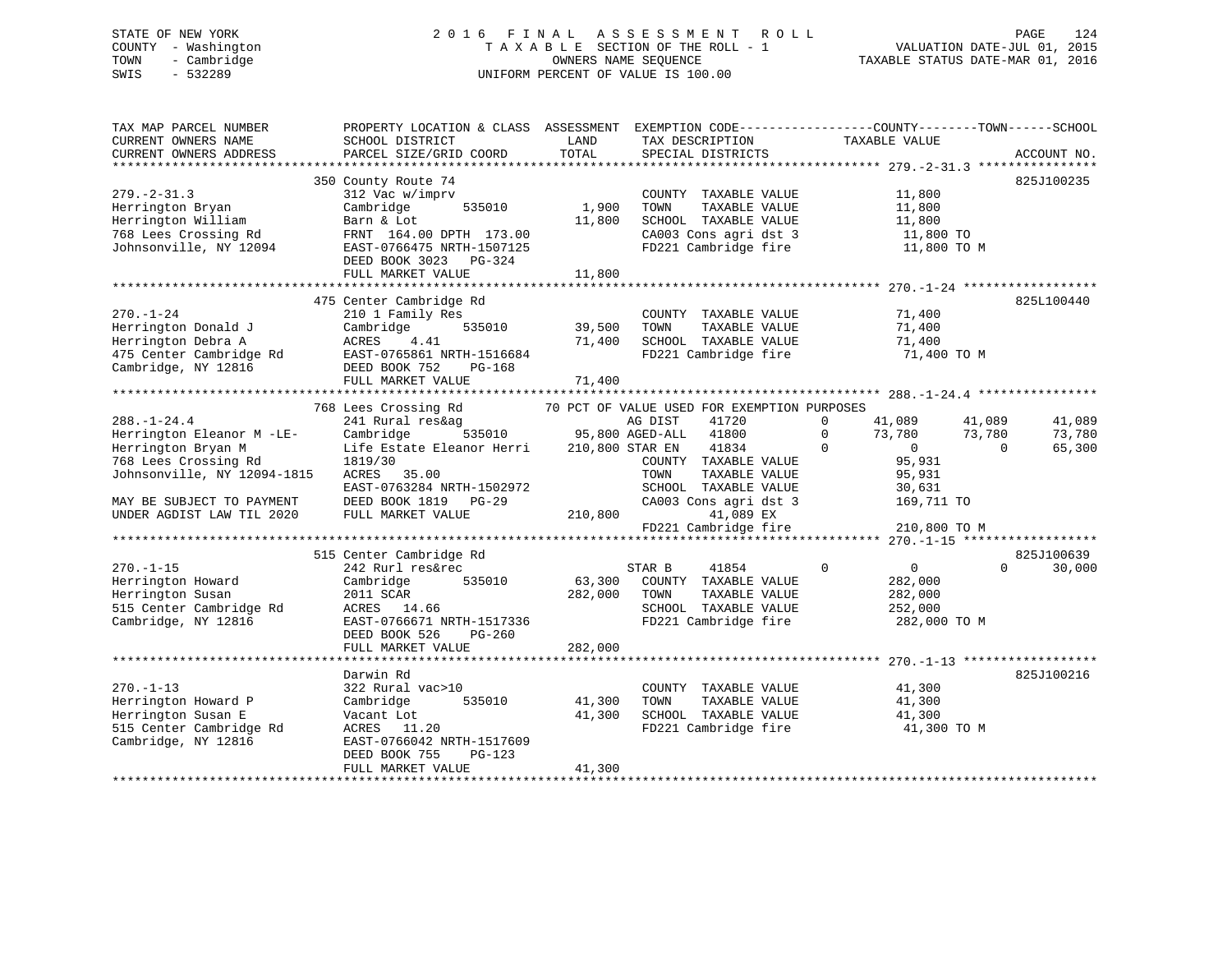STATE OF NEW YORK 2 0 1 6 F I N A L A S S E S S M E N T R O L L PAGE 125 COUNTY - Washington T A X A B L E SECTION OF THE ROLL - 1 VALUATION DATE-JUL 01, 2015 TOWN - Cambridge OWNERS NAME SEQUENCE TAXABLE STATUS DATE-MAR 01, 2016 SWIS - 532289 UNIFORM PERCENT OF VALUE IS 100.00UNIFORM PERCENT OF VALUE IS 100.00 TAX MAP PARCEL NUMBER PROPERTY LOCATION & CLASS ASSESSMENT EXEMPTION CODE------------------COUNTY--------TOWN------SCHOOL CURRENT OWNERS NAME SCHOOL DISTRICT LAND TAX DESCRIPTION TAXABLE VALUE

| CURRENT OWNERS ADDRESS                                                                                        | PARCEL SIZE/GRID COORD                                                                                                                         | TOTAL                     | SPECIAL DISTRICTS                                                                                                      |          |                                                                             | ACCOUNT NO. |
|---------------------------------------------------------------------------------------------------------------|------------------------------------------------------------------------------------------------------------------------------------------------|---------------------------|------------------------------------------------------------------------------------------------------------------------|----------|-----------------------------------------------------------------------------|-------------|
|                                                                                                               |                                                                                                                                                |                           |                                                                                                                        |          | ********** 261.-2-15 ***********                                            |             |
| $261. -2 - 15$                                                                                                | 1140 Vly Summit Rd<br>210 1 Family Res                                                                                                         | 53,400                    | COUNTY TAXABLE VALUE                                                                                                   |          | 216,900                                                                     | 825J100634  |
| Herrington Lillian<br>1140 Vly Summit Rd                                                                      | Cambridge<br>535010<br>$261. - 1 - 15$                                                                                                         | 216,900                   | TOWN<br>TAXABLE VALUE<br>SCHOOL TAXABLE VALUE                                                                          |          | 216,900<br>216,900                                                          |             |
| Greenwich, NY 12834                                                                                           | 9.10<br>ACRES<br>EAST-0764811 NRTH-1525385<br>DEED BOOK 782<br>$PG-160$                                                                        |                           | FD221 Cambridge fire                                                                                                   |          | 216,900 TO M                                                                |             |
|                                                                                                               | FULL MARKET VALUE                                                                                                                              | 216,900                   |                                                                                                                        |          |                                                                             |             |
|                                                                                                               |                                                                                                                                                |                           |                                                                                                                        |          |                                                                             |             |
| $288. - 1 - 24.3$<br>Herrington Tyler<br>Herrington Nicole A<br>137 County Route 74<br>Johnsonville, NY 12094 | 137 County Route 74<br>210 1 Family Res<br>Cambridge<br>535010<br>H & L<br>3.20<br>ACRES<br>EAST-0764188 NRTH-1502155<br>DEED BOOK 3324 PG-153 | 38,000<br>82,000          | COUNTY TAXABLE VALUE<br>TOWN<br>TAXABLE VALUE<br>SCHOOL TAXABLE VALUE<br>CA003 Cons agri dst 3<br>FD221 Cambridge fire |          | 82,000<br>82,000<br>82,000<br>82,000 TO<br>82,000 TO M                      | 825J102008  |
|                                                                                                               | FULL MARKET VALUE                                                                                                                              | 82,000                    |                                                                                                                        |          |                                                                             |             |
|                                                                                                               |                                                                                                                                                | *************             |                                                                                                                        |          |                                                                             |             |
| $262. - 2 - 12.4$<br>Herrington William F<br>English Patricia<br>768 Lee's Crossing Rd                        | English Rd<br>314 Rural vac<10<br>Cambridge<br>535010<br>Lot <sub>3</sub><br>4.70<br>ACRES                                                     | 18,000<br>18,000          | COUNTY TAXABLE VALUE<br>TAXABLE VALUE<br>TOWN<br>SCHOOL TAXABLE VALUE<br>CA003 Cons agri dst 3                         |          | 18,000<br>18,000<br>18,000<br>18,000 TO                                     |             |
| Johnsonville, NY 12094                                                                                        | EAST-0776547 NRTH-1526348<br>DEED BOOK 3436<br>PG-277<br>FULL MARKET VALUE                                                                     | 18,000                    | FD221 Cambridge fire                                                                                                   |          | 18,000 TO M                                                                 |             |
|                                                                                                               |                                                                                                                                                |                           |                                                                                                                        |          |                                                                             |             |
|                                                                                                               | 418 County Route 60                                                                                                                            |                           |                                                                                                                        |          |                                                                             | 825J100395  |
| $262. -1 - 10$                                                                                                | 242 Rurl res&rec                                                                                                                               |                           | VETWAR CTS 41120                                                                                                       | 0        | 27,210<br>27,000                                                            | 6,000       |
| Hersey Jacqualyne A LE<br>Hersey Christopher J<br>430 County Route 60<br>Cambridge, NY 12816                  | Cambridge<br>535010<br>H&l<br>ACRES 10.26<br>EAST-0773807 NRTH-1527557<br>DEED BOOK 1918 PG-156                                                | 65,400 STAR EN<br>181,400 | 41834<br>COUNTY TAXABLE VALUE<br>TAXABLE VALUE<br>TOWN<br>SCHOOL TAXABLE VALUE<br>FD221 Cambridge fire                 | $\Omega$ | $\Omega$<br>$\Omega$<br>154,190<br>154,400<br>110,100<br>181,400 TO M       | 65,300      |
|                                                                                                               | FULL MARKET VALUE                                                                                                                              | 181,400                   |                                                                                                                        |          |                                                                             |             |
|                                                                                                               | 79 State Route 372                                                                                                                             |                           |                                                                                                                        |          |                                                                             | 825J100194  |
| $255.14 - 3 - 19$<br>Hewitt Benjamin J<br>Hewitt Alissa A<br>79 State Route 372<br>Cambridge, NY 12816        | 283 Res w/Comuse<br>Cambridge<br>535010<br>H & L<br><b>ACRES</b><br>0.50<br>EAST-0786100 NRTH-1532312<br>DEED BOOK 3298<br>$PG-11$             | 26,700<br>180,000         | STAR B<br>41854<br>COUNTY TAXABLE VALUE<br>TOWN<br>TAXABLE VALUE<br>SCHOOL TAXABLE VALUE<br>FD221 Cambridge fire       | 0        | $\overline{0}$<br>$\Omega$<br>180,000<br>180,000<br>150,000<br>180,000 TO M | 30,000      |
|                                                                                                               | FULL MARKET VALUE                                                                                                                              | 180,000                   |                                                                                                                        |          |                                                                             |             |
|                                                                                                               |                                                                                                                                                |                           |                                                                                                                        |          |                                                                             |             |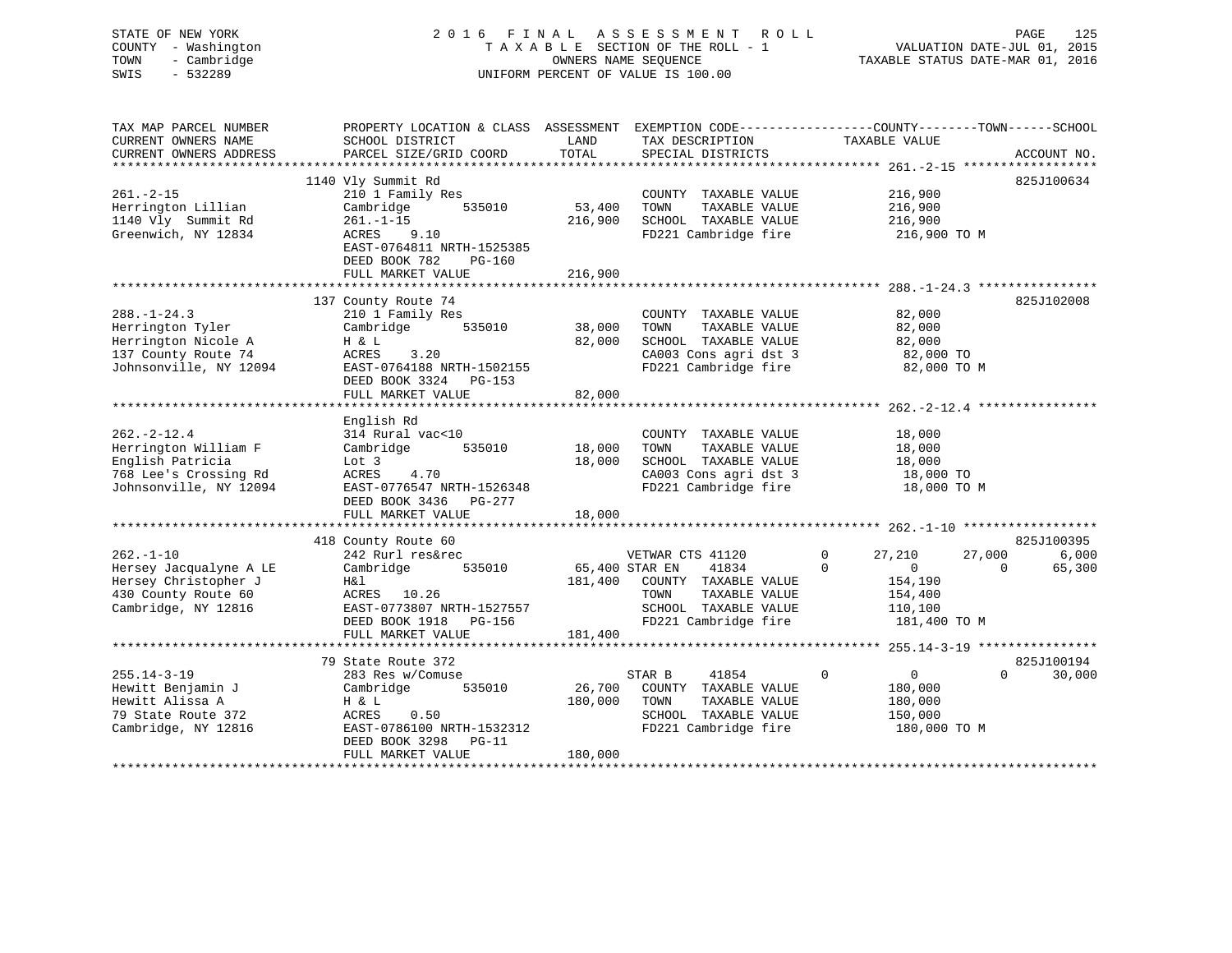| COUNTY - Washington<br>- Cambridge<br>TOWN<br>SWIS<br>$-532289$ |                                                                                                  |         | TAXABLE SECTION OF THE ROLL - 1<br>OWNERS NAME SEQUENCE<br>UNIFORM PERCENT OF VALUE IS 100.00 |                                       | VALUATION DATE-JUL 01, 2015<br>TAXABLE STATUS DATE-MAR 01, 2016 |
|-----------------------------------------------------------------|--------------------------------------------------------------------------------------------------|---------|-----------------------------------------------------------------------------------------------|---------------------------------------|-----------------------------------------------------------------|
| TAX MAP PARCEL NUMBER                                           | PROPERTY LOCATION & CLASS ASSESSMENT EXEMPTION CODE----------------COUNTY-------TOWN------SCHOOL |         |                                                                                               |                                       |                                                                 |
| CURRENT OWNERS NAME                                             | SCHOOL DISTRICT                                                                                  | LAND    | TAX DESCRIPTION                                                                               | TAXABLE VALUE                         |                                                                 |
| CURRENT OWNERS ADDRESS                                          | PARCEL SIZE/GRID COORD                                                                           | TOTAL   | SPECIAL DISTRICTS                                                                             |                                       | ACCOUNT NO.                                                     |
|                                                                 | 399 Petteys Rd                                                                                   |         |                                                                                               |                                       | 825J102011                                                      |
| $246. - 1 - 32.2$                                               | 242 Rurl res&rec                                                                                 |         | COUNTY TAXABLE VALUE                                                                          | 222,500                               |                                                                 |
| Hewlett Patrick B                                               | Greenwich<br>533401                                                                              | 60,300  | TOWN<br>TAXABLE VALUE                                                                         | 222,500                               |                                                                 |
| Hewlett Elizabeth A                                             | H & L                                                                                            | 222,500 | SCHOOL TAXABLE VALUE                                                                          | 222,500                               |                                                                 |
| 399 Petteys Rd                                                  | Lot 1                                                                                            |         | CA003 Cons agri dst 3                                                                         | 222,500 TO                            |                                                                 |
| Greenwich, NY 12834                                             | ACRES<br>11.13<br>EAST-0770693 NRTH-1543957<br>DEED BOOK 3034 PG-142                             |         | FD221 Cambridge fire                                                                          | 222,500 TO M                          |                                                                 |
|                                                                 | FULL MARKET VALUE                                                                                | 222,500 |                                                                                               |                                       |                                                                 |
|                                                                 |                                                                                                  |         |                                                                                               |                                       |                                                                 |
| $270. - 1 - 35.2$                                               | Brownell Rd/w Off-Town Li<br>321 Abandoned ag                                                    |         |                                                                                               | 3,500                                 | 825J100854                                                      |
| Hinton Audrey Hall                                              | Cambridge<br>535010                                                                              | 3,500   | COUNTY TAXABLE VALUE<br>TOWN<br>TAXABLE VALUE                                                 | 3,500                                 |                                                                 |
| 1858 Meeting House Rd                                           | Wood Lot                                                                                         | 3,500   | SCHOOL TAXABLE VALUE                                                                          | 3,500                                 |                                                                 |
| Cambridge, NY 12816                                             | <b>ACRES</b><br>5.00                                                                             |         | CA003 Cons agri dst 3                                                                         | 3,500 TO                              |                                                                 |
|                                                                 | EAST-0762478 NRTH-1520882                                                                        |         | FD221 Cambridge fire                                                                          |                                       | 3,500 TO M                                                      |
|                                                                 | DEED BOOK 652<br>PG-102                                                                          |         |                                                                                               |                                       |                                                                 |
|                                                                 | FULL MARKET VALUE                                                                                | 3,500   |                                                                                               |                                       |                                                                 |
|                                                                 |                                                                                                  |         |                                                                                               |                                       |                                                                 |
| $246. - 1 - 20.1$                                               | 369 State Route 372<br>210 1 Family Res                                                          |         | AGED-ALL<br>41800                                                                             | 60,450<br>$\mathbf 0$                 | 825J100968<br>60,450<br>60,450                                  |
| Hoffmeister James                                               | 535010<br>Cambridge                                                                              |         | 31,700 STAR EN<br>41834                                                                       | $\Omega$<br>$\overline{0}$            | $\Omega$<br>60,450                                              |
| 369 State Route 372                                             | <b>ACRES</b><br>2.77                                                                             | 120,900 | COUNTY TAXABLE VALUE                                                                          | 60,450                                |                                                                 |
| Cambridge, NY 12816                                             | EAST-0782074 NRTH-1537741                                                                        |         | TOWN<br>TAXABLE VALUE                                                                         | 60,450                                |                                                                 |
|                                                                 | DEED BOOK 1770<br>PG-190                                                                         |         | SCHOOL TAXABLE VALUE                                                                          | $\mathbf 0$                           |                                                                 |
|                                                                 | FULL MARKET VALUE                                                                                |         | 120,900 CA005 Cons agri dst 5                                                                 | 120,900 TO                            |                                                                 |
|                                                                 |                                                                                                  |         | FD221 Cambridge fire                                                                          | 120,900 TO M                          |                                                                 |
|                                                                 |                                                                                                  |         |                                                                                               |                                       |                                                                 |
|                                                                 | 5 Rogers Lane Ext                                                                                |         |                                                                                               |                                       | 825J100551<br>$\Omega$                                          |
| $271. - 2 - 1$<br>Holcomb Roger                                 | 210 1 Family Res<br>Cambridge<br>535010                                                          | 25,600  | 41854<br>STAR B<br>COUNTY TAXABLE VALUE                                                       | $\mathbf 0$<br>$\mathbf 0$<br>114,300 | 30,000                                                          |
| Vogel-Holcomb Karel                                             | H & L                                                                                            | 114,300 | TAXABLE VALUE<br>TOWN                                                                         | 114,300                               |                                                                 |
| 5 Rogers Lane Ext                                               | ACRES<br>0.79                                                                                    |         | SCHOOL TAXABLE VALUE                                                                          | 84,300                                |                                                                 |
| Cambridge, NY 12816                                             | EAST-0771939 NRTH-1518353                                                                        |         | FD221 Cambridge fire                                                                          | 114,300 TO M                          |                                                                 |
|                                                                 | DEED BOOK 911<br>PG-168                                                                          |         |                                                                                               |                                       |                                                                 |
|                                                                 | FULL MARKET VALUE                                                                                | 114,300 |                                                                                               |                                       |                                                                 |
|                                                                 |                                                                                                  |         |                                                                                               |                                       |                                                                 |
|                                                                 | 50 Mead Rd                                                                                       |         |                                                                                               |                                       | 825J100499                                                      |
| $288. - 1 - 30$                                                 | 250 Estate                                                                                       |         | 41720<br>AG DIST                                                                              | $\mathbf 0$<br>110,879                | 110,879<br>110,879                                              |
| Holtkamp Hein                                                   | Hoosic Valley<br>384201                                                                          | 303,600 | COUNTY TAXABLE VALUE                                                                          | 611,721                               |                                                                 |
| Holtkamp Elisabeth<br>905 West End Ave Apt 63                   | Farm<br>ACRES 175.30                                                                             | 722,600 | TAXABLE VALUE<br>TOWN<br>SCHOOL TAXABLE VALUE                                                 | 611,721<br>611,721                    |                                                                 |
| New York, NY 10025                                              | EAST-0756974 NRTH-1500480                                                                        |         | CA003 Cons agri dst 3                                                                         | 611,721 TO                            |                                                                 |
|                                                                 | DEED BOOK 889<br>$PG-42$                                                                         |         | 110,879 EX                                                                                    |                                       |                                                                 |
| MAY BE SUBJECT TO PAYMENT                                       | FULL MARKET VALUE                                                                                | 722,600 | FD221 Cambridge fire                                                                          | 722,600 TO M                          |                                                                 |

\*\*\*\*\*\*\*\*\*\*\*\*\*\*\*\*\*\*\*\*\*\*\*\*\*\*\*\*\*\*\*\*\*\*\*\*\*\*\*\*\*\*\*\*\*\*\*\*\*\*\*\*\*\*\*\*\*\*\*\*\*\*\*\*\*\*\*\*\*\*\*\*\*\*\*\*\*\*\*\*\*\*\*\*\*\*\*\*\*\*\*\*\*\*\*\*\*\*\*\*\*\*\*\*\*\*\*\*\*\*\*\*\*\*\*\*\*\*\*\*\*\*\*\*\*\*\*\*\*\*\*\*

UNDER AGDIST LAW TIL 2020

STATE OF NEW YORK 2016 FINAL ASSESSMENT ROLL PAGE 126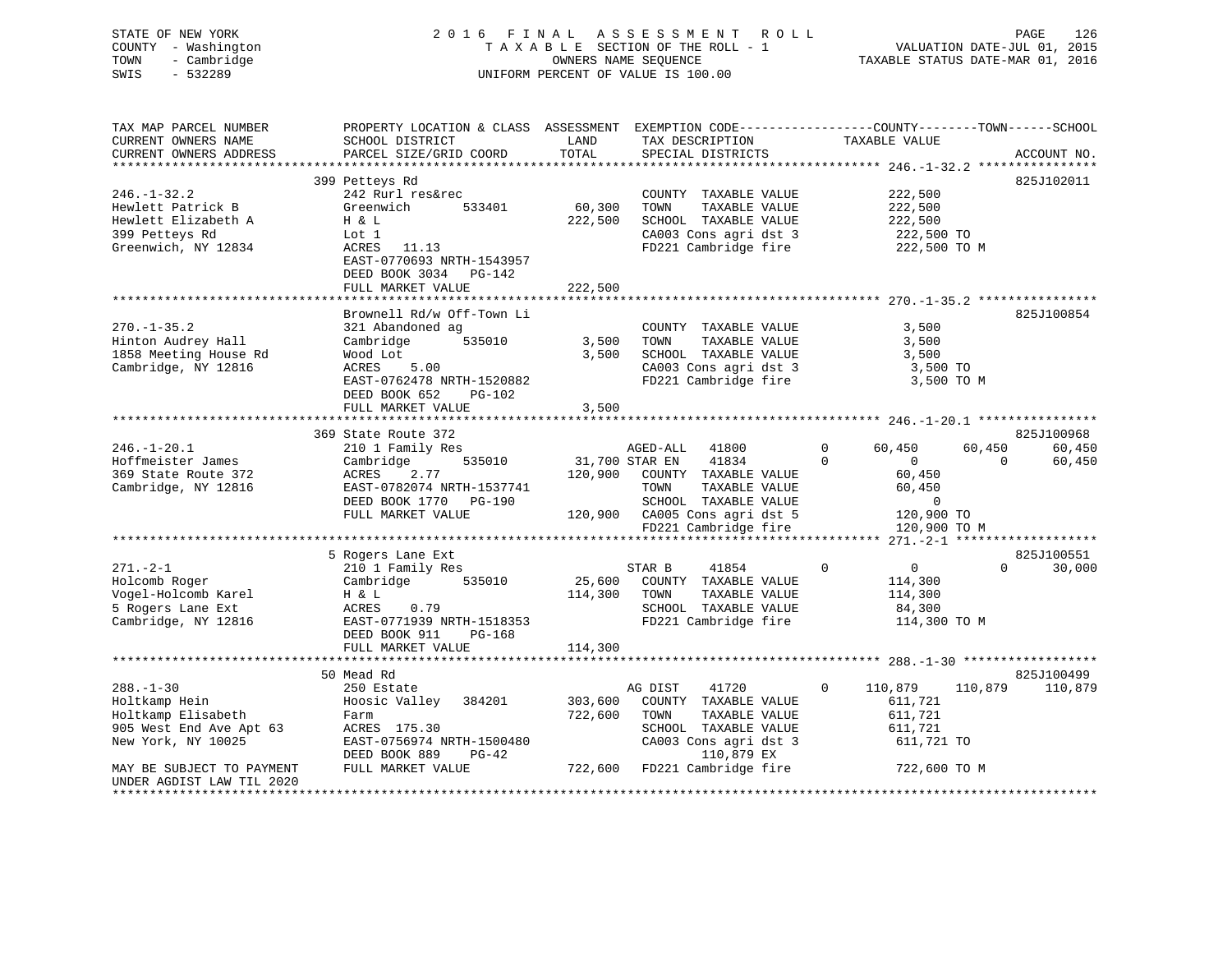## STATE OF NEW YORK 2 0 1 6 F I N A L A S S E S S M E N T R O L L PAGE 127 COUNTY - Washington T A X A B L E SECTION OF THE ROLL - 1 VALUATION DATE-JUL 01, 2015 TOWN - Cambridge OWNERS NAME SEQUENCE TAXABLE STATUS DATE-MAR 01, 2016 SWIS - 532289 UNIFORM PERCENT OF VALUE IS 100.00

| TAX MAP PARCEL NUMBER<br>CURRENT OWNERS NAME                                                                                             | PROPERTY LOCATION & CLASS ASSESSMENT<br>SCHOOL DISTRICT                                                                                                                                               | LAND                                | EXEMPTION CODE-----------------COUNTY-------TOWN------SCHOOL<br>TAX DESCRIPTION                                                           | TAXABLE VALUE                                                              |                                                                |
|------------------------------------------------------------------------------------------------------------------------------------------|-------------------------------------------------------------------------------------------------------------------------------------------------------------------------------------------------------|-------------------------------------|-------------------------------------------------------------------------------------------------------------------------------------------|----------------------------------------------------------------------------|----------------------------------------------------------------|
| CURRENT OWNERS ADDRESS                                                                                                                   | PARCEL SIZE/GRID COORD                                                                                                                                                                                | TOTAL                               | SPECIAL DISTRICTS                                                                                                                         |                                                                            | ACCOUNT NO.                                                    |
| ***********************                                                                                                                  |                                                                                                                                                                                                       |                                     |                                                                                                                                           |                                                                            |                                                                |
| $288. - 1 - 31$<br>Holtkamp Hein<br>Holtkamp Elisabeth<br>905 West End Ave Apt 63                                                        | 33 Mead Rd<br>312 Vac w/imprv<br>Hoosic Valley 384201<br>ACRES 111.89<br>EAST-0758926 NRTH-1500047                                                                                                    | 178,000<br>180,000                  | AG DIST<br>41720<br>COUNTY TAXABLE VALUE<br>TOWN<br>TAXABLE VALUE<br>SCHOOL TAXABLE VALUE                                                 | 115,761<br>$\mathbf{0}$<br>64,239<br>64,239<br>64,239                      | 825J100500<br>115,761<br>115,761                               |
| New York, NY 10025<br>MAY BE SUBJECT TO PAYMENT<br>UNDER AGDIST LAW TIL 2020                                                             | DEED BOOK 889<br>$PG-42$<br>FULL MARKET VALUE                                                                                                                                                         | 180,000                             | CA003 Cons agri dst 3<br>115,761 EX<br>FD221 Cambridge fire                                                                               |                                                                            | 64,239 TO<br>180,000 TO M                                      |
|                                                                                                                                          |                                                                                                                                                                                                       |                                     |                                                                                                                                           |                                                                            |                                                                |
| $272. - 2 - 6.1$<br>Hommel Jeffrey A<br>Hommel Lisa J<br>739 Turnpike Rd<br>Eagle Bridge, NY 12057<br>MAY BE SUBJECT TO PAYMENT          | 739 Turnpike Rd<br>240 Rural res<br>Cambridge<br>535010<br>ACRES 12.72<br>EAST-0788988 NRTH-1519069<br>DEED BOOK 706<br>PG-85<br>FULL MARKET VALUE                                                    | 65,400 STAR B<br>251,700<br>251,700 | AGRI-D IND 41730<br>41854<br>COUNTY TAXABLE VALUE<br>TAXABLE VALUE<br>TOWN<br>SCHOOL TAXABLE VALUE<br>FD221 Cambridge fire                | 24,547<br>0<br>$\Omega$<br>$\overline{0}$<br>227,153<br>227,153<br>197,153 | 24,547<br>24,547<br>30,000<br>$\mathbf 0$<br>251,700 TO M      |
| UNDER AGDIST LAW TIL 2023                                                                                                                |                                                                                                                                                                                                       |                                     |                                                                                                                                           |                                                                            |                                                                |
|                                                                                                                                          | 721 Turnpike Rd                                                                                                                                                                                       |                                     |                                                                                                                                           |                                                                            | 825J100400                                                     |
| $272. - 2 - 6$<br>Hommel John H<br>721 Turnpike Rd<br>Eagle Bridge, NY 12057<br>MAY BE SUBJECT TO PAYMENT<br>UNDER AGDIST LAW TIL 2023   | 210 1 Family Res<br>Cambridge<br>535010<br>House & Lot<br>ACRES<br>4.67<br>EAST-0789379 NRTH-1518520<br>DEED BOOK 1907 PG-193<br>FULL MARKET VALUE                                                    | 42,400 STAR B<br>179,000<br>179,000 | AGRI-D IND 41730<br>41854<br>COUNTY TAXABLE VALUE<br>TAXABLE VALUE<br>TOWN<br>SCHOOL TAXABLE VALUE<br>FD221 Cambridge fire                | 0<br>11,547<br>$\overline{0}$<br>$\Omega$<br>167,453<br>167,453<br>137,453 | 11,547<br>11,547<br>$\Omega$<br>30,000<br>179,000 TO M         |
|                                                                                                                                          | Turnpike Rd                                                                                                                                                                                           |                                     |                                                                                                                                           |                                                                            |                                                                |
| $272. - 2 - 6.2$<br>Hommel John H<br>721 Turnpike Rd<br>Eagle Bridge, NY 12057<br>MAY BE SUBJECT TO PAYMENT<br>UNDER AGDIST LAW TIL 2023 | 322 Rural vac>10<br>535010<br>Cambridge<br>Land<br>ACRES 10.09<br>EAST-0788878 NRTH-1518449<br>DEED BOOK 690<br>PG-213<br>FULL MARKET VALUE                                                           | 47,200<br>47,200<br>47,200          | AGRI-D IND 41730<br>COUNTY TAXABLE VALUE<br>TAXABLE VALUE<br>TOWN<br>SCHOOL TAXABLE VALUE<br>FD221 Cambridge fire                         | $\mathbf 0$<br>18,909<br>28,291<br>28,291<br>28,291                        | 18,909<br>18,909<br>47,200 TO M                                |
|                                                                                                                                          | ************************                                                                                                                                                                              |                                     |                                                                                                                                           |                                                                            |                                                                |
| $255. - 1 - 20.1$<br>Honyoust David<br>8 Dr Brown Ln<br>Cambridge, NY 12816                                                              | 8 Dr Brown Ln<br>210 1 Family Res<br>Cambridge<br>535010<br>H & L<br>Lot 1<br>FRNT 470.00 DPTH<br><b>ACRES</b><br>4.10<br>EAST-0783687 NRTH-1535217<br>DEED BOOK 826<br>$PG-268$<br>FULL MARKET VALUE | 38,500<br>240,000<br>240,000        | STAR B<br>41854<br>COUNTY TAXABLE VALUE<br>TOWN<br>TAXABLE VALUE<br>SCHOOL TAXABLE VALUE<br>CA005 Cons agri dst 5<br>FD221 Cambridge fire | $\Omega$<br>$\mathbf{0}$<br>240,000<br>240,000<br>210,000                  | 825J102031<br>$\Omega$<br>30,000<br>240,000 TO<br>240,000 TO M |
|                                                                                                                                          |                                                                                                                                                                                                       |                                     |                                                                                                                                           |                                                                            |                                                                |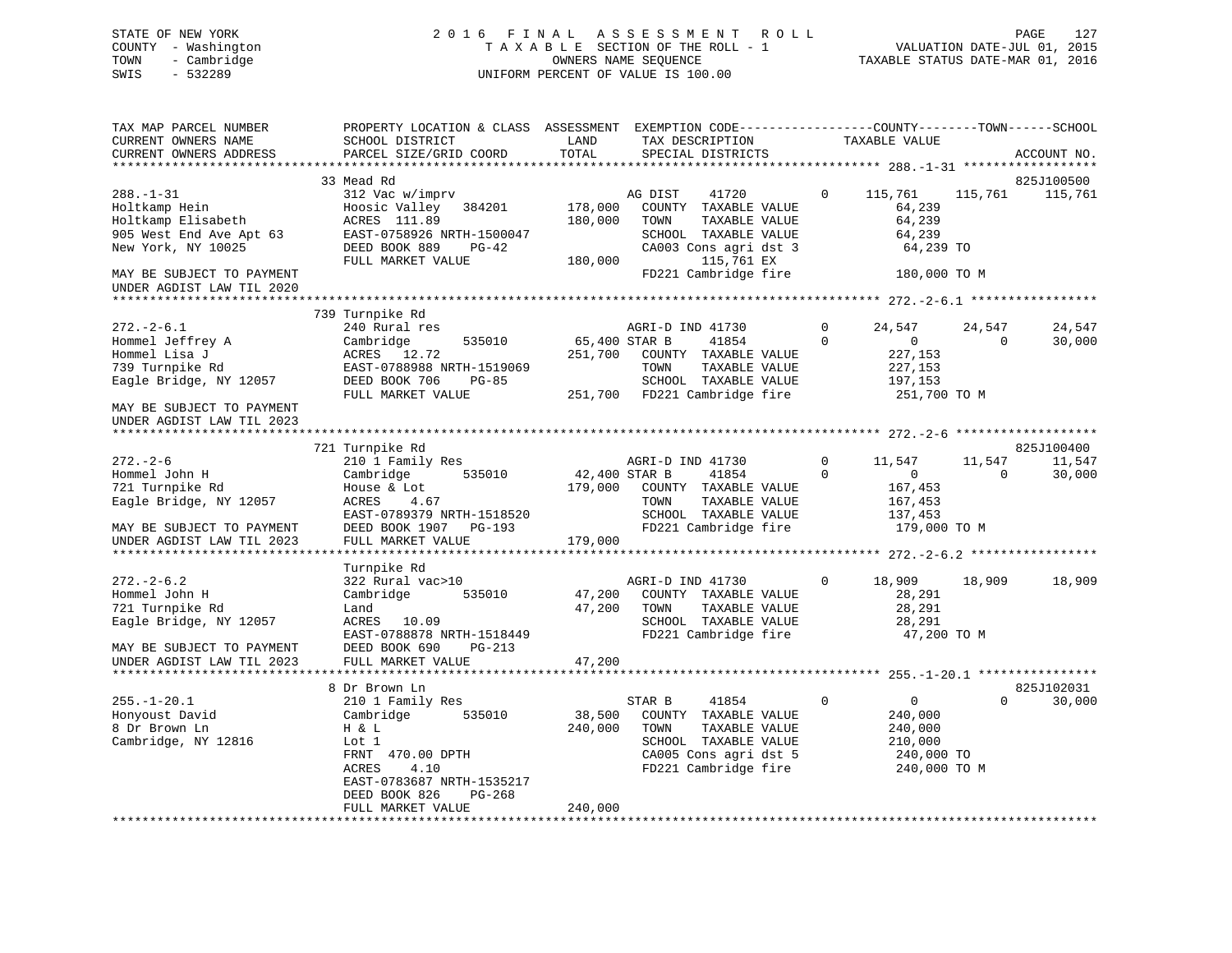## STATE OF NEW YORK 2 0 1 6 F I N A L A S S E S S M E N T R O L L PAGE 128 COUNTY - Washington T A X A B L E SECTION OF THE ROLL - 1 VALUATION DATE-JUL 01, 2015 TOWN - Cambridge OWNERS NAME SEQUENCE TAXABLE STATUS DATE-MAR 01, 2016 SWIS - 532289 UNIFORM PERCENT OF VALUE IS 100.00

| TAX MAP PARCEL NUMBER<br>CURRENT OWNERS NAME                                                       | PROPERTY LOCATION & CLASS ASSESSMENT<br>SCHOOL DISTRICT                                                                                                                                            | LAND<br>TOTAL                | TAX DESCRIPTION                                                                                                                                                        | EXEMPTION CODE-----------------COUNTY-------TOWN------SCHOOL<br>TAXABLE VALUE                            | ACCOUNT NO.                      |
|----------------------------------------------------------------------------------------------------|----------------------------------------------------------------------------------------------------------------------------------------------------------------------------------------------------|------------------------------|------------------------------------------------------------------------------------------------------------------------------------------------------------------------|----------------------------------------------------------------------------------------------------------|----------------------------------|
| CURRENT OWNERS ADDRESS<br>*********************                                                    | PARCEL SIZE/GRID COORD<br>***********************                                                                                                                                                  |                              | SPECIAL DISTRICTS                                                                                                                                                      |                                                                                                          | ****************                 |
| $255. - 1 - 20.9$<br>Honyoust David W<br>8 Dr Brown Ln<br>Cambridge, NY 12816                      | State Route 372<br>314 Rural vac<10<br>Cambridge<br>535010<br>lot <sub>2</sub><br>FRNT 422.63 DPTH<br>ACRES<br>4.79<br>EAST-0783660 NRTH-1535620<br>DEED BOOK 826<br>$PG-268$<br>FULL MARKET VALUE | 28,000<br>28,000<br>28,000   | COUNTY TAXABLE VALUE<br>TOWN<br>TAXABLE VALUE<br>SCHOOL TAXABLE VALUE<br>CA005 Cons agri dst 5<br>FD221 Cambridge fire                                                 | 28,000<br>28,000<br>28,000<br>28,000 TO<br>28,000 TO M                                                   |                                  |
|                                                                                                    |                                                                                                                                                                                                    |                              |                                                                                                                                                                        |                                                                                                          |                                  |
| $279. - 2 - 9$<br>Honyoust Delshay<br>475 County Route 59<br>Buskirk, NY 12028                     | 475 County Route 59<br>210 1 Family Res<br>Cambridge<br>535010<br>H & L<br>ACRES<br>4.55<br>EAST-0769997 NRTH-1509209<br>DEED BOOK 3267<br>PG-221<br>FULL MARKET VALUE                             | 43,800<br>197,600<br>197,600 | STAR B<br>41854<br>COUNTY TAXABLE VALUE<br>TAXABLE VALUE<br>TOWN<br>SCHOOL TAXABLE VALUE<br>CA003 Cons agri dst 3<br>FD221 Cambridge fire                              | $\Omega$<br>$\overline{0}$<br>197,600<br>197,600<br>167,600<br>197,600 TO<br>197,600 TO M                | 825J100348<br>30,000<br>$\Omega$ |
|                                                                                                    |                                                                                                                                                                                                    |                              |                                                                                                                                                                        |                                                                                                          |                                  |
| $246. - 1 - 35.1$<br>Hood Elizabeth M Trustee<br>78 Petteys Rd<br>Greenwich, NY 12834              | 78 Petteys Rd<br>210 1 Family Res<br>Greenwich<br>533401<br>H & L<br>ACRES<br>1.57<br>EAST-0767850 NRTH-1537006<br>DEED BOOK 3370 PG-315<br>FULL MARKET VALUE                                      | 30,000<br>200,800<br>200,800 | STAR B<br>41854<br>COUNTY TAXABLE VALUE<br>TAXABLE VALUE<br>TOWN<br>SCHOOL TAXABLE VALUE<br>CA003 Cons agri dst 3<br>FD221 Cambridge fire                              | $\mathbf 0$<br>$\mathbf 0$<br>200,800<br>200,800<br>170,800<br>200,800 TO<br>200,800 TO M                | 825J100969<br>$\Omega$<br>30,000 |
|                                                                                                    |                                                                                                                                                                                                    |                              |                                                                                                                                                                        |                                                                                                          |                                  |
| $270. -1 - 6. -8801$<br>Horton Amber J<br>247 Brownell Rd<br>Cambridge, NY 12816                   | 247 Brownell Rd<br>210 1 Family Res<br>Cambridge<br>535010<br>ACRES<br>0.20<br>FULL MARKET VALUE                                                                                                   | 52,500<br>52,500             | 41800<br>AGED-ALL<br>15,000 STAR EN<br>41834<br>COUNTY TAXABLE VALUE<br>TOWN<br>TAXABLE VALUE<br>SCHOOL TAXABLE VALUE<br>CA003 Cons agri dst 3<br>FD221 Cambridge fire | 26,250<br>26,250<br>$\Omega$<br>$\overline{0}$<br>0<br>26,250<br>26,250<br>0<br>52,500 TO<br>52,500 TO M | 26,250<br>$\Omega$<br>26,250     |
|                                                                                                    |                                                                                                                                                                                                    |                              |                                                                                                                                                                        | $270 - 1 - 4$ *****                                                                                      |                                  |
| $270. - 1 - 4$<br>Horton Raymond Earl<br>Horton Donna Marie<br>53 Horton Rd<br>Cambridge, NY 12816 | 926 County Route 74<br>270 Mfg housing<br>Cambridge<br>535010<br>Lot & Tra<br>FRNT 195.00 DPTH 222.00<br>ACRES<br>0.96<br>EAST-0764648 NRTH-1520756<br>DEED BOOK 3380<br><b>PG-176</b>             | 24,700<br>53,300             | COUNTY TAXABLE VALUE<br>TOWN<br>TAXABLE VALUE<br>SCHOOL TAXABLE VALUE<br>CA003 Cons agri dst 3<br>FD221 Cambridge fire                                                 | 53,300<br>53,300<br>53,300<br>53,300 TO<br>53,300 TO M                                                   | 825J100361                       |
|                                                                                                    | FULL MARKET VALUE                                                                                                                                                                                  | 53,300                       |                                                                                                                                                                        |                                                                                                          |                                  |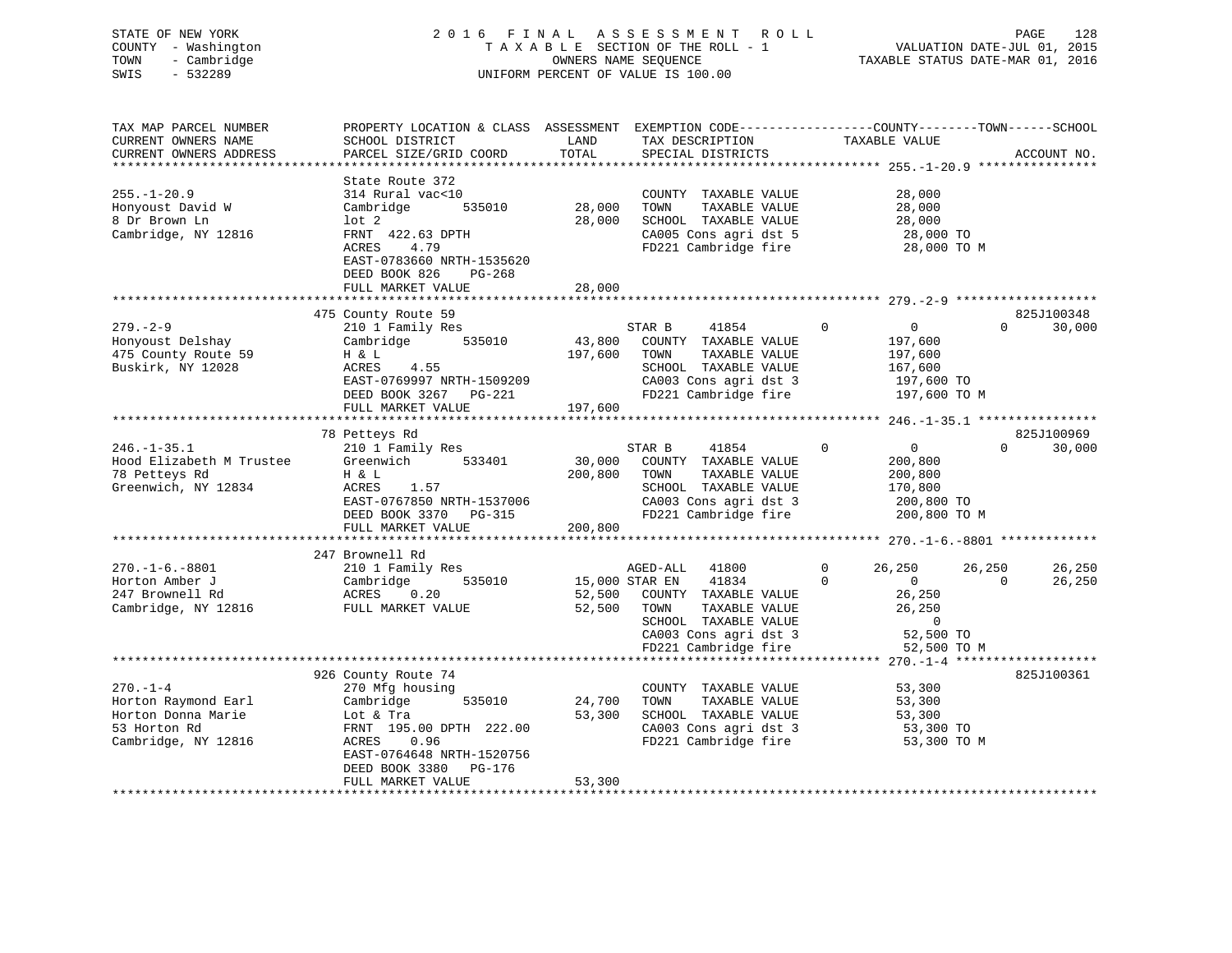## STATE OF NEW YORK 2 0 1 6 F I N A L A S S E S S M E N T R O L L PAGE 129 COUNTY - Washington T A X A B L E SECTION OF THE ROLL - 1 VALUATION DATE-JUL 01, 2015 TOWN - Cambridge OWNERS NAME SEQUENCE TAXABLE STATUS DATE-MAR 01, 2016 SWIS - 532289 UNIFORM PERCENT OF VALUE IS 100.00

| TAX MAP PARCEL NUMBER<br>CURRENT OWNERS NAME                                                                                              | PROPERTY LOCATION & CLASS ASSESSMENT<br>SCHOOL DISTRICT                                                                                                              | LAND               | EXEMPTION CODE-----------------COUNTY-------TOWN------SCHOOL<br>TAX DESCRIPTION                                                                         |                      | TAXABLE VALUE                                                |                     |                   |
|-------------------------------------------------------------------------------------------------------------------------------------------|----------------------------------------------------------------------------------------------------------------------------------------------------------------------|--------------------|---------------------------------------------------------------------------------------------------------------------------------------------------------|----------------------|--------------------------------------------------------------|---------------------|-------------------|
| CURRENT OWNERS ADDRESS<br>***********************                                                                                         | PARCEL SIZE/GRID COORD                                                                                                                                               | TOTAL              | SPECIAL DISTRICTS                                                                                                                                       |                      |                                                              |                     | ACCOUNT NO.       |
|                                                                                                                                           | 53 Horton Rd                                                                                                                                                         |                    |                                                                                                                                                         |                      |                                                              |                     | 825J100404        |
| $270. - 1 - 6$<br>Horton Raymond Earl<br>53 Horton Rd<br>Cambridge, NY 12816                                                              | 112 Dairy farm<br>Cambridge<br>535010<br>multiple residences<br>573/174<br>ACRES 331.00                                                                              | 955,000            | AG DIST<br>41720<br>419,000 STAR EN<br>41834<br>COUNTY TAXABLE VALUE<br>TOWN<br>TAXABLE VALUE<br>SCHOOL TAXABLE VALUE                                   | 0<br>$\Omega$        | 168,321<br>$\overline{0}$<br>786,679<br>786,679<br>721,379   | 168,321<br>$\Omega$ | 168,321<br>65,300 |
| MAY BE SUBJECT TO PAYMENT<br>UNDER AGDIST LAW TIL 2020                                                                                    | EAST-0766187 NRTH-1521191<br>DEED BOOK 453<br>PG-753                                                                                                                 |                    | CA003 Cons agri dst 3<br>168,321 EX                                                                                                                     |                      | 786,679 TO                                                   |                     |                   |
| **********************                                                                                                                    | FULL MARKET VALUE                                                                                                                                                    | 955,000            | FD221 Cambridge fire                                                                                                                                    |                      | 955,000 TO M                                                 |                     |                   |
|                                                                                                                                           |                                                                                                                                                                      |                    |                                                                                                                                                         |                      |                                                              |                     |                   |
| $270. - 1 - 7.1$<br>Horton Raymond Earl<br>53 Horton Rd<br>Cambridge, NY 12816                                                            | 73 Darwin Rd<br>210 1 Family Res<br>535010<br>Cambridge<br>H & L<br>FRNT 335.00 DPTH 133.00<br>0.93<br>ACRES<br>EAST-0768552 NRTH-1520463<br>DEED BOOK 535<br>PG-173 | 27,100<br>89,900   | COUNTY TAXABLE VALUE<br>TOWN<br>TAXABLE VALUE<br>SCHOOL TAXABLE VALUE<br>CA003 Cons agri dst 3<br>FD221 Cambridge fire                                  |                      | 89,900<br>89,900<br>89,900<br>89,900 TO<br>89,900 TO M       |                     | 825J100951        |
|                                                                                                                                           | FULL MARKET VALUE                                                                                                                                                    | 89,900             |                                                                                                                                                         |                      |                                                              |                     |                   |
|                                                                                                                                           |                                                                                                                                                                      |                    |                                                                                                                                                         |                      |                                                              |                     |                   |
| $270. - 1 - 8.1$<br>Horton Raymond Earl                                                                                                   | 11 Horton Rd<br>241 Rural res&ag<br>535010<br>Cambridge                                                                                                              | 110,800 STAR B     | AG DIST<br>41720<br>41854                                                                                                                               | $\Omega$<br>$\Omega$ | 50,768<br>$\overline{0}$                                     | 50,768<br>$\Omega$  | 50,768<br>30,000  |
| 53 Horton Rd<br>Cambridge, NY 12816                                                                                                       | ACRES 47.02<br>EAST-0766387 NRTH-1519210<br>DEED BOOK 883<br>PG-93                                                                                                   | 190,800            | COUNTY TAXABLE VALUE<br>TAXABLE VALUE<br>TOWN<br>SCHOOL TAXABLE VALUE                                                                                   |                      | 140,032<br>140,032<br>110,032                                |                     |                   |
| MAY BE SUBJECT TO PAYMENT<br>UNDER AGDIST LAW TIL 2020                                                                                    | FULL MARKET VALUE                                                                                                                                                    |                    | 190,800 CA003 Cons agri dst 3<br>50,768 EX<br>FD221 Cambridge fire                                                                                      |                      | 140,032 TO<br>190,800 TO M                                   |                     |                   |
|                                                                                                                                           |                                                                                                                                                                      |                    |                                                                                                                                                         |                      |                                                              |                     |                   |
|                                                                                                                                           | Darwin Rd                                                                                                                                                            |                    |                                                                                                                                                         |                      |                                                              |                     | 825J100848        |
| $270. - 1 - 26.2$<br>Horton Raymond Earl<br>53 Horton Rd<br>Cambridge, NY 12816<br>MAY BE SUBJECT TO PAYMENT<br>UNDER AGDIST LAW TIL 2020 | 105 Vac farmland<br>Cambridge<br>535010<br>Pasture<br>573/174<br>ACRES<br>6.67<br>EAST-0765083 NRTH-1517222<br>DEED BOOK 453<br>PG-753                               | 36,700<br>36,700   | AG DIST<br>41720<br>COUNTY TAXABLE VALUE<br>TAXABLE VALUE<br>TOWN<br>SCHOOL TAXABLE VALUE<br>CA003 Cons agri dst 3<br>34,293 EX<br>FD221 Cambridge fire | $\Omega$             | 34,293<br>2,407<br>2,407<br>2,407<br>2,407 TO<br>36,700 TO M | 34,293              | 34,293            |
|                                                                                                                                           | FULL MARKET VALUE                                                                                                                                                    | 36,700             |                                                                                                                                                         |                      |                                                              |                     |                   |
|                                                                                                                                           |                                                                                                                                                                      |                    |                                                                                                                                                         |                      |                                                              |                     |                   |
|                                                                                                                                           | 23 Lebarron Ln                                                                                                                                                       |                    |                                                                                                                                                         |                      |                                                              |                     | 825J100462        |
| $246. - 1 - 12$<br>Hoyt Hilary W Trustee<br>Hoyt Jr Revocable Trust G Ever House & Lot<br>192 Washington St<br>Medford, MA 02155          | 241 Rural res&ag<br>Cambridge<br>535010<br>62.70<br>ACRES<br>EAST-0778815 NRTH-1540011<br>DEED BOOK 3612 PG-67                                                       | 128,400<br>310,900 | COUNTY TAXABLE VALUE<br>TAXABLE VALUE<br>TOWN<br>SCHOOL TAXABLE VALUE<br>CA005 Cons agri dst 5<br>FD221 Cambridge fire                                  |                      | 310,900<br>310,900<br>310,900<br>310,900 TO<br>310,900 TO M  |                     |                   |
| MAY BE SUBJECT TO PAYMENT<br>UNDER AGDIST LAW TIL 2020                                                                                    | FULL MARKET VALUE                                                                                                                                                    | 310,900            |                                                                                                                                                         |                      |                                                              |                     |                   |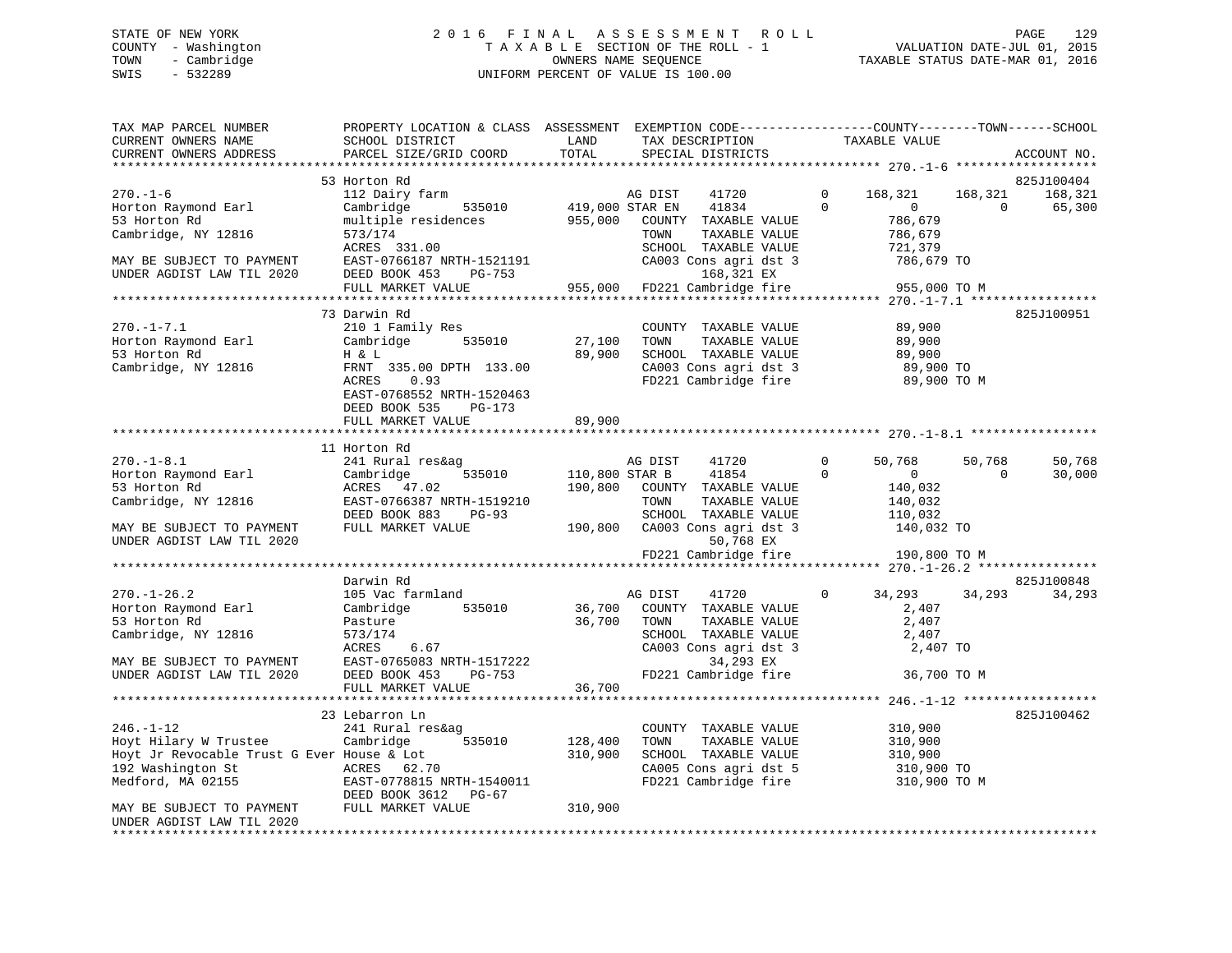| STATE OF NEW YORK<br>COUNTY<br>- Washington<br>- Cambridge<br>TOWN<br>SWIS<br>$-532289$         | 2 0 1 6                                                                                                                                                                                      | FINAL              | A S S E S S M E N T<br>R O L L<br>TAXABLE SECTION OF THE ROLL - 1<br>OWNERS NAME SEOUENCE<br>UNIFORM PERCENT OF VALUE IS 100.00                                      |                | VALUATION DATE-JUL 01, 2015<br>TAXABLE STATUS DATE-MAR 01, 2016 | PAGE     | 130                  |
|-------------------------------------------------------------------------------------------------|----------------------------------------------------------------------------------------------------------------------------------------------------------------------------------------------|--------------------|----------------------------------------------------------------------------------------------------------------------------------------------------------------------|----------------|-----------------------------------------------------------------|----------|----------------------|
| TAX MAP PARCEL NUMBER<br>CURRENT OWNERS NAME<br>CURRENT OWNERS ADDRESS                          | PROPERTY LOCATION & CLASS ASSESSMENT EXEMPTION CODE----------------COUNTY-------TOWN------SCHOOL<br>SCHOOL DISTRICT<br>PARCEL SIZE/GRID COORD                                                | LAND<br>TOTAL      | TAX DESCRIPTION<br>SPECIAL DISTRICTS                                                                                                                                 |                | TAXABLE VALUE                                                   |          | ACCOUNT NO.          |
|                                                                                                 | 715 Vly Summit Rd                                                                                                                                                                            |                    |                                                                                                                                                                      |                |                                                                 |          | 825J100832           |
| $261 - 2 - 30$<br>Hudson Robert J<br>Hudson Leigh A<br>715 Vly Summit Rd<br>Cambridge, NY 12816 | 210 1 Family Res<br>Cambridge<br>535010<br>H&l<br>$261. - 1 - 30$<br>FRNT 125.00 DPTH 227.00<br>1.51<br>ACRES<br>EAST-0762847 NRTH-1523849<br>DEED BOOK 865<br>$PG-144$<br>FULL MARKET VALUE | 152,800<br>152,800 | STAR EN<br>41834<br>32,600 COUNTY TAXABLE VALUE<br>TAXABLE VALUE<br>TOWN<br>SCHOOL TAXABLE VALUE<br>FD221 Cambridge fire                                             | $\Omega$       | $\overline{0}$<br>152,800<br>152,800<br>87,500<br>152,800 TO M  | $\Omega$ | 65,300               |
|                                                                                                 |                                                                                                                                                                                              |                    |                                                                                                                                                                      |                |                                                                 |          |                      |
| $272. - 1 - 8.1$<br>Hunt Larry D<br>Hunt Theresa A<br>540 King Rd<br>Buskirk, NY 12028-1204     | 540 King Rd<br>210 1 Family Res<br>535010<br>Cambridge<br>ACRES<br>6.46<br>EAST-0782074 NRTH-1515764<br>PG-167<br>DEED BOOK 798<br>FULL MARKET VALUE                                         | 90,900             | 41834<br>STAR EN<br>49,800 COUNTY TAXABLE VALUE<br>TOWN<br>TAXABLE VALUE<br>SCHOOL TAXABLE VALUE<br>CA003 Cons agri dst 3<br>90,900 FD221 Cambridge fire 90,900 TO M | $\overline{0}$ | $0 \qquad \qquad$<br>90,900<br>90,900<br>25,600<br>$90,900$ TO  | $\Omega$ | 825J100710<br>65,300 |
|                                                                                                 | 960 King Rd                                                                                                                                                                                  |                    |                                                                                                                                                                      |                |                                                                 |          | 825J100939           |
| $263 - 2 - 23.1$<br>Hurley Robert<br>960 King Rd<br>Cambridge, NY 12816                         | 210 1 Family Res<br>535010<br>Cambridge<br>Land & Barn<br>ACRES<br>4.10                                                                                                                      | 172,800            | STAR B<br>41854<br>40,000 COUNTY TAXABLE VALUE<br>TAXABLE VALUE<br>TOWN<br>SCHOOL<br>TAXABLE VALUE                                                                   | $\mathbf 0$    | $0 \qquad \qquad$<br>172,800<br>172,800<br>142,800              | $\Omega$ | 30,000               |

| Cambridge, NY 12816    | 4.10<br>ACRES             | SCHOOL TAXABLE VALUE                                  |          | 142,800           |                    |
|------------------------|---------------------------|-------------------------------------------------------|----------|-------------------|--------------------|
|                        | EAST-0785178 NRTH-1523509 | CA003 Cons agri dst 3 172,800 TO                      |          |                   |                    |
|                        | DEED BOOK 804<br>$PG-53$  | FD221 Cambridge fire                     172,800 TO M |          |                   |                    |
|                        | FULL MARKET VALUE 172,800 |                                                       |          |                   |                    |
|                        |                           |                                                       |          |                   |                    |
|                        | 367 Whiteside Rd          |                                                       |          |                   | 825J100982         |
| $279. - 1 - 6.3$       | 210 1 Family Res          | STAR B 41854                                          | 0        | $0 \qquad \qquad$ | $\Omega$<br>30,000 |
| Hutson Terry L         | Cambridge 535010 29,000   | COUNTY TAXABLE VALUE                                  |          | 119,900           |                    |
| 367 Whiteside Rd       | H & L                     | 119,900<br>TAXABLE VALUE<br>TOWN                      |          | 119,900           |                    |
| Johnsonville, NY 12094 | ACRES 2.00                | SCHOOL TAXABLE VALUE                                  |          | 89,900            |                    |
|                        | EAST-0764601 NRTH-1512553 | CA003 Cons agri dst 3 119,900 TO                      |          |                   |                    |
|                        | DEED BOOK 606 PG-233      | FD221 Cambridge fire                                  |          | 119,900 TO M      |                    |
|                        | FULL MARKET VALUE         | 119,900                                               |          |                   |                    |
|                        |                           |                                                       |          |                   |                    |
|                        | 23 Dr Brown Ln            |                                                       |          |                   | 825J102052         |
| $255. - 1 - 6.1$       | 242 Rurl res&rec          | STAR B 41854                                          | $\Omega$ | $\Omega$          | $\Omega$<br>30,000 |
| Idleman Donald L       | Cambridge                 | 535010 57,100 COUNTY TAXABLE VALUE                    |          | 300,900           |                    |
| Idleman Kathleen       | House &Land               | 300,900<br>TAXABLE VALUE<br>TOWN                      |          | 300,900           |                    |
| 23 Dr Brown Ln         | Lot 2                     | SCHOOL<br>TAXABLE VALUE                               |          | 270,900           |                    |
| Cambridge, NY 12816    | ACRES 10.06               | CA005 Cons agri dst 5 300,900 TO                      |          |                   |                    |
|                        | EAST-0783322 NRTH-1534514 | FD221 Cambridge fire                                  |          | 300,900 TO M      |                    |
|                        | DEED BOOK 698<br>PG-205   |                                                       |          |                   |                    |
|                        | FULL MARKET VALUE         | 300,900                                               |          |                   |                    |
|                        |                           |                                                       |          |                   |                    |
|                        |                           |                                                       |          |                   |                    |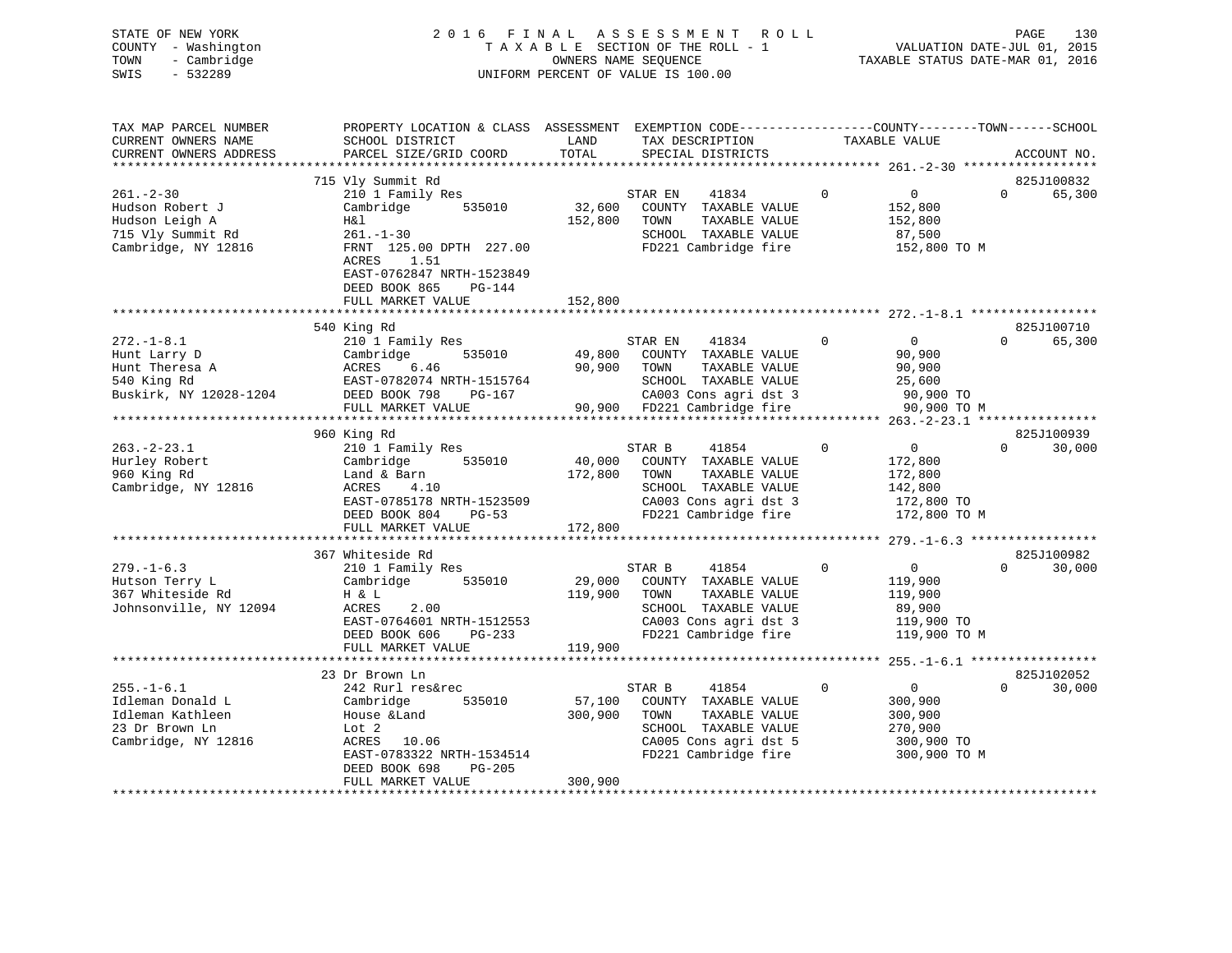STATE OF NEW YORK 2 0 1 6 F I N A L A S S E S S M E N T R O L L PAGE 131 COUNTY - Washington T A X A B L E SECTION OF THE ROLL - 1 VALUATION DATE-JUL 01, 2015 TOWN - Cambridge **OWNERS NAME SEQUENCE TAXABLE STATUS DATE-MAR 01, 2016** SWIS - 532289 UNIFORM PERCENT OF VALUE IS 100.00TAX MAP PARCEL NUMBER PROPERTY LOCATION & CLASS ASSESSMENT EXEMPTION CODE------------------COUNTY--------TOWN------SCHOOL CURRENT OWNERS NAME SCHOOL DISTRICT THE LAND TAX DESCRIPTION TAXABLE VALUE CURRENT OWNERS ADDRESS PARCEL SIZE/GRID COORD TOTAL SPECIAL DISTRICTS ACCOUNT NO. \*\*\*\*\*\*\*\*\*\*\*\*\*\*\*\*\*\*\*\*\*\*\*\*\*\*\*\*\*\*\*\*\*\*\*\*\*\*\*\*\*\*\*\*\*\*\*\*\*\*\*\*\*\*\*\*\*\*\*\*\*\*\*\*\*\*\*\*\*\*\*\*\*\*\*\*\*\*\*\*\*\*\*\*\*\*\*\*\*\*\*\*\*\*\*\*\*\*\*\*\*\*\* 246.-1-39.1 \*\*\*\*\*\*\*\*\*\*\*\*\*\*\*\* 117 Petteys Rd 825J100338 246.-1-39.1 242 Rurl res&rec AG DIST 41720 0 62,479 62,479 62,479 Idleman Sara S Greenwich 533401 94,900 COUNTY TAXABLE VALUE 200,621 30 Academy St Rural Residence 263,100 TOWN TAXABLE VALUE 200,621 Greenwich, NY 12834 Addition SCHOOL TAXABLE VALUE 200,621 ACRES 34.70<br>ACRES 34.70 CA003 Cons agri dst 3 200,621 TO<br>MAY BE SUBJECT TO PAYMENT EAST-0768379 NRTH-1538403 MAY BE SUBJECT TO PAYMENT EAST-0768379 NRTH-1538403 62,479 EX UNDER AGDIST LAW TIL 2020 DEED BOOK 522 PG-115 FD221 Cambridge fire 263,100 TO M FULL MARKET VALUE 263,100 \*\*\*\*\*\*\*\*\*\*\*\*\*\*\*\*\*\*\*\*\*\*\*\*\*\*\*\*\*\*\*\*\*\*\*\*\*\*\*\*\*\*\*\*\*\*\*\*\*\*\*\*\*\*\*\*\*\*\*\*\*\*\*\*\*\*\*\*\*\*\*\*\*\*\*\*\*\*\*\*\*\*\*\*\*\*\*\*\*\*\*\*\*\*\*\*\*\*\*\*\*\*\* 254.-1-4.2 \*\*\*\*\*\*\*\*\*\*\*\*\*\*\*\*\* 217 Kenyon Rd 57 PCT OF VALUE USED FOR EXEMPTION PURPOSES 825J100418 254.-1-4.2 241 Rural res&ag VET WAR C 41122 0 33,000 0 0 Imhof Louis Greenwich 533401 192,700 VET WAR T 41123 0 0 27,000 0 Imhof Carol 2570/151 464,800 AG DIST 41720 0 83,641 83,641 83,641 217 Kenyon Rd ACRES 113.35 STAR B 41854 0 0 0 30,000 Greenwich, NY 12834-5311 EAST-0768213 NRTH-1534539 COUNTY TAXABLE VALUE 348,159 DEED BOOK 438 PG-1099 TOWN TAXABLE VALUE 354,159 MAY BE SUBJECT TO PAYMENT FULL MARKET VALUE 464,800 SCHOOL TAXABLE VALUE 351,159 UNDER AGDIST LAW TIL 2020 CA003 Cons agri dst 3 381,159 TO 83,641 EX FD221 Cambridge fire 464,800 TO M \*\*\*\*\*\*\*\*\*\*\*\*\*\*\*\*\*\*\*\*\*\*\*\*\*\*\*\*\*\*\*\*\*\*\*\*\*\*\*\*\*\*\*\*\*\*\*\*\*\*\*\*\*\*\*\*\*\*\*\*\*\*\*\*\*\*\*\*\*\*\*\*\*\*\*\*\*\*\*\*\*\*\*\*\*\*\*\*\*\*\*\*\*\*\*\*\*\*\*\*\*\*\* 262.-1-22 \*\*\*\*\*\*\*\*\*\*\*\*\*\*\*\*\*\*

|                         |                           |                   |                       | 404. <del>1</del> 44 |            |
|-------------------------|---------------------------|-------------------|-----------------------|----------------------|------------|
|                         | 252 Tingue Rd             |                   |                       |                      | 825J100420 |
| $262. - 1 - 22$         | 242 Rurl res&rec          | COUNTY            | TAXABLE VALUE         | 220,000              |            |
| Ipe Bruce J             | Cambridge<br>535010       | 137,000<br>TOWN   | TAXABLE VALUE         | 220,000              |            |
| 31 Rivergate Dr         | Land & Improved Barn      | 220,000<br>SCHOOL | TAXABLE VALUE         | 220,000              |            |
| Wilton, CT 06897        | ACRES 68.40               |                   | FD221 Cambridge fire  | 220,000 TO M         |            |
|                         | EAST-0770373 NRTH-1523465 |                   |                       |                      |            |
|                         | DEED BOOK 424 PG-1081     |                   |                       |                      |            |
|                         | FULL MARKET VALUE         | 220,000           |                       |                      |            |
|                         |                           |                   |                       |                      |            |
|                         | 609 Center Cambridge Rd   |                   |                       |                      | 825J100433 |
| $271. - 1 - 1$          | 250 Estate                | COUNTY            | TAXABLE VALUE         | 455,000              |            |
| Iseman Stana H          | Cambridge<br>535010       | 67,400<br>TOWN    | TAXABLE VALUE         | 455,000              |            |
| 609 Center Cambridge Rd | H & L                     | 455,000<br>SCHOOL | TAXABLE VALUE         | 455,000              |            |
| Cambridge, NY 12816     | ACRES 15.20               |                   | CA003 Cons agri dst 3 | 455,000 TO           |            |
|                         | EAST-0769093 NRTH-1517178 |                   | FD221 Cambridge fire  | 455,000 TO M         |            |
|                         | DEED BOOK 563<br>PG-260   |                   |                       |                      |            |
|                         | FULL MARKET VALUE         | 455,000           |                       |                      |            |
|                         |                           |                   |                       |                      |            |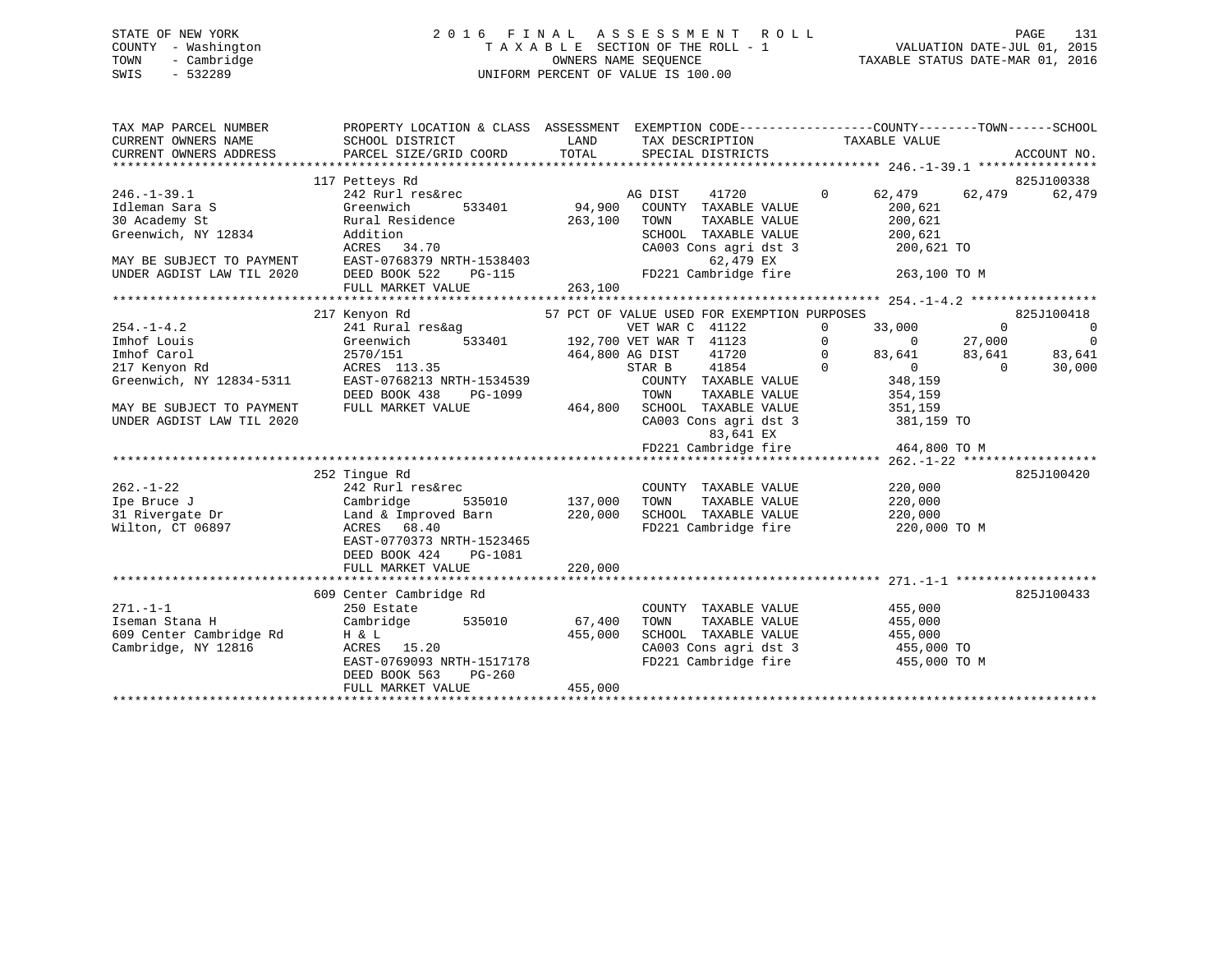## STATE OF NEW YORK 2 0 1 6 F I N A L A S S E S S M E N T R O L L PAGE 132 COUNTY - Washington T A X A B L E SECTION OF THE ROLL - 1 VALUATION DATE-JUL 01, 2015 TOWN - Cambridge OWNERS NAME SEQUENCE TAXABLE STATUS DATE-MAR 01, 2016 SWIS - 532289 UNIFORM PERCENT OF VALUE IS 100.00

| TAX MAP PARCEL NUMBER<br>CURRENT OWNERS NAME<br>CURRENT OWNERS ADDRESS | SCHOOL DISTRICT<br>PARCEL SIZE/GRID COORD     | LAND<br>TOTAL | TAX DESCRIPTION<br>SPECIAL DISTRICTS          | PROPERTY LOCATION & CLASS ASSESSMENT EXEMPTION CODE----------------COUNTY-------TOWN-----SCHOOL<br>TAXABLE VALUE | ACCOUNT NO. |
|------------------------------------------------------------------------|-----------------------------------------------|---------------|-----------------------------------------------|------------------------------------------------------------------------------------------------------------------|-------------|
|                                                                        |                                               |               |                                               |                                                                                                                  |             |
|                                                                        | 635 Center Cambridge Rd                       |               |                                               |                                                                                                                  | 825J102020  |
| $271. - 1 - 2.1$<br>Jackson Glenn                                      | 210 1 Family Res<br>535010                    | 53,800        | 41854<br>STAR B                               | $\mathbf 0$<br>$\overline{0}$<br>$\Omega$                                                                        | 30,000      |
| Jackson Ruth                                                           | Cambridge<br>H & L                            | 328,000       | COUNTY TAXABLE VALUE<br>TOWN<br>TAXABLE VALUE | 328,000<br>328,000                                                                                               |             |
| 635 Center Cambridge Rd                                                | ACRES<br>9.20                                 |               | SCHOOL TAXABLE VALUE                          | 298,000                                                                                                          |             |
| Cambridge, NY 12816-5017                                               | EAST-0769626 NRTH-1517699                     |               | CA003 Cons agri dst 3                         | 328,000 TO                                                                                                       |             |
|                                                                        | DEED BOOK 1942 PG-157                         |               | FD221 Cambridge fire                          | 328,000 TO M                                                                                                     |             |
|                                                                        | FULL MARKET VALUE                             | 328,000       |                                               |                                                                                                                  |             |
|                                                                        |                                               |               |                                               |                                                                                                                  |             |
|                                                                        | County Route 59                               |               |                                               |                                                                                                                  | 825J102006  |
| $280. - 1 - 10.1$                                                      | 322 Rural vac>10                              |               | COUNTY TAXABLE VALUE                          | 65,900                                                                                                           |             |
| Jacobs Michael                                                         | Cambridge<br>535010                           | 65,900        | TAXABLE VALUE<br>TOWN                         | 65,900                                                                                                           |             |
| PO Box 33                                                              | lot 2A                                        | 65,900        | SCHOOL TAXABLE VALUE                          | 65,900                                                                                                           |             |
| Irvington, NY 10533                                                    | ACRES 18.94                                   |               | CA003 Cons agri dst 3                         | 65,900 TO                                                                                                        |             |
|                                                                        | EAST-0770486 NRTH-1508572                     |               | FD221 Cambridge fire                          | 65,900 TO M                                                                                                      |             |
|                                                                        | DEED BOOK 3401 PG-82                          | 65,900        |                                               |                                                                                                                  |             |
|                                                                        | FULL MARKET VALUE                             |               |                                               |                                                                                                                  |             |
|                                                                        | 481 County Route 59                           |               |                                               |                                                                                                                  |             |
| $280. - 1 - 10.5$                                                      | 260 Seasonal res                              |               | AG DIST<br>41720                              | $\Omega$<br>167,083<br>167,083                                                                                   | 167,083     |
| Jacobs Michael                                                         | 535010<br>Cambridge                           | 210,400       | COUNTY TAXABLE VALUE                          | 166,617                                                                                                          |             |
| PO Box 33                                                              | lot 2B                                        | 333,700       | TAXABLE VALUE<br>TOWN                         | 166,617                                                                                                          |             |
| Irvington, NY 10533                                                    | ACRES 48.29                                   |               | SCHOOL TAXABLE VALUE                          | 166,617                                                                                                          |             |
|                                                                        | EAST-0771322 NRTH-1509080                     |               | CA003 Cons agri dst 3                         | 166,617 TO                                                                                                       |             |
| MAY BE SUBJECT TO PAYMENT                                              | DEED BOOK 2112 PG-1                           |               | 167,083 EX                                    |                                                                                                                  |             |
| UNDER AGDIST LAW TIL 2020                                              | FULL MARKET VALUE                             | 333,700       | FD221 Cambridge fire                          | 333,700 TO M                                                                                                     |             |
|                                                                        |                                               |               |                                               |                                                                                                                  |             |
| $288. - 1 - 8$                                                         | 42 Durfee Rd<br>242 Rurl res&rec              |               | COUNTY TAXABLE VALUE                          | 245,900                                                                                                          | 825J100667  |
| Jaffe Deborah                                                          | 535010<br>Cambridge                           | 80,400        | TAXABLE VALUE<br>TOWN                         | 245,900                                                                                                          |             |
| 42 Durfee Rd                                                           | House & Lot                                   | 245,900       | SCHOOL TAXABLE VALUE                          | 245,900                                                                                                          |             |
| Buskirk, NY 12028                                                      | ACRES 15.19                                   |               | CA003 Cons agri dst 3                         | 245,900 TO                                                                                                       |             |
|                                                                        | EAST-0765903 NRTH-1501643                     |               | FD221 Cambridge fire                          | 245,900 TO M                                                                                                     |             |
|                                                                        | DEED BOOK 763<br>$PG-66$                      |               |                                               |                                                                                                                  |             |
|                                                                        | FULL MARKET VALUE                             | 245,900       |                                               |                                                                                                                  |             |
|                                                                        |                                               |               |                                               |                                                                                                                  |             |
|                                                                        | Stump Church Rd/n Off                         |               |                                               |                                                                                                                  | 825J100864  |
| $254. - 1 - 25$                                                        | 314 Rural vac<10                              |               | COUNTY TAXABLE VALUE                          | 13,400                                                                                                           |             |
| Jeffords Jason R                                                       | Cambridge<br>535010                           | 13,400        | TAXABLE VALUE<br>TOWN                         | 13,400                                                                                                           |             |
| Jeffords Kristy L                                                      | Wood Lot                                      | 13,400        | SCHOOL TAXABLE VALUE                          | 13,400                                                                                                           |             |
| 121 Kenyon Rd                                                          | ROW 1845/280                                  |               | CA003 Cons agri dst 3                         | 13,400 TO                                                                                                        |             |
| Greenwich, NY 12834                                                    | 7.90<br>ACRES                                 |               | FD221 Cambridge fire                          | 13,400 TO M                                                                                                      |             |
|                                                                        | EAST-0768768 NRTH-1531512                     |               |                                               |                                                                                                                  |             |
|                                                                        | DEED BOOK 1972<br>PG-255<br>FULL MARKET VALUE | 13,400        |                                               |                                                                                                                  |             |
|                                                                        |                                               |               |                                               |                                                                                                                  |             |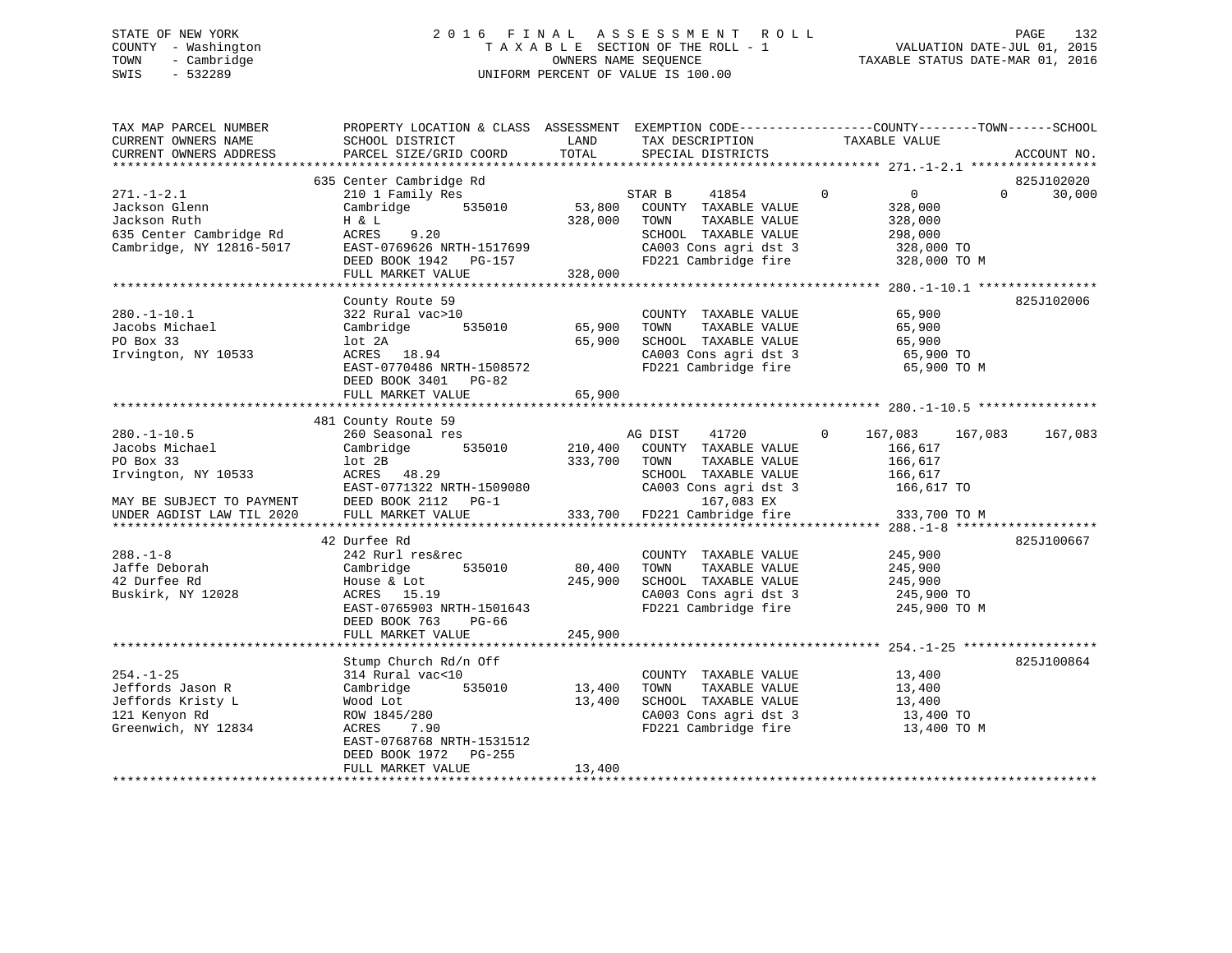| STATE OF NEW YORK      |                                                                                                  |               | 2016 FINAL ASSESSMENT ROLL         |             |                                  |          | PAGE        | 133    |
|------------------------|--------------------------------------------------------------------------------------------------|---------------|------------------------------------|-------------|----------------------------------|----------|-------------|--------|
| COUNTY - Washington    |                                                                                                  |               | TAXABLE SECTION OF THE ROLL - 1    |             | VALUATION DATE-JUL 01, 2015      |          |             |        |
| - Cambridge<br>TOWN    |                                                                                                  |               | OWNERS NAME SEQUENCE               |             | TAXABLE STATUS DATE-MAR 01, 2016 |          |             |        |
| SWIS<br>$-532289$      |                                                                                                  |               | UNIFORM PERCENT OF VALUE IS 100.00 |             |                                  |          |             |        |
|                        |                                                                                                  |               |                                    |             |                                  |          |             |        |
|                        |                                                                                                  |               |                                    |             |                                  |          |             |        |
| TAX MAP PARCEL NUMBER  | PROPERTY LOCATION & CLASS ASSESSMENT EXEMPTION CODE----------------COUNTY-------TOWN------SCHOOL |               |                                    |             |                                  |          |             |        |
| CURRENT OWNERS NAME    | SCHOOL DISTRICT                                                                                  | LAND          | TAX DESCRIPTION                    |             |                                  |          |             |        |
| CURRENT OWNERS ADDRESS | PARCEL SIZE/GRID COORD                                                                           | TOTAL         | SPECIAL DISTRICTS                  |             | TAXABLE VALUE                    |          | ACCOUNT NO. |        |
|                        |                                                                                                  |               |                                    |             |                                  |          |             |        |
|                        | 121 Kenyon Rd                                                                                    |               |                                    |             |                                  |          |             |        |
| $254. - 1 - 33.2$      | 210 1 Family Res                                                                                 |               | STAR B<br>41854                    | $\mathbf 0$ | $0 \qquad \qquad$                | $\Omega$ |             | 30,000 |
| Jeffords Jason R       | Cambridge<br>535010                                                                              | 38,200        | COUNTY TAXABLE VALUE               |             | 182,000                          |          |             |        |
| Jeffords Kristy L      | ROW: 1845/284 & 286                                                                              | 182,000       | TOWN<br>TAXABLE VALUE              |             | 182,000                          |          |             |        |
| 121 Kenyon Rd          | 1856/323 RD agmt 1947/30                                                                         |               | SCHOOL TAXABLE VALUE               |             | 152,000                          |          |             |        |
| Greenwich, NY 12834    | ACRES<br>4.03                                                                                    |               | CA003 Cons agri dst 3              |             | 182,000 TO                       |          |             |        |
|                        | EAST-0768683 NRTH-1532026                                                                        |               | FD221 Cambridge fire               |             | 182,000 TO M                     |          |             |        |
|                        | DEED BOOK 1922 PG-45                                                                             |               |                                    |             |                                  |          |             |        |
|                        | FULL MARKET VALUE                                                                                | 182,000       |                                    |             |                                  |          |             |        |
|                        |                                                                                                  |               |                                    |             |                                  |          |             |        |
|                        | 77 Dickensen Rd                                                                                  |               |                                    |             |                                  |          | 825J100601  |        |
| $280 - 2 - 23$         | 270 Mfg housing                                                                                  |               | COUNTY TAXABLE VALUE               |             | 50,600                           |          |             |        |
| Jeffords William G     | 535010<br>Cambridge                                                                              | 28,300        | TAXABLE VALUE<br>TOWN              |             | 50,600                           |          |             |        |
| Bibee Kimberly L       | ACRES 2.00                                                                                       | 50,600        | SCHOOL TAXABLE VALUE               |             | 50,600                           |          |             |        |
| 77 Dickensen Rd        | EAST-0776077 NRTH-1508027                                                                        |               | CA003 Cons agri dst 3              |             | 50,600 TO                        |          |             |        |
| Buskirk, NY 12028      | DEED BOOK 3582 PG-52                                                                             |               | FD221 Cambridge fire               |             | 50,600 TO M                      |          |             |        |
|                        | FULL MARKET VALUE                                                                                | 50,600        |                                    |             |                                  |          |             |        |
|                        |                                                                                                  |               |                                    |             |                                  |          |             |        |
|                        | Conley Rd                                                                                        |               |                                    |             |                                  |          | 825J100842  |        |
| $280 - 2 - 2$          | 322 Rural vac>10                                                                                 |               | COUNTY TAXABLE VALUE               |             | 50,000                           |          |             |        |
| Jensen Gloria LE       | Cambridge<br>535010                                                                              | 50,000        | TAXABLE VALUE<br>TOWN              |             | 50,000                           |          |             |        |
| Jensen Gail            | Vacant Lot                                                                                       | 50,000        | SCHOOL TAXABLE VALUE               |             | 50,000                           |          |             |        |
| Richard Jensen         | ACRES 14.90                                                                                      |               | CA003 Cons agri dst 3              |             | 50,000 TO                        |          |             |        |
| 19 Academy St          | EAST-0776042 NRTH-1509450                                                                        |               | FD221 Cambridge fire               |             | 50,000 TO M                      |          |             |        |
| Greenwich, NY 12834    | DEED BOOK 2101 PG-335                                                                            |               |                                    |             |                                  |          |             |        |
|                        | FULL MARKET VALUE                                                                                | 50,000        |                                    |             |                                  |          |             |        |
|                        |                                                                                                  |               |                                    |             |                                  |          |             |        |
|                        | 28 King Rd                                                                                       |               |                                    |             |                                  |          | 825J100665  |        |
| $280. - 2 - 18$        | 210 1 Family Res                                                                                 |               | COUNTY TAXABLE VALUE               |             | 162,000                          |          |             |        |
| Jensen Richard F       | 535010<br>Cambridge                                                                              | 25,500        | TAXABLE VALUE<br>TOWN              |             | 162,000                          |          |             |        |
| Jensen Gail G          | H&l                                                                                              | 162,000       | SCHOOL TAXABLE VALUE               |             | 162,000                          |          |             |        |
| 19 Academy St          | ACRES<br>1.10                                                                                    |               | CA003 Cons agri dst 3              |             | 162,000 TO                       |          |             |        |
| Greenwich, NY 12834    | EAST-0776645 NRTH-1505258                                                                        |               | FD221 Cambridge fire               |             | 162,000 TO M                     |          |             |        |
|                        | DEED BOOK 468<br>PG-913                                                                          |               |                                    |             |                                  |          |             |        |
|                        | FULL MARKET VALUE                                                                                | 162,000       |                                    |             |                                  |          |             |        |
|                        |                                                                                                  |               |                                    |             |                                  |          |             |        |
|                        | 253 Stump Church Rd                                                                              |               |                                    |             |                                  |          |             |        |
| $262 - 1 - 3.1$        | 240 Rural res                                                                                    |               | 41720<br>AG DIST                   | $\mathbf 0$ | 5,668                            | 5,668    |             | 5,668  |
| Jenson Donald J.TR     | 535010<br>Cambridge                                                                              | 60 400 STAR R | 41854                              | $\cap$      | $\overline{a}$                   | $\cap$   |             | 30 000 |

Jepson Donald J JR Cambridge 535010 60,400 STAR B 41854 0 0 0 30,000 Jepson Leitha M ACRES 18.67 193,200 COUNTY TAXABLE VALUE 187,532 253 Stump Church Rd EAST-0770709 NRTH-1527852 TOWN TAXABLE VALUE 187,532 DEED BOOK 2761 PG-80 FULL MARKET VALUE 193,200 CA003 Cons agri dst 3 187,532 TO<br>5,668 EX MAY BE SUBJECT TO PAYMENT UNDER AGDIST LAW TIL 2020 **FD221 Cambridge fire** 193,200 TO M \*\*\*\*\*\*\*\*\*\*\*\*\*\*\*\*\*\*\*\*\*\*\*\*\*\*\*\*\*\*\*\*\*\*\*\*\*\*\*\*\*\*\*\*\*\*\*\*\*\*\*\*\*\*\*\*\*\*\*\*\*\*\*\*\*\*\*\*\*\*\*\*\*\*\*\*\*\*\*\*\*\*\*\*\*\*\*\*\*\*\*\*\*\*\*\*\*\*\*\*\*\*\*\*\*\*\*\*\*\*\*\*\*\*\*\*\*\*\*\*\*\*\*\*\*\*\*\*\*\*\*\*

133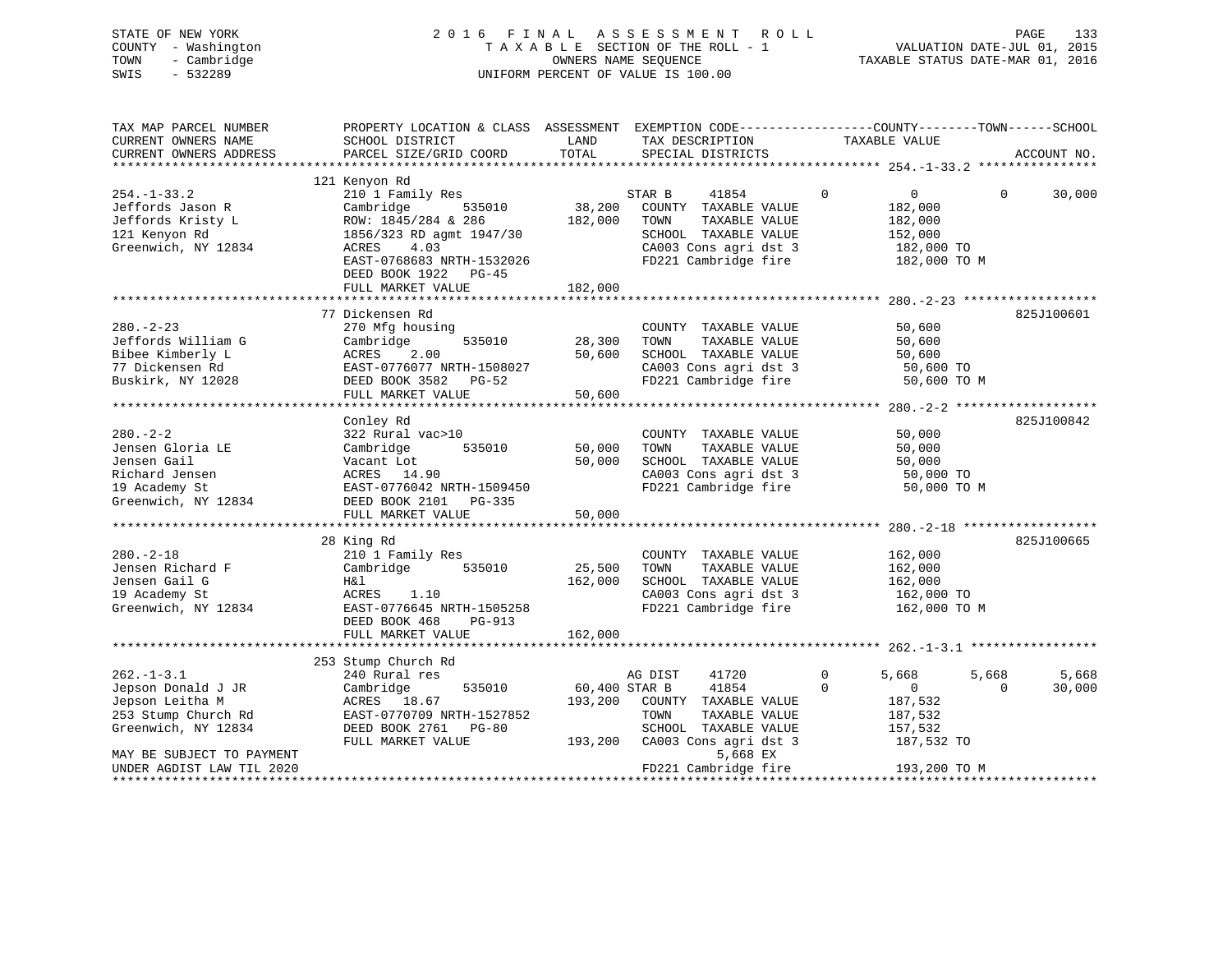## STATE OF NEW YORK 2 0 1 6 F I N A L A S S E S S M E N T R O L L PAGE 134 COUNTY - Washington T A X A B L E SECTION OF THE ROLL - 1 VALUATION DATE-JUL 01, 2015 TOWN - Cambridge OWNERS NAME SEQUENCE TAXABLE STATUS DATE-MAR 01, 2016 SWIS - 532289 UNIFORM PERCENT OF VALUE IS 100.00

| TAX MAP PARCEL NUMBER<br>CURRENT OWNERS NAME<br>CURRENT OWNERS ADDRESS                                                          | PROPERTY LOCATION & CLASS ASSESSMENT EXEMPTION CODE----------------COUNTY-------TOWN------SCHOOL<br>SCHOOL DISTRICT<br>PARCEL SIZE/GRID COORD                                                            | LAND<br>TOTAL             | TAX DESCRIPTION<br>SPECIAL DISTRICTS                                                                                                                                                   | TAXABLE VALUE                                                                                | ACCOUNT NO.                                      |
|---------------------------------------------------------------------------------------------------------------------------------|----------------------------------------------------------------------------------------------------------------------------------------------------------------------------------------------------------|---------------------------|----------------------------------------------------------------------------------------------------------------------------------------------------------------------------------------|----------------------------------------------------------------------------------------------|--------------------------------------------------|
|                                                                                                                                 |                                                                                                                                                                                                          |                           |                                                                                                                                                                                        |                                                                                              |                                                  |
| $262 - 1 - 3$<br>Jepson Marilyn D<br>Jepson Dwight J<br>243 Stump Church Rd<br>Greenwich, NY 12834<br>MAY BE SUBJECT TO PAYMENT | 243 Stump Church Rd<br>240 Rural res<br>535010<br>Cambridge<br>Rural Residence<br>Garage<br>ACRES 40.83<br>EAST-0770215 NRTH-1527690<br>DEED BOOK 3159 PG-97                                             | 95,700 AG DIST<br>348,000 | 50 PCT OF VALUE USED FOR EXEMPTION PURPOSES<br>VETCOM CTS 41130<br>41720<br>COUNTY TAXABLE VALUE<br>TOWN<br>TAXABLE VALUE<br>SCHOOL TAXABLE VALUE<br>CA003 Cons agri dst 3<br>5,538 EX | $\mathbf 0$<br>43,500<br>$\mathbf 0$<br>5,538<br>298,962<br>298,962<br>332,462<br>342,462 TO | 825J100424<br>43,500<br>10,000<br>5,538<br>5,538 |
| UNDER AGDIST LAW TIL 2020                                                                                                       | FULL MARKET VALUE                                                                                                                                                                                        |                           | 348,000 FD221 Cambridge fire                                                                                                                                                           | 348,000 TO M                                                                                 |                                                  |
|                                                                                                                                 | 1083 Vly Summit Rd                                                                                                                                                                                       |                           |                                                                                                                                                                                        |                                                                                              |                                                  |
| $261. -2 - 16.5$<br>Jerabek Daryl J<br>Jerabek Tracy<br>1083 Vly Summit Rd<br>Greenwich, NY 12834                               | 210 1 Family Res<br>535010<br>Cambridge<br>Land & House<br>$261. - 1 - 16.5$<br>ACRES 2.02<br>EAST-0764276 NRTH-1524465<br>DEED BOOK 3507 PG-156                                                         | 30,100<br>215,000         | STAR B<br>41854<br>COUNTY TAXABLE VALUE<br>TOWN<br>TAXABLE VALUE<br>SCHOOL TAXABLE VALUE<br>FD221 Cambridge fire                                                                       | $\overline{0}$<br>$\Omega$<br>215,000<br>215,000<br>185,000<br>215,000 TO M                  | 30,000<br>$\Omega$                               |
|                                                                                                                                 | FULL MARKET VALUE                                                                                                                                                                                        | 215,000                   |                                                                                                                                                                                        |                                                                                              |                                                  |
| $281 - 4 - 9$<br>Jeskie George R<br>Jeskie Gregory<br>443 Stage Rd<br>Eagle Bridge, NY 12057                                    | 443 Stage Rd<br>210 1 Family Res<br>535010<br>Cambridge<br>H & L<br>281.-1-9<br>0.76<br>ACRES<br>EAST-0786545 NRTH-1510477                                                                               | 183,400                   | STAR B<br>41854<br>31,000 COUNTY TAXABLE VALUE<br>TOWN<br>TAXABLE VALUE<br>SCHOOL TAXABLE VALUE<br>FD221 Cambridge fire                                                                | $\mathbf 0$<br>0<br>183,400<br>183,400<br>153,400<br>183,400 TO M                            | 825J100293<br>30,000<br>$\Omega$                 |
|                                                                                                                                 | DEED BOOK 603 PG-53<br>FULL MARKET VALUE                                                                                                                                                                 | 183,400                   |                                                                                                                                                                                        |                                                                                              |                                                  |
| $281 - 4 - 6.1$<br>Jeskie Gregory J<br>443 Stage Rd<br>Buskirk, NY 12028                                                        | 401 Stage Rd<br>322 Rural vac>10<br>535010<br>Cambridge<br>Camp & Lot<br>898/144;898/147<br>$281. - 1 - 6.1$<br>ACRES 63.80<br>EAST-0785069 NRTH-1511001<br>DEED BOOK 688<br>PG-321<br>FULL MARKET VALUE | 120,800<br>120,800        | COUNTY TAXABLE VALUE<br>TAXABLE VALUE<br>TOWN<br>SCHOOL TAXABLE VALUE<br>CA003 Cons agri dst 3<br>FD221 Cambridge fire                                                                 | 120,800<br>120,800<br>120,800<br>120,800 TO<br>120,800 TO M                                  | 825J100200                                       |
|                                                                                                                                 |                                                                                                                                                                                                          | 120,800                   |                                                                                                                                                                                        |                                                                                              |                                                  |
| $281. -4 - 8$<br>Jeskie Gregory J<br>47 Stage Rd<br>Buskirk, NY 12028                                                           | Stage Rd<br>314 Rural vac<10<br>535010<br>Cambridge<br>Vacant Lot<br>$281. - 1 - 8$<br>ACRES<br>9.00<br>EAST-0786080 NRTH-1510428<br>DEED BOOK 859<br>$PG-35$                                            | 44,000<br>44,000          | COUNTY TAXABLE VALUE<br>TOWN<br>TAXABLE VALUE<br>SCHOOL TAXABLE VALUE<br>FD221 Cambridge fire                                                                                          | 44,000<br>44,000<br>44,000<br>44,000 TO M                                                    | 825J100427                                       |
|                                                                                                                                 | FULL MARKET VALUE                                                                                                                                                                                        | 44,000                    |                                                                                                                                                                                        |                                                                                              |                                                  |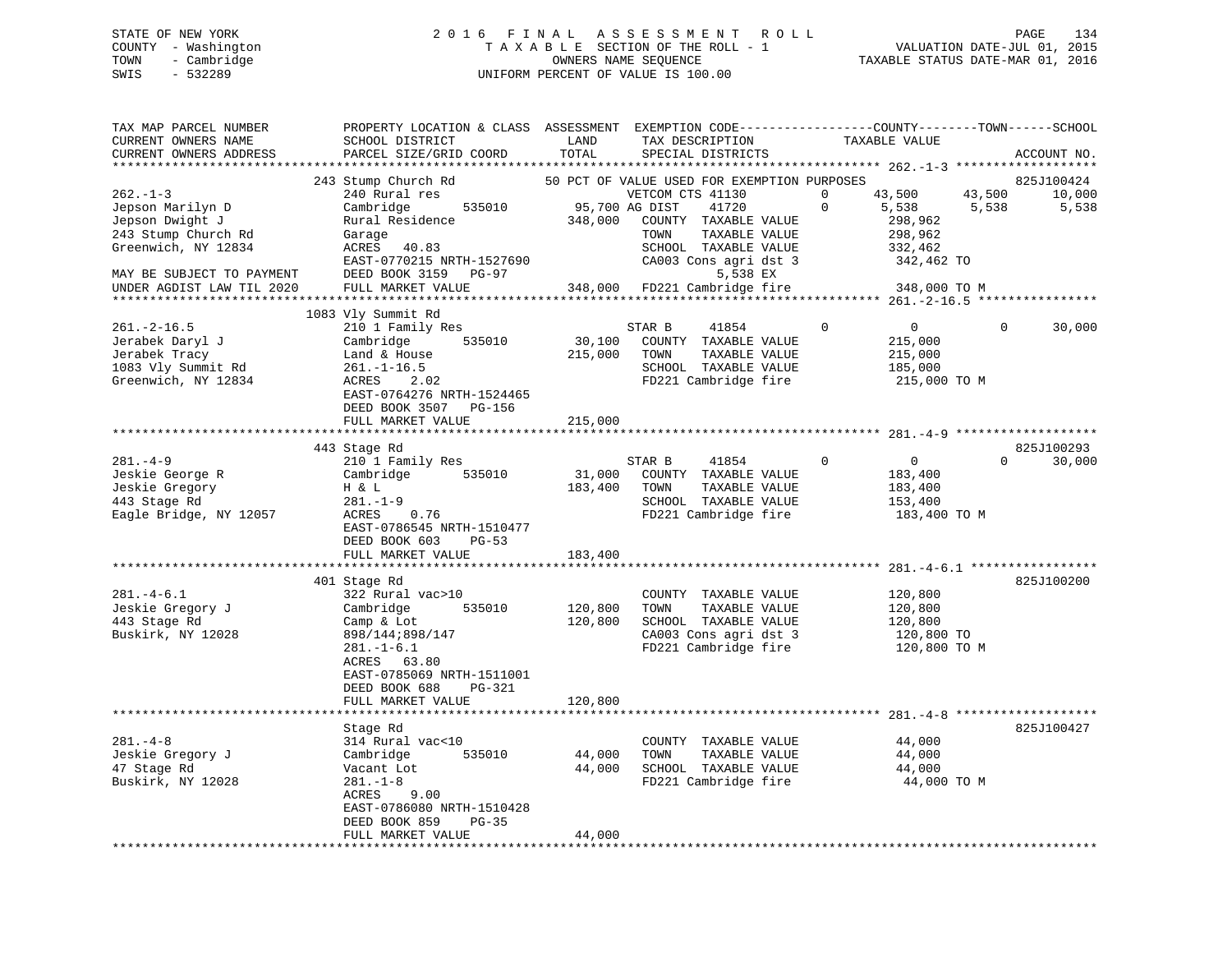## STATE OF NEW YORK 2 0 1 6 F I N A L A S S E S S M E N T R O L L PAGE 135 COUNTY - Washington T A X A B L E SECTION OF THE ROLL - 1 VALUATION DATE-JUL 01, 2015 TOWN - Cambridge OWNERS NAME SEQUENCE TAXABLE STATUS DATE-MAR 01, 2016 SWIS - 532289 UNIFORM PERCENT OF VALUE IS 100.00

| TAX MAP PARCEL NUMBER<br>CURRENT OWNERS NAME<br>CURRENT OWNERS ADDRESS                                                                | PROPERTY LOCATION & CLASS ASSESSMENT EXEMPTION CODE----------------COUNTY-------TOWN-----SCHOOL<br>SCHOOL DISTRICT<br>PARCEL SIZE/GRID COORD      | LAND<br>TOTAL      | TAX DESCRIPTION<br>SPECIAL DISTRICTS                                                                                                                                                                               | TAXABLE VALUE                                                                                | ACCOUNT NO.                                               |
|---------------------------------------------------------------------------------------------------------------------------------------|---------------------------------------------------------------------------------------------------------------------------------------------------|--------------------|--------------------------------------------------------------------------------------------------------------------------------------------------------------------------------------------------------------------|----------------------------------------------------------------------------------------------|-----------------------------------------------------------|
|                                                                                                                                       |                                                                                                                                                   |                    |                                                                                                                                                                                                                    |                                                                                              |                                                           |
|                                                                                                                                       | 507 Stage Rd                                                                                                                                      |                    |                                                                                                                                                                                                                    |                                                                                              | 825J100331                                                |
| $281. -4 - 11$<br>Jeskie Leo J<br>Jeskie George R<br>507 Stage Rd<br>Buskirk, NY 12028-2605                                           | 242 Rurl res&rec<br>535010<br>Cambridge<br>$281. - 1 - 11$<br>ACRES 42.13<br>EAST-0785616 NRTH-1512227<br>DEED BOOK 905<br>PG-246                 | 129,700<br>270,500 | STAR B<br>41854<br>COUNTY TAXABLE VALUE<br>TAXABLE VALUE<br>TOWN<br>SCHOOL TAXABLE VALUE<br>CA003 Cons agri dst 3<br>FD221 Cambridge fire                                                                          | $\mathbf 0$<br>$\overline{0}$<br>270,500<br>270,500<br>240,500<br>270,500 TO<br>270,500 TO M | 30,000<br>$\Omega$                                        |
|                                                                                                                                       | FULL MARKET VALUE                                                                                                                                 | 270,500            |                                                                                                                                                                                                                    |                                                                                              |                                                           |
|                                                                                                                                       |                                                                                                                                                   |                    |                                                                                                                                                                                                                    |                                                                                              |                                                           |
| $254. - 1 - 33.1$<br>Johncox Timothy<br>Johncox Maria<br>63 Stump Church Rd<br>Greenwich, NY 12834                                    | 63 Stump Church Rd<br>210 1 Family Res<br>Cambridge<br>535010<br>Land House<br>1.02<br>ACRES<br>EAST-0767396 NRTH-1531344<br>DEED BOOK 2392 PG-13 | 25,100<br>188,700  | STAR B<br>41854<br>COUNTY TAXABLE VALUE<br>TOWN<br>TAXABLE VALUE<br>SCHOOL TAXABLE VALUE<br>CA003 Cons agri dst 3<br>FD221 Cambridge fire 188,700 TO M                                                             | $\Omega$<br>0<br>188,700<br>188,700<br>158,700<br>188,700 TO                                 | $\Omega$<br>30,000                                        |
|                                                                                                                                       | FULL MARKET VALUE                                                                                                                                 | 188,700            |                                                                                                                                                                                                                    |                                                                                              |                                                           |
|                                                                                                                                       | 23 Rogers Ln                                                                                                                                      |                    |                                                                                                                                                                                                                    |                                                                                              |                                                           |
| $271. - 2 - 3.4$<br>Johnson April Lee<br>23 Rogers Ln<br>Cambridge, NY 12816                                                          | 210 1 Family Res<br>535010<br>Cambridge<br>Sub lot D<br>0.81<br>ACRES<br>EAST-0772002 NRTH-1518610<br>DEED BOOK 3532 PG-76                        | 24,400<br>122,200  | COUNTY TAXABLE VALUE<br>TOWN<br>TAXABLE VALUE<br>SCHOOL TAXABLE VALUE<br>FD221 Cambridge fire                                                                                                                      | 122,200<br>122,200<br>122,200<br>122,200 TO M                                                |                                                           |
|                                                                                                                                       | FULL MARKET VALUE                                                                                                                                 | 122,200            |                                                                                                                                                                                                                    |                                                                                              |                                                           |
|                                                                                                                                       |                                                                                                                                                   |                    |                                                                                                                                                                                                                    |                                                                                              |                                                           |
| $280. - 1 - 19$<br>Johnson D. Nancy Trustee<br>Johnson Revocable Trust Kennet ACRES 22.60<br>210 County Route 59<br>Buskirk, NY 12028 | 210 County Route 59<br>242 Rurl res&rec<br>Cambridge<br>EAST-0771893 NRTH-1504799<br>DEED BOOK 3630 PG-22<br>FULL MARKET VALUE                    |                    | 86 PCT OF VALUE USED FOR EXEMPTION PURPOSES<br>STAR B<br>41854<br>535010 80,300 VETWAR CTS 41120<br>297,500 COUNTY TAXABLE VALUE<br>TOWN<br>TAXABLE VALUE<br>SCHOOL TAXABLE VALUE<br>297,500 CA003 Cons agri dst 3 | $\mathbf{0}$<br>33,000<br>264,500<br>270,500<br>261,500<br>297,500 TO                        | 825J100317<br>$\overline{0}$<br>30,000<br>27,000<br>6,000 |
| PRIOR OWNER ON 3/01/2016<br>Johnson Kenneth G                                                                                         |                                                                                                                                                   |                    | FD221 Cambridge fire                                                                                                                                                                                               | 297,500 TO M                                                                                 |                                                           |
|                                                                                                                                       |                                                                                                                                                   |                    |                                                                                                                                                                                                                    |                                                                                              | 825J100197                                                |
| $289. - 1 - 3$<br>Johnson D. Nancy Trustee<br>Johnson Revocable Trust Kennet House & Lot<br>210 County Route 59<br>Buskirk, NY 12028  | 187 County Route 59<br>312 Vac w/imprv<br>Cambridge<br>535010<br>59<br>EAST-0772529 NRTH-1503015<br>DEED BOOK 3630 DO 00<br>DEED BOOK 3630 PG-28  | 108,300<br>144,300 | COUNTY TAXABLE VALUE<br>TOWN<br>TAXABLE VALUE<br>SCHOOL TAXABLE VALUE<br>FD221 Cambridge fire                                                                                                                      | 144,300<br>144,300<br>144,300<br>144,300 TO M                                                |                                                           |
| DEED BOOK 3630 I<br>PRIOR OWNER ON 3/01/2016 FULL MARKET VALUE<br>Johnson Kenneth G                                                   |                                                                                                                                                   | 144,300            |                                                                                                                                                                                                                    |                                                                                              |                                                           |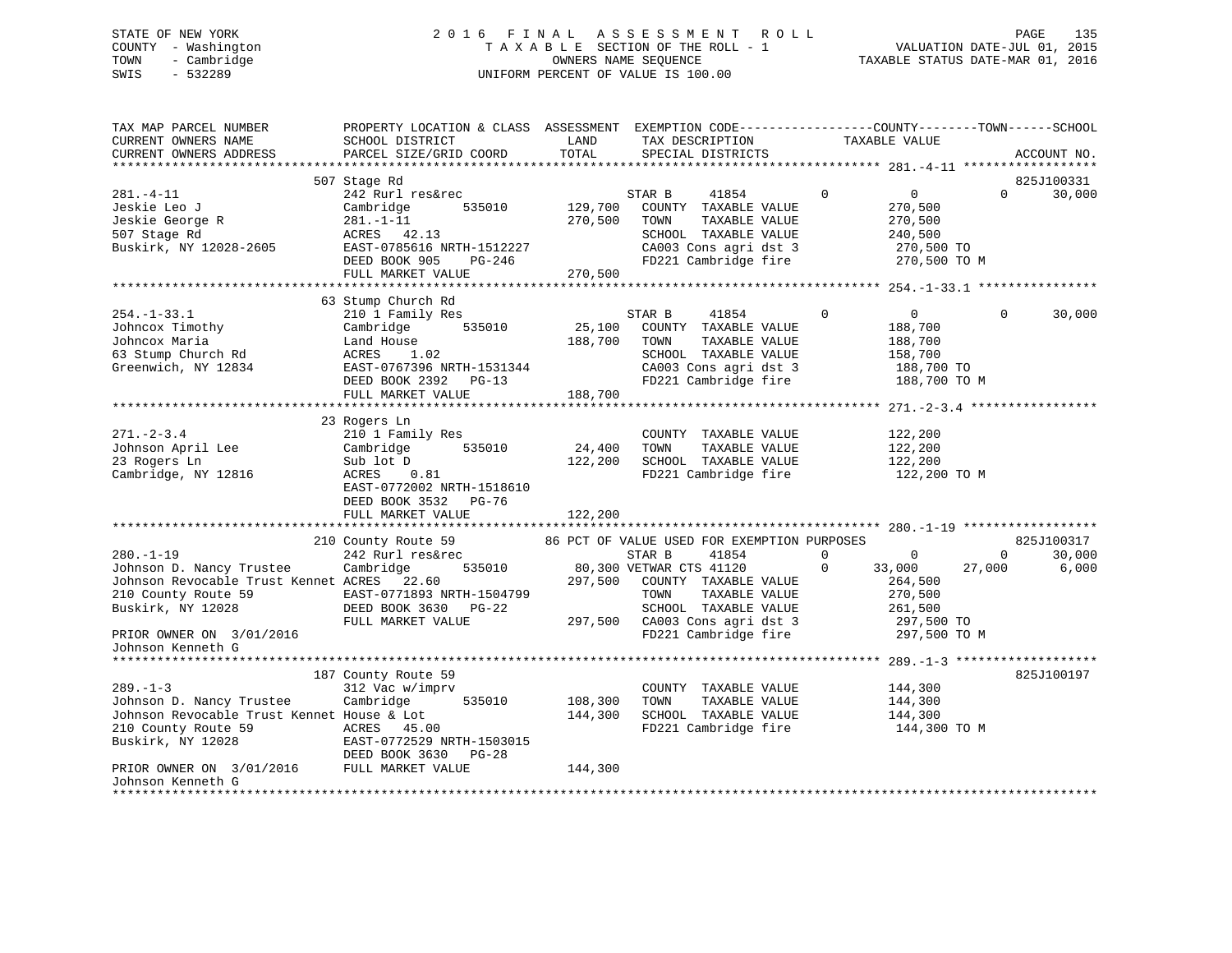## STATE OF NEW YORK 2 0 1 6 F I N A L A S S E S S M E N T R O L L PAGE 136 COUNTY - Washington T A X A B L E SECTION OF THE ROLL - 1 VALUATION DATE-JUL 01, 2015 TOWN - Cambridge OWNERS NAME SEQUENCE TAXABLE STATUS DATE-MAR 01, 2016 SWIS - 532289 UNIFORM PERCENT OF VALUE IS 100.00

| TAX MAP PARCEL NUMBER<br>CURRENT OWNERS NAME<br>CURRENT OWNERS ADDRESS                                               | PROPERTY LOCATION & CLASS ASSESSMENT EXEMPTION CODE----------------COUNTY-------TOWN------SCHOOL<br>SCHOOL DISTRICT<br>PARCEL SIZE/GRID COORD                                             | LAND<br>TOTAL                 | TAX DESCRIPTION<br>SPECIAL DISTRICTS                                                                                                      | TAXABLE VALUE                                                                             | ACCOUNT NO.                      |
|----------------------------------------------------------------------------------------------------------------------|-------------------------------------------------------------------------------------------------------------------------------------------------------------------------------------------|-------------------------------|-------------------------------------------------------------------------------------------------------------------------------------------|-------------------------------------------------------------------------------------------|----------------------------------|
| *******************                                                                                                  |                                                                                                                                                                                           |                               |                                                                                                                                           |                                                                                           |                                  |
| $280. - 1 - 11$<br>Johnston Darwin L<br>Johnston Dawn<br>219 Dickensen Rd<br>Buskirk, NY 12028                       | 219 Dickensen Rd<br>242 Rurl res&rec<br>Cambridge<br>535010<br>House & Lot<br>ACRES<br>46.06<br>EAST-0772801 NRTH-1508850<br>DEED BOOK 586<br>PG-133<br>FULL MARKET VALUE                 | 109,600<br>248,000<br>248,000 | STAR B<br>41854<br>COUNTY TAXABLE VALUE<br>TOWN<br>TAXABLE VALUE<br>SCHOOL TAXABLE VALUE<br>CA003 Cons agri dst 3<br>FD221 Cambridge fire | $\mathbf 0$<br>0<br>248,000<br>248,000<br>218,000<br>248,000 TO<br>248,000 TO M           | 825J100626<br>$\Omega$<br>30,000 |
|                                                                                                                      | ************************                                                                                                                                                                  |                               |                                                                                                                                           |                                                                                           |                                  |
| $270. - 1 - 11$<br>Jones Morgan M<br>428 Lincoln Hill Rd<br>Eagle Bridge, NY 12057                                   | 21 Darwin Rd<br>210 1 Family Res<br>535010<br>Cambridge<br>H & L<br>FRNT 180.00 DPTH 180.00<br>ACRES<br>0.51<br>EAST-0765400 NRTH-1517470<br>DEED BOOK 2237<br>PG-29<br>FULL MARKET VALUE | 28,300<br>74,000<br>74,000    | STAR B<br>41854<br>COUNTY TAXABLE VALUE<br>TOWN<br>TAXABLE VALUE<br>SCHOOL TAXABLE VALUE<br>CA003 Cons agri dst 3<br>FD221 Cambridge fire | $\Omega$<br>$\Omega$<br>74,000<br>74,000<br>44,000<br>74,000 TO<br>74,000 TO M            | 825J100215<br>$\Omega$<br>30,000 |
|                                                                                                                      |                                                                                                                                                                                           |                               |                                                                                                                                           |                                                                                           |                                  |
| $246. - 1 - 21$<br>Joseph Caron Irrevocable Trust Cambridge<br>Caron William S<br>153 Main St<br>Greenwich, NY 12834 | 271 Stevenson Rd<br>220 2 Family Res<br>535010<br>House & Lot<br>ACRES<br>1.16<br>EAST-0778799 NRTH-1537124<br>DEED BOOK 3020<br>PG-335<br>FULL MARKET VALUE                              | 24,800<br>240,100<br>240,100  | COUNTY TAXABLE VALUE<br>TOWN<br>TAXABLE VALUE<br>SCHOOL TAXABLE VALUE<br>CA005 Cons agri dst 5<br>FD221 Cambridge fire                    | 240,100<br>240,100<br>240,100<br>240,100 TO<br>240,100 TO M                               | 825J100262                       |
|                                                                                                                      |                                                                                                                                                                                           |                               |                                                                                                                                           |                                                                                           |                                  |
| $271. - 3 - 8$<br>Kalbfliesh John H<br>Kalbfliesh Patricia A<br>48 DeMarco Ln<br>Buskirk, NY 12028                   | 48 DeMarco Ln<br>210 1 Family Res<br>535010<br>Cambridge<br>H & L<br>ACRES<br>6.80<br>EAST-0780805 NRTH-1517621<br>DEED BOOK 432<br>PG-443<br>FULL MARKET VALUE                           | 44,200<br>376,400<br>376,400  | STAR B<br>41854<br>COUNTY TAXABLE VALUE<br>TOWN<br>TAXABLE VALUE<br>SCHOOL TAXABLE VALUE<br>CA003 Cons agri dst 3<br>FD221 Cambridge fire | $\Omega$<br>$\overline{0}$<br>376,400<br>376,400<br>346,400<br>376,400 TO<br>376,400 TO M | 825J100430<br>30,000<br>$\Omega$ |
|                                                                                                                      |                                                                                                                                                                                           |                               |                                                                                                                                           |                                                                                           |                                  |
| $261 - 2 - 4.1$<br>Karhan Barry L<br>Karhan Barbara<br>1312 Vly Summit Rd<br>Greenwich, NY 12834                     | 1312 Vly Summit Rd<br>242 Rurl res&rec<br>Cambridge<br>535010<br>House & Land<br>Garage<br>$261. - 1 - 4.1$<br>ACRES<br>49.81<br>EAST-0768217 NRTH-1527154<br>DEED BOOK 472<br>PG-771     | 113,300<br>315,500            | STAR B<br>41854<br>COUNTY TAXABLE VALUE<br>TAXABLE VALUE<br>TOWN<br>SCHOOL TAXABLE VALUE<br>FD221 Cambridge fire                          | 0<br>$\mathbf 0$<br>315,500<br>315,500<br>285,500<br>315,500 TO M                         | 825J100559<br>30,000<br>$\Omega$ |
|                                                                                                                      | FULL MARKET VALUE                                                                                                                                                                         | 315,500                       |                                                                                                                                           |                                                                                           |                                  |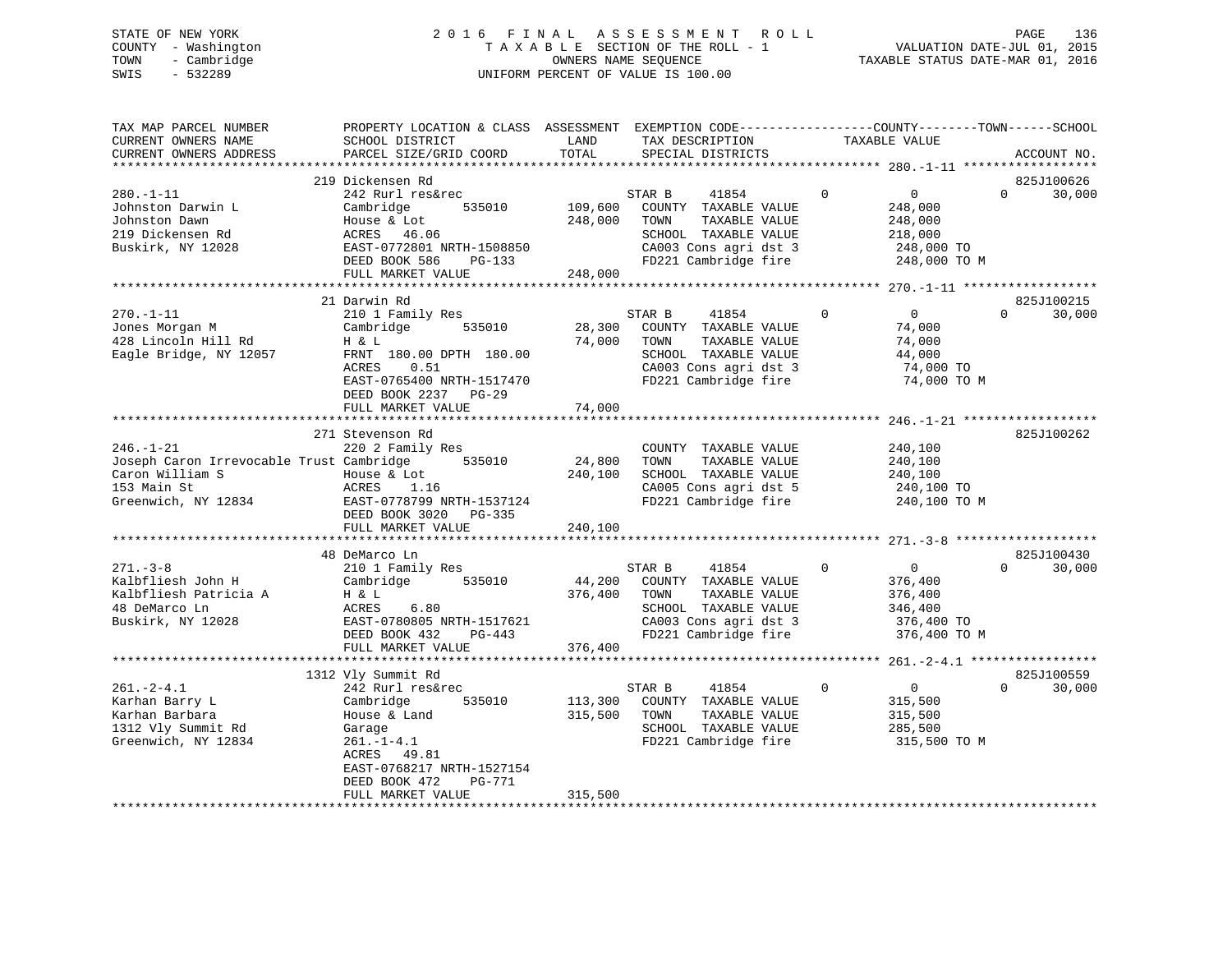## STATE OF NEW YORK 2 0 1 6 F I N A L A S S E S S M E N T R O L L PAGE 137 COUNTY - Washington T A X A B L E SECTION OF THE ROLL - 1 VALUATION DATE-JUL 01, 2015 TOWN - Cambridge OWNERS NAME SEQUENCE TAXABLE STATUS DATE-MAR 01, 2016 SWIS - 532289 UNIFORM PERCENT OF VALUE IS 100.00

| TAX MAP PARCEL NUMBER<br>CURRENT OWNERS NAME<br>CURRENT OWNERS ADDRESS                                                                                                                                                                                                                                                                                       | PROPERTY LOCATION & CLASS ASSESSMENT EXEMPTION CODE----------------COUNTY-------TOWN------SCHOOL<br>SCHOOL DISTRICT<br>PARCEL SIZE/GRID COORD                                                                                                                                                                                                                                                | <b>LAND</b><br>TOTAL | TAX DESCRIPTION<br>SPECIAL DISTRICTS                                                                                                                                                                                                          | TAXABLE VALUE              |                                                           |                                    | ACCOUNT NO.                 |
|--------------------------------------------------------------------------------------------------------------------------------------------------------------------------------------------------------------------------------------------------------------------------------------------------------------------------------------------------------------|----------------------------------------------------------------------------------------------------------------------------------------------------------------------------------------------------------------------------------------------------------------------------------------------------------------------------------------------------------------------------------------------|----------------------|-----------------------------------------------------------------------------------------------------------------------------------------------------------------------------------------------------------------------------------------------|----------------------------|-----------------------------------------------------------|------------------------------------|-----------------------------|
|                                                                                                                                                                                                                                                                                                                                                              |                                                                                                                                                                                                                                                                                                                                                                                              |                      |                                                                                                                                                                                                                                               |                            |                                                           |                                    |                             |
|                                                                                                                                                                                                                                                                                                                                                              | 847 King Rd                                                                                                                                                                                                                                                                                                                                                                                  |                      |                                                                                                                                                                                                                                               |                            |                                                           |                                    | 825J100880                  |
| $263. - 1 - 16.2$<br>263.-1-16.2<br>Xarpiak Irrevocable Trust Arle Cambridge 535010 31,000 COUNTY TAXABLE VALUE<br>Grippe Donna Kratzenburg Trust House & Lot 144,300 TOWN TAXABLE VALUE<br>Chapter Donna Kratzenburg Trust House & Lot<br>144,300<br>101 Birchwood Ln ACRES 1.00<br>Whitesboro, NY 13492 EAST-0782929 NRTH-1522439<br>DEED BOOK 3513 PG-194 |                                                                                                                                                                                                                                                                                                                                                                                              | 144,300              | 41854 0<br>SCHOOL TAXABLE VALUE<br>CA003 Cons agri dat 3<br>FD221 Cambridge fire 144,300 TO FD221 Cambridge fire 144,300 TO M                                                                                                                 |                            | $\overline{0}$<br>144,300<br>144,300<br>114,300           |                                    | 30,000<br>$0 \qquad \qquad$ |
|                                                                                                                                                                                                                                                                                                                                                              | FULL MARKET VALUE                                                                                                                                                                                                                                                                                                                                                                            |                      |                                                                                                                                                                                                                                               |                            |                                                           |                                    |                             |
|                                                                                                                                                                                                                                                                                                                                                              | 1113 County Route 60                                                                                                                                                                                                                                                                                                                                                                         |                      | 81 PCT OF VALUE USED FOR EXEMPTION PURPOSES                                                                                                                                                                                                   |                            |                                                           |                                    | 825J100642                  |
| 246.-1-31.1 210 1 Family Res<br>Rehrt Revocable Trust Edwin G Greenwich 533401 42,900 STAR EN 41800 0 72,900 72,9<br>Kehrt Revocable Trust Edwin G Greenwich 533401 42,900 STAR EN 41834 0 0<br>Kehrt Revocable Trust Beatrice House                                                                                                                         |                                                                                                                                                                                                                                                                                                                                                                                              |                      |                                                                                                                                                                                                                                               |                            | $72,900$ $72,900$ 0<br>0 0 0                              |                                    | 72,900<br>65,300            |
|                                                                                                                                                                                                                                                                                                                                                              |                                                                                                                                                                                                                                                                                                                                                                                              |                      |                                                                                                                                                                                                                                               |                            |                                                           |                                    |                             |
|                                                                                                                                                                                                                                                                                                                                                              |                                                                                                                                                                                                                                                                                                                                                                                              |                      |                                                                                                                                                                                                                                               |                            |                                                           |                                    |                             |
|                                                                                                                                                                                                                                                                                                                                                              | 319 Brownell Rd                                                                                                                                                                                                                                                                                                                                                                              |                      |                                                                                                                                                                                                                                               |                            |                                                           |                                    | 825J100431                  |
| $261. - 2 - 29$<br>Kelleher Katherine R<br>319 Brownell Rd<br>Cambridge, NY 12816                                                                                                                                                                                                                                                                            | 242 Rurl res&rec<br>Cambridge 535010 58,000 COUNTY TAXABLE VALUE<br>Res<br>261.-1-29<br>ACRES 10.50<br>EAST-0763097 NRTH-1523348<br>DEED BOOK 885 PG-70                                                                                                                                                                                                                                      | 194,000 TOWN         | $\overline{0}$<br>STAR B<br>41854<br>COUNTY TAAABLE VALUE<br>TOWN TAXABLE VALUE 194,000<br>SCHOOL TAXABLE VALUE 164,000 TO<br>194,000 TO<br>194,000 TO<br>194,000 TO<br>CA003 Cons agri dst 3 194,000 TO<br>FD221 Cambridge fire 194,000 TO M |                            | $\begin{array}{c} 0 \\ 194,000 \end{array}$               |                                    | 30,000<br>$\Omega$          |
|                                                                                                                                                                                                                                                                                                                                                              | FULL MARKET VALUE                                                                                                                                                                                                                                                                                                                                                                            | 194,000              |                                                                                                                                                                                                                                               |                            |                                                           |                                    |                             |
|                                                                                                                                                                                                                                                                                                                                                              |                                                                                                                                                                                                                                                                                                                                                                                              |                      |                                                                                                                                                                                                                                               |                            |                                                           |                                    |                             |
| $262. - 1 - 25.2$<br>Keller Brian J<br>Keller Jennifer S<br>356 County Route 60<br>Cambridge, NY 12816                                                                                                                                                                                                                                                       | 356 County Route 60<br>lot 3<br>ACRES 3.61<br>$\begin{tabular}{lcccccc} ACRES & 3.61 &  \hline \textbf{COMITY} & TAXABLE VALUE & 121,400 \\ EAST-0773068 NRTH-1525724 &  \hline \textbf{TONTY} & TAXABLE VALUE & 131,400 \\ DEED BOOK 2340 & PG-1 &  \hline \textbf{SCHOOL} & TAXABLE VALUE & 160,500 \\ FULL MARKET VALUE & 220,500 & FD221 Cambridge fire & 220,500 TO M \\ \end{tabular}$ |                      | $220,500$ STAR B                                                                                                                                                                                                                              |                            | 44,100<br>55,000                                          | 44,100<br>45,000<br>$\overline{0}$ | 20,000<br>10,000<br>30,000  |
|                                                                                                                                                                                                                                                                                                                                                              |                                                                                                                                                                                                                                                                                                                                                                                              |                      |                                                                                                                                                                                                                                               |                            |                                                           |                                    |                             |
|                                                                                                                                                                                                                                                                                                                                                              |                                                                                                                                                                                                                                                                                                                                                                                              |                      |                                                                                                                                                                                                                                               |                            |                                                           |                                    |                             |
|                                                                                                                                                                                                                                                                                                                                                              | 339 County Route 60                                                                                                                                                                                                                                                                                                                                                                          |                      |                                                                                                                                                                                                                                               |                            |                                                           |                                    | 825J100350                  |
| $262. - 1 - 25$<br>Keller Scott W<br>Coton Heather L<br>339 County Route 60<br>Cambridge, NY 12816                                                                                                                                                                                                                                                           | 242 Rurl res&rec<br>Cambridge 535010 84,000 STAR B<br>$1$ ot $1$<br>ACRES 26.01<br>EAST-0771824 NRTH-1525660<br>DEED BOOK 2096 PG-86                                                                                                                                                                                                                                                         |                      | AGRI-D IND 41730<br>41854<br>242,500 COUNTY TAXABLE VALUE<br>TOWN TAXABLE VALUE<br>SCHOOL TAXABLE VALUE<br>FD221 Cambridge fire 342,500 TO M                                                                                                  | $\overline{0}$<br>$\Omega$ | 66,408<br>$\overline{0}$<br>176,092<br>176,092<br>146,092 | 66,408<br>$\sim$ 0                 | 66,408<br>30,000            |
| MAY BE SUBJECT TO PAYMENT<br>UNDER AGDIST LAW TIL 2023                                                                                                                                                                                                                                                                                                       | FULL MARKET VALUE                                                                                                                                                                                                                                                                                                                                                                            | 242,500              |                                                                                                                                                                                                                                               |                            |                                                           |                                    |                             |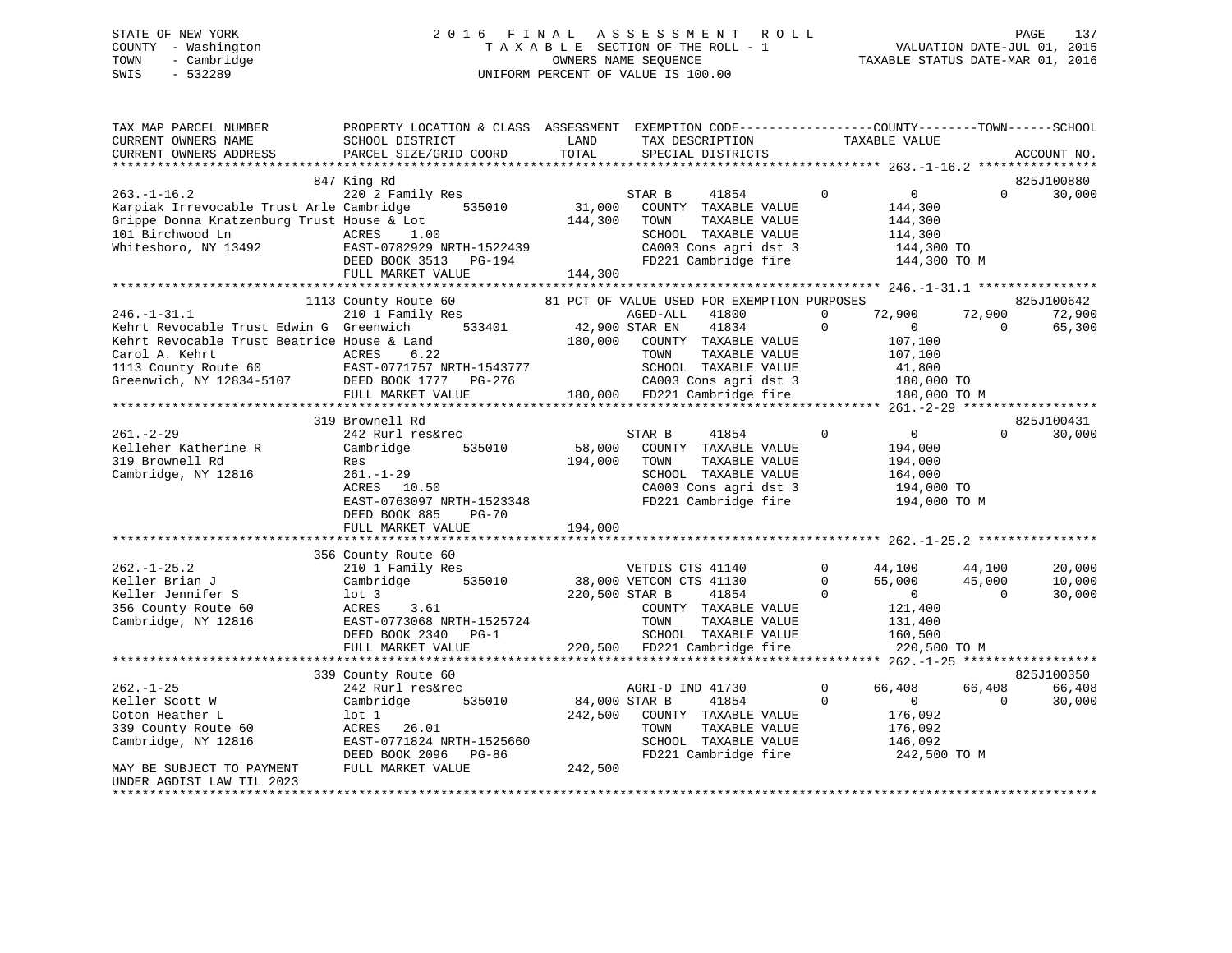STATE OF NEW YORK 2 0 1 6 F I N A L A S S E S S M E N T R O L L PAGE 138 COUNTY - Washington T A X A B L E SECTION OF THE ROLL - 1 VALUATION DATE-JUL 01, 2015

# TOWN - Cambridge OWNERS NAME SEQUENCE TAXABLE STATUS DATE-MAR 01, 2016 SWIS - 532289 UNIFORM PERCENT OF VALUE IS 100.00

| TAX MAP PARCEL NUMBER     | PROPERTY LOCATION & CLASS ASSESSMENT              |         | EXEMPTION CODE-----------------COUNTY-------TOWN------SCHOOL |              |                |          |             |
|---------------------------|---------------------------------------------------|---------|--------------------------------------------------------------|--------------|----------------|----------|-------------|
| CURRENT OWNERS NAME       | SCHOOL DISTRICT                                   | LAND    | TAX DESCRIPTION                                              |              | TAXABLE VALUE  |          |             |
| CURRENT OWNERS ADDRESS    | PARCEL SIZE/GRID COORD                            | TOTAL   | SPECIAL DISTRICTS                                            |              |                |          | ACCOUNT NO. |
| **********************    |                                                   |         |                                                              |              |                |          |             |
|                           | County Route 60                                   |         |                                                              |              |                |          |             |
| $262. - 1 - 25.1$         | 314 Rural vac<10                                  |         | AGRI-D IND 41730                                             | $\mathbf{0}$ | 27,916         | 27,916   | 27,916      |
| Keller Scott W            | Cambridge<br>535010                               | 30,800  | COUNTY TAXABLE VALUE                                         |              | 2,884          |          |             |
| Coton Heather L           | $1$ ot $2$                                        | 30,800  | TOWN<br>TAXABLE VALUE                                        |              | 2,884          |          |             |
| 339 County Route 60       | ACRES<br>6.45                                     |         | SCHOOL TAXABLE VALUE                                         |              | 2,884          |          |             |
| Cambridge, NY 12816       | EAST-0772207 NRTH-1525374<br>DEED BOOK 2096 PG-86 |         | FD221 Cambridge fire                                         |              | 30,800 TO M    |          |             |
| MAY BE SUBJECT TO PAYMENT | FULL MARKET VALUE                                 | 30,800  |                                                              |              |                |          |             |
| UNDER AGDIST LAW TIL 2023 |                                                   |         |                                                              |              |                |          |             |
|                           |                                                   |         |                                                              |              |                |          |             |
|                           | 13 Hopkins Ln                                     |         |                                                              |              |                |          | 825J100438  |
| $263. -1 - 12$            | 210 1 Family Res                                  |         | 41854<br>STAR B                                              | $\mathbf 0$  | $\overline{0}$ | $\Omega$ | 30,000      |
| Kennedy James E           | Cambridge<br>535010                               | 35,500  | COUNTY TAXABLE VALUE                                         |              | 125,000        |          |             |
| Kennedy Kelly E           | H & L                                             | 125,000 | TOWN<br>TAXABLE VALUE                                        |              | 125,000        |          |             |
| 13 Hopkins Ln             | ACRES<br>3.10                                     |         | SCHOOL TAXABLE VALUE                                         |              | 95,000         |          |             |
| Cambridge, NY 12816       | EAST-0782147 NRTH-1525505                         |         | CA003 Cons agri dst 3                                        |              | 125,000 TO     |          |             |
|                           | DEED BOOK 3454 PG-238                             |         | FD221 Cambridge fire                                         |              | 125,000 TO M   |          |             |
|                           | FULL MARKET VALUE                                 | 125,000 |                                                              |              |                |          |             |
|                           |                                                   |         |                                                              |              |                |          |             |
|                           | 955 Turnpike Rd                                   |         |                                                              |              |                |          |             |
| $263. - 2 - 14.1$         | 210 1 Family Res                                  |         | STAR B<br>41854                                              | 0            | $\overline{0}$ | $\Omega$ | 30,000      |
| Kenney James J            | Cambridge<br>535010                               | 50,500  | COUNTY TAXABLE VALUE                                         |              | 191,900        |          |             |
| Kenney Lori A             | lot 2                                             | 191,900 | TAXABLE VALUE<br>TOWN                                        |              | 191,900        |          |             |
| 955 Turnpike Rd           | 8.12<br>ACRES                                     |         | SCHOOL TAXABLE VALUE                                         |              | 161,900        |          |             |
| Cambridge, NY 12816       | EAST-0787984 NRTH-1524395                         |         | FD221 Cambridge fire                                         |              | 191,900 TO M   |          |             |
|                           | DEED BOOK 2509 PG-33                              |         |                                                              |              |                |          |             |
|                           | FULL MARKET VALUE                                 | 191,900 |                                                              |              |                |          |             |
|                           |                                                   |         |                                                              |              |                |          |             |
|                           | 863 Turnpike Rd                                   |         |                                                              |              |                |          | 825J100198  |
| $263. - 2 - 20$           | 210 1 Family Res                                  |         | COUNTY TAXABLE VALUE                                         |              | 41,000         |          |             |
| Kent Joseph B             | Cambridge<br>535010                               | 25,500  | TAXABLE VALUE<br>TOWN                                        |              | 41,000         |          |             |
| PO Box 126                | H & L                                             | 41,000  | SCHOOL TAXABLE VALUE                                         |              | 41,000         |          |             |
| Cambridge, NY 12816       | ACRES<br>2.10                                     |         | FD221 Cambridge fire                                         |              | 41,000 TO M    |          |             |
|                           | EAST-0789126 NRTH-1522136                         |         |                                                              |              |                |          |             |
|                           | DEED BOOK 2447 PG-300                             |         |                                                              |              |                |          |             |
|                           | FULL MARKET VALUE                                 | 41,000  |                                                              |              |                |          |             |
|                           |                                                   |         |                                                              |              |                |          |             |
|                           | 475 Stage Rd                                      |         |                                                              |              |                |          | 825J100327  |
| $281. -4 - 10$            | 242 Rurl res&rec                                  |         | STAR B<br>41854                                              | $\mathbf 0$  | $\overline{0}$ | $\Omega$ | 30,000      |
| Kenyon Susan L            | 535010<br>Cambridge                               |         | 91,400 CW_10_VET/ 41152                                      | $\mathbf 0$  | 8,000          | $\Omega$ | $\mathbf 0$ |
| 475 Stage Rd              | House & Lot                                       | 223,200 | COUNTY TAXABLE VALUE                                         |              | 215,200        |          |             |
| Buskirk, NY 12028         | $281. - 1 - 10$                                   |         | TOWN<br>TAXABLE VALUE                                        |              | 223,200        |          |             |
|                           | ACRES 31.50                                       |         | SCHOOL TAXABLE VALUE                                         |              | 193,200        |          |             |
|                           | EAST-0786218 NRTH-1511270                         |         | FD221 Cambridge fire                                         |              | 223,200 TO M   |          |             |
|                           | DEED BOOK 1837 PG-116                             |         |                                                              |              |                |          |             |
|                           | FULL MARKET VALUE                                 | 223,200 |                                                              |              |                |          |             |
|                           |                                                   |         |                                                              |              |                |          |             |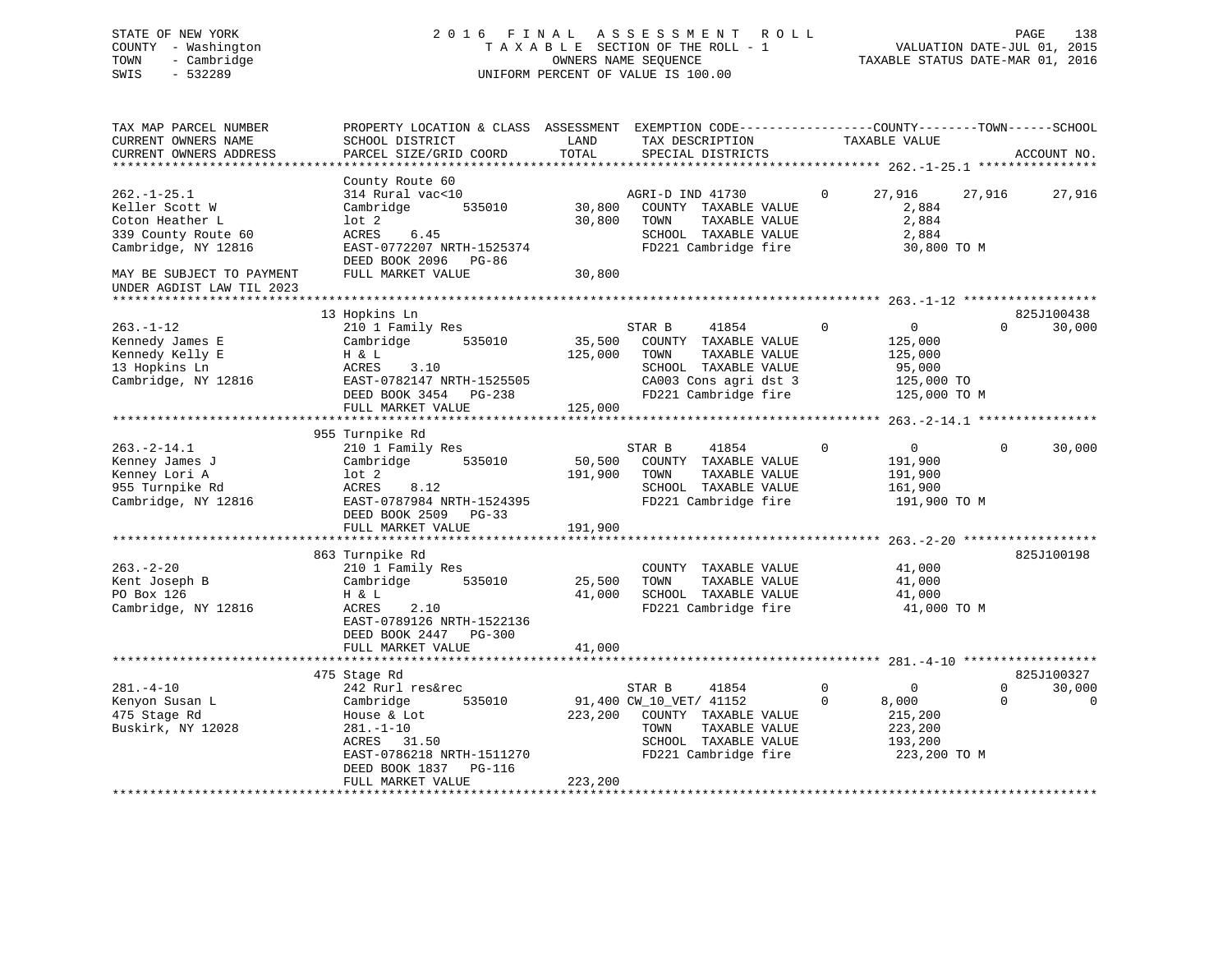## STATE OF NEW YORK 2 0 1 6 F I N A L A S S E S S M E N T R O L L PAGE 139 COUNTY - Washington T A X A B L E SECTION OF THE ROLL - 1 VALUATION DATE-JUL 01, 2015 TOWN - Cambridge OWNERS NAME SEQUENCE TAXABLE STATUS DATE-MAR 01, 2016 SWIS - 532289 UNIFORM PERCENT OF VALUE IS 100.00

| TAX MAP PARCEL NUMBER<br>CURRENT OWNERS NAME<br>CURRENT OWNERS ADDRESS                                                                                               | PROPERTY LOCATION & CLASS ASSESSMENT EXEMPTION CODE----------------COUNTY-------TOWN------SCHOOL<br>SCHOOL DISTRICT<br>PARCEL SIZE/GRID COORD                                                                                                                                                                          | LAND<br>TOTAL                                    | TAX DESCRIPTION<br>SPECIAL DISTRICTS                                                                                                                                                                                                               | TAXABLE VALUE                                                                                                                             | ACCOUNT NO.                                                |
|----------------------------------------------------------------------------------------------------------------------------------------------------------------------|------------------------------------------------------------------------------------------------------------------------------------------------------------------------------------------------------------------------------------------------------------------------------------------------------------------------|--------------------------------------------------|----------------------------------------------------------------------------------------------------------------------------------------------------------------------------------------------------------------------------------------------------|-------------------------------------------------------------------------------------------------------------------------------------------|------------------------------------------------------------|
|                                                                                                                                                                      |                                                                                                                                                                                                                                                                                                                        |                                                  |                                                                                                                                                                                                                                                    |                                                                                                                                           |                                                            |
|                                                                                                                                                                      | 289 Kenyon Rd                                                                                                                                                                                                                                                                                                          |                                                  |                                                                                                                                                                                                                                                    |                                                                                                                                           | 825J100836                                                 |
| $254. - 1 - 2.2$<br>Keraga Kelvin<br>Keraga Gale<br>289 Kenyon Rd<br>Greenwich, NY 12834                                                                             | 210 1 Family Res<br>533401<br>Greenwich<br>H & L<br>4.00<br>ACRES<br>EAST-0769672 NRTH-1536601<br>DEED BOOK 717<br>PG-194                                                                                                                                                                                              | 35,000<br>196,200                                | 41854<br>STAR B<br>COUNTY TAXABLE VALUE<br>TOWN<br>TAXABLE VALUE<br>SCHOOL TAXABLE VALUE<br>CA003 Cons agri dst 3<br>FD221 Cambridge fire                                                                                                          | $\mathbf 0$<br>$\overline{0}$<br>196,200<br>196,200<br>166,200<br>196,200 TO<br>196,200 TO M                                              | 30,000<br>$\Omega$                                         |
|                                                                                                                                                                      | FULL MARKET VALUE                                                                                                                                                                                                                                                                                                      | 196,200                                          |                                                                                                                                                                                                                                                    |                                                                                                                                           |                                                            |
|                                                                                                                                                                      |                                                                                                                                                                                                                                                                                                                        |                                                  |                                                                                                                                                                                                                                                    |                                                                                                                                           |                                                            |
| $255. - 1 - 1$<br>Kerr Kevin<br>Kerr Katie<br>304 Stevenson Rd<br>Greenwich, NY 12834                                                                                | 304 Stevenson Rd<br>210 1 Family Res<br>535010<br>Cambridge<br>FRNT 130.00 DPTH 95.00<br>EAST-0779699 NRTH-1537115<br>DEED BOOK 1710 PG-34<br>FULL MARKET VALUE                                                                                                                                                        | 25,200<br>168,000                                | STAR B<br>41854<br>COUNTY TAXABLE VALUE<br>TOWN<br>TAXABLE VALUE<br>SCHOOL TAXABLE VALUE<br>CA005 Cons agri dst 5<br>168,000 FD221 Cambridge fire                                                                                                  | $\Omega$<br>$\overline{0}$<br>168,000<br>168,000<br>138,000<br>168,000 TO<br>168,000 TO M                                                 | 825J100217<br>30,000<br>$\Omega$                           |
|                                                                                                                                                                      |                                                                                                                                                                                                                                                                                                                        |                                                  |                                                                                                                                                                                                                                                    | ************* 262.-1-11 *******************                                                                                               |                                                            |
| $262. -1 - 11$<br>Ketonen Joel P II<br>814 Walnut Pkwy<br>Garland, TX 75042-6050<br>$263. -2 - 23$<br>Kim Amos<br>Kim Chun Hee<br>937 King Rd<br>Cambridge, NY 12816 | County Route 60<br>322 Rural vac>10<br>535010<br>Cambridge<br>Land<br>ACRES 35.56<br>EAST-0773844 NRTH-1526747<br>DEED BOOK 802<br>$PG-34$<br>FULL MARKET VALUE<br>937 King Rd<br>241 Rural res&ag<br>535010<br>Cambridge<br>ACRES 41.50<br>EAST-0784906 NRTH-1522887<br>DEED BOOK 3107<br>PG-227<br>FULL MARKET VALUE | 85,500<br>85,500<br>85,500<br>103,900<br>388,600 | COUNTY TAXABLE VALUE<br>TAXABLE VALUE<br>TOWN<br>SCHOOL TAXABLE VALUE<br>FD221 Cambridge fire<br>STAR B<br>41854<br>COUNTY TAXABLE VALUE<br>TOWN<br>TAXABLE VALUE<br>SCHOOL TAXABLE VALUE<br>CA003 Cons agri dst 3<br>388,600 FD221 Cambridge fire | 85,500<br>85,500<br>85,500<br>85,500 TO M<br>$\mathbf 0$<br>$\overline{0}$<br>388,600<br>388,600<br>358,600<br>388,600 TO<br>388,600 TO M | 825J100812<br>825J100518<br>30,000<br>$\Omega$             |
| MAY BE SUBJECT TO PAYMENT<br>UNDER AGDIST LAW TIL 2019                                                                                                               |                                                                                                                                                                                                                                                                                                                        |                                                  |                                                                                                                                                                                                                                                    |                                                                                                                                           |                                                            |
|                                                                                                                                                                      | 21 Filmore Ln                                                                                                                                                                                                                                                                                                          |                                                  | 60 PCT OF VALUE USED FOR EXEMPTION PURPOSES                                                                                                                                                                                                        |                                                                                                                                           | 825J102007                                                 |
| $280. - 1 - 10.2$<br>King Clarence H Jr<br>21 Filmore Ln<br>Buskirk, NY 12028<br>MAY BE SUBJECT TO PAYMENT<br>UNDER AGDIST LAW TIL 2020                              | 241 Rural res&ag<br>535010<br>Cambridge<br>House & Lot<br>ACRES 67.24<br>EAST-0771331 NRTH-1507678<br>DEED BOOK 591<br>$PG-68$<br>FULL MARKET VALUE                                                                                                                                                                    | 136,100 AG DIST<br>318,100 STAR B<br>318,100     | VETCOM CTS 41130<br>41720<br>41854<br>COUNTY TAXABLE VALUE<br>TOWN<br>TAXABLE VALUE<br>SCHOOL TAXABLE VALUE<br>CA003 Cons agri dst 3<br>60,371 EX                                                                                                  | 47,715<br>0<br>$\mathbf 0$<br>60,371<br>$\Omega$<br>$\sim$ 0<br>210,014<br>212,729<br>217,729<br>257,729 TO                               | 45,000<br>10,000<br>60,371<br>60,371<br>$\Omega$<br>30,000 |
|                                                                                                                                                                      | ***********************************                                                                                                                                                                                                                                                                                    |                                                  | FD221 Cambridge fire                                                                                                                                                                                                                               | 318,100 TO M<br>**********************                                                                                                    |                                                            |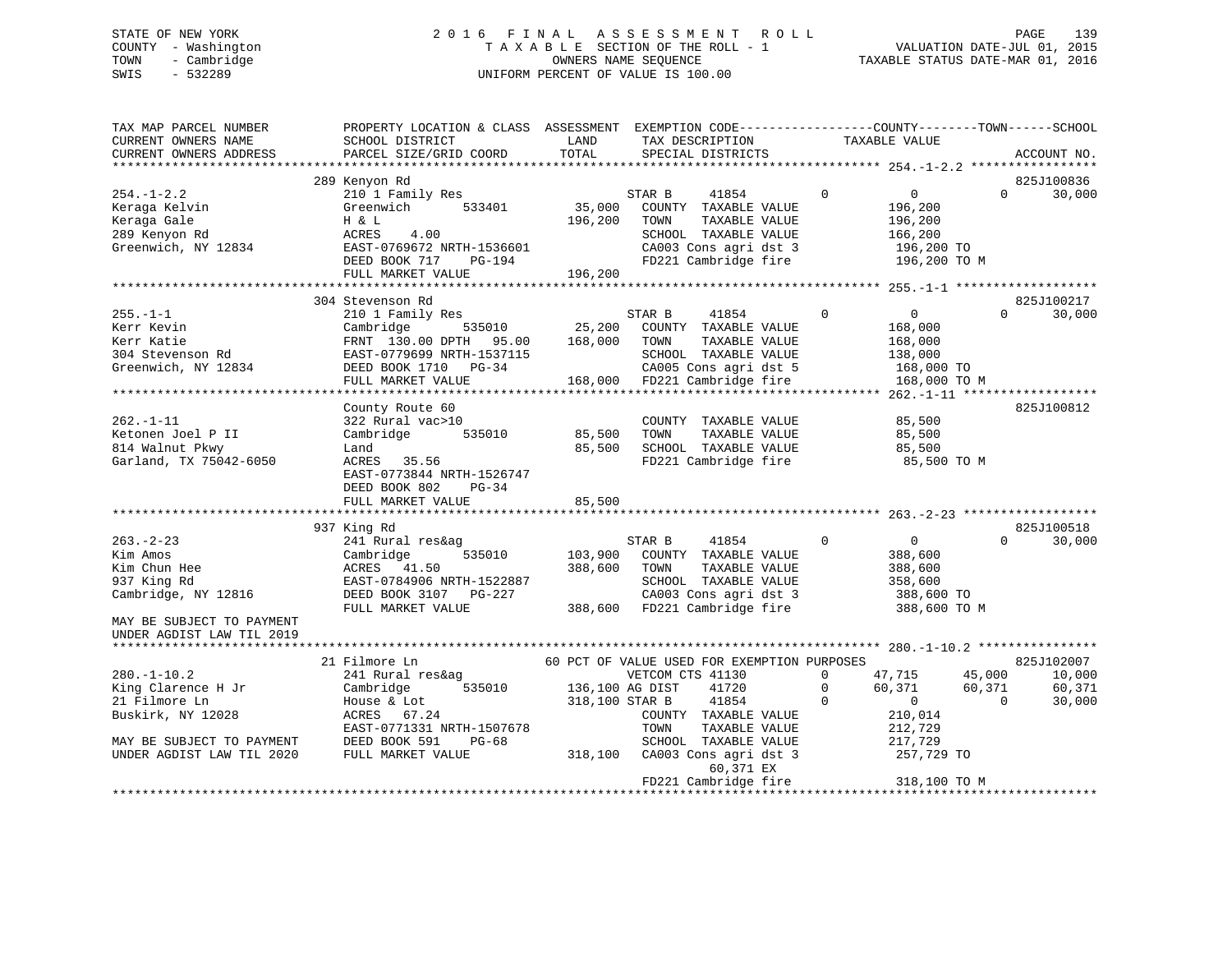## STATE OF NEW YORK 2 0 1 6 F I N A L A S S E S S M E N T R O L L PAGE 140 COUNTY - Washington T A X A B L E SECTION OF THE ROLL - 1 VALUATION DATE-JUL 01, 2015 TOWN - Cambridge OWNERS NAME SEQUENCE TAXABLE STATUS DATE-MAR 01, 2016 SWIS - 532289 UNIFORM PERCENT OF VALUE IS 100.00

| TAX MAP PARCEL NUMBER<br>CURRENT OWNERS NAME<br>CURRENT OWNERS ADDRESS                                                                           | PROPERTY LOCATION & CLASS ASSESSMENT EXEMPTION CODE---------------COUNTY-------TOWN-----SCHOOL<br>SCHOOL DISTRICT<br>PARCEL SIZE/GRID COORD                                                                                                                                     | LAND<br>TOTAL                       | TAX DESCRIPTION<br>SPECIAL DISTRICTS                                                                                                                                                                                                 | TAXABLE VALUE                                              | ACCOUNT NO.                                           |
|--------------------------------------------------------------------------------------------------------------------------------------------------|---------------------------------------------------------------------------------------------------------------------------------------------------------------------------------------------------------------------------------------------------------------------------------|-------------------------------------|--------------------------------------------------------------------------------------------------------------------------------------------------------------------------------------------------------------------------------------|------------------------------------------------------------|-------------------------------------------------------|
| $272. - 2 - 10$<br>King Todd M<br>1130 State Route 22<br>Cambridge, NY 12816<br>MAY BE SUBJECT TO PAYMENT<br>UNDER AGDIST LAW TIL 2023           | 655 Turnpike Rd<br>House & Lot<br>ACRES 38.40<br>EAST-0788779 NRTH-1516670<br>DEED BOOK 3107 PG-89<br>FULL MARKET VALUE                                                                                                                                                         | 224,600                             | AGRI-D IND 41730<br>41854 0<br>224,600 COUNTY TAXABLE VALUE<br>TOWN TAXABLE VALUE<br>SCHOOL TAXABLE VALUE 168,079<br>FD221 Cambridge fire 224,600 TO M                                                                               | $\overline{0}$<br>26,521<br>$\sim$ 0<br>198,079<br>198,079 | 825J100248<br>26,521<br>26,521<br>$\bigcap$<br>30,000 |
| $279. - 1 - 14.1$<br>Kirk Jonathan<br>Kirk Jessica<br>67 Center Cambridge Rd<br>Valley Falls, NY 12185                                           | 67 Center Cambridge Rd<br>240 Rural res<br>Greenwich<br>lot 1<br>7.11<br>ACRES<br>EAST-0757009 NRTH-1513106<br>DEED BOOK 2319 PG-61<br>FULL MARKET VALUE                                                                                                                        | 533401 60,200<br>266,900<br>266,900 | COUNTY TAXABLE VALUE<br>TAXABLE VALUE<br>TOWN<br>SCHOOL TAXABLE VALUE 266,900<br>CA003 Cons agri dst 3 266,900 TO<br>FD221 Cambridge fire 266,900 TO M                                                                               | 266,900<br>266,900                                         |                                                       |
| $246. - 1 - 35.4$                                                                                                                                | 101 Petteys Rd<br>210 1 Family Res<br>246.-1-35.4<br>Xirk Paul (Steenwich 1933401 36,000 COUNTY TAAADLE VALUE<br>Xirk Dawn ACRES 3.32<br>Xirk Dawn ACRES 3.32<br>265,300 TOWN TAXABLE VALUE 225,300<br>265,300 TOWN TAXABLE VALUE 265,300<br>265,300 TOWN TAXABLE VALUE 265,300 |                                     | $\sim$ 0<br>STAR B 41854                                                                                                                                                                                                             | $\overline{0}$                                             | $\overline{0}$<br>30,000                              |
| $263. - 2 - 21$<br>Kittell John C<br>147 Center Cambridge Rd<br>Valley Falls, NY 12185<br>MAY BE SUBJECT TO PAYMENT<br>UNDER AGDIST LAW TIL 2017 | 855 Turnpike Rd<br>241 Rural res&ag<br>Cambridge<br>ACRES 104.40<br>EAST-0786960 NRTH-1521995<br>DEED BOOK 3128 PG-290<br>FULL MARKET VALUE                                                                                                                                     | 370,000                             | STAR B<br>$\sim$ 0<br>41854<br>535010 195,500 COUNTY TAXABLE VALUE<br>TOWN<br>TAXABLE VALUE<br>SCHOOL TAXABLE VALUE<br>SCHOOL TAXABLE VALUE 340,000<br>CA003 Cons agri dst 3 370,000 TO<br>370,000 FD221 Cambridge fire 370,000 TO M | $\overline{0}$<br>370,000<br>370,000<br>340,000            | 825J100436<br>$\Omega$<br>30,000                      |
| $279. - 1 - 1.1$<br>Kittell John C<br>147 Center Cambridge Rd<br>Valley Falls, NY 12185                                                          | 147 Center Cambridge Rd<br>483 Converted Re<br>Cambridge<br>535010<br>Office<br>ACRES<br>1.00<br>EAST-0759055 NRTH-1513336<br>DEED BOOK 1740 PG-65<br>FULL MARKET VALUE                                                                                                         | 25,000<br>119,500<br>119,500        | COUNTY TAXABLE VALUE<br>TAXABLE VALUE<br>TOWN<br>SCHOOL TAXABLE VALUE 119,500<br>CA003 Cons agri dst 3<br>FD221 Cambridge fire                                                                                                       | 119,500<br>119,500<br>119,500 TO<br>119,500 TO M           |                                                       |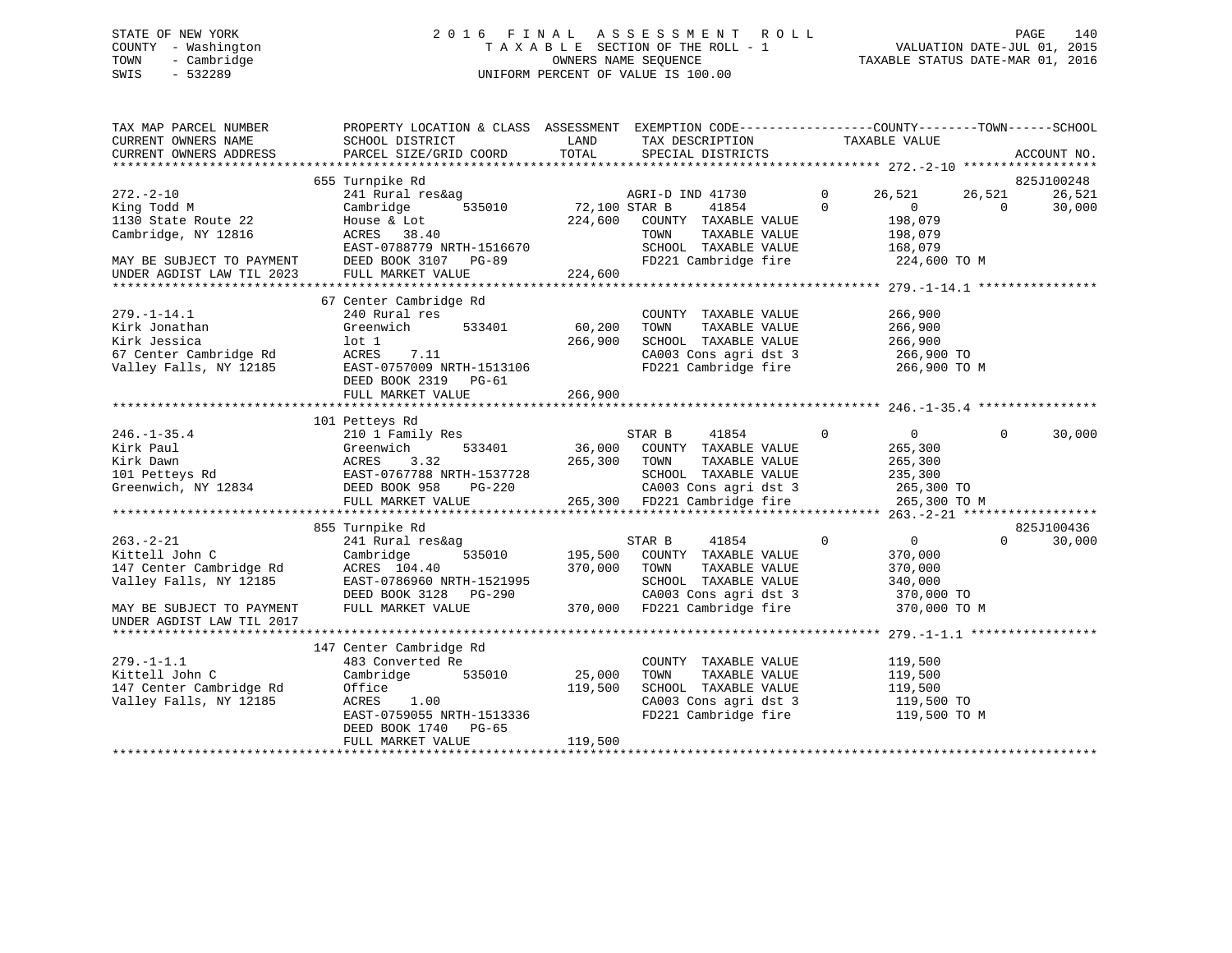## STATE OF NEW YORK 2 0 1 6 F I N A L A S S E S S M E N T R O L L PAGE 141 COUNTY - Washington T A X A B L E SECTION OF THE ROLL - 1 VALUATION DATE-JUL 01, 2015 TOWN - Cambridge OWNERS NAME SEQUENCE TAXABLE STATUS DATE-MAR 01, 2016 SWIS - 532289 UNIFORM PERCENT OF VALUE IS 100.00

| TAX MAP PARCEL NUMBER<br>CURRENT OWNERS NAME<br>CURRENT OWNERS ADDRESS | PROPERTY LOCATION & CLASS ASSESSMENT<br>SCHOOL DISTRICT<br>PARCEL SIZE/GRID COORD | LAND<br>TOTAL | EXEMPTION CODE-----------------COUNTY-------TOWN------SCHOOL<br>TAX DESCRIPTION<br>SPECIAL DISTRICTS | TAXABLE VALUE                 | ACCOUNT NO.                      |
|------------------------------------------------------------------------|-----------------------------------------------------------------------------------|---------------|------------------------------------------------------------------------------------------------------|-------------------------------|----------------------------------|
|                                                                        |                                                                                   |               |                                                                                                      |                               |                                  |
| $279. - 1 - 1$                                                         | 135 Center Cambridge Rd<br>242 Rurl res&rec                                       |               | STAR B<br>41854                                                                                      | $\mathbf 0$<br>$\overline{0}$ | 825J100516<br>30,000<br>$\Omega$ |
| Kittell Melinda M                                                      | 535010<br>Cambridge                                                               | 68,200        | COUNTY TAXABLE VALUE                                                                                 | 262,100                       |                                  |
| 135 Center Cambridge Rd                                                | Bdy Line Agreement 614/73                                                         | 262,100       | TAXABLE VALUE<br>TOWN                                                                                | 262,100                       |                                  |
| Valley Falls, NY 12185                                                 | ACRES 15.62                                                                       |               | SCHOOL TAXABLE VALUE                                                                                 | 232,100                       |                                  |
|                                                                        | EAST-0758734 NRTH-1513668                                                         |               | CA003 Cons agri dst 3                                                                                | 262,100 TO                    |                                  |
| MAY BE SUBJECT TO PAYMENT                                              | DEED BOOK 3152 PG-1                                                               |               | FD221 Cambridge fire                                                                                 | 262,100 TO M                  |                                  |
| UNDER AGDIST LAW TIL 2018                                              | FULL MARKET VALUE                                                                 | 262,100       |                                                                                                      |                               |                                  |
|                                                                        |                                                                                   |               |                                                                                                      |                               |                                  |
|                                                                        | 747 King Rd                                                                       |               |                                                                                                      |                               | 825J100329                       |
| $271 - 3 - 3$                                                          | 242 Rurl res&rec                                                                  |               | AG DIST<br>41720                                                                                     | $\Omega$<br>36,193            | 36,193<br>36,193                 |
| Klein Philip                                                           | Cambridge<br>535010                                                               | 83,200 STAR B | 41854                                                                                                | $\Omega$<br>$\overline{0}$    | $\mathbf 0$<br>30,000            |
| Pikulski Sandra                                                        | Land/house                                                                        | 279,000       | COUNTY TAXABLE VALUE                                                                                 | 242,807                       |                                  |
| 747 King Rd                                                            | 431/474                                                                           |               | TOWN<br>TAXABLE VALUE                                                                                | 242,807                       |                                  |
| Cambridge, NY 12816                                                    | 22.60<br>ACRES                                                                    |               | SCHOOL TAXABLE VALUE                                                                                 | 212,807                       |                                  |
|                                                                        | EAST-0780431 NRTH-1520772                                                         |               | CA003 Cons agri dst 3                                                                                | 242,807 TO                    |                                  |
| MAY BE SUBJECT TO PAYMENT                                              | DEED BOOK 2940 PG-174                                                             |               | 36,193 EX                                                                                            |                               |                                  |
| UNDER AGDIST LAW TIL 2020                                              | FULL MARKET VALUE                                                                 | 279,000       | FD221 Cambridge fire                                                                                 | 279,000 TO M                  |                                  |
|                                                                        |                                                                                   |               |                                                                                                      |                               |                                  |
|                                                                        | 49 Dickensen Rd                                                                   |               |                                                                                                      |                               | 825J100921                       |
| $280. - 2 - 25$                                                        | 312 Vac w/imprv                                                                   |               | COUNTY TAXABLE VALUE                                                                                 | 50,300                        |                                  |
| Knobel Lynne                                                           | 535010<br>Cambridge                                                               | 46,500        | TOWN<br>TAXABLE VALUE                                                                                | 50,300                        |                                  |
| 26 Naugatuck Ave Apt 1                                                 | Camp/ Lots 1 & 2                                                                  | 50,300        | SCHOOL TAXABLE VALUE                                                                                 | 50,300                        |                                  |
| Milford, CT 06460                                                      | ACRES 10.23                                                                       |               | CA003 Cons agri dst 3                                                                                | 50,300 TO                     |                                  |
|                                                                        | EAST-0775952 NRTH-1507699                                                         |               | FD221 Cambridge fire                                                                                 | 50,300 TO M                   |                                  |
|                                                                        | DEED BOOK 826<br>PG-321                                                           |               |                                                                                                      |                               |                                  |
|                                                                        | FULL MARKET VALUE                                                                 | 50,300        |                                                                                                      |                               |                                  |
|                                                                        |                                                                                   |               |                                                                                                      |                               | 825J100907                       |
| $280. - 2 - 35$                                                        | 90 County Route 59<br>242 Rurl res&rec                                            |               | STAR B<br>41854                                                                                      | $\mathbf{0}$                  | 30,000<br>$\Omega$               |
| Koblensky Edward D                                                     | 535010<br>Cambridge                                                               | 78,300        | COUNTY TAXABLE VALUE                                                                                 | $\mathbf 0$<br>209,000        |                                  |
| Koblensky Kathleen                                                     | $1$ ot $11$                                                                       | 209,000       | TAXABLE VALUE<br>TOWN                                                                                | 209,000                       |                                  |
| 90 County Route 59                                                     | ACRES 21.03                                                                       |               | SCHOOL TAXABLE VALUE                                                                                 | 179,000                       |                                  |
| Buskirk, NY 12028                                                      | EAST-0775938 NRTH-1504782                                                         |               | CA003 Cons agri dst 3                                                                                | 209,000 TO                    |                                  |
|                                                                        | DEED BOOK 2889 PG-278                                                             |               | FD221 Cambridge fire                                                                                 | 209,000 TO M                  |                                  |
|                                                                        | FULL MARKET VALUE                                                                 | 209,000       |                                                                                                      |                               |                                  |
|                                                                        | ********************                                                              |               |                                                                                                      |                               |                                  |
|                                                                        | 150 Irish Ln                                                                      |               |                                                                                                      |                               | 825J102037                       |
| $255. - 1 - 24.2$                                                      | 242 Rurl res&rec                                                                  |               | STAR B<br>41854                                                                                      | $\overline{0}$<br>$\mathbf 0$ | 30,000<br>$\Omega$               |
| Kohler Jeffrey W                                                       | 535010<br>Cambridge                                                               | 86,100        | COUNTY TAXABLE VALUE                                                                                 | 418,000                       |                                  |
| Kohler Kelsey M                                                        | House & Land                                                                      | 418,000       | TOWN<br>TAXABLE VALUE                                                                                | 418,000                       |                                  |
| 150 Irish Ln                                                           | Lot 4                                                                             |               | SCHOOL TAXABLE VALUE                                                                                 | 388,000                       |                                  |
| Cambridge, NY 12816                                                    | 13.04<br>ACRES                                                                    |               | CA005 Cons agri dst 5                                                                                | 418,000 TO                    |                                  |
|                                                                        | EAST-0781007 NRTH-1532061                                                         |               | FD221 Cambridge fire                                                                                 | 418,000 TO M                  |                                  |
|                                                                        | DEED BOOK 1971<br>PG-299                                                          |               |                                                                                                      |                               |                                  |
|                                                                        | FULL MARKET VALUE                                                                 | 418,000       |                                                                                                      |                               |                                  |
|                                                                        |                                                                                   |               |                                                                                                      |                               |                                  |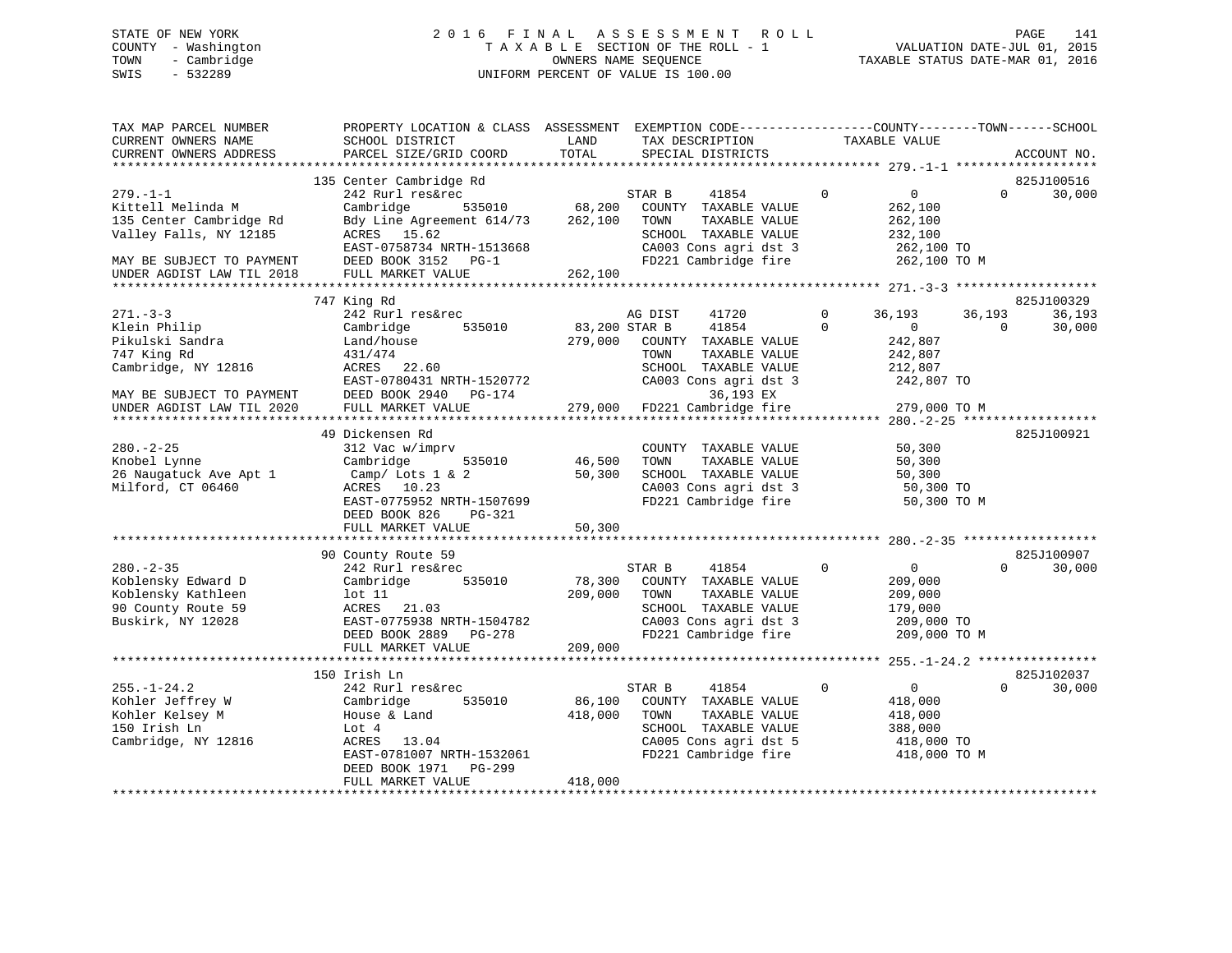## STATE OF NEW YORK 2 0 1 6 F I N A L A S S E S S M E N T R O L L PAGE 142 COUNTY - Washington T A X A B L E SECTION OF THE ROLL - 1 VALUATION DATE-JUL 01, 2015 TOWN - Cambridge OWNERS NAME SEQUENCE TAXABLE STATUS DATE-MAR 01, 2016 SWIS - 532289 UNIFORM PERCENT OF VALUE IS 100.00

| TAX MAP PARCEL NUMBER<br>CURRENT OWNERS NAME | PROPERTY LOCATION & CLASS ASSESSMENT<br>SCHOOL DISTRICT | LAND    | EXEMPTION CODE-----------------COUNTY-------TOWN------SCHOOL<br>TAX DESCRIPTION | TAXABLE VALUE                       |                    |
|----------------------------------------------|---------------------------------------------------------|---------|---------------------------------------------------------------------------------|-------------------------------------|--------------------|
| CURRENT OWNERS ADDRESS                       | PARCEL SIZE/GRID COORD                                  | TOTAL   | SPECIAL DISTRICTS                                                               |                                     | ACCOUNT NO.        |
| *************************                    |                                                         |         |                                                                                 |                                     |                    |
|                                              | Meeting House Rd                                        |         |                                                                                 |                                     |                    |
| $270. - 1 - 38.6$                            | 322 Rural vac>10                                        |         | COUNTY TAXABLE VALUE                                                            | 42,800                              |                    |
| Koopmann Mark                                | Cambridge<br>535010                                     | 42,800  | TOWN<br>TAXABLE VALUE                                                           | 42,800                              |                    |
| Koopmann Olive G                             | lot 6                                                   | 42,800  | SCHOOL TAXABLE VALUE                                                            | 42,800                              |                    |
| 824 County Route 59                          | ACRES 17.63                                             |         | CA003 Cons agri dst 3                                                           | 42,800 TO                           |                    |
| Cambridge, NY 12816                          | EAST-0763022 NRTH-1516525                               |         | FD221 Cambridge fire                                                            | 42,800 TO M                         |                    |
|                                              | DEED BOOK 3378 PG-223                                   |         |                                                                                 |                                     |                    |
|                                              | FULL MARKET VALUE                                       | 42,800  |                                                                                 |                                     |                    |
|                                              |                                                         |         |                                                                                 |                                     |                    |
|                                              | 33 Conley Rd                                            |         |                                                                                 |                                     |                    |
| $280. - 1 - 13.8$                            | 210 1 Family Res                                        |         | STAR B<br>41854                                                                 | 0<br>$\overline{0}$                 | $\Omega$<br>30,000 |
| Korb Barry W                                 | 535010<br>Cambridge                                     | 50,400  | COUNTY TAXABLE VALUE                                                            | 171,300                             |                    |
| 33 Conley Rd                                 | ACRES<br>9.20                                           | 171,300 | TOWN<br>TAXABLE VALUE                                                           | 171,300                             |                    |
| Buskirk, NY 12028                            | EAST-0775082 NRTH-1509128                               |         | SCHOOL TAXABLE VALUE                                                            | 141,300                             |                    |
|                                              | DEED BOOK 2984 PG-102                                   |         | CA003 Cons agri dst 3                                                           | 171,300 TO                          |                    |
|                                              | FULL MARKET VALUE                                       |         | 171,300 FD221 Cambridge fire                                                    | 171,300 TO M                        |                    |
|                                              |                                                         |         |                                                                                 |                                     |                    |
|                                              | 35 King Rd                                              |         |                                                                                 |                                     | 825J100452         |
| $280 - 2 - 34$                               | 210 1 Family Res                                        |         | STAR EN<br>41834                                                                | $\mathbf 0$<br>$\mathbf 0$          | 65,300<br>$\Omega$ |
| Korb Walter F                                | 535010<br>Cambridge                                     | 52,500  | COUNTY TAXABLE VALUE                                                            | 135,300                             |                    |
| Korb Bertha R                                | H & L                                                   | 135,300 | TOWN<br>TAXABLE VALUE                                                           | 135,300                             |                    |
| 35 King Rd                                   | 490/67                                                  |         | SCHOOL TAXABLE VALUE                                                            | 70,000                              |                    |
| Buskirk, NY 12028                            | ACRES<br>15.60                                          |         | CA003 Cons agri dst 3                                                           | 135,300 TO                          |                    |
|                                              | EAST-0776079 NRTH-1505485                               |         | FD221 Cambridge fire                                                            | 135,300 TO M                        |                    |
|                                              | DEED BOOK 2621<br>PG-188                                |         |                                                                                 |                                     |                    |
|                                              | FULL MARKET VALUE                                       | 135,300 |                                                                                 |                                     |                    |
|                                              |                                                         |         |                                                                                 |                                     |                    |
|                                              | 126 Dickensen Rd                                        |         |                                                                                 |                                     | 825J100943         |
| $280. - 1 - 13.4$                            | 242 Rurl res&rec                                        |         | 41854<br>STAR B                                                                 | $\Omega$<br>$\overline{0}$          | $\Omega$<br>30,000 |
| Korb Walter F Jr                             | Cambridge<br>535010                                     | 81,800  | COUNTY TAXABLE VALUE                                                            | 212,700                             |                    |
| Korb Jean K                                  | House & Lot                                             | 212,700 | TOWN<br>TAXABLE VALUE                                                           | 212,700                             |                    |
| 126 Dickensen Rd                             | ACRES 12.97                                             |         | SCHOOL TAXABLE VALUE                                                            | 182,700                             |                    |
| Buskirk, NY 12028                            | EAST-0775037 NRTH-1508486                               |         | CA003 Cons agri dst 3                                                           | 212,700 TO                          |                    |
|                                              | DEED BOOK 718<br>PG-311                                 |         | FD221 Cambridge fire                                                            | 212,700 TO M                        |                    |
|                                              | FULL MARKET VALUE                                       | 212,700 |                                                                                 |                                     |                    |
|                                              |                                                         |         |                                                                                 | **************** 279. -2-31.5 ***** |                    |
|                                              | County Route 74                                         |         |                                                                                 |                                     |                    |
| $279. - 2 - 31.5$                            | 721 Sand&gravel                                         |         | COUNTY TAXABLE VALUE                                                            | 52,300                              |                    |
| Korb Walter JR                               | Cambridge<br>535010                                     | 52,300  | TOWN<br>TAXABLE VALUE                                                           | 52,300                              |                    |
| 126 Dickenson Rd                             | $1$ ot $3$                                              | 52,300  | SCHOOL TAXABLE VALUE                                                            | 52,300                              |                    |
| Buskirk, NY 12028                            | 341/176, 341/180                                        |         | CA003 Cons agri dst 3                                                           | 52,300 TO                           |                    |
|                                              | ACRES<br>39.29                                          |         | FD221 Cambridge fire                                                            | 52,300 TO M                         |                    |
| MAY BE SUBJECT TO PAYMENT                    | EAST-0767149 NRTH-1510986                               |         |                                                                                 |                                     |                    |
| UNDER AGDIST LAW TIL 2017                    | DEED BOOK 3142<br>PG-337                                |         |                                                                                 |                                     |                    |
|                                              | FULL MARKET VALUE                                       | 52,300  |                                                                                 |                                     |                    |
|                                              |                                                         |         |                                                                                 |                                     |                    |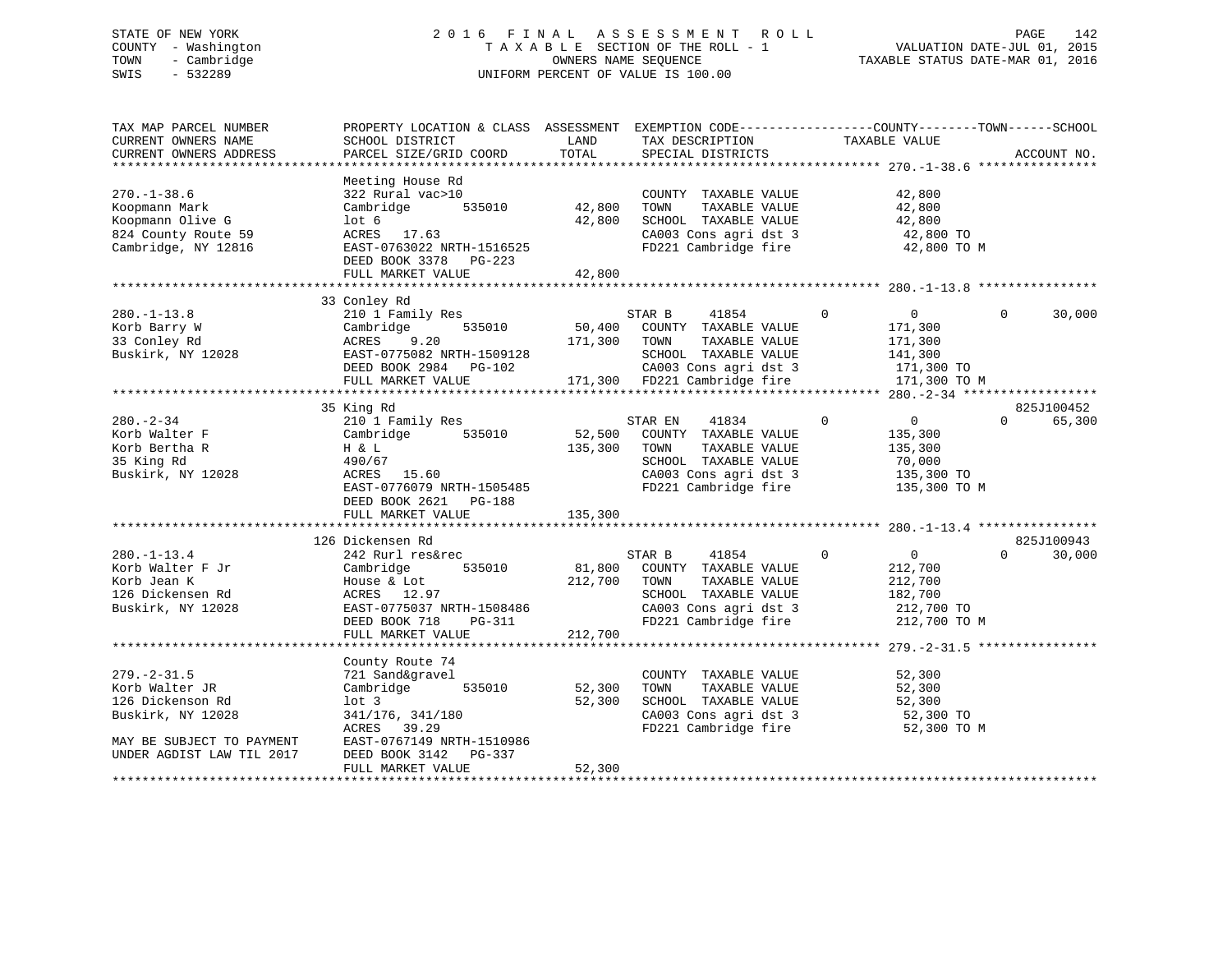## STATE OF NEW YORK 2 0 1 6 F I N A L A S S E S S M E N T R O L L PAGE 143 COUNTY - Washington T A X A B L E SECTION OF THE ROLL - 1 VALUATION DATE-JUL 01, 2015 TOWN - Cambridge OWNERS NAME SEQUENCE TAXABLE STATUS DATE-MAR 01, 2016 SWIS - 532289 UNIFORM PERCENT OF VALUE IS 100.00

| TAX MAP PARCEL NUMBER<br>CURRENT OWNERS NAME<br>CURRENT OWNERS ADDRESS                                         | PROPERTY LOCATION & CLASS ASSESSMENT EXEMPTION CODE---------------COUNTY-------TOWN-----SCHOOL<br>SCHOOL DISTRICT<br>PARCEL SIZE/GRID COORD                 | LAND<br>TOTAL                    | TAX DESCRIPTION TAXABLE VALUE<br>SPECIAL DISTRICTS                                                                                                     |                                                                                                  | ACCOUNT NO.                                |
|----------------------------------------------------------------------------------------------------------------|-------------------------------------------------------------------------------------------------------------------------------------------------------------|----------------------------------|--------------------------------------------------------------------------------------------------------------------------------------------------------|--------------------------------------------------------------------------------------------------|--------------------------------------------|
| $280. - 1 - 13.7$<br>Korb William M<br>Martin Sarah M<br>111 Conley Rd<br>Buskirk, NY 12028                    | 111 Conley Rd<br>210 1 Family Res<br>Cambridge<br>535010<br>H & L<br>3.72<br>ACRES<br>EAST-0775000 NRTH-1510912<br>$PG-158$<br>DEED BOOK 866                | 35,000<br>125,300                | STAR B<br>41854<br>COUNTY TAXABLE VALUE<br>TOWN<br>TAXABLE VALUE<br>SCHOOL TAXABLE VALUE<br>CA003 Cons agri dst 3<br>FD221 Cambridge fire 125,300 TO M | $\Omega$<br>$\overline{0}$<br>125,300<br>125,300<br>95,300<br>125,300 TO                         | 825J100946<br>$\Omega$<br>30,000           |
|                                                                                                                |                                                                                                                                                             |                                  |                                                                                                                                                        |                                                                                                  |                                            |
| $272 - 2 - 19.2$<br>Korte Karl<br>Korte Freda C<br>545 Stage Rd<br>Buskirk, NY 12028                           | 545 Stage Rd<br>242 Rurl res&rec<br>Cambridge<br>H & L<br>ACRES 12.84<br>EAST-0787594 NRTH-1513383<br>DEED BOOK 649 PG-104<br>FULL MARKET VALUE             | 535010 62,700 STAR EN<br>226,000 | CW_10_VET/ 41152<br>41834<br>226,000 COUNTY TAXABLE VALUE<br>TOWN<br>TAXABLE VALUE<br>SCHOOL TAXABLE VALUE<br>FD221 Cambridge fire                     | $\Omega$<br>8,000<br>$\Omega$<br>$\overline{0}$<br>218,000<br>226,000<br>160,700<br>226,000 TO M | $\Omega$<br>$\Omega$<br>$\Omega$<br>65,300 |
|                                                                                                                |                                                                                                                                                             |                                  |                                                                                                                                                        |                                                                                                  |                                            |
| $271. - 2 - 28.2$<br>Kourofsky Brian M Jr<br>Kourofsky Samantha L<br>515 4th Ave Apt 2<br>Watervliet, NY 12189 | Conley Rd<br>300 Vacant Land<br>535010<br>Cambridge<br>FRNT 11.00 DPTH 447.00<br>EAST-0775231 NRTH-1514190<br>DEED BOOK 3552 PG-14<br>FULL MARKET VALUE     | 500<br>500<br>500                | COUNTY TAXABLE VALUE<br>TOWN<br>TAXABLE VALUE<br>SCHOOL TAXABLE VALUE<br>CA003 Cons agri dst 3<br>Theol combridge fire<br>FD221 Cambridge fire         | 500<br>500<br>500<br>500 TO<br>500 TO M                                                          |                                            |
|                                                                                                                | 244 Conley Rd                                                                                                                                               |                                  |                                                                                                                                                        |                                                                                                  | 825J100632                                 |
| $271. - 2 - 29$<br>Kourofsky Brian M Jr<br>Kourofsky Samantha L<br>515 4th Ave Apt 2<br>Watervliet, NY 12189   | 210 1 Family Res<br>535010<br>Cambridge<br>H & L<br>ACRES<br>2.56<br>EAST-0775309 NRTH-1514081<br>DEED BOOK 3552 PG-14<br>FULL MARKET VALUE                 | 33,000<br>151,000<br>151,000     | COUNTY TAXABLE VALUE<br>TAXABLE VALUE<br>TOWN<br>SCHOOL TAXABLE VALUE<br>CA003 Cons agri dst 3<br>FD221 Cambridge fire                                 | 151,000<br>151,000<br>151,000<br>151,000 TO<br>151,000 TO M                                      |                                            |
|                                                                                                                |                                                                                                                                                             |                                  |                                                                                                                                                        |                                                                                                  |                                            |
| $280. - 2 - 16$<br>Koziol Nathan S<br>10 County Route 59<br>Buskirk, NY 12028                                  | 10 County Route 59<br>210 1 Family Res<br>Cambridge<br>535010<br>ACRES<br>1.61<br>EAST-0777573 NRTH-1504930<br>DEED BOOK 859<br>PG-179<br>FULL MARKET VALUE | 28,000<br>170,400                | STAR B<br>41854<br>COUNTY TAXABLE VALUE<br>TOWN<br>TAXABLE VALUE<br>SCHOOL TAXABLE VALUE<br>CA003 Cons agri dst 3<br>170,400 FD221 Cambridge fire      | $\mathbf 0$<br>$\overline{0}$<br>170,400<br>170,400<br>140,400<br>170,400 TO<br>170,400 TO M     | 825J100550<br>30,000<br>$\Omega$           |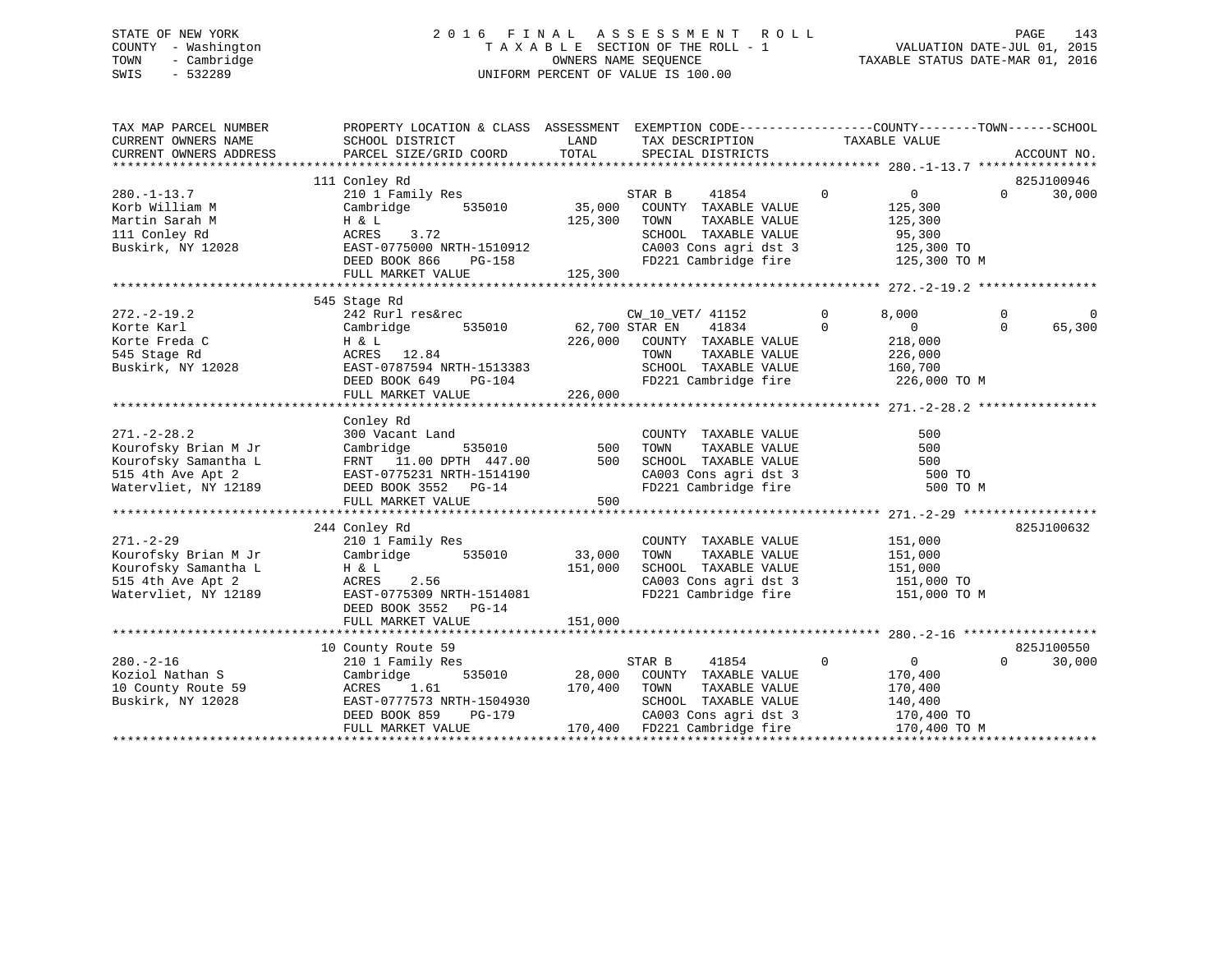|      | STATE OF NEW YORK   | 2016 FINAL ASSESSMENT ROLL         | 144<br>PAGE                      |
|------|---------------------|------------------------------------|----------------------------------|
|      | COUNTY - Washington | TAXABLE SECTION OF THE ROLL - 1    | VALUATION DATE-JUL 01, 2015      |
| TOWN | - Cambridge         | OWNERS NAME SEOUENCE               | TAXABLE STATUS DATE-MAR 01, 2016 |
| SWIS | $-532289$           | UNIFORM PERCENT OF VALUE IS 100.00 |                                  |

| TAX MAP PARCEL NUMBER  | PROPERTY LOCATION & CLASS ASSESSMENT EXEMPTION CODE---------------COUNTY-------TOWN-----SCHOOL |         |                        |                             |             |                |              |                |
|------------------------|------------------------------------------------------------------------------------------------|---------|------------------------|-----------------------------|-------------|----------------|--------------|----------------|
| CURRENT OWNERS NAME    | SCHOOL DISTRICT                                                                                | LAND    |                        | TAX DESCRIPTION             |             | TAXABLE VALUE  |              |                |
| CURRENT OWNERS ADDRESS | PARCEL SIZE/GRID COORD                                                                         | TOTAL   |                        | SPECIAL DISTRICTS           |             |                |              | ACCOUNT NO.    |
|                        |                                                                                                |         |                        |                             |             |                |              |                |
|                        | 56 Dickensen Rd                                                                                |         |                        |                             |             |                |              | 825J100859     |
| $280 - 2 - 6.3$        | 210 1 Family Res                                                                               |         | AGED-CO                | 41802                       | $\mathbf 0$ | 50,000         | $\mathbf{0}$ | $\overline{0}$ |
| Kutti Leena            | 535010<br>Cambridge                                                                            |         | 37,000 AGED-TOWN 41803 |                             | $\Omega$    | $\Omega$       | 45,000       | $\overline{0}$ |
| PO Box 247             | H & Land                                                                                       |         | 100,000 AGED-SCH 41804 |                             | $\Omega$    | $\Omega$       | $\Omega$     | 35,000         |
| Cambridge, NY 12816    | ACRES<br>3.40                                                                                  |         | STAR EN                | 41834                       | $\Omega$    | $\overline{0}$ | $\Omega$     | 65,000         |
|                        | EAST-0776688 NRTH-1507737                                                                      |         |                        | COUNTY TAXABLE VALUE        |             | 50,000         |              |                |
|                        | DEED BOOK 467<br>PG-72                                                                         |         | TOWN                   | TAXABLE VALUE               |             | 55,000         |              |                |
|                        | FULL MARKET VALUE                                                                              | 100,000 |                        | SCHOOL TAXABLE VALUE        |             | $\mathbf 0$    |              |                |
|                        |                                                                                                |         |                        | CA003 Cons agri dst 3       |             | 100,000 TO     |              |                |
|                        |                                                                                                |         |                        | FD221 Cambridge fire        |             | 100,000 TO M   |              |                |
|                        |                                                                                                |         |                        |                             |             |                |              |                |
|                        | 2 Perry Ln                                                                                     |         |                        |                             |             |                |              | 825J100434     |
| $255.14 - 3 - 12$      | 283 Res w/Comuse                                                                               |         | STAR B                 | 41854                       | $\Omega$    | $\overline{0}$ | $\Omega$     | 30,000         |
| Kyer Francis T II      | Cambridge<br>535010                                                                            |         |                        | 24,100 COUNTY TAXABLE VALUE |             | 196,000        |              |                |
| Kyer Susan L           | H&l                                                                                            | 196,000 | TOWN                   | TAXABLE VALUE               |             | 196,000        |              |                |
| 2 Perry Ln             | 740/2                                                                                          |         |                        | SCHOOL TAXABLE VALUE        |             | 166,000        |              |                |
| Cambridge, NY 12816    | $255. - 3 - 12$                                                                                |         |                        | FD221 Cambridge fire        |             | 196,000 ТО М   |              |                |
|                        | 0.72<br>ACRES                                                                                  |         |                        |                             |             |                |              |                |
|                        | EAST-0786169 NRTH-1531607                                                                      |         |                        |                             |             |                |              |                |
|                        | DEED BOOK 866<br>PG-258                                                                        |         |                        |                             |             |                |              |                |
|                        | FULL MARKET VALUE                                                                              | 196,000 |                        |                             |             |                |              |                |
|                        |                                                                                                |         |                        |                             |             |                |              |                |
|                        | 119 State Route 372                                                                            |         |                        |                             |             |                |              | 825J100435     |
| $255.14 - 3 - 2$       | 283 Res w/Comuse                                                                               |         | STAR B                 | 41854                       | $\mathbf 0$ | $\overline{0}$ | $\Omega$     | 30,000         |
| LaBrake Brian D        | Cambridge<br>535010                                                                            | 26,500  |                        | COUNTY TAXABLE VALUE        |             | 242,600        |              |                |
| LaBrake Cynthia J      | H & L                                                                                          | 242,600 | TOWN                   | TAXABLE VALUE               |             | 242,600        |              |                |
| 119 State Route 372    | Easement 591/300                                                                               |         |                        | SCHOOL TAXABLE VALUE        |             | 212,600        |              |                |
| Cambridge, NY 12816    | $255. - 3 - 2$                                                                                 |         |                        | FD221 Cambridge fire        |             | 242,600 TO M   |              |                |
|                        | FRNT 125.00 DPTH 185.00                                                                        |         |                        |                             |             |                |              |                |
|                        | 0.47<br>ACRES                                                                                  |         |                        |                             |             |                |              |                |
|                        | EAST-0785790 NRTH-1533174                                                                      |         |                        |                             |             |                |              |                |
|                        | DEED BOOK 1845 PG-276                                                                          |         |                        |                             |             |                |              |                |
|                        | FULL MARKET VALUE                                                                              | 242,600 |                        |                             |             |                |              |                |
|                        |                                                                                                |         |                        |                             |             |                |              |                |
|                        | 491+495 Turnpike Rd                                                                            |         |                        |                             |             |                |              |                |
| $272. - 2 - 16.1$      | 220 2 Family Res                                                                               |         |                        | COUNTY TAXABLE VALUE        |             | 152,100        |              |                |
| LaBrake Brian D        | Cambridge<br>535010                                                                            | 31,500  | TOWN                   | TAXABLE VALUE               |             | 152,100        |              |                |
| LaBrake Cynthia J      | Multiple R                                                                                     | 152,100 |                        | SCHOOL TAXABLE VALUE        |             | 152,100        |              |                |
| 119 State Route 372    | ACRES 2.50                                                                                     |         |                        | FD221 Cambridge fire        |             | 152,100 TO M   |              |                |
| Cambridge, NY 12816    | EAST-0788191 NRTH-1513931                                                                      |         |                        |                             |             |                |              |                |
|                        | DEED BOOK 2151 PG-62                                                                           |         |                        |                             |             |                |              |                |
|                        | FULL MARKET VALUE                                                                              | 152,100 |                        |                             |             |                |              |                |
|                        |                                                                                                |         |                        |                             |             |                |              |                |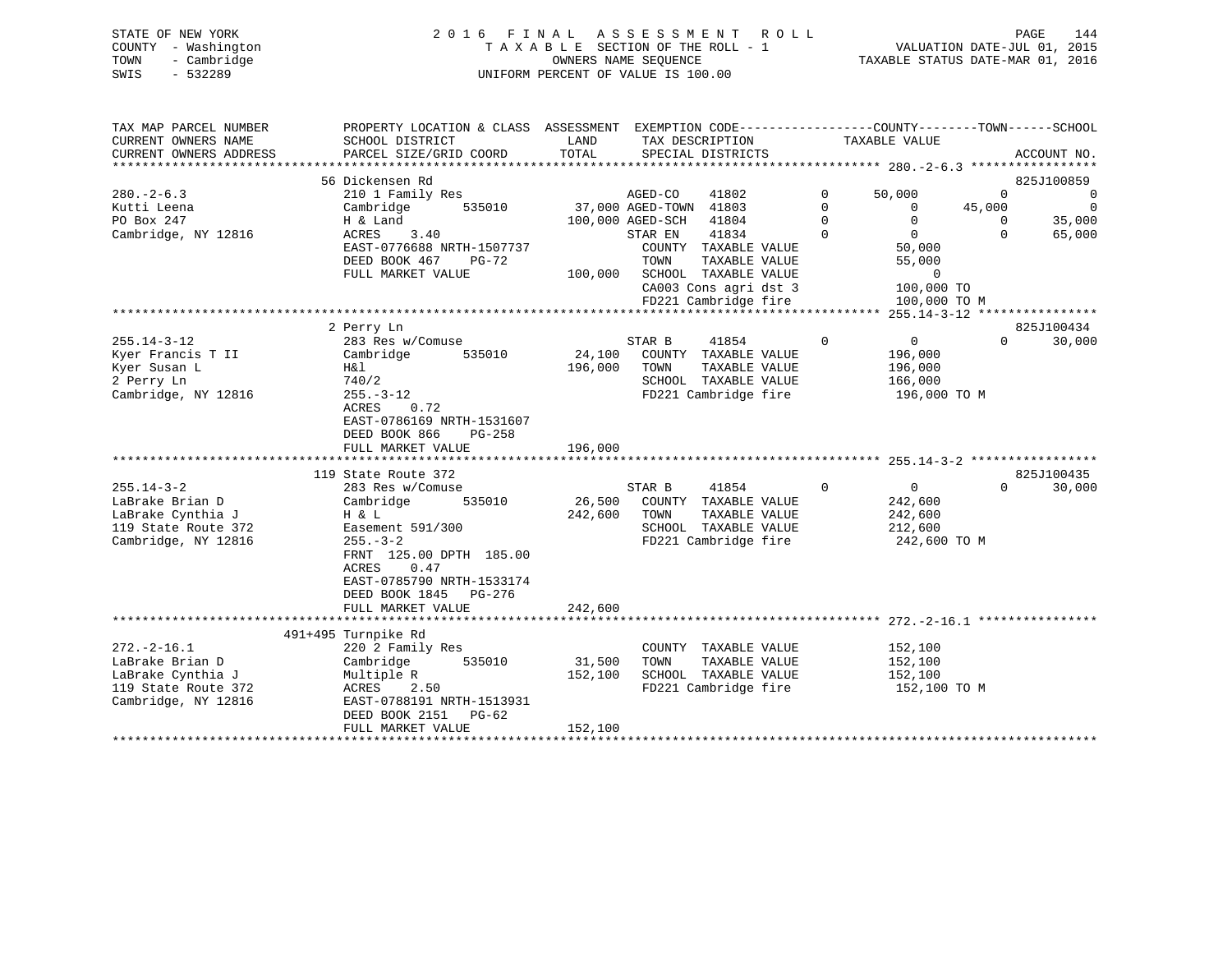# STATE OF NEW YORK 2 0 1 6 F I N A L A S S E S S M E N T R O L L PAGE 145 COUNTY - Washington T A X A B L E SECTION OF THE ROLL - 1 VALUATION DATE-JUL 01, 2015 TOWN - Cambridge OWNERS NAME SEQUENCE TAXABLE STATUS DATE-MAR 01, 2016 SWIS - 532289 UNIFORM PERCENT OF VALUE IS 100.00

| TAX MAP PARCEL NUMBER<br>CURRENT OWNERS NAME<br>CURRENT OWNERS ADDRESS<br>**********************  | PROPERTY LOCATION & CLASS ASSESSMENT<br>SCHOOL DISTRICT<br>PARCEL SIZE/GRID COORD<br>********************                                                               | LAND<br>TOTAL                | TAX DESCRIPTION<br>SPECIAL DISTRICTS                                                                             | EXEMPTION CODE-----------------COUNTY-------TOWN------SCHOOL<br>TAXABLE VALUE | ACCOUNT NO.                      |
|---------------------------------------------------------------------------------------------------|-------------------------------------------------------------------------------------------------------------------------------------------------------------------------|------------------------------|------------------------------------------------------------------------------------------------------------------|-------------------------------------------------------------------------------|----------------------------------|
| $262. - 1 - 17.1$<br>Lacasse Kenneth<br>Lacasse Kathleen<br>114 Frog Way<br>Cambridge, NY 12816   | County Route 60/E Off<br>322 Rural vac>10<br>Cambridge<br>535010<br>Vl<br>ACRES 11.40<br>EAST-0771588 NRTH-1522208<br>DEED BOOK 1667<br>PG-333<br>FULL MARKET VALUE     | 30,800<br>30,800<br>30,800   | COUNTY TAXABLE VALUE<br>TOWN<br>TAXABLE VALUE<br>SCHOOL TAXABLE VALUE<br>FD221 Cambridge fire                    | 30,800<br>30,800<br>30,800<br>30,800 TO M                                     | 825J100917                       |
| $262. - 1 - 17.2$<br>Lacasse Kenneth<br>Lacasse Kathleen<br>114 Frog Way<br>Cambridge, NY 12816   | 114 Frog Way<br>242 Rurl res&rec<br>Cambridge<br>535010<br>House & L<br>ACRES 10.00<br>EAST-0772524 NRTH-1522375<br>DEED BOOK 499<br><b>PG-515</b><br>FULL MARKET VALUE | 57,000<br>288,100<br>288,100 | 41854<br>STAR B<br>COUNTY TAXABLE VALUE<br>TAXABLE VALUE<br>TOWN<br>SCHOOL TAXABLE VALUE<br>FD221 Cambridge fire | $\overline{0}$<br>0<br>288,100<br>288,100<br>258,100<br>288,100 TO M          | 825J100918<br>30,000<br>$\Omega$ |
| $262. -1 - 17.3$<br>Lacasse Kenneth<br>Lacasse Kathleen<br>114 Frog Way<br>Cambridge, NY 12816    | County Route 60/E Off<br>314 Rural vac<10<br>Cambridge<br>535010<br>Vl<br>ACRES<br>7.40<br>EAST-0772987 NRTH-1522445<br>DEED BOOK 499<br>PG-519<br>FULL MARKET VALUE    | 34,600<br>34,600<br>34,600   | COUNTY TAXABLE VALUE<br>TOWN<br>TAXABLE VALUE<br>SCHOOL TAXABLE VALUE<br>FD221 Cambridge fire                    | 34,600<br>34,600<br>34,600<br>34,600 TO M                                     | 825J100919                       |
| $262. - 1 - 17.5$<br>Lacasse Kenneth<br>Lacasse Katherine<br>114 Frog Way<br>Cambridge, NY 12816  | County Route 60/Off<br>314 Rural vac<10<br>Cambridge<br>535010<br>Vl<br>ACRES<br>7.00<br>EAST-0772053 NRTH-1522359<br>DEED BOOK 1667<br>PG-326<br>FULL MARKET VALUE     | 20,000<br>20,000<br>20,000   | COUNTY TAXABLE VALUE<br>TOWN<br>TAXABLE VALUE<br>SCHOOL TAXABLE VALUE<br>FD221 Cambridge fire                    | 20,000<br>20,000<br>20,000<br>20,000 TO M                                     | 825J100965                       |
| $262. - 1 - 17$<br>Lacasse Kenneth M<br>Lacasse Kathleen M<br>114 Frog Way<br>Cambridge, NY 12816 | County Route 60/E Off<br>322 Rural vac>10<br>Cambridge<br>535010<br>Land<br>ACRES 12.89<br>EAST-0772923 NRTH-1523158<br>DEED BOOK 1667<br>PG-330<br>FULL MARKET VALUE   | 32,800<br>32,800<br>32,800   | COUNTY TAXABLE VALUE<br>TOWN<br>TAXABLE VALUE<br>SCHOOL TAXABLE VALUE<br>FD221 Cambridge fire                    | 32,800<br>32,800<br>32,800<br>32,800 TO M                                     | 825J100276                       |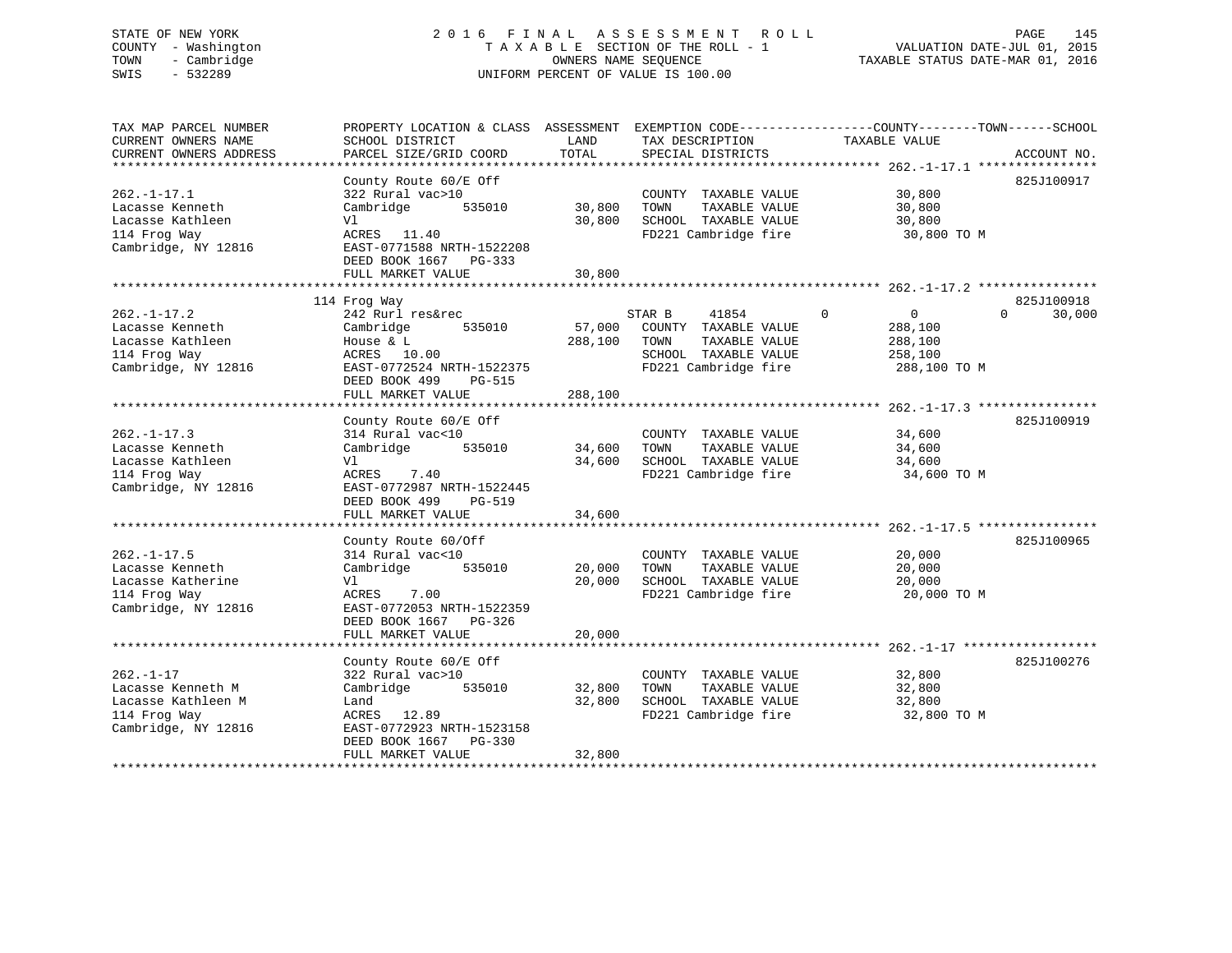| STATE OF NEW YORK<br>- Washington<br>COUNTY<br>- Cambridge<br>TOWN<br>$-532289$<br>SWIS | 2016 FINAL                                                                        |               | ASSESSMENT ROLL<br>T A X A B L E SECTION OF THE ROLL - 1 VALUATION DATE-JUL 01, 2015<br>OWNERS NAME SEOUENCE<br>UNIFORM PERCENT OF VALUE IS 100.00 | TAXABLE STATUS DATE-MAR 01, 2016 | 146<br>PAGE            |
|-----------------------------------------------------------------------------------------|-----------------------------------------------------------------------------------|---------------|----------------------------------------------------------------------------------------------------------------------------------------------------|----------------------------------|------------------------|
| TAX MAP PARCEL NUMBER<br>CURRENT OWNERS NAME<br>CURRENT OWNERS ADDRESS                  | PROPERTY LOCATION & CLASS ASSESSMENT<br>SCHOOL DISTRICT<br>PARCEL SIZE/GRID COORD | LAND<br>TOTAL | EXEMPTION CODE-----------------COUNTY-------TOWN------SCHOOL<br>TAX DESCRIPTION<br>SPECIAL DISTRICTS                                               | TAXABLE VALUE                    | ACCOUNT NO.            |
|                                                                                         |                                                                                   |               |                                                                                                                                                    |                                  |                        |
|                                                                                         | 57 State Route 372                                                                |               |                                                                                                                                                    |                                  | 825J100305             |
| $255.14 - 3 - 15$                                                                       | 210 1 Family Res                                                                  |               | 41854<br>STAR B                                                                                                                                    | $\overline{0}$<br>$\overline{0}$ | $\Omega$<br>30,000     |
| LaFountain Paul JR                                                                      | Cambridge<br>535010                                                               | 28,300 COUNTY | TAXABLE VALUE                                                                                                                                      | 185,700                          |                        |
| LaFountain Amy                                                                          | Office<br>$255. - 3 - 15$                                                         | 185,700       | TOWN<br>TAXABLE VALUE                                                                                                                              | 185,700                          |                        |
| 57 State Route 372<br>Cambridge, NY 12816                                               | 0.90<br>ACRES                                                                     |               | TAXABLE VALUE<br>SCHOOL<br>FD221 Cambridge fire                                                                                                    | 155,700<br>185,700 TO M          |                        |
|                                                                                         | EAST-0786119 NRTH-1531821                                                         |               |                                                                                                                                                    |                                  |                        |
|                                                                                         | DEED BOOK 2124<br>$PG-147$                                                        |               |                                                                                                                                                    |                                  |                        |
|                                                                                         | FULL MARKET VALUE                                                                 | 185,700       |                                                                                                                                                    |                                  |                        |
|                                                                                         |                                                                                   |               |                                                                                                                                                    |                                  |                        |
|                                                                                         | 656 County Route 74                                                               |               |                                                                                                                                                    |                                  | 825J101995             |
| $270. - 1 - 24.5$                                                                       | 242 Rurl res&rec                                                                  |               | 41854<br>STAR B                                                                                                                                    | $\mathbf 0$<br>$\overline{0}$    | 30,000<br>$\mathbf{0}$ |
| LaJara John E                                                                           | Cambridge<br>535010                                                               | 59,800        | COUNTY<br>TAXABLE VALUE                                                                                                                            | 294,200                          |                        |
| Stein Joan A                                                                            | Land & Modular                                                                    | 294,200       | TOWN<br>TAXABLE VALUE                                                                                                                              | 294,200                          |                        |

FD221 Cambridge fire

825J100950

 $0 \t 30,000$ 

| Langlois Ricky         | Cambridge<br>535010       | 38,500  | COUNTY<br>TAXABLE VALUE | 240,500      |
|------------------------|---------------------------|---------|-------------------------|--------------|
| Langlois Tammy         | H & Lot                   | 240,500 | TOWN<br>TAXABLE VALUE   | 240,500      |
| 142 Greene Rd          | 3.50<br>ACRES             |         | SCHOOL TAXABLE VALUE    | 210,500      |
| Cambridge, NY 12816    | EAST-0782216 NRTH-1525954 |         | CA003 Cons agri dst 3   | 240,500 TO   |
|                        | DEED BOOK 526 PG-139      |         | FD221 Cambridge fire    | 240,500 TO M |
|                        | FULL MARKET VALUE         | 240,500 |                         |              |
|                        |                           |         |                         |              |
|                        | 763 Turnpike Rd           |         |                         | 825J100223   |
| $272. - 2 - 5$         | 240 Rural res             |         | COUNTY<br>TAXABLE VALUE | 250,000      |
| Lapham Thomas A        | Cambridge 535010          | 98,100  | TOWN<br>TAXABLE VALUE   | 250,000      |
| 763 Turnpike Rd        | Residence/commercial      | 250,000 | SCHOOL TAXABLE VALUE    | 250,000      |
| Eagle Bridge, NY 12057 | ACRES 18.94               |         | FD221 Cambridge fire    | 250,000 TO M |
|                        | EAST-0788918 NRTH-1519731 |         |                         |              |
|                        | DEED BOOK 3240 PG-147     |         |                         |              |
|                        | FULL MARKET VALUE         | 250,000 |                         |              |
|                        |                           |         |                         |              |
|                        |                           |         |                         |              |

\*\*\*\*\*\*\*\*\*\*\*\*\*\*\*\*\*\*\*\*\*\*\*\*\*\*\*\*\*\*\*\*\*\*\*\*\*\*\*\*\*\*\*\*\*\*\*\*\*\*\*\*\*\*\*\*\*\*\*\*\*\*\*\*\*\*\*\*\*\*\*\*\*\*\*\*\*\*\*\*\*\*\*\*\*\*\*\*\*\*\*\*\*\*\*\*\*\*\*\*\*\*\* 263.-1-14.1 \*\*\*\*\*\*\*\*\*\*\*\*\*\*\*\*

656 County Route 74  $\,$  Lot 4  $\,$  Cambridge, NY 12816  $\,$  264,200  $\,$  ACRES 11.42  $\,$   $\,$  FD221 Cambridge fire  $\,$  294,200 TO M

263.-1-14.1 210 1 Family Res STAR B 41854 0 0 0 30,000

EAST-0765946 NRTH-1514193

FULL MARKET VALUE 294,200

DEED BOOK 576 PG-269

142 Greene Rd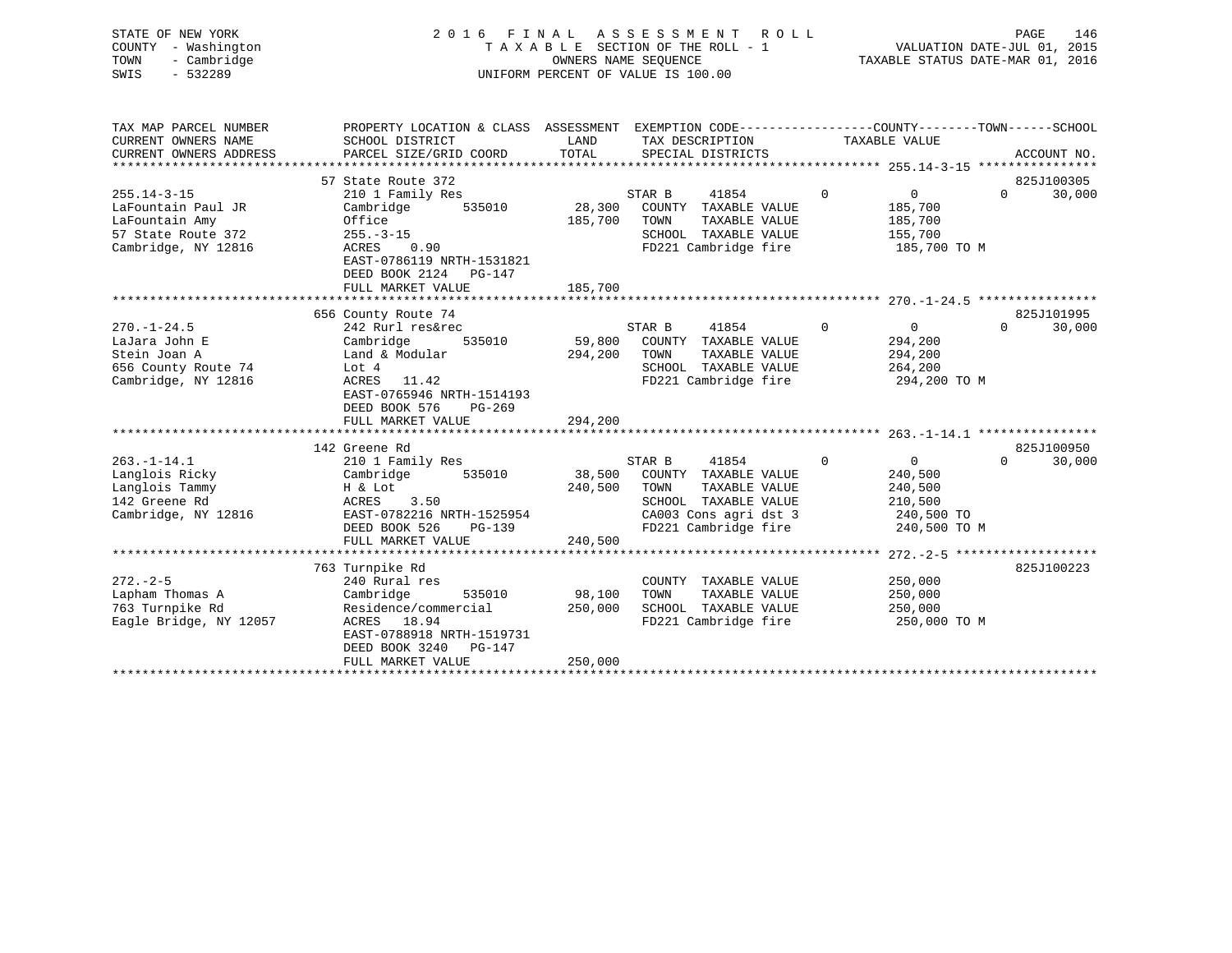# STATE OF NEW YORK 2 0 1 6 F I N A L A S S E S S M E N T R O L L PAGE 147 COUNTY - Washington T A X A B L E SECTION OF THE ROLL - 1 VALUATION DATE-JUL 01, 2015 TOWN - Cambridge OWNERS NAME SEQUENCE TAXABLE STATUS DATE-MAR 01, 2016 SWIS - 532289 UNIFORM PERCENT OF VALUE IS 100.00

| TAX MAP PARCEL NUMBER<br>CURRENT OWNERS NAME<br>CURRENT OWNERS ADDRESS | PROPERTY LOCATION & CLASS ASSESSMENT EXEMPTION CODE----------------COUNTY-------TOWN------SCHOOL<br>SCHOOL DISTRICT<br>PARCEL SIZE/GRID COORD | <b>Example 12</b> LAND<br>TOTAL | TAX DESCRIPTION TAXABLE VALUE SPECIAL DISTRICTS                                                                                                                                        |                                             | ACCOUNT NO.              |
|------------------------------------------------------------------------|-----------------------------------------------------------------------------------------------------------------------------------------------|---------------------------------|----------------------------------------------------------------------------------------------------------------------------------------------------------------------------------------|---------------------------------------------|--------------------------|
|                                                                        |                                                                                                                                               |                                 |                                                                                                                                                                                        |                                             |                          |
|                                                                        | 160 Dickensen Rd                                                                                                                              |                                 | 73 PCT OF VALUE USED FOR EXEMPTION PURPOSES                                                                                                                                            |                                             | 825J100697               |
| $280. -1 - 12$                                                         | 241 Rural res&ag WETCOM C<br>Cambridge 535010 105,600 AG DIST                                                                                 |                                 | VETCOM CTS 41130<br>105,600 AG DIST 41720 0 47,432 45,000<br>259,900 AGED-CO 41802 0 71,148 0<br>AGED-TOWN 41803 0 0 65,127<br>AGED-TOWN 41803 0 0 65,127<br>AGED-SCH 41804 0 0 65,127 |                                             | 10,000                   |
| Larned Caroline J LE                                                   |                                                                                                                                               |                                 |                                                                                                                                                                                        |                                             | 25,237                   |
| Crawford Deborah K                                                     |                                                                                                                                               |                                 |                                                                                                                                                                                        |                                             | $\overline{0}$           |
| 160 Dickensen Rd                                                       | 1747/30<br>ACRES 30.50                                                                                                                        |                                 |                                                                                                                                                                                        |                                             | $\overline{\phantom{0}}$ |
| Buskirk, NY 12028                                                      | EAST-0774415 NRTH-1509337                                                                                                                     |                                 |                                                                                                                                                                                        |                                             | 62,904                   |
|                                                                        | DEED BOOK 2949 PG-101                                                                                                                         |                                 | 41834 0<br>STAR EN                                                                                                                                                                     |                                             | $\Omega$<br>65,300       |
| MAY BE SUBJECT TO PAYMENT                                              | FULL MARKET VALUE                                                                                                                             |                                 | $259,900$ COUNTY TAXABLE VALUE                                                                                                                                                         | $\begin{array}{c} 0 \\ 116,083 \end{array}$ |                          |
| UNDER AGDIST LAW TIL 2020                                              |                                                                                                                                               |                                 | TOWN                                                                                                                                                                                   | TAXABLE VALUE 124,536                       |                          |
|                                                                        |                                                                                                                                               |                                 |                                                                                                                                                                                        |                                             |                          |
|                                                                        |                                                                                                                                               |                                 | SCHOOL TAXABLE VALUE 96,459<br>CA003 Cons agri dst 3 234,663 TO                                                                                                                        |                                             |                          |
|                                                                        |                                                                                                                                               |                                 |                                                                                                                                                                                        |                                             |                          |
|                                                                        |                                                                                                                                               |                                 | 25,237 EX<br>FD221 Cambridge fire 259,900 TO M                                                                                                                                         |                                             |                          |
|                                                                        |                                                                                                                                               |                                 |                                                                                                                                                                                        |                                             |                          |
|                                                                        | Old King Road Ln                                                                                                                              |                                 |                                                                                                                                                                                        |                                             |                          |
| $272. - 1 - 10.3$                                                      | 314 Rural vac<10                                                                                                                              |                                 | COUNTY TAXABLE VALUE                                                                                                                                                                   | 25,000                                      |                          |
| Larrabee Brian<br>15 Occolato Rd                                       | 535010 25,000                                                                                                                                 |                                 |                                                                                                                                                                                        |                                             |                          |
|                                                                        | Cambridge<br>ACRES 4.31                                                                                                                       |                                 |                                                                                                                                                                                        |                                             |                          |
|                                                                        |                                                                                                                                               |                                 | CA003 Cons agri dst 3 25,000 TO                                                                                                                                                        |                                             |                          |
|                                                                        |                                                                                                                                               |                                 | FD221 Cambridge fire                                                                                                                                                                   | 25,000 TO M                                 |                          |
|                                                                        | FULL MARKET VALUE                                                                                                                             | 25,000                          |                                                                                                                                                                                        |                                             |                          |
|                                                                        |                                                                                                                                               |                                 |                                                                                                                                                                                        |                                             |                          |
|                                                                        | 14 Old King Road Ln                                                                                                                           |                                 |                                                                                                                                                                                        |                                             |                          |
| $280. - 2 - 42$                                                        | 242 Rurl res&rec                                                                                                                              |                                 |                                                                                                                                                                                        |                                             |                          |
| Larrabee Brian                                                         |                                                                                                                                               | 74,000                          | COUNTY TAXABLE VALUE 124,000<br>TOWN<br>TAXABLE VALUE                                                                                                                                  | 124,000                                     |                          |
| 45 Oscaleto Rd                                                         |                                                                                                                                               | 124,000                         | SCHOOL TAXABLE VALUE 124,000                                                                                                                                                           |                                             |                          |
|                                                                        | $271 - 3 - 11.3$                                                                                                                              |                                 |                                                                                                                                                                                        |                                             |                          |
| South Salem, NY 10507                                                  | ACRES 14.48                                                                                                                                   |                                 | CA003 Cons agri dst 3 124,000 TO<br>FD221 Cambridge fire 124,000 TO M                                                                                                                  |                                             |                          |
|                                                                        |                                                                                                                                               |                                 |                                                                                                                                                                                        |                                             |                          |
|                                                                        | MAY BE SUBJECT TO PAYMENT<br>UNDER AGDIST LAW TIL 2018 DEED BOOK 959 PG-163                                                                   |                                 |                                                                                                                                                                                        |                                             |                          |
|                                                                        |                                                                                                                                               |                                 |                                                                                                                                                                                        |                                             |                          |
|                                                                        | FULL MARKET VALUE                                                                                                                             | 124,000                         |                                                                                                                                                                                        |                                             |                          |
|                                                                        | Oak Hill Rd                                                                                                                                   |                                 |                                                                                                                                                                                        |                                             | 825J100715               |
|                                                                        | 312 Vac w/imprv                                                                                                                               |                                 |                                                                                                                                                                                        |                                             |                          |
| $281. -4 -1$                                                           |                                                                                                                                               | 197,500                         | COUNTY TAXABLE VALUE 207,500                                                                                                                                                           |                                             |                          |
| Larrabee Brian T                                                       |                                                                                                                                               |                                 | TOWN<br>TAXABLE VALUE                                                                                                                                                                  | 207,500                                     |                          |
| Dahle Michael S                                                        | Land                                                                                                                                          | 207,500                         | SCHOOL TAXABLE VALUE 207,500                                                                                                                                                           |                                             |                          |
| 45 Oscaleta Rd                                                         | Lot 4                                                                                                                                         |                                 | CA003 Cons agri dst 3 207,500 TO<br>FD221 Cambridge fire 207,500 TO M                                                                                                                  | 207,500 TO                                  |                          |
| South Salem, NY 10590                                                  | $281 - 1 - 1$                                                                                                                                 |                                 |                                                                                                                                                                                        |                                             |                          |
|                                                                        | ACRES 176.31                                                                                                                                  |                                 |                                                                                                                                                                                        |                                             |                          |
|                                                                        | EAST-0782632 NRTH-1512375                                                                                                                     |                                 |                                                                                                                                                                                        |                                             |                          |
|                                                                        | DEED BOOK 894<br>PG-321                                                                                                                       |                                 |                                                                                                                                                                                        |                                             |                          |
|                                                                        | FULL MARKET VALUE                                                                                                                             | 207,500                         |                                                                                                                                                                                        |                                             |                          |
|                                                                        |                                                                                                                                               |                                 |                                                                                                                                                                                        |                                             |                          |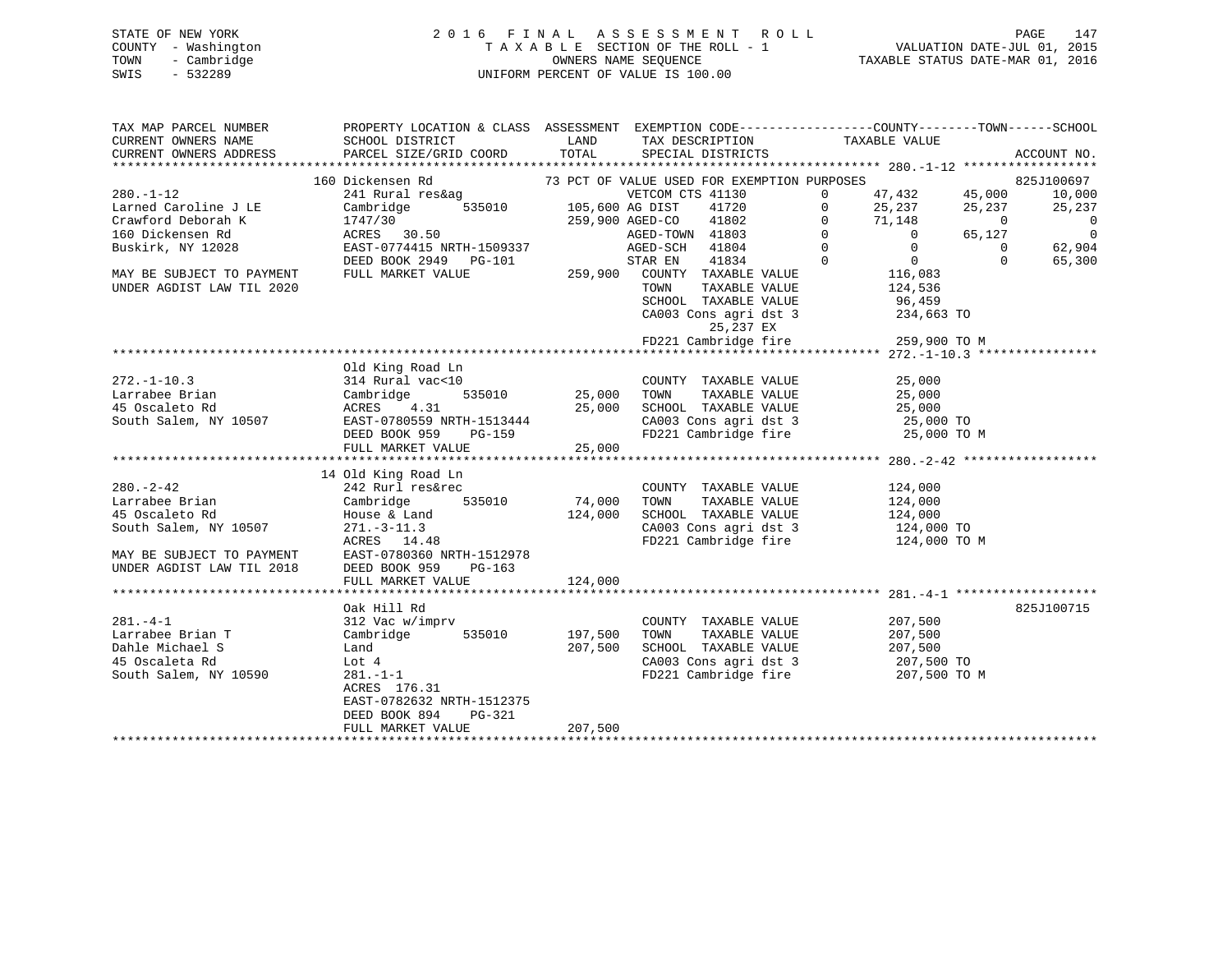| STATE OF NEW YORK                   |                                                                                                 |                      | 2016 FINAL ASSESSMENT ROLL                    |                                  | 148<br>PAGE                      |
|-------------------------------------|-------------------------------------------------------------------------------------------------|----------------------|-----------------------------------------------|----------------------------------|----------------------------------|
| COUNTY - Washington                 |                                                                                                 |                      | TAXABLE SECTION OF THE ROLL - 1               |                                  | VALUATION DATE-JUL 01, 2015      |
| - Cambridge<br>TOWN                 |                                                                                                 | OWNERS NAME SEOUENCE |                                               |                                  | TAXABLE STATUS DATE-MAR 01, 2016 |
| $-532289$<br>SWIS                   |                                                                                                 |                      | UNIFORM PERCENT OF VALUE IS 100.00            |                                  |                                  |
|                                     |                                                                                                 |                      |                                               |                                  |                                  |
| TAX MAP PARCEL NUMBER               | PROPERTY LOCATION & CLASS ASSESSMENT EXEMPTION CODE---------------COUNTY-------TOWN------SCHOOL |                      |                                               |                                  |                                  |
| CURRENT OWNERS NAME                 | SCHOOL DISTRICT                                                                                 |                      | LAND TAX DESCRIPTION TAXABLE VALUE            |                                  |                                  |
| CURRENT OWNERS ADDRESS              |                                                                                                 |                      |                                               |                                  |                                  |
|                                     |                                                                                                 |                      |                                               |                                  |                                  |
|                                     | Oak Hill Rd<br>314 Rural vac<10                                                                 |                      |                                               |                                  |                                  |
| $281 - 4 - 1.4$<br>Larrabee Brian T |                                                                                                 | 535010 36,200 TOWN   | COUNTY TAXABLE VALUE<br>TAXABLE VALUE         | 36,200                           |                                  |
| Dahle Michael S                     | Cambridge<br>Land                                                                               | 36,200               |                                               | 36,200<br>36,200                 |                                  |
| 45 Oscaleta Rd                      | Lot 3                                                                                           |                      | SCHOOL TAXABLE VALUE                          | 36,200 TO                        |                                  |
| South Salem, NY 10590               | $281. - 1 - 1.4$                                                                                |                      | CA003 Cons agri dst 3<br>FD221 Cambridge fire | 36,200 TO M                      |                                  |
|                                     | ACRES 7.04                                                                                      |                      |                                               |                                  |                                  |
|                                     | EAST-0783531 NRTH-1510241                                                                       |                      |                                               |                                  |                                  |
|                                     | DEED BOOK 894<br><b>PG-321</b>                                                                  |                      |                                               |                                  |                                  |
|                                     | FULL MARKET VALUE                                                                               | 36,200               |                                               |                                  |                                  |
|                                     |                                                                                                 |                      |                                               |                                  |                                  |
|                                     | 65 King Rd                                                                                      |                      |                                               |                                  | 825J100905                       |
| $280 - 2 - 32$                      | 210 1 Family Res                                                                                |                      | $\overline{0}$<br>41854<br>STAR B             | $\overline{0}$                   | 30,000<br>$\Omega$               |
| Larson Brian A                      | Cambridge 535010 50,600 COUNTY TAXABLE VALUE                                                    |                      |                                               | 135,500                          |                                  |
| 65 King Rd                          | Lot 9                                                                                           | 135,500 TOWN         | TAXABLE VALUE                                 | 135,500                          |                                  |
| Buskirk, NY 12028                   | ACRES<br>5.13                                                                                   |                      | SCHOOL TAXABLE VALUE                          | 105,500                          |                                  |
|                                     | EAST-0775965 NRTH-1505854                                                                       |                      | CA003 Cons agri dst 3 135,500 TO              |                                  |                                  |
|                                     | DEED BOOK 490<br>PG-78                                                                          |                      | FD221 Cambridge fire 135,500 TO M             |                                  |                                  |
|                                     | FULL MARKET VALUE                                                                               | 135,500              |                                               |                                  |                                  |
|                                     |                                                                                                 |                      |                                               |                                  |                                  |
|                                     | 92 County Route 74                                                                              |                      |                                               |                                  | 825J100458                       |
| $288. - 1 - 19$                     | 210 1 Family Res                                                                                |                      | STAR EN<br>41834                              | $\overline{0}$<br>$\overline{0}$ | $\overline{0}$<br>65,300         |
| Lavarnway Robert E                  | Cambridge                                                                                       |                      | 535010 28,500 VETCOM CTS 41130                | 39,100<br>$\Omega$               | 39,100<br>10,000                 |
| Lavarnway Eleanor B                 | H & L                                                                                           |                      | 156,400 COUNTY TAXABLE VALUE                  | 117,300                          |                                  |
| 92 County Route 74                  | 429/481                                                                                         |                      | TOWN<br>TAXABLE VALUE                         | 117,300                          |                                  |
| Buskirk, NY 12028                   | ACRES<br>9.10                                                                                   |                      | SCHOOL TAXABLE VALUE                          | 81,100                           |                                  |
|                                     | EAST-0764495 NRTH-1501211                                                                       |                      | FD221 Cambridge fire                          | 156,400 TO M                     |                                  |
|                                     | DEED BOOK 486 PG-1086                                                                           |                      |                                               |                                  |                                  |

|                     | 7 Darwin Rd               |                                    |   |             |          | 825J100459 |
|---------------------|---------------------------|------------------------------------|---|-------------|----------|------------|
| $270. - 1 - 30$     | 210 1 Family Res          | VETCOM CTS 41130                   | 0 | 32,650      | 32,650   | 10,000     |
| Laverty Wayne C     | Cambridge<br>535010       | 54,400 STAR EN<br>41834            |   |             | $\Omega$ | 65,300     |
| Laverty Janice      | ACRES 8.60                | 130,600<br>COUNTY<br>TAXABLE VALUE |   | 97,950      |          |            |
| 7 Darwin Rd         | EAST-0764530 NRTH-1517003 | TOWN<br>TAXABLE VALUE              |   | 97,950      |          |            |
| Cambridge, NY 12816 | DEED BOOK 698<br>PG-186   | SCHOOL TAXABLE VALUE               |   | 55,300      |          |            |
|                     | FULL MARKET VALUE         | 130,600 CA003 Cons agri dst 3      |   | 130,600 TO  |          |            |
|                     |                           | FD221 Cambridge fire 130,600 TO M  |   |             |          |            |
|                     |                           |                                    |   |             |          |            |
|                     | 60 Brownell Rd            |                                    |   |             |          | 825J100811 |
| $270. - 1 - 31$     | 210 1 Family Res          | COUNTY<br>TAXABLE VALUE            |   | 91,900      |          |            |
| Laverty Wayne C     | Cambridge<br>535010       | 25,900<br>TOWN<br>TAXABLE VALUE    |   | 91,900      |          |            |
| Laverty Janice      | Trailer & Land            | 91,900<br>SCHOOL<br>TAXABLE VALUE  |   | 91,900      |          |            |
| 7 Darwin Rd         | FRNT 170.00 DPTH 225.00   | CA003 Cons agri dst 3              |   | 91,900 TO   |          |            |
| Cambridge, NY 12816 | 0.98<br>ACRES             | FD221 Cambridge fire               |   | 91,900 TO M |          |            |
|                     | EAST-0764309 NRTH-1517054 |                                    |   |             |          |            |
|                     | DEED BOOK 803<br>$PG-62$  |                                    |   |             |          |            |
|                     | FULL MARKET VALUE         | 91,900                             |   |             |          |            |
|                     |                           |                                    |   |             |          |            |

FULL MARKET VALUE 156,400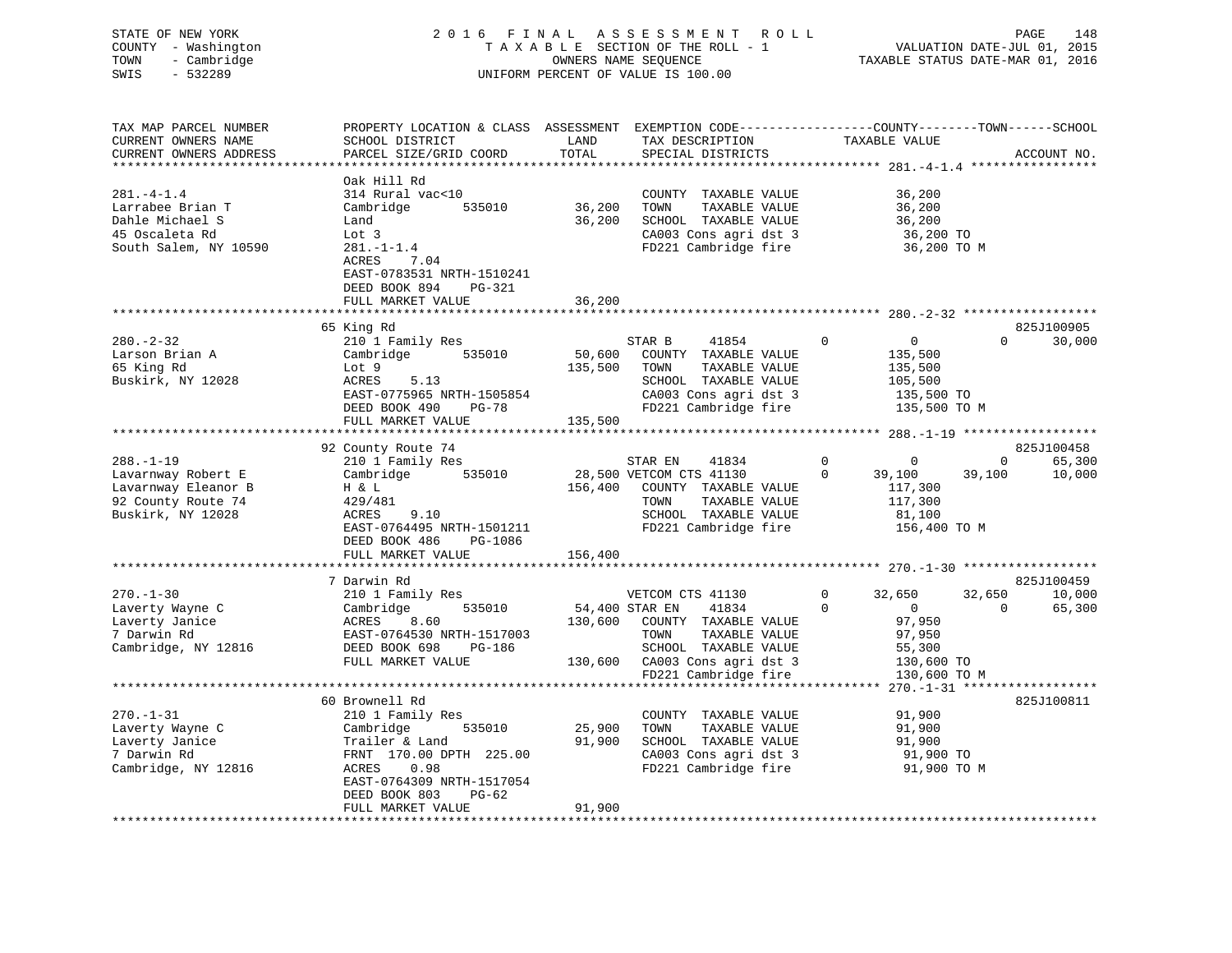# STATE OF NEW YORK 2 0 1 6 F I N A L A S S E S S M E N T R O L L PAGE 149 COUNTY - Washington T A X A B L E SECTION OF THE ROLL - 1 VALUATION DATE-JUL 01, 2015 TOWN - Cambridge OWNERS NAME SEQUENCE TAXABLE STATUS DATE-MAR 01, 2016 SWIS - 532289 UNIFORM PERCENT OF VALUE IS 100.00

| TAX MAP PARCEL NUMBER<br>CURRENT OWNERS NAME<br>CURRENT OWNERS ADDRESS | PROPERTY LOCATION & CLASS ASSESSMENT EXEMPTION CODE----------------COUNTY-------TOWN-----SCHOOL<br>SCHOOL DISTRICT<br>PARCEL SIZE/GRID COORD | LAND<br>TOTAL         | TAX DESCRIPTION TAXABLE VALUE<br>SPECIAL DISTRICTS                    |                |                 |            | ACCOUNT NO.    |
|------------------------------------------------------------------------|----------------------------------------------------------------------------------------------------------------------------------------------|-----------------------|-----------------------------------------------------------------------|----------------|-----------------|------------|----------------|
|                                                                        | 19 Darwin Rd                                                                                                                                 |                       |                                                                       |                |                 |            | 825J100460     |
| $270. - 1 - 12$                                                        | 210 1 Family Res                                                                                                                             |                       | AGED-ALL 41800                                                        | $\mathbf{0}$   | 24,600          | 24,600     | 24,600         |
| LeBarron Barbara LE                                                    | Cambridge                                                                                                                                    | 535010 24,000 STAR EN | 41834                                                                 | $\Omega$       | $\Omega$        | $\Omega$   | 24,600         |
| LeBarron Larry D                                                       | H & L                                                                                                                                        | 49,200                | COUNTY TAXABLE VALUE                                                  |                | 24,600          |            |                |
| 19 Darwin Rd                                                           | FRNT 130.00 DPTH 155.00                                                                                                                      |                       | TOWN<br>TAXABLE VALUE                                                 |                | 24,600          |            |                |
| Cambridge, NY 12816                                                    | 0.41<br>ACRES                                                                                                                                |                       | SCHOOL TAXABLE VALUE                                                  |                | $\overline{0}$  |            |                |
|                                                                        | EAST-0765366 NRTH-1517354                                                                                                                    |                       | CA003 Cons agri dst 3<br>FD221 Cambridge fire                         |                | 49,200 TO       |            |                |
|                                                                        | DEED BOOK 758<br>PG-151                                                                                                                      |                       |                                                                       |                | 49,200 TO M     |            |                |
|                                                                        | FULL MARKET VALUE                                                                                                                            | 49,200                |                                                                       |                |                 |            |                |
|                                                                        |                                                                                                                                              |                       |                                                                       |                |                 |            |                |
|                                                                        | 73 State Route 372                                                                                                                           |                       |                                                                       |                |                 |            | 825J100625     |
| $255.14 - 3 - 18$                                                      | 220 2 Family Res                                                                                                                             |                       | 41854<br>$\sim$ 0<br>STAR B                                           |                | $\overline{0}$  | $\Omega$   | 30,000         |
| LeBarron Keith                                                         | Cambridge 535010                                                                                                                             |                       | 29,500 COUNTY TAXABLE VALUE                                           |                | 131,100         |            |                |
| LeBarron Anna                                                          | H & L                                                                                                                                        | 131,100               | TOWN<br>TAXABLE VALUE                                                 |                | 131,100         |            |                |
| 73 State Route 372                                                     | $255. - 3 - 18$                                                                                                                              |                       | SCHOOL TAXABLE VALUE                                                  |                | 101,100         |            |                |
| Cambridge, NY 12816                                                    | ACRES 1.30                                                                                                                                   |                       | FD221 Cambridge fire                                                  |                | 131,100 TO M    |            |                |
|                                                                        | EAST-0786029 NRTH-1532176                                                                                                                    |                       |                                                                       |                |                 |            |                |
|                                                                        | DEED BOOK 2364<br>PG-25                                                                                                                      |                       |                                                                       |                |                 |            |                |
|                                                                        | FULL MARKET VALUE                                                                                                                            | 131,100               |                                                                       |                |                 |            |                |
|                                                                        | 204 Stevenson Rd                                                                                                                             |                       | 55 PCT OF VALUE USED FOR EXEMPTION PURPOSES                           |                |                 |            | 825J100461     |
| $254. - 1 - 6$                                                         | 241 Rural res&ag                                                                                                                             |                       | AG DIST<br>41720                                                      | $\Omega$       | 122,645 122,645 |            | 122,645        |
| LeBarron Marilyn                                                       | Cambridge                                                                                                                                    |                       | 535010 202,000 AGED-CO/TN 41801                                       | $\overline{0}$ | 105,600         | 105,600    | $\overline{0}$ |
| Larado Justine E                                                       | AG. EASEMENT 2285/132                                                                                                                        |                       | 384,000 AGED-SCH 41804<br>$\overline{0}$                              |                | $\overline{0}$  | $\bigcirc$ | 84,480         |
| 204 Stevenson Rd                                                       | ACRES 137.10                                                                                                                                 |                       | 41834<br>STAR EN                                                      | $\overline{0}$ | $\overline{0}$  | $\Omega$   | 65,300         |
| Greenwich, NY 12834                                                    | EAST-0777389 NRTH-1535155                                                                                                                    |                       | COUNTY TAXABLE VALUE                                                  |                | 155,755         |            |                |
|                                                                        | DEED BOOK 3109 PG-269                                                                                                                        |                       | TOWN<br>TAXABLE VALUE                                                 |                | 155,755         |            |                |
| MAY BE SUBJECT TO PAYMENT                                              | FULL MARKET VALUE                                                                                                                            | 384,000               | SCHOOL TAXABLE VALUE                                                  |                | 111,575         |            |                |
| UNDER AGDIST LAW TIL 2020                                              |                                                                                                                                              |                       | CA003 Cons agri dst 3                                                 |                | 261,355 TO      |            |                |
|                                                                        |                                                                                                                                              |                       | 122,645 EX                                                            |                |                 |            |                |
|                                                                        |                                                                                                                                              |                       | FD221 Cambridge fire                                                  |                | 384,000 TO M    |            |                |
|                                                                        |                                                                                                                                              |                       |                                                                       |                |                 |            |                |
|                                                                        | 347 Center Cambridge Rd                                                                                                                      |                       |                                                                       |                |                 |            |                |
| $270. - 1 - 26.8$                                                      | 210 1 Family Res                                                                                                                             |                       | COUNTY TAXABLE VALUE                                                  |                | 259,000         |            |                |
| Lebarron Terrance D                                                    | Cambridge                                                                                                                                    | 535010 43,200         | TOWN<br>TAXABLE VALUE                                                 |                | 259,000         |            |                |
| 347 Center Cambridge Rd                                                | Sub Lot 5                                                                                                                                    | 259,000               | SCHOOL TAXABLE VALUE                                                  |                | 259,000         |            |                |
| Valley Falls, NY 12185-2238                                            | 8.31<br>ACRES                                                                                                                                |                       | CA003 Cons agri dst 3 259,000 TO<br>FD221 Cambridge fire 259,000 TO M |                |                 |            |                |
|                                                                        | EAST-0763560 NRTH-1515311                                                                                                                    |                       |                                                                       |                |                 |            |                |
|                                                                        | DEED BOOK 3119 PG-17                                                                                                                         |                       |                                                                       |                |                 |            |                |
|                                                                        | FULL MARKET VALUE                                                                                                                            | 259,000               |                                                                       |                |                 |            |                |
|                                                                        |                                                                                                                                              |                       |                                                                       |                |                 |            |                |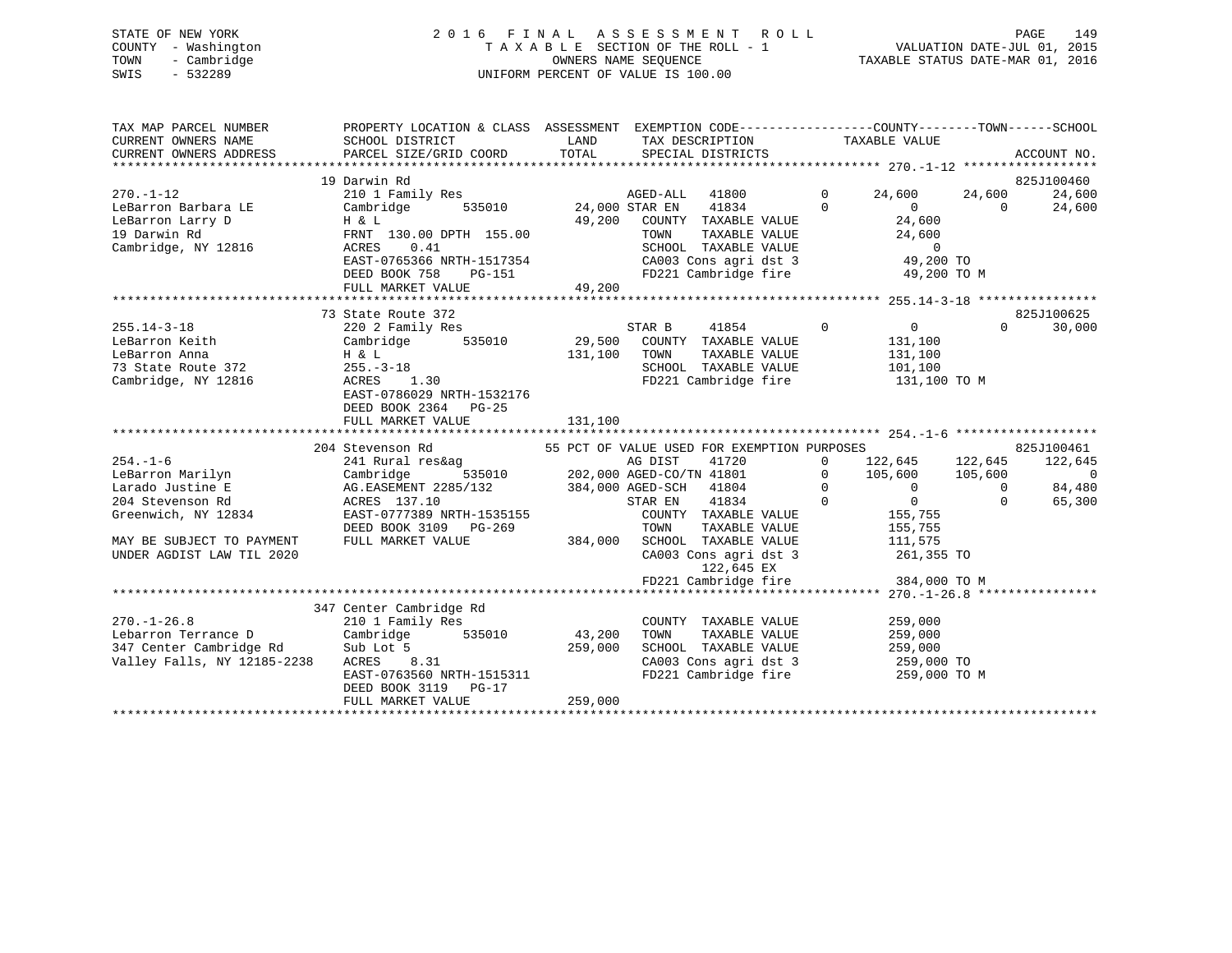# STATE OF NEW YORK 2 0 1 6 F I N A L A S S E S S M E N T R O L L PAGE 150 COUNTY - Washington T A X A B L E SECTION OF THE ROLL - 1 VALUATION DATE-JUL 01, 2015 TOWN - Cambridge OWNERS NAME SEQUENCE TAXABLE STATUS DATE-MAR 01, 2016 SWIS - 532289 UNIFORM PERCENT OF VALUE IS 100.00

| TAX MAP PARCEL NUMBER<br>CURRENT OWNERS NAME<br>CURRENT OWNERS ADDRESS                           | PROPERTY LOCATION & CLASS ASSESSMENT EXEMPTION CODE----------------COUNTY-------TOWN------SCHOOL<br>SCHOOL DISTRICT<br>PARCEL SIZE/GRID COORD                                      | LAND<br>TOTAL                 | TAX DESCRIPTION<br>SPECIAL DISTRICTS                                                                                             | TAXABLE VALUE                                                                               | ACCOUNT NO.                                          |
|--------------------------------------------------------------------------------------------------|------------------------------------------------------------------------------------------------------------------------------------------------------------------------------------|-------------------------------|----------------------------------------------------------------------------------------------------------------------------------|---------------------------------------------------------------------------------------------|------------------------------------------------------|
|                                                                                                  |                                                                                                                                                                                    |                               |                                                                                                                                  |                                                                                             |                                                      |
| $254. - 1 - 10.3$<br>Ledek Linda Jean<br>275 Cobble Rd<br>Cambridge, NY 12816                    | 275 Cobble Rd<br>210 1 Family Res<br>Cambridge<br>535010<br>FRNT 230.00 DPTH 198.00<br>0.78<br>ACRES<br>EAST-0776955 NRTH-1531179<br>DEED BOOK 2719<br>PG-246<br>FULL MARKET VALUE | 28,500<br>103,700<br>103,700  | 41834<br>STAR EN<br>COUNTY TAXABLE VALUE<br>TOWN<br>TAXABLE VALUE<br>SCHOOL TAXABLE VALUE<br>FD221 Cambridge fire                | $\mathbf 0$<br>$\overline{0}$<br>103,700<br>103,700<br>38,400<br>103,700 TO M               | $\Omega$<br>65,300                                   |
| $272. - 2 - 15.1$<br>Lees Gerard<br>Lees Courtney<br>4 Willow Ln<br>Old Greenwich, CT 06870      | 517 Turnpike Rd<br>242 Rurl res&rec<br>Cambridge<br>535010<br>House & Lot<br>ACRES 50.12<br>EAST-0787310 NRTH-1515014<br>DEED BOOK 678<br>PG-244<br>FULL MARKET VALUE              | 157,700<br>429,700<br>429,700 | COUNTY TAXABLE VALUE<br>TOWN<br>TAXABLE VALUE<br>SCHOOL TAXABLE VALUE<br>FD221 Cambridge fire                                    | 429,700<br>429,700<br>429,700<br>429,700 TO M                                               | 825J100586                                           |
|                                                                                                  | 141 Gillis Rd                                                                                                                                                                      |                               |                                                                                                                                  |                                                                                             | 825J102024                                           |
| $254. - 1 - 37$<br>Lennon Mary E<br>PO Box 7<br>Cambridge, NY 12816<br>MAY BE SUBJECT TO PAYMENT | 250 Estate<br>Greenwich<br>533401<br>$246. - 1 - 35.3$<br>ACRES 83.90<br>EAST-0768800 NRTH-1537029<br>DEED BOOK 611<br>PG-73                                                       | 199,900<br>510,800            | 41720<br>AG DIST<br>COUNTY TAXABLE VALUE<br>TOWN<br>TAXABLE VALUE<br>SCHOOL TAXABLE VALUE<br>CA003 Cons agri dst 3<br>133,230 EX | $\Omega$<br>133,230<br>377,570<br>377,570<br>377,570<br>377,570 TO                          | 133,230<br>133,230                                   |
| UNDER AGDIST LAW TIL 2020                                                                        | FULL MARKET VALUE                                                                                                                                                                  | 510,800                       | FD221 Cambridge fire                                                                                                             | 510,800 TO M                                                                                |                                                      |
|                                                                                                  |                                                                                                                                                                                    |                               |                                                                                                                                  |                                                                                             |                                                      |
| $272. - 2 - 17$<br>Lentz Francis<br>Lentz Hazel<br>PO Box 145<br>Cambridge, NY 12816-0145        | 483 Turnpike Rd<br>210 1 Family Res<br>Cambridge<br>535010<br>House & Lot<br>ACRES 1.30<br>EAST-0788137 NRTH-1513728<br>PG-539<br>DEED BOOK 418                                    | 26,500 STAR EN<br>114,800     | VETCOM CTS 41130<br>41834<br>COUNTY TAXABLE VALUE<br>TAXABLE VALUE<br>TOWN<br>SCHOOL TAXABLE VALUE<br>FD221 Cambridge fire       | $\mathbf 0$<br>28,700<br>$\Omega$<br>$\Omega$<br>86,100<br>86,100<br>39,500<br>114,800 TO M | 825J100464<br>28,700<br>10,000<br>$\Omega$<br>65,300 |
|                                                                                                  | FULL MARKET VALUE                                                                                                                                                                  | 114,800                       |                                                                                                                                  |                                                                                             |                                                      |
| $271. - 1 - 6$<br>Lewis Steven M<br>15 County Route 60<br>Cambridge, NY 12816                    | 15 County Route 60<br>210 1 Family Res<br>Cambridge<br>535010<br>H & L<br>ACRES<br>2.40<br>EAST-0771325 NRTH-1518125<br>PG-183<br>DEED BOOK 888                                    | 35,000<br>73,000              | STAR B<br>41854<br>COUNTY TAXABLE VALUE<br>TAXABLE VALUE<br>TOWN<br>SCHOOL TAXABLE VALUE<br>FD221 Cambridge fire                 | 0<br>$\Omega$<br>73,000<br>73,000<br>43,000<br>73,000 TO M                                  | 825J100466<br>$\Omega$<br>30,000                     |
|                                                                                                  | FULL MARKET VALUE                                                                                                                                                                  | 73,000                        |                                                                                                                                  |                                                                                             |                                                      |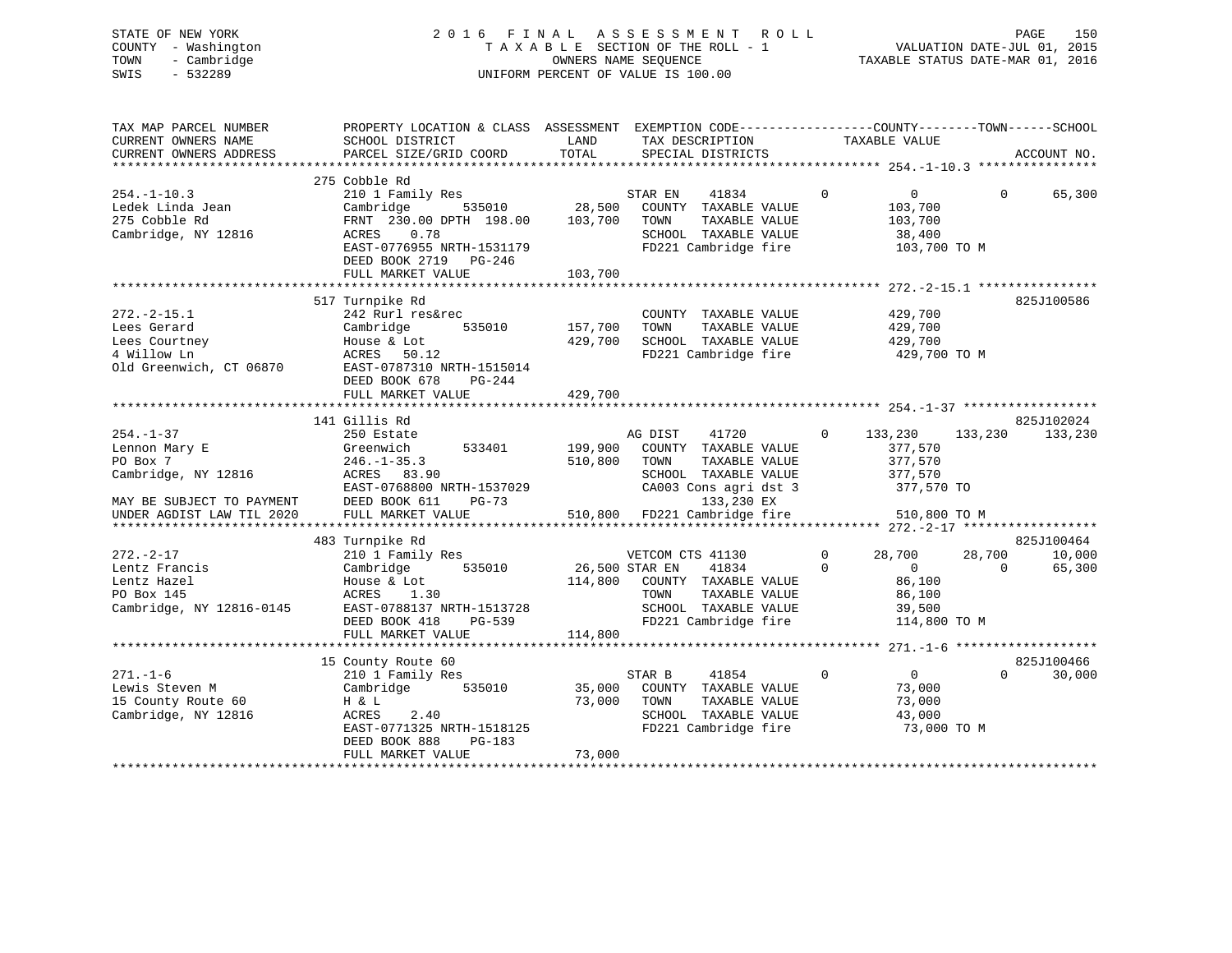| STATE OF NEW YORK<br>COUNTY - Washington<br>- Cambridge<br>TOWN<br>SWIS<br>$-532289$ |                                                                                                 |               | 2016 FINAL ASSESSMENT ROLL<br>TAXABLE SECTION OF THE ROLL - 1<br>OWNERS NAME SEQUENCE<br>UNIFORM PERCENT OF VALUE IS 100.00 |               | VALUATION DATE-JUL 01, 2015<br>TAXABLE STATUS DATE-MAR 01, 2016 | PAGE     | 151         |
|--------------------------------------------------------------------------------------|-------------------------------------------------------------------------------------------------|---------------|-----------------------------------------------------------------------------------------------------------------------------|---------------|-----------------------------------------------------------------|----------|-------------|
| TAX MAP PARCEL NUMBER                                                                | PROPERTY LOCATION & CLASS ASSESSMENT EXEMPTION CODE---------------COUNTY-------TOWN------SCHOOL |               |                                                                                                                             |               |                                                                 |          |             |
| CURRENT OWNERS NAME<br>CURRENT OWNERS ADDRESS                                        | SCHOOL DISTRICT<br>PARCEL SIZE/GRID COORD                                                       | LAND<br>TOTAL | TAX DESCRIPTION<br>SPECIAL DISTRICTS                                                                                        | TAXABLE VALUE |                                                                 |          | ACCOUNT NO. |
|                                                                                      |                                                                                                 |               |                                                                                                                             |               |                                                                 |          |             |
|                                                                                      | Cobble Rd                                                                                       |               |                                                                                                                             |               |                                                                 |          | 825J100844  |
| $262. - 2 - 7.2$                                                                     | 322 Rural vac>10                                                                                |               | COUNTY TAXABLE VALUE                                                                                                        |               | 32,600                                                          |          |             |
| Lisanti Anthony V                                                                    | Cambridge<br>535010                                                                             | 32,600        | TOWN<br>TAXABLE VALUE                                                                                                       |               | 32,600                                                          |          |             |
| Lisanti Gena                                                                         | Land                                                                                            | 32,600        | SCHOOL TAXABLE VALUE                                                                                                        |               | 32,600                                                          |          |             |
| 75 Timberlane Dr<br>Nanuet, NY 10954                                                 | FRNT 600.00 DPTH<br>13.57<br>ACRES<br>EAST-0778192 NRTH-1527788<br>DEED BOOK 2046<br>PG-44      |               | FD221 Cambridge fire                                                                                                        |               | 32,600 TO M                                                     |          |             |
|                                                                                      | FULL MARKET VALUE                                                                               | 32,600        |                                                                                                                             |               |                                                                 |          |             |
|                                                                                      | 10 County Route 59A                                                                             |               |                                                                                                                             |               |                                                                 |          | 825J100413  |
| $279. - 2 - 20$                                                                      | 210 1 Family Res                                                                                |               | STAR B<br>41854                                                                                                             | $\mathbf 0$   | $\overline{0}$                                                  | $\Omega$ | 30,000      |
| Litwin Thomas J                                                                      | 535010<br>Cambridge                                                                             | 23,100        | COUNTY TAXABLE VALUE                                                                                                        |               | 134,000                                                         |          |             |
| Litwin Roselyn G                                                                     | House & Lot                                                                                     | 134,000       | TOWN<br>TAXABLE VALUE                                                                                                       |               | 134,000                                                         |          |             |
| 10 County Route 59A                                                                  | FRNT 50.00 DPTH                                                                                 |               | SCHOOL TAXABLE VALUE                                                                                                        |               | 104,000                                                         |          |             |
| Buskirk, NY 12028                                                                    | 0.25<br>ACRES                                                                                   |               | CA003 Cons agri dst 3                                                                                                       |               | 134,000 TO                                                      |          |             |
|                                                                                      | EAST-0766374 NRTH-1506659                                                                       |               | FD221 Cambridge fire                                                                                                        |               | 134,000 TO M                                                    |          |             |
|                                                                                      | DEED BOOK 3522 PG-238                                                                           |               |                                                                                                                             |               |                                                                 |          |             |
|                                                                                      | FULL MARKET VALUE                                                                               | 134,000       |                                                                                                                             |               |                                                                 |          |             |
|                                                                                      |                                                                                                 |               |                                                                                                                             |               |                                                                 |          |             |
|                                                                                      | Oak Hill Rd                                                                                     |               |                                                                                                                             |               |                                                                 |          |             |
| $281. -4 - 1.3$                                                                      | 322 Rural vac>10                                                                                |               | COUNTY TAXABLE VALUE                                                                                                        |               | 48,100                                                          |          |             |
| Lohnes Gary M                                                                        | Cambridge<br>535010                                                                             | 48,100        | TAXABLE VALUE<br>TOWN                                                                                                       |               | 48,100                                                          |          |             |
| 21 E Hoosick Rd                                                                      | Land                                                                                            | 48,100        | SCHOOL TAXABLE VALUE                                                                                                        |               | 48,100                                                          |          |             |
| Hoosick Falls, NY 12090                                                              | Lot <sub>2</sub>                                                                                |               | CA003 Cons agri dst 3                                                                                                       |               | 48,100 TO                                                       |          |             |
|                                                                                      | $281. - 1 - 1.3$<br>10.07<br>ACRES<br>EAST-0783096 NRTH-1510048<br>DEED BOOK 771<br>$PG-55$     |               | FD221 Cambridge fire                                                                                                        |               | 48,100 TO M                                                     |          |             |
|                                                                                      | FULL MARKET VALUE                                                                               | 48,100        |                                                                                                                             |               |                                                                 |          |             |
|                                                                                      |                                                                                                 |               |                                                                                                                             |               |                                                                 |          |             |
|                                                                                      | 84 Dr Brown Ln                                                                                  |               |                                                                                                                             |               |                                                                 |          | 825J102032  |
| $255. - 1 - 20.2$                                                                    | 240 Rural res                                                                                   |               | 41720<br>AG DIST                                                                                                            | $\Omega$      | 76,164                                                          | 76,164   | 76,164      |
| Long Shadows Equestrian Est                                                          | Cambridge<br>535010                                                                             | 137,500       | COUNTY TAXABLE VALUE                                                                                                        |               | 311,136                                                         |          |             |
| PO Box 161                                                                           | Res & Barn                                                                                      | 387,300       | TOWN<br>TAXABLE VALUE                                                                                                       |               | 311,136                                                         |          |             |

PO Box 161 Res & Barn 387,300 TOWN TAXABLE VALUE 311,136

\*\*\*\*\*\*\*\*\*\*\*\*\*\*\*\*\*\*\*\*\*\*\*\*\*\*\*\*\*\*\*\*\*\*\*\*\*\*\*\*\*\*\*\*\*\*\*\*\*\*\*\*\*\*\*\*\*\*\*\*\*\*\*\*\*\*\*\*\*\*\*\*\*\*\*\*\*\*\*\*\*\*\*\*\*\*\*\*\*\*\*\*\*\*\*\*\*\*\*\*\*\*\*\*\*\*\*\*\*\*\*\*\*\*\*\*\*\*\*\*\*\*\*\*\*\*\*\*\*\*\*\*

ACRES 60.79 CA005 Cons agri dst 5 311,136 TO<br>EAST-0781892 NRTH-1535077 76,164 EX

Cleverdale, NY 12820  $P/\circ$  Lot 2 SCHOOL TAXABLE VALUE

FULL MARKET VALUE 387,300

UNDER AGDIST LAW TIL 2020 DEED BOOK 3436 PG-74 FD221 Cambridge fire 387,300 TO M

MAY BE SUBJECT TO PAYMENT EAST-0781892 NRTH-1535077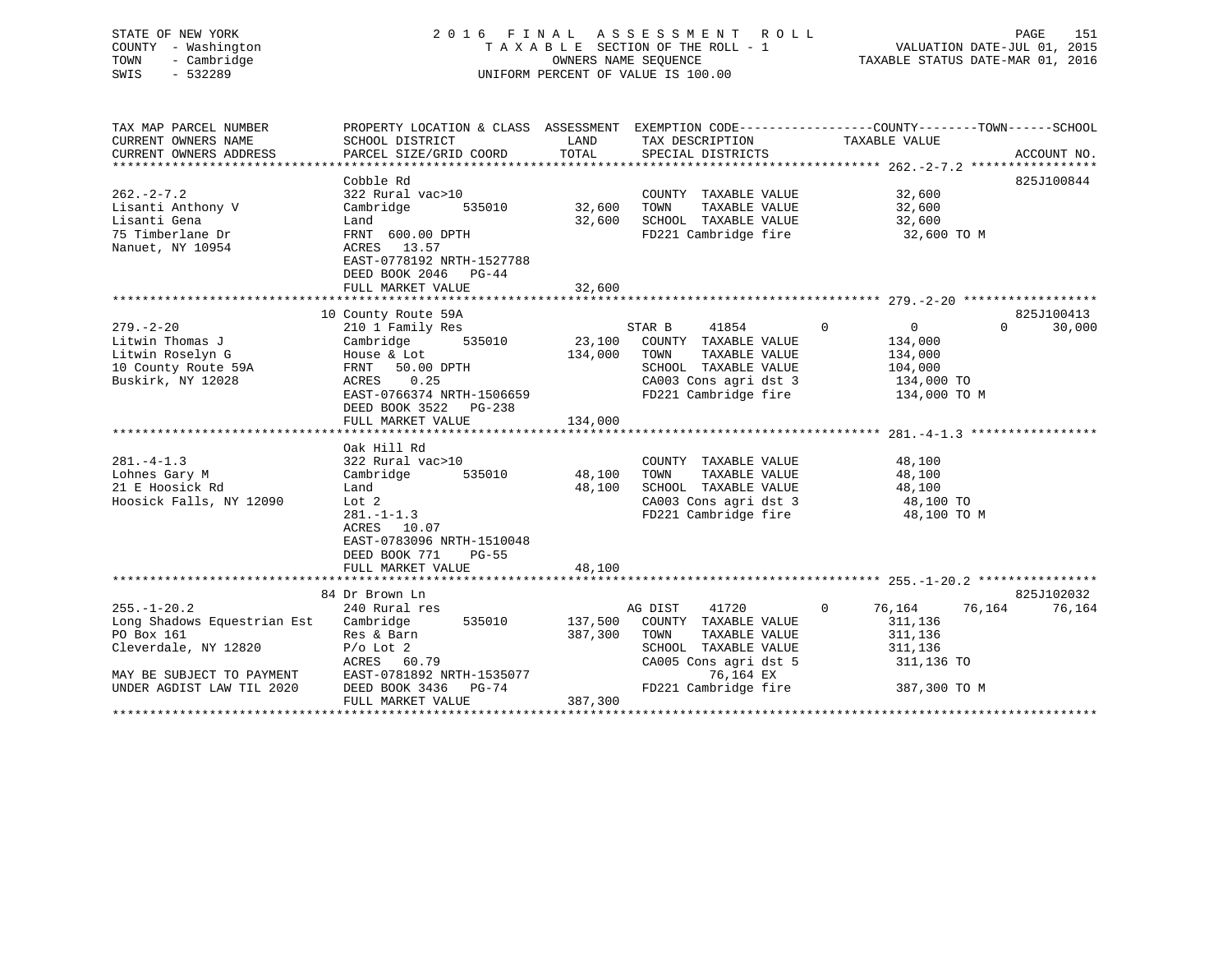# STATE OF NEW YORK 2 0 1 6 F I N A L A S S E S S M E N T R O L L PAGE 152 COUNTY - Washington T A X A B L E SECTION OF THE ROLL - 1 VALUATION DATE-JUL 01, 2015 TOWN - Cambridge OWNERS NAME SEQUENCE TAXABLE STATUS DATE-MAR 01, 2016 SWIS - 532289 UNIFORM PERCENT OF VALUE IS 100.00

| TAX MAP PARCEL NUMBER<br>CURRENT OWNERS NAME<br>CURRENT OWNERS ADDRESS                                                                       | PROPERTY LOCATION & CLASS ASSESSMENT<br>SCHOOL DISTRICT<br>PARCEL SIZE/GRID COORD                                                                                     | LAND<br>TOTAL                 | TAX DESCRIPTION<br>SPECIAL DISTRICTS                                                                                                                     | EXEMPTION CODE----------------COUNTY-------TOWN------SCHOOL<br>TAXABLE VALUE                        | ACCOUNT NO.          |
|----------------------------------------------------------------------------------------------------------------------------------------------|-----------------------------------------------------------------------------------------------------------------------------------------------------------------------|-------------------------------|----------------------------------------------------------------------------------------------------------------------------------------------------------|-----------------------------------------------------------------------------------------------------|----------------------|
| $255. - 1 - 20.8$<br>Long Shadows Estate LLC<br>PO Box 161<br>Cleverdale, NY 12820<br>MAY BE SUBJECT TO PAYMENT<br>UNDER AGDIST LAW TIL 2020 | 49 Dr Brown Ln<br>250 Estate<br>535010<br>Cambridge<br>H & L<br>$P/O$ Lot 2<br>ACRES 104.61<br>EAST-0782042 NRTH-1533612<br>DEED BOOK 3436 PG-70<br>FULL MARKET VALUE | 208,300<br>586,900<br>586,900 | AG DIST<br>41720<br>COUNTY TAXABLE VALUE<br>TAXABLE VALUE<br>TOWN<br>SCHOOL TAXABLE VALUE<br>CA005 Cons agri dst 5<br>133,216 EX<br>FD221 Cambridge fire | $\overline{0}$<br>133,216<br>133,216<br>453,684<br>453,684<br>453,684<br>453,684 TO<br>586,900 TO M | 133,216              |
|                                                                                                                                              |                                                                                                                                                                       |                               |                                                                                                                                                          |                                                                                                     |                      |
| $254. - 1 - 16$                                                                                                                              | 709 County Route 60<br>241 Rural res&ag                                                                                                                               |                               | AG DIST<br>41720                                                                                                                                         | 0<br>19,178<br>19,178                                                                               | 825J100723<br>19,178 |
| Lorber Jillian Denby<br>709 County Route 60<br>Greenwich, NY 12834                                                                           | 535010<br>Cambridge<br>ACRES 75.30<br>EAST-0772489 NRTH-1533607<br>DEED BOOK 631<br>PG-51                                                                             | 145,100 STAR B<br>320,100     | 41854<br>COUNTY TAXABLE VALUE<br>TOWN<br>TAXABLE VALUE<br>SCHOOL<br>TAXABLE VALUE                                                                        | $\Omega$<br>$\overline{0}$<br>300,922<br>300,922<br>270,922                                         | 30,000<br>$\Omega$   |
| MAY BE SUBJECT TO PAYMENT<br>UNDER AGDIST LAW TIL 2020                                                                                       | FULL MARKET VALUE                                                                                                                                                     | 320,100                       | CA003 Cons agri dst 3<br>19,178 EX                                                                                                                       | 300,922 TO                                                                                          |                      |
|                                                                                                                                              |                                                                                                                                                                       |                               | FD221 Cambridge fire                                                                                                                                     | 320,100 TO M                                                                                        |                      |
|                                                                                                                                              |                                                                                                                                                                       |                               |                                                                                                                                                          |                                                                                                     |                      |
| $255. - 1 - 24$<br>Lozman Michael<br>Lozman Sharon<br>12 Graffunder Dr<br>Menands, NY 12204                                                  | 151 Irish Ln<br>241 Rural res&ag<br>535010<br>Cambridge<br>Lot 2<br>ACRES<br>27.76<br>EAST-0779887 NRTH-1531339<br>DEED BOOK 3043 PG-186                              | 99,000<br>535,800             | COUNTY TAXABLE VALUE<br>TAXABLE VALUE<br>TOWN<br>SCHOOL TAXABLE VALUE<br>CA005 Cons agri dst 5<br>FD221 Cambridge fire                                   | 535,800<br>535,800<br>535,800<br>535,800 TO<br>535,800 TO M                                         | 825J100245           |
|                                                                                                                                              | FULL MARKET VALUE                                                                                                                                                     | 535,800                       |                                                                                                                                                          |                                                                                                     |                      |
|                                                                                                                                              |                                                                                                                                                                       |                               |                                                                                                                                                          |                                                                                                     |                      |
|                                                                                                                                              | 466 County Route 60                                                                                                                                                   |                               |                                                                                                                                                          |                                                                                                     | 825J100874           |
| $262. - 1 - 28$<br>Lucrezio Frederick V<br>Lucrezio Donna<br>466 County Route 60<br>Cambridge, NY 12816                                      | 210 1 Family Res<br>535010<br>Cambridge<br>Res<br>3.26<br>ACRES<br>EAST-0773237 NRTH-1528386<br>DEED BOOK 474<br>$PG-513$<br>FULL MARKET VALUE                        | 271,100<br>271,100            | STAR B<br>41854<br>38,300 COUNTY TAXABLE VALUE<br>TOWN<br>TAXABLE VALUE<br>SCHOOL TAXABLE VALUE<br>FD221 Cambridge fire                                  | $\mathbf 0$<br>0<br>271,100<br>271,100<br>241,100<br>271,100 TO M                                   | $\Omega$<br>30,000   |
|                                                                                                                                              |                                                                                                                                                                       |                               |                                                                                                                                                          |                                                                                                     |                      |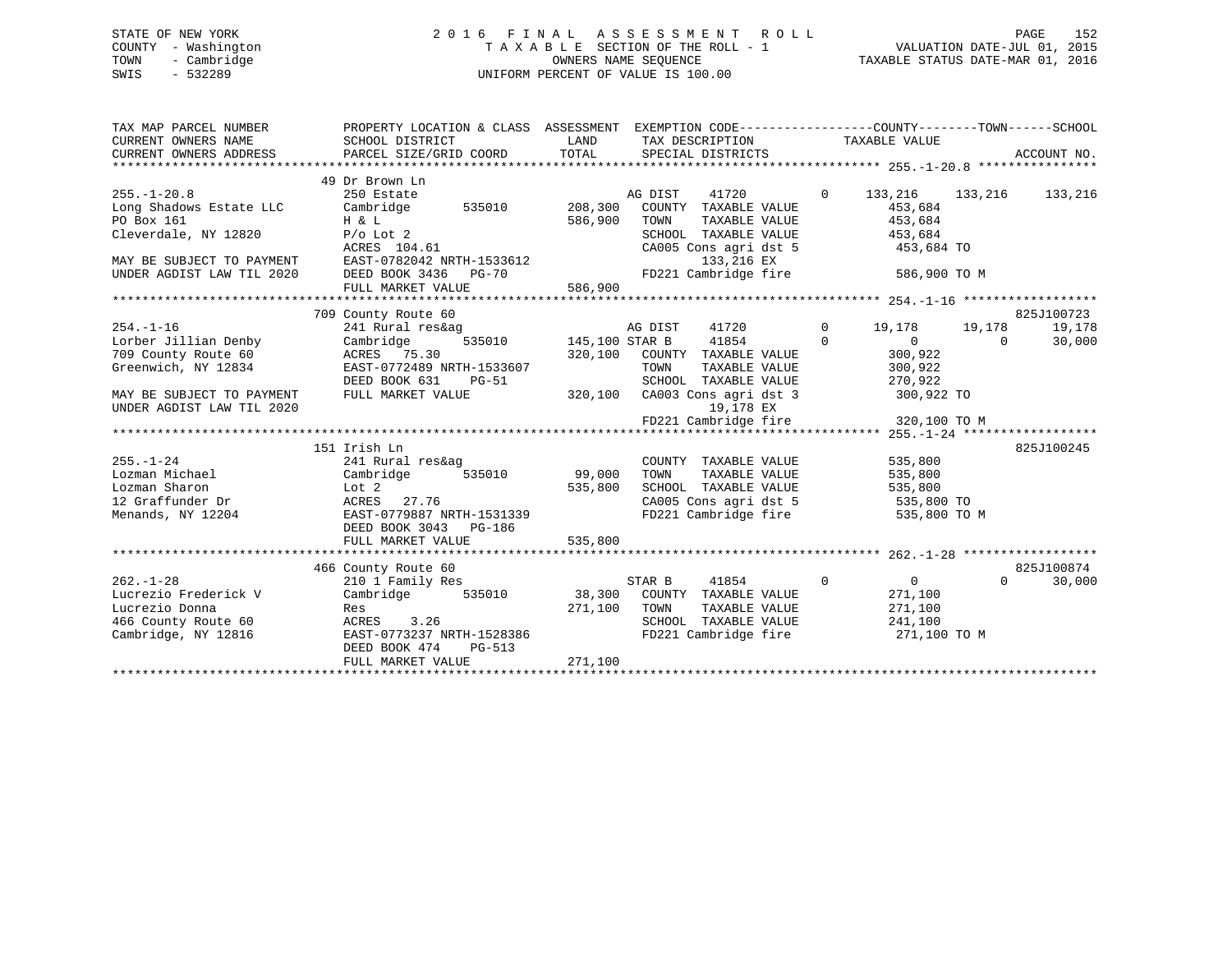#### STATE OF NEW YORK 2016 FINAL ASSESSMENT ROLL PAGE 153 COUNTY - Washington T A X A B L E SECTION OF THE ROLL - 1 VALUATION DATE-JUL 01, 2015 TOWN - Cambridge OWNERS NAME SEQUENCE TAXABLE STATUS DATE-MAR 01, 2016 SWIS - 532289 UNIFORM PERCENT OF VALUE IS 100.00

| TAX MAP PARCEL NUMBER     | PROPERTY LOCATION & CLASS ASSESSMENT EXEMPTION CODE----------------COUNTY-------TOWN------SCHOOL |                |                              |             |                |             |                |
|---------------------------|--------------------------------------------------------------------------------------------------|----------------|------------------------------|-------------|----------------|-------------|----------------|
| CURRENT OWNERS NAME       | SCHOOL DISTRICT                                                                                  | LAND           | TAX DESCRIPTION              |             | TAXABLE VALUE  |             |                |
| CURRENT OWNERS ADDRESS    | PARCEL SIZE/GRID COORD                                                                           | TOTAL          | SPECIAL DISTRICTS            |             |                |             | ACCOUNT NO.    |
|                           |                                                                                                  |                |                              |             |                |             |                |
|                           | 25 Stump Church Rd                                                                               |                |                              |             |                |             | 825J100384     |
| $254. - 1 - 32$           | 242 Rurl res&rec                                                                                 |                | 41720<br>AG DIST             | $\Omega$    | 61,783         | 61,783      | 61,783         |
| Lutgens Kurt H            | Cambridge<br>535010                                                                              | 131,900 STAR B | 41854                        | $\Omega$    | $\overline{0}$ | $\Omega$    | 30,000         |
| Allen Gretchen M          | House & Lot                                                                                      | 305,500        | COUNTY TAXABLE VALUE         |             | 243,717        |             |                |
| 25 Stump Church Rd        | ACRES 64.30                                                                                      |                | TOWN<br>TAXABLE VALUE        |             | 243,717        |             |                |
| Greenwich, NY 12834       | EAST-0767446 NRTH-1532887                                                                        |                | SCHOOL TAXABLE VALUE         |             | 213,717        |             |                |
|                           | DEED BOOK 493<br>PG-813                                                                          |                | CA003 Cons agri dst 3        |             | 243,717 TO     |             |                |
| MAY BE SUBJECT TO PAYMENT | FULL MARKET VALUE                                                                                | 305,500        | 61,783 EX                    |             |                |             |                |
| UNDER AGDIST LAW TIL 2020 |                                                                                                  |                | FD221 Cambridge fire         |             | 305,500 TO M   |             |                |
|                           |                                                                                                  |                |                              |             |                |             |                |
|                           | 393 County Route 60                                                                              |                |                              |             |                |             | 825J100827     |
| $262. - 1 - 27$           | 241 Rural res&ag                                                                                 |                | AGRI-D IND 41730             | 0           | 63,367         | 63,367      | 63,367         |
| Lutgens Timothy           | Cambridge<br>535010                                                                              | 126,200 STAR B | 41854                        | $\Omega$    | $\overline{0}$ | $\Omega$    | 30,000         |
| 393 County Route 60       | Ag Commit 705/163                                                                                | 334,900        | COUNTY TAXABLE VALUE         |             | 271,533        |             |                |
| Cambridge, NY 12816       | 606/199 614/121                                                                                  |                | TOWN<br>TAXABLE VALUE        |             | 271,533        |             |                |
|                           | ACRES 59.33                                                                                      |                | SCHOOL TAXABLE VALUE         |             | 241,533        |             |                |
| MAY BE SUBJECT TO PAYMENT | EAST-0771892 NRTH-1526545                                                                        |                | FD221 Cambridge fire         |             | 334,900 TO M   |             |                |
| UNDER AGDIST LAW TIL 2023 | DEED BOOK 2465<br>$PG-8$                                                                         |                |                              |             |                |             |                |
|                           | FULL MARKET VALUE                                                                                | 334,900        |                              |             |                |             |                |
|                           |                                                                                                  |                |                              |             |                |             |                |
|                           | 1224 King Rd                                                                                     |                |                              |             |                |             | 825J102025     |
| $263. - 2 - 24.1$         | 280 Res Multiple                                                                                 |                | COUNTY TAXABLE VALUE         |             | 214,100        |             |                |
| LYCO Partners, LLC        | 535010<br>Cambridge                                                                              | 37,000         | TOWN<br>TAXABLE VALUE        |             | 214,100        |             |                |
| 114 Bell Rd               | ACRES<br>6.05                                                                                    | 214,100        | SCHOOL TAXABLE VALUE         |             | 214,100        |             |                |
| Scarsdale, NY 10583       | EAST-0786162 NRTH-1524895                                                                        |                | FD221 Cambridge fire         |             | 214,100 TO M   |             |                |
|                           | DEED BOOK 2295<br>$PG-148$                                                                       |                |                              |             |                |             |                |
|                           | FULL MARKET VALUE                                                                                | 214,100        |                              |             |                |             |                |
|                           |                                                                                                  |                |                              |             |                |             |                |
|                           | 935 County Route 59                                                                              |                |                              |             |                |             | 825J100473     |
| $271. - 2 - 8$            | 210 1 Family Res                                                                                 |                | COUNTY TAXABLE VALUE         |             | 281,100        |             |                |
| Lynch Charles E           | 535010<br>Cambridge                                                                              | 47,200         | TAXABLE VALUE<br>TOWN        |             | 281,100        |             |                |
| Lynch Sandra J            | ACRES<br>7.31                                                                                    | 281,100        | SCHOOL TAXABLE VALUE         |             | 281,100        |             |                |
| 403 Branch Dr             | EAST-0772968 NRTH-1519006                                                                        |                | FD221 Cambridge fire         |             | 281,100 TO M   |             |                |
| Mullica Hill, NJ 08062    | DEED BOOK 945<br>PG-135                                                                          |                |                              |             |                |             |                |
|                           | FULL MARKET VALUE                                                                                | 281,100        |                              |             |                |             |                |
|                           |                                                                                                  |                |                              |             |                |             |                |
|                           | 94 Durfee Rd                                                                                     |                |                              |             |                |             | 825J100976     |
| $288. - 1 - 15.2$         | 210 1 Family Res                                                                                 |                | AGED-CO<br>41802             | $\mathbf 0$ | 100,250        | $\mathbf 0$ | $\overline{0}$ |
| Mabeus Richard E          | Cambridge<br>535010                                                                              |                | 56,500 AGED-TOWN 41803       | $\Omega$    | $\overline{0}$ | 80,200      | $\overline{0}$ |
| Mabeus Nancy              | H & L                                                                                            |                | 200,500 AGED-SCH<br>41804    | $\Omega$    | $\overline{0}$ | $\Omega$    | 60,150         |
| 94 Durfee Rd              | Lot 2                                                                                            |                | 41834<br>STAR EN             | $\Omega$    | $\overline{0}$ | $\Omega$    | 65,300         |
| Buskirk, NY 12028         | 6.63<br>ACRES                                                                                    |                | COUNTY TAXABLE VALUE         |             | 100,250        |             |                |
|                           | EAST-0765631 NRTH-1499809                                                                        |                | TOWN<br>TAXABLE VALUE        |             | 120,300        |             |                |
|                           | DEED BOOK 3589<br>PG-94                                                                          |                | SCHOOL TAXABLE VALUE         |             | 75,050         |             |                |
|                           | FULL MARKET VALUE                                                                                |                | 200,500 FD221 Cambridge fire |             | 200,500 TO M   |             |                |
|                           |                                                                                                  |                |                              |             |                |             |                |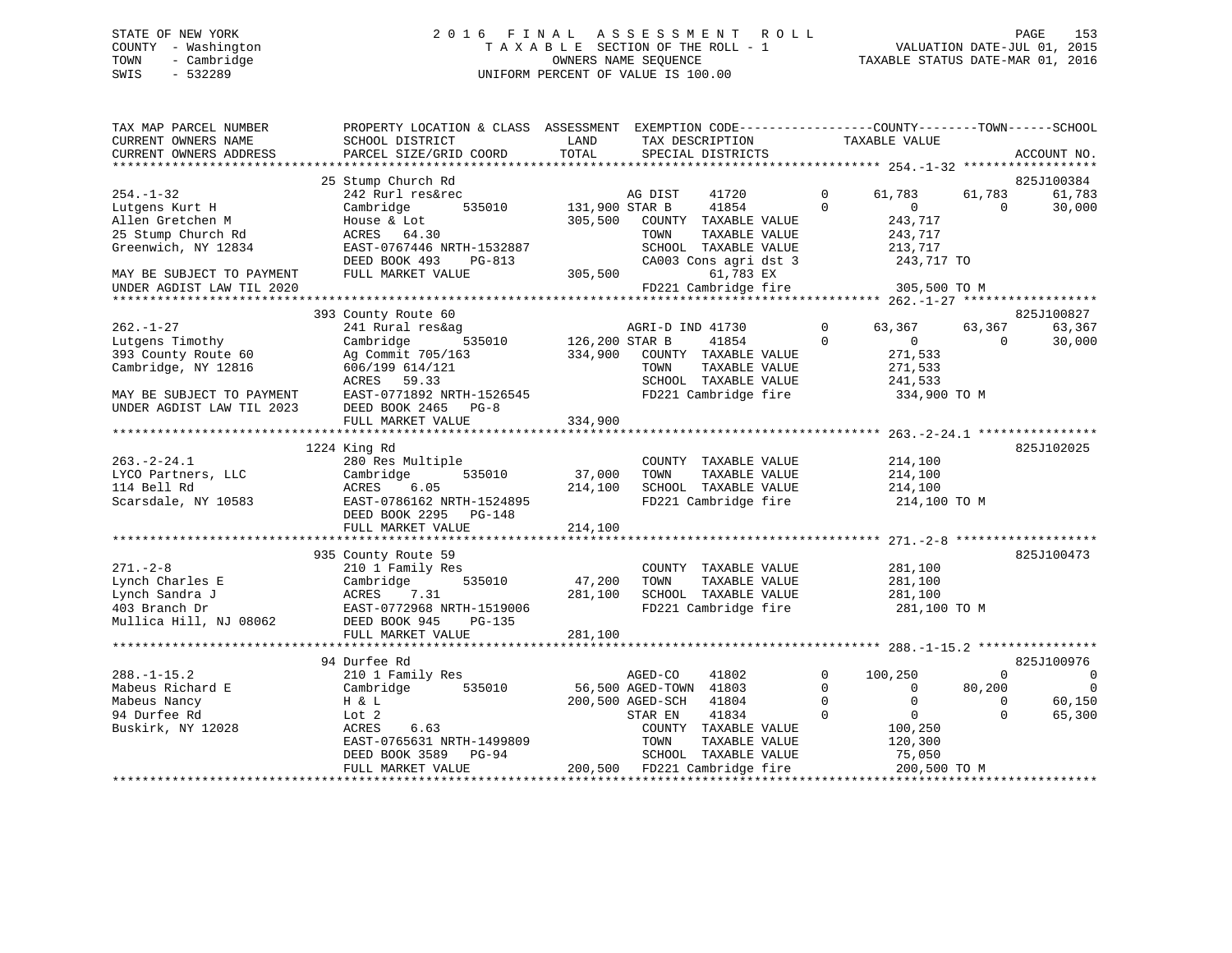# STATE OF NEW YORK 2 0 1 6 F I N A L A S S E S S M E N T R O L L PAGE 154 COUNTY - Washington T A X A B L E SECTION OF THE ROLL - 1 VALUATION DATE-JUL 01, 2015 TOWN - Cambridge OWNERS NAME SEQUENCE TAXABLE STATUS DATE-MAR 01, 2016 SWIS - 532289 UNIFORM PERCENT OF VALUE IS 100.00

| TAX MAP PARCEL NUMBER<br>CURRENT OWNERS NAME<br>CURRENT OWNERS ADDRESS                                      | PROPERTY LOCATION & CLASS ASSESSMENT<br>SCHOOL DISTRICT<br>PARCEL SIZE/GRID COORD                                                                                                                     | LAND<br>TOTAL                | EXEMPTION CODE-----------------COUNTY-------TOWN------SCHOOL<br>TAX DESCRIPTION<br>SPECIAL DISTRICTS                                      | TAXABLE VALUE                                                                                | ACCOUNT NO.                         |
|-------------------------------------------------------------------------------------------------------------|-------------------------------------------------------------------------------------------------------------------------------------------------------------------------------------------------------|------------------------------|-------------------------------------------------------------------------------------------------------------------------------------------|----------------------------------------------------------------------------------------------|-------------------------------------|
|                                                                                                             | 64 Wright Rd                                                                                                                                                                                          |                              |                                                                                                                                           |                                                                                              | 825J100266                          |
| $271. - 2 - 17.1$<br>MacDonald Jeri C<br>64 Wright Rd<br>Cambridge, NY 12816                                | 242 Rurl res&rec<br>535010<br>Cambridge<br>House & Land<br>ACRES 28.20<br>EAST-0774046 NRTH-1517985<br>DEED BOOK 485<br>PG-241                                                                        | 87,300<br>190,500            | STAR B<br>41854<br>COUNTY TAXABLE VALUE<br>TAXABLE VALUE<br>TOWN<br>SCHOOL TAXABLE VALUE<br>CA003 Cons agri dst 3<br>FD221 Cambridge fire | $\Omega$<br>$\overline{0}$<br>190,500<br>190,500<br>160,500<br>190,500 TO<br>190,500 TO M    | $\Omega$<br>30,000                  |
|                                                                                                             | FULL MARKET VALUE                                                                                                                                                                                     | 190,500                      |                                                                                                                                           |                                                                                              |                                     |
|                                                                                                             |                                                                                                                                                                                                       |                              |                                                                                                                                           | ************* 246.-1-32.3 *****************                                                  |                                     |
| $246. - 1 - 32.3$<br>MacNeil Jonathan D G<br>7 Corliss Ave<br>Greenwich, NY 12834                           | Petteys Rd<br>314 Rural vac<10<br>533401<br>Greenwich<br>Vac Land<br>Lot <sub>2</sub><br>ACRES<br>6.06<br>EAST-0770232 NRTH-1543827<br>DEED BOOK 2027 PG-57                                           | 31,500<br>31,500             | COUNTY TAXABLE VALUE<br>TAXABLE VALUE<br>TOWN<br>SCHOOL TAXABLE VALUE<br>CA003 Cons agri dst 3<br>FD221 Cambridge fire                    | 31,500<br>31,500<br>31,500<br>31,500 TO<br>31,500 TO M                                       | 825J102012                          |
|                                                                                                             | FULL MARKET VALUE                                                                                                                                                                                     | 31,500                       |                                                                                                                                           |                                                                                              |                                     |
|                                                                                                             |                                                                                                                                                                                                       |                              |                                                                                                                                           |                                                                                              |                                     |
|                                                                                                             | 253 Belle Rd                                                                                                                                                                                          |                              |                                                                                                                                           |                                                                                              | 825J102000                          |
| $280. -2 - 1.1$<br>Macura Elyssa M<br>253 Belle Rd<br>Buskirk, NY 12028                                     | 242 Rurl res&rec<br>535010<br>Cambridge<br>House & Lot<br>ACRES 12.16<br>EAST-0775992 NRTH-1513274<br>DEED BOOK 828<br>PG-96                                                                          | 61,300 STAR B<br>185,600     | CW_10_VET/ 41152<br>41854<br>COUNTY TAXABLE VALUE<br>TAXABLE VALUE<br>TOWN<br>SCHOOL TAXABLE VALUE<br>CA003 Cons agri dst 3               | 0<br>8,000<br>$\mathbf 0$<br>$\overline{0}$<br>177,600<br>185,600<br>155,600<br>185,600 TO   | $\Omega$<br>$\Omega$<br>30,000<br>0 |
|                                                                                                             | FULL MARKET VALUE                                                                                                                                                                                     |                              | 185,600 FD221 Cambridge fire                                                                                                              | 185,600 TO M                                                                                 |                                     |
|                                                                                                             |                                                                                                                                                                                                       |                              |                                                                                                                                           |                                                                                              |                                     |
| $270. - 1 - 24.9$<br>MaGuire James P<br>MaGuire Cynthia J<br>487 Center Cambridge Rd<br>Cambridge, NY 12816 | 487 Center Cambridge Rd<br>210 1 Family Res<br>Cambridge<br>535010<br>House & Lot<br>Lot <sub>2</sub><br>ACRES<br>2.54<br>EAST-0766283 NRTH-1516879<br>DEED BOOK 793<br>$PG-325$<br>FULL MARKET VALUE | 34,900<br>208,600<br>208,600 | STAR B<br>41854<br>COUNTY TAXABLE VALUE<br>TOWN<br>TAXABLE VALUE<br>SCHOOL TAXABLE VALUE<br>FD221 Cambridge fire                          | $\Omega$<br>$\overline{0}$<br>208,600<br>208,600<br>178,600<br>208,600 TO M                  | 30,000<br>$\Omega$                  |
|                                                                                                             |                                                                                                                                                                                                       |                              |                                                                                                                                           |                                                                                              |                                     |
|                                                                                                             | 21 County Route 59A                                                                                                                                                                                   |                              |                                                                                                                                           |                                                                                              | 825J100515                          |
| $279. - 2 - 27$<br>Margison Sally M<br>21 County Route 59A<br>Buskirk, NY 12028                             | 210 1 Family Res<br>535010<br>Cambridge<br>H & L<br>ACRES<br>0.44<br>EAST-0766553 NRTH-1506985<br>DEED BOOK 2063<br>PG-71<br>FULL MARKET VALUE                                                        | 23,300<br>177,000<br>177,000 | 41854<br>STAR B<br>COUNTY TAXABLE VALUE<br>TOWN<br>TAXABLE VALUE<br>SCHOOL TAXABLE VALUE<br>CA003 Cons agri dst 3<br>FD221 Cambridge fire | $\mathbf 0$<br>$\overline{0}$<br>177,000<br>177,000<br>147,000<br>177,000 TO<br>177,000 TO M | 30,000<br>$\Omega$                  |
|                                                                                                             |                                                                                                                                                                                                       |                              |                                                                                                                                           |                                                                                              |                                     |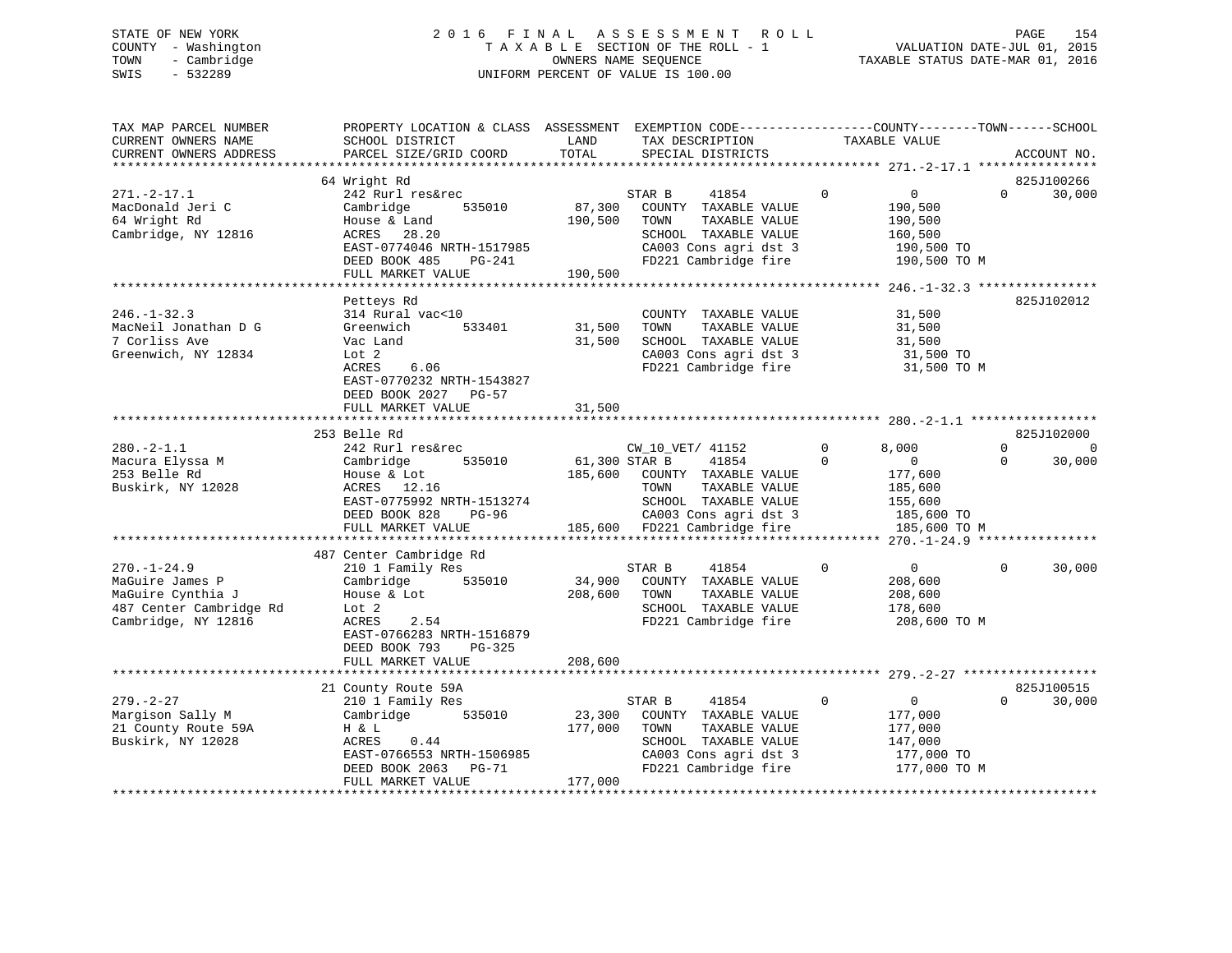# STATE OF NEW YORK 2 0 1 6 F I N A L A S S E S S M E N T R O L L PAGE 155 COUNTY - Washington T A X A B L E SECTION OF THE ROLL - 1 VALUATION DATE-JUL 01, 2015 TOWN - Cambridge OWNERS NAME SEQUENCE TAXABLE STATUS DATE-MAR 01, 2016 SWIS - 532289 UNIFORM PERCENT OF VALUE IS 100.00

| TAX MAP PARCEL NUMBER<br>CURRENT OWNERS NAME<br>CURRENT OWNERS ADDRESS                | PROPERTY LOCATION & CLASS ASSESSMENT EXEMPTION CODE---------------COUNTY-------TOWN-----SCHOOL<br>SCHOOL DISTRICT<br>PARCEL SIZE/GRID COORD | LAND<br>TOTAL     | TAX DESCRIPTION<br>SPECIAL DISTRICTS                                                                                                                                         | TAXABLE VALUE                                                                                                    |                            | ACCOUNT NO.          |
|---------------------------------------------------------------------------------------|---------------------------------------------------------------------------------------------------------------------------------------------|-------------------|------------------------------------------------------------------------------------------------------------------------------------------------------------------------------|------------------------------------------------------------------------------------------------------------------|----------------------------|----------------------|
|                                                                                       |                                                                                                                                             |                   |                                                                                                                                                                              |                                                                                                                  |                            |                      |
| $263. - 2 - 23.5$                                                                     | 973 King Rd<br>210 1 Family Res                                                                                                             |                   | STAR B<br>41854                                                                                                                                                              | $\Omega$<br>$\overline{0}$                                                                                       | $\Omega$                   | 30,000               |
| Maroney George<br>Maroney Maureen<br>PO Box 284<br>Cambridge, NY 12816                | 535010<br>Cambridge<br>House & Land<br>ACRES<br>3.75<br>EAST-0785028 NRTH-1523991                                                           | 38,800<br>182,800 | COUNTY TAXABLE VALUE<br>TAXABLE VALUE<br>TOWN<br>SCHOOL TAXABLE VALUE<br>CA003 Cons agri dst 3                                                                               | 182,800<br>182,800<br>152,800<br>182,800 TO                                                                      |                            |                      |
|                                                                                       | DEED BOOK 732<br>PG-317<br>FULL MARKET VALUE                                                                                                | 182,800           | FD221 Cambridge fire                                                                                                                                                         | 182,800 TO M                                                                                                     |                            |                      |
|                                                                                       |                                                                                                                                             |                   |                                                                                                                                                                              |                                                                                                                  |                            |                      |
|                                                                                       | 557 King Rd                                                                                                                                 |                   |                                                                                                                                                                              |                                                                                                                  |                            | 825J101999           |
| $271. - 3 - 7.4$<br>Maroney John<br>Maroney Susan<br>557 King Rd<br>Buskirk, NY 12028 | 210 1 Family Res<br>Cambridge<br>535010<br>House & Lot<br>ACRES<br>3.17<br>EAST-0781463 NRTH-1516237<br>DEED BOOK 585<br>$PG-18$            | 32,000<br>248,200 | 41854<br>STAR B<br>COUNTY TAXABLE VALUE<br>TOWN<br>TAXABLE VALUE<br>SCHOOL TAXABLE VALUE<br>CA003 Cons agri dst 3<br>FD221 Cambridge fire                                    | $\Omega$<br>$\overline{0}$<br>248,200<br>248,200<br>218,200<br>248,200 TO<br>248,200 TO M                        | $\Omega$                   | 30,000               |
|                                                                                       | FULL MARKET VALUE                                                                                                                           | 248,200           |                                                                                                                                                                              |                                                                                                                  |                            |                      |
|                                                                                       |                                                                                                                                             |                   |                                                                                                                                                                              |                                                                                                                  |                            |                      |
|                                                                                       | 74 Darwin Rd                                                                                                                                |                   |                                                                                                                                                                              |                                                                                                                  |                            | 825J100476           |
| $270. - 1 - 7$<br>Martin Alice                                                        | 210 1 Family Res<br>535010<br>Cambridge                                                                                                     |                   | VETWAR CTS 41120<br>29,500 AGED-CO/TN 41801                                                                                                                                  | $\mathbf 0$<br>20,250<br>$\Omega$<br>57,375                                                                      | 20,250<br>57,375           | 6,000<br>$\Omega$    |
| 74 Darwin Rd<br>Cambridge, NY 12816                                                   | H & L<br>ACRES<br>1.50<br>EAST-0768719 NRTH-1520350<br>DEED BOOK 376<br>PG-691<br>FULL MARKET VALUE                                         |                   | 135,000 AGED-SCH 41804<br>41834<br>STAR EN<br>COUNTY TAXABLE VALUE<br>TOWN<br>TAXABLE VALUE<br>135,000 SCHOOL TAXABLE VALUE<br>CA003 Cons agri dst 3<br>FD221 Cambridge fire | $\mathbf 0$<br>$\Omega$<br>$\overline{0}$<br>$\Omega$<br>57,375<br>57,375<br>5,650<br>135,000 TO<br>135,000 TO M | $\overline{0}$<br>$\Omega$ | 58,050<br>65,300     |
|                                                                                       |                                                                                                                                             |                   |                                                                                                                                                                              |                                                                                                                  |                            |                      |
| $270. - 1 - 33.1$                                                                     | 84 Brownell Rd<br>210 1 Family Res                                                                                                          |                   | 41854<br>STAR B                                                                                                                                                              | $\Omega$<br>$\overline{0}$                                                                                       | $\Omega$                   | 825J100973<br>30,000 |
| Martin Clinton<br>25 Elmore<br>Mechanicville, NY 12118                                | 535010<br>Cambridge<br>Land & House<br>Deck<br>3.00<br>ACRES<br>EAST-0764342 NRTH-1517499<br>DEED BOOK 3456 PG-240                          | 32,000<br>211,700 | COUNTY TAXABLE VALUE<br>TOWN<br>TAXABLE VALUE<br>SCHOOL TAXABLE VALUE<br>CA003 Cons agri dst 3<br>FD221 Cambridge fire                                                       | 211,700<br>211,700<br>181,700<br>211,700 TO<br>211,700 TO M                                                      |                            |                      |
|                                                                                       | FULL MARKET VALUE                                                                                                                           | 211,700           |                                                                                                                                                                              |                                                                                                                  |                            |                      |
|                                                                                       |                                                                                                                                             |                   |                                                                                                                                                                              |                                                                                                                  |                            |                      |
| $246. - 1 - 32.1$<br>Mascioli Elizabeth<br>317 Petteys Rd                             | Petteys Rd<br>322 Rural vac>10<br>533401<br>Greenwich<br>ACRES<br>30.00                                                                     | 79,000<br>79,000  | COUNTY TAXABLE VALUE<br>TOWN<br>TAXABLE VALUE<br>SCHOOL TAXABLE VALUE                                                                                                        | 79,000<br>79,000<br>79,000                                                                                       |                            | 825J102005           |
| Greenwich, NY 12834                                                                   | EAST-0770671 NRTH-1542990<br>DEED BOOK 3088 PG-263<br>FULL MARKET VALUE                                                                     | 79,000            | CA003 Cons agri dst 3<br>FD221 Cambridge fire                                                                                                                                | 79,000 TO<br>79,000 TO M                                                                                         |                            |                      |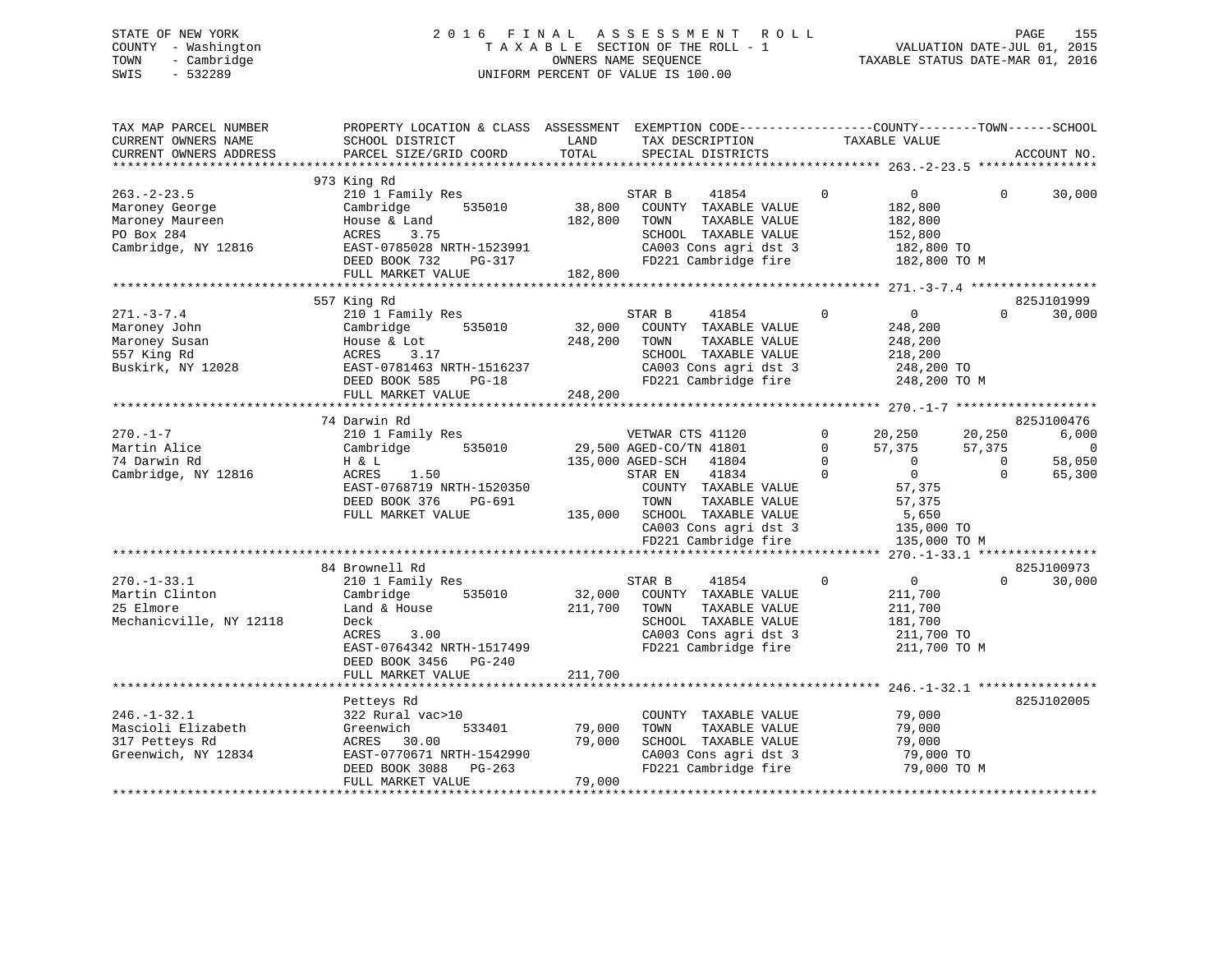# STATE OF NEW YORK 2 0 1 6 F I N A L A S S E S S M E N T R O L L PAGE 156 COUNTY - Washington T A X A B L E SECTION OF THE ROLL - 1 VALUATION DATE-JUL 01, 2015 TOWN - Cambridge OWNERS NAME SEQUENCE TAXABLE STATUS DATE-MAR 01, 2016 SWIS - 532289 UNIFORM PERCENT OF VALUE IS 100.00

| TAX MAP PARCEL NUMBER<br>CURRENT OWNERS NAME<br>CURRENT OWNERS ADDRESS | PROPERTY LOCATION & CLASS ASSESSMENT EXEMPTION CODE----------------COUNTY-------TOWN-----SCHOOL<br>SCHOOL DISTRICT<br>PARCEL SIZE/GRID COORD | LAND<br>TOTAL | TAX DESCRIPTION<br>SPECIAL DISTRICTS                  | TAXABLE VALUE                              |                   | ACCOUNT NO.          |
|------------------------------------------------------------------------|----------------------------------------------------------------------------------------------------------------------------------------------|---------------|-------------------------------------------------------|--------------------------------------------|-------------------|----------------------|
|                                                                        |                                                                                                                                              |               |                                                       |                                            |                   |                      |
|                                                                        | 317 Petteys Rd                                                                                                                               |               |                                                       |                                            |                   | 825J100498           |
| $246. - 1 - 33$                                                        | 241 Rural res&ag                                                                                                                             | AG DIST       | 41720                                                 | $\overline{0}$<br>44,919                   | 44,919            | 44,919               |
| Mascioli Elizabeth M                                                   | 533401<br>Greenwich                                                                                                                          | 97,900 STAR B | 41854                                                 | $\Omega$<br>$\overline{0}$                 | $\Omega$          | 30,000               |
| 317 Petteys Rd                                                         | ACRES 36.74                                                                                                                                  |               | 305,500 COUNTY TAXABLE VALUE                          | 260,581                                    |                   |                      |
| Greenwich, NY 12834                                                    | EAST-0770155 NRTH-1541989                                                                                                                    |               | TAXABLE VALUE<br>TOWN                                 | 260,581                                    |                   |                      |
| MAY BE SUBJECT TO PAYMENT                                              | DEED BOOK 3088 PG-259<br>FULL MARKET VALUE                                                                                                   |               | SCHOOL TAXABLE VALUE<br>305,500 CA003 Cons agri dst 3 | 230,581                                    |                   |                      |
| UNDER AGDIST LAW TIL 2020                                              |                                                                                                                                              |               | 44,919 EX                                             | 260,581 TO                                 |                   |                      |
|                                                                        |                                                                                                                                              |               | FD221 Cambridge fire                                  | 305,500 TO M                               |                   |                      |
|                                                                        | 101 Wright Rd                                                                                                                                |               |                                                       |                                            |                   |                      |
| $271. - 2 - 19$                                                        | 210 1 Family Res                                                                                                                             |               | 41854<br>STAR B                                       | $\Omega$<br>$\overline{0}$                 | $0 \qquad \qquad$ | 825J100803<br>30,000 |
| Matala John                                                            | 535010<br>Cambridge                                                                                                                          | 37,200        | COUNTY TAXABLE VALUE                                  | 143,400                                    |                   |                      |
| Matala Nicole                                                          |                                                                                                                                              | 143,400       | TOWN<br>TAXABLE VALUE                                 | 143,400                                    |                   |                      |
| 10 Wright Rd                                                           | House & Lot<br>ACRES 3.64                                                                                                                    |               | SCHOOL TAXABLE VALUE                                  | 113,400                                    |                   |                      |
|                                                                        |                                                                                                                                              |               | CA003 Cons agri dst 3                                 | 143,400 TO                                 |                   |                      |
|                                                                        | DEED BOOK 858<br>PG-181                                                                                                                      |               | FD221 Cambridge fire                                  | 143,400 TO M                               |                   |                      |
|                                                                        | FULL MARKET VALUE                                                                                                                            | 143,400       |                                                       |                                            |                   |                      |
|                                                                        |                                                                                                                                              |               |                                                       |                                            |                   |                      |
|                                                                        | 145+147 Wright Rd                                                                                                                            |               |                                                       |                                            |                   | 825J100588           |
| $271. - 2 - 20$                                                        | 280 Res Multiple                                                                                                                             |               | STAR EN<br>41834                                      | $\overline{0}$<br>$\overline{0}$           | $\Omega$          | 65,300               |
| Matcovich Peter                                                        | Cambridge 535010                                                                                                                             | 44,000        | COUNTY TAXABLE VALUE                                  | 158,100                                    |                   |                      |
| 145+147 Wright Rd                                                      | Lot 3                                                                                                                                        | 158,100       | TOWN<br>TAXABLE VALUE                                 | 158,100                                    |                   |                      |
| Cambridge, NY 12816                                                    | ACRES<br>8.01<br>EAST-0776265 NRTH-1518570                                                                                                   |               | SCHOOL TAXABLE VALUE<br>CA003 Cons agri dst 3         | 92,800                                     |                   |                      |
|                                                                        | DEED BOOK 2947 PG-87                                                                                                                         |               | FD221 Cambridge fire                                  | 158,100 TO<br>158,100 10 M<br>158,100 TO M |                   |                      |
|                                                                        | FULL MARKET VALUE                                                                                                                            | 158,100       |                                                       |                                            |                   |                      |
|                                                                        |                                                                                                                                              |               |                                                       |                                            |                   |                      |
|                                                                        | Wright Rd                                                                                                                                    |               |                                                       |                                            |                   |                      |
| $271. - 2 - 20.1$                                                      | 322 Rural vac>10                                                                                                                             |               | COUNTY TAXABLE VALUE                                  | 90,000                                     |                   |                      |
| Matcovich Peter                                                        | 535010<br>Cambridge                                                                                                                          | 90,000        | TOWN<br>TAXABLE VALUE                                 | 90,000                                     |                   |                      |
| 147 Wright Rd                                                          | Lot 1                                                                                                                                        | 90,000        | SCHOOL TAXABLE VALUE                                  | 90,000                                     |                   |                      |
| Cambridge, NY 12816                                                    | ACRES 40.33                                                                                                                                  |               | CA003 Cons agri dst 3                                 | 90,000 TO                                  |                   |                      |
|                                                                        | EAST-0776817 NRTH-1517669                                                                                                                    |               | FD221 Cambridge fire                                  | 90,000 TO M                                |                   |                      |
|                                                                        | DEED BOOK 3427 PG-21                                                                                                                         |               |                                                       |                                            |                   |                      |
|                                                                        | FULL MARKET VALUE                                                                                                                            | 90,000        |                                                       |                                            |                   |                      |
|                                                                        | Wright Rd                                                                                                                                    |               |                                                       |                                            |                   |                      |
| $271. - 2 - 20.2$                                                      | 322 Rural vac>10                                                                                                                             |               | COUNTY TAXABLE VALUE                                  | 28,000                                     |                   |                      |
| Matcovich Peter                                                        | Cambridge 535010                                                                                                                             | 28,000        | TOWN<br>TAXABLE VALUE                                 | 28,000                                     |                   |                      |
| 145+147 Wright Rd                                                      | Lot 2                                                                                                                                        | 28,000        | SCHOOL TAXABLE VALUE                                  | 28,000                                     |                   |                      |
| Cambridge, NY 12816                                                    | ACRES 27.51                                                                                                                                  |               | CA003 Cons agri dst 3                                 | 28,000 TO                                  |                   |                      |
|                                                                        | EAST-0776519 NRTH-1519185                                                                                                                    |               | FD221 Cambridge fire                                  | 28,000 TO M                                |                   |                      |
|                                                                        | DEED BOOK 2947 PG-87                                                                                                                         |               |                                                       |                                            |                   |                      |
|                                                                        | FULL MARKET VALUE                                                                                                                            | 28,000        |                                                       |                                            |                   |                      |
|                                                                        |                                                                                                                                              |               |                                                       |                                            |                   |                      |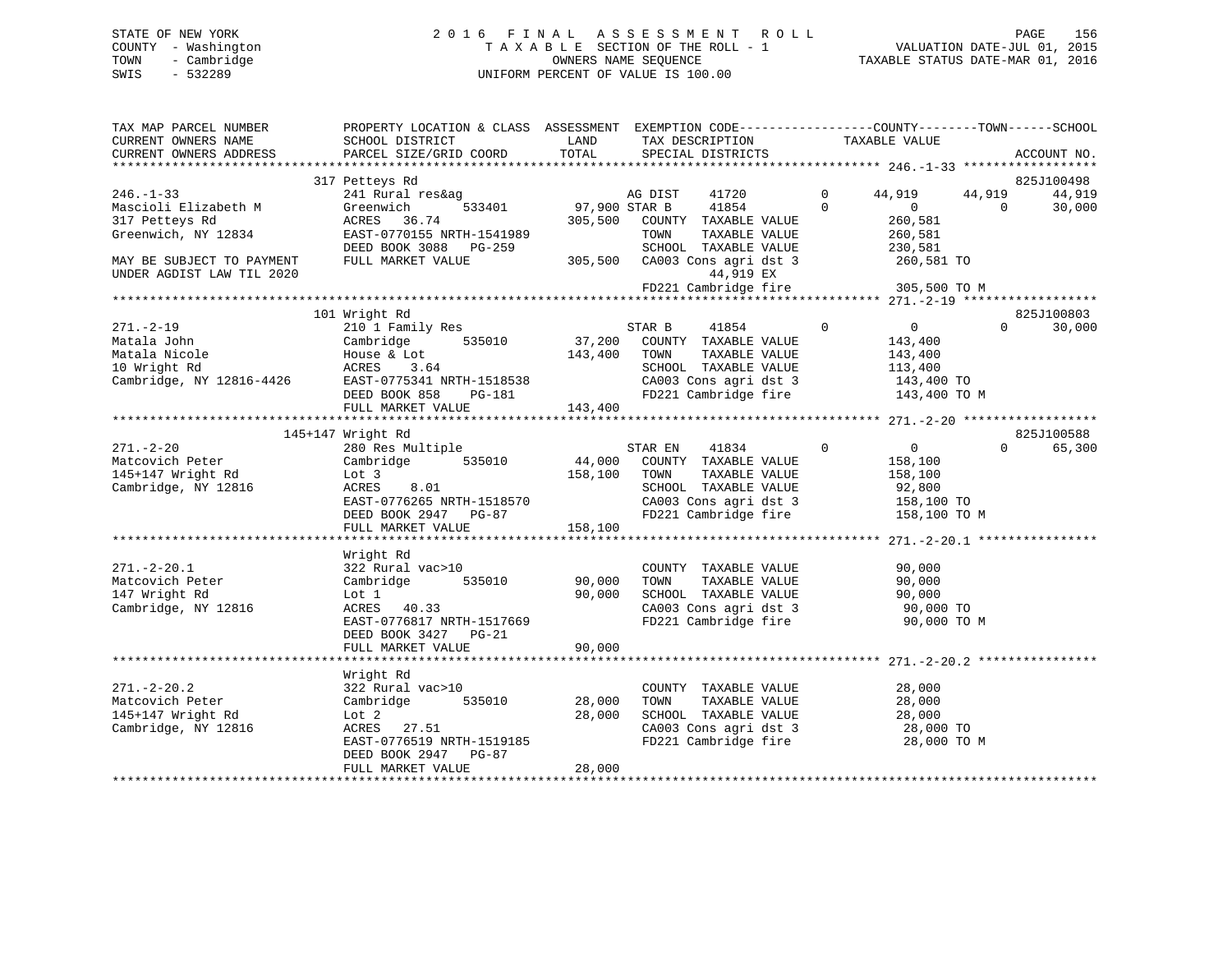# STATE OF NEW YORK 2 0 1 6 F I N A L A S S E S S M E N T R O L L PAGE 157 COUNTY - Washington T A X A B L E SECTION OF THE ROLL - 1 VALUATION DATE-JUL 01, 2015 TOWN - Cambridge OWNERS NAME SEQUENCE TAXABLE STATUS DATE-MAR 01, 2016 SWIS - 532289 UNIFORM PERCENT OF VALUE IS 100.00

| TAX MAP PARCEL NUMBER<br>CURRENT OWNERS NAME<br>CURRENT OWNERS ADDRESS                              | PROPERTY LOCATION & CLASS ASSESSMENT<br>SCHOOL DISTRICT<br>PARCEL SIZE/GRID COORD                                                                                                   | LAND<br>TOTAL                | TAX DESCRIPTION<br>SPECIAL DISTRICTS                                                                                                      | EXEMPTION CODE-----------------COUNTY-------TOWN------SCHOOL<br>TAXABLE VALUE                | ACCOUNT NO.                      |
|-----------------------------------------------------------------------------------------------------|-------------------------------------------------------------------------------------------------------------------------------------------------------------------------------------|------------------------------|-------------------------------------------------------------------------------------------------------------------------------------------|----------------------------------------------------------------------------------------------|----------------------------------|
| $271. - 2 - 20.3$<br>Matcovich Peter<br>145+147 Wright Rd<br>Cambridge, NY 12816                    | Wright Rd<br>322 Rural vac>10<br>Cambridge<br>535010<br>Lot 4<br>ACRES<br>28.95<br>EAST-0775634 NRTH-1519031<br>DEED BOOK 2947 PG-87<br>FULL MARKET VALUE                           | 29,000<br>29,000<br>29,000   | COUNTY TAXABLE VALUE<br>TOWN<br>TAXABLE VALUE<br>SCHOOL TAXABLE VALUE<br>CA003 Cons agri dst 3<br>FD221 Cambridge fire                    | 29,000<br>29,000<br>29,000<br>29,000 TO<br>29,000 TO M                                       |                                  |
| $272. - 2 - 19.1$<br>Matte Ivan G<br>Matte Wanda L<br>573 Stage Rd<br>Buskirk, NY 12028             | 573 Stage Rd<br>210 1 Family Res<br>535010<br>Cambridge<br>H & L<br>3.00<br>ACRES<br>EAST-0787885 NRTH-1513452<br>DEED BOOK 600<br>PG-190<br>FULL MARKET VALUE                      | 28,000<br>154,200<br>154,200 | 41854<br>STAR B<br>COUNTY TAXABLE VALUE<br>TAXABLE VALUE<br>TOWN<br>SCHOOL TAXABLE VALUE<br>FD221 Cambridge fire                          | $\mathbf{0}$<br>$\overline{0}$<br>154,200<br>154,200<br>124,200<br>154,200 TO M              | 825J102021<br>30,000<br>$\Omega$ |
|                                                                                                     |                                                                                                                                                                                     |                              |                                                                                                                                           |                                                                                              | 825J100347                       |
| $262. - 1 - 23$<br>Mattern Thomas R<br>Mattern Lorna W<br>253 Tingue Rd<br>Cambridge, NY 12816      | 253 Tingue Rd<br>242 Rurl res&rec<br>Cambridge<br>535010<br>House & Land<br>ACRES 39.80<br>EAST-0770675 NRTH-1524589<br>DEED BOOK 3066 PG-318                                       | 101,300<br>337,200           | STAR B<br>41854<br>COUNTY TAXABLE VALUE<br>TOWN<br>TAXABLE VALUE<br>SCHOOL TAXABLE VALUE<br>FD221 Cambridge fire                          | $\overline{0}$<br>$\mathbf{0}$<br>337,200<br>337,200<br>307,200<br>337,200 TO M              | $\Omega$<br>30,000               |
|                                                                                                     | FULL MARKET VALUE                                                                                                                                                                   | 337,200                      |                                                                                                                                           |                                                                                              |                                  |
| $254. - 1 - 5.4$<br>Mauro Brian<br>11 Magnolia Way<br>Ballston Lake, NY 12019                       | 154 Stevenson Rd<br>210 1 Family Res<br>Cambridge<br>535010<br>House & Lot<br>ACRES<br>9.60<br>EAST-0776101 NRTH-1535979<br>DEED BOOK 3459 PG-134<br>FULL MARKET VALUE              | 55,400<br>332,600<br>332,600 | COUNTY TAXABLE VALUE<br>TOWN<br>TAXABLE VALUE<br>SCHOOL TAXABLE VALUE<br>CA003 Cons agri dst 3<br>FD221 Cambridge fire                    | 332,600<br>332,600<br>332,600<br>332,600 TO<br>332,600 TO M                                  | 825J100871                       |
|                                                                                                     |                                                                                                                                                                                     |                              |                                                                                                                                           |                                                                                              |                                  |
| $279. - 2 - 25$<br>Maynard Kenneth T<br>Maynard Teresa M<br>9 County Route 59A<br>Buskirk, NY 12028 | 9 County Route 59A<br>220 2 Family Res<br>535010<br>Cambridge<br>2 Family House & Lot<br>ACRES<br>0.65<br>EAST-0766312 NRTH-1506842<br>DEED BOOK 557<br>PG-251<br>FULL MARKET VALUE | 24,700<br>156,000<br>156,000 | STAR B<br>41854<br>COUNTY TAXABLE VALUE<br>TOWN<br>TAXABLE VALUE<br>SCHOOL TAXABLE VALUE<br>CA003 Cons agri dst 3<br>FD221 Cambridge fire | $\mathbf 0$<br>$\overline{0}$<br>156,000<br>156,000<br>126,000<br>156,000 TO<br>156,000 TO M | 825J100720<br>30,000<br>$\Omega$ |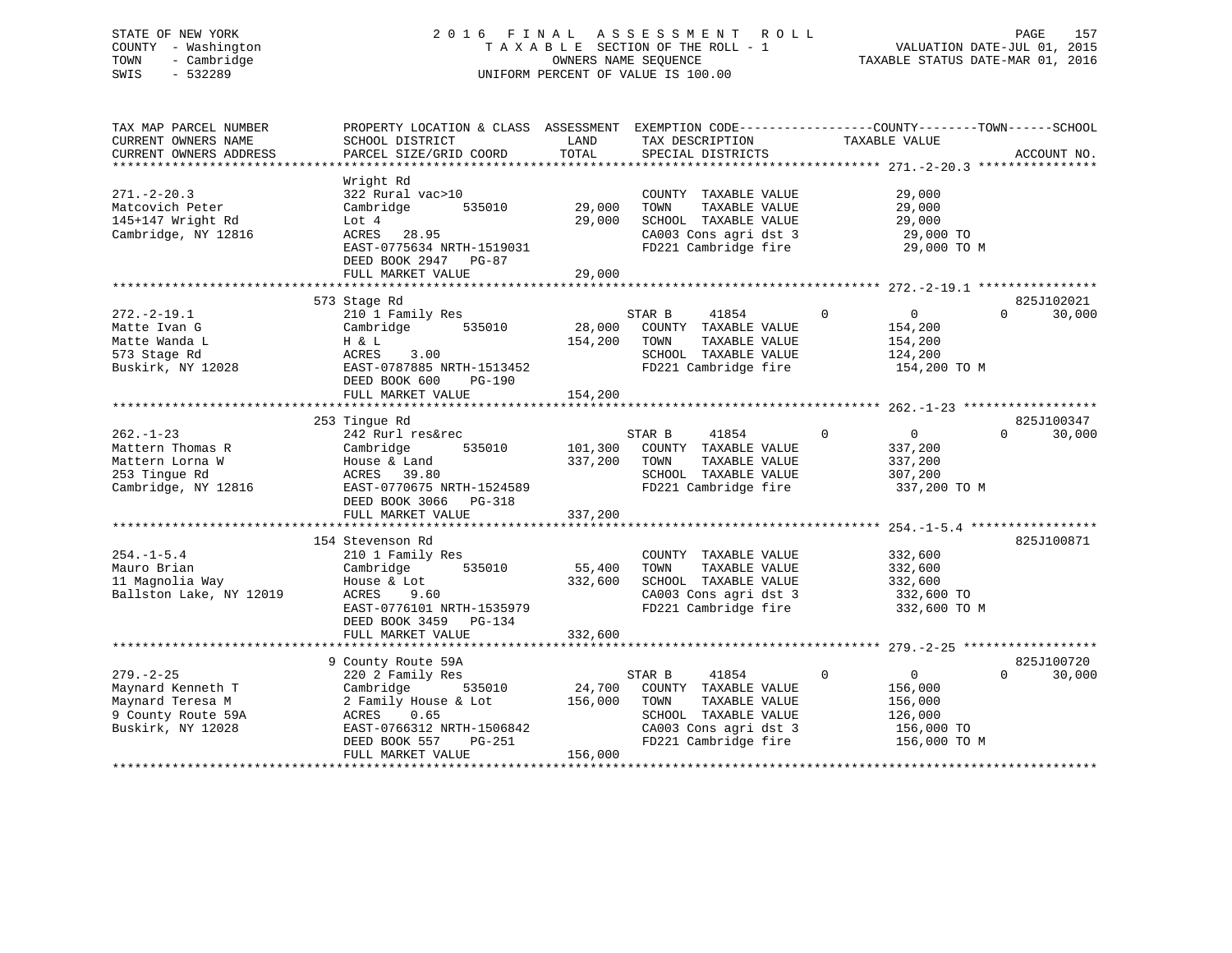# STATE OF NEW YORK 2 0 1 6 F I N A L A S S E S S M E N T R O L L PAGE 158 COUNTY - Washington T A X A B L E SECTION OF THE ROLL - 1 VALUATION DATE-JUL 01, 2015 TOWN - Cambridge OWNERS NAME SEQUENCE TAXABLE STATUS DATE-MAR 01, 2016 SWIS - 532289 UNIFORM PERCENT OF VALUE IS 100.00

| TAX MAP PARCEL NUMBER<br>CURRENT OWNERS NAME<br>CURRENT OWNERS ADDRESS               | PROPERTY LOCATION & CLASS ASSESSMENT EXEMPTION CODE----------------COUNTY-------TOWN------SCHOOL<br>SCHOOL DISTRICT<br>PARCEL SIZE/GRID COORD | LAND<br>TOTAL     | TAX DESCRIPTION<br>SPECIAL DISTRICTS                                                           | TAXABLE VALUE                                    | ACCOUNT NO.           |
|--------------------------------------------------------------------------------------|-----------------------------------------------------------------------------------------------------------------------------------------------|-------------------|------------------------------------------------------------------------------------------------|--------------------------------------------------|-----------------------|
|                                                                                      |                                                                                                                                               |                   |                                                                                                |                                                  |                       |
| $272 - 2 - 22$<br>McAuliffe Gerald Joseph                                            | 509 Stage Rd<br>242 Rurl res&rec<br>Cambridge<br>535010                                                                                       | 214,100           | FOR 480A 47460<br>COUNTY TAXABLE VALUE                                                         | $\mathbf 0$<br>131,280<br>131,280<br>105,020     | 825J100517<br>131,280 |
| McAuliffe Gerald James<br>18 Hampton St<br>Hoosick Falls, NY 12090                   | Forest Tax 2328/228<br>ACRES 186.20<br>EAST-0785300 NRTH-1514099<br>DEED BOOK 3287 PG-267                                                     | 236,300           | TOWN<br>TAXABLE VALUE<br>SCHOOL TAXABLE VALUE<br>CA003 Cons agri dst 3<br>FD221 Cambridge fire | 105,020<br>105,020<br>236,300 TO<br>236,300 TO M |                       |
| MAY BE SUBJECT TO PAYMENT<br>UNDER RPTL480A UNTIL 2025<br>************************** | FULL MARKET VALUE                                                                                                                             | 236,300           |                                                                                                |                                                  |                       |
|                                                                                      | King Rd/e Off                                                                                                                                 |                   |                                                                                                |                                                  | 825J100825            |
| $272. - 2 - 23.2$<br>McAuliffe Gerald Joseph<br>McAuliffe Gerald James               | 323 Vacant rural<br>535010<br>Cambridge<br>Wood Lot                                                                                           | 1,500<br>1,500    | COUNTY TAXABLE VALUE<br>TAXABLE VALUE<br>TOWN<br>SCHOOL TAXABLE VALUE                          | 1,500<br>1,500<br>1,500                          |                       |
| 18 Hampton St<br>Hoosick Falls, NY 12090                                             | 7.00<br>ACRES<br>EAST-0783500 NRTH-1514523<br>DEED BOOK 3287 PG-272                                                                           |                   | CA003 Cons agri dst 3<br>FD221 Cambridge fire                                                  | 1,500 TO<br>1,500 TO M                           |                       |
|                                                                                      | FULL MARKET VALUE                                                                                                                             | 1,500             |                                                                                                |                                                  |                       |
|                                                                                      | 35 County Route 60                                                                                                                            |                   |                                                                                                |                                                  | 825J100480            |
| $271. - 1 - 9$<br>McCall John E L LE                                                 | 242 Rurl res&rec<br>Cambridge<br>535010                                                                                                       | 73,200<br>221,900 | COUNTY TAXABLE VALUE<br>TOWN<br>TAXABLE VALUE<br>SCHOOL TAXABLE VALUE                          | 221,900<br>221,900                               |                       |
| McCall Living Trust John E L H & L<br>103 Copeland St<br>Brockton, MA 02301-6963     | ACRES 17.60<br>EAST-0771442 NRTH-1518696<br>DEED BOOK 875<br>$PG-92$                                                                          |                   | CA003 Cons agri dst 3<br>FD221 Cambridge fire                                                  | 221,900<br>221,900 TO<br>221,900 TO M            |                       |
|                                                                                      | FULL MARKET VALUE                                                                                                                             | 221,900           |                                                                                                |                                                  |                       |
|                                                                                      | County Route 60                                                                                                                               |                   |                                                                                                |                                                  | 825J100493            |
| $271. - 2 - 7$                                                                       | 322 Rural vac>10                                                                                                                              |                   | COUNTY TAXABLE VALUE                                                                           | 67,000                                           |                       |
| McCall John E L LE                                                                   | Cambridge<br>535010                                                                                                                           | 67,000            | TOWN<br>TAXABLE VALUE                                                                          | 67,000                                           |                       |
| McCall Lvng Trust John E L<br>103 Copeland St                                        | Vac Land<br>ACRES 20.00                                                                                                                       | 67,000            | SCHOOL TAXABLE VALUE<br>CA003 Cons agri dst 3                                                  | 67,000<br>67,000 TO                              |                       |
| Brockton, MA 02301-6963                                                              | EAST-0771974 NRTH-1519698<br>DEED BOOK 875<br><b>PG-92</b>                                                                                    |                   | FD221 Cambridge fire                                                                           | 67,000 TO M                                      |                       |
|                                                                                      | FULL MARKET VALUE                                                                                                                             | 67,000            |                                                                                                |                                                  |                       |
|                                                                                      | 87 Conley Rd                                                                                                                                  |                   |                                                                                                |                                                  | 825J100945            |
| $280. - 1 - 13.6$                                                                    | 210 1 Family Res                                                                                                                              |                   | STAR B<br>41854                                                                                | $\Omega$<br>0                                    | $\Omega$<br>30,000    |
| McCauliffe Deborah                                                                   | 535010<br>Cambridge                                                                                                                           | 30,700            | COUNTY TAXABLE VALUE                                                                           | 161,000                                          |                       |
| 87 Conley Rd                                                                         | House & Lot                                                                                                                                   | 161,000           | TOWN<br>TAXABLE VALUE                                                                          | 161,000                                          |                       |
| Buskirk, NY 12028                                                                    | 2nd Story                                                                                                                                     |                   | SCHOOL TAXABLE VALUE                                                                           | 131,000                                          |                       |
|                                                                                      | ACRES<br>2.33<br>EAST-0774962 NRTH-1510351<br>DEED BOOK 949<br>$PG-255$<br>FULL MARKET VALUE                                                  | 161,000           | CA003 Cons agri dst 3<br>FD221 Cambridge fire                                                  | 161,000 TO<br>161,000 TO M                       |                       |
|                                                                                      |                                                                                                                                               |                   |                                                                                                |                                                  |                       |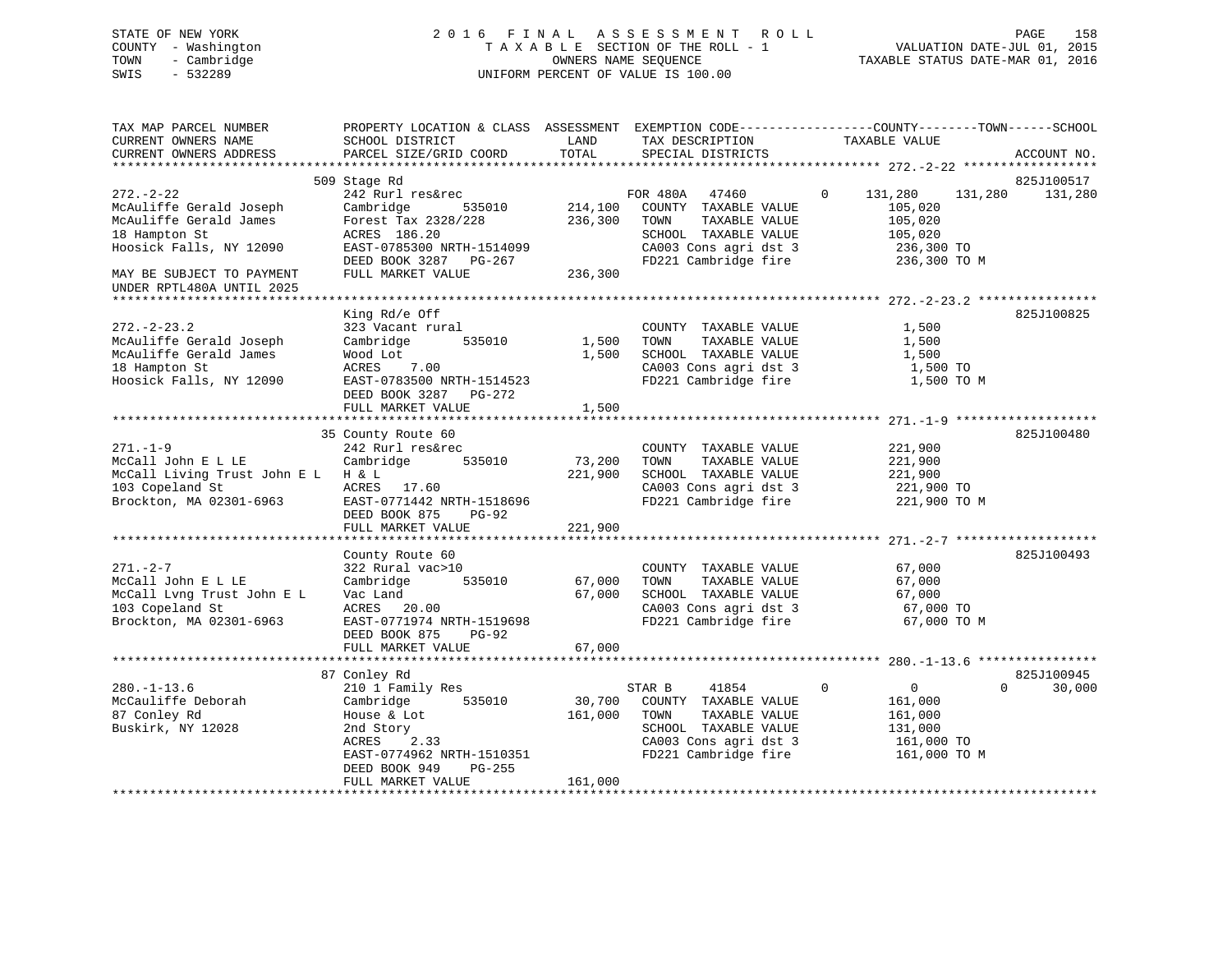# STATE OF NEW YORK 2 0 1 6 F I N A L A S S E S S M E N T R O L L PAGE 159 COUNTY - Washington T A X A B L E SECTION OF THE ROLL - 1 VALUATION DATE-JUL 01, 2015 TOWN - Cambridge OWNERS NAME SEQUENCE TAXABLE STATUS DATE-MAR 01, 2016 SWIS - 532289 UNIFORM PERCENT OF VALUE IS 100.00

| TAX MAP PARCEL NUMBER<br>CURRENT OWNERS NAME<br>CURRENT OWNERS ADDRESS                                       | PROPERTY LOCATION & CLASS ASSESSMENT<br>SCHOOL DISTRICT<br>PARCEL SIZE/GRID COORD                                                                                                                   | LAND<br>TOTAL                       | EXEMPTION CODE-----------------COUNTY-------TOWN------SCHOOL<br>TAX DESCRIPTION<br>SPECIAL DISTRICTS                                              | TAXABLE VALUE                                                                                    | ACCOUNT NO.                      |
|--------------------------------------------------------------------------------------------------------------|-----------------------------------------------------------------------------------------------------------------------------------------------------------------------------------------------------|-------------------------------------|---------------------------------------------------------------------------------------------------------------------------------------------------|--------------------------------------------------------------------------------------------------|----------------------------------|
| $262. - 1 - 20.4$<br>McDonald Anthony<br>McDonald Colleen<br>PO Box 176<br>Cambridge, NY 12816               | County Route 60<br>322 Rural vac>10<br>Cambridge<br>535010<br>Lot 5<br>ACRES 12.11<br>EAST-0771062 NRTH-1522028<br>DEED BOOK 646<br>PG-310<br>FULL MARKET VALUE                                     | 51,200<br>51,200<br>51,200          | COUNTY TAXABLE VALUE<br>TOWN<br>TAXABLE VALUE<br>SCHOOL TAXABLE VALUE<br>FD221 Cambridge fire                                                     | 51,200<br>51,200<br>51,200<br>51,200 TO M                                                        |                                  |
|                                                                                                              | .                                                                                                                                                                                                   | * * * * * * * * * *                 |                                                                                                                                                   | ******************** 262.-1-20.1 ***                                                             |                                  |
| $262. - 1 - 20.1$<br>McDonald Anthony H<br>McDonald Colleen D<br>PO Box 176<br>Cambridge, NY 12816           | 99 Darwin Rd<br>242 Rurl res&rec<br>Cambridge<br>535010<br>Lot 4<br>Addition<br>ACRES<br>16.06<br>EAST-0770178 NRTH-1522136<br>DEED BOOK 646<br>PG-310<br>FULL MARKET VALUE                         | 69,100<br>323,500<br>323,500        | STAR B<br>41854<br>COUNTY TAXABLE VALUE<br>TOWN<br>TAXABLE VALUE<br>SCHOOL TAXABLE VALUE<br>FD221 Cambridge fire                                  | $\mathbf 0$<br>$\overline{0}$<br>323,500<br>323,500<br>293,500<br>323,500 TO M                   | 30,000<br>$\Omega$               |
|                                                                                                              | 571 South Cambridge Rd                                                                                                                                                                              |                                     |                                                                                                                                                   |                                                                                                  |                                  |
| $279. - 1 - 14.12$<br>McFarren Scott J<br>McFarren Amy M<br>571 South Cambridge Rd<br>Johnsonville, NY 12094 | 210 1 Family Res<br>Greenwich<br>533401<br>1.24<br>ACRES<br>EAST-0757589 NRTH-1511100<br>DEED BOOK 3411<br>PG-106<br>FULL MARKET VALUE                                                              | 31,200 STAR B<br>200,000<br>200,000 | VETCOM CTS 41130<br>41854<br>COUNTY TAXABLE VALUE<br>TOWN<br>TAXABLE VALUE<br>SCHOOL TAXABLE VALUE<br>CA003 Cons agri dst 3                       | 50,000<br>$\mathbf 0$<br>$\Omega$<br>$\mathbf{0}$<br>150,000<br>155,000<br>170,000<br>200,000 TO | 45,000<br>30,000<br>$\Omega$     |
|                                                                                                              |                                                                                                                                                                                                     |                                     | FD221 Cambridge fire                                                                                                                              | 200,000 TO M<br>******* 271. -2-26 *******************                                           |                                  |
| $271. - 2 - 26$<br>McGeoch William G<br>865 County Route 59<br>Cambridge, NY 12816                           | 865 County Route 59<br>210 1 Family Res<br>Cambridge<br>535010<br>H & L<br>890/26<br>5.11<br>ACRES<br>EAST-0772059 NRTH-1517811<br>PG-232<br>DEED BOOK 2428                                         | 40,500<br>115,500                   | COUNTY TAXABLE VALUE<br>TAXABLE VALUE<br>TOWN<br>SCHOOL TAXABLE VALUE<br>CA003 Cons agri dst 3<br>FD221 Cambridge fire                            | 115,500<br>115,500<br>115,500<br>115,500 TO<br>115,500 TO M                                      | 825J100525                       |
|                                                                                                              | FULL MARKET VALUE                                                                                                                                                                                   | 115,500                             |                                                                                                                                                   |                                                                                                  |                                  |
|                                                                                                              |                                                                                                                                                                                                     |                                     |                                                                                                                                                   |                                                                                                  |                                  |
| $271. - 1 - 11$<br>McGreevy Paul J<br>McGreevy Jennifer<br>860 County Route 59<br>Cambridge, NY 12816        | 860 County Route 59<br>210 1 Family Res<br>535010<br>Cambridge<br>1.38<br>ACRES<br>EAST-0771870 NRTH-1517700<br>DEED BOOK 3135<br><b>PG-125</b><br>FULL MARKET VALUE<br>*************************** | 28,900<br>178,900                   | STAR B<br>41854<br>COUNTY TAXABLE VALUE<br>TOWN<br>TAXABLE VALUE<br>SCHOOL TAXABLE VALUE<br>CA003 Cons agri dst 3<br>178,900 FD221 Cambridge fire | $\mathbf 0$<br>$\mathbf 0$<br>178,900<br>178,900<br>148,900<br>178,900 TO<br>178,900 TO M        | 825J100388<br>30,000<br>$\Omega$ |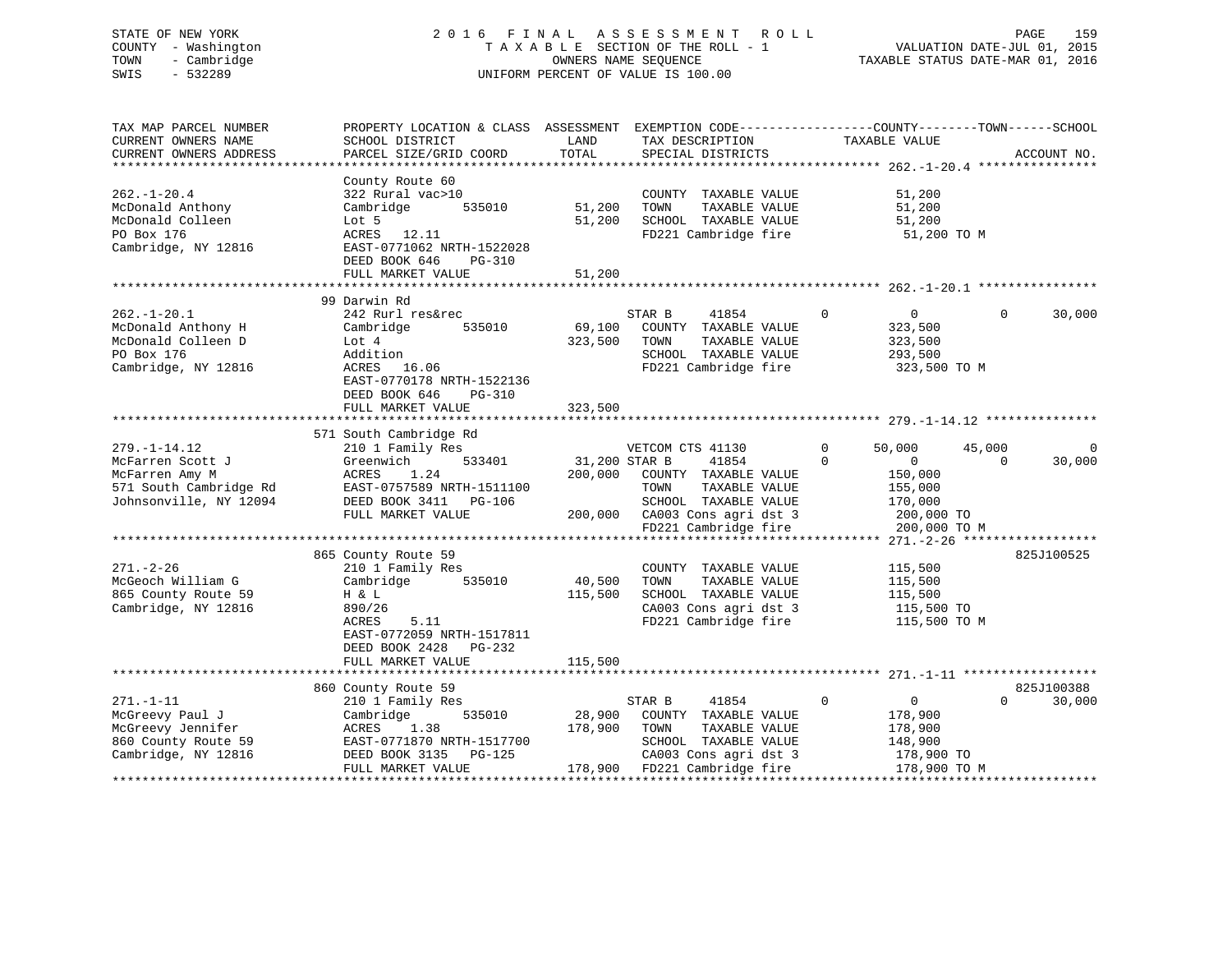# STATE OF NEW YORK 2 0 1 6 F I N A L A S S E S S M E N T R O L L PAGE 160 COUNTY - Washington T A X A B L E SECTION OF THE ROLL - 1 VALUATION DATE-JUL 01, 2015 TOWN - Cambridge OWNERS NAME SEQUENCE TAXABLE STATUS DATE-MAR 01, 2016 SWIS - 532289 UNIFORM PERCENT OF VALUE IS 100.00

| TAX MAP PARCEL NUMBER<br>CURRENT OWNERS NAME<br>CURRENT OWNERS ADDRESS                                  | PROPERTY LOCATION & CLASS ASSESSMENT EXEMPTION CODE----------------COUNTY-------TOWN------SCHOOL<br>SCHOOL DISTRICT<br>PARCEL SIZE/GRID COORD                                     | LAND<br>TOTAL                 | TAX DESCRIPTION<br>SPECIAL DISTRICTS                                                                                                                                                                    | TAXABLE VALUE                                                                                                       | ACCOUNT NO.                                       |
|---------------------------------------------------------------------------------------------------------|-----------------------------------------------------------------------------------------------------------------------------------------------------------------------------------|-------------------------------|---------------------------------------------------------------------------------------------------------------------------------------------------------------------------------------------------------|---------------------------------------------------------------------------------------------------------------------|---------------------------------------------------|
|                                                                                                         |                                                                                                                                                                                   |                               |                                                                                                                                                                                                         |                                                                                                                     |                                                   |
| $280 - 2 - 8$<br>McInerney Alma<br>165 King Rd<br>Buskirk, NY 12028                                     | King Rd<br>314 Rural vac<10<br>535010<br>Cambridge<br>Improved Lot<br>ACRES<br>1.20<br>EAST-0778504 NRTH-1508482<br>DEED BOOK 448<br>PG-701<br>FULL MARKET VALUE                  | 10,000<br>10,000<br>10,000    | COUNTY TAXABLE VALUE<br>TAXABLE VALUE<br>TOWN<br>SCHOOL TAXABLE VALUE<br>CA003 Cons agri dst 3<br>FD221 Cambridge fire                                                                                  | 10,000<br>10,000<br>10,000<br>10,000 TO<br>10,000 TO M                                                              | 825J100821                                        |
|                                                                                                         |                                                                                                                                                                                   |                               |                                                                                                                                                                                                         |                                                                                                                     |                                                   |
| $280. -2 - 17.1$<br>McInerney Alma<br>165 King Rd<br>Buskirk, NY 12028                                  | King Rd<br>322 Rural vac>10<br>Cambridge 535010<br>Vl<br>ACRES 57.20<br>EAST-0777463 NRTH-1506853<br>DEED BOOK 471<br>PG-325<br>FULL MARKET VALUE                                 | 111,500<br>111,500<br>111,500 | COUNTY TAXABLE VALUE<br>TAXABLE VALUE<br>TOWN<br>SCHOOL TAXABLE VALUE<br>CA003 Cons agri dst 3<br>FD221 Cambridge fire                                                                                  | 111,500<br>111,500<br>111,500<br>111,500 TO<br>111,500 TO M                                                         | 825J100486                                        |
|                                                                                                         |                                                                                                                                                                                   |                               |                                                                                                                                                                                                         |                                                                                                                     |                                                   |
| $280 - 2 - 7$<br>McInerney Alma J<br>165 King Rd<br>Buskirk, NY 12028                                   | 165 King Rd<br>242 Rurl res&rec<br>535010<br>Cambridge<br>Beef Farm<br>ACRES   54.40<br>EAST-0777953 NRTH-1508450<br>DEED BOOK 522<br>PG-272<br>FULL MARKET VALUE                 | AGED-CO<br>120,000 STAR EN    | 72 PCT OF VALUE USED FOR EXEMPTION PURPOSES<br>41802<br>41834<br>237,100 COUNTY TAXABLE VALUE<br>TAXABLE VALUE<br>TOWN<br>SCHOOL TAXABLE VALUE<br>CA003 Cons agri dst 3<br>237,100 FD221 Cambridge fire | 34,142<br>$\mathbf{0}$<br>$\Omega$<br>$\overline{0}$<br>202,958<br>237,100<br>171,800<br>237,100 TO<br>237,100 TO M | 825J100487<br>$\Omega$<br>0<br>65,300<br>$\Omega$ |
|                                                                                                         | Cobble Rd/w Off                                                                                                                                                                   |                               |                                                                                                                                                                                                         |                                                                                                                     | 825J100530                                        |
| $262 - 2 - 3$<br>McIntosh Robert G<br>McIntosh Bliss W<br>1318 County Route 59<br>Cambridge, NY 12816   | 323 Vacant rural<br>Cambridge<br>535010<br>Woods<br>ACRES<br>9.90<br>EAST-0776290 NRTH-1528716<br>DEED BOOK 3436 PG-272                                                           | 6,900<br>6,900                | COUNTY TAXABLE VALUE<br>TAXABLE VALUE<br>TOWN<br>SCHOOL TAXABLE VALUE<br>FD221 Cambridge fire                                                                                                           | 6,900<br>6,900<br>6,900<br>6,900 TO M                                                                               |                                                   |
|                                                                                                         | FULL MARKET VALUE                                                                                                                                                                 | 6,900                         |                                                                                                                                                                                                         |                                                                                                                     |                                                   |
| $263. - 1 - 28$<br>McIntosh Robert G<br>McIntosh Bliss W<br>1318 County Route 59<br>Cambridge, NY 12816 | 1324 County Route 59<br>242 Rurl res&rec<br>535010<br>Cambridge<br>1837/348, 2789/148<br>ACRES 41.94<br>EAST-0780228 NRTH-1525131<br>DEED BOOK 505<br>PG-171<br>FULL MARKET VALUE | 92,900<br>248,800<br>248,800  | 41854<br>STAR B<br>COUNTY TAXABLE VALUE<br>TOWN<br>TAXABLE VALUE<br>SCHOOL TAXABLE VALUE<br>CA003 Cons agri dst 3<br>FD221 Cambridge fire                                                               | $\mathbf 0$<br>$\overline{0}$<br>248,800<br>248,800<br>218,800<br>248,800 TO<br>248,800 TO M                        | 825J100931<br>$\Omega$<br>30,000                  |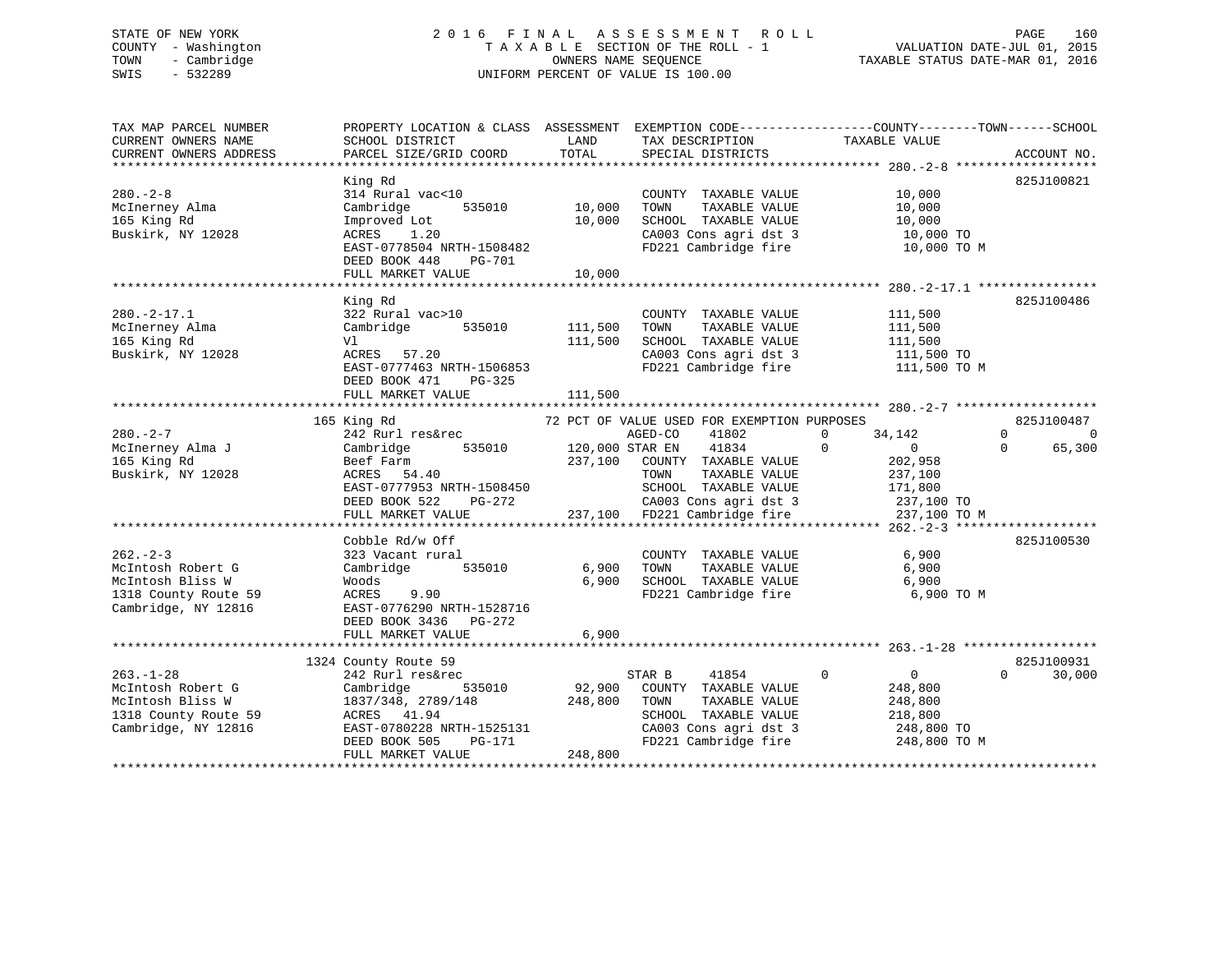# STATE OF NEW YORK 2 0 1 6 F I N A L A S S E S S M E N T R O L L PAGE 161 COUNTY - Washington T A X A B L E SECTION OF THE ROLL - 1 VALUATION DATE-JUL 01, 2015 TOWN - Cambridge OWNERS NAME SEQUENCE TAXABLE STATUS DATE-MAR 01, 2016 SWIS - 532289 UNIFORM PERCENT OF VALUE IS 100.00

| TAX MAP PARCEL NUMBER                                                                       | PROPERTY LOCATION & CLASS ASSESSMENT EXEMPTION CODE---------------COUNTY-------TOWN-----SCHOOL                                                                 |                               |                                                                                                                                                           |                                                                                               |                                  |
|---------------------------------------------------------------------------------------------|----------------------------------------------------------------------------------------------------------------------------------------------------------------|-------------------------------|-----------------------------------------------------------------------------------------------------------------------------------------------------------|-----------------------------------------------------------------------------------------------|----------------------------------|
| CURRENT OWNERS NAME<br>CURRENT OWNERS ADDRESS                                               | SCHOOL DISTRICT<br>PARCEL SIZE/GRID COORD                                                                                                                      | LAND<br>TOTAL                 | TAX DESCRIPTION<br>SPECIAL DISTRICTS                                                                                                                      | TAXABLE VALUE                                                                                 | ACCOUNT NO.                      |
|                                                                                             |                                                                                                                                                                |                               |                                                                                                                                                           |                                                                                               |                                  |
| $263 - 1 - 30$<br>McIntosh Robert G                                                         | 1318 County Route 59<br>312 Vac w/imprv<br>Cambridge<br>535010                                                                                                 |                               | COUNTY TAXABLE VALUE<br>TAXABLE VALUE<br>TOWN                                                                                                             | 17,400<br>17,400                                                                              | 825J100933                       |
| 1318 County Route 59<br>Cambridge, NY 12816                                                 | FRNT 309.00 DPTH 214.00<br>EAST-0779374 NRTH-1525053                                                                                                           | $\frac{7}{17}$ ,000<br>17,400 | SCHOOL TAXABLE VALUE<br>CA003 Cons agri dst 3                                                                                                             | 17,400<br>17,400 TO                                                                           |                                  |
|                                                                                             | DEED BOOK 579<br>PG-74<br>FULL MARKET VALUE                                                                                                                    | 17,400                        | FD221 Cambridge fire                                                                                                                                      | 17,400 TO M                                                                                   |                                  |
|                                                                                             |                                                                                                                                                                |                               |                                                                                                                                                           |                                                                                               |                                  |
| $246. - 1 - 1$<br>McLeland Jana Vaye<br>355 Petteys Rd Ext                                  | 357 Petteys Rd<br>210 1 Family Res<br>533401<br>Greenwich<br>H & L                                                                                             | 30,400<br>139,500             | COUNTY TAXABLE VALUE<br>TOWN<br>TAXABLE VALUE<br>SCHOOL TAXABLE VALUE                                                                                     | 139,500<br>139,500<br>139,500                                                                 | 825J100682                       |
| Greenwich, NY 12834                                                                         | New House 50%<br>ACRES<br>1.28<br>EAST-0769859 NRTH-1543150<br>DEED BOOK 937<br>PG-87<br>FULL MARKET VALUE                                                     | 139,500                       | CA003 Cons agri dst 3<br>FD221 Cambridge fire                                                                                                             | 139,500 TO<br>139,500 TO M                                                                    |                                  |
|                                                                                             |                                                                                                                                                                |                               |                                                                                                                                                           |                                                                                               |                                  |
| $246. - 1 - 32.5$                                                                           | Petteys Road Ext<br>314 Rural vac<10                                                                                                                           |                               | COUNTY TAXABLE VALUE                                                                                                                                      | 9,100                                                                                         | 825J102014                       |
| McLeland Jana Vaye<br>355 Petteys Rd                                                        | 533401<br>Greenwich<br>Vac Land                                                                                                                                | 9,100<br>9,100                | TOWN<br>TAXABLE VALUE<br>SCHOOL TAXABLE VALUE                                                                                                             | 9,100<br>9,100                                                                                |                                  |
| Greenwich, NY 12834                                                                         | Lot 4A<br>1.02<br>ACRES<br>EAST-0769824 NRTH-1543296<br>DEED BOOK 937<br>PG-87                                                                                 |                               | CA003 Cons agri dst 3<br>FD221 Cambridge fire                                                                                                             | 9,100 TO<br>9,100 TO M                                                                        |                                  |
|                                                                                             | FULL MARKET VALUE                                                                                                                                              | 9,100                         |                                                                                                                                                           |                                                                                               |                                  |
|                                                                                             | 1048 County Route 59                                                                                                                                           |                               |                                                                                                                                                           |                                                                                               | 825J100925                       |
| $262. - 1 - 14.1$<br>McLenithan Family Trust<br>1048 County Route 59<br>Cambridge, NY 12816 | 242 Rurl res&rec<br>535010<br>Cambridge<br>ACRES 18.20<br>EAST-0775410 NRTH-1520382<br>EASI-0775410 NRTH-1520382<br>DEED BOOK 2662 PG-137<br>FULL MARKET VALUE | 229,000                       | STAR EN<br>41834<br>73,400 COUNTY TAXABLE VALUE<br>TOWN<br>TAXABLE VALUE<br>SCHOOL TAXABLE VALUE<br>CA003 Cons agri dst 3<br>229,000 FD221 Cambridge fire | $\mathbf{0}$<br>$\overline{0}$<br>229,000<br>229,000<br>163,700<br>229,000 TO<br>229,000 TO M | $\Omega$<br>65,300               |
|                                                                                             |                                                                                                                                                                |                               |                                                                                                                                                           |                                                                                               |                                  |
| $262. - 1 - 14$<br>McLenithan Thomas W<br>1059 County Route 59<br>Cambridge, NY 12816       | 1059 County Route 59<br>242 Rurl res&rec<br>535010<br>Cambridge<br>2644/121<br>ACRES 12.63<br>EAST-0775084 NRTH-1521450<br>DEED BOOK 3599 PG-62                | 62,300<br>191,900             | STAR B<br>41854<br>COUNTY TAXABLE VALUE<br>TOWN<br>TAXABLE VALUE<br>SCHOOL TAXABLE VALUE<br>CA003 Cons agri dst 3<br>FD221 Cambridge fire                 | $\mathbf{0}$<br>$\overline{0}$<br>191,900<br>191,900<br>161,900<br>191,900 TO<br>191,900 TO M | 825J100414<br>30,000<br>$\Omega$ |
|                                                                                             | FULL MARKET VALUE                                                                                                                                              | 191,900                       |                                                                                                                                                           |                                                                                               |                                  |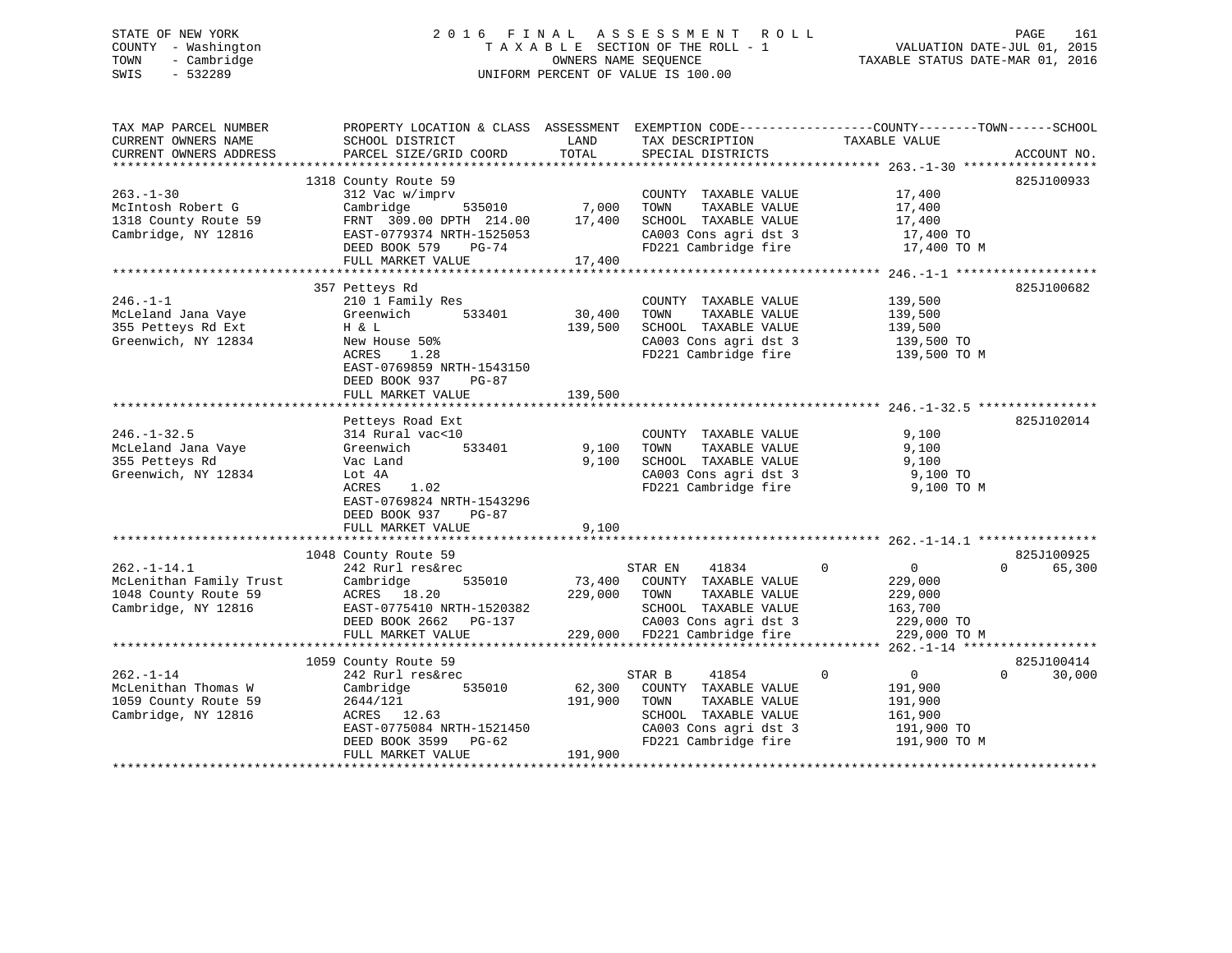# STATE OF NEW YORK 2 0 1 6 F I N A L A S S E S S M E N T R O L L PAGE 162 COUNTY - Washington T A X A B L E SECTION OF THE ROLL - 1 VALUATION DATE-JUL 01, 2015 TOWN - Cambridge OWNERS NAME SEQUENCE TAXABLE STATUS DATE-MAR 01, 2016 SWIS - 532289 UNIFORM PERCENT OF VALUE IS 100.00

| TAX MAP PARCEL NUMBER<br>CURRENT OWNERS NAME<br>CURRENT OWNERS ADDRESS                                                                                                                                                      | PROPERTY LOCATION & CLASS ASSESSMENT EXEMPTION CODE----------------COUNTY-------TOWN------SCHOOL<br>SCHOOL DISTRICT<br>PARCEL SIZE/GRID COORD                                                                                                                      | <b>EXAMPLE TO A LAND</b><br>TOTAL | TAX DESCRIPTION TAXABLE VALUE SPECIAL DISTRICTS                                                                                                                  |                                                                          | ACCOUNT NO.                                                |
|-----------------------------------------------------------------------------------------------------------------------------------------------------------------------------------------------------------------------------|--------------------------------------------------------------------------------------------------------------------------------------------------------------------------------------------------------------------------------------------------------------------|-----------------------------------|------------------------------------------------------------------------------------------------------------------------------------------------------------------|--------------------------------------------------------------------------|------------------------------------------------------------|
| $262. - 1 - 14.2$<br>McLenithan Thomas W<br>1059 County Route 59<br>Cambridge, NY 12816                                                                                                                                     | 1061 County Route 59<br>312 Vac w/imprv<br>Cambridge 535010 27,700<br>EAST-0775032 NRTH-1522730<br>DEED BOOK 693<br>PG-324                                                                                                                                         | 40,300                            | COUNTY TAXABLE VALUE<br>TOWN<br>SCHOOL TAXABLE VALUE 40,300<br>CA003 Cons agri dst 3 40,300 TO<br>FD221 Cambridge fire 40,300 TO                                 | 40,300<br>TAXABLE VALUE 40,300<br>TAXABLE VALUE 40,300<br>40,300 TO M    |                                                            |
|                                                                                                                                                                                                                             | FULL MARKET VALUE                                                                                                                                                                                                                                                  | 40,300                            |                                                                                                                                                                  |                                                                          |                                                            |
|                                                                                                                                                                                                                             |                                                                                                                                                                                                                                                                    |                                   |                                                                                                                                                                  |                                                                          |                                                            |
| $246. - 1 - 4.3$<br>McMurray Robin<br>McMurray Holly<br>50 Camb-Battenville Rd<br>Greenwich, NY 12834<br>EAST-0772007 NRTH-1545533<br>DEED BOOK 650 PG-235<br>THE MADRET VALUE<br>CHERE BOOK 650 PG-235<br>THE MADRET VALUE | 50 Cambridge Battenville Rd                                                                                                                                                                                                                                        | 113,000 TOWN                      | STAR B 41854 0<br>TAXABLE VALUE<br>SCHOOL TAXABLE VALUE<br>CA003 Cons agri dst 3<br>FD221 Cambridge fire 113,000 TO FD221 Cambridge fire 113,000 TO M            | $\overline{0}$<br>113,000<br>113,000<br>83,000                           | $\overline{0}$<br>30,000                                   |
|                                                                                                                                                                                                                             |                                                                                                                                                                                                                                                                    |                                   |                                                                                                                                                                  |                                                                          |                                                            |
|                                                                                                                                                                                                                             |                                                                                                                                                                                                                                                                    |                                   |                                                                                                                                                                  |                                                                          |                                                            |
| $246. - 1 - 24.3$                                                                                                                                                                                                           | 75 Edie Rd<br>240 Rural res<br>ACRES 1.53<br>EAST-0775724 NRTH-1538315<br>DEED BOOK 3254 PG-55<br>FULL MARKET VALUE 197,700                                                                                                                                        |                                   | STAR B<br>41854<br>36,000 COUNTY TAXABLE VALUE<br>TAXABLE VALUE<br>SCHOOL TAXABLE VALUE<br>CA003 Cons agri dst 3 197,700 TO<br>FD221 Cambridge fire 197,700 TO M | $\overline{0}$<br>$\circ$<br>197,700<br>197,700<br>167,700<br>197,700 TO | $\Omega$<br>30,000                                         |
|                                                                                                                                                                                                                             |                                                                                                                                                                                                                                                                    |                                   |                                                                                                                                                                  |                                                                          |                                                            |
| $246. - 1 - 24$<br>McNeice Virginia R<br>73 Edie Rd<br>Greenwich, NY 12834                                                                                                                                                  | 73 Edie Rd<br>250 Estate<br>250 Estate<br>Cambridge 535010 208,100 STAR EN 41834<br>ACRES 85.80 683,000 COUNTY TAXABLE VALUE<br>EAST-0776199 NRTH-1539145 TOWN TAXABLE VALUE<br>DEED BOOK 3037 PG-271 SCHOOL TAXABLE VALUE<br>FULL MARKET VALUE 683,000 CA003 CONS |                                   | AG DIST<br>$41720$ 0<br>$41834$ 0<br>SCHOOL TAXABLE VALUE 541,529                                                                                                | 76,171<br>76, 4.4<br>606,829<br>606,829                                  | 825J100494<br>76,171<br>76,171<br>$\overline{0}$<br>65,300 |
| MAY BE SUBJECT TO PAYMENT<br>UNDER AGDIST LAW TIL 2020                                                                                                                                                                      |                                                                                                                                                                                                                                                                    |                                   |                                                                                                                                                                  | 606,829 TO<br>683,000 TO M                                               |                                                            |
|                                                                                                                                                                                                                             |                                                                                                                                                                                                                                                                    |                                   |                                                                                                                                                                  |                                                                          |                                                            |
| $246. - 1 - 24.1$<br>McNeice Virginia R<br>75 Edie Rd<br>Greenwich, NY 12834                                                                                                                                                | Edie Rd<br>314 Rural vac<10<br>Cambridge 535010<br>nd<br>4.80<br>Vac Land<br>ACRES<br>EAST-0774851 NRTH-1538413<br>DEED BOOK 3037 PG-271                                                                                                                           | COUNTY<br>27,500 TOWN<br>27,500   | COUNTY TAXABLE VALUE 27,500<br>TAXABLE VALUE<br>SCHOOL TAXABLE VALUE 27,500<br>CA003 Cons agri dst 3 27,500 TO<br>FD221 Cambridge fire 27,500 TO M               | 27,500                                                                   |                                                            |
|                                                                                                                                                                                                                             | FULL MARKET VALUE                                                                                                                                                                                                                                                  | 27,500                            |                                                                                                                                                                  |                                                                          |                                                            |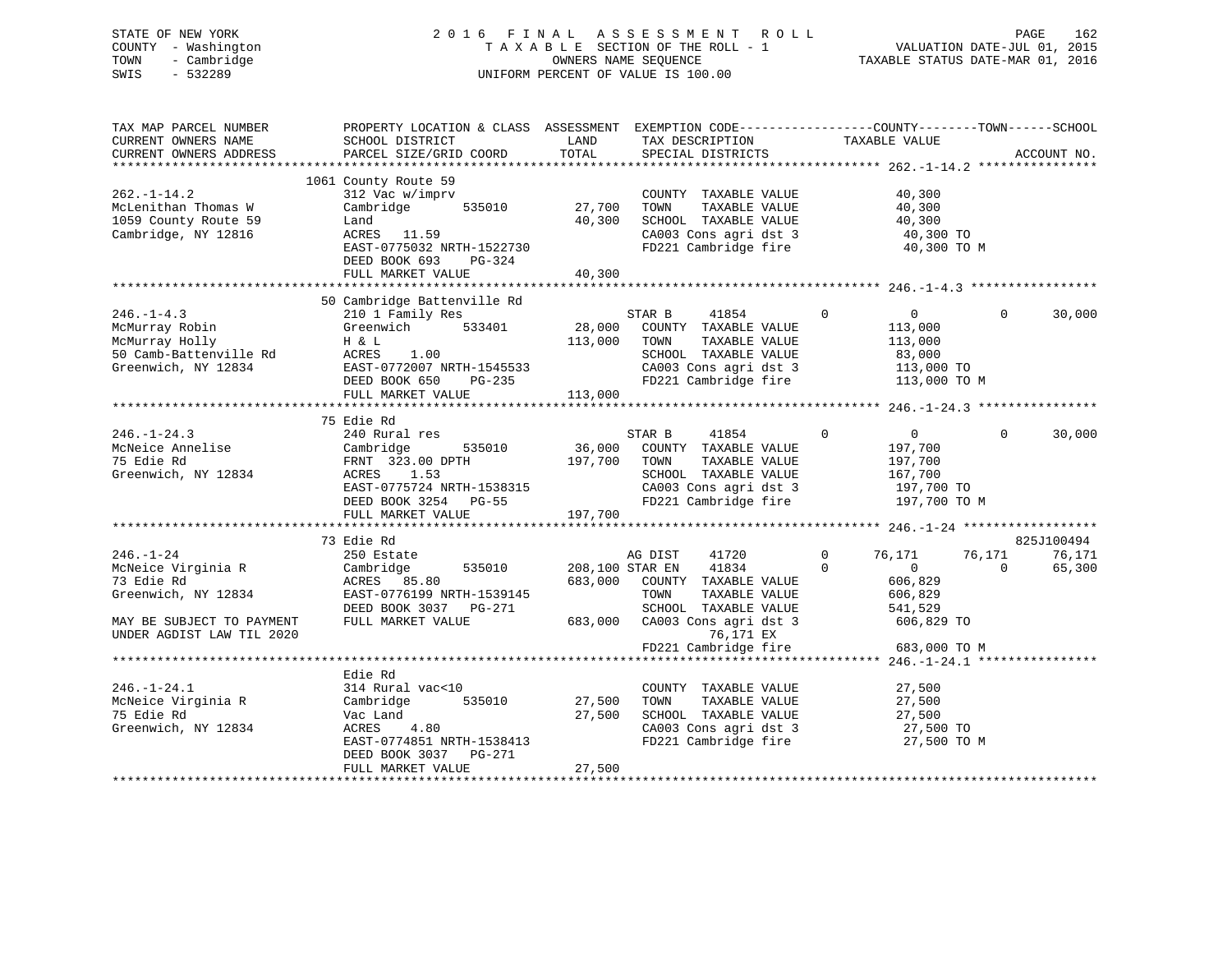# STATE OF NEW YORK 2 0 1 6 F I N A L A S S E S S M E N T R O L L PAGE 163 COUNTY - Washington T A X A B L E SECTION OF THE ROLL - 1 VALUATION DATE-JUL 01, 2015 TOWN - Cambridge OWNERS NAME SEQUENCE TAXABLE STATUS DATE-MAR 01, 2016 SWIS - 532289 UNIFORM PERCENT OF VALUE IS 100.00

| TAX MAP PARCEL NUMBER<br>CURRENT OWNERS NAME<br>CURRENT OWNERS ADDRESS                                                       | PROPERTY LOCATION & CLASS ASSESSMENT<br>SCHOOL DISTRICT<br>PARCEL SIZE/GRID COORD                                                                                                                                  | <b>EXAMPLE DESCRIPTION OF STREET AND STREET AND STREET AND STREET AND STREET AND STREET AND STREET AND STREET AND</b><br>TOTAL | EXEMPTION CODE-----------------COUNTY-------TOWN------SCHOOL<br>TAX DESCRIPTION<br>SPECIAL DISTRICTS                                                             | TAXABLE VALUE                                                                                     | ACCOUNT NO.                                  |
|------------------------------------------------------------------------------------------------------------------------------|--------------------------------------------------------------------------------------------------------------------------------------------------------------------------------------------------------------------|--------------------------------------------------------------------------------------------------------------------------------|------------------------------------------------------------------------------------------------------------------------------------------------------------------|---------------------------------------------------------------------------------------------------|----------------------------------------------|
|                                                                                                                              |                                                                                                                                                                                                                    |                                                                                                                                |                                                                                                                                                                  |                                                                                                   |                                              |
| $280. - 1 - 20$<br>McNeil Michael J<br>McNeil Hollie H<br>334 County Route 59<br>Buskirk, NY 12028                           | 334 County Route 59<br>117 Horse farm<br>535010<br>Cambridge<br>Farm<br>ACRES 71.71<br>EAST-0771259 NRTH-1506376                                                                                                   | 184,600<br>698,800                                                                                                             | AG DIST<br>COUNTY TAXABLE VALUE<br>TOWN<br>TAXABLE VALUE<br>SCHOOL TAXABLE VALUE<br>CA003 Cons agri dst 3<br>113,186 EX                                          | 41720 0 113,186<br>585,614<br>585,614<br>585,614<br>585,614 TO                                    | 825J100346<br>113,186 113,186                |
| MAY BE SUBJECT TO PAYMENT<br>UNDER AGDIST LAW TIL 2020                                                                       | DEED BOOK 751 PG-336<br>FULL MARKET VALUE                                                                                                                                                                          |                                                                                                                                | %7-336 113,186 EX<br>698,800 FD221 Cambridge fire 698,800 TO M                                                                                                   |                                                                                                   |                                              |
|                                                                                                                              |                                                                                                                                                                                                                    |                                                                                                                                |                                                                                                                                                                  |                                                                                                   |                                              |
| $246. - 1 - 24.2$<br>McNiece Katherine J<br>45 Edie Rd<br>Greenwich, NY 12834                                                | 45 Edie Rd<br>242 Rurl res&rec<br>Cambridge<br>535010<br>H & L<br>ACRES 14.30<br>EAST-0774809 NRTH-1539202                                                                                                         | 66,600 STAR B                                                                                                                  | 41720<br>AG DIST<br>41854<br>339,900 COUNTY TAXABLE VALUE<br>TOWN<br>TAXABLE VALUE<br>SCHOOL TAXABLE VALUE                                                       | $\mathbf 0$<br>16,781<br>$\Omega$<br>$\overline{0}$<br>323,119<br>323,119<br>293,119              | 16,781<br>16,781<br>$\overline{0}$<br>30,000 |
| MAY BE SUBJECT TO PAYMENT<br>UNDER AGDIST LAW TIL 2020 FULL MARKET VALUE                                                     | 1539202<br>PG-249                                                                                                                                                                                                  | 339,900                                                                                                                        | CA003 Cons agri dst 3<br>16,781 EX<br>$FD221$ Cambridge fire 339,900 TO M                                                                                        | 323,119 TO                                                                                        |                                              |
|                                                                                                                              | 327 Center Cambridge Rd                                                                                                                                                                                            |                                                                                                                                |                                                                                                                                                                  |                                                                                                   | 825J100624                                   |
| $279. - 1 - 3$<br>Meadow Patricia<br>48 Elm St<br>Canton, MA 02021                                                           | 210 1 Family Res<br>Cambridge<br>H & L<br>ACRES 0.66<br>EAST-0763363 NRTH-1514448<br>DEED BOOK 1979 PG-232                                                                                                         | 69,100                                                                                                                         | COUNTY TAXABLE VALUE<br>TAXABLE VALUE<br>TOWN<br>SCHOOL TAXABLE VALUE<br>SCHOOL TAXABLE VALUE 69,100<br>CA003 Cons agri dst 3 69,100 TO<br>FD221 Cambridge fire  | 69,100<br>69,100<br>69,100<br>69,100 TO M                                                         |                                              |
|                                                                                                                              | FULL MARKET VALUE                                                                                                                                                                                                  | 69,100                                                                                                                         |                                                                                                                                                                  |                                                                                                   |                                              |
|                                                                                                                              |                                                                                                                                                                                                                    |                                                                                                                                |                                                                                                                                                                  |                                                                                                   |                                              |
| $279. - 1 - 5$<br>Meadow Patricia<br>48 Elm St<br>Canton, MA 02021<br>MAY BE SUBJECT TO PAYMENT<br>UNDER AGDIST LAW TIL 2020 | 313 Center Cambridge Rd<br>312 Vac w/imprv<br>535010<br>Cambridge<br>Row 587/203<br>ACRES 178.00<br>ACRES 178.00<br>EAST-0763038 NRTH-1513491<br>DEED BOOK 1993 - DG-5<br>DEED BOOK 1993 PG-5<br>FULL MARKET VALUE | 277,500<br>300,800                                                                                                             | AG DIST<br>41720<br>COUNTY TAXABLE VALUE<br>TOWN<br>TAXABLE VALUE<br>SCHOOL TAXABLE VALUE<br>CA003 Cons agri dst 3<br>132,555 EX<br>300,800 FD221 Cambridge fire | $\circ$<br>132,555<br>168,245<br>168,245<br>$\frac{168}{168}$ , 245<br>168,245 TO<br>300,800 TO M | 825J100488<br>132,555<br>132,555             |
|                                                                                                                              |                                                                                                                                                                                                                    |                                                                                                                                |                                                                                                                                                                  |                                                                                                   |                                              |
| $288. - 1 - 30.2$<br>Meager Jack E<br>33 Mead Rd<br>Johnsonville, NY 12094                                                   | 33 Mead Rd<br>210 1 Family Res<br>Hoosic Valley 384201<br>FRNT 378.00 DPTH<br>5.23<br>ACRES                                                                                                                        | 50,100<br>100,000                                                                                                              | COUNTY TAXABLE VALUE<br>TOWN<br>TAXABLE VALUE<br>SCHOOL TAXABLE VALUE<br>CA003 Cons agri dst 3                                                                   | 100,000<br>100,000<br>100,000<br>100,000 TO                                                       |                                              |
|                                                                                                                              | EAST-0756829 NRTH-1499784<br>DEED BOOK 2418 PG-280<br>FULL MARKET VALUE                                                                                                                                            | 100,000                                                                                                                        | FD221 Cambridge fire 100,000 TO M                                                                                                                                |                                                                                                   |                                              |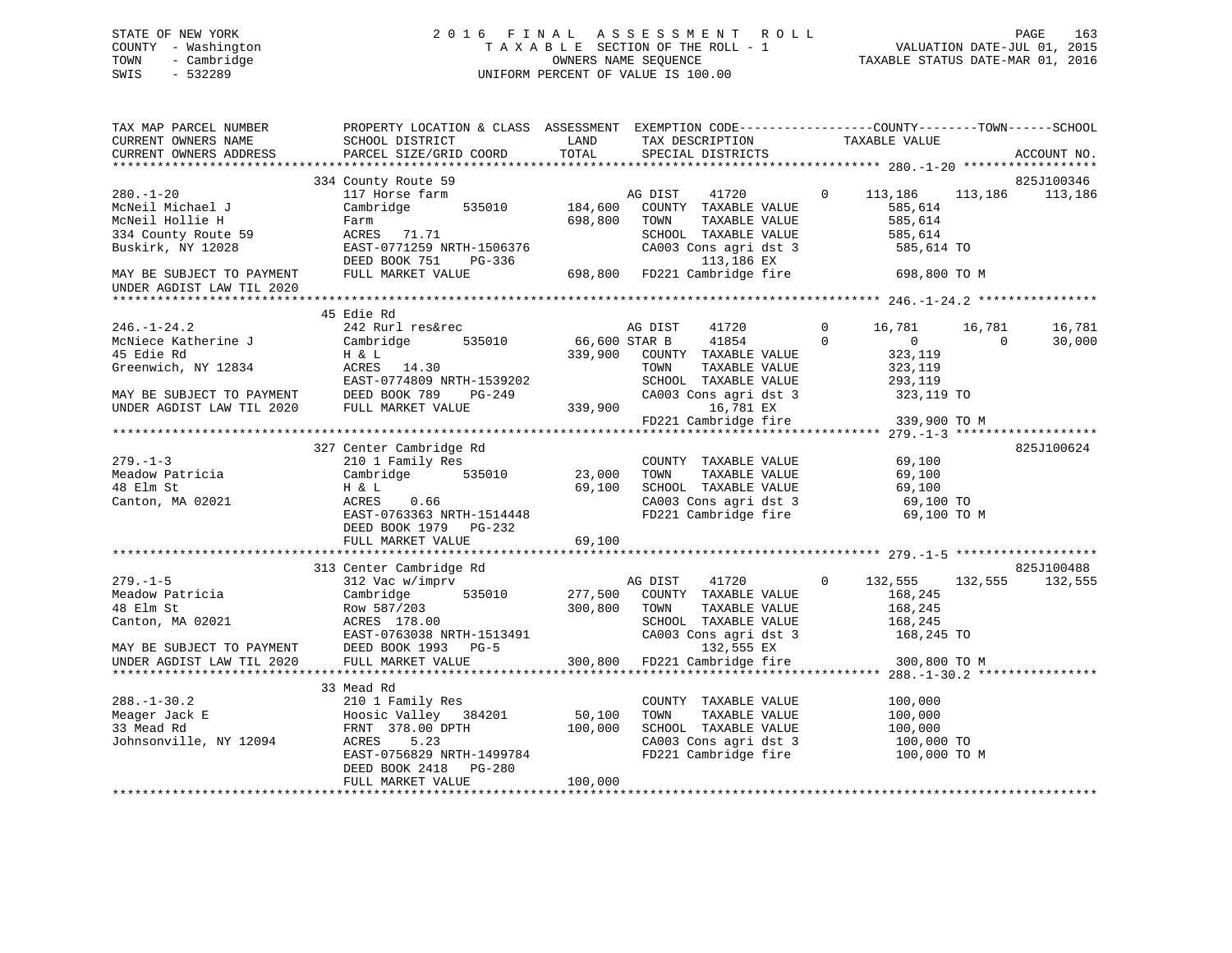# STATE OF NEW YORK 2 0 1 6 F I N A L A S S E S S M E N T R O L L PAGE 164 COUNTY - Washington T A X A B L E SECTION OF THE ROLL - 1 VALUATION DATE-JUL 01, 2015 TOWN - Cambridge OWNERS NAME SEQUENCE TAXABLE STATUS DATE-MAR 01, 2016 SWIS - 532289 UNIFORM PERCENT OF VALUE IS 100.00

| TAX MAP PARCEL NUMBER<br>CURRENT OWNERS NAME<br>CURRENT OWNERS ADDRESS | PROPERTY LOCATION & CLASS ASSESSMENT EXEMPTION CODE----------------COUNTY-------TOWN------SCHOOL<br>SCHOOL DISTRICT<br>PARCEL SIZE/GRID COORD | LAND<br>TOTAL           | TAX DESCRIPTION<br>SPECIAL DISTRICTS          | TAXABLE VALUE                                        | ACCOUNT NO.        |
|------------------------------------------------------------------------|-----------------------------------------------------------------------------------------------------------------------------------------------|-------------------------|-----------------------------------------------|------------------------------------------------------|--------------------|
|                                                                        |                                                                                                                                               |                         |                                               |                                                      |                    |
|                                                                        | 1069 County Route 60                                                                                                                          |                         |                                               |                                                      | 825J102028         |
| $246. - 1 - 29.12$                                                     | 210 1 Family Res                                                                                                                              |                         | STAR B<br>41854                               | $\mathbf{0}$<br>$\overline{0}$                       | 30,000<br>$\Omega$ |
| Melite Brenda L                                                        | Greenwich<br>533401                                                                                                                           | 24,000                  | COUNTY TAXABLE VALUE                          | 87,400                                               |                    |
| Melite Michael A                                                       | Lot 2 920/8                                                                                                                                   | 87,400                  | TOWN<br>TAXABLE VALUE                         | 87,400                                               |                    |
| 4 Melrose Valley Falls Rd                                              | ACRES<br>2.00                                                                                                                                 |                         | SCHOOL TAXABLE VALUE                          | 57,400                                               |                    |
| Melrose, NY 12121                                                      | EAST-0772115 NRTH-1542847                                                                                                                     |                         | CA003 Cons agri dst 3                         | 87,400 TO                                            |                    |
|                                                                        | DEED BOOK 645<br>PG-232                                                                                                                       |                         | FD221 Cambridge fire                          | 87,400 TO M                                          |                    |
|                                                                        | FULL MARKET VALUE<br>***************************                                                                                              | 87,400<br>************* |                                               |                                                      |                    |
|                                                                        |                                                                                                                                               |                         |                                               | ************************ 271.-2-17.2 *************** |                    |
|                                                                        | 31 Wright Rd                                                                                                                                  |                         |                                               |                                                      | 825J100896         |
| $271. - 2 - 17.2$<br>Merrill Bruce                                     | 242 Rurl res&rec<br>535010                                                                                                                    | 66,000                  | COUNTY TAXABLE VALUE<br>TOWN                  | 249,800                                              |                    |
| 31 Wright Rd                                                           | Cambridge<br>House & Land                                                                                                                     | 249,800                 | TAXABLE VALUE<br>SCHOOL TAXABLE VALUE         | 249,800<br>249,800                                   |                    |
| Cambridge, NY 12816                                                    | 724/242                                                                                                                                       |                         | CA003 Cons agri dst 3                         | 249,800 TO                                           |                    |
|                                                                        | ACRES 13.00                                                                                                                                   |                         | FD221 Cambridge fire                          | 249,800 TO M                                         |                    |
|                                                                        | EAST-0773865 NRTH-1519091                                                                                                                     |                         |                                               |                                                      |                    |
|                                                                        | DEED BOOK 2843 PG-330                                                                                                                         |                         |                                               |                                                      |                    |
|                                                                        | FULL MARKET VALUE                                                                                                                             | 249,800                 |                                               |                                                      |                    |
|                                                                        |                                                                                                                                               |                         |                                               |                                                      |                    |
|                                                                        | 573 Center Cambridge Rd                                                                                                                       |                         |                                               |                                                      | 825J100581         |
| $270. - 1 - 18$                                                        | 210 1 Family Res                                                                                                                              |                         | STAR B<br>41854                               | $\mathbf 0$<br>$\overline{0}$                        | $\Omega$<br>30,000 |
| Michaels Kevin L                                                       | Cambridge<br>535010                                                                                                                           | 27,500                  | COUNTY TAXABLE VALUE                          | 215,800                                              |                    |
| 573 Center Cambridge Rd                                                | FRNT 170.00 DPTH 162.00                                                                                                                       | 215,800                 | TOWN<br>TAXABLE VALUE                         | 215,800                                              |                    |
| Cambridge, NY 12816                                                    | EAST-0768521 NRTH-1516944                                                                                                                     |                         | SCHOOL TAXABLE VALUE                          | 185,800                                              |                    |
|                                                                        | DEED BOOK 2678 PG-257                                                                                                                         | 215.000                 | CA003 Cons agri dst 3                         | 215,800 TO                                           |                    |
|                                                                        | FULL MARKET VALUE                                                                                                                             |                         | 215,800 FD221 Cambridge fire                  | 215,800 TO M                                         |                    |
| **********************                                                 |                                                                                                                                               |                         |                                               |                                                      |                    |
|                                                                        | 217 Brownell Rd                                                                                                                               |                         |                                               |                                                      | 825J100506         |
| $270. - 1 - 1$                                                         | 241 Rural res&ag                                                                                                                              |                         | 41720<br>AG DIST                              | 55,560<br>0                                          | 55,560<br>55,560   |
| Milet Walter A                                                         | 535010<br>Cambridge                                                                                                                           | 111,300 STAR B          | 41854                                         | $\mathbf 0$<br>$\overline{0}$                        | 30,000<br>$\Omega$ |
| 217 Brownell Rd                                                        | House & Lot                                                                                                                                   | 216,600                 | COUNTY TAXABLE VALUE                          | 161,040                                              |                    |
| Cambridge, NY 12816                                                    | Addition                                                                                                                                      |                         | TOWN<br>TAXABLE VALUE                         | 161,040                                              |                    |
| MAY BE SUBJECT TO PAYMENT                                              | ACRES 47.40<br>EAST-0763474 NRTH-1520920                                                                                                      |                         | SCHOOL TAXABLE VALUE<br>CA003 Cons agri dst 3 | 131,040<br>161,040 TO                                |                    |
| UNDER AGDIST LAW TIL 2020                                              | DEED BOOK 3029<br>PG-159                                                                                                                      |                         | 55,560 EX                                     |                                                      |                    |
|                                                                        | FULL MARKET VALUE                                                                                                                             |                         | 216,600 FD221 Cambridge fire                  | 216,600 TO M                                         |                    |
|                                                                        |                                                                                                                                               |                         |                                               |                                                      |                    |
|                                                                        | 34 County Route 59                                                                                                                            |                         |                                               |                                                      |                    |
| $280. -2 - 17.4$                                                       | 242 Rurl res&rec                                                                                                                              |                         | STAR B<br>41854                               | $\mathbf 0$<br>$\overline{0}$                        | 30,000<br>$\Omega$ |
| Miller John M Jr                                                       | 535010<br>Cambridge                                                                                                                           | 92,900                  | COUNTY TAXABLE VALUE                          | 400,800                                              |                    |
| Miller Adele M                                                         | House Land                                                                                                                                    | 400,800                 | TOWN<br>TAXABLE VALUE                         | 400,800                                              |                    |
| 34 County Route 59                                                     | ACRES 15.44                                                                                                                                   |                         | SCHOOL TAXABLE VALUE                          | 370,800                                              |                    |
| Buskirk, NY 12028-2311                                                 | EAST-0776939 NRTH-1505419                                                                                                                     |                         | CA003 Cons agri dst 3                         | 400,800 TO                                           |                    |
|                                                                        | DEED BOOK 930<br>PG-266                                                                                                                       |                         | FD221 Cambridge fire                          | 400,800 TO M                                         |                    |
|                                                                        | FULL MARKET VALUE                                                                                                                             | 400,800                 |                                               |                                                      |                    |
| **********************                                                 |                                                                                                                                               |                         |                                               |                                                      |                    |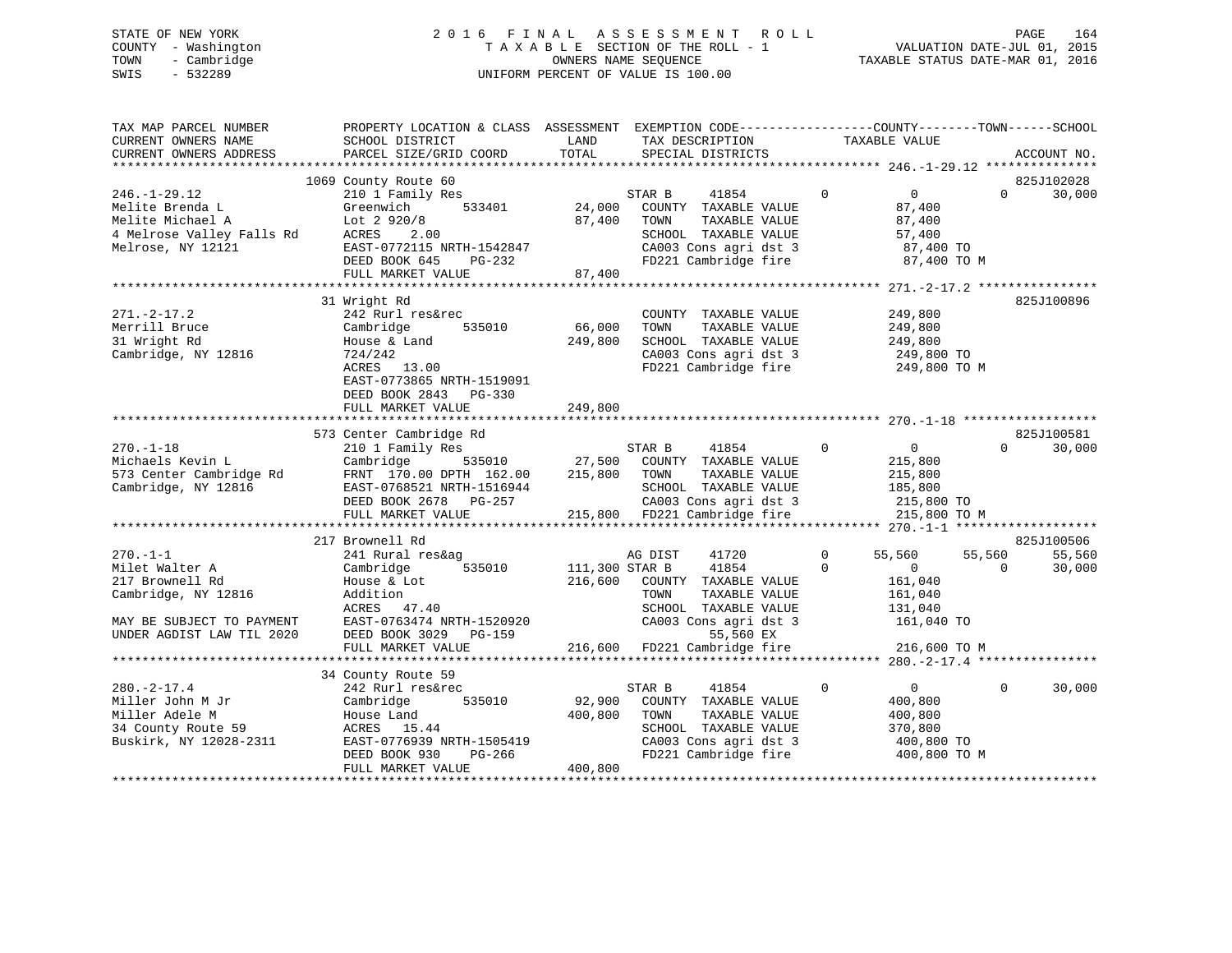# STATE OF NEW YORK 2 0 1 6 F I N A L A S S E S S M E N T R O L L PAGE 165 COUNTY - Washington T A X A B L E SECTION OF THE ROLL - 1 VALUATION DATE-JUL 01, 2015 TOWN - Cambridge OWNERS NAME SEQUENCE TAXABLE STATUS DATE-MAR 01, 2016 SWIS - 532289 UNIFORM PERCENT OF VALUE IS 100.00

| TAX MAP PARCEL NUMBER<br>CURRENT OWNERS NAME<br>CURRENT OWNERS ADDRESS                                                                                  | PROPERTY LOCATION & CLASS ASSESSMENT EXEMPTION CODE----------------COUNTY-------TOWN-----SCHOOL<br>SCHOOL DISTRICT<br>PARCEL SIZE/GRID COORD                                        | LAND<br>TOTAL                 | TAX DESCRIPTION<br>SPECIAL DISTRICTS                                                                                                                    | TAXABLE VALUE                                                                                    | ACCOUNT NO.        |
|---------------------------------------------------------------------------------------------------------------------------------------------------------|-------------------------------------------------------------------------------------------------------------------------------------------------------------------------------------|-------------------------------|---------------------------------------------------------------------------------------------------------------------------------------------------------|--------------------------------------------------------------------------------------------------|--------------------|
|                                                                                                                                                         |                                                                                                                                                                                     |                               |                                                                                                                                                         |                                                                                                  |                    |
| $270. - 1 - 26.11$<br>Miller Larry J<br>Austin-Miller Terry<br>701 County Route 74<br>Cambridge, NY 12816                                               | 701 County Route 74<br>210 1 Family Res<br>535010<br>Cambridge<br>sub lot 13<br>6.96<br>ACRES<br>EAST-0764701 NRTH-1515324<br>DEED BOOK 3023 PG-65<br>FULL MARKET VALUE             | 45,300<br>169,000<br>169,000  | STAR EN<br>41834<br>COUNTY TAXABLE VALUE<br>TOWN<br>TAXABLE VALUE<br>SCHOOL TAXABLE VALUE<br>CA003 Cons agri dst 3<br>FD221 Cambridge fire              | $\mathbf{0}$<br>$0 \qquad \qquad$<br>169,000<br>169,000<br>103,700<br>169,000 TO<br>169,000 TO M | $\Omega$<br>65,300 |
|                                                                                                                                                         |                                                                                                                                                                                     |                               |                                                                                                                                                         |                                                                                                  |                    |
| $261. - 2 - 5.1$<br>Millington Anthony W<br>Farrell Bonnie<br>143 Tingue Rd<br>Cambridge, NY 12816                                                      | 143 Tingue Rd<br>210 1 Family Res<br>Cambridge<br>535010<br>H & L<br>2007 SCAR DECISION<br>$261. -1 - 5.1$<br>ACRES<br>2.50<br>EAST-0768647 NRTH-1523547<br>DEED BOOK 947<br>PG-166 | 33,500<br>200,000             | COUNTY TAXABLE VALUE<br>TOWN<br>TAXABLE VALUE<br>SCHOOL TAXABLE VALUE<br>CA003 Cons agri dst 3<br>FD221 Cambridge fire                                  | 200,000<br>200,000<br>200,000<br>200,000 TO<br>200,000 TO M                                      | 825J102016         |
|                                                                                                                                                         | FULL MARKET VALUE                                                                                                                                                                   | 200,000                       |                                                                                                                                                         |                                                                                                  |                    |
|                                                                                                                                                         |                                                                                                                                                                                     |                               |                                                                                                                                                         |                                                                                                  |                    |
| $261. - 2 - 5.4$<br>Millington Tony<br>Farrell Bonnie<br>143 Tingue Rd<br>Cambridge, NY 12816<br>MAY BE SUBJECT TO PAYMENT<br>UNDER AGDIST LAW TIL 2020 | Tingue Rd<br>105 Vac farmland<br>535010<br>Cambridge<br>$lot$ #1<br>$261. - 1 - 5.4$<br>ACRES 37.00<br>EAST-0768379 NRTH-1524643<br>DEED BOOK 2407 PG-71<br>FULL MARKET VALUE       | 102,300<br>102,300<br>102,300 | 41720<br>AG DIST<br>COUNTY TAXABLE VALUE<br>TAXABLE VALUE<br>TOWN<br>SCHOOL TAXABLE VALUE<br>CA003 Cons agri dst 3<br>35,532 EX<br>FD221 Cambridge fire | $\Omega$<br>35,532<br>66,768<br>66,768<br>66,768<br>66,768 TO<br>102,300 TO M                    | 35,532<br>35,532   |
|                                                                                                                                                         | 32 County Route 59A                                                                                                                                                                 |                               |                                                                                                                                                         |                                                                                                  | 825J100901         |
| $279. - 2 - 31.4$<br>Miner Christopher E<br>32 County Route 59A<br>Buskirk, NY 12028                                                                    | 283 Res w/Comuse<br>535010<br>Cambridge<br>House & Lot<br>1.87<br>ACRES<br>EAST-0766907 NRTH-1506760<br>DEED BOOK 3168 PG-241<br>FULL MARKET VALUE                                  | 29,400<br>179,300<br>179,300  | 41854<br>STAR B<br>COUNTY TAXABLE VALUE<br>TOWN<br>TAXABLE VALUE<br>SCHOOL TAXABLE VALUE<br>CA003 Cons agri dst 3<br>FD221 Cambridge fire               | $\Omega$<br>$\overline{0}$<br>179,300<br>179,300<br>149,300<br>179,300 TO<br>179,300 TO M        | $\Omega$<br>30,000 |
|                                                                                                                                                         |                                                                                                                                                                                     |                               |                                                                                                                                                         |                                                                                                  |                    |
|                                                                                                                                                         | 855 County Route 59                                                                                                                                                                 |                               |                                                                                                                                                         |                                                                                                  | 825J100321         |
| $271. - 1 - 10$<br>Molea-Marotta Michelle<br>855 County Route 59<br>Cambridge, NY 12816                                                                 | 210 1 Family Res<br>535010<br>Cambridge<br>H & L<br>ACRES<br>0.49<br>EAST-0771812 NRTH-1517944<br>DEED BOOK 1800 PG-155<br>FULL MARKET VALUE                                        | 24,600<br>128,600<br>128,600  | STAR B<br>41854<br>COUNTY TAXABLE VALUE<br>TOWN<br>TAXABLE VALUE<br>SCHOOL TAXABLE VALUE<br>FD221 Cambridge fire                                        | $\mathbf{0}$<br>$\overline{0}$<br>128,600<br>128,600<br>98,600<br>128,600 TO M                   | $\Omega$<br>30,000 |
|                                                                                                                                                         |                                                                                                                                                                                     |                               |                                                                                                                                                         |                                                                                                  |                    |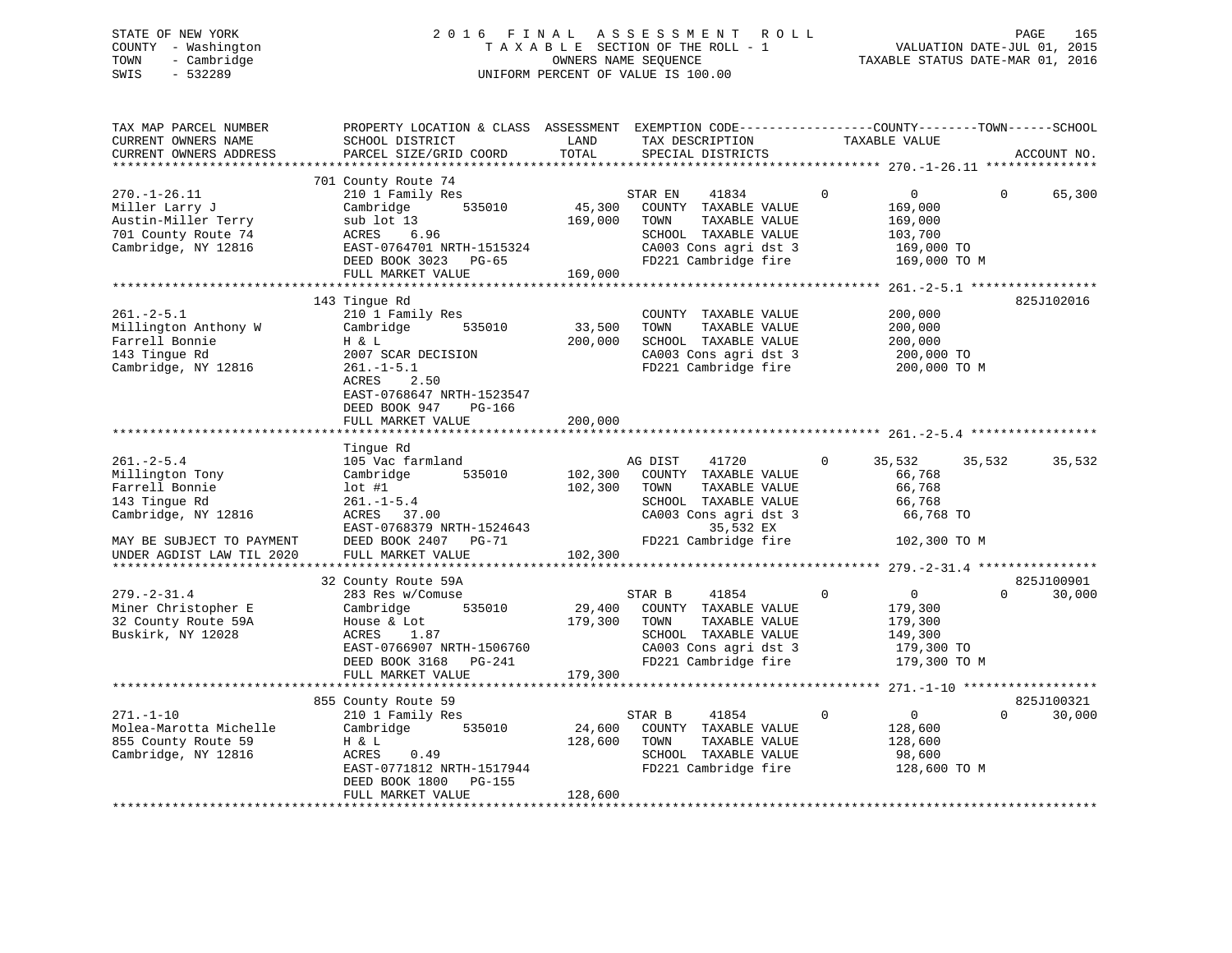| STATE OF NEW YORK   | 2016 FINAL ASSESSMENT ROLL         | 166<br>PAGE                      |
|---------------------|------------------------------------|----------------------------------|
| COUNTY - Washington | TAXABLE SECTION OF THE ROLL - 1    | VALUATION DATE-JUL 01, 2015      |
| TOWN<br>- Cambridge | OWNERS NAME SEOUENCE               | TAXABLE STATUS DATE-MAR 01, 2016 |
| - 532289<br>SWIS    | UNIFORM PERCENT OF VALUE IS 100.00 |                                  |

| TAX MAP PARCEL NUMBER<br>CURRENT OWNERS NAME | PROPERTY LOCATION & CLASS ASSESSMENT<br>SCHOOL DISTRICT | LAND           | EXEMPTION CODE-----------------COUNTY-------TOWN------SCHOOL<br>TAX DESCRIPTION |             | TAXABLE VALUE  |          |                      |
|----------------------------------------------|---------------------------------------------------------|----------------|---------------------------------------------------------------------------------|-------------|----------------|----------|----------------------|
| CURRENT OWNERS ADDRESS                       | PARCEL SIZE/GRID COORD                                  | TOTAL          | SPECIAL DISTRICTS                                                               |             |                |          | ACCOUNT NO.          |
|                                              | 74 Dickensen Rd                                         |                |                                                                                 |             |                |          |                      |
| $280. - 2 - 5$                               | 210 1 Family Res                                        |                | VETCOM CTS 41130                                                                | 0           | 28,425         | 28,425   | 825J100512<br>10,000 |
| Moon Francis                                 | 535010<br>Cambridge                                     | 37,000 AGED-CO | 41802                                                                           | $\Omega$    | 38,374         | $\Omega$ | 0                    |
| Moon Isabelle                                | 3.40<br>ACRES                                           |                | 113,700 AGED-TOWN 41803                                                         | $\Omega$    | $\overline{0}$ | 8,528    | $\mathbf 0$          |
| 74 Dickensen Rd                              | EAST-0776301 NRTH-1508388                               |                | 41834<br>STAR EN                                                                | $\Omega$    | $\overline{0}$ | $\Omega$ | 65,300               |
| Buskirk, NY 12028                            | DEED BOOK 395<br>PG-1191                                |                | COUNTY TAXABLE VALUE                                                            |             | 46,901         |          |                      |
|                                              | FULL MARKET VALUE                                       | 113,700        | TOWN<br>TAXABLE VALUE                                                           |             | 76,747         |          |                      |
|                                              |                                                         |                | SCHOOL TAXABLE VALUE                                                            |             | 38,400         |          |                      |
|                                              |                                                         |                | CA003 Cons agri dst 3                                                           |             | 113,700 TO     |          |                      |
|                                              |                                                         |                | FD221 Cambridge fire                                                            |             | 113,700 TO M   |          |                      |
|                                              |                                                         |                |                                                                                 |             |                |          |                      |
|                                              | 1094 County Route 60                                    |                |                                                                                 |             |                |          | 825J100916           |
| $246. - 1 - 30.1$                            | 210 1 Family Res                                        |                | STAR B<br>41854                                                                 | $\Omega$    | $\mathbf{0}$   | $\Omega$ | 30,000               |
| Moore Laurie                                 | Greenwich<br>533401                                     | 30,000         | COUNTY TAXABLE VALUE                                                            |             | 171,600        |          |                      |
| Moore Terry                                  | H & L                                                   | 171,600        | TOWN<br>TAXABLE VALUE                                                           |             | 171,600        |          |                      |
| 1094 County Route 60                         | 581/243;844/269                                         |                | SCHOOL TAXABLE VALUE                                                            |             | 141,600        |          |                      |
| Greenwich, NY 12834                          | 2.10<br>ACRES                                           |                | CA003 Cons agri dst 3                                                           |             | 171,600 TO     |          |                      |
|                                              | EAST-0772363 NRTH-1543409                               |                | FD221 Cambridge fire                                                            |             | 171,600 TO M   |          |                      |
|                                              | DEED BOOK 498<br>$PG-106$                               |                |                                                                                 |             |                |          |                      |
|                                              | FULL MARKET VALUE                                       | 171,600        |                                                                                 |             |                |          |                      |
|                                              | 79 Morris Rd                                            |                |                                                                                 |             |                |          | 825J102001           |
| $289. -1 - 1.1$                              | 210 1 Family Res                                        |                | STAR EN<br>41834                                                                | $\mathbf 0$ | $\overline{0}$ | $\Omega$ | 65,300               |
| Moore Murray J                               | Cambridge<br>535010                                     | 52,200         | COUNTY TAXABLE VALUE                                                            |             | 204,500        |          |                      |
| Moore Nancy L                                | ACRES<br>8.54                                           | 204,500        | TOWN<br>TAXABLE VALUE                                                           |             | 204,500        |          |                      |
| 79 Morris Rd                                 | EAST-0770192 NRTH-1502602                               |                | SCHOOL TAXABLE VALUE                                                            |             | 139,200        |          |                      |
| Buskirk, NY 12028                            | DEED BOOK 586<br>PG-146                                 |                | CA003 Cons agri dst 3                                                           |             | 204,500 TO     |          |                      |
|                                              | FULL MARKET VALUE                                       | 204,500        | FD221 Cambridge fire                                                            |             | 204,500 TO M   |          |                      |
| *******************                          | *************************                               |                |                                                                                 |             |                |          |                      |
|                                              | 263 Cobble Rd                                           |                |                                                                                 |             |                |          | 825J100357           |
| $254. - 1 - 9$                               | 242 Rurl res&rec                                        |                | STAR EN<br>41834                                                                | $\mathbf 0$ | $\overline{0}$ | $\Omega$ | 65,300               |
| Moppert Gerald A                             | 535010<br>Cambridge                                     | 177,200        | COUNTY TAXABLE VALUE                                                            |             | 362,900        |          |                      |
| 263 Cobble Rd                                | ACRES 106.45                                            | 362,900        | TAXABLE VALUE<br>TOWN                                                           |             | 362,900        |          |                      |
| Cambridge, NY 12816-2228                     | EAST-0777962 NRTH-1531682                               |                | SCHOOL TAXABLE VALUE                                                            |             | 297,600        |          |                      |
|                                              | DEED BOOK 2806 PG-235                                   |                | FD221 Cambridge fire                                                            |             | 362,900 TO M   |          |                      |
|                                              | FULL MARKET VALUE<br>**********************             | 362,900        | ************************ 262.-2-5                                               |             |                |          |                      |
|                                              |                                                         |                |                                                                                 |             |                |          |                      |
| $262 - 2 - 5$                                | 382 Cobble Rd<br>242 Rurl res&rec                       |                | COUNTY TAXABLE VALUE                                                            |             | 154,800        |          | 825J100533           |
| Moppert Gerald A                             | Cambridge<br>535010                                     | 76,100         | TAXABLE VALUE<br>TOWN                                                           |             | 154,800        |          |                      |
| 263 Cobble Rd                                | ACRES 29.72                                             | 154,800        | SCHOOL TAXABLE VALUE                                                            |             | 154,800        |          |                      |
| Cambridge, NY 12816                          |                                                         |                |                                                                                 |             |                |          |                      |
|                                              |                                                         |                |                                                                                 |             |                |          |                      |
|                                              | EAST-0776685 NRTH-1529622                               |                | FD221 Cambridge fire                                                            |             | 154,800 TO M   |          |                      |
|                                              | DEED BOOK 3276<br>PG-171<br>FULL MARKET VALUE           | 154,800        |                                                                                 |             |                |          |                      |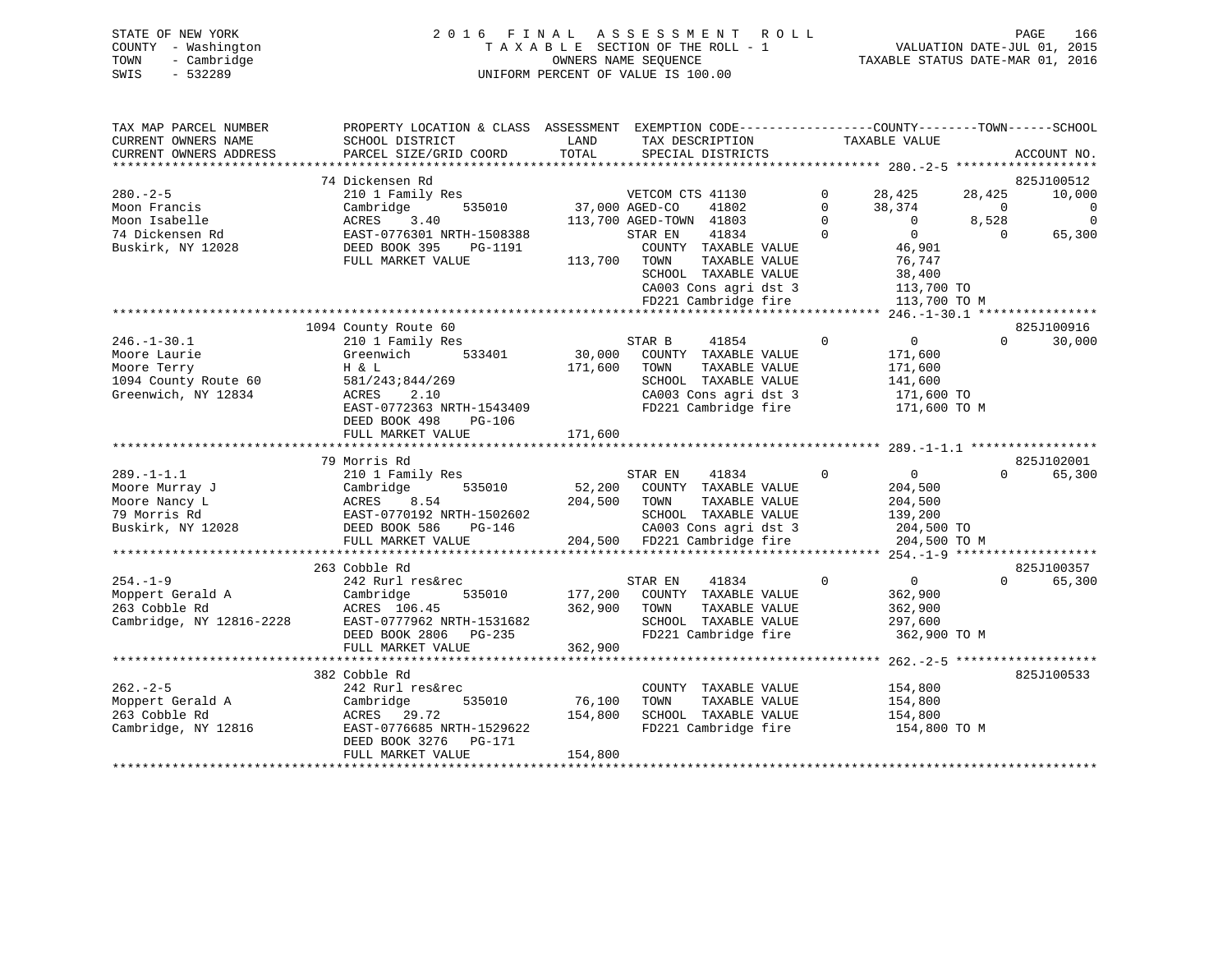# STATE OF NEW YORK 2 0 1 6 F I N A L A S S E S S M E N T R O L L PAGE 167 COUNTY - Washington T A X A B L E SECTION OF THE ROLL - 1 VALUATION DATE-JUL 01, 2015 TOWN - Cambridge OWNERS NAME SEQUENCE TAXABLE STATUS DATE-MAR 01, 2016 SWIS - 532289 UNIFORM PERCENT OF VALUE IS 100.00

| TOTAL<br>CURRENT OWNERS ADDRESS<br>PARCEL SIZE/GRID COORD<br>SPECIAL DISTRICTS<br>*********************<br>*************************<br>3 Perry Ln<br>90 PCT OF VALUE USED FOR EXEMPTION PURPOSES<br>$255. - 1 - 14$<br>210 1 Family Res<br>VETCOM CTS 41130<br>55,000<br>45,000<br>$\mathbf 0$ | ACCOUNT NO.<br>825J100622<br>10,000<br>10,000<br>20,000 |
|-------------------------------------------------------------------------------------------------------------------------------------------------------------------------------------------------------------------------------------------------------------------------------------------------|---------------------------------------------------------|
|                                                                                                                                                                                                                                                                                                 |                                                         |
|                                                                                                                                                                                                                                                                                                 |                                                         |
|                                                                                                                                                                                                                                                                                                 |                                                         |
| Morgan James D<br>Cambridge<br>535010<br>86,100 VETCOM CTS 41130<br>$\Omega$<br>55,000<br>45,000                                                                                                                                                                                                |                                                         |
| Morgan Kerri L<br>629,000 VETDIS CTS 41140<br>90,000<br>H & L<br>$\mathbf{0}$                                                                                                                                                                                                                   |                                                         |
| 110,000<br>110,000<br>$\Omega$<br>3 Perry Ln<br>6.53<br>VETDIS CTS 41140<br>90,000<br>ACRES<br>110,000                                                                                                                                                                                          | 20,000                                                  |
| $\Omega$<br>Cambridge, NY 12816<br>EAST-0786184 NRTH-1531114<br>STAR B<br>41854<br>$\overline{0}$<br>$\bigcap$                                                                                                                                                                                  | 30,000                                                  |
| 299,000<br>DEED BOOK 2192 PG-173<br>COUNTY TAXABLE VALUE                                                                                                                                                                                                                                        |                                                         |
| FULL MARKET VALUE<br>629,000<br>TAXABLE VALUE<br>TOWN<br>359,000                                                                                                                                                                                                                                |                                                         |
| SCHOOL TAXABLE VALUE<br>539,000                                                                                                                                                                                                                                                                 |                                                         |
| FD221 Cambridge fire<br>629,000 TO M                                                                                                                                                                                                                                                            |                                                         |
|                                                                                                                                                                                                                                                                                                 |                                                         |
| 14 Durfee Rd                                                                                                                                                                                                                                                                                    | 825J100522                                              |
| $\overline{0}$<br>$288. - 1 - 18$<br>210 1 Family Res<br>STAR B<br>$\Omega$<br>$\Omega$<br>41854                                                                                                                                                                                                | 30,000                                                  |
| 58,400 COUNTY TAXABLE VALUE<br>Morigerato Gerald N<br>Cambridge<br>535010<br>262,300                                                                                                                                                                                                            |                                                         |
| Morigerato Valerie E<br>262,300<br>TAXABLE VALUE<br>TOWN<br>262,300<br>$\sim$                                                                                                                                                                                                                   |                                                         |
| 14 Durfee Rd<br>SCHOOL TAXABLE VALUE<br>ACRES 7.10<br>232,300                                                                                                                                                                                                                                   |                                                         |
| Buskirk, NY 12028<br>FD221 Cambridge fire<br>EAST-0764845 NRTH-1501338<br>262,300 TO M                                                                                                                                                                                                          |                                                         |
| DEED BOOK 2640 PG-224                                                                                                                                                                                                                                                                           |                                                         |
| FULL MARKET VALUE<br>262,300                                                                                                                                                                                                                                                                    |                                                         |
|                                                                                                                                                                                                                                                                                                 |                                                         |
| 207 Belle Rd<br>$\overline{0}$<br>$\Omega$<br>$\Omega$                                                                                                                                                                                                                                          | 825J100875                                              |
| $280. -1 - 7.2$<br>242 Rurl res&rec<br>41854<br>STAR B<br>74,400<br>Morton Robert S<br>535010                                                                                                                                                                                                   | 30,000                                                  |
| Cambridge<br>COUNTY TAXABLE VALUE<br>188,900<br>Morton Barbara<br>ACRES 12.20<br>188,900<br>TOWN<br>TAXABLE VALUE                                                                                                                                                                               |                                                         |
| 188,900<br>SCHOOL TAXABLE VALUE<br>207 Belle Rd<br>EAST-0775289 NRTH-1512155<br>158,900                                                                                                                                                                                                         |                                                         |
| Buskirk, NY 12028<br>DEED BOOK 471<br>CA003 Cons agri dst 3<br>188,900 TO<br>PG-450                                                                                                                                                                                                             |                                                         |
| 188,900 FD221 Cambridge fire<br>FULL MARKET VALUE<br>188,900 TO M                                                                                                                                                                                                                               |                                                         |
| ************** 270.-1-24.2 *****************                                                                                                                                                                                                                                                    |                                                         |
| 682 County Route 74                                                                                                                                                                                                                                                                             | 825J101992                                              |
| $270. - 1 - 24.2$<br>44,000<br>312 Vac w/imprv<br>COUNTY TAXABLE VALUE                                                                                                                                                                                                                          |                                                         |
| Mothes Alfred T<br>Cambridge<br>535010<br>43,400<br>TOWN<br>TAXABLE VALUE<br>44,000                                                                                                                                                                                                             |                                                         |
| 44,000<br>Mothes Mary L<br>Land & Barn<br>SCHOOL TAXABLE VALUE<br>44,000                                                                                                                                                                                                                        |                                                         |
| FD221 Cambridge fire<br>PO Box 101<br>Lot 1<br>44,000 TO M                                                                                                                                                                                                                                      |                                                         |
| Oregon House, CA 95962-0101<br>ACRES<br>8.35                                                                                                                                                                                                                                                    |                                                         |
| EAST-0765695 NRTH-1515004                                                                                                                                                                                                                                                                       |                                                         |
| DEED BOOK 576<br>PG-271                                                                                                                                                                                                                                                                         |                                                         |
| 44,000<br>FULL MARKET VALUE                                                                                                                                                                                                                                                                     |                                                         |
|                                                                                                                                                                                                                                                                                                 |                                                         |
| 599 Turnpike Rd                                                                                                                                                                                                                                                                                 | 825J100294                                              |
| $272. - 2 - 12$<br>210 1 Family Res<br>41854<br>$\mathbf 0$<br>$\overline{0}$<br>$\Omega$<br>STAR B                                                                                                                                                                                             | 30,000                                                  |
| Motsiff Deane E<br>42,900<br>Cambridge<br>535010<br>COUNTY TAXABLE VALUE<br>160,000                                                                                                                                                                                                             |                                                         |
| Robertson Susan L<br>160,000<br>TAXABLE VALUE<br>H & L<br>TOWN<br>160,000                                                                                                                                                                                                                       |                                                         |
| 599 Turnpike Rd<br>ACRES<br>6.22<br>SCHOOL TAXABLE VALUE<br>130,000                                                                                                                                                                                                                             |                                                         |
| FD221 Cambridge fire<br>Buskirk, NY 12028<br>EAST-0789532 NRTH-1516239<br>160,000 TO M                                                                                                                                                                                                          |                                                         |
| DEED BOOK 662<br>PG-273<br>160,000<br>FULL MARKET VALUE                                                                                                                                                                                                                                         |                                                         |
|                                                                                                                                                                                                                                                                                                 |                                                         |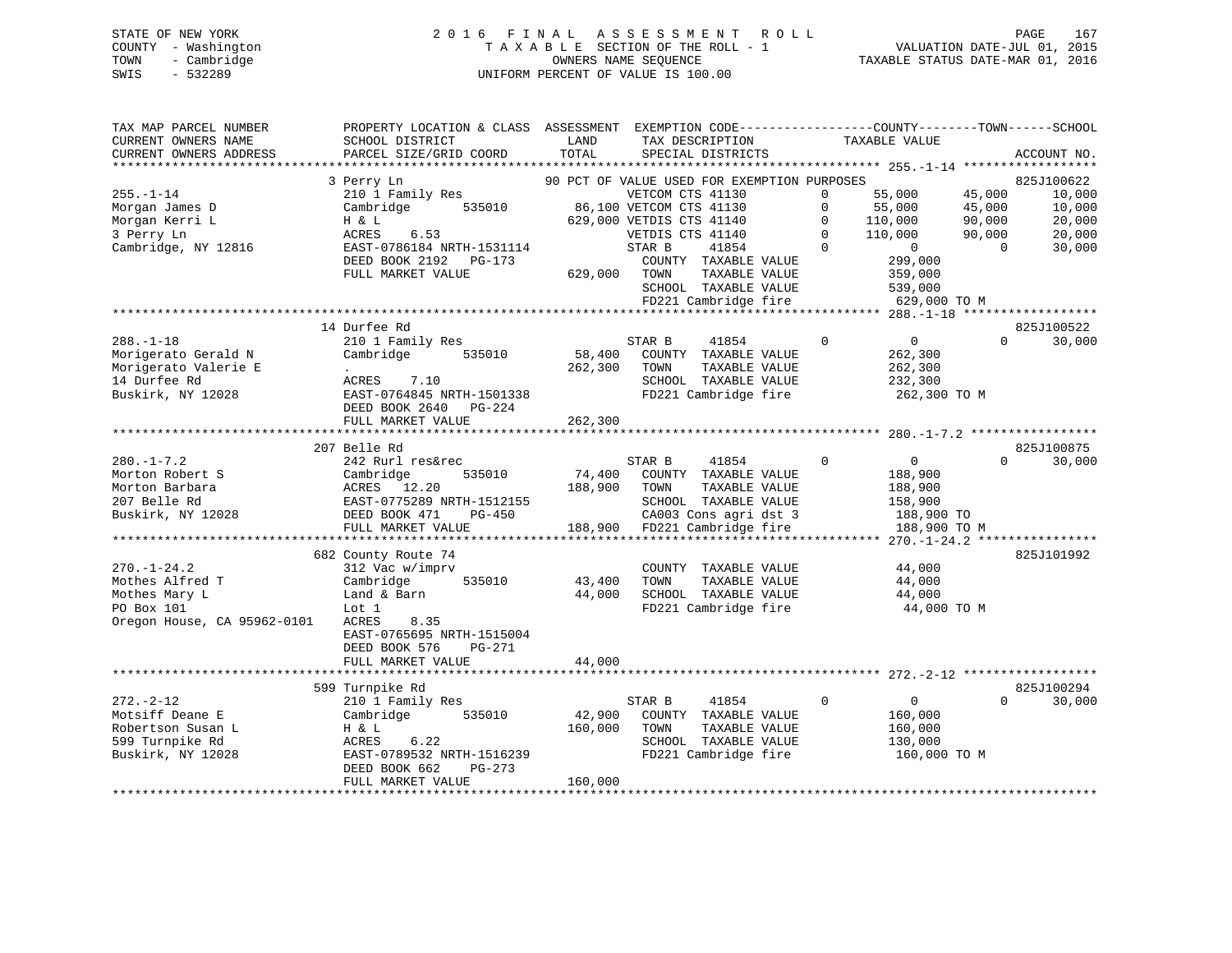# STATE OF NEW YORK 2 0 1 6 F I N A L A S S E S S M E N T R O L L PAGE 168 COUNTY - Washington T A X A B L E SECTION OF THE ROLL - 1 VALUATION DATE-JUL 01, 2015 TOWN - Cambridge OWNERS NAME SEQUENCE TAXABLE STATUS DATE-MAR 01, 2016 SWIS - 532289 UNIFORM PERCENT OF VALUE IS 100.00

| TAX MAP PARCEL NUMBER      | PROPERTY LOCATION & CLASS ASSESSMENT |         | EXEMPTION CODE-----------------COUNTY-------TOWN------SCHOOL |              |               |             |                                     |
|----------------------------|--------------------------------------|---------|--------------------------------------------------------------|--------------|---------------|-------------|-------------------------------------|
| CURRENT OWNERS NAME        | SCHOOL DISTRICT                      | LAND    | TAX DESCRIPTION                                              |              | TAXABLE VALUE |             |                                     |
| CURRENT OWNERS ADDRESS     | PARCEL SIZE/GRID COORD               | TOTAL   | SPECIAL DISTRICTS                                            |              |               |             | ACCOUNT NO.                         |
|                            |                                      |         |                                                              |              |               |             |                                     |
|                            | 17 Brownell Rd                       |         |                                                              |              |               |             |                                     |
| $270. - 1 - 26.7$          | 210 1 Family Res                     |         | COUNTY TAXABLE VALUE                                         |              | 68,500        |             |                                     |
| Moy Enterprises, Inc.      | 535010<br>Cambridge                  | 53,100  | TOWN<br>TAXABLE VALUE                                        |              | 68,500        |             |                                     |
| 143 Becker Rd              | Sub Lot 2                            | 68,500  | SCHOOL TAXABLE VALUE                                         |              | 68,500        |             |                                     |
| Greenwich, NY 12834        | ACRES<br>5.78                        |         | CA003 Cons agri dst 3                                        |              | 68,500 TO     |             |                                     |
|                            | EAST-0763792 NRTH-1515851            |         | FD221 Cambridge fire                                         |              | 68,500 TO M   |             |                                     |
|                            | DEED BOOK 3395 PG-326                |         |                                                              |              |               |             |                                     |
|                            | FULL MARKET VALUE                    | 68,500  |                                                              |              |               |             |                                     |
|                            | 26 Rogers Ln                         |         |                                                              |              |               |             | 825J100655                          |
| $271 - 2 - 3.1$            | 210 1 Family Res                     |         | AGED-CO<br>41802                                             | $\mathbf 0$  | 51,500        | $\Omega$    | 0                                   |
| Muller Katherine           | Cambridge<br>535010                  |         | 25,500 AGED-TOWN 41803                                       | $\mathbf 0$  | 0             | 46,350      |                                     |
| 26 Rogers Ln               | FRNT 195.00 DPTH 166.00              |         | 103,000 AGED-SCH<br>41804                                    | $\mathbf 0$  | $\mathbf 0$   | $\mathbf 0$ | 36,050                              |
| Cambridge, NY 12816        | 0.77<br>ACRES                        |         | STAR EN<br>41834                                             | $\Omega$     | $\Omega$      | $\Omega$    | 65,300                              |
|                            | EAST-0772169 NRTH-1518682            |         | COUNTY TAXABLE VALUE                                         |              | 51,500        |             |                                     |
|                            | DEED BOOK 944<br>$PG-250$            |         | TAXABLE VALUE<br>TOWN                                        |              | 56,650        |             |                                     |
|                            | FULL MARKET VALUE                    | 103,000 | SCHOOL TAXABLE VALUE                                         |              | 1,650         |             |                                     |
|                            |                                      |         | FD221 Cambridge fire                                         |              | 103,000 TO M  |             |                                     |
|                            |                                      |         | *******************************                              |              |               |             | $272. - 2 - 13$ ******************* |
|                            | 583 Turnpike Rd                      |         |                                                              |              |               |             | 825J100224                          |
| $272. - 2 - 13$            | 210 1 Family Res                     |         | STAR EN<br>41834                                             | $\Omega$     | $\mathbf{0}$  | $\Omega$    | 65,300                              |
| Mulligan Kenneth F Trustee | Cambridge<br>535010                  | 39,500  | COUNTY TAXABLE VALUE                                         |              | 284,300       |             |                                     |
| Mulligan Family Trust      | H & L                                | 284,300 | TOWN<br>TAXABLE VALUE                                        |              | 284,300       |             |                                     |
| 583 Turnpike Rd            | 3.70<br>ACRES                        |         | SCHOOL TAXABLE VALUE                                         |              | 219,000       |             |                                     |
| Buskirk, NY 12028          | EAST-0789202 NRTH-1516016            |         | FD221 Cambridge fire                                         |              | 284,300 TO M  |             |                                     |
|                            | DEED BOOK 946<br>PG-238              |         |                                                              |              |               |             |                                     |
|                            | FULL MARKET VALUE                    | 284,300 |                                                              |              |               |             |                                     |
|                            | State Route 372                      |         |                                                              |              |               |             | 825J100519                          |
| $246. - 1 - 11$            | 314 Rural vac<10                     |         | COUNTY TAXABLE VALUE                                         |              | 47,800        |             |                                     |
| Mulligan Shirley May       | Cambridge<br>535010                  | 47,800  | TAXABLE VALUE<br>TOWN                                        |              | 47,800        |             |                                     |
| 624 State Route 372        | 912/185                              | 47,800  | SCHOOL TAXABLE VALUE                                         |              | 47,800        |             |                                     |
| Greenwich, NY 12834        | ACRES 10.42                          |         | CA005 Cons agri dst 5                                        |              | 47,800 TO     |             |                                     |
|                            | EAST-0778591 NRTH-1541653            |         | FD221 Cambridge fire                                         |              | 47,800 TO M   |             |                                     |
|                            | DEED BOOK 399<br>$PG-195$            |         |                                                              |              |               |             |                                     |
|                            | FULL MARKET VALUE                    | 47,800  |                                                              |              |               |             |                                     |
|                            |                                      |         |                                                              |              |               |             |                                     |
|                            | 29 Maxwell Ln                        |         |                                                              |              |               |             | 825J100837                          |
| $255. - 1 - 3.3$           | 240 Rural res                        |         | AG DIST<br>41720                                             | $\mathbf{0}$ | 17,293        | 17,293      | 17,293                              |
| Mullineaux-Sauer Dottie    | Cambridge<br>535010                  |         | 68,200 STAR B<br>41854                                       | $\mathbf 0$  | $\mathbf{0}$  | $\Omega$    | 30,000                              |
| 29 Maxwell Rd              | ACRES<br>15.61                       | 210,000 | COUNTY TAXABLE VALUE                                         |              | 192,707       |             |                                     |
| Cambridge, NY 12816        | EAST-0782129 NRTH-1537330            |         | TAXABLE VALUE<br>TOWN                                        |              | 192,707       |             |                                     |
|                            | DEED BOOK 2184<br>PG-15              |         | SCHOOL TAXABLE VALUE                                         |              | 162,707       |             |                                     |
| MAY BE SUBJECT TO PAYMENT  | FULL MARKET VALUE                    | 210,000 | CA005 Cons agri dst 5                                        |              | 192,707 TO    |             |                                     |
| UNDER AGDIST LAW TIL 2020  |                                      |         | 17,293 EX                                                    |              |               |             |                                     |
|                            |                                      |         | FD221 Cambridge fire                                         |              | 210,000 TO M  |             |                                     |
|                            |                                      |         |                                                              |              |               |             |                                     |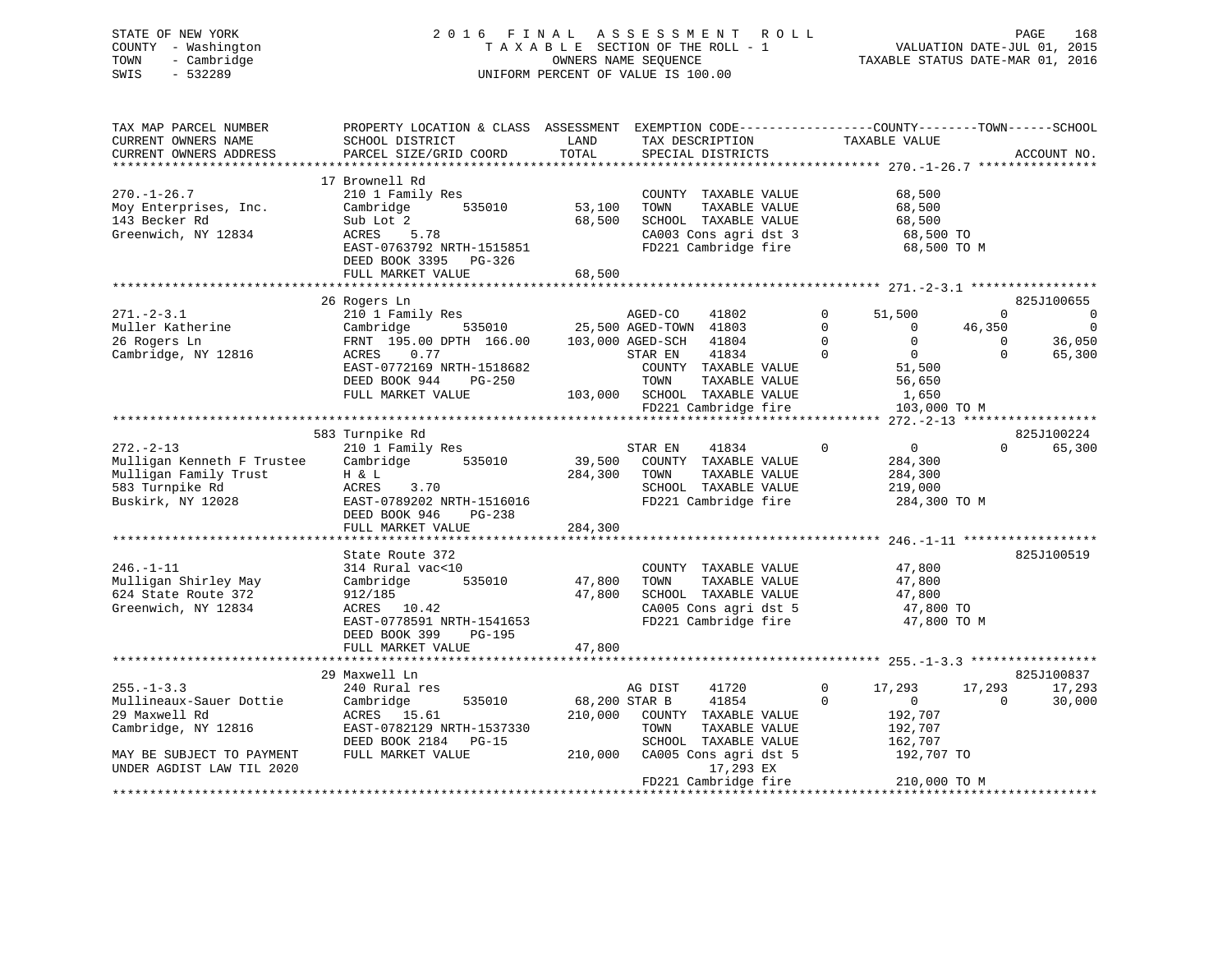| COUNTY<br>TOWN<br>SWIS | STATE OF NEW YORK<br>- Washington<br>- Cambridge<br>$-532289$ |                                              |                    | 2016 FINAL ASSESSMENT ROLL<br>TAXABLE SECTION OF THE ROLL - 1<br>OWNERS NAME SEOUENCE<br>UNIFORM PERCENT OF VALUE IS 100.00 | TAXABLE STATUS DATE-MAR 01, 2016 | PAGE<br>VALUATION DATE-JUL 01, 2015 | 169 |
|------------------------|---------------------------------------------------------------|----------------------------------------------|--------------------|-----------------------------------------------------------------------------------------------------------------------------|----------------------------------|-------------------------------------|-----|
|                        | TAX MAP PARCEL NUMBER<br>CURRENT OWNERS NAME                  | PROPERTY LOCATION & CLASS<br>SCHOOL DISTRICT | ASSESSMENT<br>LAND | EXEMPTION CODE-----------------COUNTY--------TOWN------SCHOOL<br>TAX DESCRIPTION                                            | TAXABLE VALUE                    |                                     |     |
|                        | CURRENT OWNERS ADDRESS                                        | PARCEL SIZE/GRID COORD                       | TOTAL              | SPECIAL DISTRICTS                                                                                                           |                                  | ACCOUNT NO.                         |     |

|                                                                                                                                                        |                                                                                                                                                                                              |                                       |                                                                                                                                                                     |                          | *********** 281.-4-1.5 ************                                                                                                                     |                               |
|--------------------------------------------------------------------------------------------------------------------------------------------------------|----------------------------------------------------------------------------------------------------------------------------------------------------------------------------------------------|---------------------------------------|---------------------------------------------------------------------------------------------------------------------------------------------------------------------|--------------------------|---------------------------------------------------------------------------------------------------------------------------------------------------------|-------------------------------|
| $281. -4 - 1.5$<br>Murphy John R<br>151 Oak Hill Rd<br>Buskirk, NY 12028                                                                               | 151 Oak Hill Rd<br>210 1 Family Res<br>535010<br>Cambridge<br>House & Land<br>$281. - 1 - 1.5$<br>7.87<br>ACRES<br>EAST-0781981 NRTH-1509491<br>DEED BOOK 848<br>PG-194<br>FULL MARKET VALUE | 57,500<br>184,000<br>184,000          | STAR B<br>41854<br>COUNTY TAXABLE VALUE<br>TOWN<br>TAXABLE VALUE<br>SCHOOL TAXABLE VALUE<br>CA003 Cons agri dst 3<br>FD221 Cambridge fire                           | $\Omega$                 | $\overline{0}$<br>$\Omega$<br>184,000<br>184,000<br>154,000<br>184,000 TO<br>$184,000$ TO M                                                             | 30,000                        |
|                                                                                                                                                        | 180 Oak Hill Rd                                                                                                                                                                              |                                       |                                                                                                                                                                     |                          |                                                                                                                                                         | 825J100967                    |
| $281 - 4 - 1.1$<br>Murphy Robert A<br>Murphy Nancy B<br>180 Oak Hill Rd<br>Buskirk, NY 12028<br>MAY BE SUBJECT TO PAYMENT<br>UNDER AGDIST LAW TIL 2020 | 241 Rural res&ag<br>535010<br>Cambridge<br>689/179<br>$281 - 1 - 1.1$<br>ACRES 198.98<br>EAST-0781656 NRTH-1509311<br>DEED BOOK 561<br>PG-166<br>FULL MARKET VALUE                           | 271,700 STAR EN<br>399,000<br>399,000 | AG DIST<br>41720<br>41834<br>COUNTY TAXABLE VALUE<br>TOWN<br>TAXABLE VALUE<br>SCHOOL TAXABLE VALUE<br>CA003 Cons agri dst 3<br>133,845 EX<br>FD221 Cambridge fire   | $\mathbf 0$<br>$\Omega$  | 133,845<br>133,845<br>$\overline{0}$<br>0<br>265,155<br>265,155<br>199,855<br>265,155 TO<br>399,000 TO M<br>************** 262.-2-12.5 **************** | 133,845<br>65,300             |
|                                                                                                                                                        | County Route 59                                                                                                                                                                              |                                       |                                                                                                                                                                     |                          |                                                                                                                                                         |                               |
| $262 - 2 - 12.5$<br>Murray George F<br>737 Farmington Ave<br>West Hartford, CT 06119                                                                   | 322 Rural vac>10<br>535010 117,500<br>Cambridge<br>ACRES 42.00<br>EAST-0778855 NRTH-1524632<br>DEED BOOK 418<br>PG-484<br>FULL MARKET VALUE                                                  | 117,500<br>117,500                    | COUNTY TAXABLE VALUE<br>TAXABLE VALUE<br>TOWN<br>SCHOOL TAXABLE VALUE<br>CA003 Cons agri dst 3<br>FD221 Cambridge fire 117,500 TO M                                 |                          | 117,500<br>117,500<br>117,500<br>117,500 TO                                                                                                             |                               |
|                                                                                                                                                        |                                                                                                                                                                                              |                                       |                                                                                                                                                                     |                          |                                                                                                                                                         | 825J101986                    |
| $280. -2 - 12.2$<br>Murray Joseph L Jr<br>Murray Sheila J<br>167 Stage Rd<br>Buskirk, NY 12028                                                         | 167 Stage Rd<br>210 1 Family Res<br>535010<br>Cambridge<br>House & Lot<br>ACRES<br>5.00<br>EAST-0781274 NRTH-1506761<br>DEED BOOK 1850<br>PG-86<br>FULL MARKET VALUE                         | 39,000 STAR B                         | VETCOM CTS 41130<br>41854<br>162,000 COUNTY TAXABLE VALUE<br>TOWN<br>TAXABLE VALUE<br>SCHOOL TAXABLE VALUE<br>CA003 Cons agri dst 3<br>162,000 FD221 Cambridge fire | $\Omega$<br>$\Omega$     | 40,500<br>40,500<br>$\overline{0}$<br>$\Omega$<br>121,500<br>121,500<br>122,000<br>162,000 TO<br>162,000 TO M                                           | 10,000<br>30,000              |
|                                                                                                                                                        |                                                                                                                                                                                              |                                       |                                                                                                                                                                     |                          |                                                                                                                                                         |                               |
| $270. - 1 - 10$<br>Murray Joseph L Sr<br>Murray Susan I<br>27 Darwin Rd<br>Cambridge, NY 12816                                                         | 27 Darwin Rd<br>283 Res w/Comuse<br>535010<br>Cambridge<br>9.16<br>ACRES<br>EAST-0765644 NRTH-1518164<br>DEED BOOK 722<br>PG-189<br>FULL MARKET VALUE                                        | 53,600 STAR EN<br>200,100<br>200,100  | VETWAR CTS 41120<br>41834<br>COUNTY TAXABLE VALUE<br>TOWN<br>TAXABLE VALUE<br>SCHOOL TAXABLE VALUE<br>CA003 Cons agri dst 3<br>FD221 Cambridge fire                 | $\mathbf{0}$<br>$\Omega$ | 30,015<br>27,000<br>$\overline{0}$<br>$\Omega$<br>170,085<br>173,100<br>128,800<br>200,100 TO<br>200,100 TO M                                           | 825J100746<br>6,000<br>65,300 |
|                                                                                                                                                        |                                                                                                                                                                                              |                                       |                                                                                                                                                                     |                          |                                                                                                                                                         |                               |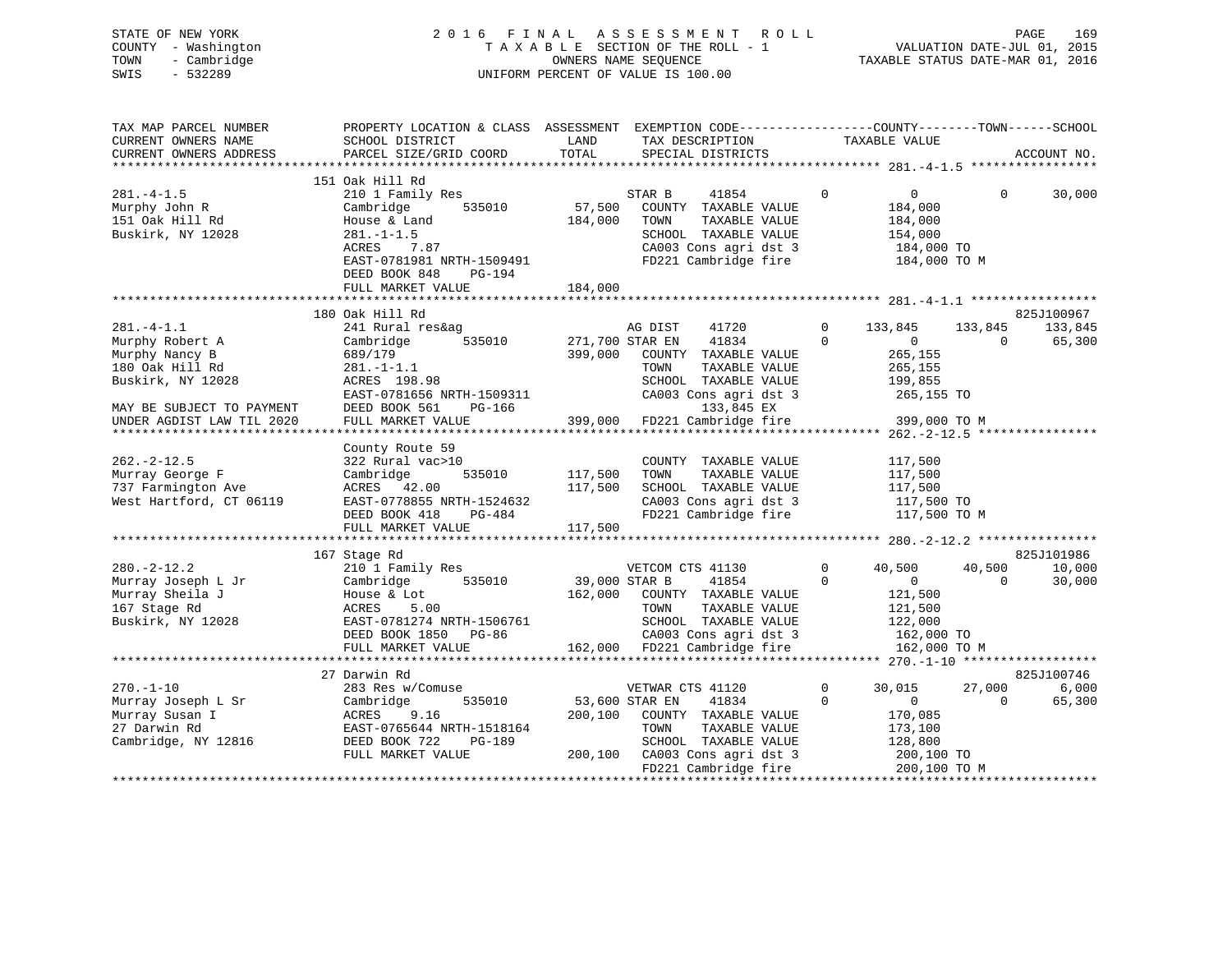# STATE OF NEW YORK 2 0 1 6 F I N A L A S S E S S M E N T R O L L PAGE 170 COUNTY - Washington T A X A B L E SECTION OF THE ROLL - 1 VALUATION DATE-JUL 01, 2015 TOWN - Cambridge OWNERS NAME SEQUENCE TAXABLE STATUS DATE-MAR 01, 2016 SWIS - 532289 UNIFORM PERCENT OF VALUE IS 100.00

| TAX MAP PARCEL NUMBER<br>CURRENT OWNERS NAME<br>CURRENT OWNERS ADDRESS                                                                                                                 | PROPERTY LOCATION & CLASS ASSESSMENT EXEMPTION CODE-----------------COUNTY--------TOWN------SCHOOL<br>SCHOOL DISTRICT<br>PARCEL SIZE/GRID COORD                                                                                                                                                                              | LAND<br>TOTAL                                     | TAX DESCRIPTION<br>SPECIAL DISTRICTS                                                                                                                                                                                                   | TAXABLE VALUE                                                                                                                                                    | ACCOUNT NO.                                                        |
|----------------------------------------------------------------------------------------------------------------------------------------------------------------------------------------|------------------------------------------------------------------------------------------------------------------------------------------------------------------------------------------------------------------------------------------------------------------------------------------------------------------------------|---------------------------------------------------|----------------------------------------------------------------------------------------------------------------------------------------------------------------------------------------------------------------------------------------|------------------------------------------------------------------------------------------------------------------------------------------------------------------|--------------------------------------------------------------------|
|                                                                                                                                                                                        |                                                                                                                                                                                                                                                                                                                              |                                                   |                                                                                                                                                                                                                                        |                                                                                                                                                                  |                                                                    |
| $272 - 2 - 27$<br>Muzio Edward A Jr<br>Muzio Susan<br>341 Duell Hollow Rd<br>Buskirk, NY 12028                                                                                         | 341 Duell Hollow Rd<br>210 1 Family Res<br>Cambridge 535010<br>H & L<br>1.27<br>ACRES<br>EAST-0788347 NRTH-1518205<br>DEED BOOK 606<br>PG-116                                                                                                                                                                                | 25,400<br>168,500                                 | STAR B<br>41854<br>COUNTY TAXABLE VALUE<br>TAXABLE VALUE<br>TOWN<br>SCHOOL TAXABLE VALUE<br>FD221 Cambridge fire                                                                                                                       | $\overline{0}$<br>$\overline{0}$<br>168,500<br>168,500<br>138,500<br>168,500 TO M                                                                                | 825J100368<br>$\Omega$<br>30,000                                   |
|                                                                                                                                                                                        | FULL MARKET VALUE                                                                                                                                                                                                                                                                                                            | 168,500                                           |                                                                                                                                                                                                                                        |                                                                                                                                                                  |                                                                    |
| $271. - 2 - 18.2$<br>Myers Joyce A<br>89 Wright Rd<br>Cambridge, NY 12816                                                                                                              | 89 Wright Rd<br>210 1 Family Res<br>535010<br>Cambridge<br>House<br>4.90<br>ACRES<br>EAST-0775089 NRTH-1518536<br>DEED BOOK 1709 PG-1                                                                                                                                                                                        | 41,500 STAR EN<br>138,100                         | VETWAR CTS 41120<br>41834<br>COUNTY TAXABLE VALUE<br>TOWN<br>TAXABLE VALUE<br>SCHOOL TAXABLE VALUE                                                                                                                                     | $\mathbf{0}$<br>20,715<br>$\Omega$<br>$\overline{0}$<br>117,385<br>117,385<br>66,800                                                                             | 825J100856<br>20,715<br>6,000<br>65,300<br>$\Omega$                |
|                                                                                                                                                                                        | FULL MARKET VALUE                                                                                                                                                                                                                                                                                                            |                                                   | CA003 Cons agri dst 3 138,100 TO<br>138,100 FD221 Cambridge fire 138,100 TO M                                                                                                                                                          |                                                                                                                                                                  |                                                                    |
|                                                                                                                                                                                        |                                                                                                                                                                                                                                                                                                                              |                                                   |                                                                                                                                                                                                                                        |                                                                                                                                                                  |                                                                    |
| $261. - 2 - 16.4$<br>Nadeau Donald E<br>Nadeau Marie<br>1084 County Route 74<br>Greenwich, NY 12834<br>$262. - 1 - 2.1$<br>Nadeau Paul J<br>200 Stump Church Rd<br>Greenwich, NY 12834 | 1084 County Route 74<br>210 1 Family Res<br>535010<br>Cambridge<br>H & Land<br>261.-1-16.4<br>ACRES 5.56<br>ACRES 5.56<br>EAST-0763889 NRTH-1524637<br>DEED BOOK 602<br>PG-257<br>FULL MARKET VALUE<br>200 Stump Church Rd<br>210 1 Family Res<br>535010<br>Cambridge<br>H & L<br>ACRES<br>0.61<br>EAST-0769429 NRTH-1528874 | 39,300<br>173,400<br>173,400<br>27,400<br>235,500 | STAR EN<br>41834<br>COUNTY TAXABLE VALUE<br>TAXABLE VALUE<br>TOWN<br>SCHOOL TAXABLE VALUE<br>FD221 Cambridge fire<br>STAR EN<br>41834<br>COUNTY TAXABLE VALUE<br>TAXABLE VALUE<br>TOWN<br>SCHOOL TAXABLE VALUE<br>FD221 Cambridge fire | $\Omega$<br>$\overline{0}$<br>173,400<br>173,400<br>108,100<br>173,400 TO M<br>$\overline{0}$<br>$\overline{0}$<br>235,500<br>235,500<br>170,200<br>235,500 TO M | 825J102017<br>65,300<br>$\Omega$<br>825J102049<br>65,300<br>$\cap$ |
|                                                                                                                                                                                        | PG-137<br>DEED BOOK 635<br>FULL MARKET VALUE                                                                                                                                                                                                                                                                                 | 235,500                                           |                                                                                                                                                                                                                                        |                                                                                                                                                                  |                                                                    |
| $262 - 1 - 2$<br>Nadeau Paul Jr<br>200 Stump Church Rd<br>Greenwich, NY 12834<br>MAY BE SUBJECT TO PAYMENT<br>UNDER AGDIST LAW TIL 2020                                                | Vly Summit Rd<br>105 Vac farmland<br>Cambridge<br>535010<br>Vac Land<br>Ag Commit 705/183<br>ACRES 37.70<br>EAST-0769501 NRTH-1527829<br>DEED BOOK 688<br>PG-179                                                                                                                                                             | 84,100<br>129,900                                 | AG DIST<br>41720<br>COUNTY TAXABLE VALUE<br>TOWN<br>TAXABLE VALUE<br>SCHOOL TAXABLE VALUE<br>CA003 Cons agri dst 3<br>66,616 EX<br>FD221 Cambridge fire                                                                                | $\overline{0}$<br>66,616<br>63,284<br>63,284<br>63,284<br>63,284 TO<br>129,900 TO M                                                                              | 825J100261<br>66,616<br>66,616                                     |
|                                                                                                                                                                                        | FULL MARKET VALUE                                                                                                                                                                                                                                                                                                            | 129,900                                           |                                                                                                                                                                                                                                        |                                                                                                                                                                  |                                                                    |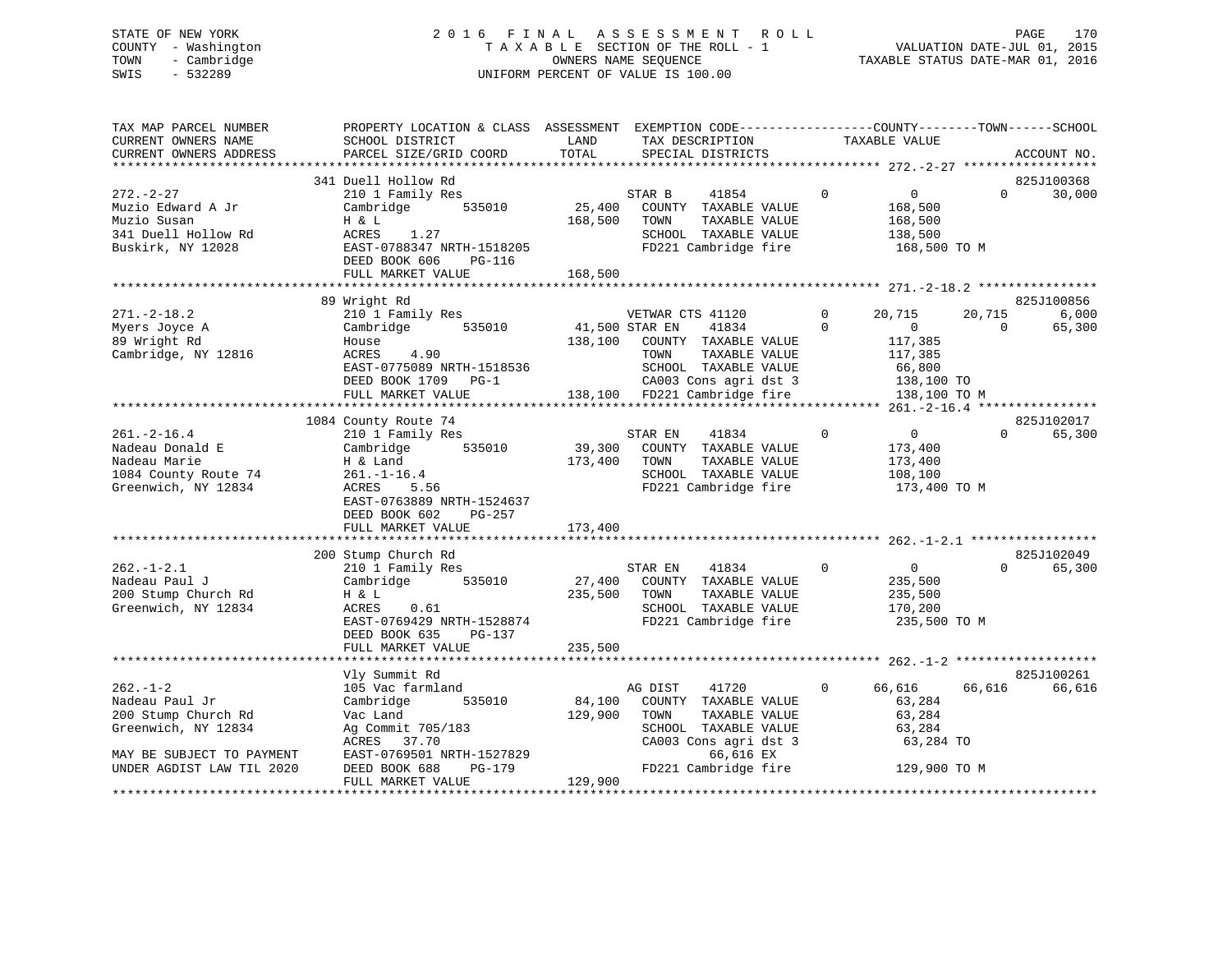# STATE OF NEW YORK 2 0 1 6 F I N A L A S S E S S M E N T R O L L PAGE 171 COUNTY - Washington T A X A B L E SECTION OF THE ROLL - 1 VALUATION DATE-JUL 01, 2015 TOWN - Cambridge OWNERS NAME SEQUENCE TAXABLE STATUS DATE-MAR 01, 2016 SWIS - 532289 UNIFORM PERCENT OF VALUE IS 100.00

| TAX MAP PARCEL NUMBER<br>CURRENT OWNERS NAME<br>CURRENT OWNERS ADDRESS<br>********************** | PROPERTY LOCATION & CLASS ASSESSMENT EXEMPTION CODE----------------COUNTY-------TOWN------SCHOOL<br>SCHOOL DISTRICT<br>PARCEL SIZE/GRID COORD                                                            | LAND<br>TOTAL                 | TAX DESCRIPTION<br>SPECIAL DISTRICTS                                                                                                         | TAXABLE VALUE                                                                                                 | ACCOUNT NO.                      |
|--------------------------------------------------------------------------------------------------|----------------------------------------------------------------------------------------------------------------------------------------------------------------------------------------------------------|-------------------------------|----------------------------------------------------------------------------------------------------------------------------------------------|---------------------------------------------------------------------------------------------------------------|----------------------------------|
| $262. -1 - 5$<br>Napolitano Paul F<br>Drogin Victoria R<br>51 Tooker Ave<br>Oyster Bay, NY 11771 | 285 Stump Church Rd<br>242 Rurl res&rec<br>Cambridge<br>535010<br>Rural Residence<br>ACRES 109.41<br>EAST-0771700 NRTH-1528578<br>DEED BOOK 3361 PG-330<br>FULL MARKET VALUE                             | 180,500<br>315,000<br>315,000 | COUNTY TAXABLE VALUE<br>TOWN<br>TAXABLE VALUE<br>SCHOOL TAXABLE VALUE<br>CA003 Cons agri dst 3<br>FD221 Cambridge fire                       | 315,000<br>315,000<br>315,000<br>315,000 TO<br>315,000 TO M                                                   | 825J100308                       |
|                                                                                                  |                                                                                                                                                                                                          |                               |                                                                                                                                              |                                                                                                               |                                  |
| $272. - 2 - 11$<br>Nelson Donna<br>627 Turnpike Rd<br>Buskirk, NY 12028                          | 627 Turnpike Rd<br>210 1 Family Res<br>535010<br>Cambridge<br>H&l<br>ACRES<br>2.17<br>EAST-0789934 NRTH-1516483<br>DEED BOOK 926<br>PG-305                                                               | 29,900<br>187,300             | STAR B<br>41854<br>COUNTY TAXABLE VALUE<br>TOWN<br>TAXABLE VALUE<br>SCHOOL TAXABLE VALUE<br>FD221 Cambridge fire                             | $\Omega$<br>$\mathbf{0}$<br>187,300<br>187,300<br>157,300<br>187,300 TO M                                     | 825J100467<br>$\Omega$<br>30,000 |
|                                                                                                  | FULL MARKET VALUE                                                                                                                                                                                        | 187,300                       |                                                                                                                                              |                                                                                                               |                                  |
| $255. - 1 - 22$<br>Nemec Christine<br>267 Irish Ln<br>Cambridge, NY 12816                        | 267 Irish Ln<br>242 Rurl res&rec<br>535010<br>Cambridge<br>H & Land<br>Bndy Agmt 2806/235, 3426/<br>890/119<br>ACRES<br>36.39<br>EAST-0779089 NRTH-1533336<br>DEED BOOK 2533 PG-219<br>FULL MARKET VALUE | 101,700<br>285,100<br>285,100 | STAR B<br>41854<br>COUNTY TAXABLE VALUE<br>TOWN<br>TAXABLE VALUE<br>SCHOOL TAXABLE VALUE<br>FD221 Cambridge fire                             | $\mathbf{0}$<br>$\overline{0}$<br>285,100<br>285,100<br>255,100<br>285,100 TO M                               | 825J100573<br>$\Omega$<br>30,000 |
| $246. - 1 - 20.4$<br>Netusil Peter E III<br>62 Fish Hatchery Rd<br>Cambridge, NY 12816           | Stevenson Rd<br>314 Rural vac<10<br>535010<br>Cambridge<br>Lot $C-1$<br>3.50<br>ACRES<br>EAST-0780473 NRTH-1537543<br>DEED BOOK 697<br>PG-187<br>FULL MARKET VALUE                                       | 9,100<br>9,100<br>9,100       | COUNTY TAXABLE VALUE<br>TOWN<br>TAXABLE VALUE<br>SCHOOL TAXABLE VALUE<br>CA005 Cons agri dst 5<br>FD221 Cambridge fire                       | 9,100<br>9,100<br>9,100<br>9,100 TO<br>9,100 TO M                                                             |                                  |
|                                                                                                  |                                                                                                                                                                                                          |                               |                                                                                                                                              |                                                                                                               |                                  |
|                                                                                                  | 62 Durfee Rd                                                                                                                                                                                             |                               |                                                                                                                                              |                                                                                                               | 825J100531                       |
| $288. - 1 - 16$<br>Neveu Arthur<br>62 Durfee Rd<br>Buskirk, NY 12028                             | 210 1 Family Res<br>Cambridge<br>535010<br>House & Lot<br>ACRES<br>5.80<br>EAST-0765254 NRTH-1500771<br>DEED BOOK 430<br>PG-125<br>FULL MARKET VALUE                                                     | 155,800<br>155,800            | VETCOM CTS 41130<br>41,200 STAR EN<br>41834<br>COUNTY TAXABLE VALUE<br>TAXABLE VALUE<br>TOWN<br>SCHOOL TAXABLE VALUE<br>FD221 Cambridge fire | $\mathbf 0$<br>38,950<br>38,950<br>$\overline{0}$<br>$\Omega$<br>116,850<br>116,850<br>80,500<br>155,800 TO M | 10,000<br>65,300<br>0            |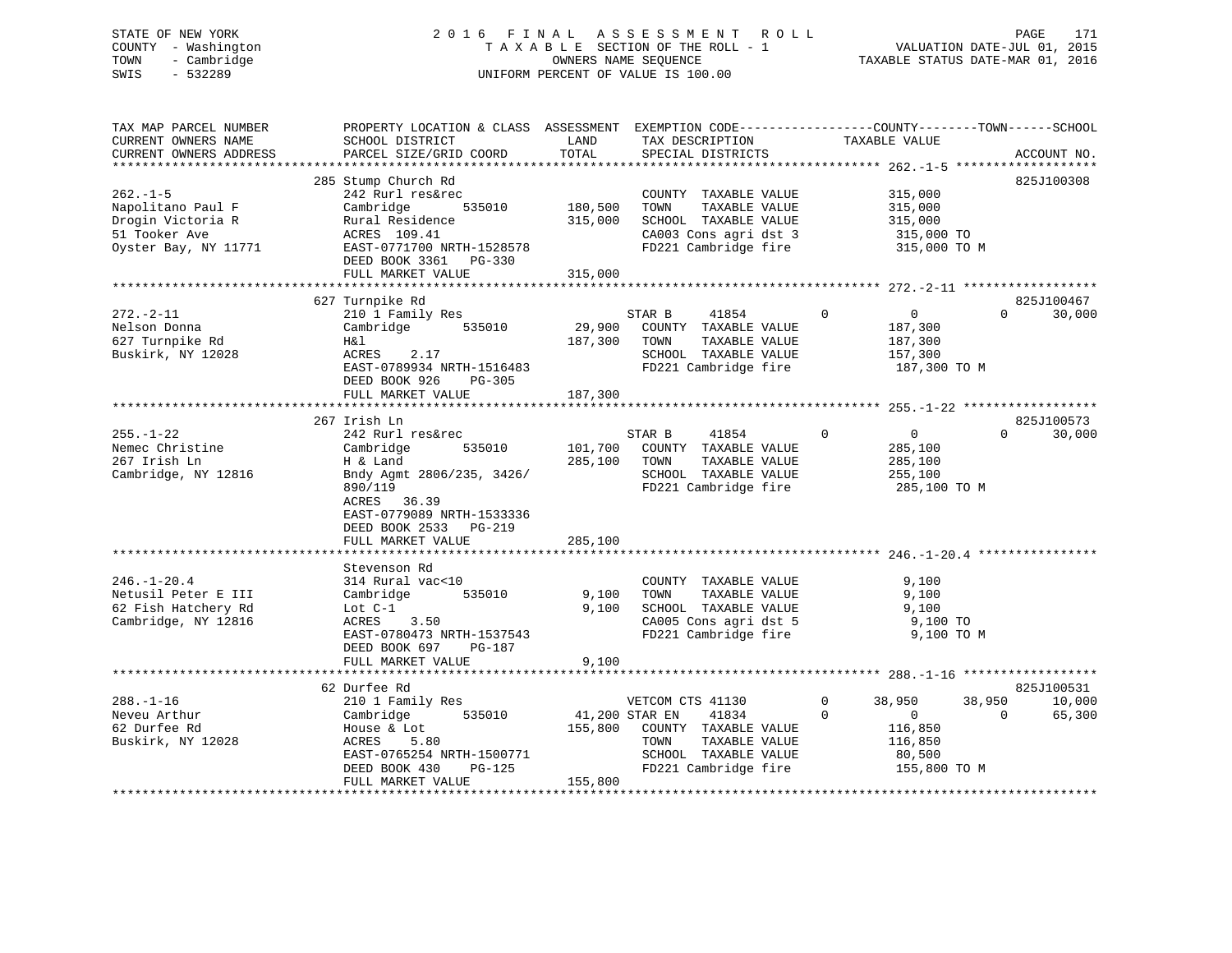|      | STATE OF NEW YORK   | 2016 FINAL ASSESSMENT ROLL         | 172<br>PAGE                      |
|------|---------------------|------------------------------------|----------------------------------|
|      | COUNTY - Washington | TAXABLE SECTION OF THE ROLL - 1    | VALUATION DATE-JUL 01, 2015      |
| TOWN | - Cambridge         | OWNERS NAME SEOUENCE               | TAXABLE STATUS DATE-MAR 01, 2016 |
| SWIS | $-532289$           | UNIFORM PERCENT OF VALUE IS 100.00 |                                  |

| TAX MAP PARCEL NUMBER                                        | PROPERTY LOCATION & CLASS ASSESSMENT EXEMPTION CODE-----------------COUNTY-------TOWN------SCHOOL                                                                                                                                                                              |         |                                                                                       |                |                |                                             |          |                    |
|--------------------------------------------------------------|--------------------------------------------------------------------------------------------------------------------------------------------------------------------------------------------------------------------------------------------------------------------------------|---------|---------------------------------------------------------------------------------------|----------------|----------------|---------------------------------------------|----------|--------------------|
| CURRENT OWNERS NAME                                          | SCHOOL DISTRICT                                                                                                                                                                                                                                                                |         | TAX DESCRIPTION TAXABLE VALUE                                                         |                |                |                                             |          |                    |
| CURRENT OWNERS ADDRESS                                       |                                                                                                                                                                                                                                                                                |         |                                                                                       |                |                |                                             |          | ACCOUNT NO.        |
|                                                              |                                                                                                                                                                                                                                                                                |         |                                                                                       |                |                |                                             |          |                    |
|                                                              | 154 Center Cambridge Rd                                                                                                                                                                                                                                                        |         |                                                                                       |                |                |                                             |          | 825J100443         |
| $279. - 1 - 2$                                               | 210 1 Family Res                                                                                                                                                                                                                                                               |         | 19 No. 1852 1974 STAR B 1984 1997<br>1y Res 535010 535010 92,800 COUNTY TAXABLE VALUE |                |                | $\begin{matrix} 0 & 0 \end{matrix}$         |          | $\Omega$<br>30,000 |
| Nicholas Lorraine                                            | Cambridge                                                                                                                                                                                                                                                                      |         |                                                                                       |                |                | 389,800<br>389,800                          |          |                    |
| Balch Elton                                                  | House & Lot                                                                                                                                                                                                                                                                    |         |                                                                                       |                |                |                                             |          |                    |
| 154 Center Cambridge Rd                                      | Bndy Almt 614/73 837/208                                                                                                                                                                                                                                                       |         |                                                                                       |                |                |                                             |          |                    |
| Valley Falls, NY 12185                                       | ACRES 9.56                                                                                                                                                                                                                                                                     |         | SCHOOL TAXABLE VALUE 359,800<br>CA003 Cons agri dst 3 389,800 TO                      |                |                |                                             |          |                    |
|                                                              | EAST-0759473 NRTH-1512903                                                                                                                                                                                                                                                      |         | FD221 Cambridge fire 389,800 TO M                                                     |                |                |                                             |          |                    |
|                                                              | DEED BOOK 2734 PG-105                                                                                                                                                                                                                                                          |         |                                                                                       |                |                |                                             |          |                    |
|                                                              | FULL MARKET VALUE                                                                                                                                                                                                                                                              | 389,800 |                                                                                       |                |                |                                             |          |                    |
|                                                              |                                                                                                                                                                                                                                                                                |         |                                                                                       |                |                |                                             |          |                    |
|                                                              | 516 King Rd                                                                                                                                                                                                                                                                    |         |                                                                                       |                |                |                                             |          | 825J100595         |
| $272. - 1 - 10$                                              | 210 1 Family Res                                                                                                                                                                                                                                                               |         | AG DIST<br>41720                                                                      |                | $\overline{0}$ | 3,258                                       | 3,258    | 3,258              |
| Nieckarz Paul M                                              | Cambridge 535010 82,200 STAR B 41854                                                                                                                                                                                                                                           |         |                                                                                       | $\overline{0}$ |                | $\overline{0}$                              | $\Omega$ | 30,000             |
| 516 King Rd                                                  |                                                                                                                                                                                                                                                                                |         | 169,200 COUNTY TAXABLE VALUE                                                          |                |                | 165,942                                     |          |                    |
| Buskirk, NY 12028                                            | 3/4/553<br>ACRES 40.06                                                                                                                                                                                                                                                         |         | TAXABLE VALUE<br>TOWN                                                                 |                |                | 165,942                                     |          |                    |
|                                                              | 10.00 TOM<br>EAST-0783017 NRTH-1515345 SCH<br>DEED BOOK 3017 PG-19 CA00<br>FULL MARKET VALUE 169,200                                                                                                                                                                           |         |                                                                                       |                |                |                                             |          |                    |
| MAY BE SUBJECT TO PAYMENT                                    |                                                                                                                                                                                                                                                                                |         | SCHOOL TAXABLE VALUE 135,942<br>CA003 Cons agri dst 3 165,942 TO                      |                |                |                                             |          |                    |
|                                                              |                                                                                                                                                                                                                                                                                |         |                                                                                       |                |                |                                             |          |                    |
|                                                              |                                                                                                                                                                                                                                                                                |         |                                                                                       |                |                |                                             |          |                    |
|                                                              |                                                                                                                                                                                                                                                                                |         |                                                                                       |                |                |                                             |          |                    |
|                                                              | King Rd/e Off                                                                                                                                                                                                                                                                  |         |                                                                                       |                |                |                                             |          | 825J100394         |
| $272. - 2 - 23.1$                                            |                                                                                                                                                                                                                                                                                |         |                                                                                       |                |                |                                             |          |                    |
| Nieckarz Paul M                                              |                                                                                                                                                                                                                                                                                |         |                                                                                       |                |                |                                             |          |                    |
| 516 King Rd                                                  |                                                                                                                                                                                                                                                                                |         |                                                                                       |                |                |                                             |          |                    |
| Buskirk, NY 12028                                            |                                                                                                                                                                                                                                                                                |         |                                                                                       |                |                |                                             |          |                    |
|                                                              |                                                                                                                                                                                                                                                                                |         | CA003 Cons agri dst 3 4,900 TO<br>FD221 Cambridge fire 4,900 TO M                     |                |                |                                             |          |                    |
|                                                              |                                                                                                                                                                                                                                                                                |         |                                                                                       |                |                |                                             |          |                    |
|                                                              |                                                                                                                                                                                                                                                                                |         |                                                                                       |                |                |                                             |          |                    |
|                                                              | 525 King Rd                                                                                                                                                                                                                                                                    |         |                                                                                       |                |                |                                             |          | 825J100885         |
| $272. - 1 - 8.2$                                             | 210 1 Family Res                                                                                                                                                                                                                                                               |         | STAR B                                                                                |                |                | $\begin{matrix} 41854 & 0 & 0 \end{matrix}$ | 0        | 30,000             |
|                                                              | Cambridge 535010 59,600 VETCOM CTS 41130                                                                                                                                                                                                                                       |         |                                                                                       |                |                | 53,000                                      | 45,000   | 10,000             |
| Nieckarz Paul M II<br>500 Vinc D <sup>3</sup><br>500 King Rd | H & L                                                                                                                                                                                                                                                                          |         |                                                                                       |                |                |                                             |          |                    |
| Buskirk, NY 12028                                            | $\begin{array}{cccccccccccc} 0.119 & 0.001 & 0.001 & 0.001 & 0.001 & 0.001 & 0.001 & 0.001 & 0.001 & 0.001 & 0.001 & 0.001 & 0.001 & 0.001 & 0.001 & 0.001 & 0.001 & 0.001 & 0.001 & 0.001 & 0.001 & 0.001 & 0.001 & 0.001 & 0.001 & 0.001 & 0.001 & 0.001 & 0.001 & 0.001 & $ |         | $212,000$ COUNTY TAXABLE VALUE TOWN TAXABLE VALUE                                     |                |                | 0<br>0 53,000<br>159,000<br>167,000         |          |                    |
|                                                              |                                                                                                                                                                                                                                                                                |         |                                                                                       |                |                |                                             |          |                    |
|                                                              |                                                                                                                                                                                                                                                                                |         |                                                                                       |                |                |                                             |          |                    |
|                                                              |                                                                                                                                                                                                                                                                                |         |                                                                                       |                |                |                                             |          |                    |
|                                                              |                                                                                                                                                                                                                                                                                |         |                                                                                       |                |                |                                             |          |                    |
|                                                              | King Rd/e Off                                                                                                                                                                                                                                                                  |         |                                                                                       |                |                |                                             |          | 825J100503         |
| $272. - 1 - 9$                                               |                                                                                                                                                                                                                                                                                |         |                                                                                       |                |                | 7,000                                       |          |                    |
|                                                              | 323 Vacant rural                                                                                                                                                                                                                                                               |         | COUNTY TAXABLE VALUE<br>TAXABLE VALUE                                                 |                |                | 7,000                                       |          |                    |
| Nieckarz Paul M II<br>500 King Rd                            | 535010 7,000<br>Cambridge                                                                                                                                                                                                                                                      |         | TOWN                                                                                  |                |                | 7,000                                       |          |                    |
|                                                              | ACRES 10.00<br>T,00<br>EAST-0782584 NRTH-1514615<br>DEED BOOK 3020 PG-321<br>TILE TILE TOOK 3020 PG-321                                                                                                                                                                        | 7,000   | SCHOOL TAXABLE VALUE                                                                  |                |                |                                             |          |                    |
| Buskirk, NY 12028                                            |                                                                                                                                                                                                                                                                                |         | CA003 Cons agri dst 3 7,000 TO<br>FD221 Cambridge fire 7,000 TO M                     |                |                |                                             |          |                    |
|                                                              |                                                                                                                                                                                                                                                                                |         |                                                                                       |                |                |                                             |          |                    |
|                                                              | FULL MARKET VALUE                                                                                                                                                                                                                                                              | 7,000   |                                                                                       |                |                |                                             |          |                    |
|                                                              |                                                                                                                                                                                                                                                                                |         |                                                                                       |                |                |                                             |          |                    |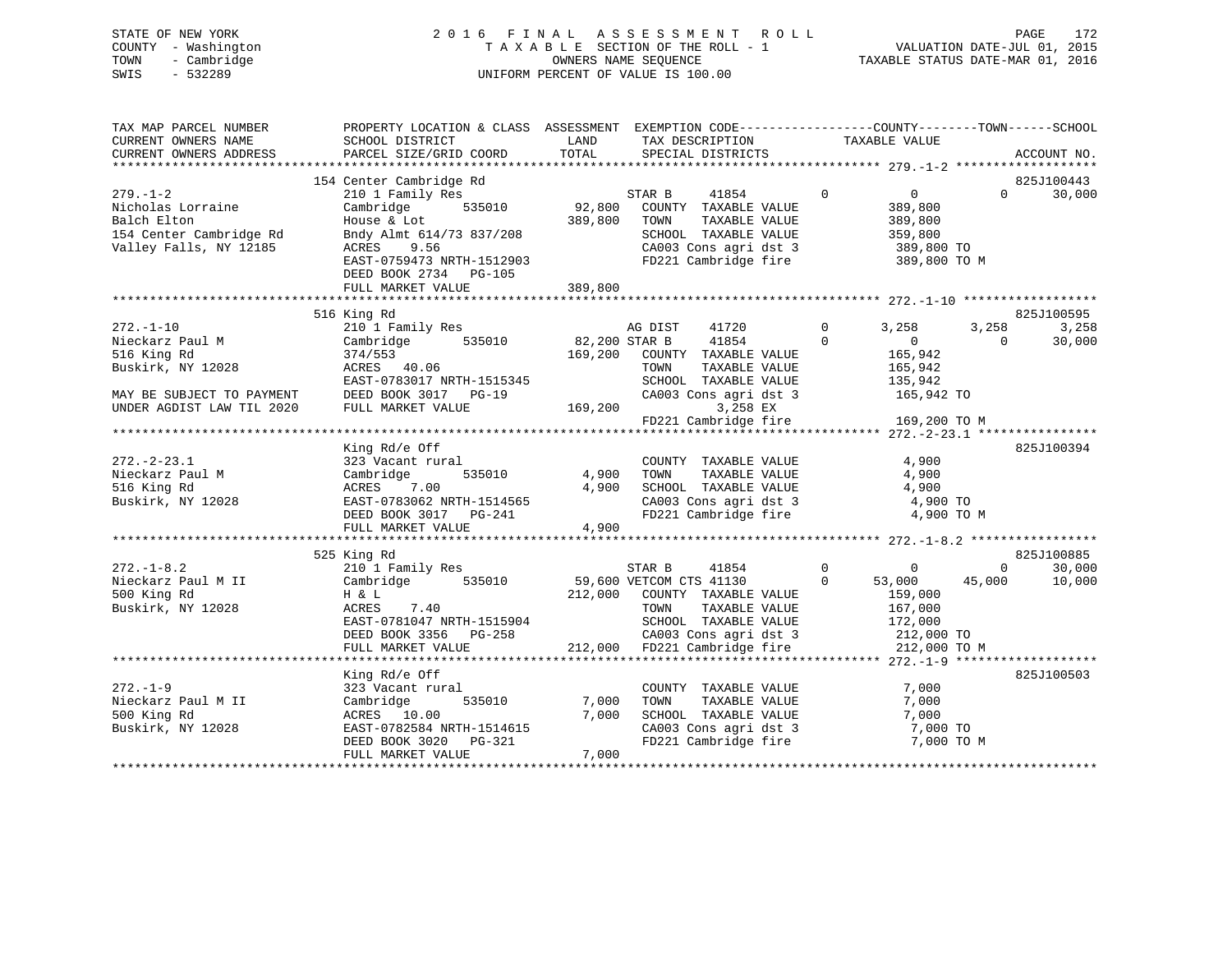# STATE OF NEW YORK 2 0 1 6 F I N A L A S S E S S M E N T R O L L PAGE 173 COUNTY - Washington T A X A B L E SECTION OF THE ROLL - 1 VALUATION DATE-JUL 01, 2015 TOWN - Cambridge OWNERS NAME SEQUENCE TAXABLE STATUS DATE-MAR 01, 2016 SWIS - 532289 UNIFORM PERCENT OF VALUE IS 100.00

| TAX MAP PARCEL NUMBER<br>CURRENT OWNERS NAME<br>CURRENT OWNERS ADDRESS                                | PROPERTY LOCATION & CLASS ASSESSMENT EXEMPTION CODE---------------COUNTY-------TOWN------SCHOOL<br>SCHOOL DISTRICT<br>PARCEL SIZE/GRID COORD                                | LAND<br>TOTAL                 | TAX DESCRIPTION<br>SPECIAL DISTRICTS                                                                                                       | TAXABLE VALUE                                                                      | ACCOUNT NO.                                          |
|-------------------------------------------------------------------------------------------------------|-----------------------------------------------------------------------------------------------------------------------------------------------------------------------------|-------------------------------|--------------------------------------------------------------------------------------------------------------------------------------------|------------------------------------------------------------------------------------|------------------------------------------------------|
| $272. - 1 - 11$<br>Nieckarz Paul M II<br>500 King Rd<br>Buskirk, NY 12028                             | 500 King Rd<br>270 Mfg housing<br>Cambridge<br>535010<br>Trailer & Lot<br>5.80<br>ACRES<br>EAST-0781789 NRTH-1514958<br>DEED BOOK 2931<br><b>PG-50</b><br>FULL MARKET VALUE | 42,200<br>66,100<br>66,100    | COUNTY TAXABLE VALUE<br>TAXABLE VALUE<br>TOWN<br>SCHOOL TAXABLE VALUE<br>CA003 Cons agri dst 3<br>FD221 Cambridge fire                     | 66,100<br>66,100<br>66,100<br>66,100 TO<br>66,100 TO M                             | 825J100913                                           |
|                                                                                                       |                                                                                                                                                                             |                               |                                                                                                                                            |                                                                                    |                                                      |
| $271. - 1 - 15$<br>Niles Sandra W<br>13 Conway Ln<br>Buskirk, NY 12028-2102                           | 13 Conway Ln<br>242 Rurl res&rec<br>535010<br>Cambridge<br>House & Land<br>ACRES 44.14<br>EAST-0771827 NRTH-1514152                                                         | 250,600                       | AG DIST<br>41720<br>107,200 STAR EN<br>41834<br>COUNTY TAXABLE VALUE<br>TOWN<br>TAXABLE VALUE<br>SCHOOL TAXABLE VALUE                      | $\mathbf 0$<br>22,336<br>$\Omega$<br>0<br>228,264<br>228,264<br>162,964            | 825L100269<br>22,336<br>22,336<br>65,300<br>$\Omega$ |
| MAY BE SUBJECT TO PAYMENT<br>UNDER AGDIST LAW TIL 2020                                                | DEED BOOK 882<br>PG-237<br>FULL MARKET VALUE                                                                                                                                | 250,600                       | CA003 Cons agri dst 3<br>22,336 EX<br>FD221 Cambridge fire                                                                                 | 228,264 TO<br>250,600 TO M                                                         |                                                      |
|                                                                                                       | 366 Conley Rd                                                                                                                                                               |                               |                                                                                                                                            |                                                                                    |                                                      |
| $271. - 2 - 27.1$<br>Nobbe Heather J<br>366 Conley Rd<br>Cambridge, NY 12816                          | 240 Rural res<br>Cambridge<br>535010<br>3.74<br>ACRES<br>EAST-0773543 NRTH-1516446<br>DEED BOOK 3555 PG-193<br>FULL MARKET VALUE                                            | 34,400<br>187,700<br>187,700  | COUNTY TAXABLE VALUE<br>TOWN<br>TAXABLE VALUE<br>SCHOOL TAXABLE VALUE<br>CA003 Cons agri dst 3<br>FD221 Cambridge fire                     | 187,700<br>187,700<br>187,700<br>187,700 TO<br>187,700 TO M                        |                                                      |
|                                                                                                       | 357 Stevenson Rd                                                                                                                                                            |                               |                                                                                                                                            |                                                                                    |                                                      |
| $246. - 1 - 19.1$<br>O'Brien Kenneth R<br>O'Brien Marianne<br>357 Stevenson Rd<br>Greenwich, NY 12834 | 210 1 Family Res<br>535010<br>Cambridge<br>Lot 2<br>ACRES<br>4.55<br>EAST-0780384 NRTH-1538052<br>DEED BOOK 3009 PG-229                                                     | 40,800<br>225,000             | STAR EN<br>41834<br>COUNTY TAXABLE VALUE<br>TOWN<br>TAXABLE VALUE<br>SCHOOL TAXABLE VALUE<br>CA005 Cons agri dst 5<br>FD221 Cambridge fire | $\overline{0}$<br>0<br>225,000<br>225,000<br>159,700<br>225,000 TO<br>225,000 TO M | $\Omega$<br>65,300                                   |
|                                                                                                       | FULL MARKET VALUE                                                                                                                                                           | 225,000                       |                                                                                                                                            |                                                                                    |                                                      |
|                                                                                                       | King Rd                                                                                                                                                                     |                               |                                                                                                                                            |                                                                                    | 825J100380                                           |
| $280. - 2 - 9$<br>Oak Hill Farm Inc<br>384 Stage Rd<br>Buskirk, NY 12028<br>MAY BE SUBJECT TO PAYMENT | 105 Vac farmland<br>Cambridge<br>535010<br>ACRES 98.00<br>EAST-0778226 NRTH-1511305<br>DEED BOOK 744<br>PG-179<br>FULL MARKET VALUE                                         | 159,000<br>159,000<br>159,000 | AG DIST<br>41720<br>COUNTY TAXABLE VALUE<br>TOWN<br>TAXABLE VALUE<br>SCHOOL TAXABLE VALUE<br>CA003 Cons agri dst 3<br>58,858 EX            | $\mathbf{0}$<br>58,858<br>100,142<br>100,142<br>100,142<br>100,142 TO              | 58,858<br>58,858                                     |
| UNDER AGDIST LAW TIL 2020<br>**********************                                                   |                                                                                                                                                                             |                               | FD221 Cambridge fire                                                                                                                       | 159,000 TO M                                                                       |                                                      |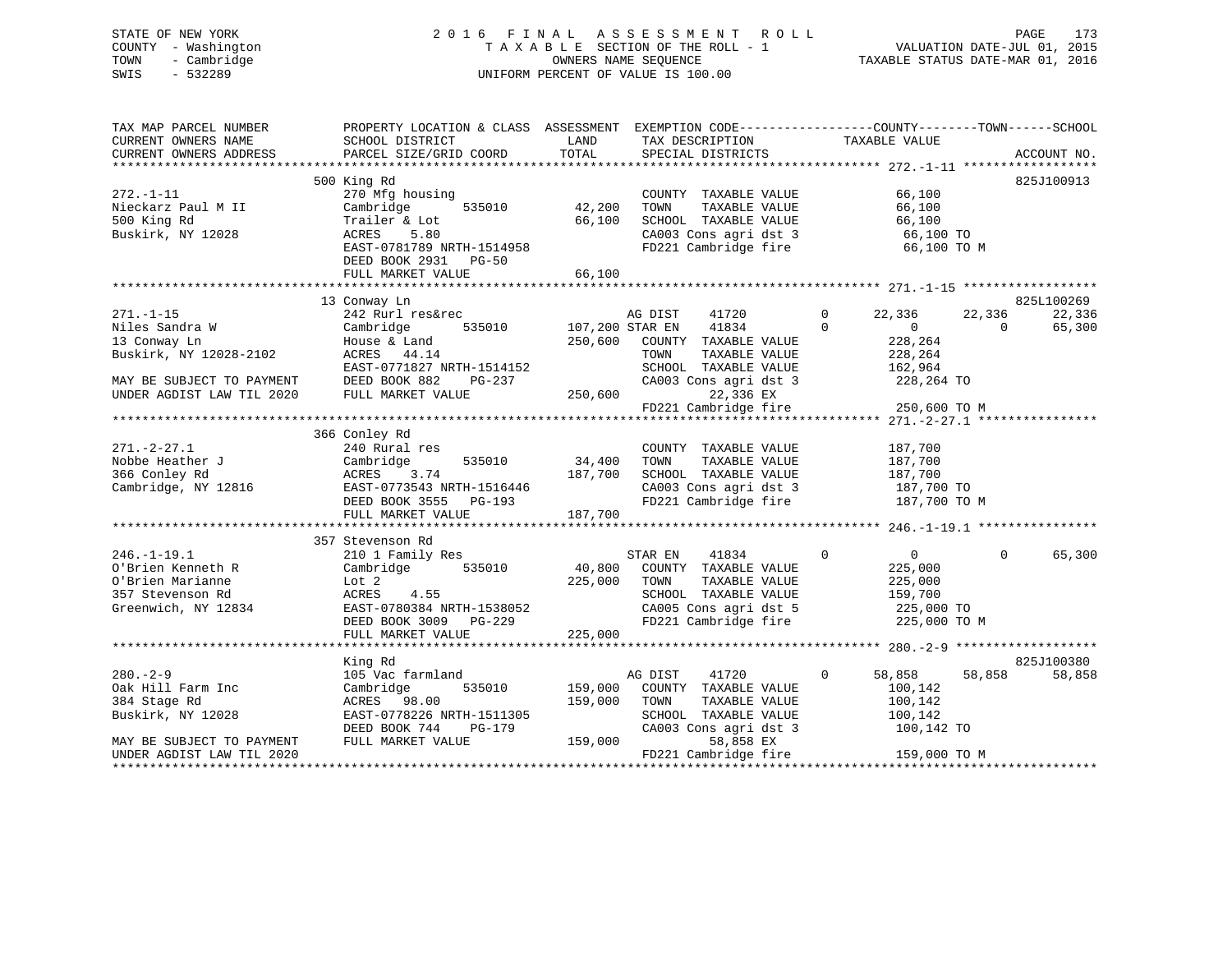# STATE OF NEW YORK 2 0 1 6 F I N A L A S S E S S M E N T R O L L PAGE 174 COUNTY - Washington T A X A B L E SECTION OF THE ROLL - 1 VALUATION DATE-JUL 01, 2015 TOWN - Cambridge OWNERS NAME SEQUENCE TAXABLE STATUS DATE-MAR 01, 2016 SWIS - 532289 UNIFORM PERCENT OF VALUE IS 100.00

| ACCOUNT NO.          |
|----------------------|
|                      |
|                      |
| 74,230               |
|                      |
|                      |
|                      |
| 825J100977<br>30,000 |
|                      |
|                      |
| 825J100535           |
| 42,999<br>30,000     |
|                      |
|                      |
| 825J100210<br>30,000 |
|                      |
|                      |
| 825J100211           |
|                      |
|                      |
|                      |
|                      |
|                      |
|                      |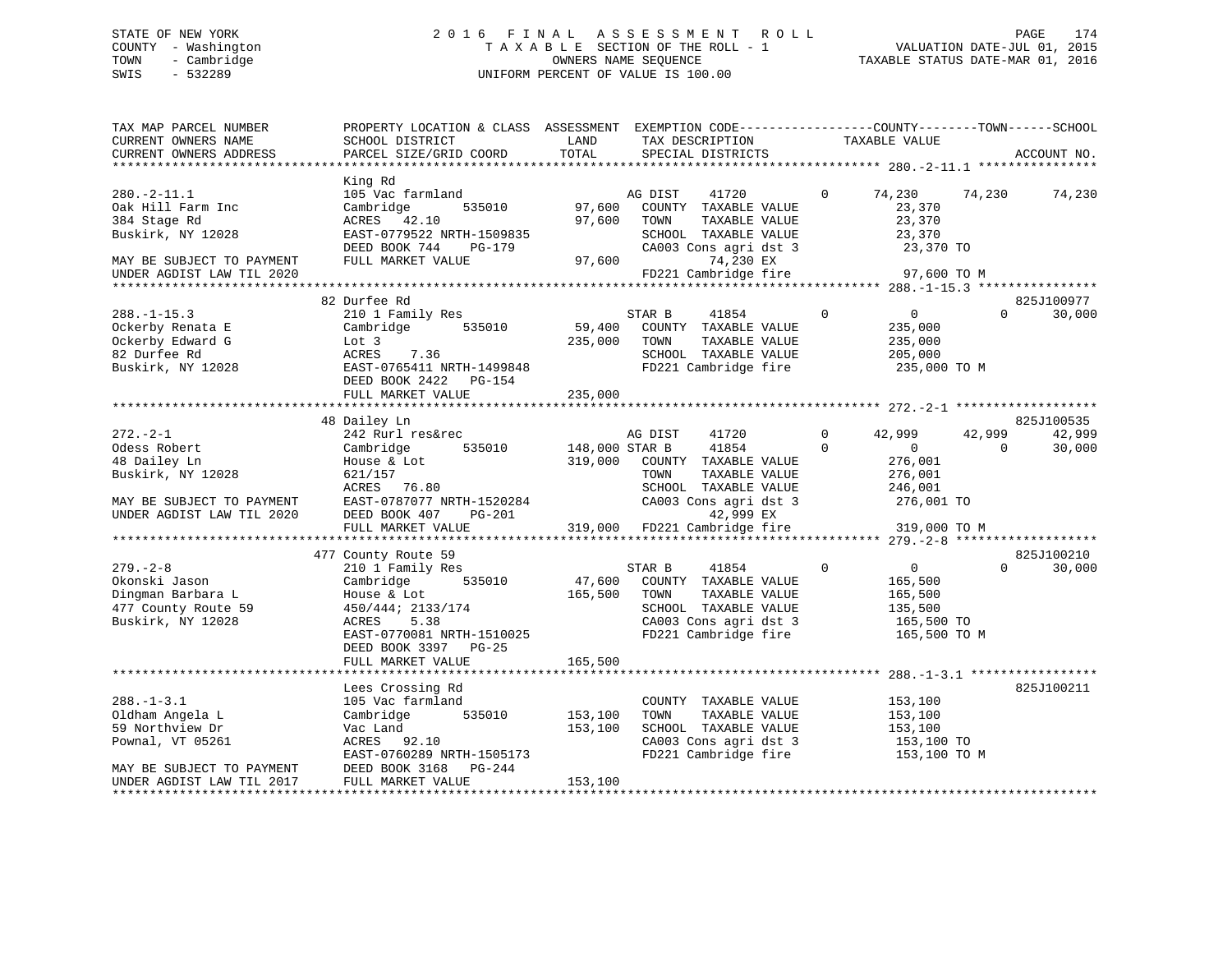# STATE OF NEW YORK 2 0 1 6 F I N A L A S S E S S M E N T R O L L PAGE 175 COUNTY - Washington T A X A B L E SECTION OF THE ROLL - 1 VALUATION DATE-JUL 01, 2015 TOWN - Cambridge OWNERS NAME SEQUENCE TAXABLE STATUS DATE-MAR 01, 2016 SWIS - 532289 UNIFORM PERCENT OF VALUE IS 100.00

| TAX MAP PARCEL NUMBER<br>CURRENT OWNERS NAME<br>CURRENT OWNERS ADDRESS                  | PROPERTY LOCATION & CLASS ASSESSMENT EXEMPTION CODE----------------COUNTY-------TOWN------SCHOOL<br>SCHOOL DISTRICT<br>PARCEL SIZE/GRID COORD                                                    | LAND<br>TOTAL                | TAX DESCRIPTION<br>SPECIAL DISTRICTS                                                                                                                                                                                                                                                 | TAXABLE VALUE                                                                                                                                                                             | ACCOUNT NO.                                                                                                                 |
|-----------------------------------------------------------------------------------------|--------------------------------------------------------------------------------------------------------------------------------------------------------------------------------------------------|------------------------------|--------------------------------------------------------------------------------------------------------------------------------------------------------------------------------------------------------------------------------------------------------------------------------------|-------------------------------------------------------------------------------------------------------------------------------------------------------------------------------------------|-----------------------------------------------------------------------------------------------------------------------------|
| $288. - 1 - 3.2$<br>Oldham Angela L<br>59 Northview Dr<br>Pownal, VT 05261              | Lees Crossing Rd/n Off<br>322 Rural vac>10<br>Cambridge<br>535010<br>Wood Lot<br>ACRES 18.00<br>EAST-0759358 NRTH-1506754<br>DEED BOOK 3168 PG-248<br>FULL MARKET VALUE                          | 12,600<br>12,600<br>12,600   | COUNTY TAXABLE VALUE<br>TOWN<br>TAXABLE VALUE<br>SCHOOL TAXABLE VALUE<br>CA003 Cons agri dst 3<br>FD221 Cambridge fire                                                                                                                                                               | 12,600<br>12,600<br>12,600<br>12,600 TO<br>12,600 TO M                                                                                                                                    | 825J100888                                                                                                                  |
|                                                                                         | *****************************                                                                                                                                                                    | ***************              |                                                                                                                                                                                                                                                                                      |                                                                                                                                                                                           |                                                                                                                             |
| $279. - 2 - 26$<br>Olivieri John V<br>13 County Route 59A<br>Buskirk, NY 12028          | 13 County Route 59A<br>210 1 Family Res<br>535010<br>Cambridge<br>ACRES<br>0.60<br>EAST-0766432 NRTH-1506959<br>DEED BOOK 888<br>PG-312<br>FULL MARKET VALUE                                     | 24,300 STAR EN<br>230,600    | VETCOM CTS 41130<br>41834<br>COUNTY TAXABLE VALUE<br>TOWN<br>TAXABLE VALUE<br>SCHOOL TAXABLE VALUE<br>230,600 CA003 Cons agri dst 3<br>FD221 Cambridge fire                                                                                                                          | $\Omega$<br>55,000<br>$\Omega$<br>$\overline{0}$<br>175,600<br>185,600<br>155,300<br>230,600 TO<br>230,600 TO M                                                                           | 825J100298<br>45,000<br>10,000<br>$\Omega$<br>65,300                                                                        |
|                                                                                         |                                                                                                                                                                                                  |                              |                                                                                                                                                                                                                                                                                      |                                                                                                                                                                                           |                                                                                                                             |
| $246. - 1 - 29.2$<br>ONeil Virginia R<br>PO Box 27<br>Greenwich, NY 12834               | 851 State Route 372<br>242 Rurl res&rec<br>533401<br>Greenwich<br>ACRES<br>15.62<br>EAST-0773206 NRTH-1543332<br>DEED BOOK 485<br>PG-692<br>FULL MARKET VALUE                                    | 261,000                      | 88 PCT OF VALUE USED FOR EXEMPTION PURPOSES<br>VET COM C 41132<br>63,500 VET COM T 41133<br>261,000 VET DIS C 41142<br>VET DIS T 41143<br>41834<br>STAR EN<br>COUNTY TAXABLE VALUE<br>TAXABLE VALUE<br>TOWN<br>SCHOOL TAXABLE VALUE<br>CA003 Cons agri dst 3<br>FD221 Cambridge fire | $\mathbf 0$<br>55,000<br>$\mathbf 0$<br>$\Omega$<br>$\Omega$<br>11,484<br>$\Omega$<br>$\Omega$<br>$\Omega$<br>$\mathbf{0}$<br>194,516<br>204,516<br>195,700<br>261,000 TO<br>261,000 TO M | 825J100892<br>$\mathbf 0$<br>$\mathbf 0$<br>45,000<br>0<br>$\Omega$<br>$\Omega$<br>11,484<br>$\Omega$<br>65,300<br>$\Omega$ |
|                                                                                         |                                                                                                                                                                                                  |                              |                                                                                                                                                                                                                                                                                      |                                                                                                                                                                                           | ****** 246.-1-29.13 ***************                                                                                         |
| $246. - 1 - 29.13$<br>Oswald Sandra F<br>1087 County Route 60<br>Greenwich, NY 12834    | 1087 County Route 60<br>210 1 Family Res<br>533401<br>Greenwich<br>House Modular & Land<br>Lot 3<br>ACRES<br>2.15<br>EAST-0772019 NRTH-1543087<br>DEED BOOK 621<br>$PG-148$<br>FULL MARKET VALUE | 30,000<br>185,500<br>185,500 | STAR B<br>41854<br>COUNTY TAXABLE VALUE<br>TAXABLE VALUE<br>TOWN<br>SCHOOL TAXABLE VALUE<br>CA003 Cons agri dst 3<br>FD221 Cambridge fire                                                                                                                                            | $\Omega$<br>$\overline{0}$<br>185,500<br>185,500<br>155,500<br>185,500 TO<br>185,500 TO M                                                                                                 | 825J102029<br>$\Omega$<br>30,000                                                                                            |
|                                                                                         |                                                                                                                                                                                                  |                              |                                                                                                                                                                                                                                                                                      |                                                                                                                                                                                           |                                                                                                                             |
| $262. - 1 - 20$<br>Pacitti Aaron<br>Slack Alyson<br>89 Darwin Rd<br>Cambridge, NY 12816 | 89 Darwin Rd<br>210 1 Family Res<br>535010<br>Cambridge<br>H & L<br>ACRES<br>5.16<br>EAST-0769400 NRTH-1521609<br>DEED BOOK 3277<br>PG-28<br>FULL MARKET VALUE                                   | 37,700<br>210,600<br>210,600 | STAR B<br>41854<br>COUNTY TAXABLE VALUE<br>TAXABLE VALUE<br>TOWN<br>SCHOOL TAXABLE VALUE<br>FD221 Cambridge fire                                                                                                                                                                     | $\mathbf 0$<br>$\overline{0}$<br>210,600<br>210,600<br>180,600<br>210,600 TO M                                                                                                            | 825J100563<br>$\Omega$<br>30,000                                                                                            |
|                                                                                         |                                                                                                                                                                                                  |                              |                                                                                                                                                                                                                                                                                      |                                                                                                                                                                                           |                                                                                                                             |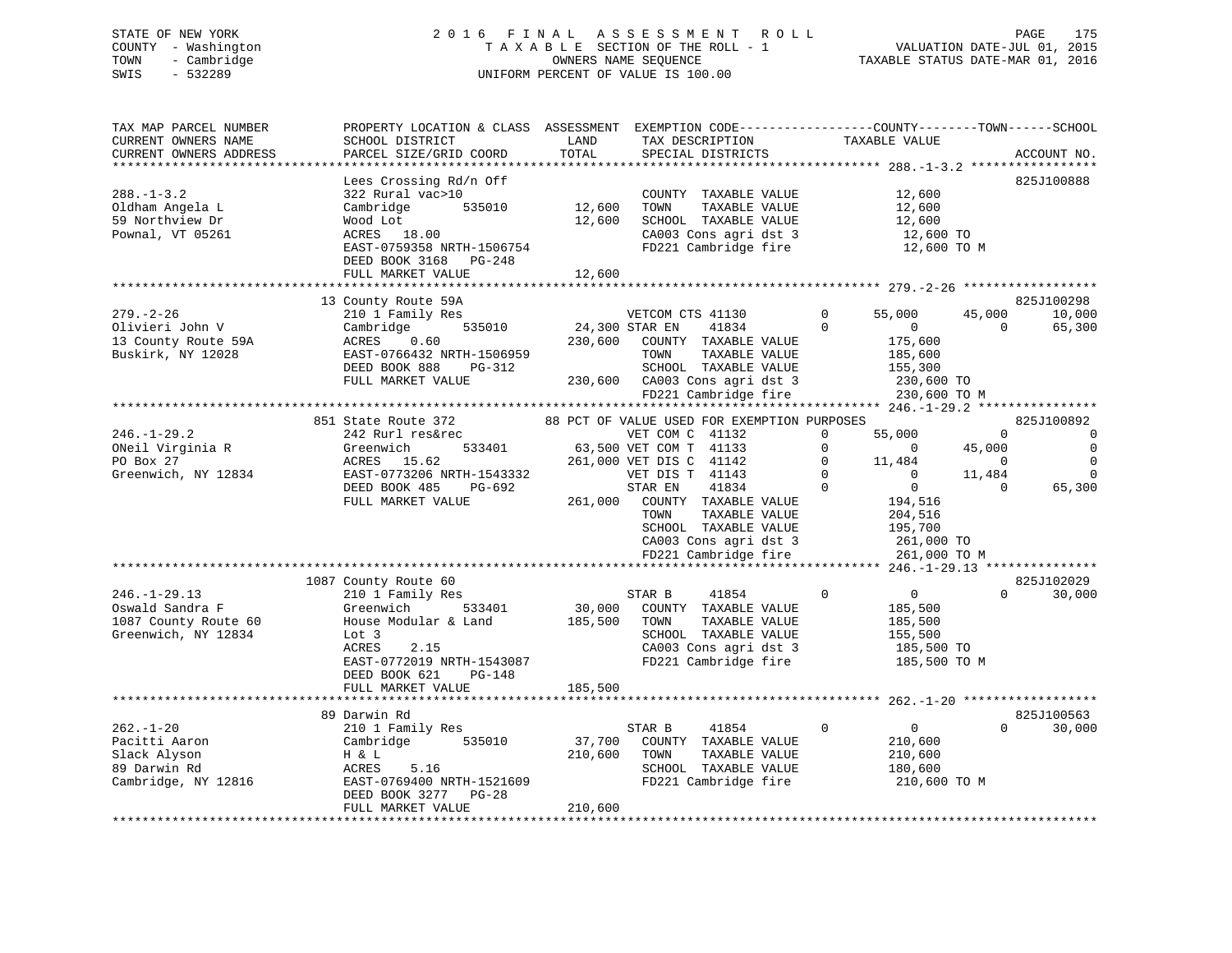# STATE OF NEW YORK 2 0 1 6 F I N A L A S S E S S M E N T R O L L PAGE 176 COUNTY - Washington T A X A B L E SECTION OF THE ROLL - 1 VALUATION DATE-JUL 01, 2015 TOWN - Cambridge OWNERS NAME SEQUENCE TAXABLE STATUS DATE-MAR 01, 2016 SWIS - 532289 UNIFORM PERCENT OF VALUE IS 100.00

| TAX MAP PARCEL NUMBER<br>CURRENT OWNERS NAME<br>CURRENT OWNERS ADDRESS | PROPERTY LOCATION & CLASS ASSESSMENT EXEMPTION CODE---------------COUNTY-------TOWN-----SCHOOL<br>SCHOOL DISTRICT<br>PARCEL SIZE/GRID COORD | LAND<br>TOTAL     | TAX DESCRIPTION<br>SPECIAL DISTRICTS          | TAXABLE VALUE                  | ACCOUNT NO.                      |
|------------------------------------------------------------------------|---------------------------------------------------------------------------------------------------------------------------------------------|-------------------|-----------------------------------------------|--------------------------------|----------------------------------|
|                                                                        |                                                                                                                                             |                   |                                               |                                |                                  |
| $254. -1 - 4.1$                                                        | 246 Kenyon Rd                                                                                                                               |                   | 41854<br>STAR B                               | $\mathbf 0$<br>$\overline{0}$  | 825J100393<br>30,000<br>$\Omega$ |
| Pagano Ralph E<br>Pagano Janet K                                       | 210 1 Family Res<br>533401<br>Greenwich<br>Land/res                                                                                         | 49,200<br>184,800 | COUNTY TAXABLE VALUE<br>TAXABLE VALUE<br>TOWN | 184,800<br>184,800             |                                  |
| 246 Kenyon Rd<br>Greenwich, NY 12834                                   | ACRES<br>7.68<br>EAST-0770101 NRTH-1535355                                                                                                  |                   | SCHOOL TAXABLE VALUE<br>CA003 Cons agri dst 3 | 154,800<br>184,800 TO          |                                  |
|                                                                        | DEED BOOK 623<br>PG-143<br>FULL MARKET VALUE                                                                                                | 184,800           | FD221 Cambridge fire                          | 184,800 TO M                   |                                  |
|                                                                        |                                                                                                                                             |                   |                                               |                                |                                  |
|                                                                        | State Route 372                                                                                                                             |                   |                                               |                                | 825J100445                       |
| $246. - 1 - 9$                                                         | 312 Vac w/imprv                                                                                                                             |                   | COUNTY TAXABLE VALUE                          | 140,100                        |                                  |
| Palange Martin                                                         | 535010<br>Cambridge                                                                                                                         | 130,700           | TOWN<br>TAXABLE VALUE                         | 140,100                        |                                  |
| Palange Karen J                                                        | Land                                                                                                                                        | 140,100           | SCHOOL TAXABLE VALUE<br>CA005 Cons agri dst 5 | 140,100                        |                                  |
| 1153 Monroe Tpke<br>Monroe, CT 06468                                   | ACRES 70.98<br>EAST-0777048 NRTH-1541098                                                                                                    |                   | FD221 Cambridge fire                          | 140,100 TO<br>140,100 TO M     |                                  |
|                                                                        | DEED BOOK 491<br>PG-144<br>FULL MARKET VALUE                                                                                                | 140,100           |                                               |                                |                                  |
|                                                                        |                                                                                                                                             |                   |                                               |                                |                                  |
|                                                                        | 953 County Route 59                                                                                                                         |                   |                                               |                                | 825J100258                       |
| $271. - 2 - 10.1$                                                      | 241 Rural res&ag<br>535010                                                                                                                  |                   | AG DIST<br>41720                              | $\Omega$<br>34,659<br>$\Omega$ | 34,659<br>34,659<br>$\Omega$     |
| Palinski Mark                                                          | Cambridge                                                                                                                                   | 138,900 STAR B    | 41854                                         | $\mathbf{0}$                   | 30,000                           |
| Palinski Christine<br>953 County Route 59                              | Ag Commit 706/58                                                                                                                            | 341,700           | COUNTY TAXABLE VALUE<br>TAXABLE VALUE<br>TOWN | 307,041                        |                                  |
| Cambridge, NY 12816                                                    | ACRES 69.50<br>EAST-0772483 NRTH-1520823                                                                                                    |                   | SCHOOL TAXABLE VALUE                          | 307,041<br>277,041             |                                  |
|                                                                        | DEED BOOK 466<br>PG-658                                                                                                                     |                   | CA003 Cons agri dst 3                         | 307,041 TO                     |                                  |
| MAY BE SUBJECT TO PAYMENT                                              | FULL MARKET VALUE                                                                                                                           | 341,700           | 34,659 EX                                     |                                |                                  |
| UNDER AGDIST LAW TIL 2020                                              |                                                                                                                                             |                   | FD221 Cambridge fire                          | 341,700 TO M                   |                                  |
|                                                                        |                                                                                                                                             |                   |                                               |                                |                                  |
|                                                                        | County Route 60                                                                                                                             |                   |                                               |                                | 825J100537                       |
| $246. - 1 - 25.1$                                                      | 314 Rural vac<10                                                                                                                            |                   | COUNTY TAXABLE VALUE                          | 40,800                         |                                  |
| Pate Andrew                                                            | 533401<br>Greenwich                                                                                                                         | 40,800            | TAXABLE VALUE<br>TOWN                         | 40,800                         |                                  |
| 896 County Route 60                                                    | V Ld                                                                                                                                        | 40,800            | SCHOOL TAXABLE VALUE                          | 40,800                         |                                  |
| Greenwich, NY 12834                                                    | 7.70<br>ACRES                                                                                                                               |                   | CA003 Cons agri dst 3                         | 40,800 TO                      |                                  |
|                                                                        | EAST-0774378 NRTH-1538510<br>DEED BOOK 556<br>PG-157                                                                                        |                   | FD221 Cambridge fire                          | 40,800 TO M                    |                                  |
|                                                                        | FULL MARKET VALUE                                                                                                                           | 40,800            |                                               |                                |                                  |
|                                                                        | 912 County Route 60                                                                                                                         |                   |                                               |                                | 825J102047                       |
| $246. - 1 - 27$                                                        | 485 >luse sm bld                                                                                                                            |                   | COUNTY TAXABLE VALUE                          | 126,200                        |                                  |
| Pate Andrew                                                            | Greenwich<br>533401                                                                                                                         | 25,500            | TOWN<br>TAXABLE VALUE                         | 126,200                        |                                  |
| 896 County Route 60                                                    | Wood Shop                                                                                                                                   | 126,200           | SCHOOL TAXABLE VALUE                          | 126,200                        |                                  |
| Greenwich, NY 12834                                                    | ACRES<br>1.10                                                                                                                               |                   | CA003 Cons agri dst 3                         | 126,200 TO                     |                                  |
|                                                                        | EAST-0774075 NRTH-1539267<br>DEED BOOK 493<br>PG-560                                                                                        |                   | FD221 Cambridge fire                          | 126,200 TO M                   |                                  |
|                                                                        | FULL MARKET VALUE                                                                                                                           | 126,200           |                                               |                                |                                  |
|                                                                        |                                                                                                                                             |                   |                                               |                                |                                  |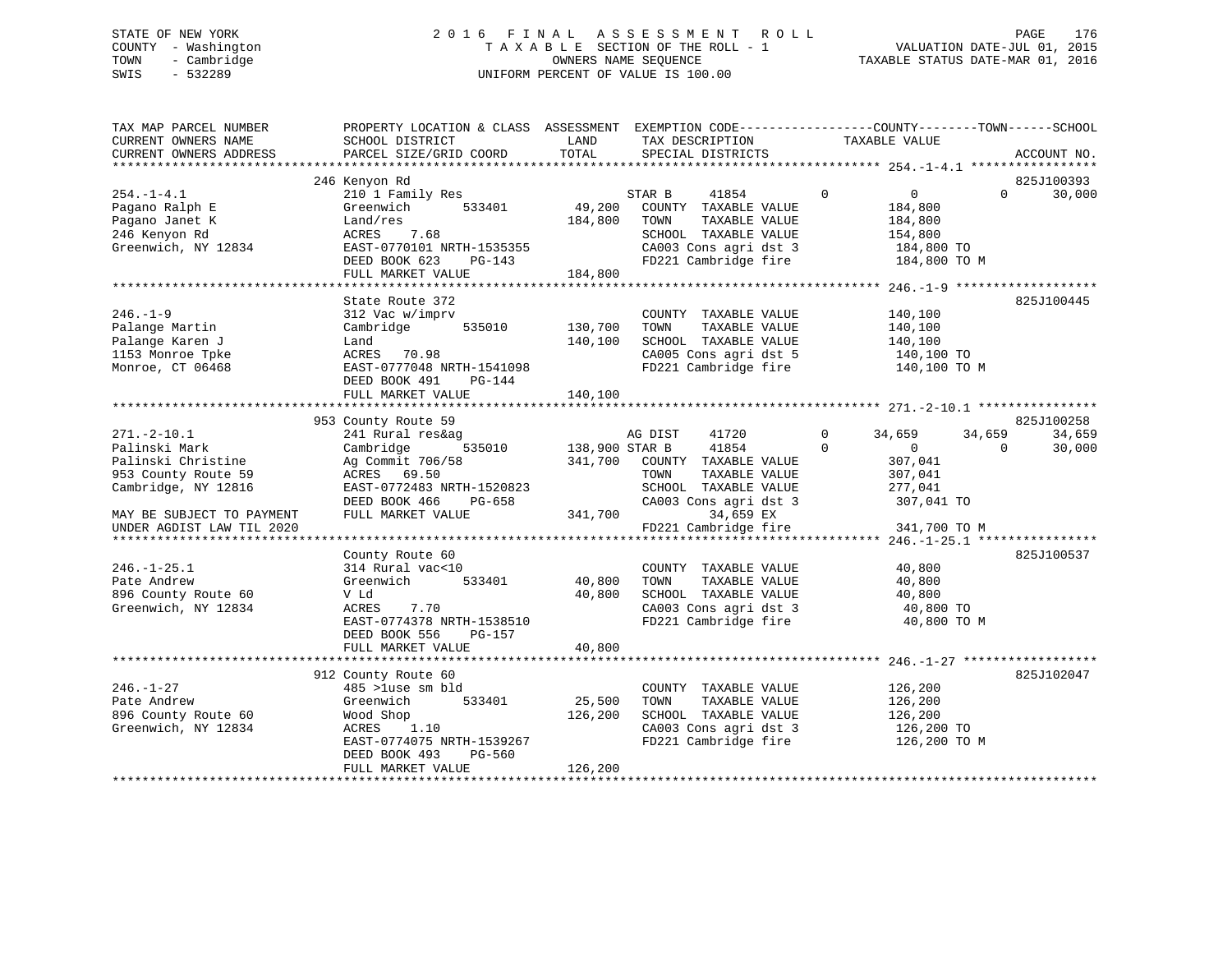# STATE OF NEW YORK 2 0 1 6 F I N A L A S S E S S M E N T R O L L PAGE 177 COUNTY - Washington T A X A B L E SECTION OF THE ROLL - 1 VALUATION DATE-JUL 01, 2015 TOWN - Cambridge OWNERS NAME SEQUENCE TAXABLE STATUS DATE-MAR 01, 2016 SWIS - 532289 UNIFORM PERCENT OF VALUE IS 100.00UNIFORM PERCENT OF VALUE IS 100.00

| TAX MAP PARCEL NUMBER<br>CURRENT OWNERS NAME<br>CURRENT OWNERS ADDRESS<br>*************************                                                                | PROPERTY LOCATION & CLASS ASSESSMENT<br>SCHOOL DISTRICT<br>PARCEL SIZE/GRID COORD<br>*********************                                                                                           | LAND<br>TOTAL                        | EXEMPTION CODE-----------------COUNTY-------TOWN------SCHOOL<br>TAX DESCRIPTION<br>SPECIAL DISTRICTS                                                                                           | TAXABLE VALUE                                                                                                                                       | ACCOUNT NO.                                                                                 |
|--------------------------------------------------------------------------------------------------------------------------------------------------------------------|------------------------------------------------------------------------------------------------------------------------------------------------------------------------------------------------------|--------------------------------------|------------------------------------------------------------------------------------------------------------------------------------------------------------------------------------------------|-----------------------------------------------------------------------------------------------------------------------------------------------------|---------------------------------------------------------------------------------------------|
| $246. - 1 - 27.1$<br>Pate Andrew<br>896 County Route 60<br>Greenwich, NY 12834                                                                                     | County Route 60<br>322 Rural vac>10<br>533401<br>Greenwich<br>Vacant Land<br>ACRES 40.00<br>EAST-0772915 NRTH-1539064<br>DEED BOOK 601<br>PG-53<br>FULL MARKET VALUE                                 | 28,000<br>28,000<br>28,000           | COUNTY TAXABLE VALUE<br>TOWN<br>TAXABLE VALUE<br>SCHOOL TAXABLE VALUE<br>CA003 Cons agri dst 3<br>FD221 Cambridge fire                                                                         | 28,000<br>28,000<br>28,000<br>28,000 TO<br>28,000 TO M                                                                                              | 825J100391                                                                                  |
|                                                                                                                                                                    |                                                                                                                                                                                                      |                                      |                                                                                                                                                                                                |                                                                                                                                                     |                                                                                             |
| $246. - 1 - 27.2$<br>Pate Andrew<br>896 County Route 60<br>Greenwich, NY 12834                                                                                     | 896 County Route 60<br>210 1 Family Res<br>Greenwich<br>533401<br>Land & House<br>ACRES<br>54.73<br>EAST-0774241 NRTH-1539328<br>DEED BOOK 482<br>PG-1047<br>FULL MARKET VALUE                       | 55,600<br>292,000<br>292,000         | STAR B<br>41854<br>COUNTY TAXABLE VALUE<br>TOWN<br>TAXABLE VALUE<br>SCHOOL TAXABLE VALUE<br>CA003 Cons agri dst 3<br>FD221 Cambridge fire                                                      | $\Omega$<br>$\mathbf{0}$<br>292,000<br>292,000<br>262,000<br>292,000 TO<br>292,000 TO M                                                             | 825J100890<br>30,000<br>$\Omega$                                                            |
|                                                                                                                                                                    | County Route 60                                                                                                                                                                                      |                                      |                                                                                                                                                                                                |                                                                                                                                                     | 825J102009                                                                                  |
| $246. - 1 - 28.1$<br>Pate Andrew<br>896 County Route 60<br>Greenwich, NY 12834                                                                                     | 314 Rural vac<10<br>533401<br>Greenwich<br>V Land<br>ACRES<br>5.83<br>EAST-0774002 NRTH-1539813<br>DEED BOOK 601<br>PG-55<br>FULL MARKET VALUE                                                       | 28,500<br>28,500<br>28,500           | COUNTY TAXABLE VALUE<br>TAXABLE VALUE<br>TOWN<br>SCHOOL TAXABLE VALUE<br>CA003 Cons agri dst 3<br>FD221 Cambridge fire                                                                         | 28,500<br>28,500<br>28,500<br>28,500 TO<br>28,500 TO M                                                                                              |                                                                                             |
|                                                                                                                                                                    |                                                                                                                                                                                                      |                                      |                                                                                                                                                                                                |                                                                                                                                                     |                                                                                             |
| $279. - 2 - 2$<br>Patten Donald F Jr<br>Patten Eileen F<br>570 County Route 74<br>Johnsonville, NY 12094<br>MAY BE SUBJECT TO PAYMENT<br>UNDER AGDIST LAW TIL 2020 | 570 County Route 74<br>242 Rurl res&rec<br>535010<br>Cambridge<br>615/142<br>763/271<br>ACRES 87.00<br>EAST-0766249 NRTH-1512773<br>DEED BOOK 546<br>$PG-212$<br>FULL MARKET VALUE                   | 160,800 STAR B<br>363,200<br>363,200 | AG DIST<br>41720<br>41854<br>COUNTY TAXABLE VALUE<br>TOWN<br>TAXABLE VALUE<br>SCHOOL TAXABLE VALUE<br>CA003 Cons agri dst 3<br>62,829 EX<br>FD221 Cambridge fire                               | $\Omega$<br>62,829<br>$\Omega$<br>$\mathbf{0}$<br>300,371<br>300,371<br>270,371<br>300,371 TO<br>363,200 TO M                                       | 825J100456<br>62,829<br>62,829<br>30,000<br>$\Omega$                                        |
|                                                                                                                                                                    |                                                                                                                                                                                                      |                                      |                                                                                                                                                                                                |                                                                                                                                                     |                                                                                             |
| $270. - 1 - 25$<br>Patten Nancy E<br>429 Center Cambridge Rd<br>Cambridge, NY 12816                                                                                | 429 Center Cambridge Rd<br>210 1 Family Res<br>Cambridge<br>535010<br>H & L<br>FRNT 278.00 DPTH 151.00<br>0.79<br>ACRES<br>EAST-0765062 NRTH-1515919<br>DEED BOOK 401<br>PG-345<br>FULL MARKET VALUE | 144,600                              | VETWAR CTS 41120<br>26,800 AGED-CO/TN 41801<br>144,600 AGED-SCH<br>41804<br>STAR EN<br>41834<br>COUNTY TAXABLE VALUE<br>TAXABLE VALUE<br>TOWN<br>SCHOOL TAXABLE VALUE<br>CA003 Cons agri dst 3 | $\mathbf 0$<br>21,690<br>$\mathbf 0$<br>61,455<br>$\mathbf 0$<br>$\overline{0}$<br>$\Omega$<br>$\Omega$<br>61,455<br>61,455<br>10,930<br>144,600 TO | 825J100541<br>6,000<br>21,690<br>61,455<br>0<br>$\mathbf 0$<br>62,370<br>$\Omega$<br>65,300 |
|                                                                                                                                                                    |                                                                                                                                                                                                      |                                      | FD221 Cambridge fire                                                                                                                                                                           | 144,600 TO M                                                                                                                                        |                                                                                             |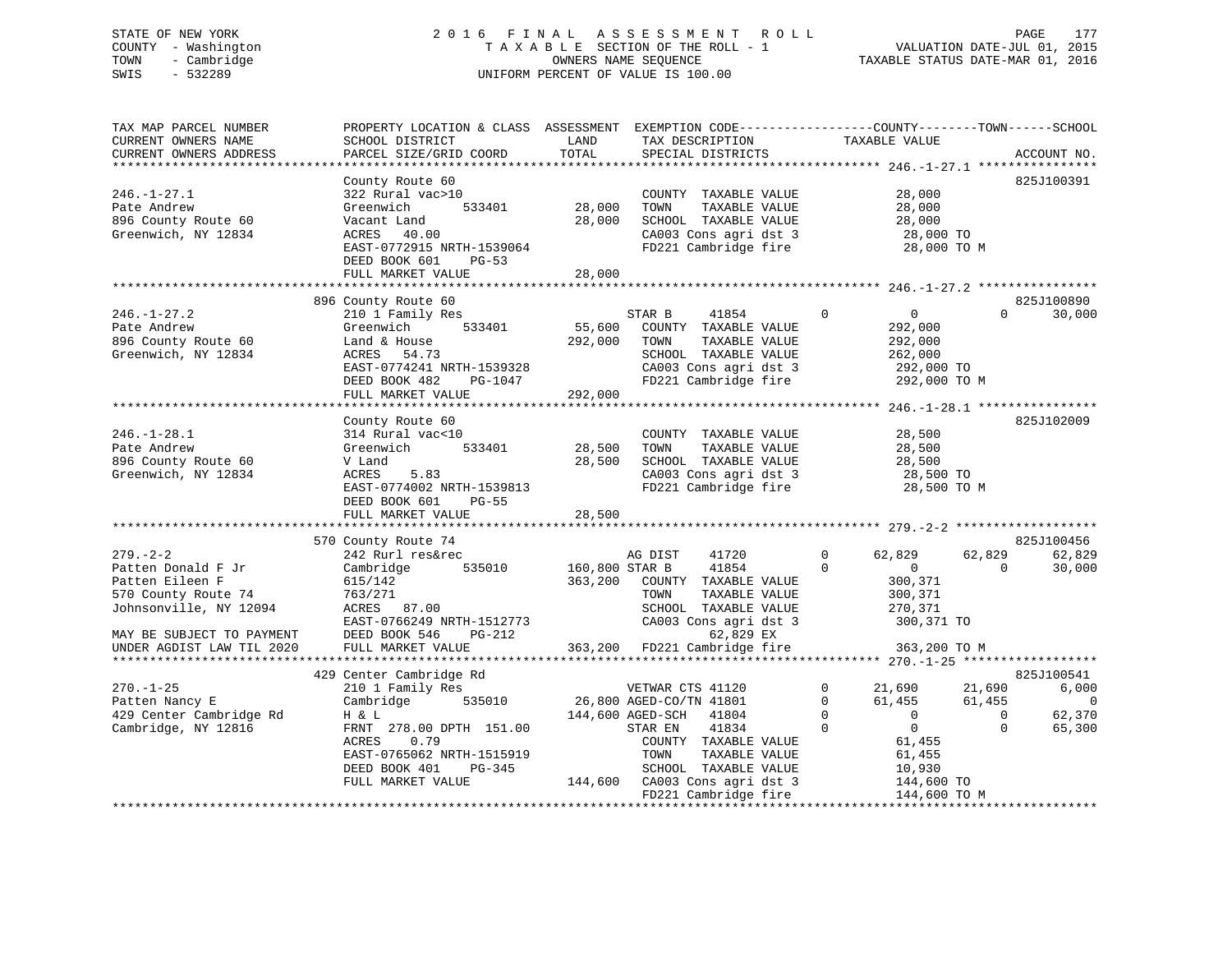# STATE OF NEW YORK 2 0 1 6 F I N A L A S S E S S M E N T R O L L PAGE 178 COUNTY - Washington T A X A B L E SECTION OF THE ROLL - 1 VALUATION DATE-JUL 01, 2015 TOWN - Cambridge OWNERS NAME SEQUENCE TAXABLE STATUS DATE-MAR 01, 2016 SWIS - 532289 UNIFORM PERCENT OF VALUE IS 100.00

| TAX MAP PARCEL NUMBER<br>CURRENT OWNERS NAME<br>CURRENT OWNERS ADDRESS                                                                                                         | SCHOOL DISTRICT<br>PARCEL SIZE/GRID COORD                                                                                                                              | LAND<br>TOTAL                | TAX DESCRIPTION<br>SPECIAL DISTRICTS                                                                                                                            | PROPERTY LOCATION & CLASS ASSESSMENT EXEMPTION CODE----------------COUNTY-------TOWN------SCHOOL<br>TAXABLE VALUE | ACCOUNT NO.          |
|--------------------------------------------------------------------------------------------------------------------------------------------------------------------------------|------------------------------------------------------------------------------------------------------------------------------------------------------------------------|------------------------------|-----------------------------------------------------------------------------------------------------------------------------------------------------------------|-------------------------------------------------------------------------------------------------------------------|----------------------|
|                                                                                                                                                                                |                                                                                                                                                                        |                              |                                                                                                                                                                 |                                                                                                                   |                      |
| $270. - 1 - 26.15$<br>Patten Nancy E<br>429 Center Cambridge Rd<br>Cambridge, NY 12816                                                                                         | County Route 74<br>314 Rural vac<10<br>535010<br>Cambridge<br>Sub Lot 10<br>3.02<br>ACRES<br>EAST-0765383 NRTH-1516166<br>DEED BOOK 731<br>PG-102<br>FULL MARKET VALUE | 18,100<br>18,100<br>18,100   | COUNTY TAXABLE VALUE<br>TOWN<br>TAXABLE VALUE<br>SCHOOL TAXABLE VALUE<br>CA003 Cons agri dst 3<br>FD221 Cambridge fire                                          | 18,100<br>18,100<br>18,100<br>18,100 TO<br>18,100 TO M                                                            |                      |
|                                                                                                                                                                                |                                                                                                                                                                        |                              |                                                                                                                                                                 |                                                                                                                   |                      |
| $288. - 1 - 21.2$<br>Paula's Broad Meadows, LLC<br>414 Waite Road<br>Schaghticoke, NY 12154<br>MAY BE SUBJECT TO PAYMENT<br>UNDER AGDIST LAW TIL 2020<br>********************* | County Route 74<br>105 Vac farmland<br>535010<br>Cambridge<br>ACRES 48.80<br>EAST-0760948 NRTH-1499796<br>DEED BOOK 3018 PG-337<br>FULL MARKET VALUE                   | 92,700<br>92,700<br>92,700   | AG DIST<br>41720<br>COUNTY TAXABLE VALUE<br>TOWN<br>TAXABLE VALUE<br>SCHOOL TAXABLE VALUE<br>CA003 Cons agri dst 3<br>52,038 EX<br>FD221 Cambridge fire         | 52,038<br>52,038<br>$\mathbf{0}$<br>40,662<br>40,662<br>40,662<br>40,662 TO<br>92,700 TO M                        | 52,038               |
|                                                                                                                                                                                | 21 Rogers Lane Ext                                                                                                                                                     |                              |                                                                                                                                                                 |                                                                                                                   |                      |
| $271 - 2 - 3.5$<br>Pawlowski Grzegorz<br>21 Rogers Lane Ext<br>Cambridge, NY 12816                                                                                             | 210 1 Family Res<br>535010<br>Cambridge<br>Sub lot G<br>0.88<br>ACRES<br>EAST-0771824 NRTH-1518845<br>DEED BOOK 1977 PG-36<br>FULL MARKET VALUE                        | 25,200<br>172,800<br>172,800 | COUNTY TAXABLE VALUE<br>TOWN<br>TAXABLE VALUE<br>SCHOOL TAXABLE VALUE<br>FD221 Cambridge fire                                                                   | 172,800<br>172,800<br>172,800<br>172,800 TO M                                                                     |                      |
|                                                                                                                                                                                | Tabor Ln/w Off                                                                                                                                                         |                              |                                                                                                                                                                 |                                                                                                                   | 825J100520           |
| $272. - 2 - 25$<br>Peabody Henry<br>Peabody Harriet<br>241 Duell Hollow Rd<br>Buskirk, NY 12028                                                                                | 323 Vacant rural<br>Cambridge<br>535010<br>Woods<br>ACRES 23.60<br>EAST-0785664 NRTH-1516603<br>DEED BOOK 2504<br>PG-117                                               | 16,500<br>16,500             | COUNTY TAXABLE VALUE<br>TOWN<br>TAXABLE VALUE<br>SCHOOL TAXABLE VALUE<br>CA003 Cons agri dst 3<br>FD221 Cambridge fire                                          | 16,500<br>16,500<br>16,500<br>16,500 TO<br>16,500 TO M                                                            |                      |
|                                                                                                                                                                                | FULL MARKET VALUE                                                                                                                                                      | 16,500                       |                                                                                                                                                                 |                                                                                                                   |                      |
|                                                                                                                                                                                |                                                                                                                                                                        |                              |                                                                                                                                                                 |                                                                                                                   |                      |
| $272. - 2 - 26$<br>Peabody Henry<br>Peabody Harriet L<br>291 Duell Hollow Rd<br>Buskirk, NY 12028<br>MAY BE SUBJECT TO PAYMENT                                                 | 53 Tabor Ln<br>105 Vac farmland<br>535010<br>Cambridge<br>Vac farmland<br>ACRES 79.00<br>EAST-0786964 NRTH-1517122<br>DEED BOOK 682<br>PG-315<br>FULL MARKET VALUE     | 133,800<br>177,300           | 41720<br>AG DIST<br>COUNTY TAXABLE VALUE<br>TAXABLE VALUE<br>TOWN<br>SCHOOL TAXABLE VALUE<br>CA003 Cons agri dst 3<br>87,523 EX<br>177,300 FD221 Cambridge fire | $\Omega$<br>87,523<br>87,523<br>89,777<br>89,777<br>89,777<br>89,777 TO<br>177,300 TO M                           | 825J100635<br>87,523 |
| UNDER AGDIST LAW TIL 2020<br>*********************                                                                                                                             |                                                                                                                                                                        |                              |                                                                                                                                                                 |                                                                                                                   |                      |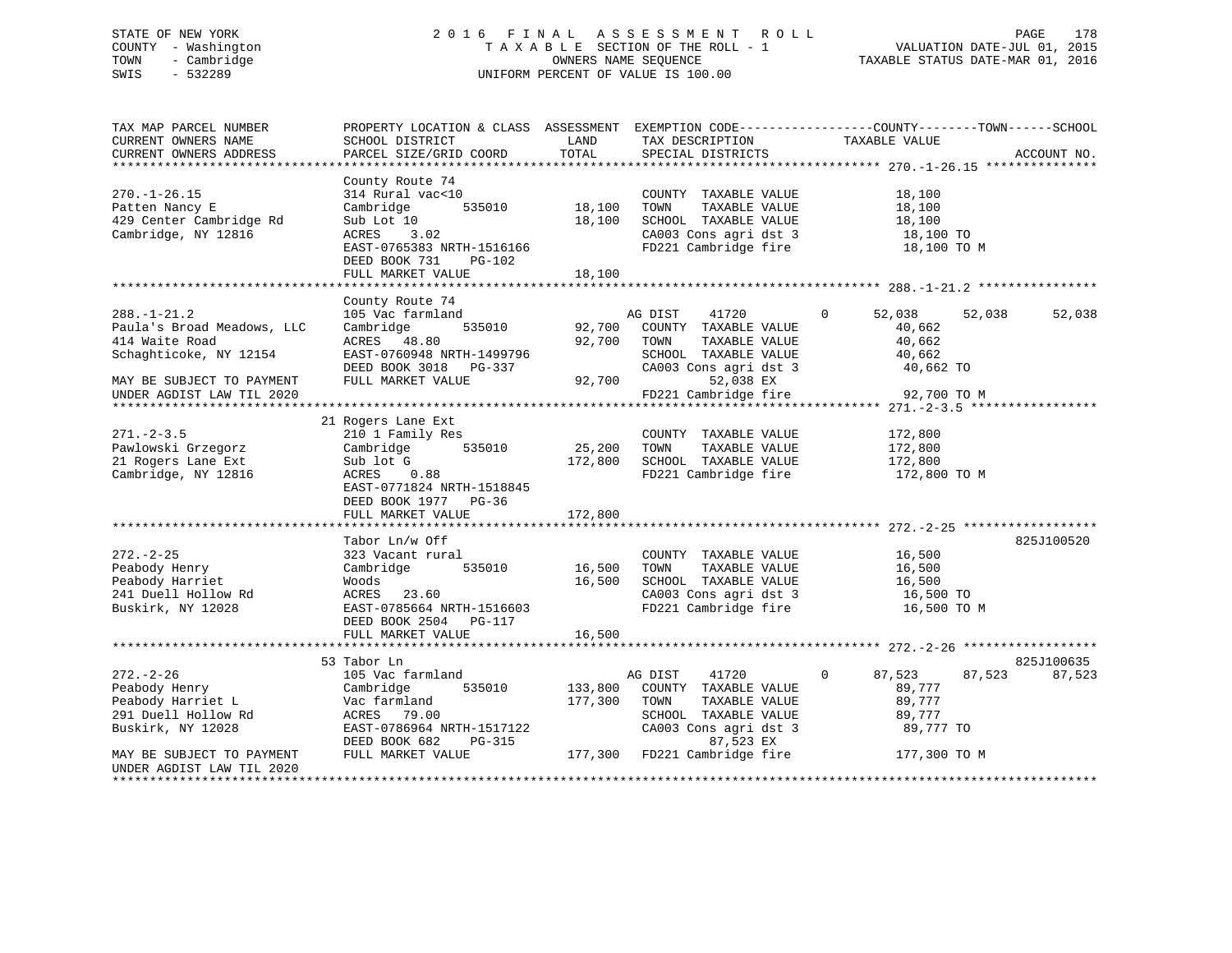# STATE OF NEW YORK 2 0 1 6 F I N A L A S S E S S M E N T R O L L PAGE 179 COUNTY - Washington T A X A B L E SECTION OF THE ROLL - 1 VALUATION DATE-JUL 01, 2015 TOWN - Cambridge OWNERS NAME SEQUENCE TAXABLE STATUS DATE-MAR 01, 2016 SWIS - 532289 UNIFORM PERCENT OF VALUE IS 100.00

| TAX MAP PARCEL NUMBER<br>CURRENT OWNERS NAME                                                                  | PROPERTY LOCATION & CLASS ASSESSMENT EXEMPTION CODE---------------COUNTY-------TOWN------SCHOOL<br>SCHOOL DISTRICT                                         | LAND              | TAX DESCRIPTION                                                                                                                           | TAXABLE VALUE            |                                                                                           |                                |
|---------------------------------------------------------------------------------------------------------------|------------------------------------------------------------------------------------------------------------------------------------------------------------|-------------------|-------------------------------------------------------------------------------------------------------------------------------------------|--------------------------|-------------------------------------------------------------------------------------------|--------------------------------|
| CURRENT OWNERS ADDRESS                                                                                        | PARCEL SIZE/GRID COORD                                                                                                                                     | TOTAL             | SPECIAL DISTRICTS                                                                                                                         |                          |                                                                                           | ACCOUNT NO.                    |
|                                                                                                               | 291 Duell Hollow Rd                                                                                                                                        |                   |                                                                                                                                           |                          |                                                                                           |                                |
| $272 - 2 - 28$<br>Peabody Henry                                                                               | 112 Dairy farm<br>535010<br>Cambridge                                                                                                                      | 175,100 STAR EN   | AG DIST<br>41720<br>41834                                                                                                                 | $\Omega$<br>$\mathbf{0}$ | 98,140<br>98,140<br>$\mathbf{0}$<br>$\Omega$                                              | 825J100543<br>98,140<br>65,300 |
| 291 Duell Hollow Rd<br>Buskirk, NY 12028                                                                      | Farm<br>ACRES 98.50<br>EAST-0787071 NRTH-1518793                                                                                                           | 373,800           | COUNTY TAXABLE VALUE<br>TOWN<br>TAXABLE VALUE<br>SCHOOL TAXABLE VALUE                                                                     |                          | 275,660<br>275,660<br>210,360                                                             |                                |
| MAY BE SUBJECT TO PAYMENT<br>UNDER AGDIST LAW TIL 2020 FULL MARKET VALUE                                      | PG-1081                                                                                                                                                    | 373,800           | CA003 Cons agri dst 3<br>98,140 EX<br>FD221 Cambridge fire                                                                                |                          | 275,660 TO<br>373,800 TO M                                                                |                                |
|                                                                                                               |                                                                                                                                                            |                   |                                                                                                                                           |                          |                                                                                           |                                |
|                                                                                                               | 61 Tabor Ln                                                                                                                                                |                   |                                                                                                                                           |                          |                                                                                           | 825J102046                     |
| $272. - 2 - 26.1$<br>Peabody John H<br>Peabody Ruth<br>291 Duell Hollow Rd<br>Buskirk, NY 12028               | 312 Vac w/imprv<br>535010<br>Cambridge<br>Trailer<br>11111111<br>EAEES 2.00<br>EAST-0786860 NRTH-1516972<br>DEED BOOK 3542 PG-163<br>DEED BOOK 3542 PG-163 | 30,000<br>30,000  | COUNTY TAXABLE VALUE<br>TAXABLE VALUE<br>TOWN<br>SCHOOL TAXABLE VALUE<br>CA003 Cons agri dst 3<br>FD221 Cambridge fire 30,000 TO M        |                          | 30,000<br>30,000<br>30,000<br>30,000 TO                                                   |                                |
|                                                                                                               | FULL MARKET VALUE                                                                                                                                          | 30,000            |                                                                                                                                           |                          |                                                                                           |                                |
|                                                                                                               |                                                                                                                                                            |                   |                                                                                                                                           |                          |                                                                                           |                                |
| $279. - 1 - 11$<br>Pearson Anna Marie<br>697 South Cambridge Rd<br>Johnsonville, NY 12094                     | 697 South Cambridge Rd<br>210 1 Family Res<br>Greenwich 533401<br>House & Lot<br>ACRES<br>2.07<br>EAST-0759937 NRTH-1509490<br>DEED BOOK 1756 PG-258       | 35,400<br>39,000  | COUNTY TAXABLE VALUE<br>TOWN<br>TAXABLE VALUE<br>SCHOOL TAXABLE VALUE<br>CA003 Cons agri dst 3<br>FD221 Cambridge fire                    | 39,000                   | 39,000<br>39,000<br>39,000 TO<br>39,000 TO M                                              | 825J100814                     |
|                                                                                                               | FULL MARKET VALUE                                                                                                                                          | 39,000            |                                                                                                                                           |                          |                                                                                           |                                |
|                                                                                                               |                                                                                                                                                            |                   |                                                                                                                                           |                          |                                                                                           |                                |
|                                                                                                               | 639 South Cambridge Rd                                                                                                                                     |                   |                                                                                                                                           |                          |                                                                                           |                                |
| $279. - 1 - 10.2$<br>Pearson Eric C<br>Pearson Patricia L<br>639 South Cambridge Rd<br>Johnsonville, NY 12094 | 210 1 Family Res<br>533401<br>Greenwich<br>Vac Land/imp<br>ACRES<br>5.73<br>EAST-0758864 NRTH-1510028<br>$PG-21$<br>DEED BOOK 832                          | 45,000<br>171,100 | STAR B<br>41854<br>COUNTY TAXABLE VALUE<br>TOWN<br>TAXABLE VALUE<br>SCHOOL TAXABLE VALUE<br>CA003 Cons agri dst 3<br>FD221 Cambridge fire | $\overline{0}$           | $\Omega$<br>$\overline{0}$<br>171,100<br>171,100<br>141,100<br>171,100 TO<br>171,100 TO M | 30,000                         |
|                                                                                                               | FULL MARKET VALUE                                                                                                                                          | 171,100           |                                                                                                                                           |                          |                                                                                           |                                |
|                                                                                                               |                                                                                                                                                            |                   |                                                                                                                                           |                          |                                                                                           |                                |
|                                                                                                               | South Cambridge Rd                                                                                                                                         |                   |                                                                                                                                           |                          |                                                                                           |                                |
| $279. - 1 - 10.4$                                                                                             | 105 Vac farmland                                                                                                                                           |                   | 41720<br>AG DIST                                                                                                                          | $\mathbf{0}$             | 65,812<br>65,812                                                                          | 65,812                         |
| Pearson Eric C<br>Pearson Patricia                                                                            | Greenwich<br>533401<br>Lot 1                                                                                                                               | 88,500<br>88,500  | COUNTY TAXABLE VALUE<br>TOWN<br>TAXABLE VALUE                                                                                             |                          | 22,688<br>22,688                                                                          |                                |
| 639 South Cambridge Rd                                                                                        | ACRES 38.03                                                                                                                                                |                   | SCHOOL TAXABLE VALUE                                                                                                                      |                          | 22,688                                                                                    |                                |
| Johnsonville, NY 12094                                                                                        | EAST-0759669 NRTH-1510043<br>DEED BOOK 841<br>PG-259                                                                                                       |                   | CA003 Cons agri dst 3<br>65,812 EX                                                                                                        |                          | 22,688 TO                                                                                 |                                |
| MAY BE SUBJECT TO PAYMENT<br>UNDER AGDIST LAW TIL 2020                                                        | FULL MARKET VALUE                                                                                                                                          |                   | 88,500 FD221 Cambridge fire                                                                                                               |                          | 88,500 TO M                                                                               |                                |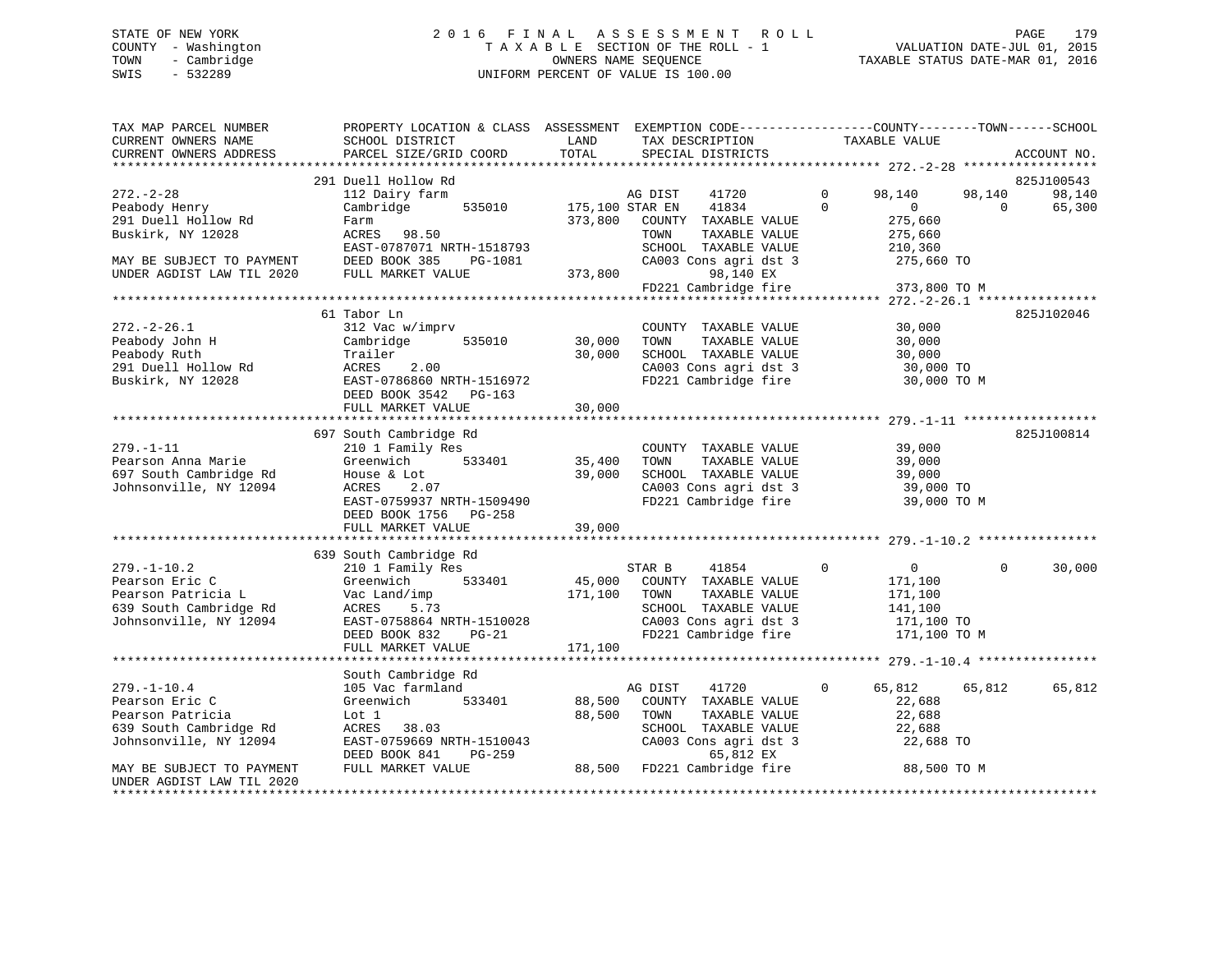# STATE OF NEW YORK 2 0 1 6 F I N A L A S S E S S M E N T R O L L PAGE 180 COUNTY - Washington T A X A B L E SECTION OF THE ROLL - 1 VALUATION DATE-JUL 01, 2015 TOWN - Cambridge OWNERS NAME SEQUENCE TAXABLE STATUS DATE-MAR 01, 2016 SWIS - 532289 UNIFORM PERCENT OF VALUE IS 100.00

| EXEMPTION CODE-----------------COUNTY-------TOWN------SCHOOL<br>ACCOUNT NO. |
|-----------------------------------------------------------------------------|
|                                                                             |
| 32,739                                                                      |
|                                                                             |
| 825J100544                                                                  |
|                                                                             |
|                                                                             |
| 825J100975<br>30,000                                                        |
|                                                                             |
| 825J100677<br>30,000                                                        |
|                                                                             |
|                                                                             |
|                                                                             |
|                                                                             |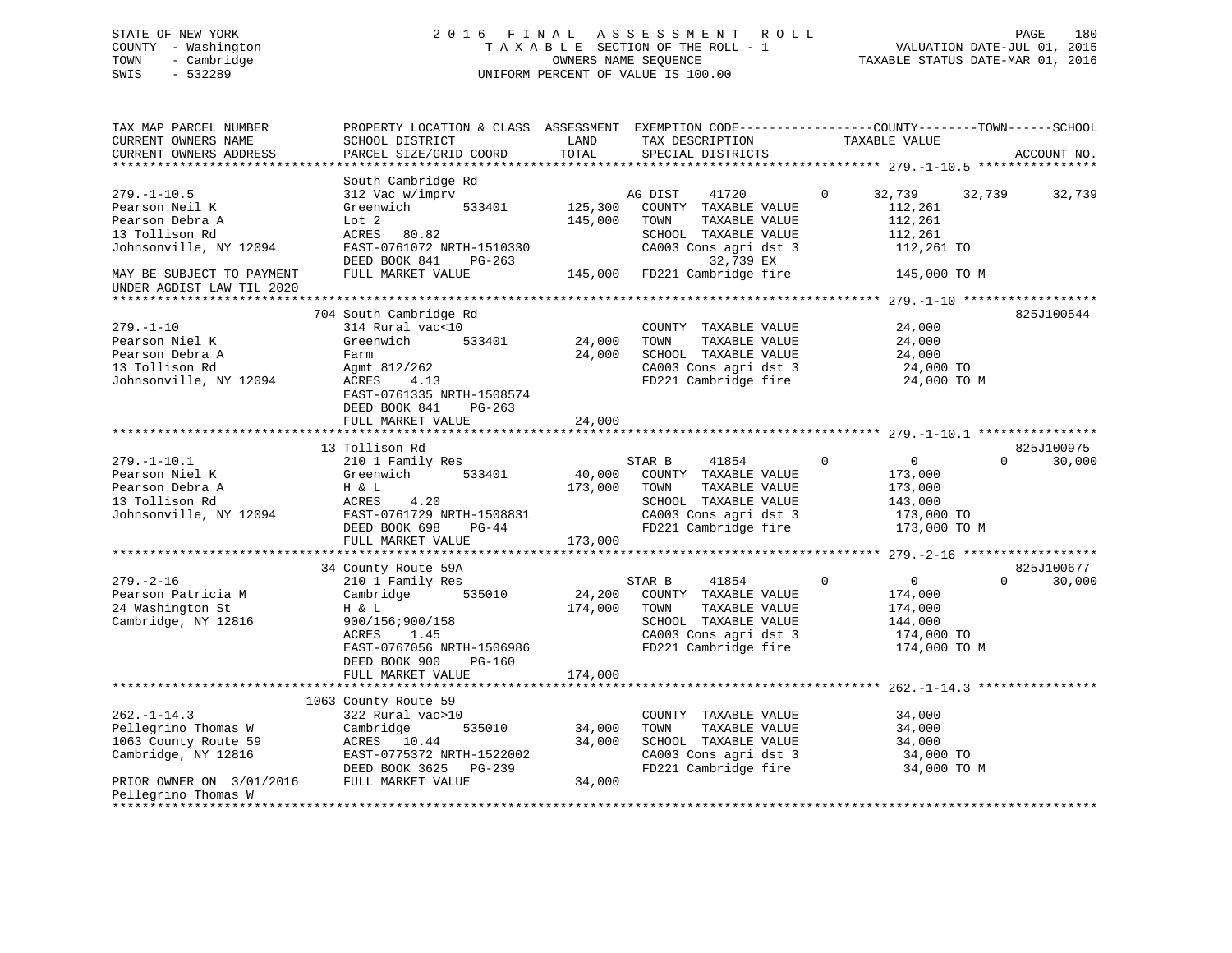## STATE OF NEW YORK 2 0 1 6 F I N A L A S S E S S M E N T R O L L PAGE 181 COUNTY - Washington T A X A B L E SECTION OF THE ROLL - 1 VALUATION DATE-JUL 01, 2015 TOWN - Cambridge OWNERS NAME SEQUENCE TAXABLE STATUS DATE-MAR 01, 2016 SWIS - 532289 UNIFORM PERCENT OF VALUE IS 100.00

| TAX MAP PARCEL NUMBER<br>CURRENT OWNERS NAME<br>CURRENT OWNERS ADDRESS                                                                                               | PROPERTY LOCATION & CLASS ASSESSMENT EXEMPTION CODE----------------COUNTY-------TOWN------SCHOOL<br>SCHOOL DISTRICT<br>PARCEL SIZE/GRID COORD                              | LAND<br>TOTAL                | TAX DESCRIPTION<br>SPECIAL DISTRICTS                                                                                                                    | TAXABLE VALUE                                                            |                                        | ACCOUNT NO.          |
|----------------------------------------------------------------------------------------------------------------------------------------------------------------------|----------------------------------------------------------------------------------------------------------------------------------------------------------------------------|------------------------------|---------------------------------------------------------------------------------------------------------------------------------------------------------|--------------------------------------------------------------------------|----------------------------------------|----------------------|
|                                                                                                                                                                      |                                                                                                                                                                            |                              |                                                                                                                                                         |                                                                          |                                        |                      |
| $246. - 1 - 31.3$<br>Perkins Lawrence<br>Perkins Eugenia<br>426 Petteys Rd<br>Greenwich, NY 12834                                                                    | 426 Petteys Rd<br>210 1 Family Res<br>Greenwich<br>533401<br>H Lot & Gar<br>ACRES<br>6.00<br>EAST-0771411 NRTH-1543656<br>DEED BOOK 909 PG-233<br>FULL MARKET VALUE        | 41,000<br>114,900<br>114,900 | STAR B<br>41854<br>COUNTY TAXABLE VALUE<br>TAXABLE VALUE<br>TOWN<br>SCHOOL TAXABLE VALUE<br>CA003 Cons agri dst 3<br>FD221 Cambridge fire               | $\Omega$<br>$\overline{0}$<br>114,900<br>114,900<br>84,900<br>114,900 TO | $\Omega$<br>114,900 TO M               | 825J100937<br>30,000 |
|                                                                                                                                                                      |                                                                                                                                                                            |                              |                                                                                                                                                         |                                                                          |                                        |                      |
| $270. - 1 - 22$<br>Perry Erin J<br>516 Center Cambridge Rd<br>Cambridge, NY 12816<br>MAY BE SUBJECT TO PAYMENT<br>UNDER AGDIST LAW TIL 2020                          | 516 Center Cambridge Rd<br>242 Rurl res&rec<br>535010<br>Cambridge<br>Lot 1A<br>ACRES 12.24<br>EAST-0767099 NRTH-1515720<br>DEED BOOK 3420 PG-129<br>FULL MARKET VALUE     | 74,500<br>121,000<br>121,000 | AG DIST<br>41720<br>COUNTY TAXABLE VALUE<br>TOWN<br>TAXABLE VALUE<br>SCHOOL TAXABLE VALUE<br>FD221 Cambridge fire                                       | $\Omega$<br>49,012<br>71,988<br>71,988<br>71,988                         | 49,012<br>121,000 TO M                 | 825J100713<br>49,012 |
|                                                                                                                                                                      | Stump Church Rd                                                                                                                                                            |                              |                                                                                                                                                         |                                                                          |                                        | 825J100549           |
| $254. - 1 - 33$<br>Pfeiffer John<br>Pfeiffer Jacqueline<br>70 County Route 74A<br>Greenwich, NY 12834-5644<br>MAY BE SUBJECT TO PAYMENT<br>UNDER AGDIST LAW TIL 2020 | 105 Vac farmland<br>535010<br>Cambridge<br>ROW 1856/323<br>ROW's 1845/284 & 286<br>ACRES 39.40<br>EAST-0767762 NRTH-1531449<br>DEED BOOK 242<br>PG-62<br>FULL MARKET VALUE | 90,300<br>90,300<br>90,300   | AG DIST<br>41720<br>COUNTY TAXABLE VALUE<br>TOWN<br>TAXABLE VALUE<br>SCHOOL TAXABLE VALUE<br>CA003 Cons agri dst 3<br>70,314 EX<br>FD221 Cambridge fire | $\Omega$<br>70,314<br>19,986<br>19,986<br>19,986                         | 70,314<br>19,986 TO<br>90,300 TO M     | 70,314               |
|                                                                                                                                                                      | 127 Kenyon Rd                                                                                                                                                              |                              |                                                                                                                                                         |                                                                          |                                        | 825J100878           |
| $254. - 1 - 35$<br>Pickering Randy<br>127 Kenyon Rd<br>Greenwich, NY 12834                                                                                           | 210 1 Family Res<br>533401<br>Greenwich<br>House & Lot<br>Road AGMT. 1947/30<br>5.74<br>ACRES<br>EAST-0768580 NRTH-1532869<br>DEED BOOK 3105 PG-97                         | 41,500<br>287,900            | STAR B<br>41854<br>COUNTY TAXABLE VALUE<br>TOWN<br>TAXABLE VALUE<br>SCHOOL TAXABLE VALUE<br>CA003 Cons agri dst 3<br>FD221 Cambridge fire               | $\mathbf 0$<br>$\overline{0}$<br>287,900<br>287,900<br>257,900           | $\Omega$<br>287,900 TO<br>287,900 TO M | 30,000               |
|                                                                                                                                                                      | FULL MARKET VALUE                                                                                                                                                          | 287,900                      |                                                                                                                                                         |                                                                          |                                        |                      |
|                                                                                                                                                                      | 191 Irish Ln                                                                                                                                                               |                              |                                                                                                                                                         |                                                                          |                                        | 825J102036           |
| $255. - 1 - 24.1$<br>Pike Thomas M<br>Pike Kathryn M<br>191 Irish Ln<br>Cambridge, NY 12816                                                                          | 242 Rurl res&rec<br>Cambridge<br>535010<br>House & Land<br>Lot 3<br>ACRES 18.25<br>EAST-0779696 NRTH-1531895<br>DEED BOOK 795<br>PG-327                                    | 96,500<br>534,300            | STAR B<br>41854<br>COUNTY TAXABLE VALUE<br>TAXABLE VALUE<br>TOWN<br>SCHOOL TAXABLE VALUE<br>CA005 Cons agri dst 5<br>FD221 Cambridge fire               | $\mathbf{0}$<br>$\overline{0}$<br>534,300<br>534,300<br>504,300          | $\Omega$<br>534,300 TO<br>534,300 TO M | 30,000               |
|                                                                                                                                                                      | FULL MARKET VALUE                                                                                                                                                          | 534,300                      |                                                                                                                                                         |                                                                          |                                        |                      |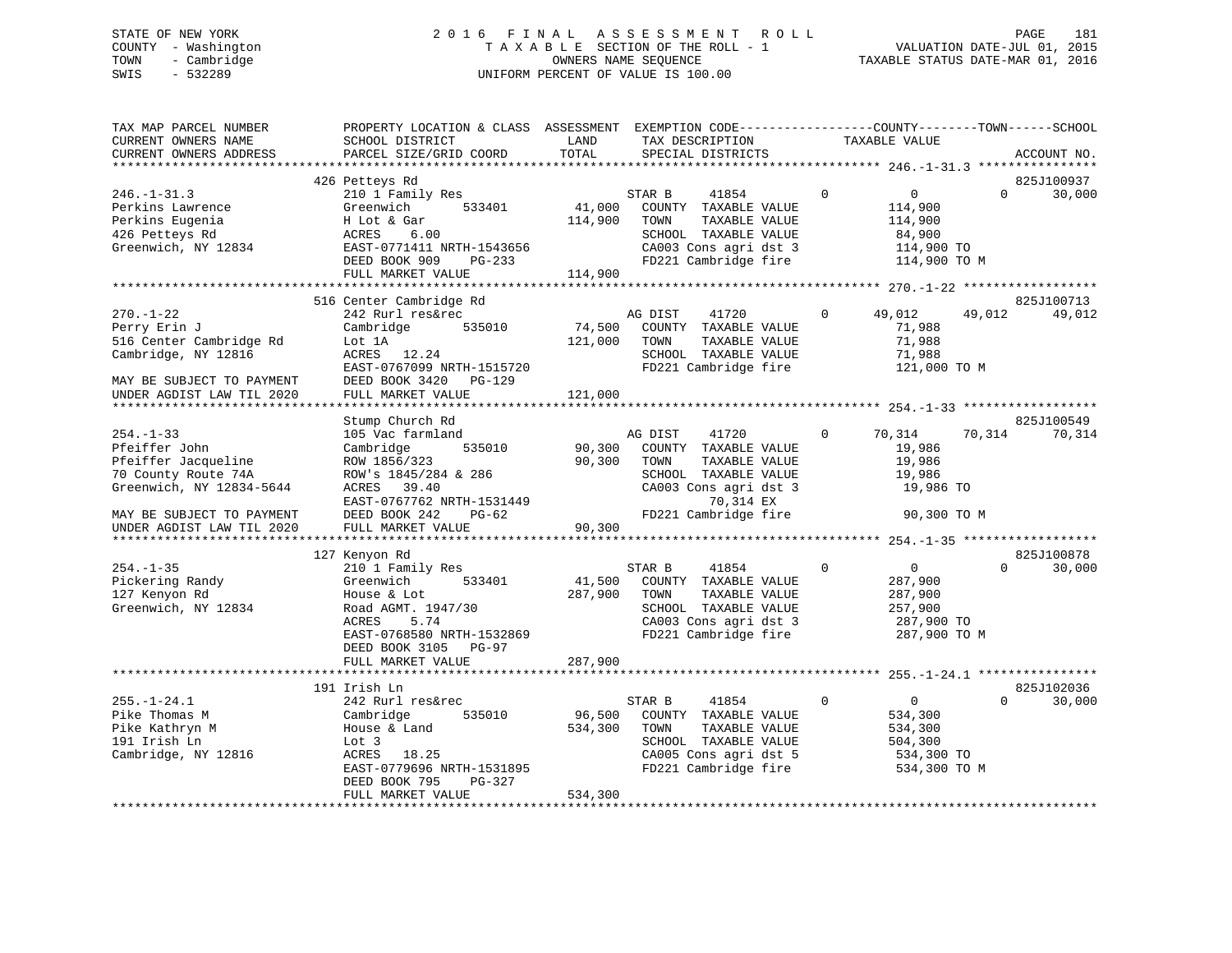## STATE OF NEW YORK 2 0 1 6 F I N A L A S S E S S M E N T R O L L PAGE 182 COUNTY - Washington T A X A B L E SECTION OF THE ROLL - 1 VALUATION DATE-JUL 01, 2015 TOWN - Cambridge OWNERS NAME SEQUENCE TAXABLE STATUS DATE-MAR 01, 2016 SWIS - 532289 UNIFORM PERCENT OF VALUE IS 100.00

| CURRENT OWNERS NAME<br>SCHOOL DISTRICT<br>LAND<br>TAX DESCRIPTION<br>TAXABLE VALUE<br>PARCEL SIZE/GRID COORD<br>TOTAL<br>CURRENT OWNERS ADDRESS<br>SPECIAL DISTRICTS<br>ACCOUNT NO.<br>Kenyon Rd/w Off<br>825J100560<br>46, 400<br>314 Rural vac<10<br>46,400<br>$254. - 1 - 31$<br>COUNTY TAXABLE VALUE<br>Pikulski John<br>Greenwich<br>TOWN<br>TAXABLE VALUE<br>46,400<br>533401<br>46,400<br>46,400 TO<br>Pikulski Constance<br>Road AGMT. 1947/30<br>46,400<br>SCHOOL TAXABLE VALUE<br>ACRES 5.34<br>CA003 Cons agri dst 3 46,400 TO<br>FD221 Cambridge fire 46,400 TO M<br>1370 North Hollow Rd<br>EAST-0768492 NRTH-1532395<br>Granville, VT 05747<br>DEED BOOK 1947 PG-25<br>FULL MARKET VALUE<br>46,400<br>720 King Rd<br>$271. - 3 - 4.1$<br>$\mathbf 0$<br>240 Rural res<br>AG DIST 41720<br>29,518<br>29,518<br>29,518<br>535010 83,100 STAR B 41854<br>Pinney Edward<br>$\Omega$<br>$\Omega$<br>$\Omega$<br>30,000<br>Cambridge<br>Pinney Vanina<br>ACRES 11.29<br>618,000<br>COUNTY TAXABLE VALUE<br>588,482<br>720 King Rd<br>EAST-0781479 NRTH-1520433<br>TOWN<br>TAXABLE VALUE<br>588,482<br>Cambridge, NY 12816<br>DEED BOOK 2619 PG-72<br>SCHOOL TAXABLE VALUE<br>558,482<br>618,000 CA003 Cons agri dst 3 588,482 TO<br>FULL MARKET VALUE<br>29,518 EX<br>MAY BE SUBJECT TO PAYMENT<br>FD221 Cambridge fire 618,000 TO M<br>UNDER AGDIST LAW TIL 2020<br>King Rd<br>322 Rural vac>10<br>$271. - 3 - 4.3$<br>AG DIST<br>41720<br>$\overline{0}$<br>36,292 36,292<br>36,292<br>Pinney Edward<br>535010 100,000 COUNTY TAXABLE VALUE<br>Cambridge<br>63,708<br>Pinney Vanina<br>100,000<br>TAXABLE VALUE<br>FRNT 1099.00 DPTH<br>TOWN<br>63,708<br>720 King Rd<br>SCHOOL TAXABLE VALUE<br>ACRES 49.96<br>63,708<br>Cambridge, NY 12816<br>EAST-0781969 NRTH-1519826<br>CA003 Cons agri dst 3<br>36,292 EX<br>63,708 TO<br>MAY BE SUBJECT TO PAYMENT<br>100,000 TO M<br>UNDER AGDIST LAW TIL 2020<br>200 Gillis Rd<br>$254. - 1 - 2.3$<br>210 1 Family Res<br>COUNTY TAXABLE VALUE<br>247,600<br>32,100<br>Plunkett Lance R<br>Greenwich<br>533401<br>TOWN<br>TAXABLE VALUE<br>247,600<br>Harshman Barbara L<br>Sub Lot 1<br>247,600<br>SCHOOL TAXABLE VALUE<br>247,600<br>CA003 Cons agri dst 3<br>1318 State Route 372<br>ACRES<br>3.21<br>247,600 TO<br>ACRES 3.21<br>EAST-0769842 NRTH-1536968<br>FD221 Cambridge fire<br>Greenwich, NY 12834<br>247,600 TO M<br>DEED BOOK 2629 PG-84<br>247,600<br>FULL MARKET VALUE<br>547 King Rd<br>825J100504<br>186,700<br>$272. - 1 - 7$<br>210 1 Family Res<br>COUNTY TAXABLE VALUE<br>59,600<br>Porter Keya L<br>Cambridge<br>535010<br>TAXABLE VALUE<br>186,700<br>TOWN<br>ACRES 9.89<br>EAST-0781996 NRTH-1516256<br>----- 1460 PG-116<br>Porter Alexander M<br>SCHOOL TAXABLE VALUE<br>186,700<br>CA003 Cons agri dst 3<br>547 King Rd<br>186,700 TO<br>FD221 Cambridge fire 186,700 TO M<br>Buskirk, NY 12028<br>186,700<br>FULL MARKET VALUE | TAX MAP PARCEL NUMBER | PROPERTY LOCATION & CLASS ASSESSMENT EXEMPTION CODE----------------COUNTY-------TOWN------SCHOOL |  |  |
|----------------------------------------------------------------------------------------------------------------------------------------------------------------------------------------------------------------------------------------------------------------------------------------------------------------------------------------------------------------------------------------------------------------------------------------------------------------------------------------------------------------------------------------------------------------------------------------------------------------------------------------------------------------------------------------------------------------------------------------------------------------------------------------------------------------------------------------------------------------------------------------------------------------------------------------------------------------------------------------------------------------------------------------------------------------------------------------------------------------------------------------------------------------------------------------------------------------------------------------------------------------------------------------------------------------------------------------------------------------------------------------------------------------------------------------------------------------------------------------------------------------------------------------------------------------------------------------------------------------------------------------------------------------------------------------------------------------------------------------------------------------------------------------------------------------------------------------------------------------------------------------------------------------------------------------------------------------------------------------------------------------------------------------------------------------------------------------------------------------------------------------------------------------------------------------------------------------------------------------------------------------------------------------------------------------------------------------------------------------------------------------------------------------------------------------------------------------------------------------------------------------------------------------------------------------------------------------------------------------------------------------------------------------------------------------------------------------------------------------------------------------------------------------------------------------------------------------------------------------------------------------------------------------|-----------------------|--------------------------------------------------------------------------------------------------|--|--|
|                                                                                                                                                                                                                                                                                                                                                                                                                                                                                                                                                                                                                                                                                                                                                                                                                                                                                                                                                                                                                                                                                                                                                                                                                                                                                                                                                                                                                                                                                                                                                                                                                                                                                                                                                                                                                                                                                                                                                                                                                                                                                                                                                                                                                                                                                                                                                                                                                                                                                                                                                                                                                                                                                                                                                                                                                                                                                                                |                       |                                                                                                  |  |  |
|                                                                                                                                                                                                                                                                                                                                                                                                                                                                                                                                                                                                                                                                                                                                                                                                                                                                                                                                                                                                                                                                                                                                                                                                                                                                                                                                                                                                                                                                                                                                                                                                                                                                                                                                                                                                                                                                                                                                                                                                                                                                                                                                                                                                                                                                                                                                                                                                                                                                                                                                                                                                                                                                                                                                                                                                                                                                                                                |                       |                                                                                                  |  |  |
|                                                                                                                                                                                                                                                                                                                                                                                                                                                                                                                                                                                                                                                                                                                                                                                                                                                                                                                                                                                                                                                                                                                                                                                                                                                                                                                                                                                                                                                                                                                                                                                                                                                                                                                                                                                                                                                                                                                                                                                                                                                                                                                                                                                                                                                                                                                                                                                                                                                                                                                                                                                                                                                                                                                                                                                                                                                                                                                |                       |                                                                                                  |  |  |
|                                                                                                                                                                                                                                                                                                                                                                                                                                                                                                                                                                                                                                                                                                                                                                                                                                                                                                                                                                                                                                                                                                                                                                                                                                                                                                                                                                                                                                                                                                                                                                                                                                                                                                                                                                                                                                                                                                                                                                                                                                                                                                                                                                                                                                                                                                                                                                                                                                                                                                                                                                                                                                                                                                                                                                                                                                                                                                                |                       |                                                                                                  |  |  |
|                                                                                                                                                                                                                                                                                                                                                                                                                                                                                                                                                                                                                                                                                                                                                                                                                                                                                                                                                                                                                                                                                                                                                                                                                                                                                                                                                                                                                                                                                                                                                                                                                                                                                                                                                                                                                                                                                                                                                                                                                                                                                                                                                                                                                                                                                                                                                                                                                                                                                                                                                                                                                                                                                                                                                                                                                                                                                                                |                       |                                                                                                  |  |  |
|                                                                                                                                                                                                                                                                                                                                                                                                                                                                                                                                                                                                                                                                                                                                                                                                                                                                                                                                                                                                                                                                                                                                                                                                                                                                                                                                                                                                                                                                                                                                                                                                                                                                                                                                                                                                                                                                                                                                                                                                                                                                                                                                                                                                                                                                                                                                                                                                                                                                                                                                                                                                                                                                                                                                                                                                                                                                                                                |                       |                                                                                                  |  |  |
|                                                                                                                                                                                                                                                                                                                                                                                                                                                                                                                                                                                                                                                                                                                                                                                                                                                                                                                                                                                                                                                                                                                                                                                                                                                                                                                                                                                                                                                                                                                                                                                                                                                                                                                                                                                                                                                                                                                                                                                                                                                                                                                                                                                                                                                                                                                                                                                                                                                                                                                                                                                                                                                                                                                                                                                                                                                                                                                |                       |                                                                                                  |  |  |
|                                                                                                                                                                                                                                                                                                                                                                                                                                                                                                                                                                                                                                                                                                                                                                                                                                                                                                                                                                                                                                                                                                                                                                                                                                                                                                                                                                                                                                                                                                                                                                                                                                                                                                                                                                                                                                                                                                                                                                                                                                                                                                                                                                                                                                                                                                                                                                                                                                                                                                                                                                                                                                                                                                                                                                                                                                                                                                                |                       |                                                                                                  |  |  |
|                                                                                                                                                                                                                                                                                                                                                                                                                                                                                                                                                                                                                                                                                                                                                                                                                                                                                                                                                                                                                                                                                                                                                                                                                                                                                                                                                                                                                                                                                                                                                                                                                                                                                                                                                                                                                                                                                                                                                                                                                                                                                                                                                                                                                                                                                                                                                                                                                                                                                                                                                                                                                                                                                                                                                                                                                                                                                                                |                       |                                                                                                  |  |  |
|                                                                                                                                                                                                                                                                                                                                                                                                                                                                                                                                                                                                                                                                                                                                                                                                                                                                                                                                                                                                                                                                                                                                                                                                                                                                                                                                                                                                                                                                                                                                                                                                                                                                                                                                                                                                                                                                                                                                                                                                                                                                                                                                                                                                                                                                                                                                                                                                                                                                                                                                                                                                                                                                                                                                                                                                                                                                                                                |                       |                                                                                                  |  |  |
|                                                                                                                                                                                                                                                                                                                                                                                                                                                                                                                                                                                                                                                                                                                                                                                                                                                                                                                                                                                                                                                                                                                                                                                                                                                                                                                                                                                                                                                                                                                                                                                                                                                                                                                                                                                                                                                                                                                                                                                                                                                                                                                                                                                                                                                                                                                                                                                                                                                                                                                                                                                                                                                                                                                                                                                                                                                                                                                |                       |                                                                                                  |  |  |
|                                                                                                                                                                                                                                                                                                                                                                                                                                                                                                                                                                                                                                                                                                                                                                                                                                                                                                                                                                                                                                                                                                                                                                                                                                                                                                                                                                                                                                                                                                                                                                                                                                                                                                                                                                                                                                                                                                                                                                                                                                                                                                                                                                                                                                                                                                                                                                                                                                                                                                                                                                                                                                                                                                                                                                                                                                                                                                                |                       |                                                                                                  |  |  |
|                                                                                                                                                                                                                                                                                                                                                                                                                                                                                                                                                                                                                                                                                                                                                                                                                                                                                                                                                                                                                                                                                                                                                                                                                                                                                                                                                                                                                                                                                                                                                                                                                                                                                                                                                                                                                                                                                                                                                                                                                                                                                                                                                                                                                                                                                                                                                                                                                                                                                                                                                                                                                                                                                                                                                                                                                                                                                                                |                       |                                                                                                  |  |  |
|                                                                                                                                                                                                                                                                                                                                                                                                                                                                                                                                                                                                                                                                                                                                                                                                                                                                                                                                                                                                                                                                                                                                                                                                                                                                                                                                                                                                                                                                                                                                                                                                                                                                                                                                                                                                                                                                                                                                                                                                                                                                                                                                                                                                                                                                                                                                                                                                                                                                                                                                                                                                                                                                                                                                                                                                                                                                                                                |                       |                                                                                                  |  |  |
|                                                                                                                                                                                                                                                                                                                                                                                                                                                                                                                                                                                                                                                                                                                                                                                                                                                                                                                                                                                                                                                                                                                                                                                                                                                                                                                                                                                                                                                                                                                                                                                                                                                                                                                                                                                                                                                                                                                                                                                                                                                                                                                                                                                                                                                                                                                                                                                                                                                                                                                                                                                                                                                                                                                                                                                                                                                                                                                |                       |                                                                                                  |  |  |
|                                                                                                                                                                                                                                                                                                                                                                                                                                                                                                                                                                                                                                                                                                                                                                                                                                                                                                                                                                                                                                                                                                                                                                                                                                                                                                                                                                                                                                                                                                                                                                                                                                                                                                                                                                                                                                                                                                                                                                                                                                                                                                                                                                                                                                                                                                                                                                                                                                                                                                                                                                                                                                                                                                                                                                                                                                                                                                                |                       |                                                                                                  |  |  |
|                                                                                                                                                                                                                                                                                                                                                                                                                                                                                                                                                                                                                                                                                                                                                                                                                                                                                                                                                                                                                                                                                                                                                                                                                                                                                                                                                                                                                                                                                                                                                                                                                                                                                                                                                                                                                                                                                                                                                                                                                                                                                                                                                                                                                                                                                                                                                                                                                                                                                                                                                                                                                                                                                                                                                                                                                                                                                                                |                       |                                                                                                  |  |  |
|                                                                                                                                                                                                                                                                                                                                                                                                                                                                                                                                                                                                                                                                                                                                                                                                                                                                                                                                                                                                                                                                                                                                                                                                                                                                                                                                                                                                                                                                                                                                                                                                                                                                                                                                                                                                                                                                                                                                                                                                                                                                                                                                                                                                                                                                                                                                                                                                                                                                                                                                                                                                                                                                                                                                                                                                                                                                                                                |                       |                                                                                                  |  |  |
|                                                                                                                                                                                                                                                                                                                                                                                                                                                                                                                                                                                                                                                                                                                                                                                                                                                                                                                                                                                                                                                                                                                                                                                                                                                                                                                                                                                                                                                                                                                                                                                                                                                                                                                                                                                                                                                                                                                                                                                                                                                                                                                                                                                                                                                                                                                                                                                                                                                                                                                                                                                                                                                                                                                                                                                                                                                                                                                |                       |                                                                                                  |  |  |
|                                                                                                                                                                                                                                                                                                                                                                                                                                                                                                                                                                                                                                                                                                                                                                                                                                                                                                                                                                                                                                                                                                                                                                                                                                                                                                                                                                                                                                                                                                                                                                                                                                                                                                                                                                                                                                                                                                                                                                                                                                                                                                                                                                                                                                                                                                                                                                                                                                                                                                                                                                                                                                                                                                                                                                                                                                                                                                                |                       |                                                                                                  |  |  |
|                                                                                                                                                                                                                                                                                                                                                                                                                                                                                                                                                                                                                                                                                                                                                                                                                                                                                                                                                                                                                                                                                                                                                                                                                                                                                                                                                                                                                                                                                                                                                                                                                                                                                                                                                                                                                                                                                                                                                                                                                                                                                                                                                                                                                                                                                                                                                                                                                                                                                                                                                                                                                                                                                                                                                                                                                                                                                                                |                       |                                                                                                  |  |  |
|                                                                                                                                                                                                                                                                                                                                                                                                                                                                                                                                                                                                                                                                                                                                                                                                                                                                                                                                                                                                                                                                                                                                                                                                                                                                                                                                                                                                                                                                                                                                                                                                                                                                                                                                                                                                                                                                                                                                                                                                                                                                                                                                                                                                                                                                                                                                                                                                                                                                                                                                                                                                                                                                                                                                                                                                                                                                                                                |                       |                                                                                                  |  |  |
|                                                                                                                                                                                                                                                                                                                                                                                                                                                                                                                                                                                                                                                                                                                                                                                                                                                                                                                                                                                                                                                                                                                                                                                                                                                                                                                                                                                                                                                                                                                                                                                                                                                                                                                                                                                                                                                                                                                                                                                                                                                                                                                                                                                                                                                                                                                                                                                                                                                                                                                                                                                                                                                                                                                                                                                                                                                                                                                |                       |                                                                                                  |  |  |
|                                                                                                                                                                                                                                                                                                                                                                                                                                                                                                                                                                                                                                                                                                                                                                                                                                                                                                                                                                                                                                                                                                                                                                                                                                                                                                                                                                                                                                                                                                                                                                                                                                                                                                                                                                                                                                                                                                                                                                                                                                                                                                                                                                                                                                                                                                                                                                                                                                                                                                                                                                                                                                                                                                                                                                                                                                                                                                                |                       |                                                                                                  |  |  |
|                                                                                                                                                                                                                                                                                                                                                                                                                                                                                                                                                                                                                                                                                                                                                                                                                                                                                                                                                                                                                                                                                                                                                                                                                                                                                                                                                                                                                                                                                                                                                                                                                                                                                                                                                                                                                                                                                                                                                                                                                                                                                                                                                                                                                                                                                                                                                                                                                                                                                                                                                                                                                                                                                                                                                                                                                                                                                                                |                       |                                                                                                  |  |  |
|                                                                                                                                                                                                                                                                                                                                                                                                                                                                                                                                                                                                                                                                                                                                                                                                                                                                                                                                                                                                                                                                                                                                                                                                                                                                                                                                                                                                                                                                                                                                                                                                                                                                                                                                                                                                                                                                                                                                                                                                                                                                                                                                                                                                                                                                                                                                                                                                                                                                                                                                                                                                                                                                                                                                                                                                                                                                                                                |                       |                                                                                                  |  |  |
|                                                                                                                                                                                                                                                                                                                                                                                                                                                                                                                                                                                                                                                                                                                                                                                                                                                                                                                                                                                                                                                                                                                                                                                                                                                                                                                                                                                                                                                                                                                                                                                                                                                                                                                                                                                                                                                                                                                                                                                                                                                                                                                                                                                                                                                                                                                                                                                                                                                                                                                                                                                                                                                                                                                                                                                                                                                                                                                |                       |                                                                                                  |  |  |
|                                                                                                                                                                                                                                                                                                                                                                                                                                                                                                                                                                                                                                                                                                                                                                                                                                                                                                                                                                                                                                                                                                                                                                                                                                                                                                                                                                                                                                                                                                                                                                                                                                                                                                                                                                                                                                                                                                                                                                                                                                                                                                                                                                                                                                                                                                                                                                                                                                                                                                                                                                                                                                                                                                                                                                                                                                                                                                                |                       |                                                                                                  |  |  |
|                                                                                                                                                                                                                                                                                                                                                                                                                                                                                                                                                                                                                                                                                                                                                                                                                                                                                                                                                                                                                                                                                                                                                                                                                                                                                                                                                                                                                                                                                                                                                                                                                                                                                                                                                                                                                                                                                                                                                                                                                                                                                                                                                                                                                                                                                                                                                                                                                                                                                                                                                                                                                                                                                                                                                                                                                                                                                                                |                       |                                                                                                  |  |  |
|                                                                                                                                                                                                                                                                                                                                                                                                                                                                                                                                                                                                                                                                                                                                                                                                                                                                                                                                                                                                                                                                                                                                                                                                                                                                                                                                                                                                                                                                                                                                                                                                                                                                                                                                                                                                                                                                                                                                                                                                                                                                                                                                                                                                                                                                                                                                                                                                                                                                                                                                                                                                                                                                                                                                                                                                                                                                                                                |                       |                                                                                                  |  |  |
|                                                                                                                                                                                                                                                                                                                                                                                                                                                                                                                                                                                                                                                                                                                                                                                                                                                                                                                                                                                                                                                                                                                                                                                                                                                                                                                                                                                                                                                                                                                                                                                                                                                                                                                                                                                                                                                                                                                                                                                                                                                                                                                                                                                                                                                                                                                                                                                                                                                                                                                                                                                                                                                                                                                                                                                                                                                                                                                |                       |                                                                                                  |  |  |
|                                                                                                                                                                                                                                                                                                                                                                                                                                                                                                                                                                                                                                                                                                                                                                                                                                                                                                                                                                                                                                                                                                                                                                                                                                                                                                                                                                                                                                                                                                                                                                                                                                                                                                                                                                                                                                                                                                                                                                                                                                                                                                                                                                                                                                                                                                                                                                                                                                                                                                                                                                                                                                                                                                                                                                                                                                                                                                                |                       |                                                                                                  |  |  |
|                                                                                                                                                                                                                                                                                                                                                                                                                                                                                                                                                                                                                                                                                                                                                                                                                                                                                                                                                                                                                                                                                                                                                                                                                                                                                                                                                                                                                                                                                                                                                                                                                                                                                                                                                                                                                                                                                                                                                                                                                                                                                                                                                                                                                                                                                                                                                                                                                                                                                                                                                                                                                                                                                                                                                                                                                                                                                                                |                       |                                                                                                  |  |  |
|                                                                                                                                                                                                                                                                                                                                                                                                                                                                                                                                                                                                                                                                                                                                                                                                                                                                                                                                                                                                                                                                                                                                                                                                                                                                                                                                                                                                                                                                                                                                                                                                                                                                                                                                                                                                                                                                                                                                                                                                                                                                                                                                                                                                                                                                                                                                                                                                                                                                                                                                                                                                                                                                                                                                                                                                                                                                                                                |                       |                                                                                                  |  |  |
|                                                                                                                                                                                                                                                                                                                                                                                                                                                                                                                                                                                                                                                                                                                                                                                                                                                                                                                                                                                                                                                                                                                                                                                                                                                                                                                                                                                                                                                                                                                                                                                                                                                                                                                                                                                                                                                                                                                                                                                                                                                                                                                                                                                                                                                                                                                                                                                                                                                                                                                                                                                                                                                                                                                                                                                                                                                                                                                |                       |                                                                                                  |  |  |
|                                                                                                                                                                                                                                                                                                                                                                                                                                                                                                                                                                                                                                                                                                                                                                                                                                                                                                                                                                                                                                                                                                                                                                                                                                                                                                                                                                                                                                                                                                                                                                                                                                                                                                                                                                                                                                                                                                                                                                                                                                                                                                                                                                                                                                                                                                                                                                                                                                                                                                                                                                                                                                                                                                                                                                                                                                                                                                                |                       |                                                                                                  |  |  |
|                                                                                                                                                                                                                                                                                                                                                                                                                                                                                                                                                                                                                                                                                                                                                                                                                                                                                                                                                                                                                                                                                                                                                                                                                                                                                                                                                                                                                                                                                                                                                                                                                                                                                                                                                                                                                                                                                                                                                                                                                                                                                                                                                                                                                                                                                                                                                                                                                                                                                                                                                                                                                                                                                                                                                                                                                                                                                                                |                       |                                                                                                  |  |  |
|                                                                                                                                                                                                                                                                                                                                                                                                                                                                                                                                                                                                                                                                                                                                                                                                                                                                                                                                                                                                                                                                                                                                                                                                                                                                                                                                                                                                                                                                                                                                                                                                                                                                                                                                                                                                                                                                                                                                                                                                                                                                                                                                                                                                                                                                                                                                                                                                                                                                                                                                                                                                                                                                                                                                                                                                                                                                                                                |                       |                                                                                                  |  |  |
|                                                                                                                                                                                                                                                                                                                                                                                                                                                                                                                                                                                                                                                                                                                                                                                                                                                                                                                                                                                                                                                                                                                                                                                                                                                                                                                                                                                                                                                                                                                                                                                                                                                                                                                                                                                                                                                                                                                                                                                                                                                                                                                                                                                                                                                                                                                                                                                                                                                                                                                                                                                                                                                                                                                                                                                                                                                                                                                |                       |                                                                                                  |  |  |
|                                                                                                                                                                                                                                                                                                                                                                                                                                                                                                                                                                                                                                                                                                                                                                                                                                                                                                                                                                                                                                                                                                                                                                                                                                                                                                                                                                                                                                                                                                                                                                                                                                                                                                                                                                                                                                                                                                                                                                                                                                                                                                                                                                                                                                                                                                                                                                                                                                                                                                                                                                                                                                                                                                                                                                                                                                                                                                                |                       |                                                                                                  |  |  |
|                                                                                                                                                                                                                                                                                                                                                                                                                                                                                                                                                                                                                                                                                                                                                                                                                                                                                                                                                                                                                                                                                                                                                                                                                                                                                                                                                                                                                                                                                                                                                                                                                                                                                                                                                                                                                                                                                                                                                                                                                                                                                                                                                                                                                                                                                                                                                                                                                                                                                                                                                                                                                                                                                                                                                                                                                                                                                                                |                       |                                                                                                  |  |  |
|                                                                                                                                                                                                                                                                                                                                                                                                                                                                                                                                                                                                                                                                                                                                                                                                                                                                                                                                                                                                                                                                                                                                                                                                                                                                                                                                                                                                                                                                                                                                                                                                                                                                                                                                                                                                                                                                                                                                                                                                                                                                                                                                                                                                                                                                                                                                                                                                                                                                                                                                                                                                                                                                                                                                                                                                                                                                                                                |                       |                                                                                                  |  |  |
|                                                                                                                                                                                                                                                                                                                                                                                                                                                                                                                                                                                                                                                                                                                                                                                                                                                                                                                                                                                                                                                                                                                                                                                                                                                                                                                                                                                                                                                                                                                                                                                                                                                                                                                                                                                                                                                                                                                                                                                                                                                                                                                                                                                                                                                                                                                                                                                                                                                                                                                                                                                                                                                                                                                                                                                                                                                                                                                |                       |                                                                                                  |  |  |
|                                                                                                                                                                                                                                                                                                                                                                                                                                                                                                                                                                                                                                                                                                                                                                                                                                                                                                                                                                                                                                                                                                                                                                                                                                                                                                                                                                                                                                                                                                                                                                                                                                                                                                                                                                                                                                                                                                                                                                                                                                                                                                                                                                                                                                                                                                                                                                                                                                                                                                                                                                                                                                                                                                                                                                                                                                                                                                                |                       |                                                                                                  |  |  |
|                                                                                                                                                                                                                                                                                                                                                                                                                                                                                                                                                                                                                                                                                                                                                                                                                                                                                                                                                                                                                                                                                                                                                                                                                                                                                                                                                                                                                                                                                                                                                                                                                                                                                                                                                                                                                                                                                                                                                                                                                                                                                                                                                                                                                                                                                                                                                                                                                                                                                                                                                                                                                                                                                                                                                                                                                                                                                                                |                       |                                                                                                  |  |  |
|                                                                                                                                                                                                                                                                                                                                                                                                                                                                                                                                                                                                                                                                                                                                                                                                                                                                                                                                                                                                                                                                                                                                                                                                                                                                                                                                                                                                                                                                                                                                                                                                                                                                                                                                                                                                                                                                                                                                                                                                                                                                                                                                                                                                                                                                                                                                                                                                                                                                                                                                                                                                                                                                                                                                                                                                                                                                                                                |                       |                                                                                                  |  |  |
|                                                                                                                                                                                                                                                                                                                                                                                                                                                                                                                                                                                                                                                                                                                                                                                                                                                                                                                                                                                                                                                                                                                                                                                                                                                                                                                                                                                                                                                                                                                                                                                                                                                                                                                                                                                                                                                                                                                                                                                                                                                                                                                                                                                                                                                                                                                                                                                                                                                                                                                                                                                                                                                                                                                                                                                                                                                                                                                |                       |                                                                                                  |  |  |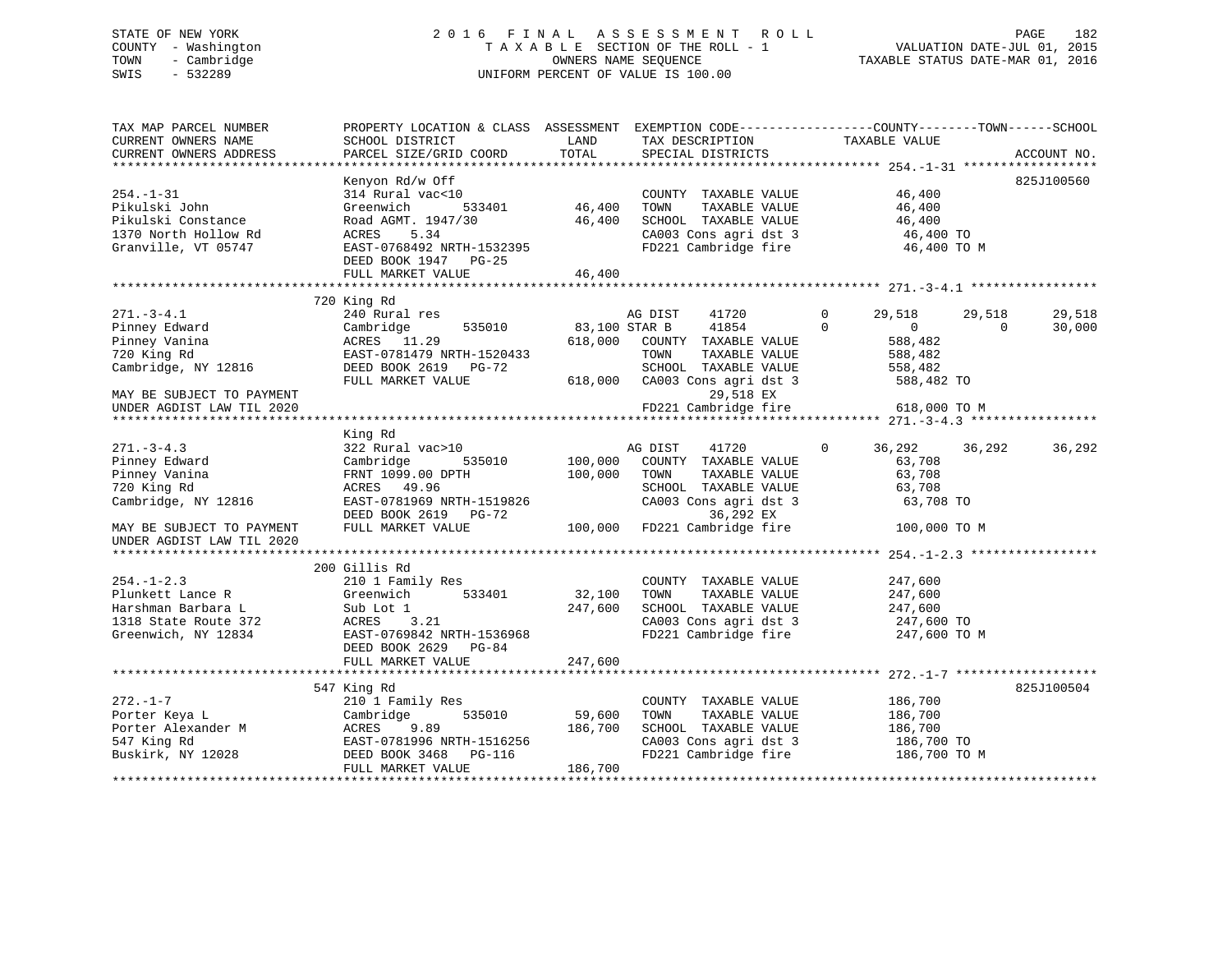## STATE OF NEW YORK 2 0 1 6 F I N A L A S S E S S M E N T R O L L PAGE 183 COUNTY - Washington T A X A B L E SECTION OF THE ROLL - 1 VALUATION DATE-JUL 01, 2015 TOWN - Cambridge OWNERS NAME SEQUENCE TAXABLE STATUS DATE-MAR 01, 2016 SWIS - 532289 UNIFORM PERCENT OF VALUE IS 100.00

| TAX MAP PARCEL NUMBER<br>CURRENT OWNERS NAME                                                                                                                                    | PROPERTY LOCATION & CLASS ASSESSMENT EXEMPTION CODE-----------------COUNTY-------TOWN------SCHOOL<br>SCHOOL DISTRICT                                         | LAND                      | TAX DESCRIPTION                                                                                                                                                                      | TAXABLE VALUE                                                                                                                           |                    |                                |
|---------------------------------------------------------------------------------------------------------------------------------------------------------------------------------|--------------------------------------------------------------------------------------------------------------------------------------------------------------|---------------------------|--------------------------------------------------------------------------------------------------------------------------------------------------------------------------------------|-----------------------------------------------------------------------------------------------------------------------------------------|--------------------|--------------------------------|
| CURRENT OWNERS ADDRESS                                                                                                                                                          | PARCEL SIZE/GRID COORD                                                                                                                                       | TOTAL                     | SPECIAL DISTRICTS                                                                                                                                                                    |                                                                                                                                         |                    | ACCOUNT NO.                    |
|                                                                                                                                                                                 | 13 Rogers Lane Ext                                                                                                                                           |                           |                                                                                                                                                                                      |                                                                                                                                         |                    | 825J100502                     |
| $271. - 2 - 2$<br>Porter Laura B<br>13 Rogers Ln<br>Cambridge, NY 12816                                                                                                         | 210 1 Family Res<br>Cambridge 535010<br>H & L<br>ACRES 0.54<br>EAST-0771856 NRTH-1518565<br>DEED BOOK 687 PG-70<br>FULL MARKET VALUE                         | 181,000                   | STAR EN<br>41834<br>24,000 COUNTY TAXABLE VALUE<br>181,000 TOWN<br>TAXABLE VALUE<br>SCHOOL TAXABLE VALUE<br>FD221 Cambridge fire                                                     | $\overline{0}$<br>$\overline{0}$<br>181,000<br>181,000<br>115,700<br>181,000 TO M                                                       | $\Omega$           | 65,300                         |
|                                                                                                                                                                                 |                                                                                                                                                              |                           |                                                                                                                                                                                      |                                                                                                                                         |                    |                                |
| $271 - 2 - 3.3$<br>Porter Laura B<br>13 Rogers Lane Ext<br>Cambridge, NY 12816                                                                                                  | Rogers Lane Ext<br>314 Rural vac<10<br>Cambridge<br>Sub lot C<br>ACRES 0.48<br>EAST-0771966 NRTH-1518522<br>DEED BOOK 1909 PG-141<br>FULL MARKET VALUE       | 535010 200<br>200<br>200  | COUNTY TAXABLE VALUE<br>TAXABLE VALUE<br>TOWN<br>SCHOOL TAXABLE VALUE<br>FD221 Cambridge fire                                                                                        | 200<br>200<br>200<br>200 TO M                                                                                                           |                    |                                |
|                                                                                                                                                                                 |                                                                                                                                                              |                           |                                                                                                                                                                                      |                                                                                                                                         |                    |                                |
| $288. - 1 - 5$<br>Pratt Andrea J<br>35 Pratt Ln<br>35 Pratt Ln<br>Johnsonville, NY 12094<br>MAY BE SUBJECT TO PAYMENT<br>UNDER AGDIST LAW TIL 2020<br>UNDER AGDIST LAW TIL 2020 | 35 Pratt Ln<br>242 Rurl res&rec<br>535010<br>Cambridge<br>942/59<br>ACRES 74.50<br>EAST-0766234 NRTH-1503524<br>DEED BOOK 942<br>PG-59<br>FULL MARKET VALUE  | 145,100 STAR B<br>246,800 | AG DIST<br>41720<br>41854<br>246,800 COUNTY TAXABLE VALUE<br>TAXABLE VALUE<br>TOWN<br>10WN 10WH LANDLE VALUE<br>CA003 Cons agri dst 3<br>27,087 EX<br>FD221 Cambridge fire           | $\overline{0}$<br>27,087<br>$\Omega$<br>$\overline{0}$<br>219,713<br>219,713<br>189,713<br>219,713 TO<br>246,800 TO M                   | 27,087<br>$\Omega$ | 825J100558<br>27,087<br>30,000 |
|                                                                                                                                                                                 |                                                                                                                                                              |                           |                                                                                                                                                                                      |                                                                                                                                         |                    |                                |
| $288. - 1 - 15.10$<br>Pratt Floyd John<br>115 Durfee Rd<br>Buskirk, NY 12028                                                                                                    | 115 Durfee Rd<br>210 1 Family Res<br>Cambridge 535010<br>H & L<br>ACRES<br>0.81<br>EAST-0766615 NRTH-1500362<br>DEED BOOK 589<br>PG-214<br>FULL MARKET VALUE |                           | VETCOM CTS 41130<br>28,700 STAR B<br>41854<br>154,700 COUNTY TAXABLE VALUE<br>TOWN<br>TAXABLE VALUE<br>SCHOOL TAXABLE VALUE<br>CA003 Cons agri dst 3<br>154,700 FD221 Cambridge fire | $\overline{0}$<br>38,675<br>$\Omega$<br>$\overline{0}$<br>116,025<br>116,025<br>114,700<br>$154,700$ TO<br>$154,700$ TO<br>154,700 TO M | 38,675<br>$\Omega$ | 825J102003<br>10,000<br>30,000 |
|                                                                                                                                                                                 |                                                                                                                                                              |                           |                                                                                                                                                                                      |                                                                                                                                         |                    |                                |
|                                                                                                                                                                                 | 115 Brownell Rd                                                                                                                                              |                           |                                                                                                                                                                                      |                                                                                                                                         |                    | 825J101998                     |
| $270. - 1 - 33.2$<br>Pratt Frank R<br>115 Brownell Rd<br>Cambridge, NY 12816                                                                                                    | 210 1 Family Res<br>Cambridge 535010<br>H & L<br>2.01<br>ACRES<br>EAST-0763900 NRTH-1518474<br>DEED BOOK 654 PG-289<br>FULL MARKET VALUE                     | 192,200<br>192,200        | STAR B<br>41854<br>29,100 COUNTY TAXABLE VALUE<br>TAXABLE VALUE<br>TOWN<br>SCHOOL TAXABLE VALUE<br>CA003 Cons agri dst 3<br>FD221 Cambridge fire                                     | $\mathsf{O}$<br>$\overline{\mathbf{0}}$<br>192,200<br>192,200<br>162,200<br>192,200 TO<br>192,200 TO M                                  | $\Omega$           | 30,000                         |
|                                                                                                                                                                                 |                                                                                                                                                              |                           |                                                                                                                                                                                      |                                                                                                                                         |                    |                                |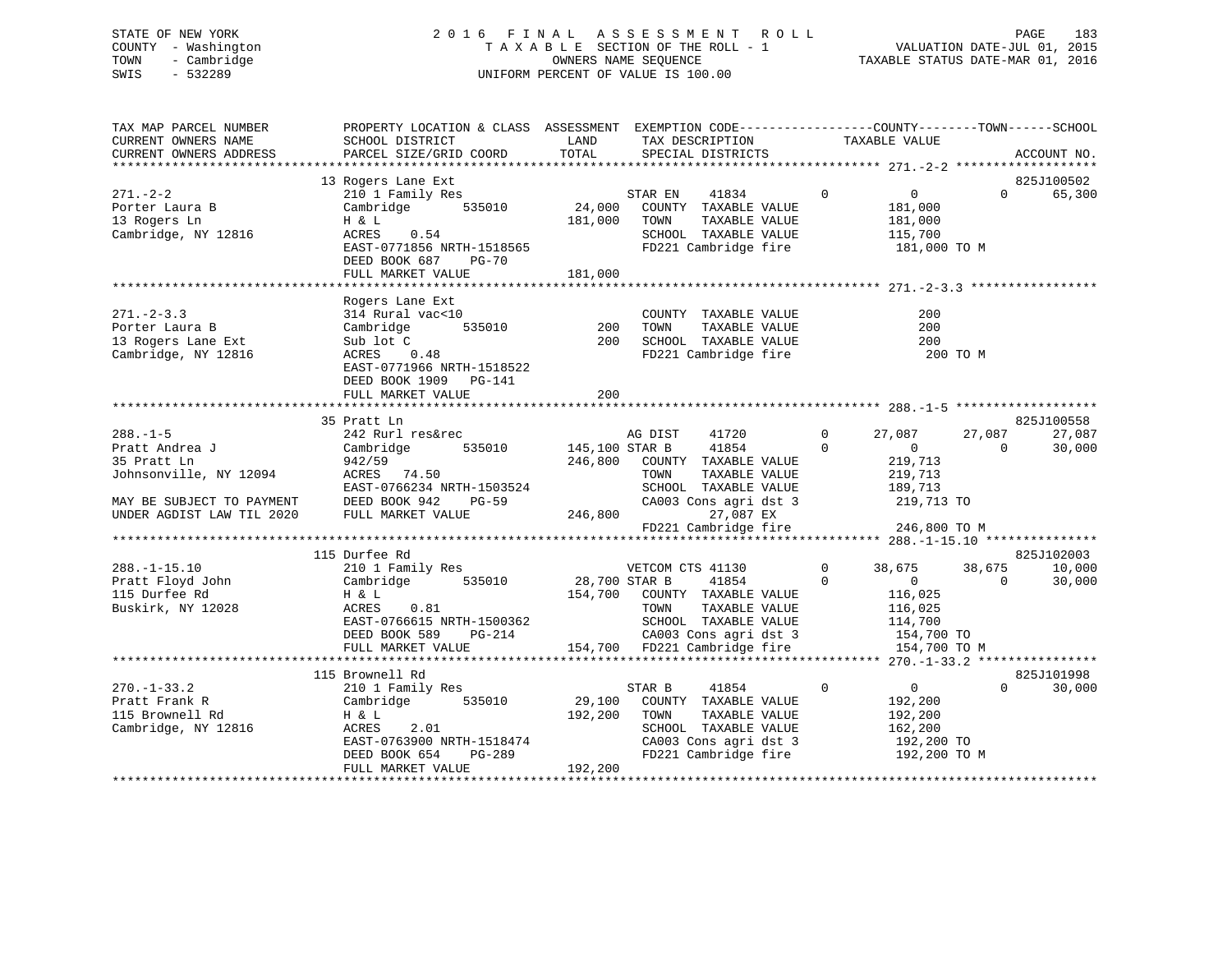## STATE OF NEW YORK 2 0 1 6 F I N A L A S S E S S M E N T R O L L PAGE 184 COUNTY - Washington T A X A B L E SECTION OF THE ROLL - 1 VALUATION DATE-JUL 01, 2015 TOWN - Cambridge OWNERS NAME SEQUENCE TAXABLE STATUS DATE-MAR 01, 2016 SWIS - 532289 UNIFORM PERCENT OF VALUE IS 100.00

| TAX MAP PARCEL NUMBER                      | PROPERTY LOCATION & CLASS ASSESSMENT EXEMPTION CODE----------------COUNTY-------TOWN------SCHOOL |         |                             |                               |                    |
|--------------------------------------------|--------------------------------------------------------------------------------------------------|---------|-----------------------------|-------------------------------|--------------------|
| CURRENT OWNERS NAME                        | SCHOOL DISTRICT                                                                                  | LAND    | TAX DESCRIPTION             | TAXABLE VALUE                 |                    |
| CURRENT OWNERS ADDRESS                     | PARCEL SIZE/GRID COORD                                                                           | TOTAL   | SPECIAL DISTRICTS           |                               | ACCOUNT NO.        |
|                                            |                                                                                                  |         |                             |                               |                    |
|                                            | Brownell Rd                                                                                      |         |                             |                               | 825J102043         |
| $270. - 1 - 33.5$                          | 314 Rural vac<10                                                                                 |         | COUNTY TAXABLE VALUE        | 31,300                        |                    |
| Pratt Frank R                              | Cambridge<br>535010                                                                              | 31,300  | TAXABLE VALUE<br>TOWN       | 31,300                        |                    |
| 115 Brownell Rd                            | Vac Land                                                                                         | 31,300  | SCHOOL TAXABLE VALUE        | 31,300                        |                    |
| Cambridge, NY 12816                        | Lot 3                                                                                            |         | CA003 Cons agri dst 3       | 31,300 TO                     |                    |
|                                            | ACRES<br>5.31                                                                                    |         | FD221 Cambridge fire        | 31,300 TO M                   |                    |
|                                            | EAST-0764364 NRTH-1518349                                                                        |         |                             |                               |                    |
|                                            | DEED BOOK 946<br>PG-287                                                                          |         |                             |                               |                    |
|                                            |                                                                                                  |         |                             |                               |                    |
|                                            | FULL MARKET VALUE                                                                                | 31,300  |                             |                               |                    |
|                                            |                                                                                                  |         |                             |                               |                    |
|                                            | 680 County Route 74                                                                              |         |                             |                               | 825J101993         |
| $270. - 1 - 24.3$                          | 242 Rurl res&rec                                                                                 |         | STAR EN<br>41834            | $\Omega$<br>$\overline{0}$    | 65,300<br>$\Omega$ |
| Preece Garry Trustee                       | 535010<br>Cambridge                                                                              | 60,700  | COUNTY TAXABLE VALUE        | 249,000                       |                    |
| Preece Irrevocable Trust Terra Land & Barn |                                                                                                  | 249,000 | TOWN<br>TAXABLE VALUE       | 249,000                       |                    |
| 330 Brownell                               | Lot 2                                                                                            |         | SCHOOL TAXABLE VALUE        | 183,700                       |                    |
| Ballston Spa, NY 12020                     | ACRES 10.33                                                                                      |         | FD221 Cambridge fire        | 249,000 TO M                  |                    |
|                                            | EAST-0765862 NRTH-1514761                                                                        |         |                             |                               |                    |
|                                            | DEED BOOK 3512<br>PG-321                                                                         |         |                             |                               |                    |
|                                            | FULL MARKET VALUE                                                                                | 249,000 |                             |                               |                    |
|                                            |                                                                                                  |         |                             |                               |                    |
|                                            | Kenyon Rd/w Off                                                                                  |         |                             |                               | 825J100816         |
| $254. - 1 - 30$                            | 314 Rural vac<10                                                                                 |         | COUNTY TAXABLE VALUE        | 28,800                        |                    |
| Preece, Richard & Mary Trust               | Greenwich<br>533401                                                                              | 28,800  | TOWN<br>TAXABLE VALUE       | 28,800                        |                    |
| Preece Richard J                           | Land                                                                                             | 28,800  | SCHOOL TAXABLE VALUE        | 28,800                        |                    |
| 5203 Pumphrey Dr                           | ACRES<br>5.20                                                                                    |         | CA003 Cons agri dst 3       | 28,800 TO                     |                    |
| Fairfax, VA 22032                          | EAST-0769065 NRTH-1532893                                                                        |         | FD221 Cambridge fire        | 28,800 TO M                   |                    |
|                                            |                                                                                                  |         |                             |                               |                    |
|                                            | DEED BOOK 2928 PG-151                                                                            |         |                             |                               |                    |
|                                            | FULL MARKET VALUE                                                                                | 28,800  |                             |                               |                    |
|                                            |                                                                                                  |         |                             |                               |                    |
|                                            | 18 County Route 59                                                                               |         |                             |                               | 825J100957         |
| $280. - 2 - 17.3$                          | 210 1 Family Res                                                                                 |         | STAR B<br>41854             | $\mathbf 0$<br>$\overline{0}$ | $\Omega$<br>30,000 |
| Prendergast James T                        | Cambridge 535010                                                                                 |         | 59,600 COUNTY TAXABLE VALUE | 239,200                       |                    |
| Prendergast Lesley J                       | H & Land                                                                                         | 239,200 | TOWN<br>TAXABLE VALUE       | 239,200                       |                    |
| 18 County Route 59                         | ACRES<br>4.68                                                                                    |         | SCHOOL TAXABLE VALUE        | 209,200                       |                    |
| Buskirk, NY 12028                          | EAST-0777209 NRTH-1504572                                                                        |         | CA003 Cons agri dst 3       | 239,200 TO                    |                    |
|                                            | DEED BOOK 525<br>$PG-27$                                                                         |         | FD221 Cambridge fire        | 239,200 TO M                  |                    |
|                                            | FULL MARKET VALUE                                                                                | 239,200 |                             |                               |                    |
|                                            |                                                                                                  |         |                             |                               |                    |
|                                            | 123 Irish Ln                                                                                     |         |                             |                               | 825J100561         |
| $263. -1 - 1$                              | 270 Mfg housing                                                                                  |         | AG DIST<br>41720            | 22,632<br>0                   | 22,632<br>22,632   |
| Presler Lawrence W                         | 535010<br>Cambridge                                                                              | 114,600 | COUNTY TAXABLE VALUE        | 123,368                       |                    |
| Presler Theodore D                         | Barn & Land                                                                                      | 146,000 | TOWN<br>TAXABLE VALUE       | 123,368                       |                    |
| Ronald Presler                             | Trailer                                                                                          |         | SCHOOL TAXABLE VALUE        | 123,368                       |                    |
| 947 Churchville Riga Rd                    | ACRES 51.66                                                                                      |         | CA003 Cons agri dst 3       | 123,368 TO                    |                    |
|                                            | EAST-0779959 NRTH-1530093                                                                        |         | 22,632 EX                   |                               |                    |
| Churchville, NY 14428                      |                                                                                                  |         |                             |                               |                    |
|                                            | DEED BOOK 628<br>PG-166                                                                          |         | FD221 Cambridge fire        | 146,000 TO M                  |                    |
| MAY BE SUBJECT TO PAYMENT                  | FULL MARKET VALUE                                                                                | 146,000 |                             |                               |                    |
| UNDER AGDIST LAW TIL 2020                  |                                                                                                  |         |                             |                               |                    |
|                                            |                                                                                                  |         |                             |                               |                    |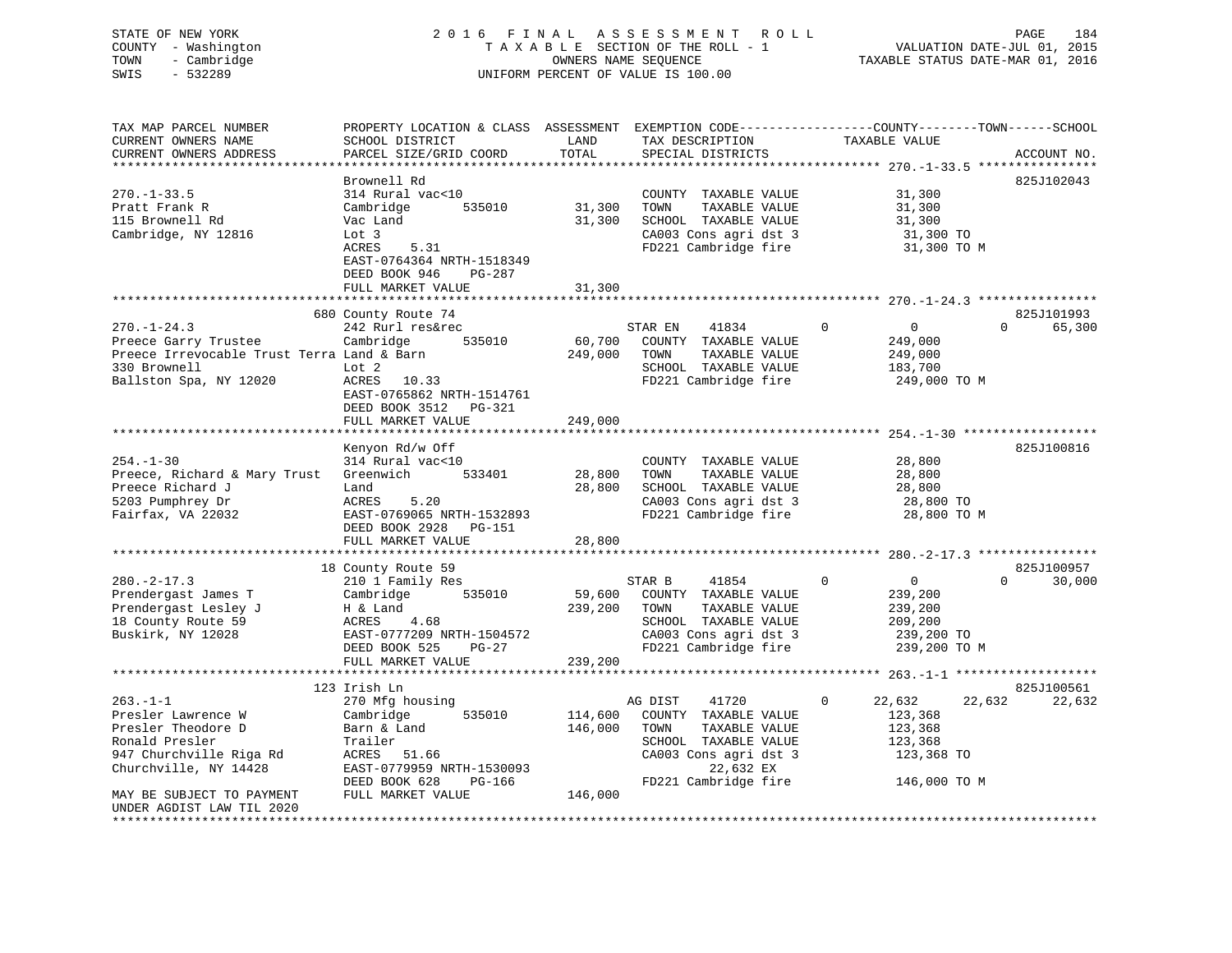## STATE OF NEW YORK 2 0 1 6 F I N A L A S S E S S M E N T R O L L PAGE 185 COUNTY - Washington T A X A B L E SECTION OF THE ROLL - 1 VALUATION DATE-JUL 01, 2015 TOWN - Cambridge OWNERS NAME SEQUENCE TAXABLE STATUS DATE-MAR 01, 2016 SWIS - 532289 UNIFORM PERCENT OF VALUE IS 100.00

| TAX MAP PARCEL NUMBER<br>CURRENT OWNERS NAME<br>CURRENT OWNERS ADDRESS                                   | PROPERTY LOCATION & CLASS ASSESSMENT<br>SCHOOL DISTRICT<br>PARCEL SIZE/GRID COORD                                                                                 | LAND<br>TOTAL                       | EXEMPTION CODE-----------------COUNTY-------TOWN------SCHOOL<br>TAX DESCRIPTION<br>SPECIAL DISTRICTS                                                                                                             |                                              | TAXABLE VALUE                                                                                                          |                                          | ACCOUNT NO.                                       |
|----------------------------------------------------------------------------------------------------------|-------------------------------------------------------------------------------------------------------------------------------------------------------------------|-------------------------------------|------------------------------------------------------------------------------------------------------------------------------------------------------------------------------------------------------------------|----------------------------------------------|------------------------------------------------------------------------------------------------------------------------|------------------------------------------|---------------------------------------------------|
|                                                                                                          |                                                                                                                                                                   |                                     |                                                                                                                                                                                                                  |                                              |                                                                                                                        |                                          |                                                   |
| $280 - 2 - 10$<br>Presser David B<br>Presser Carolynn<br>629 Plank Rd 225<br>Clifton Park, NY 12065-2043 | 326 King Rd<br>242 Rurl res&rec<br>Cambridge<br>535010<br>Res & Land<br>ACRES 44.30<br>EAST-0779805 NRTH-1511069<br>DEED BOOK 946<br>$PG-15$<br>FULL MARKET VALUE | 108,400<br>202,000<br>202,000       | STAR B<br>41854<br>COUNTY TAXABLE VALUE<br>TOWN<br>TAXABLE VALUE<br>SCHOOL TAXABLE VALUE<br>CA003 Cons agri dst 3<br>FD221 Cambridge fire                                                                        | $\overline{0}$                               | $\overline{0}$<br>202,000<br>202,000<br>172,000<br>202,000 TO<br>202,000 TO M                                          | $\Omega$                                 | 825L100510<br>30,000                              |
|                                                                                                          | 498 Center Cambridge Rd                                                                                                                                           |                                     |                                                                                                                                                                                                                  |                                              |                                                                                                                        |                                          |                                                   |
| $270. - 1 - 22.2$<br>Price David S<br>Price Mary L<br>498 Center Cambridge Rd<br>Cambridge, NY 12816     | 210 1 Family Res<br>535010<br>Cambridge<br>$P/O$ Lot $1B$<br>ACRES 4.72<br>EAST-0766651 NRTH-1516342<br>DEED BOOK 3403 PG-59<br>FULL MARKET VALUE                 | 40,000 STAR B<br>249,000<br>249,000 | VETCOM CTS 41130<br>41854<br>COUNTY TAXABLE VALUE<br>TOWN<br>TAXABLE VALUE<br>SCHOOL TAXABLE VALUE<br>FD221 Cambridge fire                                                                                       | 0<br>$\Omega$                                | 55,000<br>$\overline{0}$<br>194,000<br>204,000<br>209,000<br>249,000 TO M                                              | 45,000<br>$\Omega$                       | 10,000<br>30,000                                  |
|                                                                                                          |                                                                                                                                                                   |                                     |                                                                                                                                                                                                                  |                                              |                                                                                                                        |                                          |                                                   |
| $246. - 1 - 30.2$<br>Proch Leonard<br>Proch Sonja<br>1080 County Route 60<br>Greenwich, NY 12834         | 1080 County Route 60<br>210 1 Family Res<br>Greenwich<br>533401<br>ACRES<br>1.57<br>EAST-0772435 NRTH-1543187<br>DEED BOOK 886<br>$PG-8$<br>FULL MARKET VALUE     | 27,900<br>223,000                   | STAR B<br>41854<br>COUNTY TAXABLE VALUE<br>TOWN<br>TAXABLE VALUE<br>SCHOOL TAXABLE VALUE<br>CA003 Cons agri dst 3<br>223,000 FD221 Cambridge fire                                                                | $\Omega$                                     | $\overline{0}$<br>223,000<br>223,000<br>193,000<br>223,000 TO<br>223,000 TO M                                          | $\Omega$                                 | 30,000                                            |
|                                                                                                          | 1068 County Route 60                                                                                                                                              |                                     |                                                                                                                                                                                                                  |                                              |                                                                                                                        |                                          | 825J100562                                        |
| $246. - 1 - 30$<br>Proch Robert E<br>Proch Janet C<br>1068 County Route 60<br>Greenwich, NY 12834        | 210 1 Family Res<br>Greenwich<br>533401<br>H & L<br>ACRES<br>7.40<br>EAST-0772655 NRTH-1543106<br>DEED BOOK 436<br>PG-542<br>FULL MARKET VALUE                    | 94,100                              | VET WAR C 41122<br>47,600 VET WAR T 41123<br>94,100 AGED-ALL 41800<br>41834<br>STAR EN<br>COUNTY TAXABLE VALUE<br>TAXABLE VALUE<br>TOWN<br>SCHOOL TAXABLE VALUE<br>CA003 Cons agri dst 3<br>FD221 Cambridge fire | $\Omega$<br>$\Omega$<br>$\Omega$<br>$\Omega$ | 14,115<br>$\overline{0}$<br>39,993<br>$\overline{0}$<br>39,992<br>39,992<br>$\overline{0}$<br>94,100 TO<br>94,100 TO M | $\Omega$<br>14,115<br>39,993<br>$\Omega$ | $\overline{0}$<br>$\mathbf 0$<br>47,050<br>47,050 |
|                                                                                                          |                                                                                                                                                                   |                                     |                                                                                                                                                                                                                  |                                              |                                                                                                                        |                                          |                                                   |
| $288. - 1 - 10$<br>Pultorak Francis S<br>Pultorak Ellen L<br>168 South Rd<br>Buskirk, NY 12028           | 168 South Rd<br>242 Rurl res&rec<br>535010<br>Cambridge<br>H & L<br>ACRES 18.00<br>EAST-0769738 NRTH-1503581<br>DEED BOOK 2679<br>$PG-74$                         | 73,000<br>231,900                   | COUNTY TAXABLE VALUE<br>TAXABLE VALUE<br>TOWN<br>SCHOOL TAXABLE VALUE<br>CA003 Cons agri dst 3<br>FD221 Cambridge fire                                                                                           |                                              | 231,900<br>231,900<br>231,900<br>231,900 TO<br>231,900 TO M                                                            |                                          | 825J100304                                        |
|                                                                                                          | FULL MARKET VALUE                                                                                                                                                 | 231,900                             |                                                                                                                                                                                                                  |                                              |                                                                                                                        |                                          |                                                   |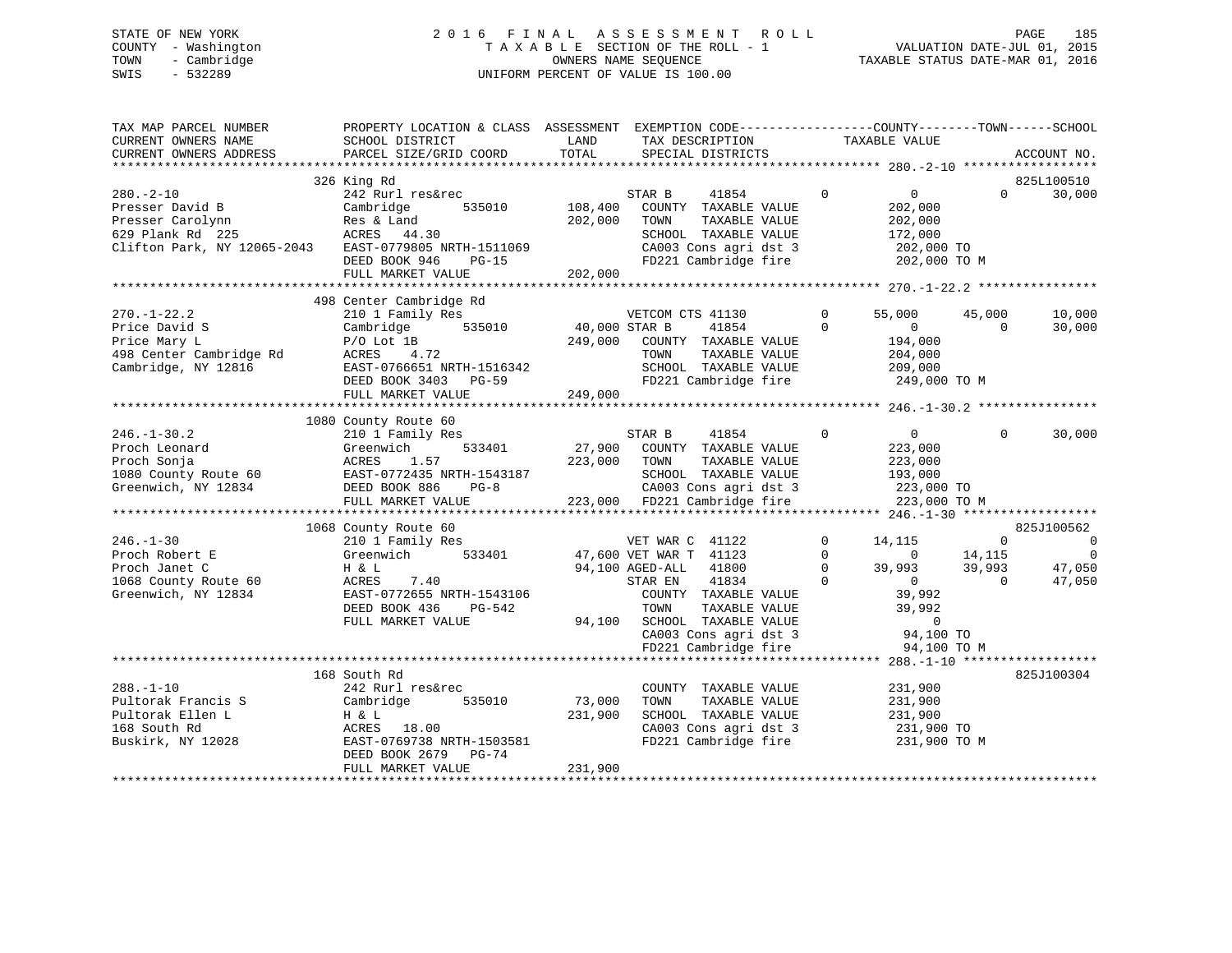## STATE OF NEW YORK 2 0 1 6 F I N A L A S S E S S M E N T R O L L PAGE 186 COUNTY - Washington T A X A B L E SECTION OF THE ROLL - 1 VALUATION DATE-JUL 01, 2015 TOWN - Cambridge OWNERS NAME SEQUENCE TAXABLE STATUS DATE-MAR 01, 2016 SWIS - 532289 UNIFORM PERCENT OF VALUE IS 100.00

| TAX MAP PARCEL NUMBER        | PROPERTY LOCATION & CLASS ASSESSMENT EXEMPTION CODE-----------------COUNTY-------TOWN------SCHOOL |                 |                         |                               |                    |
|------------------------------|---------------------------------------------------------------------------------------------------|-----------------|-------------------------|-------------------------------|--------------------|
| CURRENT OWNERS NAME          | SCHOOL DISTRICT                                                                                   | LAND            | TAX DESCRIPTION         | TAXABLE VALUE                 |                    |
| CURRENT OWNERS ADDRESS       | PARCEL SIZE/GRID COORD                                                                            | TOTAL           | SPECIAL DISTRICTS       |                               | ACCOUNT NO.        |
|                              |                                                                                                   |                 |                         |                               |                    |
|                              | King Rd                                                                                           |                 |                         |                               |                    |
| $263. - 1 - 17.1$            | 314 Rural vac<10                                                                                  |                 | COUNTY TAXABLE VALUE    | 22,200                        |                    |
| Puntch Robert R              | Cambridge<br>535010                                                                               | 22,200          | TAXABLE VALUE<br>TOWN   | 22,200                        |                    |
|                              |                                                                                                   |                 |                         |                               |                    |
| Dambrowski Anne M            | Land                                                                                              | 22,200          | SCHOOL TAXABLE VALUE    | 22,200                        |                    |
| 839 King Rd                  | Lot 1                                                                                             |                 | CA003 Cons agri dst 3   | 22,200 TO                     |                    |
| Cambridge, NY 12816          | ACRES<br>2.36                                                                                     |                 | FD221 Cambridge fire    | 22,200 TO M                   |                    |
|                              | EAST-0782675 NRTH-1522104                                                                         |                 |                         |                               |                    |
|                              | DEED BOOK 790<br>$PG-39$                                                                          |                 |                         |                               |                    |
|                              | FULL MARKET VALUE                                                                                 | 22,200          |                         |                               |                    |
|                              |                                                                                                   |                 |                         |                               |                    |
|                              | Gillis Rd                                                                                         |                 |                         |                               | 825J100569         |
| $254. - 1 - 2.1$             | 314 Rural vac<10                                                                                  |                 | COUNTY TAXABLE VALUE    | 21,100                        |                    |
| Pye John T                   | Greenwich<br>533401                                                                               | 21,100          | TAXABLE VALUE<br>TOWN   | 21,100                        |                    |
| 7020 Captain Kidd Ave Lot 50 | Vac Land                                                                                          | 21,100          | SCHOOL TAXABLE VALUE    | 21,100                        |                    |
| Sarasota, FL 34231           | Sub Lot 2                                                                                         |                 | CA003 Cons agri dst 3   | 21,100 TO                     |                    |
|                              | ACRES<br>3.21                                                                                     |                 | FD221 Cambridge fire    | 21,100 TO M                   |                    |
|                              |                                                                                                   |                 |                         |                               |                    |
|                              | EAST-0769521 NRTH-1536947                                                                         |                 |                         |                               |                    |
|                              | DEED BOOK 806<br>PG-336                                                                           |                 |                         |                               |                    |
|                              | FULL MARKET VALUE                                                                                 | 21,100          |                         |                               |                    |
|                              |                                                                                                   |                 |                         |                               |                    |
|                              | 560 Cobble Rd                                                                                     |                 |                         |                               | 825J100567         |
| $262 - 2 - 8$                | 242 Rurl res&rec                                                                                  |                 | AGRI-D IND 41730        | 57,423<br>$\mathbf{0}$        | 57,423<br>57,423   |
| Race Robert R                | 535010<br>Cambridge                                                                               | 111,500         | COUNTY TAXABLE VALUE    | 285,877                       |                    |
| Race Robyn S                 | Rural Residence                                                                                   | 343,300         | TOWN<br>TAXABLE VALUE   | 285,877                       |                    |
| 140-402 Atlantic Ave         | ACRES 47.60                                                                                       |                 | SCHOOL TAXABLE VALUE    | 285,877                       |                    |
| Oceanside, NY 10572          | EAST-0778527 NRTH-1526661                                                                         |                 | FD221 Cambridge fire    | 343,300 TO M                  |                    |
|                              | DEED BOOK 788<br>PG-259                                                                           |                 |                         |                               |                    |
| MAY BE SUBJECT TO PAYMENT    | FULL MARKET VALUE                                                                                 | 343,300         |                         |                               |                    |
| UNDER AGDIST LAW TIL 2023    |                                                                                                   |                 |                         |                               |                    |
|                              |                                                                                                   |                 |                         |                               |                    |
|                              | 1360 King Rd                                                                                      |                 |                         |                               | 825J100556         |
| $263 - 2 - 3$                |                                                                                                   |                 | VETWAR CTS 41120        | $\Omega$<br>30,000            | 27,000             |
|                              | 210 1 Family Res                                                                                  |                 |                         |                               | 6,000              |
| Ramsey Roy W                 | Cambridge<br>535010                                                                               |                 | 39,500 VETDIS CTS 41140 | $\Omega$<br>10,000            | 10,000<br>10,000   |
| Ramsey Muriel A              | ACRES<br>4.50                                                                                     | 200,000 STAR EN | 41834                   | $\Omega$<br>$\overline{0}$    | $\Omega$<br>65,300 |
| 1360 King Rd                 | EAST-0786218 NRTH-1528573                                                                         |                 | COUNTY TAXABLE VALUE    | 160,000                       |                    |
| Cambridge, NY 12816          | DEED BOOK 2629 PG-249                                                                             |                 | TOWN<br>TAXABLE VALUE   | 163,000                       |                    |
|                              | FULL MARKET VALUE                                                                                 | 200,000         | SCHOOL TAXABLE VALUE    | 118,700                       |                    |
|                              |                                                                                                   |                 | FD221 Cambridge fire    | 200,000 TO M                  |                    |
|                              | **********************************                                                                |                 |                         |                               |                    |
|                              | 1013 Vly Summit Rd                                                                                |                 |                         |                               | 825J100526         |
| $261. - 2 - 26$              | 210 1 Family Res                                                                                  |                 | STAR B<br>41854         | $\mathbf 0$<br>$\overline{0}$ | $\Omega$<br>30,000 |
| Record Cory D                | Cambridge<br>535010                                                                               | 39,000          | COUNTY TAXABLE VALUE    | 140,500                       |                    |
| Record Heidi L               | $261. - 1 - 26$                                                                                   | 140,500         | TOWN<br>TAXABLE VALUE   | 140,500                       |                    |
| 1013 Vly Summit Rd           | ACRES<br>4.00                                                                                     |                 | SCHOOL TAXABLE VALUE    | 110,500                       |                    |
| Cambridge, NY 12816          | EAST-0763098 NRTH-1523915                                                                         |                 | FD221 Cambridge fire    | 140,500 TO M                  |                    |
|                              | DEED BOOK 885<br>PG-196                                                                           |                 |                         |                               |                    |
|                              | FULL MARKET VALUE                                                                                 | 140,500         |                         |                               |                    |
|                              |                                                                                                   |                 |                         |                               |                    |
|                              |                                                                                                   |                 |                         |                               |                    |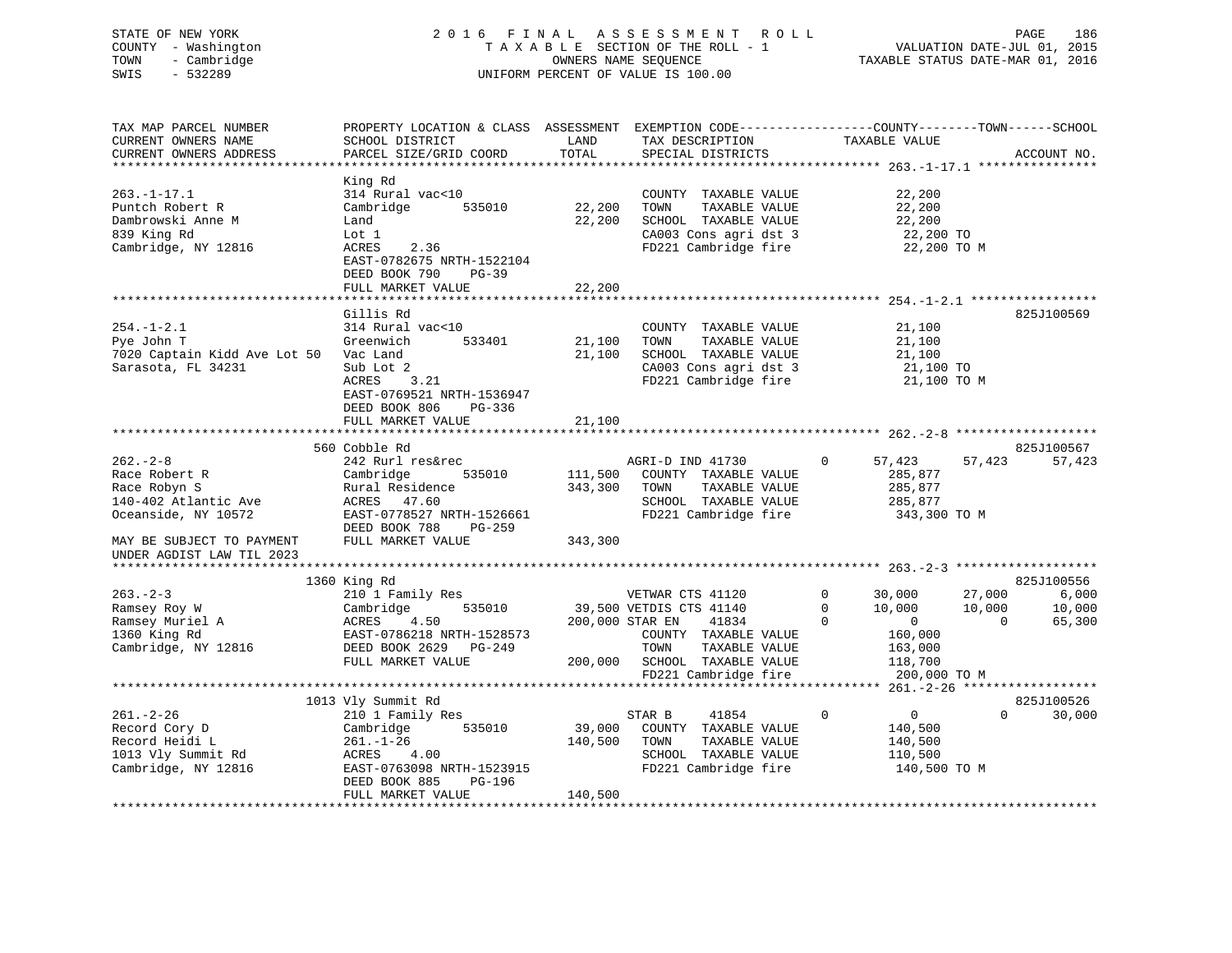## STATE OF NEW YORK 2 0 1 6 F I N A L A S S E S S M E N T R O L L PAGE 187 COUNTY - Washington T A X A B L E SECTION OF THE ROLL - 1 VALUATION DATE-JUL 01, 2015 TOWN - Cambridge OWNERS NAME SEQUENCE TAXABLE STATUS DATE-MAR 01, 2016 SWIS - 532289 UNIFORM PERCENT OF VALUE IS 100.00

| TAX MAP PARCEL NUMBER<br>CURRENT OWNERS NAME<br>CURRENT OWNERS ADDRESS          | PROPERTY LOCATION & CLASS ASSESSMENT EXEMPTION CODE---------------COUNTY-------TOWN-----SCHOOL<br>SCHOOL DISTRICT<br>PARCEL SIZE/GRID COORD | LAND<br>TOTAL               | TAX DESCRIPTION<br>SPECIAL DISTRICTS          | TAXABLE VALUE                            |                           | ACCOUNT NO. |
|---------------------------------------------------------------------------------|---------------------------------------------------------------------------------------------------------------------------------------------|-----------------------------|-----------------------------------------------|------------------------------------------|---------------------------|-------------|
|                                                                                 |                                                                                                                                             |                             |                                               |                                          |                           |             |
|                                                                                 | 985 Turnpike Rd                                                                                                                             |                             | 80 PCT OF VALUE USED FOR EXEMPTION PURPOSES   |                                          |                           | 825J100666  |
| $263. - 2 - 12$                                                                 | 242 Rurl res&rec                                                                                                                            |                             | VETWAR CTS 41120                              | $\Omega$<br>28,620                       | 27,000                    | 6,000       |
| Reed Donald                                                                     | Cambridge                                                                                                                                   |                             | 535010 87,600 VETDIS CTS 41140                | $\circ$<br>9,540                         | 9,540                     | 9,540       |
| 985 Turnpike Rd                                                                 | Rural Residence<br>ACRES    28.50                                                                                                           |                             | 238,500 STAR EN<br>41834                      | $\Omega$<br>$\overline{0}$               | $\overline{0}$            | 65,300      |
| Cambridge, NY 12816-3903                                                        |                                                                                                                                             |                             | COUNTY TAXABLE VALUE                          | 200,340                                  |                           |             |
|                                                                                 | EAST-0788092 NRTH-1525190                                                                                                                   |                             | TOWN<br>TAXABLE VALUE                         | 201,960                                  |                           |             |
|                                                                                 | DEED BOOK 2781 PG-57                                                                                                                        |                             | SCHOOL TAXABLE VALUE                          | 157,660                                  |                           |             |
|                                                                                 | FULL MARKET VALUE                                                                                                                           |                             | 238,500 FD221 Cambridge fire                  | 238,500 TO M                             |                           |             |
|                                                                                 |                                                                                                                                             |                             |                                               |                                          |                           |             |
| $254. -1 - 4.3$                                                                 | 216 Kenyon Rd                                                                                                                               |                             |                                               |                                          |                           | 825J102015  |
| Reilly Michael E                                                                | 242 Rurl res&rec<br>Greenwich<br>533401                                                                                                     | 165,100                     | COUNTY TAXABLE VALUE<br>TOWN<br>TAXABLE VALUE | 353,500<br>353,500                       |                           |             |
|                                                                                 |                                                                                                                                             | 353,500                     | SCHOOL TAXABLE VALUE                          |                                          |                           |             |
|                                                                                 |                                                                                                                                             |                             | CA003 Cons agri dst 3                         | 353,500<br>353,500 TO                    |                           |             |
| Cortland Manor, NY 10567<br>Cortland Manor, NY 10567<br>EAST-0771106 NPTP 15060 | EAST-0771106 NRTH-1535078                                                                                                                   |                             | FD221 Cambridge fire                          | 353,500 TO M                             |                           |             |
|                                                                                 |                                                                                                                                             |                             |                                               |                                          |                           |             |
|                                                                                 | FULL MARKET VALUE                                                                                                                           | 353,500                     |                                               |                                          |                           |             |
|                                                                                 |                                                                                                                                             |                             |                                               |                                          |                           |             |
|                                                                                 | 1281 Vly Summit Rd                                                                                                                          |                             |                                               |                                          |                           | 825J100873  |
| $261 - 2 - 4.3$                                                                 | 241 Rural res&ag                                                                                                                            |                             | AGRI-D IND 41730                              | $\Omega$<br>44,549                       | 44,549                    | 44,549      |
| Reinhardt Jean Mary                                                             | 535010<br>Cambridge                                                                                                                         | 93,400 STAR EN              | 41834                                         | $\mathbf 0$<br>$\overline{0}$            | $\overline{0}$            | 65,300      |
| PO Box 435                                                                      | House & Land                                                                                                                                |                             | 283,100 COUNTY TAXABLE VALUE                  | 238,551                                  |                           |             |
| Cohoes, NY 12047-0435                                                           | 527/72                                                                                                                                      |                             | TAXABLE VALUE<br>TOWN                         | 238,551                                  |                           |             |
|                                                                                 | $261. - 1 - 4.3$                                                                                                                            |                             | SCHOOL TAXABLE VALUE                          | 173,251                                  |                           |             |
| MAY BE SUBJECT TO PAYMENT                                                       | ACRES 33.10                                                                                                                                 |                             | FD221 Cambridge fire                          | 283,100 TO M                             |                           |             |
| UNDER AGDIST LAW TIL 2023                                                       | EAST-0767571 NRTH-1527523                                                                                                                   |                             |                                               |                                          |                           |             |
|                                                                                 | DEED BOOK 527<br>PG-70                                                                                                                      |                             |                                               |                                          |                           |             |
|                                                                                 | FULL MARKET VALUE                                                                                                                           | 283,100                     |                                               |                                          |                           |             |
| *********************                                                           |                                                                                                                                             |                             |                                               |                                          |                           |             |
|                                                                                 | 10 & 17 Grace Reynolds Ln                                                                                                                   |                             | 47 PCT OF VALUE USED FOR EXEMPTION PURPOSES   | $\Omega$                                 |                           | 825J100571  |
| $263. -1 - 2.1$                                                                 | 241 Rural res&ag                                                                                                                            | $\frac{1}{230,100}$ ageD-CO | 41720<br>AG DIST                              | 140,323<br>$\Omega$                      | 140,323<br>$\overline{0}$ | 140,323     |
| Reynolds Grace E<br>Reynolds Julia Ann                                          | Cambridge                                                                                                                                   | 451,500 STAR EN             | 41802                                         | 42,441<br>$\overline{0}$<br>$\mathbf{0}$ | $\Omega$                  | 0<br>65,300 |
| 27 Reynolds Rd                                                                  | Rural Residence<br>ACRES 142.50<br>ACRES 142.50                                                                                             |                             | 41834<br>COUNTY TAXABLE VALUE                 | 268,736                                  |                           |             |
| Cambridge, NY 12816                                                             | EAST-0780182 NRTH-1528521                                                                                                                   |                             | TOWN<br>TAXABLE VALUE                         | 311,177                                  |                           |             |
|                                                                                 | DEED BOOK 769 PG-323                                                                                                                        |                             | SCHOOL TAXABLE VALUE                          | 245,877                                  |                           |             |
| MAY BE SUBJECT TO PAYMENT                                                       | FULL MARKET VALUE                                                                                                                           |                             | 451,500 CA003 Cons agri dst 3                 | 311,177 TO                               |                           |             |
| UNDER AGDIST LAW TIL 2020                                                       |                                                                                                                                             |                             | 140,323 EX                                    |                                          |                           |             |
|                                                                                 |                                                                                                                                             |                             | FD221 Cambridge fire                          | 451,500 TO M                             |                           |             |
|                                                                                 |                                                                                                                                             |                             |                                               |                                          |                           |             |
|                                                                                 | Hill Ln/n Off                                                                                                                               |                             |                                               |                                          |                           | 825J100838  |
| $263. - 1 - 2.2$                                                                | 312 Vac w/imprv                                                                                                                             |                             | COUNTY TAXABLE VALUE                          | 13,200                                   |                           |             |
| Reynolds William III                                                            | Cambridge<br>535010                                                                                                                         | 7,300                       | TOWN<br>TAXABLE VALUE                         | 13,200                                   |                           |             |
| Reynolds Julia                                                                  | Lot                                                                                                                                         | 13,200                      | SCHOOL TAXABLE VALUE                          | 13,200                                   |                           |             |
| 27 Reynolds Rd                                                                  | FRNT 150.00 DPTH 201.00                                                                                                                     |                             | CA003 Cons agri dst 3                         | 13,200<br>13,200 TO                      |                           |             |
| Cambridge, NY 12816                                                             | 0.73<br>ACRES                                                                                                                               |                             | FD221 Cambridge fire                          | 13,200 TO M                              |                           |             |
|                                                                                 | EAST-0781215 NRTH-1529449                                                                                                                   |                             |                                               |                                          |                           |             |
|                                                                                 | DEED BOOK 769<br>PG-323                                                                                                                     |                             |                                               |                                          |                           |             |
|                                                                                 | FULL MARKET VALUE                                                                                                                           | 13,200                      |                                               |                                          |                           |             |
|                                                                                 |                                                                                                                                             |                             |                                               |                                          |                           |             |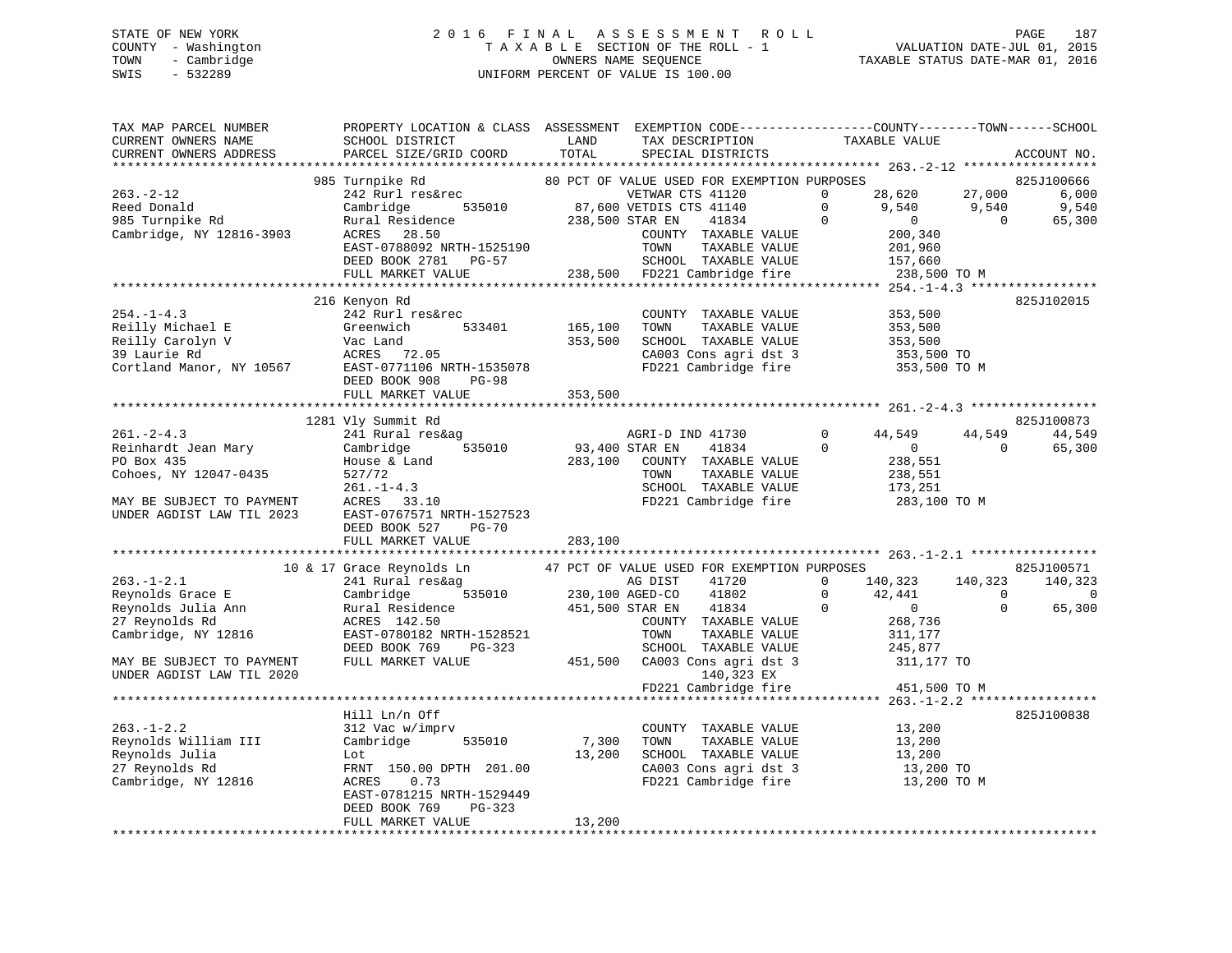## STATE OF NEW YORK 2 0 1 6 F I N A L A S S E S S M E N T R O L L PAGE 188 COUNTY - Washington T A X A B L E SECTION OF THE ROLL - 1 VALUATION DATE-JUL 01, 2015 TOWN - Cambridge OWNERS NAME SEQUENCE TAXABLE STATUS DATE-MAR 01, 2016 SWIS - 532289 UNIFORM PERCENT OF VALUE IS 100.00

| TAX MAP PARCEL NUMBER<br>CURRENT OWNERS NAME<br>CURRENT OWNERS ADDRESS                                                         | PROPERTY LOCATION & CLASS ASSESSMENT EXEMPTION CODE---------------COUNTY-------TOWN------SCHOOL<br>SCHOOL DISTRICT<br>PARCEL SIZE/GRID COORD                            | LAND<br>TOTAL                | TAX DESCRIPTION<br>SPECIAL DISTRICTS                                                                                             |               |             | TAXABLE VALUE                                                                 |          | ACCOUNT NO. |
|--------------------------------------------------------------------------------------------------------------------------------|-------------------------------------------------------------------------------------------------------------------------------------------------------------------------|------------------------------|----------------------------------------------------------------------------------------------------------------------------------|---------------|-------------|-------------------------------------------------------------------------------|----------|-------------|
| *************************                                                                                                      |                                                                                                                                                                         |                              |                                                                                                                                  |               |             |                                                                               |          |             |
| $270. - 1 - 38.1$<br>Richard Mary Anne<br>1793 Meeting House Rd<br>Cambridge, NY 12816                                         | 1793 Meeting House Rd<br>210 1 Family Res<br>535010<br>Cambridge<br>Lot 1<br>ACRES<br>5.72<br>EAST-0762636 NRTH-1517059<br>DEED BOOK 904<br>PG-261<br>FULL MARKET VALUE | 42,500<br>239,300<br>239,300 | STAR B<br>41854<br>COUNTY TAXABLE VALUE<br>TOWN<br>SCHOOL TAXABLE VALUE<br>CA003 Cons agri dst 3<br>FD221 Cambridge fire         | TAXABLE VALUE | $\Omega$    | 0<br>239,300<br>239,300<br>209,300<br>239,300 TO<br>239,300 TO M              | $\Omega$ | 30,000      |
|                                                                                                                                |                                                                                                                                                                         |                              |                                                                                                                                  |               |             |                                                                               |          |             |
| $246. - 1 - 20.5$<br>Richter William C<br>Richter Cherise J<br>3 Maxwell Ln<br>Cambridge, NY 12816                             | 3 Maxwell Ln<br>210 1 Family Res<br>535010<br>Cambridge<br>1.10<br>ACRES<br>EAST-0781727 NRTH-1537897<br>DEED BOOK 2443 PG-35<br>FULL MARKET VALUE                      | 25,000<br>140,200            | 41854<br>STAR B<br>COUNTY TAXABLE VALUE<br>TOWN<br>SCHOOL TAXABLE VALUE<br>CA005 Cons agri dst 5<br>140,200 FD221 Cambridge fire | TAXABLE VALUE | $\mathbf 0$ | $\overline{0}$<br>140,200<br>140,200<br>110,200<br>140,200 TO<br>140,200 TO M | $\Omega$ | 30,000      |
|                                                                                                                                |                                                                                                                                                                         |                              |                                                                                                                                  |               |             |                                                                               |          |             |
|                                                                                                                                | 12 Frog Way                                                                                                                                                             |                              |                                                                                                                                  |               |             |                                                                               |          | 825J100509  |
| $271. - 2 - 12$<br>Ring Barbara<br>12 Frog Way<br>Cambridge, NY 12816-2109                                                     | 210 1 Family Res<br>535010<br>Cambridge<br>House & Land<br>ACRES<br>4.60<br>EAST-0773762 NRTH-1520253<br>DEED BOOK 544<br>$PG-123$<br>FULL MARKET VALUE                 | 40,000<br>163,500<br>163,500 | 41834<br>STAR EN<br>COUNTY TAXABLE VALUE<br>TOWN<br>SCHOOL TAXABLE VALUE<br>FD221 Cambridge fire                                 | TAXABLE VALUE | $\mathbf 0$ | $0 \qquad \qquad$<br>163,500<br>163,500<br>98,200<br>163,500 TO M             | $\Omega$ | 65,300      |
|                                                                                                                                |                                                                                                                                                                         |                              |                                                                                                                                  |               |             |                                                                               |          |             |
| $271. - 2 - 14$<br>Ring Barbara H<br>Figlozzi William<br>15 Frog Way<br>Cambridge, NY 12816                                    | County Route 59<br>314 Rural vac<10<br>Cambridge<br>535010<br>Land<br>544/126 501/43<br>8.00<br>ACRES<br>EAST-0774113 NRTH-1519886<br>DEED BOOK 921<br>PG-314           | 33,000<br>33,000             | COUNTY TAXABLE VALUE<br>TOWN<br>SCHOOL TAXABLE VALUE<br>CA003 Cons agri dst 3<br>FD221 Cambridge fire                            | TAXABLE VALUE |             | 33,000<br>33,000<br>33,000<br>33,000 TO<br>33,000 TO M                        |          | 825J100809  |
|                                                                                                                                | FULL MARKET VALUE                                                                                                                                                       | 33,000                       |                                                                                                                                  |               |             |                                                                               |          |             |
|                                                                                                                                | 831 Turnpike Rd                                                                                                                                                         |                              |                                                                                                                                  |               |             |                                                                               |          | 825J100237  |
| $272 - 2 - 3$<br>Robertson Ricky J<br>Robertson Gloria A<br>831 Turnpike Rd<br>Eagle Bridge, NY 12057<br>********************* | 210 1 Family Res<br>Cambridge<br>535010<br>House & Lot<br>FRNT 172.00 DPTH 204.00<br>EAST-0789172 NRTH-1521323<br>DEED BOOK 497<br>PG-558<br>FULL MARKET VALUE          | 25,700<br>213,000<br>213,000 | STAR B<br>41854<br>COUNTY TAXABLE VALUE<br>TOWN<br>SCHOOL TAXABLE VALUE<br>FD221 Cambridge fire                                  | TAXABLE VALUE | $\mathbf 0$ | $\overline{0}$<br>213,000<br>213,000<br>183,000<br>213,000 TO M               | $\Omega$ | 30,000      |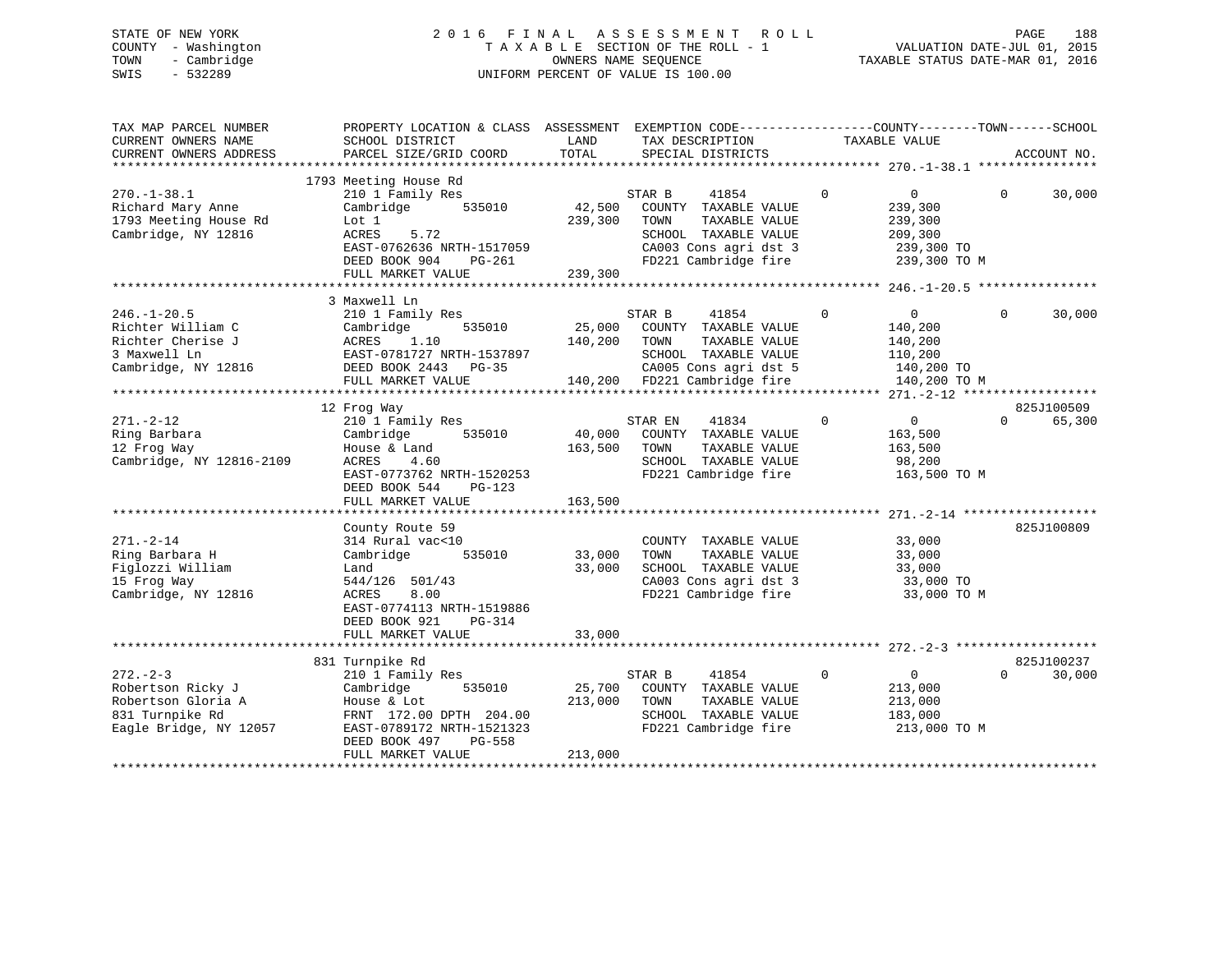## STATE OF NEW YORK 2 0 1 6 F I N A L A S S E S S M E N T R O L L PAGE 189 COUNTY - Washington T A X A B L E SECTION OF THE ROLL - 1 VALUATION DATE-JUL 01, 2015 TOWN - Cambridge OWNERS NAME SEQUENCE TAXABLE STATUS DATE-MAR 01, 2016 SWIS - 532289 UNIFORM PERCENT OF VALUE IS 100.00

| TAX MAP PARCEL NUMBER<br>CURRENT OWNERS NAME<br>CURRENT OWNERS ADDRESS                        | PROPERTY LOCATION & CLASS ASSESSMENT<br>SCHOOL DISTRICT<br>PARCEL SIZE/GRID COORD                                                                                     | LAND<br>TOTAL     | TAX DESCRIPTION<br>SPECIAL DISTRICTS                                                                                                      | TAXABLE VALUE                                                          | EXEMPTION CODE-----------------COUNTY-------TOWN------SCHOOL<br>ACCOUNT NO. |
|-----------------------------------------------------------------------------------------------|-----------------------------------------------------------------------------------------------------------------------------------------------------------------------|-------------------|-------------------------------------------------------------------------------------------------------------------------------------------|------------------------------------------------------------------------|-----------------------------------------------------------------------------|
|                                                                                               |                                                                                                                                                                       |                   |                                                                                                                                           |                                                                        |                                                                             |
| $262 - 2 - 9$<br>Robertson Taylor J<br>1273 County Route 59                                   | 1273 County Route 59<br>242 Rurl res&rec<br>Cambridge<br>535010<br>ACRES<br>12.30                                                                                     | 56,200<br>187,800 | STAR B<br>41854<br>COUNTY TAXABLE VALUE<br>TOWN<br>TAXABLE VALUE                                                                          | $\Omega$<br>$\overline{0}$<br>187,800<br>187,800                       | 825J100363<br>$\Omega$<br>30,000                                            |
| Cambridge, NY 12816                                                                           | EAST-0778375 NRTH-1525526<br>DEED BOOK 3313 PG-186<br>FULL MARKET VALUE                                                                                               | 187,800           | SCHOOL TAXABLE VALUE<br>CA003 Cons agri dst 3<br>FD221 Cambridge fire                                                                     | 157,800                                                                | 187,800 TO<br>187,800 TO M                                                  |
|                                                                                               |                                                                                                                                                                       |                   |                                                                                                                                           |                                                                        |                                                                             |
| $262 - 2 - 7.1$<br>Robertson Wayne<br>496 Cobble Rd<br>Cambridge, NY 12816                    | 496 Cobble Rd<br>210 1 Family Res<br>Cambridge<br>535010<br>H & L<br>FRNT 170.00 DPTH 252.00<br>ACRES<br>0.78<br>EAST-0778379 NRTH-1528159<br>DEED BOOK 896<br>PG-322 | 28,500<br>75,000  | STAR B<br>41854<br>COUNTY TAXABLE VALUE<br>TOWN<br>TAXABLE VALUE<br>SCHOOL TAXABLE VALUE<br>FD221 Cambridge fire                          | $\mathbf{0}$<br>$\mathbf 0$<br>75,000<br>75,000<br>45,000              | 825L100189<br>30,000<br>$\Omega$<br>75,000 TO M                             |
|                                                                                               | FULL MARKET VALUE                                                                                                                                                     | 75,000            |                                                                                                                                           |                                                                        |                                                                             |
|                                                                                               | 92 Dickensen Rd                                                                                                                                                       |                   |                                                                                                                                           |                                                                        | 825J100585                                                                  |
| $280 - 2 - 3$<br>Rodriguez Josh A<br>Rodriguez Angela<br>92 Dickensen Rd<br>Buskirk, NY 12028 | 240 Rural res<br>535010<br>Cambridge<br>ACRES 10.00<br>EAST-0775731 NRTH-1508635<br>DEED BOOK 2591<br>PG-295                                                          | 43,000<br>215,300 | 41854<br>STAR B<br>COUNTY TAXABLE VALUE<br>TOWN<br>TAXABLE VALUE<br>SCHOOL TAXABLE VALUE<br>CA003 Cons agri dst 3                         | $\mathbf 0$<br>$\overline{0}$<br>215,300<br>215,300<br>185,300         | 30,000<br>$\Omega$<br>215,300 TO                                            |
|                                                                                               | FULL MARKET VALUE                                                                                                                                                     | 215,300           | FD221 Cambridge fire                                                                                                                      |                                                                        | 215,300 TO M                                                                |
|                                                                                               |                                                                                                                                                                       |                   |                                                                                                                                           |                                                                        |                                                                             |
| $270. - 1 - 17$                                                                               | 539 Center Cambridge Rd<br>241 Rural res&ag                                                                                                                           |                   | 60 PCT OF VALUE USED FOR EXEMPTION PURPOSES<br>AG DIST<br>41720                                                                           | $\Omega$<br>75,596                                                     | 825J100579<br>75,596<br>75,596                                              |
| Rogers Agnes LE                                                                               | 535010<br>Cambridge                                                                                                                                                   |                   | 151,000 AGED-CO/TN 41801                                                                                                                  | $\mathbf 0$<br>84,000                                                  | 84,000<br>$\mathbf 0$                                                       |
| Rogers John<br>539 Center Cambridge Rd<br>Cambridge, NY 12816                                 | House & Land<br>ACRES<br>79.50<br>EAST-0768308 NRTH-1517953<br>DEED BOOK 3548<br>PG-54                                                                                |                   | 280,000 AGED-SCH<br>41804<br>41834<br>STAR EN<br>COUNTY TAXABLE VALUE<br>TOWN<br>TAXABLE VALUE                                            | $\Omega$<br>$\Omega$<br>$\Omega$<br>$\mathbf{0}$<br>120,404<br>120,404 | $\Omega$<br>75,600<br>$\Omega$<br>65,300                                    |
| MAY BE SUBJECT TO PAYMENT<br>UNDER AGDIST LAW TIL 2020                                        | FULL MARKET VALUE                                                                                                                                                     | 280,000           | SCHOOL TAXABLE VALUE<br>CA003 Cons agri dst 3<br>75,596 EX<br>FD221 Cambridge fire                                                        | 63,504                                                                 | 204,404 TO<br>280,000 TO M                                                  |
|                                                                                               |                                                                                                                                                                       |                   |                                                                                                                                           | ***** 279. - 2 - 2.22 ****                                             |                                                                             |
|                                                                                               | 30 Martindale Way                                                                                                                                                     |                   |                                                                                                                                           |                                                                        |                                                                             |
| $279. - 2 - 2.22$<br>Rogers Catherine<br>30 Martindale Way<br>Johnsonville, NY 12094          | 210 1 Family Res<br>Cambridge<br>535010<br>H & L<br>ACRES<br>1.44<br>EAST-0764779 NRTH-1513447<br>DEED BOOK 681<br>PG-182                                             | 28,000<br>199,000 | 41854<br>STAR B<br>COUNTY TAXABLE VALUE<br>TOWN<br>TAXABLE VALUE<br>SCHOOL TAXABLE VALUE<br>CA003 Cons agri dst 3<br>FD221 Cambridge fire | $\Omega$<br>$\mathbf{0}$<br>199,000<br>199,000<br>169,000              | 30,000<br>$\Omega$<br>199,000 TO<br>199,000 TO M                            |
|                                                                                               | FULL MARKET VALUE                                                                                                                                                     | 199,000           |                                                                                                                                           |                                                                        |                                                                             |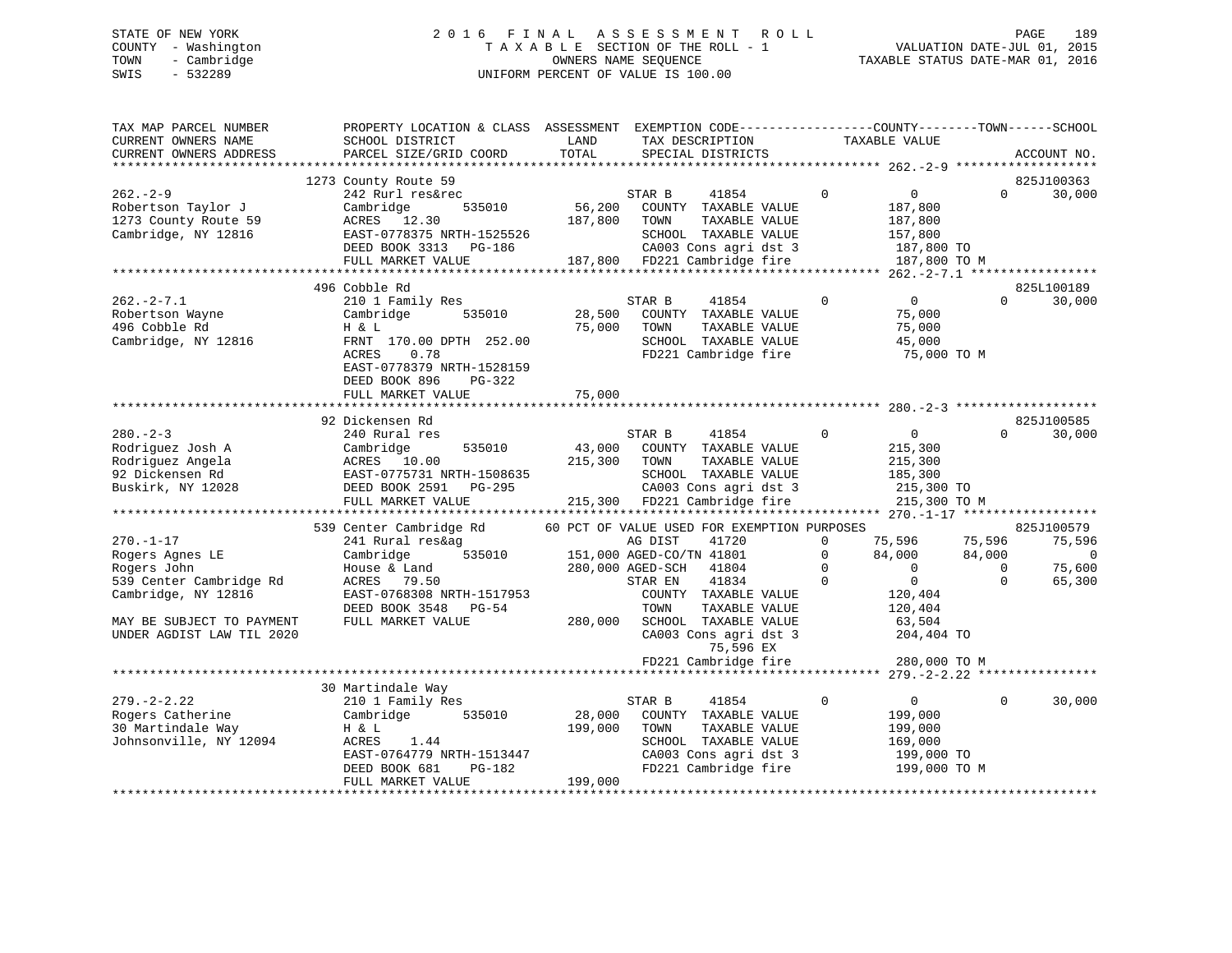## STATE OF NEW YORK 2 0 1 6 F I N A L A S S E S S M E N T R O L L PAGE 190 COUNTY - Washington T A X A B L E SECTION OF THE ROLL - 1 VALUATION DATE-JUL 01, 2015 TOWN - Cambridge OWNERS NAME SEQUENCE TAXABLE STATUS DATE-MAR 01, 2016 SWIS - 532289 UNIFORM PERCENT OF VALUE IS 100.00

| TAX MAP PARCEL NUMBER<br>CURRENT OWNERS NAME<br>CURRENT OWNERS ADDRESS | PROPERTY LOCATION & CLASS ASSESSMENT EXEMPTION CODE----------------COUNTY-------TOWN------SCHOOL<br>SCHOOL DISTRICT<br>PARCEL SIZE/GRID COORD | LAND<br>TOTAL  | TAX DESCRIPTION<br>SPECIAL DISTRICTS                  | TAXABLE VALUE |                            | ACCOUNT NO. |
|------------------------------------------------------------------------|-----------------------------------------------------------------------------------------------------------------------------------------------|----------------|-------------------------------------------------------|---------------|----------------------------|-------------|
|                                                                        |                                                                                                                                               |                |                                                       |               |                            |             |
|                                                                        | 14 Martindale Way                                                                                                                             |                |                                                       |               |                            | 825J102022  |
| $279. - 2 - 2.21$                                                      | 210 1 Family Res                                                                                                                              |                | STAR B<br>41854                                       | $\Omega$      | $\overline{0}$<br>$\Omega$ | 30,000      |
| Rogers Dale J                                                          | 535010<br>Cambridge                                                                                                                           | 30,000         | COUNTY TAXABLE VALUE                                  |               | 197,900                    |             |
| Rogers Karen J                                                         | H & L                                                                                                                                         | 197,900        | TAXABLE VALUE<br>TOWN                                 |               | 197,900                    |             |
| 14 Martindale Way                                                      | ACRES<br>2.17                                                                                                                                 |                | SCHOOL TAXABLE VALUE                                  |               | 167,900                    |             |
| Johnsonville, NY 12094                                                 | EAST-0764844 NRTH-1513050<br>DEED BOOK 604                                                                                                    |                | CA003 Cons agri dst 3<br>FD221 Cambridge fire         |               | 197,900 TO                 |             |
|                                                                        | PG-29<br>FULL MARKET VALUE                                                                                                                    | 197,900        |                                                       |               | 197,900 TO M               |             |
|                                                                        |                                                                                                                                               |                |                                                       |               |                            |             |
|                                                                        | Rogers Ln                                                                                                                                     |                |                                                       |               |                            |             |
| $271. - 2 - 3.7$                                                       | 314 Rural vac<10                                                                                                                              |                | COUNTY TAXABLE VALUE                                  |               | 7,500                      |             |
| Rogers John P                                                          | Cambridge<br>535010                                                                                                                           | 7,500          | TAXABLE VALUE<br>TOWN                                 |               | 7,500                      |             |
| Rogers Karen A                                                         | Sub lot F                                                                                                                                     | 7,500          | SCHOOL TAXABLE VALUE                                  |               | 7,500                      |             |
| 50 Rogers Ln                                                           | 2.18<br>ACRES                                                                                                                                 |                | FD221 Cambridge fire                                  |               | 7,500 TO M                 |             |
| Cambridge, NY 12816                                                    | EAST-0771926 NRTH-1519128                                                                                                                     |                |                                                       |               |                            |             |
|                                                                        | DEED BOOK 1881 PG-236                                                                                                                         |                |                                                       |               |                            |             |
|                                                                        | FULL MARKET VALUE                                                                                                                             | 7,500          |                                                       |               |                            |             |
|                                                                        |                                                                                                                                               |                |                                                       |               |                            |             |
|                                                                        | 50 Rogers Ln                                                                                                                                  |                |                                                       |               |                            | 825J100578  |
| $271. - 2 - 6$                                                         | 210 1 Family Res                                                                                                                              |                | STAR EN<br>41834                                      | $\mathbf 0$   | $\overline{0}$<br>$\Omega$ | 65,300      |
| Rogers John P                                                          | Cambridge<br>535010                                                                                                                           | 30,000         | COUNTY TAXABLE VALUE                                  |               | 134,100                    |             |
| Rogers Karen A                                                         | H & L                                                                                                                                         | 134,100        | TAXABLE VALUE<br>TOWN                                 |               | 134,100                    |             |
| 50 Rogers Ln                                                           | ACRES<br>1.00                                                                                                                                 |                | SCHOOL TAXABLE VALUE                                  |               | 68,800                     |             |
| Cambridge, NY 12816                                                    | EAST-0772054 NRTH-1519236                                                                                                                     |                | FD221 Cambridge fire                                  |               | 134,100 TO M               |             |
|                                                                        | DEED BOOK 428<br>PG-1005                                                                                                                      |                |                                                       |               |                            |             |
|                                                                        | FULL MARKET VALUE                                                                                                                             | 134,100        |                                                       |               |                            |             |
|                                                                        |                                                                                                                                               |                |                                                       |               |                            |             |
|                                                                        | 1365 County Route 59                                                                                                                          |                |                                                       |               |                            | 825J100672  |
| $263. - 1 - 24$                                                        | 210 1 Family Res                                                                                                                              |                | VETCOM CTS 41130<br>23,600 VETDIS CTS 41140           | $\Omega$      | 26,250<br>26,250           | 10,000      |
| Rogers Karen A                                                         | 535010<br>Cambridge                                                                                                                           |                |                                                       | $\mathbf 0$   | 15,750<br>15,750           | 15,750      |
| Rogers Suzanne M                                                       | H & L                                                                                                                                         | 105,000 STAR B | 41854                                                 | $\Omega$      | $\overline{0}$<br>$\Omega$ | 30,000      |
| 50 Rogers Ln                                                           | FRNT 122.00 DPTH 230.00                                                                                                                       |                | COUNTY TAXABLE VALUE                                  |               | 63,000                     |             |
| Cambridge, NY 12816                                                    | ACRES<br>0.71                                                                                                                                 |                | TOWN<br>TAXABLE VALUE                                 |               | 63,000                     |             |
|                                                                        | EAST-0780487 NRTH-1526544                                                                                                                     |                | SCHOOL TAXABLE VALUE                                  |               | 49,250                     |             |
|                                                                        | PG-120<br>DEED BOOK 917                                                                                                                       |                | CA003 Cons agri dst 3<br>105,000 FD221 Cambridge fire |               | 105,000 TO                 |             |
|                                                                        | FULL MARKET VALUE                                                                                                                             |                |                                                       |               | 105,000 TO M               |             |
|                                                                        | 8 Horton Ln                                                                                                                                   |                |                                                       |               |                            | 825J100244  |
| $261 - 2 - 7$                                                          | 241 Rural res&ag                                                                                                                              |                | AG DIST<br>41720                                      | 0             | 88,607<br>88,607           | 88,607      |
| Rogers Mark                                                            | 535010<br>Cambridge                                                                                                                           | 157,300 STAR B | 41854                                                 | $\Omega$      | $\overline{0}$<br>$\Omega$ | 30,000      |
| Rogers Marge                                                           | 563/155                                                                                                                                       | 338,000        | COUNTY TAXABLE VALUE                                  |               | 249,393                    |             |
| 8 Horton Ln                                                            | $261. - 1 - 7$                                                                                                                                |                | TOWN<br>TAXABLE VALUE                                 |               | 249,393                    |             |
| Cambridge, NY 12816                                                    | ACRES 85.00                                                                                                                                   |                | SCHOOL TAXABLE VALUE                                  |               | 219,393                    |             |
|                                                                        | EAST-0766120 NRTH-1523487                                                                                                                     |                | CA003 Cons agri dst 3                                 |               | 249,393 TO                 |             |
| MAY BE SUBJECT TO PAYMENT                                              | DEED BOOK 563<br>PG-153                                                                                                                       |                | 88,607 EX                                             |               |                            |             |
| UNDER AGDIST LAW TIL 2020                                              | FULL MARKET VALUE                                                                                                                             |                | 338,000 FD221 Cambridge fire                          |               | 338,000 TO M               |             |
|                                                                        |                                                                                                                                               |                |                                                       |               |                            |             |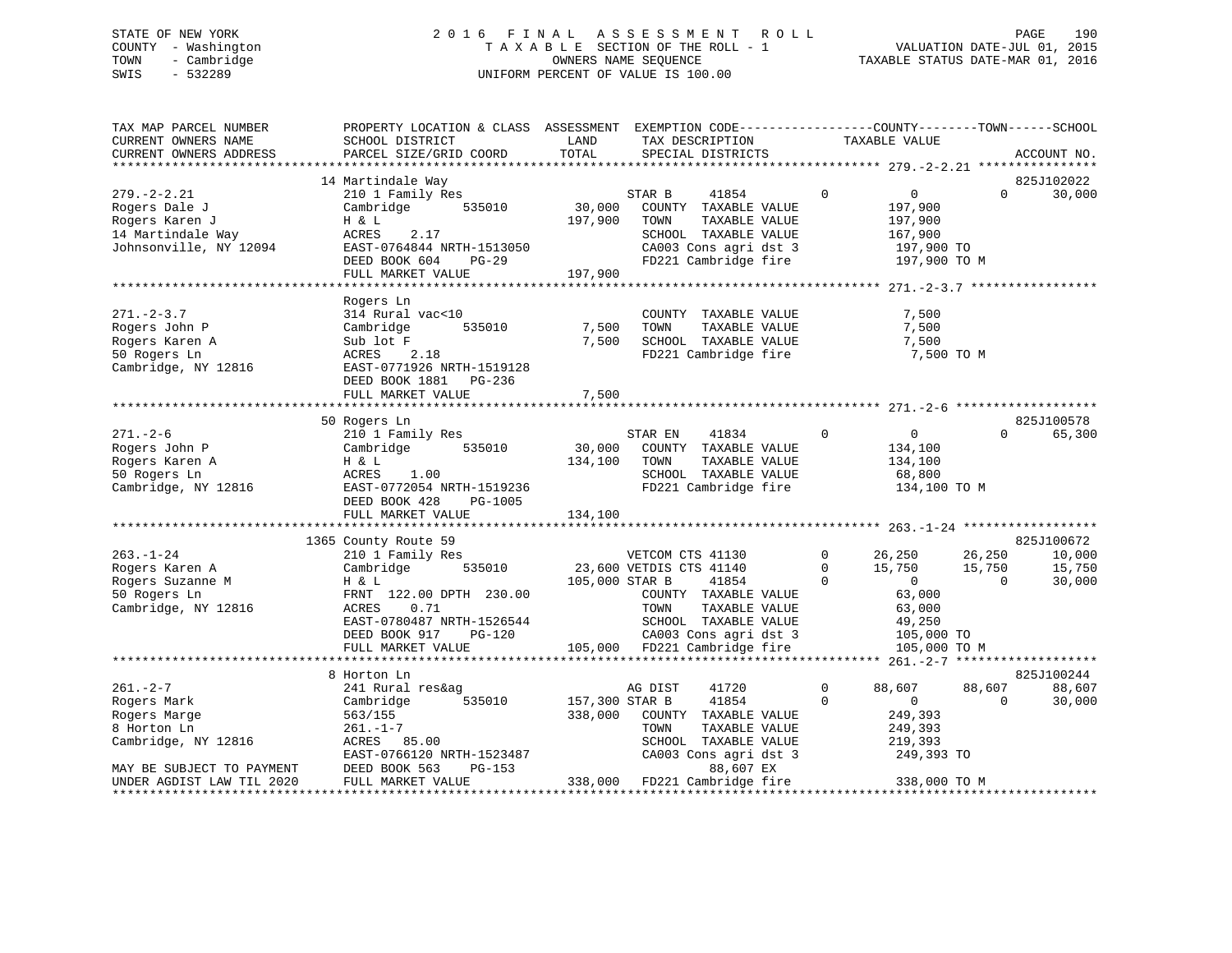## STATE OF NEW YORK 2 0 1 6 F I N A L A S S E S S M E N T R O L L PAGE 191 COUNTY - Washington T A X A B L E SECTION OF THE ROLL - 1 VALUATION DATE-JUL 01, 2015 TOWN - Cambridge OWNERS NAME SEQUENCE TAXABLE STATUS DATE-MAR 01, 2016 SWIS - 532289 UNIFORM PERCENT OF VALUE IS 100.00

| TAX MAP PARCEL NUMBER<br>CURRENT OWNERS NAME<br>CURRENT OWNERS ADDRESS                                | PROPERTY LOCATION & CLASS ASSESSMENT<br>SCHOOL DISTRICT<br>PARCEL SIZE/GRID COORD                                                                          | LAND<br>TOTAL                | EXEMPTION CODE-----------------COUNTY-------TOWN------SCHOOL<br>TAX DESCRIPTION<br>SPECIAL DISTRICTS                                       | TAXABLE VALUE                                                                                        |                    | ACCOUNT NO.                    |
|-------------------------------------------------------------------------------------------------------|------------------------------------------------------------------------------------------------------------------------------------------------------------|------------------------------|--------------------------------------------------------------------------------------------------------------------------------------------|------------------------------------------------------------------------------------------------------|--------------------|--------------------------------|
| $279. - 2 - 2.23$<br>Rogers Mark<br>8 Horton Ln<br>Cambridge, NY 12816                                | 96 Martindale Way<br>210 1 Family Res<br>Cambridge<br>535010<br>2.71<br>ACRES<br>EAST-0765009 NRTH-1513382<br>DEED BOOK 681<br>PG-185<br>FULL MARKET VALUE | 27,600<br>132,000<br>132,000 | COUNTY TAXABLE VALUE<br>TAXABLE VALUE<br>TOWN<br>SCHOOL TAXABLE VALUE<br>CA003 Cons agri dst 3<br>FD221 Cambridge fire                     | 132,000<br>132,000<br>132,000<br>132,000 TO<br>132,000 TO M                                          |                    |                                |
|                                                                                                       | 44 Martindale Way                                                                                                                                          |                              |                                                                                                                                            |                                                                                                      |                    | 825J100955                     |
| $279. - 2 - 2.2$<br>Rogers Olga M<br>44 Martindale Way<br>Johnsonville, NY 12094-2030                 | 242 Rurl res&rec<br>Cambridge<br>535010<br>Row 587/203<br>ACRES 14.71<br>EAST-0764781 NRTH-1514336<br>DEED BOOK 780<br>$PG-82$<br>FULL MARKET VALUE        | 56,700<br>220,000<br>220,000 | STAR B<br>41854<br>COUNTY TAXABLE VALUE<br>TOWN<br>TAXABLE VALUE<br>SCHOOL TAXABLE VALUE<br>CA003 Cons agri dst 3<br>FD221 Cambridge fire  | $\Omega$<br>$\overline{0}$<br>220,000<br>220,000<br>190,000<br>220,000 TO<br>220,000 TO M            | $\Omega$           | 30,000                         |
|                                                                                                       |                                                                                                                                                            |                              |                                                                                                                                            |                                                                                                      |                    |                                |
| $263. - 2 - 4$<br>Rolleston Bruce<br>1328 King Rd<br>Cambridge, NY 12816<br>MAY BE SUBJECT TO PAYMENT | 1328 King Rd<br>241 Rural res&ag<br>535010<br>Cambridge<br>ACRES 26.53<br>EAST-0786453 NRTH-1527935<br>DEED BOOK 801<br>$PG-135$<br>FULL MARKET VALUE      | 85,200 STAR EN               | AGRI-D IND 41730<br>41834<br>312,000 COUNTY TAXABLE VALUE<br>TAXABLE VALUE<br>TOWN<br>SCHOOL TAXABLE VALUE<br>312,000 FD221 Cambridge fire | $\mathbf 0$<br>19,371<br>$\Omega$<br>$\overline{0}$<br>292,629<br>292,629<br>227,329<br>312,000 TO M | 19,371<br>$\Omega$ | 825J100670<br>19,371<br>65,300 |
| UNDER AGDIST LAW TIL 2023                                                                             |                                                                                                                                                            |                              |                                                                                                                                            |                                                                                                      |                    |                                |
|                                                                                                       | 46 Irish Ln                                                                                                                                                |                              |                                                                                                                                            |                                                                                                      |                    | 825J100582                     |
| $263 - 1 - 5$<br>Romack Dolores R LE<br>Johnson Dawn Marie<br>46 Irish Ln<br>Cambridge, NY 12816      | 210 1 Family Res<br>Cambridge<br>535010<br>H&l<br>645/11<br>ACRES<br>3.50<br>EAST-0782535 NRTH-1528660<br>DEED BOOK 3329<br><b>PG-100</b>                  | 53,800<br>260,900            | STAR EN<br>41834<br>COUNTY TAXABLE VALUE<br>TOWN<br>TAXABLE VALUE<br>SCHOOL TAXABLE VALUE<br>FD221 Cambridge fire                          | $\overline{0}$<br>$\mathbf 0$<br>260,900<br>260,900<br>195,600<br>260,900 TO M                       | $\Omega$           | 65,300                         |
|                                                                                                       | FULL MARKET VALUE                                                                                                                                          | 260,900                      |                                                                                                                                            |                                                                                                      |                    |                                |
|                                                                                                       | 28 Irish Ln                                                                                                                                                |                              |                                                                                                                                            |                                                                                                      |                    | 825J100583                     |
| $263. - 1 - 6$<br>Romack Howard Jr<br>Romack Patricia<br>28 Irish Ln<br>Cambridge, NY 12816           | 210 1 Family Res<br>Cambridge<br>535010<br>H&l<br>ACRES<br>8.10<br>EAST-0782608 NRTH-1528125<br>DEED BOOK 444<br>PG-307<br>FULL MARKET VALUE               | 72,400<br>315,000<br>315,000 | STAR B<br>41854<br>COUNTY TAXABLE VALUE<br>TAXABLE VALUE<br>TOWN<br>SCHOOL TAXABLE VALUE<br>FD221 Cambridge fire                           | $\mathbf 0$<br>$\overline{0}$<br>315,000<br>315,000<br>285,000<br>315,000 TO M                       | $\Omega$           | 30,000                         |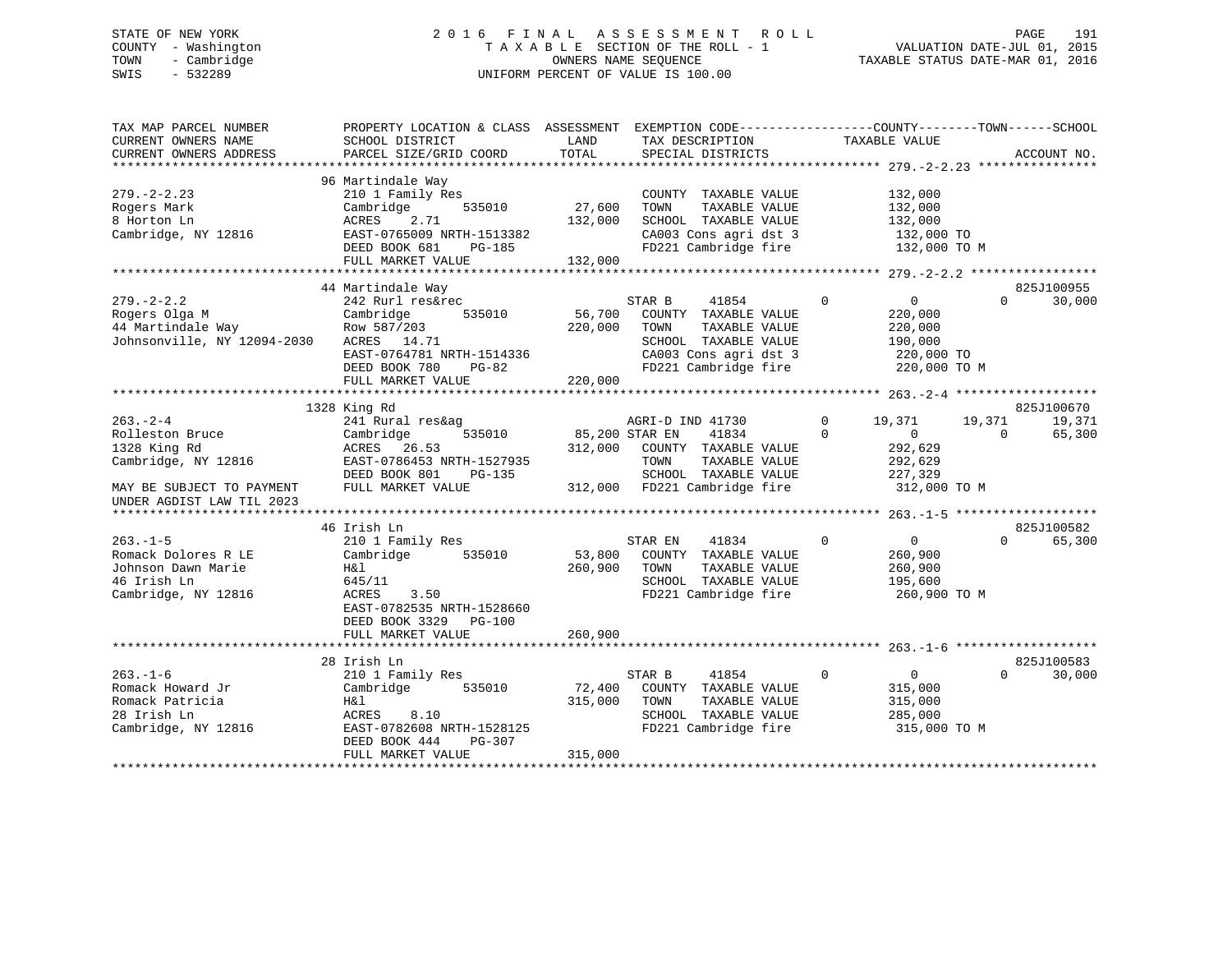## STATE OF NEW YORK 2 0 1 6 F I N A L A S S E S S M E N T R O L L PAGE 192 COUNTY - Washington T A X A B L E SECTION OF THE ROLL - 1 VALUATION DATE-JUL 01, 2015 TOWN - Cambridge OWNERS NAME SEQUENCE TAXABLE STATUS DATE-MAR 01, 2016 SWIS - 532289 UNIFORM PERCENT OF VALUE IS 100.00

| TAX MAP PARCEL NUMBER<br>CURRENT OWNERS NAME<br>CURRENT OWNERS ADDRESS                                                                          | PROPERTY LOCATION & CLASS ASSESSMENT EXEMPTION CODE----------------COUNTY-------TOWN------SCHOOL<br>SCHOOL DISTRICT<br>PARCEL SIZE/GRID COORD                             | LAND<br>TOTAL                        | TAX DESCRIPTION<br>SPECIAL DISTRICTS                                                                                                                    | TAXABLE VALUE                                                                                                     | ACCOUNT NO.                                   |
|-------------------------------------------------------------------------------------------------------------------------------------------------|---------------------------------------------------------------------------------------------------------------------------------------------------------------------------|--------------------------------------|---------------------------------------------------------------------------------------------------------------------------------------------------------|-------------------------------------------------------------------------------------------------------------------|-----------------------------------------------|
| $255. - 1 - 16$<br>Roome Property Holdings LLC<br>956 North Rd<br>Greenwich, NY 12834<br>MAY BE SUBJECT TO PAYMENT<br>UNDER AGDIST LAW TIL 2020 | 1622 County Route 59<br>241 Rural res&ag<br>Cambridge<br>535010<br>ACRES 102.10<br>EAST-0785157 NRTH-1529693<br>DEED BOOK 3403 PG-10<br>FULL MARKET VALUE                 | 179,600<br>660,000<br>660,000        | AG DIST<br>41720<br>COUNTY TAXABLE VALUE<br>TOWN<br>TAXABLE VALUE<br>SCHOOL TAXABLE VALUE<br>CA003 Cons agri dst 3<br>87,363 EX<br>FD221 Cambridge fire | $\Omega$<br>87,363<br>572,637<br>572,637<br>572,637<br>572,637 TO<br>660,000 TO M                                 | 825J100229<br>87,363<br>87,363                |
| $262. - 1 - 29$<br>Roose Shaun<br>C/O David Eriksen<br>454 County Route 60<br>Cambridge, NY 12816                                               | 454 County Route 60<br>210 1 Family Res<br>Cambridge<br>535010<br>2 houses<br>ACRES<br>1.71<br>EAST-0773240 NRTH-1528159<br>DEED BOOK 900<br>$PG-39$<br>FULL MARKET VALUE | 27,600<br>290,000<br>290,000         | COUNTY TAXABLE VALUE<br>TOWN<br>TAXABLE VALUE<br>SCHOOL TAXABLE VALUE<br>FD221 Cambridge fire                                                           | 290,000<br>290,000<br>290,000<br>290,000 TO M                                                                     | 825J100949                                    |
|                                                                                                                                                 | 471 State Route 372                                                                                                                                                       |                                      |                                                                                                                                                         |                                                                                                                   | 825J100318                                    |
| $246. - 1 - 16$<br>Root Frank<br>Root Martha<br>471 State Route 372<br>Greenwich, NY 12834                                                      | 210 1 Family Res<br>535010<br>Cambridge<br>House<br>Addition<br>1.40<br>ACRES<br>EAST-0780386 NRTH-1539005<br>DEED BOOK 789<br>PG-157<br>FULL MARKET VALUE                | 35,000 STAR EN<br>212,400<br>212,400 | CW_10_VET/ 41152<br>41834<br>COUNTY TAXABLE VALUE<br>TAXABLE VALUE<br>TOWN<br>SCHOOL TAXABLE VALUE<br>CA005 Cons agri dst 5<br>FD221 Cambridge fire     | $\mathbf 0$<br>8,000<br>$\Omega$<br>$\overline{0}$<br>204,400<br>212,400<br>147,100<br>212,400 TO<br>212,400 TO M | $\Omega$<br>$\mathbf 0$<br>$\Omega$<br>65,300 |
| $255. - 2 - 5$<br>Rosaday Enterprises, LLC<br>39 Coila Rd<br>Cambridge, NY 12816                                                                | 35 Coila Rd<br>210 1 Family Res<br>535010<br>Cambridge<br>H & L<br>ACRES<br>1.03<br>EAST-0787427 NRTH-1531244<br>DEED BOOK 2192    PG-198<br>FULL MARKET VALUE            | 25,200<br>136,900<br>136,900         | COUNTY TAXABLE VALUE<br>TAXABLE VALUE<br>TOWN<br>SCHOOL TAXABLE VALUE<br>FD221 Cambridge fire                                                           | 136,900<br>136,900<br>136,900<br>136,900 ТО М                                                                     | 825J100398                                    |
|                                                                                                                                                 |                                                                                                                                                                           |                                      |                                                                                                                                                         |                                                                                                                   |                                               |
| $280. -1 - 12.1$<br>Rose Judith F<br>136 Dickensen Rd<br>Buskirk, NY 12028                                                                      | 136 Dickensen Rd<br>210 1 Family Res<br>535010<br>Cambridge<br>1.00<br>ACRES<br>EAST-0774533 NRTH-1508296<br>$PG-207$<br>DEED BOOK 691<br>FULL MARKET VALUE               | 35,000<br>135,700                    | STAR EN<br>41834<br>COUNTY TAXABLE VALUE<br>TOWN<br>TAXABLE VALUE<br>SCHOOL TAXABLE VALUE<br>CA003 Cons agri dst 3<br>135,700 FD221 Cambridge fire      | $\mathbf 0$<br>$\mathbf 0$<br>135,700<br>135,700<br>70,400<br>135,700 TO<br>135,700 TO M                          | 825J100902<br>65,300<br>$\Omega$              |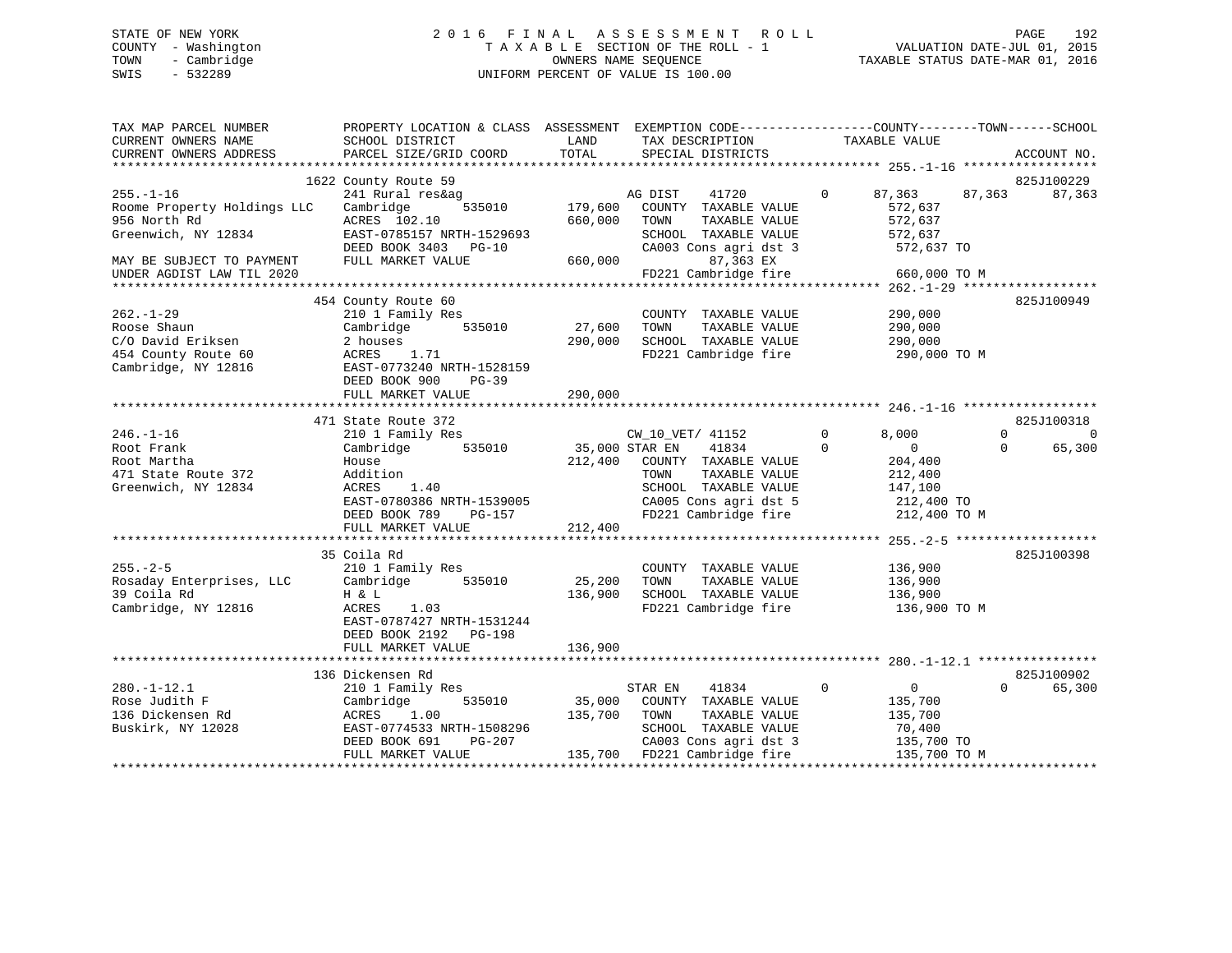## STATE OF NEW YORK 2 0 1 6 F I N A L A S S E S S M E N T R O L L PAGE 193 COUNTY - Washington T A X A B L E SECTION OF THE ROLL - 1 VALUATION DATE-JUL 01, 2015 TOWN - Cambridge OWNERS NAME SEQUENCE TAXABLE STATUS DATE-MAR 01, 2016 SWIS - 532289 UNIFORM PERCENT OF VALUE IS 100.00

| TAX MAP PARCEL NUMBER<br>CURRENT OWNERS NAME<br>CURRENT OWNERS ADDRESS | PROPERTY LOCATION & CLASS ASSESSMENT EXEMPTION CODE---------------COUNTY-------TOWN-----SCHOOL<br>SCHOOL DISTRICT<br>PARCEL SIZE/GRID COORD | LAND<br>TOTAL        |         | TAX DESCRIPTION TAXABLE VALUE<br>SPECIAL DISTRICTS |                |                |          | ACCOUNT NO. |
|------------------------------------------------------------------------|---------------------------------------------------------------------------------------------------------------------------------------------|----------------------|---------|----------------------------------------------------|----------------|----------------|----------|-------------|
|                                                                        |                                                                                                                                             |                      |         |                                                    |                |                |          |             |
|                                                                        | 848 County Route 60                                                                                                                         |                      |         |                                                    |                |                |          | 825J100884  |
| $246. - 1 - 25.2$                                                      | 241 Rural res&ag                                                                                                                            |                      | AG DIST | 41720                                              | $\mathbf 0$    | 30,686         | 30,686   | 30,686      |
| Rosenblatt Stuart I                                                    | Greenwich                                                                                                                                   | 533401 89,300 STAR B |         | 41854                                              | $\Omega$       | $\Omega$       | $\Omega$ | 30,000      |
| Call Elizabeth A                                                       | Farm                                                                                                                                        | 308,300              |         | COUNTY TAXABLE VALUE                               |                | 277,614        |          |             |
| 848 County Route 60                                                    | Addition                                                                                                                                    |                      | TOWN    | TAXABLE VALUE                                      |                | 277,614        |          |             |
| Greenwich, NY 12834-9124                                               | 30.60<br>ACRES                                                                                                                              |                      |         | SCHOOL TAXABLE VALUE                               |                | 247,614        |          |             |
|                                                                        | EAST-0774431 NRTH-1537217                                                                                                                   |                      |         | CA003 Cons agri dst 3                              |                | 277,614 TO     |          |             |
| MAY BE SUBJECT TO PAYMENT<br>UNDER AGDIST LAW TIL 2020                 | DEED BOOK 837<br>PG-332                                                                                                                     |                      |         | 30,686 EX                                          |                |                |          |             |
| UNDER AGDIST LAW TIL 2020                                              | FULL MARKET VALUE                                                                                                                           |                      |         | 308,300 FD221 Cambridge fire                       |                | 308,300 TO M   |          |             |
|                                                                        |                                                                                                                                             |                      |         |                                                    |                |                |          |             |
|                                                                        | 276 Gannon Rd                                                                                                                               |                      |         |                                                    |                |                |          |             |
| $270. - 1 - 21.1$                                                      | 242 Rurl res&rec                                                                                                                            |                      | AG DIST | 41720                                              | $\Omega$       | 36,042         | 36,042   | 36,042      |
| Ross Randy C                                                           | Cambridge                                                                                                                                   | 535010 80,300 STAR B |         | 41854                                              | $\Omega$       | 0              | $\Omega$ | 30,000      |
| Ross Anne S                                                            | Sub Lot 1                                                                                                                                   | 242,900              |         | COUNTY TAXABLE VALUE                               |                | 206,858        |          |             |
| 276 Gannon Rd                                                          | ACRES 22.61                                                                                                                                 |                      | TOWN    | TAXABLE VALUE                                      |                | 206,858        |          |             |
| Buskirk, NY 12028                                                      | EAST-0768691 NRTH-1514220                                                                                                                   |                      |         | SCHOOL TAXABLE VALUE                               |                | 176,858        |          |             |
|                                                                        | DEED BOOK 853<br>PG-94                                                                                                                      |                      |         | CA003 Cons agri dst 3                              |                | 206,858 TO     |          |             |
| MAY BE SUBJECT TO PAYMENT                                              | FULL MARKET VALUE                                                                                                                           | 242,900              |         | 36,042 EX                                          |                |                |          |             |
| UNDER AGDIST LAW TIL 2020                                              |                                                                                                                                             |                      |         | FD221 Cambridge fire                               |                | 242,900 TO M   |          |             |
|                                                                        |                                                                                                                                             |                      |         |                                                    |                |                |          |             |
|                                                                        | 279 Gannon Rd                                                                                                                               |                      |         |                                                    |                |                |          |             |
| $270. - 1 - 21.2$                                                      | 312 Vac w/imprv                                                                                                                             |                      | AG DIST | 41720                                              | $\overline{0}$ | 18,769         | 18,769   | 18,769      |
| Ross Randy C                                                           | Cambridge                                                                                                                                   | 535010 20,000        |         | COUNTY TAXABLE VALUE                               |                | 16,231         |          |             |
| Ross Anne S                                                            | Land & Pole Barn                                                                                                                            | 35,000               | TOWN    | TAXABLE VALUE                                      |                | 16,231         |          |             |
| 276 Gannon Rd                                                          | Sub Lot 2                                                                                                                                   |                      |         | SCHOOL TAXABLE VALUE                               |                | 16,231         |          |             |
| Buskirk, NY 12028                                                      | ACRES<br>3.00                                                                                                                               |                      |         | CA003 Cons agri dst 3                              |                | 16,231 TO      |          |             |
|                                                                        | EAST-0767753 NRTH-1514430                                                                                                                   |                      |         | 18,769 EX                                          |                |                |          |             |
| MAY BE SUBJECT TO PAYMENT                                              | DEED BOOK 853<br>PG-94                                                                                                                      |                      |         | FD221 Cambridge fire                               |                | 35,000 TO M    |          |             |
| UNDER AGDIST LAW TIL 2020                                              | FULL MARKET VALUE                                                                                                                           | 35,000               |         |                                                    |                |                |          |             |
|                                                                        |                                                                                                                                             |                      |         |                                                    |                |                |          |             |
|                                                                        | 1671 County Route 59                                                                                                                        |                      |         |                                                    |                |                |          | 825J100619  |
| $255. - 1 - 15$                                                        | 210 1 Family Res                                                                                                                            |                      | STAR B  | $\overline{0}$<br>41854                            |                | $\overline{0}$ | $\Omega$ | 30,000      |
| Ross Thomas C                                                          | 535010<br>Cambridge                                                                                                                         | 38,000               |         | COUNTY TAXABLE VALUE                               |                | 230,400        |          |             |
| 1671 County Route 59                                                   | H & L                                                                                                                                       | 230,400              | TOWN    | TAXABLE VALUE                                      |                | 230,400        |          |             |
| Cambridge, NY 12816                                                    | Bndy Agmt 744/133                                                                                                                           |                      |         | SCHOOL TAXABLE VALUE                               |                | 200,400        |          |             |
|                                                                        | 4.20<br>ACRES                                                                                                                               |                      |         | FD221 Cambridge fire                               |                | 230,400 TO M   |          |             |
|                                                                        | EAST-0786219 NRTH-1530541                                                                                                                   |                      |         |                                                    |                |                |          |             |
|                                                                        | DEED BOOK 487<br>PG-307                                                                                                                     |                      |         |                                                    |                |                |          |             |
|                                                                        | FULL MARKET VALUE                                                                                                                           | 230,400              |         |                                                    |                |                |          |             |
|                                                                        |                                                                                                                                             |                      |         |                                                    |                |                |          |             |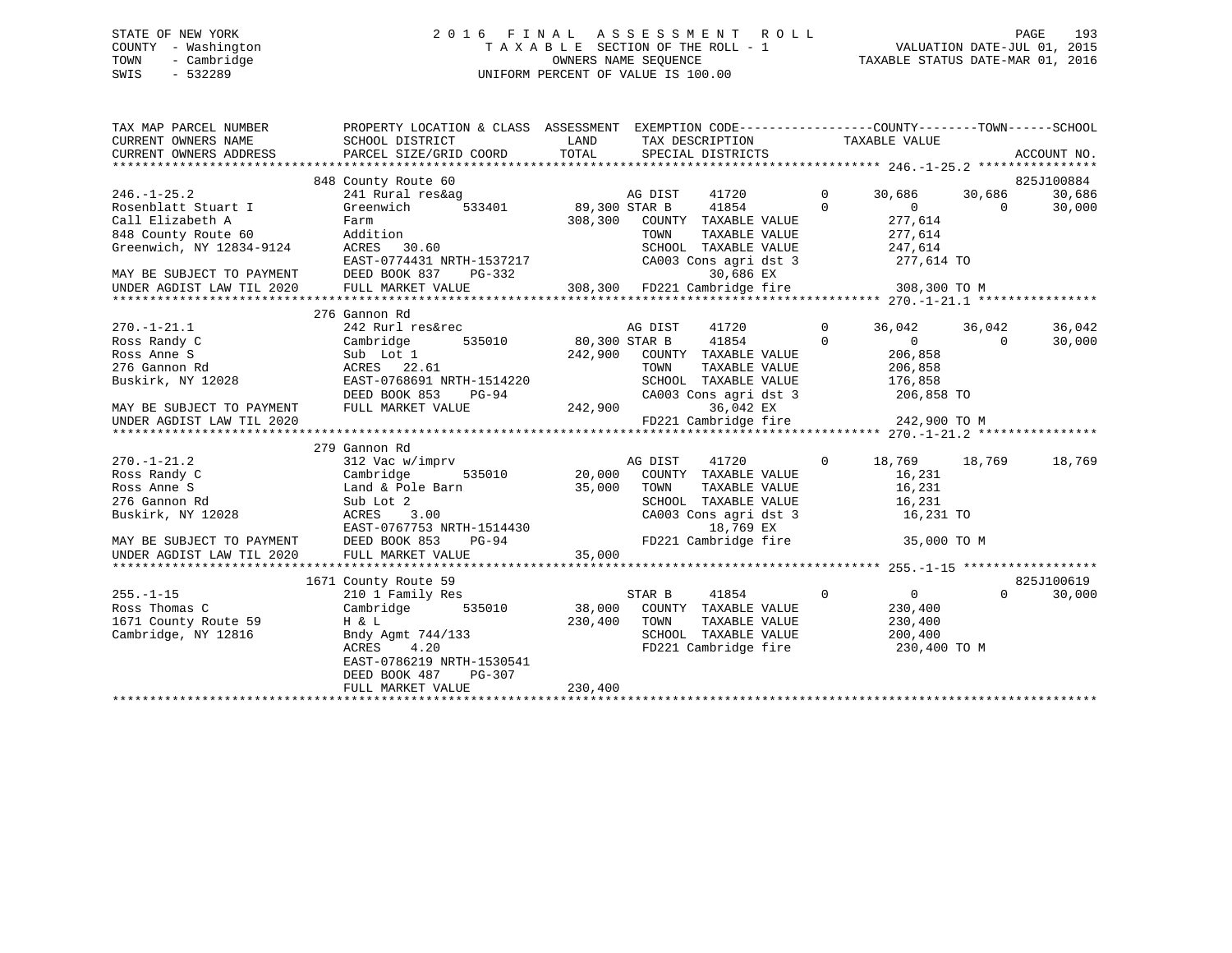## STATE OF NEW YORK 2 0 1 6 F I N A L A S S E S S M E N T R O L L PAGE 194 COUNTY - Washington T A X A B L E SECTION OF THE ROLL - 1 VALUATION DATE-JUL 01, 2015 TOWN - Cambridge OWNERS NAME SEQUENCE TAXABLE STATUS DATE-MAR 01, 2016 SWIS - 532289 UNIFORM PERCENT OF VALUE IS 100.00

| TAX MAP PARCEL NUMBER<br>CURRENT OWNERS NAME<br>CURRENT OWNERS ADDRESS | PROPERTY LOCATION & CLASS ASSESSMENT EXEMPTION CODE---------------COUNTY-------TOWN------SCHOOL<br>SCHOOL DISTRICT<br>PARCEL SIZE/GRID COORD | LAND<br>TOTAL         | TAX DESCRIPTION<br>SPECIAL DISTRICTS                                  | TAXABLE VALUE  |                    | ACCOUNT NO.        |
|------------------------------------------------------------------------|----------------------------------------------------------------------------------------------------------------------------------------------|-----------------------|-----------------------------------------------------------------------|----------------|--------------------|--------------------|
|                                                                        | 987 County Route 60                                                                                                                          |                       |                                                                       |                |                    | 825J100275         |
| $246. - 1 - 28$                                                        | 241 Rural res&ag                                                                                                                             |                       | AG DIST<br>41720                                                      | $\overline{0}$ | 146,846<br>146,846 | 146,846            |
| Rowse Glenwood L                                                       | Greenwich                                                                                                                                    | 533401 291,800 STAR B | 41854                                                                 | $\Omega$       | $\overline{0}$     | 30,000<br>$\Omega$ |
| 987 County Route 60                                                    | House & Land                                                                                                                                 |                       | 495,500 COUNTY TAXABLE VALUE                                          |                | 348,654            |                    |
| Greenwich, NY 12834                                                    | ACRES 192.20                                                                                                                                 |                       | TAXABLE VALUE<br>TOWN                                                 |                | 348,654            |                    |
|                                                                        | EAST-0772593 NRTH-1540730                                                                                                                    |                       | SCHOOL TAXABLE VALUE                                                  |                | 318,654            |                    |
| MAY BE SUBJECT TO PAYMENT                                              | DEED BOOK 603<br>PG-63                                                                                                                       |                       | CA003 Cons agri dst 3                                                 |                | 348,654 TO         |                    |
| UNDER AGDIST LAW TIL 2020                                              | FULL MARKET VALUE                                                                                                                            | 495,500               | 146,846 EX                                                            |                |                    |                    |
|                                                                        |                                                                                                                                              |                       | FD221 Cambridge fire                                                  |                | 495,500 TO M       |                    |
|                                                                        |                                                                                                                                              |                       |                                                                       |                |                    |                    |
|                                                                        | 4 Maxwell Ln                                                                                                                                 |                       |                                                                       |                |                    |                    |
| $255. - 1 - 3.4$                                                       | 105 Vac farmland                                                                                                                             |                       | AG DIST<br>41720                                                      | $\Omega$       | 65,089<br>65,089   | 65,089             |
| Russert Michael                                                        | Cambridge<br>535010                                                                                                                          | 73,400                | COUNTY TAXABLE VALUE                                                  |                | 8,311              |                    |
| Russert Judith                                                         | Vac Farm Land                                                                                                                                | 73,400                | TOWN<br>TAXABLE VALUE                                                 |                | 8,311              |                    |
| 48 Maxwell Ln                                                          | ACRES 25.10                                                                                                                                  |                       | SCHOOL TAXABLE VALUE                                                  |                | 8,311              |                    |
| Cambridge, NY 12816                                                    | EAST-0781987 NRTH-1536686                                                                                                                    |                       | CA005 Cons agri dst 5                                                 |                | 8,311 TO           |                    |
|                                                                        | DEED BOOK 795<br>PG-194                                                                                                                      |                       | 65,089 EX                                                             |                |                    |                    |
| MAY BE SUBJECT TO PAYMENT                                              | FULL MARKET VALUE                                                                                                                            |                       | 73,400 FD221 Cambridge fire                                           |                | 73,400 TO M        |                    |
| UNDER AGDIST LAW TIL 2020                                              |                                                                                                                                              |                       |                                                                       |                |                    |                    |
|                                                                        |                                                                                                                                              |                       |                                                                       |                |                    |                    |
|                                                                        | 48 Maxwell Ln                                                                                                                                |                       |                                                                       |                |                    | 825J100587         |
| $255. - 1 - 2$                                                         | 210 1 Family Res                                                                                                                             |                       | STAR B<br>41854                                                       | $\Omega$       | $\overline{0}$     | $\Omega$<br>30,000 |
| Russert Michael T                                                      | Cambridge 535010                                                                                                                             |                       | 25,000 COUNTY TAXABLE VALUE                                           |                | 233,100            |                    |
| Russert Judith E                                                       | H & L                                                                                                                                        | 233,100               | TAXABLE VALUE<br>TOWN                                                 |                | 233,100            |                    |
| 48 Maxwell Ln                                                          | ACRES<br>1.00                                                                                                                                |                       | SCHOOL TAXABLE VALUE                                                  |                | 203,100            |                    |
| Cambridge, NY 12816                                                    | EAST-0781321 NRTH-1536879                                                                                                                    |                       |                                                                       |                |                    |                    |
|                                                                        | DEED BOOK 428<br>PG-1002                                                                                                                     |                       | CA005 Cons agri dst 5 233,100 TO<br>FD221 Cambridge fire 233,100 TO M |                |                    |                    |
|                                                                        | FULL MARKET VALUE                                                                                                                            | 233,100               |                                                                       |                |                    |                    |
|                                                                        |                                                                                                                                              |                       |                                                                       |                |                    |                    |
|                                                                        | Maxwell Ln/w Off                                                                                                                             |                       |                                                                       |                |                    | 825J100840         |
| $255. - 1 - 3.2$                                                       | 314 Rural vac<10                                                                                                                             |                       | COUNTY TAXABLE VALUE                                                  |                | 23,100             |                    |
| Russert Michael T                                                      | Cambridge<br>535010                                                                                                                          | 23,100                | TAXABLE VALUE<br>TOWN                                                 |                | 23,100             |                    |
| Russert Judith E                                                       | Land                                                                                                                                         | 23,100                | SCHOOL TAXABLE VALUE                                                  |                | 23,100             |                    |
| 48 Maxwell Ln                                                          | ACRES<br>3.62                                                                                                                                |                       | CA005 Cons agri dst 5                                                 |                | 23,100 TO          |                    |
| Cambridge, NY 12816                                                    | EAST-0781007 NRTH-1537009                                                                                                                    |                       | FD221 Cambridge fire                                                  |                | 23,100 TO M        |                    |
|                                                                        | DEED BOOK 456<br>PG-1063                                                                                                                     |                       |                                                                       |                |                    |                    |
|                                                                        | FULL MARKET VALUE                                                                                                                            | 23,100                |                                                                       |                |                    |                    |
|                                                                        | **********************************                                                                                                           |                       |                                                                       |                |                    |                    |
|                                                                        | 63 Durfee Rd                                                                                                                                 |                       |                                                                       |                |                    | 825J100979         |
| $288. - 1 - 15.6$                                                      | 210 1 Family Res                                                                                                                             |                       | COUNTY TAXABLE VALUE                                                  |                | 284,400            |                    |
| Ryan Kevin M                                                           | Cambridge 535010                                                                                                                             | 55,600                | TOWN<br>TAXABLE VALUE                                                 |                | 284,400            |                    |
| 63 Durfee Rd                                                           | Lot 6                                                                                                                                        | 284,400               | SCHOOL TAXABLE VALUE                                                  |                | 284,400            |                    |
| Buskirk, NY 12028                                                      | ACRES<br>6.40                                                                                                                                |                       | CA003 Cons agri dst 3                                                 |                | 284,400 TO         |                    |
|                                                                        | EAST-0766120 NRTH-1501288                                                                                                                    |                       | FD221 Cambridge fire                                                  |                | 284,400 TO M       |                    |
|                                                                        | DEED BOOK 3559 PG-221                                                                                                                        |                       |                                                                       |                |                    |                    |
|                                                                        | FULL MARKET VALUE                                                                                                                            | 284,400               |                                                                       |                |                    |                    |
|                                                                        |                                                                                                                                              |                       |                                                                       |                |                    |                    |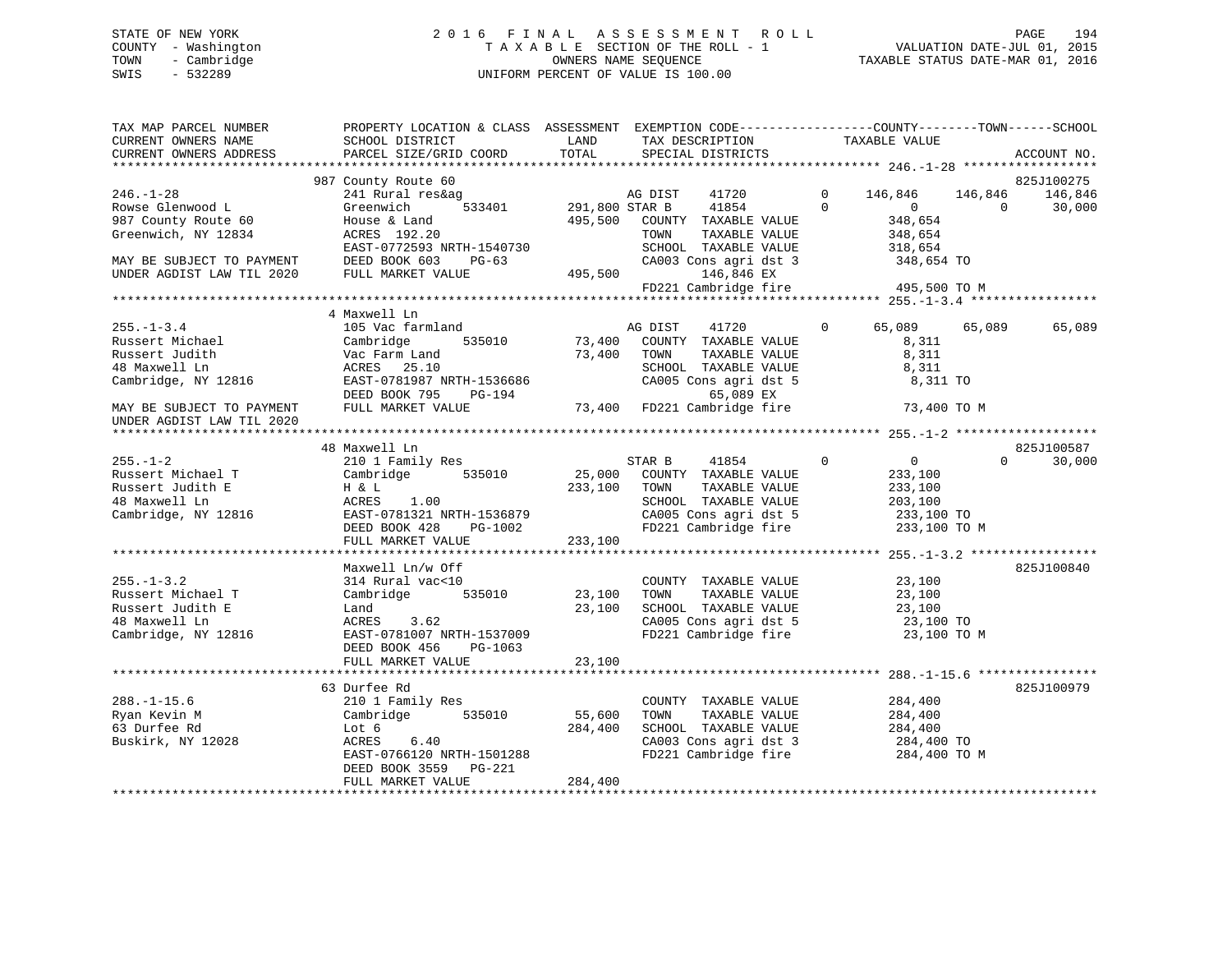## STATE OF NEW YORK 2 0 1 6 F I N A L A S S E S S M E N T R O L L PAGE 195 COUNTY - Washington T A X A B L E SECTION OF THE ROLL - 1 VALUATION DATE-JUL 01, 2015 TOWN - Cambridge OWNERS NAME SEQUENCE TAXABLE STATUS DATE-MAR 01, 2016 SWIS - 532289 UNIFORM PERCENT OF VALUE IS 100.00

| TAX MAP PARCEL NUMBER<br>CURRENT OWNERS NAME<br>CURRENT OWNERS ADDRESS                                                                       | PROPERTY LOCATION & CLASS ASSESSMENT EXEMPTION CODE---------------COUNTY-------TOWN-----SCHOOL<br>SCHOOL DISTRICT<br>PARCEL SIZE/GRID COORD                                                                 | LAND<br>TOTAL                                  | TAX DESCRIPTION<br>SPECIAL DISTRICTS                                                                                                                                                    | TAXABLE VALUE                                               |                                                                                     | ACCOUNT NO.                             |
|----------------------------------------------------------------------------------------------------------------------------------------------|-------------------------------------------------------------------------------------------------------------------------------------------------------------------------------------------------------------|------------------------------------------------|-----------------------------------------------------------------------------------------------------------------------------------------------------------------------------------------|-------------------------------------------------------------|-------------------------------------------------------------------------------------|-----------------------------------------|
| $254. - 1 - 1$<br>Ryan Thomas<br>Ryan Kenneth<br>63 Hill St<br>Greenwich, NY 12834<br>MAY BE SUBJECT TO PAYMENT<br>UNDER AGDIST LAW TIL 2020 | Petteys Rd<br>322 Rural vac>10<br>Greenwich<br>533401<br>ACRES 61.90<br>EAST-0767133 NRTH-1535619<br>DEED BOOK 2625 PG-28<br>FULL MARKET VALUE                                                              | 98,300<br>98,300<br>98,300                     | AG DIST<br>41720<br>COUNTY TAXABLE VALUE<br>TOWN<br>TAXABLE VALUE<br>SCHOOL TAXABLE VALUE<br>CA003 Cons agri dst 3<br>24,697 EX<br>FD221 Cambridge fire                                 | $\mathbf{0}$                                                | 24,697<br>24,697<br>73,603<br>73,603<br>73,603<br>73,603 TO<br>98,300 TO M          | 825J100591<br>24,697                    |
| $255.14 - 3 - 17$<br>Saheim Courtney A<br>60 Stonewall Dr<br>Lake Luzerne, NY 12846                                                          | 69 State Route 372<br>210 1 Family Res<br>535010<br>Cambridge<br>H & L<br>$255. - 3 - 17$<br>ACRES<br>0.82<br>EAST-0786086 NRTH-1532045<br>DEED BOOK 3495 PG-323                                            | 28,800<br>181,000                              | STAR B<br>41854<br>COUNTY TAXABLE VALUE<br>TOWN<br>TAXABLE VALUE<br>SCHOOL TAXABLE VALUE<br>FD221 Cambridge fire                                                                        | $\mathbf 0$                                                 | $\overline{0}$<br>$\Omega$<br>181,000<br>181,000<br>151,000<br>181,000 TO M         | 825J100474<br>30,000                    |
|                                                                                                                                              | FULL MARKET VALUE                                                                                                                                                                                           | 181,000                                        |                                                                                                                                                                                         |                                                             |                                                                                     |                                         |
| $288. - 1 - 22$<br>Saile David R<br>Saile Anne F<br>56 County Route 74<br>Buskirk, NY 12028                                                  | 56 County Route 74<br>242 Rurl res&rec<br>535010<br>Cambridge<br>House & Lot<br>ACRES 78.16<br>EAST-0763126 NRTH-1500352<br>DEED BOOK 474<br>$PG-939$<br>FULL MARKET VALUE<br>***************************** | 149,700<br>297,300<br>297,300<br>************* | COUNTY TAXABLE VALUE<br>TOWN<br>TAXABLE VALUE<br>SCHOOL TAXABLE VALUE<br>CA003 Cons agri dst 3<br>FD221 Cambridge fire<br>******************************** 279.-2-4 ******************* |                                                             | 297,300<br>297,300<br>297,300<br>297,300 TO<br>297,300 TO M                         | 825J100593                              |
|                                                                                                                                              | 160 Gannon Rd                                                                                                                                                                                               |                                                |                                                                                                                                                                                         |                                                             |                                                                                     | 825J100373                              |
| $279. - 2 - 4$<br>Sanford Steven Jay<br>Sullivan Susan A<br>160 Gannon Rd<br>Buskirk, NY 12028                                               | 241 Rural res&ag<br>535010<br>Cambridge<br>ACRES 67.04<br>EAST-0768780 NRTH-1511680<br>DEED BOOK 750<br>PG-210<br>FULL MARKET VALUE                                                                         | 135,800 STAR B<br>306,600<br>306,600           | AG DIST<br>41720<br>41854<br>COUNTY TAXABLE VALUE<br>TOWN<br>TAXABLE VALUE<br>SCHOOL TAXABLE VALUE<br>CA003 Cons agri dst 3                                                             | $\mathbf{0}$<br>49,973<br>$\Omega$                          | 49,973<br>$\overline{0}$<br>$\Omega$<br>256,627<br>256,627<br>226,627<br>256,627 TO | 49,973<br>30,000                        |
| MAY BE SUBJECT TO PAYMENT<br>UNDER AGDIST LAW TIL 2020                                                                                       |                                                                                                                                                                                                             |                                                | 49,973 EX<br>FD221 Cambridge fire                                                                                                                                                       |                                                             | 306,600 TO M                                                                        |                                         |
| ****************************                                                                                                                 |                                                                                                                                                                                                             |                                                |                                                                                                                                                                                         |                                                             |                                                                                     |                                         |
| $271. - 2 - 3$<br>Santacroce Sarah E<br>Santacroce Frank A Jr<br>8 Rogers Ln<br>Cambridge, NY 12816                                          | 8 Rogers Ln<br>210 1 Family Res<br>535010<br>Cambridge<br>Sub lot A<br>ACRES<br>1.06<br>EAST-0772212 NRTH-1518186<br>DEED BOOK 3305 PG-143                                                                  | 29,300 STAR B                                  | VETWAR CTS 41120<br>41854<br>160,300 VETDIS CTS 41140<br>COUNTY TAXABLE VALUE<br>TOWN<br>TAXABLE VALUE<br>SCHOOL TAXABLE VALUE                                                          | $\mathbf{0}$<br>24,045<br>$\mathbf 0$<br>$\Omega$<br>40,075 | 24,045<br>$\Omega$<br>$\Omega$<br>40,075<br>96,180<br>96,180<br>104,300             | 825J100580<br>6,000<br>30,000<br>20,000 |
|                                                                                                                                              | FULL MARKET VALUE                                                                                                                                                                                           |                                                | 160,300 FD221 Cambridge fire                                                                                                                                                            |                                                             | 160,300 TO M                                                                        |                                         |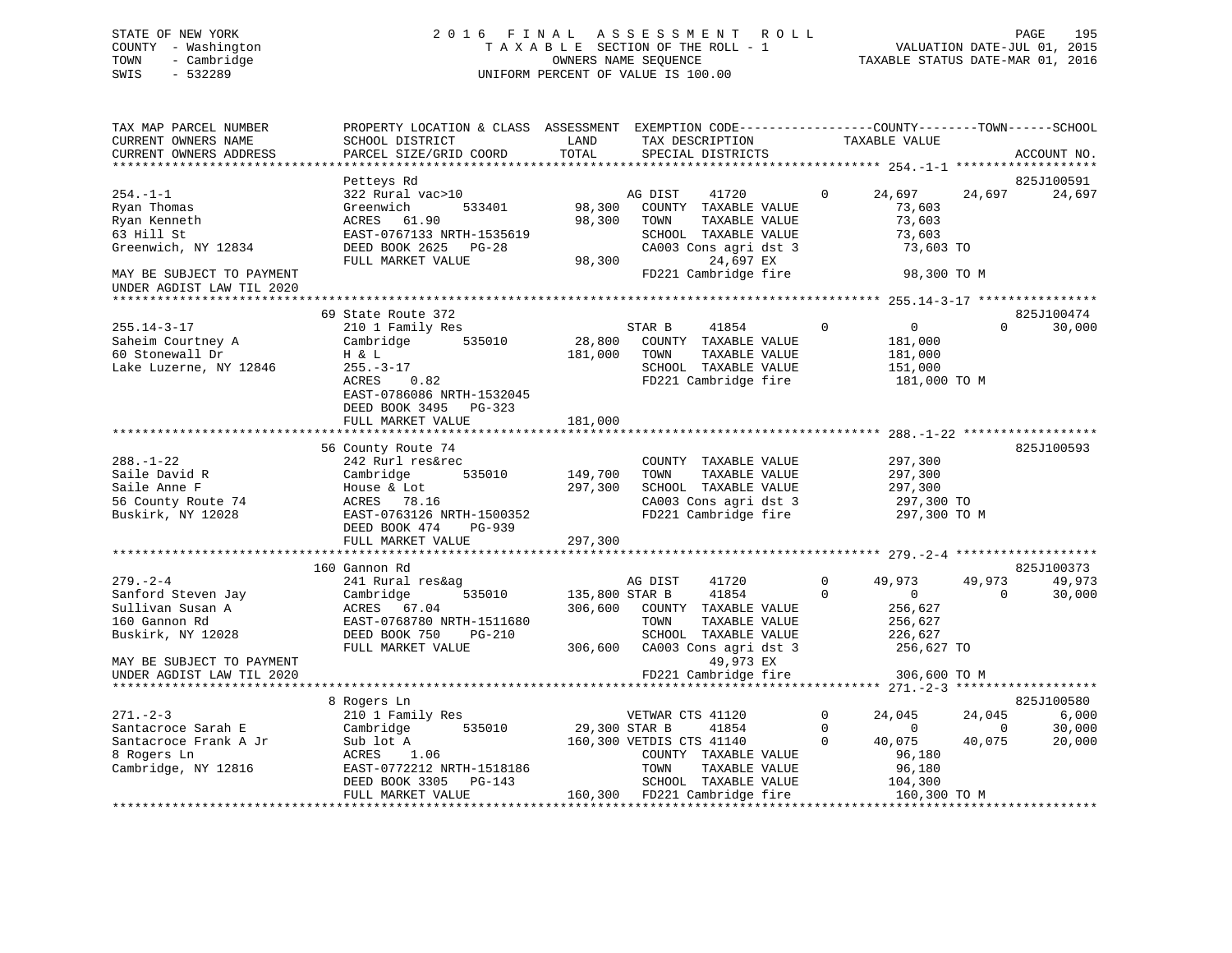| STATE OF NEW YORK<br>- Washington<br>COUNTY<br>TOWN<br>- Cambridge<br>$-532289$<br>SWIS                                                    | 2016 FINAL ASSESSMENT ROLL<br>UNIFORM PERCENT OF VALUE IS 100.00                                                                                                                                                             |                    |                                                                                                                          |                                                    | 196<br>PAGE                               |  |  |
|--------------------------------------------------------------------------------------------------------------------------------------------|------------------------------------------------------------------------------------------------------------------------------------------------------------------------------------------------------------------------------|--------------------|--------------------------------------------------------------------------------------------------------------------------|----------------------------------------------------|-------------------------------------------|--|--|
| TAX MAP PARCEL NUMBER<br>CURRENT OWNERS NAME<br>CURRENT OWNERS ADDRESS PARCEL SIZE/GRID COORD TOTAL                                        | PROPERTY LOCATION & CLASS ASSESSMENT EXEMPTION CODE----------------COUNTY-------TOWN------SCHOOL<br>SCHOOL DISTRICT                                                                                                          | LAND               | TAX DESCRIPTION TAXABLE VALUE<br>SPECIAL DISTRICTS                                                                       |                                                    | ACCOUNT NO.                               |  |  |
| $255.14 - 3 - 7$<br>Sardi Susan E<br>86 State Route 372<br>Cambridge, NY 12816                                                             | 86 State Route 372<br>210 1 Family Res<br>Cambridge 535010 30,100 COUNTY TAXABLE VALUE 214,000<br>$H \& L$<br>$255. - 3 - 7$<br>ACRES 1.01<br>EAST-0786297 NRTH-1532508<br>DEED BOOK 662<br>PG-301<br>FULL MARKET VALUE      | 214,000<br>214,000 | STAR EN<br>TOWN<br>SCHOOL TAXABLE VALUE 148,700<br>CA005 Cons agri dst 5 214,000 TO<br>FD221 Cambridge fire 214,000 TO M | 41834 0<br>$\overline{0}$<br>TAXABLE VALUE 214,000 | 825J100654<br>65,300<br>$0 \qquad \qquad$ |  |  |
|                                                                                                                                            |                                                                                                                                                                                                                              |                    |                                                                                                                          |                                                    |                                           |  |  |
| $255.14 - 3 - 3$<br>Saunders Chad A<br>Saunders Michelle L Easement 591/302 166,900<br>115 State Route 372 255.-3-3<br>Cambridge, NY 12816 | 113 + 115 State Route 372<br>283 Res w/Comuse<br>Cambridge 535010 27,300 COUNTY TAXABLE VALUE 166,900<br>FRNT 130.00 DPTH 210.00<br>ACRES 0.59<br>EAST-0785840 NRTH-1533057<br>DEED BOOK 3382<br>PG-215<br>FULL MARKET VALUE | 166,900            | 41854 0<br>STAR B<br>TAXABLE VALUE<br>TOWN<br>SCHOOL TAXABLE VALUE 136,900<br>FD221 Cambridge fire                       | $0 \qquad \qquad$<br>166,900<br>166,900 TO M       | 825J100478<br>$0 \qquad \qquad$<br>30,000 |  |  |
|                                                                                                                                            |                                                                                                                                                                                                                              |                    |                                                                                                                          |                                                    |                                           |  |  |
| $271. - 2 - 15$<br>Saunders Chad A<br>Saunders Michelle L<br>113&115 State Route 372                                                       | 952 County Route 59<br>210 1 Family Res<br>Cambridge<br>535010<br>H & L<br>Porch                                                                                                                                             | 25,700<br>111,300  | COUNTY TAXABLE VALUE<br>TOWN<br>TAXABLE VALUE<br>SCHOOL TAXABLE VALUE<br>CA003 Cons agri dst 3                           | 111,300<br>111,300<br>111,300<br>111,300 TO        | 825J100574                                |  |  |

| Cambridge, NY 12816 | Star Repay 2016           |         | FD221 Cambridge fire    | 111,300 TO M |
|---------------------|---------------------------|---------|-------------------------|--------------|
|                     | 1.14<br>ACRES             |         | SR533 Star repay - flag | $.00$ MT     |
|                     | EAST-0773562 NRTH-1519291 |         |                         |              |
|                     | DEED BOOK 552 PG-85       |         |                         |              |
|                     | FULL MARKET VALUE         | 111,300 |                         |              |
|                     |                           |         |                         |              |
|                     | 330 Brownell Rd           |         |                         | 825J100296   |
| $261 - 2 - 21$      | 210 1 Family Res          |         | TAXABLE VALUE<br>COUNTY | 146,700      |
| Saunders Travis C   | Cambridge<br>535010       | 25,500  | TOWN<br>TAXABLE VALUE   | 146,700      |
| Saunders Dana M     | $H \& L$                  | 146,700 | SCHOOL TAXABLE VALUE    | 146,700      |
| 330 Brownell Rd     | $261. - 1 - 21$           |         | CA003 Cons agri dst 3   | 146,700 TO   |
| Cambridge, NY 12816 | 1.10<br>ACRES             |         | FD221 Cambridge fire    | 146,700 TO M |
|                     | EAST-0763546 NRTH-1523640 |         |                         |              |
|                     | DEED BOOK 3519 PG-161     |         |                         |              |
|                     | FULL MARKET VALUE         | 146,700 |                         |              |
|                     |                           |         |                         |              |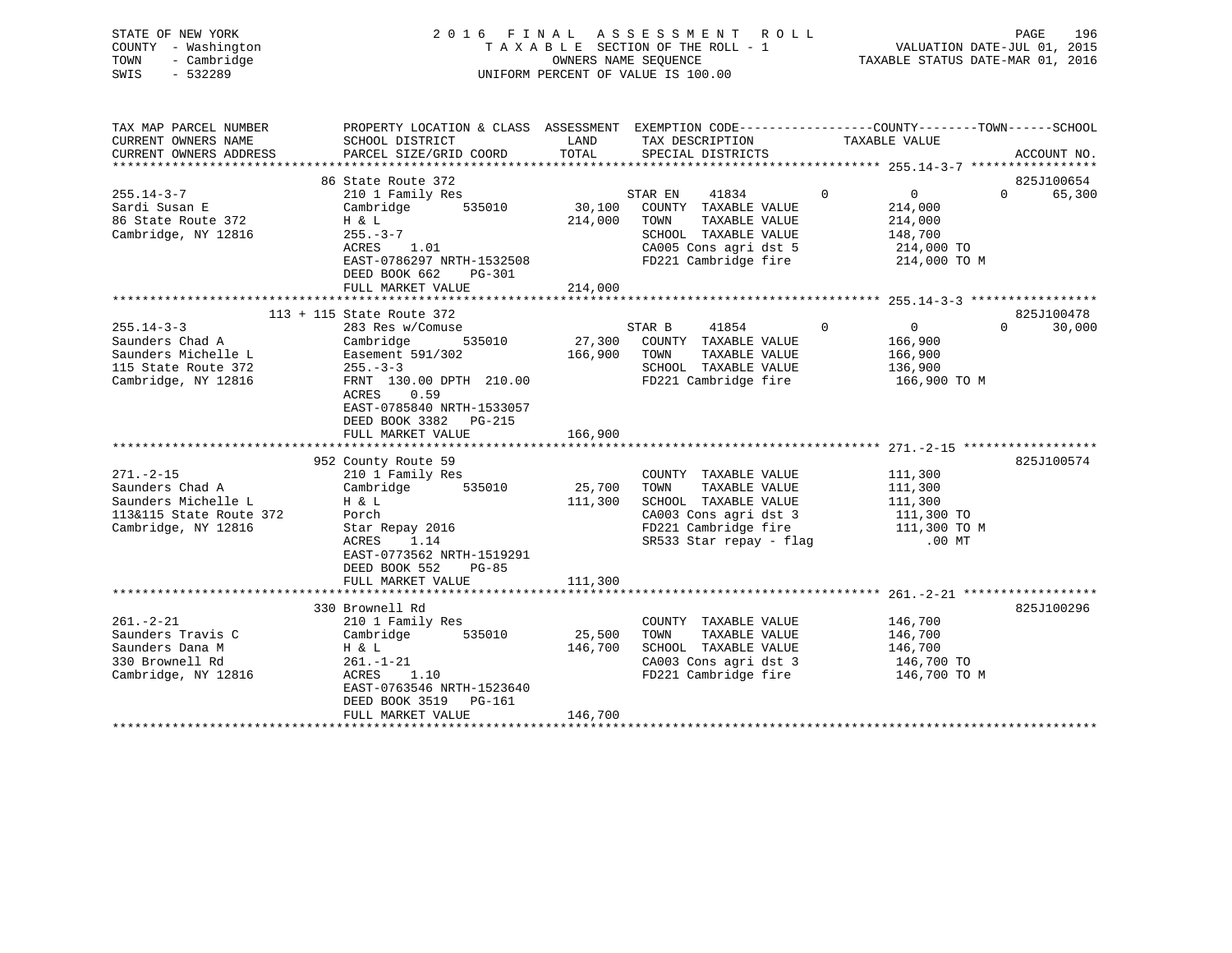## STATE OF NEW YORK 2 0 1 6 F I N A L A S S E S S M E N T R O L L PAGE 197 COUNTY - Washington T A X A B L E SECTION OF THE ROLL - 1 VALUATION DATE-JUL 01, 2015 TOWN - Cambridge OWNERS NAME SEQUENCE TAXABLE STATUS DATE-MAR 01, 2016 SWIS - 532289 UNIFORM PERCENT OF VALUE IS 100.00

| TAX MAP PARCEL NUMBER<br>CURRENT OWNERS NAME<br>CURRENT OWNERS ADDRESS                                                                                                 | PROPERTY LOCATION & CLASS ASSESSMENT EXEMPTION CODE----------------COUNTY-------TOWN------SCHOOL<br>SCHOOL DISTRICT<br>PARCEL SIZE/GRID COORD                                     | LAND<br>TOTAL                 | TAX DESCRIPTION<br>SPECIAL DISTRICTS                                                                                                                    | TAXABLE VALUE                                                                                  | ACCOUNT NO.                    |
|------------------------------------------------------------------------------------------------------------------------------------------------------------------------|-----------------------------------------------------------------------------------------------------------------------------------------------------------------------------------|-------------------------------|---------------------------------------------------------------------------------------------------------------------------------------------------------|------------------------------------------------------------------------------------------------|--------------------------------|
|                                                                                                                                                                        |                                                                                                                                                                                   |                               |                                                                                                                                                         |                                                                                                |                                |
| $272. - 1 - 3$<br>Scatterday Trust NY Realty<br>Attn: David R Scatterday<br>74 High St<br>Rockport, MA 01966<br>MAY BE SUBJECT TO PAYMENT<br>UNDER AGDIST LAW TIL 2020 | 165 Duell Hollow Rd<br>241 Rural res&ag<br>Cambridge<br>535010<br>House & Lot<br>647/323<br>ACRES 103.80<br>EAST-0784350 NRTH-1518647<br>DEED BOOK 805 PG-56<br>FULL MARKET VALUE | 181,800<br>345,400<br>345,400 | AG DIST<br>41720<br>COUNTY TAXABLE VALUE<br>TOWN<br>TAXABLE VALUE<br>SCHOOL TAXABLE VALUE<br>CA003 Cons agri dst 3<br>46,901 EX<br>FD221 Cambridge fire | $\mathbf{0}$<br>46,901<br>298,499<br>298,499<br>298,499<br>298,499 TO<br>345,400 TO M          | 825J100230<br>46,901<br>46,901 |
|                                                                                                                                                                        |                                                                                                                                                                                   |                               |                                                                                                                                                         |                                                                                                |                                |
| $280 - 2 - 20$<br>Scheerer Carly<br>52 King Rd<br>Buskirk, NY 12028                                                                                                    | 52 King Rd<br>210 1 Family Res<br>Cambridge 535010<br>H & L<br>0.73<br>ACRES<br>EAST-0776612 NRTH-1505738<br>DEED BOOK 3190 PG-176                                                | 14,100<br>64,500              | COUNTY TAXABLE VALUE<br>TOWN<br>TAXABLE VALUE<br>SCHOOL TAXABLE VALUE<br>CA003 Cons agri dst 3<br>FD221 Cambridge fire                                  | 64,500<br>64,500<br>64,500<br>64,500 TO<br>64,500 TO M                                         | 825J100511                     |
|                                                                                                                                                                        | FULL MARKET VALUE                                                                                                                                                                 | 64,500                        |                                                                                                                                                         |                                                                                                |                                |
|                                                                                                                                                                        | 75 Belle Rd                                                                                                                                                                       |                               |                                                                                                                                                         |                                                                                                | 825J102026                     |
| $280. -1 - 4.1$<br>Scheerer Diane J<br>75 Belle Rd<br>Buskirk, NY 12028                                                                                                | 210 1 Family Res<br>Cambridge<br>535010<br>H & L<br>887/214 08/22/2001<br>ACRES<br>1.50<br>EAST-0771990 NRTH-1510982<br>DEED BOOK 615<br>PG-137<br>FULL MARKET VALUE              | 16,300<br>110,200<br>110,200  | STAR B<br>41854<br>COUNTY TAXABLE VALUE<br>TAXABLE VALUE<br>TOWN<br>SCHOOL TAXABLE VALUE<br>CA003 Cons agri dst 3<br>FD221 Cambridge fire               | $0 \qquad \qquad$<br>$\mathbf 0$<br>110,200<br>110,200<br>80,200<br>110,200 TO<br>110,200 TO M | $\Omega$<br>30,000             |
|                                                                                                                                                                        |                                                                                                                                                                                   |                               |                                                                                                                                                         |                                                                                                |                                |
| $281 - 4 - 1.2$<br>Schiele Edith B<br>167 Oak Hill Rd<br>Buskirk, NY 12028                                                                                             | 167 Oak Hill Rd<br>250 Estate<br>Cambridge 535010<br>House & Lot<br>Lot 1<br>$281 - 1 - 1.2$<br>ACRES 45.41<br>EAST-0782126 NRTH-1510280<br>DEED BOOK 949<br>PG-346               | 151,800<br>591,700            | COUNTY TAXABLE VALUE<br>TOWN<br>TAXABLE VALUE<br>SCHOOL TAXABLE VALUE<br>CA003 Cons agri dst 3<br>FD221 Cambridge fire                                  | 591,700<br>591,700<br>591,700<br>591,700 TO<br>591,700 TO M                                    |                                |
|                                                                                                                                                                        | FULL MARKET VALUE                                                                                                                                                                 | 591,700                       |                                                                                                                                                         |                                                                                                |                                |
|                                                                                                                                                                        | 80 Perry Ln                                                                                                                                                                       |                               |                                                                                                                                                         |                                                                                                | 825J100195                     |
| $255. - 1 - 19$<br>Schmitz Lauren J Trustee<br>80 Perry Ln<br>Cambridge, NY 12816<br>MAY BE SUBJECT TO PAYMENT                                                         | 240 Rural res<br>Cambridge<br>535010<br>622/119 637/50<br>ACRES 150.20<br>EAST-0783380 NRTH-1531571<br>DEED BOOK 3475 PG-138                                                      | 282,800<br>909,100            | AGRI-D IND 41730<br>COUNTY TAXABLE VALUE<br>TOWN<br>TAXABLE VALUE<br>SCHOOL TAXABLE VALUE<br>FD221 Cambridge fire                                       | $\overline{0}$<br>111,454<br>797,646<br>797,646<br>797,646<br>909,100 TO M                     | 111,454<br>111,454             |
| UNDER AGDIST LAW TIL 2023                                                                                                                                              | FULL MARKET VALUE                                                                                                                                                                 | 909,100                       |                                                                                                                                                         |                                                                                                |                                |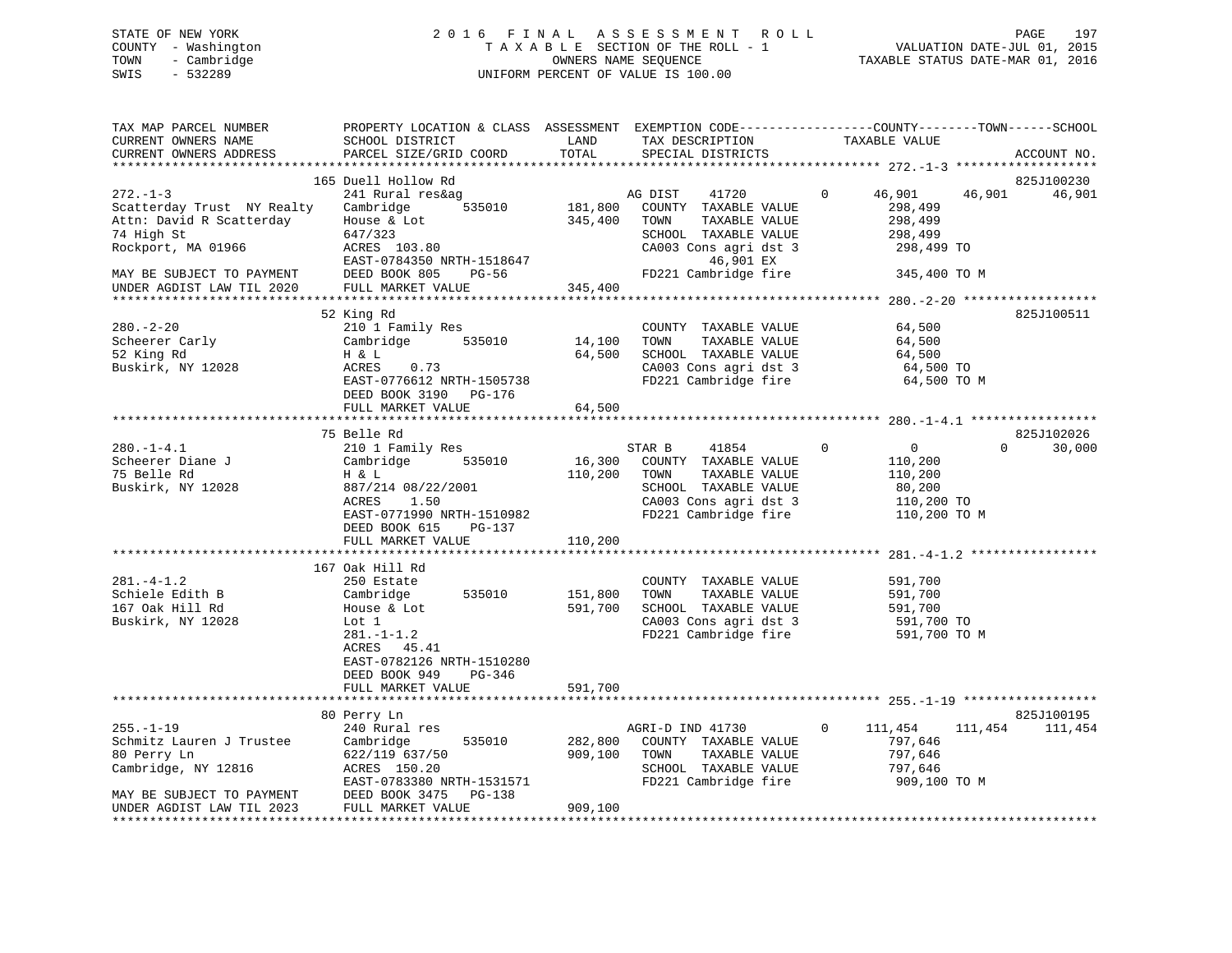## STATE OF NEW YORK 2 0 1 6 F I N A L A S S E S S M E N T R O L L PAGE 198 COUNTY - Washington T A X A B L E SECTION OF THE ROLL - 1 VALUATION DATE-JUL 01, 2015 TOWN - Cambridge OWNERS NAME SEQUENCE TAXABLE STATUS DATE-MAR 01, 2016 SWIS - 532289 UNIFORM PERCENT OF VALUE IS 100.00

| TAX MAP PARCEL NUMBER<br>CURRENT OWNERS NAME<br>CURRENT OWNERS ADDRESS                                | PROPERTY LOCATION & CLASS ASSESSMENT<br>SCHOOL DISTRICT<br>PARCEL SIZE/GRID COORD                                                                                        | LAND<br>TOTAL                | EXEMPTION CODE-----------------COUNTY-------TOWN------SCHOOL<br>TAX DESCRIPTION<br>SPECIAL DISTRICTS                                      | TAXABLE VALUE                                                                                | ACCOUNT NO.        |
|-------------------------------------------------------------------------------------------------------|--------------------------------------------------------------------------------------------------------------------------------------------------------------------------|------------------------------|-------------------------------------------------------------------------------------------------------------------------------------------|----------------------------------------------------------------------------------------------|--------------------|
|                                                                                                       |                                                                                                                                                                          |                              |                                                                                                                                           |                                                                                              |                    |
|                                                                                                       | State Route 372/W Off                                                                                                                                                    |                              |                                                                                                                                           |                                                                                              | 825J102035         |
| $255. - 1 - 20.5$<br>Schmitz Lauren J Trustee<br>80 Perry Ln<br>Cambridge, NY 12816                   | 105 Vac farmland<br>Cambridge<br>535010<br>Vac Land<br>Lot 5<br>ACRES<br>38.42                                                                                           | 75,000<br>75,000             | AG DIST<br>41720<br>COUNTY TAXABLE VALUE<br>TAXABLE VALUE<br>TOWN<br>SCHOOL TAXABLE VALUE<br>CA005 Cons agri dst 5                        | $\Omega$<br>27,414<br>47,586<br>47,586<br>47,586<br>47,586 TO                                | 27,414<br>27,414   |
| MAY BE SUBJECT TO PAYMENT<br>UNDER AGDIST LAW TIL 2020                                                | EAST-0784047 NRTH-1532690<br>DEED BOOK 3475 PG-134                                                                                                                       |                              | 27,414 EX<br>FD221 Cambridge fire                                                                                                         | 75,000 TO M                                                                                  |                    |
|                                                                                                       | FULL MARKET VALUE                                                                                                                                                        | 75,000                       |                                                                                                                                           |                                                                                              |                    |
|                                                                                                       | 267 Kenyon Rd                                                                                                                                                            |                              |                                                                                                                                           |                                                                                              | 825J100804         |
| $254. - 1 - 3$<br>Schneider Joseph H<br>Schneider Nancy J<br>267 Kenyon Rd<br>Greenwich, NY 12834     | 242 Rurl res&rec<br>533401<br>Greenwich<br>House & Land<br>ACRES<br>21.10<br>EAST-0769258 NRTH-1535874<br>DEED BOOK 772<br>$PG-65$                                       | 78,400<br>385,700            | STAR B<br>41854<br>COUNTY TAXABLE VALUE<br>TOWN<br>TAXABLE VALUE<br>SCHOOL TAXABLE VALUE<br>CA003 Cons agri dst 3<br>FD221 Cambridge fire | $\mathbf 0$<br>$\overline{0}$<br>385,700<br>385,700<br>355,700<br>385,700 TO<br>385,700 TO M | 30,000<br>$\Omega$ |
|                                                                                                       | FULL MARKET VALUE                                                                                                                                                        | 385,700                      |                                                                                                                                           |                                                                                              |                    |
|                                                                                                       |                                                                                                                                                                          |                              |                                                                                                                                           |                                                                                              |                    |
|                                                                                                       | Gannon Rd                                                                                                                                                                |                              |                                                                                                                                           |                                                                                              | 825J100603         |
| $270. - 1 - 21$<br>Schoen Sarah E<br>Schoen Douglas P<br>720 N Elberon Ave<br>Atlantic City, NJ 08401 | 105 Vac farmland<br>Cambridge<br>535010<br>Farm<br>ACRES 114.98<br>EAST-0767871 NRTH-1513549<br>DEED BOOK 893<br>PG-190                                                  | 203,700<br>203,700           | AG DIST<br>41720<br>COUNTY TAXABLE VALUE<br>TOWN<br>TAXABLE VALUE<br>SCHOOL TAXABLE VALUE<br>CA003 Cons agri dst 3<br>124,354 EX          | 124,354<br>$\mathbf{0}$<br>79,346<br>79,346<br>79,346<br>79,346 TO                           | 124,354<br>124,354 |
| MAY BE SUBJECT TO PAYMENT<br>UNDER AGDIST LAW TIL 2020                                                | FULL MARKET VALUE                                                                                                                                                        | 203,700                      | FD221 Cambridge fire                                                                                                                      | 203,700 TO M                                                                                 |                    |
|                                                                                                       | 57 Conley Rd                                                                                                                                                             |                              |                                                                                                                                           |                                                                                              | 825J100944         |
| $280. - 1 - 13.5$<br>Schraver Raymond P Jr<br>Schraver Rae E<br>57 Conley Rd<br>Buskirk, NY 12028     | 210 1 Family Res<br>535010<br>Cambridge<br>Lot 4<br>ACRES<br>4.70<br>EAST-0775048 NRTH-1509594<br>PG-119<br>DEED BOOK 604<br>FULL MARKET VALUE                           | 36,400<br>98,000<br>98,000   | STAR B<br>41854<br>COUNTY TAXABLE VALUE<br>TOWN<br>TAXABLE VALUE<br>SCHOOL TAXABLE VALUE<br>CA003 Cons agri dst 3<br>FD221 Cambridge fire | $\mathbf 0$<br>$\Omega$<br>98,000<br>98,000<br>68,000<br>98,000 TO<br>98,000 TO M            | $\Omega$<br>30,000 |
|                                                                                                       |                                                                                                                                                                          |                              |                                                                                                                                           |                                                                                              |                    |
| $270. - 1 - 26.16$<br>Sciara Catherine B<br>738 County Route 74<br>Cambridge, NY 12816                | 738 County Route 74<br>242 Rurl res&rec<br>535010<br>Cambridge<br>Sub Lot 11<br>ACRES 11.36<br>EAST-0765284 NRTH-1516526<br>DEED BOOK 1801<br>PG-61<br>FULL MARKET VALUE | 60,700<br>219,000<br>219,000 | STAR B<br>41854<br>COUNTY TAXABLE VALUE<br>TOWN<br>TAXABLE VALUE<br>SCHOOL TAXABLE VALUE<br>CA003 Cons agri dst 3<br>FD221 Cambridge fire | $\mathbf 0$<br>0<br>219,000<br>219,000<br>189,000<br>219,000 TO<br>219,000 TO M              | $\Omega$<br>30,000 |
|                                                                                                       |                                                                                                                                                                          |                              |                                                                                                                                           |                                                                                              |                    |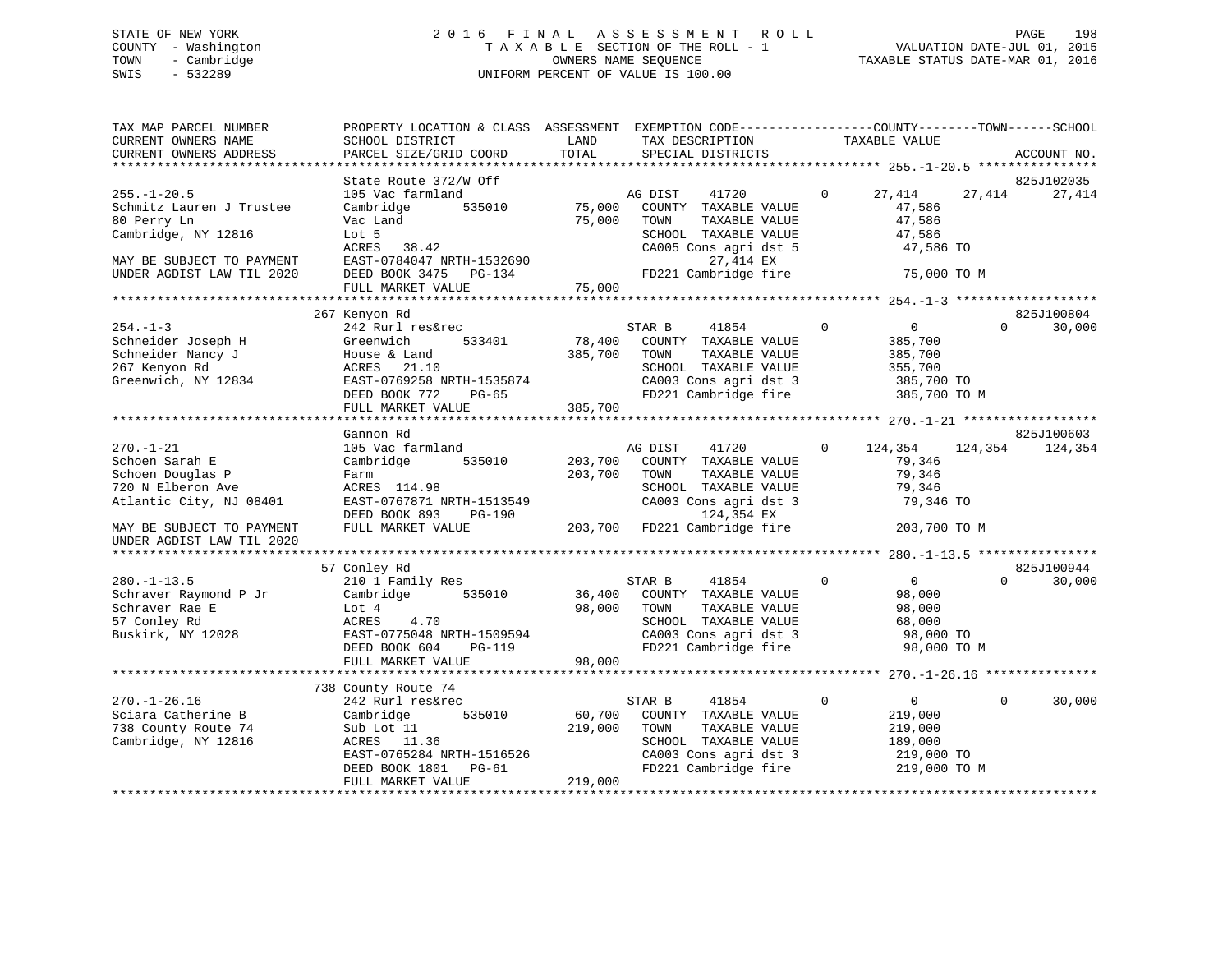## STATE OF NEW YORK 2 0 1 6 F I N A L A S S E S S M E N T R O L L PAGE 199 COUNTY - Washington T A X A B L E SECTION OF THE ROLL - 1 VALUATION DATE-JUL 01, 2015 TOWN - Cambridge OWNERS NAME SEQUENCE TAXABLE STATUS DATE-MAR 01, 2016 SWIS - 532289 UNIFORM PERCENT OF VALUE IS 100.00

| TAX MAP PARCEL NUMBER<br>CURRENT OWNERS NAME<br>CURRENT OWNERS ADDRESS | PROPERTY LOCATION & CLASS ASSESSMENT EXEMPTION CODE---------------COUNTY-------TOWN-----SCHOOL<br>SCHOOL DISTRICT<br><b>EXAMPLE SERVICE SERVICE SERVICE SERVICE SERVICE SERVICE SERVICE SERVICE SERVICE SERVICE SERVICE SERVICE SERVICE</b><br>PARCEL SIZE/GRID COORD | TOTAL        | TAX DESCRIPTION TAXABLE VALUE<br>SPECIAL DISTRICTS                                                                                     |                                             |            | ACCOUNT NO.        |
|------------------------------------------------------------------------|-----------------------------------------------------------------------------------------------------------------------------------------------------------------------------------------------------------------------------------------------------------------------|--------------|----------------------------------------------------------------------------------------------------------------------------------------|---------------------------------------------|------------|--------------------|
|                                                                        | 361 Brownell Rd                                                                                                                                                                                                                                                       |              |                                                                                                                                        |                                             |            | 825J100663         |
| $261. -2 - 25$                                                         | Browner<br>210 1 Family Res<br>Cambridge 535010 25,000 VETDIS CTS 41140 0 43,170 43,170<br>H & L 143,900 STAR B 41854 0 0 1                                                                                                                                           |              |                                                                                                                                        |                                             |            | 10,000             |
|                                                                        |                                                                                                                                                                                                                                                                       |              |                                                                                                                                        |                                             |            | 20,000             |
| Scott John D Jr<br>201 Prownall Rd<br>361 Brownell Rd                  |                                                                                                                                                                                                                                                                       |              |                                                                                                                                        |                                             |            | 30,000             |
| Greenwich, NY 12834                                                    | $261. - 1 - 25$                                                                                                                                                                                                                                                       |              |                                                                                                                                        |                                             |            |                    |
|                                                                        |                                                                                                                                                                                                                                                                       |              | COUNTY TAXABLE VALUE<br>TOWN     TAXABLE VALUE                                                                                         | 64,755<br>64,755                            |            |                    |
|                                                                        |                                                                                                                                                                                                                                                                       |              |                                                                                                                                        |                                             |            |                    |
|                                                                        |                                                                                                                                                                                                                                                                       |              |                                                                                                                                        |                                             |            |                    |
|                                                                        | 261.-1-25<br>ACRES 0.25<br>EAST-0763410 NRTH-1524068<br>DEED BOOK 3236 PG-329<br>FULL MARKET VALUE<br>FULL MARKET VALUE<br>FULL MARKET VALUE<br>FULL MARKET VALUE<br>FULL MARKET VALUE<br>143,900<br>TAXABLE VALUE<br>FU221 Cambridge fire<br>143,900<br>             |              |                                                                                                                                        |                                             |            |                    |
|                                                                        |                                                                                                                                                                                                                                                                       |              |                                                                                                                                        |                                             |            |                    |
|                                                                        | 1424 County Route 59                                                                                                                                                                                                                                                  |              |                                                                                                                                        |                                             |            | 825J100403         |
|                                                                        |                                                                                                                                                                                                                                                                       |              |                                                                                                                                        |                                             |            | $\Omega$<br>65,300 |
|                                                                        |                                                                                                                                                                                                                                                                       |              |                                                                                                                                        |                                             |            |                    |
|                                                                        |                                                                                                                                                                                                                                                                       |              |                                                                                                                                        |                                             |            |                    |
|                                                                        |                                                                                                                                                                                                                                                                       |              |                                                                                                                                        |                                             |            |                    |
|                                                                        |                                                                                                                                                                                                                                                                       |              |                                                                                                                                        |                                             |            |                    |
|                                                                        |                                                                                                                                                                                                                                                                       |              |                                                                                                                                        |                                             |            |                    |
|                                                                        |                                                                                                                                                                                                                                                                       |              |                                                                                                                                        |                                             |            |                    |
|                                                                        | 134 Center Cambridge Rd                                                                                                                                                                                                                                               |              |                                                                                                                                        |                                             |            | 825J100482         |
| $279. - 1 - 13$                                                        | 280 Res Multiple                                                                                                                                                                                                                                                      |              | $\overline{0}$                                                                                                                         | $0$<br>122,500                              |            | $\Omega$<br>65,300 |
| Scoville Maria                                                         | Cambridge                                                                                                                                                                                                                                                             |              |                                                                                                                                        |                                             |            |                    |
| 134 Center Cambridge Rd                                                |                                                                                                                                                                                                                                                                       | 122,500 TOWN | TAXABLE VALUE                                                                                                                          | 122,500                                     |            |                    |
| Valley Falls, NY 12185                                                 | Bndy Agmt 837/208<br>ACRES 7 60<br>7.60<br>ACRES                                                                                                                                                                                                                      |              | SCHOOL TAXABLE VALUE                                                                                                                   |                                             |            |                    |
|                                                                        |                                                                                                                                                                                                                                                                       |              |                                                                                                                                        | 57,200<br>122,500 TO                        |            |                    |
|                                                                        |                                                                                                                                                                                                                                                                       |              |                                                                                                                                        |                                             |            |                    |
|                                                                        | Valley Falls, NY 12185 ACRES 7.60 SCHOOL TAXABLE VALUE 57,200<br>EAST-0758846 NRTH-1512867 CA003 Cons agri dst 3 122,500 TO<br>DEED BOOK 449 PG-987 FD221 Cambridge fire 122,500 TO M<br>FULL MARKET VALUE 122,500 2008 122,500 FOR TUL                               |              |                                                                                                                                        |                                             |            |                    |
|                                                                        |                                                                                                                                                                                                                                                                       |              |                                                                                                                                        |                                             |            |                    |
|                                                                        | 684 County Route 59 55 PCT OF VALUE USED FOR EXEMPTION PURPOSES                                                                                                                                                                                                       |              |                                                                                                                                        |                                             |            | 825J100267         |
| $271. - 1 - 16$                                                        |                                                                                                                                                                                                                                                                       |              |                                                                                                                                        |                                             |            |                    |
| Scribner Grove N                                                       | 241 Rural res&ag ad DIST 41720<br>Cambridge 535010 277,000 AGED-ALL 41800                                                                                                                                                                                             |              | $\begin{array}{cccc} 41720 & 0 & 179\,, 302 & 179\,, 302 & 179\,, 302 \\ 41800 & 0 & 125\,, 318 & 125\,, 318 & 125\,, 318 \end{array}$ |                                             |            |                    |
| 597 County Route 59                                                    |                                                                                                                                                                                                                                                                       |              | $\overline{0}$                                                                                                                         |                                             | $\bigcirc$ | 65,300             |
| Buskirk, NY 12028                                                      |                                                                                                                                                                                                                                                                       |              | COUNTY TAXABLE VALUE                                                                                                                   | $\begin{array}{c} 0 \\ 151,080 \end{array}$ |            |                    |
|                                                                        | EAST-0770287 NRTH-1513574                                                                                                                                                                                                                                             |              |                                                                                                                                        |                                             |            |                    |
|                                                                        | MAY BE SUBJECT TO PAYMENT DEED BOOK 482 PG-368                                                                                                                                                                                                                        |              | TOWN TAXABLE VALUE 151,080<br>SCHOOL TAXABLE VALUE 185,780                                                                             |                                             |            |                    |
| UNDER AGDIST LAW TIL 2020                                              | FULL MARKET VALUE                                                                                                                                                                                                                                                     |              |                                                                                                                                        |                                             |            |                    |
|                                                                        |                                                                                                                                                                                                                                                                       |              | 455,700 CA003 Cons agri dst 3 276,398 TO<br>179,302 EX                                                                                 |                                             |            |                    |
|                                                                        |                                                                                                                                                                                                                                                                       |              | FD221 Cambridge fire                                                                                                                   | 455,700 TO M                                |            |                    |
|                                                                        |                                                                                                                                                                                                                                                                       |              |                                                                                                                                        |                                             |            |                    |
|                                                                        | 114 Belle Rd                                                                                                                                                                                                                                                          |              |                                                                                                                                        |                                             |            |                    |
|                                                                        |                                                                                                                                                                                                                                                                       |              | COUNTY TAXABLE VALUE 12,600                                                                                                            |                                             |            |                    |
|                                                                        | 280.-1-5.1<br>Scully Jonathan<br>62 East Main St Apt 2<br>Cambridge, NY 12816<br>2 Exert Apt 2<br>Cambridge, NY 12816<br>2.79<br>2.79<br>2.79<br>2.79<br>2.79<br>2.79<br>2.79<br>2.79                                                                                 |              |                                                                                                                                        |                                             |            |                    |
|                                                                        |                                                                                                                                                                                                                                                                       |              | TOWN TAXABLE VALUE<br>SCHOOL TAXABLE VALUE 12,600 TO<br>12,600 TO<br>12,600 TO                                                         |                                             |            |                    |
|                                                                        |                                                                                                                                                                                                                                                                       |              |                                                                                                                                        |                                             |            |                    |
|                                                                        | EAST-0773233 NRTH-1511713                                                                                                                                                                                                                                             |              | FD221 Cambridge fire 12,600 TO M                                                                                                       |                                             |            |                    |
|                                                                        | DEED BOOK 2815 PG-130                                                                                                                                                                                                                                                 |              |                                                                                                                                        |                                             |            |                    |
|                                                                        | FULL MARKET VALUE                                                                                                                                                                                                                                                     | 12,600       |                                                                                                                                        |                                             |            |                    |
|                                                                        |                                                                                                                                                                                                                                                                       |              |                                                                                                                                        |                                             |            |                    |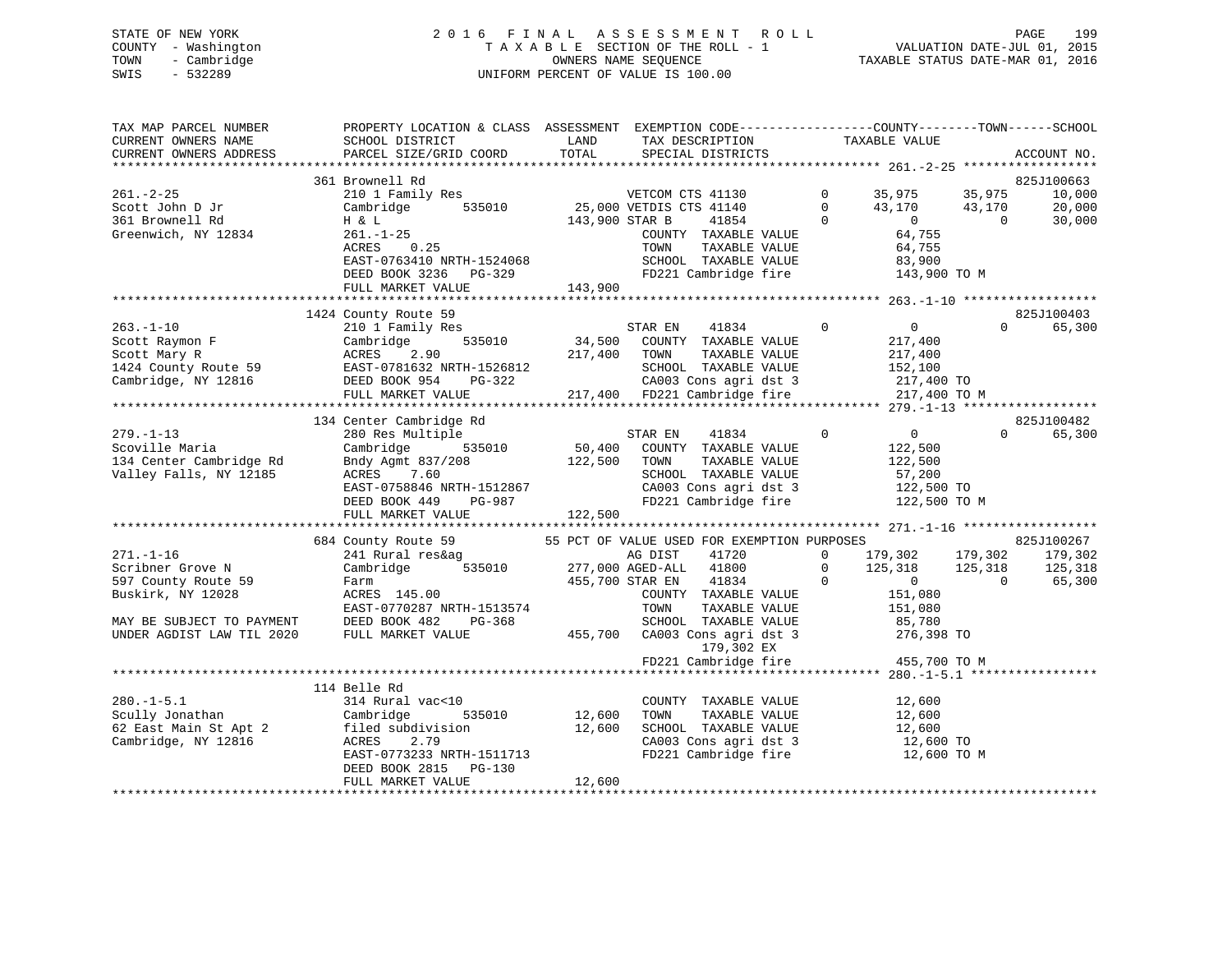## STATE OF NEW YORK 2 0 1 6 F I N A L A S S E S S M E N T R O L L PAGE 200 COUNTY - Washington T A X A B L E SECTION OF THE ROLL - 1 VALUATION DATE-JUL 01, 2015 TOWN - Cambridge OWNERS NAME SEQUENCE TAXABLE STATUS DATE-MAR 01, 2016 SWIS - 532289 UNIFORM PERCENT OF VALUE IS 100.00

| TAX MAP PARCEL NUMBER<br>CURRENT OWNERS NAME                                                    | PROPERTY LOCATION & CLASS ASSESSMENT EXEMPTION CODE----------------COUNTY-------TOWN------SCHOOL<br>SCHOOL DISTRICT                                                 | LAND                          | TAX DESCRIPTION                                                                                                                            | TAXABLE VALUE                                                                                   |          |                      |
|-------------------------------------------------------------------------------------------------|---------------------------------------------------------------------------------------------------------------------------------------------------------------------|-------------------------------|--------------------------------------------------------------------------------------------------------------------------------------------|-------------------------------------------------------------------------------------------------|----------|----------------------|
| CURRENT OWNERS ADDRESS                                                                          | PARCEL SIZE/GRID COORD                                                                                                                                              | TOTAL                         | SPECIAL DISTRICTS                                                                                                                          |                                                                                                 |          | ACCOUNT NO.          |
|                                                                                                 | 123 Belle Rd                                                                                                                                                        |                               |                                                                                                                                            |                                                                                                 |          | 825J100496           |
| $280. - 1 - 5$<br>Scully Samuel<br>Scully Pauline W<br>123 Belle Rd<br>Buskirk, NY 12028        | 210 1 Family Res<br>535010<br>Cambridge<br>House & Lot<br>6.10<br>ACRES<br>EAST-0773331 NRTH-1511354<br>DEED BOOK 485<br>PG-965<br>FULL MARKET VALUE                | 5,000<br>150,000<br>150,000   | 41854<br>STAR B<br>COUNTY TAXABLE VALUE<br>TOWN<br>TAXABLE VALUE<br>SCHOOL TAXABLE VALUE<br>CA003 Cons agri dst 3<br>FD221 Cambridge fire  | $\mathbf{0}$<br>$\overline{0}$<br>150,000<br>150,000<br>120,000<br>150,000 TO<br>150,000 TO M   | $\Omega$ | 30,000               |
|                                                                                                 |                                                                                                                                                                     |                               |                                                                                                                                            |                                                                                                 |          |                      |
| $280. -1 - 1$<br>Scully Steven<br>Scully Margaret M<br>548 County Route 59<br>Buskirk, NY 12028 | 548 County Route 59<br>210 1 Family Res<br>535010<br>Cambridge<br>H & L<br>4.20<br>ACRES<br>EAST-0770312 NRTH-1511265<br>DEED BOOK 2776 PG-345<br>FULL MARKET VALUE | 42,000<br>182,600<br>182,600  | 41854<br>STAR B<br>COUNTY TAXABLE VALUE<br>TAXABLE VALUE<br>TOWN<br>SCHOOL TAXABLE VALUE<br>CA003 Cons agri dst 3<br>FD221 Cambridge fire  | $\mathbf 0$<br>$0 \qquad \qquad$<br>182,600<br>182,600<br>152,600<br>182,600 TO<br>182,600 TO M | $\Omega$ | 825J100491<br>30,000 |
|                                                                                                 | 31 Scully Ln                                                                                                                                                        |                               |                                                                                                                                            |                                                                                                 |          | 825J100606           |
| $261. - 2 - 1$<br>Scully Theresa<br>31 Scully Ln<br>Greenwich, NY 12834                         | 210 1 Family Res<br>Cambridge<br>535010<br>House/lot<br>$261. - 1 - 1$<br>0.37<br>ACRES<br>EAST-0767141 NRTH-1529885<br>DEED BOOK W 430 PG-307                      | 25,800<br>119,000             | 41834<br>STAR EN<br>COUNTY TAXABLE VALUE<br>TOWN<br>TAXABLE VALUE<br>SCHOOL TAXABLE VALUE<br>CA003 Cons agri dst 3<br>FD221 Cambridge fire | $\Omega$<br>$\overline{0}$<br>119,000<br>119,000<br>53,700<br>119,000 TO<br>119,000 TO M        | $\Omega$ | 65,300               |
|                                                                                                 | FULL MARKET VALUE                                                                                                                                                   | 119,000                       |                                                                                                                                            |                                                                                                 |          |                      |
| $263. -1 - 13$<br>Scurria George P<br>Scurria Janet<br>31 Hopkins Ln<br>Cambridge, NY 12816     | 29 Hopkins Ln<br>210 1 Family Res<br>Cambridge<br>535010<br>Res<br>FRNT 180.00 DPTH 160.00<br>EAST-0782545 NRTH-1525095<br>DEED BOOK 603<br>PG-158                  | 23,700<br>135,000             | COUNTY TAXABLE VALUE<br>TOWN<br>TAXABLE VALUE<br>SCHOOL TAXABLE VALUE<br>CA003 Cons agri dst 3<br>FD221 Cambridge fire                     | 135,000<br>135,000<br>135,000<br>135,000 TO<br>135,000 TO M                                     |          | 825J100401           |
|                                                                                                 | FULL MARKET VALUE                                                                                                                                                   | 135,000                       |                                                                                                                                            |                                                                                                 |          |                      |
| $263. - 1 - 14$<br>Scurria George P<br>Scurria Janet<br>31 Hopkins Ln<br>Cambridge, NY 12816    | 48 Hopkins Ln<br>250 Estate<br>Cambridge<br>535010<br>House & Land<br>ACRES 97.73<br>EAST-0783019 NRTH-1525224<br>PG-304<br>DEED BOOK 537<br>FULL MARKET VALUE      | 217,200<br>700,300<br>700,300 | COUNTY TAXABLE VALUE<br>TOWN<br>TAXABLE VALUE<br>SCHOOL TAXABLE VALUE<br>CA003 Cons agri dst 3<br>FD221 Cambridge fire                     | 700,300<br>700,300<br>700,300<br>700,300 TO<br>700,300 TO M                                     |          | 825J100402           |
|                                                                                                 |                                                                                                                                                                     |                               |                                                                                                                                            |                                                                                                 |          |                      |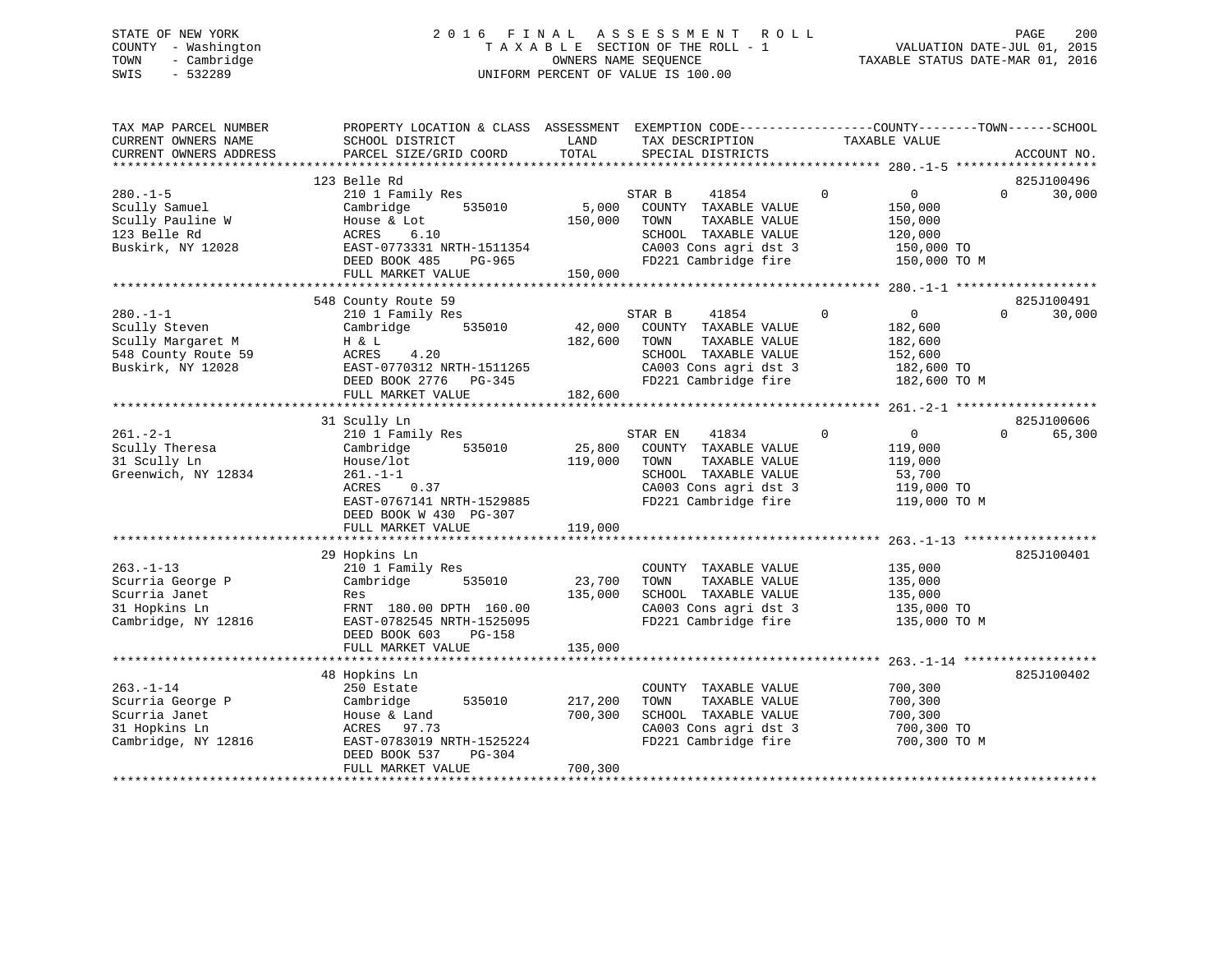## STATE OF NEW YORK 2 0 1 6 F I N A L A S S E S S M E N T R O L L PAGE 201 COUNTY - Washington T A X A B L E SECTION OF THE ROLL - 1 VALUATION DATE-JUL 01, 2015 TOWN - Cambridge OWNERS NAME SEQUENCE TAXABLE STATUS DATE-MAR 01, 2016 SWIS - 532289 UNIFORM PERCENT OF VALUE IS 100.00

| TAX MAP PARCEL NUMBER<br>CURRENT OWNERS NAME<br>CURRENT OWNERS ADDRESS                         | PROPERTY LOCATION & CLASS ASSESSMENT<br>SCHOOL DISTRICT<br>PARCEL SIZE/GRID COORD                                                                                                    | LAND<br>TOTAL                 | TAX DESCRIPTION<br>SPECIAL DISTRICTS                                                                                                                                          | EXEMPTION CODE-----------------COUNTY-------TOWN------SCHOOL<br>TAXABLE VALUE                                      | ACCOUNT NO.                                |
|------------------------------------------------------------------------------------------------|--------------------------------------------------------------------------------------------------------------------------------------------------------------------------------------|-------------------------------|-------------------------------------------------------------------------------------------------------------------------------------------------------------------------------|--------------------------------------------------------------------------------------------------------------------|--------------------------------------------|
|                                                                                                |                                                                                                                                                                                      |                               |                                                                                                                                                                               |                                                                                                                    |                                            |
| $263. - 2 - 23.6$<br>Scurria George P<br>Scurria Janet<br>31 Hopkins Ln<br>Cambridge, NY 12816 | King Rd<br>322 Rural vac>10<br>Cambridge<br>535010<br>ACRES 90.61<br>EAST-0784068 NRTH-1523725<br>DEED BOOK 744<br>PG-102<br>FULL MARKET VALUE                                       | 151,300<br>151,300<br>151,300 | COUNTY TAXABLE VALUE<br>TOWN<br>TAXABLE VALUE<br>SCHOOL TAXABLE VALUE<br>CA003 Cons agri dst 3<br>FD221 Cambridge fire                                                        | 151,300<br>151,300<br>151,300<br>151,300 TO<br>151,300 TO M                                                        |                                            |
|                                                                                                | ***************************                                                                                                                                                          |                               |                                                                                                                                                                               |                                                                                                                    |                                            |
| $263. -1 - 18$<br>Serotta Caroline<br>812 King Rd<br>Cambridge, NY 12816                       | 812 King Rd<br>242 Rurl res&rec<br>Cambridge<br>535010<br>House & Land<br>ACRES 10.90<br>EAST-0782307 NRTH-1521615<br>DEED BOOK 415<br>PG-1160<br>FULL MARKET VALUE                  | 205,800                       | VETCOM CTS 41130<br>59,000 STAR EN<br>41834<br>COUNTY TAXABLE VALUE<br>TOWN<br>TAXABLE VALUE<br>SCHOOL TAXABLE VALUE<br>CA003 Cons agri dst 3<br>205,800 FD221 Cambridge fire | 51,450<br>45,000<br>0<br>$\Omega$<br>$\overline{0}$<br>154,350<br>160,800<br>130,500<br>205,800 TO<br>205,800 TO M | 825J100609<br>10,000<br>$\Omega$<br>65,300 |
|                                                                                                |                                                                                                                                                                                      |                               |                                                                                                                                                                               |                                                                                                                    |                                            |
| $263. - 2 - 27$<br>Shane Regina P<br>420 Riverside Dr Apt 12C<br>New York, NY 10025            | 1291 King Rd<br>210 1 Family Res<br>535010<br>Cambridge<br>House & Land<br>8.40<br>ACRES<br>EAST-0785678 NRTH-1527343<br>DEED BOOK 490<br>$PG-93$<br>FULL MARKET VALUE               | 50,600<br>310,000<br>310,000  | COUNTY TAXABLE VALUE<br>TOWN<br>TAXABLE VALUE<br>SCHOOL TAXABLE VALUE<br>CA003 Cons agri dst 3<br>FD221 Cambridge fire                                                        | 310,000<br>310,000<br>310,000<br>310,000 TO<br>310,000 TO M                                                        | 825J100326                                 |
|                                                                                                | King Rd                                                                                                                                                                              |                               |                                                                                                                                                                               |                                                                                                                    | 825J100881                                 |
| $263. -2 - 29$<br>Shane Regina P Trustee<br>420 River Side Dr Apt 12C<br>New York, NY 10025    | 322 Rural vac>10<br>Cambridge<br>535010<br>Land<br>561/234<br>14.28<br>ACRES<br>EAST-0785351 NRTH-1526795                                                                            | 41,600<br>41,600              | COUNTY TAXABLE VALUE<br>TOWN<br>TAXABLE VALUE<br>SCHOOL TAXABLE VALUE<br>CA003 Cons agri dst 3<br>FD221 Cambridge fire                                                        | 41,600<br>41,600<br>41,600<br>41,600 TO<br>41,600 TO M                                                             |                                            |
|                                                                                                | DEED BOOK 498<br>PG-978<br>FULL MARKET VALUE                                                                                                                                         | 41,600                        |                                                                                                                                                                               |                                                                                                                    |                                            |
|                                                                                                | *********************<br>383 Stage Rd                                                                                                                                                |                               | ********************************** 281.-4-4                                                                                                                                   |                                                                                                                    | 825J100376                                 |
| $281. -4 -4$<br>Shaw Margaret<br>383 Stage Rd<br>Buskirk, NY 12028                             | 210 1 Family Res<br>535010<br>Cambridge<br>House & Lot<br>Barn<br>$281. - 1 - 4$<br>ACRES<br>7.30<br>EAST-0785201 NRTH-1509504<br>DEED BOOK 501<br><b>PG-70</b><br>FULL MARKET VALUE | 48,200<br>173,900<br>173,900  | 41854<br>STAR B<br>COUNTY TAXABLE VALUE<br>TOWN<br>TAXABLE VALUE<br>SCHOOL TAXABLE VALUE<br>CA003 Cons agri dst 3<br>FD221 Cambridge fire                                     | 0<br>$\mathbf{0}$<br>173,900<br>173,900<br>143,900<br>173,900 TO<br>173,900 TO M                                   | $\Omega$<br>30,000                         |
|                                                                                                |                                                                                                                                                                                      |                               |                                                                                                                                                                               |                                                                                                                    |                                            |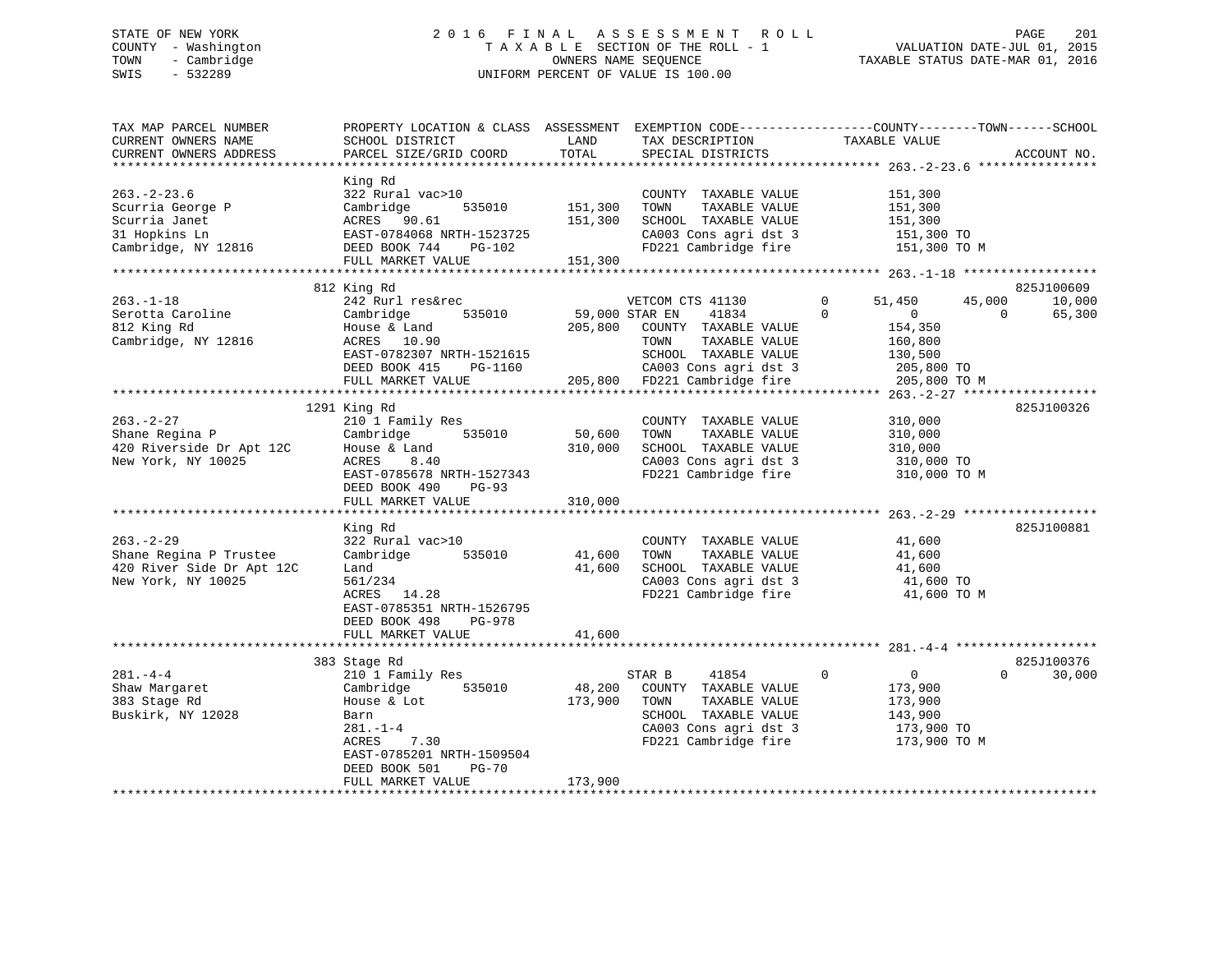| STATE OF NEW YORK   | 2016 FINAL ASSESSMENT ROLL         | 202<br>PAGE                      |
|---------------------|------------------------------------|----------------------------------|
| COUNTY - Washington | TAXABLE SECTION OF THE ROLL - 1    | VALUATION DATE-JUL 01, 2015      |
| TOWN - Cambridge    | OWNERS NAME SEOUENCE               | TAXABLE STATUS DATE-MAR 01, 2016 |
| SWIS<br>- 532289    | UNIFORM PERCENT OF VALUE IS 100.00 |                                  |
|                     |                                    |                                  |
|                     |                                    |                                  |

| TAX MAP PARCEL NUMBER<br>CURRENT OWNERS NAME<br>CURRENT OWNERS ADDRESS                                   | PROPERTY LOCATION & CLASS ASSESSMENT EXEMPTION CODE----------------COUNTY-------TOWN------SCHOOL<br>SCHOOL DISTRICT<br>PARCEL SIZE/GRID COORD                                             | LAND<br>TOTAL                   | TAX DESCRIPTION<br>SPECIAL DISTRICTS                                                                                                                                                                                                      |                                                                            | TAXABLE VALUE                                                                                                                                                                    | ACCOUNT NO.                                                                                                |
|----------------------------------------------------------------------------------------------------------|-------------------------------------------------------------------------------------------------------------------------------------------------------------------------------------------|---------------------------------|-------------------------------------------------------------------------------------------------------------------------------------------------------------------------------------------------------------------------------------------|----------------------------------------------------------------------------|----------------------------------------------------------------------------------------------------------------------------------------------------------------------------------|------------------------------------------------------------------------------------------------------------|
| $270. - 1 - 24.8$<br>Sherman Steven C<br>Sherman Laura<br>479 Center Cambridge Rd<br>Cambridge, NY 12816 | 479 Center Cambridge Rd<br>210 1 Family Res<br>535010<br>Cambridge<br>H & L<br>Lot 1<br>ACRES<br>2.46<br>EAST-0766061 NRTH-1516876<br>DEED BOOK 692<br><b>PG-89</b><br>FULL MARKET VALUE  | 34,300<br>106,000<br>106,000    | STAR B<br>41854<br>COUNTY TAXABLE VALUE<br>TOWN<br>TAXABLE VALUE<br>SCHOOL TAXABLE VALUE<br>FD221 Cambridge fire                                                                                                                          | $\Omega$                                                                   | $\Omega$<br>106,000<br>106,000<br>76,000<br>106,000 TO M                                                                                                                         | 30,000<br>$\Omega$                                                                                         |
| $271. - 1 - 13$<br>Sica Randi V<br>834 County Route 59<br>Cambridge, NY 12816-2100                       | 834 County Route 59<br>210 1 Family Res<br>Cambridge 535010<br>H & L<br>386/1035<br>FRNT 132.00 DPTH 240.00<br>EAST-0771411 NRTH-1517499<br>DEED BOOK 2804<br>PG-252<br>FULL MARKET VALUE | 115,400<br>115,400              | STAR B<br>41854<br>28,200 COUNTY TAXABLE VALUE<br>TAXABLE VALUE<br>TOWN<br>SCHOOL TAXABLE VALUE<br>CA003 Cons agri dst 3<br>FD221 Cambridge fire                                                                                          | $\mathbf 0$                                                                | $\overline{0}$<br>115,400<br>115,400<br>85,400<br>115,400 TO<br>115,400 TO M                                                                                                     | 825J100612<br>30,000<br>$\Omega$                                                                           |
| $262. - 1 - 20.2$<br>Siegel Arlene F<br>PO Box 276<br>Cambridge, NY 12816                                | 91 Darwin Rd<br>210 1 Family Res<br>535010<br>Cambridge<br>Lot 1<br>ACRES<br>7.51<br>EAST-0769527 NRTH-1521967<br>DEED BOOK 665<br>PG-111<br>FULL MARKET VALUE                            |                                 | VETCOM CTS 41130<br>47,000 VETDIS CTS 41140<br>278,100 AGED-CO<br>41802<br>AGED-TOWN 41803<br>AGED-SCH 41804<br>41834<br>STAR EN<br>278,100 COUNTY TAXABLE VALUE<br>TAXABLE VALUE<br>TOWN<br>SCHOOL TAXABLE VALUE<br>FD221 Cambridge fire | $\mathbf 0$<br>$\Omega$<br>$\Omega$<br>$\mathbf 0$<br>$\Omega$<br>$\Omega$ | 55,000<br>45,000<br>27,810<br>27,810<br>97,645<br>$\overline{0}$<br>71,852<br>$\overline{0}$<br>$\overline{0}$<br>$\overline{0}$<br>97,645<br>133,438<br>120,775<br>278,100 TO M | 10,000<br>20,000<br>$\overline{\phantom{0}}$<br>$\overline{0}$<br>62,025<br>$\Omega$<br>$\Omega$<br>65,300 |
| $254. - 1 - 34$<br>Sinnamon Rowland M<br>Sinnamon Mary<br>58 Stump Church Rd<br>Greenwich, NY 12834      | 58 Stump Church Rd<br>242 Rurl res&rec<br>Cambridge<br>H & L<br>ACRES 13.20<br>EAST-0766836 NRTH-1531285<br>DEED BOOK 425<br>$PG-562$<br>FULL MARKET VALUE                                | 535010 63,000 STAR B<br>206,000 | 87 PCT OF VALUE USED FOR EXEMPTION PURPOSES<br>VETWAR CTS 41120<br>41854<br>COUNTY TAXABLE VALUE<br>TAXABLE VALUE<br>TOWN<br>SCHOOL TAXABLE VALUE<br>CA003 Cons agri dst 3 206,000 TO<br>206,000 FD221 Cambridge fire                     | 0<br>$\Omega$                                                              | 26,883<br>26,883<br>$\Omega$<br>179,117<br>179,117<br>170,000<br>206,000 TO M                                                                                                    | 825J100613<br>6,000<br>30,000<br>$\Omega$                                                                  |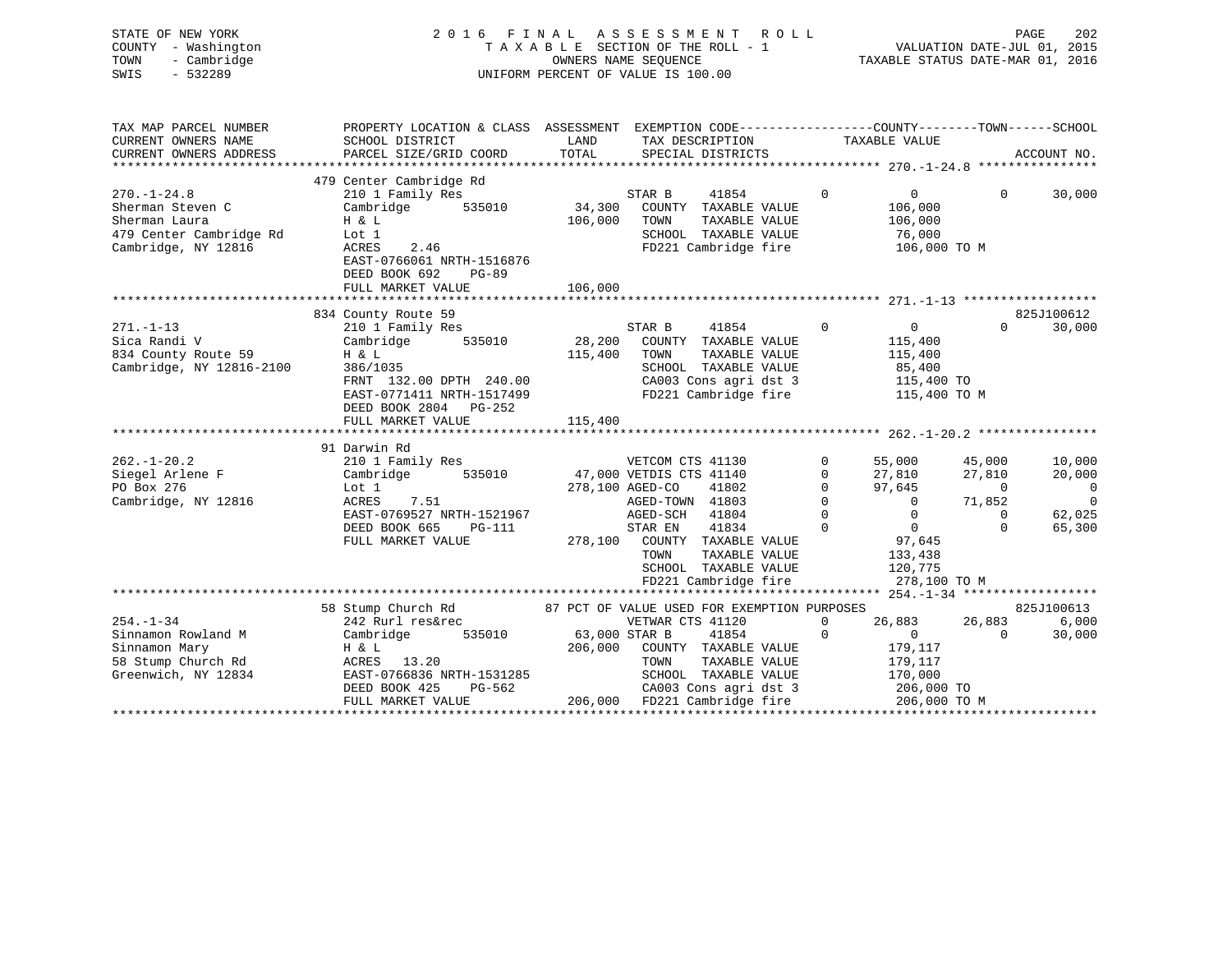# STATE OF NEW YORK 2 0 1 6 F I N A L A S S E S S M E N T R O L L PAGE 203 COUNTY - Washington T A X A B L E SECTION OF THE ROLL - 1 VALUATION DATE-JUL 01, 2015 TOWN - Cambridge OWNERS NAME SEQUENCE TAXABLE STATUS DATE-MAR 01, 2016 SWIS - 532289 UNIFORM PERCENT OF VALUE IS 100.00

TAX MAP PARCEL NUMBER PROPERTY LOCATION & CLASS ASSESSMENT EXEMPTION CODE------------------COUNTY--------TOWN------SCHOOL CURRENT OWNERS NAME SCHOOL DISTRICT THE LAND TAX DESCRIPTION TAXABLE VALUE CURRENT OWNERS ADDRESS PARCEL SIZE/GRID COORD TOTAL SPECIAL DISTRICTS ACCOUNT NO. \*\*\*\*\*\*\*\*\*\*\*\*\*\*\*\*\*\*\*\*\*\*\*\*\*\*\*\*\*\*\*\*\*\*\*\*\*\*\*\*\*\*\*\*\*\*\*\*\*\*\*\*\*\*\*\*\*\*\*\*\*\*\*\*\*\*\*\*\*\*\*\*\*\*\*\*\*\*\*\*\*\*\*\*\*\*\*\*\*\*\*\*\*\*\*\*\*\*\*\*\*\*\* 255.-2-1 \*\*\*\*\*\*\*\*\*\*\*\*\*\*\*\*\*\*\*Content Farm Rd 825J100251 255.-2-1 322 Rural vac>10 AG DIST 41720 0 36,752 36,752 36,752 Skellie Steven D Cambridge 535010 53,000 COUNTY TAXABLE VALUE 16,248 Skellie Melissa A ACRES 19.00 53,000 TOWN TAXABLE VALUE 16,248 100 Skellie Rd EAST-0786941 NRTH-1532810 SCHOOL TAXABLE VALUE 16,248 Greenwich, NY 12834 DEED BOOK 3603 PG-262 CA005 Cons agri dst 5 16,248 TO FULL MARKET VALUE 53,000 36,752 EX MAY BE SUBJECT TO PAYMENT FOR THE SUBJECT TO PAYMENT FOR THE SUBJECTION OF THE STRAINING STRAINING STRAINING ST UNDER AGDIST LAW TIL 2020 \*\*\*\*\*\*\*\*\*\*\*\*\*\*\*\*\*\*\*\*\*\*\*\*\*\*\*\*\*\*\*\*\*\*\*\*\*\*\*\*\*\*\*\*\*\*\*\*\*\*\*\*\*\*\*\*\*\*\*\*\*\*\*\*\*\*\*\*\*\*\*\*\*\*\*\*\*\*\*\*\*\*\*\*\*\*\*\*\*\*\*\*\*\*\*\*\*\*\*\*\*\*\* 288.-1-11 \*\*\*\*\*\*\*\*\*\*\*\*\*\*\*\*\*\* South Rd 825J100617288.-1-11 312 Vac w/imprv COUNTY TAXABLE VALUE 29,000 Skiff Irrevocable Gerald J Cambridge 535010 28,000 TOWN TAXABLE VALUE 29,000 Skiff Scott 3079/313; 3261/120 29,000 SCHOOL TAXABLE VALUE 29,000 123 South Rd ACRES 6.05 CA003 Cons agri dst 3 29,000 TO Buskirk, NY 12028 EAST-0768774 NRTH-1502611 FD221 Cambridge fire 29,000 TO M DEED BOOK 3079 PG-313 FULL MARKET VALUE 29,000 \*\*\*\*\*\*\*\*\*\*\*\*\*\*\*\*\*\*\*\*\*\*\*\*\*\*\*\*\*\*\*\*\*\*\*\*\*\*\*\*\*\*\*\*\*\*\*\*\*\*\*\*\*\*\*\*\*\*\*\*\*\*\*\*\*\*\*\*\*\*\*\*\*\*\*\*\*\*\*\*\*\*\*\*\*\*\*\*\*\*\*\*\*\*\*\*\*\*\*\*\*\*\* 288.-1-11.1 \*\*\*\*\*\*\*\*\*\*\*\*\*\*\*\* 123 South Rd 288.-1-11.1 210 1 Family Res STAR B 41854 0 0 0 30,000 Skiff Irrevocable Gerald J Cambridge 535010 28,700 COUNTY TAXABLE VALUE 159,900 Skiff Scott 3079/313; 3261/120 159,900 TOWN TAXABLE VALUE 159,900 123 South Rd ACRES 1.54 SCHOOL TAXABLE VALUE 129,900 Buskirk, NY 12028 EAST-0769026 NRTH-1502855 CA003 Cons agri dst 3 159,900 TO DEED BOOK 3079 PG-310 FD221 Cambridge fire 159,900 TO M FULL MARKET VALUE 159,900 \*\*\*\*\*\*\*\*\*\*\*\*\*\*\*\*\*\*\*\*\*\*\*\*\*\*\*\*\*\*\*\*\*\*\*\*\*\*\*\*\*\*\*\*\*\*\*\*\*\*\*\*\*\*\*\*\*\*\*\*\*\*\*\*\*\*\*\*\*\*\*\*\*\*\*\*\*\*\*\*\*\*\*\*\*\*\*\*\*\*\*\*\*\*\*\*\*\*\*\*\*\*\* 288.-1-11.2 \*\*\*\*\*\*\*\*\*\*\*\*\*\*\*\* 99 South Rd 288.-1-11.2 210 1 Family Res COUNTY TAXABLE VALUE 83,700 Skiff Irrevocable Gerald J Cambridge 535010 23,000 TOWN TAXABLE VALUE 83,700 Skiff Scott 3079/313; 3261/120 83,700 SCHOOL TAXABLE VALUE 83,700 99 South Rd FRNT 156.00 DPTH 182.00 CA003 Cons agri dst 3 83,700 TO FD221 Cambridge fire EAST-0769046 NRTH-1502387 DEED BOOK 2938 PG-24FULL MARKET VALUE 83,700 \*\*\*\*\*\*\*\*\*\*\*\*\*\*\*\*\*\*\*\*\*\*\*\*\*\*\*\*\*\*\*\*\*\*\*\*\*\*\*\*\*\*\*\*\*\*\*\*\*\*\*\*\*\*\*\*\*\*\*\*\*\*\*\*\*\*\*\*\*\*\*\*\*\*\*\*\*\*\*\*\*\*\*\*\*\*\*\*\*\*\*\*\*\*\*\*\*\*\*\*\*\*\* 270.-1-36 \*\*\*\*\*\*\*\*\*\*\*\*\*\*\*\*\*\* Chase Ln 825J100618270.-1-36 322 Rural vac>10 COUNTY TAXABLE VALUE 5,300 Skiff Stewart Cambridge 535010 5,300 TOWN TAXABLE VALUE 5,300 Skiff Carol Woods 5,300 SCHOOL TAXABLE VALUE 5,300 642 Meeting House Rd ACRES 10.00 CA003 Cons agri dst 3 5,300 TO Valley Falls, NY 12185 EAST-0762498 NRTH-1518498 FD221 Cambridge fire 5,300 TO M DEED BOOK 366 PG-372 FULL MARKET VALUE 5,300 \*\*\*\*\*\*\*\*\*\*\*\*\*\*\*\*\*\*\*\*\*\*\*\*\*\*\*\*\*\*\*\*\*\*\*\*\*\*\*\*\*\*\*\*\*\*\*\*\*\*\*\*\*\*\*\*\*\*\*\*\*\*\*\*\*\*\*\*\*\*\*\*\*\*\*\*\*\*\*\*\*\*\*\*\*\*\*\*\*\*\*\*\*\*\*\*\*\*\*\*\*\*\*\*\*\*\*\*\*\*\*\*\*\*\*\*\*\*\*\*\*\*\*\*\*\*\*\*\*\*\*\*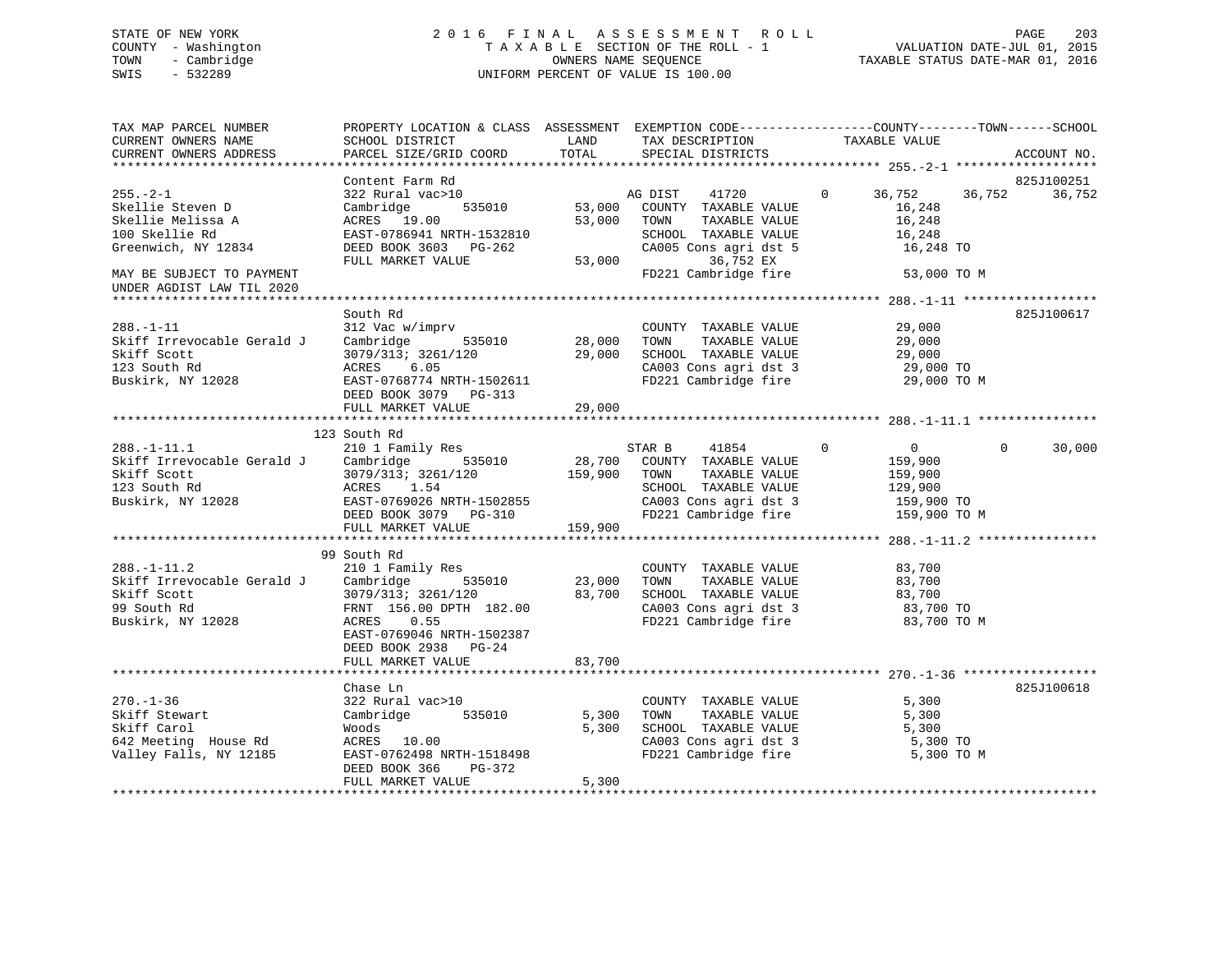## STATE OF NEW YORK 2 0 1 6 F I N A L A S S E S S M E N T R O L L PAGE 204 COUNTY - Washington T A X A B L E SECTION OF THE ROLL - 1 VALUATION DATE-JUL 01, 2015 TOWN - Cambridge OWNERS NAME SEQUENCE TAXABLE STATUS DATE-MAR 01, 2016 SWIS - 532289 UNIFORM PERCENT OF VALUE IS 100.00

| TAX MAP PARCEL NUMBER<br>CURRENT OWNERS NAME           | PROPERTY LOCATION & CLASS ASSESSMENT EXEMPTION CODE---------------COUNTY-------TOWN-----SCHOOL<br>SCHOOL DISTRICT | LAND           | TAX DESCRIPTION                             |          | TAXABLE VALUE  |                |             |
|--------------------------------------------------------|-------------------------------------------------------------------------------------------------------------------|----------------|---------------------------------------------|----------|----------------|----------------|-------------|
| CURRENT OWNERS ADDRESS                                 | PARCEL SIZE/GRID COORD                                                                                            | TOTAL          | SPECIAL DISTRICTS                           |          |                |                | ACCOUNT NO. |
| **********************                                 | *****************************                                                                                     |                |                                             |          |                |                |             |
|                                                        | 1025 Brownell Ln                                                                                                  |                | 85 PCT OF VALUE USED FOR EXEMPTION PURPOSES |          |                |                |             |
| $270. - 1 - 27.1$                                      | 242 Rurl res&rec                                                                                                  |                | VETCOM CTS 41130                            | $\Omega$ | 53,189         | 45,000         | 10,000      |
| Sloan Susan Brownell                                   | Cambridge<br>535010                                                                                               | 85,800 AG DIST | 41720                                       | $\Omega$ | 52,582         | 52,582         | 52,582      |
| Sloan Kenneth Ralph                                    | House & Land                                                                                                      | 250,300 STAR B | 41854                                       | $\Omega$ | $\overline{0}$ | $\overline{0}$ | 30,000      |
| 1025 Brownell Ln                                       | ACRES 27.00                                                                                                       |                | COUNTY TAXABLE VALUE                        |          | 144,529        |                |             |
| Cambridge, NY 12816                                    | EAST-0762879 NRTH-1515466                                                                                         |                | TOWN<br>TAXABLE VALUE                       |          | 152,718        |                |             |
|                                                        | DEED BOOK 2875 PG-34                                                                                              |                | SCHOOL TAXABLE VALUE                        |          | 157,718        |                |             |
| MAY BE SUBJECT TO PAYMENT<br>UNDER AGDIST LAW TIL 2020 | FULL MARKET VALUE                                                                                                 |                | 250,300 CA003 Cons agri dst 3<br>52,582 EX  |          | 197,718 TO     |                |             |
|                                                        |                                                                                                                   |                | FD221 Cambridge fire                        |          | 250,300 TO M   |                |             |
|                                                        |                                                                                                                   |                |                                             |          |                |                |             |
|                                                        | 33 Dickensen Rd                                                                                                   |                |                                             |          |                |                | 825J100922  |
| $280. - 2 - 27$                                        | 210 1 Family Res                                                                                                  |                | STAR B<br>41854                             | $\Omega$ | $\overline{0}$ | $\Omega$       | 30,000      |
| Slocum Martha                                          | 535010<br>Cambridge                                                                                               |                | 67,700 COUNTY TAXABLE VALUE                 |          | 323,600        |                |             |
| 33 Dickensen Rd                                        | 1869/174 1869/177 2648/24 323,600                                                                                 |                | TOWN<br>TAXABLE VALUE                       |          | 323,600        |                |             |
| Buskirk, NY 12028                                      | Subd ab 2655/85                                                                                                   |                | SCHOOL TAXABLE VALUE                        |          | 293,600        |                |             |
|                                                        | ACRES 15.33                                                                                                       |                | CA003 Cons agri dst 3                       |          | 323,600 TO     |                |             |
|                                                        | EAST-0775918 NRTH-1507152                                                                                         |                | FD221 Cambridge fire                        |          | 323,600 TO M   |                |             |
|                                                        | DEED BOOK 2084 PG-1                                                                                               |                |                                             |          |                |                |             |
|                                                        | FULL MARKET VALUE                                                                                                 | 323,600        |                                             |          |                |                |             |
|                                                        |                                                                                                                   |                |                                             |          |                |                |             |
|                                                        | County Route 74                                                                                                   |                |                                             |          |                |                | 825J100322  |
| $288. - 1 - 21$                                        | 105 Vac farmland                                                                                                  |                | AG DIST<br>41720                            | $\Omega$ | 34,245         | 34,245         | 34,245      |
| Slocum Mary Eleanor LE                                 | 535010<br>Cambridge                                                                                               |                | 56,900 COUNTY TAXABLE VALUE                 |          | 22,655         |                |             |
| Film Denise                                            | Ag Commit 704/223                                                                                                 | 56,900         | TOWN<br>TAXABLE VALUE                       |          | 22,655         |                |             |
| 1040 Master St                                         | ACRES 39.50                                                                                                       |                | SCHOOL TAXABLE VALUE                        |          | 22,655         |                |             |
| Buskirk, NY 12028                                      | EAST-0762369 NRTH-1499573                                                                                         |                | CA003 Cons agri dst 3                       |          | 22,655 TO      |                |             |
|                                                        | DEED BOOK 2861 PG-316                                                                                             |                | 34,245 EX                                   |          |                |                |             |
| MAY BE SUBJECT TO PAYMENT                              | FULL MARKET VALUE                                                                                                 |                | 56,900 FD221 Cambridge fire                 |          | 56,900 TO M    |                |             |
| UNDER AGDIST LAW TIL 2020                              |                                                                                                                   |                |                                             |          |                |                |             |
|                                                        |                                                                                                                   |                |                                             |          |                |                |             |
|                                                        | 361 Stevenson Rd                                                                                                  |                |                                             |          |                |                | 825J100429  |
| $246. - 1 - 19$                                        | 210 1 Family Res                                                                                                  |                | STAR B<br>41854                             | $\Omega$ | $\overline{0}$ | $\Omega$       | 30,000      |
| Smith Aimee A                                          | 535010<br>Cambridge                                                                                               | 31,600         | COUNTY TAXABLE VALUE                        |          | 128,600        |                |             |
| Smith Daryl W                                          | Lot 1                                                                                                             | 128,600        | TAXABLE VALUE<br>TOWN                       |          | 128,600        |                |             |
| 361 Stevenson Rd                                       | ACRES<br>2.31                                                                                                     |                | SCHOOL TAXABLE VALUE                        |          | 98,600         |                |             |
| Greenwich, NY 12834                                    | EAST-0780675 NRTH-1538248                                                                                         |                | CA005 Cons agri dst 5                       |          | 128,600 TO     |                |             |
|                                                        | DEED BOOK 780<br>PG-29                                                                                            |                | FD221 Cambridge fire                        |          | 128,600 TO M   |                |             |
|                                                        | FULL MARKET VALUE                                                                                                 | 128,600        |                                             |          |                |                |             |
|                                                        |                                                                                                                   |                |                                             |          |                |                |             |
|                                                        | County Route 60                                                                                                   |                |                                             |          |                |                | 825J100960  |
| $254. -1 - 5.5$                                        | 322 Rural vac>10                                                                                                  |                | COUNTY TAXABLE VALUE                        |          | 60,400         |                |             |
| Smith Brett W                                          | Cambridge 535010                                                                                                  | 60,400         | TOWN<br>TAXABLE VALUE                       |          | 60,400         |                |             |
| 3 Ashlie Rd                                            | lot B                                                                                                             | 60,400         | SCHOOL TAXABLE VALUE                        |          | 60,400         |                |             |
| East Kingston, NH 03827                                | ACRES 22.50                                                                                                       |                | CA003 Cons agri dst 3                       |          | 60,400 TO      |                |             |
|                                                        | EAST-0774484 NRTH-1535692                                                                                         |                | FD221 Cambridge fire                        |          | 60,400 TO M    |                |             |
|                                                        | DEED BOOK 3277 PG-346<br>FULL MARKET VALUE                                                                        | 60,400         |                                             |          |                |                |             |
|                                                        |                                                                                                                   |                |                                             |          |                |                |             |
|                                                        |                                                                                                                   |                |                                             |          |                |                |             |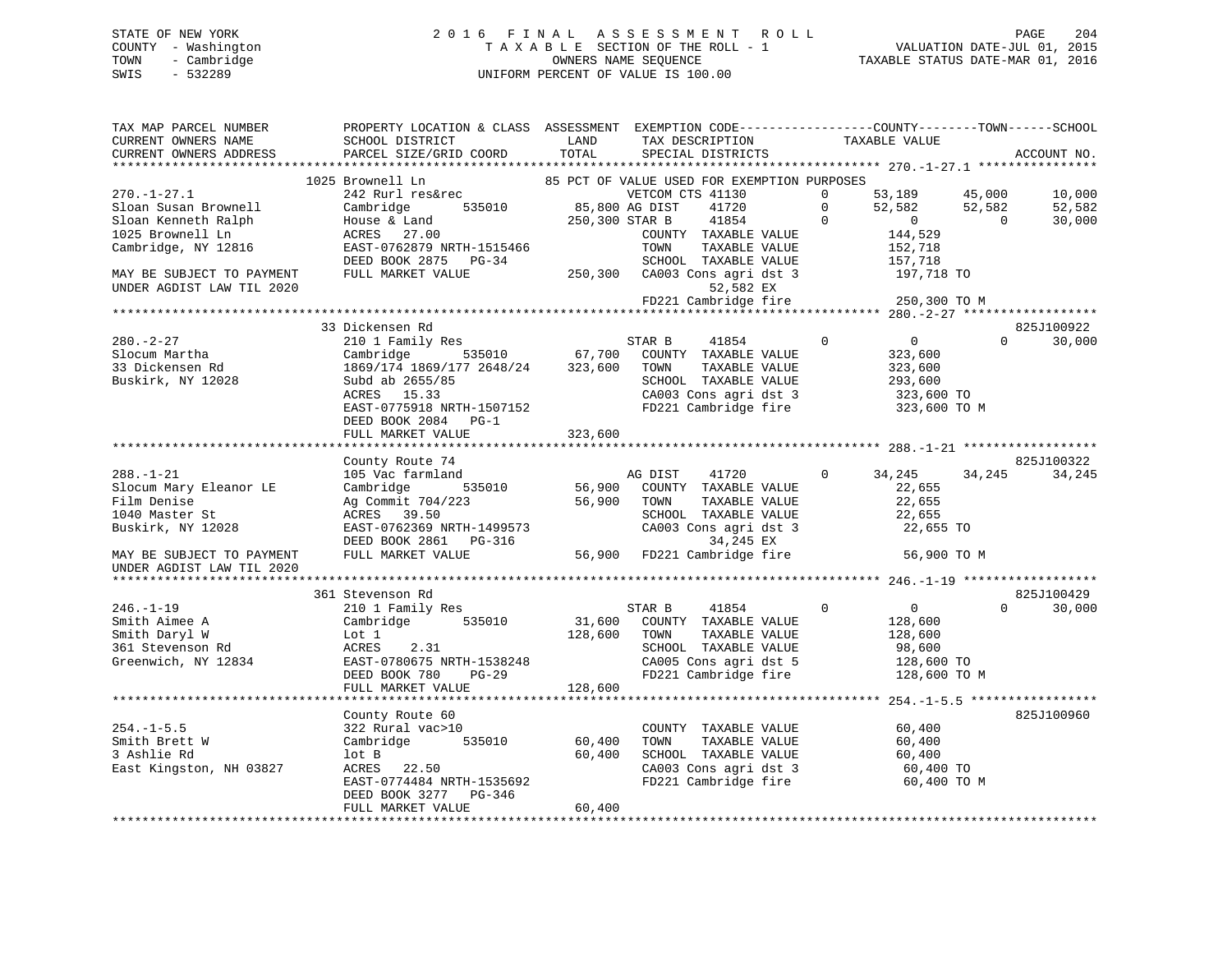| STATE OF NEW YORK<br>COUNTY - Washington<br>- Cambridge<br>TOWN<br>$-532289$<br>SWIS |                                                                        |                             | 2016 FINAL ASSESSMENT ROLL<br>TAXABLE SECTION OF THE ROLL - 1<br>OWNERS NAME SEOUENCE<br>UNIFORM PERCENT OF VALUE IS 100.00 | 205<br>PAGE<br>VALUATION DATE-JUL 01, 2015<br>TAXABLE STATUS DATE-MAR 01, 2016                |
|--------------------------------------------------------------------------------------|------------------------------------------------------------------------|-----------------------------|-----------------------------------------------------------------------------------------------------------------------------|-----------------------------------------------------------------------------------------------|
| TAX MAP PARCEL NUMBER<br>CURRENT OWNERS NAME<br>CURRENT OWNERS ADDRESS               | PROPERTY LOCATION & CLASS<br>SCHOOL DISTRICT<br>PARCEL SIZE/GRID COORD | ASSESSMENT<br>LAND<br>TOTAL | TAX DESCRIPTION<br>SPECIAL DISTRICTS                                                                                        | EXEMPTION CODE-----------------COUNTY--------TOWN------SCHOOL<br>TAXABLE VALUE<br>ACCOUNT NO. |

|                         |                            | **************** |                              |              | ********** 255.14-3-8 ***************** |                    |
|-------------------------|----------------------------|------------------|------------------------------|--------------|-----------------------------------------|--------------------|
|                         | 80 State Route 372         |                  |                              |              |                                         | 825J100623         |
| $255.14 - 3 - 8$        | 411 Apartment              |                  | COUNTY TAXABLE VALUE         |              | 122,000                                 |                    |
| Smith Kathleen M        | 535010<br>Cambridge        | 24,800           | TOWN<br>TAXABLE VALUE        |              | 122,000                                 |                    |
| Young Mary Jane         | Apts                       | 122,000          | SCHOOL TAXABLE VALUE         |              | 122,000                                 |                    |
| 5 Gilmore Ave           | 560/338                    |                  | CA005 Cons agri dst 5        |              | 122,000 TO                              |                    |
| Cambridge, NY 12816     | $255. - 3 - 8$             |                  | FD221 Cambridge fire         |              | 122,000 TO M                            |                    |
|                         | 49.00 DPTH 148.00<br>FRNT  |                  |                              |              |                                         |                    |
|                         | 0.24<br>ACRES              |                  |                              |              |                                         |                    |
|                         | EAST-0786348 NRTH-1532340  |                  |                              |              |                                         |                    |
|                         | DEED BOOK 3022 PG-131      |                  |                              |              |                                         |                    |
|                         | FULL MARKET VALUE          | 122,000          |                              |              |                                         |                    |
|                         |                            |                  |                              |              |                                         |                    |
|                         | Stevenson Rd               |                  |                              |              |                                         | 825J100193         |
| $254. - 1 - 7$          | 322 Rural vac>10           |                  | COUNTY TAXABLE VALUE         |              | 124,800                                 |                    |
| Smith Kenneth D Jr      | 535010                     |                  | TOWN<br>TAXABLE VALUE        |              |                                         |                    |
|                         | Cambridge                  | 124,800          |                              |              | 124,800                                 |                    |
| Smith Janet H           | Vl                         | 124,800          | SCHOOL TAXABLE VALUE         |              | 124,800                                 |                    |
| PO Box 233              | ACRES 67.00                |                  | CA005 Cons agri dst 5        |              | 124,800 TO                              |                    |
| Greenland, NH 03810     | EAST-0778761 NRTH-1535201  |                  | FD221 Cambridge fire         |              | 124,800 TO M                            |                    |
|                         | DEED BOOK 792<br>PG-150    |                  |                              |              |                                         |                    |
|                         | FULL MARKET VALUE          | 124,800          |                              |              |                                         |                    |
|                         |                            |                  |                              |              |                                         |                    |
|                         | 55 Stevenson Rd            |                  |                              |              |                                         |                    |
| $254. - 1 - 5.7$        | 210 1 Family Res           |                  | STAR B<br>41854              | $\Omega$     | $\overline{0}$                          | $\Omega$<br>30,000 |
| Smith Tadd M            | 535010 47,400<br>Cambridge |                  | COUNTY TAXABLE VALUE         |              | 228,000                                 |                    |
| 88 East Main St         | filed subdivision 20A-98   | 228,000          | TOWN<br>TAXABLE VALUE        |              | 228,000                                 |                    |
| Cambridge, NY 12816     | ACRES<br>8.68              |                  | SCHOOL TAXABLE VALUE         |              | 198,000                                 |                    |
|                         | EAST-0774045 NRTH-1534861  |                  | CA003 Cons agri dst 3        |              | 228,000 TO<br>228,000 TO M              |                    |
|                         | DEED BOOK 2750 PG-165      |                  | FD221 Cambridge fire         |              |                                         |                    |
|                         | FULL MARKET VALUE          | 228,000          |                              |              |                                         |                    |
|                         |                            |                  |                              |              |                                         |                    |
|                         | 109 Center Cambridge Rd    |                  |                              |              |                                         |                    |
| $279. - 1 - 14.3$       | 210 1 Family Res           |                  | VETCOM CTS 41130             | $\mathbf{0}$ | 55,000<br>45,000                        | 0                  |
| Snell Michael           | 533401<br>Greenwich        |                  | 35,000 VETDIS CTS 41140      | $\Omega$     | 90,000<br>110,000                       | $\Omega$           |
| Snell Renee             | $1$ ot $3$                 |                  | 264,600 COUNTY TAXABLE VALUE |              | 99,600                                  |                    |
| 109 Center Cambridge Rd | ACRES<br>6.71              |                  | TOWN<br>TAXABLE VALUE        |              | 129,600                                 |                    |
| Valley Falls, NY 12185  | EAST-0758152 NRTH-1513436  |                  | SCHOOL TAXABLE VALUE         |              | 264,600                                 |                    |
|                         | DEED BOOK 2315 PG-47       |                  | CA003 Cons agri dst 3        |              | 264,600 TO                              |                    |
|                         | FULL MARKET VALUE          |                  | 264,600 FD221 Cambridge fire |              | 264,600 TO M                            |                    |
|                         |                            |                  |                              |              |                                         |                    |
|                         | 193 Kenyon Rd              |                  |                              |              |                                         | 825J100421         |
| $254. - 1 - 28$         | 210 1 Family Res           |                  | 41834<br>STAR EN             | $\mathbf 0$  | $\overline{0}$                          | $\Omega$<br>65,300 |
| Snow Keith C            | Greenwich<br>533401        | 40,000           | COUNTY TAXABLE VALUE         |              | 180,200                                 |                    |
| Moody Lampman Janet     | Res                        | 180,200          | TOWN<br>TAXABLE VALUE        |              | 180,200                                 |                    |
| 193 Kenyon Rd           | 3.90<br>ACRES              |                  | SCHOOL TAXABLE VALUE         |              | 114,900                                 |                    |
| Greenwich, NY 12834     | EAST-0769608 NRTH-1533758  |                  | CA003 Cons agri dst 3        |              | 180,200 TO                              |                    |
|                         | DEED BOOK 3614 PG-328      |                  | FD221 Cambridge fire         |              | 180,200 TO M                            |                    |
|                         | FULL MARKET VALUE          | 180,200          |                              |              |                                         |                    |
|                         |                            |                  |                              |              |                                         |                    |
|                         |                            |                  |                              |              |                                         |                    |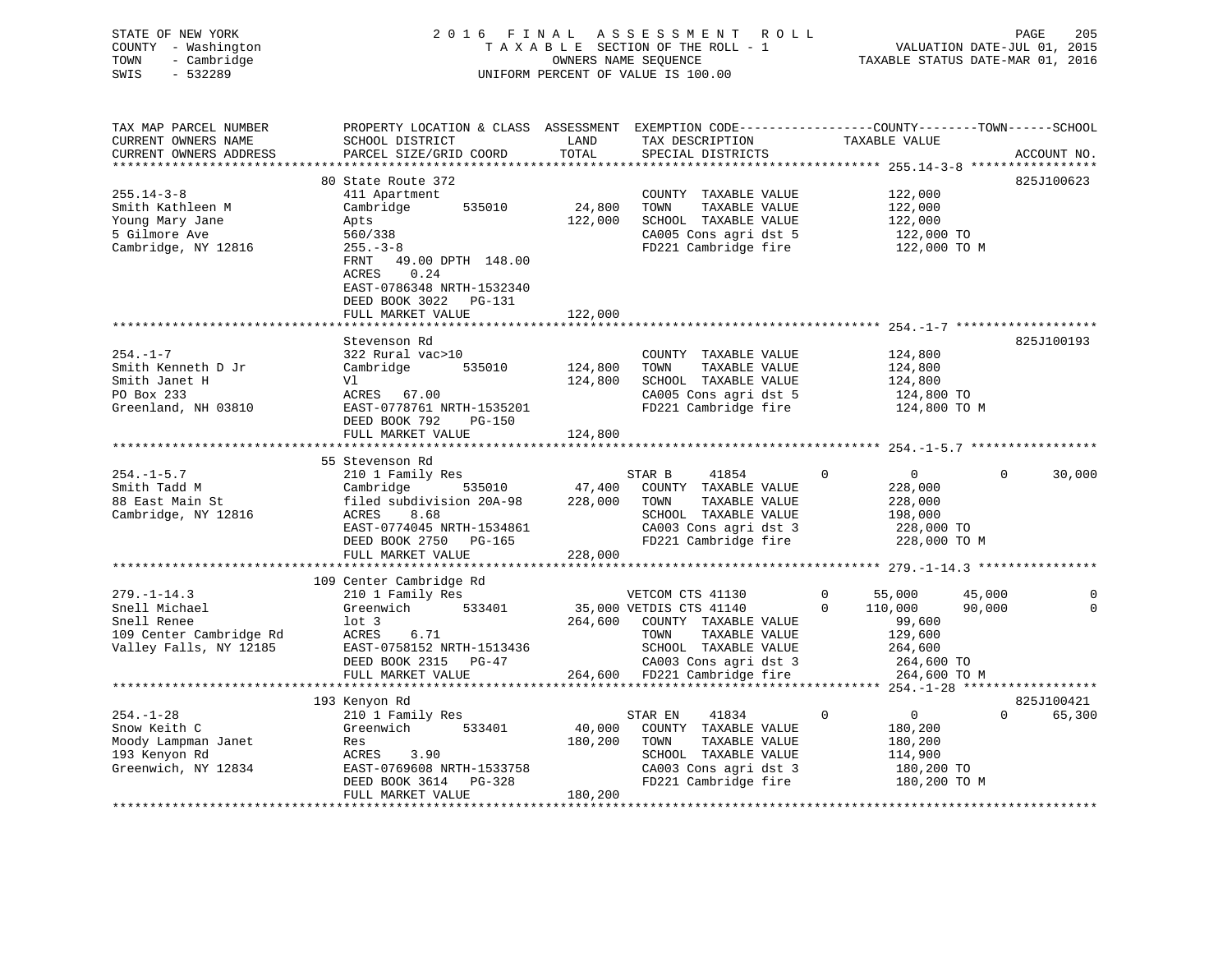## STATE OF NEW YORK 2 0 1 6 F I N A L A S S E S S M E N T R O L L PAGE 206 COUNTY - Washington T A X A B L E SECTION OF THE ROLL - 1 VALUATION DATE-JUL 01, 2015 TOWN - Cambridge OWNERS NAME SEQUENCE TAXABLE STATUS DATE-MAR 01, 2016 SWIS - 532289 UNIFORM PERCENT OF VALUE IS 100.00

| TAX MAP PARCEL NUMBER<br>CURRENT OWNERS NAME<br>CURRENT OWNERS ADDRESS | PROPERTY LOCATION & CLASS ASSESSMENT<br>SCHOOL DISTRICT<br>PARCEL SIZE/GRID COORD | LAND<br>TAX DESCRIPTION<br>TOTAL<br>SPECIAL DISTRICTS                                                                                   | EXEMPTION CODE----------------COUNTY-------TOWN-----SCHOOL<br>TAXABLE VALUE<br>ACCOUNT NO. |
|------------------------------------------------------------------------|-----------------------------------------------------------------------------------|-----------------------------------------------------------------------------------------------------------------------------------------|--------------------------------------------------------------------------------------------|
|                                                                        |                                                                                   |                                                                                                                                         |                                                                                            |
| $246. - 1 - 20.3$                                                      | 26 Maxwell Ln<br>210 1 Family Res                                                 | VETCOM C<br>54,900 STAR EN<br>VETCOM CTS 41130                                                                                          | 825J102004<br>$\Omega$<br>55,000<br>45,000<br>10,000                                       |
| Sobing Michael<br>Sobing Karyn<br>26 Maxwell Ln                        | Cambridge 535010<br>Rur Res<br>9.23                                               | 41834<br>244,300<br>COUNTY TAXABLE VALUE                                                                                                | $\Omega$<br>$\overline{0}$<br>$\Omega$<br>65,300<br>189,300<br>199,300                     |
| Cambridge, NY 12816                                                    |                                                                                   | ACRES 9.23<br>EAST-0781383 NRTH-1537726<br>DEED BOOK 591 PG-294 CA005 Cons agri dst 5<br>FULL MARKET VALUE 244,300 FD221 Cambridge fire | 169,000<br>$\frac{1}{244,300}$ TO CA005 Cons agri dst 5 244,300 TO                         |
|                                                                        |                                                                                   |                                                                                                                                         | 244,300 TO M                                                                               |
|                                                                        |                                                                                   |                                                                                                                                         |                                                                                            |
|                                                                        | 957 Turnpike Rd                                                                   |                                                                                                                                         | 825J100621                                                                                 |
| $263 - 2 - 14$                                                         | 283 Res w/Comuse                                                                  | 41834<br>STAR EN<br>535010 30,000 VETWAR CTS 41120                                                                                      | $\begin{matrix}0&0\end{matrix}$<br>$\overline{0}$<br>65,300<br>$\Omega$                    |
| Sourdiffe Gail M L E<br>Sourdiffe Larry Michael                        | Cambridge<br>lot 1                                                                |                                                                                                                                         | 30,135<br>27,000<br>6,000<br>170,765                                                       |
| 957 Turnpike Rd                                                        | ACRES<br>2.93                                                                     | 200,900 COUNTY TAXABLE VALUE<br>TOWN<br>TAXABLE VALUE                                                                                   |                                                                                            |
| Cambridge, NY 12816                                                    | EAST-0788800 NRTH-1524534                                                         | SCHOOL TAXABLE VALUE                                                                                                                    | 173,900<br>129,600                                                                         |
|                                                                        | DEED BOOK 2509 PG-29                                                              | FD221 Cambridge fire                                                                                                                    | 200,900 ТО М                                                                               |
|                                                                        | FULL MARKET VALUE                                                                 | 200,900                                                                                                                                 |                                                                                            |
|                                                                        |                                                                                   |                                                                                                                                         |                                                                                            |
|                                                                        | 190 Brownell Rd                                                                   |                                                                                                                                         | 825J100926                                                                                 |
| $270. - 1 - 35.3$                                                      | 241 Rural res&ag                                                                  | VETCOM CTS 41130                                                                                                                        | $\circ$<br>55,000<br>45,000<br>10,000                                                      |
| South Dominion LTD., S.A.                                              | Cambridge                                                                         | 535010 77,500 VETCOM CTS 41130                                                                                                          | $\overline{0}$<br>10,000                                                                   |
| PO Box 212                                                             |                                                                                   | 346,000 VETDIS CTS 41140                                                                                                                | 55,000 45,000<br>64,983 64,983<br>21,086 21,086<br>$\Omega$<br>20,000                      |
| Schaghticoke, NY 12154                                                 | H & L<br>ACRES 20.39                                                              | AG DIST<br>41720                                                                                                                        | $\mathbf 0$<br>21,086                                                                      |
|                                                                        | EAST-0764290 NRTH-1519893                                                         | 41854<br>STAR B                                                                                                                         | $\Omega$<br>$\overline{0}$<br>30,000<br>$\overline{0}$                                     |
| MAY BE SUBJECT TO PAYMENT                                              | DEED BOOK 3540 PG-232                                                             | COUNTY TAXABLE VALUE                                                                                                                    | 149,931                                                                                    |
| UNDER AGDIST LAW TIL 2020                                              | FULL MARKET VALUE                                                                 | 346,000 TOWN<br>TAXABLE VALUE                                                                                                           | 169,931                                                                                    |
|                                                                        |                                                                                   | SCHOOL TAXABLE VALUE                                                                                                                    | 254,914                                                                                    |
|                                                                        |                                                                                   | CA003 Cons agri dst 3<br>21,086 EX                                                                                                      | 324,914 TO                                                                                 |
|                                                                        |                                                                                   | FD221 Cambridge fire                                                                                                                    | 346,000 TO M                                                                               |
|                                                                        |                                                                                   |                                                                                                                                         |                                                                                            |
|                                                                        | Brownell Rd                                                                       |                                                                                                                                         | 925J102045                                                                                 |
| $270. - 1 - 33.7$                                                      | 322 Rural vac>10                                                                  | AG DIST<br>41720                                                                                                                        | $\Omega$<br>44,495<br>44,495<br>44,495                                                     |
| South Dominion, LTD., S.A<br>PO Box 212                                | 535010<br>Cambridge                                                               | 56,400<br>COUNTY TAXABLE VALUE                                                                                                          | 11,905                                                                                     |
| PO Box 212                                                             | Vac Land                                                                          | 56,400<br>TAXABLE VALUE<br>TOWN<br>SCHOOL TAXABLE VALUE                                                                                 | 11,905                                                                                     |
| Schaghticoke, NY 12154                                                 | ACRES 28.10<br>EAST-0763305 NRTH-1518677                                          |                                                                                                                                         | 11,905<br>11,905 TO                                                                        |
|                                                                        | DEED BOOK 3541 PG-300                                                             | CA003 Cons agri dst 3<br>44,495 EX<br>56,400 FD221 Cambridge fire                                                                       |                                                                                            |
| MAY BE SUBJECT TO PAYMENT<br>UNDER AGDIST LAW TIL 2020                 | FULL MARKET VALUE                                                                 |                                                                                                                                         | 56,400 TO M                                                                                |
|                                                                        |                                                                                   |                                                                                                                                         |                                                                                            |
|                                                                        | 93 Center Cambridge Rd                                                            |                                                                                                                                         |                                                                                            |
| $279. - 1 - 14.2$                                                      | 314 Rural vac<10                                                                  | COUNTY TAXABLE VALUE                                                                                                                    | 36,200                                                                                     |
| Sprague Scott                                                          | Greenwich<br>533401                                                               | 36,200<br>TAXABLE VALUE<br>TOWN                                                                                                         | 36,200                                                                                     |
| Sprague Patricia Ann                                                   | $1$ ot $2$                                                                        | 36,200<br>SCHOOL TAXABLE VALUE                                                                                                          | 36,200                                                                                     |
| 27 Ives Hill Rd                                                        | ACRES<br>7.05                                                                     |                                                                                                                                         | 36,200 TO                                                                                  |
| Valley Falls, NY 12185                                                 | EAST-0757672 NRTH-1513328                                                         | CA003 Cons agri dst 3<br>FD221 Cambridge fire                                                                                           | 36,200 TO M                                                                                |
|                                                                        | DEED BOOK 2256 PG-290                                                             |                                                                                                                                         |                                                                                            |
|                                                                        | FULL MARKET VALUE                                                                 | 36,200                                                                                                                                  |                                                                                            |
|                                                                        |                                                                                   |                                                                                                                                         |                                                                                            |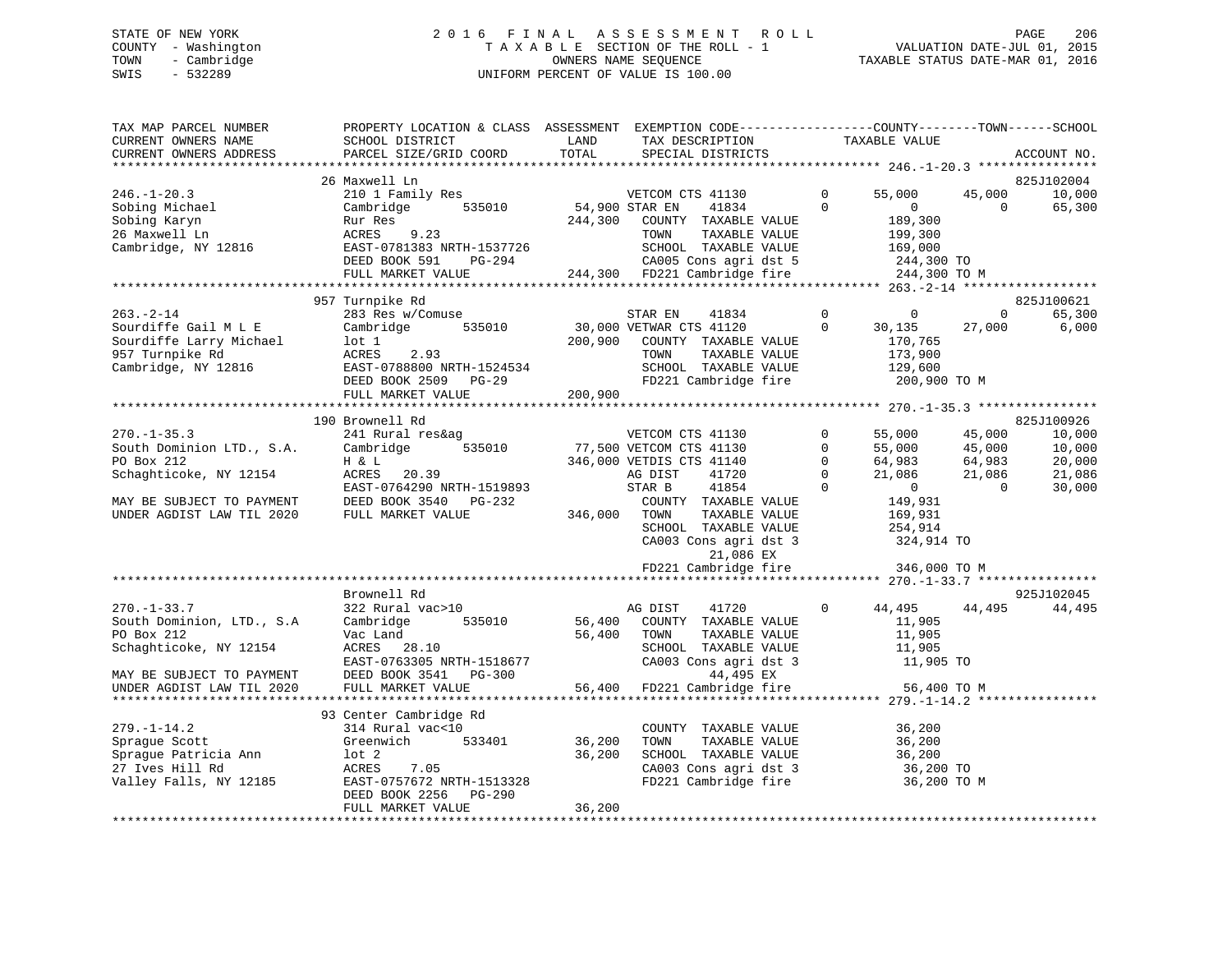## STATE OF NEW YORK 2 0 1 6 F I N A L A S S E S S M E N T R O L L PAGE 207 COUNTY - Washington T A X A B L E SECTION OF THE ROLL - 1 VALUATION DATE-JUL 01, 2015 TOWN - Cambridge OWNERS NAME SEQUENCE TAXABLE STATUS DATE-MAR 01, 2016 SWIS - 532289 UNIFORM PERCENT OF VALUE IS 100.00

| TAX MAP PARCEL NUMBER                                                                                                                                                                           | PROPERTY LOCATION & CLASS ASSESSMENT EXEMPTION CODE---------------COUNTY-------TOWN-----SCHOOL |              |                                                                       |                                                                                                         |                        |
|-------------------------------------------------------------------------------------------------------------------------------------------------------------------------------------------------|------------------------------------------------------------------------------------------------|--------------|-----------------------------------------------------------------------|---------------------------------------------------------------------------------------------------------|------------------------|
| CURRENT OWNERS NAME                                                                                                                                                                             | SCHOOL DISTRICT                                                                                | LAND         | TAX DESCRIPTION                                                       | TAXABLE VALUE                                                                                           |                        |
|                                                                                                                                                                                                 |                                                                                                |              |                                                                       |                                                                                                         |                        |
|                                                                                                                                                                                                 |                                                                                                |              |                                                                       |                                                                                                         |                        |
|                                                                                                                                                                                                 | 8 King Rd                                                                                      |              |                                                                       |                                                                                                         | 825J100212             |
| $280. - 2 - 19$                                                                                                                                                                                 | 312 Vac w/imprv                                                                                |              | COUNTY TAXABLE VALUE                                                  | 48,100                                                                                                  |                        |
| Springer Joseph                                                                                                                                                                                 | Cambridge 535010                                                                               | 28,100       | TAXABLE VALUE<br>TOWN                                                 | 48,100                                                                                                  |                        |
| Springer Linda T                                                                                                                                                                                | H & L                                                                                          | 48,100       | SCHOOL TAXABLE VALUE                                                  |                                                                                                         |                        |
| 8 King Rd                                                                                                                                                                                       | 0.71<br>ACRES                                                                                  |              |                                                                       |                                                                                                         |                        |
| Buskirk, NY 12028                                                                                                                                                                               | EAST-0776752 NRTH-1504705                                                                      |              |                                                                       | 48,100 TO<br>48,100 TO<br>100 TO<br>CA003 Cons agri dst 3 48,100 TO<br>FD221 Cambridge fire 48,100 TO M |                        |
|                                                                                                                                                                                                 | DEED BOOK 615 PG-173                                                                           |              |                                                                       |                                                                                                         |                        |
|                                                                                                                                                                                                 | FULL MARKET VALUE                                                                              | 48,100       |                                                                       |                                                                                                         |                        |
|                                                                                                                                                                                                 |                                                                                                |              |                                                                       |                                                                                                         |                        |
|                                                                                                                                                                                                 |                                                                                                |              |                                                                       |                                                                                                         |                        |
|                                                                                                                                                                                                 | King Rd                                                                                        |              |                                                                       |                                                                                                         | 825J100208             |
| $280 - 2 - 36$                                                                                                                                                                                  | 314 Rural vac<10                                                                               |              | COUNTY TAXABLE VALUE                                                  | 1,900                                                                                                   |                        |
| Springer Joseph                                                                                                                                                                                 | Cambridge 535010                                                                               | 1,900 TOWN   | TAXABLE VALUE                                                         | 1,900                                                                                                   |                        |
| Springer Linda                                                                                                                                                                                  | vac Land<br>ACRES 1.90                                                                         |              | 1,900 SCHOOL TAXABLE VALUE                                            | 1,900                                                                                                   |                        |
| 8 King Rd                                                                                                                                                                                       |                                                                                                |              | CA003 Cons agri dst 3                                                 | 1,900 TO                                                                                                |                        |
| Buskirk, NY 12028-1977                                                                                                                                                                          | EAST-0776693 NRTH-1504912                                                                      |              |                                                                       | FD221 Cambridge fire 1,900 TO M                                                                         |                        |
|                                                                                                                                                                                                 | DEED BOOK 693 PG-348                                                                           |              |                                                                       |                                                                                                         |                        |
|                                                                                                                                                                                                 | FULL MARKET VALUE                                                                              | 1,900        |                                                                       |                                                                                                         |                        |
|                                                                                                                                                                                                 |                                                                                                |              |                                                                       |                                                                                                         |                        |
|                                                                                                                                                                                                 | 194 Conley Rd                                                                                  |              |                                                                       |                                                                                                         | 825J100468             |
| $280. -1 - 7.1$                                                                                                                                                                                 | 242 Rurl res&rec                                                                               |              | STAR B<br>41854                                                       | $\overline{0}$<br>$\overline{0}$                                                                        | 30,000<br>$\Omega$     |
|                                                                                                                                                                                                 | 535010                                                                                         |              | 61,900 COUNTY TAXABLE VALUE<br>61,900 COUNTY TAXABLE VALUE            | 288,000                                                                                                 |                        |
| 242 Auil 1<br>Squires Douglas R<br>Squires Wendy J<br>194 Conley Rd<br>194 Conley Rd<br>2020 2020 2021<br>2020 2021<br>2020 2021<br>2020 2021                                                   |                                                                                                | 288,000 TOWN | TAXABLE VALUE                                                         | 288,000                                                                                                 |                        |
|                                                                                                                                                                                                 | sub lot # 3<br>ACRES 12.44                                                                     |              | SCHOOL TAXABLE VALUE                                                  | 258,000                                                                                                 |                        |
| Buskirk, NY 12028                                                                                                                                                                               | EAST-0775326 NRTH-1513348<br>EAST-0775326 NRTH-1513348<br>DEED BOOK 1718 PG-308                |              |                                                                       |                                                                                                         |                        |
|                                                                                                                                                                                                 |                                                                                                |              | CA003 Cons agri dst 3 288,000 TO<br>FD221 Cambridge fire 288,000 TO M |                                                                                                         |                        |
|                                                                                                                                                                                                 | FULL MARKET VALUE                                                                              | 288,000      |                                                                       |                                                                                                         |                        |
|                                                                                                                                                                                                 |                                                                                                |              |                                                                       |                                                                                                         |                        |
|                                                                                                                                                                                                 | 256 Whiteside Rd                                                                               |              |                                                                       |                                                                                                         |                        |
| $279. - 1 - 7.1$                                                                                                                                                                                | 210 1 Family Res                                                                               |              | 41854<br>STAR B                                                       | $\mathbf{0}$<br>$\overline{0}$                                                                          | $\Omega$<br>30,000     |
| Stannard James W                                                                                                                                                                                | Cambridge 535010 35,000 COUNTY TAXABLE VALUE                                                   |              |                                                                       | 180,600                                                                                                 |                        |
|                                                                                                                                                                                                 |                                                                                                |              |                                                                       |                                                                                                         |                        |
|                                                                                                                                                                                                 |                                                                                                | 180,600 TOWN | TAXABLE VALUE                                                         | 180,600                                                                                                 |                        |
|                                                                                                                                                                                                 | 3.20                                                                                           |              | SCHOOL TAXABLE VALUE                                                  | 150,600                                                                                                 |                        |
|                                                                                                                                                                                                 |                                                                                                |              |                                                                       | 180,600 TO<br>180,600 TO M                                                                              |                        |
| 250 WILLESIAGE RAND EAST-0764778 NRTH-1510010 SCHOOL TAXABLE VALUE<br>Johnsonville, NY 12094-2021 EAST-0764778 NRTH-1510010 CA003 Cons agri dst 3<br>DEED BOOK 2147 PG-280 FD221 Cambridge fire |                                                                                                |              |                                                                       |                                                                                                         |                        |
|                                                                                                                                                                                                 | FULL MARKET VALUE                                                                              | 180,600      |                                                                       |                                                                                                         |                        |
|                                                                                                                                                                                                 |                                                                                                |              |                                                                       |                                                                                                         |                        |
|                                                                                                                                                                                                 | 217 Stevenson Rd                                                                               |              |                                                                       |                                                                                                         |                        |
| $246. - 1 - 23.2$                                                                                                                                                                               | 210 1 Family Res                                                                               |              | 41834<br>STAR EN                                                      | $\overline{0}$<br>$\overline{0}$                                                                        | 65,300<br>$\mathbf{0}$ |
| Stannard Suzanne M                                                                                                                                                                              | 535010<br>Cambridge                                                                            |              | 28,200 COUNTY TAXABLE VALUE                                           | 130,900                                                                                                 |                        |
| 217 Stevenson Rd                                                                                                                                                                                | Sub Lot 1                                                                                      | 130,900      | TOWN<br>TAXABLE VALUE                                                 | 130,900                                                                                                 |                        |
| Greenwich, NY 12834                                                                                                                                                                             | 1.04<br>ACRES                                                                                  |              | SCHOOL TAXABLE VALUE                                                  | 65,600                                                                                                  |                        |
|                                                                                                                                                                                                 | EAST-0777470 NRTH-1536917                                                                      |              |                                                                       | 130,900 TO                                                                                              |                        |
|                                                                                                                                                                                                 | $PG-260$<br>DEED BOOK 869                                                                      |              | CA003 Cons agri dst 3<br>FD221 Cambridge fire                         | 130,900 TO M                                                                                            |                        |
|                                                                                                                                                                                                 | FULL MARKET VALUE                                                                              | 130,900      |                                                                       |                                                                                                         |                        |
|                                                                                                                                                                                                 |                                                                                                |              |                                                                       |                                                                                                         |                        |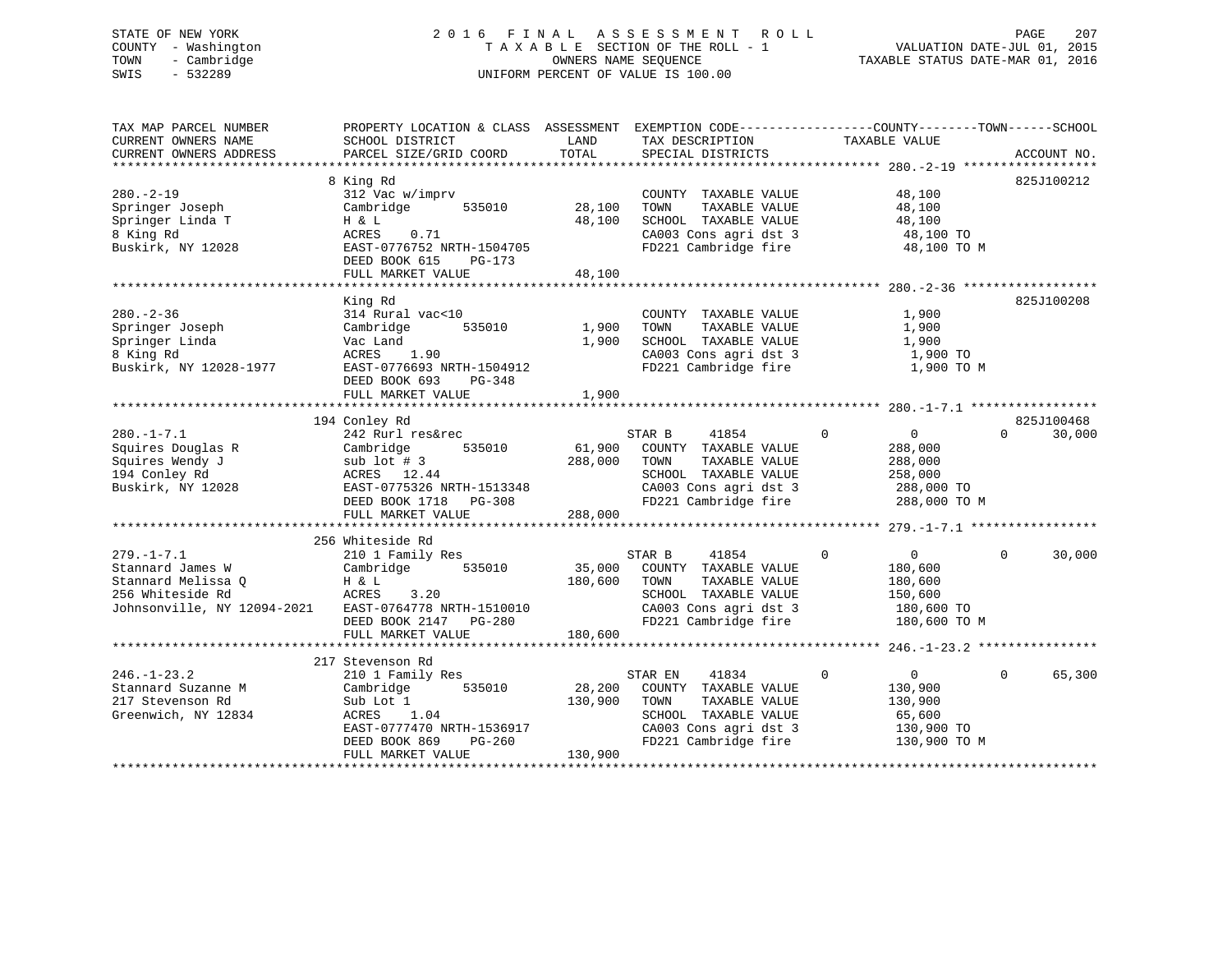## STATE OF NEW YORK 2 0 1 6 F I N A L A S S E S S M E N T R O L L PAGE 208 COUNTY - Washington T A X A B L E SECTION OF THE ROLL - 1 VALUATION DATE-JUL 01, 2015 TOWN - Cambridge OWNERS NAME SEQUENCE TAXABLE STATUS DATE-MAR 01, 2016 SWIS - 532289 UNIFORM PERCENT OF VALUE IS 100.00

| EXEMPTION CODE-----------------COUNTY-------TOWN------SCHOOL<br>TAX MAP PARCEL NUMBER<br>PROPERTY LOCATION & CLASS ASSESSMENT<br>LAND<br>CURRENT OWNERS NAME<br>SCHOOL DISTRICT<br>TAX DESCRIPTION<br>TAXABLE VALUE<br>TOTAL<br>CURRENT OWNERS ADDRESS<br>PARCEL SIZE/GRID COORD<br>SPECIAL DISTRICTS | ACCOUNT NO.        |
|-------------------------------------------------------------------------------------------------------------------------------------------------------------------------------------------------------------------------------------------------------------------------------------------------------|--------------------|
|                                                                                                                                                                                                                                                                                                       |                    |
| 35 Durfee Rd                                                                                                                                                                                                                                                                                          | 825J100297         |
| $288. - 1 - 7$<br>312 Vac w/imprv<br>41720<br>$\mathbf{0}$<br>66,232<br>66,232<br>AG DIST                                                                                                                                                                                                             | 66,232             |
| Stefanovich Michael J<br>535010<br>84,300<br>COUNTY TAXABLE VALUE<br>27,668<br>Cambridge                                                                                                                                                                                                              |                    |
| 93,900<br>111 Brownell Corners Rd<br>27,668<br>V Land<br>TOWN<br>TAXABLE VALUE                                                                                                                                                                                                                        |                    |
| Eagle Bridge, NY 12057<br>ACRES<br>34.62<br>SCHOOL TAXABLE VALUE<br>27,668                                                                                                                                                                                                                            |                    |
| EAST-0765913 NRTH-1502275<br>CA003 Cons agri dst 3<br>27,668 TO                                                                                                                                                                                                                                       |                    |
| DEED BOOK 856<br>$PG-102$<br>66,232 EX<br>MAY BE SUBJECT TO PAYMENT                                                                                                                                                                                                                                   |                    |
| 93,900<br>FD221 Cambridge fire<br>FULL MARKET VALUE<br>93,900 TO M<br>UNDER AGDIST LAW TIL 2020                                                                                                                                                                                                       |                    |
|                                                                                                                                                                                                                                                                                                       |                    |
| 118 County Route 59                                                                                                                                                                                                                                                                                   | 825J100891         |
| $280. - 1 - 13.3$<br>COUNTY TAXABLE VALUE<br>449,500<br>242 Rurl res&rec                                                                                                                                                                                                                              |                    |
| 535010<br>112,400<br>TAXABLE VALUE<br>Stein Harry<br>Cambridge<br>TOWN<br>449,500                                                                                                                                                                                                                     |                    |
| Stein Sandra<br>449,500<br>SCHOOL TAXABLE VALUE<br>ACRES 29.90<br>449,500                                                                                                                                                                                                                             |                    |
| 118 County Route 59<br>EAST-0774805 NRTH-1504735<br>CA003 Cons agri dst 3<br>449,500 TO                                                                                                                                                                                                               |                    |
| FD221 Cambridge fire<br>Buskirk, NY 12028<br>DEED BOOK 931<br>$PG-78$<br>449,500 TO M                                                                                                                                                                                                                 |                    |
| FULL MARKET VALUE<br>449,500                                                                                                                                                                                                                                                                          |                    |
|                                                                                                                                                                                                                                                                                                       |                    |
| 361 Petteys Rd                                                                                                                                                                                                                                                                                        | 825J102013         |
| $246. - 1 - 32.4$<br>210 1 Family Res<br>$\Omega$<br>STAR B<br>41854<br>$\overline{0}$                                                                                                                                                                                                                | $\Omega$<br>30,000 |
| Sterling Bruce R<br>Greenwich<br>39,600<br>533401<br>COUNTY TAXABLE VALUE<br>228,000                                                                                                                                                                                                                  |                    |
| House & land<br>228,000<br>Sterling Lisa<br>TOWN<br>TAXABLE VALUE<br>228,000                                                                                                                                                                                                                          |                    |
| 361 Petteys Rd<br>SCHOOL TAXABLE VALUE<br>Lot 3<br>198,000                                                                                                                                                                                                                                            |                    |
| CA003 Cons agri dst 3<br>Greenwich, NY 12834<br>ACRES<br>5.38<br>228,000 TO                                                                                                                                                                                                                           |                    |
| FD221 Cambridge fire<br>EAST-0770030 NRTH-1543582<br>228,000 TO M                                                                                                                                                                                                                                     |                    |
| DEED BOOK 883<br>$PG-268$                                                                                                                                                                                                                                                                             |                    |
| 228,000<br>FULL MARKET VALUE                                                                                                                                                                                                                                                                          |                    |
|                                                                                                                                                                                                                                                                                                       |                    |
| 497 Turnpike Rd                                                                                                                                                                                                                                                                                       | 825J100399         |
| $272. - 2 - 16$<br>242 Rurl res&rec<br>205,700<br>COUNTY TAXABLE VALUE                                                                                                                                                                                                                                |                    |
| Stevens Gerald E<br>535010<br>103,000<br>TAXABLE VALUE<br>Cambridge<br>TOWN<br>205,700                                                                                                                                                                                                                |                    |
| Stevens Patricia A<br>Round House & Lot<br>205,700<br>SCHOOL TAXABLE VALUE<br>205,700                                                                                                                                                                                                                 |                    |
| 497 Turnpike Rd<br>FD221 Cambridge fire<br>205,700 TO M<br>ACRES 19.02                                                                                                                                                                                                                                |                    |
| Buskirk, NY 12028<br>EAST-0787469 NRTH-1514287                                                                                                                                                                                                                                                        |                    |
| DEED BOOK 3487 PG-152                                                                                                                                                                                                                                                                                 |                    |
| 205,700<br>FULL MARKET VALUE                                                                                                                                                                                                                                                                          |                    |
|                                                                                                                                                                                                                                                                                                       |                    |
| 234 Irish Ln                                                                                                                                                                                                                                                                                          | 825J100628         |
| $255. - 1 - 23$<br>242 Rurl res&rec<br>COUNTY TAXABLE VALUE<br>418,800                                                                                                                                                                                                                                |                    |
| Stevens Hannah M<br>Cambridge<br>535010<br>158,800<br>TAXABLE VALUE<br>418,800<br>TOWN                                                                                                                                                                                                                |                    |
| 234 Irish Ln<br>51.00<br>418,800<br>SCHOOL TAXABLE VALUE<br>418,800<br>ACRES                                                                                                                                                                                                                          |                    |
| FD221 Cambridge fire<br>Cambridge, NY 12816<br>EAST-0779617 NRTH-1532548<br>418,800 TO M                                                                                                                                                                                                              |                    |
|                                                                                                                                                                                                                                                                                                       |                    |
| DEED BOOK 799<br>$PG-99$                                                                                                                                                                                                                                                                              |                    |
| 418,800<br>FULL MARKET VALUE                                                                                                                                                                                                                                                                          |                    |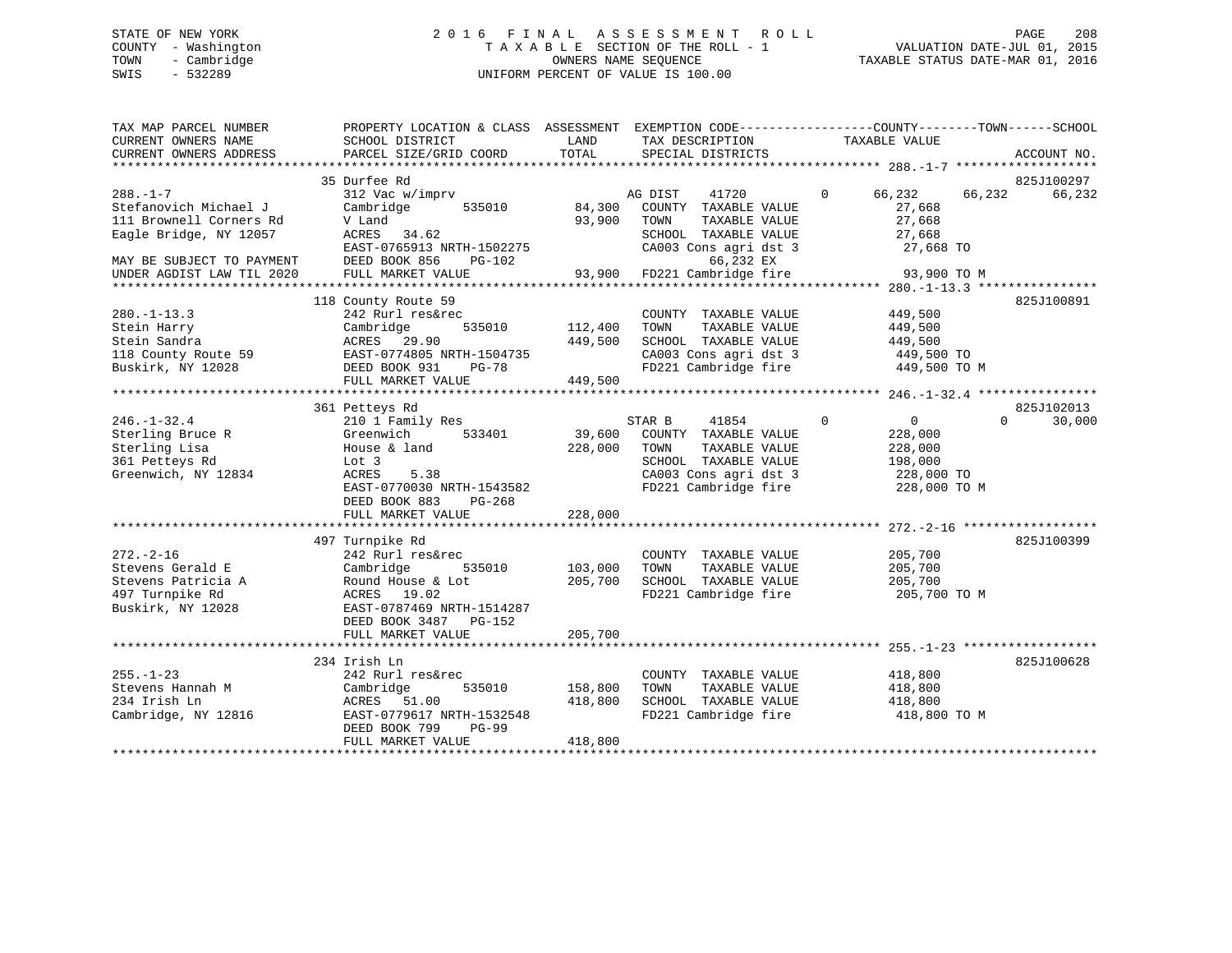## STATE OF NEW YORK 2 0 1 6 F I N A L A S S E S S M E N T R O L L PAGE 209 COUNTY - Washington T A X A B L E SECTION OF THE ROLL - 1 VALUATION DATE-JUL 01, 2015 TOWN - Cambridge OWNERS NAME SEQUENCE TAXABLE STATUS DATE-MAR 01, 2016 SWIS - 532289 UNIFORM PERCENT OF VALUE IS 100.00

| TAX MAP PARCEL NUMBER                    | PROPERTY LOCATION & CLASS ASSESSMENT EXEMPTION CODE---------------COUNTY-------TOWN-----SCHOOL |                |                                                   |                                          |                    |                                    |
|------------------------------------------|------------------------------------------------------------------------------------------------|----------------|---------------------------------------------------|------------------------------------------|--------------------|------------------------------------|
| CURRENT OWNERS NAME                      | SCHOOL DISTRICT                                                                                | LAND           | TAX DESCRIPTION                                   | TAXABLE VALUE                            |                    |                                    |
| CURRENT OWNERS ADDRESS                   | PARCEL SIZE/GRID COORD                                                                         | TOTAL          | SPECIAL DISTRICTS                                 |                                          |                    | ACCOUNT NO.                        |
|                                          | 296 Stevenson Rd                                                                               |                | 40 PCT OF VALUE USED FOR EXEMPTION PURPOSES       |                                          |                    | 825J100629                         |
| $255. - 1 - 3.1$                         | 241 Rural res&ag                                                                               |                | AG DIST<br>41720                                  | 111,481 111,481<br>$\mathbf{0}$          |                    | 111,481                            |
| Stevenson Anna                           | Cambridge<br>535010                                                                            |                | 213,900 AGED-CO<br>41802                          | 0<br>43,380                              | $\mathsf{O}$       | $\overline{0}$                     |
| c/o Julie Wetherby                       | House & Land                                                                                   |                | 41834<br>433,800 STAR EN                          | $\overline{0}$<br>$\overline{0}$         | $\Omega$           | 65,300                             |
| 25 Mountain View Dr                      | 370/229                                                                                        |                | COUNTY TAXABLE VALUE                              | 278,939                                  |                    |                                    |
| Cambridge, NY 12816                      | ACRES 129.50                                                                                   |                | TOWN<br>TAXABLE VALUE                             | 322,319                                  |                    |                                    |
|                                          | EAST-0780060 NRTH-1535809                                                                      |                | SCHOOL TAXABLE VALUE                              | 257,019                                  |                    |                                    |
| MAY BE SUBJECT TO PAYMENT                | DEED BOOK 306<br>PG-364                                                                        |                | CA005 Cons agri dst 5                             | 322,319 TO                               |                    |                                    |
| UNDER AGDIST LAW TIL 2020                | FULL MARKET VALUE                                                                              | 433,800        | 111,481 EX                                        |                                          |                    |                                    |
|                                          |                                                                                                |                | $FD221$ Cambridge fire $433,800$ TO M             |                                          |                    |                                    |
|                                          |                                                                                                |                |                                                   |                                          |                    |                                    |
|                                          | 990 King Rd                                                                                    |                |                                                   |                                          |                    | 825J100940                         |
| $263. - 2 - 23.2$                        | 270 Mfg housing                                                                                |                | STAR B<br>41854                                   | $\mathbf 0$<br>$\overline{0}$            | $\Omega$           | 30,000                             |
| Stewart Gary                             | Cambridge                                                                                      | 535010 117,600 | COUNTY TAXABLE VALUE                              | 139,800                                  |                    |                                    |
| 990 King Rd                              | ACRES 52.47                                                                                    | 139,800        | TOWN<br>TAXABLE VALUE                             | 139,800                                  |                    |                                    |
| Cambridge, NY 12816                      | EAST-0786478 NRTH-1523776                                                                      |                | SCHOOL TAXABLE VALUE                              | 109,800                                  |                    |                                    |
|                                          | DEED BOOK 2496<br>PG-149                                                                       |                | CA003 Cons agri dst 3                             | 139,800 TO                               |                    |                                    |
|                                          | FULL MARKET VALUE                                                                              |                | 139,800 FD221 Cambridge fire                      | 139,800 TO M                             |                    |                                    |
|                                          |                                                                                                |                |                                                   |                                          |                    |                                    |
|                                          | 658 County Route 74                                                                            |                |                                                   |                                          |                    | 825J101994                         |
| $270. - 1 - 24.4$                        | 242 Rurl res&rec                                                                               |                | STAR B<br>41854                                   | $\overline{0}$<br>$\overline{0}$         | $\Omega$           | 30,000                             |
| StGelais Michael J                       | Cambridge<br>535010                                                                            | 59,900         | COUNTY TAXABLE VALUE                              | 200,000                                  |                    |                                    |
| StGelais/Landor Kathleen A               | H & L                                                                                          | 200,000        | TOWN<br>TAXABLE VALUE                             | 200,000                                  |                    |                                    |
| 658 County Route 74                      | Lot 3                                                                                          |                | SCHOOL TAXABLE VALUE                              | 170,000                                  |                    |                                    |
| Cambridge, NY 12816                      | ACRES 11.38                                                                                    |                | FD221 Cambridge fire                              | 200,000 TO M                             |                    |                                    |
|                                          | EAST-0765913 NRTH-1514481                                                                      |                |                                                   |                                          |                    |                                    |
|                                          | DEED BOOK 1744 PG-62                                                                           |                |                                                   |                                          |                    |                                    |
|                                          | FULL MARKET VALUE                                                                              | 200,000        |                                                   |                                          |                    |                                    |
|                                          |                                                                                                |                |                                                   |                                          |                    |                                    |
|                                          | 259 Conley Rd                                                                                  |                | 80 PCT OF VALUE USED FOR EXEMPTION PURPOSES       |                                          |                    | 825J100631                         |
| $271. - 2 - 28$<br>Stiansen Grace Elaine | 242 Rurl res&rec<br>535010                                                                     |                | VETCOM CTS 41130                                  | 35,000<br>$\circ$                        | 35,000             | 10,000                             |
|                                          | Cambridge                                                                                      |                | 69,400 VETDIS CTS 41140                           | 70,000<br>$\mathbf{0}$<br>$\overline{0}$ | 70,000             | 20,000<br>$\overline{\phantom{0}}$ |
| 259 Conley Rd                            | House & Land                                                                                   |                | 175,000 AGED-CO/TN 41801                          | 17,500<br>$\Omega$<br>$\overline{0}$     | 17,500<br>$\Omega$ |                                    |
| Cambridge, NY 12816                      | ACRES 16.20<br>EAST-0774406 NRTH-1514052                                                       |                | 41804<br>AGED-SCH<br>$\sim$ 0<br>STAR EN<br>41834 | $\Omega$                                 | $\Omega$           | 44,000<br>65,300                   |
|                                          | DEED BOOK 2162 PG-224                                                                          |                | COUNTY TAXABLE VALUE                              | 52,500                                   |                    |                                    |
|                                          | FULL MARKET VALUE                                                                              | 175,000        | TOWN<br>TAXABLE VALUE                             | 52,500                                   |                    |                                    |
|                                          |                                                                                                |                | SCHOOL TAXABLE VALUE                              | 35,700                                   |                    |                                    |
|                                          |                                                                                                |                | CA003 Cons agri dst 3                             | 175,000 TO                               |                    |                                    |
|                                          |                                                                                                |                | FD221 Cambridge fire                              | 175,000 TO M                             |                    |                                    |
|                                          |                                                                                                |                |                                                   |                                          |                    |                                    |
|                                          |                                                                                                |                |                                                   |                                          |                    |                                    |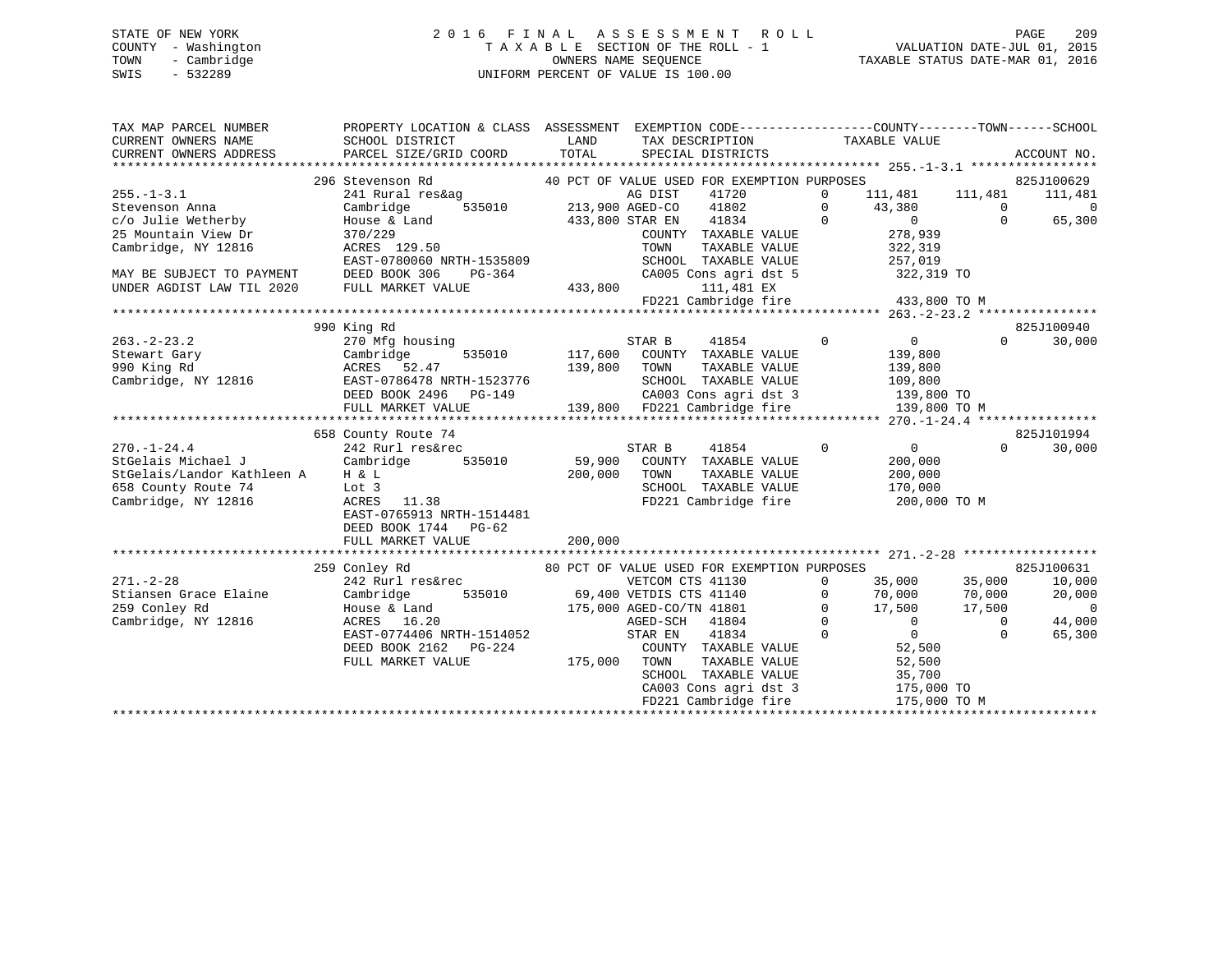## STATE OF NEW YORK 2 0 1 6 F I N A L A S S E S S M E N T R O L L PAGE 210 COUNTY - Washington T A X A B L E SECTION OF THE ROLL - 1 VALUATION DATE-JUL 01, 2015 TOWN - Cambridge OWNERS NAME SEQUENCE TAXABLE STATUS DATE-MAR 01, 2016 SWIS - 532289 UNIFORM PERCENT OF VALUE IS 100.00

| TAX MAP PARCEL NUMBER<br>CURRENT OWNERS NAME<br>CURRENT OWNERS ADDRESS                             | PROPERTY LOCATION & CLASS ASSESSMENT EXEMPTION CODE-----------------COUNTY-------TOWN------SCHOOL<br>SCHOOL DISTRICT<br>PARCEL SIZE/GRID COORD                 | LAND<br>TOTAL                 | TAX DESCRIPTION<br>SPECIAL DISTRICTS                                                                                            | TAXABLE VALUE                                                                     | ACCOUNT NO.                                          |
|----------------------------------------------------------------------------------------------------|----------------------------------------------------------------------------------------------------------------------------------------------------------------|-------------------------------|---------------------------------------------------------------------------------------------------------------------------------|-----------------------------------------------------------------------------------|------------------------------------------------------|
| $246. - 1 - 32$<br>Stone Daniel W<br>Stone Hideko L<br>402 County Route 74A<br>Greenwich, NY 12834 | Petteys Rd<br>322 Rural vac>10<br>Greenwich<br>533401<br>Farm Land<br>ACRES 49.60<br>EAST-0768879 NRTH-1541931<br>DEED BOOK 932<br>PG-235<br>FULL MARKET VALUE | 101,500<br>101,500<br>101,500 | COUNTY TAXABLE VALUE<br>TAXABLE VALUE<br>TOWN<br>SCHOOL TAXABLE VALUE<br>CA003 Cons agri dst 3<br>FD221 Cambridge fire          | 101,500<br>101,500<br>101,500<br>101,500 TO<br>101,500 TO M                       | 825J100497                                           |
|                                                                                                    |                                                                                                                                                                |                               |                                                                                                                                 |                                                                                   |                                                      |
| $288. - 1 - 17$<br>Sutherland Richard E<br>32 Durfee Rd<br>Buskirk, NY 12028                       | 32 Durfee Rd<br>210 1 Family Res<br>Cambridge<br>535010<br>H L<br>ACRES<br>0.70<br>EAST-0764972 NRTH-1501559<br>DEED BOOK 406<br>PG-571                        | 28,000<br>158,100             | STAR EN<br>41834<br>COUNTY TAXABLE VALUE<br>TAXABLE VALUE<br>TOWN<br>SCHOOL TAXABLE VALUE<br>FD221 Cambridge fire               | $\mathbf 0$<br>$\overline{0}$<br>158,100<br>158,100<br>92,800<br>158,100 TO M     | 825J100633<br>65,300<br>$\Omega$                     |
|                                                                                                    | FULL MARKET VALUE                                                                                                                                              | 158,100                       |                                                                                                                                 |                                                                                   |                                                      |
|                                                                                                    | Dickensen Rd                                                                                                                                                   |                               |                                                                                                                                 |                                                                                   | 825J100396                                           |
| $280. -1 - 13.1$<br>Sytsma Gary<br>Bruno Angelynn<br>170 County Route 59<br>Buskirk, NY 12028      | 105 Vac farmland<br>Cambridge<br>535010<br>ACRES 65.20<br>EAST-0774956 NRTH-1506643<br>DEED BOOK 579<br><b>PG-99</b><br>FULL MARKET VALUE                      | 121,500<br>121,500<br>121,500 | AG DIST<br>41720<br>COUNTY TAXABLE VALUE<br>TAXABLE VALUE<br>TOWN<br>SCHOOL TAXABLE VALUE<br>CA003 Cons agri dst 3<br>49,747 EX | $\Omega$<br>49,747<br>71,753<br>71,753<br>71,753<br>71,753 TO                     | 49,747<br>49,747                                     |
| MAY BE SUBJECT TO PAYMENT<br>UNDER AGDIST LAW TIL 2020                                             |                                                                                                                                                                |                               | FD221 Cambridge fire                                                                                                            | 121,500 TO M                                                                      |                                                      |
|                                                                                                    |                                                                                                                                                                |                               |                                                                                                                                 |                                                                                   |                                                      |
| $280. - 1 - 17$<br>Sytsma Gary<br>Bruno Angelynn<br>170 County Route 59<br>Buskirk, NY 12028       | 170 County Route 59<br>241 Rural res&ag<br>535010<br>Cambridge<br>Goat Dairy<br>527/348 Rt 530/78<br>ACRES 161.10                                              | 276,400 STAR B<br>482,500     | AG DIST<br>41720<br>41854<br>COUNTY TAXABLE VALUE<br>TOWN<br>TAXABLE VALUE<br>SCHOOL TAXABLE VALUE<br>CA003 Cons agri dst 3     | $\Omega$<br>38,572<br>$\Omega$<br>$\overline{0}$<br>443,928<br>443,928<br>413,928 | 825J100673<br>38,572<br>38,572<br>30,000<br>$\Omega$ |
| MAY BE SUBJECT TO PAYMENT<br>UNDER AGDIST LAW TIL 2020                                             | EAST-0773269 NRTH-1505346<br>DEED BOOK 505<br>PG-527<br>FULL MARKET VALUE                                                                                      | 482,500                       | 38,572 EX<br>FD221 Cambridge fire                                                                                               | 443,928 TO<br>482,500 TO M                                                        |                                                      |
|                                                                                                    | King Rd/e Off                                                                                                                                                  |                               |                                                                                                                                 |                                                                                   | 825J100382                                           |
| $272. - 2 - 24$<br>Taft William J<br>167 Tabor Ln<br>Buskirk, NY 12028                             | 321 Abandoned ag<br>535010<br>Cambridge<br>Land<br>ACRES 10.00<br>EAST-0784377 NRTH-1515941<br>DEED BOOK 3234<br>PG-335<br>FULL MARKET VALUE                   | 7,000<br>7,000<br>7,000       | COUNTY TAXABLE VALUE<br>TOWN<br>TAXABLE VALUE<br>SCHOOL TAXABLE VALUE<br>CA003 Cons agri dst 3<br>FD221 Cambridge fire          | 7,000<br>7,000<br>7,000<br>7,000 TO<br>7,000 TO M                                 |                                                      |
|                                                                                                    |                                                                                                                                                                |                               |                                                                                                                                 |                                                                                   |                                                      |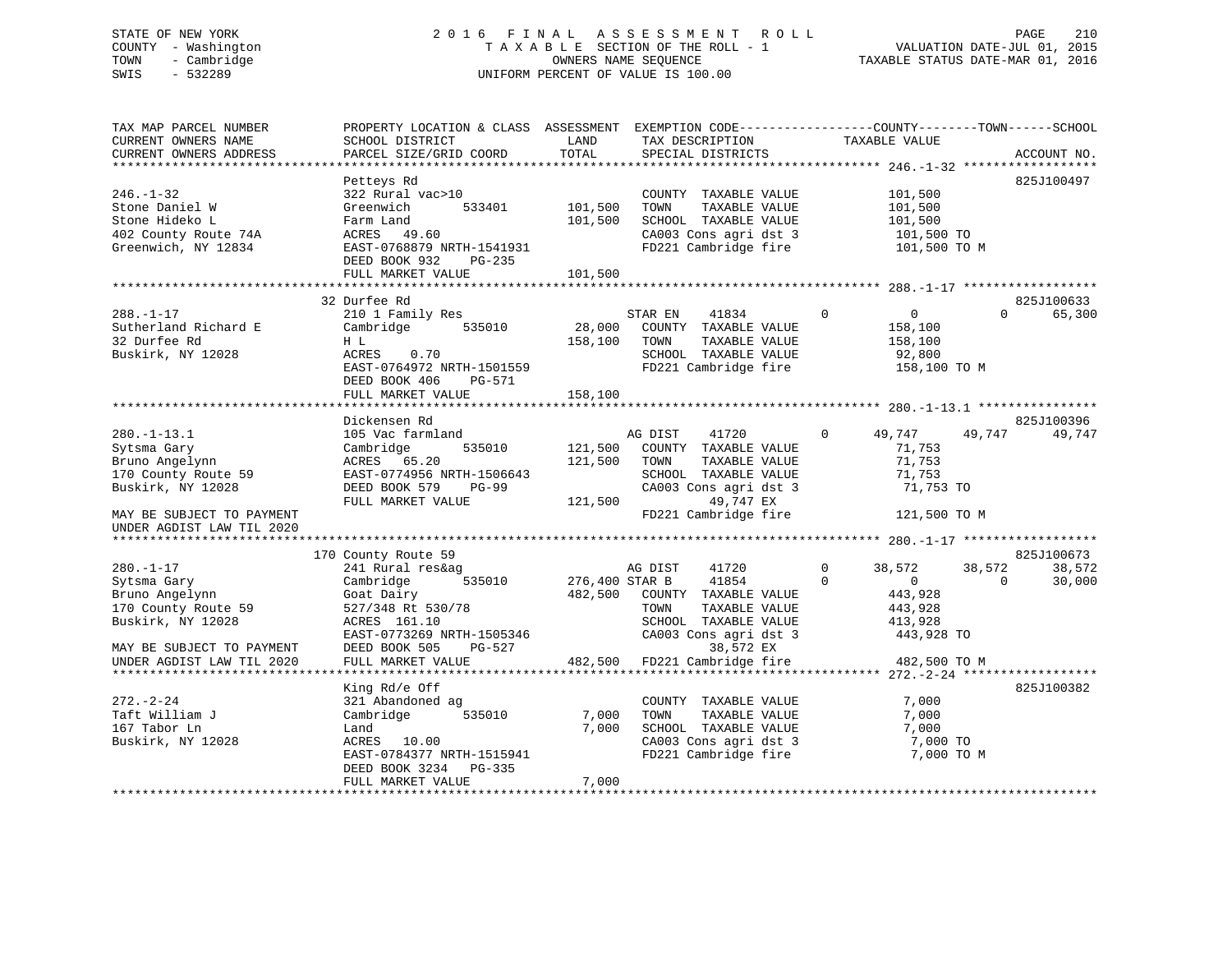## STATE OF NEW YORK 2 0 1 6 F I N A L A S S E S S M E N T R O L L PAGE 211 COUNTY - Washington T A X A B L E SECTION OF THE ROLL - 1 VALUATION DATE-JUL 01, 2015 TOWN - Cambridge OWNERS NAME SEQUENCE TAXABLE STATUS DATE-MAR 01, 2016 SWIS - 532289 UNIFORM PERCENT OF VALUE IS 100.00

| 167 Tabor Ln<br>$\Omega$<br>$272. - 2 - 26.2$<br>242 Rurl res&rec<br>STAR EN<br>41834<br>$\Omega$<br>$\Omega$<br>115,800<br>Taft William J<br>535010<br>COUNTY TAXABLE VALUE<br>276,000<br>Cambridge<br>276,000<br>167 Tabor Ln<br>ACRES 51.00<br>TAXABLE VALUE<br>276,000<br>TOWN<br>Buskirk, NY 12028<br>EAST-0784851 NRTH-1517181<br>SCHOOL TAXABLE VALUE<br>210,700 | 825J102055<br>65,300 |
|-------------------------------------------------------------------------------------------------------------------------------------------------------------------------------------------------------------------------------------------------------------------------------------------------------------------------------------------------------------------------|----------------------|
|                                                                                                                                                                                                                                                                                                                                                                         |                      |
|                                                                                                                                                                                                                                                                                                                                                                         |                      |
|                                                                                                                                                                                                                                                                                                                                                                         |                      |
|                                                                                                                                                                                                                                                                                                                                                                         |                      |
|                                                                                                                                                                                                                                                                                                                                                                         |                      |
|                                                                                                                                                                                                                                                                                                                                                                         |                      |
| DEED BOOK 3234 PG-338<br>CA003 Cons agri dst 3<br>276,000 TO                                                                                                                                                                                                                                                                                                            |                      |
| 276,000 FD221 Cambridge fire<br>FULL MARKET VALUE<br>276,000 TO M                                                                                                                                                                                                                                                                                                       |                      |
|                                                                                                                                                                                                                                                                                                                                                                         |                      |
| 324 County Route 60                                                                                                                                                                                                                                                                                                                                                     | 825J100882           |
| 210 1 Family Res<br>STAR B<br>41854<br>$\Omega$<br>$262. - 1 - 18.2$<br>$\overline{0}$<br>$\Omega$                                                                                                                                                                                                                                                                      | 30,000               |
| Tartaglia Lauren M<br>535010<br>29,900<br>Cambridge<br>COUNTY TAXABLE VALUE<br>193,000                                                                                                                                                                                                                                                                                  |                      |
| Cummings Shawn R<br>House & Land<br>193,000<br>TAXABLE VALUE<br>193,000<br>TOWN                                                                                                                                                                                                                                                                                         |                      |
|                                                                                                                                                                                                                                                                                                                                                                         |                      |
| 324 County Route 60<br>FRNT 313.00 DPTH<br>SCHOOL TAXABLE VALUE<br>163,000                                                                                                                                                                                                                                                                                              |                      |
| Cambridge, NY 12816<br>ACRES<br>0.90<br>FD221 Cambridge fire<br>193,000 TO M                                                                                                                                                                                                                                                                                            |                      |
| EAST-0772633 NRTH-1525022                                                                                                                                                                                                                                                                                                                                               |                      |
| DEED BOOK 3423 PG-267                                                                                                                                                                                                                                                                                                                                                   |                      |
| 193,000<br>FULL MARKET VALUE                                                                                                                                                                                                                                                                                                                                            |                      |
|                                                                                                                                                                                                                                                                                                                                                                         |                      |
| 428 County Route 60                                                                                                                                                                                                                                                                                                                                                     |                      |
| $262. -1 - 10.3$<br>210 1 Family Res<br>STAR B<br>41854<br>$\overline{0}$<br>$\Omega$<br>$\Omega$                                                                                                                                                                                                                                                                       | 30,000               |
| Taylor Brian K<br>535010<br>54,000<br>COUNTY TAXABLE VALUE<br>Cambridge<br>184,800                                                                                                                                                                                                                                                                                      |                      |
| 428 County Route 60<br>184,800<br>TAXABLE VALUE<br>ACRES<br>6.00<br>TOWN<br>184,800                                                                                                                                                                                                                                                                                     |                      |
| Cambridge, NY 12816<br>SCHOOL TAXABLE VALUE<br>EAST-0774173 NRTH-1527886<br>154,800                                                                                                                                                                                                                                                                                     |                      |
| FD221 Cambridge fire<br>DEED BOOK 3048 PG-71<br>184,800 TO M                                                                                                                                                                                                                                                                                                            |                      |
| 184,800<br>FULL MARKET VALUE                                                                                                                                                                                                                                                                                                                                            |                      |
|                                                                                                                                                                                                                                                                                                                                                                         |                      |
|                                                                                                                                                                                                                                                                                                                                                                         | 825J100638           |
| 1269 King Rd                                                                                                                                                                                                                                                                                                                                                            |                      |
| $263. - 2 - 26$<br>242 Rurl res&rec<br>$\mathbf 0$<br>$\overline{0}$<br>STAR EN<br>41834<br>$\Omega$                                                                                                                                                                                                                                                                    | 65,300               |
| Teitelbaum Andrew<br>83,500<br>Cambridge<br>535010<br>COUNTY TAXABLE VALUE<br>232,300                                                                                                                                                                                                                                                                                   |                      |
| 1269 King Rd<br>232,300<br>TOWN<br>TAXABLE VALUE<br>232,300<br>H & Ld                                                                                                                                                                                                                                                                                                   |                      |
| Cambridge, NY 12816<br>SCHOOL TAXABLE VALUE<br>167,000<br>ACRES<br>25.20                                                                                                                                                                                                                                                                                                |                      |
| EAST-0785361 NRTH-1526192<br>CA003 Cons agri dst 3<br>232,300 TO                                                                                                                                                                                                                                                                                                        |                      |
| FD221 Cambridge fire<br>DEED BOOK 480<br>PG-501<br>232,300 TO M                                                                                                                                                                                                                                                                                                         |                      |
| FULL MARKET VALUE<br>232,300                                                                                                                                                                                                                                                                                                                                            |                      |
|                                                                                                                                                                                                                                                                                                                                                                         |                      |
| 243 South Rd                                                                                                                                                                                                                                                                                                                                                            | 825J100449           |
| $\Omega$<br>$\mathbf{0}$<br>$279. - 2 - 13$<br>210 1 Family Res<br>STAR B<br>41854<br>$\Omega$                                                                                                                                                                                                                                                                          | 30,000               |
| Telford Norman C Jr<br>535010<br>35,600<br>98,700<br>Cambridge<br>COUNTY TAXABLE VALUE                                                                                                                                                                                                                                                                                  |                      |
| 243 South Rd<br>98,700<br>H & L<br>TOWN<br>TAXABLE VALUE<br>98,700                                                                                                                                                                                                                                                                                                      |                      |
| Buskirk, NY 12028<br>ACRES<br>4.50<br>SCHOOL TAXABLE VALUE<br>68,700                                                                                                                                                                                                                                                                                                    |                      |
| EAST-0769387 NRTH-1505737<br>CA003 Cons agri dst 3<br>98,700 TO                                                                                                                                                                                                                                                                                                         |                      |
| FD221 Cambridge fire                                                                                                                                                                                                                                                                                                                                                    |                      |
| DEED BOOK 954<br>PG-304<br>98,700 TO M                                                                                                                                                                                                                                                                                                                                  |                      |
| FULL MARKET VALUE<br>98,700                                                                                                                                                                                                                                                                                                                                             |                      |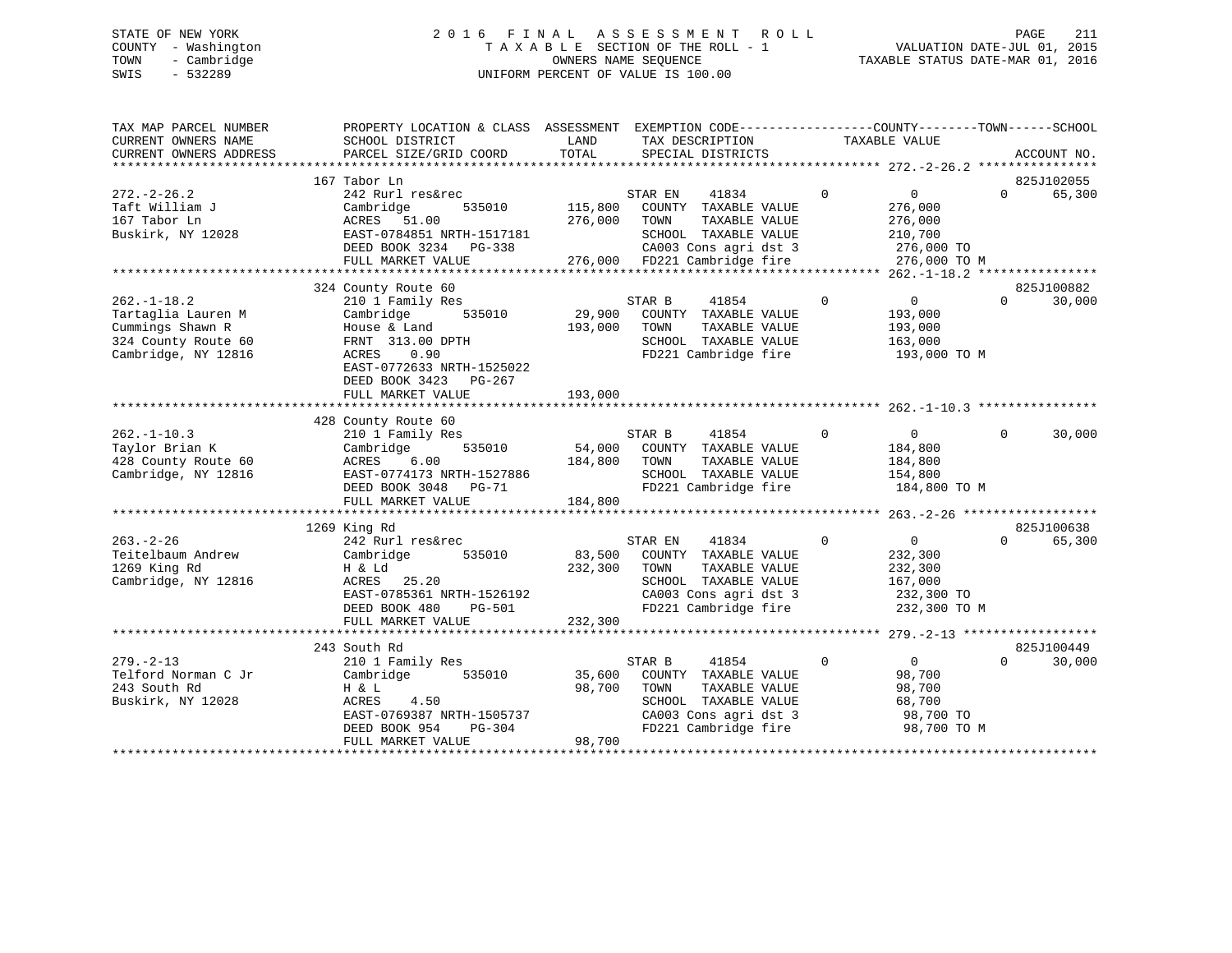## STATE OF NEW YORK 2 0 1 6 F I N A L A S S E S S M E N T R O L L PAGE 212 COUNTY - Washington T A X A B L E SECTION OF THE ROLL - 1 VALUATION DATE-JUL 01, 2015 TOWN - Cambridge OWNERS NAME SEQUENCE TAXABLE STATUS DATE-MAR 01, 2016 SWIS - 532289 UNIFORM PERCENT OF VALUE IS 100.00

| TAX MAP PARCEL NUMBER<br>CURRENT OWNERS NAME<br>CURRENT OWNERS ADDRESS                             | PROPERTY LOCATION & CLASS ASSESSMENT EXEMPTION CODE----------------COUNTY-------TOWN------SCHOOL<br>SCHOOL DISTRICT<br>PARCEL SIZE/GRID COORD                   | LAND<br>TOTAL                | TAX DESCRIPTION<br>SPECIAL DISTRICTS<br>SPECIAL DISTRICTS                                                                                              |             |                                                               |                | ACCOUNT NO. |
|----------------------------------------------------------------------------------------------------|-----------------------------------------------------------------------------------------------------------------------------------------------------------------|------------------------------|--------------------------------------------------------------------------------------------------------------------------------------------------------|-------------|---------------------------------------------------------------|----------------|-------------|
| $263. - 2 - 23.7$<br>Thomas Anita<br>Thomas Jeffrey<br>976 King Rd<br>Cambridge, NY 128162         | 976 King Rd<br>210 1 Family Res<br>535010<br>Cambridge<br>787/215<br>ACRES<br>1.43<br>EAST-0785432 NRTH-1523755<br>DEED BOOK 795<br>PG-300<br>FULL MARKET VALUE | 27,500<br>178,500<br>178,500 | 41854<br>STAR B<br>COUNTY TAXABLE VALUE<br>TOWN<br>TAXABLE VALUE<br>SCHOOL TAXABLE VALUE<br>CA003 Cons agri dst 3<br>FD221 Cambridge fire 178,500 TO M | $\mathbf 0$ | $\overline{0}$<br>178,500<br>178,500<br>148,500<br>178,500 TO | $\Omega$       | 30,000      |
|                                                                                                    | 824 County Route 59                                                                                                                                             |                              |                                                                                                                                                        |             |                                                               |                | 825J100611  |
| $271. - 1 - 14$<br>Thomas Daniel C<br>Thomas Olive G<br>817 County Route 59<br>Cambridge, NY 12816 | 220 2 Family Res<br>Cambridge 535010<br>H & L<br>0.72<br>ACRES<br>EAST-0771227 NRTH-1517470<br>DEED BOOK 499 PG-96                                              | 7,000<br>151,900             | COUNTY TAXABLE VALUE<br>TOWN<br>TAXABLE VALUE<br>SCHOOL TAXABLE VALUE<br>CA003 Cons agri dst 3<br>FD221 Cambridge fire 151,900 TO M                    |             | 151,900<br>151,900<br>151,900<br>151,900 TO                   |                |             |
|                                                                                                    | FULL MARKET VALUE                                                                                                                                               | 151,900                      |                                                                                                                                                        |             |                                                               |                |             |
|                                                                                                    |                                                                                                                                                                 |                              |                                                                                                                                                        |             |                                                               |                |             |
|                                                                                                    | 164 Kenyon Rd                                                                                                                                                   |                              |                                                                                                                                                        |             |                                                               |                | 825J100650  |
| $254. -1 - 18$<br>Thomas Dorothy<br>96 Kenyon Rd<br>Greenwich, NY 12834                            | 241 Rural res&ag<br>533401<br>Greenwich<br>ACRES<br>59.50<br>EAST-0770692 NRTH-1533310<br>DEED BOOK 220<br>PG-233                                               | 125,900<br>275,700           | AG DIST<br>41720<br>COUNTY TAXABLE VALUE<br>TOWN<br>TAXABLE VALUE<br>SCHOOL TAXABLE VALUE<br>CA003 Cons agri dst 3                                     | $\mathbf 0$ | 69,057<br>206,643<br>206,643<br>206,643<br>206,643 TO         | 69,057         | 69,057      |
| MAY BE SUBJECT TO PAYMENT                                                                          | FULL MARKET VALUE                                                                                                                                               | 275,700                      | 69,057 EX                                                                                                                                              |             |                                                               |                |             |
| UNDER AGDIST LAW TIL 2020                                                                          |                                                                                                                                                                 |                              | FD221 Cambridge fire                                                                                                                                   |             | 275,700 TO M                                                  |                |             |
|                                                                                                    |                                                                                                                                                                 |                              |                                                                                                                                                        |             |                                                               |                | 825J100652  |
| $254. -1 - 19$                                                                                     | 96 Kenyon Rd<br>241 Rural res&ag                                                                                                                                |                              | AG DIST<br>41720                                                                                                                                       | $\mathbf 0$ | 92,552                                                        | 92,552         | 92,552      |
| Thomas Dorothy<br>96 Kenyon Rd<br>Greenwich, NY 12834<br>MAY BE SUBJECT TO PAYMENT                 | Greenwich<br>533401<br>Farm<br>855/120<br>ACRES<br>95.70<br>EAST-0770517 NRTH-1531782                                                                           | 171,600 STAR EN              | 41834<br>285,800 COUNTY TAXABLE VALUE<br>TOWN<br>TAXABLE VALUE<br>SCHOOL TAXABLE VALUE<br>CA003 Cons agri dst 3                                        | $\Omega$    | $\overline{0}$<br>193,248<br>193,248<br>127,948<br>193,248 TO | $\overline{0}$ | 65,300      |
| UNDER AGDIST LAW TIL 2020                                                                          | DEED BOOK 306<br>PG-128                                                                                                                                         |                              | 92,552 EX                                                                                                                                              |             |                                                               |                |             |
|                                                                                                    | FULL MARKET VALUE                                                                                                                                               |                              | 285,800 FD221 Cambridge fire                                                                                                                           |             | 285,800 TO M                                                  |                |             |
|                                                                                                    | Conley Rd                                                                                                                                                       |                              |                                                                                                                                                        |             |                                                               |                | 825J100900  |
| $271. - 2 - 24.1$                                                                                  | 105 Vac farmland                                                                                                                                                |                              | AG DIST<br>41720                                                                                                                                       | $\mathbf 0$ | 54,824                                                        | 54,824         | 54,824      |
| Thomas Family Farm Land Hld<br>817 County Route 59<br>Cambridge, NY 12816                          | Cambridge 535010<br>Vl<br>ACRES 21.00<br>EAST-0773292 NRTH-1517880                                                                                              | 67,500<br>67,500             | COUNTY TAXABLE VALUE<br>TOWN<br>TAXABLE VALUE<br>SCHOOL TAXABLE VALUE<br>CA003 Cons agri dst 3                                                         |             | 12,676<br>12,676<br>12,676<br>12,676 TO                       |                |             |
| MAY BE SUBJECT TO PAYMENT                                                                          | DEED BOOK 3483 PG-322                                                                                                                                           |                              | 54,824 EX                                                                                                                                              |             |                                                               |                |             |
| UNDER AGDIST LAW TIL 2020                                                                          | FULL MARKET VALUE                                                                                                                                               |                              | 67,500 FD221 Cambridge fire                                                                                                                            |             | 67,500 TO M                                                   |                |             |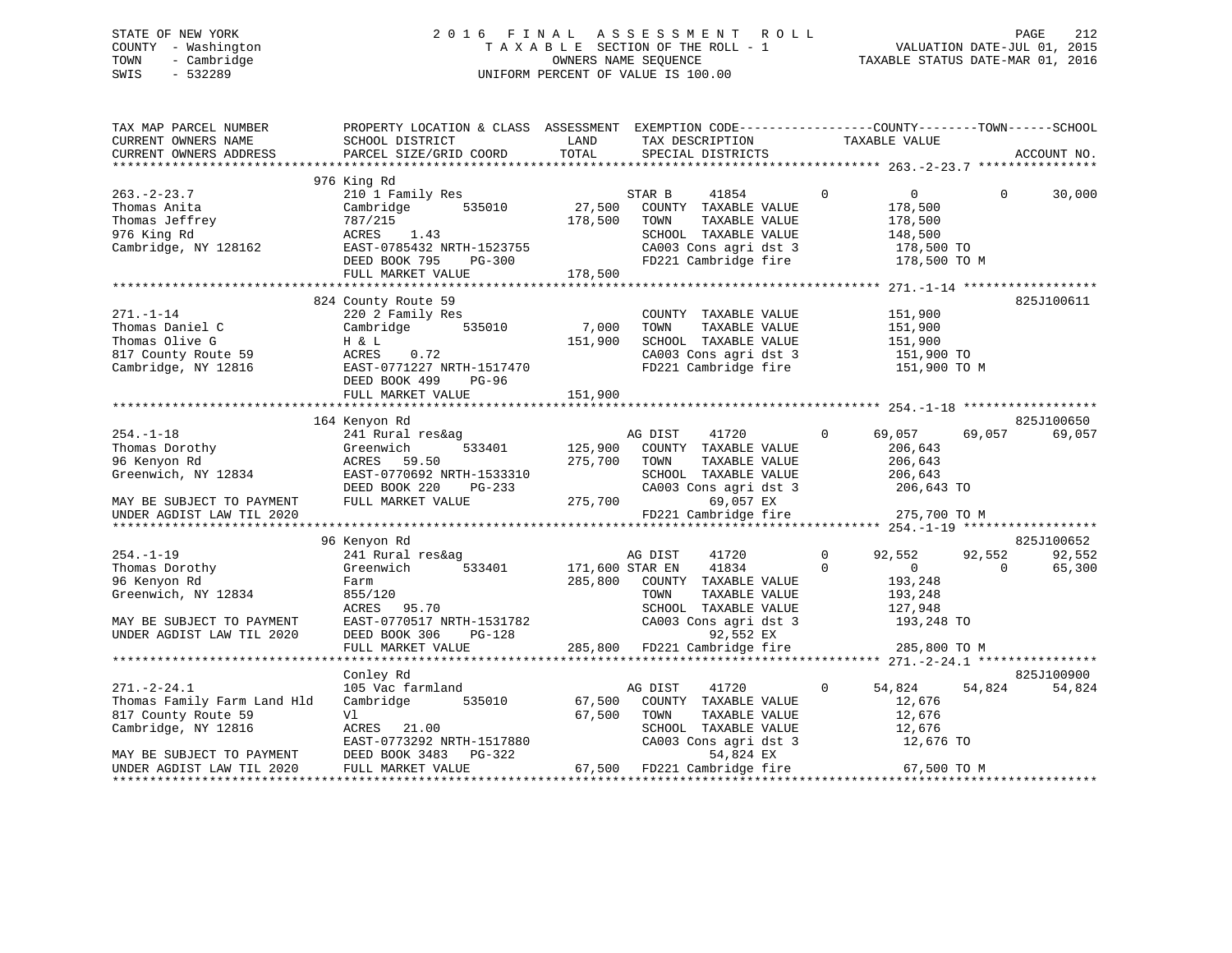## STATE OF NEW YORK 2 0 1 6 F I N A L A S S E S S M E N T R O L L PAGE 213 COUNTY - Washington T A X A B L E SECTION OF THE ROLL - 1 VALUATION DATE-JUL 01, 2015 TOWN - Cambridge OWNERS NAME SEQUENCE TAXABLE STATUS DATE-MAR 01, 2016 SWIS - 532289 UNIFORM PERCENT OF VALUE IS 100.00

| TAX MAP PARCEL NUMBER<br>CURRENT OWNERS NAME<br>CURRENT OWNERS ADDRESS | PROPERTY LOCATION & CLASS ASSESSMENT EXEMPTION CODE----------------COUNTY-------TOWN------SCHOOL<br>SCHOOL DISTRICT<br>PARCEL SIZE/GRID COORD | LAND<br>TOTAL |                  | TAX DESCRIPTION<br>SPECIAL DISTRICTS |             | TAXABLE VALUE  |          | ACCOUNT NO.          |
|------------------------------------------------------------------------|-----------------------------------------------------------------------------------------------------------------------------------------------|---------------|------------------|--------------------------------------|-------------|----------------|----------|----------------------|
|                                                                        |                                                                                                                                               |               |                  |                                      |             |                |          |                      |
| $271. - 1 - 3$                                                         | 817 County Route 59<br>112 Dairy farm                                                                                                         |               | AG BUILD         | 41700                                | $\Omega$    | 25,000         | 25,000   | 825J100647<br>25,000 |
| Thomas Family Farm Land Hldg                                           | Cambridge<br>535010                                                                                                                           |               | 347,600 AG BUILD | 41700                                | $\mathbf 0$ | 26,000         | 26,000   | 26,000               |
| 817 County Route 59                                                    | ACRES 244.30                                                                                                                                  |               | 705,000 AG BUILD | 41700                                | $\Omega$    | 11,700         | 11,700   | 11,700               |
| Cambridge, NY 12816                                                    | EAST-0770588 NRTH-1516620                                                                                                                     |               | AG DIST          | 41720                                | $\Omega$    | 214,739        | 214,739  | 214,739              |
|                                                                        | DEED BOOK 3483 PG-313                                                                                                                         |               | STAR B           | 41854                                | $\Omega$    | $\overline{0}$ | $\Omega$ | 30,000               |
| MAY BE SUBJECT TO PAYMENT                                              | FULL MARKET VALUE                                                                                                                             | 705,000       |                  | COUNTY TAXABLE VALUE                 |             | 427,561        |          |                      |
| UNDER AGDIST LAW TIL 2020                                              |                                                                                                                                               |               | TOWN             | TAXABLE VALUE                        |             | 427,561        |          |                      |
|                                                                        |                                                                                                                                               |               |                  | SCHOOL TAXABLE VALUE                 |             | 397,561        |          |                      |
|                                                                        |                                                                                                                                               |               |                  | CA003 Cons agri dst 3                |             | 490,261 TO     |          |                      |
|                                                                        |                                                                                                                                               |               |                  | 214,739 EX                           |             |                |          |                      |
|                                                                        |                                                                                                                                               |               |                  | FD221 Cambridge fire                 |             | 705,000 TO M   |          |                      |
|                                                                        | 454 Center Cambridge Rd                                                                                                                       |               |                  |                                      |             |                |          |                      |
| $270. - 1 - 26.14$                                                     | 210 1 Family Res                                                                                                                              |               | STAR B           | 41854                                | $\Omega$    | $\overline{0}$ | $\Omega$ | 30,000               |
| Thomas Kimberly Anne                                                   | Cambridge<br>535010                                                                                                                           | 50,000        |                  | COUNTY TAXABLE VALUE                 |             | 267,000        |          |                      |
| 454 Center Cambridge Rd                                                | Sub Lot 12                                                                                                                                    | 267,000       | TOWN             | TAXABLE VALUE                        |             | 267,000        |          |                      |
| Cambridge, NY 12816                                                    | ACRES<br>7.00                                                                                                                                 |               |                  | SCHOOL TAXABLE VALUE                 |             | 237,000        |          |                      |
|                                                                        | EAST-0765753 NRTH-1515684                                                                                                                     |               |                  | CA003 Cons agri dst 3                |             | 267,000 TO     |          |                      |
|                                                                        | DEED BOOK 888<br>PG-76                                                                                                                        |               |                  | FD221 Cambridge fire                 |             | 267,000 TO M   |          |                      |
|                                                                        | FULL MARKET VALUE                                                                                                                             | 267,000       |                  |                                      |             |                |          |                      |
|                                                                        |                                                                                                                                               |               |                  |                                      |             |                |          |                      |
|                                                                        | 621 Center Cambridge Rd                                                                                                                       |               |                  |                                      |             |                |          |                      |
| $271. - 1 - 2.2$                                                       | 210 1 Family Res                                                                                                                              |               | STAR B           | 41854                                | $\mathbf 0$ | $\overline{0}$ | $\Omega$ | 30,000               |
| Thomas Ralph H -LE-                                                    | Cambridge 535010                                                                                                                              | 26,000        |                  | COUNTY TAXABLE VALUE                 |             | 137,400        |          |                      |
| Thomas Daniel                                                          | H & L                                                                                                                                         | 137,400       | TOWN             | TAXABLE VALUE                        |             | 137,400        |          |                      |
| 621 Center Cambridge Rd                                                | ACRES<br>1.00                                                                                                                                 |               |                  | SCHOOL TAXABLE VALUE                 |             | 107,400        |          |                      |
| Cambridge, NY 12816                                                    | EAST-0769729 NRTH-1516990                                                                                                                     |               |                  | CA003 Cons agri dst 3                |             | 137,400 TO     |          |                      |
|                                                                        | DEED BOOK 956<br>PG-145<br>FULL MARKET VALUE                                                                                                  |               |                  | FD221 Cambridge fire                 |             | 137,400 TO M   |          |                      |
|                                                                        |                                                                                                                                               | 137,400       |                  |                                      |             |                |          |                      |
|                                                                        | Kenyon Rd                                                                                                                                     |               |                  |                                      |             |                |          |                      |
| $254. - 1 - 27.1$                                                      | 323 Vacant rural                                                                                                                              |               |                  | COUNTY TAXABLE VALUE                 |             | 100            |          |                      |
| Thomas Richard G                                                       | 533401<br>Greenwich                                                                                                                           | 100           | TOWN             | TAXABLE VALUE                        |             | 100            |          |                      |
| 164 Kenyon Rd                                                          | Vac Land                                                                                                                                      | 100           |                  | SCHOOL TAXABLE VALUE                 |             | 100            |          |                      |
| Greenwich, NY 12834                                                    | FRNT 15.00 DPTH 21.00                                                                                                                         |               |                  | CA003 Cons agri dst 3                |             | 100 TO         |          |                      |
|                                                                        | EAST-0769740 NRTH-1533149                                                                                                                     |               |                  | FD221 Cambridge fire                 |             |                | 100 TO M |                      |
|                                                                        | DEED BOOK 844<br>PG-174                                                                                                                       |               |                  |                                      |             |                |          |                      |
|                                                                        | FULL MARKET VALUE                                                                                                                             | 100           |                  |                                      |             |                |          |                      |
|                                                                        |                                                                                                                                               |               |                  |                                      |             |                |          |                      |
|                                                                        | Vly Summit Rd/e Off                                                                                                                           |               |                  |                                      |             |                |          | 825J100643           |
| $261. - 2 - 13$                                                        | 322 Rural vac>10                                                                                                                              |               |                  | COUNTY TAXABLE VALUE                 |             | 7,000          |          |                      |
| Thomas Richard G                                                       | Cambridge<br>535010                                                                                                                           | 7,000         | TOWN             | TAXABLE VALUE                        |             | 7,000          |          |                      |
| Thomas Charles Estate                                                  | Woods                                                                                                                                         | 7,000         |                  | SCHOOL TAXABLE VALUE                 |             | 7,000          |          |                      |
| 164 Kenyon Rd                                                          | $261. - 1 - 13$                                                                                                                               |               |                  | FD221 Cambridge fire                 |             | 7,000 TO M     |          |                      |
| Greenwich, NY 12834                                                    | ACRES 10.00<br>EAST-0765872 NRTH-1525031                                                                                                      |               |                  |                                      |             |                |          |                      |
|                                                                        | DEED BOOK 835<br>$PG-131$                                                                                                                     |               |                  |                                      |             |                |          |                      |
|                                                                        | FULL MARKET VALUE                                                                                                                             | 7,000         |                  |                                      |             |                |          |                      |
|                                                                        |                                                                                                                                               |               |                  |                                      |             |                |          |                      |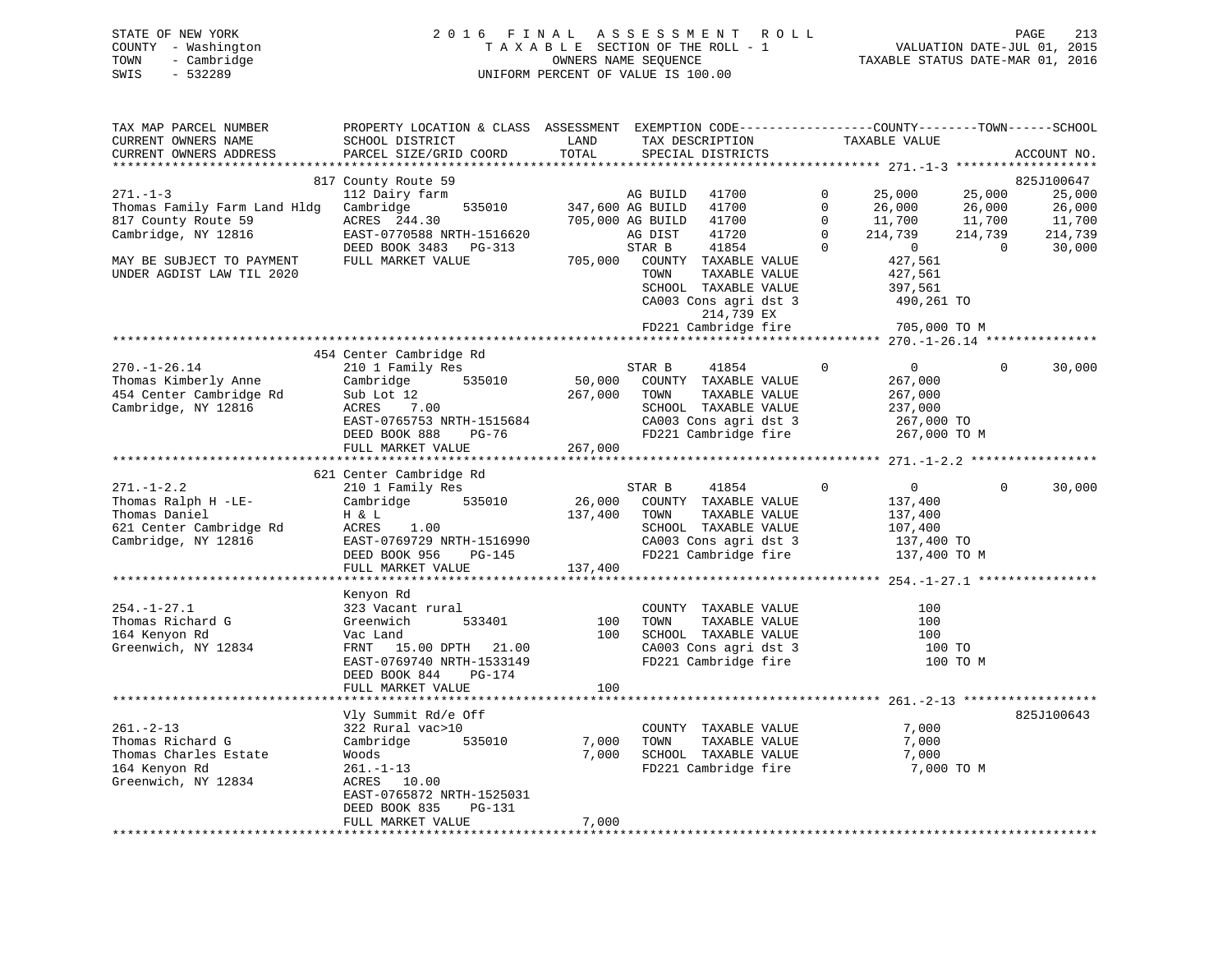## STATE OF NEW YORK 2 0 1 6 F I N A L A S S E S S M E N T R O L L PAGE 214 COUNTY - Washington T A X A B L E SECTION OF THE ROLL - 1 VALUATION DATE-JUL 01, 2015 TOWN - Cambridge OWNERS NAME SEQUENCE TAXABLE STATUS DATE-MAR 01, 2016 SWIS - 532289 UNIFORM PERCENT OF VALUE IS 100.00

| TAX MAP PARCEL NUMBER<br>CURRENT OWNERS NAME<br>CURRENT OWNERS ADDRESS                                                                   | PROPERTY LOCATION & CLASS ASSESSMENT<br>SCHOOL DISTRICT<br>PARCEL SIZE/GRID COORD                                                                              | LAND<br>TOTAL      | EXEMPTION CODE-----------------COUNTY-------TOWN------SCHOOL<br>TAX DESCRIPTION<br>SPECIAL DISTRICTS                                                            |              | TAXABLE VALUE                                                                 | ACCOUNT NO.                      |
|------------------------------------------------------------------------------------------------------------------------------------------|----------------------------------------------------------------------------------------------------------------------------------------------------------------|--------------------|-----------------------------------------------------------------------------------------------------------------------------------------------------------------|--------------|-------------------------------------------------------------------------------|----------------------------------|
|                                                                                                                                          |                                                                                                                                                                |                    |                                                                                                                                                                 |              |                                                                               |                                  |
| $288. - 1 - 15.9$<br>Thompson Lori M<br>99 Durfee Rd<br>Buskirk, NY 12028                                                                | 99 Durfee Rd<br>210 1 Family Res<br>535010<br>Cambridge<br>H & L<br>Lot 9<br>5.16<br>ACRES<br>EAST-0766500 NRTH-1500938<br>DEED BOOK 2103 PG-162               | 50,700<br>146,000  | 41854<br>STAR B<br>COUNTY TAXABLE VALUE<br>TOWN<br>TAXABLE VALUE<br>SCHOOL TAXABLE VALUE<br>CA003 Cons agri dst 3<br>FD221 Cambridge fire                       | $\mathbf{0}$ | $\overline{0}$<br>146,000<br>146,000<br>116,000<br>146,000 TO<br>146,000 TO M | 825J100980<br>30,000<br>$\Omega$ |
|                                                                                                                                          | FULL MARKET VALUE                                                                                                                                              | 146,000            |                                                                                                                                                                 |              |                                                                               |                                  |
|                                                                                                                                          |                                                                                                                                                                |                    |                                                                                                                                                                 |              |                                                                               |                                  |
| $289. -1 - 1$<br>Tiashoke Properties LLC<br>140 Morris Rd<br>Buskirk, NY 12028<br>MAY BE SUBJECT TO PAYMENT<br>UNDER AGDIST LAW TIL 2020 | Morris Rd<br>105 Vac farmland<br>Cambridge<br>535010<br>Vacant Lot<br>ACRES 59.60<br>EAST-0770272 NRTH-1501178<br>DEED BOOK 897<br>PG-125<br>FULL MARKET VALUE | 115,500<br>116,800 | AG DIST<br>41720<br>COUNTY TAXABLE VALUE<br>TOWN<br>TAXABLE VALUE<br>SCHOOL TAXABLE VALUE<br>CA003 Cons agri dst 3<br>82,070 EX<br>116,800 FD221 Cambridge fire | $\Omega$     | 82,070<br>34,730<br>34,730<br>34,730<br>34,730 TO<br>116,800 TO M             | 825J100477<br>82,070<br>82,070   |
|                                                                                                                                          | Morris Rd                                                                                                                                                      |                    |                                                                                                                                                                 |              |                                                                               |                                  |
| $289. - 1 - 1.2$<br>Tiashoke Properties LLC<br>140 Morris Rd<br>Buskirk, NY 12028                                                        | 322 Rural vac>10<br>535010<br>Cambridge<br>Vacant Land<br>ACRES<br>24.11<br>EAST-0770608 NRTH-1503385                                                          | 49,000<br>49,000   | AG DIST<br>41720<br>COUNTY TAXABLE VALUE<br>TOWN<br>TAXABLE VALUE<br>SCHOOL TAXABLE VALUE<br>CA003 Cons agri dst 3                                              | $\Omega$     | 33,107<br>15,893<br>15,893<br>15,893<br>15,893 TO                             | 33,107<br>33,107                 |
| MAY BE SUBJECT TO PAYMENT                                                                                                                | DEED BOOK 3348<br>$PG-14$                                                                                                                                      |                    | 33,107 EX                                                                                                                                                       |              |                                                                               |                                  |
| UNDER AGDIST LAW TIL 2020                                                                                                                | FULL MARKET VALUE                                                                                                                                              |                    | 49,000 FD221 Cambridge fire                                                                                                                                     |              | 49,000 TO M                                                                   |                                  |
|                                                                                                                                          | County Route 59                                                                                                                                                |                    |                                                                                                                                                                 |              |                                                                               |                                  |
| $280. - 1 - 20.1$<br>Tiashoke Properties, LLC<br>140 Morris Rd<br>Buskirk, NY 12028                                                      | 105 Vac farmland<br>535010<br>Cambridge<br>Ag Easement 2442/313<br>ACRES 90.00<br>EAST-0770392 NRTH-1504995                                                    | 151,500<br>153,500 | 41720<br>AG DIST<br>COUNTY TAXABLE VALUE<br>TAXABLE VALUE<br>TOWN<br>SCHOOL TAXABLE VALUE<br>CA003 Cons agri dst 3                                              | $\Omega$     | 99,627<br>53,873<br>53,873<br>53,873<br>53,873 TO                             | 99,627<br>99,627                 |
| MAY BE SUBJECT TO PAYMENT<br>UNDER AGDIST LAW TIL 2020                                                                                   | DEED BOOK 2549 PG-174<br>FULL MARKET VALUE                                                                                                                     | 153,500            | 99,627 EX<br>FD221 Cambridge fire                                                                                                                               |              | 153,500 TO M                                                                  |                                  |
|                                                                                                                                          | Morris Rd                                                                                                                                                      |                    |                                                                                                                                                                 |              |                                                                               |                                  |
| $288. - 1 - 12.5$<br>Tiashoke Properties, LLC<br>140 Morris Rd<br>Buskirk, NY 12028                                                      | 105 Vac farmland<br>535010<br>Cambridge<br>ACRES 39.42<br>EAST-0769212 NRTH-1500537<br>DEED BOOK 3068 PG-130                                                   | 97,000<br>97,000   | AG DIST<br>41720<br>COUNTY TAXABLE VALUE<br>TAXABLE VALUE<br>TOWN<br>SCHOOL TAXABLE VALUE<br>CA003 Cons agri dst 3                                              | $\mathbf{0}$ | 72,231<br>24,769<br>24,769<br>24,769<br>24,769 TO                             | 72,231<br>72,231                 |
| MAY BE SUBJECT TO PAYMENT<br>UNDER AGDIST LAW TIL 2020<br>*********************                                                          | FULL MARKET VALUE                                                                                                                                              | 97,000             | 72,231 EX<br>FD221 Cambridge fire<br>**********************************                                                                                         |              | 97,000 TO M                                                                   |                                  |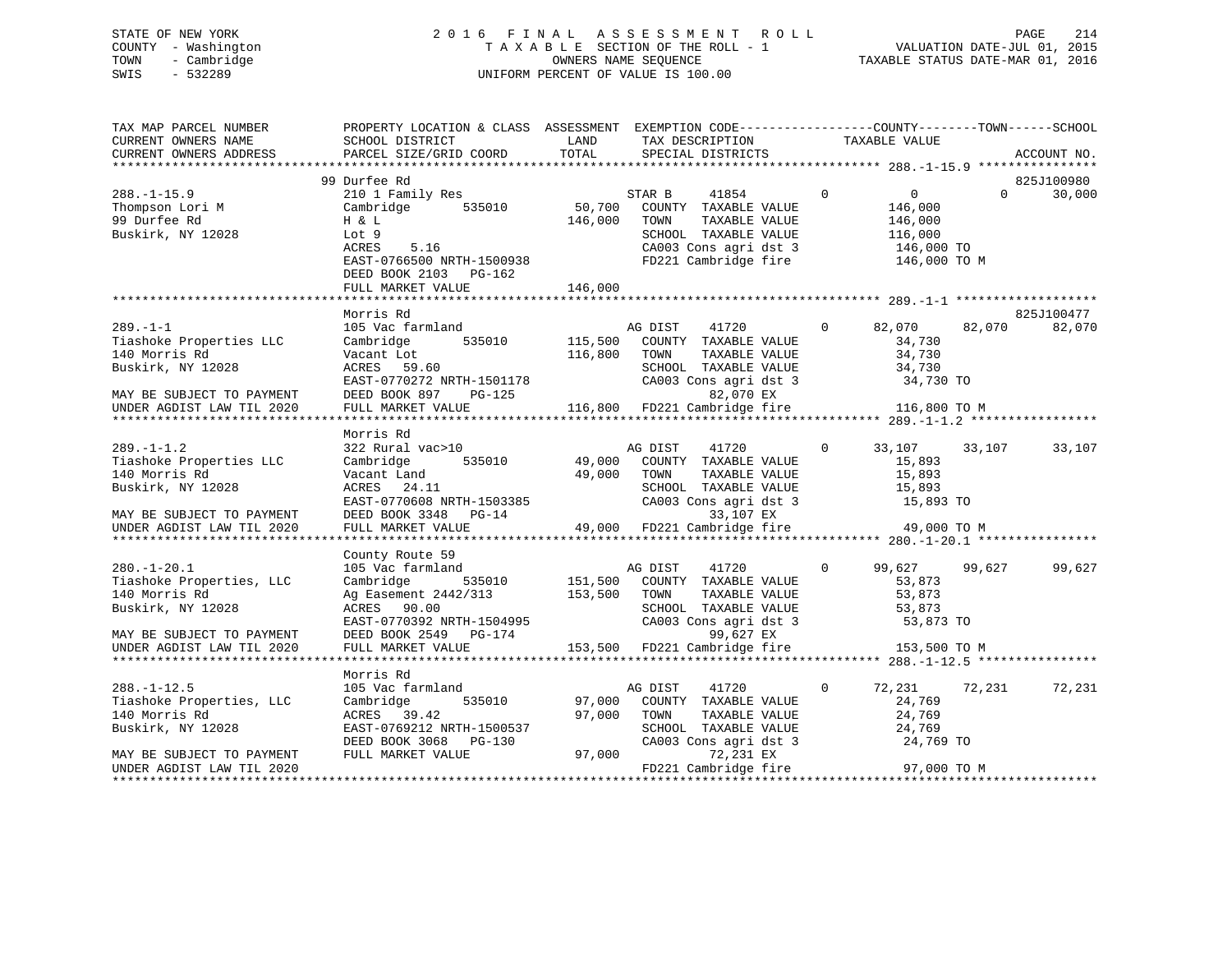## STATE OF NEW YORK 2 0 1 6 F I N A L A S S E S S M E N T R O L L PAGE 215 COUNTY - Washington T A X A B L E SECTION OF THE ROLL - 1 VALUATION DATE-JUL 01, 2015 TOWN - Cambridge OWNERS NAME SEQUENCE TAXABLE STATUS DATE-MAR 01, 2016 SWIS - 532289 UNIFORM PERCENT OF VALUE IS 100.00

| TAX MAP PARCEL NUMBER<br>CURRENT OWNERS NAME<br>CURRENT OWNERS ADDRESS                                         | PROPERTY LOCATION & CLASS ASSESSMENT EXEMPTION CODE----------------COUNTY-------TOWN------SCHOOL<br>SCHOOL DISTRICT<br>PARCEL SIZE/GRID COORD                                  | LAND<br>TOTAL                | TAX DESCRIPTION<br>SPECIAL DISTRICTS                                                                                                      | TAXABLE VALUE                                                                       | ACCOUNT NO.                      |
|----------------------------------------------------------------------------------------------------------------|--------------------------------------------------------------------------------------------------------------------------------------------------------------------------------|------------------------------|-------------------------------------------------------------------------------------------------------------------------------------------|-------------------------------------------------------------------------------------|----------------------------------|
|                                                                                                                |                                                                                                                                                                                |                              |                                                                                                                                           |                                                                                     |                                  |
| $288. - 1 - 13$<br>Tiashoke Properties, LLC<br>140 Morris Rd<br>Buskirk, NY 12028<br>MAY BE SUBJECT TO PAYMENT | Schwenninger Rd<br>312 Vac w/imprv<br>535010<br>Cambridge<br>Ag Commit 707/59<br>ACRES 82.90<br>EAST-0767718 NRTH-1500329<br>DEED BOOK 2623 PG-233                             | 119,900<br>124,900           | 41720<br>AG DIST<br>COUNTY TAXABLE VALUE<br>TOWN<br>TAXABLE VALUE<br>SCHOOL TAXABLE VALUE<br>CA003 Cons agri dst 3<br>55,977 EX           | 55,977<br>$\mathbf{0}$<br>68,923<br>68,923<br>68,923<br>68,923 TO                   | 825J100604<br>55,977<br>55,977   |
| UNDER AGDIST LAW TIL 2020                                                                                      | FULL MARKET VALUE                                                                                                                                                              | 124,900                      | FD221 Cambridge fire                                                                                                                      | 124,900 TO M                                                                        |                                  |
| $270. - 1 - 26.10$<br>Tibbo Scott S<br>36 Barndoor Hills Rd<br>Granby, CT 06035                                | 386 Center Cambridge Rd<br>210 1 Family Res<br>535010<br>Cambridge<br>Sub Lot 7<br>ACRES<br>2.76<br>EAST-0764329 NRTH-1515202<br>DEED BOOK 3120<br>PG-159<br>FULL MARKET VALUE | 38,800<br>237,000<br>237,000 | COUNTY TAXABLE VALUE<br>TAXABLE VALUE<br>TOWN<br>SCHOOL TAXABLE VALUE<br>CA003 Cons agri dst 3<br>FD221 Cambridge fire                    | 237,000<br>237,000<br>237,000<br>237,000 TO<br>237,000 TO M                         |                                  |
|                                                                                                                |                                                                                                                                                                                |                              |                                                                                                                                           |                                                                                     |                                  |
| $280. - 1 - 2$<br>Timmerman Jean M<br>Timmerman Amanda M<br>560 County Route 59<br>Buskirk, NY 12028           | 560 County Route 59<br>210 1 Family Res<br>535010<br>Cambridge<br>H & L<br>ACRES<br>4.30<br>EAST-0770244 NRTH-1511784<br>DEED BOOK 3199 PG-276<br>FULL MARKET VALUE            | 41,500<br>150,200<br>150,200 | 41854<br>STAR B<br>COUNTY TAXABLE VALUE<br>TOWN<br>TAXABLE VALUE<br>SCHOOL TAXABLE VALUE<br>CA003 Cons agri dst 3<br>FD221 Cambridge fire | $\Omega$<br>$\Omega$<br>150,200<br>150,200<br>120,200<br>150,200 TO<br>150,200 TO M | 825J100471<br>$\Omega$<br>30,000 |
| $280. - 2 - 21$<br>Tompkins Mark A<br>1139 Huntley Hollow Rd<br>Delancy, NY 13752                              | 64 King Rd<br>210 1 Family Res<br>535010<br>Cambridge<br>Lot & House<br>ACRES<br>0.93<br>EAST-0776615 NRTH-1506002                                                             | 24,500<br>82,600             | COUNTY TAXABLE VALUE<br>TOWN<br>TAXABLE VALUE<br>SCHOOL TAXABLE VALUE<br>CA003 Cons agri dst 3<br>FD221 Cambridge fire                    | 82,600<br>82,600<br>82,600<br>82,600 TO<br>82,600 TO M                              | 825J100722                       |
|                                                                                                                | DEED BOOK 2975<br>$PG-59$<br>FULL MARKET VALUE                                                                                                                                 | 82,600                       |                                                                                                                                           |                                                                                     |                                  |
| $255. - 1 - 18$<br>Towers Patricia C                                                                           | 34 Buckley Ln<br>241 Rural res&ag<br>535010<br>Cambridge                                                                                                                       | 177,100                      | AG DIST<br>41720<br>COUNTY TAXABLE VALUE                                                                                                  | $\Omega$<br>48,354<br>313,946                                                       | 825J100256<br>48,354<br>48,354   |
| 173 Riverside Dr<br>New York, NY 10024<br>MAY BE SUBJECT TO PAYMENT                                            | Rural Residence<br>Ag Commit 594/22<br>ACRES 82.50<br>EAST-0782959 NRTH-1529777                                                                                                | 362,300                      | TOWN<br>TAXABLE VALUE<br>SCHOOL TAXABLE VALUE<br>CA005 Cons agri dst 5<br>48,354 EX                                                       | 313,946<br>313,946<br>313,946 TO                                                    |                                  |
| UNDER AGDIST LAW TIL 2020                                                                                      | DEED BOOK 499<br>PG-407<br>FULL MARKET VALUE                                                                                                                                   | 362,300                      | FD221 Cambridge fire                                                                                                                      | 362,300 TO M                                                                        |                                  |
|                                                                                                                | ************************************                                                                                                                                           |                              |                                                                                                                                           |                                                                                     |                                  |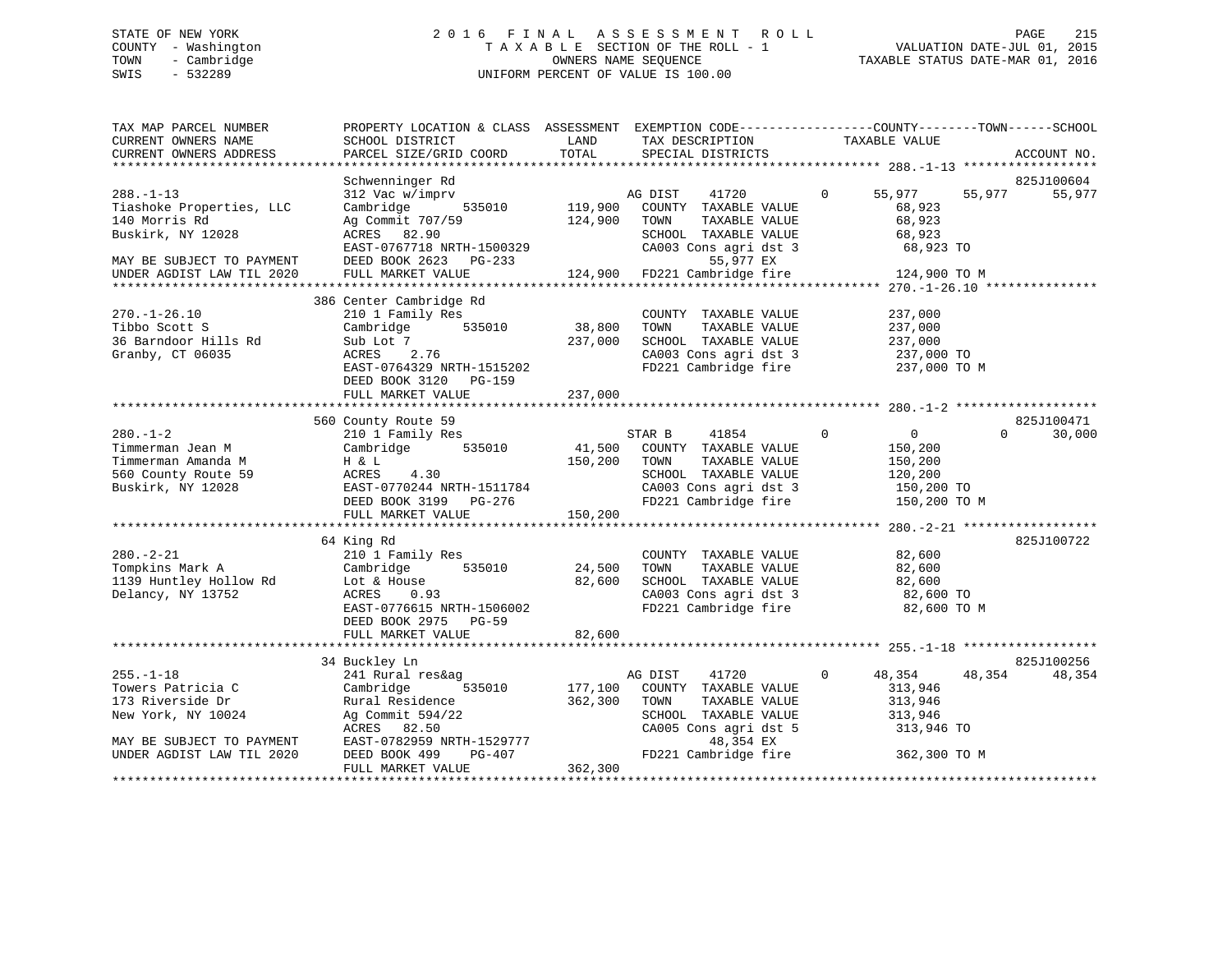## STATE OF NEW YORK 2 0 1 6 F I N A L A S S E S S M E N T R O L L PAGE 216 COUNTY - Washington T A X A B L E SECTION OF THE ROLL - 1 VALUATION DATE-JUL 01, 2015 TOWN - Cambridge OWNERS NAME SEQUENCE TAXABLE STATUS DATE-MAR 01, 2016 SWIS - 532289 UNIFORM PERCENT OF VALUE IS 100.00

| TAX MAP PARCEL NUMBER<br>CURRENT OWNERS NAME<br>CURRENT OWNERS ADDRESS                                          | PROPERTY LOCATION & CLASS ASSESSMENT<br>SCHOOL DISTRICT<br>PARCEL SIZE/GRID COORD                                                                                           | LAND<br>TOTAL                | EXEMPTION CODE-----------------COUNTY-------TOWN------SCHOOL<br>TAX DESCRIPTION<br>SPECIAL DISTRICTS                                      | TAXABLE VALUE                                                                                | ACCOUNT NO.                                          |
|-----------------------------------------------------------------------------------------------------------------|-----------------------------------------------------------------------------------------------------------------------------------------------------------------------------|------------------------------|-------------------------------------------------------------------------------------------------------------------------------------------|----------------------------------------------------------------------------------------------|------------------------------------------------------|
| $262 - 2 - 12$<br>Townes Robert P<br>Trahan Tammy L<br>22 Depot St<br>Antrim, NH 03440                          | 1249 County Route 59<br>242 Rurl res&rec<br>535010<br>Cambridge<br>House & Lot<br>ACRES 11.90<br>EAST-0777875 NRTH-1525493<br>DEED BOOK 3471<br>PG-43<br>FULL MARKET VALUE  | 73,800<br>120,000<br>120,000 | COUNTY TAXABLE VALUE<br>TAXABLE VALUE<br>TOWN<br>SCHOOL TAXABLE VALUE<br>CA003 Cons agri dst 3<br>FD221 Cambridge fire                    | 120,000<br>120,000<br>120,000<br>120,000 TO<br>120,000 TO M                                  | 825J100527                                           |
|                                                                                                                 |                                                                                                                                                                             |                              |                                                                                                                                           |                                                                                              | 825J101997                                           |
| $270. - 1 - 24.7$<br>Townsend Sherman L<br>Townsend Barbara J<br>472 Center Cambridge Rd<br>Cambridge, NY 12816 | 472 Center Cambridge Rd<br>242 Rurl res&rec<br>535010<br>Cambridge<br>H & L<br>Lot 5<br>ACRES 12.00<br>EAST-0766119 NRTH-1515693<br>DEED BOOK 597<br>$PG-263$               | 61,000<br>318,600            | STAR B<br>41854<br>COUNTY TAXABLE VALUE<br>TAXABLE VALUE<br>TOWN<br>SCHOOL TAXABLE VALUE<br>FD221 Cambridge fire                          | $\Omega$<br>$\overline{0}$<br>318,600<br>318,600<br>288,600<br>318,600 TO M                  | $\Omega$<br>30,000                                   |
|                                                                                                                 | FULL MARKET VALUE                                                                                                                                                           | 318,600                      |                                                                                                                                           |                                                                                              |                                                      |
|                                                                                                                 |                                                                                                                                                                             |                              |                                                                                                                                           |                                                                                              |                                                      |
| $279. - 1 - 2.5$<br>Trabka David<br>Trabka Maria<br>157 Center Cambridge Rd<br>Valley Falls, NY 12185           | 157 Center Cambridge Rd<br>210 1 Family Res<br>Cambridge<br>535010<br>Sub Lot 5<br>ACRES<br>7.80<br>EAST-0759288 NRTH-1513752<br>DEED BOOK 2036 PG-303<br>FULL MARKET VALUE | 51,200<br>230,000<br>230,000 | STAR B<br>41854<br>COUNTY TAXABLE VALUE<br>TOWN<br>TAXABLE VALUE<br>SCHOOL TAXABLE VALUE<br>CA003 Cons agri dst 3<br>FD221 Cambridge fire | $\mathbf 0$<br>$\overline{0}$<br>230,000<br>230,000<br>200,000<br>230,000 TO<br>230,000 TO M | $\Omega$<br>30,000                                   |
|                                                                                                                 |                                                                                                                                                                             |                              |                                                                                                                                           |                                                                                              |                                                      |
| $271. - 2 - 18.1$<br>Tracy Elizabeth A<br>69 Wright Rd<br>Cambridge, NY 12816<br>MAY BE SUBJECT TO PAYMENT      | 69 Wright Rd<br>242 Rurl res&rec<br>Cambridge<br>535010<br>House & Land<br>446/134<br>ACRES 25.80<br>EAST-0774651 NRTH-1519073                                              | 87,300 STAR B<br>260,600     | AG DIST<br>41720<br>41854<br>COUNTY TAXABLE VALUE<br>TOWN<br>TAXABLE VALUE<br>SCHOOL TAXABLE VALUE<br>CA003 Cons agri dst 3               | 22,708<br>0<br>$\Omega$<br>$\mathbf{0}$<br>237,892<br>237,892<br>207,892<br>237,892 TO       | 825J100805<br>22,708<br>22,708<br>30,000<br>$\Omega$ |
| UNDER AGDIST LAW TIL 2020                                                                                       | DEED BOOK 860<br>PG-103                                                                                                                                                     |                              | 22,708 EX                                                                                                                                 |                                                                                              |                                                      |
|                                                                                                                 | FULL MARKET VALUE                                                                                                                                                           | 260,600                      | FD221 Cambridge fire                                                                                                                      | 260,600 TO M                                                                                 |                                                      |
|                                                                                                                 | 96 State Route 372                                                                                                                                                          |                              |                                                                                                                                           |                                                                                              | 825J100536                                           |
| $255.14 - 3 - 5$<br>Trautwein Leah<br>96 State Route 372<br>Cambridge, NY 12816                                 | 210 1 Family Res<br>535010<br>Cambridge<br>H & L<br>$255. - 3 - 5$<br>67.00 DPTH 285.00<br>FRNT<br>0.43<br>ACRES<br>EAST-0786293 NRTH-1532786                               | 26,200<br>176,000            | COUNTY TAXABLE VALUE<br>TAXABLE VALUE<br>TOWN<br>SCHOOL TAXABLE VALUE<br>CA005 Cons agri dst 5<br>FD221 Cambridge fire                    | 176,000<br>176,000<br>176,000<br>176,000 TO<br>176,000 TO M                                  |                                                      |
|                                                                                                                 | DEED BOOK 3478<br>PG-101<br>FULL MARKET VALUE                                                                                                                               | 176,000                      |                                                                                                                                           |                                                                                              |                                                      |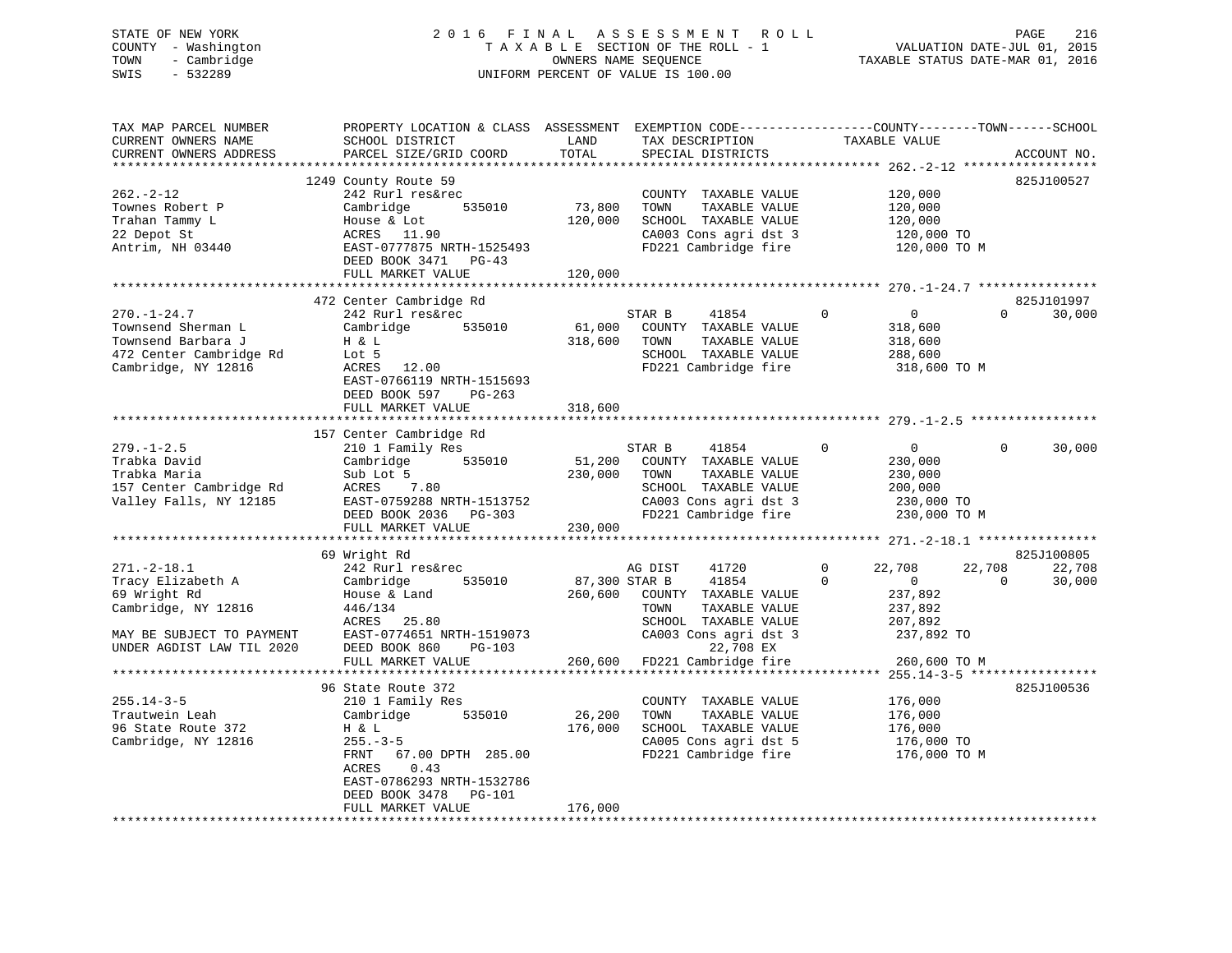### STATE OF NEW YORK 2 0 1 6 F I N A L A S S E S S M E N T R O L L PAGE 217COUNTY - Washington T A X A B L E SECTION OF THE ROLL - 1<br>TOWN - Cambridge T A ME SEQUENCE TOWN - Cambridge OWNERS NAME SEQUENCE TAXABLE STATUS DATE-MAR 01, 2016 SWIS - 532289 UNIFORM PERCENT OF VALUE IS 100.00

| TAX MAP PARCEL NUMBER<br>CURRENT OWNERS NAME<br>CURRENT OWNERS ADDRESS                           | PROPERTY LOCATION & CLASS ASSESSMENT<br>SCHOOL DISTRICT<br>PARCEL SIZE/GRID COORD                                                                     | LAND<br>TOTAL              | TAX DESCRIPTION<br>SPECIAL DISTRICTS                                                                                                              | EXEMPTION CODE-----------------COUNTY-------TOWN------SCHOOL<br>TAXABLE VALUE                  | ACCOUNT NO.          |
|--------------------------------------------------------------------------------------------------|-------------------------------------------------------------------------------------------------------------------------------------------------------|----------------------------|---------------------------------------------------------------------------------------------------------------------------------------------------|------------------------------------------------------------------------------------------------|----------------------|
|                                                                                                  | 629 King Rd                                                                                                                                           |                            |                                                                                                                                                   |                                                                                                | 825J100426           |
| $272. - 1 - 12$<br>Trautwein Thomas<br>992 Turnpike Rd<br>Cambridge, NY 12816                    | 210 1 Family Res<br>535010<br>Cambridge<br>H & L<br>ACRES<br>3.00<br>EAST-0781164 NRTH-1518023<br>DEED BOOK 3523 PG-232                               | 30,000<br>70,400           | COUNTY TAXABLE VALUE<br>TAXABLE VALUE<br>TOWN<br>SCHOOL TAXABLE VALUE<br>CA003 Cons agri dst 3<br>FD221 Cambridge fire                            | 70,400<br>70,400<br>70,400<br>70,400 TO<br>70,400 TO M                                         |                      |
|                                                                                                  | FULL MARKET VALUE                                                                                                                                     | 70,400                     |                                                                                                                                                   |                                                                                                |                      |
|                                                                                                  | 383 Kenyon Rd                                                                                                                                         |                            |                                                                                                                                                   |                                                                                                | 825J100834           |
| $246. - 1 - 39.2$<br>Tremblay Virginia E<br>383 Kenyon Rd<br>Greenwich, NY 12834                 | 210 1 Family Res<br>533401<br>Greenwich<br>House & Land<br>ACRES<br>6.50<br>EAST-0769572 NRTH-1538603<br>DEED BOOK 731<br>PG-106<br>FULL MARKET VALUE | 144,100<br>144,100         | STAR EN 41834<br>43,000 COUNTY TAXABLE VALUE<br>TAXABLE VALUE<br>TOWN<br>SCHOOL TAXABLE VALUE<br>CA003 Cons agri dst 3<br>FD221 Cambridge fire    | $\overline{0}$<br>$\overline{0}$<br>144,100<br>144,100<br>78,800<br>144,100 TO<br>144,100 TO M | 65,300<br>$\Omega$   |
|                                                                                                  | 505 County Route 59                                                                                                                                   |                            |                                                                                                                                                   |                                                                                                | 825J100659           |
| $279. - 2 - 7$<br>Trinkle Carl<br>Trinkle Joann<br>505 County Route 59<br>Buskirk, NY 12028      | 210 1 Family Res<br>535010<br>Cambridge<br>1.80<br>ACRES<br>EAST-0770239 NRTH-1510357<br>DEED BOOK 443<br>PG-1039<br>FULL MARKET VALUE                | 175,600 TOWN               | STAR EN<br>41834<br>29,000 COUNTY TAXABLE VALUE<br>TAXABLE VALUE<br>SCHOOL TAXABLE VALUE<br>CA003 Cons agri dst 3<br>175,600 FD221 Cambridge fire | $\overline{0}$<br>$\Omega$<br>175,600<br>175,600<br>110,300<br>175,600 TO<br>175,600 TO M      | $\Omega$<br>65,300   |
|                                                                                                  | Conley Rd                                                                                                                                             |                            |                                                                                                                                                   |                                                                                                |                      |
| $280. -1 - 7.3$<br>Trinkle Carl E<br>Trinkle Joann C<br>505 County Route 59<br>Buskirk, NY 12028 | 322 Rural vac>10<br>535010<br>Cambridge<br>sub lot $#1$<br>ACRES 19.44<br>EAST-0774800 NRTH-1512775<br>DEED BOOK 880<br>PG-330<br>FULL MARKET VALUE   | 66,000<br>66,000<br>66,000 | COUNTY TAXABLE VALUE<br>TOWN<br>TAXABLE VALUE<br>SCHOOL TAXABLE VALUE<br>CA003 Cons agri dst 3<br>FD221 Cambridge fire                            | 66,000<br>66,000<br>66,000<br>66,000 TO<br>66,000 TO M                                         |                      |
|                                                                                                  | ******************************                                                                                                                        | * * * * * * * * * * * * *  |                                                                                                                                                   | *********************** 279.-2-10 *******************                                          |                      |
| $279. - 2 - 10$<br>Trinkle Ernest F<br>Trinkle Vera M<br>34 Yanke Ln<br>Buskirk, NY 12028        | County Route 59<br>105 Vac farmland<br>Cambridge 535010<br>Land<br>ACRES 30.00<br>EAST-0769441 NRTH-1507871<br>DEED BOOK 423<br>PG-557                | 79,000<br>79,000           | AG DIST<br>41720<br>COUNTY TAXABLE VALUE<br>TOWN<br>TAXABLE VALUE<br>SCHOOL TAXABLE VALUE<br>CA003 Cons agri dst 3<br>56,899 EX                   | 56,899<br>$\mathbf{0}$<br>56,899<br>22,101<br>22,101<br>22,101<br>22,101 TO                    | 825J100661<br>56,899 |
| MAY BE SUBJECT TO PAYMENT<br>UNDER AGDIST LAW TIL 2020<br>*********************                  | FULL MARKET VALUE                                                                                                                                     |                            | 79,000 FD221 Cambridge fire                                                                                                                       | 79,000 TO M                                                                                    |                      |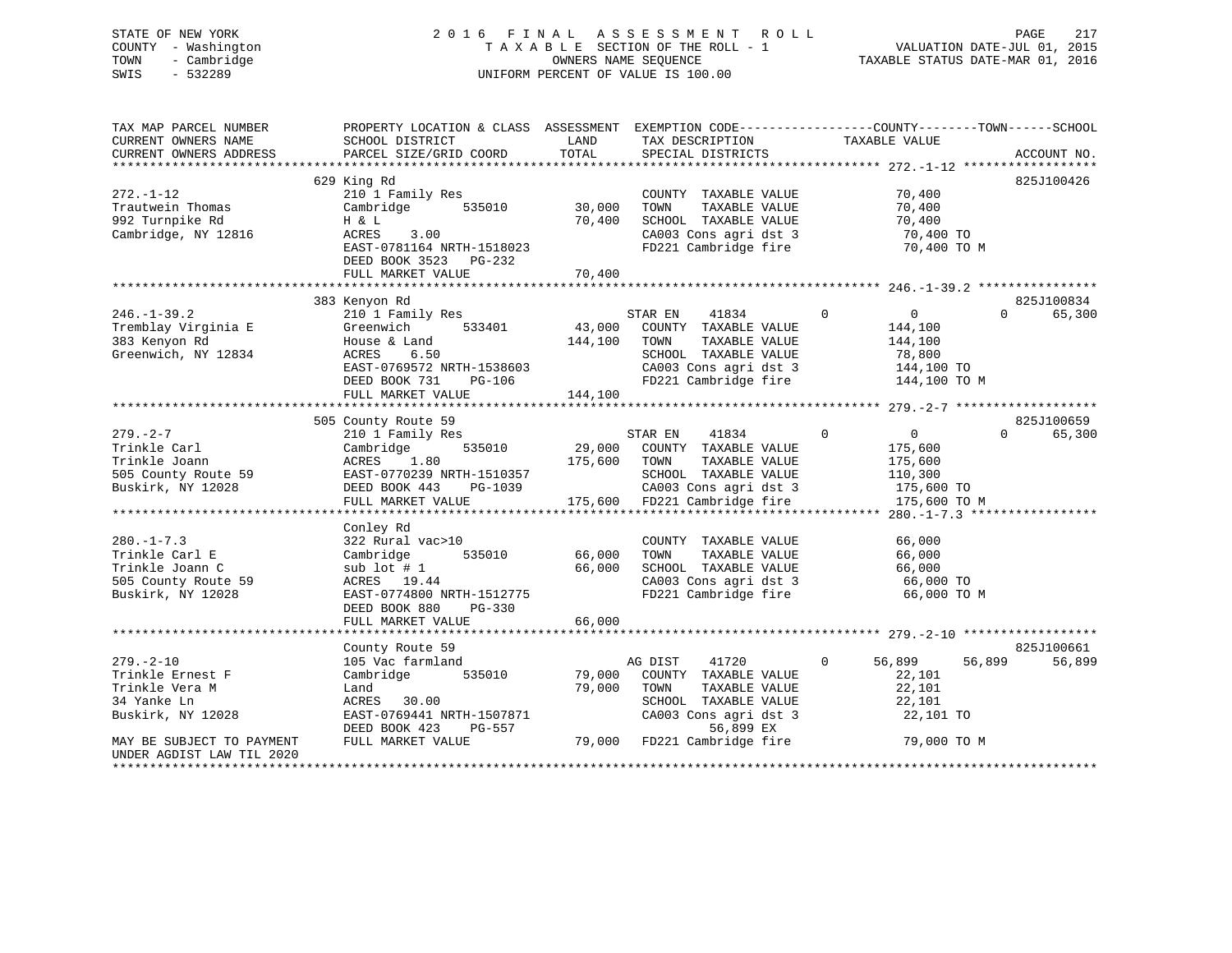# STATE OF NEW YORK 2 0 1 6 F I N A L A S S E S S M E N T R O L L PAGE 218 COUNTY - Washington T A X A B L E SECTION OF THE ROLL - 1 VALUATION DATE-JUL 01, 2015 TOWN - Cambridge OWNERS NAME SEQUENCE TAXABLE STATUS DATE-MAR 01, 2016 SWIS - 532289 UNIFORM PERCENT OF VALUE IS 100.00

| TAX MAP PARCEL NUMBER<br>CURRENT OWNERS NAME<br>CURRENT OWNERS ADDRESS | PROPERTY LOCATION & CLASS ASSESSMENT EXEMPTION CODE----------------COUNTY-------TOWN-----SCHOOL |                                                    |        |                      |                |                                                                |          |                    |
|------------------------------------------------------------------------|-------------------------------------------------------------------------------------------------|----------------------------------------------------|--------|----------------------|----------------|----------------------------------------------------------------|----------|--------------------|
|                                                                        |                                                                                                 |                                                    |        |                      |                |                                                                |          |                    |
|                                                                        | County Route 59A                                                                                |                                                    |        |                      |                |                                                                |          | 825J100910         |
| $279. - 2 - 15.1$                                                      | 105 Vac farmland                                                                                |                                                    |        |                      |                | 0 60,475 60,475                                                |          | 60,475             |
| Trinkle Ernest F Jr                                                    | Cambridge                                                                                       |                                                    |        |                      |                | 16,325                                                         |          |                    |
| Trinkle Vera M                                                         | ACRES 27.80                                                                                     | 76,800                                             | TOWN   |                      |                | TAXABLE VALUE 16,325<br>TAXABLE VALUE 16,325                   |          |                    |
| 34 Yanke Ln                                                            |                                                                                                 |                                                    |        |                      |                | SCHOOL TAXABLE VALUE 16,325<br>CA003 Cons agri dst 3 16,325 TO |          |                    |
| Buskirk, NY 12028                                                      | EAST-0767525 NRTH-1506690<br>DEED BOOK 494 PG-377                                               |                                                    |        |                      |                |                                                                |          |                    |
|                                                                        | FULL MARKET VALUE                                                                               | 76,800                                             |        | 60,475 EX            |                |                                                                |          |                    |
| MAY BE SUBJECT TO PAYMENT<br>UNDER AGDIST LAW TIL 2020                 |                                                                                                 |                                                    |        | FD221 Cambridge fire |                | 76,800 TO M                                                    |          |                    |
|                                                                        |                                                                                                 |                                                    |        |                      |                |                                                                |          |                    |
|                                                                        | 34 Yanke Ln                                                                                     |                                                    |        |                      |                |                                                                |          | 825J100719         |
| $288. - 1 - 9$                                                         | 112 Dairy farm <b>112</b> Dairy farm <b>112</b> Dairy farm <b>113,749</b> Decree 2013, 2014     |                                                    |        |                      |                |                                                                |          | 113,749            |
| Trinkle Ernest F Jr                                                    | Cambridge 535010 220,400 STAR EN                                                                |                                                    |        | 41834 0              |                | $\overline{0}$ 0                                               |          | 65,300             |
| Trinkle Vera M<br>Farm<br>ACRES                                        |                                                                                                 |                                                    |        |                      |                | 235,251<br>235,251                                             |          |                    |
| 34 Yanke Ln                                                            | Farm<br>ACRES 134.68                                                                            | 349,000 COUNTY TAXABLE VALUE<br>TOWN TAXABLE VALUE |        |                      |                |                                                                |          |                    |
| Buskirk, NY 12028 EAST-0768282 NRTH-1503963                            |                                                                                                 |                                                    |        |                      |                | SCHOOL TAXABLE VALUE 169,951                                   |          |                    |
|                                                                        |                                                                                                 |                                                    |        |                      |                | CA003 Cons agri dst 3 235,251 TO                               |          |                    |
| MAY BE SUBJECT TO PAYMENT<br>UNDER AGDIST LAW TIL 2020                 | DEED BOOK 473 PG-352<br>FULL MARKET VALUE 349,000                                               |                                                    |        | 113,749 EX           |                |                                                                |          |                    |
|                                                                        |                                                                                                 |                                                    |        |                      |                | $FD221$ Cambridge fire 349,000 TO M                            |          |                    |
|                                                                        |                                                                                                 |                                                    |        |                      |                |                                                                |          |                    |
|                                                                        | 33 Oak Hill Rd                                                                                  |                                                    |        |                      |                |                                                                |          |                    |
|                                                                        |                                                                                                 |                                                    |        | AG DIST 41720        | $\Omega$       | 12,889 12,889                                                  |          | 12,889             |
| 280.-2-11.3<br>Trinkle Matthew W                                       | 210 1 Family Res<br>Cambridge 535010 53,000 STAR B 41854                                        |                                                    |        |                      | $\overline{0}$ | $\overline{0}$                                                 | $\Omega$ | 30,000             |
| Trinkle Kristi L                                                       | $144,100$ COUNTY TAXABLE VALUE ACRES 20.43 $144,100$ COUNTY TAXABLE VALUE                       |                                                    |        |                      |                |                                                                |          |                    |
| 33 Oak Hill Rd                                                         |                                                                                                 |                                                    |        |                      |                | 131,211<br>131,211                                             |          |                    |
| Buskirk, NY 12028 EAST-0779440 NRTH-1508941                            |                                                                                                 |                                                    |        |                      |                | SCHOOL TAXABLE VALUE 101,211                                   |          |                    |
|                                                                        |                                                                                                 |                                                    |        |                      |                | CA003 Cons agri dst 3 131,211 TO                               |          |                    |
| MAY BE SUBJECT TO PAYMENT                                              | DEED BOOK 3565 PG-307 (2003 C FULL MARKET VALUE 144,100                                         |                                                    |        | 12,889 EX            |                |                                                                |          |                    |
| UNDER AGDIST LAW TIL 2020                                              |                                                                                                 |                                                    |        |                      |                | FD221 Cambridge fire 144,100 TO M                              |          |                    |
|                                                                        |                                                                                                 |                                                    |        |                      |                |                                                                |          |                    |
|                                                                        | 70 County Route 59A                                                                             |                                                    |        |                      |                |                                                                |          | 825J100941         |
| $279. - 2 - 15.2$                                                      | 210 1 Family Res                                                                                |                                                    | STAR B | 41854                | $\overline{0}$ | $\overline{0}$                                                 |          | $\Omega$<br>30,000 |
| Trinkle Timothy                                                        | Cambridge                                                                                       | 535010 26,500 COUNTY TAXABLE VALUE                 |        |                      |                | 197,100                                                        |          |                    |
| Trinkle Ann<br>70 County Route 59A                                     | $H \& Lot$<br>Sun Room<br>$\text{ACRFS}$ 1.10                                                   | 197,100                                            | TOWN   |                      |                | 197,100                                                        |          |                    |
|                                                                        |                                                                                                 |                                                    |        |                      |                | TOWN TAXABLE VALUE 197,100<br>SCHOOL TAXABLE VALUE 167,100     |          |                    |
| Buskirk, NY 12028                                                      |                                                                                                 |                                                    |        |                      |                | CA003 Cons agri dst 3 197,100 TO                               |          |                    |
|                                                                        | EAST-0767727 NRTH-1507325                                                                       |                                                    |        |                      |                | FD221 Cambridge fire 197,100 TO M                              |          |                    |
|                                                                        | $PG-246$<br>DEED BOOK 510                                                                       |                                                    |        |                      |                |                                                                |          |                    |
|                                                                        | FULL MARKET VALUE                                                                               | 197,100                                            |        |                      |                |                                                                |          |                    |
|                                                                        |                                                                                                 |                                                    |        |                      |                |                                                                |          |                    |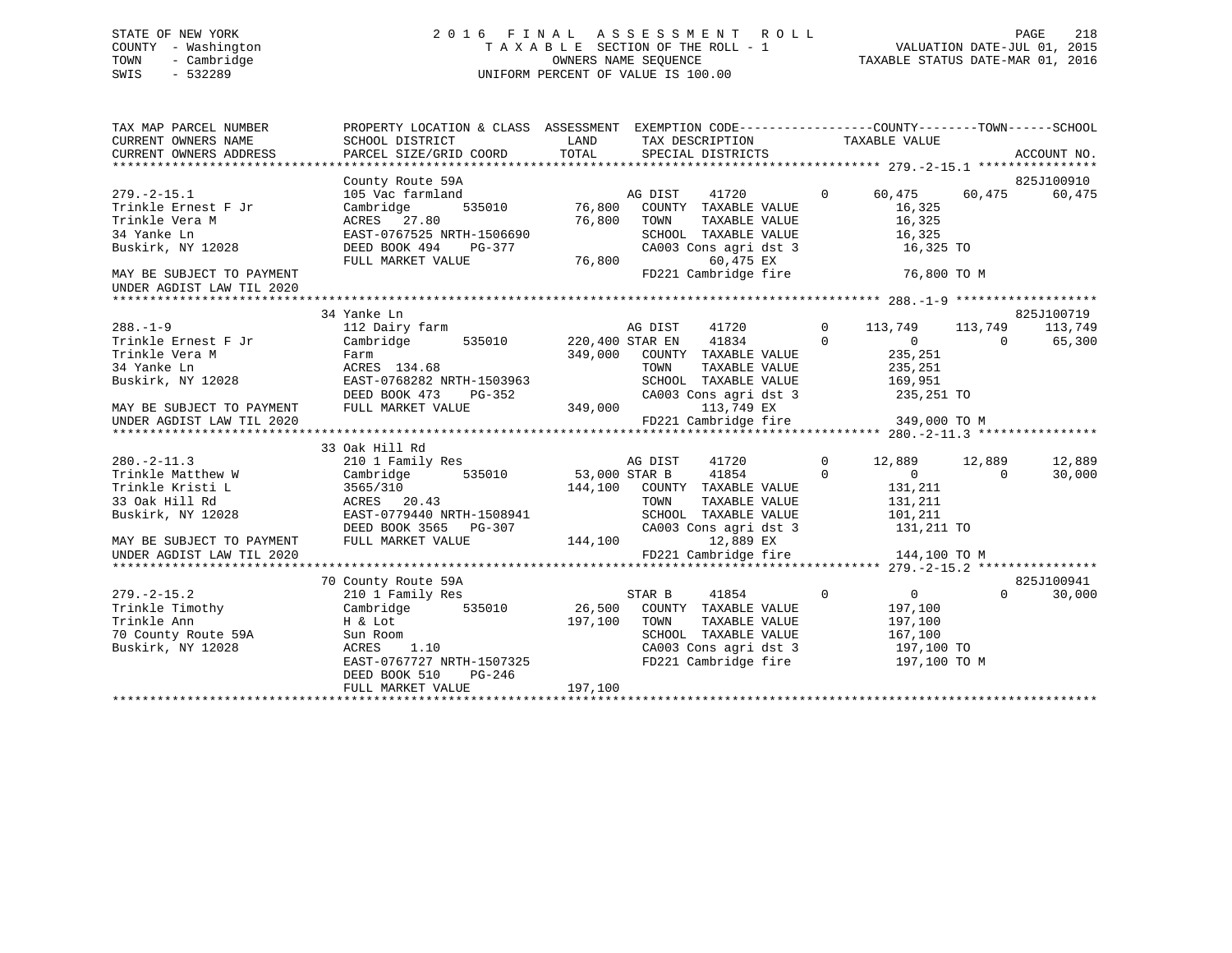# STATE OF NEW YORK 2 0 1 6 F I N A L A S S E S S M E N T R O L L PAGE 219 COUNTY - Washington T A X A B L E SECTION OF THE ROLL - 1 VALUATION DATE-JUL 01, 2015 TOWN - Cambridge OWNERS NAME SEQUENCE TAXABLE STATUS DATE-MAR 01, 2016 SWIS - 532289 UNIFORM PERCENT OF VALUE IS 100.00

| TAX MAP PARCEL NUMBER<br>CURRENT OWNERS NAME           | PROPERTY LOCATION & CLASS ASSESSMENT EXEMPTION CODE---------------COUNTY-------TOWN-----SCHOOL<br>SCHOOL DISTRICT | LAND    | TAX DESCRIPTION                                            | TAXABLE VALUE                   |        |            |
|--------------------------------------------------------|-------------------------------------------------------------------------------------------------------------------|---------|------------------------------------------------------------|---------------------------------|--------|------------|
|                                                        |                                                                                                                   |         |                                                            |                                 |        |            |
|                                                        | South Rd                                                                                                          |         |                                                            |                                 |        | 825J100806 |
| $288. - 1 - 12.1$                                      | 105 Vac farmland                                                                                                  |         | 41720<br>AG DIST                                           | $\mathbf{0}$<br>78,980 78,980   |        | 78,980     |
| Trinkle Timothy                                        | 535010 102,100<br>Cambridge                                                                                       |         | COUNTY TAXABLE VALUE                                       | 23,120                          |        |            |
| Trinkle Ann                                            | Sub lot 1                                                                                                         | 102,100 | TOWN<br>TAXABLE VALUE                                      | 23,120                          |        |            |
| 70 County Route 59A                                    | ACRES 49.68                                                                                                       |         | SCHOOL TAXABLE VALUE                                       | 23,120                          |        |            |
| Buskirk, NY 12028                                      | EAST-0768171 NRTH-1501781<br>DEED BOOK 741<br>PG-205                                                              |         | CA003 Cons agri dst 3<br>78,980 EX                         | 23,120 TO                       |        |            |
| MAY BE SUBJECT TO PAYMENT<br>UNDER AGDIST LAW TIL 2020 | FULL MARKET VALUE                                                                                                 |         | 78,980 EX<br>102,100 FD221 Cambridge fire                  | 102,100 TO M                    |        |            |
|                                                        |                                                                                                                   |         |                                                            |                                 |        |            |
|                                                        | Morris Rd                                                                                                         |         |                                                            |                                 |        | 825J100345 |
| $288. - 1 - 12.2$                                      | 312 Vac w/imprv AG DIST                                                                                           |         | 41720                                                      | $\overline{0}$<br>52,025        | 52,025 | 52,025     |
| Trinkle Timothy                                        | Cambridge 535010 75,300 COUNTY TAXABLE VALUE                                                                      |         |                                                            | 26,675                          |        |            |
| Trinkle Ann                                            | Land & Barns                                                                                                      | 78,700  | TOWN<br>TAXABLE VALUE                                      | 26,675                          |        |            |
| 70 County Route 59A                                    | Sub Lot 2                                                                                                         |         | SCHOOL TAXABLE VALUE<br>CA003 Cons agri dst 3              | 26,675                          |        |            |
| Buskirk, NY 12028                                      | ACRES 26.60                                                                                                       |         |                                                            | 26,675 TO                       |        |            |
|                                                        |                                                                                                                   |         |                                                            |                                 |        |            |
|                                                        |                                                                                                                   |         |                                                            |                                 |        |            |
|                                                        | County Route 59/E Off                                                                                             |         |                                                            |                                 |        | 825J100858 |
| $280. -1 - 3$                                          | 105 Vac farmland                                                                                                  |         | AG DIST 41720                                              | $\overline{0}$<br>1,932         | 1,932  | 1,932      |
| Trinkle Timothy N                                      | 535010<br>Cambridge                                                                                               |         | 4,600 COUNTY TAXABLE VALUE                                 | 2,668                           |        |            |
| Trinkle Ann B                                          | ACRES<br>6.81                                                                                                     | 4,600   | TOWN<br>TAXABLE VALUE                                      | 2,668                           |        |            |
| 70 County Route 59A                                    | EAST-0771849 NRTH-1513075                                                                                         |         |                                                            | 2,668                           |        |            |
| Buskirk, NY 12028                                      | DEED BOOK 2227 PG-302                                                                                             |         | SCHOOL TAXABLE VALUE<br>CA003 Cons agri dst 3              | 2,668 TO                        |        |            |
|                                                        | FULL MARKET VALUE                                                                                                 | 4,600   | 1,932 EX                                                   |                                 |        |            |
| MAY BE SUBJECT TO PAYMENT<br>UNDER AGDIST LAW TIL 2020 |                                                                                                                   |         | FD221 Cambridge fire                                       | 4,600 TO M                      |        |            |
|                                                        |                                                                                                                   |         |                                                            |                                 |        |            |
|                                                        | Belle Rd                                                                                                          |         |                                                            |                                 |        | 825L100690 |
| $280. -1 - 4$                                          | 105 Vac farmland                                                                                                  |         | AG DIST<br>41720                                           | $\overline{0}$<br>99,272 99,272 |        | 99,272     |
| Trinkle Timothy N                                      | 535010<br>Cambridge                                                                                               |         | 127,800 COUNTY TAXABLE VALUE                               | 28,528                          |        |            |
| Trinkle Ann B                                          | Vac Land                                                                                                          | 127,800 | TOWN<br>TAXABLE VALUE                                      | 28,528                          |        |            |
| 70 County Route 59A                                    | ACRES 70.25                                                                                                       |         |                                                            | 28,528                          |        |            |
| Buskirk, NY 12028                                      | EAST-0772322 NRTH-1512431<br>DEED BOOK 2227 PG-302<br>FULL MARKET VALUE 127,800 FD221 Cambridge fire 127,800 TO M |         | SCHOOL TAXABLE VALUE<br>CA003 Cons agri dst 3<br>99 272 EX | 28,528 TO                       |        |            |
| MAY BE SUBJECT TO PAYMENT<br>UNDER AGDIST LAW TIL 2020 |                                                                                                                   |         |                                                            |                                 |        |            |
|                                                        |                                                                                                                   |         |                                                            |                                 |        |            |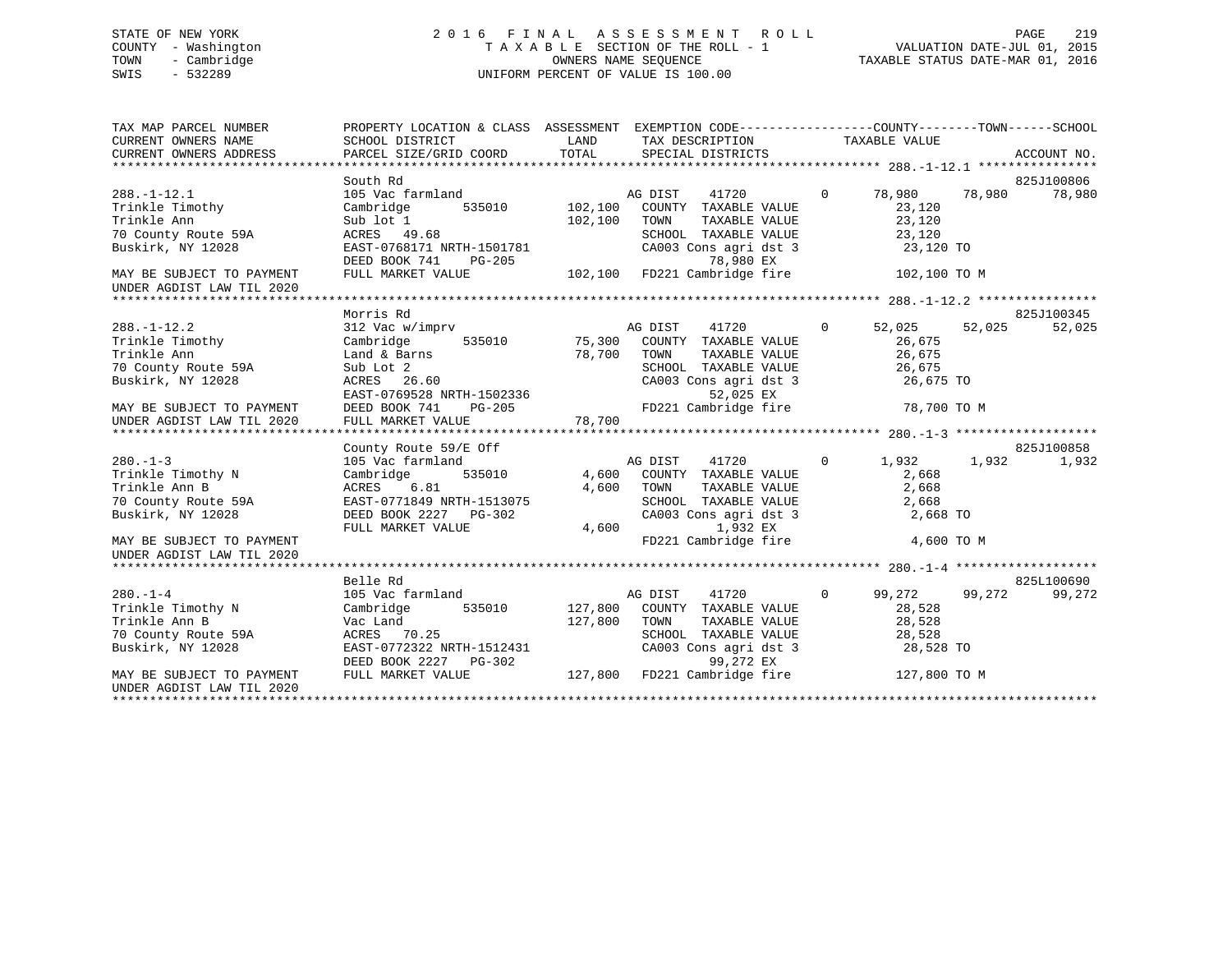# STATE OF NEW YORK 2 0 1 6 F I N A L A S S E S S M E N T R O L L PAGE 220 COUNTY - Washington T A X A B L E SECTION OF THE ROLL - 1 VALUATION DATE-JUL 01, 2015 TOWN - Cambridge OWNERS NAME SEQUENCE TAXABLE STATUS DATE-MAR 01, 2016 SWIS - 532289 UNIFORM PERCENT OF VALUE IS 100.00UNIFORM PERCENT OF VALUE IS 100.00

| TAX MAP PARCEL NUMBER<br>CURRENT OWNERS NAME<br>CURRENT OWNERS ADDRESS                                                                                      | PROPERTY LOCATION & CLASS ASSESSMENT EXEMPTION CODE----------------COUNTY-------TOWN------SCHOOL<br>SCHOOL DISTRICT<br>PARCEL SIZE/GRID COORD                                          | LAND<br>TOTAL      | TAX DESCRIPTION TAXABLE VALUE<br>SPECIAL DISTRICTS                                                                                                                     |                |                                                                        |          | ACCOUNT NO.           |
|-------------------------------------------------------------------------------------------------------------------------------------------------------------|----------------------------------------------------------------------------------------------------------------------------------------------------------------------------------------|--------------------|------------------------------------------------------------------------------------------------------------------------------------------------------------------------|----------------|------------------------------------------------------------------------|----------|-----------------------|
| $280. -1 - 9$<br>Trinkle Timothy N<br>Trinkle Ann B<br>70 County Route 59A<br>Buskirk, NY 12028<br>MAY BE SUBJECT TO PAYMENT                                | 291 Dickensen Rd<br>112 Dairy farm<br>Cambridge 535010 310,800 COUNTY TAXABLE VALUE<br>Farm<br>ACRES 214.50<br>EAST-0772799 NRTH-1511365<br>DEED BOOK 2227 PG-302<br>FULL MARKET VALUE | 601,700            | 41720<br>AG DIST<br>TOWN<br>TAXABLE VALUE<br>SCHOOL TAXABLE VALUE<br>CA003 Cons agri dst 3<br>158,259 EX<br>601,700 FD221 Cambridge fire                               | $\overline{0}$ | 158,259<br>443,441<br>443,441<br>443,441<br>443,441 TO<br>601,700 TO M | 158,259  | 825J100660<br>158,259 |
| UNDER AGDIST LAW TIL 2020                                                                                                                                   |                                                                                                                                                                                        |                    |                                                                                                                                                                        |                |                                                                        |          |                       |
|                                                                                                                                                             | Belle Rd                                                                                                                                                                               |                    |                                                                                                                                                                        |                |                                                                        |          | 825J100637            |
| $280 - 2 - 1$<br>Trinkle Timothy N<br>Trinkle Ann B<br>70 County Route 59A<br>Buskirk, NY 12028<br>MAY BE SUBJECT TO PAYMENT<br>UNDER AGDIST LAW TIL 2020   | 105 Vac farmland<br>Cambridge<br>ACRES 66.50<br>EAST-0775707 NRTH-1511291<br>DEED BOOK 2227 PG-302<br>FULL MARKET VALUE                                                                | 123,100<br>123,100 | AG DIST<br>41720<br>535010 123,100 COUNTY TAXABLE VALUE<br>TOWN<br>TAXABLE VALUE<br>SCHOOL TAXABLE VALUE<br>CA003 Cons agri dst 3<br>94,170 EX<br>FD221 Cambridge fire | $\overline{0}$ | 94,170<br>28,930<br>28,930<br>28,930<br>28,930 TO<br>123,100 TO M      | 94,170   | 94,170                |
|                                                                                                                                                             |                                                                                                                                                                                        |                    |                                                                                                                                                                        |                |                                                                        |          |                       |
| $280. - 2 - 11$<br>Trinkle Timothy N<br>Trinkle Ann B<br>70 County Route 59A<br>Buskirk, NY 12028<br>MAY BE SUBJECT TO PAYMENT<br>UNDER AGDIST LAW TIL 2020 | Oak Hill Rd<br>112 Dairy farm<br>Cambridge<br>ACRES 62.50<br>EAST-0779487 NRTH-1507851<br>DEED BOOK 2227 PG-302<br>FULL MARKET VALUE                                                   | 221,200<br>221,200 | AG DIST<br>41720<br>535010 130,100 COUNTY TAXABLE VALUE<br>TOWN<br>TAXABLE VALUE<br>SCHOOL TAXABLE VALUE<br>CA003 Cons agri dst 3<br>93,828 EX<br>FD221 Cambridge fire | $\Omega$       | 93,828<br>127,372<br>127,372<br>127,372<br>127,372 TO<br>221,200 TO M  | 93,828   | 825J100378<br>93,828  |
|                                                                                                                                                             | Wright Rd                                                                                                                                                                              |                    |                                                                                                                                                                        |                |                                                                        |          |                       |
| $271. - 2 - 17.3$<br>Tudor Matthew E<br>2747 Sandgate Rd<br>Arlington, VT 05250                                                                             | 314 Rural vac<10<br>Cambridge<br>535010<br>$P/O$ lot 1<br>FRNT 200.00 DPTH 40.00<br>EAST-0774992 NRTH-1518105<br>DEED BOOK 3426<br>PG-301                                              | 700<br>700         | COUNTY TAXABLE VALUE<br>TOWN<br>TAXABLE VALUE<br>SCHOOL TAXABLE VALUE<br>CA003 Cons agri dst 3<br>FD221 Cambridge fire                                                 |                | 700<br>700<br>700<br>700 TO                                            | 700 TO M |                       |
|                                                                                                                                                             | FULL MARKET VALUE                                                                                                                                                                      | 700                |                                                                                                                                                                        |                |                                                                        |          |                       |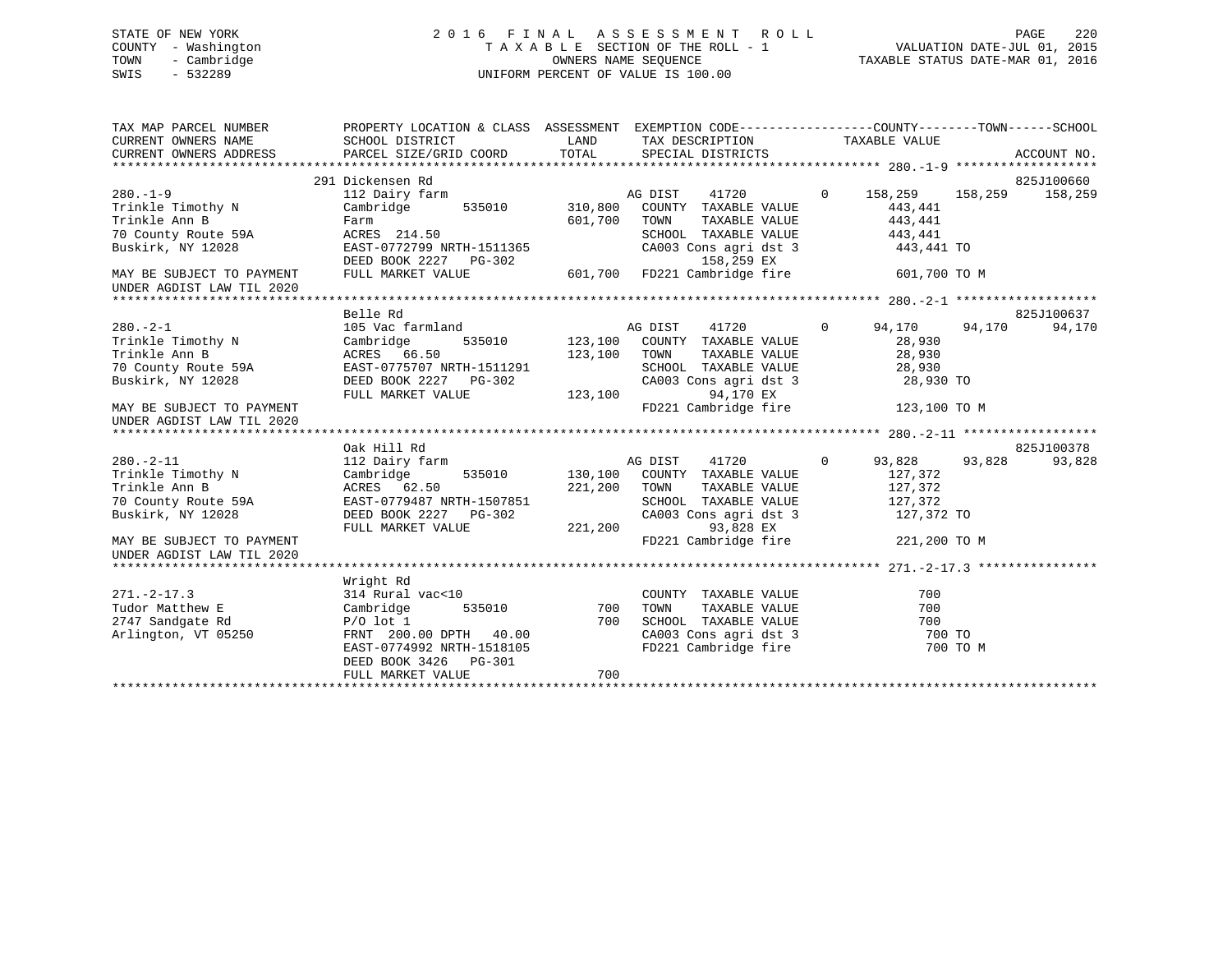# STATE OF NEW YORK 2 0 1 6 F I N A L A S S E S S M E N T R O L L PAGE 221 COUNTY - Washington T A X A B L E SECTION OF THE ROLL - 1 VALUATION DATE-JUL 01, 2015 TOWN - Cambridge OWNERS NAME SEQUENCE TAXABLE STATUS DATE-MAR 01, 2016 SWIS - 532289 UNIFORM PERCENT OF VALUE IS 100.00

| PARCEL SIZE/GRID COORD<br>TOTAL<br>CURRENT OWNERS ADDRESS<br>SPECIAL DISTRICTS<br>7 Galloway Ln<br>52 PCT OF VALUE USED FOR EXEMPTION PURPOSES<br>27,121 27,000<br>$279. - 2 - 23$<br>241 Rural res&ag<br>VETWAR CTS 41120<br>$\Omega$<br>res&ag<br>535010 157,100 AG DIST<br>F 215 100 AG DIST<br>$\overline{0}$<br>51,049<br>Cambridge<br>41720<br>51,049<br>Turi Anthony R<br>347,700 STAR EN 41834 0<br>$\sim$ 0<br>Turi Gail S<br>$\sim$ 0<br>House & Lot<br>ACRES 84.40<br>269,530<br>COUNTY TAXABLE VALUE<br>7 Galloway Ln<br>269,651<br>Buskirk, NY 12028-2002<br>EAST-0765290 NRTH-1505494<br>TAXABLE VALUE<br>TOWN<br>DEED BOOK 371<br>PG-934<br>MAY BE SUBJECT TO PAYMENT<br>FULL MARKET VALUE<br>51,049 EX<br>UNDER AGDIST LAW TIL 2020<br>FD221 Cambridge fire 347,700 TO M<br>6 County Route 59A<br>$279. - 2 - 21$<br>210 1 Family Res<br>AGED-ALL 41800<br>$\overline{0}$<br>46,000<br>46,000<br>Cambridge 535010<br>25,900 STAR EN 41834<br>$\overline{0}$<br>$\overline{0}$<br>$\overline{0}$<br>Ungeheuer Ann B<br>46,000<br>6 County Route 59A<br>92,000 COUNTY TAXABLE VALUE<br>H&l<br>46,000<br>Buskirk, NY 12028-2013<br>ACRES 0.39<br>TOWN<br>TAXABLE VALUE<br>EAST-0766277 NRTH-1506601<br>DEED BOOK 823<br>PG-178<br>92,000 FD221 Cambridge fire<br>FULL MARKET VALUE<br>92,000 TO M<br>79 Duell Hollow Rd<br>$272. - 1 - 1$<br>242 Rurl res&rec<br>AG DIST 41720<br>108,400 STAR B 41854<br>$\overline{0}$<br>30,816 30,816<br>Cambridge 535010<br>ACRES 26.70<br>EAST-0784900 NRTH-1520901<br>DEED BOOK 750 PG-198<br>$\overline{0}$<br>$\overline{0}$<br>Valerio Dennis J<br>Valerio Gaye M<br>79 Duell Hollow Rd<br>$\overline{0}$<br>333,900 COUNTY TAXABLE VALUE<br>303,084<br>303,084<br>TOWN<br>TAXABLE VALUE<br>Buskirk, NY 12028<br>SCHOOL TAXABLE VALUE<br>273,084<br>FULL MARKET VALUE<br>30,816 EX | CURRENT OWNERS NAME       | SCHOOL DISTRICT | PROPERTY LOCATION & CLASS ASSESSMENT EXEMPTION CODE---------------COUNTY-------TOWN-----SCHOOL<br>LAND<br>TAX DESCRIPTION | TAXABLE VALUE |             |
|-------------------------------------------------------------------------------------------------------------------------------------------------------------------------------------------------------------------------------------------------------------------------------------------------------------------------------------------------------------------------------------------------------------------------------------------------------------------------------------------------------------------------------------------------------------------------------------------------------------------------------------------------------------------------------------------------------------------------------------------------------------------------------------------------------------------------------------------------------------------------------------------------------------------------------------------------------------------------------------------------------------------------------------------------------------------------------------------------------------------------------------------------------------------------------------------------------------------------------------------------------------------------------------------------------------------------------------------------------------------------------------------------------------------------------------------------------------------------------------------------------------------------------------------------------------------------------------------------------------------------------------------------------------------------------------------------------------------------------------------------------------------------------------------------------------------------------------------|---------------------------|-----------------|---------------------------------------------------------------------------------------------------------------------------|---------------|-------------|
|                                                                                                                                                                                                                                                                                                                                                                                                                                                                                                                                                                                                                                                                                                                                                                                                                                                                                                                                                                                                                                                                                                                                                                                                                                                                                                                                                                                                                                                                                                                                                                                                                                                                                                                                                                                                                                           |                           |                 |                                                                                                                           |               | ACCOUNT NO. |
|                                                                                                                                                                                                                                                                                                                                                                                                                                                                                                                                                                                                                                                                                                                                                                                                                                                                                                                                                                                                                                                                                                                                                                                                                                                                                                                                                                                                                                                                                                                                                                                                                                                                                                                                                                                                                                           |                           |                 |                                                                                                                           |               |             |
|                                                                                                                                                                                                                                                                                                                                                                                                                                                                                                                                                                                                                                                                                                                                                                                                                                                                                                                                                                                                                                                                                                                                                                                                                                                                                                                                                                                                                                                                                                                                                                                                                                                                                                                                                                                                                                           |                           |                 |                                                                                                                           |               | 825J100664  |
|                                                                                                                                                                                                                                                                                                                                                                                                                                                                                                                                                                                                                                                                                                                                                                                                                                                                                                                                                                                                                                                                                                                                                                                                                                                                                                                                                                                                                                                                                                                                                                                                                                                                                                                                                                                                                                           |                           |                 |                                                                                                                           |               | 6,000       |
|                                                                                                                                                                                                                                                                                                                                                                                                                                                                                                                                                                                                                                                                                                                                                                                                                                                                                                                                                                                                                                                                                                                                                                                                                                                                                                                                                                                                                                                                                                                                                                                                                                                                                                                                                                                                                                           |                           |                 |                                                                                                                           |               | 51,049      |
|                                                                                                                                                                                                                                                                                                                                                                                                                                                                                                                                                                                                                                                                                                                                                                                                                                                                                                                                                                                                                                                                                                                                                                                                                                                                                                                                                                                                                                                                                                                                                                                                                                                                                                                                                                                                                                           |                           |                 |                                                                                                                           |               | 65,300      |
|                                                                                                                                                                                                                                                                                                                                                                                                                                                                                                                                                                                                                                                                                                                                                                                                                                                                                                                                                                                                                                                                                                                                                                                                                                                                                                                                                                                                                                                                                                                                                                                                                                                                                                                                                                                                                                           |                           |                 |                                                                                                                           |               |             |
|                                                                                                                                                                                                                                                                                                                                                                                                                                                                                                                                                                                                                                                                                                                                                                                                                                                                                                                                                                                                                                                                                                                                                                                                                                                                                                                                                                                                                                                                                                                                                                                                                                                                                                                                                                                                                                           |                           |                 |                                                                                                                           |               |             |
|                                                                                                                                                                                                                                                                                                                                                                                                                                                                                                                                                                                                                                                                                                                                                                                                                                                                                                                                                                                                                                                                                                                                                                                                                                                                                                                                                                                                                                                                                                                                                                                                                                                                                                                                                                                                                                           |                           |                 |                                                                                                                           |               |             |
|                                                                                                                                                                                                                                                                                                                                                                                                                                                                                                                                                                                                                                                                                                                                                                                                                                                                                                                                                                                                                                                                                                                                                                                                                                                                                                                                                                                                                                                                                                                                                                                                                                                                                                                                                                                                                                           |                           |                 |                                                                                                                           |               |             |
|                                                                                                                                                                                                                                                                                                                                                                                                                                                                                                                                                                                                                                                                                                                                                                                                                                                                                                                                                                                                                                                                                                                                                                                                                                                                                                                                                                                                                                                                                                                                                                                                                                                                                                                                                                                                                                           |                           |                 |                                                                                                                           |               |             |
|                                                                                                                                                                                                                                                                                                                                                                                                                                                                                                                                                                                                                                                                                                                                                                                                                                                                                                                                                                                                                                                                                                                                                                                                                                                                                                                                                                                                                                                                                                                                                                                                                                                                                                                                                                                                                                           |                           |                 |                                                                                                                           |               |             |
|                                                                                                                                                                                                                                                                                                                                                                                                                                                                                                                                                                                                                                                                                                                                                                                                                                                                                                                                                                                                                                                                                                                                                                                                                                                                                                                                                                                                                                                                                                                                                                                                                                                                                                                                                                                                                                           |                           |                 |                                                                                                                           |               |             |
|                                                                                                                                                                                                                                                                                                                                                                                                                                                                                                                                                                                                                                                                                                                                                                                                                                                                                                                                                                                                                                                                                                                                                                                                                                                                                                                                                                                                                                                                                                                                                                                                                                                                                                                                                                                                                                           |                           |                 |                                                                                                                           |               | 825J100669  |
|                                                                                                                                                                                                                                                                                                                                                                                                                                                                                                                                                                                                                                                                                                                                                                                                                                                                                                                                                                                                                                                                                                                                                                                                                                                                                                                                                                                                                                                                                                                                                                                                                                                                                                                                                                                                                                           |                           |                 |                                                                                                                           |               | 46,000      |
|                                                                                                                                                                                                                                                                                                                                                                                                                                                                                                                                                                                                                                                                                                                                                                                                                                                                                                                                                                                                                                                                                                                                                                                                                                                                                                                                                                                                                                                                                                                                                                                                                                                                                                                                                                                                                                           |                           |                 |                                                                                                                           |               | 46,000      |
|                                                                                                                                                                                                                                                                                                                                                                                                                                                                                                                                                                                                                                                                                                                                                                                                                                                                                                                                                                                                                                                                                                                                                                                                                                                                                                                                                                                                                                                                                                                                                                                                                                                                                                                                                                                                                                           |                           |                 |                                                                                                                           |               |             |
|                                                                                                                                                                                                                                                                                                                                                                                                                                                                                                                                                                                                                                                                                                                                                                                                                                                                                                                                                                                                                                                                                                                                                                                                                                                                                                                                                                                                                                                                                                                                                                                                                                                                                                                                                                                                                                           |                           |                 |                                                                                                                           |               |             |
|                                                                                                                                                                                                                                                                                                                                                                                                                                                                                                                                                                                                                                                                                                                                                                                                                                                                                                                                                                                                                                                                                                                                                                                                                                                                                                                                                                                                                                                                                                                                                                                                                                                                                                                                                                                                                                           |                           |                 |                                                                                                                           |               |             |
|                                                                                                                                                                                                                                                                                                                                                                                                                                                                                                                                                                                                                                                                                                                                                                                                                                                                                                                                                                                                                                                                                                                                                                                                                                                                                                                                                                                                                                                                                                                                                                                                                                                                                                                                                                                                                                           |                           |                 |                                                                                                                           |               |             |
|                                                                                                                                                                                                                                                                                                                                                                                                                                                                                                                                                                                                                                                                                                                                                                                                                                                                                                                                                                                                                                                                                                                                                                                                                                                                                                                                                                                                                                                                                                                                                                                                                                                                                                                                                                                                                                           |                           |                 |                                                                                                                           |               |             |
|                                                                                                                                                                                                                                                                                                                                                                                                                                                                                                                                                                                                                                                                                                                                                                                                                                                                                                                                                                                                                                                                                                                                                                                                                                                                                                                                                                                                                                                                                                                                                                                                                                                                                                                                                                                                                                           |                           |                 |                                                                                                                           |               |             |
|                                                                                                                                                                                                                                                                                                                                                                                                                                                                                                                                                                                                                                                                                                                                                                                                                                                                                                                                                                                                                                                                                                                                                                                                                                                                                                                                                                                                                                                                                                                                                                                                                                                                                                                                                                                                                                           |                           |                 |                                                                                                                           |               | 825J100584  |
|                                                                                                                                                                                                                                                                                                                                                                                                                                                                                                                                                                                                                                                                                                                                                                                                                                                                                                                                                                                                                                                                                                                                                                                                                                                                                                                                                                                                                                                                                                                                                                                                                                                                                                                                                                                                                                           |                           |                 |                                                                                                                           |               | 30,816      |
|                                                                                                                                                                                                                                                                                                                                                                                                                                                                                                                                                                                                                                                                                                                                                                                                                                                                                                                                                                                                                                                                                                                                                                                                                                                                                                                                                                                                                                                                                                                                                                                                                                                                                                                                                                                                                                           |                           |                 |                                                                                                                           |               | 30,000      |
|                                                                                                                                                                                                                                                                                                                                                                                                                                                                                                                                                                                                                                                                                                                                                                                                                                                                                                                                                                                                                                                                                                                                                                                                                                                                                                                                                                                                                                                                                                                                                                                                                                                                                                                                                                                                                                           |                           |                 |                                                                                                                           |               |             |
|                                                                                                                                                                                                                                                                                                                                                                                                                                                                                                                                                                                                                                                                                                                                                                                                                                                                                                                                                                                                                                                                                                                                                                                                                                                                                                                                                                                                                                                                                                                                                                                                                                                                                                                                                                                                                                           |                           |                 |                                                                                                                           |               |             |
|                                                                                                                                                                                                                                                                                                                                                                                                                                                                                                                                                                                                                                                                                                                                                                                                                                                                                                                                                                                                                                                                                                                                                                                                                                                                                                                                                                                                                                                                                                                                                                                                                                                                                                                                                                                                                                           |                           |                 |                                                                                                                           |               |             |
|                                                                                                                                                                                                                                                                                                                                                                                                                                                                                                                                                                                                                                                                                                                                                                                                                                                                                                                                                                                                                                                                                                                                                                                                                                                                                                                                                                                                                                                                                                                                                                                                                                                                                                                                                                                                                                           |                           |                 |                                                                                                                           |               |             |
|                                                                                                                                                                                                                                                                                                                                                                                                                                                                                                                                                                                                                                                                                                                                                                                                                                                                                                                                                                                                                                                                                                                                                                                                                                                                                                                                                                                                                                                                                                                                                                                                                                                                                                                                                                                                                                           | MAY BE SUBJECT TO PAYMENT |                 |                                                                                                                           |               |             |
| FD221 Cambridge fire 333,900 TO M<br>UNDER AGDIST LAW TIL 2020                                                                                                                                                                                                                                                                                                                                                                                                                                                                                                                                                                                                                                                                                                                                                                                                                                                                                                                                                                                                                                                                                                                                                                                                                                                                                                                                                                                                                                                                                                                                                                                                                                                                                                                                                                            |                           |                 |                                                                                                                           |               |             |
|                                                                                                                                                                                                                                                                                                                                                                                                                                                                                                                                                                                                                                                                                                                                                                                                                                                                                                                                                                                                                                                                                                                                                                                                                                                                                                                                                                                                                                                                                                                                                                                                                                                                                                                                                                                                                                           |                           |                 |                                                                                                                           |               |             |
| Duell Hollow Rd                                                                                                                                                                                                                                                                                                                                                                                                                                                                                                                                                                                                                                                                                                                                                                                                                                                                                                                                                                                                                                                                                                                                                                                                                                                                                                                                                                                                                                                                                                                                                                                                                                                                                                                                                                                                                           |                           |                 |                                                                                                                           |               |             |
| 105 Vac farmland<br>$\Omega$<br>93,922 93,922<br>$272. - 1 - 2.1$<br>AG DIST<br>41720                                                                                                                                                                                                                                                                                                                                                                                                                                                                                                                                                                                                                                                                                                                                                                                                                                                                                                                                                                                                                                                                                                                                                                                                                                                                                                                                                                                                                                                                                                                                                                                                                                                                                                                                                     |                           |                 |                                                                                                                           |               | 93,922      |
| 123,100 COUNTY TAXABLE VALUE<br>Cambridge 535010<br>Valerio Dennis J<br>29,178                                                                                                                                                                                                                                                                                                                                                                                                                                                                                                                                                                                                                                                                                                                                                                                                                                                                                                                                                                                                                                                                                                                                                                                                                                                                                                                                                                                                                                                                                                                                                                                                                                                                                                                                                            |                           |                 |                                                                                                                           |               |             |
| Recorded Subdivision 123,100 TOWN<br>Valerio Gaye M<br>TAXABLE VALUE<br>29,178                                                                                                                                                                                                                                                                                                                                                                                                                                                                                                                                                                                                                                                                                                                                                                                                                                                                                                                                                                                                                                                                                                                                                                                                                                                                                                                                                                                                                                                                                                                                                                                                                                                                                                                                                            |                           |                 |                                                                                                                           |               |             |
| 79 Duell Hollow Rd<br>ACRES 50.44<br>SCHOOL TAXABLE VALUE<br>29,178<br>SCHOOL TAXABLE VALUE<br>CA003 Cons agri dst 3                                                                                                                                                                                                                                                                                                                                                                                                                                                                                                                                                                                                                                                                                                                                                                                                                                                                                                                                                                                                                                                                                                                                                                                                                                                                                                                                                                                                                                                                                                                                                                                                                                                                                                                      |                           |                 |                                                                                                                           |               |             |
| EAST-0785215 NRTH-1520234<br>Buskirk, NY 12028<br>29,178 TO                                                                                                                                                                                                                                                                                                                                                                                                                                                                                                                                                                                                                                                                                                                                                                                                                                                                                                                                                                                                                                                                                                                                                                                                                                                                                                                                                                                                                                                                                                                                                                                                                                                                                                                                                                               |                           |                 |                                                                                                                           |               |             |
| RTH-1520234 CA003 Cons agri dst 3<br>PG-301 93,922 EX<br>LUE 123,100 FD221 Cambridge fire<br>DEED BOOK 952                                                                                                                                                                                                                                                                                                                                                                                                                                                                                                                                                                                                                                                                                                                                                                                                                                                                                                                                                                                                                                                                                                                                                                                                                                                                                                                                                                                                                                                                                                                                                                                                                                                                                                                                |                           |                 |                                                                                                                           |               |             |
| 123,100 TO M<br>MAY BE SUBJECT TO PAYMENT<br>FULL MARKET VALUE                                                                                                                                                                                                                                                                                                                                                                                                                                                                                                                                                                                                                                                                                                                                                                                                                                                                                                                                                                                                                                                                                                                                                                                                                                                                                                                                                                                                                                                                                                                                                                                                                                                                                                                                                                            |                           |                 |                                                                                                                           |               |             |
| UNDER AGDIST LAW TIL 2020                                                                                                                                                                                                                                                                                                                                                                                                                                                                                                                                                                                                                                                                                                                                                                                                                                                                                                                                                                                                                                                                                                                                                                                                                                                                                                                                                                                                                                                                                                                                                                                                                                                                                                                                                                                                                 |                           |                 |                                                                                                                           |               |             |
|                                                                                                                                                                                                                                                                                                                                                                                                                                                                                                                                                                                                                                                                                                                                                                                                                                                                                                                                                                                                                                                                                                                                                                                                                                                                                                                                                                                                                                                                                                                                                                                                                                                                                                                                                                                                                                           |                           |                 |                                                                                                                           |               |             |
| 395 Center Cambridge Rd                                                                                                                                                                                                                                                                                                                                                                                                                                                                                                                                                                                                                                                                                                                                                                                                                                                                                                                                                                                                                                                                                                                                                                                                                                                                                                                                                                                                                                                                                                                                                                                                                                                                                                                                                                                                                   |                           |                 |                                                                                                                           |               |             |
| $270. - 1 - 26.3$<br>242 Rurl res&rec<br>COUNTY TAXABLE VALUE<br>313,000<br>$80, 800$<br>312                                                                                                                                                                                                                                                                                                                                                                                                                                                                                                                                                                                                                                                                                                                                                                                                                                                                                                                                                                                                                                                                                                                                                                                                                                                                                                                                                                                                                                                                                                                                                                                                                                                                                                                                              |                           |                 |                                                                                                                           |               |             |
| Cambridge 535010<br>Van Alstine Ronald                                                                                                                                                                                                                                                                                                                                                                                                                                                                                                                                                                                                                                                                                                                                                                                                                                                                                                                                                                                                                                                                                                                                                                                                                                                                                                                                                                                                                                                                                                                                                                                                                                                                                                                                                                                                    |                           |                 |                                                                                                                           |               |             |
| TOWN TAXABLE VALUE 313,000<br>SCHOOL TAXABLE VALUE 313,000<br>CN003 Gives in the set of the state of the state of the state of the state of the state of the state of the state of the state of the state of the state of the state<br>313,000                                                                                                                                                                                                                                                                                                                                                                                                                                                                                                                                                                                                                                                                                                                                                                                                                                                                                                                                                                                                                                                                                                                                                                                                                                                                                                                                                                                                                                                                                                                                                                                            |                           |                 |                                                                                                                           |               |             |
| 313,000 TO<br>CA003 Cons agri dst 3 313,000 TO<br>FD221 Cambridge fire 313,000 TO M                                                                                                                                                                                                                                                                                                                                                                                                                                                                                                                                                                                                                                                                                                                                                                                                                                                                                                                                                                                                                                                                                                                                                                                                                                                                                                                                                                                                                                                                                                                                                                                                                                                                                                                                                       |                           |                 |                                                                                                                           |               |             |
|                                                                                                                                                                                                                                                                                                                                                                                                                                                                                                                                                                                                                                                                                                                                                                                                                                                                                                                                                                                                                                                                                                                                                                                                                                                                                                                                                                                                                                                                                                                                                                                                                                                                                                                                                                                                                                           |                           |                 |                                                                                                                           |               |             |
| DEED BOOK 3588 PG-189<br>313,000                                                                                                                                                                                                                                                                                                                                                                                                                                                                                                                                                                                                                                                                                                                                                                                                                                                                                                                                                                                                                                                                                                                                                                                                                                                                                                                                                                                                                                                                                                                                                                                                                                                                                                                                                                                                          |                           |                 |                                                                                                                           |               |             |
| FULL MARKET VALUE                                                                                                                                                                                                                                                                                                                                                                                                                                                                                                                                                                                                                                                                                                                                                                                                                                                                                                                                                                                                                                                                                                                                                                                                                                                                                                                                                                                                                                                                                                                                                                                                                                                                                                                                                                                                                         |                           |                 |                                                                                                                           |               |             |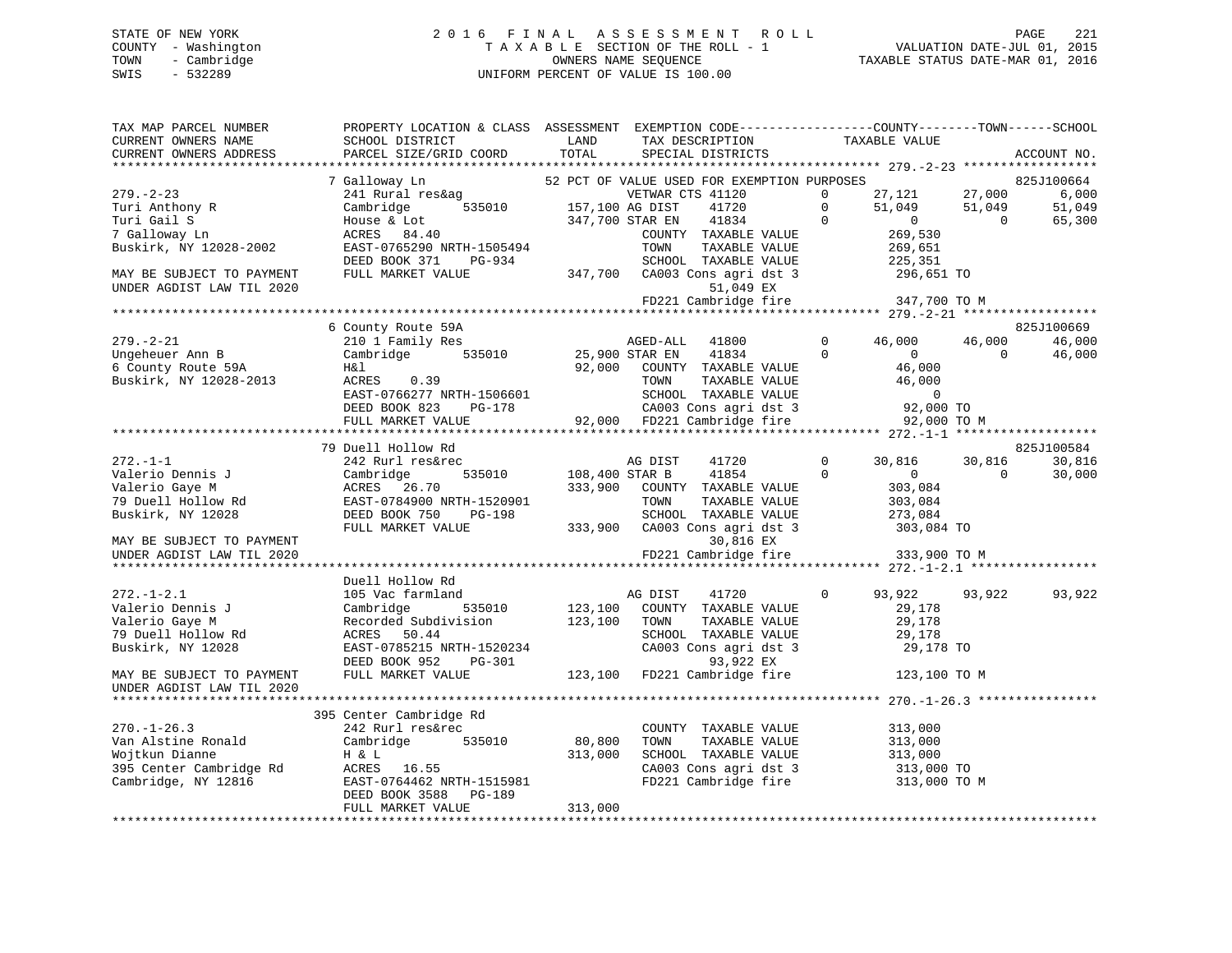### STATE OF NEW YORK 222 COLL 2016 FINAL ASSESSMENT ROLL CHARGE 222 COUNTY - Washington  $T A X A B L E$  SECTION OF THE ROLL - 1<br>TOWN - Cambridge  $\qquad$  OWNERS NAME SEQUENCE TOWN - Cambridge OWNERS NAME SEQUENCE TAXABLE STATUS DATE-MAR 01, 2016 SWIS - 532289 UNIFORM PERCENT OF VALUE IS 100.00

| TAX MAP PARCEL NUMBER  | PROPERTY LOCATION & CLASS ASSESSMENT |                | EXEMPTION CODE-----------------COUNTY-------TOWN------SCHOOL |                               |          |             |
|------------------------|--------------------------------------|----------------|--------------------------------------------------------------|-------------------------------|----------|-------------|
| CURRENT OWNERS NAME    | SCHOOL DISTRICT                      | LAND           | TAX DESCRIPTION                                              | TAXABLE VALUE                 |          |             |
| CURRENT OWNERS ADDRESS | PARCEL SIZE/GRID COORD               | TOTAL          | SPECIAL DISTRICTS                                            |                               |          | ACCOUNT NO. |
|                        |                                      |                |                                                              |                               |          |             |
|                        | 914 County Route 74                  |                |                                                              |                               |          | 825J100671  |
| $270. - 1 - 5$         | 242 Rurl res&rec                     |                | VETWAR CTS 41120                                             | 33,000<br>$\Omega$            | 27,000   | 6,000       |
| VanAvery Gary          | 535010<br>Cambridge                  | 66,600 STAR EN | 41834                                                        | $\Omega$<br>$\Omega$          | $\Omega$ | 65,300      |
| VanAvery Pamela Jean   | House & Land                         | 246,100        | COUNTY TAXABLE VALUE                                         | 213,100                       |          |             |
| 914 County Route 74    | ACRES 14.80                          |                | TOWN<br>TAXABLE VALUE                                        | 219,100                       |          |             |
| Greenwich, NY 12834    | EAST-0765024 NRTH-1520027            |                | SCHOOL TAXABLE VALUE                                         | 174,800                       |          |             |
|                        | DEED BOOK 434<br>PG-742              |                | CA003 Cons agri dst 3                                        | 246,100 TO                    |          |             |
|                        | FULL MARKET VALUE                    |                | 246,100 FD221 Cambridge fire                                 | 246,100 TO M                  |          |             |
|                        |                                      |                |                                                              |                               |          |             |
|                        | Horton Rd                            |                |                                                              |                               |          | 825J100658  |
| $261. - 2 - 10$        | 314 Rural vac<10                     |                | COUNTY TAXABLE VALUE                                         | 40,400                        |          |             |
| Vandeusen Wayne J      | 535010<br>Cambridge                  | 40,400         | TAXABLE VALUE<br>TOWN                                        | 40,400                        |          |             |
| 203 Content Farm Rd    | Woodlot                              | 40,400         | SCHOOL TAXABLE VALUE                                         | 40,400                        |          |             |
| Cambridge, NY 12816    | $261. - 1 - 10$                      |                | FD221 Cambridge fire                                         | 40,400 TO M                   |          |             |
|                        | ACRES<br>8.10                        |                |                                                              |                               |          |             |
|                        | EAST-0764521 NRTH-1523769            |                |                                                              |                               |          |             |
|                        | DEED BOOK 830<br>PG-252              |                |                                                              |                               |          |             |
|                        | FULL MARKET VALUE                    | 40,400         |                                                              |                               |          |             |
|                        |                                      |                |                                                              |                               |          |             |
|                        | 1324 Vly Summit Rd                   |                |                                                              |                               |          | 825J100872  |
| $261 - 2 - 4.2$        | 241 Rural res&ag                     |                | STAR B<br>41854                                              | $\mathbf 0$<br>$\overline{0}$ | $\Omega$ | 30,000      |
| VanMeter William       | Cambridge<br>535010                  | 80,600         | COUNTY TAXABLE VALUE                                         | 291,600                       |          |             |
| VanMeter Marlyn        | $261. - 1 - 4.2$                     | 291,600        | TAXABLE VALUE<br>TOWN                                        | 291,600                       |          |             |
| 1324 Vly Summit Rd     | ACRES 22.90                          |                | SCHOOL TAXABLE VALUE                                         | 261,600                       |          |             |
| Greenwich, NY 12834    | EAST-0768761 NRTH-1526924            |                | FD221 Cambridge fire                                         | 291,600 TO M                  |          |             |
|                        | DEED BOOK 1775 PG-44                 |                |                                                              |                               |          |             |
|                        | FULL MARKET VALUE                    | 291,600        |                                                              |                               |          |             |
|                        | ************************             | *************  |                                                              |                               |          |             |
|                        | 328 Stevenson Rd                     |                |                                                              |                               |          | 825J100936  |
| $246. - 1 - 22.1$      | 210 1 Family Res                     |                | COUNTY TAXABLE VALUE                                         | 185,500                       |          |             |
| Vickery Joseph M       | Cambridge<br>535010                  | 35,600         | TAXABLE VALUE<br>TOWN                                        | 185,500                       |          |             |
| Vickery Rachel E       | House & Land                         | 185,500        | SCHOOL TAXABLE VALUE                                         | 185,500                       |          |             |
| 12 Carl Ave            | ACRES<br>3.31                        |                | CA005 Cons agri dst 5                                        | 185,500 TO                    |          |             |
| Greenwich, NY 12834    | EAST-0780040 NRTH-1537346            |                | FD221 Cambridge fire                                         | 185,500 TO M                  |          |             |
|                        | DEED BOOK 3617<br><b>PG-290</b>      |                |                                                              |                               |          |             |
|                        | FULL MARKET VALUE                    | 185,500        |                                                              |                               |          |             |
|                        |                                      |                |                                                              |                               |          |             |
|                        | 848 King Rd                          |                |                                                              |                               |          | 825J100627  |
| $263. - 1 - 17$        | 210 1 Family Res                     |                | STAR B<br>41854                                              | $\Omega$<br>$\overline{0}$    | $\Omega$ | 30,000      |
| Viera Robert A Jr      | Cambridge<br>535010                  | 33,700         | COUNTY TAXABLE VALUE                                         | 148,000                       |          |             |
| 848 King Rd            | Lot 2                                | 148,000        | TOWN<br>TAXABLE VALUE                                        | 148,000                       |          |             |
| Cambridge, NY 12816    | 1718/37                              |                | SCHOOL TAXABLE VALUE                                         | 118,000                       |          |             |
|                        | ACRES<br>1.23                        |                | CA003 Cons agri dst 3                                        | 148,000 TO                    |          |             |
|                        | EAST-0782999 NRTH-1522137            |                | FD221 Cambridge fire                                         | 148,000 TO M                  |          |             |
|                        | DEED BOOK 3400<br>PG-144             |                |                                                              |                               |          |             |
|                        | FULL MARKET VALUE                    | 148,000        |                                                              |                               |          |             |
|                        |                                      |                |                                                              |                               |          |             |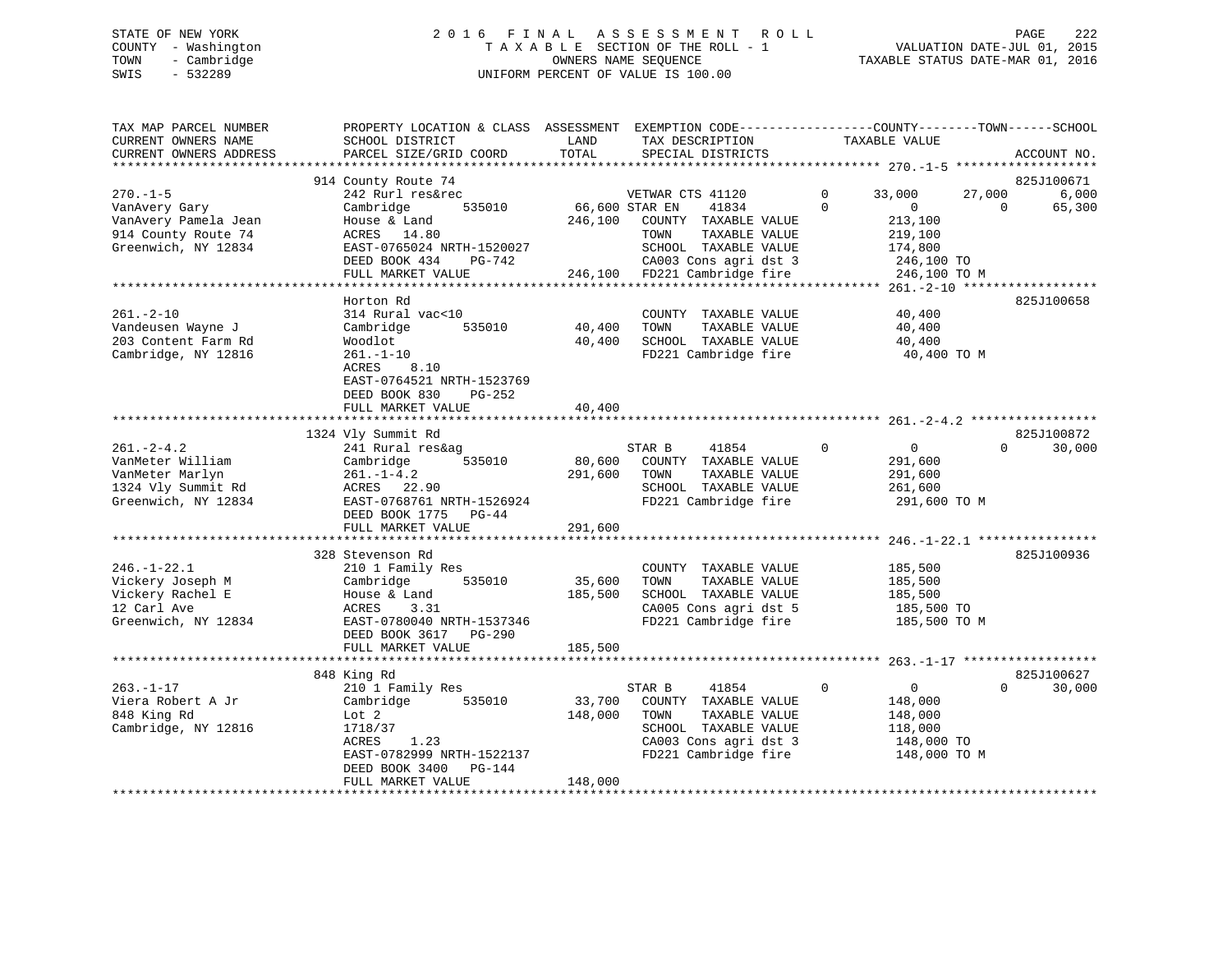# STATE OF NEW YORK 2 0 1 6 F I N A L A S S E S S M E N T R O L L PAGE 223 COUNTY - Washington T A X A B L E SECTION OF THE ROLL - 1 VALUATION DATE-JUL 01, 2015 TOWN - Cambridge OWNERS NAME SEQUENCE TAXABLE STATUS DATE-MAR 01, 2016 SWIS - 532289 UNIFORM PERCENT OF VALUE IS 100.00

| TAX MAP PARCEL NUMBER     | PROPERTY LOCATION & CLASS ASSESSMENT EXEMPTION CODE---------------COUNTY-------TOWN-----SCHOOL |                |                                               |                                             |                               |
|---------------------------|------------------------------------------------------------------------------------------------|----------------|-----------------------------------------------|---------------------------------------------|-------------------------------|
| CURRENT OWNERS NAME       | SCHOOL DISTRICT                                                                                | LAND           | TAX DESCRIPTION                               | TAXABLE VALUE                               |                               |
| CURRENT OWNERS ADDRESS    | PARCEL SIZE/GRID COORD                                                                         | TOTAL          | SPECIAL DISTRICTS                             |                                             | ACCOUNT NO.                   |
|                           |                                                                                                |                |                                               |                                             |                               |
|                           | 70 State Route 372                                                                             |                |                                               |                                             | 825J100675                    |
| $255.14 - 3 - 11$         | 270 Mfg housing                                                                                |                | COUNTY TAXABLE VALUE                          | 35,000                                      |                               |
| Virtue Paul E             | 535010<br>Cambridge                                                                            | 26,100         | TOWN<br>TAXABLE VALUE                         | 35,000                                      |                               |
| 70 State Route 372        | Gar & Tra                                                                                      | 35,000         | SCHOOL TAXABLE VALUE                          | 35,000                                      |                               |
| Cambridge, NY 12816       | $255. - 3 - 11$                                                                                |                | CA005 Cons agri dst 5                         | 35,000 TO                                   |                               |
|                           | ACRES<br>0.41                                                                                  |                | FD221 Cambridge fire                          | 35,000 TO M                                 |                               |
|                           | EAST-0786382 NRTH-1532116                                                                      |                |                                               |                                             |                               |
|                           | DEED BOOK 697<br><b>PG-108</b>                                                                 |                |                                               |                                             |                               |
|                           | FULL MARKET VALUE                                                                              | 35,000         |                                               |                                             |                               |
|                           |                                                                                                |                |                                               |                                             |                               |
|                           | County Route 59A                                                                               |                |                                               |                                             | 825L100191                    |
| $279. - 2 - 15$           | 314 Rural vac<10                                                                               |                | AG DIST<br>41720                              | 0<br>34,137                                 | 34,137<br>34,137              |
| Virtue Paul E Sr          | Cambridge<br>535010                                                                            | 41,000         | COUNTY TAXABLE VALUE                          | 6,863                                       |                               |
| 70 State Route 372        | ACRES<br>8.20                                                                                  | 41,000         | TOWN<br>TAXABLE VALUE                         | 6,863                                       |                               |
| Cambridge, NY 12816       | EAST-0767913 NRTH-1507964                                                                      |                | SCHOOL TAXABLE VALUE                          | 6,863                                       |                               |
|                           | DEED BOOK 553<br>PG-287                                                                        |                | CA003 Cons agri dst 3                         | 6,863 TO                                    |                               |
| MAY BE SUBJECT TO PAYMENT | FULL MARKET VALUE                                                                              | 41,000         | 34,137 EX                                     |                                             |                               |
| UNDER AGDIST LAW TIL 2020 |                                                                                                |                | FD221 Cambridge fire                          | 41,000 TO M                                 |                               |
| *********************     |                                                                                                |                |                                               |                                             |                               |
|                           | 154 Brownell Rd                                                                                |                |                                               |                                             | 825J100353                    |
| $270. - 1 - 34$           | 210 1 Family Res                                                                               |                | VETWAR CTS 41120                              | 33,000<br>$\Omega$                          | 6,000<br>27,000               |
| Voehringer Robert         | Cambridge<br>535010                                                                            | 47,000 AGED-CO | 41802                                         | $\Omega$<br>120,600                         | $\mathbf 0$<br>$\overline{0}$ |
| Voehringer Katherine      | H & L                                                                                          |                | 301,000 AGED-TOWN 41803                       | $\Omega$<br>$\overline{0}$                  | $\mathbf 0$<br>41,100         |
| 154 Brownell Rd           | 7.00<br>ACRES                                                                                  |                | 41834<br>STAR EN                              | $\Omega$<br>$\mathsf{O}$                    | $\Omega$<br>65,300            |
| Cambridge, NY 12816       | EAST-0764355 NRTH-1519167                                                                      |                | COUNTY TAXABLE VALUE                          | 147,400                                     |                               |
|                           | DEED BOOK 944<br>$PG-18$                                                                       |                | TOWN<br>TAXABLE VALUE                         | 232,900                                     |                               |
|                           | FULL MARKET VALUE                                                                              | 301,000        | SCHOOL TAXABLE VALUE                          | 229,700                                     |                               |
|                           |                                                                                                |                | CA003 Cons agri dst 3                         | 301,000 TO                                  |                               |
|                           | ****************************                                                                   |                | FD221 Cambridge fire                          | 301,000 TO M                                |                               |
|                           |                                                                                                |                |                                               |                                             |                               |
|                           | 380 Conley Rd                                                                                  |                |                                               | $\Omega$<br>$\overline{0}$                  | 825J100446<br>$\Omega$        |
| $271. - 2 - 24$           | 210 1 Family Res                                                                               |                | STAR B<br>41854                               |                                             | 30,000                        |
| Volino Mary G             | Cambridge<br>535010                                                                            | 43,400         | COUNTY TAXABLE VALUE                          | 301,000                                     |                               |
| Peacock-Kapela Kathryn G  | H & L                                                                                          | 301,000        | TOWN<br>TAXABLE VALUE                         | 301,000                                     |                               |
| 380 Conley Rd             | ACRES<br>6.60                                                                                  |                | SCHOOL TAXABLE VALUE                          | 271,000                                     |                               |
| Cambridge, NY 12816       | EAST-0773323 NRTH-1516843<br>DEED BOOK 1723<br>PG-218                                          |                | CA003 Cons agri dst 3<br>FD221 Cambridge fire | 301,000 TO<br>301,000 TO M                  |                               |
|                           | FULL MARKET VALUE                                                                              | 301,000        |                                               |                                             |                               |
|                           | ***********************                                                                        |                | ****************************                  | ************** 246.-1-2 ******************* |                               |
|                           | 949 State Route 372                                                                            |                |                                               |                                             | 825J100463                    |
| $246. - 1 - 2$            |                                                                                                |                | 41854<br>STAR B                               | $\mathbf 0$<br>$\overline{0}$               | $\Omega$<br>30,000            |
| Wagar Marion              | 210 1 Family Res<br>Greenwich<br>533401                                                        | 36,100         | COUNTY TAXABLE VALUE                          |                                             |                               |
| 949 State Route 372       | H & L                                                                                          | 129,100        | TAXABLE VALUE<br>TOWN                         | 129,100<br>129,100                          |                               |
| Greenwich, NY 12834       | ACRES<br>2.61                                                                                  |                | SCHOOL TAXABLE VALUE                          | 99,100                                      |                               |
|                           | EAST-0771342 NRTH-1544139                                                                      |                | CA003 Cons agri dst 3                         | 129,100 TO                                  |                               |
|                           | DEED BOOK 3196 PG-13                                                                           |                | FD221 Cambridge fire                          | 129,100 TO M                                |                               |
|                           | FULL MARKET VALUE                                                                              | 129,100        |                                               |                                             |                               |
|                           |                                                                                                |                |                                               |                                             |                               |
|                           |                                                                                                |                |                                               |                                             |                               |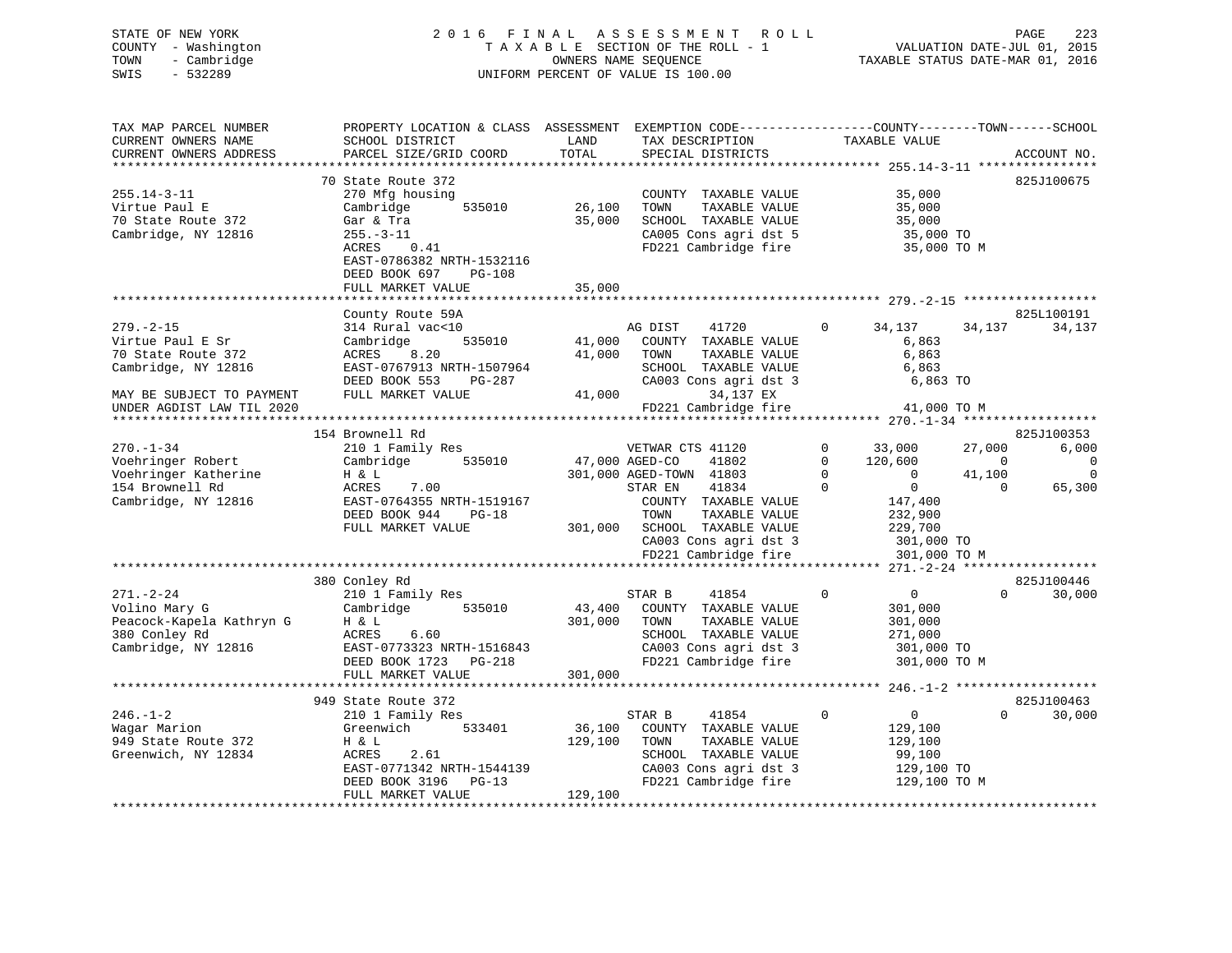# STATE OF NEW YORK 2 0 1 6 F I N A L A S S E S S M E N T R O L L PAGE 224 COUNTY - Washington T A X A B L E SECTION OF THE ROLL - 1 VALUATION DATE-JUL 01, 2015 TOWN - Cambridge OWNERS NAME SEQUENCE TAXABLE STATUS DATE-MAR 01, 2016 SWIS - 532289 UNIFORM PERCENT OF VALUE IS 100.00

| TAX MAP PARCEL NUMBER<br>CURRENT OWNERS NAME<br>CURRENT OWNERS ADDRESS | PROPERTY LOCATION & CLASS ASSESSMENT<br>SCHOOL DISTRICT<br>PARCEL SIZE/GRID COORD | LAND<br>TOTAL | EXEMPTION CODE-----------------COUNTY-------TOWN------SCHOOL<br>TAX DESCRIPTION<br>SPECIAL DISTRICTS |                         | TAXABLE VALUE                           |                    | ACCOUNT NO.      |
|------------------------------------------------------------------------|-----------------------------------------------------------------------------------|---------------|------------------------------------------------------------------------------------------------------|-------------------------|-----------------------------------------|--------------------|------------------|
|                                                                        |                                                                                   |               |                                                                                                      |                         |                                         |                    |                  |
|                                                                        | 68 Petteys Rd                                                                     |               |                                                                                                      |                         |                                         |                    | 825J100301       |
| $246. - 1 - 37$                                                        | 210 1 Family Res<br>533401                                                        |               | AGED-CO/TN 41801                                                                                     | $\mathbf 0$<br>$\Omega$ | 58,500<br>$\Omega$                      | 58,500<br>$\Omega$ | $\overline{0}$   |
| Waldbillig Stephen A<br>Scheeren Lydia M                               | Greenwich<br>H&l                                                                  |               | 26,900 AGED-SCH<br>41804<br>41834<br>117,000 STAR EN                                                 | $\Omega$                | $\overline{0}$                          | $\Omega$           | 52,650<br>64,350 |
| 60 Petteys Rd                                                          | ACRES<br>0.83                                                                     |               | COUNTY TAXABLE VALUE                                                                                 |                         | 58,500                                  |                    |                  |
| Greenwich, NY 12834                                                    | EAST-0767659 NRTH-1536884                                                         |               | TOWN<br>TAXABLE VALUE                                                                                |                         | 58,500                                  |                    |                  |
|                                                                        | DEED BOOK 839<br>PG-148                                                           |               | SCHOOL TAXABLE VALUE                                                                                 |                         | $\Omega$                                |                    |                  |
|                                                                        | FULL MARKET VALUE                                                                 |               | 117,000 CA003 Cons agri dst 3                                                                        |                         | 117,000 TO                              |                    |                  |
|                                                                        |                                                                                   |               | FD221 Cambridge fire                                                                                 |                         | 117,000 TO M                            |                    |                  |
|                                                                        | ****************************                                                      |               |                                                                                                      |                         | **** 280.-1-13.2 ****                   |                    |                  |
|                                                                        | 79 Conley Rd                                                                      |               |                                                                                                      |                         |                                         |                    | 825J100876       |
| $280. - 1 - 13.2$                                                      | 210 1 Family Res                                                                  |               | STAR B<br>41854                                                                                      | $\mathbf{0}$            | $\overline{0}$                          | $\Omega$           | 30,000           |
| Waldron Guy E                                                          | Cambridge<br>535010                                                               | 34,000        | COUNTY TAXABLE VALUE                                                                                 |                         | 170,000                                 |                    |                  |
| 79 Conley Rd                                                           | Lot 3                                                                             | 170,000       | TAXABLE VALUE<br>TOWN                                                                                |                         | 170,000                                 |                    |                  |
| Buskirk, NY 12028                                                      | ACRES<br>2.80                                                                     |               | SCHOOL TAXABLE VALUE                                                                                 |                         | 140,000                                 |                    |                  |
|                                                                        | EAST-0774970 NRTH-1509957                                                         |               | CA003 Cons agri dst 3                                                                                |                         | 170,000 TO                              |                    |                  |
|                                                                        | DEED BOOK 932<br>$PG-241$                                                         |               | FD221 Cambridge fire                                                                                 |                         | 170,000 TO M                            |                    |                  |
|                                                                        | FULL MARKET VALUE                                                                 | 170,000       |                                                                                                      |                         |                                         |                    |                  |
|                                                                        | 17 Mead Rd                                                                        |               |                                                                                                      |                         |                                         |                    |                  |
| $288. - 1 - 31.1$                                                      | 210 1 Family Res                                                                  |               | STAR B<br>41854                                                                                      | 0                       | $\overline{0}$                          | $\Omega$           | 30,000           |
| Walrath Victor A                                                       | Hoosic Valley 384201                                                              | 27,300        | COUNTY TAXABLE VALUE                                                                                 |                         | 200,000                                 |                    |                  |
| Barton Rd                                                              | 885/35                                                                            | 200,000       | TOWN<br>TAXABLE VALUE                                                                                |                         | 200,000                                 |                    |                  |
| Johnsonville, NY 12094                                                 | ACRES<br>1.06                                                                     |               | SCHOOL TAXABLE VALUE                                                                                 |                         | 170,000                                 |                    |                  |
|                                                                        | EAST-0757012 NRTH-1499205                                                         |               | CA003 Cons agri dst 3                                                                                |                         | 200,000 TO                              |                    |                  |
|                                                                        | DEED BOOK 715<br>$PG-1$                                                           |               | FD221 Cambridge fire                                                                                 |                         | 200,000 TO M                            |                    |                  |
|                                                                        | FULL MARKET VALUE                                                                 | 200,000       |                                                                                                      |                         |                                         |                    |                  |
|                                                                        |                                                                                   |               |                                                                                                      |                         | *********** 262.-1-8                    |                    |                  |
|                                                                        | 470 County Route 60                                                               |               |                                                                                                      |                         |                                         |                    | 825J100699       |
| $262 - 1 - 8$                                                          | 242 Rurl res&rec                                                                  |               | 41854<br>STAR B                                                                                      | $\Omega$                | $\mathbf{0}$                            | $\Omega$           | 30,000           |
| Walsh Anne C                                                           | 535010<br>Cambridge                                                               | 62,300        | COUNTY TAXABLE VALUE                                                                                 |                         | 200,200                                 |                    |                  |
| 470 County Route 60<br>Cambridge, NY 12816                             | H & L<br>ACRES<br>12.64                                                           | 200,200       | TOWN<br>TAXABLE VALUE<br>SCHOOL TAXABLE VALUE                                                        |                         | 200,200<br>170,200                      |                    |                  |
|                                                                        | EAST-0773463 NRTH-1528816                                                         |               | FD221 Cambridge fire                                                                                 |                         | 200,200 TO M                            |                    |                  |
|                                                                        | DEED BOOK 765<br>PG-327                                                           |               |                                                                                                      |                         |                                         |                    |                  |
|                                                                        | FULL MARKET VALUE                                                                 | 200,200       |                                                                                                      |                         |                                         |                    |                  |
|                                                                        |                                                                                   |               |                                                                                                      |                         | ********* 254 -1-14 ******************* |                    |                  |
|                                                                        | 618 County Route 60                                                               |               |                                                                                                      |                         |                                         |                    | 825J100680       |
| $254. - 1 - 14$                                                        | 241 Rural res&ag                                                                  |               | CLERGY<br>41400                                                                                      | $\mathbf{0}$            | 1,500                                   | 1,500              | 1,500            |
| Walsh James J                                                          | Cambridge<br>535010                                                               |               | 180,800 AG DIST<br>41720                                                                             | $\Omega$                | 100,061                                 | 100,061            | 100,061          |
| 618 County Route 60                                                    | ACRES 103.00                                                                      | 403,100       | COUNTY TAXABLE VALUE                                                                                 |                         | 301,539                                 |                    |                  |
| Greenwich, NY 12834                                                    | EAST-0773140 NRTH-1531841                                                         |               | TOWN<br>TAXABLE VALUE                                                                                |                         | 301,539                                 |                    |                  |
|                                                                        | DEED BOOK 698<br>$PG-57$                                                          |               | SCHOOL TAXABLE VALUE                                                                                 |                         | 301,539                                 |                    |                  |
| MAY BE SUBJECT TO PAYMENT                                              | FULL MARKET VALUE                                                                 | 403,100       | CA003 Cons agri dst 3                                                                                |                         | 303,039 TO                              |                    |                  |
| UNDER AGDIST LAW TIL 2020                                              |                                                                                   |               | 100,061 EX<br>FD221 Cambridge fire                                                                   |                         | 403,100 TO M                            |                    |                  |
|                                                                        |                                                                                   |               |                                                                                                      |                         |                                         |                    |                  |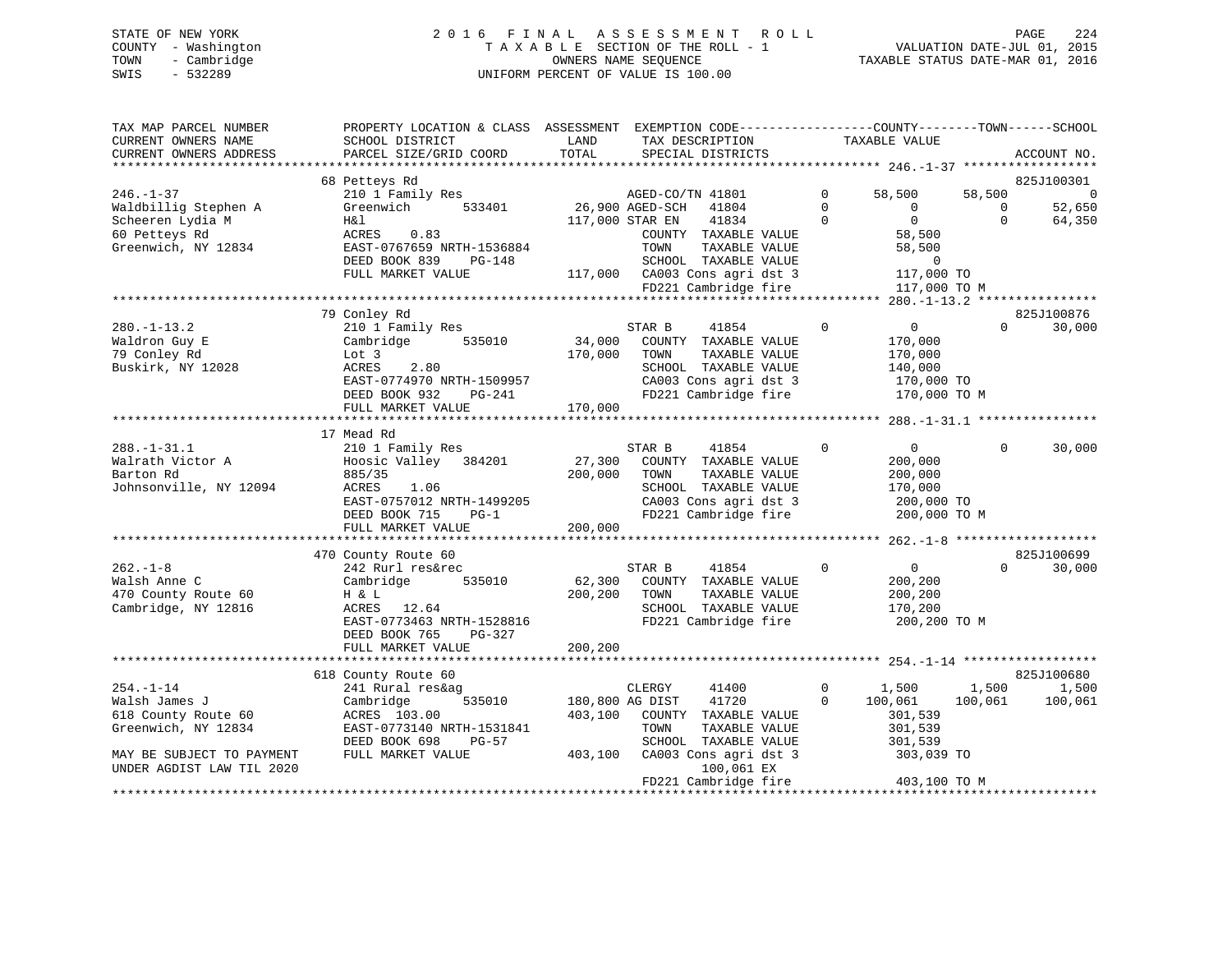# STATE OF NEW YORK 2 0 1 6 F I N A L A S S E S S M E N T R O L L PAGE 225 COUNTY - Washington T A X A B L E SECTION OF THE ROLL - 1 VALUATION DATE-JUL 01, 2015 TOWN - Cambridge OWNERS NAME SEQUENCE TAXABLE STATUS DATE-MAR 01, 2016 SWIS - 532289 UNIFORM PERCENT OF VALUE IS 100.00

| TAX MAP PARCEL NUMBER<br>CURRENT OWNERS NAME                                                          | PROPERTY LOCATION & CLASS ASSESSMENT<br>SCHOOL DISTRICT                                                                                               | LAND                         | TAX DESCRIPTION                                                                                                                           | TAXABLE VALUE                                                                         | EXEMPTION CODE-----------------COUNTY-------TOWN------SCHOOL   |
|-------------------------------------------------------------------------------------------------------|-------------------------------------------------------------------------------------------------------------------------------------------------------|------------------------------|-------------------------------------------------------------------------------------------------------------------------------------------|---------------------------------------------------------------------------------------|----------------------------------------------------------------|
| CURRENT OWNERS ADDRESS<br>**************************                                                  | PARCEL SIZE/GRID COORD                                                                                                                                | TOTAL                        | SPECIAL DISTRICTS                                                                                                                         |                                                                                       | ACCOUNT NO.                                                    |
|                                                                                                       |                                                                                                                                                       |                              |                                                                                                                                           |                                                                                       |                                                                |
| $262 - 2 - 2$<br>Walsh James J<br>618 County Route 60<br>Greenwich, NY 12834                          | Cobble Rd/w Off<br>323 Vacant rural<br>Cambridge<br>535010<br>Woods<br>ACRES 10.00<br>EAST-0775861 NRTH-1528411<br>DEED BOOK 698<br><b>PG-57</b>      | 7,000<br>7,000               | COUNTY TAXABLE VALUE<br>TOWN<br>TAXABLE VALUE<br>SCHOOL TAXABLE VALUE<br>FD221 Cambridge fire                                             | 7,000<br>7,000<br>7,000                                                               | 825J100679<br>7,000 TO M                                       |
|                                                                                                       | FULL MARKET VALUE                                                                                                                                     | 7,000                        |                                                                                                                                           |                                                                                       |                                                                |
|                                                                                                       | *************************                                                                                                                             |                              |                                                                                                                                           |                                                                                       |                                                                |
| $254. - 1 - 12$<br>Walsh William Jr<br>133 Cobble Rd<br>Cambridge, NY 12816                           | 133 Cobble Rd<br>241 Rural res&ag<br>535010<br>Cambridge<br>ACRES 120.00<br>EAST-0775109 NRTH-1531504<br>DEED BOOK 377<br>PG-563                      | 407,400                      | AG DIST<br>41720<br>201,500 STAR EN<br>41834<br>COUNTY TAXABLE VALUE<br>TOWN<br>TAXABLE VALUE<br>SCHOOL TAXABLE VALUE                     | $\mathbf{0}$<br>81,201<br>$\Omega$<br>$\overline{0}$<br>326,199<br>326,199<br>260,899 | 825J100681<br>81,201<br>81,201<br>$\Omega$<br>65,300           |
| MAY BE SUBJECT TO PAYMENT<br>UNDER AGDIST LAW TIL 2020                                                | FULL MARKET VALUE                                                                                                                                     | 407,400                      | CA003 Cons agri dst 3<br>81,201 EX                                                                                                        |                                                                                       | 326,199 TO                                                     |
|                                                                                                       |                                                                                                                                                       |                              | FD221 Cambridge fire                                                                                                                      |                                                                                       | 407,400 TO M                                                   |
|                                                                                                       | 689 Turnpike Rd                                                                                                                                       |                              |                                                                                                                                           |                                                                                       | 825J100566                                                     |
| $272. - 2 - 7$<br>Wargo Robert<br>Wargo Mary<br>689 Turnpike Rd<br>Eagle Bridge, NY 12057             | 280 Res Multiple<br>Cambridge<br>535010<br>House & Lot<br>ACRES<br>25.70<br>EAST-0788585 NRTH-1517693<br>DEED BOOK 874<br>PG-311<br>FULL MARKET VALUE | 84,100<br>123,000<br>123,000 | STAR B<br>41854<br>COUNTY TAXABLE VALUE<br>TOWN<br>TAXABLE VALUE<br>SCHOOL TAXABLE VALUE<br>FD221 Cambridge fire                          | $\overline{0}$<br>0<br>123,000<br>123,000<br>93,000                                   | $\mathbf 0$<br>30,000<br>123,000 TO M                          |
|                                                                                                       |                                                                                                                                                       |                              |                                                                                                                                           |                                                                                       |                                                                |
| $270. - 1 - 33.6$<br>Wasiczko Michael R<br>Stevens Morgan P<br>104 Brownell Rd<br>Cambridge, NY 12816 | 104 Brownell Rd<br>210 1 Family Res<br>535010<br>Cambridge<br>Land & House<br>Lot 4<br>8.84<br>ACRES<br>EAST-0764460 NRTH-1517863                     | 53,400<br>318,200            | STAR B<br>41854<br>COUNTY TAXABLE VALUE<br>TOWN<br>TAXABLE VALUE<br>SCHOOL TAXABLE VALUE<br>CA003 Cons agri dst 3<br>FD221 Cambridge fire | $\Omega$<br>0<br>318,200<br>318,200<br>288,200                                        | 825J102044<br>$\Omega$<br>30,000<br>318,200 TO<br>318,200 TO M |
|                                                                                                       | DEED BOOK 3466<br>PG-259<br>FULL MARKET VALUE<br>***********************                                                                              | 318,200<br>**********        |                                                                                                                                           |                                                                                       | ********************* 280.-1-6.1 ******************            |
|                                                                                                       | 171 Belle Rd                                                                                                                                          |                              |                                                                                                                                           |                                                                                       | 825J100956                                                     |
| $280. - 1 - 6.1$<br>Watkins Alan J<br>Watkins Marion A<br>55A East Main St<br>Cambridge, NY 12816     | 210 1 Family Res<br>Cambridge<br>535010<br>H & L<br>1.57<br>ACRES<br>EAST-0774265 NRTH-1511776<br>DEED BOOK 535<br>PG-135<br>FULL MARKET VALUE        | 29,900<br>154,000<br>154,000 | STAR B<br>41854<br>COUNTY TAXABLE VALUE<br>TOWN<br>TAXABLE VALUE<br>SCHOOL TAXABLE VALUE<br>CA003 Cons agri dst 3<br>FD221 Cambridge fire | $\overline{0}$<br>$\overline{0}$<br>154,000<br>154,000<br>124,000                     | 0<br>30,000<br>154,000 TO<br>154,000 TO M                      |
|                                                                                                       |                                                                                                                                                       |                              |                                                                                                                                           |                                                                                       |                                                                |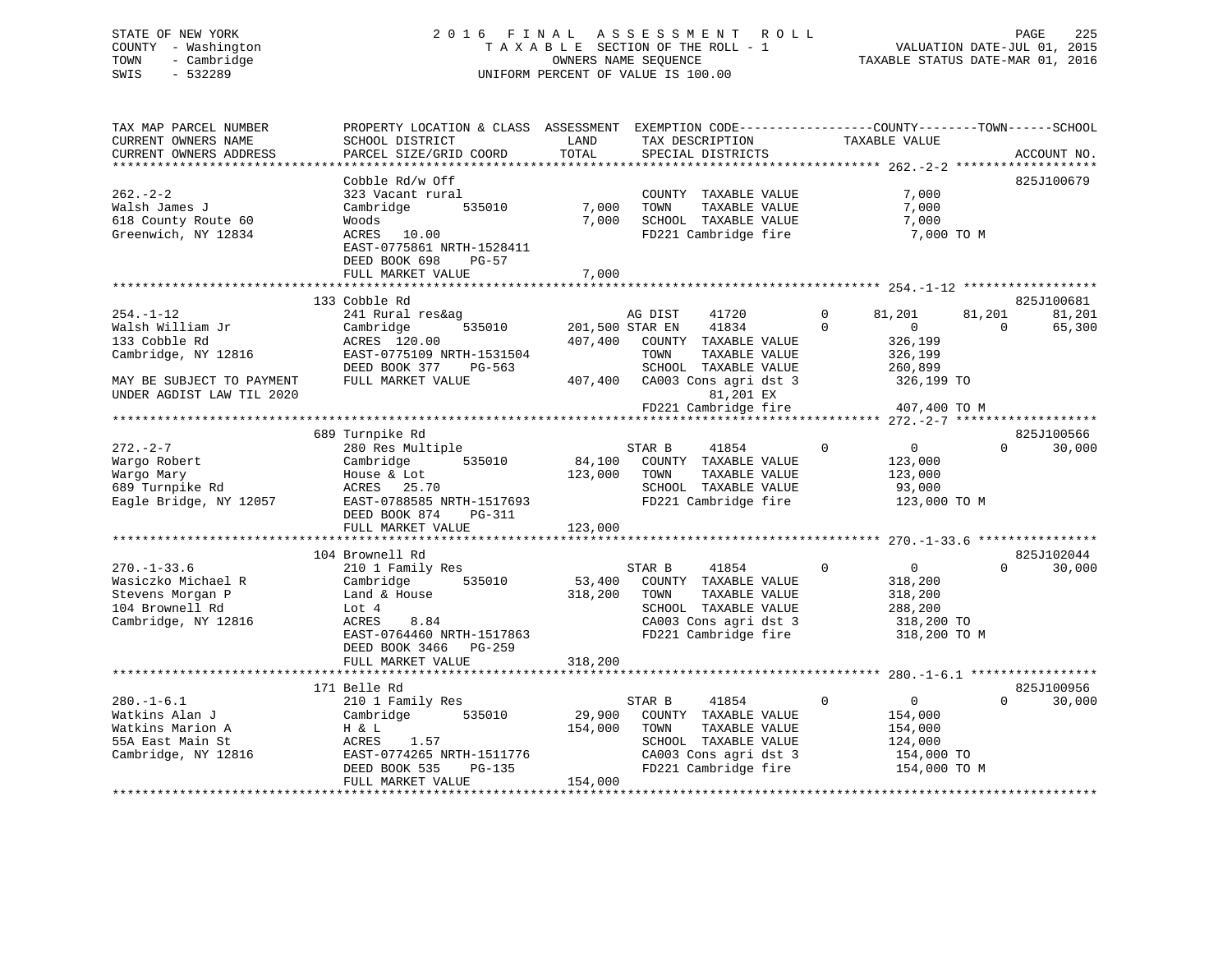# STATE OF NEW YORK 2 0 1 6 F I N A L A S S E S S M E N T R O L L PAGE 226 COUNTY - Washington T A X A B L E SECTION OF THE ROLL - 1 VALUATION DATE-JUL 01, 2015 TOWN - Cambridge OWNERS NAME SEQUENCE TAXABLE STATUS DATE-MAR 01, 2016 SWIS - 532289 UNIFORM PERCENT OF VALUE IS 100.00

| TAX MAP PARCEL NUMBER<br>CURRENT OWNERS NAME<br>CURRENT OWNERS ADDRESS                                                                                                      | PROPERTY LOCATION & CLASS ASSESSMENT<br>SCHOOL DISTRICT<br>PARCEL SIZE/GRID COORD                                                                                                                                 | LAND<br>TOTAL                | EXEMPTION CODE-----------------COUNTY-------TOWN------SCHOOL<br>TAX DESCRIPTION<br>SPECIAL DISTRICTS                                      | TAXABLE VALUE                                                                                      |                    | ACCOUNT NO.                    |
|-----------------------------------------------------------------------------------------------------------------------------------------------------------------------------|-------------------------------------------------------------------------------------------------------------------------------------------------------------------------------------------------------------------|------------------------------|-------------------------------------------------------------------------------------------------------------------------------------------|----------------------------------------------------------------------------------------------------|--------------------|--------------------------------|
| **************************                                                                                                                                                  |                                                                                                                                                                                                                   |                              |                                                                                                                                           |                                                                                                    |                    |                                |
| $246. - 1 - 31.4$<br>Watkins Chaughn H<br>Lundberg-Watkins Connie<br>9 Camb Battenville Rd<br>Greenwich, NY 12834<br>MAY BE SUBJECT TO PAYMENT<br>UNDER AGDIST LAW TIL 2020 | 9 Cambridge Battenville Rd<br>210 1 Family Res<br>Greenwich<br>533401<br>H & L<br>874/68<br>FRNT 629.00 DPTH<br>4.98<br>ACRES<br>EAST-0771419 NRTH-1544484<br>DEED BOOK 599<br><b>PG-104</b><br>FULL MARKET VALUE | 37,000<br>262,400<br>262,400 | STAR B<br>41854<br>COUNTY TAXABLE VALUE<br>TOWN<br>TAXABLE VALUE<br>SCHOOL TAXABLE VALUE<br>CA003 Cons agri dst 3<br>FD221 Cambridge fire | $\overline{0}$<br>$\mathbf 0$<br>262,400<br>262,400<br>232,400<br>262,400 TO<br>262,400 TO M       | $\Omega$           | 825J102010<br>30,000           |
|                                                                                                                                                                             |                                                                                                                                                                                                                   | *************                |                                                                                                                                           |                                                                                                    |                    |                                |
| $246. - 1 - 31.2$<br>Watkins William H<br>Watkins Constance<br>1100 County Route 60<br>Greenwich, NY 12834<br>MAY BE SUBJECT TO PAYMENT                                     | 1100 County Route 60<br>241 Rural res&ag<br>Greenwich<br>533401<br>H&l<br>460/1089 821/308<br>ACRES<br>17.20<br>EAST-0772459 NRTH-1543961<br>DEED BOOK 483<br>PG-556                                              | 70,900 STAR EN<br>223,800    | 41720<br>AG DIST<br>41834<br>COUNTY TAXABLE VALUE<br>TOWN<br>TAXABLE VALUE<br>SCHOOL TAXABLE VALUE<br>CA003 Cons agri dst 3<br>49,900 EX  | $\mathbf 0$<br>49,900<br>$\Omega$<br>$\overline{0}$<br>173,900<br>173,900<br>108,600<br>173,900 TO | 49,900<br>$\Omega$ | 825J100845<br>49,900<br>65,300 |
| UNDER AGDIST LAW TIL 2020                                                                                                                                                   | FULL MARKET VALUE                                                                                                                                                                                                 | 223,800                      | FD221 Cambridge fire                                                                                                                      | 223,800 TO M                                                                                       |                    |                                |
| $280. - 2 - 12$<br>Weatherby Bruce<br>Reid Abigail<br>101 Stage Rd<br>Buskirk, NY 12028                                                                                     | 101 Stage Rd<br>242 Rurl res&rec<br>535010<br>Cambridge<br>House & Sub Lot 2<br>22.29<br>ACRES<br>EAST-0779895 NRTH-1506867<br>DEED BOOK 2828 PG-340<br>FULL MARKET VALUE                                         | 79,900<br>193,000<br>193,000 | COUNTY TAXABLE VALUE<br>TOWN<br>TAXABLE VALUE<br>SCHOOL TAXABLE VALUE<br>CA003 Cons agri dst 3<br>FD221 Cambridge fire                    | 193,000<br>193,000<br>193,000<br>193,000 TO<br>193,000 TO M                                        |                    | 825J100324                     |
|                                                                                                                                                                             | ***********************                                                                                                                                                                                           |                              |                                                                                                                                           |                                                                                                    |                    |                                |
| $280. -2 - 12.3$<br>Weatherby Bruce<br>Reid Abigail<br>101 Stage Rd<br>Buskirk, NY 12028                                                                                    | 137 Stage Rd<br>322 Rural vac>10<br>Cambridge<br>535010<br>$1$ ot $3$<br>ACRES<br>27.70<br>EAST-0780905 NRTH-1507074<br>DEED BOOK 2066<br>PG-302<br>FULL MARKET VALUE                                             | 76,600<br>76,600<br>76,600   | COUNTY TAXABLE VALUE<br>TOWN<br>TAXABLE VALUE<br>SCHOOL TAXABLE VALUE<br>CA003 Cons agri dst 3<br>FD221 Cambridge fire                    | 76,600<br>76,600<br>76,600<br>76,600 TO<br>76,600 TO M                                             |                    |                                |
|                                                                                                                                                                             |                                                                                                                                                                                                                   | * * * * * * * * * * * * *    |                                                                                                                                           |                                                                                                    |                    |                                |
| $280. - 2 - 12.4$<br>Weatherby Bruce<br>Reid Abigail<br>101 Stage Rd<br>Buskirk, NY 12028                                                                                   | Stage Rd<br>322 Rural vac>10<br>535010<br>Cambridge<br>lot 1<br>ACRES 10.00<br>EAST-0779115 NRTH-1506550<br>DEED BOOK 2828<br>PG-344<br>FULL MARKET VALUE                                                         | 48,000<br>48,000<br>48,000   | COUNTY TAXABLE VALUE<br>TAXABLE VALUE<br>TOWN<br>SCHOOL TAXABLE VALUE<br>CA003 Cons agri dst 3<br>FD221 Cambridge fire                    | 48,000<br>48,000<br>48,000<br>48,000 TO<br>48,000 TO M                                             |                    |                                |
|                                                                                                                                                                             |                                                                                                                                                                                                                   |                              |                                                                                                                                           |                                                                                                    |                    |                                |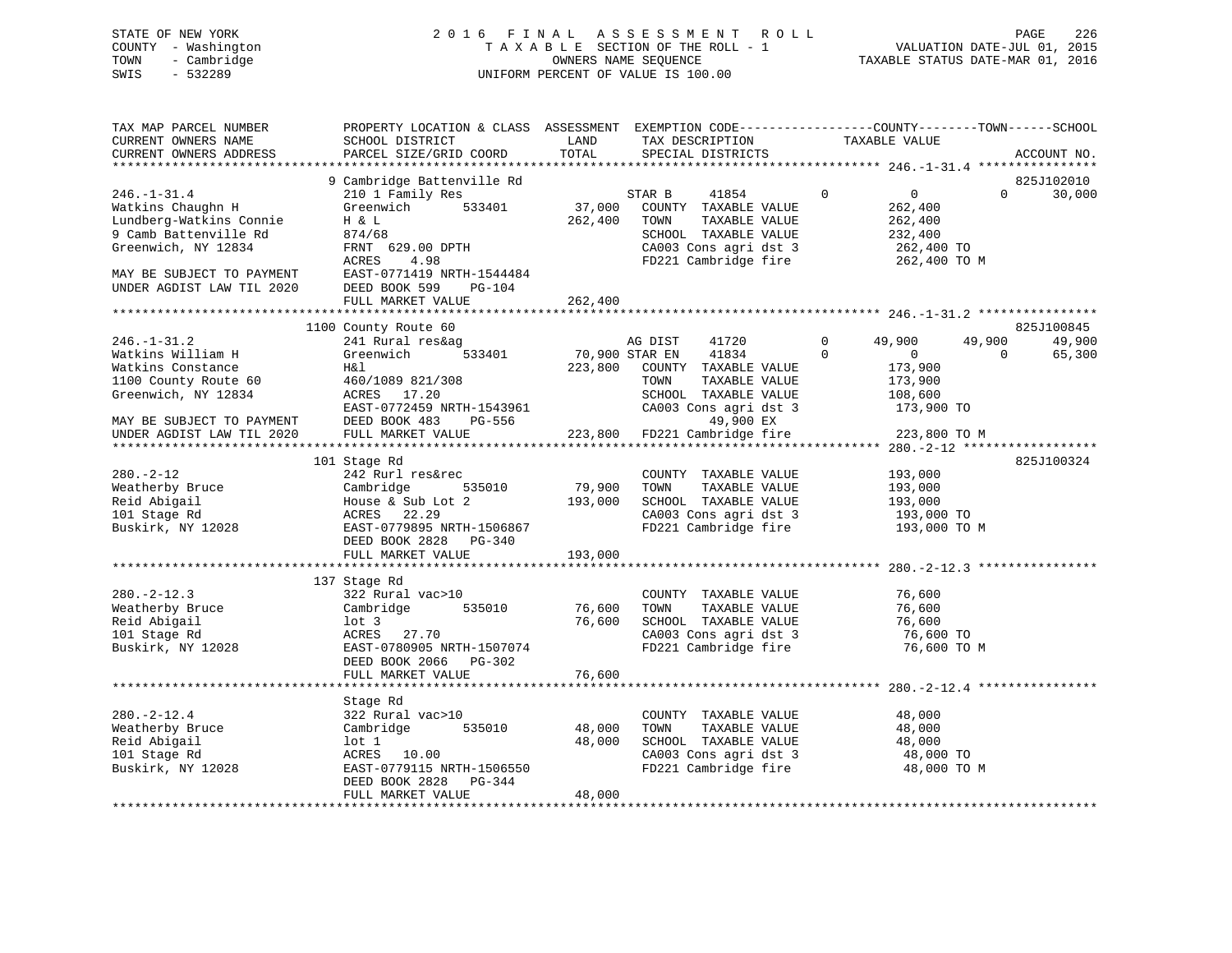# STATE OF NEW YORK 2 0 1 6 F I N A L A S S E S S M E N T R O L L PAGE 227 COUNTY - Washington T A X A B L E SECTION OF THE ROLL - 1 VALUATION DATE-JUL 01, 2015 TOWN - Cambridge OWNERS NAME SEQUENCE TAXABLE STATUS DATE-MAR 01, 2016 SWIS - 532289 UNIFORM PERCENT OF VALUE IS 100.00

| TAX MAP PARCEL NUMBER                         | PROPERTY LOCATION & CLASS ASSESSMENT EXEMPTION CODE----------------COUNTY-------TOWN------SCHOOL                |         |                                                                                                                              |                                  |                             |
|-----------------------------------------------|-----------------------------------------------------------------------------------------------------------------|---------|------------------------------------------------------------------------------------------------------------------------------|----------------------------------|-----------------------------|
| CURRENT OWNERS NAME                           | SCHOOL DISTRICT                                                                                                 |         | LAND TAX DESCRIPTION                                                                                                         | TAXABLE VALUE                    |                             |
| CURRENT OWNERS ADDRESS                        | $\verb!PARCEL SIZE/GRID COORD \hspace*{0.5cm} TOTAL \hspace*{0.5cm} \verb!SPECIAL DISTRICTS ! \hspace*{-0.5cm}$ |         |                                                                                                                              |                                  | ACCOUNT NO.                 |
|                                               |                                                                                                                 |         |                                                                                                                              |                                  |                             |
|                                               | 744 State Route 372                                                                                             |         |                                                                                                                              |                                  | 825J100685                  |
| $246. - 1 - 8$                                | 241 Rural res&ag                                                                                                |         | COUNTY TAXABLE VALUE                                                                                                         | 242,900                          |                             |
| Weaver John M                                 | 535010 144,700<br>Cambridge                                                                                     |         | TAXABLE VALUE<br>TOWN                                                                                                        | 242,900                          |                             |
| 744 State Route 372                           | ACRES 63.73                                                                                                     | 242,900 | SCHOOL TAXABLE VALUE                                                                                                         | 242,900                          |                             |
| Greenwich, NY 12834                           | EAST-0774786 NRTH-1543173                                                                                       |         | CA003 Cons agri dst 3 242,900 TO                                                                                             |                                  |                             |
|                                               | RTH-1543173<br>PG-188<br>⊾UE 242,900<br>DEED BOOK 928                                                           |         | FD221 Cambridge fire 242,900 TO M                                                                                            |                                  |                             |
| MAY BE SUBJECT TO PAYMENT                     | FULL MARKET VALUE                                                                                               |         |                                                                                                                              |                                  |                             |
| UNDER AGDIST LAW TIL 2018                     |                                                                                                                 |         |                                                                                                                              |                                  |                             |
|                                               |                                                                                                                 |         |                                                                                                                              |                                  |                             |
|                                               | State Route 372                                                                                                 |         |                                                                                                                              |                                  |                             |
| $246. - 1 - 8.1$                              | 105 Vac farmland                                                                                                |         | 156,800 COUNTY TAXABLE VALUE 156,800<br>535010 156,800 TOWN TAXABLE VALUE 156,800<br>44 156,800 SCHOOL TAXABLE VALUE 156,800 |                                  |                             |
|                                               |                                                                                                                 |         |                                                                                                                              |                                  |                             |
|                                               |                                                                                                                 |         |                                                                                                                              |                                  |                             |
| Greenwich, NY 12834 EAST-0774804 NRTH-1541173 |                                                                                                                 |         | CA003 Cons agri dst 3 156,800 TO                                                                                             |                                  |                             |
|                                               | FULL MARKET VALUE 156,800 FD221 Cambridge fire                                                                  |         |                                                                                                                              | 156,800 TO M                     |                             |
|                                               |                                                                                                                 |         |                                                                                                                              |                                  |                             |
|                                               | State Route 372                                                                                                 |         |                                                                                                                              |                                  |                             |
| 246.-1-8.2<br>Weaver John M                   |                                                                                                                 |         | COUNTY TAXABLE VALUE<br>TAXABLE VALUE                                                                                        | 119,800                          |                             |
|                                               |                                                                                                                 |         | TOWN                                                                                                                         | 119,800                          |                             |
| State Route 372                               | lot 2<br>ACRES 43.80                                                                                            | 119,800 | SCHOOL TAXABLE VALUE 119,800                                                                                                 |                                  |                             |
| Cambridge, NY                                 |                                                                                                                 |         | CA003 Cons agri dst 3<br>FD221 Cambridge fire                                                                                | 119,800 TO<br>119,800 TO M       |                             |
|                                               | EAST-0775866 NRTH-1541050                                                                                       |         |                                                                                                                              |                                  |                             |
|                                               | FULL MARKET VALUE                                                                                               | 119,800 |                                                                                                                              |                                  |                             |
|                                               | 164 Mead Rd                                                                                                     |         |                                                                                                                              |                                  | 825J100700                  |
| $288. - 1 - 28$                               | 241 Rural res&ag                                                                                                |         | 41854<br>STAR B                                                                                                              | $\overline{0}$<br>$\overline{0}$ | $0 \qquad \qquad$<br>30,000 |
|                                               |                                                                                                                 |         |                                                                                                                              | 197,700                          |                             |
|                                               |                                                                                                                 |         | TAXABLE VALUE                                                                                                                | 197,700                          |                             |
|                                               |                                                                                                                 |         |                                                                                                                              | 167,700                          |                             |
|                                               |                                                                                                                 |         |                                                                                                                              |                                  |                             |
|                                               | FULL MARKET VALUE                                                                                               |         | CA003 Cons agri dst 3 197,700 TO<br>197,700 FD221 Cambridge fire 197,700 TO                                                  | 197,700 TO M                     |                             |
|                                               |                                                                                                                 |         |                                                                                                                              |                                  |                             |
|                                               | 607 Lees Crossing Rd                                                                                            |         |                                                                                                                              |                                  | 825J100687                  |
| $288. - 1 - 1$                                | 210 1 Family Res                                                                                                |         | COUNTY TAXABLE VALUE 94,500                                                                                                  |                                  |                             |
| Weber Stephen A                               | Hoosic Valley 384201 50,300                                                                                     |         | TOWN                                                                                                                         | TAXABLE VALUE 94,500             |                             |
| 607 Lees Crossing Rd                          | H & L                                                                                                           | 94,500  |                                                                                                                              |                                  |                             |
| Johnsonville, NY 12094                        | ACRES<br>6.32                                                                                                   |         | SCHOOL TAXABLE VALUE 94,500<br>CA003 Cons agri dst 3 94,500 TO                                                               |                                  |                             |
|                                               | EAST-0759876 NRTH-1503683                                                                                       |         | FD221 Cambridge fire 94,500 TO M                                                                                             |                                  |                             |
|                                               | DEED BOOK 937 PG-41                                                                                             |         |                                                                                                                              |                                  |                             |
|                                               | FULL MARKET VALUE                                                                                               | 94,500  |                                                                                                                              |                                  |                             |
|                                               |                                                                                                                 |         |                                                                                                                              |                                  |                             |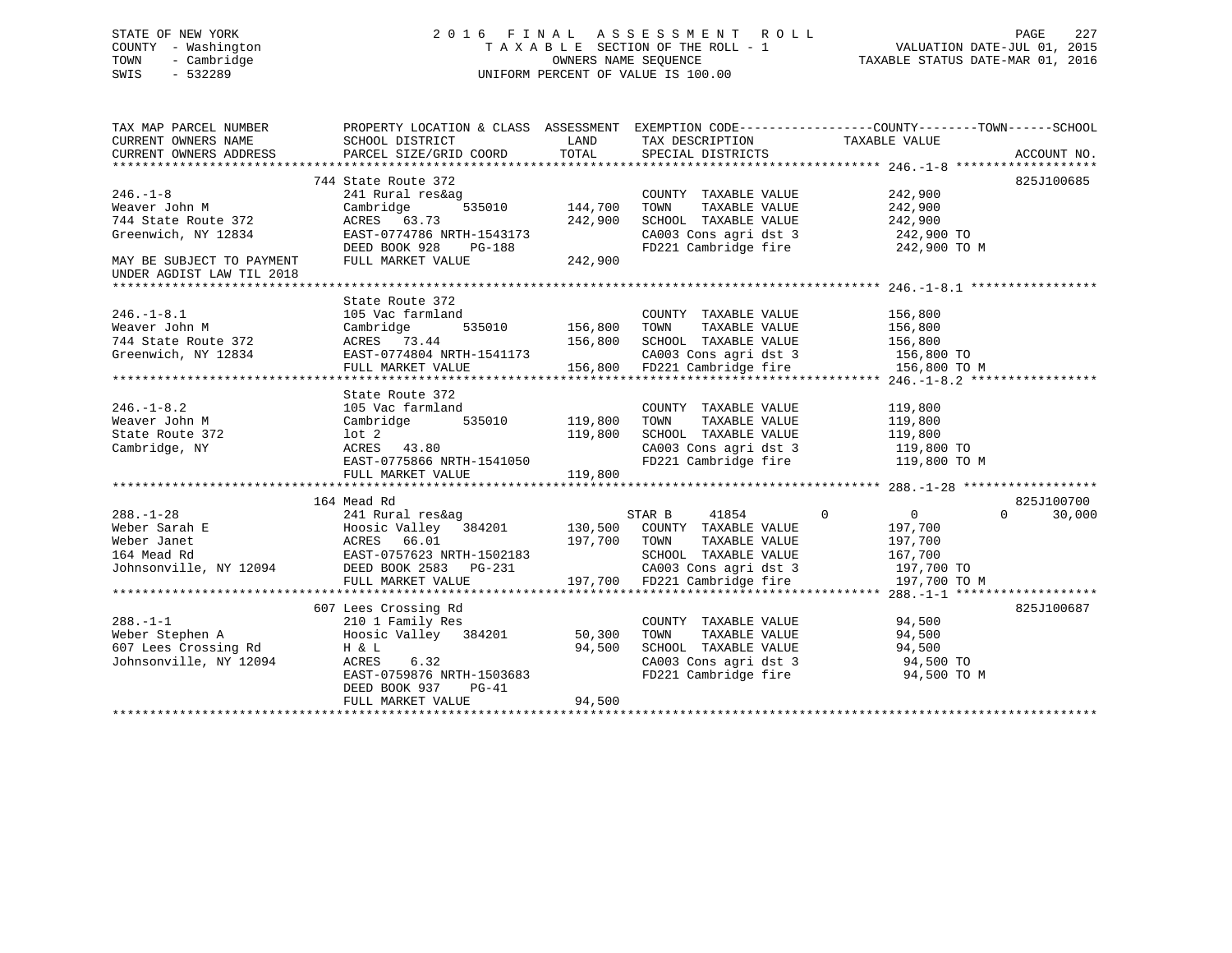# STATE OF NEW YORK 2 0 1 6 F I N A L A S S E S S M E N T R O L L PAGE 228 COUNTY - Washington T A X A B L E SECTION OF THE ROLL - 1 VALUATION DATE-JUL 01, 2015 TOWN - Cambridge OWNERS NAME SEQUENCE TAXABLE STATUS DATE-MAR 01, 2016 SWIS - 532289 UNIFORM PERCENT OF VALUE IS 100.00

| TAX MAP PARCEL NUMBER<br>CURRENT OWNERS NAME<br>CURRENT OWNERS ADDRESS                                                                             | PROPERTY LOCATION & CLASS ASSESSMENT<br>SCHOOL DISTRICT<br>PARCEL SIZE/GRID COORD                                                                        | LAND<br>TOTAL                 | EXEMPTION CODE-----------------COUNTY-------TOWN------SCHOOL<br>TAX DESCRIPTION<br>SPECIAL DISTRICTS                                                    |              | TAXABLE VALUE                                                     |         | ACCOUNT NO.           |
|----------------------------------------------------------------------------------------------------------------------------------------------------|----------------------------------------------------------------------------------------------------------------------------------------------------------|-------------------------------|---------------------------------------------------------------------------------------------------------------------------------------------------------|--------------|-------------------------------------------------------------------|---------|-----------------------|
| $288. - 1 - 1.2$<br>Weber Stephen A<br>Weber-Coons Janice L<br>607 Lees Crossing Rd<br>Johnsonville, NY 12094                                      | 263 Lees Crossing Rd<br>241 Rural res&ag<br>384201<br>Hoosic Valley<br>House & Land<br>875/299<br>ACRES 195.80<br>EAST-0758170 NRTH-1504641              | 307,300<br>460,000            | AG DIST<br>41720<br>COUNTY TAXABLE VALUE<br>TOWN<br>TAXABLE VALUE<br>SCHOOL TAXABLE VALUE<br>CA003 Cons agri dst 3<br>125,509 EX                        | $\Omega$     | 125,509<br>334,491<br>334,491<br>334,491<br>334,491 TO            | 125,509 | 825J102051<br>125,509 |
| MAY BE SUBJECT TO PAYMENT<br>UNDER AGDIST LAW TIL 2020                                                                                             | DEED BOOK 2808 PG-254<br>FULL MARKET VALUE                                                                                                               | 460,000                       | FD221 Cambridge fire                                                                                                                                    |              | 460,000 TO M                                                      |         |                       |
| $288. - 1 - 1.1$<br>Weber William<br>Stoeckmann Elizabeth<br>392 Stover Rd<br>Valley Falls, NY 12185                                               | Lees Crossing Rd<br>322 Rural vac>10<br>Hoosic Valley 384201<br>ACRES 19.55<br>EAST-0756436 NRTH-1503088<br>DEED BOOK 856<br>PG-183<br>FULL MARKET VALUE | 43,000<br>43,000<br>43,000    | COUNTY TAXABLE VALUE<br>TOWN<br>TAXABLE VALUE<br>SCHOOL TAXABLE VALUE<br>CA003 Cons agri dst 3<br>FD221 Cambridge fire                                  |              | 43,000<br>43,000<br>43,000<br>43,000 TO<br>43,000 TO M            |         | 825J102050            |
|                                                                                                                                                    | State Route 372                                                                                                                                          |                               |                                                                                                                                                         |              |                                                                   |         | 825J100851            |
| $246. - 1 - 3$<br>Weeping Birch Farm LLC<br>12 Old Cambridge Rd<br>Greenwich, NY 12834<br>MAY BE SUBJECT TO PAYMENT                                | 314 Rural vac<10<br>533401<br>Greenwich<br>ACRES<br>5.95<br>EAST-0770633 NRTH-1544437<br>DEED BOOK 2074 PG-198<br>FULL MARKET VALUE                      | 10,200<br>10,200<br>10,200    | 41720<br>AG DIST<br>COUNTY TAXABLE VALUE<br>TOWN<br>TAXABLE VALUE<br>SCHOOL TAXABLE VALUE<br>CA003 Cons agri dst 3<br>7,868 EX                          | $\Omega$     | 7,868<br>2,332<br>2,332<br>2,332<br>2,332 TO                      | 7,868   | 7,868                 |
| UNDER AGDIST LAW TIL 2020                                                                                                                          |                                                                                                                                                          |                               | FD221 Cambridge fire                                                                                                                                    |              | 10,200 TO M                                                       |         |                       |
|                                                                                                                                                    | Old Cambridge Rd                                                                                                                                         |                               |                                                                                                                                                         |              |                                                                   |         | 825J100489            |
| $246. - 1 - 4.1$<br>Weeping Birch Farm LLC<br>12 Old Cambridge Rd<br>Greenwich, NY 12834<br>MAY BE SUBJECT TO PAYMENT                              | 105 Vac farmland<br>Greenwich<br>533401<br>78.80<br>ACRES<br>EAST-0770888 NRTH-1545641<br>DEED BOOK 910<br>PG-273<br>FULL MARKET VALUE                   | 137,500<br>149,500<br>149,500 | 41720<br>AG DIST<br>COUNTY TAXABLE VALUE<br>TAXABLE VALUE<br>TOWN<br>SCHOOL TAXABLE VALUE<br>CA003 Cons agri dst 3<br>98,838 EX                         | $\Omega$     | 98,838<br>50,662<br>50,662<br>50,662<br>50,662 TO                 | 98,838  | 98,838                |
| UNDER AGDIST LAW TIL 2020                                                                                                                          |                                                                                                                                                          |                               | FD221 Cambridge fire                                                                                                                                    |              | 149,500 TO M                                                      |         |                       |
|                                                                                                                                                    | State Route 372                                                                                                                                          |                               |                                                                                                                                                         |              |                                                                   |         | 825J100490            |
| $246. - 1 - 4.2$<br>Weeping Birch Farm LLC<br>12 Old Cambridge Rd<br>Greenwich, NY 12834<br>MAY BE SUBJECT TO PAYMENT<br>UNDER AGDIST LAW TIL 2020 | 105 Vac farmland<br>533401<br>Greenwich<br>ACRES 62.19<br>EAST-0772748 NRTH-1545108<br>DEED BOOK 910<br>PG-271<br>FULL MARKET VALUE                      | 116,600<br>116,600<br>116,600 | AG DIST<br>41720<br>COUNTY TAXABLE VALUE<br>TOWN<br>TAXABLE VALUE<br>SCHOOL TAXABLE VALUE<br>CA003 Cons agri dst 3<br>94,628 EX<br>FD221 Cambridge fire | $\mathbf{0}$ | 94,628<br>21,972<br>21,972<br>21,972<br>21,972 TO<br>116,600 TO M | 94,628  | 94,628                |
|                                                                                                                                                    |                                                                                                                                                          |                               |                                                                                                                                                         |              |                                                                   |         |                       |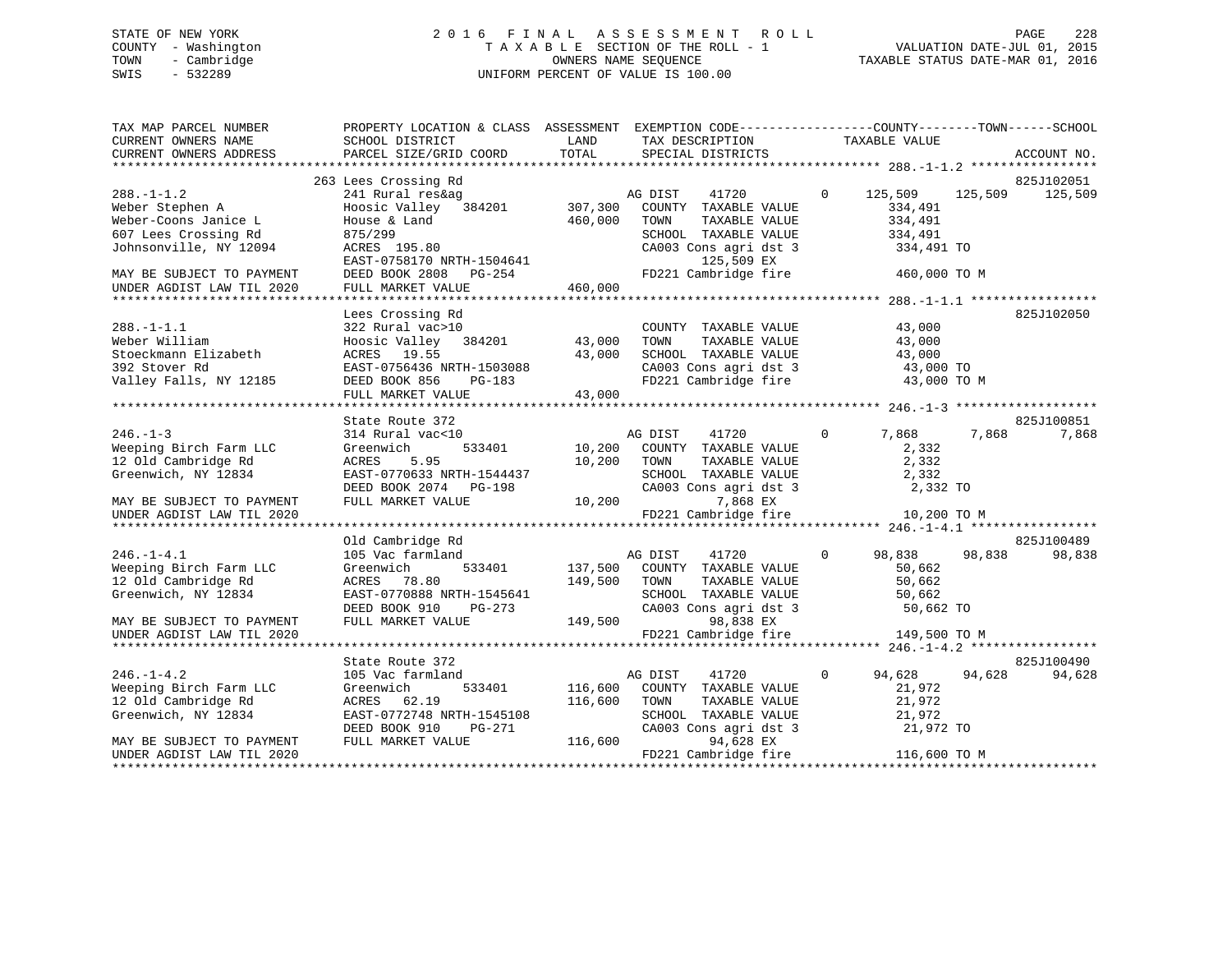| STATE OF NEW YORK   | 2016 FINAL ASSESSMENT ROLL<br>PAGE                             | -229 |
|---------------------|----------------------------------------------------------------|------|
| COUNTY - Washington | VALUATION DATE-JUL 01, 2015<br>TAXABLE SECTION OF THE ROLL - 1 |      |
| TOWN<br>- Cambridge | TAXABLE STATUS DATE-MAR 01, 2016<br>OWNERS NAME SEOUENCE       |      |
| SWIS<br>$-532289$   | UNIFORM PERCENT OF VALUE IS 100.00                             |      |

| TAX MAP PARCEL NUMBER       | PROPERTY LOCATION & CLASS ASSESSMENT EXEMPTION CODE----------------COUNTY-------TOWN------SCHOOL |                |                              |          |                |          |                    |
|-----------------------------|--------------------------------------------------------------------------------------------------|----------------|------------------------------|----------|----------------|----------|--------------------|
| CURRENT OWNERS NAME         | SCHOOL DISTRICT                                                                                  | LAND           | TAX DESCRIPTION              |          | TAXABLE VALUE  |          |                    |
| CURRENT OWNERS ADDRESS      | PARCEL SIZE/GRID COORD                                                                           | TOTAL          | SPECIAL DISTRICTS            |          |                |          | ACCOUNT NO.        |
|                             |                                                                                                  |                |                              |          |                |          |                    |
|                             | 137 Irish Ln                                                                                     |                |                              |          |                |          | 825J102039         |
| $255. - 1 - 24.4$           | 250 Estate                                                                                       |                | STAR B<br>41854              | $\Omega$ | $\overline{0}$ |          | $\Omega$<br>30,000 |
|                             | 535010                                                                                           |                |                              |          |                |          |                    |
| Werner John F               | Cambridge                                                                                        | 129,300        | COUNTY TAXABLE VALUE         |          | 591,800        |          |                    |
| Werner Lorraine             | H & L                                                                                            | 591,800        | TOWN<br>TAXABLE VALUE        |          | 591,800        |          |                    |
| 137 Irish Ln                | Lot 1                                                                                            |                | SCHOOL TAXABLE VALUE         |          | 561,800        |          |                    |
| Cambridge, NY 12816         | ACRES 23.45                                                                                      |                | CA005 Cons agri dst 5        |          | 591,800 TO     |          |                    |
|                             | EAST-0780076 NRTH-1530782                                                                        |                | FD221 Cambridge fire         |          | 591,800 TO M   |          |                    |
|                             | DEED BOOK 1740 PG-99                                                                             |                |                              |          |                |          |                    |
|                             | FULL MARKET VALUE                                                                                | 591,800        |                              |          |                |          |                    |
|                             |                                                                                                  |                |                              |          |                |          |                    |
|                             | 1244 Vly Summit Rd                                                                               |                |                              |          |                |          | 825J100602         |
| $261. - 2 - 3$              | 242 Rurl res&rec                                                                                 |                | COUNTY TAXABLE VALUE         |          | 238,900        |          |                    |
| Westcott Paul               | 535010<br>Cambridge                                                                              | 110,300        | TOWN<br>TAXABLE VALUE        |          | 238,900        |          |                    |
| Westcott Marie A            | House & Land                                                                                     | 238,900        | SCHOOL TAXABLE VALUE         |          | 238,900        |          |                    |
|                             |                                                                                                  |                |                              |          |                |          |                    |
| 1244 Vly Summit Rd          | Sub Lot A                                                                                        |                | FD221 Cambridge fire         |          | 238,900 TO M   |          |                    |
| Greenwich, NY 12834         | $261. - 1 - 3$                                                                                   |                |                              |          |                |          |                    |
|                             | ACRES 47.45                                                                                      |                |                              |          |                |          |                    |
|                             | EAST-0766243 NRTH-1526799                                                                        |                |                              |          |                |          |                    |
|                             | DEED BOOK 2609 PG-216                                                                            |                |                              |          |                |          |                    |
|                             | FULL MARKET VALUE                                                                                | 238,900        |                              |          |                |          |                    |
|                             |                                                                                                  |                |                              |          |                |          |                    |
|                             | 1269 County Route 59                                                                             |                |                              |          |                |          | 825J100303         |
| $262 - 2 - 10$              | 210 1 Family Res                                                                                 |                | STAR B<br>41854              | $\Omega$ | $\overline{0}$ | $\Omega$ | 30,000             |
| Whalen Deborah              | 535010<br>Cambridge                                                                              |                | 22,000 COUNTY TAXABLE VALUE  |          | 84,300         |          |                    |
| Whalen William              | Trailer & Lot                                                                                    | 84,300 TOWN    | TAXABLE VALUE                |          | 84,300         |          |                    |
|                             | ACRES 0.55                                                                                       |                |                              |          |                |          |                    |
| 1269 County Route 59        |                                                                                                  |                | SCHOOL TAXABLE VALUE         |          | 54,300         |          |                    |
| Cambridge, NY 12816         | EAST-0778417 NRTH-1525263                                                                        |                | FD221 Cambridge fire         |          | 84,300 TO M    |          |                    |
|                             | DEED BOOK 578<br>PG-152                                                                          |                |                              |          |                |          |                    |
|                             | FULL MARKET VALUE                                                                                | 84,300         |                              |          |                |          |                    |
|                             |                                                                                                  |                |                              |          |                |          |                    |
|                             | 785 King Rd                                                                                      |                |                              |          |                |          | 825J100691         |
| $263. -1 - 19$              | 241 Rural res&ag                                                                                 |                | 41720<br>AG DIST             | 0        | 46,804         | 46,804   | 46,804             |
| Wheelock Alan S LE          | Cambridge<br>535010                                                                              | 148,300 STAR B | 41854                        | $\Omega$ | $\overline{0}$ | $\Omega$ | 30,000             |
| Wheelock Centola Jennifer M | Rural Residence                                                                                  |                | 357,000 COUNTY TAXABLE VALUE |          | 310,196        |          |                    |
| 785 King Rd                 | ACRES 77.00                                                                                      |                | TOWN<br>TAXABLE VALUE        |          | 310,196        |          |                    |
| Cambridge, NY 12816         | EAST-0781067 NRTH-1521610                                                                        |                | SCHOOL TAXABLE VALUE         |          | 280,196        |          |                    |
|                             | DEED BOOK 2949 PG-104                                                                            |                | CA003 Cons agri dst 3        |          |                |          |                    |
|                             |                                                                                                  |                |                              |          | 310,196 TO     |          |                    |
| MAY BE SUBJECT TO PAYMENT   | FULL MARKET VALUE                                                                                |                | 357,000<br>46,804 EX         |          |                |          |                    |
| UNDER AGDIST LAW TIL 2020   |                                                                                                  |                | FD221 Cambridge fire         |          | 357,000 TO M   |          |                    |
|                             |                                                                                                  |                |                              |          |                |          |                    |
|                             | County Route 59                                                                                  |                |                              |          |                |          | 825J100934         |
| $263. - 1 - 31$             | 314 Rural vac<10                                                                                 |                | COUNTY TAXABLE VALUE         |          | 39,200         |          |                    |
| White Alexander C           | Cambridge<br>535010                                                                              | 39,200         | TOWN<br>TAXABLE VALUE        |          | 39,200         |          |                    |
| 235 East 10th St 1F         | Vacant Land                                                                                      | 39,200         | SCHOOL TAXABLE VALUE         |          | 39,200         |          |                    |
| New York, NY 10003          | 2250/123 3338/329                                                                                |                | CA003 Cons agri dst 3        |          | 39,200 TO      |          |                    |
|                             | ACRES<br>7.30                                                                                    |                | FD221 Cambridge fire         |          | 39,200 TO M    |          |                    |
|                             | EAST-0779264 NRTH-1526645                                                                        |                |                              |          |                |          |                    |
|                             | DEED BOOK 3338<br>PG-329                                                                         |                |                              |          |                |          |                    |
|                             | FULL MARKET VALUE                                                                                | 39,200         |                              |          |                |          |                    |
|                             |                                                                                                  |                |                              |          |                |          |                    |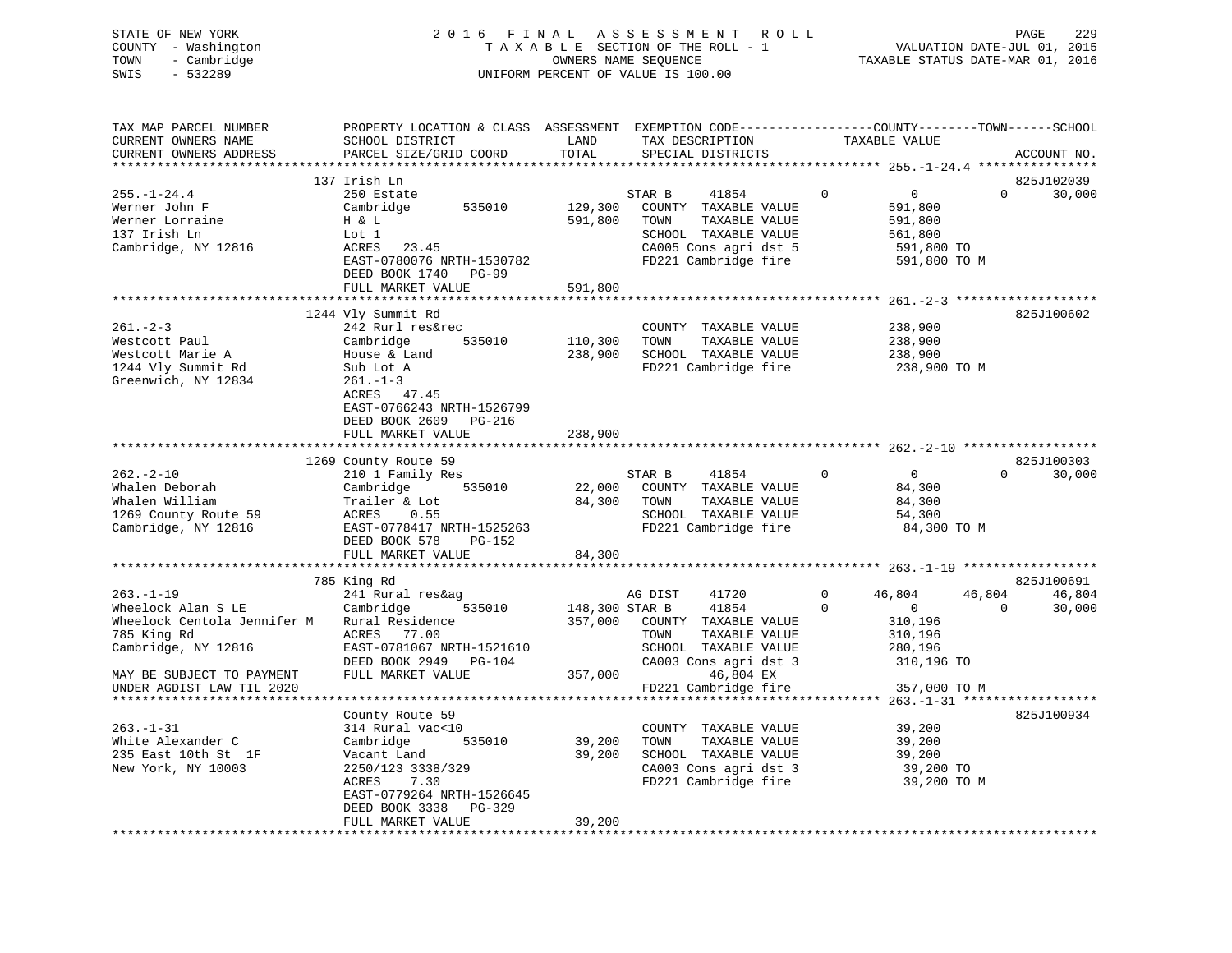# STATE OF NEW YORK 2 0 1 6 F I N A L A S S E S S M E N T R O L L PAGE 230 COUNTY - Washington T A X A B L E SECTION OF THE ROLL - 1 VALUATION DATE-JUL 01, 2015 TOWN - Cambridge OWNERS NAME SEQUENCE TAXABLE STATUS DATE-MAR 01, 2016 SWIS - 532289 UNIFORM PERCENT OF VALUE IS 100.00

| TAX MAP PARCEL NUMBER<br>CURRENT OWNERS NAME<br>CURRENT OWNERS ADDRESS | PROPERTY LOCATION & CLASS ASSESSMENT EXEMPTION CODE----------------COUNTY-------TOWN------SCHOOL<br>SCHOOL DISTRICT<br>PARCEL SIZE/GRID COORD | LAND<br>TOTAL | TAX DESCRIPTION<br>SPECIAL DISTRICTS | TAXABLE VALUE                       | ACCOUNT NO.            |
|------------------------------------------------------------------------|-----------------------------------------------------------------------------------------------------------------------------------------------|---------------|--------------------------------------|-------------------------------------|------------------------|
|                                                                        |                                                                                                                                               |               |                                      |                                     |                        |
|                                                                        | 1320 County Route 59                                                                                                                          |               |                                      |                                     | 825J100932             |
| $263. - 1 - 29$                                                        | 242 Rurl res&rec                                                                                                                              |               | 41834<br>STAR EN                     | $\overline{0}$<br>$\overline{0}$    | 65,300<br>$\Omega$     |
| White Benjamin L                                                       | Cambridge<br>535010                                                                                                                           | 89,300        | COUNTY TAXABLE VALUE                 | 219,500                             |                        |
| 1320 County Route 59                                                   | 505/176 2789/142                                                                                                                              | 219,500       | TOWN<br>TAXABLE VALUE                | 219,500                             |                        |
| Cambridge, NY 12816                                                    | ACRES 29.85                                                                                                                                   |               | SCHOOL TAXABLE VALUE                 | 154,200                             |                        |
|                                                                        | EAST-0779616 NRTH-1524909                                                                                                                     |               | CA003 Cons agri dst 3                | 219,500 TO                          |                        |
|                                                                        | DEED BOOK 2777 PG-67                                                                                                                          |               | FD221 Cambridge fire                 | 219,500 TO M                        |                        |
|                                                                        | FULL MARKET VALUE                                                                                                                             | 219,500       |                                      |                                     |                        |
|                                                                        | 16 Reynolds Rd                                                                                                                                |               |                                      |                                     | 825J100935             |
| $263. - 1 - 32$                                                        | 242 Rurl res&rec                                                                                                                              |               | 41834<br>STAR EN                     | $\overline{0}$<br>$\overline{0}$    | 65,300<br>$\Omega$     |
| White Kirby B                                                          | 535010<br>Cambridge                                                                                                                           |               | 57,800 COUNTY TAXABLE VALUE          | 133,600                             |                        |
| White Nola D                                                           | House & Land                                                                                                                                  | 133,600       | TOWN<br>TAXABLE VALUE                | 133,600                             |                        |
| 16 Reynolds Rd                                                         | ACRES 10.40                                                                                                                                   |               | SCHOOL TAXABLE VALUE                 | 68,300                              |                        |
| Cambridge, NY 12816                                                    | EAST-0779926 NRTH-1526949                                                                                                                     |               | CA003 Cons agri dst 3                | 133,600 TO                          |                        |
|                                                                        |                                                                                                                                               |               | FD221 Cambridge fire                 |                                     |                        |
|                                                                        | DEED BOOK 2776 PG-5<br>FULL MARKET VALUE                                                                                                      | 133,600       |                                      | 133,600 TO M                        |                        |
|                                                                        |                                                                                                                                               |               |                                      |                                     |                        |
|                                                                        | County Route 59                                                                                                                               |               |                                      |                                     | 825J100692             |
| $263. - 1 - 23.4$                                                      | 312 Vac w/imprv                                                                                                                               |               | COUNTY TAXABLE VALUE                 | 6,000                               |                        |
| White Kirby Etal                                                       | Cambridge<br>535010                                                                                                                           | 1,200         | TAXABLE VALUE<br>TOWN                | 6,000                               |                        |
| White Duffield Etal                                                    | Lot 4                                                                                                                                         | 6.000         | SCHOOL TAXABLE VALUE                 | 6,000                               |                        |
| 1318 County Route 59                                                   | FRNT 70.00 DPTH 73.00                                                                                                                         |               | CA003 Cons agri dst 3                | 6,000 TO                            |                        |
| Cambridge, NY 12816                                                    | EAST-0779451 NRTH-1526272                                                                                                                     |               | FD221 Cambridge fire                 | 6,000 TO M                          |                        |
|                                                                        | DEED BOOK 843<br>PG-249                                                                                                                       |               |                                      |                                     |                        |
|                                                                        | FULL MARKET VALUE                                                                                                                             | 6,000         |                                      |                                     |                        |
|                                                                        |                                                                                                                                               |               |                                      |                                     |                        |
|                                                                        | 1337 County Route 59                                                                                                                          |               |                                      |                                     |                        |
| $263. - 1 - 23.1$                                                      | 210 1 Family Res                                                                                                                              |               | STAR B<br>41854                      | $\overline{0}$<br>$0 \qquad \qquad$ | $\mathbf{0}$<br>30,000 |
| White Nancy                                                            | 535010<br>Cambridge                                                                                                                           | 36,600        | COUNTY TAXABLE VALUE                 | 263,400                             |                        |
| 1337 County Route 59                                                   | Sub Lot 1                                                                                                                                     | 263,400       | TOWN<br>TAXABLE VALUE                | 263,400                             |                        |
| Cambridge, NY 12816                                                    | ACRES<br>3.71                                                                                                                                 |               | SCHOOL TAXABLE VALUE                 | 233,400                             |                        |
|                                                                        | EAST-0779715 NRTH-1526495                                                                                                                     |               | CA003 Cons agri dst 3                | 263,400 TO                          |                        |
|                                                                        | PG-241<br>DEED BOOK 848                                                                                                                       |               | FD221 Cambridge fire                 | 263,400 TO M                        |                        |
|                                                                        | FULL MARKET VALUE                                                                                                                             | 263,400       |                                      |                                     |                        |
|                                                                        |                                                                                                                                               |               |                                      |                                     |                        |
|                                                                        | County Route 59                                                                                                                               |               |                                      |                                     | 825J100692             |
| $263. - 1 - 23.2$                                                      | 314 Rural vac<10                                                                                                                              |               | COUNTY TAXABLE VALUE                 | 27,900                              |                        |
| White Nancy L                                                          | 535010<br>Cambridge                                                                                                                           | 27,900        | TAXABLE VALUE<br>TOWN                | 27,900                              |                        |
| 1337 County Route 59                                                   | Lot 1                                                                                                                                         | 27,900        | SCHOOL TAXABLE VALUE                 | 27,900                              |                        |
| Cambridge, NY 12816                                                    | ACRES<br>5.13                                                                                                                                 |               | CA003 Cons agri dst 3                | 27,900 TO                           |                        |
|                                                                        | EAST-0780173 NRTH-1526545                                                                                                                     |               | FD221 Cambridge fire                 | 27,900 TO M                         |                        |
|                                                                        | DEED BOOK 2815 PG-299                                                                                                                         |               |                                      |                                     |                        |
|                                                                        | FULL MARKET VALUE                                                                                                                             | 27,900        |                                      |                                     |                        |
|                                                                        |                                                                                                                                               |               |                                      |                                     |                        |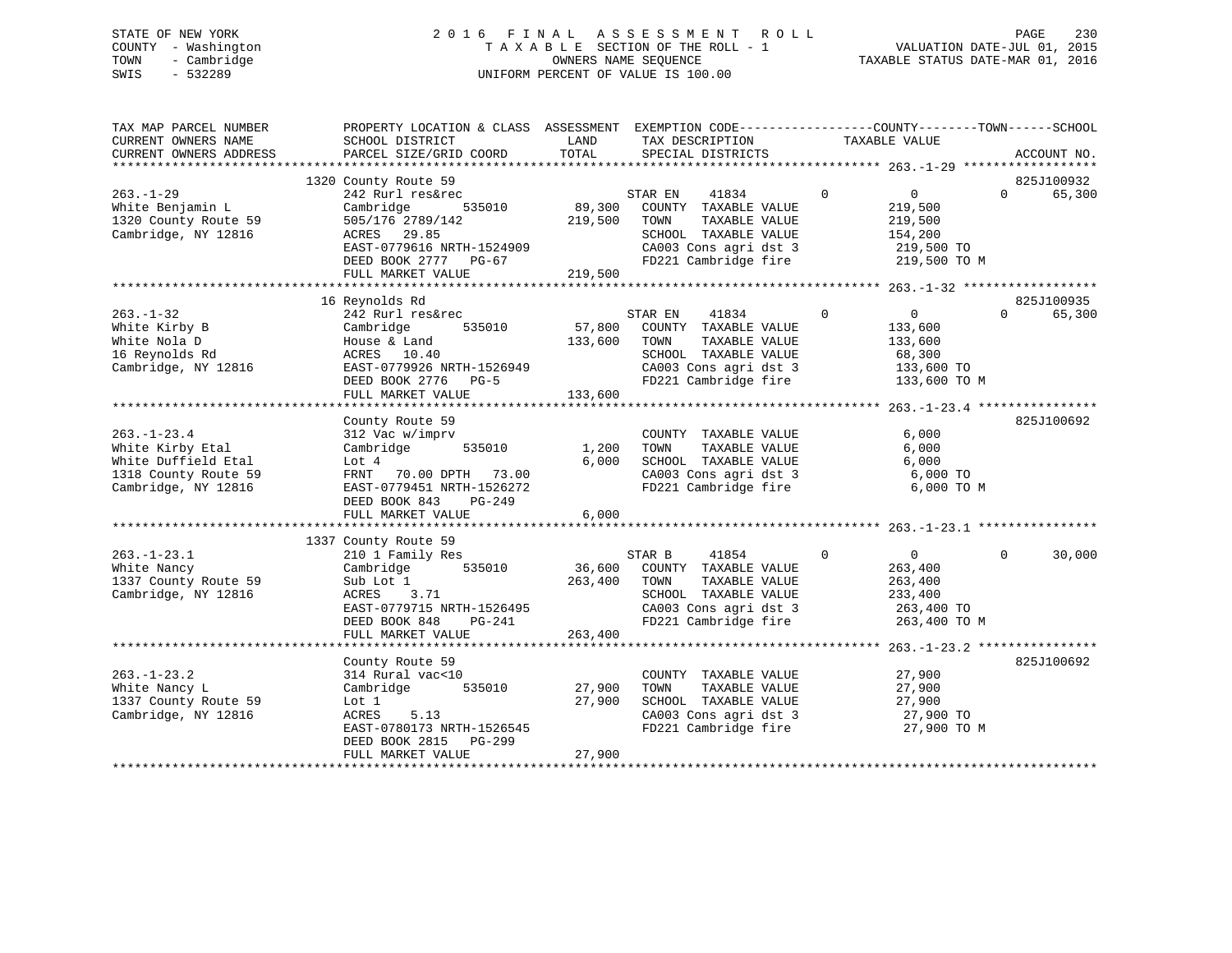# STATE OF NEW YORK 2 0 1 6 F I N A L A S S E S S M E N T R O L L PAGE 231 COUNTY - Washington T A X A B L E SECTION OF THE ROLL - 1 VALUATION DATE-JUL 01, 2015 TOWN - Cambridge OWNERS NAME SEQUENCE TAXABLE STATUS DATE-MAR 01, 2016 SWIS - 532289 UNIFORM PERCENT OF VALUE IS 100.00

| TAX MAP PARCEL NUMBER<br>CURRENT OWNERS NAME<br>CURRENT OWNERS ADDRESS | PROPERTY LOCATION & CLASS ASSESSMENT EXEMPTION CODE----------------COUNTY-------TOWN-----SCHOOL<br>SCHOOL DISTRICT<br>PARCEL SIZE/GRID COORD | LAND<br>TOTAL  | TAX DESCRIPTION<br>SPECIAL DISTRICTS       |                      | TAXABLE VALUE                    | ACCOUNT NO.                      |
|------------------------------------------------------------------------|----------------------------------------------------------------------------------------------------------------------------------------------|----------------|--------------------------------------------|----------------------|----------------------------------|----------------------------------|
|                                                                        |                                                                                                                                              |                |                                            |                      |                                  |                                  |
|                                                                        | County Route 74                                                                                                                              |                |                                            |                      |                                  | 825J102048                       |
| $279. - 2 - 1.1$                                                       | 322 Rural vac>10                                                                                                                             |                | COUNTY TAXABLE VALUE                       |                      | 61,000                           |                                  |
| Whiteside Terry J                                                      | 535010<br>Cambridge                                                                                                                          | 61,000         | TOWN<br>TAXABLE VALUE                      |                      | 61,000                           |                                  |
| 225 Midland Dr                                                         | Vac Land                                                                                                                                     | 61,000         | SCHOOL TAXABLE VALUE                       |                      | 61,000                           |                                  |
| Asheville, NC 28804                                                    | ACRES 16.80                                                                                                                                  |                | CA003 Cons agri dst 3                      |                      | 61,000 TO                        |                                  |
|                                                                        | EAST-0765441 NRTH-1511221<br>DEED BOOK 632<br>PG-45                                                                                          |                | FD221 Cambridge fire                       |                      | 61,000 TO M                      |                                  |
|                                                                        | FULL MARKET VALUE                                                                                                                            | 61,000         |                                            |                      |                                  |                                  |
|                                                                        |                                                                                                                                              |                |                                            |                      |                                  |                                  |
|                                                                        | 93 Brownell Rd                                                                                                                               |                |                                            |                      |                                  |                                  |
| $270. - 1 - 33.8$                                                      | 210 1 Family Res                                                                                                                             |                | AGED-CO<br>41802                           | $\Omega$             | 80,000                           | $\mathbf 0$<br>$\Omega$          |
| Whitney Sally J                                                        | Cambridge                                                                                                                                    |                | 535010 35,000 AGED-TOWN 41803              | $\Omega$<br>$\Omega$ | $\overline{0}$<br>$\overline{0}$ | $\Omega$<br>48,000<br>$\Omega$   |
| 93 Brownell Rd<br>Cambridge, NY 12816                                  | FRNT 415.00 DPTH 209.00<br>ACRES 1.99                                                                                                        |                | 160,000 AGED-SCH 41804<br>STAR EN<br>41834 | $\Omega$             | $\overline{0}$                   | 24,000<br>$\Omega$<br>65,300     |
|                                                                        | EAST-0764013 NRTH-1517936                                                                                                                    |                | COUNTY TAXABLE VALUE                       |                      | 80,000                           |                                  |
|                                                                        | DEED BOOK 2614 PG-315                                                                                                                        |                | TOWN<br>TAXABLE VALUE                      |                      | 112,000                          |                                  |
|                                                                        | FULL MARKET VALUE                                                                                                                            |                | 160,000 SCHOOL TAXABLE VALUE               |                      | 70,700                           |                                  |
|                                                                        |                                                                                                                                              |                | CA003 Cons agri dst 3                      |                      | 160,000 TO                       |                                  |
|                                                                        |                                                                                                                                              |                | FD221 Cambridge fire                       |                      | 160,000 TO M                     |                                  |
|                                                                        |                                                                                                                                              |                |                                            |                      |                                  |                                  |
|                                                                        | 495 Center Cambridge Rd                                                                                                                      |                |                                            |                      |                                  | 825J100801                       |
| $270. - 1 - 14$                                                        | 210 1 Family Res                                                                                                                             |                | STAR B<br>41854                            | $\Omega$             | $\overline{0}$                   | 30,000<br>$\Omega$               |
| Widdig Christopher D                                                   | 535010<br>Cambridge                                                                                                                          |                | 37,100 COUNTY TAXABLE VALUE                |                      | 231,300                          |                                  |
| Widdig Lara J                                                          | ACRES 2.82                                                                                                                                   | 231,300        | TOWN<br>TAXABLE VALUE                      |                      | 231,300                          |                                  |
| 495 Center Cambridge Rd                                                |                                                                                                                                              |                | SCHOOL TAXABLE VALUE                       |                      | 201,300                          |                                  |
| Cambridge, NY 12816                                                    |                                                                                                                                              |                | FD221 Cambridge fire                       |                      | 231,300 TO M                     |                                  |
|                                                                        | FULL MARKET VALUE                                                                                                                            | 231,300        |                                            |                      |                                  |                                  |
|                                                                        |                                                                                                                                              |                |                                            |                      |                                  |                                  |
| $279. - 1 - 6.2$                                                       | 306 Whiteside Rd<br>280 Res Multiple                                                                                                         |                | AGED-ALL 41800                             | $\Omega$             | 111,950                          | 825J100868<br>111,950<br>111,950 |
| Wilbur Betty E LE                                                      | 535010<br>Cambridge                                                                                                                          | 30,100 STAR EN | 41834                                      | $\Omega$             | $\overline{0}$                   | $\bigcap$<br>65,300              |
| Wilbur Larry Etal                                                      | Sub Lot 1                                                                                                                                    | 223,900        | COUNTY TAXABLE VALUE                       |                      | 111,950                          |                                  |
| 306 Whiteside Rd                                                       | ACRES 2.82                                                                                                                                   |                | TOWN<br>TAXABLE VALUE                      |                      | 111,950                          |                                  |
| Johnsonville, NY 12094-2024                                            | EAST-0764956 NRTH-1510877                                                                                                                    |                | SCHOOL TAXABLE VALUE                       |                      | 46,650                           |                                  |
|                                                                        | DEED BOOK 909<br>PG-347                                                                                                                      |                | CA003 Cons agri dst 3                      |                      | 223,900 TO                       |                                  |
|                                                                        | FULL MARKET VALUE                                                                                                                            |                |                                            |                      | 223,900 TO M                     |                                  |
|                                                                        |                                                                                                                                              |                |                                            |                      |                                  |                                  |
|                                                                        | 89 Tollison Rd                                                                                                                               |                |                                            |                      |                                  | 825J100698                       |
| $279. - 1 - 6.1$                                                       | 210 1 Family Res                                                                                                                             |                | 41720<br>AG DIST                           | $\Omega$             | 192,920                          | 192,920<br>192,920               |
| Wilbur Clifford                                                        | Cambridge<br>535010                                                                                                                          | 342,800 STAR B | 41854                                      | $\Omega$             | $\overline{0}$                   | $\Omega$<br>30,000               |
| Wilbur Janice                                                          | Farm                                                                                                                                         | 846,500        | COUNTY TAXABLE VALUE                       |                      | 653,580                          |                                  |
| 89 Tollison Rd                                                         | ACRES 197.60                                                                                                                                 |                | TOWN<br>TAXABLE VALUE                      |                      | 653,580                          |                                  |
| Johnsonville, NY 12094                                                 | EAST-0763131 NRTH-1510702                                                                                                                    |                | SCHOOL TAXABLE VALUE                       |                      | 623,580                          |                                  |
|                                                                        | DEED BOOK 470<br>PG-644                                                                                                                      |                | CA003 Cons agri dst 3                      |                      | 653,580 TO                       |                                  |
| MAY BE SUBJECT TO PAYMENT                                              | FULL MARKET VALUE                                                                                                                            | 846,500        | 192,920 EX                                 |                      |                                  |                                  |
| UNDER AGDIST LAW TIL 2020                                              |                                                                                                                                              |                | FD221 Cambridge fire                       |                      | 846,500 TO M                     |                                  |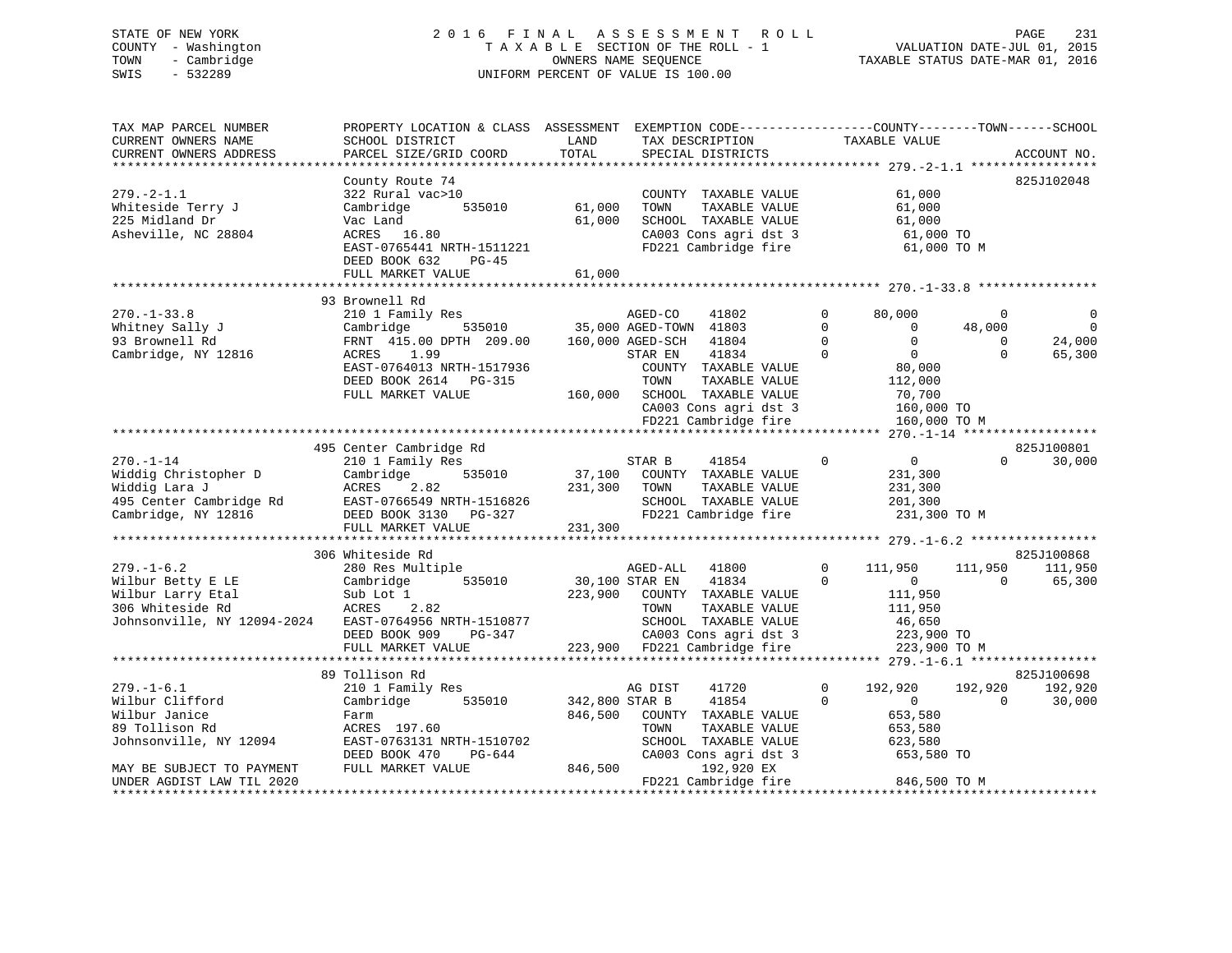# STATE OF NEW YORK 2 0 1 6 F I N A L A S S E S S M E N T R O L L PAGE 232 COUNTY - Washington T A X A B L E SECTION OF THE ROLL - 1 VALUATION DATE-JUL 01, 2015 TOWN - Cambridge OWNERS NAME SEQUENCE TAXABLE STATUS DATE-MAR 01, 2016 SWIS - 532289 UNIFORM PERCENT OF VALUE IS 100.00

| TAX MAP PARCEL NUMBER                                                                                                                                         | PROPERTY LOCATION & CLASS ASSESSMENT EXEMPTION CODE---------------COUNTY-------TOWN-----SCHOOL                                                                                                                                                                                                                                                                                                                                         |         |                                                                                                                                                                    |                                                            |        |
|---------------------------------------------------------------------------------------------------------------------------------------------------------------|----------------------------------------------------------------------------------------------------------------------------------------------------------------------------------------------------------------------------------------------------------------------------------------------------------------------------------------------------------------------------------------------------------------------------------------|---------|--------------------------------------------------------------------------------------------------------------------------------------------------------------------|------------------------------------------------------------|--------|
| $279. - 1 - 10.3$<br>Wilbur Clifford<br>Wilbur Janice<br>313 Whiteside Rd<br>Johnsonville, NY 12094<br>MAY BE SUBJECT TO PAYMENT<br>UNDER AGDIST LAW TIL 2020 | South Cambridge Rd<br>$\begin{tabular}{lllllllll} 241~\text{Rural res\&ag} & \text{AG DIST} & 41720 \\ \text{Greenwich} & 533401 & 213,100 & \text{COUNTY} & \text{TAXABLE VALUE} \end{tabular}$<br>Farm<br>Agmt 812/262<br>Agmt 812/262<br>ACRES 76.74 CA003<br>EAST-0759598 NRTH-1508808<br>DEED BOOK 2987 PG-23 FULL MARKET VALUE 391,000                                                                                           | 391,000 | $\overline{0}$<br>TOWN<br>TOWN      TAXABLE VALUE<br>SCHOOL   TAXABLE VALUE<br>CA003 Cons agri dst 3 223,420 TO<br>167,580 EX<br>FD221 Cambridge fire 391,000 TO M | 167,580 167,580 167,580<br>223,420<br>$223,420$<br>223,420 |        |
|                                                                                                                                                               |                                                                                                                                                                                                                                                                                                                                                                                                                                        |         |                                                                                                                                                                    |                                                            |        |
| $279. - 1 - 14.4$<br>Wilbur Clifford<br>Wilbur Janice<br>313 Whiteside Rd<br>Johnsonville, NY 12094<br>MAY BE SUBJECT TO PAYMENT                              | Center Cambridge Rd<br>10t 4 61,000 TOWN<br>ACRES 16.99 61,000 SCHOOL<br>EAST-0756684 NRTH-1512281                                                                                                                                                                                                                                                                                                                                     |         | TOWN TAXABLE VALUE 8,609<br>SCHOOL TAXABLE VALUE 8,609<br>CA003 Cons agri dst 3 8,609 TO                                                                           | 61,000 TO M                                                | 52,391 |
| UNDER AGDIST LAW TIL 2020                                                                                                                                     |                                                                                                                                                                                                                                                                                                                                                                                                                                        |         |                                                                                                                                                                    |                                                            |        |
|                                                                                                                                                               |                                                                                                                                                                                                                                                                                                                                                                                                                                        |         |                                                                                                                                                                    |                                                            |        |
| $279. - 1 - 14.5$<br>Wilbur Clifford<br>Wilbur Janice<br>313 Whiteside Rd<br>Johnsonville, NY 12094<br>MAY BE SUBJECT TO PAYMENT                              | Center Cambridge Rd<br>$\begin{tabular}{lllllllllll} 314~\text{Rural}\,\,\, \text{vac}\, & 10 & \text{AG DIST} & 41720 & 0 & 27 \\ \text{Greenwich} & 533401 & 32,500 & \text{COUNTY} & \text{TAXABLE VALUE} & \end{tabular}$<br>100.5<br>ACRES 6.00 32,500 TOWN<br>BACRES 6.00 SCHOO<br>EAST-0757199 NRTH-1512573<br>EAST-0757199 NRTH-1512573 CA003 Cons agri dst 3<br>DEED BOOK 1734 PG-178 32,500 FD221 Cambridge fire 32,500 TO M |         | TOWN TAXABLE VALUE 5,022<br>SCHOOL TAXABLE VALUE 5,022<br>CA003 Cons agri dst 3 5,022 TO                                                                           | 27,478 27,478<br>5,022                                     | 27,478 |
| UNDER AGDIST LAW TIL 2020                                                                                                                                     |                                                                                                                                                                                                                                                                                                                                                                                                                                        |         |                                                                                                                                                                    |                                                            |        |
|                                                                                                                                                               |                                                                                                                                                                                                                                                                                                                                                                                                                                        |         |                                                                                                                                                                    |                                                            |        |
| $279. - 1 - 14.6$<br>Wilbur Clifford<br>Wilbur Janice<br>313 Whiteside Rd<br>Johnsonville, NY 12094<br>MAY BE SUBJECT TO PAYMENT                              | Center Cambridge Rd<br>Greenwich 533401 38,100 COUNTY TAXABLE VALUE<br>$1$ ot 6<br>ACRES 7.02<br>ACRES 7.02<br>EAST-0757729 NRTH-1512730 CA003 Cons agri dst 3<br>DEED BOOK 1734 PG-178 35,240 EX<br>FULL MARKET VALUE 38,100 FD221 Cambridge fire                                                                                                                                                                                     |         | TOWN TAXABLE VALUE 2,860<br>SCHOOL TAXABLE VALUE 2,860<br>CA003 Cons agri dst 3 2,860 TO<br>38,100 TOWN                                                            | 0 $35,240$ $35,240$<br>2,860<br>38,100 TO M                | 35,240 |
| UNDER AGDIST LAW TIL 2020                                                                                                                                     |                                                                                                                                                                                                                                                                                                                                                                                                                                        |         |                                                                                                                                                                    |                                                            |        |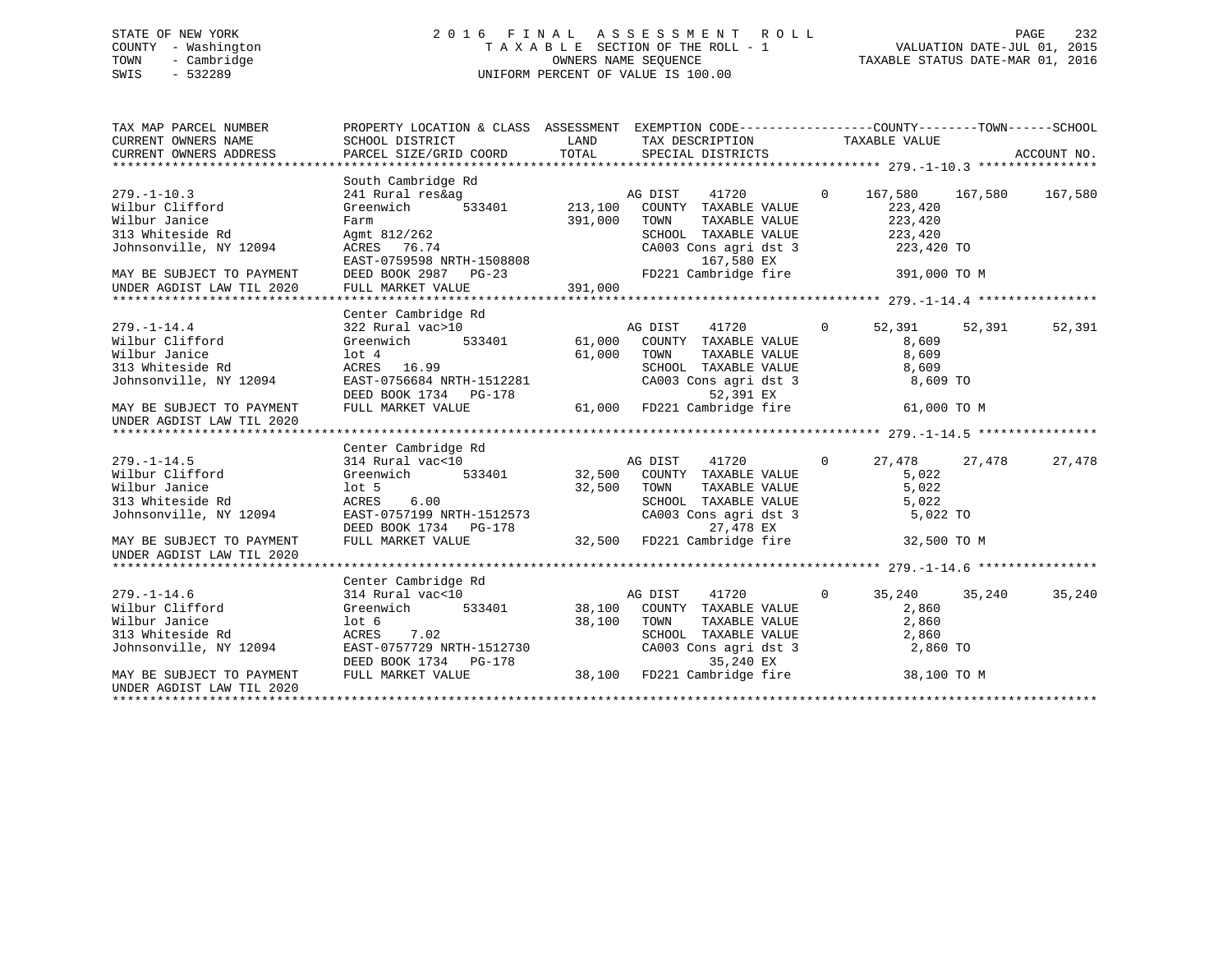# STATE OF NEW YORK 2 0 1 6 F I N A L A S S E S S M E N T R O L L PAGE 233 COUNTY - Washington T A X A B L E SECTION OF THE ROLL - 1 VALUATION DATE-JUL 01, 2015 TOWN - Cambridge OWNERS NAME SEQUENCE TAXABLE STATUS DATE-MAR 01, 2016 SWIS - 532289 UNIFORM PERCENT OF VALUE IS 100.00

| TAX MAP PARCEL NUMBER<br>CURRENT OWNERS NAME<br>CURRENT OWNERS ADDRESS | PROPERTY LOCATION & CLASS ASSESSMENT EXEMPTION CODE---------------COUNTY-------TOWN-----SCHOOL<br>SCHOOL DISTRICT<br>PARCEL SIZE/GRID COORD                                                      | LAND<br>TOTAL | TAX DESCRIPTION TAXABLE VALUE<br>SPECIAL DISTRICTS         |                |                      |        | ACCOUNT NO. |
|------------------------------------------------------------------------|--------------------------------------------------------------------------------------------------------------------------------------------------------------------------------------------------|---------------|------------------------------------------------------------|----------------|----------------------|--------|-------------|
|                                                                        |                                                                                                                                                                                                  |               |                                                            |                |                      |        |             |
|                                                                        | Center Cambridge Rd                                                                                                                                                                              |               |                                                            |                |                      |        |             |
| $279. - 1 - 14.7$                                                      | 314 Rural vac<10                                                                                                                                                                                 |               |                                                            | $\Omega$       | 36,980               | 36,980 | 36,980      |
| Wilbur Clifford                                                        | Greenwich                                                                                                                                                                                        |               | vac<10 MG DIST 41720<br>533401 42,100 COUNTY TAXABLE VALUE |                | 5,120                |        |             |
| Wilbur Janice                                                          | lot 7                                                                                                                                                                                            | 42,100        | TOWN<br>TAXABLE VALUE                                      |                | 5,120                |        |             |
| 313 Whiteside Rd                                                       | ACRES<br>8.52                                                                                                                                                                                    |               | SCHOOL TAXABLE VALUE                                       |                | 5,120                |        |             |
| Johnsonville, NY 12094                                                 | EAST-0758294 NRTH-1512701                                                                                                                                                                        |               | SCHOOL TAXABLE VALUE<br>CA003 Cons agri dst 3              |                | 5,120 TO             |        |             |
|                                                                        | DEED BOOK 1734 PG-178                                                                                                                                                                            |               | 36,980 EX                                                  |                |                      |        |             |
| MAY BE SUBJECT TO PAYMENT                                              | FULL MARKET VALUE                                                                                                                                                                                |               | 42,100 FD221 Cambridge fire                                |                | 42,100 TO M          |        |             |
| UNDER AGDIST LAW TIL 2020                                              |                                                                                                                                                                                                  |               |                                                            |                |                      |        |             |
|                                                                        |                                                                                                                                                                                                  |               |                                                            |                |                      |        |             |
|                                                                        | South Cambridge Rd                                                                                                                                                                               |               |                                                            |                |                      |        |             |
| $279. - 1 - 14.8$                                                      | 322 Rural vac>10                                                                                                                                                                                 |               |                                                            |                | 47,141 47,141 47,141 |        |             |
| Wilbur Clifford                                                        | 533401<br>Greenwich                                                                                                                                                                              |               | AG DIST 41720 0<br>401 60,000 COUNTY TAXABLE VALUE         |                | 12,859               |        |             |
| Wilbur Janice                                                          | lot 8                                                                                                                                                                                            | 60,000        | TOWN<br>TAXABLE VALUE                                      |                | 12,859               |        |             |
| 313 Whiteside Rd                                                       |                                                                                                                                                                                                  |               | SCHOOL TAXABLE VALUE                                       |                | 12,859               |        |             |
| Johnsonville, NY 12094                                                 | EAST-0757357 NRTH-1511943<br>EAST-0757357 NRTH-1511943<br>DEED BOOK 1734 -                                                                                                                       |               | CA003 Cons agri dst 3                                      |                | 12,859 TO            |        |             |
|                                                                        |                                                                                                                                                                                                  |               |                                                            |                |                      |        |             |
| MAY BE SUBJECT TO PAYMENT                                              | DEED BOOK 1734 PG-178<br>FULL MARKET VALUE 60,000 FD221 Cambridge fire 60,000 TO M                                                                                                               |               |                                                            |                |                      |        |             |
| UNDER AGDIST LAW TIL 2020                                              |                                                                                                                                                                                                  |               |                                                            |                |                      |        |             |
|                                                                        |                                                                                                                                                                                                  |               |                                                            |                |                      |        |             |
|                                                                        | South Cambridge Rd                                                                                                                                                                               |               |                                                            |                |                      |        |             |
| 279.-1-14.9<br>Wilbur Clifford                                         | 322 Rural vac>10<br>$\begin{tabular}{llllll} 322 Rural vac > 10 & & AG DIST & 41720 \\ Greenwich & 533401 & 66,700 & \multicolumn{3}{l}{\textbf{COUNTY}} & \textbf{TAXABLE VALUE} \end{tabular}$ |               | $\overline{0}$                                             |                | 53,416               | 53,416 | 53,416      |
|                                                                        |                                                                                                                                                                                                  |               |                                                            |                | 13,284               |        |             |
| Wilbur Janice                                                          | lot 9                                                                                                                                                                                            | 66,700        | TOWN<br>TAXABLE VALUE                                      |                | 13,284               |        |             |
| 313 Whiteside Rd                                                       | ACRES 18.59                                                                                                                                                                                      |               | SCHOOL TAXABLE VALUE                                       |                | 13,284               |        |             |
| Johnsonville, NY 12094                                                 | EAST-0757890 NRTH-1511770                                                                                                                                                                        |               | CA003 Cons agri dst 3                                      |                | 13,284 TO            |        |             |
|                                                                        | DEED BOOK 1734 PG-178                                                                                                                                                                            |               | 53,416 EX                                                  |                |                      |        |             |
| MAY BE SUBJECT TO PAYMENT<br>UNDER AGDIST LAW TIL 2020                 | FULL MARKET VALUE                                                                                                                                                                                |               | 66,700 FD221 Cambridge fire                                |                | 66,700 TO M          |        |             |
|                                                                        |                                                                                                                                                                                                  |               |                                                            |                |                      |        |             |
|                                                                        | South Cambridge Rd                                                                                                                                                                               |               |                                                            |                |                      |        |             |
| $279. - 1 - 14.10$                                                     | 312 Vac w/imprv                                                                                                                                                                                  |               | AG DIST<br>41720                                           | $\overline{0}$ | 53,385               | 53,385 | 53,385      |
| Wilbur Clifford                                                        | Greenwich<br>533401                                                                                                                                                                              |               | 68,300 COUNTY TAXABLE VALUE                                |                | 15,415               |        |             |
| Wilbur Janice                                                          | $1$ ot $10$                                                                                                                                                                                      | 68,800        | TOWN<br>TAXABLE VALUE                                      |                | 15,415               |        |             |
| 313 Whiteside Rd                                                       | ACRES 21.03                                                                                                                                                                                      |               | SCHOOL TAXABLE VALUE                                       |                | 15,415               |        |             |
| Johnsonville, NY 12094                                                 | ACRES 21.03<br>EAST-0758280 NRTH-1511359 CA003 Cons agri dst 3<br>DEED BOOK 1734 PG-178 68,800 FD221 Cambridge fire<br>FULL MARKET VALUE 68,800 FD221 Cambridge fire                             |               |                                                            |                | 15,415 TO            |        |             |
|                                                                        |                                                                                                                                                                                                  |               |                                                            |                |                      |        |             |
| MAY BE SUBJECT TO PAYMENT                                              |                                                                                                                                                                                                  |               |                                                            |                | 68,800 TO M          |        |             |
| UNDER AGDIST LAW TIL 2020                                              |                                                                                                                                                                                                  |               |                                                            |                |                      |        |             |
|                                                                        |                                                                                                                                                                                                  |               |                                                            |                |                      |        |             |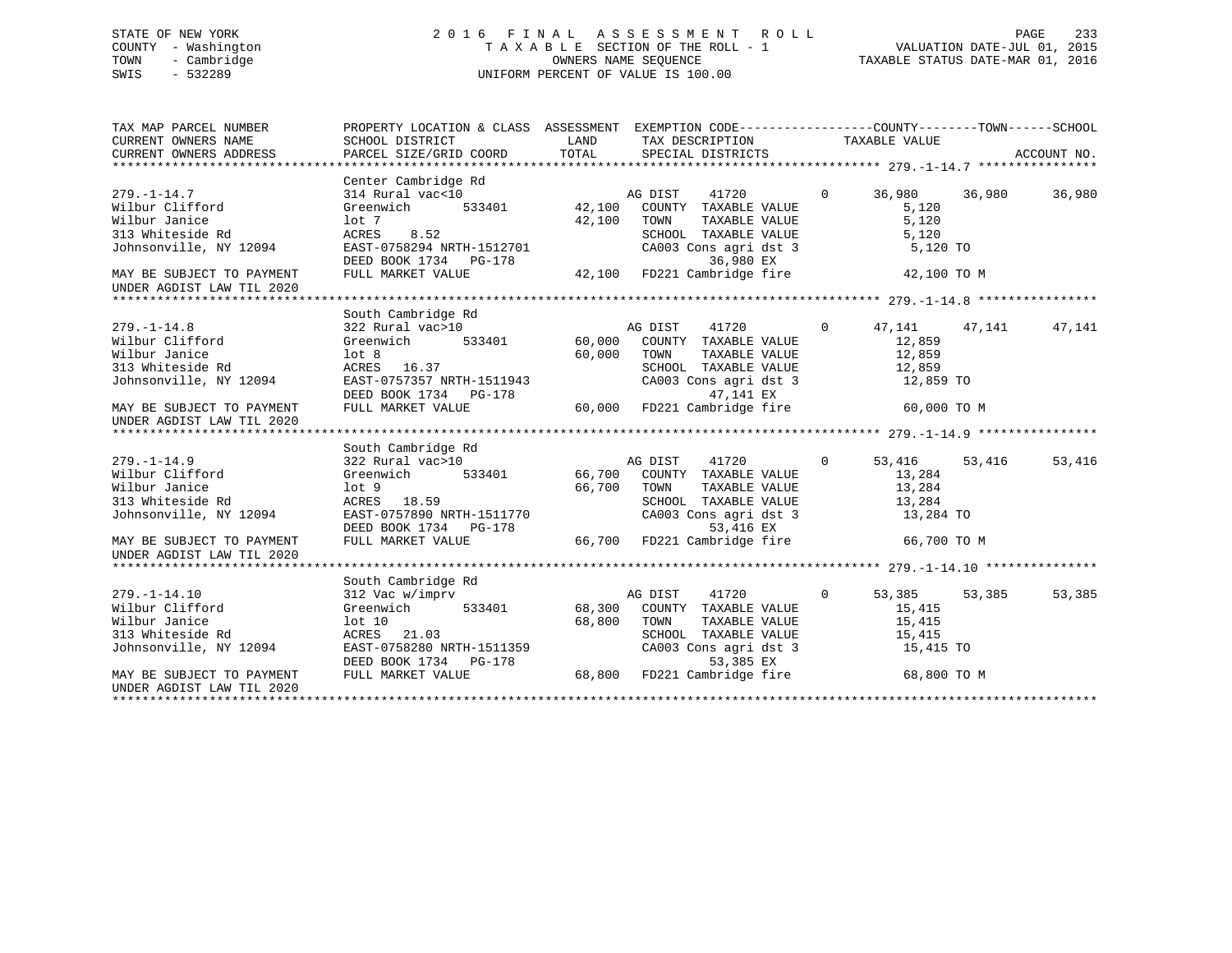# STATE OF NEW YORK 2 0 1 6 F I N A L A S S E S S M E N T R O L L PAGE 234 COUNTY - Washington T A X A B L E SECTION OF THE ROLL - 1 VALUATION DATE-JUL 01, 2015 TOWN - Cambridge OWNERS NAME SEQUENCE TAXABLE STATUS DATE-MAR 01, 2016 SWIS - 532289 UNIFORM PERCENT OF VALUE IS 100.00

| TAX MAP PARCEL NUMBER<br>CURRENT OWNERS NAME<br>CURRENT OWNERS ADDRESS | PROPERTY LOCATION & CLASS ASSESSMENT EXEMPTION CODE---------------COUNTY-------TOWN-----SCHOOL                                                                                                                                     |        |         |                                                                                                                                                                                                                                   |          |               |            |
|------------------------------------------------------------------------|------------------------------------------------------------------------------------------------------------------------------------------------------------------------------------------------------------------------------------|--------|---------|-----------------------------------------------------------------------------------------------------------------------------------------------------------------------------------------------------------------------------------|----------|---------------|------------|
|                                                                        |                                                                                                                                                                                                                                    |        |         |                                                                                                                                                                                                                                   |          |               |            |
|                                                                        | South Cambridge Rd                                                                                                                                                                                                                 |        |         |                                                                                                                                                                                                                                   |          |               |            |
| $279. - 1 - 14.11$                                                     | $322 \text{ Rural vac} > 10$ $322 \text{ Rural vac} > 10$ $333401 \text{ } 62,500 \text{ } \text{COUNTY}$ $333401 \text{ } 62,500 \text{ } \text{COUNTY}$                                                                          |        |         | 41720 0                                                                                                                                                                                                                           |          | 52,706 52,706 | 52,706     |
| Wilbur Clifford                                                        |                                                                                                                                                                                                                                    |        |         |                                                                                                                                                                                                                                   | 9,794    |               |            |
| Wilbur Janice                                                          | lot 11                                                                                                                                                                                                                             | 62,500 | TOWN    | TAXABLE VALUE                                                                                                                                                                                                                     | 9,794    |               |            |
| 313 Whiteside Rd<br>Johnsonville, NY 12094                             | ACRES 17.57                                                                                                                                                                                                                        |        |         |                                                                                                                                                                                                                                   |          |               |            |
|                                                                        | EAST-0758660 NRTH-1510742<br>DEED BOOK 1734 PG-178                                                                                                                                                                                 |        |         | SCHOOL TAXABLE VALUE 9,794<br>CA003 Cons agri dst 3 9,794<br>E2.706 EY<br>52,706 EX                                                                                                                                               | 9,794 TO |               |            |
| MAY BE SUBJECT TO PAYMENT                                              | FULL MARKET VALUE                                                                                                                                                                                                                  |        |         | 62,500 FD221 Cambridge fire 62,500 TO M                                                                                                                                                                                           |          |               |            |
| UNDER AGDIST LAW TIL 2020                                              |                                                                                                                                                                                                                                    |        |         |                                                                                                                                                                                                                                   |          |               |            |
|                                                                        |                                                                                                                                                                                                                                    |        |         |                                                                                                                                                                                                                                   |          |               |            |
|                                                                        | County Route 74                                                                                                                                                                                                                    |        |         |                                                                                                                                                                                                                                   |          |               | 825J100236 |
| $279. - 2 - 31.1$                                                      | 258<br>120 Field crops<br>Cambridge 535010 115,400 COUNTY TAXABLE VALUE 14,571                                                                                                                                                     |        |         |                                                                                                                                                                                                                                   |          |               | 70,829     |
| Wilbur Clifford                                                        |                                                                                                                                                                                                                                    |        |         |                                                                                                                                                                                                                                   |          |               |            |
| Wilbur Janice                                                          |                                                                                                                                                                                                                                    |        |         |                                                                                                                                                                                                                                   |          |               |            |
|                                                                        |                                                                                                                                                                                                                                    |        |         |                                                                                                                                                                                                                                   |          |               |            |
| 313 Whiteside Rd<br>Johnsonville, NY 12094                             |                                                                                                                                                                                                                                    |        |         |                                                                                                                                                                                                                                   |          |               |            |
|                                                                        |                                                                                                                                                                                                                                    |        |         |                                                                                                                                                                                                                                   |          |               |            |
| MAY BE SUBJECT TO PAYMENT                                              | 115,400 TOWN TAXABLE VALUE<br>10t 4<br>ACRES 90.37 SCHOOL TAXABLE VALUE<br>EAST-0766099 NRTH-1508158 CA003 Cons agri dst 3 44,571<br>DEED BOOK 2465 PG-14 70,829 EX<br>FULL MARKET VALUE 115,400 FD221 Cambridge fire 115,400 TO M |        |         |                                                                                                                                                                                                                                   |          |               |            |
| UNDER AGDIST LAW TIL 2020                                              |                                                                                                                                                                                                                                    |        |         |                                                                                                                                                                                                                                   |          |               |            |
|                                                                        |                                                                                                                                                                                                                                    |        |         |                                                                                                                                                                                                                                   |          |               |            |
|                                                                        | County Route 74                                                                                                                                                                                                                    |        |         |                                                                                                                                                                                                                                   |          |               |            |
| $279. - 2 - 31.7$                                                      |                                                                                                                                                                                                                                    |        |         |                                                                                                                                                                                                                                   | 6,869    | 6,869         | 6,869      |
| wilbur Clifford                                                        |                                                                                                                                                                                                                                    |        |         |                                                                                                                                                                                                                                   | 10,431   |               |            |
| Wilbur Janice                                                          | lot <sub>6</sub>                                                                                                                                                                                                                   | 17,300 | TOWN    | TAXABLE VALUE 10,431                                                                                                                                                                                                              |          |               |            |
| 313 Whiteside Rd                                                       |                                                                                                                                                                                                                                    |        |         | $\begin{tabular}{lllllllllll} \texttt{SCHOOD} & \texttt{TAXABLE} & \texttt{VALUE} & & \texttt{10,431} \\ \texttt{CA003} & \texttt{Cons}\ \texttt{agri}\ \texttt{dst}\ \texttt{3} & & \texttt{10,431} \ \texttt{TO} \end{tabular}$ |          |               |            |
| Johnsonville, NY 12094                                                 |                                                                                                                                                                                                                                    |        |         | CA003 Cons agri dst 3                                                                                                                                                                                                             |          |               |            |
|                                                                        |                                                                                                                                                                                                                                    |        |         | 6,869 EX                                                                                                                                                                                                                          |          |               |            |
| MAY BE SUBJECT TO PAYMENT                                              | 341/176, 341/180<br>ACRES 13.73<br>EAST-0767351 NRTH-1508189<br>DEED BOOK 2465 PG-14                                                                                                                                               |        |         | FD221 Cambridge fire 17,300 TO M                                                                                                                                                                                                  |          |               |            |
| UNDER AGDIST LAW TIL 2020                                              | FULL MARKET VALUE                                                                                                                                                                                                                  | 17,300 |         |                                                                                                                                                                                                                                   |          |               |            |
|                                                                        |                                                                                                                                                                                                                                    |        |         |                                                                                                                                                                                                                                   |          |               |            |
|                                                                        | County Route 74                                                                                                                                                                                                                    |        |         |                                                                                                                                                                                                                                   |          |               |            |
| $279. - 2 - 31.8$                                                      | 105 Vac farmland                                                                                                                                                                                                                   |        | AG DIST | 41720<br>$\overline{0}$                                                                                                                                                                                                           | 3,187    | 3,187         | 3,187      |
| Wilbur Clifford                                                        | 535010 6,900 COUNTY TAXABLE VALUE<br>Cambridge                                                                                                                                                                                     |        |         | TAXABLE VALUE<br>TAXABLE VALUE                                                                                                                                                                                                    | 3,713    |               |            |
| Wilbur Janice                                                          | lot 5                                                                                                                                                                                                                              | 6,900  | TOWN    |                                                                                                                                                                                                                                   | 3,713    |               |            |
| 313 Whiteside Rd                                                       |                                                                                                                                                                                                                                    |        |         | SCHOOL TAXABLE VALUE                                                                                                                                                                                                              | 3,713    |               |            |
| Johnsonville, NY 12094                                                 |                                                                                                                                                                                                                                    |        |         | $CA003$ Cons agri dst 3                                                                                                                                                                                                           | 3,713 TO |               |            |
|                                                                        | 341/176, 341/180<br>ACRES 5.15<br>EAST-0766771 NRTH-1507468<br>DEED BOOK 2465 PG-14                                                                                                                                                |        |         | 3,187 EX                                                                                                                                                                                                                          |          |               |            |
| MAY BE SUBJECT TO PAYMENT                                              |                                                                                                                                                                                                                                    |        |         | FD221 Cambridge fire 6,900 TO M                                                                                                                                                                                                   |          |               |            |
| UNDER AGDIST LAW TIL 2020                                              | FULL MARKET VALUE                                                                                                                                                                                                                  | 6,900  |         |                                                                                                                                                                                                                                   |          |               |            |
|                                                                        |                                                                                                                                                                                                                                    |        |         |                                                                                                                                                                                                                                   |          |               |            |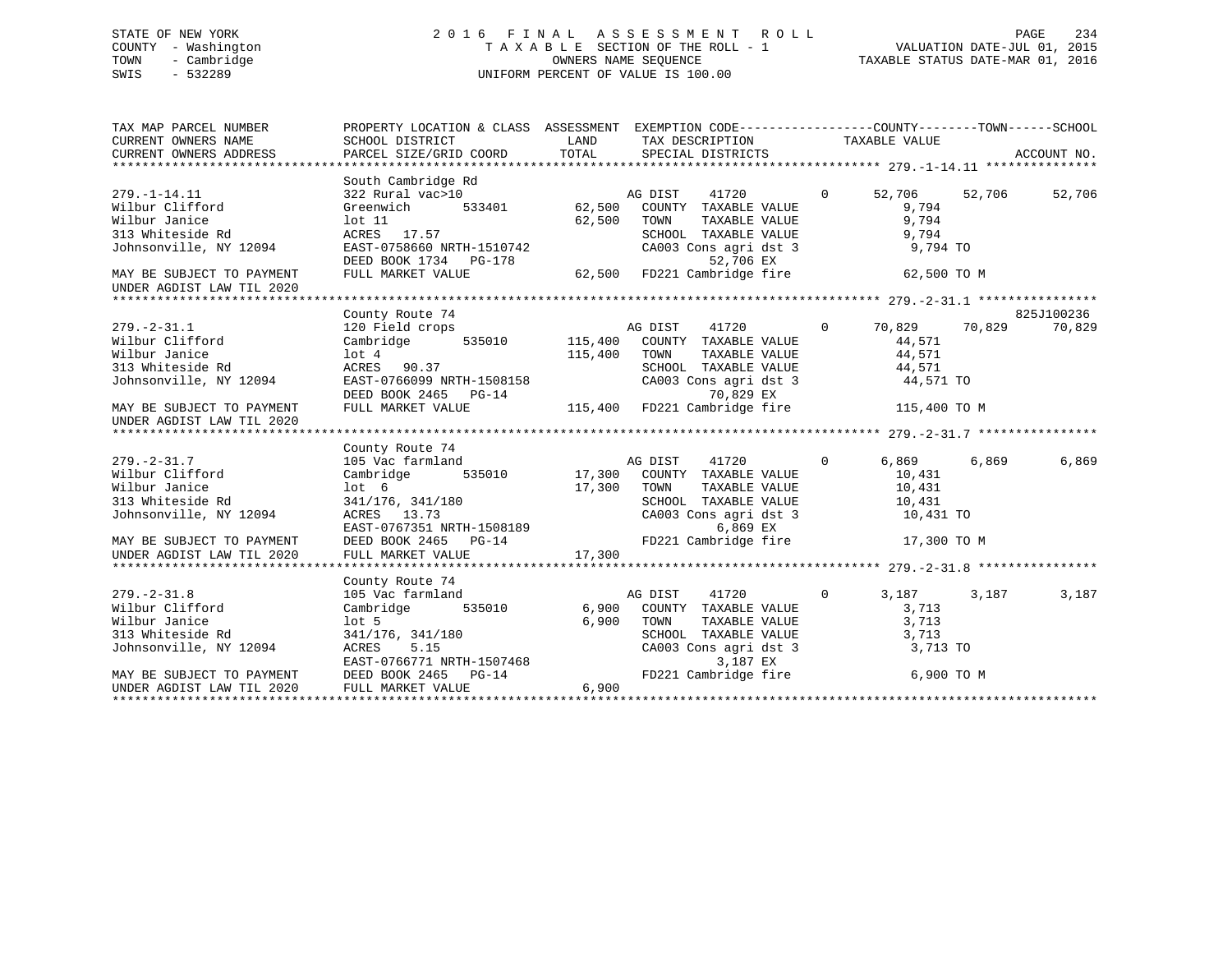# STATE OF NEW YORK 2 0 1 6 F I N A L A S S E S S M E N T R O L L PAGE 235 COUNTY - Washington T A X A B L E SECTION OF THE ROLL - 1 VALUATION DATE-JUL 01, 2015 TOWN - Cambridge OWNERS NAME SEQUENCE TAXABLE STATUS DATE-MAR 01, 2016 SWIS - 532289 UNIFORM PERCENT OF VALUE IS 100.00

| TAX MAP PARCEL NUMBER<br>CURRENT OWNERS NAME<br>CURRENT OWNERS ADDRESS<br>*************************                                                         | PROPERTY LOCATION & CLASS ASSESSMENT<br>SCHOOL DISTRICT<br>PARCEL SIZE/GRID COORD                                                                                                 | LAND<br>TOTAL                | EXEMPTION CODE-----------------COUNTY-------TOWN------SCHOOL<br>TAX DESCRIPTION<br>SPECIAL DISTRICTS                                                    | TAXABLE VALUE                                                                                | ACCOUNT NO.                      |
|-------------------------------------------------------------------------------------------------------------------------------------------------------------|-----------------------------------------------------------------------------------------------------------------------------------------------------------------------------------|------------------------------|---------------------------------------------------------------------------------------------------------------------------------------------------------|----------------------------------------------------------------------------------------------|----------------------------------|
| $288. - 1 - 32$<br>Wilbur Clifford<br>Wilbur Janice<br>313 Whiteside Rd<br>Johnsonville, NY 12094<br>MAY BE SUBJECT TO PAYMENT<br>UNDER AGDIST LAW TIL 2020 | County Route 59A<br>105 Vac farmland<br>Cambridge<br>535010<br>lot 8<br>341/176, 341/180<br>ACRES 60.48<br>EAST-0766471 NRTH-1505326<br>DEED BOOK 2465 PG-14<br>FULL MARKET VALUE | 77,500<br>77,500<br>77,500   | AG DIST<br>41720<br>COUNTY TAXABLE VALUE<br>TOWN<br>TAXABLE VALUE<br>SCHOOL TAXABLE VALUE<br>CA003 Cons agri dst 3<br>52,615 EX<br>FD221 Cambridge fire | $\overline{0}$<br>52,615<br>24,885<br>24,885<br>24,885<br>24,885 TO<br>77,500 TO M           | 52,615<br>52,615                 |
| $261. -2 - 16.6$<br>Wilcox Bradley A<br>111 Meader Rd<br>Greenwich, NY 12834                                                                                | Vly Summit Rd<br>852 Landfill<br>Cambridge<br>535010<br>Aban Dump<br>5.81<br>ACRES<br>EAST-0765668 NRTH-1526607<br>DEED BOOK 2539 PG-200<br>FULL MARKET VALUE                     | 8,000<br>8,000<br>8,000      | COUNTY TAXABLE VALUE<br>TAXABLE VALUE<br>TOWN<br>SCHOOL TAXABLE VALUE<br>FD221 Cambridge fire                                                           | 8,000<br>8,000<br>8,000<br>8,000 TO M                                                        |                                  |
| $271. - 2 - 17.4$<br>Wiley William A<br>Stanton Sharon L<br>82 Wright Rd<br>Cambridge, NY 12816                                                             | Wright Rd<br>314 Rural vac<10<br>535010<br>Cambridge<br>$P/O$ lot 2<br>FRNT 166.00 DPTH 93.00<br>EAST-0774828 NRTH-1518131<br>DEED BOOK 2272 PG-7<br>FULL MARKET VALUE            | 400<br>400<br>400            | COUNTY TAXABLE VALUE<br>TOWN<br>TAXABLE VALUE<br>SCHOOL TAXABLE VALUE<br>CA003 Cons agri dst 3<br>FD221 Cambridge fire                                  | 400<br>400<br>400<br>400 TO<br>400 TO M                                                      |                                  |
| $271. - 2 - 23.1$<br>Wiley William A<br>Wiley Sharon L<br>82 Wright Rd<br>Cambridge, NY 12816                                                               | 82 Wright Rd<br>210 1 Family Res<br>535010<br>Cambridge<br>lot#1<br>6.50<br>ACRES<br>EAST-0774685 NRTH-1517719<br>DEED BOOK 2272 PG-7<br>FULL MARKET VALUE                        | 48,500<br>184,900<br>184,900 | 41854<br>STAR B<br>COUNTY TAXABLE VALUE<br>TAXABLE VALUE<br>TOWN<br>SCHOOL TAXABLE VALUE<br>CA003 Cons agri dst 3<br>FD221 Cambridge fire               | $\mathbf 0$<br>$\overline{0}$<br>184,900<br>184,900<br>154,900<br>184,900 TO<br>184,900 TO M | 30,000<br>$\Omega$               |
| $255.14 - 3 - 16$<br>Wilkins Eric J<br>Wilkins Meaghan J<br>65 State Route 372<br>Cambridge, NY 12816                                                       | 65 State Route 372<br>210 1 Family Res<br>Cambridge<br>535010<br>H & L<br>ACRES<br>0.68<br>EAST-0786101 NRTH-1531936<br>DEED BOOK 2871<br>PG-212<br>FULL MARKET VALUE             | 26,900<br>197,500<br>197,500 | STAR B<br>41854<br>COUNTY TAXABLE VALUE<br>TAXABLE VALUE<br>TOWN<br>SCHOOL TAXABLE VALUE<br>FD221 Cambridge fire                                        | $\mathbf 0$<br>$\overline{0}$<br>197,500<br>197,500<br>167,500<br>197,500 TO M               | 825J100684<br>30,000<br>$\Omega$ |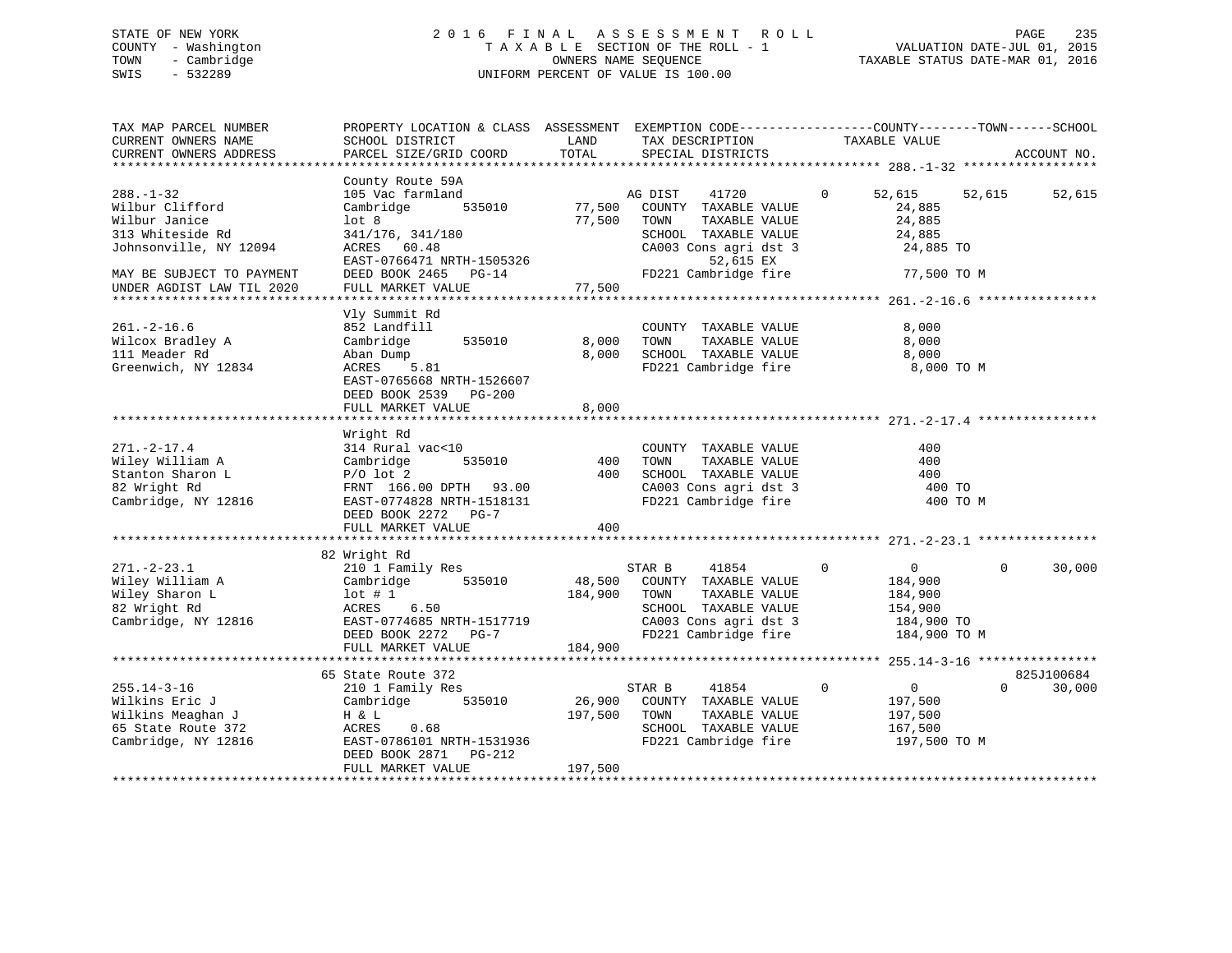| STATE OF NEW YORK   | 2016 FINAL ASSESSMENT ROLL         | 236<br>PAGE                      |
|---------------------|------------------------------------|----------------------------------|
| COUNTY - Washington | TAXABLE SECTION OF THE ROLL - 1    | VALUATION DATE-JUL 01, 2015      |
| - Cambridge<br>TOWN | OWNERS NAME SEOUENCE               | TAXABLE STATUS DATE-MAR 01, 2016 |
| $-532289$<br>SWIS   | UNIFORM PERCENT OF VALUE IS 100.00 |                                  |
|                     |                                    |                                  |
|                     |                                    |                                  |
|                     |                                    |                                  |

| TAX MAP PARCEL NUMBER<br>CURRENT OWNERS NAME | PROPERTY LOCATION & CLASS ASSESSMENT<br>SCHOOL DISTRICT |               |                                               | EXEMPTION CODE-----------------COUNTY-------TOWN------SCHOOL<br>TAXABLE VALUE |                    |
|----------------------------------------------|---------------------------------------------------------|---------------|-----------------------------------------------|-------------------------------------------------------------------------------|--------------------|
| CURRENT OWNERS ADDRESS                       | PARCEL SIZE/GRID COORD                                  | LAND<br>TOTAL | TAX DESCRIPTION<br>SPECIAL DISTRICTS          |                                                                               | ACCOUNT NO.        |
|                                              |                                                         |               |                                               |                                                                               |                    |
|                                              | Vly Summit Rd/e Off                                     |               |                                               |                                                                               | 825J100703         |
| $261 - 2 - 14$                               | 312 Vac w/imprv                                         |               | COUNTY TAXABLE VALUE                          | 59,100                                                                        |                    |
| Wilkinson Rebecca D                          | Cambridge<br>535010                                     | 56,900        | TOWN<br>TAXABLE VALUE                         | 59,100                                                                        |                    |
| Wilkinson Jillian B                          | Vl                                                      | 59,100        | SCHOOL TAXABLE VALUE                          | 59,100                                                                        |                    |
| 111 Meader Rd                                | 765/148                                                 |               | FD221 Cambridge fire                          | $59,100$ TO M                                                                 |                    |
| Greenwich, NY 12834                          | $261. - 1 - 14$                                         |               |                                               |                                                                               |                    |
|                                              | ACRES 43.70                                             |               |                                               |                                                                               |                    |
|                                              | EAST-0765242 NRTH-1524833                               |               |                                               |                                                                               |                    |
|                                              | DEED BOOK 763<br>PG-219<br>FULL MARKET VALUE            | 59,100        |                                               |                                                                               |                    |
|                                              |                                                         |               |                                               |                                                                               |                    |
|                                              | State Route 372                                         |               |                                               |                                                                               | 825J100320         |
| $246. - 1 - 17$                              | 322 Rural vac>10                                        |               | COUNTY TAXABLE VALUE                          | 109,100                                                                       |                    |
| William D Fedory Irrevoc Trust Cambridge     | 535010                                                  | 109,100       | TOWN<br>TAXABLE VALUE                         | 109,100                                                                       |                    |
| Ragoni Anne F                                | Land                                                    | 109,100       | SCHOOL TAXABLE VALUE                          | 109,100                                                                       |                    |
| 459 State Route 372                          | ACRES 56.80                                             |               | CA005 Cons agri dst 5                         | 109,100 TO                                                                    |                    |
| Greenwich, NY 12834                          | EAST-0778749 NRTH-1539098                               |               | FD221 Cambridge fire                          | 109,100 TO M                                                                  |                    |
|                                              | DEED BOOK 3123 PG-53                                    |               |                                               |                                                                               |                    |
|                                              | FULL MARKET VALUE                                       | 109,100       |                                               |                                                                               |                    |
|                                              |                                                         |               |                                               |                                                                               | 825J100674         |
| $255.14 - 3 - 9$                             | 78 State Route 372<br>311 Res vac land                  |               | COUNTY TAXABLE VALUE                          | 21,300                                                                        |                    |
| Williams Daniel B                            | 535010<br>Cambridge                                     | 21,300        | TOWN<br>TAXABLE VALUE                         | 21,300                                                                        |                    |
| Williams Susan I                             | $255. - 3 - 9$                                          | 21,300        | SCHOOL TAXABLE VALUE                          | 21,300                                                                        |                    |
| 1203 County Route 24                         | FRNT 60.00 DPTH 90.00                                   |               | CA005 Cons agri dst 5                         | $21,300$ TO                                                                   |                    |
| Granville, NY 12832                          | EAST-0786313 NRTH-1532295                               |               | FD221 Cambridge fire                          | 21,300 TO M                                                                   |                    |
|                                              | DEED BOOK 2277 PG-99                                    |               |                                               |                                                                               |                    |
|                                              | FULL MARKET VALUE                                       | 21,300        |                                               |                                                                               |                    |
|                                              |                                                         |               |                                               |                                                                               |                    |
|                                              | 76 DeMarco Ln                                           |               |                                               |                                                                               |                    |
| $271. - 3 - 7.9$                             | 210 1 Family Res                                        |               | STAR B<br>41854                               | $\overline{0}$<br>$\mathbf{0}$                                                | $\Omega$<br>30,000 |
| Williams Wade A                              | Cambridge 535010                                        | 25,400        | COUNTY TAXABLE VALUE                          | 211,100                                                                       |                    |
| Williams Alicia L                            | lot 1C                                                  | 211,100       | TOWN<br>TAXABLE VALUE                         | 211,100                                                                       |                    |
| 76 DeMarco Ln                                | ACRES<br>1.08                                           |               | SCHOOL TAXABLE VALUE                          | 181,100                                                                       |                    |
| Buskirk, NY 12028                            | EAST-0779805 NRTH-1517605<br>DEED BOOK 2109 PG-285      |               | CA003 Cons agri dst 3<br>FD221 Cambridge fire | 211,100 TO<br>211,100 TO M                                                    |                    |
|                                              | FULL MARKET VALUE                                       | 211,100       |                                               |                                                                               |                    |
|                                              |                                                         |               |                                               |                                                                               |                    |
|                                              |                                                         |               |                                               |                                                                               |                    |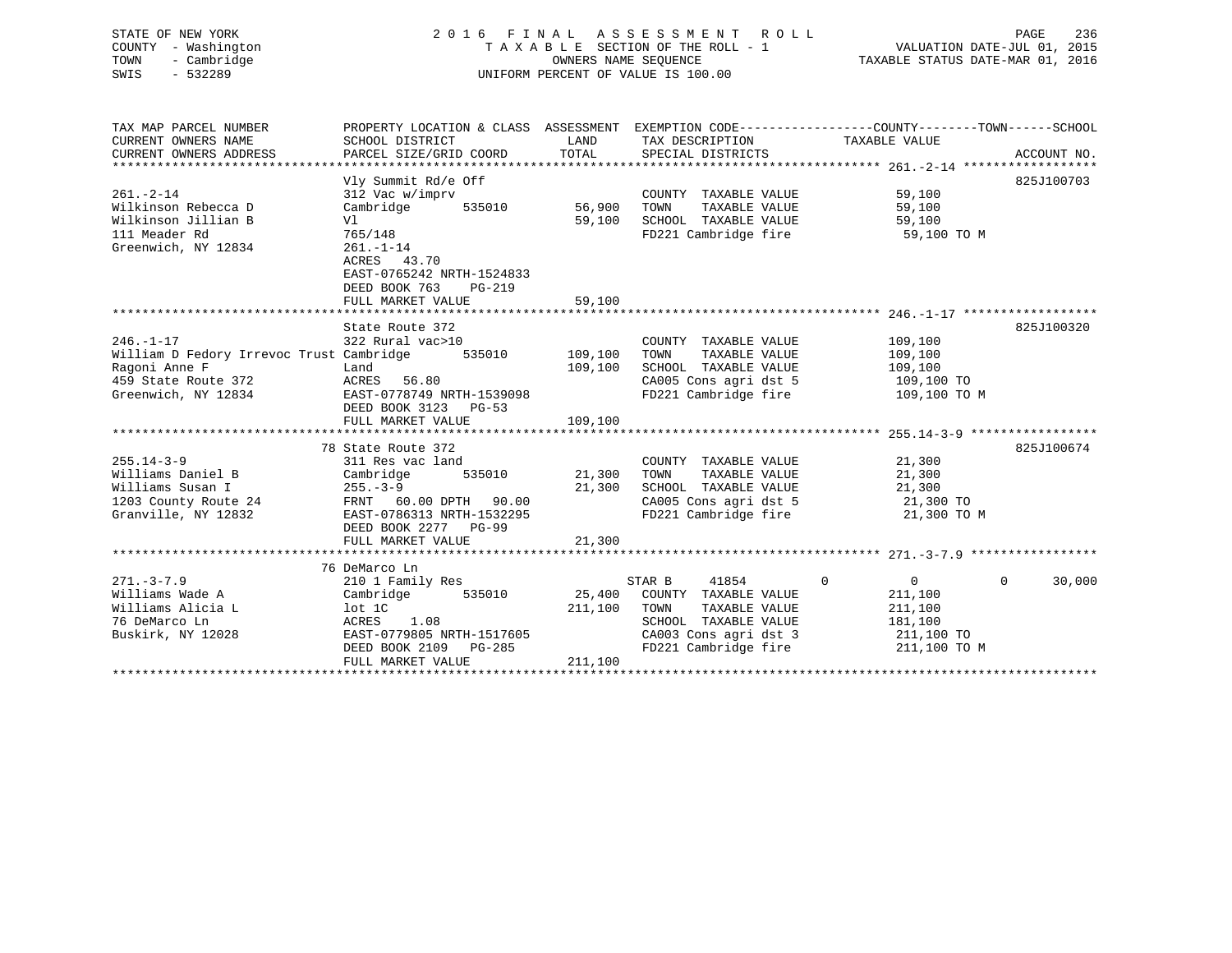# STATE OF NEW YORK 2 0 1 6 F I N A L A S S E S S M E N T R O L L PAGE 237 COUNTY - Washington T A X A B L E SECTION OF THE ROLL - 1 VALUATION DATE-JUL 01, 2015 TOWN - Cambridge OWNERS NAME SEQUENCE TAXABLE STATUS DATE-MAR 01, 2016 SWIS - 532289 UNIFORM PERCENT OF VALUE IS 100.00

| TAX MAP PARCEL NUMBER<br>CURRENT OWNERS NAME<br>CURRENT OWNERS ADDRESS                                                                                                                                                             | PROPERTY LOCATION & CLASS ASSESSMENT EXEMPTION CODE----------------COUNTY-------TOWN-----SCHOOL<br><b>EXAMPLE EXAMPLE EXAMPLE EXAMPLE EXAMPLE EXAMPLE EXAMPLE EXAMPLE EXAMPLE EXAMPLE EXAMPLE EXAMPLE EXAMPLE EXAMPLE EXAMPLE EXAMPLE EXAMPLE EXAMPLE EXAMPLE EXAMPLE EXAMPLE EXAMPLE EXAMPLE EXAMPLE EXAMPLE EXAMPLE EXAMPLE EXAMP</b><br>SCHOOL DISTRICT<br>PARCEL SIZE/GRID COORD | TOTAL                        | TAX DESCRIPTION<br>SPECIAL DISTRICTS                                                           | TAXABLE VALUE                                                                                                                                       |                    | ACCOUNT NO.      |
|------------------------------------------------------------------------------------------------------------------------------------------------------------------------------------------------------------------------------------|--------------------------------------------------------------------------------------------------------------------------------------------------------------------------------------------------------------------------------------------------------------------------------------------------------------------------------------------------------------------------------------|------------------------------|------------------------------------------------------------------------------------------------|-----------------------------------------------------------------------------------------------------------------------------------------------------|--------------------|------------------|
|                                                                                                                                                                                                                                    |                                                                                                                                                                                                                                                                                                                                                                                      |                              |                                                                                                |                                                                                                                                                     |                    |                  |
|                                                                                                                                                                                                                                    | 281 Belle Rd                                                                                                                                                                                                                                                                                                                                                                         |                              |                                                                                                |                                                                                                                                                     |                    | 825J100653       |
|                                                                                                                                                                                                                                    | 2013 2013 2013 2013 2013 2014 2023 2014 2023 2014 2023 203 2041 2023 203 2041 2023 203 2041 2023 203 2041 2023<br>2013 2023 203 2041 2023 203 2041 2023 203 2041 203 2041 203 2041 203 2041 203 2041 203 2041 203 2041 203 2041<br>                                                                                                                                                  |                              |                                                                                                |                                                                                                                                                     | 31,232<br>$\Omega$ | 31,232<br>30,000 |
| MAY BE SUBJECT TO PAYMENT                                                                                                                                                                                                          | FULL MARKET VALUE $229,600$                                                                                                                                                                                                                                                                                                                                                          |                              | CHOOL TAXABLE VALUE<br>CA003 Cons agri dst 3<br>31,232 EX<br>FD221 Cambridge fire 329,600 TO M |                                                                                                                                                     |                    |                  |
| UNDER AGDIST LAW TIL 2020                                                                                                                                                                                                          |                                                                                                                                                                                                                                                                                                                                                                                      |                              |                                                                                                |                                                                                                                                                     |                    |                  |
|                                                                                                                                                                                                                                    |                                                                                                                                                                                                                                                                                                                                                                                      |                              |                                                                                                |                                                                                                                                                     |                    | 825J100596       |
| $280 - 2 - 39$<br>Wilmot David B Jr                                                                                                                                                                                                | 348 Belle Rd<br>322 Rural vac>10<br>Cambridge 535010 57,600 COUNTY TAXABLE VALUE<br>281 Belle Rd<br>271.-3-12 57,600 TOWN<br>Buskirk, NY 12028 271.-3-12 SCHOO!<br>ACRES 14.80 CA003<br>MAY BE SUBJECT TO PAYMENT EAST-0777865 NRTH-1512732<br>UNDER AGDIST LAW TIL 2020 DEED BOOK 883 PG-114 FD221                                                                                  |                              | AG DIST 41720 0 39,965 39,965<br>TAXABLE VALUE<br>39,965 EX                                    | 17,635<br>17,635<br>SCHOOL TAXABLE VALUE 17,635<br>CA003 Cons agri dst 3 17,635 TO                                                                  |                    | 39,965           |
|                                                                                                                                                                                                                                    |                                                                                                                                                                                                                                                                                                                                                                                      |                              |                                                                                                | FD221 Cambridge fire 57,600 TO M                                                                                                                    |                    |                  |
|                                                                                                                                                                                                                                    | FULL MARKET VALUE 57,600                                                                                                                                                                                                                                                                                                                                                             |                              |                                                                                                |                                                                                                                                                     |                    |                  |
|                                                                                                                                                                                                                                    |                                                                                                                                                                                                                                                                                                                                                                                      |                              |                                                                                                |                                                                                                                                                     |                    |                  |
|                                                                                                                                                                                                                                    | Belle Rd                                                                                                                                                                                                                                                                                                                                                                             |                              |                                                                                                |                                                                                                                                                     |                    | 825J100705       |
| $280 - 2 - 40$<br>280.-2-40<br>Wilmot David B Jr<br>Wilmot Gretchen<br>EURES 76.70<br>Buskirk, NY 12028<br>MAY BE SUBJECT TO PAYMENT DEED BOOK 1782 FUNDER AGDIST LAW TIL 2020 FULL MARKET VALUE<br>201 Dense<br>Buskirk, NY 12028 | 312 Vac w/imprv<br>$Cambridge$ 535010<br>Eamm/house 5555556<br>Farm/house 201,900<br>271.-3-11.2<br>ACRES 76.70<br>EAST-0779342 NRTH-1512790<br>DEED BOOK 1782 PG-96 201,900<br>FULL MARKET VALUE 201,900                                                                                                                                                                            |                              | AG DIST 41720<br>160,900 COUNTY TAXABLE VALUE<br>TOWN<br>68,775 EX<br>FD221 Cambridge fire     | $\mathbf{0}$<br>68,775<br>133,125<br>TOWN TAXABLE VALUE 133,125<br>SCHOOL TAXABLE VALUE 133,125<br>CA003 Cons agri dst 3 133,125 TO<br>201,900 TO M | 68,775             | 68,775           |
|                                                                                                                                                                                                                                    |                                                                                                                                                                                                                                                                                                                                                                                      |                              |                                                                                                |                                                                                                                                                     |                    |                  |
| $280. - 2 - 41$                                                                                                                                                                                                                    | 363 Belle Rd<br>411 Apartment<br>Expose 2.01<br>Wilmot David B Jr<br>Wilmot Gretchen 271.-3-11.4<br>281 Belle Rd 271.-3-11.4<br>Buskirk, NY 12028 EAST-0779118 NRTH-1513323<br>271.-3-11.4 222,500<br>ACRES 2.01 222,500<br>EAST-0779118 NRTH-1513323<br>DEED BOOK 1773 PG-350<br>FULL MARKET VALUE                                                                                  | $35,100$<br>$222$<br>222,500 | CA003 Cons agri dst 3<br>FD221 Cambridge fire                                                  | COUNTY TAXABLE VALUE 222,500<br>TOWN TAXABLE VALUE 222,500<br>SCHOOL TAXABLE VALUE 222,500<br>222,500 TO<br>222,500 TO M                            |                    |                  |
|                                                                                                                                                                                                                                    |                                                                                                                                                                                                                                                                                                                                                                                      |                              |                                                                                                |                                                                                                                                                     |                    |                  |
|                                                                                                                                                                                                                                    | King Rd                                                                                                                                                                                                                                                                                                                                                                              |                              |                                                                                                |                                                                                                                                                     |                    |                  |
| $271. - 3 - 15$                                                                                                                                                                                                                    | 322 Rural vac>10                                                                                                                                                                                                                                                                                                                                                                     |                              |                                                                                                | COUNTY TAXABLE VALUE 58,800                                                                                                                         |                    |                  |
| Wilmot James                                                                                                                                                                                                                       |                                                                                                                                                                                                                                                                                                                                                                                      |                              |                                                                                                |                                                                                                                                                     |                    |                  |
| 457 King Rd                                                                                                                                                                                                                        | Cambridge 535010 58,800<br>Lot 2 58,800<br>ACRES 15.42 58,800<br>LOT 2<br>ACRES 15.42                                                                                                                                                                                                                                                                                                |                              |                                                                                                | TOWN TAXABLE VALUE 58,800<br>SCHOOL TAXABLE VALUE 58,800<br>CA003 Cons agri dst 3 58 800                                                            |                    |                  |
| Buskirk, NY 12028                                                                                                                                                                                                                  | EAST-0780323 NRTH-1514425<br>DEED BOOK 1874 PG-137<br>FULL MARKET VALUE                                                                                                                                                                                                                                                                                                              | 58,800                       |                                                                                                | CA003 Cons agri dst 3 58,800 TO<br>FD221 Cambridge fire 58,800 TO M                                                                                 |                    |                  |
|                                                                                                                                                                                                                                    |                                                                                                                                                                                                                                                                                                                                                                                      |                              |                                                                                                |                                                                                                                                                     |                    |                  |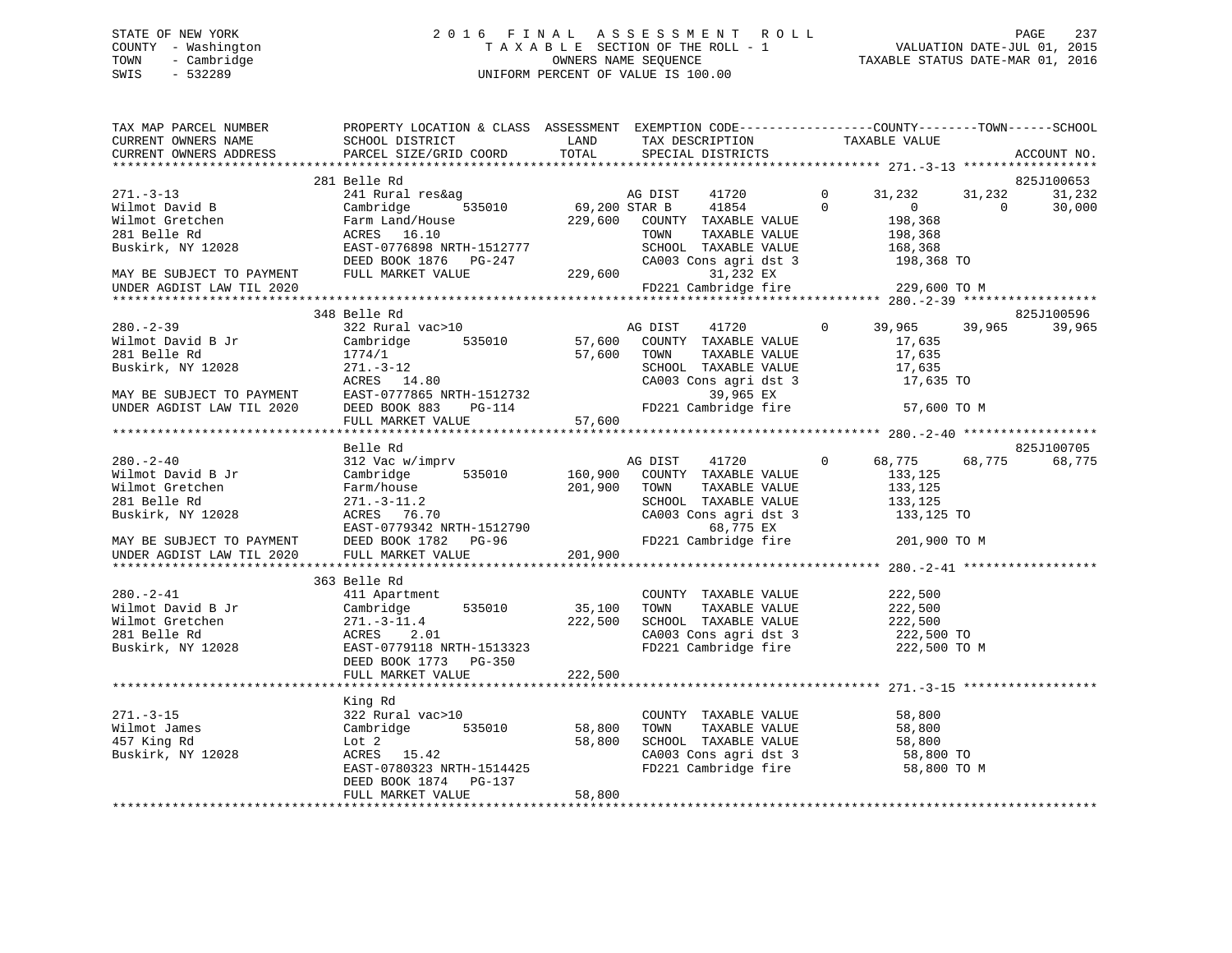# STATE OF NEW YORK 2 0 1 6 F I N A L A S S E S S M E N T R O L L PAGE 238 COUNTY - Washington T A X A B L E SECTION OF THE ROLL - 1 VALUATION DATE-JUL 01, 2015 TOWN - Cambridge OWNERS NAME SEQUENCE TAXABLE STATUS DATE-MAR 01, 2016 SWIS - 532289 UNIFORM PERCENT OF VALUE IS 100.00

| TAX MAP PARCEL NUMBER<br>CURRENT OWNERS NAME<br>CURRENT OWNERS ADDRESS | PROPERTY LOCATION & CLASS ASSESSMENT<br>SCHOOL DISTRICT<br>PARCEL SIZE/GRID COORD | LAND<br>TOTAL | EXEMPTION CODE-----------------COUNTY-------TOWN------SCHOOL<br>TAX DESCRIPTION<br>SPECIAL DISTRICTS | TAXABLE VALUE              | ACCOUNT NO.        |
|------------------------------------------------------------------------|-----------------------------------------------------------------------------------|---------------|------------------------------------------------------------------------------------------------------|----------------------------|--------------------|
|                                                                        |                                                                                   |               |                                                                                                      |                            |                    |
|                                                                        | 457 King Rd                                                                       |               |                                                                                                      |                            | 825J102002         |
| $272. - 1 - 10.2$                                                      | 210 1 Family Res                                                                  |               | STAR B<br>41854                                                                                      | $\sim$ 0<br>$\overline{0}$ | 30,000<br>$\Omega$ |
| Wilmot James                                                           | 535010<br>Cambridge                                                               |               | 25,100 COUNTY TAXABLE VALUE                                                                          | 93,600                     |                    |
| Wilmot Holly                                                           | H & L                                                                             | 93,600        | TOWN<br>TAXABLE VALUE                                                                                | 93,600                     |                    |
| 457 King Rd                                                            | 1.01<br>ACRES                                                                     |               | SCHOOL TAXABLE VALUE                                                                                 | 63,600                     |                    |
| Buskirk, NY 12028                                                      | EAST-0780472 NRTH-1514223                                                         |               |                                                                                                      | 93,600 TO                  |                    |
|                                                                        | DEED BOOK 840<br>PG-203                                                           |               | CA003 Cons agri dst 3<br>FD221 Cambridge fire                                                        | 93,600 TO M                |                    |
|                                                                        | FULL MARKET VALUE                                                                 | 93,600        |                                                                                                      |                            |                    |
|                                                                        |                                                                                   |               |                                                                                                      |                            |                    |
|                                                                        | Belle Rd                                                                          |               |                                                                                                      |                            | 825J100707         |
| $271. - 3 - 11.1$                                                      | 322 Rural vac>10                                                                  |               | FOR 480A 47460 0                                                                                     | 140,000                    | 140,000<br>140,000 |
| Wilmot Robert                                                          | 535010<br>Cambridge                                                               |               |                                                                                                      | 52,300                     |                    |
| 1078 Ashgrove Rd                                                       | forest tax 3230/213                                                               |               | 192,300 COUNTY TAXABLE VALUE<br>192,300 TOWN TAXABLE VALUE<br>TAXABLE VALUE                          | 52,300                     |                    |
| Cambridge, NY 12816                                                    | ACRES 117.80                                                                      |               |                                                                                                      | 52,300                     |                    |
|                                                                        | EAST-0776769 NRTH-1514700                                                         |               | SCHOOL TAXABLE VALUE<br>CA003 Cons agri dst 3                                                        | $192,300$ TO               |                    |
| MAY BE SUBJECT TO PAYMENT                                              | DEED BOOK 2111 PG-49                                                              |               | FD221 Cambridge fire                                                                                 | 192,300 TO M               |                    |
| UNDER RPTL480A UNTIL 2025                                              | FULL MARKET VALUE                                                                 | 192,300       |                                                                                                      |                            |                    |
|                                                                        |                                                                                   |               |                                                                                                      |                            |                    |
|                                                                        | 700 County Route 74                                                               |               |                                                                                                      |                            |                    |
|                                                                        |                                                                                   |               |                                                                                                      |                            |                    |
| $270. - 1 - 26.12$                                                     | 210 1 Family Res                                                                  |               | COUNTY TAXABLE VALUE                                                                                 | 199,900                    |                    |
| Wilson Charles                                                         | Cambridge 535010                                                                  | 45,000        | TOWN<br>TAXABLE VALUE                                                                                | 199,900                    |                    |
| Wilson Kristin                                                         | Sub Lot 9                                                                         | 199,900       | SCHOOL TAXABLE VALUE                                                                                 | 199,900                    |                    |
| 77 Intervale Rd                                                        | ACRES 6.22                                                                        |               | CA003 Cons agri dst 3<br>FD221 Cambridge fire                                                        | 199,900 TO                 |                    |
| Greenwich, NY 12834                                                    | EAST-0765350 NRTH-1515310                                                         |               |                                                                                                      | 199,900 TO M               |                    |
|                                                                        | DEED BOOK 3443 PG-48                                                              |               |                                                                                                      |                            |                    |
|                                                                        | FULL MARKET VALUE                                                                 | 199,900       |                                                                                                      |                            |                    |
|                                                                        |                                                                                   |               |                                                                                                      |                            |                    |
|                                                                        | 90 Wright Rd                                                                      |               |                                                                                                      |                            | 825J100576         |
| $271. - 2 - 23$                                                        | 210 1 Family Res                                                                  |               | VETWAR CTS 41120                                                                                     | $\overline{0}$<br>31,755   | 27,000<br>6,000    |
| Wilson Richard                                                         | 535010<br>Cambridge                                                               | 28,000 STAR B | 41854                                                                                                | $\Omega$<br>$\overline{0}$ | 30,000<br>$\Omega$ |
| Imhof Shea                                                             | Lot 2                                                                             |               | 211,700 COUNTY TAXABLE VALUE                                                                         | 179,945                    |                    |
| 90 Wright Rd                                                           | ACRES<br>1.60                                                                     |               | TAXABLE VALUE<br>TOWN                                                                                | 184,700                    |                    |
| Cambridge, NY 12816                                                    | EAST-0775052 NRTH-1517925                                                         |               | SCHOOL TAXABLE VALUE                                                                                 | 175,700                    |                    |
|                                                                        | DEED BOOK 2851 PG-203                                                             |               | CA003 Cons agri dst 3                                                                                | 211,700 TO                 |                    |
|                                                                        | FULL MARKET VALUE                                                                 |               | 211,700 FD221 Cambridge fire                                                                         | 211,700 TO M               |                    |
|                                                                        |                                                                                   |               |                                                                                                      |                            |                    |
|                                                                        | County Route 59/E Off                                                             |               |                                                                                                      |                            | 825J100928         |
| $262. - 1 - 17.4$                                                      | 322 Rural vac>10                                                                  |               | COUNTY TAXABLE VALUE                                                                                 | 24,000                     |                    |
| Wilwol Jason                                                           | Cambridge<br>535010                                                               | 24,000        | TAXABLE VALUE<br>TOWN                                                                                | 24,000                     |                    |
| 991 County Route 59                                                    | Vacant Land - Rear                                                                | 24,000        |                                                                                                      | 24,000                     |                    |
| Cambridge, NY 12816                                                    | ACRES<br>24.00                                                                    |               | SCHOOL TAXABLE VALUE<br>FD221 Cambridge fire                                                         | 24,000 TO M                |                    |
|                                                                        | EAST-0773663 NRTH-1522736                                                         |               |                                                                                                      |                            |                    |
|                                                                        | DEED BOOK 3081 PG-122                                                             |               |                                                                                                      |                            |                    |
|                                                                        | FULL MARKET VALUE                                                                 | 24,000        |                                                                                                      |                            |                    |
|                                                                        |                                                                                   |               |                                                                                                      |                            |                    |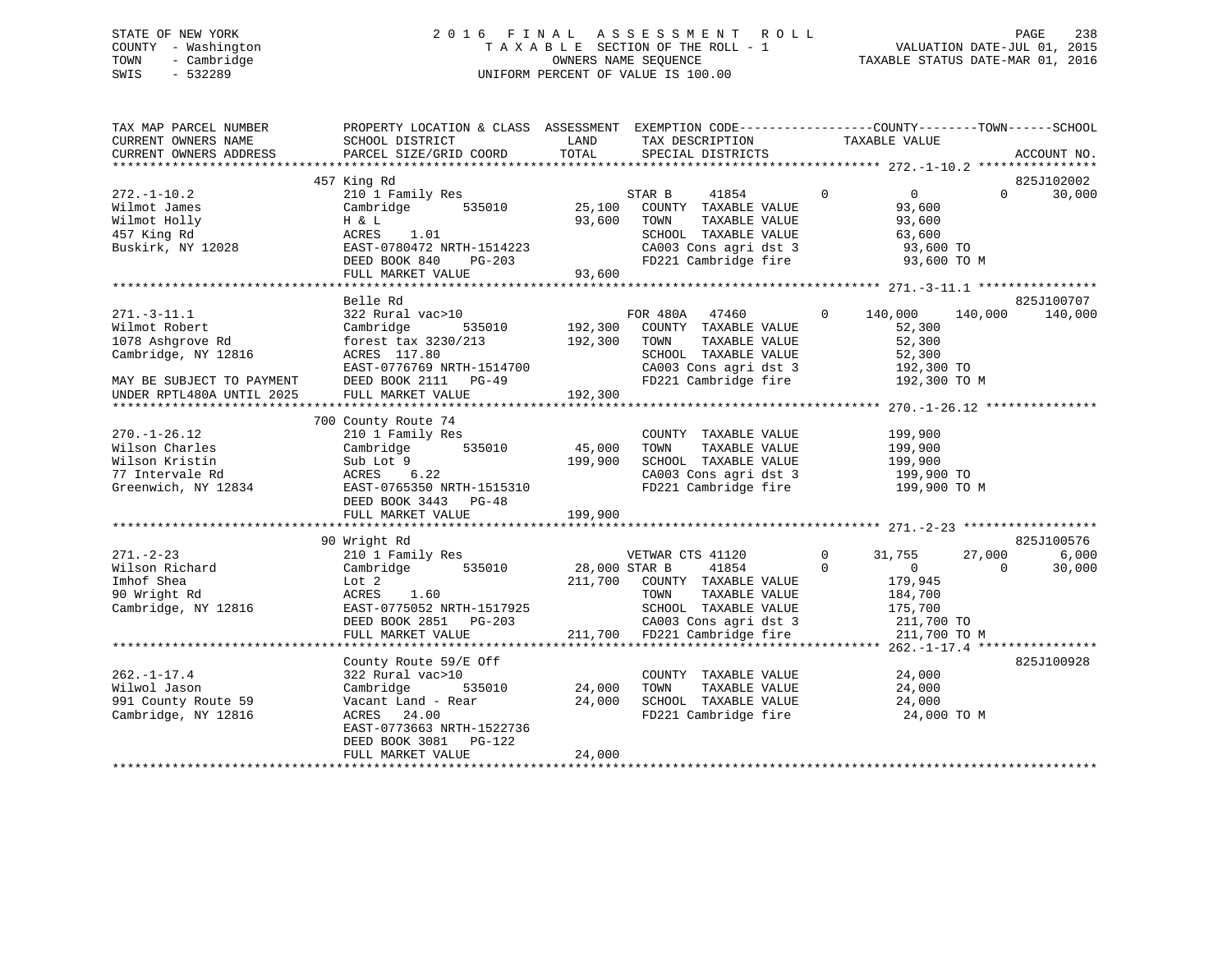# STATE OF NEW YORK 2 0 1 6 F I N A L A S S E S S M E N T R O L L PAGE 239 COUNTY - Washington T A X A B L E SECTION OF THE ROLL - 1 VALUATION DATE-JUL 01, 2015 TOWN - Cambridge OWNERS NAME SEQUENCE TAXABLE STATUS DATE-MAR 01, 2016 SWIS - 532289 UNIFORM PERCENT OF VALUE IS 100.00

| TAX MAP PARCEL NUMBER<br>CURRENT OWNERS NAME<br>CURRENT OWNERS ADDRESS | PROPERTY LOCATION & CLASS ASSESSMENT EXEMPTION CODE----------------COUNTY-------TOWN-----SCHOOL<br>SCHOOL DISTRICT<br>PARCEL SIZE/GRID COORD | LAND<br>TOTAL | TAX DESCRIPTION<br>SPECIAL DISTRICTS                                  | TAXABLE VALUE |                |          | ACCOUNT NO.    |
|------------------------------------------------------------------------|----------------------------------------------------------------------------------------------------------------------------------------------|---------------|-----------------------------------------------------------------------|---------------|----------------|----------|----------------|
|                                                                        |                                                                                                                                              |               |                                                                       |               |                |          |                |
|                                                                        | 991 County Route 59                                                                                                                          |               |                                                                       |               |                |          | 825J100315     |
| $262. - 1 - 16.1$                                                      | 242 Rurl res&rec                                                                                                                             |               | CW_10_VET/ 41152                                                      | $\mathbf 0$   | 8,000          | $\Omega$ | $\overline{0}$ |
| Wilwol Jason F                                                         | 535010<br>Cambridge                                                                                                                          | 57,100 STAR B | 41854                                                                 | $\Omega$      | $\overline{0}$ | $\Omega$ | 30,000         |
| 991 County Route 59                                                    |                                                                                                                                              |               |                                                                       |               | 232,000        |          |                |
| Cambridge, NY 12816                                                    |                                                                                                                                              |               |                                                                       |               | 240,000        |          |                |
|                                                                        |                                                                                                                                              |               |                                                                       | 210,000       |                |          |                |
|                                                                        |                                                                                                                                              |               |                                                                       |               | 240,000 TO M   |          |                |
|                                                                        |                                                                                                                                              |               |                                                                       |               |                |          |                |
|                                                                        | 33 Brownell Rd                                                                                                                               |               |                                                                       |               |                |          |                |
| $270. - 1 - 26.5$                                                      | 210 1 Family Res                                                                                                                             |               | STAR B<br>41854                                                       | $\Omega$      | $\overline{0}$ | $\Omega$ | 30,000         |
| Winchester John                                                        | Cambridge<br>535010                                                                                                                          | 27,400        | COUNTY TAXABLE VALUE                                                  |               | 249,900        |          |                |
| Winchester Mary E                                                      | Sub Lot 4                                                                                                                                    | 249,900       | TOWN<br>TAXABLE VALUE                                                 |               | 249,900        |          |                |
| 33 Brownell Rd                                                         | ACRES 1.27                                                                                                                                   |               | SCHOOL TAXABLE VALUE                                                  |               | 219,900        |          |                |
| Cambridge, NY 12816                                                    | EAST-0764161 NRTH-1516408                                                                                                                    |               |                                                                       |               |                |          |                |
|                                                                        | DEED BOOK 733<br>PG-131                                                                                                                      |               | CA003 Cons agri dst 3 249,900 TO<br>FD221 Cambridge fire 249,900 TO M |               |                |          |                |
|                                                                        | FULL MARKET VALUE                                                                                                                            | 249,900       |                                                                       |               |                |          |                |
|                                                                        |                                                                                                                                              |               |                                                                       |               |                |          |                |
|                                                                        | 539 Stage Rd                                                                                                                                 |               |                                                                       |               |                |          | 825J100214     |
| $272. - 2 - 20$                                                        | 242 Rurl res&rec                                                                                                                             |               | STAR B<br>41854                                                       | $\Omega$      | $\overline{0}$ | $\Omega$ | 30,000         |
| Woodcock Deborah                                                       | 535010<br>Cambridge                                                                                                                          | 68,800        | COUNTY TAXABLE VALUE                                                  |               | 230,400        |          |                |
| 539 Stage Rd                                                           | House & Lot                                                                                                                                  | 230,400       | TAXABLE VALUE<br>TOWN                                                 |               | 230,400        |          |                |
| Buskirk, NY 12028                                                      | Bdy Line Agmt 649/102                                                                                                                        |               | SCHOOL TAXABLE VALUE                                                  |               | 200,400        |          |                |
|                                                                        | ACRES 15.90                                                                                                                                  |               | FD221 Cambridge fire                                                  |               | 230,400 TO M   |          |                |
|                                                                        | EAST-0787096 NRTH-1513552                                                                                                                    |               |                                                                       |               |                |          |                |
|                                                                        | DEED BOOK 3378 PG-342                                                                                                                        |               |                                                                       |               |                |          |                |
|                                                                        | FULL MARKET VALUE                                                                                                                            | 230,400       |                                                                       |               |                |          |                |
|                                                                        |                                                                                                                                              |               |                                                                       |               |                |          |                |
|                                                                        | 201 Stevenson Rd                                                                                                                             |               |                                                                       |               |                |          | 825J100325     |
| $246. - 1 - 23.3$                                                      | 210 1 Family Res                                                                                                                             |               | STAR B<br>41854                                                       | $\mathbf 0$   | $\overline{0}$ | $\Omega$ | 30,000         |
| Woods Rodney B                                                         | 535010<br>Cambridge                                                                                                                          | 28,500        | COUNTY TAXABLE VALUE                                                  |               | 140,200        |          |                |
| Woods Alysa J                                                          | Sub Lot 2                                                                                                                                    | 140,200       | TAXABLE VALUE<br>TOWN                                                 |               | 140,200        |          |                |
| 201 Stevenson Rd                                                       | ACRES 1.10                                                                                                                                   |               | SCHOOL TAXABLE VALUE                                                  |               | 110,200        |          |                |
| Greenwich, NY 12834                                                    | EAST-0777121 NRTH-1536866                                                                                                                    |               | CA003 Cons agri dst 3 140,200 TO                                      |               |                |          |                |
|                                                                        | DEED BOOK 883<br>PG-213                                                                                                                      |               | FD221 Cambridge fire                                                  |               | 140,200 TO M   |          |                |
|                                                                        | FULL MARKET VALUE                                                                                                                            | 140,200       |                                                                       |               |                |          |                |
|                                                                        |                                                                                                                                              |               |                                                                       |               |                |          |                |
|                                                                        | 55 State Route 372                                                                                                                           |               |                                                                       |               |                |          | 825L100272     |
| $255.14 - 3 - 14$                                                      | 210 1 Family Res                                                                                                                             |               | COUNTY TAXABLE VALUE                                                  |               | 145,700        |          |                |
| Wu-Norman Jonas                                                        | 535010<br>Cambridge                                                                                                                          | 25,800        | TOWN<br>TAXABLE VALUE                                                 |               | 145,700        |          |                |
| 55 State Route 372                                                     | ACRES<br>0.67                                                                                                                                | 145,700       | SCHOOL TAXABLE VALUE                                                  |               | 145,700        |          |                |
| Cambridge, NY 12816                                                    | EAST-0786138 NRTH-1531707                                                                                                                    |               | FD221 Cambridge fire                                                  |               | 145,700 TO M   |          |                |
|                                                                        | DEED BOOK 3329 PG-150                                                                                                                        |               |                                                                       |               |                |          |                |
|                                                                        | FULL MARKET VALUE                                                                                                                            | 145,700       |                                                                       |               |                |          |                |
|                                                                        |                                                                                                                                              |               |                                                                       |               |                |          |                |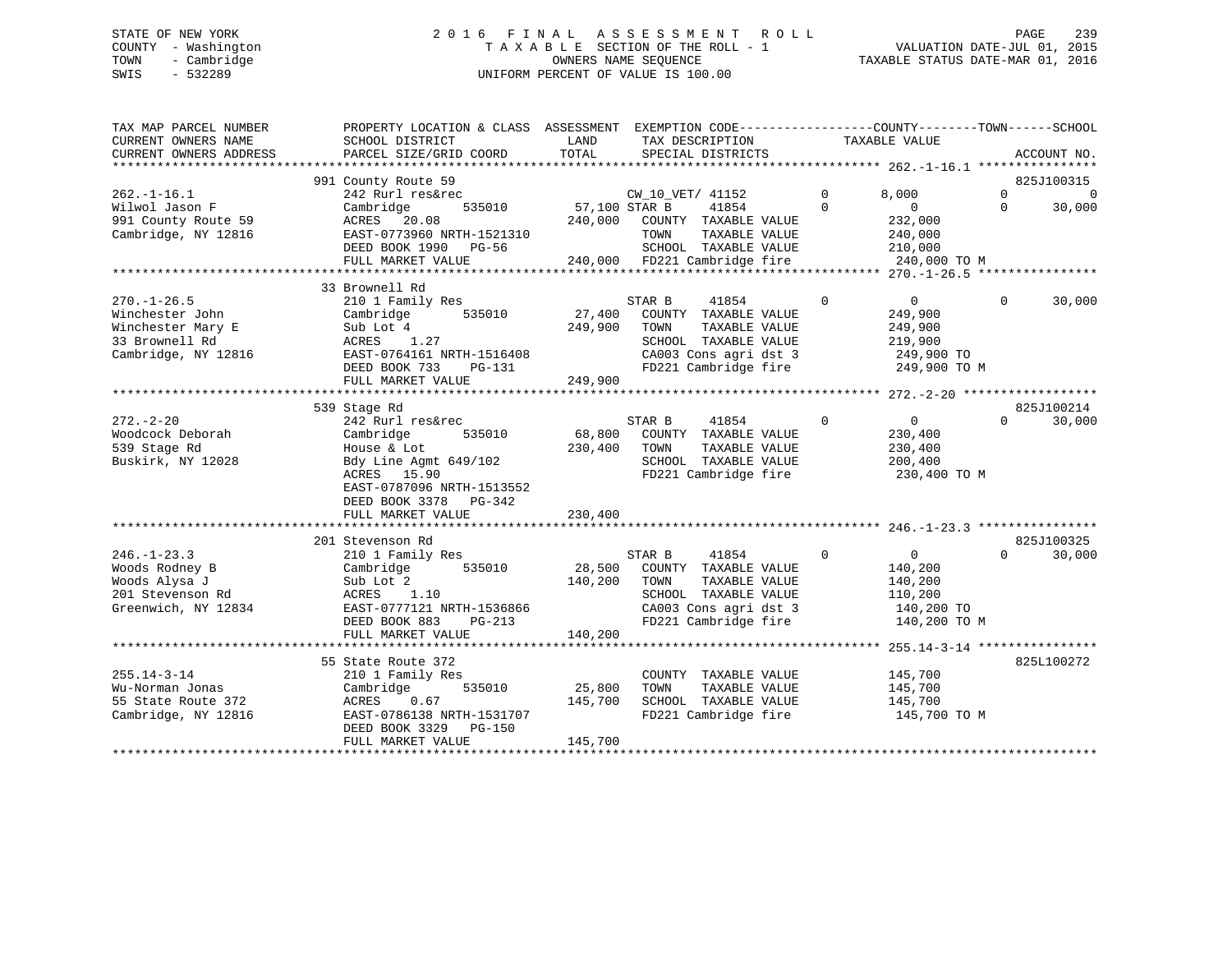# STATE OF NEW YORK 2 0 1 6 F I N A L A S S E S S M E N T R O L L PAGE 240 COUNTY - Washington T A X A B L E SECTION OF THE ROLL - 1 VALUATION DATE-JUL 01, 2015 TOWN - Cambridge OWNERS NAME SEQUENCE TAXABLE STATUS DATE-MAR 01, 2016 SWIS - 532289 UNIFORM PERCENT OF VALUE IS 100.00

| TAX MAP PARCEL NUMBER<br>CURRENT OWNERS NAME<br>CURRENT OWNERS ADDRESS                                                                                                                   | PROPERTY LOCATION & CLASS ASSESSMENT EXEMPTION CODE----------------COUNTY-------TOWN------SCHOOL<br>SCHOOL DISTRICT<br>PARCEL SIZE/GRID COORD                                                                                                                                                       | LAND<br>TOTAL                | TAX DESCRIPTION<br>SPECIAL DISTRICTS                                                                                                                                                                                                                                 | TAXABLE VALUE                                                                                                                                                                                      | ACCOUNT NO.                                                                                             |
|------------------------------------------------------------------------------------------------------------------------------------------------------------------------------------------|-----------------------------------------------------------------------------------------------------------------------------------------------------------------------------------------------------------------------------------------------------------------------------------------------------|------------------------------|----------------------------------------------------------------------------------------------------------------------------------------------------------------------------------------------------------------------------------------------------------------------|----------------------------------------------------------------------------------------------------------------------------------------------------------------------------------------------------|---------------------------------------------------------------------------------------------------------|
|                                                                                                                                                                                          |                                                                                                                                                                                                                                                                                                     |                              |                                                                                                                                                                                                                                                                      |                                                                                                                                                                                                    |                                                                                                         |
| $263 - 2 - 19$<br>Wulff Robert K<br>Wulff Jenny L<br>883 Turnpike Rd                                                                                                                     | 883 Turnpike Rd<br>242 Rurl res&rec<br>Cambridge<br>535010<br>Land<br>ACRES 35.40                                                                                                                                                                                                                   | 96,300<br>201,500            | STAR B<br>41854<br>COUNTY TAXABLE VALUE<br>TOWN<br>TAXABLE VALUE<br>SCHOOL TAXABLE VALUE                                                                                                                                                                             | $\mathbf{0}$<br>$\overline{0}$<br>201,500<br>201,500<br>171,500                                                                                                                                    | 825J100557<br>$\Omega$<br>30,000                                                                        |
| Eagle Bridge, NY 12057                                                                                                                                                                   | EAST-0788231 NRTH-1522248<br>DEED BOOK 758<br>PG-173<br>FULL MARKET VALUE                                                                                                                                                                                                                           | 201,500                      | FD221 Cambridge fire                                                                                                                                                                                                                                                 | 201,500 TO M                                                                                                                                                                                       |                                                                                                         |
|                                                                                                                                                                                          |                                                                                                                                                                                                                                                                                                     |                              |                                                                                                                                                                                                                                                                      |                                                                                                                                                                                                    |                                                                                                         |
| $288. - 1 - 15.4$<br>Wynnyk Bohdan M<br>187 Old Schuylerville Rd<br>Greenwich, NY 12834                                                                                                  | Durfee Rd<br>322 Rural vac>10<br>535010<br>Cambridge<br>Lot 4<br>ACRES 12.52<br>EAST-0764975 NRTH-1499788<br>DEED BOOK 906<br>PG-117                                                                                                                                                                | 38,000<br>38,000             | COUNTY TAXABLE VALUE<br>TAXABLE VALUE<br>TOWN<br>SCHOOL TAXABLE VALUE<br>FD221 Cambridge fire                                                                                                                                                                        | 38,000<br>38,000<br>38,000<br>38,000 TO M                                                                                                                                                          | 825J101987                                                                                              |
|                                                                                                                                                                                          | FULL MARKET VALUE                                                                                                                                                                                                                                                                                   | 38,000                       |                                                                                                                                                                                                                                                                      |                                                                                                                                                                                                    |                                                                                                         |
|                                                                                                                                                                                          |                                                                                                                                                                                                                                                                                                     |                              |                                                                                                                                                                                                                                                                      |                                                                                                                                                                                                    |                                                                                                         |
| $263 - 1 - 3$<br>Young Albert R Sr<br>Young Patricia A<br>1443 County Route 59<br>Cambridge, NY 12816<br>$270 - 1 - 3$<br>Yurschak Benjamin A<br>Yurschak Sarah L<br>934 County Route 74 | 1443 County Route 59<br>210 1 Family Res<br>535010<br>Cambridge<br>H&l<br>FRNT 250.00 DPTH 120.00<br>0.42<br>ACRES<br>EAST-0781877 NRTH-1527456<br>DEED BOOK 583<br>PG-214<br>FULL MARKET VALUE<br>934 County Route 74<br>210 1 Family Res<br>Cambridge<br>535010<br>H&l<br>FRNT 125.00 DPTH 240.00 | 45,400<br>27,900<br>203,900  | AGED-CO/TN 41801<br>26,100 AGED-SCH<br>41804<br>45,400 STAR EN<br>41834<br>COUNTY TAXABLE VALUE<br>TAXABLE VALUE<br>TOWN<br>SCHOOL TAXABLE VALUE<br>FD221 Cambridge fire<br>STAR B<br>41854<br>COUNTY TAXABLE VALUE<br>TOWN<br>TAXABLE VALUE<br>SCHOOL TAXABLE VALUE | $\Omega$<br>22,700<br>$\Omega$<br>$\overline{0}$<br>$\overline{0}$<br>$\Omega$<br>22,700<br>22,700<br>$\overline{0}$<br>45,400 TO M<br>$\Omega$<br>$\overline{0}$<br>203,900<br>203,900<br>173,900 | 825J100495<br>22,700<br>0<br>18,160<br>$\Omega$<br>$\Omega$<br>27,240<br>825J100222<br>$\cap$<br>30,000 |
| Greenwich, NY 12834                                                                                                                                                                      | ACRES<br>0.73<br>EAST-0764612 NRTH-1520920<br>DEED BOOK 1898<br>PG-10<br>FULL MARKET VALUE                                                                                                                                                                                                          | 203,900                      | CA003 Cons agri dst 3<br>FD221 Cambridge fire                                                                                                                                                                                                                        | 203,900 TO<br>203,900 TO M                                                                                                                                                                         |                                                                                                         |
| $271. - 2 - 28.1$<br>Yurschak David E<br>Yurschak Dorothy S<br>250 Conley Rd<br>Cambridge, NY 12816                                                                                      | 250 Conley Rd<br>240 Rural res<br>535010<br>Cambridge<br>3011/194<br>ACRES 13.84<br>EAST-0775735 NRTH-1514408<br>DEED BOOK 2391<br>PG-112<br>FULL MARKET VALUE                                                                                                                                      | 55,700<br>154,000<br>154,000 | STAR B<br>41854<br>COUNTY TAXABLE VALUE<br>TAXABLE VALUE<br>TOWN<br>SCHOOL TAXABLE VALUE<br>CA003 Cons agri dst 3<br>FD221 Cambridge fire                                                                                                                            | $\mathbf 0$<br>$\overline{0}$<br>154,000<br>154,000<br>124,000<br>154,000 TO<br>154,000 TO M                                                                                                       | $\Omega$<br>30,000                                                                                      |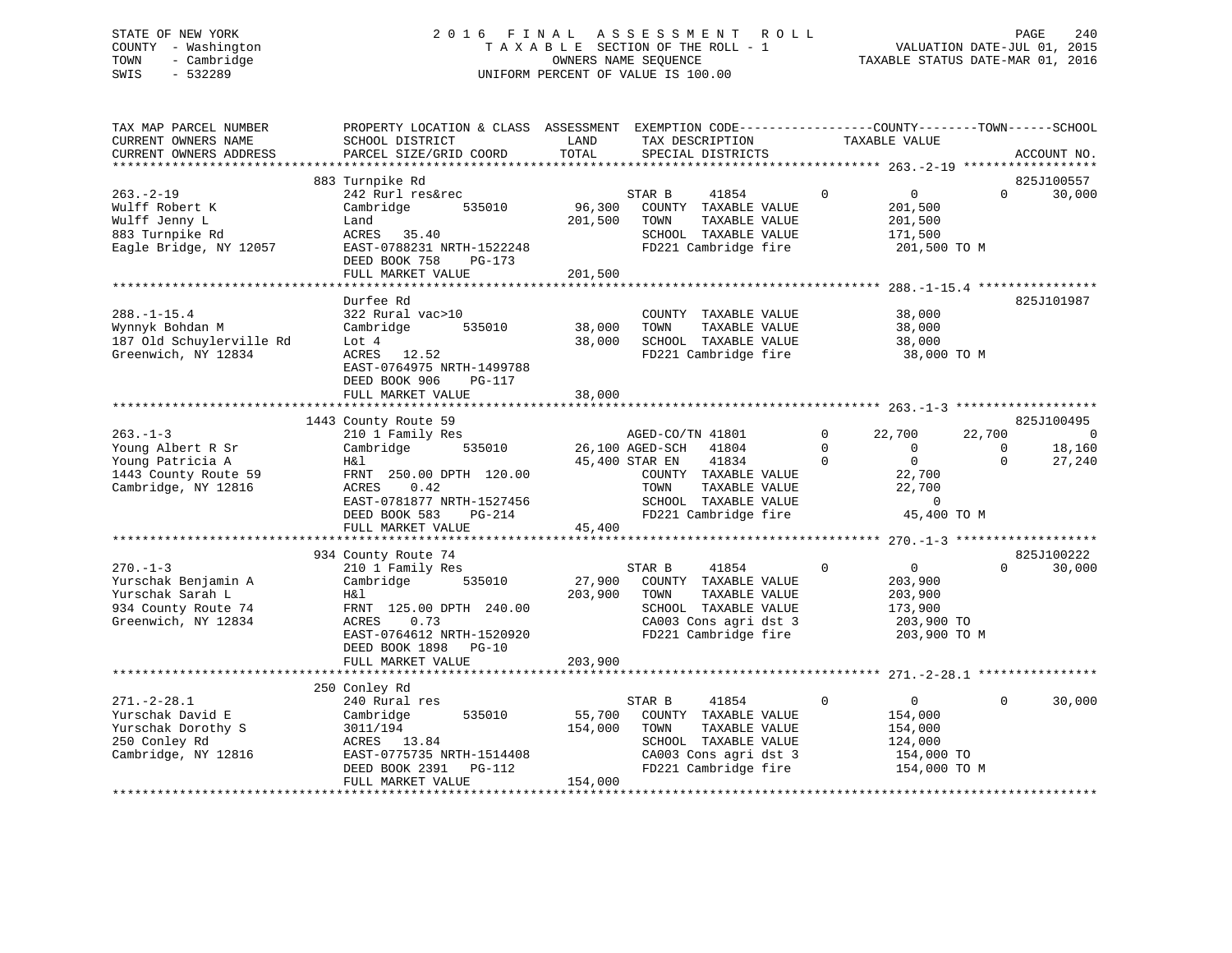# STATE OF NEW YORK 2 0 1 6 F I N A L A S S E S S M E N T R O L L PAGE 241 COUNTY - Washington T A X A B L E SECTION OF THE ROLL - 1 VALUATION DATE-JUL 01, 2015 TOWN - Cambridge OWNERS NAME SEQUENCE TAXABLE STATUS DATE-MAR 01, 2016 SWIS - 532289 UNIFORM PERCENT OF VALUE IS 100.00

| TAX MAP PARCEL NUMBER<br>CURRENT OWNERS NAME                                                          | PROPERTY LOCATION & CLASS ASSESSMENT EXEMPTION CODE---------------COUNTY-------TOWN-----SCHOOL<br>SCHOOL DISTRICT                                                                                                                | LAND               | TAX DESCRIPTION TAXABLE VALUE SPECIAL DISTRICTS                                                                                                                 |                                                                                        |                                |
|-------------------------------------------------------------------------------------------------------|----------------------------------------------------------------------------------------------------------------------------------------------------------------------------------------------------------------------------------|--------------------|-----------------------------------------------------------------------------------------------------------------------------------------------------------------|----------------------------------------------------------------------------------------|--------------------------------|
| CURRENT OWNERS ADDRESS                                                                                | PARCEL SIZE/GRID COORD TOTAL                                                                                                                                                                                                     |                    |                                                                                                                                                                 |                                                                                        | ACCOUNT NO.                    |
|                                                                                                       |                                                                                                                                                                                                                                  |                    |                                                                                                                                                                 |                                                                                        |                                |
| $271. - 2 - 30$<br>Yurschak David E                                                                   | Conley Rd<br>314 Rural vac<10<br>Cambridge                                                                                                                                                                                       | u<br>535010 36,800 | COUNTY TAXABLE VALUE<br>TAXABLE VALUE<br>TOWN                                                                                                                   | 36,800<br>36,800                                                                       | 825J100898                     |
| Yurschak Dorothy S<br>250 Conley Rd<br>Cambridge, NY 12816                                            | 20,000<br>ACRES 7.19<br>EAST-0775396 NRTH-1514815<br>DEED BOOK 3502 PG-69<br>RILL WITH                                                                                                                                           |                    | SCHOOL TAXABLE VALUE<br>FD221 Cambridge fire                                                                                                                    | 36,800<br>CA003 Cons agri dst 3<br>The 36,800 TO<br>The 36,800 TO M<br>The 36,800 TO M |                                |
|                                                                                                       |                                                                                                                                                                                                                                  |                    |                                                                                                                                                                 |                                                                                        |                                |
|                                                                                                       | 819 Turnpike Rd                                                                                                                                                                                                                  |                    |                                                                                                                                                                 |                                                                                        | 825J100227                     |
| $272 - 2 - 4$<br>Zachary William C<br>Zachary William -<br>136 E 64th St Apt 6D<br>New York, NY 10021 | 242 Rurl res&rec<br>Cambridge 535010 89,500<br>House $\&$ Lot 315,100<br>ACRES 30.00<br>EAST-0788716 NRTH-1520824<br>DEED BOOK 784<br>$PG-140$                                                                                   |                    | COUNTY TAXABLE VALUE<br>TAXABLE VALUE<br>TOWN<br>SCHOOL TAXABLE VALUE $315,100$<br>CA003 Cons agri dst 3 $315,100$ TO<br>FD221 Cambridge fire 315,100 TO M      | $315,100$<br>$315,100$                                                                 |                                |
|                                                                                                       | FULL MARKET VALUE                                                                                                                                                                                                                | 315,100            |                                                                                                                                                                 |                                                                                        |                                |
|                                                                                                       |                                                                                                                                                                                                                                  |                    |                                                                                                                                                                 |                                                                                        |                                |
| $246. - 1 - 29.10$                                                                                    | 1057 County Route 60<br>County Route 60<br>210 1 Family Res<br>Greenwich 533401 30,100 COUNTY TAXABLE VALUE<br>179,600 TOWN TAXABLE VALUE<br>COUNTY TAXABLE VALUE<br>COUNTY TAXABLE VALUE                                        |                    |                                                                                                                                                                 | $\overline{0}$<br>$\overline{0}$<br>179,600                                            | $\overline{0}$<br>30,000       |
|                                                                                                       | 246.-1-29.10<br>Zeno Douglas R (Greenwich Special Creenwich Special Creenwich, NY 12834 (Greenwich Special Creenwich Special Creenwich Special Creenwich Special Creenwich Special Creenwich Special Creenwich Special Creenwich |                    | TAXABLE VALUE<br>SCHOOL TAXABLE VALUE 149,600<br>CA003 Cons agri dst 3 179,600 TO                                                                               | 179,600<br>FD221 Cambridge fire 179,600 TO M                                           |                                |
|                                                                                                       |                                                                                                                                                                                                                                  |                    |                                                                                                                                                                 |                                                                                        |                                |
|                                                                                                       |                                                                                                                                                                                                                                  |                    |                                                                                                                                                                 |                                                                                        |                                |
| $246. - 1 - 29.1$                                                                                     | 1029 County Route 60 $\begin{array}{cccc} 87 & PCT & OF & VALUE & USED & FOR & EXEMPTION & PURPOSES \\ 242 & Rurl & res\&rec & AG & DIST & 41720 & 0 & 51,753 & 51,78 \end{array}$                                               |                    | es&rec<br>533401 130,000 AGED-ALL 41800                                                                                                                         |                                                                                        | 825J100725<br>51,753<br>51,753 |
| Zeno Janet K LE<br>Melite Brenda<br>1029 County Route 60<br>Greenwich, NY 12834                       | Greenwich<br>EAST-0772012 NRTH-1542234 TOWN TAXABLE VALUE 66,162<br>DEED BOOK 3086 PG-228 SCHOOL TAXABLE VALUE 862<br>FULL MARKET VALUE 208,700 CA003 Cons agri dst 3 156,947 TO                                                 |                    | 41834<br>COUNTY TAXABLE VALUE                                                                                                                                   | $90,785$ $90,785$ 0<br>$\begin{array}{c} 0 \\ 0 \end{array}$<br>66,162<br>66,162       | 90,785<br>65,300               |
| MAY BE SUBJECT TO PAYMENT<br>UNDER AGDIST LAW TIL 2020                                                |                                                                                                                                                                                                                                  |                    | 51,753 EX<br>FD221 Cambridge fire                                                                                                                               | 208,700 TO M                                                                           |                                |
|                                                                                                       |                                                                                                                                                                                                                                  |                    |                                                                                                                                                                 |                                                                                        |                                |
|                                                                                                       | 1089 County Route 60                                                                                                                                                                                                             |                    |                                                                                                                                                                 |                                                                                        | 825J102030                     |
| $246. - 1 - 29.14$<br>Zeno Todd R<br>1089 County Route 60<br>Greenwich, NY 12834                      | 210 1 Family Res<br>Greenwich 533401 30,300<br>Lot 4<br>2.17<br>ACRES<br>EAST-0771918 NRTH-1543325<br>DEED BOOK 2710 PG-273                                                                                                      | 80,000             | COUNTY TAXABLE VALUE<br>TOWN<br>TAXABLE VALUE<br>SCHOOL TAXABLE VALUE<br>SCHOOL TAXABLE VALUE 80,000<br>CA003 Cons agri dst 3 60,000 TO<br>FD221 Cambridge fire | 80,000<br>80,000<br>80,000<br>80,000 TO M                                              |                                |
|                                                                                                       | FULL MARKET VALUE                                                                                                                                                                                                                | 80,000             |                                                                                                                                                                 |                                                                                        |                                |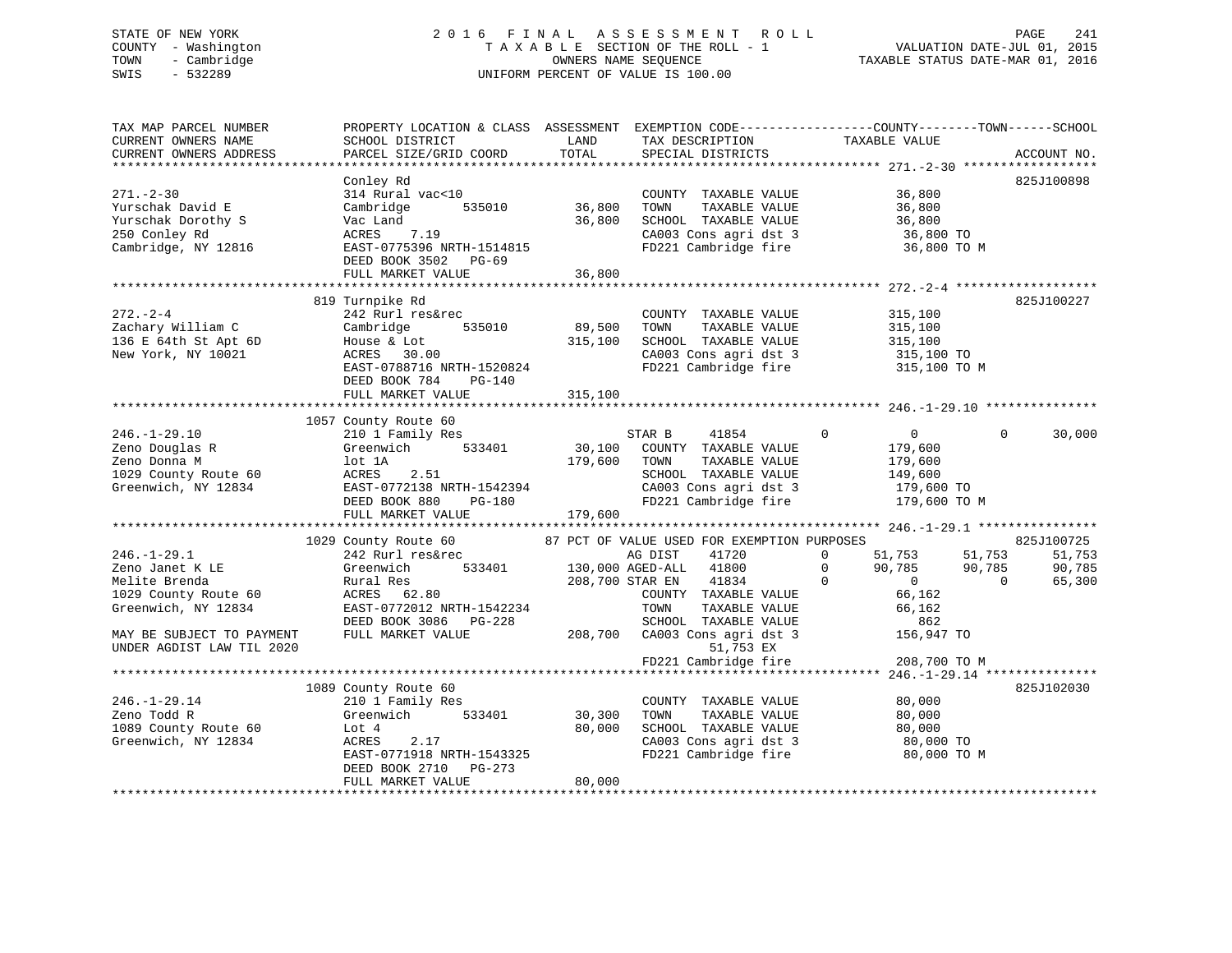# STATE OF NEW YORK 2 0 1 6 F I N A L A S S E S S M E N T R O L L PAGE 242 COUNTY - Washington T A X A B L E SECTION OF THE ROLL - 1 VALUATION DATE-JUL 01, 2015 TOWN - Cambridge OWNERS NAME SEQUENCE TAXABLE STATUS DATE-MAR 01, 2016 SWIS - 532289 UNIFORM PERCENT OF VALUE IS 100.00

| TAX MAP PARCEL NUMBER<br>CURRENT OWNERS NAME | PROPERTY LOCATION & CLASS ASSESSMENT EXEMPTION CODE---------------COUNTY-------TOWN------SCHOOL<br>SCHOOL DISTRICT |                               |          |                                               |  |              | LAND TAX DESCRIPTION TAXABLE VALUE |          |            |
|----------------------------------------------|--------------------------------------------------------------------------------------------------------------------|-------------------------------|----------|-----------------------------------------------|--|--------------|------------------------------------|----------|------------|
|                                              |                                                                                                                    |                               |          |                                               |  |              |                                    |          |            |
|                                              | 140 Morris Rd                                                                                                      |                               |          |                                               |  |              |                                    |          | 825J100724 |
| $289. -1 - 2.1$                              | 112 Dairy farm                                                                                                     |                               | AG BUILD | 41700                                         |  | $\mathsf{O}$ | 210,100                            | 210,100  | 210,100    |
| Ziehm Frank C LE                             | Cambridge                                                                                                          | 535010 243,900 AG DIST        |          | 41720                                         |  | $\Omega$     | 128,611 128,611 128,611            |          |            |
| Ziehm Theresa M LE                           | AG Easement 2442/313 817,100 STAR EN 41834                                                                         |                               |          |                                               |  | $\Omega$     | $\overline{0}$                     | $\cap$   | 65,300     |
| 140 Morris Rd                                | ACRES 153.50                                                                                                       |                               |          | COUNTY TAXABLE VALUE                          |  |              | 478,389                            |          |            |
| Buskirk, NY 12028                            | EAST-0771724 NRTH-1501650<br>DRED BOOK 3543                                                                        |                               | TOWN     | TAXABLE VALUE                                 |  |              | 478,389                            |          |            |
|                                              | DEED BOOK 2549 PG-170                                                                                              |                               | SCHOOL   | TAXABLE VALUE                                 |  |              | 413,089                            |          |            |
| MAY BE SUBJECT TO PAYMENT                    | FULL MARKET VALUE                                                                                                  | 817,100 CA003 Cons agri dst 3 |          |                                               |  |              | $688,489$ TO                       |          |            |
| UNDER AGDIST LAW TIL 2022                    |                                                                                                                    |                               |          | 128,611 EX                                    |  |              |                                    |          |            |
|                                              |                                                                                                                    |                               |          |                                               |  |              | FD221 Cambridge fire 817,100 TO M  |          |            |
|                                              |                                                                                                                    |                               |          |                                               |  |              |                                    |          |            |
|                                              | 152 Morris Rd                                                                                                      |                               |          |                                               |  |              |                                    |          | 825J100841 |
| $289. - 1 - 2.2$                             | 210 1 Family Res                                                                                                   |                               |          | COUNTY TAXABLE VALUE                          |  |              | 58,000                             |          |            |
| Ziehm Hanah Phoebe LE                        | Cambridge 535010 6,400                                                                                             |                               | TOWN     | TAXABLE VALUE                                 |  |              | 58,000                             |          |            |
| Ziehm Franklin C                             | Modular Home                                                                                                       | 58,000                        |          | SCHOOL TAXABLE VALUE                          |  |              | 58,000                             |          |            |
| 152 Morris Rd                                | ACRES 0.35                                                                                                         |                               |          | CA003 Cons agri dst 3<br>FD221 Cambridge fire |  |              | 58,000 TO                          |          |            |
| Buskirk, NY 12028                            | EAST-0771732 NRTH-1503809                                                                                          |                               |          |                                               |  |              | 58,000 TO M                        |          |            |
|                                              | DEED BOOK 757<br>$PG-119$                                                                                          |                               |          |                                               |  |              |                                    |          |            |
|                                              | FULL MARKET VALUE                                                                                                  | 58,000                        |          |                                               |  |              |                                    |          |            |
|                                              |                                                                                                                    |                               |          |                                               |  |              |                                    |          |            |
|                                              | 531 Schwenninger Rd                                                                                                |                               |          |                                               |  |              |                                    |          |            |
| $288. - 1 - 13.2$                            | 240 Rural res                                                                                                      |                               | STAR B   | 41854                                         |  | $\mathbf{0}$ | $\Omega$                           | $\Omega$ | 30,000     |
| Ziehm Stuart                                 | Cambridge 535010 23,300 COUNTY TAXABLE VALUE                                                                       |                               |          |                                               |  |              | 220,700                            |          |            |
| Ziehm Jessica                                | filed subdivision 20A-102 220,700                                                                                  |                               | TOWN     | TAXABLE VALUE                                 |  |              | 220,700                            |          |            |
| 531 Schweninger Rd                           | 1.05<br>ACRES                                                                                                      |                               |          | SCHOOL TAXABLE VALUE                          |  |              | 190,700                            |          |            |
| Buskirk, NY 12028                            | EAST-0767640 NRTH-1500276                                                                                          |                               |          |                                               |  |              | CA003 Cons agri dst 3 220,700 TO   |          |            |
|                                              | DEED BOOK 2845 PG-271                                                                                              |                               |          |                                               |  |              | FD221 Cambridge fire 220,700 TO M  |          |            |
|                                              | FULL MARKET VALUE                                                                                                  | 220,700                       |          |                                               |  |              |                                    |          |            |
|                                              |                                                                                                                    |                               |          |                                               |  |              |                                    |          |            |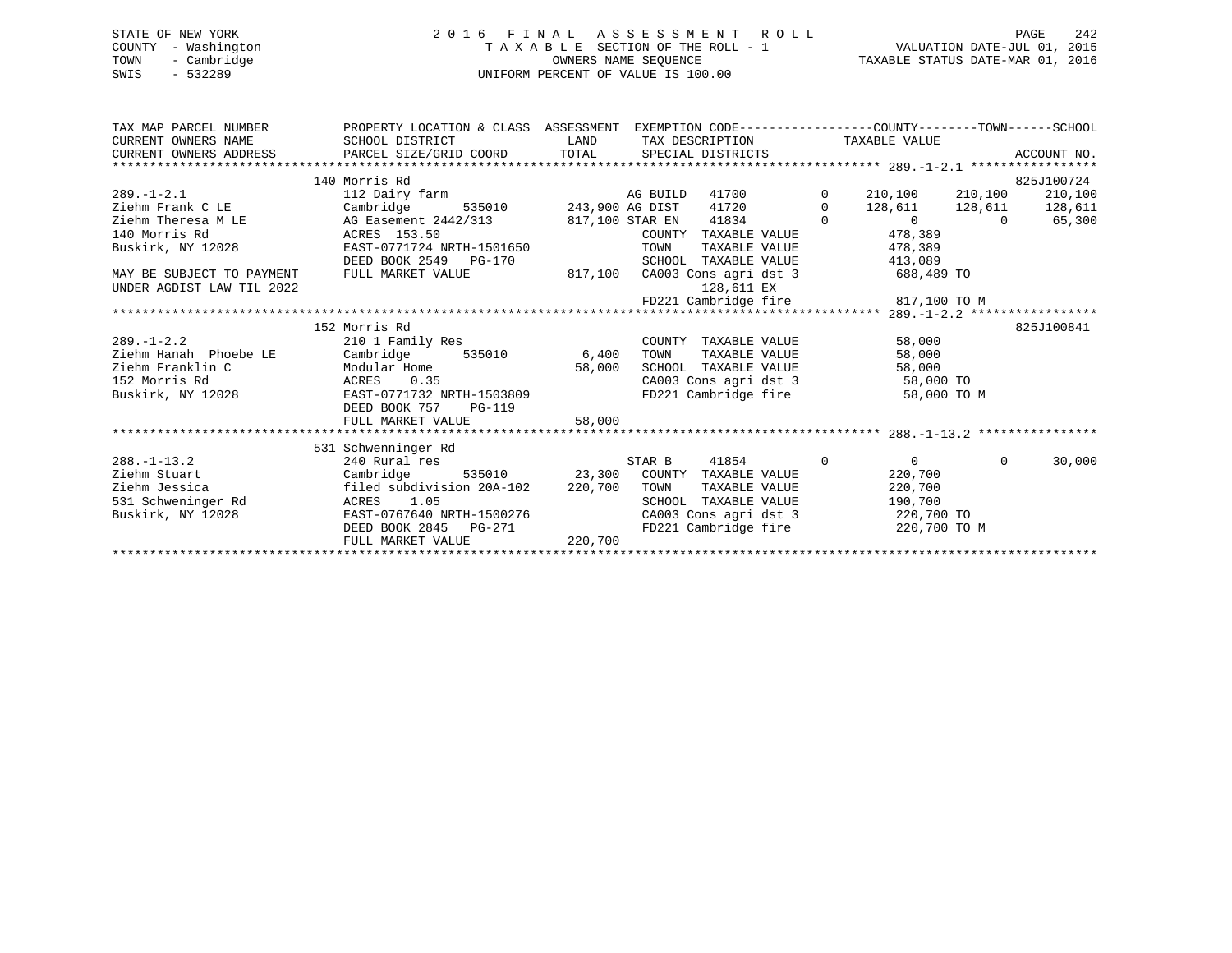R O L L S U B S E C T I O N - - T O T A L S

#### \*\*\* S P E C I A L D I S T R I C T S U M M A R Y \*\*\*

| CODE | DISTRICT NAME        | TOTAL<br>PARCELS | EXTENSION<br>TYPE | EXTENSION<br>VALUE | AD VALOREM<br>VALUE | EXEMPT<br>AMOUNT | TAXABLE<br>VALUE |
|------|----------------------|------------------|-------------------|--------------------|---------------------|------------------|------------------|
|      | SR533 Star repay - f |                  | 1 MOVTAX          |                    |                     |                  |                  |
|      | TE533 Trans exmt rep |                  | 3 MOVTAX          |                    |                     |                  |                  |
|      | AG024 Agri dist 24   |                  | 1 TOTAL           |                    | 147,000             |                  | 147,000          |
|      | CA003 Cons agri dst  |                  | 639 TOTAL         |                    | 116052,794          | 11736,833        | 104315,961       |
|      | CA005 Cons agri dst  |                  | 64 TOTAL          |                    | 12818,200           | 928,851          | 11889,349        |
|      | EZ010 Empire Zone-Si |                  | 1 TOTAL           |                    | 628,550             |                  | 628,550          |
|      | FD221 Cambridge fire |                  | 915 TOTAL M       |                    | 164529,244          |                  | 164529,244       |

#### \*\*\* S C H O O L D I S T R I C T S U M M A R Y \*\*\*

| CODE                       | DISTRICT NAME                                        | TOTAL<br>PARCELS       | ASSESSED<br>LAND                               | ASSESSED<br>TOTAL                                 | EXEMPT<br>AMOUNT                              | TOTAL<br>TAXABLE                                  | <b>STAR</b><br>AMOUNT                         | STAR<br>TAXABLE                                   |
|----------------------------|------------------------------------------------------|------------------------|------------------------------------------------|---------------------------------------------------|-----------------------------------------------|---------------------------------------------------|-----------------------------------------------|---------------------------------------------------|
| 384201<br>533401<br>535010 | Hoosic Valley<br>Greenwich<br>Cambridge<br>SUB-TOTAL | 14<br>98<br>803<br>915 | 1446,800<br>6370,500<br>52747,100<br>60564,400 | 2820,200<br>16547,600<br>145161,444<br>164529,244 | 460,349<br>2489,582<br>13751,696<br>16701,627 | 2359,851<br>14058,018<br>131409,748<br>147827,617 | 120,000<br>1644,100<br>17230,756<br>18994,856 | 2239,851<br>12413,918<br>114178,992<br>128832,761 |
|                            | TOTAL                                                | 915                    | 60564,400                                      | 164529,244                                        | 16701,627                                     | 147827,617                                        | 18994,856                                     | 128832,761                                        |

#### \*\*\* S Y S T E M C O D E S S U M M A R Y \*\*\*

### NO SYSTEM EXEMPTIONS AT THIS LEVEL

### \*\*\* E X E M P T I O N S U M M A R Y \*\*\*

| CODE           | DESCRIPTION            | TOTAL<br>PARCELS | COUNTY   | TOWN     | SCHOOL  |
|----------------|------------------------|------------------|----------|----------|---------|
| 41120          | VETWAR CTS             | 33               | 932,926  | 842,511  | 198,000 |
| 41122<br>41123 | VET WAR C<br>VET WAR T |                  | 95,925   | 89,925   |         |
| 41130          | VETCOM CTS             | 37               | 1751,509 | 1585,963 | 370,000 |
| 41132          | VET COM C              | ◠<br>z.          | 93,925   |          |         |
| 41133          | VET COM T              | $\sim$<br>▵      |          | 83,925   |         |

VALUATION DATE-JUL 01, 2015 TAXABLE STATUS DATE-MAR 01, 2016<br>RPS150/V04/L015 UNIFORM PERCENT OF VALUE IS 100.00 CURRENT DATE 6/22/2016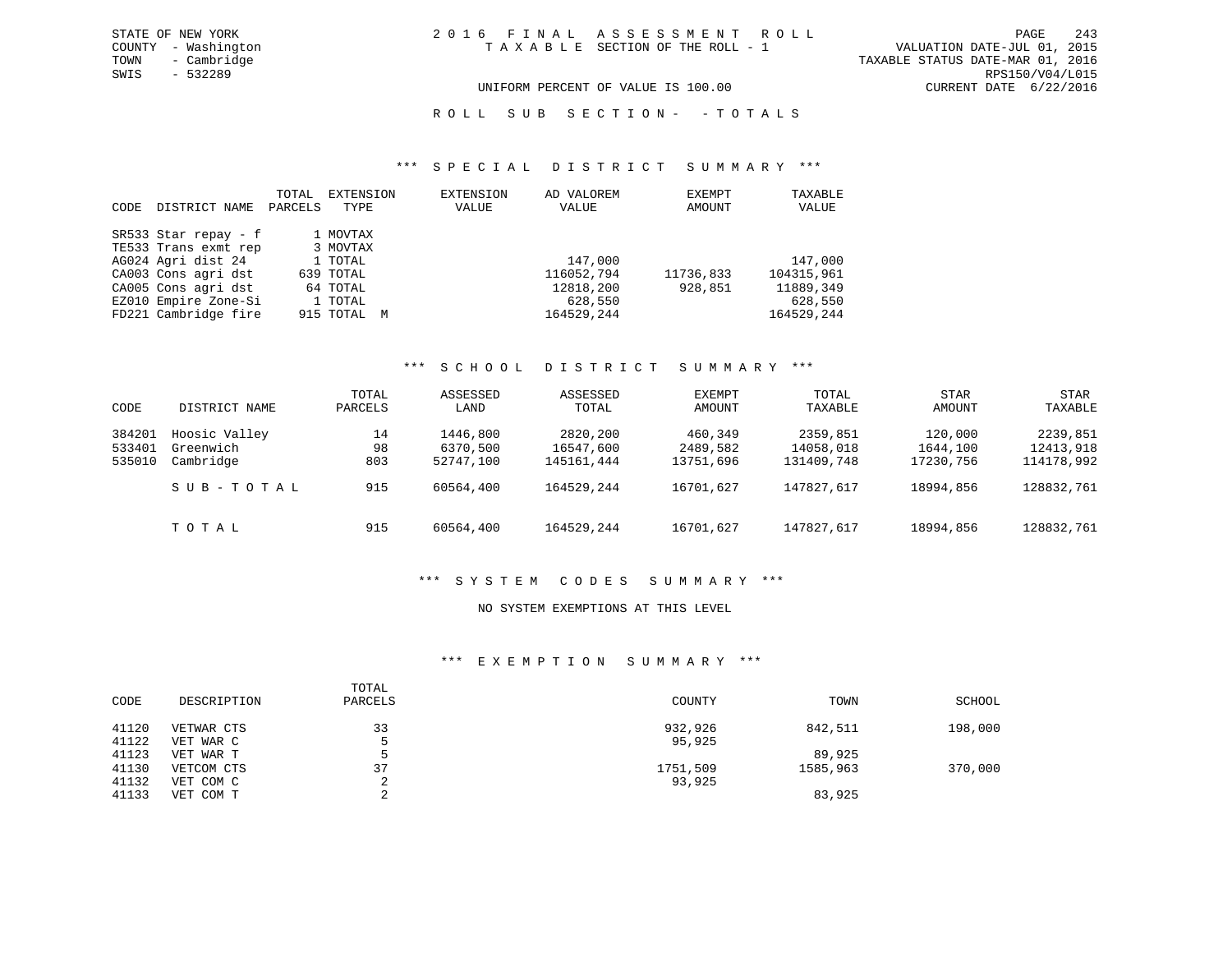| STATE OF NEW YORK   | 2016 FINAL ASSESSMENT ROLL         | 244<br>PAGE                      |
|---------------------|------------------------------------|----------------------------------|
| COUNTY - Washington | TAXABLE SECTION OF THE ROLL - 1    | VALUATION DATE-JUL 01, 2015      |
| - Cambridge<br>TOWN |                                    | TAXABLE STATUS DATE-MAR 01, 2016 |
| - 532289<br>SWIS    |                                    | RPS150/V04/L015                  |
|                     | UNIFORM PERCENT OF VALUE IS 100.00 | CURRENT DATE 6/22/2016           |

ROLL SUB SECTION - - TOTALS

#### \*\*\* E X E M P T I O N S U M M A R Y \*\*\*

|       |                 | TOTAL          |           |           |           |
|-------|-----------------|----------------|-----------|-----------|-----------|
| CODE  | DESCRIPTION     | PARCELS        | COUNTY    | TOWN      | SCHOOL    |
| 41140 | VETDIS CTS      | 17             | 1042,512  | 948,067   | 307,885   |
| 41142 | VET DIS C       |                | 11,484    |           |           |
| 41143 | VET DIS T       |                |           | 11,484    |           |
| 41152 | $CW_10_VET/$    | 6              | 48,000    |           |           |
| 41400 | CLERGY          |                | 1,500     | 1,500     | 1,500     |
| 41700 | AG BUILD        | 4              | 349,500   | 349,500   | 349,500   |
| 41720 | AG DIST         | 201            | 12746,654 | 12746,654 | 12746,654 |
| 41730 | AGRI-D IND      | 16             | 559,515   | 559,515   | 559,515   |
| 41800 | AGED-ALL        | 13             | 869,170   | 869,170   | 876,227   |
| 41801 | AGED-CO/TN      | 9              | 508,980   | 508,980   |           |
| 41802 | AGED-CO         | 22             | 1258,435  |           |           |
| 41803 | AGED-TOWN       | 16             |           | 709,545   |           |
| 41804 | AGED-SCH        | 22             |           |           | 1021,066  |
| 41834 | STAR EN         | 142            |           |           | 9034,856  |
| 41854 | STAR B          | 332            |           |           | 9960,000  |
| 41932 | DISAB-CO        | ᅩ              | 100,950   |           |           |
| 47460 | <b>FOR 480A</b> | $\overline{2}$ | 271,280   | 271,280   | 271,280   |
|       | TOTAL           | 890            | 20642,265 | 19578,019 | 35696,483 |

#### \*\*\* G R A N D T O T A L S \*\*\*

| ROLL       | DESCRIPTION | TOTAL   | ASSESSED  | ASSESSED   | TAXABLE    | TAXABLE    | TAXABLE    | STAR       |
|------------|-------------|---------|-----------|------------|------------|------------|------------|------------|
| <b>SEC</b> |             | PARCELS | ' AND     | TOTAL      | COUNTY     | TOWN       | SCHOOL     | TAXABLE    |
|            | TAXABLE     | 915     | 60564,400 | 164529,244 | L43886,979 | 144951,225 | 147827,617 | 128832,761 |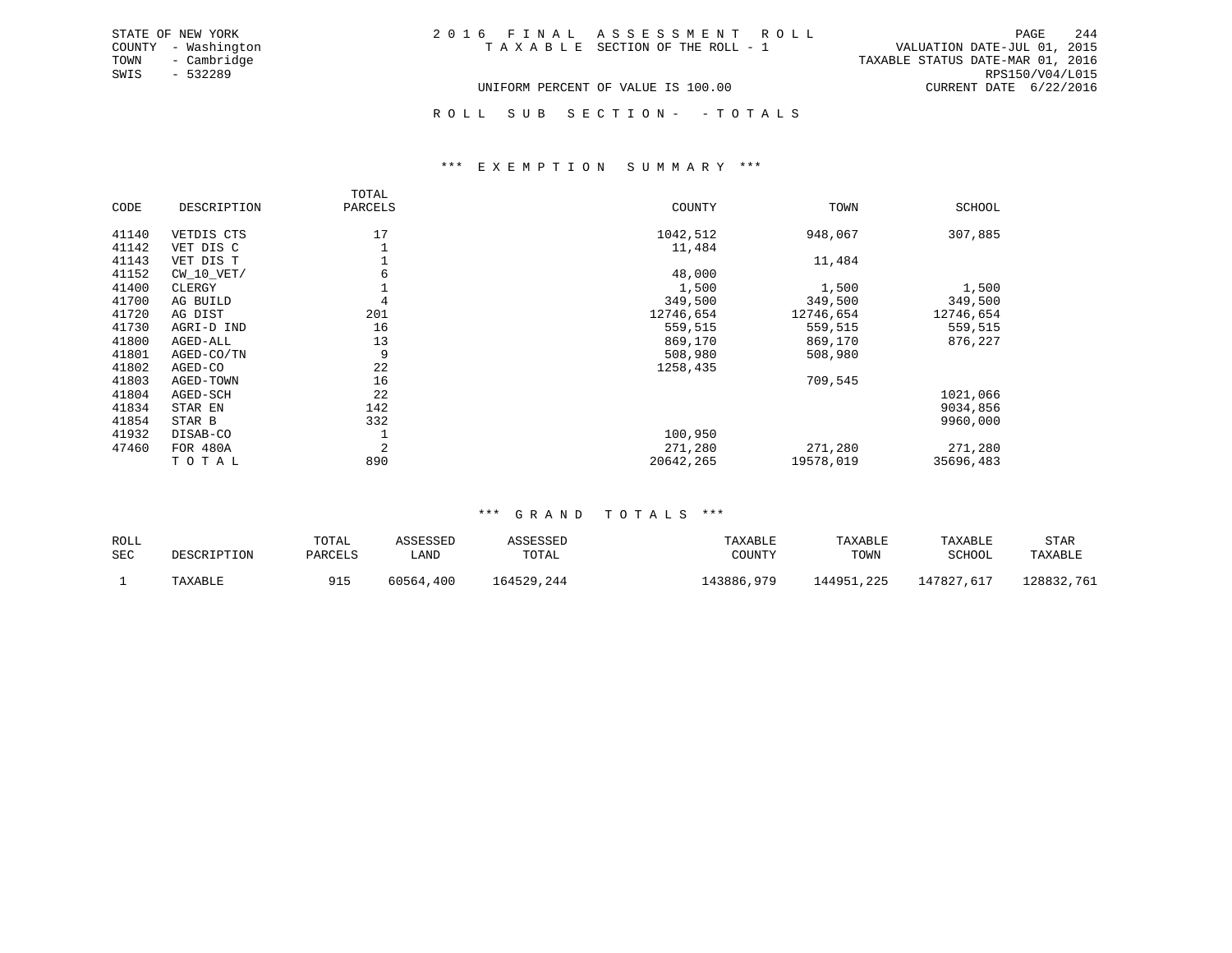| STATE OF NEW YORK   | 2016 FINAL ASSESSMENT ROLL         |                                  | PAGE                        | 245 |
|---------------------|------------------------------------|----------------------------------|-----------------------------|-----|
| COUNTY - Washington | TAXABLE SECTION OF THE ROLL - 1    |                                  | VALUATION DATE-JUL 01, 2015 |     |
| TOWN<br>- Cambridge |                                    | TAXABLE STATUS DATE-MAR 01, 2016 |                             |     |
| SWIS<br>- 532289    | UNIFORM PERCENT OF VALUE IS 100.00 |                                  | RPS150/V04/L015             |     |
|                     |                                    |                                  | CURRENT DATE 6/22/2016      |     |

#### R O L L S E C T I O N T O T A L S

#### \*\*\* S P E C I A L D I S T R I C T S U M M A R Y \*\*\*

|      |                      | TOTAL   | EXTENSION   | <b>EXTENSION</b> | AD VALOREM | EXEMPT    | TAXABLE    |
|------|----------------------|---------|-------------|------------------|------------|-----------|------------|
| CODE | DISTRICT NAME        | PARCELS | TYPE        | VALUE            | VALUE      | AMOUNT    | VALUE      |
|      | SR533 Star repay - f |         | 1 MOVTAX    |                  |            |           |            |
|      | TE533 Trans exmt rep |         | 3 MOVTAX    |                  |            |           |            |
|      | AG024 Agri dist 24   |         | 1 TOTAL     |                  | 147,000    |           | 147,000    |
|      | CA003 Cons agri dst  |         | 639 TOTAL   |                  | 116052,794 | 11736,833 | 104315,961 |
|      | CA005 Cons agri dst  |         | 64 TOTAL    |                  | 12818,200  | 928,851   | 11889,349  |
|      | EZ010 Empire Zone-Si |         | 1 TOTAL     |                  | 628,550    |           | 628,550    |
|      | FD221 Cambridge fire |         | 915 TOTAL M |                  | 164529,244 |           | 164529,244 |

#### \*\*\* S C H O O L D I S T R I C T S U M M A R Y \*\*\*

| CODE                       | DISTRICT NAME                           | TOTAL<br>PARCELS | ASSESSED<br>LAND                  | ASSESSED<br>TOTAL                   | EXEMPT<br>AMOUNT                 | TOTAL<br>TAXABLE                    | <b>STAR</b><br>AMOUNT            | STAR<br>TAXABLE                     |
|----------------------------|-----------------------------------------|------------------|-----------------------------------|-------------------------------------|----------------------------------|-------------------------------------|----------------------------------|-------------------------------------|
| 384201<br>533401<br>535010 | Hoosic Valley<br>Greenwich<br>Cambridge | 14<br>98<br>803  | 1446,800<br>6370,500<br>52747,100 | 2820,200<br>16547,600<br>145161,444 | 460,349<br>2489,582<br>13751,696 | 2359,851<br>14058,018<br>131409,748 | 120,000<br>1644,100<br>17230,756 | 2239,851<br>12413,918<br>114178,992 |
|                            | SUB-TOTAL                               | 915              | 60564,400                         | 164529,244                          | 16701,627                        | 147827,617                          | 18994,856                        | 128832,761                          |
|                            | TOTAL                                   | 915              | 60564,400                         | 164529,244                          | 16701.627                        | 147827,617                          | 18994,856                        | 128832,761                          |

#### \*\*\* S Y S T E M C O D E S S U M M A R Y \*\*\*

#### NO SYSTEM EXEMPTIONS AT THIS LEVEL

#### \*\*\* E X E M P T I O N S U M M A R Y \*\*\*

| CODE           | DESCRIPTION             | TOTAL<br>PARCELS | COUNTY            | TOWN     | SCHOOL  |
|----------------|-------------------------|------------------|-------------------|----------|---------|
| 41120<br>41122 | VETWAR CTS<br>VET WAR C | 33               | 932,926<br>95,925 | 842,511  | 198,000 |
| 41123          | VET WAR T               |                  |                   | 89,925   |         |
| 41130          | VETCOM CTS              | 37               | 1751,509          | 1585,963 | 370,000 |
| 41132          | VET COM C               |                  | 93,925            |          |         |
| 41133          | VET COM T               |                  |                   | 83,925   |         |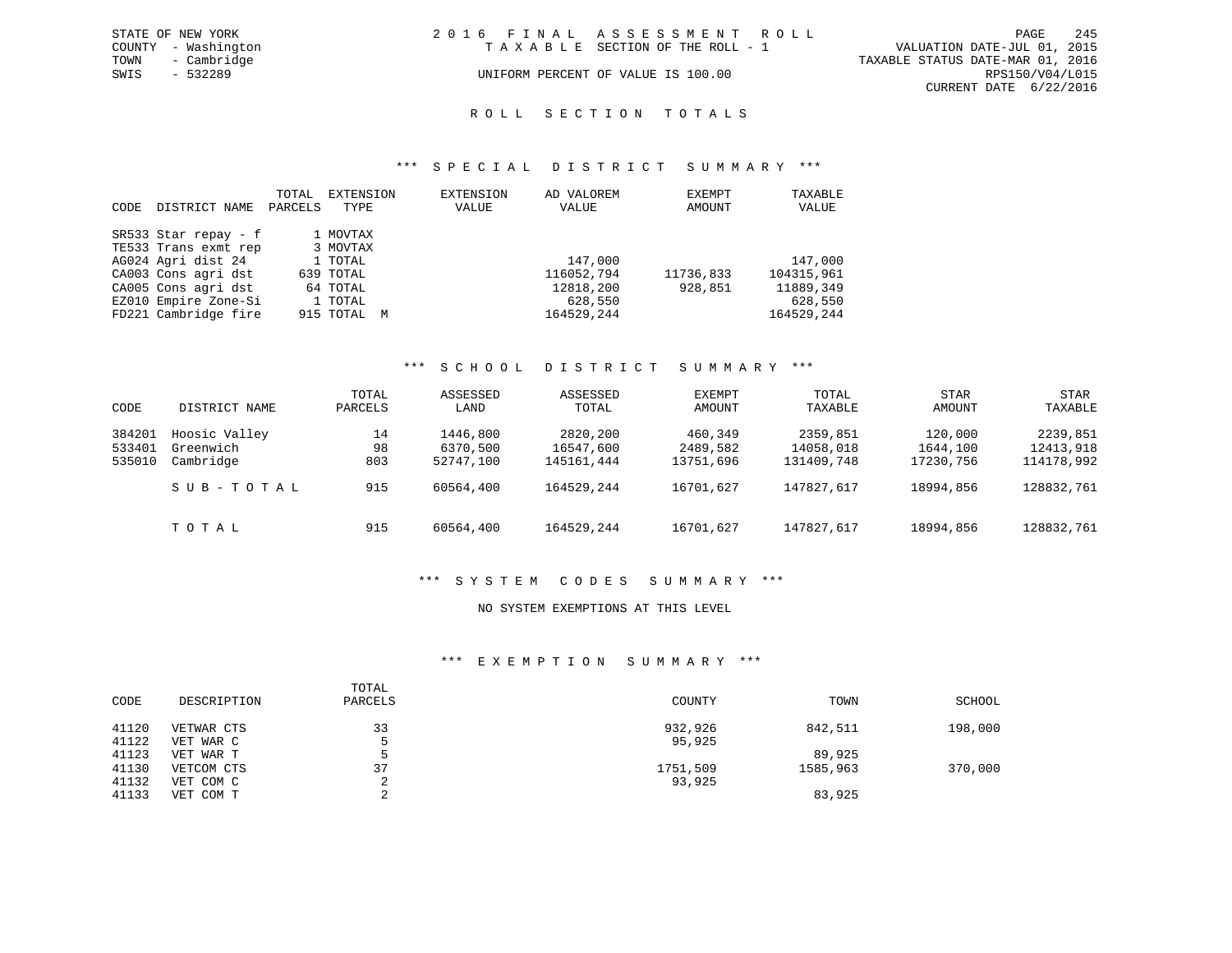| STATE OF NEW YORK   | 2016 FINAL ASSESSMENT ROLL         | - 246<br>PAGE                    |
|---------------------|------------------------------------|----------------------------------|
| COUNTY - Washington | TAXABLE SECTION OF THE ROLL - 1    | VALUATION DATE-JUL 01, 2015      |
| TOWN - Cambridge    |                                    | TAXABLE STATUS DATE-MAR 01, 2016 |
| SWIS<br>$-532289$   | UNIFORM PERCENT OF VALUE IS 100.00 | RPS150/V04/L015                  |
|                     |                                    | CURRENT DATE 6/22/2016           |
|                     | ROLL SECTION TOTALS                |                                  |

\*\*\* E X E M P T I O N S U M M A R Y \*\*\*

### TOTALPARCELS CODE DESCRIPTION PARCELS COUNTY TOWN SCHOOL41140 VETDIS CTS 17 17 1042,512 948,067 307,885 41142 VET DIS C 1 11,484  $41143$  VET DIS T  $1$ <br> $41152$  CW 10 VET/  $6$  6  $48.000$ 41152 CW\_10\_VET/ 6 48,000 41400 CLERGY 1,500 1,500 1,500 1,500 1,500 1,500 1,500 1,500<br>4 1700 AG BUILD 4 4 349,500 349,500 349,500 349,500 41700 AG BUILD 41720 AG DIST 201 12746,654 12746,654 12746,654 41730 AGRI-DIND 16 16 16 16 1730 AGRI-DIND 559,515 559,515 559,515 559,515 559,515<br>41800 AGED-ALL 13 13 13 300 300,170 369,170 376,227 41800 AGED-ALL 13 869,170 869,170 876,227 41801 AGED-CO/TN 9 508,980 508,980 41802 AGED-CO 22 1258,435 41803 AGED-TOWN 16 709,545 41804 AGED-SCH 22 1021,066 41834 STAR EN 142 9034,856 41854 STAR B 41932 DISAB-CO 1 1 200,950 47460 FOR 480A 2 271,280 271,280 271,280 TO TAL 890 890 20642,265 19578,019 35696,483 320642,265 20642,265 19578,019 35696,483

### \*\*\* G R A N D T O T A L S \*\*\*

| ROLL       | DESCRIPTION | TOTAL   | ASSESSED  | ASSESSED   | TAXABLE    | TAXABLE    | TAXABLE    | STAR       |
|------------|-------------|---------|-----------|------------|------------|------------|------------|------------|
| <b>SEC</b> |             | PARCELS | LAND      | TOTAL      | COUNTY     | TOWN       | SCHOOL     | TAXABLE    |
|            | TAXABLE     | 915     | 60564,400 | 164529,244 | 143886,979 | 144951,225 | 147827,617 | 128832,761 |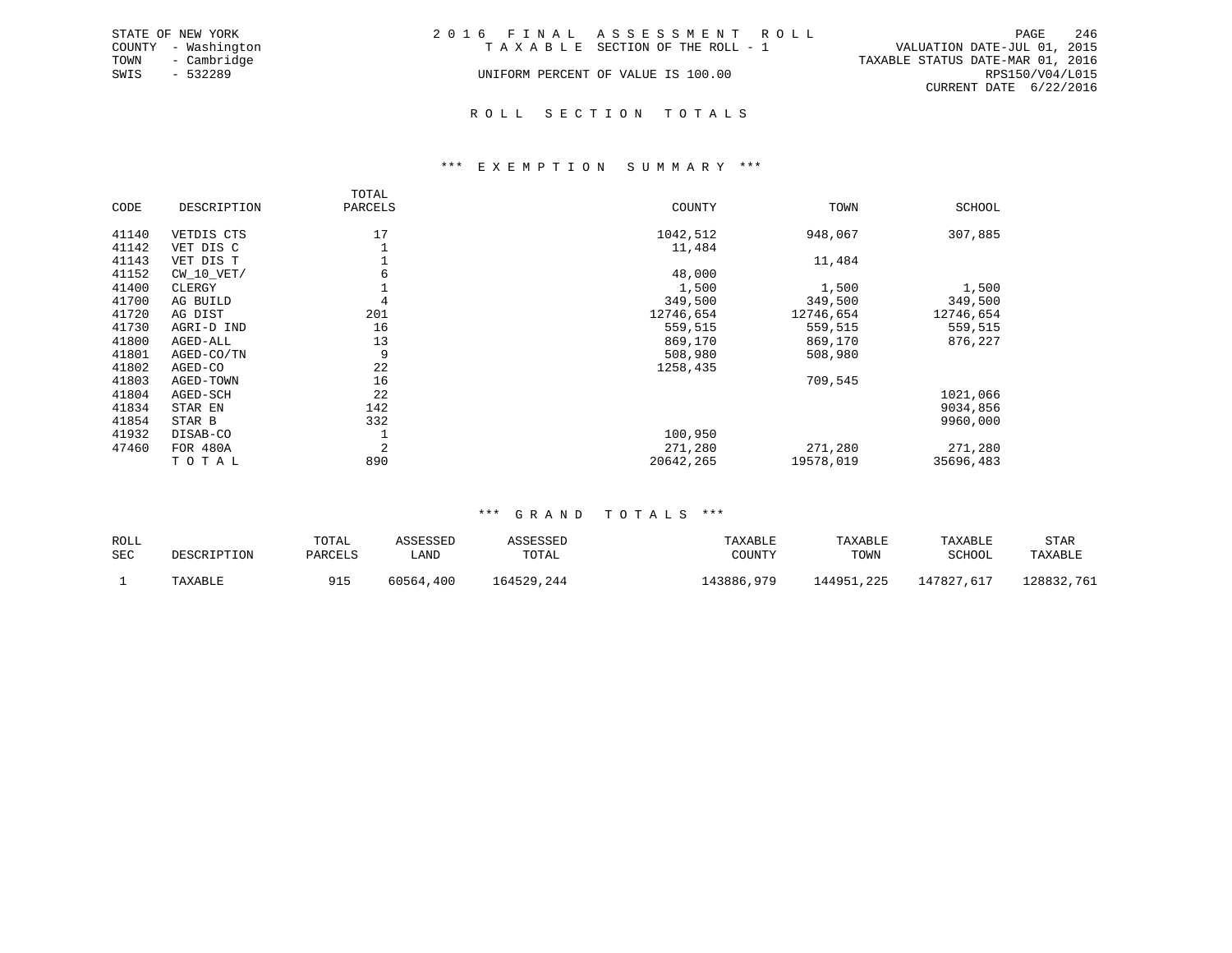# STATE OF NEW YORK 2 0 1 6 F I N A L A S S E S S M E N T R O L L PAGE 247 COUNTY - Washington SPECIAL FRANCHISE SECTION OF THE ROLL - 5 VALUATION DATE-JUL 01, 2015 TOWN - Cambridge OWNERS NAME SEQUENCE TAXABLE STATUS DATE-MAR 01, 2016 SWIS - 532289 UNIFORM PERCENT OF VALUE IS 100.00

| TAX MAP PARCEL NUMBER<br>CURRENT OWNERS NAME | PROPERTY LOCATION & CLASS ASSESSMENT<br>SCHOOL DISTRICT | LAND        | TAX DESCRIPTION       | EXEMPTION CODE----------------COUNTY-------TOWN-----SCHOOL<br>TAXABLE VALUE |
|----------------------------------------------|---------------------------------------------------------|-------------|-----------------------|-----------------------------------------------------------------------------|
| CURRENT OWNERS ADDRESS                       | PARCEL SIZE/GRID COORD                                  | TOTAL       | SPECIAL DISTRICTS     | ACCOUNT NO.                                                                 |
| *************************                    |                                                         |             |                       |                                                                             |
|                                              | Special Franchise-Town                                  |             |                       | 8250300745                                                                  |
| $500. -15 - 8. -1$                           | 861 Elec & gas                                          |             | COUNTY TAXABLE VALUE  | 1749,891                                                                    |
| National Grid                                | Cambridge<br>535010                                     | $\Omega$    | TOWN<br>TAXABLE VALUE | 1749,891                                                                    |
| Real Estate Tax Dept                         | Apport For Sch 92.9999%                                 | 1749,891    | SCHOOL TAXABLE VALUE  | 1749,891                                                                    |
| 300 Erie Boulevard West                      | Parcel 1 Of 2                                           |             | FD221 Cambridge fire  | 1749,891 TO M                                                               |
| Syracuse, NY 13202                           | FULL MARKET VALUE                                       | 1749,891    |                       |                                                                             |
| *******************                          | ********************                                    |             |                       |                                                                             |
|                                              | Special Franchise Town                                  |             |                       | 8276300780                                                                  |
| $500. -15 - 8. -2$                           | 861 Elec & gas                                          |             | COUNTY TAXABLE VALUE  | 131,714                                                                     |
| National Grid                                | Greenwich<br>533401                                     | 0           | TOWN<br>TAXABLE VALUE | 131,714                                                                     |
| Real Estate Tax Dept                         | Apport For Sch 7.0001%                                  | 131,714     | SCHOOL TAXABLE VALUE  | 131,714                                                                     |
| 300 Erie Boulevard Dept                      | Parcel 2 Of 2                                           |             | FD221 Cambridge fire  | 131,714 TO M                                                                |
| Syracuse, NY 13202                           | FULL MARKET VALUE                                       | 131,714     |                       |                                                                             |
| *******************************              |                                                         |             |                       |                                                                             |
|                                              | Special Franchise                                       |             |                       |                                                                             |
| $500. - 72 - 2$                              | 860 Spec fran.                                          |             | COUNTY TAXABLE VALUE  | 133,949                                                                     |
| Primelink                                    | Cambridge<br>535010                                     | 0           | TOWN<br>TAXABLE VALUE | 133,949                                                                     |
| Champlain Tele                               |                                                         | 133,949     | SCHOOL TAXABLE VALUE  | 133,949                                                                     |
| PO Box 782                                   | FULL MARKET VALUE                                       | 133,949     | FD221 Cambridge fire  | 133,949 TO M                                                                |
| Champlain, NY 12919                          |                                                         |             |                       |                                                                             |
|                                              |                                                         |             |                       | $500 - 53 - 2$ ******************                                           |
|                                              | Special Franchise Town                                  |             |                       | 8250300912                                                                  |
| $500. - 53 - 2$                              | 869 Television                                          |             | COUNTY TAXABLE VALUE  | 14,222                                                                      |
| Time Warner of Troy                          | Cambridge<br>535010                                     | $\mathbf 0$ | TOWN<br>TAXABLE VALUE | 14,222                                                                      |
| Tax Dept                                     |                                                         | 14,222      | SCHOOL TAXABLE VALUE  | 14,222                                                                      |
| PO Box 7467                                  | FULL MARKET VALUE                                       | 14,222      | FD221 Cambridge fire  | 14,222 TO M                                                                 |
| Charlotte, NC 28241-7467                     |                                                         |             |                       |                                                                             |
| *******************                          |                                                         |             |                       |                                                                             |
|                                              | Special Franchise-Town                                  |             |                       | 8250300744                                                                  |
| $500. -60 - 6. -1$                           | 866 Telephone                                           |             | COUNTY TAXABLE VALUE  | 304,408                                                                     |
| Verizon New York Inc                         | Cambridge<br>535010                                     | $\Omega$    | TOWN<br>TAXABLE VALUE | 304,408                                                                     |
| Property Tax Department                      | Apport For Sch 85.0003%                                 | 304,408     | SCHOOL TAXABLE VALUE  | 304,408                                                                     |
| PO Box 2749                                  | Parcel 1 Of 3                                           |             | FD221 Cambridge fire  | 304,408 TO M                                                                |
| Addison, TX 75001                            | FULL MARKET VALUE                                       | 304,408     |                       |                                                                             |
| **************************                   |                                                         |             |                       |                                                                             |
|                                              | Special Franchise Town                                  |             |                       | 8276300777                                                                  |
| $500. -60 - 6. - 2$                          | 866 Telephone                                           |             | COUNTY TAXABLE VALUE  | 2,146                                                                       |
| Verizon New York Inc                         | Hoosic Valley<br>384201                                 | $\Omega$    | TAXABLE VALUE<br>TOWN | 2,146                                                                       |
| Property Tax Department                      | Apport For Sch .5992%                                   | 2,146       | SCHOOL TAXABLE VALUE  | 2,146                                                                       |
| 31                                           | Parcel 2 Of 3                                           |             | FD221 Cambridge fire  | 2,146 TO M                                                                  |
| PO Box 2749                                  | FULL MARKET VALUE                                       | 2,146       |                       |                                                                             |
| Addison, TX 75001                            |                                                         |             |                       |                                                                             |
|                                              |                                                         |             |                       |                                                                             |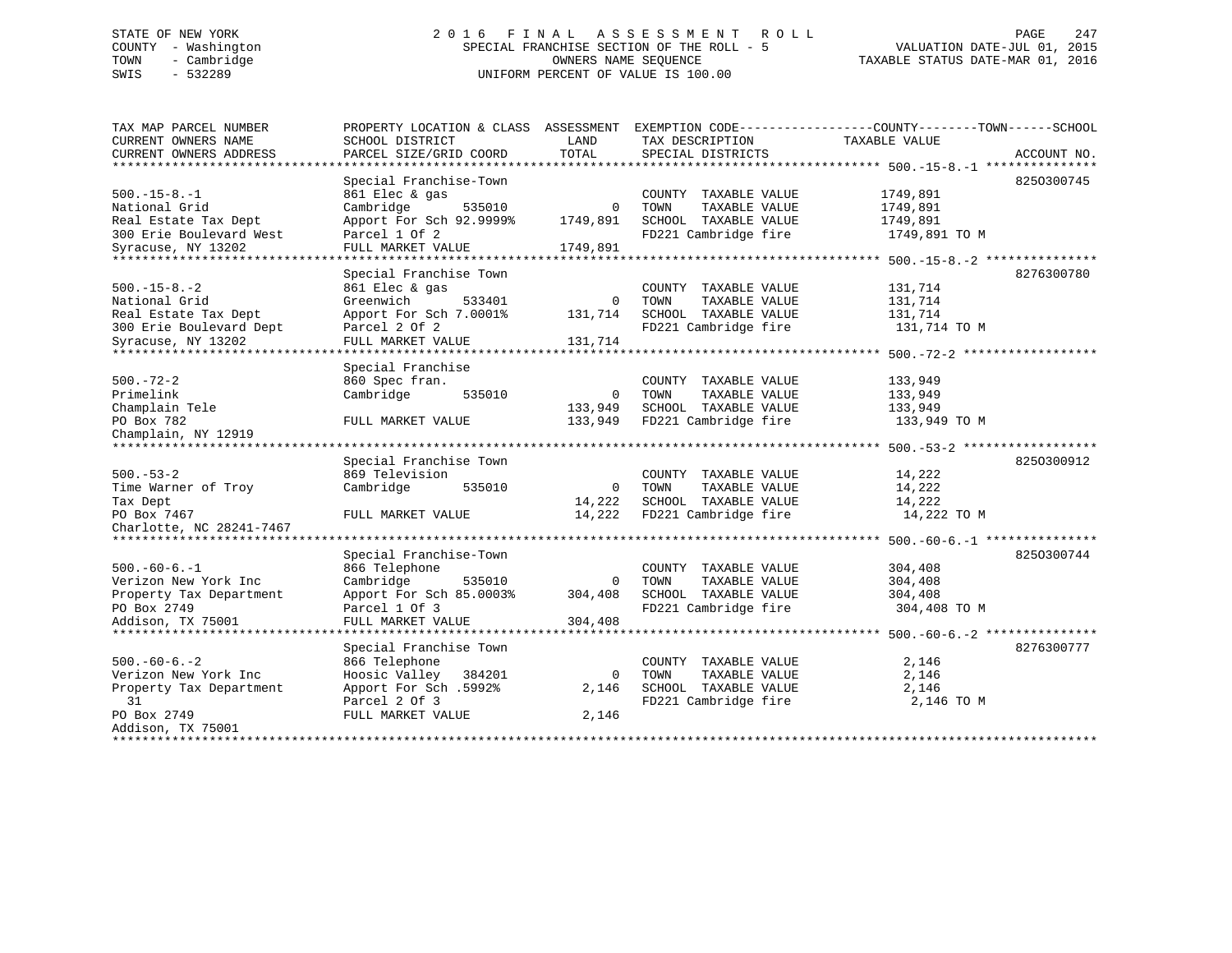|      | STATE OF NEW YORK   | 2016 FINAL ASSESSMENT ROLL                |                                  | PAGE | 248 |
|------|---------------------|-------------------------------------------|----------------------------------|------|-----|
|      | COUNTY - Washington | SPECIAL FRANCHISE SECTION OF THE ROLL - 5 | VALUATION DATE-JUL 01, 2015      |      |     |
| TOWN | - Cambridge         | OWNERS NAME SEOUENCE                      | TAXABLE STATUS DATE-MAR 01, 2016 |      |     |
| SWIS | $-532289$           | UNIFORM PERCENT OF VALUE IS 100.00        |                                  |      |     |
|      |                     |                                           |                                  |      |     |
|      |                     |                                           |                                  |      |     |

| TAX MAP PARCEL NUMBER   | PROPERTY LOCATION & CLASS | ASSESSMENT | EXEMPTION CODE----      | -COUNTY--------TOWN----- | -SCHOOL         |
|-------------------------|---------------------------|------------|-------------------------|--------------------------|-----------------|
| CURRENT OWNERS NAME     | SCHOOL DISTRICT           | LAND       | TAX DESCRIPTION         | TAXABLE VALUE            |                 |
| CURRENT OWNERS ADDRESS  | PARCEL SIZE/GRID COORD    | TOTAL      | SPECIAL DISTRICTS       |                          | ACCOUNT NO.     |
|                         |                           |            |                         |                          | *************** |
|                         | Special Franchise Town    |            |                         |                          | 8276300778      |
| $500. -60 - 6. -3$      | 866 Telephone             |            | TAXABLE VALUE<br>COUNTY | 51,572                   |                 |
| Verizon New York Inc    | Greenwich<br>533401       | $\Omega$   | TAXABLE VALUE<br>TOWN   | 51,572                   |                 |
| Property Tax Department | Apport For Sch 14.4005%   | 51,572     | SCHOOL<br>TAXABLE VALUE | 51,572                   |                 |
| PO Box 2749             | Parcel 3 Of 3             |            | FD221 Cambridge fire    | 51,572 TO M              |                 |
| Addison, TX 75001       | FULL MARKET VALUE         | 51,572     |                         |                          |                 |
|                         |                           |            |                         |                          |                 |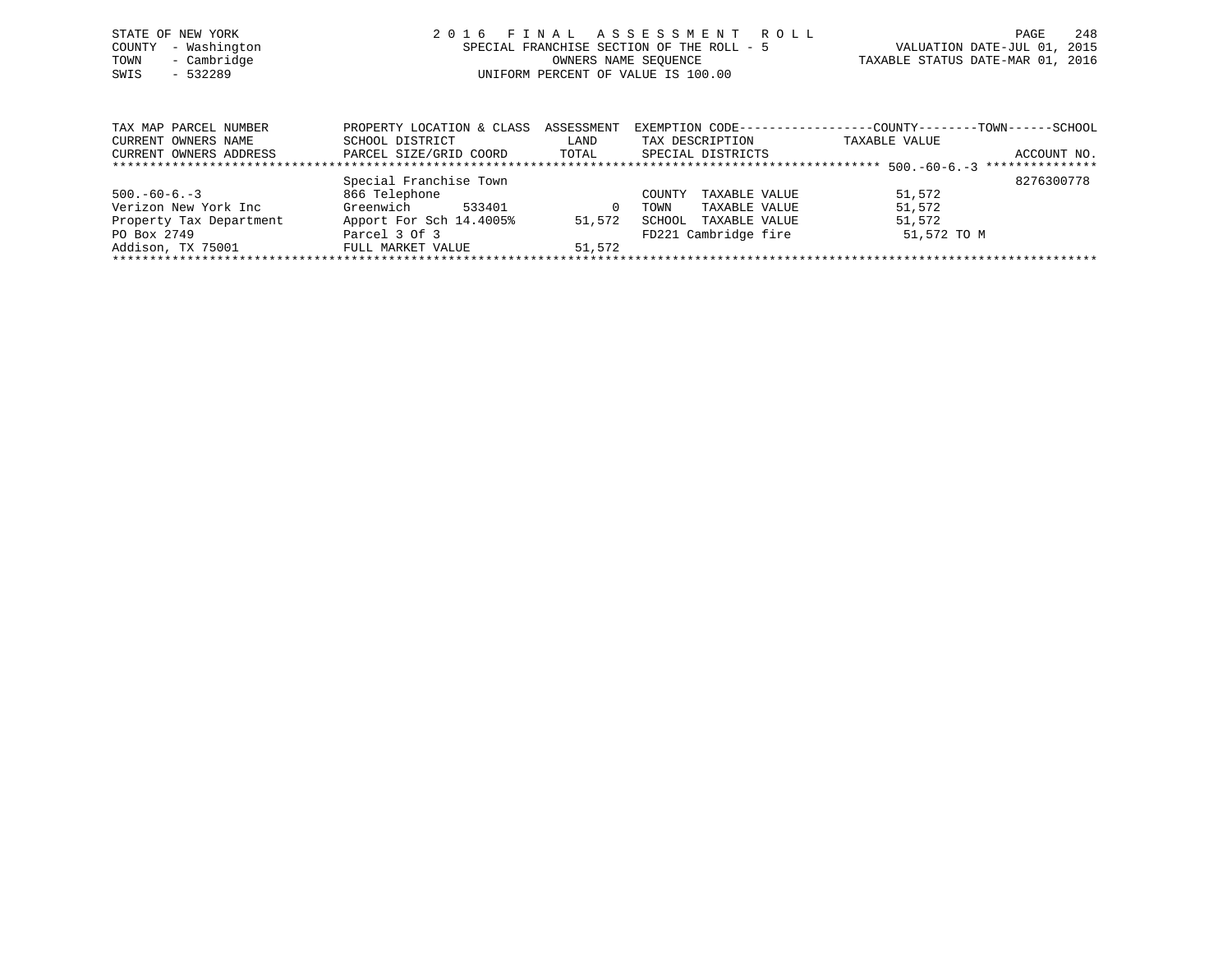| 2016 FINAL ASSESSMENT ROLL                |                                  | PAGE                        | 249 |
|-------------------------------------------|----------------------------------|-----------------------------|-----|
| SPECIAL FRANCHISE SECTION OF THE ROLL - 5 |                                  | VALUATION DATE-JUL 01, 2015 |     |
|                                           | TAXABLE STATUS DATE-MAR 01, 2016 |                             |     |
|                                           |                                  | RPS150/V04/L015             |     |
| UNIFORM PERCENT OF VALUE IS 100.00        |                                  | CURRENT DATE 6/22/2016      |     |

ROLL SUB SECTION - - TOTALS

\*\*\* S P E C I A L D I S T R I C T S U M M A R Y \*\*\*

|                      | TOTAL   | EXTENSION | EXTENSION | AD VALOREM | EXEMPT | TAXABLE  |
|----------------------|---------|-----------|-----------|------------|--------|----------|
| CODE DISTRICT NAME   | PARCELS | TYPE.     | VALUE     | VALUE      | AMOUNT | VALUE    |
| FD221 Cambridge fire |         | 7 TOTAL M |           | 2387,902   |        | 2387,902 |
|                      |         |           |           |            |        |          |

STATE OF NEW YORK COUNTY - Washington TOWN - Cambridge SWIS - 532289

#### \*\*\* S C H O O L D I S T R I C T S U M M A R Y \*\*\*

| CODE                       | DISTRICT NAME                           | TOTAL<br>PARCELS | ASSESSED<br>LAND | ASSESSED<br>TOTAL            | <b>EXEMPT</b><br>AMOUNT | TOTAL<br>TAXABLE             | <b>STAR</b><br>AMOUNT | STAR<br>TAXABLE              |
|----------------------------|-----------------------------------------|------------------|------------------|------------------------------|-------------------------|------------------------------|-----------------------|------------------------------|
| 384201<br>533401<br>535010 | Hoosic Valley<br>Greenwich<br>Cambridge | 4                |                  | 2,146<br>183,286<br>2202,470 |                         | 2,146<br>183,286<br>2202,470 |                       | 2,146<br>183,286<br>2202,470 |
|                            | SUB-TOTAL                               |                  |                  | 2387,902                     |                         | 2387,902                     |                       | 2387,902                     |
|                            | TOTAL                                   |                  |                  | 2387,902                     |                         | 2387,902                     |                       | 2387,902                     |

#### \*\*\* S Y S T E M C O D E S S U M M A R Y \*\*\*

#### NO SYSTEM EXEMPTIONS AT THIS LEVEL

#### \*\*\* E X E M P T I O N S U M M A R Y \*\*\*

### NO EXEMPTIONS AT THIS LEVEL

### \*\*\* G R A N D T O T A L S \*\*\*

| ROLL | DESCRIPTION       | TOTAL   | ASSESSED | ASSESSED     | TAXABLE      | TAXABLE  | TAXABLE      | <b>STAR</b> |
|------|-------------------|---------|----------|--------------|--------------|----------|--------------|-------------|
| SEC  |                   | PARCELS | ∟AND     | TOTAL        | COUNTY       | TOWN     | SCHOOL       | TAXABLE     |
|      | SPECIAL FRANCHISE |         |          | 2387<br>,902 | 2387<br>,902 | 2387,902 | 2387<br>,902 | 2387,902    |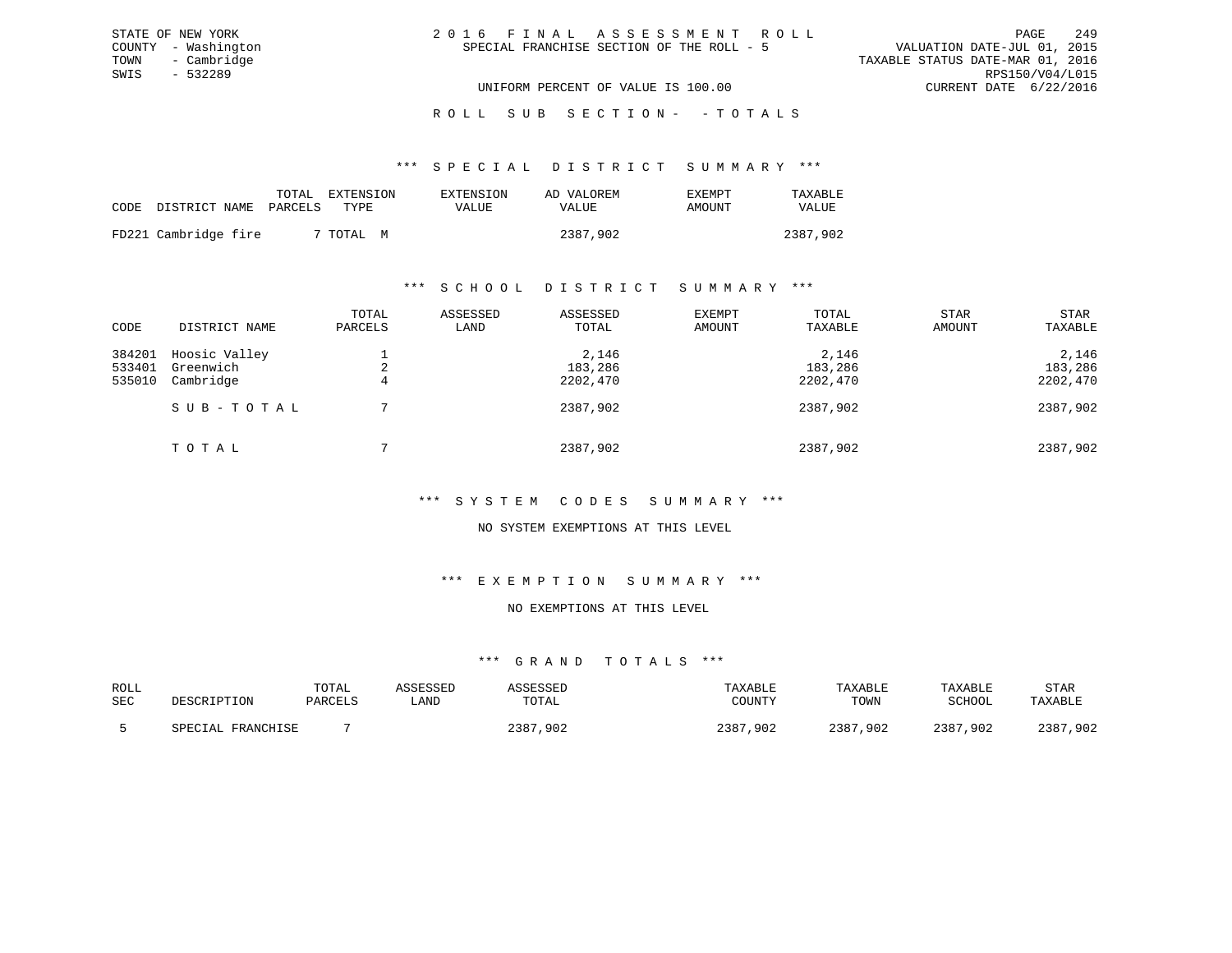|      | STATE OF NEW YORK   | 2016 FINAL ASSESSMENT ROLL                                               | PAGE | 250             |
|------|---------------------|--------------------------------------------------------------------------|------|-----------------|
|      | COUNTY - Washington | VALUATION DATE-JUL 01, 2015<br>SPECIAL FRANCHISE SECTION OF THE ROLL - 5 |      |                 |
|      | TOWN - Cambridge    | TAXABLE STATUS DATE-MAR 01, 2016                                         |      |                 |
| SWIS | $-532289$           | UNIFORM PERCENT OF VALUE IS 100.00                                       |      | RPS150/V04/L015 |
|      |                     | CURRENT DATE 6/22/2016                                                   |      |                 |
|      |                     |                                                                          |      |                 |

### ROLL SECTION TOTALS

#### \*\*\* S P E C I A L D I S T R I C T S U M M A R Y \*\*\*

|                            | TOTAL | EXTENSION | EXTENSION | AD VALOREM | EXEMPT | TAXABLE      |
|----------------------------|-------|-----------|-----------|------------|--------|--------------|
| CODE DISTRICT NAME PARCELS |       | TYPE.     | VALUE     | VALUE      | AMOUNT | <b>VALUE</b> |
| FD221 Cambridge fire       |       | 7 TOTAL M |           | 2387,902   |        | 2387,902     |

#### \*\*\* S C H O O L D I S T R I C T S U M M A R Y \*\*\*

| CODE                       | DISTRICT NAME                           | TOTAL<br>PARCELS | ASSESSED<br>LAND | ASSESSED<br>TOTAL            | EXEMPT<br>AMOUNT | TOTAL<br>TAXABLE             | <b>STAR</b><br>AMOUNT | STAR<br>TAXABLE              |
|----------------------------|-----------------------------------------|------------------|------------------|------------------------------|------------------|------------------------------|-----------------------|------------------------------|
| 384201<br>533401<br>535010 | Hoosic Valley<br>Greenwich<br>Cambridge | 2<br>4           |                  | 2,146<br>183,286<br>2202,470 |                  | 2,146<br>183,286<br>2202,470 |                       | 2,146<br>183,286<br>2202,470 |
|                            | SUB-TOTAL                               |                  |                  | 2387,902                     |                  | 2387,902                     |                       | 2387,902                     |
|                            | TOTAL                                   |                  |                  | 2387,902                     |                  | 2387,902                     |                       | 2387,902                     |

### \*\*\* S Y S T E M C O D E S S U M M A R Y \*\*\*

#### NO SYSTEM EXEMPTIONS AT THIS LEVEL

#### \*\*\* E X E M P T I O N S U M M A R Y \*\*\*

#### NO EXEMPTIONS AT THIS LEVEL

#### \*\*\* G R A N D T O T A L S \*\*\*

| ROLL |                   | TOTAL   | ASSESSED | ASSESSED     | TAXABLE      | TAXABLE      | TAXABLE  | <b>STAR</b> |
|------|-------------------|---------|----------|--------------|--------------|--------------|----------|-------------|
| SEC  | DESCRIPTION       | PARCELS | ≒AND     | TOTAL        | COUNTY       | TOWN         | SCHOOL   | TAXABLE     |
|      | SPECIAL FRANCHISE |         |          | 2387<br>,902 | 2387<br>,902 | 2387<br>,902 | 2387,902 | 2387,902    |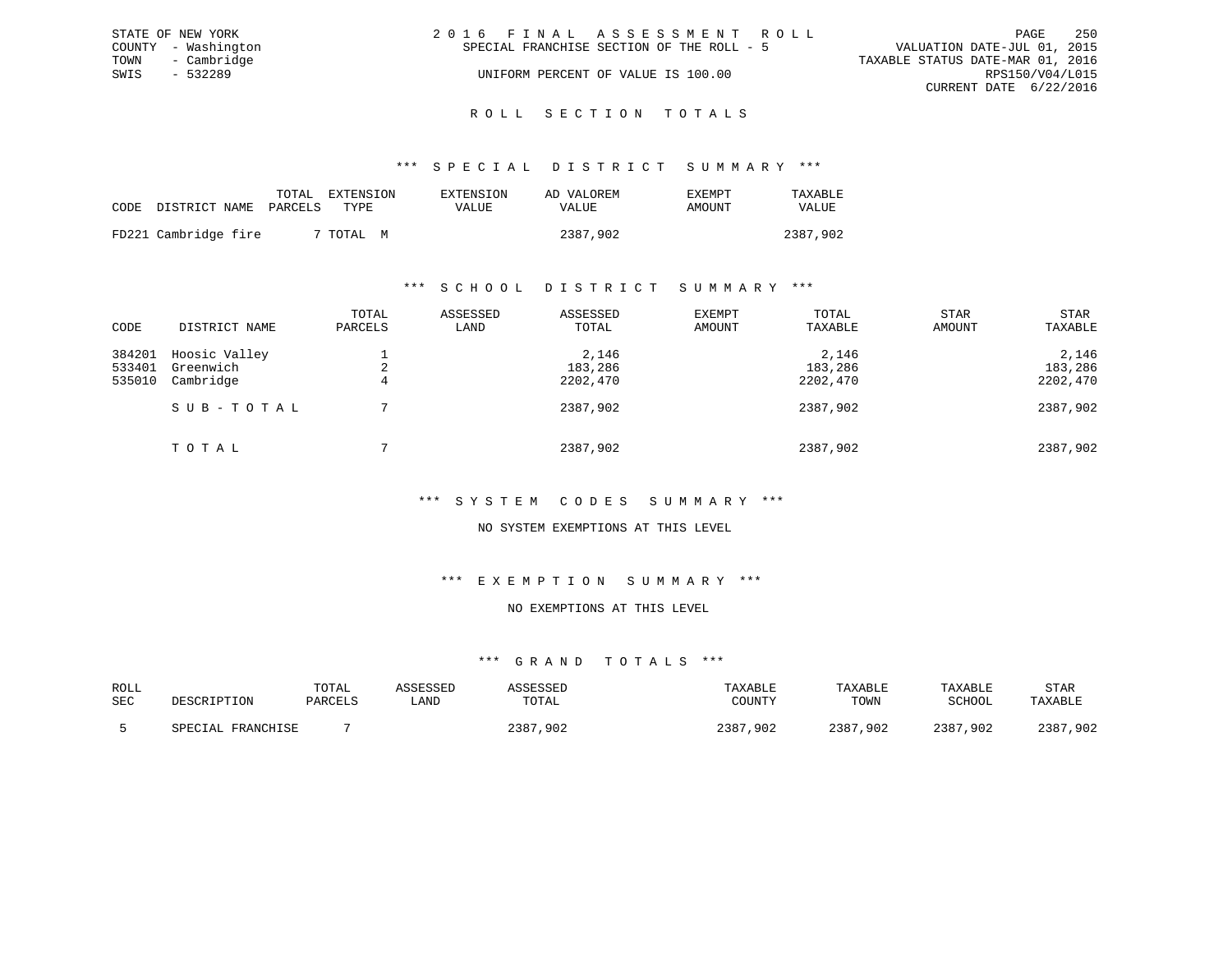# STATE OF NEW YORK 2 0 1 6 F I N A L A S S E S S M E N T R O L L PAGE 251 COUNTY - Washington UTILITY & R.R. SECTION OF THE ROLL - 6 VALUATION DATE-JUL 01, 2015 TOWN - Cambridge OWNERS NAME SEQUENCE TAXABLE STATUS DATE-MAR 01, 2016 SWIS - 532289 UNIFORM PERCENT OF VALUE IS 100.00

| TAX MAP PARCEL NUMBER<br>CURRENT OWNERS NAME<br>CURRENT OWNERS ADDRESS                                                  | PROPERTY LOCATION & CLASS ASSESSMENT EXEMPTION CODE---------------COUNTY-------TOWN-----SCHOOL<br>SCHOOL DISTRICT<br>PARCEL SIZE/GRID COORD   | LAND<br>TOTAL                 | TAX DESCRIPTION<br>SPECIAL DISTRICTS                                                                                   | TAXABLE VALUE                                               | ACCOUNT NO. |
|-------------------------------------------------------------------------------------------------------------------------|-----------------------------------------------------------------------------------------------------------------------------------------------|-------------------------------|------------------------------------------------------------------------------------------------------------------------|-------------------------------------------------------------|-------------|
|                                                                                                                         |                                                                                                                                               |                               |                                                                                                                        |                                                             |             |
| $263.7 - 1 - 1. - 8801$<br>Cambridge Water Works<br>New York American Water Co                                          | Myrtle Ave<br>822 Water supply<br>Cambridge<br>535010                                                                                         | $\overline{0}$<br>400,000     | COUNTY<br>TAXABLE VALUE<br>TOWN<br>TAXABLE VALUE<br>SCHOOL TAXABLE VALUE                                               | 400,000<br>400,000<br>400,000                               |             |
| PO Box 5627<br>Cherry Hill, NJ 08034                                                                                    | FULL MARKET VALUE                                                                                                                             | 400,000                       |                                                                                                                        |                                                             |             |
|                                                                                                                         |                                                                                                                                               |                               |                                                                                                                        |                                                             |             |
| $289. - 1 - 4$<br>Erie Blvd Hydropower LP<br>Accounts Payable North America Utility Vacant Land<br>75 State St Ste 2701 | County Route 59<br>874 Elec-hydro<br>Cambridge<br>535010<br>ACRES 119.00                                                                      | 137,800<br>137,800            | COUNTY TAXABLE VALUE<br>TOWN<br>TAXABLE VALUE<br>SCHOOL TAXABLE VALUE<br>FD221 Cambridge fire                          | 137,800<br>137,800<br>137,800<br>137,800 TO M               | 825N200734  |
| Boston, MA 02109                                                                                                        | EAST-0773884 NRTH-1502324<br>DEED BOOK 833<br>$PG-1$<br>FULL MARKET VALUE                                                                     | 137,800                       |                                                                                                                        |                                                             |             |
|                                                                                                                         | 1031 Turnpike Rd                                                                                                                              |                               |                                                                                                                        |                                                             | 825N200739  |
| $263 - 2 - 8$<br>National Grid<br>Real Estate Tax Dept<br>300 Erie Boulevard West<br>Syracuse, NY 13202                 | 872 Elec-Substation<br>535010<br>Cambridge<br>Union St<br>425/89<br>ACRES<br>13.60<br>EAST-0787646 NRTH-1525794<br>DEED BOOK 425<br>$PG-86$   | $\Omega$<br>462,877           | COUNTY TAXABLE VALUE<br>TOWN<br>TAXABLE VALUE<br>SCHOOL TAXABLE VALUE<br>CA003 Cons agri dst 3<br>FD221 Cambridge fire | 462,877<br>462,877<br>462,877<br>231,439 TO<br>462,877 TO M |             |
|                                                                                                                         | FULL MARKET VALUE                                                                                                                             | 462,877                       |                                                                                                                        |                                                             |             |
|                                                                                                                         |                                                                                                                                               |                               |                                                                                                                        |                                                             |             |
| $281 - 4 - 2$<br>National Grid<br>Real Estate Tax Dept<br>300 Erie Boulevard West<br>Syracuse, NY 13202                 | 351 Stage Rd<br>330 Vacant comm<br>535010<br>Cambridge<br>Utility Vacant Land<br>$281. - 1 - 2$<br>ACRES<br>5.40<br>EAST-0784471 NRTH-1508795 | 36,000<br>36,000              | COUNTY TAXABLE VALUE<br>TOWN<br>TAXABLE VALUE<br>SCHOOL TAXABLE VALUE<br>CA003 Cons agri dst 3<br>FD221 Cambridge fire | 36,000<br>36,000<br>36,000<br>28,800 TO<br>36,000 TO M      | 825N200736  |
|                                                                                                                         | FULL MARKET VALUE                                                                                                                             | 36,000                        |                                                                                                                        |                                                             |             |
|                                                                                                                         |                                                                                                                                               |                               |                                                                                                                        |                                                             |             |
| 622.089-9999-132.350-1001<br>National Grid<br>Real Estate Tax Dept<br>300 Erie Boulevard West<br>Syracuse, NY 13202     | Elec Trans<br>882 Elec Trans Imp<br>Hoosic Valley 384201<br>Middle Falls-Cambridge #2<br>FULL MARKET VALUE                                    | $\mathbf 0$<br>4,053<br>4,053 | COUNTY TAXABLE VALUE<br>TOWN<br>TAXABLE VALUE<br>SCHOOL TAXABLE VALUE<br>FD221 Cambridge fire                          | 4,053<br>4,053<br>4,053<br>4,053 TO M                       | 825N200737  |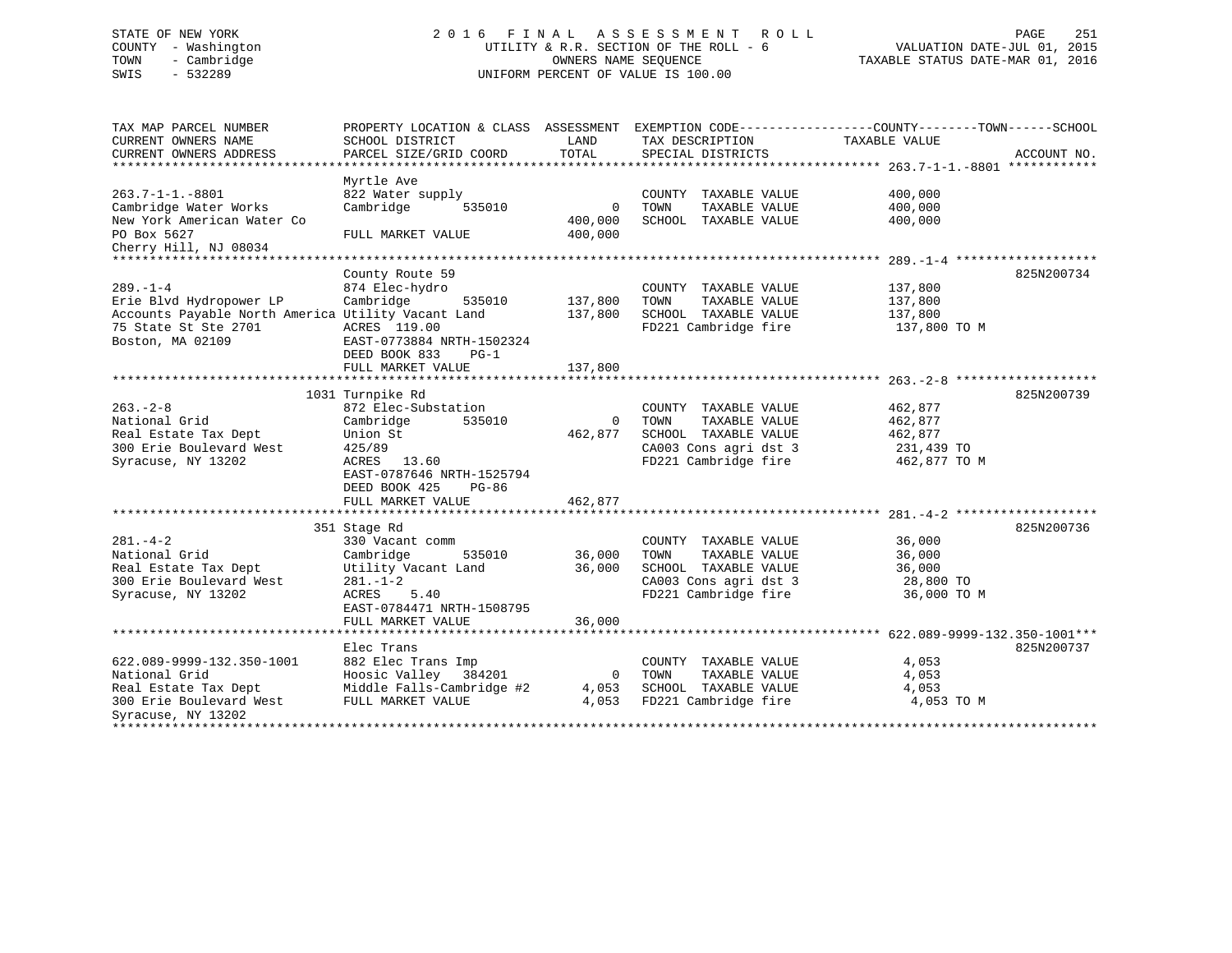# STATE OF NEW YORK 2 0 1 6 F I N A L A S S E S S M E N T R O L L PAGE 252 COUNTY - Washington UTILITY & R.R. SECTION OF THE ROLL - 6 VALUATION DATE-JUL 01, 2015 TOWN - Cambridge OWNERS NAME SEQUENCE TAXABLE STATUS DATE-MAR 01, 2016 SWIS - 532289 UNIFORM PERCENT OF VALUE IS 100.00

| TOTAL<br>CURRENT OWNERS ADDRESS<br>PARCEL SIZE/GRID COORD<br>SPECIAL DISTRICTS<br>ACCOUNT NO.<br>Elec Trans<br>825J100983<br>622.089-9999-132.350-1002<br>882 Elec Trans Imp<br>23,062<br>COUNTY TAXABLE VALUE<br>$\mathbf 0$<br>National Grid<br>Greenwich<br>533401<br>TAXABLE VALUE<br>23,062<br>TOWN<br>23,062<br>Real Estate Tax Dept<br>Middle Falls-Cambridge #2<br>23,062<br>SCHOOL TAXABLE VALUE<br>FD221 Cambridge fire<br>300 Erie Boulevard West<br>FULL MARKET VALUE<br>23,062<br>23,062 TO M<br>Syracuse, NY 13202<br>Elec Trans<br>8275200773<br>229,409<br>882 Elec Trans Imp<br>COUNTY TAXABLE VALUE<br>Cambridge<br>535010<br>0<br>TOWN<br>TAXABLE VALUE<br>229,409<br>Middle Falls-Cambridge #2<br>229,409<br>SCHOOL TAXABLE VALUE<br>229,409<br>FULL MARKET VALUE<br>229,409<br>FD221 Cambridge fire<br>229,409 TO M<br>********* 622.089-9999-132.350-1011***<br>Elec Trans<br>8275200774<br>882 Elec Trans Imp<br>3,795<br>COUNTY<br>TAXABLE VALUE<br>Hoosic Valley<br>384201<br>$\mathbf{0}$<br>TOWN<br>TAXABLE VALUE<br>3,795<br>Cambride-Hoosick #3<br>SCHOOL TAXABLE VALUE<br>3,795<br>3,795<br>Johnsonville-Clay Hill #1<br>FD221 Cambridge fire<br>3,795 TO M<br>FULL MARKET VALUE<br>3,795<br>**************************<br>********************** 622.089-9999-132.350-1012***<br>Elec Trans<br>8275200775<br>882 Elec Trans Imp<br>21,591<br>COUNTY TAXABLE VALUE<br>Greenwich<br>533401<br>0<br>TOWN<br>TAXABLE VALUE<br>21,591<br>Cambridge-Hoosick #3<br>SCHOOL TAXABLE VALUE<br>21,591<br>21,591<br>Johnsonville-Clay Hill #1<br>FD221 Cambridge fire<br>21,591 TO M<br>21,591<br>FULL MARKET VALUE<br>Elec Trans<br>825N200735<br>214,786<br>882 Elec Trans Imp<br>COUNTY TAXABLE VALUE<br>TAXABLE VALUE<br>Cambridge<br>535010<br>$\overline{0}$<br>TOWN<br>214,786<br>Cambridge-Hoosick #3<br>SCHOOL TAXABLE VALUE<br>214,786<br>214,786<br>Johnsonville-Clay Hill #1<br>FD221 Cambridge fire<br>214,786 TO M<br>214,786<br>FULL MARKET VALUE<br>*********************<br>*******************<br>******* 622.089-9999-132.350-1881***<br>Outside Plant<br>825J100984<br>622.089-9999-132.350-1881<br>9,679<br>884 Elec Dist Out<br>COUNTY TAXABLE VALUE<br>National Grid<br>9,679<br>Hoosic Valley 384201<br>TOWN<br>TAXABLE VALUE<br>0 | TAX MAP PARCEL NUMBER<br>CURRENT OWNERS NAME       | PROPERTY LOCATION & CLASS ASSESSMENT<br>SCHOOL DISTRICT | LAND  | EXEMPTION CODE-----------------COUNTY-------TOWN------SCHOOL<br>TAX DESCRIPTION | TAXABLE VALUE |  |
|-------------------------------------------------------------------------------------------------------------------------------------------------------------------------------------------------------------------------------------------------------------------------------------------------------------------------------------------------------------------------------------------------------------------------------------------------------------------------------------------------------------------------------------------------------------------------------------------------------------------------------------------------------------------------------------------------------------------------------------------------------------------------------------------------------------------------------------------------------------------------------------------------------------------------------------------------------------------------------------------------------------------------------------------------------------------------------------------------------------------------------------------------------------------------------------------------------------------------------------------------------------------------------------------------------------------------------------------------------------------------------------------------------------------------------------------------------------------------------------------------------------------------------------------------------------------------------------------------------------------------------------------------------------------------------------------------------------------------------------------------------------------------------------------------------------------------------------------------------------------------------------------------------------------------------------------------------------------------------------------------------------------------------------------------------------------------------------------------------------------------------------------------------------------------------------------------------------------------------------------------------------------------------|----------------------------------------------------|---------------------------------------------------------|-------|---------------------------------------------------------------------------------|---------------|--|
|                                                                                                                                                                                                                                                                                                                                                                                                                                                                                                                                                                                                                                                                                                                                                                                                                                                                                                                                                                                                                                                                                                                                                                                                                                                                                                                                                                                                                                                                                                                                                                                                                                                                                                                                                                                                                                                                                                                                                                                                                                                                                                                                                                                                                                                                               |                                                    |                                                         |       |                                                                                 |               |  |
|                                                                                                                                                                                                                                                                                                                                                                                                                                                                                                                                                                                                                                                                                                                                                                                                                                                                                                                                                                                                                                                                                                                                                                                                                                                                                                                                                                                                                                                                                                                                                                                                                                                                                                                                                                                                                                                                                                                                                                                                                                                                                                                                                                                                                                                                               |                                                    |                                                         |       |                                                                                 |               |  |
|                                                                                                                                                                                                                                                                                                                                                                                                                                                                                                                                                                                                                                                                                                                                                                                                                                                                                                                                                                                                                                                                                                                                                                                                                                                                                                                                                                                                                                                                                                                                                                                                                                                                                                                                                                                                                                                                                                                                                                                                                                                                                                                                                                                                                                                                               |                                                    |                                                         |       |                                                                                 |               |  |
|                                                                                                                                                                                                                                                                                                                                                                                                                                                                                                                                                                                                                                                                                                                                                                                                                                                                                                                                                                                                                                                                                                                                                                                                                                                                                                                                                                                                                                                                                                                                                                                                                                                                                                                                                                                                                                                                                                                                                                                                                                                                                                                                                                                                                                                                               |                                                    |                                                         |       |                                                                                 |               |  |
|                                                                                                                                                                                                                                                                                                                                                                                                                                                                                                                                                                                                                                                                                                                                                                                                                                                                                                                                                                                                                                                                                                                                                                                                                                                                                                                                                                                                                                                                                                                                                                                                                                                                                                                                                                                                                                                                                                                                                                                                                                                                                                                                                                                                                                                                               |                                                    |                                                         |       |                                                                                 |               |  |
|                                                                                                                                                                                                                                                                                                                                                                                                                                                                                                                                                                                                                                                                                                                                                                                                                                                                                                                                                                                                                                                                                                                                                                                                                                                                                                                                                                                                                                                                                                                                                                                                                                                                                                                                                                                                                                                                                                                                                                                                                                                                                                                                                                                                                                                                               |                                                    |                                                         |       |                                                                                 |               |  |
|                                                                                                                                                                                                                                                                                                                                                                                                                                                                                                                                                                                                                                                                                                                                                                                                                                                                                                                                                                                                                                                                                                                                                                                                                                                                                                                                                                                                                                                                                                                                                                                                                                                                                                                                                                                                                                                                                                                                                                                                                                                                                                                                                                                                                                                                               |                                                    |                                                         |       |                                                                                 |               |  |
|                                                                                                                                                                                                                                                                                                                                                                                                                                                                                                                                                                                                                                                                                                                                                                                                                                                                                                                                                                                                                                                                                                                                                                                                                                                                                                                                                                                                                                                                                                                                                                                                                                                                                                                                                                                                                                                                                                                                                                                                                                                                                                                                                                                                                                                                               |                                                    |                                                         |       |                                                                                 |               |  |
|                                                                                                                                                                                                                                                                                                                                                                                                                                                                                                                                                                                                                                                                                                                                                                                                                                                                                                                                                                                                                                                                                                                                                                                                                                                                                                                                                                                                                                                                                                                                                                                                                                                                                                                                                                                                                                                                                                                                                                                                                                                                                                                                                                                                                                                                               | ****************************                       |                                                         |       |                                                                                 |               |  |
|                                                                                                                                                                                                                                                                                                                                                                                                                                                                                                                                                                                                                                                                                                                                                                                                                                                                                                                                                                                                                                                                                                                                                                                                                                                                                                                                                                                                                                                                                                                                                                                                                                                                                                                                                                                                                                                                                                                                                                                                                                                                                                                                                                                                                                                                               |                                                    |                                                         |       |                                                                                 |               |  |
|                                                                                                                                                                                                                                                                                                                                                                                                                                                                                                                                                                                                                                                                                                                                                                                                                                                                                                                                                                                                                                                                                                                                                                                                                                                                                                                                                                                                                                                                                                                                                                                                                                                                                                                                                                                                                                                                                                                                                                                                                                                                                                                                                                                                                                                                               | 622.089-9999-132.350-1003                          |                                                         |       |                                                                                 |               |  |
|                                                                                                                                                                                                                                                                                                                                                                                                                                                                                                                                                                                                                                                                                                                                                                                                                                                                                                                                                                                                                                                                                                                                                                                                                                                                                                                                                                                                                                                                                                                                                                                                                                                                                                                                                                                                                                                                                                                                                                                                                                                                                                                                                                                                                                                                               | National Grid                                      |                                                         |       |                                                                                 |               |  |
|                                                                                                                                                                                                                                                                                                                                                                                                                                                                                                                                                                                                                                                                                                                                                                                                                                                                                                                                                                                                                                                                                                                                                                                                                                                                                                                                                                                                                                                                                                                                                                                                                                                                                                                                                                                                                                                                                                                                                                                                                                                                                                                                                                                                                                                                               | Real Estate Tax Dept                               |                                                         |       |                                                                                 |               |  |
|                                                                                                                                                                                                                                                                                                                                                                                                                                                                                                                                                                                                                                                                                                                                                                                                                                                                                                                                                                                                                                                                                                                                                                                                                                                                                                                                                                                                                                                                                                                                                                                                                                                                                                                                                                                                                                                                                                                                                                                                                                                                                                                                                                                                                                                                               | 300 Erie Boulevard West                            |                                                         |       |                                                                                 |               |  |
|                                                                                                                                                                                                                                                                                                                                                                                                                                                                                                                                                                                                                                                                                                                                                                                                                                                                                                                                                                                                                                                                                                                                                                                                                                                                                                                                                                                                                                                                                                                                                                                                                                                                                                                                                                                                                                                                                                                                                                                                                                                                                                                                                                                                                                                                               | Syracuse, NY 13202                                 |                                                         |       |                                                                                 |               |  |
|                                                                                                                                                                                                                                                                                                                                                                                                                                                                                                                                                                                                                                                                                                                                                                                                                                                                                                                                                                                                                                                                                                                                                                                                                                                                                                                                                                                                                                                                                                                                                                                                                                                                                                                                                                                                                                                                                                                                                                                                                                                                                                                                                                                                                                                                               | ******************************                     |                                                         |       |                                                                                 |               |  |
|                                                                                                                                                                                                                                                                                                                                                                                                                                                                                                                                                                                                                                                                                                                                                                                                                                                                                                                                                                                                                                                                                                                                                                                                                                                                                                                                                                                                                                                                                                                                                                                                                                                                                                                                                                                                                                                                                                                                                                                                                                                                                                                                                                                                                                                                               |                                                    |                                                         |       |                                                                                 |               |  |
|                                                                                                                                                                                                                                                                                                                                                                                                                                                                                                                                                                                                                                                                                                                                                                                                                                                                                                                                                                                                                                                                                                                                                                                                                                                                                                                                                                                                                                                                                                                                                                                                                                                                                                                                                                                                                                                                                                                                                                                                                                                                                                                                                                                                                                                                               | 622.089-9999-132.350-1011                          |                                                         |       |                                                                                 |               |  |
|                                                                                                                                                                                                                                                                                                                                                                                                                                                                                                                                                                                                                                                                                                                                                                                                                                                                                                                                                                                                                                                                                                                                                                                                                                                                                                                                                                                                                                                                                                                                                                                                                                                                                                                                                                                                                                                                                                                                                                                                                                                                                                                                                                                                                                                                               | National Grid                                      |                                                         |       |                                                                                 |               |  |
|                                                                                                                                                                                                                                                                                                                                                                                                                                                                                                                                                                                                                                                                                                                                                                                                                                                                                                                                                                                                                                                                                                                                                                                                                                                                                                                                                                                                                                                                                                                                                                                                                                                                                                                                                                                                                                                                                                                                                                                                                                                                                                                                                                                                                                                                               | Real Estate Tax Dept                               |                                                         |       |                                                                                 |               |  |
|                                                                                                                                                                                                                                                                                                                                                                                                                                                                                                                                                                                                                                                                                                                                                                                                                                                                                                                                                                                                                                                                                                                                                                                                                                                                                                                                                                                                                                                                                                                                                                                                                                                                                                                                                                                                                                                                                                                                                                                                                                                                                                                                                                                                                                                                               | 300 Erie Boulevard West                            |                                                         |       |                                                                                 |               |  |
|                                                                                                                                                                                                                                                                                                                                                                                                                                                                                                                                                                                                                                                                                                                                                                                                                                                                                                                                                                                                                                                                                                                                                                                                                                                                                                                                                                                                                                                                                                                                                                                                                                                                                                                                                                                                                                                                                                                                                                                                                                                                                                                                                                                                                                                                               | Syracuse, NY 13202                                 |                                                         |       |                                                                                 |               |  |
|                                                                                                                                                                                                                                                                                                                                                                                                                                                                                                                                                                                                                                                                                                                                                                                                                                                                                                                                                                                                                                                                                                                                                                                                                                                                                                                                                                                                                                                                                                                                                                                                                                                                                                                                                                                                                                                                                                                                                                                                                                                                                                                                                                                                                                                                               |                                                    |                                                         |       |                                                                                 |               |  |
|                                                                                                                                                                                                                                                                                                                                                                                                                                                                                                                                                                                                                                                                                                                                                                                                                                                                                                                                                                                                                                                                                                                                                                                                                                                                                                                                                                                                                                                                                                                                                                                                                                                                                                                                                                                                                                                                                                                                                                                                                                                                                                                                                                                                                                                                               |                                                    |                                                         |       |                                                                                 |               |  |
|                                                                                                                                                                                                                                                                                                                                                                                                                                                                                                                                                                                                                                                                                                                                                                                                                                                                                                                                                                                                                                                                                                                                                                                                                                                                                                                                                                                                                                                                                                                                                                                                                                                                                                                                                                                                                                                                                                                                                                                                                                                                                                                                                                                                                                                                               | 622.089-9999-132.350-1012                          |                                                         |       |                                                                                 |               |  |
|                                                                                                                                                                                                                                                                                                                                                                                                                                                                                                                                                                                                                                                                                                                                                                                                                                                                                                                                                                                                                                                                                                                                                                                                                                                                                                                                                                                                                                                                                                                                                                                                                                                                                                                                                                                                                                                                                                                                                                                                                                                                                                                                                                                                                                                                               | National Grid                                      |                                                         |       |                                                                                 |               |  |
|                                                                                                                                                                                                                                                                                                                                                                                                                                                                                                                                                                                                                                                                                                                                                                                                                                                                                                                                                                                                                                                                                                                                                                                                                                                                                                                                                                                                                                                                                                                                                                                                                                                                                                                                                                                                                                                                                                                                                                                                                                                                                                                                                                                                                                                                               | Real Estate Tax Dept                               |                                                         |       |                                                                                 |               |  |
|                                                                                                                                                                                                                                                                                                                                                                                                                                                                                                                                                                                                                                                                                                                                                                                                                                                                                                                                                                                                                                                                                                                                                                                                                                                                                                                                                                                                                                                                                                                                                                                                                                                                                                                                                                                                                                                                                                                                                                                                                                                                                                                                                                                                                                                                               | 300 Erie Boulevard West                            |                                                         |       |                                                                                 |               |  |
|                                                                                                                                                                                                                                                                                                                                                                                                                                                                                                                                                                                                                                                                                                                                                                                                                                                                                                                                                                                                                                                                                                                                                                                                                                                                                                                                                                                                                                                                                                                                                                                                                                                                                                                                                                                                                                                                                                                                                                                                                                                                                                                                                                                                                                                                               | Syracuse, NY 13202                                 |                                                         |       |                                                                                 |               |  |
|                                                                                                                                                                                                                                                                                                                                                                                                                                                                                                                                                                                                                                                                                                                                                                                                                                                                                                                                                                                                                                                                                                                                                                                                                                                                                                                                                                                                                                                                                                                                                                                                                                                                                                                                                                                                                                                                                                                                                                                                                                                                                                                                                                                                                                                                               |                                                    |                                                         |       |                                                                                 |               |  |
|                                                                                                                                                                                                                                                                                                                                                                                                                                                                                                                                                                                                                                                                                                                                                                                                                                                                                                                                                                                                                                                                                                                                                                                                                                                                                                                                                                                                                                                                                                                                                                                                                                                                                                                                                                                                                                                                                                                                                                                                                                                                                                                                                                                                                                                                               |                                                    |                                                         |       |                                                                                 |               |  |
|                                                                                                                                                                                                                                                                                                                                                                                                                                                                                                                                                                                                                                                                                                                                                                                                                                                                                                                                                                                                                                                                                                                                                                                                                                                                                                                                                                                                                                                                                                                                                                                                                                                                                                                                                                                                                                                                                                                                                                                                                                                                                                                                                                                                                                                                               | 622.089-9999-132.350-1013                          |                                                         |       |                                                                                 |               |  |
|                                                                                                                                                                                                                                                                                                                                                                                                                                                                                                                                                                                                                                                                                                                                                                                                                                                                                                                                                                                                                                                                                                                                                                                                                                                                                                                                                                                                                                                                                                                                                                                                                                                                                                                                                                                                                                                                                                                                                                                                                                                                                                                                                                                                                                                                               | National Grid                                      |                                                         |       |                                                                                 |               |  |
|                                                                                                                                                                                                                                                                                                                                                                                                                                                                                                                                                                                                                                                                                                                                                                                                                                                                                                                                                                                                                                                                                                                                                                                                                                                                                                                                                                                                                                                                                                                                                                                                                                                                                                                                                                                                                                                                                                                                                                                                                                                                                                                                                                                                                                                                               | Real Estate Tax Dept                               |                                                         |       |                                                                                 |               |  |
|                                                                                                                                                                                                                                                                                                                                                                                                                                                                                                                                                                                                                                                                                                                                                                                                                                                                                                                                                                                                                                                                                                                                                                                                                                                                                                                                                                                                                                                                                                                                                                                                                                                                                                                                                                                                                                                                                                                                                                                                                                                                                                                                                                                                                                                                               | 300 Erie Boulevard West                            |                                                         |       |                                                                                 |               |  |
|                                                                                                                                                                                                                                                                                                                                                                                                                                                                                                                                                                                                                                                                                                                                                                                                                                                                                                                                                                                                                                                                                                                                                                                                                                                                                                                                                                                                                                                                                                                                                                                                                                                                                                                                                                                                                                                                                                                                                                                                                                                                                                                                                                                                                                                                               | Syracuse, NY 13202                                 |                                                         |       |                                                                                 |               |  |
|                                                                                                                                                                                                                                                                                                                                                                                                                                                                                                                                                                                                                                                                                                                                                                                                                                                                                                                                                                                                                                                                                                                                                                                                                                                                                                                                                                                                                                                                                                                                                                                                                                                                                                                                                                                                                                                                                                                                                                                                                                                                                                                                                                                                                                                                               |                                                    |                                                         |       |                                                                                 |               |  |
|                                                                                                                                                                                                                                                                                                                                                                                                                                                                                                                                                                                                                                                                                                                                                                                                                                                                                                                                                                                                                                                                                                                                                                                                                                                                                                                                                                                                                                                                                                                                                                                                                                                                                                                                                                                                                                                                                                                                                                                                                                                                                                                                                                                                                                                                               |                                                    |                                                         |       |                                                                                 |               |  |
|                                                                                                                                                                                                                                                                                                                                                                                                                                                                                                                                                                                                                                                                                                                                                                                                                                                                                                                                                                                                                                                                                                                                                                                                                                                                                                                                                                                                                                                                                                                                                                                                                                                                                                                                                                                                                                                                                                                                                                                                                                                                                                                                                                                                                                                                               |                                                    |                                                         |       |                                                                                 |               |  |
|                                                                                                                                                                                                                                                                                                                                                                                                                                                                                                                                                                                                                                                                                                                                                                                                                                                                                                                                                                                                                                                                                                                                                                                                                                                                                                                                                                                                                                                                                                                                                                                                                                                                                                                                                                                                                                                                                                                                                                                                                                                                                                                                                                                                                                                                               |                                                    |                                                         |       |                                                                                 |               |  |
|                                                                                                                                                                                                                                                                                                                                                                                                                                                                                                                                                                                                                                                                                                                                                                                                                                                                                                                                                                                                                                                                                                                                                                                                                                                                                                                                                                                                                                                                                                                                                                                                                                                                                                                                                                                                                                                                                                                                                                                                                                                                                                                                                                                                                                                                               | Real Estate Tax Dept                               | Poles Wires Cables                                      | 9,679 | SCHOOL TAXABLE VALUE                                                            | 9,679         |  |
| FULL MARKET VALUE<br>9,679<br>FD221 Cambridge fire<br>9,679 TO M                                                                                                                                                                                                                                                                                                                                                                                                                                                                                                                                                                                                                                                                                                                                                                                                                                                                                                                                                                                                                                                                                                                                                                                                                                                                                                                                                                                                                                                                                                                                                                                                                                                                                                                                                                                                                                                                                                                                                                                                                                                                                                                                                                                                              | 300 Erie Boulevard West                            |                                                         |       |                                                                                 |               |  |
|                                                                                                                                                                                                                                                                                                                                                                                                                                                                                                                                                                                                                                                                                                                                                                                                                                                                                                                                                                                                                                                                                                                                                                                                                                                                                                                                                                                                                                                                                                                                                                                                                                                                                                                                                                                                                                                                                                                                                                                                                                                                                                                                                                                                                                                                               | Syracuse, NY 13202<br>**************************** |                                                         |       |                                                                                 |               |  |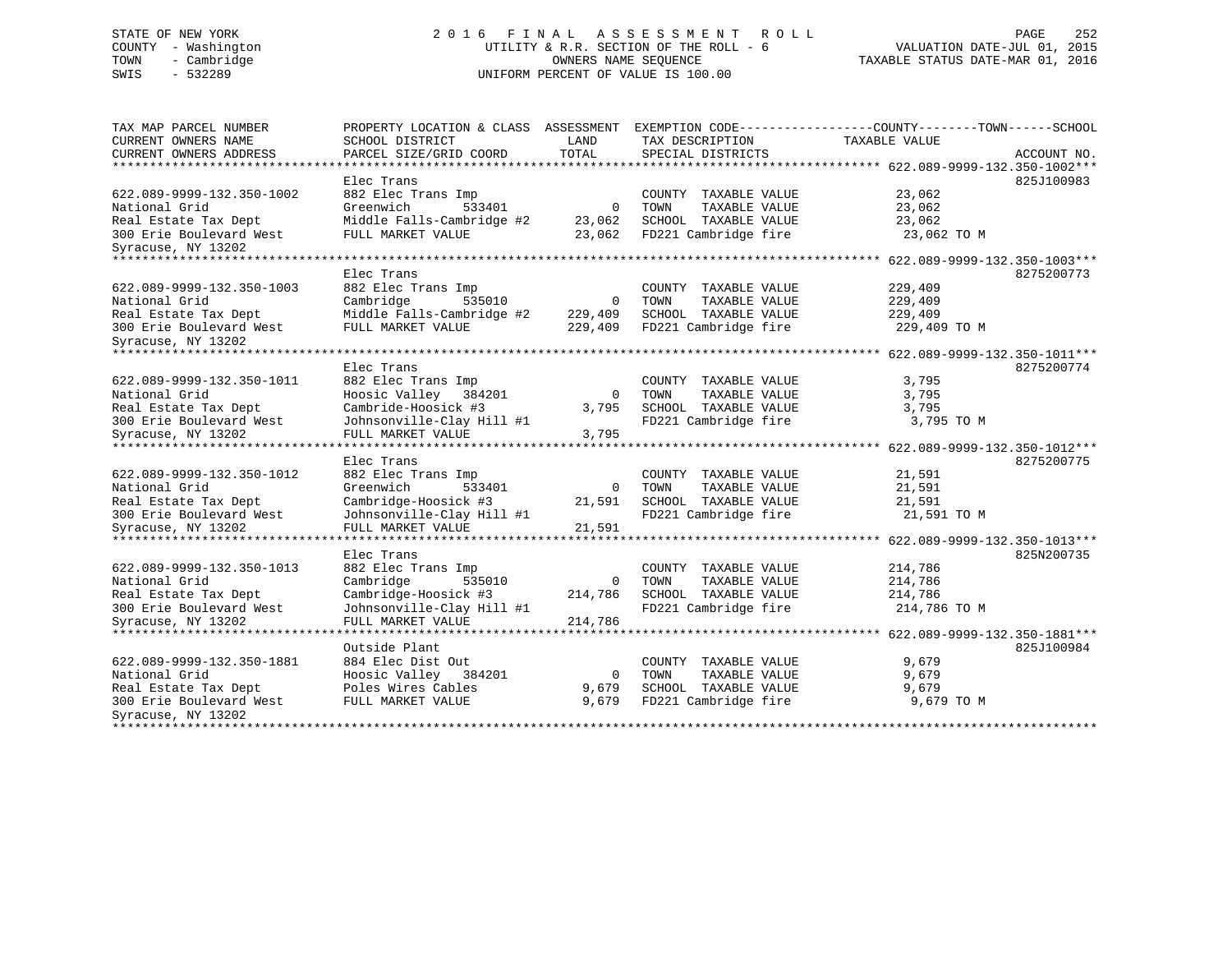# STATE OF NEW YORK 2 0 1 6 F I N A L A S S E S S M E N T R O L L PAGE 253 COUNTY - Washington UTILITY & R.R. SECTION OF THE ROLL - 6 VALUATION DATE-JUL 01, 2015 TOWN - Cambridge OWNERS NAME SEQUENCE TAXABLE STATUS DATE-MAR 01, 2016 SWIS - 532289 UNIFORM PERCENT OF VALUE IS 100.00

| TAX MAP PARCEL NUMBER                         | PROPERTY LOCATION & CLASS ASSESSMENT |          |                       | EXEMPTION CODE-----------------COUNTY-------TOWN------SCHOOL |             |
|-----------------------------------------------|--------------------------------------|----------|-----------------------|--------------------------------------------------------------|-------------|
| CURRENT OWNERS NAME                           | SCHOOL DISTRICT                      | LAND     | TAX DESCRIPTION       | TAXABLE VALUE                                                |             |
| CURRENT OWNERS ADDRESS                        | PARCEL SIZE/GRID COORD               | TOTAL    | SPECIAL DISTRICTS     |                                                              | ACCOUNT NO. |
|                                               |                                      |          |                       |                                                              |             |
|                                               | Outside Plant                        |          |                       |                                                              | 825J100985  |
| 622.089-9999-132.350-1882                     | 884 Elec Dist Out                    |          | COUNTY TAXABLE VALUE  | 55,074                                                       |             |
| National Grid                                 | Greenwich<br>533401                  | $\Omega$ | TOWN<br>TAXABLE VALUE | 55,074                                                       |             |
| Real Estate Tax Dept                          | Poles Wires Cables                   | 55,074   | SCHOOL TAXABLE VALUE  | 55,074                                                       |             |
| 300 Erie Boulevard West<br>Syracuse, NY 13202 | FULL MARKET VALUE                    | 55,074   | FD221 Cambridge fire  | 55,074 TO M                                                  |             |
|                                               |                                      |          |                       |                                                              |             |
|                                               | Outside Plant                        |          |                       |                                                              | 825N200738  |
| 622.089-9999-132.350-1883                     | 884 Elec Dist Out                    |          | COUNTY TAXABLE VALUE  | 547,861                                                      |             |
| National Grid                                 | Cambridge<br>535010                  | $\Omega$ | TAXABLE VALUE<br>TOWN | 547,861                                                      |             |
| Real Estate Tax Dept                          | Poles Wires Cables                   | 547,861  | SCHOOL TAXABLE VALUE  | 547,861                                                      |             |
| 300 Erie Boulevard West                       | FULL MARKET VALUE                    | 547,861  | FD221 Cambridge fire  | 547,861 TO M                                                 |             |
| Syracuse, NY 13202                            |                                      |          |                       |                                                              |             |
|                                               |                                      |          |                       |                                                              |             |
|                                               | Outside Plant                        |          |                       |                                                              | 8275200771  |
| 622.089-9999-631.900-1881                     | 836 Telecom. eg.                     |          | COUNTY TAXABLE VALUE  | 2,090                                                        |             |
| Verizon New York INC                          | Hoosic Valley 384201                 | $\Omega$ | TAXABLE VALUE<br>TOWN | 2,090                                                        |             |
| Property Tax Department                       | Poles Wires Cables                   | 2,090    | SCHOOL TAXABLE VALUE  | 2,090                                                        |             |
| PO Box 2749                                   | FULL MARKET VALUE                    | 2,090    | FD221 Cambridge fire  | 2,090 TO M                                                   |             |
| Addison, TX 75001                             |                                      |          |                       |                                                              |             |
|                                               |                                      |          |                       |                                                              |             |
|                                               | Outside Plant                        |          |                       |                                                              | 8275200772  |
| 622.089-9999-631.900-1882                     | 836 Telecom. eq.                     |          | COUNTY TAXABLE VALUE  | 12,069                                                       |             |
| Verizon New York INC                          | 533401<br>Greenwich                  | $\Omega$ | TAXABLE VALUE<br>TOWN | 12,069                                                       |             |
| Property Tax Department                       | Poles Wires Cables                   | 12,069   | SCHOOL TAXABLE VALUE  | 12,069                                                       |             |
| PO Box 2749                                   | FULL MARKET VALUE                    | 12,069   | FD221 Cambridge fire  | 12,069 TO M                                                  |             |
| Addison, TX 75001                             |                                      |          |                       |                                                              |             |
|                                               | Outside Plant                        |          |                       |                                                              | 825N200733  |
| 622.089-9999-631.900-1883                     | 836 Telecom. eq.                     |          | COUNTY TAXABLE VALUE  | 109,496                                                      |             |
| Verizon New York INC                          | Cambridge<br>535010                  | $\Omega$ | TOWN<br>TAXABLE VALUE | 109,496                                                      |             |
| Property Tax Department                       | Poles Wires Cables                   | 109,496  | SCHOOL TAXABLE VALUE  | 109,496                                                      |             |
| PO Box 2749                                   | FULL MARKET VALUE                    | 109,496  | FD221 Cambridge fire  | 109,496 TO M                                                 |             |
| Addison, TX 75001                             |                                      |          |                       |                                                              |             |
|                                               |                                      |          |                       |                                                              |             |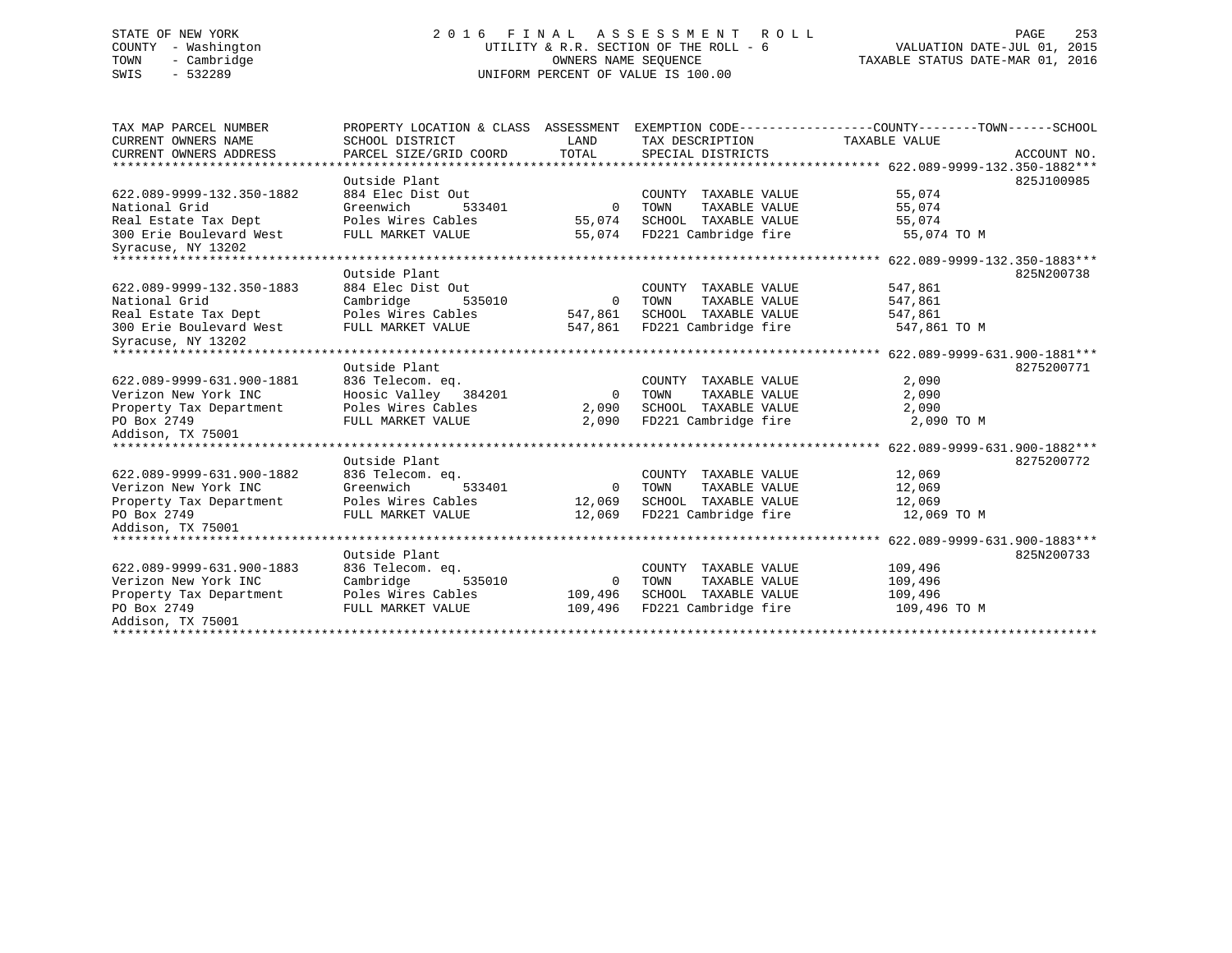# ROLL SUB SECTION - - TOTALS

#### \*\*\* S P E C I A L D I S T R I C T S U M M A R Y \*\*\*

| CODE DISTRICT NAME PARCELS                  | TOTAL | EXTENSION<br>TYPE.    | EXTENSION<br>VALUE | AD VALOREM<br>VALUE | EXEMPT<br>AMOUNT | TAXABLE<br>VALUE    |
|---------------------------------------------|-------|-----------------------|--------------------|---------------------|------------------|---------------------|
| CA003 Cons agri dst<br>FD221 Cambridge fire |       | 2 TOTAL<br>15 TOTAL M |                    | 260,239<br>1869,642 |                  | 260,239<br>1869,642 |

# \*\*\* S C H O O L D I S T R I C T S U M M A R Y \*\*\*

| CODE             | DISTRICT NAME              | TOTAL<br>PARCELS | ASSESSED<br>LAND | ASSESSED<br>TOTAL | <b>EXEMPT</b><br>AMOUNT | TOTAL<br>TAXABLE  | <b>STAR</b><br>AMOUNT | <b>STAR</b><br>TAXABLE |
|------------------|----------------------------|------------------|------------------|-------------------|-------------------------|-------------------|-----------------------|------------------------|
|                  |                            |                  |                  |                   |                         |                   |                       |                        |
| 384201<br>533401 | Hoosic Valley<br>Greenwich | 4<br>4           |                  | 19,617<br>111,796 |                         | 19,617<br>111,796 |                       | 19,617<br>111,796      |
| 535010           | Cambridge                  | 8                | 173,800          | 2138,229          |                         | 2138,229          |                       | 2138,229               |
|                  | SUB-TOTAL                  | 16               | 173,800          | 2269,642          |                         | 2269,642          |                       | 2269,642               |
|                  |                            |                  |                  |                   |                         |                   |                       |                        |
|                  | TOTAL                      | 16               | 173,800          | 2269,642          |                         | 2269,642          |                       | 2269,642               |

## \*\*\* S Y S T E M C O D E S S U M M A R Y \*\*\*

# NO SYSTEM EXEMPTIONS AT THIS LEVEL

### \*\*\* E X E M P T I O N S U M M A R Y \*\*\*

### NO EXEMPTIONS AT THIS LEVEL

| ROLL       | DESCRIPTION      | TOTAL   | ASSESSED | ASSESSED | TAXABLE  | TAXABLE  | TAXABLE  | STAR     |
|------------|------------------|---------|----------|----------|----------|----------|----------|----------|
| <b>SEC</b> |                  | PARCELS | LAND     | TOTAL    | COUNTY   | TOWN     | SCHOOL   | TAXABLE  |
|            | UTILITIES & N.C. |         | 173,800  | 2269,642 | 2269,642 | 2269,642 | 2269,642 | 2269,642 |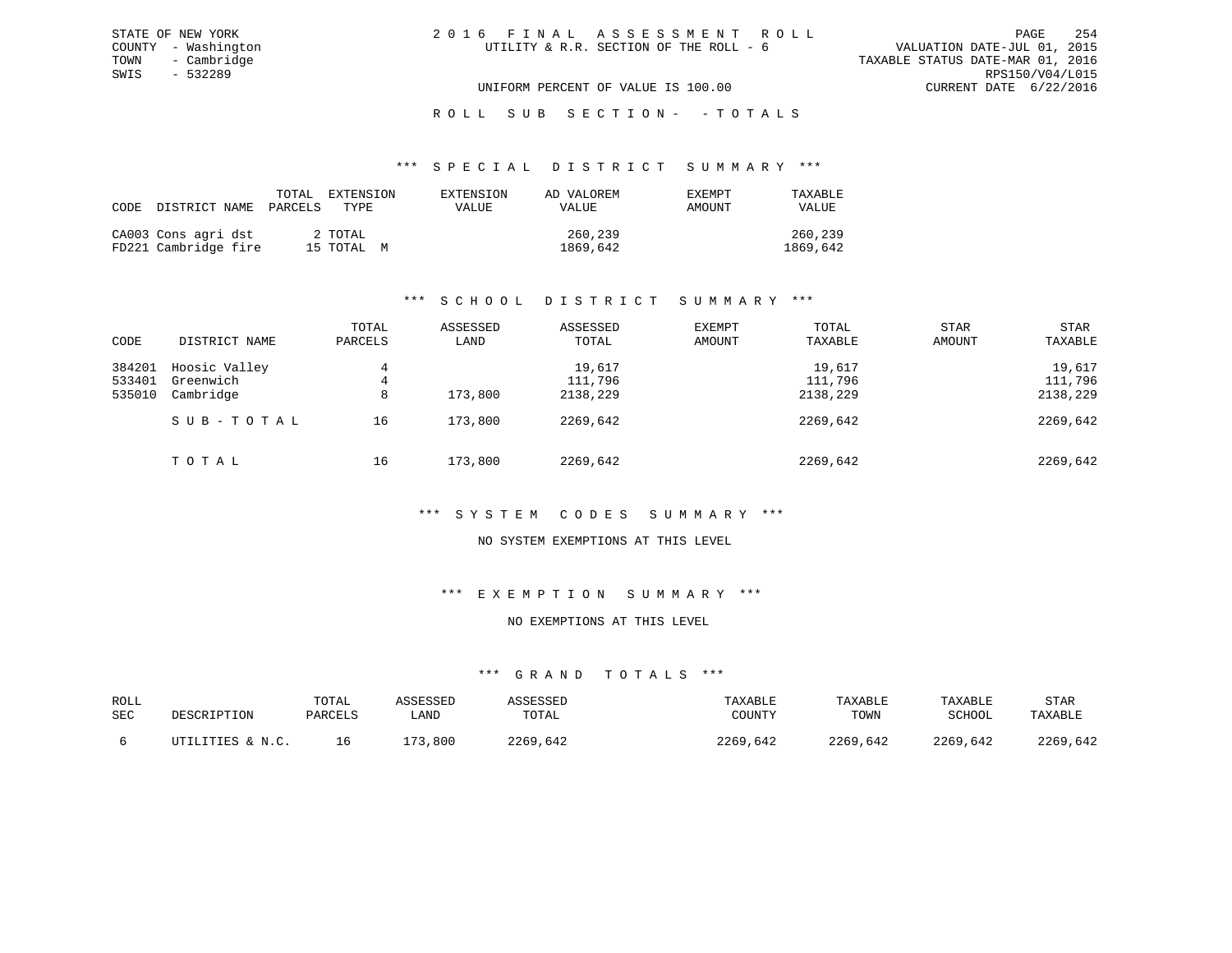|      | STATE OF NEW YORK   | 2016 FINAL ASSESSMENT ROLL             | 255<br>PAGE                      |
|------|---------------------|----------------------------------------|----------------------------------|
|      | COUNTY - Washington | UTILITY & R.R. SECTION OF THE ROLL - 6 | VALUATION DATE-JUL 01, 2015      |
|      | TOWN - Cambridge    |                                        | TAXABLE STATUS DATE-MAR 01, 2016 |
| SWIS | - 532289            | UNIFORM PERCENT OF VALUE IS 100.00     | RPS150/V04/L015                  |
|      |                     |                                        | CURRENT DATE 6/22/2016           |
|      |                     |                                        |                                  |

# ROLL SECTION TOTALS

### \*\*\* S P E C I A L D I S T R I C T S U M M A R Y \*\*\*

| CODE | DISTRICT NAME                               | TOTAL<br>PARCELS | EXTENSION<br>TYPE.    | EXTENSION<br>VALUE | AD VALOREM<br>VALUE | EXEMPT<br>AMOUNT | TAXABLE<br>VALUE    |
|------|---------------------------------------------|------------------|-----------------------|--------------------|---------------------|------------------|---------------------|
|      | CA003 Cons agri dst<br>FD221 Cambridge fire |                  | 2 TOTAL<br>15 TOTAL M |                    | 260,239<br>1869,642 |                  | 260,239<br>1869,642 |

# \*\*\* S C H O O L D I S T R I C T S U M M A R Y \*\*\*

| CODE   | DISTRICT NAME | TOTAL<br>PARCELS | ASSESSED<br>LAND | ASSESSED<br>TOTAL | <b>EXEMPT</b><br>AMOUNT | TOTAL<br>TAXABLE | STAR<br>AMOUNT | <b>STAR</b><br>TAXABLE |
|--------|---------------|------------------|------------------|-------------------|-------------------------|------------------|----------------|------------------------|
| 384201 | Hoosic Valley | 4                |                  | 19,617            |                         | 19,617           |                | 19,617                 |
| 533401 | Greenwich     | 4                |                  | 111,796           |                         | 111,796          |                | 111,796                |
| 535010 | Cambridge     | 8                | 173,800          | 2138,229          |                         | 2138,229         |                | 2138,229               |
|        | SUB-TOTAL     | 16               | 173,800          | 2269,642          |                         | 2269,642         |                | 2269,642               |
|        | TOTAL         | 16               | 173,800          | 2269,642          |                         | 2269,642         |                | 2269,642               |

# \*\*\* S Y S T E M C O D E S S U M M A R Y \*\*\*

# NO SYSTEM EXEMPTIONS AT THIS LEVEL

### \*\*\* E X E M P T I O N S U M M A R Y \*\*\*

### NO EXEMPTIONS AT THIS LEVEL

| ROLL<br>SEC | DESCRIPTION      | TOTAL<br>PARCELS | ASSESSED<br>∟AND | ASSESSED<br>TOTAL | TAXABLE<br>COUNTY | TAXABLE<br>TOWN | TAXABLE<br>SCHOOL | STAR<br>TAXABLE |
|-------------|------------------|------------------|------------------|-------------------|-------------------|-----------------|-------------------|-----------------|
|             | UTILITIES & N.C. | ΤP.              | 173,800          | 2269,642          | 2269,642          | 2269,642        | 2269,642          | 2269,642        |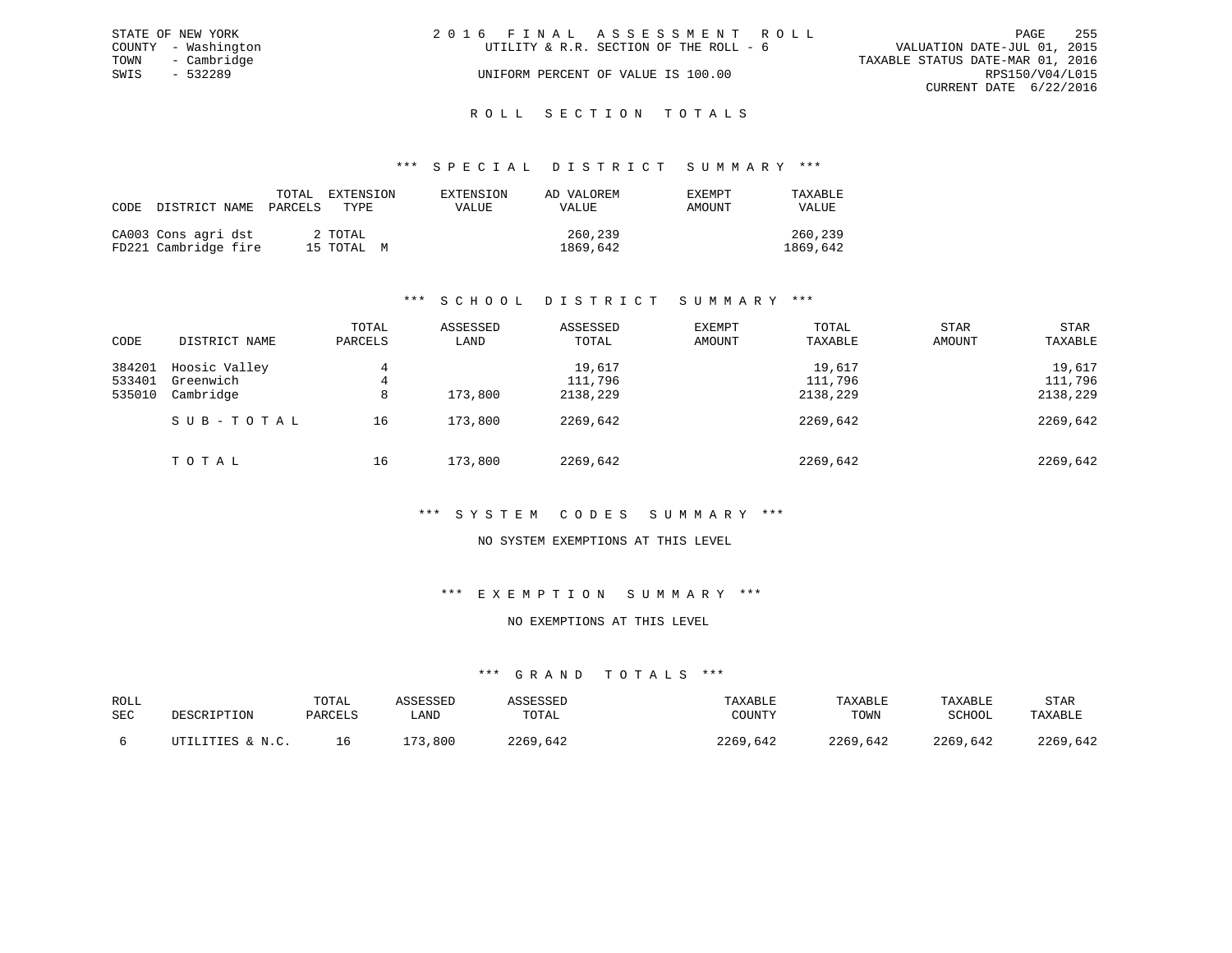| STATE OF NEW YORK<br>COUNTY - Washington<br>- Cambridge<br>TOWN<br>$-532289$<br>SWIS         |                                                                                                                                                                                                                  |                    | 2016 FINAL ASSESSMENT ROLL<br>WHOLLY EXEMPT SECTION OF THE ROLL - 8<br>$-8$<br>OWNERS NAME SEQUENCE<br>UNIFORM PERCENT OF VALUE IS 100.00 |          |                                                            |                           | PAGE<br>256<br>VALUATION DATE-JUL 01, 2015<br>TAXABLE STATUS DATE-MAR 01, 2016 |
|----------------------------------------------------------------------------------------------|------------------------------------------------------------------------------------------------------------------------------------------------------------------------------------------------------------------|--------------------|-------------------------------------------------------------------------------------------------------------------------------------------|----------|------------------------------------------------------------|---------------------------|--------------------------------------------------------------------------------|
| TAX MAP PARCEL NUMBER<br>CURRENT OWNERS NAME<br>CURRENT OWNERS ADDRESS                       | PROPERTY LOCATION & CLASS ASSESSMENT EXEMPTION CODE---------------COUNTY-------TOWN------SCHOOL<br>SCHOOL DISTRICT<br>PARCEL SIZE/GRID COORD                                                                     | LAND<br>TOTAL      | TAX DESCRIPTION<br>SPECIAL DISTRICTS                                                                                                      |          | TAXABLE VALUE                                              |                           | ACCOUNT NO.                                                                    |
| $255.14 - 3 - 20$<br>Assoc Cong of Cambridge<br>Coila Church<br>Cambridge, NY 12816          | 87 State Route 372<br>620 Religious<br>Cambridge<br>535010<br>Parsonage & Hall<br>Colia Church<br>$255. - 3 - 20$<br>2.95<br>ACRES<br>EAST-0785972 NRTH-1532472<br>DEED BOOK 470<br>PG-1088<br>FULL MARKET VALUE | 538,100<br>538,100 | NON-PR REL 25110<br>39,800 COUNTY TAXABLE VALUE<br>TOWN<br>TAXABLE VALUE<br>SCHOOL TAXABLE VALUE<br>FD221 Cambridge fire<br>538,100 EX    | $\Omega$ | 538,100<br>$\mathbf 0$<br>$\mathbf 0$<br>$\Omega$          | 538,100<br>0 TO M         | 8279900749<br>538,100                                                          |
|                                                                                              |                                                                                                                                                                                                                  |                    |                                                                                                                                           |          |                                                            |                           |                                                                                |
| $255 - 2 - 2$<br>Camb-Salem 481 Charities Inc Cambridge<br>PO Box 419<br>Cambridge, NY 12816 | 6 Coila Rd<br>534 Social org.<br>535010<br>Lodge<br>612/164<br>ACRES<br>1.30<br>EAST-0786541 NRTH-1531341<br>DEED BOOK 847<br>PG-224                                                                             | 277,000 TOWN       | NON-PR CHA 25130<br>31,500 COUNTY TAXABLE VALUE<br>TAXABLE VALUE<br>SCHOOL TAXABLE VALUE<br>FD221 Cambridge fire<br>277,000 EX            | $\Omega$ | 277,000<br>$\Omega$<br>$\Omega$<br>$\Omega$                | 277,000<br>0 TO M         | 825J100748<br>277,000                                                          |
|                                                                                              | FULL MARKET VALUE                                                                                                                                                                                                | 277,000            |                                                                                                                                           |          |                                                            |                           |                                                                                |
| $261. -2 - 16.3$<br>Cambridge Town of<br>844 County Route 59<br>Cambridge, NY 12816          | Vly Summit Rd & Birch Rd<br>852 Landfill<br>535010<br>Cambridge<br>Aban Dump<br>$261. - 1 - 16.3$<br>ACRES<br>7.30<br>EAST-0765742 NRTH-1527496<br>DEED BOOK 291<br>PG-413<br>FULL MARKET VALUE                  | 10,100<br>10,100   | OTHER TOWN 13500<br>10,100 COUNTY TAXABLE VALUE<br>TOWN<br>TAXABLE VALUE<br>SCHOOL TAXABLE VALUE<br>FD221 Cambridge fire<br>10,100 EX     |          | $0 \t 10,100$<br>$\overline{0}$<br>$\mathbf 0$<br>$\Omega$ | 10,100<br>0 TO M          | 8279900867<br>10,100                                                           |
|                                                                                              | 844 County Route 59                                                                                                                                                                                              |                    |                                                                                                                                           |          |                                                            |                           | 8279900766                                                                     |
| $271. - 1 - 12$<br>Cambridge Town of<br>844 County Rte 59<br>Cambridge, NY 12816             | 652 Govt bldgs<br>535010<br>Cambridge<br>Town Hall/shed/g<br>449/162<br>ACRES<br>2.50                                                                                                                            | 281,500            | OTHER TOWN 13500<br>37,500 COUNTY TAXABLE VALUE<br>TOWN<br>TAXABLE VALUE<br>SCHOOL TAXABLE VALUE<br>CA003 Cons agri dst 3                 | $\circ$  | 281,500<br>0<br>$\mathbf{0}$<br>$\Omega$                   | 281,500<br>0 <sub>T</sub> | 281,500                                                                        |

EAST-0771625 NRTH-1517678

CA003 Cons agri dst 3<br>281,500 EX

DEED BOOK 304 PG-574 FD221 Cambridge fire 0 TO M

FULL MARKET VALUE 281,500 281,500 EX \*\*\*\*\*\*\*\*\*\*\*\*\*\*\*\*\*\*\*\*\*\*\*\*\*\*\*\*\*\*\*\*\*\*\*\*\*\*\*\*\*\*\*\*\*\*\*\*\*\*\*\*\*\*\*\*\*\*\*\*\*\*\*\*\*\*\*\*\*\*\*\*\*\*\*\*\*\*\*\*\*\*\*\*\*\*\*\*\*\*\*\*\*\*\*\*\*\*\*\*\*\*\*\*\*\*\*\*\*\*\*\*\*\*\*\*\*\*\*\*\*\*\*\*\*\*\*\*\*\*\*\*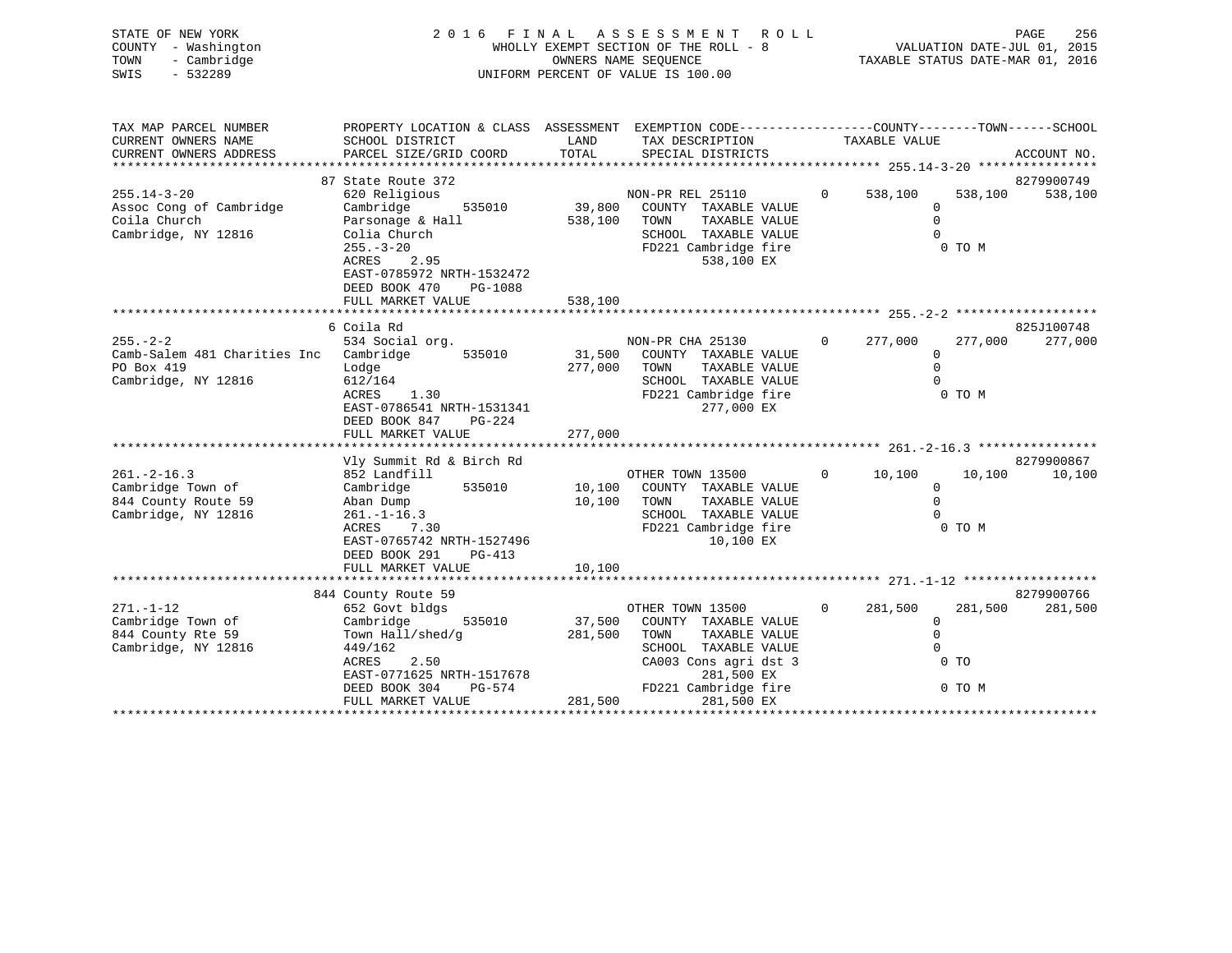| 2016 FINAL ASSESSMENT ROLL            | 257<br>PAGE                      |
|---------------------------------------|----------------------------------|
| WHOLLY EXEMPT SECTION OF THE ROLL - 8 | VALUATION DATE-JUL 01, 2015      |
| OWNERS NAME SEOUENCE                  | TAXABLE STATUS DATE-MAR 01, 2016 |
| UNIFORM PERCENT OF VALUE IS 100.00    |                                  |
|                                       |                                  |
|                                       |                                  |

| TAX MAP PARCEL NUMBER  | PROPERTY LOCATION & CLASS ASSESSMENT EXEMPTION CODE----------------COUNTY-------TOWN------SCHOOL |               |                                    |                |                      |        |             |
|------------------------|--------------------------------------------------------------------------------------------------|---------------|------------------------------------|----------------|----------------------|--------|-------------|
| CURRENT OWNERS NAME    | SCHOOL DISTRICT                                                                                  | LAND<br>TOTAL | TAX DESCRIPTION                    |                | TAXABLE VALUE        |        | ACCOUNT NO. |
| CURRENT OWNERS ADDRESS | PARCEL SIZE/GRID COORD                                                                           |               | SPECIAL DISTRICTS                  |                |                      |        |             |
|                        | Lees Crossing Rd                                                                                 |               |                                    |                |                      |        |             |
| $288. - 1 - 24.5$      | 695 Cemetery                                                                                     |               | TN CEM<br>13510                    | $\mathbf{0}$   | 21,000               | 21,000 | 21,000      |
| Cambridge Town of      | Cambridge<br>535010 21,000                                                                       |               | COUNTY TAXABLE VALUE               |                | $\mathbf{0}$         |        |             |
| 844 County Route 59    | Cemetary                                                                                         | 21,000        | TOWN<br>TAXABLE VALUE              |                | $\mathbf 0$          |        |             |
| Cambridge, NY 12816    | $ACRES$ 0.06                                                                                     |               | SCHOOL TAXABLE VALUE               |                | $\Omega$             |        |             |
|                        | EAST-0762637 NRTH-1503542                                                                        |               | CA003 Cons agri dst 3              |                | 0 <sub>T</sub>       |        |             |
|                        | FULL MARKET VALUE                                                                                |               | 21,000 EX<br>21,000                |                |                      |        |             |
|                        |                                                                                                  |               | FD221 Cambridge fire               |                |                      | 0 TO M |             |
|                        |                                                                                                  |               | 21,000 EX                          |                |                      |        |             |
|                        |                                                                                                  |               |                                    |                |                      |        |             |
|                        | Turnpike Rd                                                                                      |               |                                    |                |                      |        | 8279900747  |
| $263. - 2 - 10$        | 695 Cemetery                                                                                     |               | TN CEM<br>13510                    | $\circ$        | 35,500               | 35,500 | 35,500      |
| Cambridge-Old Cemetery | Cambridge                                                                                        |               | 535010 35,500 COUNTY TAXABLE VALUE |                | $\mathbf{0}$         |        |             |
| Cambridge, NY 12816    | ACRES 2.10                                                                                       | 35,500 TOWN   | TAXABLE VALUE                      |                | $\Omega$             |        |             |
|                        | EAST-0789003 NRTH-1525792                                                                        |               | SCHOOL TAXABLE VALUE               |                | $\cap$               |        |             |
|                        | FULL MARKET VALUE                                                                                |               | 35,500 FD221 Cambridge fire        |                | 0 TO M               |        |             |
|                        |                                                                                                  |               | 35,500 EX                          |                |                      |        |             |
|                        |                                                                                                  |               |                                    |                |                      |        |             |
|                        | 78 County Route 59A                                                                              |               |                                    |                |                      |        | 825J100942  |
| $279. - 2 - 15.3$      | 695 Cemetery                                                                                     |               | TN CEM<br>13510                    | $\overline{0}$ | 21,300               | 21,300 | 21,300      |
| Cemetery               | Cambridge 535010 21,300 COUNTY TAXABLE VALUE                                                     |               |                                    |                | $\Omega$             |        |             |
| RD.                    | Cemetery                                                                                         | 21,300 TOWN   | TAXABLE VALUE                      |                | $\Omega$             |        |             |
| Buskirk, NY 12028      | ACRES 0.07                                                                                       |               | SCHOOL TAXABLE VALUE               |                | $\Omega$             |        |             |
|                        | EAST-0767840 NRTH-1507482                                                                        |               | CA003 Cons agri dst 3              |                | 0 <sub>T</sub>       |        |             |
|                        | FULL MARKET VALUE                                                                                |               | 21,300<br>21,300 EX                |                |                      |        |             |
|                        |                                                                                                  |               | FD221 Cambridge fire               |                |                      | 0 TO M |             |
|                        |                                                                                                  |               | 21,300 EX                          |                |                      |        |             |
|                        |                                                                                                  |               |                                    |                |                      |        |             |
|                        | King Rd                                                                                          |               |                                    |                |                      |        | 8279900756  |
| $271. - 3 - 9$         | 695 Cemetery                                                                                     |               | NON-PR REL 25110                   | $\circ$        | 26,300               | 26,300 | 26,300      |
| Kings Church Cemetery  | Cambridge 535010 26,300 COUNTY TAXABLE VALUE                                                     |               |                                    |                | $\mathbf 0$          |        |             |
| Cambridge, NY 12816    | Cemetary<br>FRNT 140.00 DPTH 140.00                                                              | 26,300 TOWN   | TAXABLE VALUE                      |                | $\Omega$<br>$\Omega$ |        |             |
|                        |                                                                                                  |               | SCHOOL TAXABLE VALUE               |                | 0 <sub>T</sub>       |        |             |
|                        | EAST-0781506 NRTH-1516581<br>FULL MARKET VALUE                                                   |               | CA003 Cons agri dst 3<br>26,300 EX |                |                      |        |             |
|                        |                                                                                                  | 26,300        | FD221 Cambridge fire               |                |                      | 0 TO M |             |
|                        |                                                                                                  |               | 26,300 EX                          |                |                      |        |             |
|                        |                                                                                                  |               |                                    |                |                      |        |             |
|                        |                                                                                                  |               |                                    |                |                      |        |             |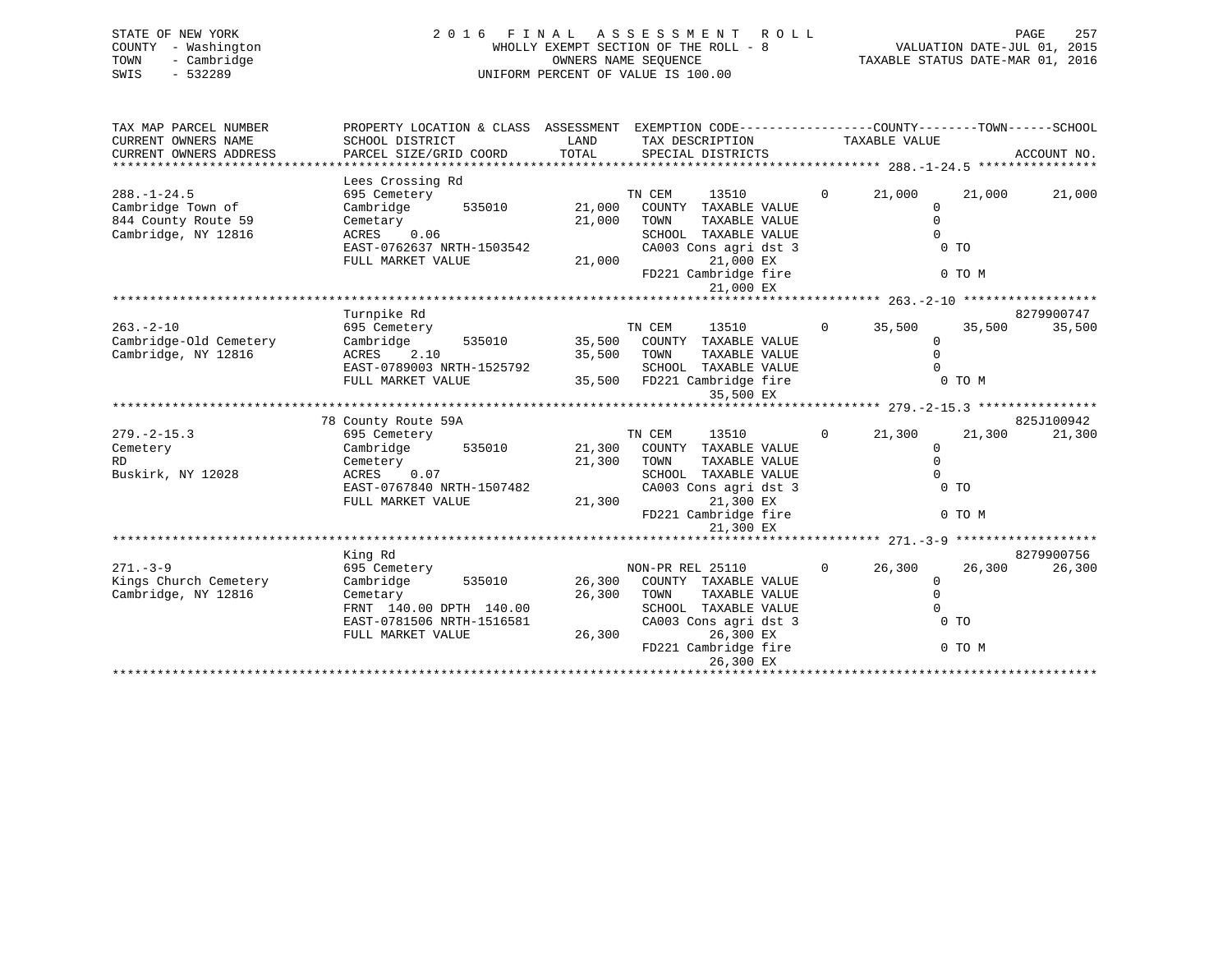| STATE OF NEW YORK   | 2016 FINAL ASSESSMENT ROLL            | 258<br>PAGE                      |
|---------------------|---------------------------------------|----------------------------------|
| COUNTY - Washington | WHOLLY EXEMPT SECTION OF THE ROLL - 8 | VALUATION DATE-JUL 01, 2015      |
| - Cambridge<br>TOWN | OWNERS NAME SEOUENCE                  | TAXABLE STATUS DATE-MAR 01, 2016 |
| $-532289$<br>SWIS   | UNIFORM PERCENT OF VALUE IS 100.00    |                                  |
|                     |                                       |                                  |

| TAX MAP PARCEL NUMBER<br>CURRENT OWNERS NAME  | PROPERTY LOCATION & CLASS ASSESSMENT EXEMPTION CODE----------------COUNTY-------TOWN------SCHOOL<br>SCHOOL DISTRICT | LAND         | TAX DESCRIPTION                                                                                      |                   | TAXABLE VALUE                       |             |
|-----------------------------------------------|---------------------------------------------------------------------------------------------------------------------|--------------|------------------------------------------------------------------------------------------------------|-------------------|-------------------------------------|-------------|
| CURRENT OWNERS ADDRESS                        | PARCEL SIZE/GRID COORD                                                                                              | TOTAL        | SPECIAL DISTRICTS                                                                                    |                   |                                     | ACCOUNT NO. |
|                                               |                                                                                                                     |              |                                                                                                      |                   |                                     |             |
| $288. - 1 - 27$                               | Lees Crossing Rd                                                                                                    |              | 27350 0 24,000                                                                                       |                   | 24,000                              | 825J100981  |
| Lees Crossing Cemetary                        | 695 Cemetery<br>Hoosic Valley 384201 24,000 COUNTY TAXABLE VALUE                                                    |              | PRI CEM                                                                                              |                   | $\Omega$                            | 24,000      |
| Johnsonville, NY 12094                        | Cemetery                                                                                                            | 24,000       | TOWN<br>TAXABLE VALUE                                                                                |                   | $\mathbf{0}$                        |             |
|                                               | 0.20<br>ACRES                                                                                                       |              | SCHOOL TAXABLE VALUE                                                                                 |                   | $\Omega$                            |             |
|                                               | EAST-0757644 NRTH-1502974                                                                                           |              | CA003 Cons agri dst 3                                                                                |                   | $0$ TO                              |             |
|                                               | FULL MARKET VALUE                                                                                                   | 24,000       | 24,000 EX                                                                                            |                   |                                     |             |
|                                               |                                                                                                                     |              | FD221 Cambridge fire                                                                                 |                   | 0 TO M                              |             |
|                                               |                                                                                                                     |              | 24,000 EX                                                                                            |                   |                                     |             |
|                                               |                                                                                                                     |              |                                                                                                      |                   |                                     |             |
|                                               | 141 Stump Church Rd                                                                                                 |              |                                                                                                      |                   |                                     | 8279900760  |
| $254. - 1 - 24$<br>North Cambridge Cemetery   | 695 Cemetery                                                                                                        |              | TN CEM<br>13510                                                                                      | $\overline{0}$    | 32,700<br>32,700                    | 32,700      |
| Cambridge, NY 12816                           | $535010$ 30,600<br>Cambridge<br>Cemetary W/bldg                                                                     | 32,700 TOWN  | COUNTY TAXABLE VALUE<br>TAXABLE VALUE                                                                |                   | $\mathbf{0}$<br>$\mathsf{O}\xspace$ |             |
|                                               | 474/53                                                                                                              |              | SCHOOL TAXABLE VALUE                                                                                 |                   | $\Omega$                            |             |
|                                               | FRNT 235.00 DPTH 220.00                                                                                             |              | CA003 Cons agri dst 3                                                                                |                   | 0 <sub>T</sub>                      |             |
|                                               | ACRES<br>1.11                                                                                                       |              | 32,700 EX                                                                                            |                   |                                     |             |
|                                               | ACRES 1.11<br>EAST-0768448 NRTH-1530390 FD221 Cambridge fire                                                        |              |                                                                                                      |                   | 0 TO M                              |             |
|                                               | DEED BOOK 276<br>PG-192                                                                                             |              | 32,700 EX                                                                                            |                   |                                     |             |
|                                               | FULL MARKET VALUE                                                                                                   | 32,700       |                                                                                                      |                   |                                     |             |
|                                               |                                                                                                                     |              |                                                                                                      |                   |                                     |             |
|                                               | 135 Stump Church Rd                                                                                                 |              |                                                                                                      |                   |                                     | 8279900761  |
| $254. - 1 - 23$                               | 620 Religious                                                                                                       |              |                                                                                                      | $0 \qquad \qquad$ | 142,300<br>142,300                  | 142,300     |
| North Cambridge Church<br>Cambridge, NY 12816 | Cambridge 535010<br>Church/lot                                                                                      | 142,300 TOWN | NON-PR REL 25110<br>32,500 COUNTY TAXABLE VALUE<br>---- <b>ELLE DE LE SE AVABLE</b><br>TAXABLE VALUE |                   | $\Omega$<br>$\Omega$                |             |
|                                               | ACRES 1.50                                                                                                          |              | SCHOOL TAXABLE VALUE                                                                                 |                   | $\Omega$                            |             |
|                                               | EAST-0768348 NRTH-1530304                                                                                           |              | CA003 Cons agri dst 3                                                                                |                   | 0 <sub>T</sub>                      |             |
|                                               | FULL MARKET VALUE                                                                                                   | 142,300      | 142,300 EX                                                                                           |                   |                                     |             |
|                                               |                                                                                                                     |              | FD221 Cambridge fire                                                                                 |                   | 0 TO M                              |             |
|                                               |                                                                                                                     |              | 142,300 EX                                                                                           |                   |                                     |             |
|                                               |                                                                                                                     |              |                                                                                                      |                   |                                     |             |
|                                               | 125 Gillis Rd                                                                                                       |              |                                                                                                      |                   |                                     | 825J100337  |
| $246. - 1 - 36$                               | 210 1 Family Res                                                                                                    | HOSTEL       | 28540                                                                                                | $0 \qquad \qquad$ | 223,800<br>223,800                  | 223,800     |
| NYS OMRⅅ                                      | Greenwich<br>533401                                                                                                 |              | 29,500 COUNTY TAXABLE VALUE                                                                          |                   | $\mathbf{0}$                        |             |
| Suny Plaza Albany Campus Lot & House          |                                                                                                                     | 223,800 TOWN | TAXABLE VALUE                                                                                        |                   | $\mathbf 0$<br>$\Omega$             |             |
| Albany, NY 12207                              | FRNT 303.00 DPTH 313.00<br>ACRES 0.92                                                                               |              | SCHOOL TAXABLE VALUE<br>CA003 Cons agri dst 3                                                        |                   | 0 <sub>T</sub>                      |             |
|                                               | EAST-0768010 NRTH-1537385                                                                                           |              | 223,800 EX                                                                                           |                   |                                     |             |
|                                               | DEED BOOK 788                                                                                                       |              | FD221 Cambridge fire                                                                                 |                   | 0 TO M                              |             |
|                                               | FULL MARKET VALUE                                                                                                   | 223,800      | 223,800 EX                                                                                           |                   |                                     |             |
|                                               |                                                                                                                     |              |                                                                                                      |                   |                                     |             |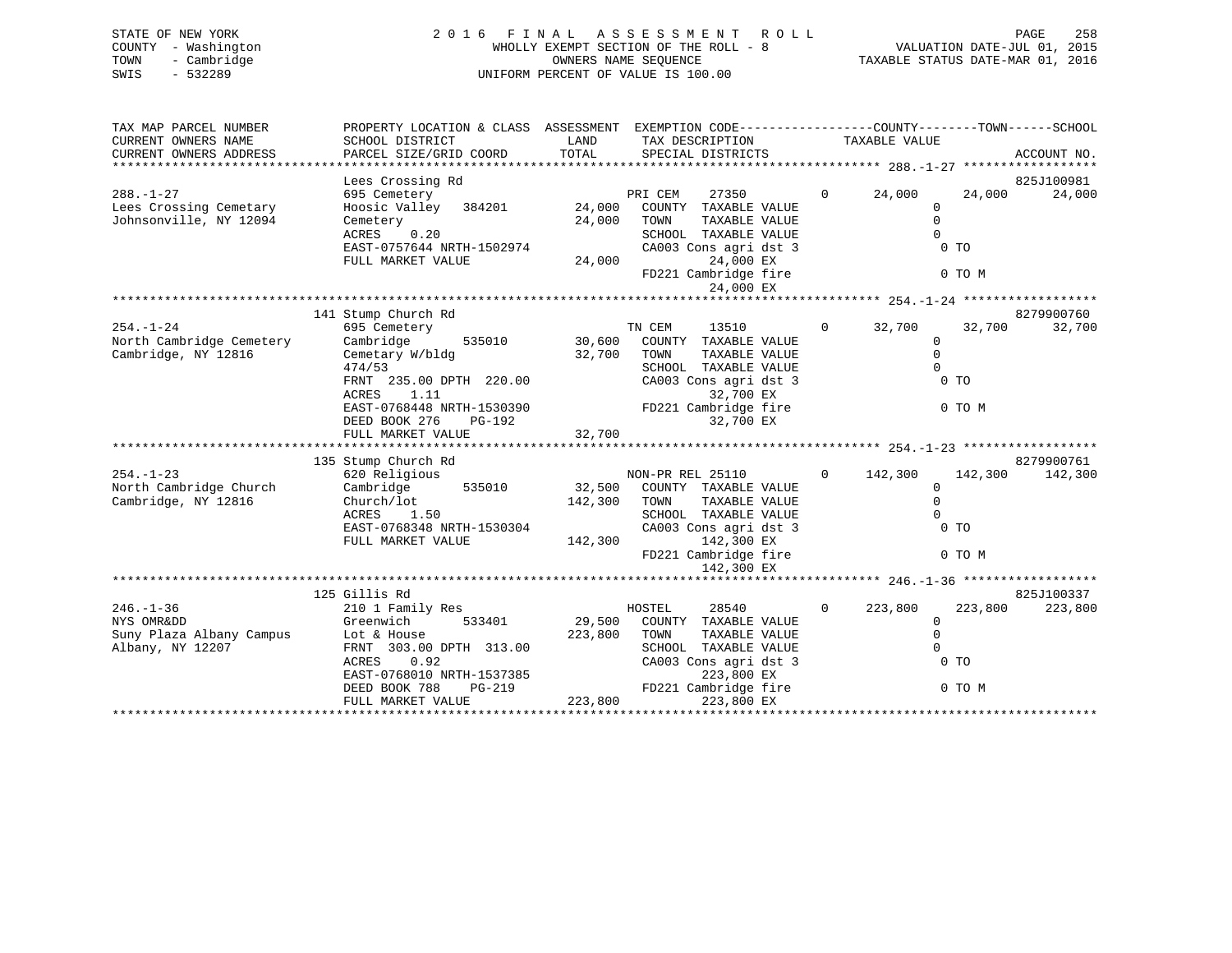| STATE OF NEW YORK   | 2016 FINAL ASSESSMENT ROLL            | 259<br>PAGE                      |
|---------------------|---------------------------------------|----------------------------------|
| COUNTY - Washington | WHOLLY EXEMPT SECTION OF THE ROLL - 8 | VALUATION DATE-JUL 01, 2015      |
| TOWN - Cambridge    | OWNERS NAME SEOUENCE                  | TAXABLE STATUS DATE-MAR 01, 2016 |
| $-532289$<br>SWIS   | UNIFORM PERCENT OF VALUE IS 100.00    |                                  |
|                     |                                       |                                  |
|                     |                                       |                                  |

| TAX MAP PARCEL NUMBER                                                                                                                                                | PROPERTY LOCATION & CLASS ASSESSMENT EXEMPTION CODE----------------COUNTY-------TOWN------SCHOOL                                                     |                                            |                                                                                      |                |                |                 |
|----------------------------------------------------------------------------------------------------------------------------------------------------------------------|------------------------------------------------------------------------------------------------------------------------------------------------------|--------------------------------------------|--------------------------------------------------------------------------------------|----------------|----------------|-----------------|
| CURRENT OWNERS NAME                                                                                                                                                  | SCHOOL DISTRICT                                                                                                                                      | <b>EXAMPLE THE STATE OF STATE OF STATE</b> | TAX DESCRIPTION TAXABLE VALUE                                                        |                |                |                 |
| CURRENT OWNERS ADDRESS                                                                                                                                               |                                                                                                                                                      |                                            |                                                                                      |                |                |                 |
|                                                                                                                                                                      |                                                                                                                                                      |                                            |                                                                                      |                |                |                 |
|                                                                                                                                                                      | 2 County Route 59A                                                                                                                                   |                                            |                                                                                      |                |                | 8279900554      |
| $279. - 2 - 22$                                                                                                                                                      | 632 Benevolent                                                                                                                                       |                                            | AGRI SOC<br>26050 700                                                                | $0 \t 98,200$  | 98,200         | 98,200          |
|                                                                                                                                                                      |                                                                                                                                                      |                                            | 535010 25,900 COUNTY TAXABLE VALUE                                                   | $\mathbf{0}$   |                |                 |
|                                                                                                                                                                      |                                                                                                                                                      | 98,200 TOWN                                | TAXABLE VALUE                                                                        | $\mathbf 0$    |                |                 |
| Pleasant Valley Grange Cambridge 535010 25,900<br>Attn: Burton Welling Grange Hall 98,200<br>25 Welling Ln ACRES 0.38<br>Buskirk, NY 12028 EAST-0766165 NRTH-1506584 |                                                                                                                                                      |                                            | SCHOOL TAXABLE VALUE                                                                 | $\Omega$       |                |                 |
|                                                                                                                                                                      |                                                                                                                                                      |                                            | CA003 Cons agri dst 3                                                                |                | 0 <sub>T</sub> |                 |
|                                                                                                                                                                      | DEED BOOK 204<br>$PG-523$                                                                                                                            |                                            | 98,200 EX<br>98,200 EX<br>98,200 FD221 Cambridge fire<br>98,200 FD221 Cambridge fire |                |                |                 |
|                                                                                                                                                                      | FULL MARKET VALUE                                                                                                                                    |                                            |                                                                                      |                | 0 TO M         |                 |
|                                                                                                                                                                      |                                                                                                                                                      |                                            | 98,200 EX                                                                            |                |                |                 |
|                                                                                                                                                                      |                                                                                                                                                      |                                            |                                                                                      |                |                |                 |
|                                                                                                                                                                      | 53 County Route 59A                                                                                                                                  |                                            |                                                                                      |                |                | 8279900764      |
| $279. - 2 - 29$                                                                                                                                                      | 620 Religious<br>Cambridge 535010 27,000 COUNTY TAXABLE VALUE                                                                                        |                                            | NON-PR REL 25110                                                                     | $0 \t 182,400$ |                | 182,400 182,400 |
| South Cambridge Church                                                                                                                                               |                                                                                                                                                      |                                            |                                                                                      | $\Omega$       |                |                 |
| Cambridge, NY 12816                                                                                                                                                  | Church & Parsonage                                                                                                                                   | 182,400 TOWN                               | TAXABLE VALUE                                                                        | $\Omega$       |                |                 |
|                                                                                                                                                                      | $279. - 1 - 29$                                                                                                                                      |                                            | SCHOOL TAXABLE VALUE                                                                 | $\Omega$       |                |                 |
|                                                                                                                                                                      | FRNT 150.00 DPTH 160.00 CA003 Cons agri dst 3                                                                                                        |                                            |                                                                                      |                | $0$ TO         |                 |
|                                                                                                                                                                      | ACRES 0.55<br>ACRES 0.55 182,400 EX<br>EAST-0767297 NRTH-1507351 FD221 Cambridge fire                                                                |                                            | 182,400 EX                                                                           |                |                |                 |
|                                                                                                                                                                      |                                                                                                                                                      |                                            |                                                                                      |                | 0 TO M         |                 |
|                                                                                                                                                                      | $PG-299$<br>DEED BOOK 91                                                                                                                             |                                            | 182,400 EX                                                                           |                |                |                 |
|                                                                                                                                                                      |                                                                                                                                                      |                                            |                                                                                      |                |                |                 |
|                                                                                                                                                                      | 1513 County Route 59                                                                                                                                 |                                            |                                                                                      |                |                | 8279900762      |
| $263. - 1 - 8$                                                                                                                                                       | 695 Cemetery                                                                                                                                         |                                            | NON-PR REL 25110 0 59,800                                                            |                | 59,800         | 59,800          |
|                                                                                                                                                                      |                                                                                                                                                      |                                            |                                                                                      | $\overline{0}$ |                |                 |
| St Patricks Cemetery Cambridge 535010<br>Cambridge, NY 12816                                                                                                         | ACRES 5.70                                                                                                                                           |                                            | 52,800 COUNTY TAXABLE VALUE<br>59,800 TOWN TAXABLE VALUE                             |                |                |                 |
|                                                                                                                                                                      | ACRES 5.70 59,800 TOWN TAXABLE VALUE 0<br>EAST-0783065 NRTH-1528274 SCHOOL TAXABLE VALUE 0<br>FULL MARKET VALUE 59,800 FD221 Cambridge fire 0 0 TO M |                                            |                                                                                      |                |                |                 |
|                                                                                                                                                                      |                                                                                                                                                      |                                            |                                                                                      |                |                |                 |
|                                                                                                                                                                      |                                                                                                                                                      |                                            | 59,800 EX                                                                            |                |                |                 |
|                                                                                                                                                                      |                                                                                                                                                      |                                            |                                                                                      |                |                |                 |
|                                                                                                                                                                      | 331 Center Cambridge Rd                                                                                                                              |                                            |                                                                                      |                |                | 8279900767      |
| $279 - 1 - 4$                                                                                                                                                        | 620 Religious                                                                                                                                        |                                            | TN CEM<br>13510                                                                      | $0 \t 314,800$ | 314,800        | 314,800         |
| Whiteside Cemetery                                                                                                                                                   | Cambridge 535010                                                                                                                                     |                                            | 27,000 COUNTY TAXABLE VALUE                                                          | $\Omega$       |                |                 |
| Cambridge, NY 12816                                                                                                                                                  | Church                                                                                                                                               | 314,800 TOWN                               | TAXABLE VALUE                                                                        | $\overline{0}$ |                |                 |
|                                                                                                                                                                      | ACRES 1.20                                                                                                                                           |                                            | SCHOOL TAXABLE VALUE                                                                 | $\Omega$       |                |                 |
|                                                                                                                                                                      | EAST-0763446 NRTH-1514629                                                                                                                            |                                            | CA003 Cons agri dst 3                                                                | $\sim$ 0 TO    |                |                 |
|                                                                                                                                                                      | DEED BOOK 480                                                                                                                                        |                                            |                                                                                      |                |                |                 |
|                                                                                                                                                                      | FULL MARKET VALUE                                                                                                                                    |                                            | PG-1095 314,800 FD221 Cambridge fire<br>LUE 314,800 FD221 Cambridge fire             |                | 0 TO M         |                 |
|                                                                                                                                                                      |                                                                                                                                                      |                                            | 314,800 EX                                                                           |                |                |                 |
|                                                                                                                                                                      |                                                                                                                                                      |                                            |                                                                                      |                |                |                 |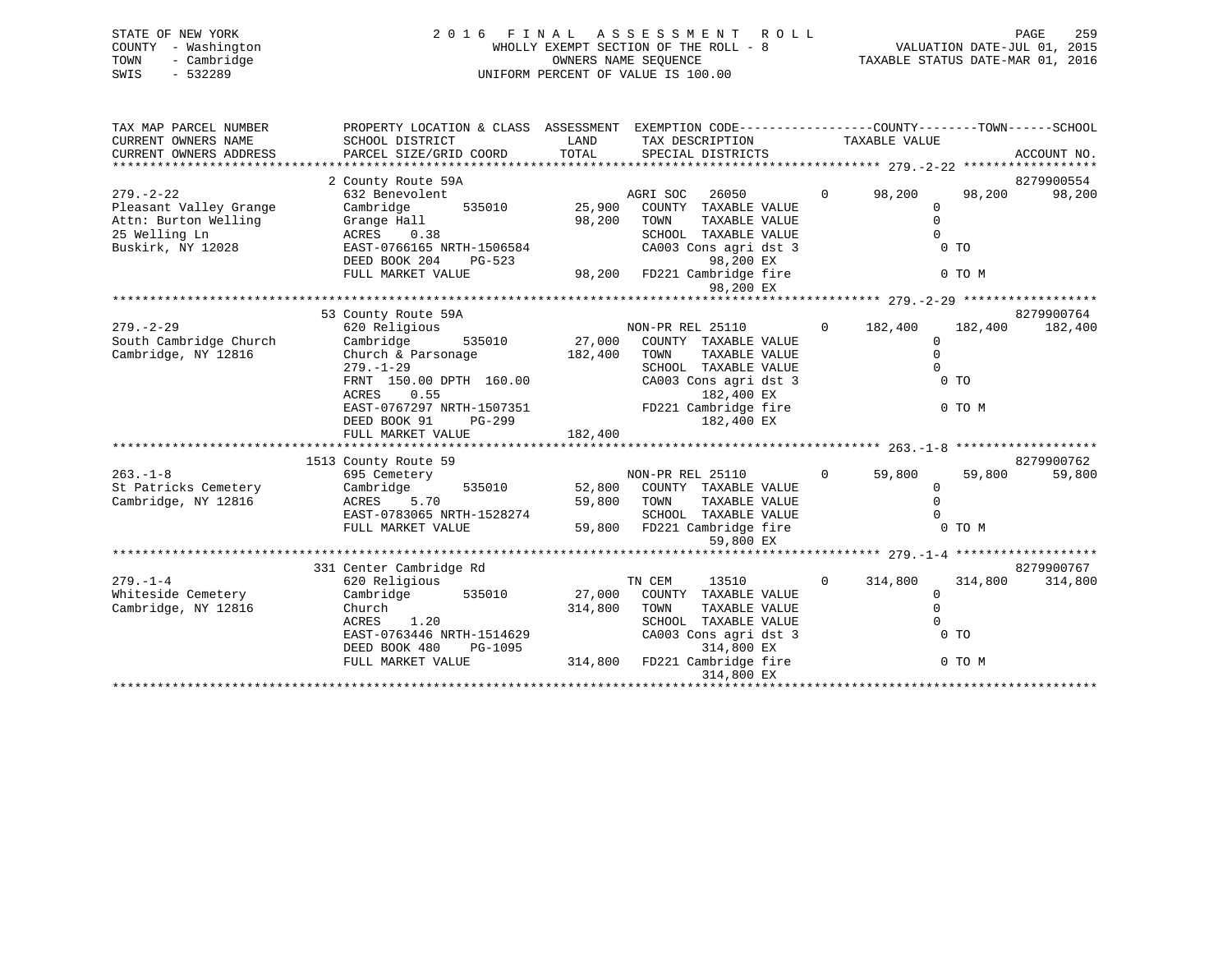UNIFORM PERCENT OF VALUE IS 100.00 CURRENT DATE 6/22/2016

R O L L S U B S E C T I O N - - T O T A L S

### \*\*\* S P E C I A L D I S T R I C T S U M M A R Y \*\*\*

| CODE | DISTRICT NAME                               | TOTAL<br>PARCELS | EXTENSION<br>TYPE      | EXTENSION<br><b>VALUE</b> | AD VALOREM<br>VALUE  | EXEMPT<br>AMOUNT     | TAXABLE<br>VALUE |
|------|---------------------------------------------|------------------|------------------------|---------------------------|----------------------|----------------------|------------------|
|      | CA003 Cons agri dst<br>FD221 Cambridge fire |                  | 11 TOTAL<br>16 TOTAL M |                           | 1368,300<br>2288,800 | 1368,300<br>2288,800 |                  |

# \*\*\* S C H O O L D I S T R I C T S U M M A R Y \*\*\*

| CODE                       | DISTRICT NAME                           | TOTAL<br>PARCELS | ASSESSED<br>LAND            | ASSESSED<br>TOTAL             | EXEMPT<br>AMOUNT              | TOTAL<br>TAXABLE | <b>STAR</b><br>AMOUNT | STAR<br>TAXABLE |
|----------------------------|-----------------------------------------|------------------|-----------------------------|-------------------------------|-------------------------------|------------------|-----------------------|-----------------|
| 384201<br>533401<br>535010 | Hoosic Valley<br>Greenwich<br>Cambridge | 14               | 24,000<br>29,500<br>418,800 | 24,000<br>223,800<br>2041,000 | 24,000<br>223,800<br>2041,000 |                  |                       |                 |
|                            | SUB-TOTAL                               | 16               | 472,300                     | 2288,800                      | 2288,800                      |                  |                       |                 |
|                            | TOTAL                                   | 16               | 472,300                     | 2288,800                      | 2288,800                      |                  |                       |                 |

# \*\*\* S Y S T E M C O D E S S U M M A R Y \*\*\*

# NO SYSTEM EXEMPTIONS AT THIS LEVEL

| CODE  | DESCRIPTION | TOTAL<br>PARCELS | COUNTY   | TOWN     | SCHOOL   |
|-------|-------------|------------------|----------|----------|----------|
| 13500 | OTHER TOWN  |                  | 291,600  | 291,600  | 291,600  |
| 13510 | TN CEM      |                  | 425,300  | 425,300  | 425,300  |
| 25110 | NON-PR REL  |                  | 948,900  | 948,900  | 948,900  |
| 25130 | NON-PR CHA  |                  | 277,000  | 277,000  | 277,000  |
| 26050 | AGRI SOC    |                  | 98,200   | 98,200   | 98,200   |
| 27350 | PRI CEM     |                  | 24,000   | 24,000   | 24,000   |
| 28540 | HOSTEL      |                  | 223,800  | 223,800  | 223,800  |
|       | TOTAL       | 16               | 2288,800 | 2288,800 | 2288,800 |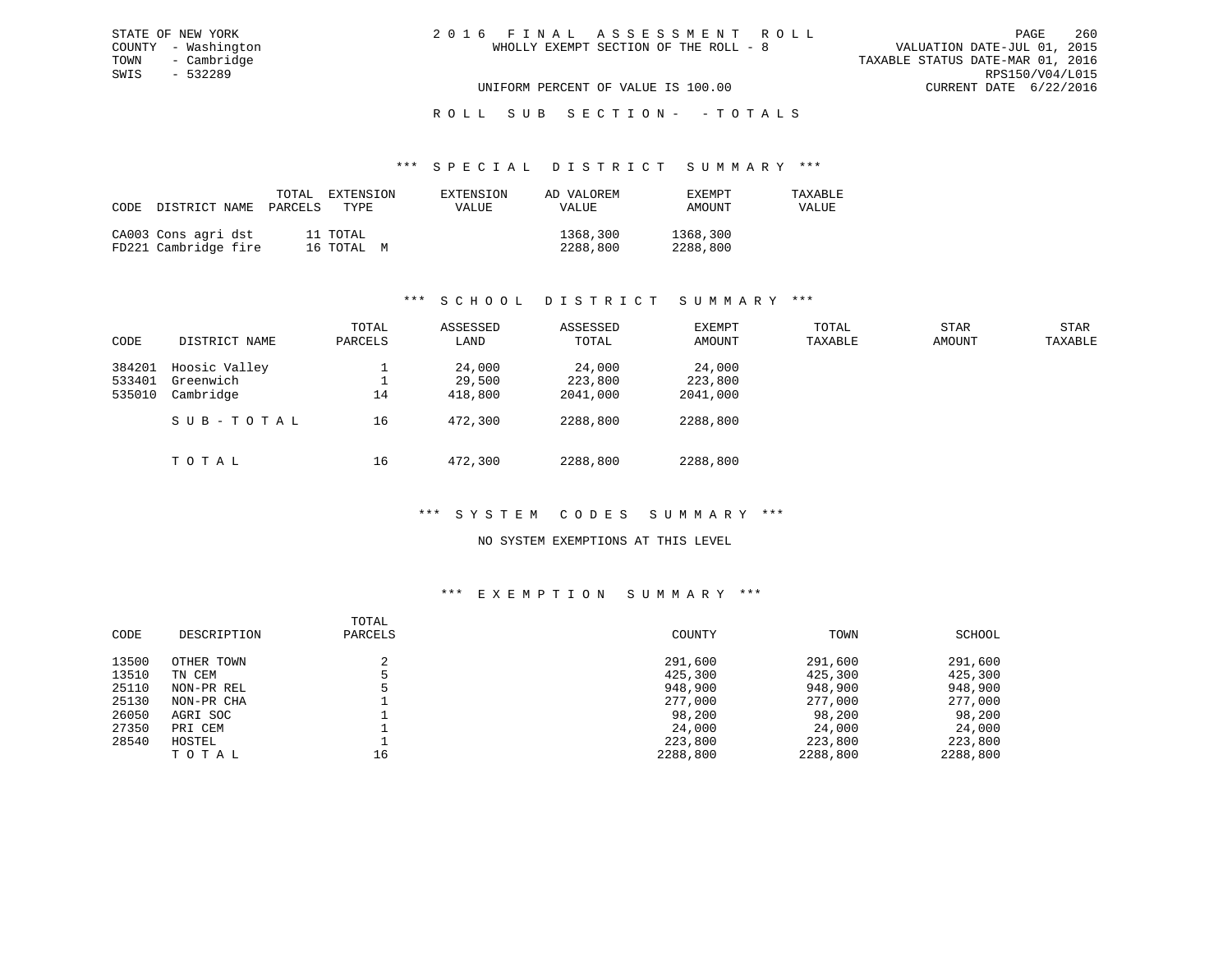| STATE OF NEW YORK   | 2016 FINAL ASSESSMENT ROLL            | 261<br>PAGE                      |
|---------------------|---------------------------------------|----------------------------------|
| COUNTY - Washington | WHOLLY EXEMPT SECTION OF THE ROLL - 8 | VALUATION DATE-JUL 01, 2015      |
| TOWN - Cambridge    |                                       | TAXABLE STATUS DATE-MAR 01, 2016 |
| SWIS<br>$-532289$   |                                       | RPS150/V04/L015                  |
|                     | UNIFORM PERCENT OF VALUE IS 100.00    | CURRENT DATE 6/22/2016           |
|                     |                                       |                                  |

R O L L S U B S E C T I O N - - T O T A L S

| ROLL |               | TOTAL     |      |             | AXABLF | <b>TAXABLE</b> |               | STAR    |
|------|---------------|-----------|------|-------------|--------|----------------|---------------|---------|
| SEC  | . ⊥∪⊥∖        | ם דסום מח | LAND | TOTAL       | COUNTY | TOWN           | <b>RCHOOL</b> | 'AXABLE |
|      | <b>EVEMDT</b> |           |      | 0 מר<br>800 |        |                |               |         |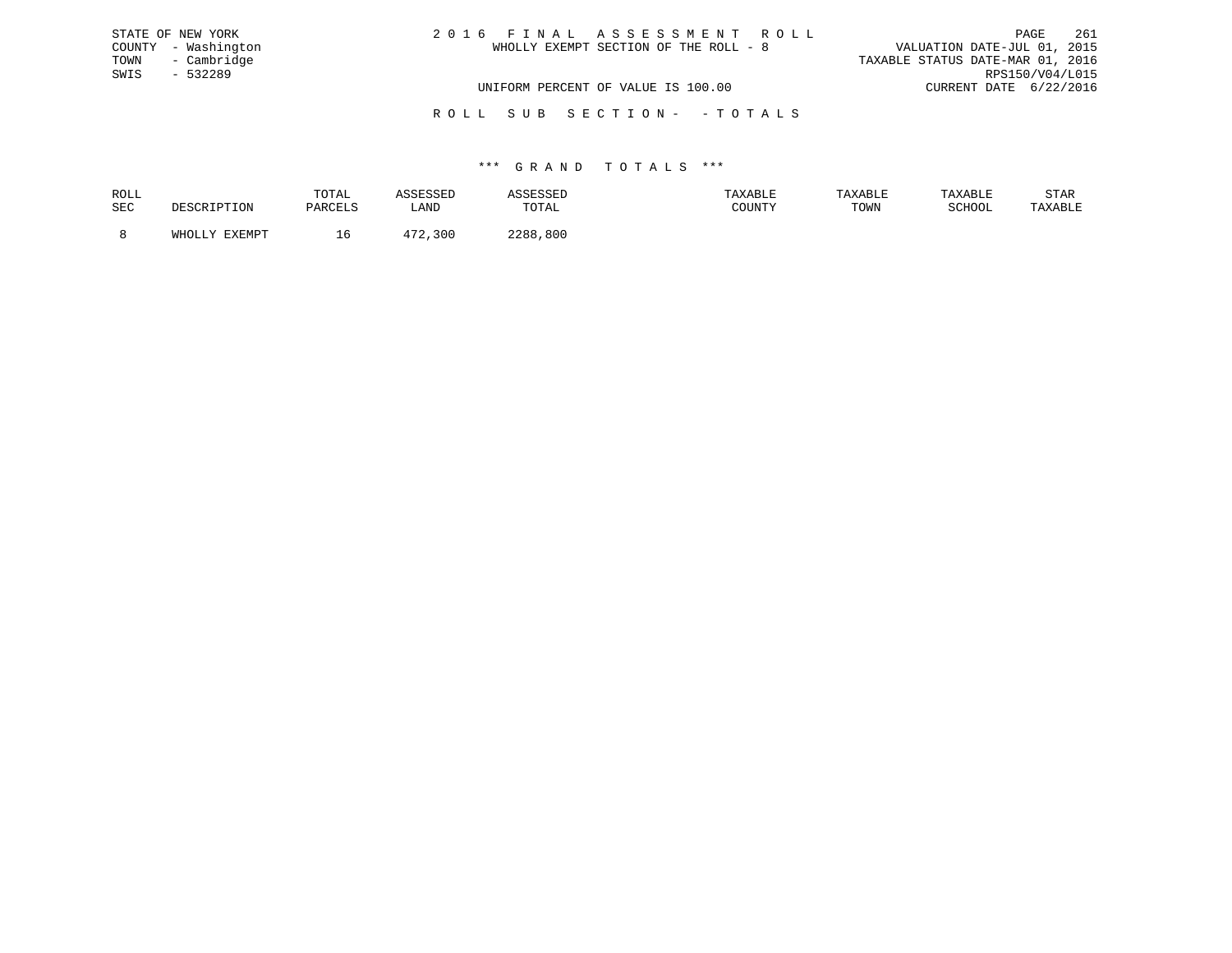|      | STATE OF NEW YORK   | 2016 FINAL ASSESSMENT ROLL |                                       |                                  |                        | PAGE | -262 |
|------|---------------------|----------------------------|---------------------------------------|----------------------------------|------------------------|------|------|
|      | COUNTY - Washington |                            | WHOLLY EXEMPT SECTION OF THE ROLL - 8 | VALUATION DATE-JUL 01, 2015      |                        |      |      |
| TOWN | - Cambridge         |                            |                                       | TAXABLE STATUS DATE-MAR 01, 2016 |                        |      |      |
| SWIS | $-532289$           |                            | UNIFORM PERCENT OF VALUE IS 100.00    |                                  | RPS150/V04/L015        |      |      |
|      |                     |                            |                                       |                                  | CURRENT DATE 6/22/2016 |      |      |
|      |                     |                            |                                       |                                  |                        |      |      |

# ROLL SECTION TOTALS

### \*\*\* S P E C I A L D I S T R I C T S U M M A R Y \*\*\*

| CODE | DISTRICT NAME                               | TOTAL<br>PARCELS | EXTENSION<br>TYPE      | EXTENSION<br>VALUE | AD VALOREM<br>VALUE  | EXEMPT<br>AMOUNT     | TAXABLE<br>VALUE |
|------|---------------------------------------------|------------------|------------------------|--------------------|----------------------|----------------------|------------------|
|      | CA003 Cons agri dst<br>FD221 Cambridge fire |                  | 11 TOTAL<br>16 TOTAL M |                    | 1368,300<br>2288,800 | 1368,300<br>2288,800 |                  |

# \*\*\* S C H O O L D I S T R I C T S U M M A R Y \*\*\*

| CODE                       | DISTRICT NAME                           | TOTAL<br>PARCELS | ASSESSED<br>LAND            | ASSESSED<br>TOTAL             | EXEMPT<br>AMOUNT              | TOTAL<br>TAXABLE | STAR<br>AMOUNT | STAR<br>TAXABLE |
|----------------------------|-----------------------------------------|------------------|-----------------------------|-------------------------------|-------------------------------|------------------|----------------|-----------------|
| 384201<br>533401<br>535010 | Hoosic Valley<br>Greenwich<br>Cambridge | 14               | 24,000<br>29,500<br>418,800 | 24,000<br>223,800<br>2041,000 | 24,000<br>223,800<br>2041,000 |                  |                |                 |
|                            | SUB-TOTAL                               | 16               | 472,300                     | 2288,800                      | 2288,800                      |                  |                |                 |
|                            | TOTAL                                   | 16               | 472,300                     | 2288,800                      | 2288,800                      |                  |                |                 |

# \*\*\* S Y S T E M C O D E S S U M M A R Y \*\*\*

### NO SYSTEM EXEMPTIONS AT THIS LEVEL

|       |             | TOTAL   |          |          |          |
|-------|-------------|---------|----------|----------|----------|
| CODE  | DESCRIPTION | PARCELS | COUNTY   | TOWN     | SCHOOL   |
| 13500 | OTHER TOWN  | ◠       | 291,600  | 291,600  | 291,600  |
| 13510 | TN CEM      |         | 425,300  | 425,300  | 425,300  |
| 25110 | NON-PR REL  |         | 948,900  | 948,900  | 948,900  |
| 25130 | NON-PR CHA  |         | 277,000  | 277,000  | 277,000  |
| 26050 | AGRI SOC    |         | 98,200   | 98,200   | 98,200   |
| 27350 | PRI CEM     |         | 24,000   | 24,000   | 24,000   |
| 28540 | HOSTEL      |         | 223,800  | 223,800  | 223,800  |
|       | TOTAL       | 16      | 2288,800 | 2288,800 | 2288,800 |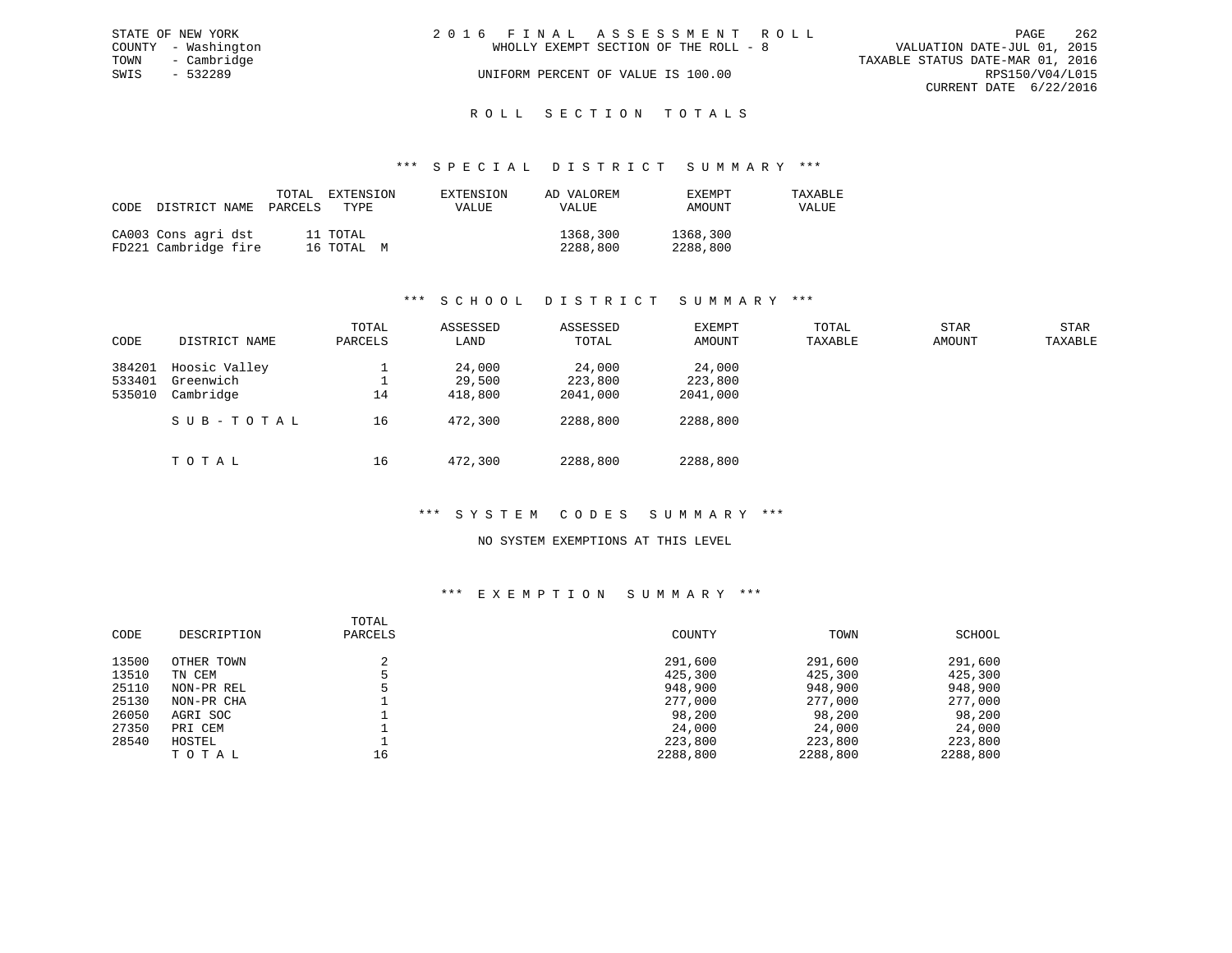|      | STATE OF NEW YORK   | 2016 FINAL ASSESSMENT ROLL            | PAGE                             | 263 |
|------|---------------------|---------------------------------------|----------------------------------|-----|
|      | COUNTY - Washington | WHOLLY EXEMPT SECTION OF THE ROLL - 8 | VALUATION DATE-JUL 01, 2015      |     |
|      | TOWN - Cambridge    |                                       | TAXABLE STATUS DATE-MAR 01, 2016 |     |
| SWIS | - 532289            | UNIFORM PERCENT OF VALUE IS 100.00    | RPS150/V04/L015                  |     |
|      |                     |                                       | CURRENT DATE 6/22/2016           |     |
|      |                     |                                       |                                  |     |

R O L L S E C T I O N T O T A L S

| ROLL |        | TOTAL    | the company of the company of the company of the company of the company of the company of the company of the company of the company of the company of the company of the company of the company of the company of the company |             | AXABLE                                  | TAXABL. |        | STAR    |
|------|--------|----------|-------------------------------------------------------------------------------------------------------------------------------------------------------------------------------------------------------------------------------|-------------|-----------------------------------------|---------|--------|---------|
| SEC  |        | DARCFI.S | ≒AND                                                                                                                                                                                                                          | TOTAL       | $C$ $C$ $T$ $T$ $T$ $T$ $T$ $T$ $T$ $T$ | TOWN    | SCHOOL | TAXABLE |
|      | FYFMDT |          | 300                                                                                                                                                                                                                           | つつRR<br>800 |                                         |         |        |         |
|      |        |          |                                                                                                                                                                                                                               |             |                                         |         |        |         |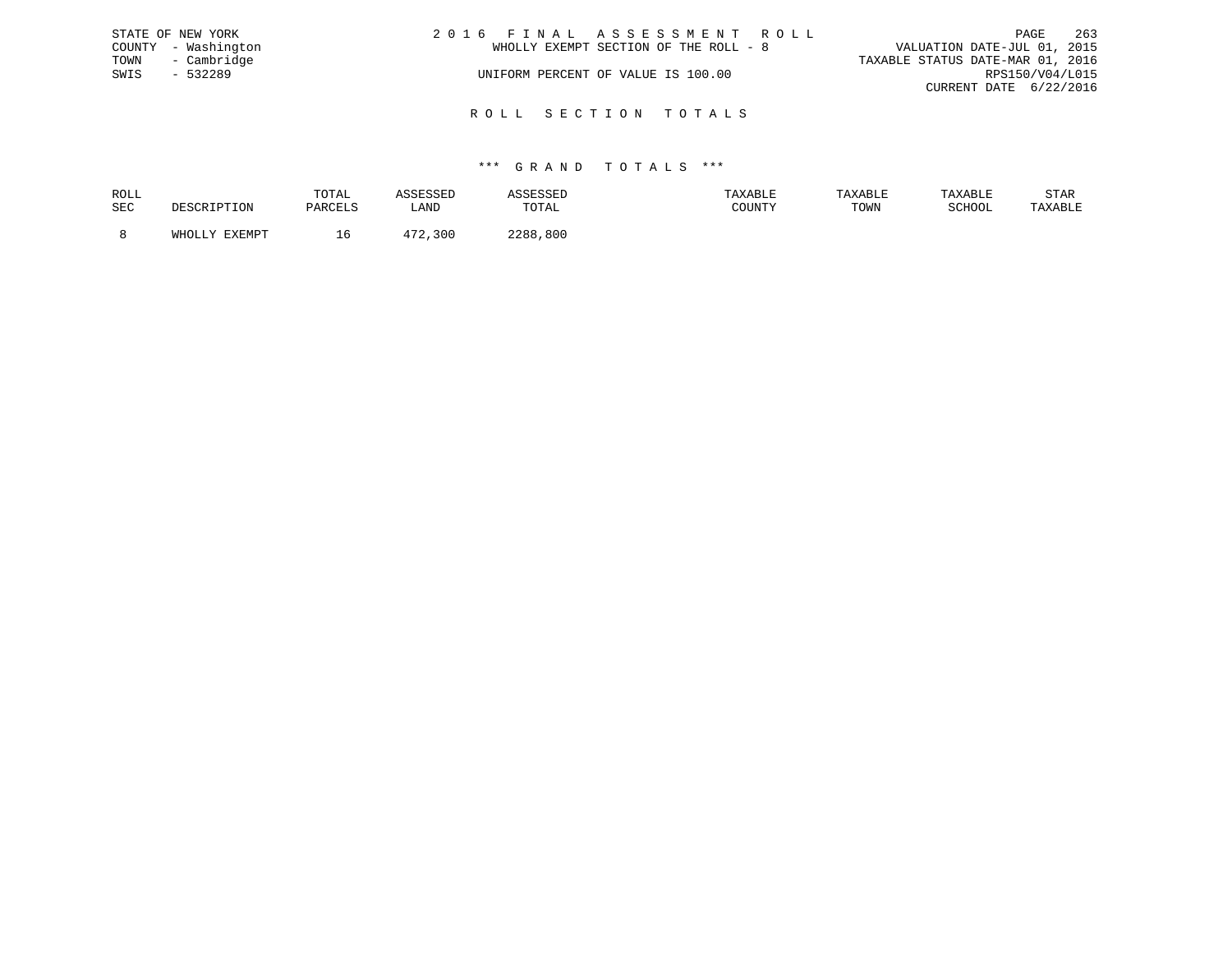UNIFORM PERCENT OF VALUE IS 100.00

\*\*\* S P E C I A L D I S T R I C T S U M M A R Y \*\*\*

|             |                      | TOTAL   | EXTENSION   | EXTENSION | AD VALOREM | EXEMPT    | TAXABLE    |
|-------------|----------------------|---------|-------------|-----------|------------|-----------|------------|
| <b>CODE</b> | DISTRICT NAME        | PARCELS | TYPE        | VALUE     | VALUE      | AMOUNT    | VALUE      |
|             |                      |         |             |           |            |           |            |
|             | SR533 Star repay - f |         | 1 MOVTAX    |           |            |           |            |
|             | TE533 Trans exmt rep |         | 3 MOVTAX    |           |            |           |            |
|             | AG024 Agri dist 24   |         | 1 TOTAL     |           | 147,000    |           | 147,000    |
|             | CA003 Cons agri dst  |         | 652 TOTAL   |           | 117681,333 | 13105,133 | 104576,200 |
|             | CA005 Cons agri dst  |         | 64 TOTAL    |           | 12818,200  | 928,851   | 11889,349  |
|             | EZ010 Empire Zone-Si |         | 1 TOTAL     |           | 628,550    |           | 628,550    |
|             | FD221 Cambridge fire |         | 953 TOTAL M |           | 171075,588 | 2288,800  | 168786,788 |

# \*\*\* S C H O O L D I S T R I C T S U M M A R Y \*\*\*

| CODE   | DISTRICT NAME | TOTAL<br>PARCELS | ASSESSED<br>LAND | ASSESSED<br>TOTAL | EXEMPT<br>AMOUNT | TOTAL<br>TAXABLE | <b>STAR</b><br>AMOUNT | STAR<br>TAXABLE |
|--------|---------------|------------------|------------------|-------------------|------------------|------------------|-----------------------|-----------------|
| 384201 | Hoosic Valley | 20               | 1470,800         | 2865,963          | 484,349          | 2381,614         | 120,000               | 2261,614        |
| 533401 | Greenwich     | 105              | 6400,000         | 17066,482         | 2713,382         | 14353,100        | 1644,100              | 12709,000       |
| 535010 | Cambridge     | 829              | 53339,700        | 151543,143        | 15792,696        | 135750,447       | 17230,756             | 118519,691      |
|        | SUB-TOTAL     | 954              | 61210,500        | 171475,588        | 18990, 427       | 152485,161       | 18994,856             | 133490,305      |
|        | TOTAL         | 954              | 61210,500        | 171475,588        | 18990, 427       | 152485,161       | 18994,856             | 133490,305      |

# \*\*\* S Y S T E M C O D E S S U M M A R Y \*\*\*

### NO SYSTEM EXEMPTIONS AT THIS LEVEL

| CODE  | DESCRIPTION | TOTAL<br>PARCELS | COUNTY  | TOWN    | SCHOOL  |
|-------|-------------|------------------|---------|---------|---------|
| 13500 | OTHER TOWN  |                  | 291,600 | 291,600 | 291,600 |
| 13510 | TN CEM      |                  | 425,300 | 425,300 | 425,300 |
| 25110 | NON-PR REL  |                  | 948,900 | 948,900 | 948,900 |
| 25130 | NON-PR CHA  |                  | 277,000 | 277,000 | 277,000 |
| 26050 | AGRI SOC    |                  | 98,200  | 98,200  | 98,200  |
| 27350 | PRI CEM     |                  | 24,000  | 24,000  | 24,000  |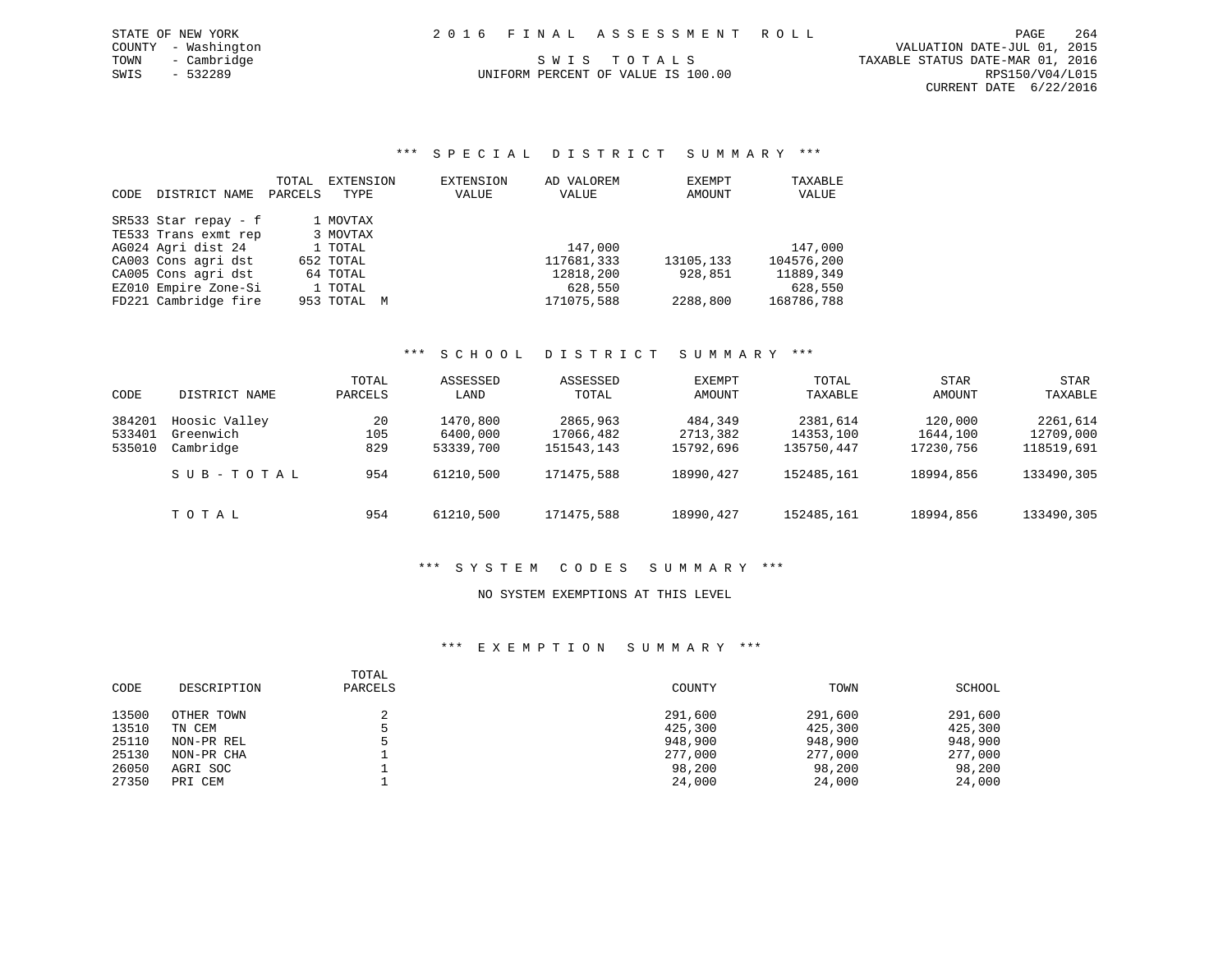UNIFORM PERCENT OF VALUE IS 100.00

 COUNTY - Washington VALUATION DATE-JUL 01, 2015 TOWN - Cambridge S W I S T O T A L S TAXABLE STATUS DATE-MAR 01, 2016 CURRENT DATE 6/22/2016

### \*\*\* E X E M P T I O N S U M M A R Y \*\*\*

|       |              | TOTAL          |           |           |               |
|-------|--------------|----------------|-----------|-----------|---------------|
| CODE  | DESCRIPTION  | PARCELS        | COUNTY    | TOWN      | <b>SCHOOL</b> |
| 28540 | HOSTEL       |                | 223,800   | 223,800   | 223,800       |
| 41120 | VETWAR CTS   | 33             | 932,926   | 842,511   | 198,000       |
| 41122 | VET WAR C    | 5              | 95,925    |           |               |
| 41123 | VET WAR T    | 5              |           | 89,925    |               |
| 41130 | VETCOM CTS   | 37             | 1751,509  | 1585,963  | 370,000       |
| 41132 | VET COM C    | 2              | 93,925    |           |               |
| 41133 | VET COM T    | $\overline{2}$ |           | 83,925    |               |
| 41140 | VETDIS CTS   | 17             | 1042,512  | 948,067   | 307,885       |
| 41142 | VET DIS C    |                | 11,484    |           |               |
| 41143 | VET DIS T    |                |           | 11,484    |               |
| 41152 | $CW_10_VET/$ | 6              | 48,000    |           |               |
| 41400 | CLERGY       |                | 1,500     | 1,500     | 1,500         |
| 41700 | AG BUILD     | 4              | 349,500   | 349,500   | 349,500       |
| 41720 | AG DIST      | 201            | 12746,654 | 12746,654 | 12746,654     |
| 41730 | AGRI-D IND   | 16             | 559,515   | 559,515   | 559,515       |
| 41800 | AGED-ALL     | 13             | 869,170   | 869,170   | 876,227       |
| 41801 | AGED-CO/TN   | 9              | 508,980   | 508,980   |               |
| 41802 | AGED-CO      | 22             | 1258,435  |           |               |
| 41803 | AGED-TOWN    | 16             |           | 709,545   |               |
| 41804 | AGED-SCH     | 22             |           |           | 1021,066      |
| 41834 | STAR EN      | 142            |           |           | 9034,856      |
| 41854 | STAR B       | 332            |           |           | 9960,000      |
| 41932 | DISAB-CO     |                | 100,950   |           |               |
| 47460 | FOR 480A     | 2              | 271,280   | 271,280   | 271,280       |
|       | TOTAL        | 906            | 22931,065 | 21866,819 | 37985,283     |

| ROLL<br>SEC | DESCRIPTION       | TOTAL<br>PARCELS | ASSESSED<br>LAND | ASSESSED<br>TOTAL | TAXABLE<br>COUNTY | TAXABLE<br>TOWN | TAXABLE<br>SCHOOL | <b>STAR</b><br>TAXABLE |
|-------------|-------------------|------------------|------------------|-------------------|-------------------|-----------------|-------------------|------------------------|
|             | TAXABLE           | 915              | 60564,400        | 164529,244        | 143886,979        | 144951,225      | 147827,617        | 128832,761             |
|             | SPECIAL FRANCHISE |                  |                  | 2387,902          | 2387,902          | 2387,902        | 2387,902          | 2387,902               |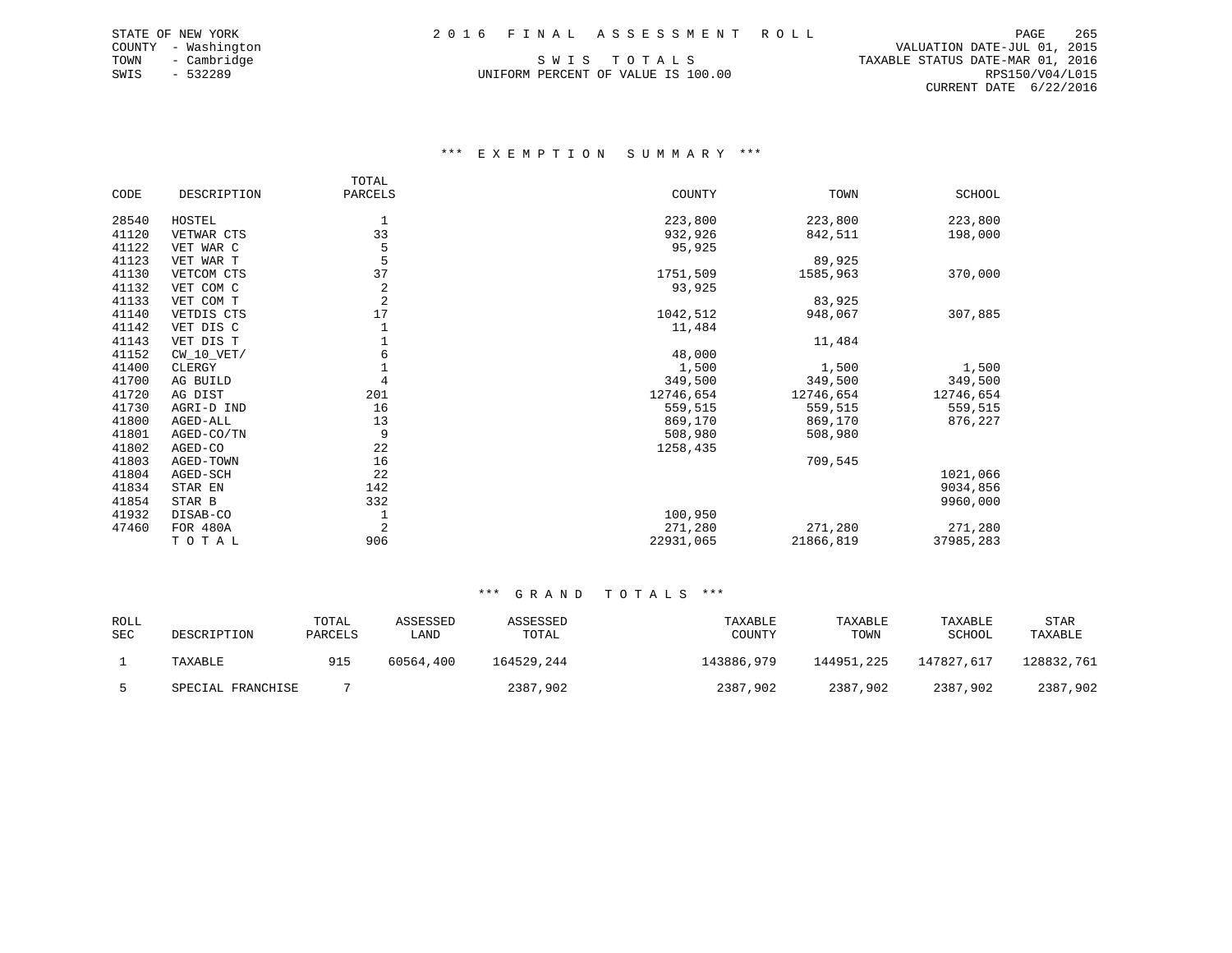|      | STATE OF NEW YORK   | 2016 FINAL ASSESSMENT ROLL         |                                  | PAGE            | 266 |
|------|---------------------|------------------------------------|----------------------------------|-----------------|-----|
|      | COUNTY - Washington |                                    | VALUATION DATE-JUL 01, 2015      |                 |     |
| TOWN | - Cambridge         | SWIS TOTALS                        | TAXABLE STATUS DATE-MAR 01, 2016 |                 |     |
| SWIS | $-532289$           | UNIFORM PERCENT OF VALUE IS 100.00 |                                  | RPS150/V04/L015 |     |
|      |                     |                                    | CURRENT DATE 6/22/2016           |                 |     |

| ROLL<br><b>SEC</b> | DESCRIPTION         | TOTAL<br>PARCELS | ASSESSED<br>LAND | ASSESSED<br>TOTAL | TAXABLE<br>COUNTY | TAXABLE<br>TOWN | TAXABLE<br>SCHOOL | STAR<br>TAXABLE |
|--------------------|---------------------|------------------|------------------|-------------------|-------------------|-----------------|-------------------|-----------------|
| 6                  | UTILITIES & N.C.    | 16               | 173,800          | 2269,642          | 2269,642          | 2269,642        | 2269,642          | 2269,642        |
| 8                  | WHOLLY EXEMPT       | 16               | 472,300          | 2288,800          |                   |                 |                   |                 |
| $\star$            | TOTAL<br><b>SUB</b> | 954              | 61210,500        | 171475,588        | 148544,523        | 149608,769      | 152485,161        | 133490,305      |
| $***$              | GRAND TOTAL         | 954              | 61210,500        | 171475,588        | 148544,523        | 149608,769      | 152485,161        | 133490,305      |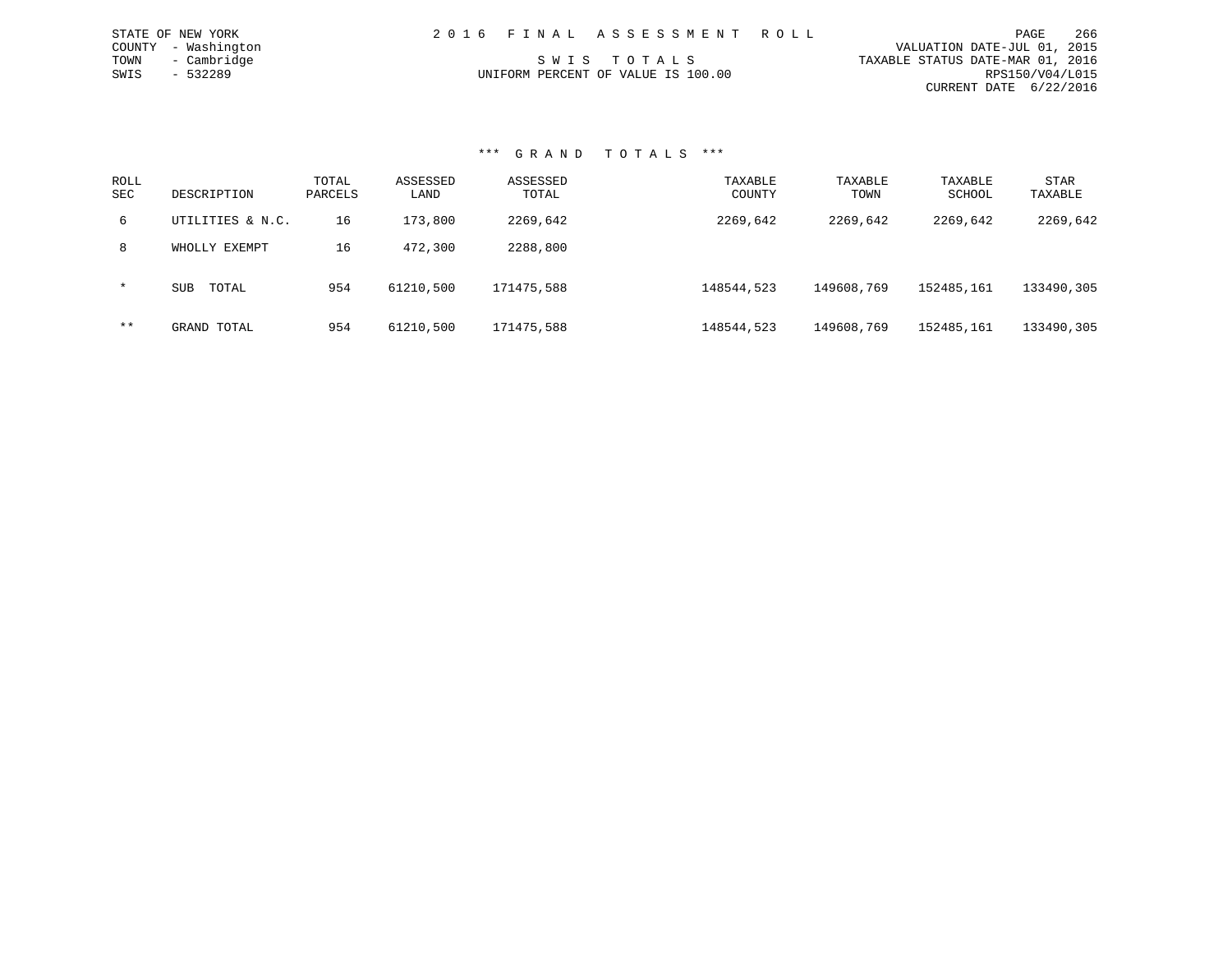| STATE OF NEW YORK   | 2016 FINAL ASSESSMENT ROLL         | 267<br>PAGE                      |
|---------------------|------------------------------------|----------------------------------|
| COUNTY - Washington | TOWN TOTALS                        | VALUATION DATE-JUL 01, 2015      |
| TOWN<br>- Cambridge |                                    | TAXABLE STATUS DATE-MAR 01, 2016 |
| SWIS - 5322         | UNIFORM PERCENT OF VALUE IS 100.00 | RPS150/V04/L015                  |
|                     |                                    | CURRENT DATE 6/22/2016           |

### \*\*\* S P E C I A L D I S T R I C T S U M M A R Y \*\*\*

| <b>CODE</b> | DISTRICT NAME                              | TOTAL<br>PARCELS | EXTENSION<br>TYPE   | EXTENSION<br>VALUE | AD VALOREM<br>VALUE | EXEMPT<br>AMOUNT | TAXABLE<br>VALUE |
|-------------|--------------------------------------------|------------------|---------------------|--------------------|---------------------|------------------|------------------|
|             | EZ004 Empire Zone 4<br>OM533 Omitted tax - |                  | 1 TOTAL<br>1 MOVTAX |                    | 370,000             |                  | 370,000          |
|             | SR533 Star repay - f                       |                  | 1 MOVTAX            |                    |                     |                  |                  |
|             | TE533 Trans exmt rep                       |                  | 3 MOVTAX            |                    |                     |                  |                  |
|             | AG024 Agri dist 24                         |                  | 1 TOTAL             |                    | 147,000             |                  | 147,000          |
|             | CA003 Cons agri dst                        |                  | 652 TOTAL           |                    | 117681,333          | 13105,133        | 104576,200       |
|             | CA005 Cons agri dst                        |                  | 64 TOTAL            |                    | 12818,200           | 928,851          | 11889,349        |
|             | EZ010 Empire Zone-Si                       |                  | 1 TOTAL             |                    | 628,550             |                  | 628,550          |
|             | FD221 Cambridge fire                       |                  | 953 TOTAL           | M                  | 171075,588          | 2288,800         | 168786,788       |

### \*\*\* S C H O O L D I S T R I C T S U M M A R Y \*\*\*

| CODE                       | DISTRICT NAME                           | TOTAL<br>PARCELS   | ASSESSED<br>LAND                  | ASSESSED<br>TOTAL                   | EXEMPT<br>AMOUNT                 | TOTAL<br>TAXABLE                    | <b>STAR</b><br>AMOUNT            | STAR<br>TAXABLE                     |
|----------------------------|-----------------------------------------|--------------------|-----------------------------------|-------------------------------------|----------------------------------|-------------------------------------|----------------------------------|-------------------------------------|
| 384201<br>533401<br>535010 | Hoosic Valley<br>Greenwich<br>Cambridge | 20<br>105<br>1,017 | 1470,800<br>6400,000<br>58952,800 | 2865,963<br>17066,482<br>180187,949 | 484,349<br>2713,382<br>16875,499 | 2381,614<br>14353,100<br>163312,450 | 120,000<br>1644,100<br>20771,306 | 2261,614<br>12709,000<br>142541,144 |
|                            | SUB-TOTAL                               | 1,142              | 66823,600                         | 200120.394                          | 20073,230                        | 180047,164                          | 22535,406                        | 157511,758                          |
|                            | тотаь                                   | 1,142              | 66823,600                         | 200120,394                          | 20073,230                        | 180047,164                          | 22535,406                        | 157511,758                          |

### \*\*\* S Y S T E M C O D E S S U M M A R Y \*\*\*

### NO SYSTEM EXEMPTIONS AT THIS LEVEL

| CODE  | DESCRIPTION | TOTAL<br>PARCELS | COUNTY   | TOWN     | SCHOOL   |
|-------|-------------|------------------|----------|----------|----------|
| 13500 | OTHER TOWN  |                  | 291,600  | 291,600  | 291,600  |
| 13510 | TN CEM      |                  | 653,300  | 653,300  | 653,300  |
| 25110 | NON-PR REL  |                  | 1389,600 | 1389,600 | 1389,600 |
| 25130 | NON-PR CHA  |                  | 277,000  | 277,000  | 277,000  |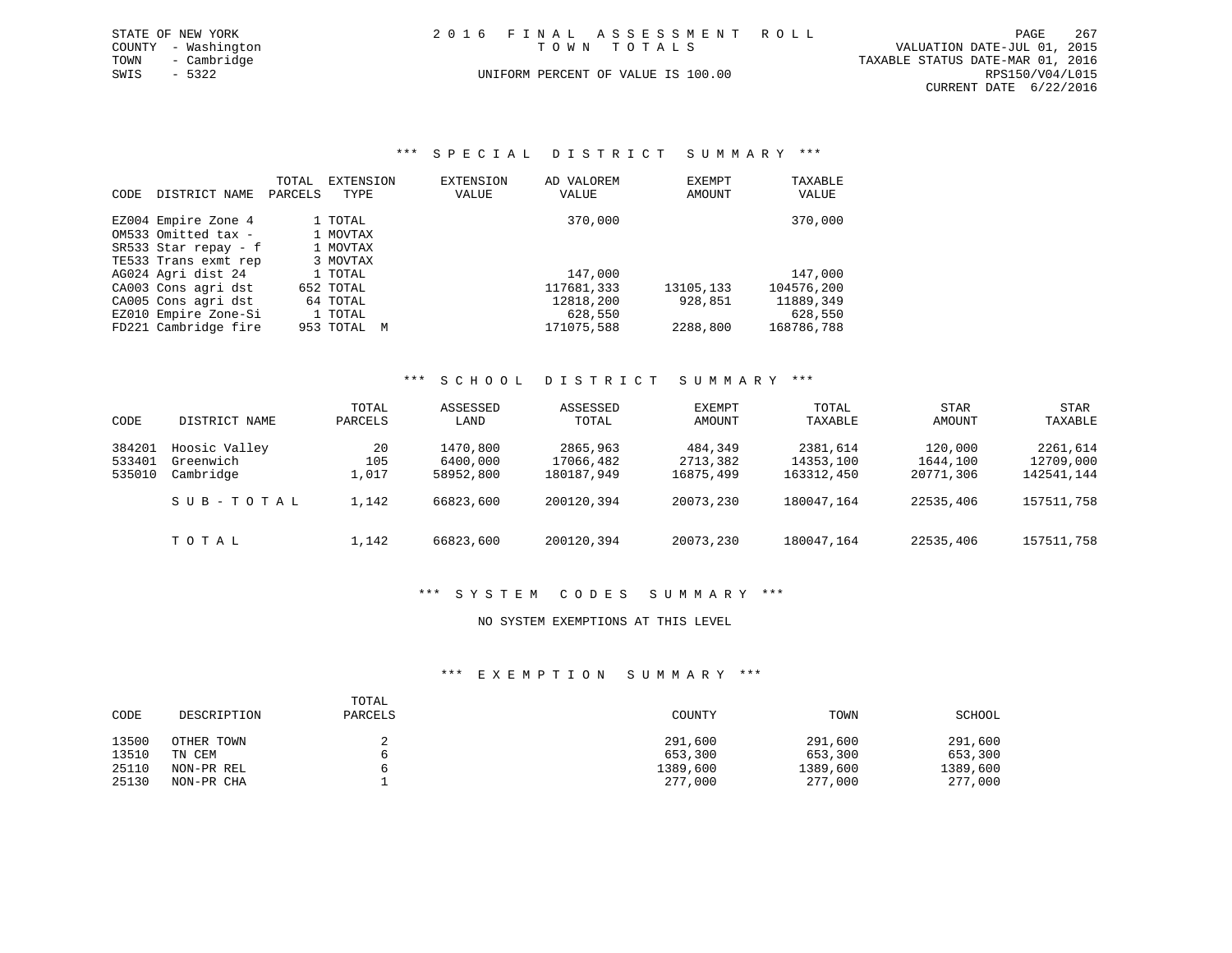|      | STATE OF NEW YORK   | 2016 FINAL ASSESSMENT ROLL         |                                  | PAGE            | 268 |
|------|---------------------|------------------------------------|----------------------------------|-----------------|-----|
|      | COUNTY - Washington | TOWN TOTALS                        | VALUATION DATE-JUL 01, 2015      |                 |     |
| TOWN | - Cambridge         |                                    | TAXABLE STATUS DATE-MAR 01, 2016 |                 |     |
| SWIS | - 5322              | UNIFORM PERCENT OF VALUE IS 100.00 |                                  | RPS150/V04/L015 |     |
|      |                     |                                    | CURRENT DATE 6/22/2016           |                 |     |

|       |              | TOTAL          |           |           |               |
|-------|--------------|----------------|-----------|-----------|---------------|
| CODE  | DESCRIPTION  | PARCELS        | COUNTY    | TOWN      | <b>SCHOOL</b> |
| 26050 | AGRI SOC     | 1              | 98,200    | 98,200    | 98,200        |
| 27350 | PRI CEM      | 1              | 24,000    | 24,000    | 24,000        |
| 28540 | HOSTEL       |                | 223,800   | 223,800   | 223,800       |
| 41101 | ELG F VET    |                | 5,000     | 5,000     |               |
| 41120 | VETWAR CTS   | 41             | 1138,171  | 1027,641  | 246,000       |
| 41122 | VET WAR C    | 5              | 95,925    |           |               |
| 41123 | VET WAR T    | 5              |           | 89,925    |               |
| 41130 | VETCOM CTS   | 42             | 1961,134  | 1773,063  | 420,000       |
| 41132 | VET COM C    | 2              | 93,925    |           |               |
| 41133 | VET COM T    | $\overline{2}$ |           | 83,925    |               |
| 41140 | VETDIS CTS   | 20             | 1101,272  | 1006,827  | 361,895       |
| 41142 | VET DIS C    | 1              | 11,484    |           |               |
| 41143 | VET DIS T    |                |           | 11,484    |               |
| 41152 | $CW_10_VET/$ |                | 56,000    |           |               |
| 41153 | $CW_10_VET/$ | $\mathbf{1}$   |           |           |               |
| 41400 | CLERGY       |                | 1,500     | 1,500     | 1,500         |
| 41700 | AG BUILD     | $\overline{4}$ | 349,500   | 349,500   | 349,500       |
| 41720 | AG DIST      | 202            | 12780,147 | 12780,147 | 12780,147     |
| 41730 | AGRI-D IND   | 16             | 559,515   | 559,515   | 559,515       |
| 41800 | AGED-ALL     | 16             | 1097,770  | 1097,770  | 1104,827      |
| 41801 | AGED-CO/TN   | 9              | 508,980   | 508,980   |               |
| 41802 | AGED-CO      | 25             | 1373,623  |           |               |
| 41803 | AGED-TOWN    | 16             |           | 709,545   |               |
| 41804 | AGED-SCH     | 22             |           |           | 1021,066      |
| 41834 | STAR EN      | 165            |           |           | 10535,406     |
| 41854 | STAR B       | 400            |           |           | 12000,000     |
| 41932 | DISAB-CO     | 1              | 100,950   |           |               |
| 47460 | FOR 480A     | $\overline{2}$ | 271,280   | 271,280   | 271,280       |
|       | TOTAL        | 1,025          | 24463,676 | 23233,602 | 42608,636     |